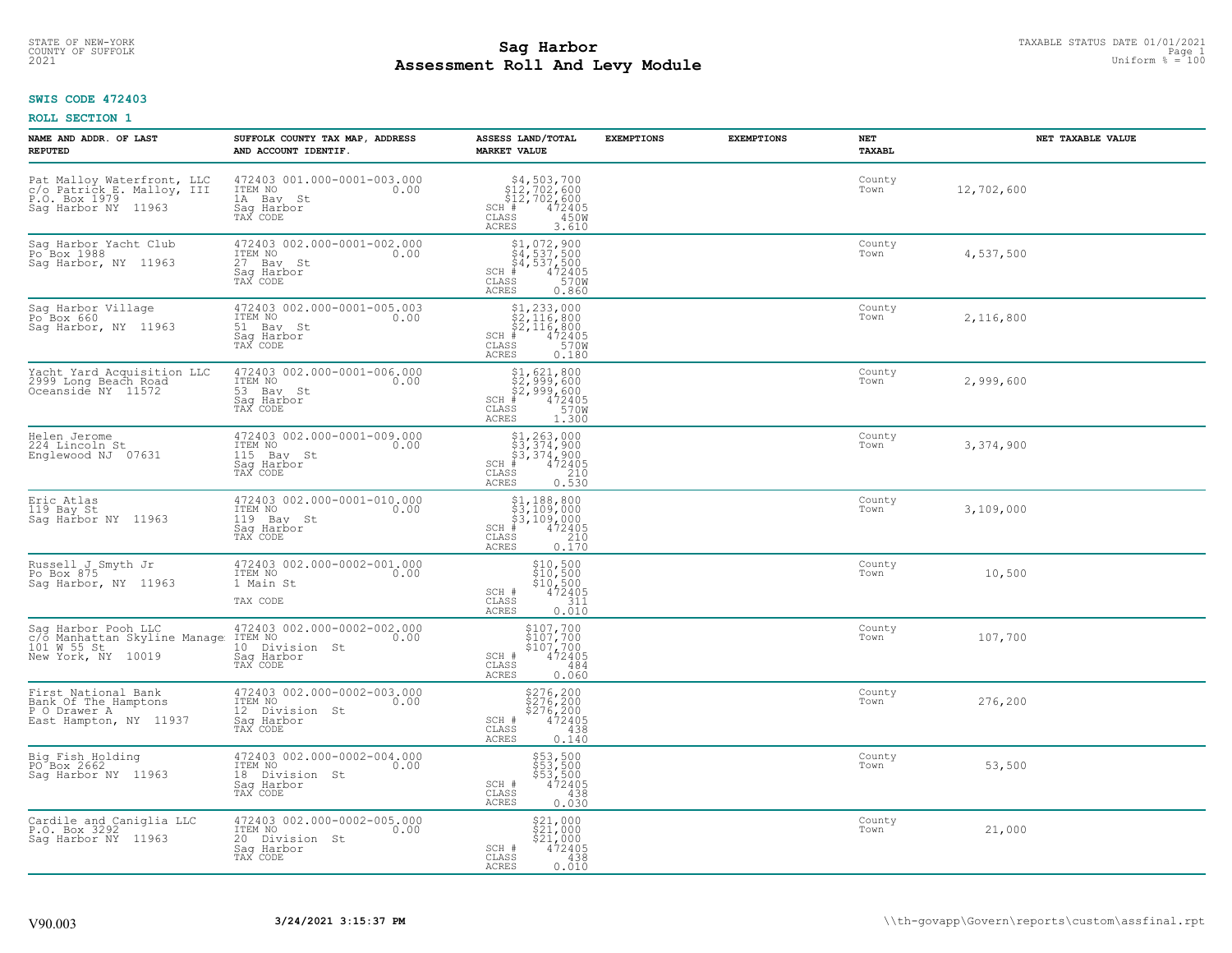# STATE OF NEW-YORK TAXABLE STATUS DATE 01/01/2021<br>COUNTY OF SUFFOLK Page 2 **Assessment Roll And Levy Module Example 2021** Uniform  $\frac{100}{2021}$

## **SWIS CODE 472403**

| NAME AND ADDR. OF LAST<br><b>REPUTED</b>                                                               | SUFFOLK COUNTY TAX MAP, ADDRESS<br>AND ACCOUNT IDENTIF.                                                                                                      | ASSESS LAND/TOTAL<br><b>MARKET VALUE</b>                                                                                           | <b>EXEMPTIONS</b> | <b>EXEMPTIONS</b> | NET<br>TAXABL  | NET TAXABLE VALUE |
|--------------------------------------------------------------------------------------------------------|--------------------------------------------------------------------------------------------------------------------------------------------------------------|------------------------------------------------------------------------------------------------------------------------------------|-------------------|-------------------|----------------|-------------------|
| Beaner II LLC<br>PO Box 1620<br>Sag Harbor, NY 11963                                                   | 472403 002.000-0002-006.000<br>ITEM NO<br>0.00<br>22 Division St<br>Saq Harbor<br>TAX CODE                                                                   | $$19,300$<br>$$19,300$<br>$$19,300$<br>$$19,300$<br>$472405$<br>SCH #<br>CLASS<br>470<br><b>ACRES</b><br>0.010                     |                   |                   | County<br>Town | 19,300            |
| Romany Kramoris<br>C/o Kramoris Gallery Ltd<br>PO Box 2664<br>Sag Harbor, NY 11963                     | 472403 002.000-0002-007.000<br>ITEM NO<br>0.00<br>26 Division St<br>Saq Harbor<br>TAX CODE                                                                   | \$21,000<br>\$21,000<br>\$21,000<br>SCH #<br>472405<br>CLASS<br>438<br>0.010<br><b>ACRES</b>                                       |                   |                   | County<br>Town | 21,000            |
| Division St Hotel Corp<br>PO Box 1349<br>Sag Harbor, NY 11963                                          | 472403 002.000-0002-008.000<br>ITEM NO<br>0.00<br>34 Division St<br>Saq Harbor<br>TAX CODE                                                                   | $$42,000$<br>$$42,000$<br>$$42,000$<br>SCH #<br>472405<br>$\mathtt{CLASS}$<br>330<br>0.020<br><b>ACRES</b>                         |                   |                   | County<br>Town | 42,000            |
|                                                                                                        | Village Backstreet Realty LL 472403 002.000-0002-010.000<br>500 NO Broadway Suite 165 1TEM NO 100 Jericho, NY 11753 51 Division St<br>Saq Harbor<br>TAX CODE | $$171,200$<br>$$1,324,700$<br>$$1,324,700$<br>$*1,324,700$<br>$*1,472405$<br>$SCH$ #<br>CLASS<br>484<br>ACRES<br>0.250             |                   |                   | County<br>Town | 1,324,700         |
| Dorothy Harrington<br>P O Box 1413<br>Sag Harbor NY 11963                                              | 472403 002.000-0002-011.000<br>ITEM NO<br>0.00<br>45 Division St<br>Saq Harbor<br>TAX CODE                                                                   | $\begin{array}{c} $89,700 $1,148,100 $1,148,100 # 472405 \end{array}$<br>$SCH$ #<br>CLASS<br>411<br><b>ACRES</b><br>0.130          |                   |                   | County<br>Town | 1,148,100         |
| 39 Division Street Property,<br>15 Burkeshire Dr<br>Sag Harbor, NY 11963                               | 472403 002.000-0002-012.000<br>ITEM NO<br>0.00<br>39 Division St<br>Sag Harbor<br>TAX CODE                                                                   | $$739,400$<br>$$1,367,600$<br>$$1,367,600$<br>$*1$<br>$472405$<br>$SCH$ #<br>210<br>$\mathtt{CLASS}$<br>0.160<br><b>ACRES</b>      |                   |                   | County<br>Town | 1,367,600         |
| Michael Bruce Tait<br>Barbara Tait<br>P.O. Box 1275<br>Saq Harbor NY 11963                             | 472403 002.000-0002-013.000<br>ITEM NO<br>0.00<br>25 Rector St<br>Saq Harbor<br>TAX CODE                                                                     | $$687, 400$<br>$$1, 133, 700$<br>$$1, 133, 700$<br>$*1$<br>$*12405$<br>$SCH$ #<br>CLASS<br>220<br>0.140<br><b>ACRES</b>            |                   |                   | County<br>Town | 1,133,700         |
| James Thomas Sabloski<br>P O Box 372<br>Saq Harbor, NY 11963                                           | 472403 002.000-0002-014.000<br>TTEM NO 0.00<br>17 Cross St<br>Saq Harbor<br>TAX CODE                                                                         | \$478,900<br>\$694,500<br>\$694,500<br>472405<br>SCH #<br>CLASS<br>210<br><b>ACRES</b><br>0.070                                    |                   |                   | County<br>Town | 694,500           |
| Edward B Mulderrig<br>Mary Louise Mulderrig<br>Christopher Boyd<br>11 Cross St<br>Saq Harbor, NY 11963 | 472403 002.000-0002-015.000<br>TTEM NO 0.00<br>11 Cross St<br>Sag Harbor<br>TAX CODE                                                                         | \$505,500<br>\$634,700<br>\$634,700<br>SCH #<br>472405<br>CLASS<br>210<br><b>ACRES</b><br>0.070                                    |                   |                   | County<br>Town | 634,700           |
| Sag Harbor Pooh, LLC<br>101 W 55th St<br>New York, NY 10019                                            | 472403 002.000-0002-018.001<br>ITEM NO<br>0.00<br>2 Bay St<br>Saq Harbor<br>TAX CODE                                                                         | \$110,500<br>$\begin{array}{l} $1,129,400 \ $1,129,400 \ $4,42405 \end{array}$<br>$SCH$ #<br>CLASS<br>464<br><b>ACRES</b><br>0.160 |                   |                   | County<br>Town | 1,129,400         |
| K K T Corporation<br>7 Robertson Dr<br>Saq Harbor, NY 11963                                            | 472403 002.000-0002-019.000<br>ITEM NO<br>0.00<br>3A Bay St<br>Saq Harbor<br>TAX CODE                                                                        | $$1,291,500$<br>$$1,291,500$<br>$$1,291,500$<br>$SCH$ #<br>472405<br>CLASS<br>480<br>0.100<br><b>ACRES</b>                         |                   |                   | County<br>Town | 1,291,500         |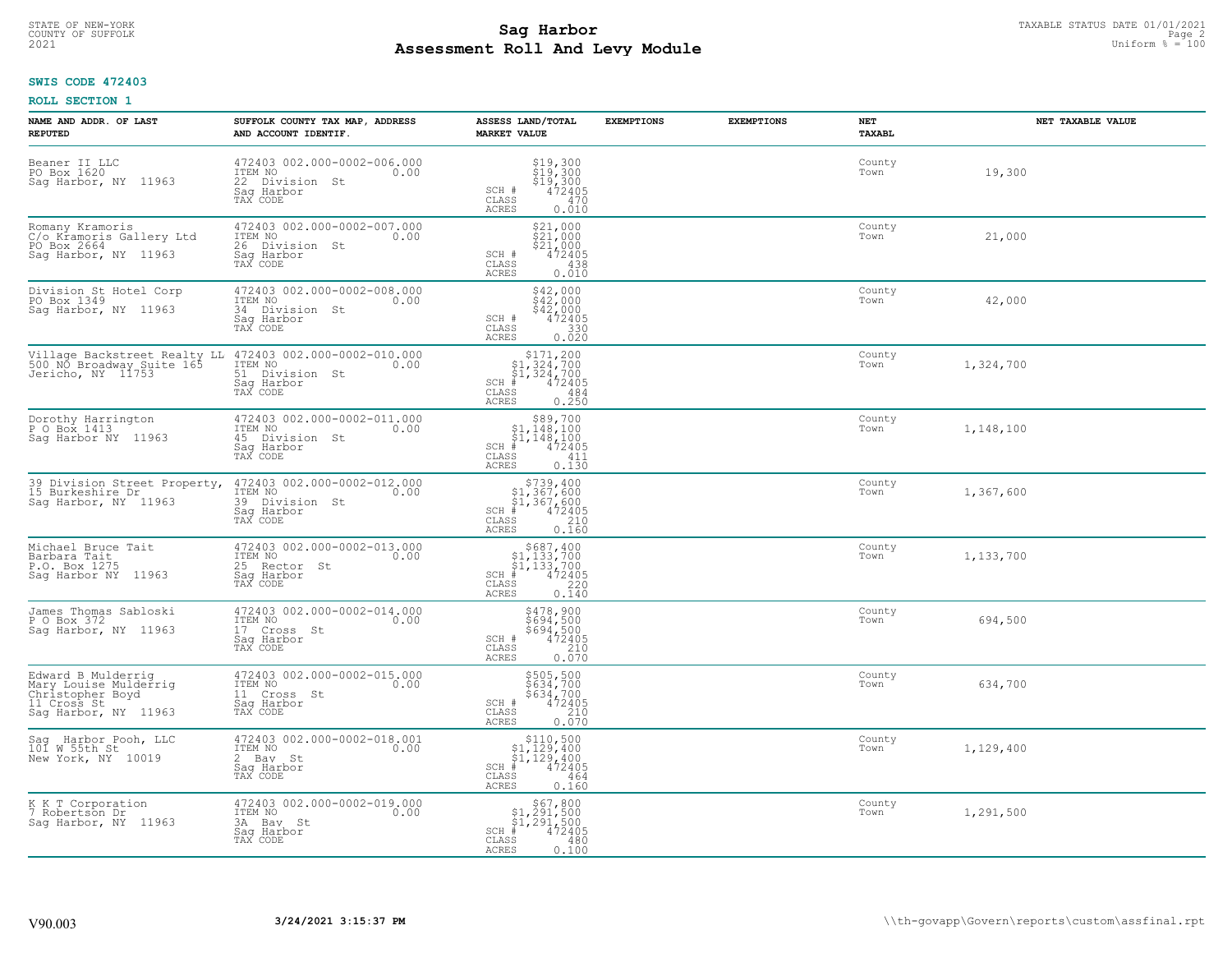## **SWIS CODE 472403**

| NAME AND ADDR. OF LAST<br><b>REPUTED</b>                                                                                              | SUFFOLK COUNTY TAX MAP, ADDRESS<br>AND ACCOUNT IDENTIF.                                                                                  | ASSESS LAND/TOTAL<br><b>MARKET VALUE</b>                                                                                                                    | <b>EXEMPTIONS</b>                            | <b>EXEMPTIONS</b> | NET<br>TAXABL  | NET TAXABLE VALUE |
|---------------------------------------------------------------------------------------------------------------------------------------|------------------------------------------------------------------------------------------------------------------------------------------|-------------------------------------------------------------------------------------------------------------------------------------------------------------|----------------------------------------------|-------------------|----------------|-------------------|
| 3b Bay St<br>Saq Harbor, NY 11963                                                                                                     | Tweed, Anna S (life Estate) 472403 002.000-0002-020.000 G J_T Sag Harbor Corporation ITEM NO 0.00<br>3B Bay St<br>Saq Harbor<br>TAX CODE | $$79,300$<br>$$1,201,000$<br>$$1,201,000$<br>$*$ 472405<br>$SCH$ #<br>CLASS<br>483<br><b>ACRES</b><br>0.090                                                 |                                              |                   | County<br>Town | 1,201,000         |
| Bay Partners LLC<br>51 Mashomuck Dr<br>Sag Harbor NY 11963                                                                            | 472403 002.000-0002-021.000<br>ITEM NO<br>0.00<br>4 Bay St<br>Sag Harbor<br>TAX CODE                                                     | \$209,000<br>\$950,000<br>\$950,000<br>SCH #<br>472405<br>CLASS<br>484<br>0.090<br>ACRES                                                                    |                                              |                   | County<br>Town | 950,000           |
| Bay Partners, LLC<br>51 Mashomuck Dr.<br>Saq Harbor NY 11963                                                                          | 472403 002.000-0002-022.000<br>ITEM NO<br>0.00<br>6 Bay St<br>Saq Harbor<br>TAX CODE                                                     | \$41,400<br>\$487,700<br>\$487,700<br>472405<br>SCH #<br>CLASS<br>421<br>0.060<br>ACRES                                                                     |                                              |                   | County<br>Town | 487,700           |
| Gregory Gordon<br>21 Williams Way<br>Bridgehampton, NY 11932                                                                          | 472403 002.000-0002-023.000<br>TTEM NO 0.00<br>0.00<br>12 Bay St<br>Saq Harbor<br>TAX CODE                                               | $\begin{array}{c} $110,500 $1,122,100 $1,122,100 # 472405 \end{array}$<br>$SCH$ #<br>$\mathtt{CLASS}$<br>484<br><b>ACRES</b><br>0.160                       |                                              |                   | County<br>Town | 1,122,100         |
| Maritime Properties, LLC<br>c/o Gelfam, Rennert and Feld<br>Attn: Liz Germano<br>360 Hamilton Ave Suite 100<br>White Plains, NY 10601 | 472403 002.000-0002-024.000<br>ITEM NO<br>0.00<br>20 Bay St<br>Saq Harbor<br>TAX CODE                                                    | $\begin{array}{r} 5856,300 \\ 54,661,200 \\ 54,661,200 \\ \pm \\ 472405 \\ \text{ss} \\ 210 \\ \text{ss} \\ 0.200 \end{array}$<br>$SCH$ #<br>CLASS<br>ACRES |                                              |                   | County<br>Town | 4,661,200         |
| Maritime Properties II LLC<br>c/o Tarbet Lester & Schoen<br>360 Hamilton Ave Apt 100<br>White Plains NY 10601                         | 472403 002.000-0002-025.000<br>ITEM NO<br>0.00<br>10 Rysam St<br>Saq Harbor<br>TAX CODE                                                  | $$465,900$<br>$$1,308,800$<br>$$1,308,800$<br>$*1,308,800$<br>$*1,472405$<br>$SCH$ #<br>CLASS<br>210<br>0.060<br><b>ACRES</b>                               |                                              |                   | County<br>Town | 1,308,800         |
| Paul Brooks Davis<br>Myrna R Davis<br>14 E 4 St Apt 503<br>New York, NY 10012                                                         | 472403 002.000-0002-026.000<br>ITEM NO<br>0.00<br>26 Rector St<br>Saq Harbor<br>TAX CODE                                                 | $$753,700$<br>$$1,126,900$<br>$$1,126,900$<br>$$472405$<br>$SCH$ #<br>CLASS<br>210<br>0.150<br><b>ACRES</b>                                                 |                                              |                   | County<br>Town | 1,126,900         |
| Mary Anne Bennett<br>9 Cherry St<br>Belmont, MA 02478                                                                                 | 472403 002.000-0002-027.000<br>10.00 0.00<br>18 Rysam St<br>Saq Harbor<br>TAX CODE                                                       | \$486,400<br>\$799,500<br>\$799,500<br>\$799,500<br>SCH #<br>$\mathtt{CLASS}$<br>210<br><b>ACRES</b><br>0.080                                               | \$125,000<br>veteran<br>Persons<br>\$337,250 |                   | County<br>Town | 337,250           |
| Rysam Properties LLC<br>c/o Ms. Sheryl Weingarten<br>9 Todd Court<br>Bridgewater NJ 08807                                             | 472403 002.000-0002-028.000<br>TTEM NO 0.00<br>24 Rysam St<br>Saq Harbor<br>TAX CODE                                                     | $$851,300$<br>$$1,334,600$<br>$$1,334,600$<br>$SCH$ #<br>472405<br>CLASS<br>210<br><b>ACRES</b><br>0.140                                                    |                                              |                   | County<br>Town | 1,334,600         |
| George Holley<br>1 Tréfoil Dr<br>Trumbull CT 06611                                                                                    | 472403 002.000-0002-029.000<br>ITEM NO<br>0.00<br>22 Rector St<br>Saq Harbor<br>TAX CODE                                                 | $$519,900$<br>$$2,029,200$<br>$$2,029,200$<br>$$472405$<br>$SCH$ #<br>CLASS<br>210<br><b>ACRES</b><br>0.090                                                 |                                              |                   | County<br>Town | 2,029,200         |
| Dr Seth F. Berkley<br>Chemin du Cret 9<br>1279 Chavannes-de-Bogis<br>Switzerland                                                      | 472403 002.000-0002-030.000<br>ITEM NO<br>0.00<br>16 Rector St<br>Saq Harbor<br>TAX CODE                                                 | $\begin{array}{c} $924,300 \\ $1,527,100 \\ $1,527,100 \end{array}$<br>$SCH$ #<br>472405<br>CLASS<br>210<br>0.160<br>ACRES                                  |                                              |                   | County<br>Town | 1,527,100         |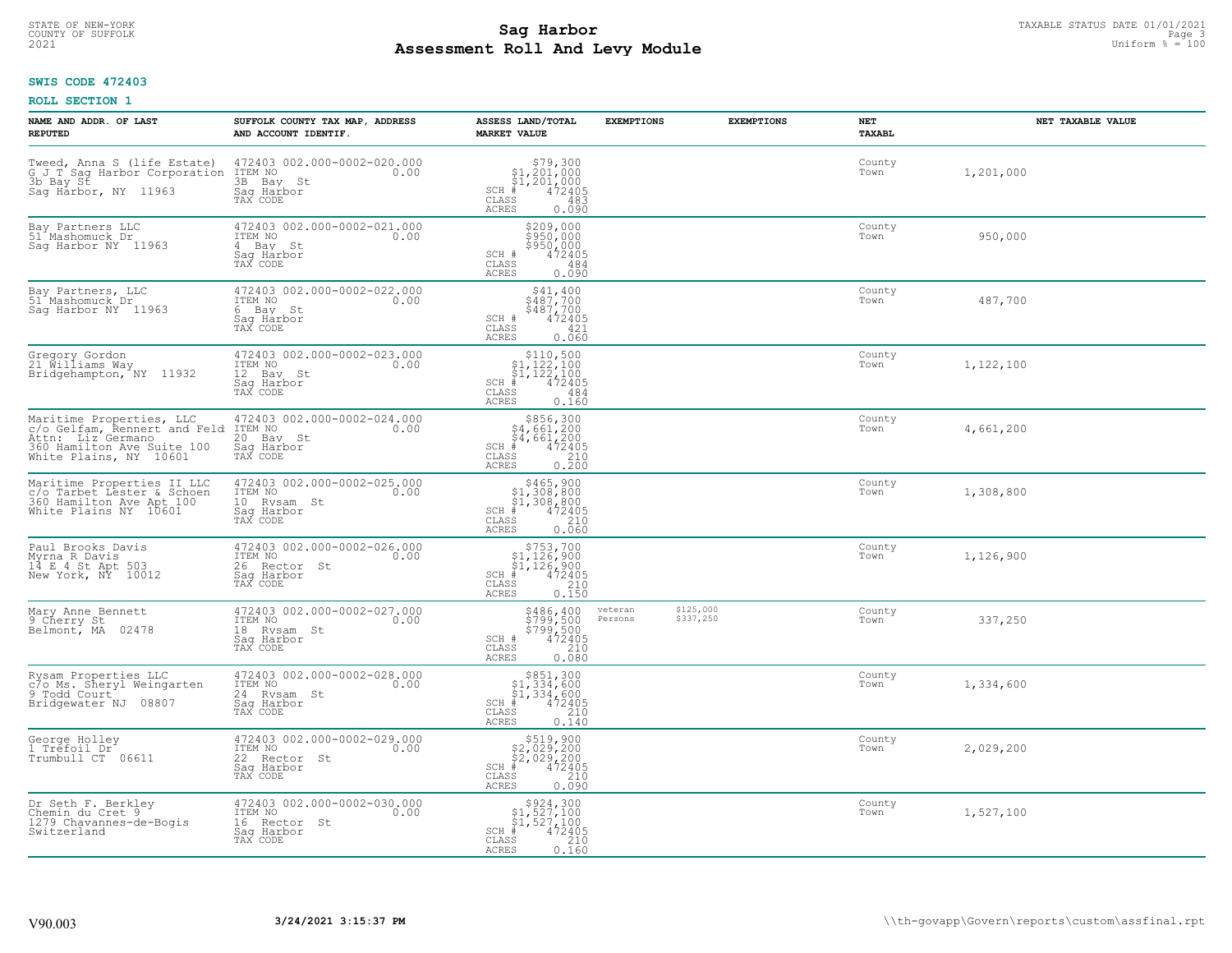## **SWIS CODE 472403**

| NAME AND ADDR. OF LAST<br><b>REPUTED</b>                                                                                                                                                                   | SUFFOLK COUNTY TAX MAP, ADDRESS<br>AND ACCOUNT IDENTIF.                                     | ASSESS LAND/TOTAL<br><b>MARKET VALUE</b>                                                                             | <b>EXEMPTIONS</b> | <b>EXEMPTIONS</b> | NET<br><b>TAXABL</b> | NET TAXABLE VALUE |
|------------------------------------------------------------------------------------------------------------------------------------------------------------------------------------------------------------|---------------------------------------------------------------------------------------------|----------------------------------------------------------------------------------------------------------------------|-------------------|-------------------|----------------------|-------------------|
| Thomas Mathews<br>Lucille Mathews<br>10 Rector St<br>Sag Harbor, NY 11963                                                                                                                                  | 472403 002.000-0002-031.000<br>ITEM NO<br>0.00<br>10 Rector St<br>Saq Harbor<br>TAX CODE    | $$750,900$<br>$$1,112,600$<br>$$1,112,600$<br>$#$<br>$472405$<br>$$210$<br>$SCH$ #<br>CLASS<br><b>ACRES</b><br>0.130 |                   |                   | County<br>Town       | 1,112,600         |
| Charles Mc Carron<br>Kathleen Mc Carron<br>Noyac Rd<br>Sag Harbor, NY 11963                                                                                                                                | 472403 002.000-0002-032.000<br>ITEM NO<br>0.00<br>6 Rector St<br>Saq Harbor<br>TAX CODE     | \$605,400<br>\$878,300<br>\$878,300<br>SCH #<br>472405<br>CLASS<br>230<br>0.100<br><b>ACRES</b>                      |                   |                   | County<br>Town       | 878,300           |
| Garage Realty Co LLC<br>c/o Ďavid Lee<br>PO Box 459<br>Saq Harbor, NY 11963-0009                                                                                                                           | 472403 002.000-0002-033.000<br>ITEM NO<br>0.00<br>79 Division St<br>Saq Harbor<br>TAX CODE  | \$265,700<br>$\frac{5755}{5755}$ , 100<br>$\frac{5755}{472405}$<br>SCH #<br>CLASS<br>484<br>0.380<br>ACRES           |                   |                   | County<br>Town       | 755,100           |
| Nicholas D Arienzo & Ors<br>C/o Garage Realty-david Lee<br>30 High St<br>Sag Harbor, NY 11963                                                                                                              | 472403 002.000-0002-034.001<br>ITEM NO<br>0.00<br>89 Division St<br>Saq Harbor<br>TAX CODE  | \$115,400<br>\$882,800<br>\$882,800<br>472405<br>SCH #<br>CLASS<br>484<br><b>ACRES</b><br>0.170                      |                   |                   | County<br>Town       | 882,800           |
| Beverage Realty Co LLC<br>c/o David Lee<br>PO Box 459<br>Sag Harbor, NY 11963-0009                                                                                                                         | 472403 002.000-0002-034.002<br>ITEM NO<br>0.00<br>9 Burke St<br>Saq Harbor<br>TAX CODE      | \$6,200<br>$\frac{56}{6}$ , 200<br>\$6, 200<br>472405<br>SCH #<br>$\mathtt{CLASS}$<br>480<br>0.010<br><b>ACRES</b>   |                   |                   | County<br>Town       | 6,200             |
| F&M Star Inc.<br>55 Prospect Place<br>Brooklyn NY 11217                                                                                                                                                    | 472403 002.000-0002-035.000<br>ITEM NO<br>0.00<br>11 Burke St<br>Sag Harbor<br>TAX CODE     | $$946,700\n$1,487,000\n$1,487,000\n# 472405\n$5\n$210$<br>$SCH$ #<br>CLASS<br>0.400<br><b>ACRES</b>                  |                   |                   | County<br>Town       | 1,487,000         |
| Willow Keller (Co-Trustee) 472403 002.000<br>The Mario Parisi Family Trus ITEM NO<br>Lon Parisi (Co-Trustee) 17 Burke St<br>The Mario Parisi Family Trus Sag Harbor<br>Willow Keller (Co-Trustee) TAX CODE | 472403 002.000-0002-036.000<br>0.00                                                         | $$324,30051,285,20051,285,200+ 472405$<br>$SCH$ #<br>CLASS<br>210<br>0.160<br><b>ACRES</b>                           |                   |                   | County<br>Town       | 1,285,200         |
| John Lawrence Acierno<br>Ann Elizabeth Acierno<br>235 East 73rd St PH-A<br>New York NY 10021                                                                                                               | 472403 002.000-0002-037.000<br>TTEM NO 0.00<br>21 Burke St<br>Saq Harbor<br>TAX CODE        | $$854,700$<br>$$1,920,800$<br>$$1,920,800$<br>$$472405$<br>SCH #<br>CLASS<br>210<br><b>ACRES</b><br>0.200            |                   |                   | County<br>Town       | 1,920,800         |
| Wendy Sherman<br>12 E 86th St<br>New York, NY 10028                                                                                                                                                        | 472403 002.000-0002-038.000<br>10.00 0.00<br>28 Rysam St<br>Saq Harbor<br>TAX CODE          | \$465,000<br>\$951,200<br>\$951,200<br>SCH #<br>472405<br>CLASS<br>210<br><b>ACRES</b><br>0.050                      |                   |                   | County<br>Town       | 951,200           |
| Marie Christine McNally<br>25 Burke St<br>Sag Harbor NY 11963                                                                                                                                              | 472403 002.000-0002-039.000<br>ITEM NO<br>0.00<br>25 Burke St<br>Sag Harbor<br>TAX CODE     | $$802,700\n$2,086,000\n$2,086,000\n# 472405\n85\n281\n281$<br>$SCH$ #<br>CLASS<br>0.120<br><b>ACRES</b>              |                   |                   | County<br>Town       | 2,086,000         |
| Michael Graff<br>Carol Ostrow<br>P.O. Box 1568<br>Sag Harbor NY 11963                                                                                                                                      | 472403 002.000-0002-040.000<br>ITEM NO<br>0.00<br>107 Division St<br>Sag Harbor<br>TAX CODE | \$1,385,000<br>\$8,552,700<br>\$8,552,700<br>$SCH$ #<br>472405<br>CLASS<br>210<br>1,260<br><b>ACRES</b>              |                   |                   | County<br>Town       | 8,552,700         |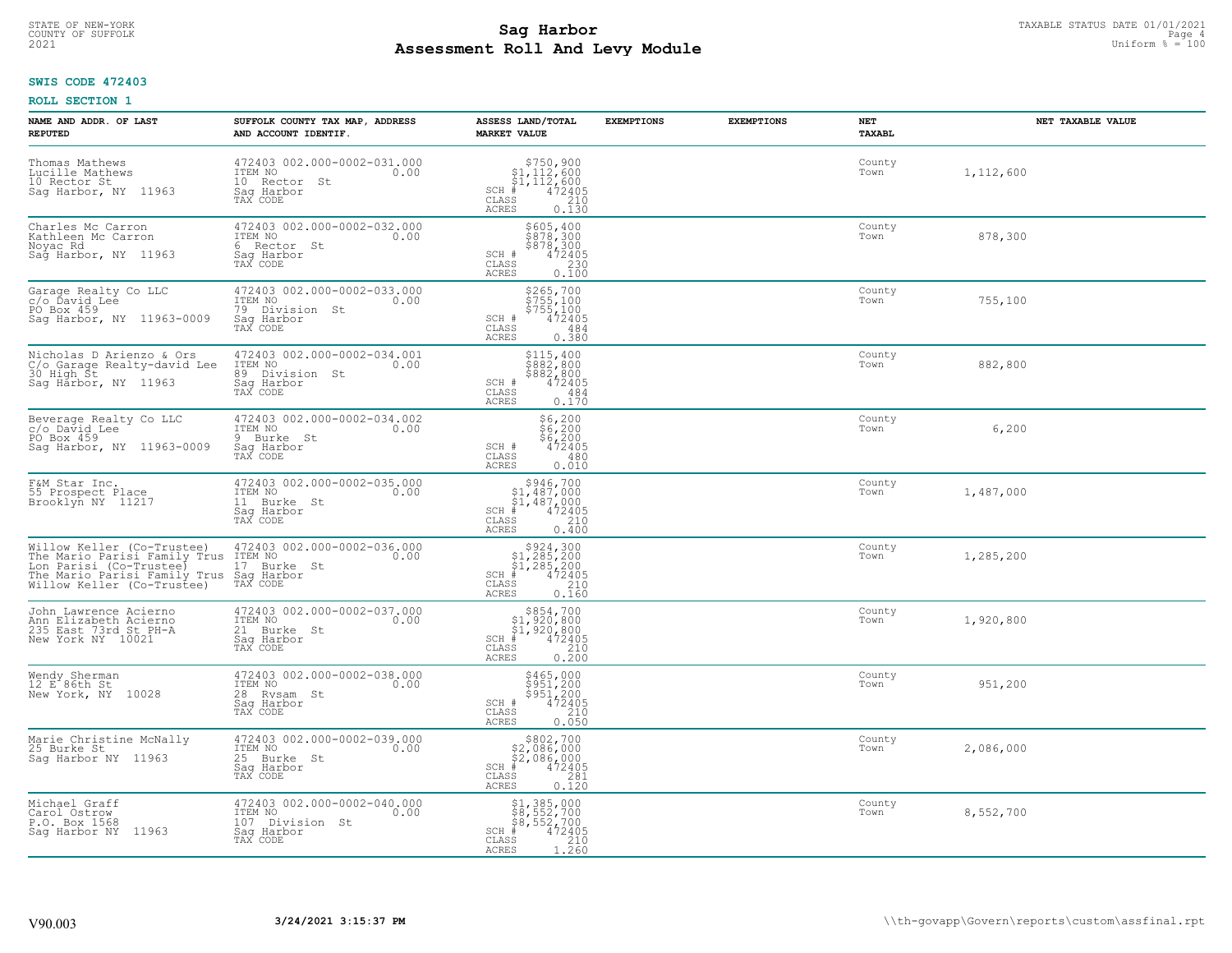## **SWIS CODE 472403**

| NAME AND ADDR. OF LAST<br><b>REPUTED</b>                                                     | SUFFOLK COUNTY TAX MAP, ADDRESS<br>AND ACCOUNT IDENTIF.                                     | ASSESS LAND/TOTAL<br><b>MARKET VALUE</b>                                                                                                 | <b>EXEMPTIONS</b>  |                      | <b>EXEMPTIONS</b> | <b>NET</b><br>TAXABL | NET TAXABLE VALUE |
|----------------------------------------------------------------------------------------------|---------------------------------------------------------------------------------------------|------------------------------------------------------------------------------------------------------------------------------------------|--------------------|----------------------|-------------------|----------------------|-------------------|
| Susan Samuel I LLC<br>P.O. Box 1568<br>Sag Harbor NY<br>11963                                | 472403 002.000-0002-041.000<br>ITEM NO<br>0.00<br>115 Division St<br>Sag Harbor<br>TAX CODE | $$3,140,800$<br>$$3,140,800$<br>$$472405$<br>$$42405$<br>$$210$<br>$SCH$ #<br>CLASS<br>ACRES<br>0.500                                    |                    |                      |                   | County<br>Town       | 3,140,800         |
| Mary D Wolpack (Trustee)<br>Mary D Wolpack Living Trust<br>PO Box 26<br>Sag Harbor, NY 11963 | 472403 002.000-0002-042.000<br>ITEM NO<br>121 Division St<br>0.00<br>Sag Harbor<br>TAX CODE | $$909,300$<br>$$1,019,300$<br>$$1,019,300$<br>$$472405$<br>SCH #<br>CLASS<br>$\begin{array}{c} 210 \\ 0.280 \end{array}$<br><b>ACRES</b> | veteran<br>Persons | \$4,387<br>\$507,457 |                   | County<br>Town       | 507,456           |
| 5 Love Lane LLC<br>Paul Masi<br>P.O. Box 2773<br>Amagansett NY 11930                         | 472403 002.000-0002-043.000<br>ITEM NO<br>0.00<br>5 Love Ln<br>Sag Harbor<br>TAX CODE       | \$695,600<br>\$827,400<br>\$827,400<br>SCH #<br>472405<br>CLASS<br>0.210<br>ACRES                                                        |                    |                      |                   | County<br>Town       | 827,400           |
| Teresa Kiselyak<br>Robert W Kiselyak<br>34 Round Pond Rd<br>Sag Harbor, NY 11963             | 472403 002.000-0002-044.000<br>ITEM NO<br>0.00<br>58 Rysam St<br>Saq Harbor<br>TAX CODE     | $$1,136,600$<br>$$1,560,300$<br>$$1,560,300$<br>$472405$<br>$32405$<br>$210$<br>$SCH$ #<br>CLASS<br>0.280<br>ACRES                       |                    |                      |                   | County<br>Town       | 1,560,300         |
| Don Lemon<br>C/O Andrew N. Cutler<br>2280 Frederick Douglass Blvd<br>New York NY 10027       | 472403 002.000-0002-045.000<br>ITEM NO<br>0.00<br>54 Rysam St<br>Saq Harbor<br>TAX CODE     | \$1,196,400<br>\$3,129,300<br>\$3,129,300<br>#472405<br>$SCH$ #<br>CLASS<br>210<br>0.280<br>ACRES                                        |                    |                      |                   | County<br>Town       | 3,129,300         |
| Tenco Holdings Ltd<br>45 Main St<br>Saq Harbor, NY 11963                                     | 472403 002.000-0002-047.000<br>ITEM NO<br>0.00<br>30 Division St<br>Sag Harbor<br>TAX CODE  | $$21,000$<br>$$21,000$<br>$$21,000$<br>$$2472405$<br>SCH #<br>CLASS<br>330<br>0.010<br>ACRES                                             |                    |                      |                   | County<br>Town       | 21,000            |
| Chelberg & Battle American L<br>PO Box 541<br>Sag Harbor, NY 11963                           | 472403 002.000-0003-001.000 1<br>ITEM NO<br>0.00<br>26 Bay St<br>Sag Harbor<br>TAX CODE     | \$197,500<br>\$197,500<br>472405<br>SCH #<br>CLASS<br>424<br>ACRES                                                                       |                    |                      |                   | County<br>Town       | 197,500           |
| Idle Hour Associates LLC<br>68 Whitney Rd<br>Sag Harbor, NY 11963                            | 472403 002.000-0003-002.000<br>ITEM NO<br>0.00<br>34 Bay St<br>Saq Harbor<br>TAX CODE       | $$241,600$<br>$$2,696,100$<br>$$2,696,100$<br>$$472405$<br>$SCH$ #<br>CLASS<br>464<br>ACRES<br>0.350                                     |                    |                      |                   | County<br>Town       | 2,696,100         |
| Sag Harbor Yacht Club Limite<br>P.O. Box 1988<br>Sag Harbor NY 11963                         | 472403 002.000-0003-004.001<br>ITEM NO<br>0.00<br>42 Bay St<br>Saq Harbor<br>TAX CODE       | $$1,065,000$<br>$$2,115,100$<br>$$2,115,100$<br>$$2,115,100$<br>SCH #<br>472405<br>CLASS<br>$\frac{210}{0.750}$<br>ACRES                 |                    |                      |                   | County<br>Town       | 2,115,100         |
| Lynn C Caniglia<br>43 Rysam St<br>Sag Ĥarbor, NY 11963                                       | 472403 002.000-0003-005.001<br>ITEM NO<br>0.00<br>43 Rysam St<br>Sag Harbor<br>TAX CODE     | $$2,139,900$<br>$$2,139,400$<br>$$2,139,400$<br>$472405$<br>$$2,10$<br>SCH #<br>CLASS<br>0.600<br><b>ACRES</b>                           |                    |                      |                   | County<br>Town       | 2,139,400         |
| James G. Phillips<br>230 East 18th Street Apt C<br>New York NY 10003                         | 472403 002.000-0003-006.001<br>ITEM NO<br>0.00<br>49 Rysam St<br>Saq Harbor<br>TAX CODE     | $$1, 042, 800$<br>$$1, 933, 400$<br>$$1, 933, 400$<br>$$472405$<br>SCH #<br>210<br>CLASS<br>0.240<br>ACRES                               |                    |                      |                   | County<br>Town       | 1,933,400         |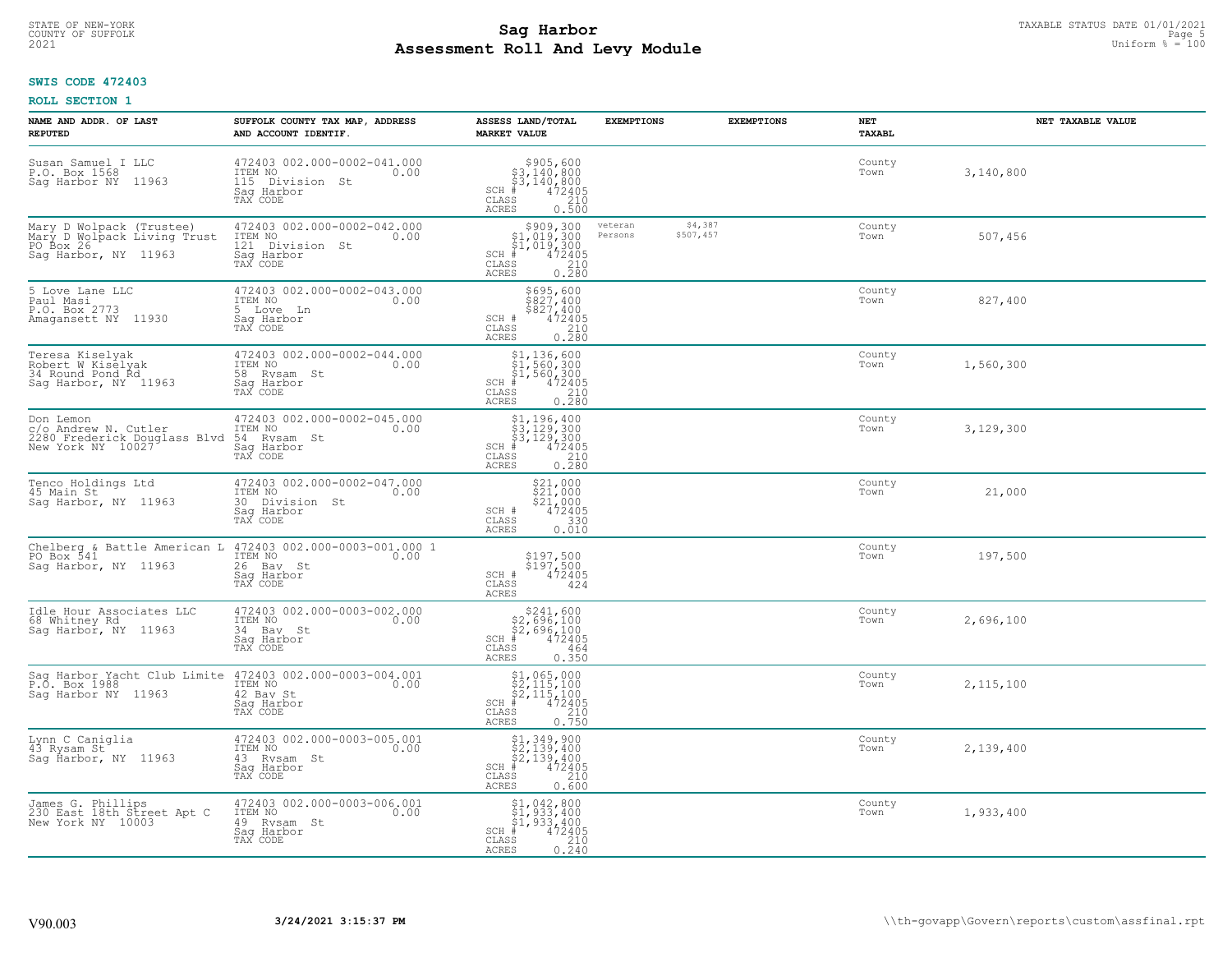## **SWIS CODE 472403**

| NAME AND ADDR. OF LAST<br><b>REPUTED</b>                                                       | SUFFOLK COUNTY TAX MAP, ADDRESS<br>AND ACCOUNT IDENTIF.                                   | ASSESS LAND/TOTAL<br><b>MARKET VALUE</b>                                                                                                | <b>EXEMPTIONS</b>      | <b>EXEMPTIONS</b> | NET<br><b>TAXABL</b> | NET TAXABLE VALUE |
|------------------------------------------------------------------------------------------------|-------------------------------------------------------------------------------------------|-----------------------------------------------------------------------------------------------------------------------------------------|------------------------|-------------------|----------------------|-------------------|
| Alexander FL Matthiessen<br>c/o Blue Marble Project<br>P.O. Box 1853<br>Sag Harbor NY 11963    | 472403 002.000-0003-007.000<br>ITEM NO<br>0.00<br>53 Rysam St<br>Saq Harbor<br>TAX CODE   | $$1,068,300$<br>$$1,684,200$<br>$$1,684,200$<br>$472405$<br>$$210$<br>$$210$<br>$SCH$ #<br>CLASS<br><b>ACRES</b><br>0.250               |                        |                   | County<br>Town       | 1,684,200         |
| Kayleigh Thommen Randall<br>Ryan Randall<br>P.O. Box 586<br>57 Rysam St<br>Sag Harbor NY 11963 | 472403 002.000-0003-008.000<br>ITEM NO<br>0.00<br>57 Rysam St<br>Saq Harbor<br>TAX CODE   | $\begin{array}{c} 51,117,400 \\ 51,324,100 \\ 51,324,100 \end{array}$<br>$SCH$ #<br>472405<br>CLASS<br>$0.220$<br>0.260<br><b>ACRES</b> |                        |                   | County<br>Town       | 1,324,100         |
| EEM Corp Inc<br>PO Box 586<br>Saq Harbor, NY 11963                                             | 472403 002.000-0003-009.000<br>ITEM NO<br>0.00<br>20 Dering Rd<br>Saq Harbor<br>TAX CODE  | \$608,100<br>\$907,200<br>\$907,200<br>472405<br>SCH #<br>CLASS<br>210<br>0.100<br>ACRES                                                |                        |                   | County<br>Town       | 907,200           |
| Ronald Walsh<br>W H Von Wieding<br>P O Box 435<br>Saq Harbor, NY 11963                         | 472403 002.000-0003-010.000<br>ITEM NO<br>0.00<br>50 Bay St<br>Saq Harbor<br>TAX CODE     | $$848,600$<br>$$1,150,000$<br>$$1,150,000$<br>$*$<br>$472405$<br>$SCH$ #<br>CLASS<br>210<br>ACRES<br>0.630                              |                        |                   | County<br>Town       | 1,150,000         |
| Sag Harbor Industries Inc<br>P 0 Box 1169<br>Sag Harbor, NY 11963                              | 472403 002.000-0003-011.000<br>ITEM NO<br>0.00<br>60 Bay St<br>Saq Harbor<br>TAX CODE     | \$310,700<br>$\begin{array}{l} 51,309,100 \\ 51,309,100 \\ \pm 472405 \end{array}$<br>$SCH$ #<br>CLASS<br>464<br>0.450<br><b>ACRES</b>  |                        |                   | County<br>Town       | 1,309,100         |
| Michael A. Owen<br>Carole Owen<br>Michael E. Owen<br>Lucas Owen<br>Julia E. Owen               | 472403 002.000-0003-012.000<br>ITEM NO<br>0.00<br>11 Dering Rd<br>Sag Harbor<br>TAX CODE  | \$571,400<br>\$966,500<br>\$966,500<br>472405<br>SCH #<br>CLASS<br>210<br>0.670<br><b>ACRES</b>                                         |                        |                   | County<br>Town       | 966,500           |
| Alan R Dresher<br>21 Pierrepont St<br>Brooklyn, NY 11201                                       | 472403 002.000-0003-016.000<br>ITEM NO<br>0.00<br>73 Rysam St<br>Saq Harbor<br>TAX CODE   | $$1,025,500$<br>$$1,281,900$<br>$$1,281,900$<br>$$472405$<br>$SCH$ #<br>CLASS<br>210<br>0.240<br><b>ACRES</b>                           |                        |                   | County<br>Town       | 1,281,900         |
| Alan R Dresher<br>Harriet H Dresher<br>21 Pierrepont St<br>Brooklyn, NY 11201                  | 472403 002.000-0003-017.002<br>TTEM NO 0.00<br>63 Rysam St<br>Saq Harbor<br>TAX CODE      | $$1, 264, 400$<br>$$1, 505, 600$<br>$$1, 505, 600$<br>$*$ 472405<br>$SCH$ #<br>CLASS<br>210<br>ACRES<br>0.480                           |                        |                   | County<br>Town       | 1,505,600         |
| Harriet H Dresher<br>Alan R Dresher<br>21 Pierrepont St<br>Brooklyn, NY 11201                  | 472403 002.000-0003-017.003<br>1TEM NO 0.00<br>19 Dering Rd<br>Saq Harbor<br>TAX CODE     | \$1,581,400<br>\$2,706,300<br>\$2,706,300<br>SCH #<br>472405<br>210<br>CLASS<br><b>ACRES</b><br>0.640                                   |                        |                   | County<br>Town       | 2,706,300         |
| Patricia K Proferes<br>501 Saville Ln<br>Lothian, MD 20711                                     | 472403 002.000-0003-018.000<br>ITEM NO<br>0.00<br>17 Mulford Ln<br>Saq Harbor<br>TAX CODE | \$1,494,200<br>\$1,680,000<br>\$1,680,000<br>$\frac{472405}{210}$<br>$SCH$ #<br>CLASS<br><b>ACRES</b><br>0.570                          | \$1,680,000<br>veteran |                   | County<br>Town       |                   |
| Gina Hadley<br>Gina Breuer Hadley<br>P.O. Box 1033<br>Saq Harbor NY 11963                      | 472403 002.000-0003-019.000<br>ITEM NO<br>0.00<br>23 Mulford Ln<br>Saq Harbor<br>TAX CODE | $$1, 274, 000$<br>$$1, 842, 900$<br>$$1, 842, 900$<br>SCH #<br>472405<br>CLASS<br>210<br><b>ACRES</b><br>0.540                          |                        |                   | County<br>Town       | 1,842,900         |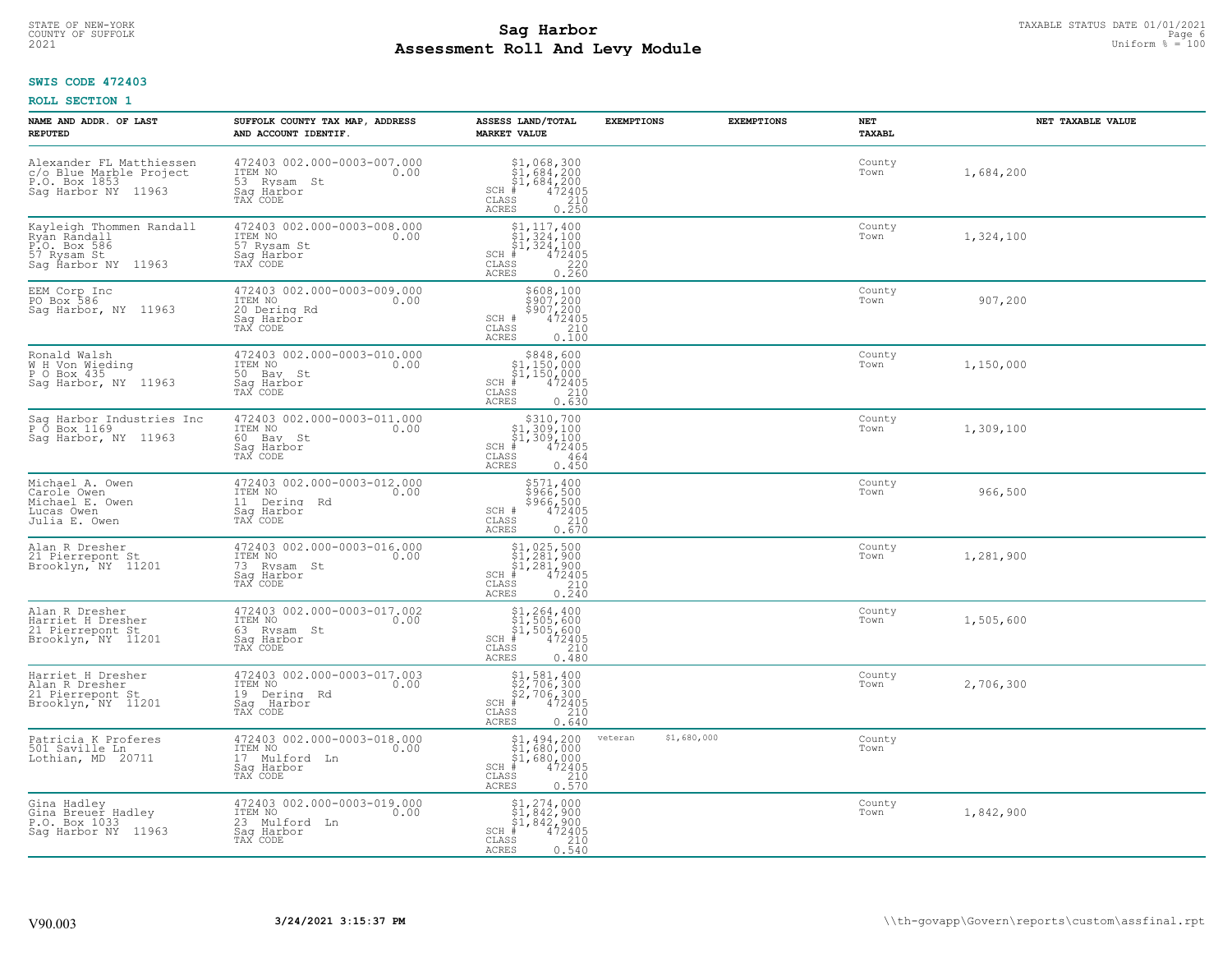## **SWIS CODE 472403**

| NAME AND ADDR. OF LAST<br><b>REPUTED</b>                                                                                                | SUFFOLK COUNTY TAX MAP, ADDRESS<br>AND ACCOUNT IDENTIF.                                      | ASSESS LAND/TOTAL<br><b>MARKET VALUE</b>                                                                               | <b>EXEMPTIONS</b>  | <b>EXEMPTIONS</b>      | NET<br><b>TAXABL</b> | NET TAXABLE VALUE |
|-----------------------------------------------------------------------------------------------------------------------------------------|----------------------------------------------------------------------------------------------|------------------------------------------------------------------------------------------------------------------------|--------------------|------------------------|----------------------|-------------------|
| Brett King<br>29 Mulford Ln<br>PO Box 841<br>Sag Harbor, NY 11963                                                                       | 472403 002.000-0003-021.001<br>ITEM NO<br>0.00<br>29 Mulford<br>Ln<br>Saq Harbor<br>TAX CODE | $$1, 093, 900$<br>$$1, 225, 600$<br>$$1, 225, 600$<br>$472405$<br>$$210$<br>$SCH$ #<br>CLASS<br><b>ACRES</b><br>0.540  | veteran<br>Persons | \$125,000<br>\$550,300 | County<br>Town       | 550,300           |
| John D Evans (Trustee)<br>John D Evans Revovable Trust<br>Jane Evans Wilson (Trustee)<br>John D Evans Revovable Trust Saq Harbor        | 472403 002.000-0003-022.000<br>ITEM NO<br>0.00<br>68 Bay St<br>TAX CODE                      | \$894,100<br>\$3,815,000<br>\$3,815,000<br>SCH #<br>472405<br>CLASS<br>281<br><b>ACRES</b><br>0.400                    |                    |                        | County<br>Town       | 3,815,000         |
| Fredrik Edward Schilling<br>Linda Nicole Schilling<br>46-23 193rd St<br>Auburndale, NY 11358                                            | 472403 002.000-0003-023.000<br>ITEM NO<br>0.00<br>76 Bay St<br>Saq Harbor<br>TAX CODE        | \$1,004,500<br>\$1,338,000<br>\$1,338,000<br>$SCH$ #<br>472405<br>CLASS<br>210<br><b>ACRES</b><br>0.380                | veteran<br>Persons | \$125,000<br>\$606,500 | County<br>Town       | 606,500           |
| Ann Marie Moylan<br>Theresa Moylan-Samot<br>Ruth Moylan (Life Estate)<br>6 Bellaire Ave<br>Selden, NY 11784                             | 472403 002.000-0003-024.000<br>ITEM NO<br>0.00<br>82 Bay St<br>Saq Harbor<br>TAX CODE        | \$957,100<br>$$1,289,300$<br>$$1,289,300$<br>$472405$<br>SCH #<br>CLASS<br>210<br>$0, \overline{280}$<br><b>ACRES</b>  | veteran            | \$125,000              | County<br>Town       | 1,164,300         |
| Carolyn J Martin (Trustee)<br>Martin Oualified Personal Re<br>Stanley N Martin (Trustee)<br>Martin Qualified Personal Re                | 472403 002.000-0003-025.000<br>ITEM NO<br>0.00<br>88 Bay St<br>Saq Harbor<br>TAX CODE        | $$883,600$<br>$$1,970,100$<br>$$1,970,100$<br>$*$ 472405<br>$SCH$ #<br>CLASS<br>281<br><b>ACRES</b><br>0.420           | Volunte            | \$197,010              | County<br>Town       | 1,773,090         |
| Patricia D Elmaleh<br>92 Bay St<br>PO Box 1165<br>Saq Harbor, NY 11963                                                                  | 472403 002.000-0003-026.000<br>ITEM NO<br>0.00<br>92 Bay St<br>Sag Harbor<br>TAX CODE        | $$883,600$<br>$$1,928,300$<br>$$1,928,300$<br>$$472405$<br>SCH<br>. #<br>210<br>CLASS<br>0.420<br><b>ACRES</b>         |                    |                        | County<br>Town       | 1,928,300         |
| Ted Porter<br>Steven M Godeke<br>351 W 4th St<br>New York, NY 10014                                                                     | 472403 002.000-0003-027.000<br>ITEM NO<br>0.00<br>69 High St<br>Saq Harbor<br>TAX CODE       | $$1,014,700$<br>$$1,887,500$<br>$$1,887,500$<br>$$472405$<br>SCH #<br>$\mathtt{CLASS}$<br>210<br><b>ACRES</b><br>0.240 |                    |                        | County<br>Town       | 1,887,500         |
| 63 High Street Realty, LLC<br>c/o Spielman Koenigsberg & P<br>Attn: Richard L Koenigsberg<br>1675 Broadway FL 20th<br>New York NY 10019 | 472403 002.000-0003-029.001<br>0.00 0.00<br>63 High St<br>Saq Harbor<br>TAX CODE             | $$837,000$<br>$$1,225,700$<br>$$1,225,700$<br>$$472405$<br>SCH #<br>CLASS<br>210<br><b>ACRES</b><br>0.500              |                    |                        | County<br>Town       | 1,225,700         |
| Frazer Pennebaker<br>Pamela Power<br>202 W 85th St<br>New York, NY 10024                                                                | 472403 002.000-0003-030.000<br>TTEM NO 0.00<br>49 High St<br>Saq Harbor<br>TAX CODE          | $$1,347,700$<br>$$1,563,700$<br>$$1,563,700$<br>$*$ 472405<br>$SCH$ #<br>CLASS<br>210<br>ACRES<br>0.410                |                    |                        | County<br>Town       | 1,563,700         |
| Susanna Vasillov<br>43 High St<br>Sag Harbor, NY 11963                                                                                  | 472403 002.000-0003-031.000<br>ITEM NO<br>0.00<br>43 High St<br>Sag Harbor<br>TAX CODE       | $$882,900$<br>$$1,165,300$<br>$$1,165,300$<br>$$472405$<br>SCH<br>CLASS<br>210<br><b>ACRES</b><br>0.210                |                    |                        | County<br>Town       | 1,165,300         |
| Tanya Lawson<br>PO Box 728<br>Saq Harbor, NY 11963                                                                                      | 472403 002.000-0003-033.000<br>ITEM NO<br>0.00<br>33 High St<br>Sag Harbor<br>TAX CODE       | \$882,900<br>\$1,138,700<br>\$1,138,700<br>$SCH$ #<br>472405<br>CLASS<br>$\frac{210}{0.210}$<br><b>ACRES</b>           |                    |                        | County<br>Town       | 1,138,700         |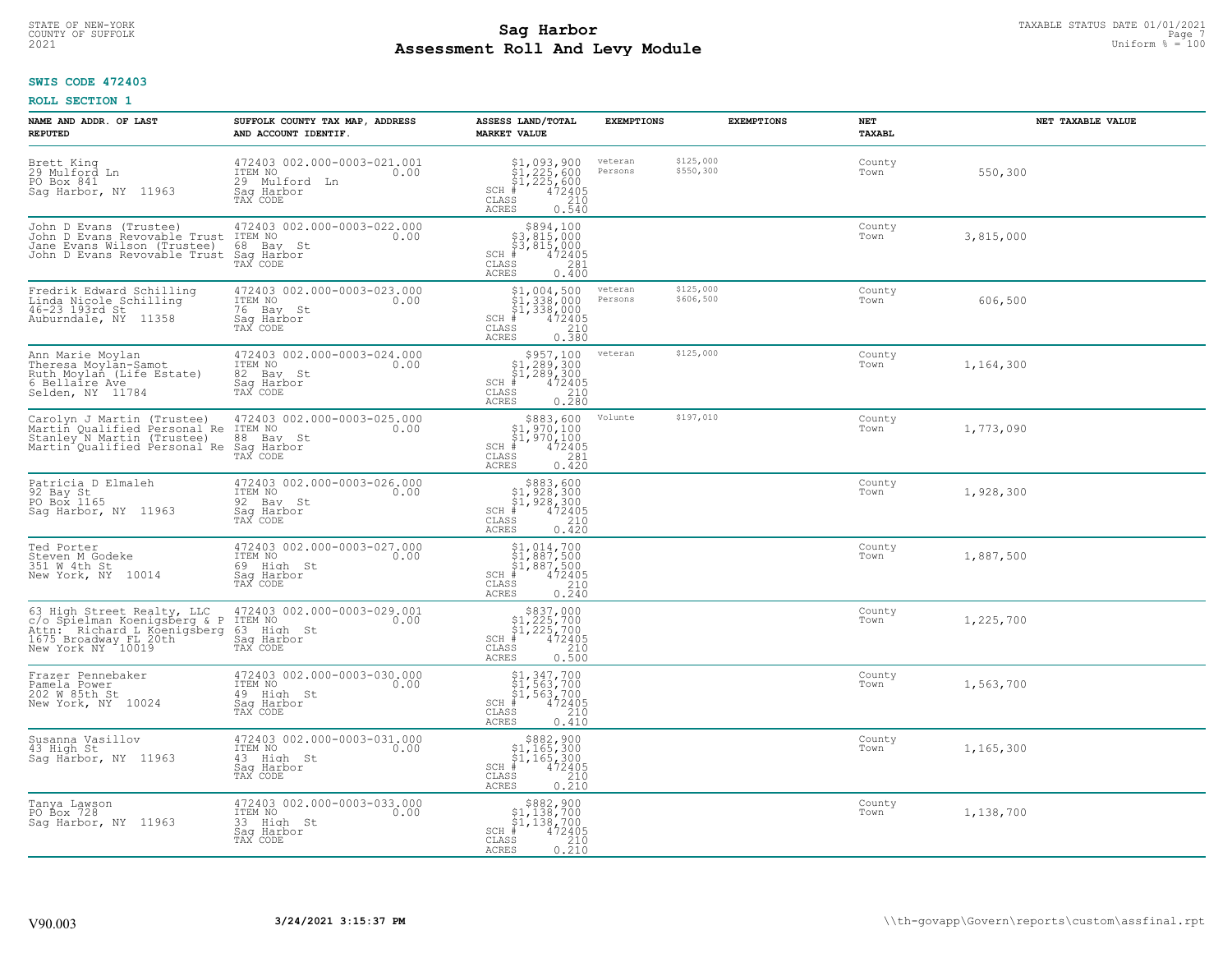## **SWIS CODE 472403**

| NAME AND ADDR. OF LAST<br><b>REPUTED</b>                                                                        | SUFFOLK COUNTY TAX MAP, ADDRESS<br>AND ACCOUNT IDENTIF.                                 | ASSESS LAND/TOTAL<br><b>MARKET VALUE</b>                                                                                                                                                                   | <b>EXEMPTIONS</b>   | <b>EXEMPTIONS</b> | NET<br><b>TAXABL</b> | NET TAXABLE VALUE |
|-----------------------------------------------------------------------------------------------------------------|-----------------------------------------------------------------------------------------|------------------------------------------------------------------------------------------------------------------------------------------------------------------------------------------------------------|---------------------|-------------------|----------------------|-------------------|
| Mary Bergonia<br>1244 N Stone Street Apt 6<br>Chicago IL 60610                                                  | 472403 002.000-0003-034.000<br>ITEM NO<br>0.00<br>29 High St<br>Saq Harbor<br>TAX CODE  | $$882,900$<br>$$1,342,500$<br>$$1,342,500$<br>$472405$<br>$$210$<br>$$210$<br>$SCH$ #<br>CLASS<br><b>ACRES</b><br>0.210                                                                                    |                     |                   | County<br>Town       | 1,342,500         |
| David A Thommen<br>Kendell M Thommen<br>79 Rysam St<br>PO B <sub>O</sub> x 586<br>Sag Harbor, NY 11963          | 472403 002.000-0003-035.000<br>ITEM NO<br>0.00<br>79 Rysam St<br>Saq Harbor<br>TAX CODE | $$793,100$<br>$$1,198,900$<br>$$1,198,900$<br>$$472405$<br>$SCH$ #<br>CLASS<br>$\frac{210}{0.190}$<br><b>ACRES</b>                                                                                         |                     |                   | County<br>Town       | 1,198,900         |
| Mary Bergonia<br>Thomas R Ross<br>1244 N Stone Street Apt 6<br>Chicago IL 60610                                 | 472403 002.000-0003-036.000<br>ITEM NO<br>0.00<br>85 Rysam St<br>Sag Harbor<br>TAX CODE | \$1,275,700<br>\$3,036,600<br>\$3,036,600<br>#472405<br>$SCH$ #<br>CLASS<br>210<br>0.390<br><b>ACRES</b>                                                                                                   |                     |                   | County<br>Town       | 3,036,600         |
| Eve Behar, Trustee<br>Joy Behar Personal Residence<br>Alphonso Scotti, Trustee<br>Joy Behar Personal Residence  | 472403 002.000-0004-001.000<br>ITEM NO<br>0.00<br>98 Bay St<br>Saq Harbor<br>TAX CODE   | $\begin{array}{c} $994,000 $3,787,300 $43,787,300 # 472405 \end{array}$<br>$SCH$ #<br>CLASS<br>281<br>0.630<br>ACRES                                                                                       |                     |                   | County<br>Town       | 3,787,300         |
| Donna McGill<br>214 Kane St<br>Brooklyn NY 11231                                                                | 472403 002.000-0004-002.000<br>ITEM NO<br>0.00<br>88 High St<br>Saq Harbor<br>TAX CODE  | \$770,100<br>$\begin{array}{r} 51,185,400 \\ 51,185,400 \\ +242405 \end{array}$<br>$SCH$ #<br>CLASS<br>210<br><b>ACRES</b><br>0.180                                                                        |                     |                   | County<br>Town       | 1,185,400         |
| Geraldine Boyle<br>Dennis Boyle <sup>-</sup><br>80 High St<br>Saq Harbor, NY                                    | 472403 002.000-0004-004.000<br>ITEM NO<br>0.00<br>80 High St<br>Saq Harbor<br>TAX CODE  | \$779,900<br>\$992,600<br>\$992,600<br>\$992,600<br>SCH #<br>210<br>$\mathtt{CLASS}$<br>0.180<br>ACRES                                                                                                     |                     |                   | County<br>Town       | 992,600           |
| Richard L Pochetti<br>Susan E Mackesey<br>2130 Greenwood Ave<br>Wilmette, IL 60091                              | 472403 002.000-0004-005.000<br>ITEM NO<br>0.00<br>76 High St<br>Saq Harbor<br>TAX CODE  | $$779,900$<br>$$881,400$<br>$$881,400$<br>$472405$<br>SCH #<br>$\begin{array}{c} 210 \\ 0.180 \end{array}$<br>$\mathtt{CLASS}$<br><b>ACRES</b>                                                             |                     |                   | County<br>Town       | 881,400           |
| Joy Behar<br>c/o Lynne Bershad, CPA<br>Harvey Altman & Co.<br>20 Crossways Park N Suite 41<br>Woodbury NY 11797 | 472403 002.000-0004-006.000<br>ITEM NO<br>0.00<br>72 High St<br>Sag Harbor<br>TAX CODE  | \$1,169,800<br>\$2,738,600<br>\$2,738,600<br>#472405<br>$SCH$ #<br>CLASS<br>210<br><b>ACRES</b><br>0.270                                                                                                   |                     |                   | County<br>Town       | 2,738,600         |
| Deborah A Guerin<br>P O Box 2493<br>Saq Harbor, NY 11963                                                        | 472403 002.000-0004-007.000<br>TTEM NO 0.00<br>64 High St<br>Saq Harbor<br>TAX CODE     | \$779,900<br>\$900,500<br>\$900,500<br>\$900,500<br>SCH #<br>CLASS<br>210<br><b>ACRES</b><br>0.180                                                                                                         | \$62,670<br>veteran |                   | County<br>Town       | 837,830           |
| Thomas Harris<br>58 High St<br>Sag Harbor, NY 11963                                                             | 472403 002.000-0004-008.000<br>ITEM NO<br>0.00<br>58 High St<br>Saq Harbor<br>TAX CODE  | $\begin{array}{r}  \  \  \,  \, 8816,300 \\  \  \, 22,170,600 \\  \  \, 22,170,600 \\  \  \  \, 472405 \\  \  \  \, 85 \\  \  \  \, 85 \\  \  \  \, 0.270 \end{array}$<br>$SCH$ #<br>CLASS<br><b>ACRES</b> |                     |                   | County<br>Town       | 2,170,600         |
| Neil Miritello<br>Camille Miritello<br>52 Pound Hollow Road<br>Old Brookville NY 11545                          | 472403 002.000-0004-009.000<br>ITEM NO<br>0.00<br>54 High St<br>Sag Harbor<br>TAX CODE  | \$1,184,800<br>\$3,425,900<br>\$3,425,900<br>$SCH$ #<br>472405<br>CLASS<br>210<br><b>ACRES</b><br>0.360                                                                                                    |                     |                   | County<br>Town       | 3,425,900         |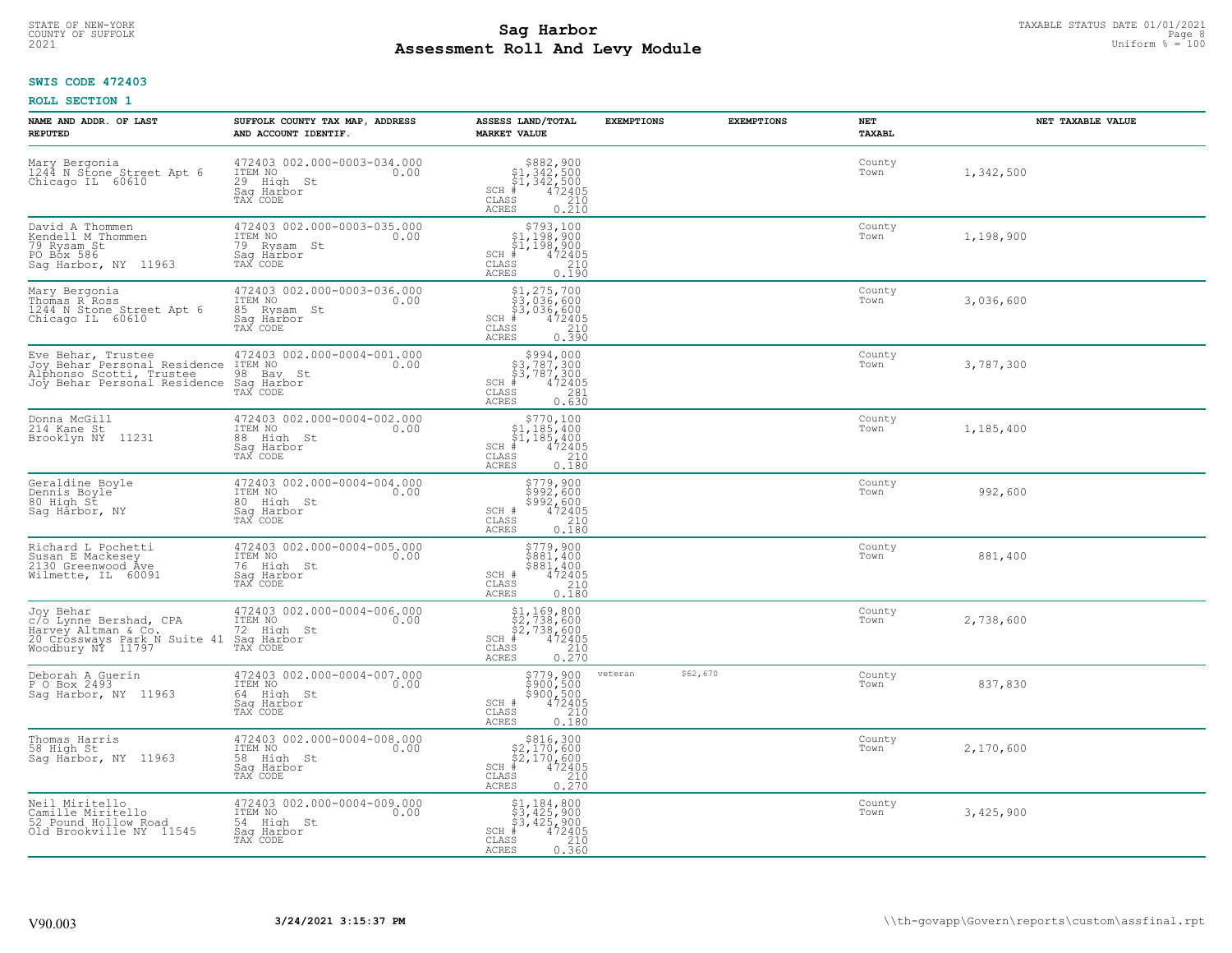## **SWIS CODE 472403**

| NAME AND ADDR. OF LAST<br><b>REPUTED</b>                                                                               | SUFFOLK COUNTY TAX MAP, ADDRESS<br>AND ACCOUNT IDENTIF.                                        | ASSESS LAND/TOTAL<br><b>MARKET VALUE</b>                                                                                                                                                                                                                                | <b>EXEMPTIONS</b> | <b>EXEMPTIONS</b> | NET<br><b>TAXABL</b> | NET TAXABLE VALUE |
|------------------------------------------------------------------------------------------------------------------------|------------------------------------------------------------------------------------------------|-------------------------------------------------------------------------------------------------------------------------------------------------------------------------------------------------------------------------------------------------------------------------|-------------------|-------------------|----------------------|-------------------|
| Lukas Weinstein<br>Nancy Roob<br>PO Box 1684<br>Sag Harbor, NY 11963                                                   | 472403 002.000-0004-010.000<br>ITEM NO<br>0.00<br>44 High St<br>Saq Harbor<br>TAX CODE         | $$3,184,800$<br>$$3,163,400$<br>$$3,163,400$<br>$472405$<br>$$210$<br>$SCH$ #<br>CLASS<br><b>ACRES</b><br>0.360                                                                                                                                                         |                   |                   | County<br>Town       | 3,163,400         |
| Barbara W Ivans<br>64 Eastbrook Ln<br>08046<br>Willingboro, NJ                                                         | 472403 002.000-0004-011.000<br>ITEM NO<br>0.00<br>38 High St<br>Saq Harbor<br>TAX CODE         | \$770,100<br>\$996,300<br>\$996,300<br>SCH #<br>472405<br>CLASS<br>210<br>0.180<br><b>ACRES</b>                                                                                                                                                                         |                   |                   | County<br>Town       | 996,300           |
| Michael N. Taglich<br>Claudia A. Taglich<br>198 East Main Street<br>Oyster Bay NY 11771                                | 472403 002.000-0004-012.000<br>ITEM NO<br>0.00<br>34 High St<br>Sag Harbor<br>TAX CODE         | $$765, 200$<br>$$2, 034, 500$<br>$$2, 034, 500$<br>$$472405$<br>$SCH$ #<br>CLASS<br>210<br>0.180<br>ACRES                                                                                                                                                               |                   |                   | County<br>Town       | 2,034,500         |
| Robert Kramer<br>Bianca C. Kramer<br>545 Shell Parkway Apt 3203<br>Redwood City CA 94065                               | 472403 002.000-0004-013.000<br>ITEM NO<br>0.00<br>30 High St<br>Saq Harbor<br>TAX CODE         | $SCH$ #<br>CLASS<br><b>ACRES</b><br>0.180                                                                                                                                                                                                                               |                   |                   | County<br>Town       | 2,284,000         |
| Jon Baer<br>Po Box 743<br>23 Franklin Ave<br>Sag Harbor, NY 11963                                                      | 472403 002.000-0004-014.000<br>ITEM NO<br>0.00<br>23 Franklin Ave<br>Saq Harbor<br>TAX CODE    | $\begin{array}{c} \text{\small $51$, $347$, $700$} \\ \text{\small $51$, $572$, $500$} \\ \text{\small $51$, $572$, $500$} \\ \text{\small $4$ & $472405$} \\ \text{\small $58$ & $210$} \\ \text{\small $58$ & $0.410$} \end{array}$<br>SCH #<br>CLASS<br><b>ACRES</b> | veteran           | \$75,000          | County<br>Town       | 1,497,500         |
| Holmstrom Holding LLC<br>139 W 19th St #3E<br>New York, NY 10011                                                       | 472403 002.000-0004-015.000<br>ITEM NO<br>0.00<br>46 Prospect Ave<br>Sag Harbor<br>TAX CODE    | $$1, 150, 500$<br>$$1, 619, 200$<br>$$1, 619, 200$<br>$$472405$<br>SCH<br>. #<br>210<br>CLASS<br><b>ACRES</b><br>0.350                                                                                                                                                  |                   |                   | County<br>Town       | 1,619,200         |
| Janifer Jaeger<br>42 Prospect Ave<br>Sag Harbor, NY 11963-3111                                                         | 472403 002.000-0004-016.000<br>ITEM NO<br>0.00<br>42 Prospect Ave<br>Saq Harbor<br>TAX CODE    | \$1,033,800<br>\$1,388,500<br>\$1,388,500<br>#472405<br>$SCH$ #<br>CLASS<br>210<br>0.170<br><b>ACRES</b>                                                                                                                                                                |                   |                   | County<br>Town       | 1,388,500         |
| Kathleen Dysken Lyons<br>Terence Lyons<br>76 High St<br>Sag Harbor, NY 11963                                           | 472403 002.000-0004-017.000<br>TTEM NO 0.00<br>36 Prospect<br>Ave<br>Saq Harbor<br>TAX CODE    | $$2,883,100$<br>$$2,883,100$<br>$$2,883,100$<br>$*$<br>$*$<br>$*$<br>$*$<br>$*$<br>SCH<br>CLASS<br>210<br><b>ACRES</b><br>0.350                                                                                                                                         |                   |                   | County<br>Town       | 2,883,100         |
| Alanson Houghton III<br>Joanne C. Houghton<br>C/O Ronald H. Gitter, Esq.,<br>30 Prospect Avenue<br>Saq Harbor NY 11963 | 472403 002.000-0004-018.000<br>ITEM NO 0.00<br>30 Prospect Ave<br>Saq Harbor<br>TAX CODE       | $$4,291,900$<br>$$4,291,900$<br>$$4,291,900$<br>SCH<br>472405<br>CLASS<br>210<br><b>ACRES</b><br>0.350                                                                                                                                                                  |                   |                   | County<br>Town       | 4,291,900         |
| Peter Mahler<br>Laurie B Mahler<br>26 Prospect Ave<br>Sag Harbor, NY 11963                                             | 472403 002.000-0004-019.000<br>ITEM NO<br>0.00<br>26<br>Prospect Ave<br>Saq Harbor<br>TAX CODE | \$1,150,500<br>\$2,591,900<br>\$2,591,900<br>472405<br>$SCH$ #<br>CLASS<br>210<br><b>ACRES</b><br>0.350                                                                                                                                                                 |                   |                   | County<br>Town       | 2,591,900         |
| Cathleen Mc Guigan<br>55 W 55th St<br>New York, NY 10019                                                               | 472403 002.000-0004-020.001<br>ITEM NO<br>0.00<br>84 High St<br>Saq Harbor<br>TAX CODE         | $$1, 216, 200$<br>$$1, 477, 700$<br>$$1, 477, 700$<br>$SCH$ #<br>472405<br>CLASS<br>210<br>0.370<br><b>ACRES</b>                                                                                                                                                        |                   |                   | County<br>Town       | 1,477,700         |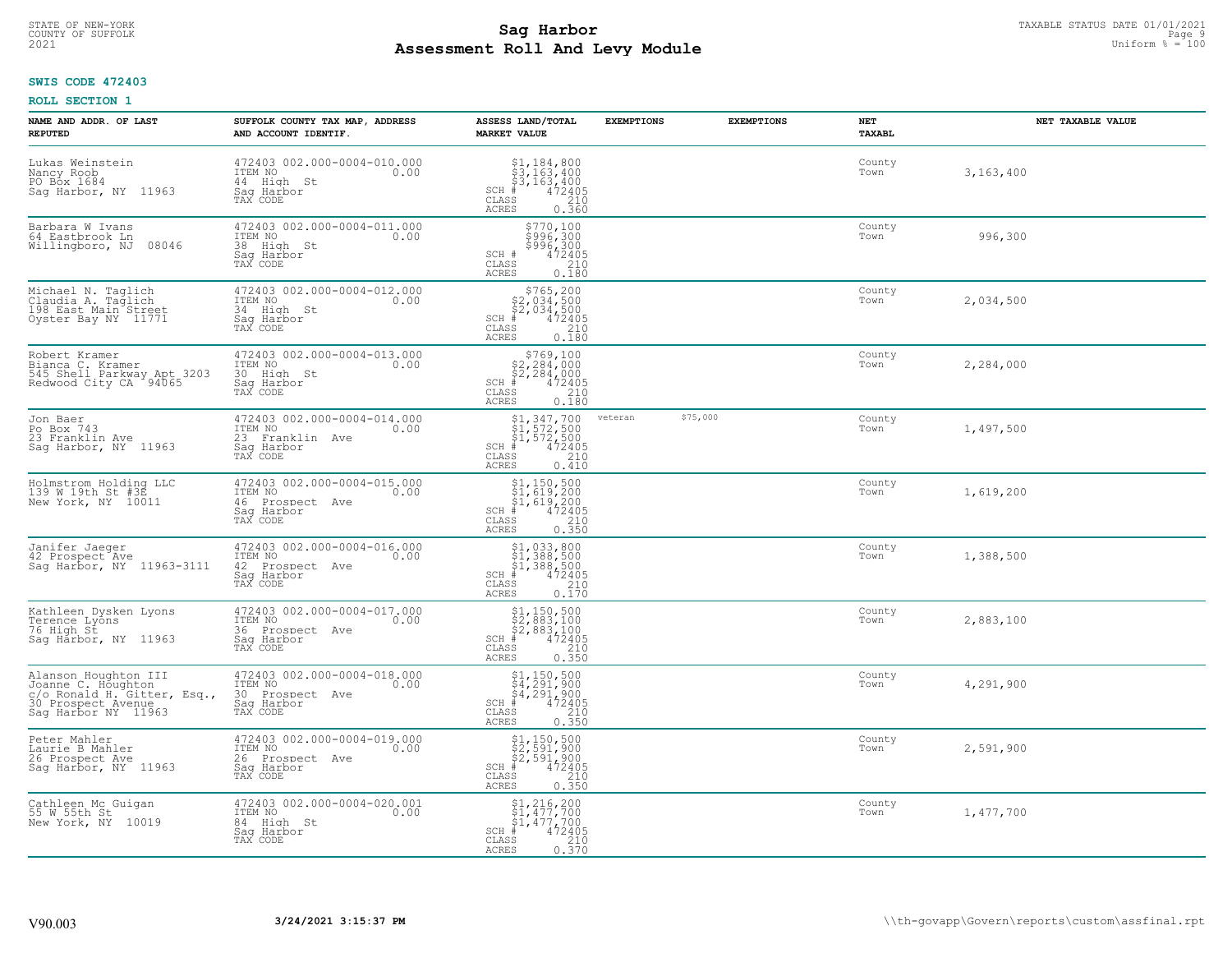#### **Sag Harbor** TAXABLE STATUS DATE 01/01/2021<br>
Poll and Louis Module **Assessment Roll And Levy Module Example 2021** Uniform  $\frac{1}{8}$  = 100 COUNTY OF SUFFOLK **Example 2018 COUNTY OF SUFFOLK** Page 10

## **SWIS CODE 472403**

| NAME AND ADDR. OF LAST<br><b>REPUTED</b>                                                             | SUFFOLK COUNTY TAX MAP, ADDRESS<br>AND ACCOUNT IDENTIF.                                        | ASSESS LAND/TOTAL<br><b>MARKET VALUE</b>                                                                                                           | <b>EXEMPTIONS</b> | <b>EXEMPTIONS</b> | NET<br><b>TAXABL</b> | NET TAXABLE VALUE |
|------------------------------------------------------------------------------------------------------|------------------------------------------------------------------------------------------------|----------------------------------------------------------------------------------------------------------------------------------------------------|-------------------|-------------------|----------------------|-------------------|
| Frederick M Pickering<br>C/o Hamptons Mortgage Corp<br>Gayle Pickering<br>C/o Hamptons Mortgage Corp | 472403 002.000-0004-022.001<br>ITEM NO<br>0.00<br>14 Prospect<br>Ave<br>Saq Harbor<br>TAX CODE | $$2,1104,500$<br>$$2,112,400$<br>$$2,112,400$<br>$$472405$<br>$SCH$ #<br>CLASS<br>210<br><b>ACRES</b><br>0.420                                     |                   |                   | County<br>Town       | 2,112,400         |
| 100 BAY LLC<br>4 Copper Beach Lane<br>Ho-Ho-Kus NJ 07423                                             | 472403 002.000-0004-024.001<br>ITEM NO<br>0.00<br>100 Bay St<br>Saq Harbor<br>TAX CODE         | $$967,700$<br>$$5,531,900$<br>$$5,531,900$<br>$$472405$<br>$SCH$ #<br>CLASS<br>210<br>0.460<br><b>ACRES</b>                                        |                   |                   | County<br>Town       | 5,531,900         |
| Paul Alter<br>Gloria j Stern<br>24 W 85th St Apt 2<br>New York, NY 10024                             | 472403 002.000-0005-001.000<br>ITEM NO<br>0.00<br>116<br>Bay St<br>Sag Harbor<br>TAX CODE      | $$1,009,800$<br>$$3,990,600$<br>$$3,990,600$<br>$$472405$<br>$SCH$ #<br>CLASS<br>210<br>0.640<br>ACRES                                             |                   |                   | County<br>Town       | 3,990,600         |
| Sagg One LLC<br>24 W 85th St Apt 2<br>New York NY 10024                                              | 472403 002.000-0005-002.000<br>ITEM NO<br>0.00<br>126 Bay St<br>Saq Harbor<br>TAX CODE         | $\begin{array}{r} $894,100 $1,077,100 $1,077,100 # 472405 ts 210$<br>$SCH$ #<br>CLASS<br><b>ACRES</b><br>0.340                                     |                   |                   | County<br>Town       | 1,077,100         |
| Jeffrey Martin<br>130 Bay St<br>Saq Harbor, NY 11963                                                 | 472403 002.000-0005-003.000<br>ITEM NO<br>0.00<br>130<br>Bay St<br>Saq Harbor<br>TAX CODE      | \$967,700<br>$\begin{array}{r} 51,485,500 \\ 51,485,500 \\ * & 472405 \\ * & 210 \end{array}$<br>SCH<br>$\mathtt{CLASS}$<br><b>ACRES</b><br>0.460  | Volunte           | \$148,550         | County<br>Town       | 1,336,950         |
| Geoffrey M Briggs<br>Roxanne A Briggs<br>Po Box 1112<br>Saq Harbor, NY 11963                         | 472403 002.000-0005-004.000<br>ITEM NO<br>0.00<br>136<br>Bay St<br>Sag Harbor<br>TAX CODE      | $\begin{array}{c} $967,700\n$1,754,000\n$1,754,000\n#1 472405 \end{array}$<br>SCH<br>CLASS<br>210<br>0.460<br><b>ACRES</b>                         |                   |                   | County<br>Town       | 1,754,000         |
| Ann Charlotte Brown<br>140 Bay St<br>Saq Harbor NY 11963                                             | 472403 002.000-0005-005.001<br>ITEM NO<br>0.00<br>140<br>Bay St<br>Saq Harbor<br>TAX CODE      | $\begin{array}{l} $1,041,400 \ $3,113,900 \ $3,113,900 \ $4,113,900 \ \end{array}$<br>$_{\rm SCH}$<br>. #<br>CLASS<br>210<br>0.450<br><b>ACRES</b> |                   |                   | County<br>Town       | 3,113,900         |
| David Alpern<br>Sylvia Clark<br>P O Box 1768<br>Sag Harbor, NY 11963                                 | 472403 002.000-0005-007.001<br>1TEM NO 0.00<br>91 Franklin Ave<br>Saq Habor<br>TAX CODE        | $$1,042,700$<br>$$1,876,900$<br>$$1,876,900$<br>$*$ 472405<br>SCH<br>CLASS<br>210<br><b>ACRES</b><br>0.480                                         |                   |                   | County<br>Town       | 1,876,900         |
| Luke E Fichthorn IV<br>118 Willow St<br>Brooklyn NY 11201                                            | 472403 002.000-0005-010.000<br>TTEM NO 0.00<br>11 Prospect Ave<br>Saq Harbor<br>TAX CODE       | $$2,334,600$<br>$$2,309,900$<br>$$2,309,900$<br>$*$<br>$*$<br>$*$<br>$*$<br>SCH<br>CLASS<br>210<br><b>ACRES</b><br>0.410                           |                   |                   | County<br>Town       | 2,309,900         |
| Katherine Fichthorn<br>118 Willow St<br>Brooklyn NY 11201                                            | 472403 002.000-0005-011.001<br>ITEM NO<br>0.00<br>15<br>Prospect Ave<br>Saq Harbor<br>TAX CODE | $$1, 209, 600$<br>$$1, 404, 200$<br>$$1, 404, 200$<br>$$472405$<br>SCH<br>210<br>CLASS<br><b>ACRES</b><br>0.460                                    |                   |                   | County<br>Town       | 1,404,200         |
| Luke E Fichthorn IV<br>Katherine Fichthorn<br>118 Willow St<br>Brooklyn NY 11201                     | 472403 002.000-0005-013.001<br>ITEM NO<br>0.00<br>17 Prospect Ave<br>Saq Harbor<br>TAX CODE    | \$1,172,500<br>\$1,994,700<br>\$1,994,700<br>SCH<br>472405<br>- #<br>CLASS<br>210<br><b>ACRES</b><br>0.360                                         |                   |                   | County<br>Town       | 1,994,700         |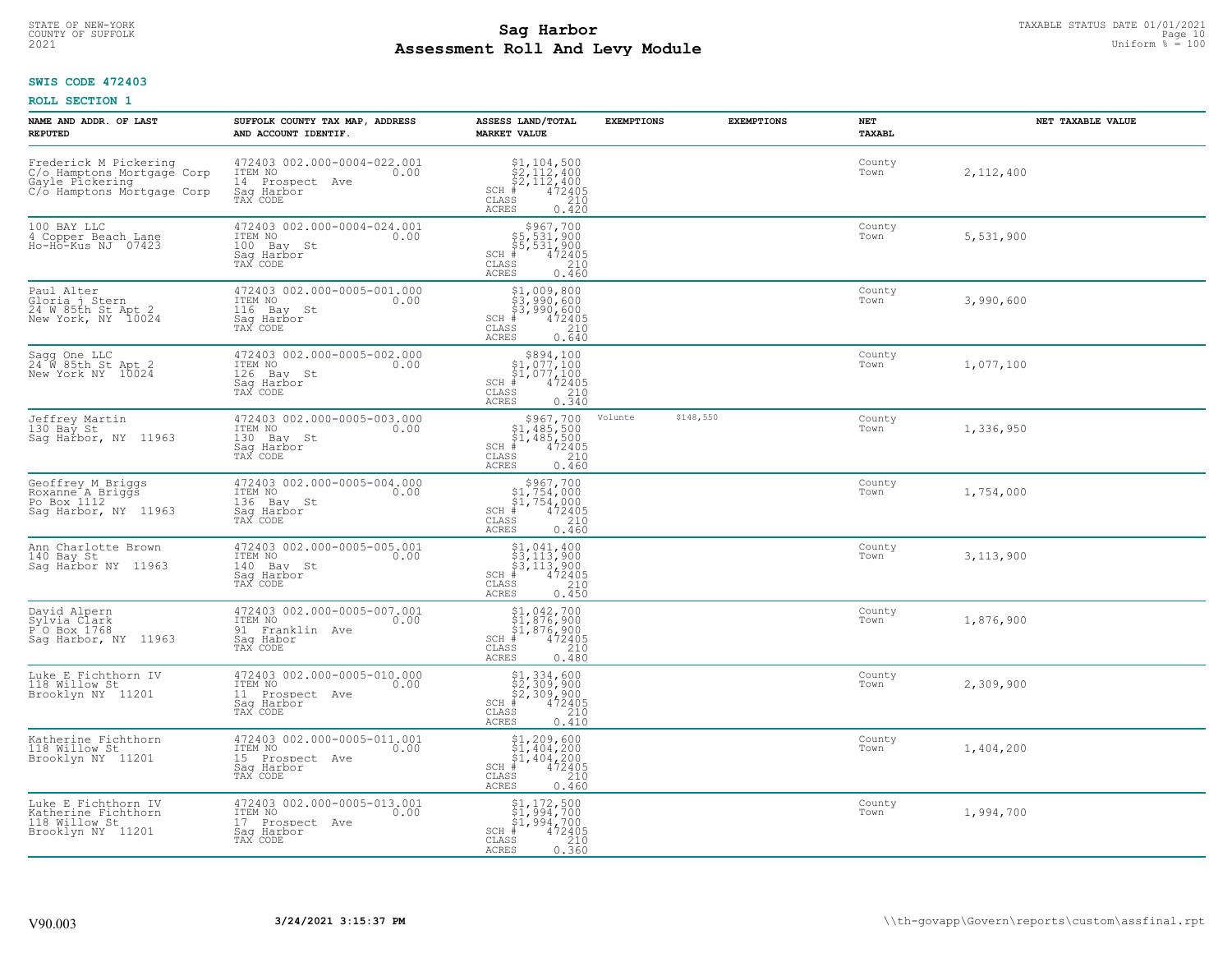#### **Sag Harbor** TAXABLE STATUS DATE 01/01/2021<br>
Poll and Louis Module **Assessment Roll And Levy Module Example 2021** Uniform  $\frac{1}{8}$  = 100 COUNTY OF SUFFOLK **Example 2018 COUNTY OF SUFFOLK** Page 11

## **SWIS CODE 472403**

| NAME AND ADDR. OF LAST<br><b>REPUTED</b>                                         | SUFFOLK COUNTY TAX MAP, ADDRESS<br>AND ACCOUNT IDENTIF.                                           | ASSESS LAND/TOTAL<br><b>MARKET VALUE</b>                                                                                             | <b>EXEMPTIONS</b> | <b>EXEMPTIONS</b> | NET<br><b>TAXABL</b> | NET TAXABLE VALUE |
|----------------------------------------------------------------------------------|---------------------------------------------------------------------------------------------------|--------------------------------------------------------------------------------------------------------------------------------------|-------------------|-------------------|----------------------|-------------------|
| Michel Bus<br>Janet M Bus<br>25 Prospect Avenue<br>Sag Harbor NY 11963           | 472403 002.000-0005-014.000<br>ITEM NO<br>0.00<br>25 Prospect<br>Ave<br>Saq Harbor<br>TAX CODE    | $SCH$ #<br>CLASS<br><b>ACRES</b><br>0.350                                                                                            |                   |                   | County<br>Town       | 1,630,300         |
| Daniel B Weiss<br>Amy B Weiss<br>12 E 12th St<br>New York, NY<br>10002           | 472403 002.000-0005-015.000<br>ITEM NO<br>0.00<br>29 Prospect Ave<br>Saq Harbor<br>TAX CODE       | $$2, 150, 500$<br>$$2, 127, 500$<br>$$2, 127, 500$<br>$$472405$<br>$SCH$ #<br>CLASS<br>210<br>0.350<br><b>ACRES</b>                  |                   |                   | County<br>Town       | 2,127,500         |
| Linda Lilienfeld<br>367 W 19th St<br>New York, NY 10011                          | 472403 002.000-0005-017.001<br>ITEM NO<br>0.00<br>35 Prospect<br>Ave<br>Sag<br>Harbor<br>TAX CODE | $$1, 150, 500$<br>$$1, 422, 200$<br>$$1, 422, 200$<br>$$422, 200$<br>$472405$<br>$SCH$ #<br>CLASS<br>0.350<br>ACRES                  |                   |                   | County<br>Town       | 1,422,200         |
| 37 Prospect LLC<br>P.O. Box 511<br>Montauk NY 11954                              | 472403 002.000-0005-018.000<br>ITEM NO<br>0.00<br>37 Prospect Ave<br>Saq Harbor<br>TAX CODE       | \$1,117,600<br>\$2,650,100<br>\$2,650,100<br>$SCH$ #<br>$\frac{47\bar{2}\tilde{4}\tilde{0}5}{210}$<br>CLASS<br><b>ACRES</b><br>0.340 |                   |                   | County<br>Town       | 2,650,100         |
| 53 Franklin LLC<br>P. O. Box 511<br>Montauk NY 11954                             | 472403 002.000-0005-019.000<br>ITEM NO<br>0.00<br>53 Franklin Ave<br>Saq Harbor<br>TAX CODE       | \$577,000<br>\$808,700<br>\$808,700<br>SCH #<br>472405<br>210<br>CLASS<br><b>ACRES</b><br>0.140                                      |                   |                   | County<br>Town       | 808,700           |
| Stephen Bolick<br>40 Bond St Apt 6D<br>New York NY 10012                         | 472403 002.000-0005-020.000<br>ITEM NO<br>0.00<br>57 Franklin Ave<br>Sag Harbor<br>TAX CODE       | $$671,000$<br>$$1,023,000$<br>$$1,023,000$<br>$*1$<br>$472405$<br>SCH #<br>CLASS<br>210<br>0.190<br><b>ACRES</b>                     |                   |                   | County<br>Town       | 1,023,000         |
| Joan Rosenbaum<br>201 W 85th St<br>New York, NY 10024                            | 472403 002.000-0005-021.000<br>ITEM NO<br>0.00<br>63 Franklin Ave<br>Saq Harbor<br>TAX CODE       | $$1,023,700$<br>$$1,314,200$<br>$$1,314,200$<br>$$472405$<br>$SCH$ #<br>CLASS<br>210<br>0.290<br><b>ACRES</b>                        |                   |                   | County<br>Town       | 1,314,200         |
| Anthony K Zaykowski<br>Mary Ann Zaykowski<br>PO Box 1038<br>Sag Harbor NY 11963  | 472403 002.000-0005-022.000<br>TTEM NO 0.00<br>67 Franklin Ave<br>Saq Harbor<br>TAX CODE          | \$775,200<br>\$853,100<br>\$853,100<br>472405<br>SCH #<br>CLASS<br>210<br><b>ACRES</b><br>0.240                                      |                   |                   | County<br>Town       | 853,100           |
| Veronique Hubert<br>Clive Wood<br>4 Sulky Circle<br>East Hampton NY 11937        | 472403 002.000-0005-023.000<br>ITEM NO<br>0.00<br>71 Franklin Ave<br>Saq Harbor<br>TAX CODE       | \$753,500<br>\$874,800<br>\$874,800<br>SCH #<br>472405<br>CLASS<br>210<br><b>ACRES</b><br>0.150                                      |                   |                   | County<br>Town       | 874,800           |
| Tiffany Scarlato<br>Russell Kratoville<br>83 Franklin Ave<br>Saq Harbor NY 11963 | 472403 002.000-0005-024.001<br>ITEM NO<br>0.00<br>83 Franklin Ave<br>Sag Harbor<br>TAX CODE       | $$1, 075, 300$<br>$$1, 507, 300$<br>$$1, 507, 300$<br>$*1, 507, 300$<br>$*1, 472405$<br>SCH<br>CLASS<br>210<br><b>ACRES</b><br>0.660 |                   |                   | County<br>Town       | 1,507,300         |
| Michael Quilty<br>P.O. Box 642<br>Saq Harbor NY 11963                            | 472403 002.000-0006-002.001<br>ITEM NO<br>0.00<br>68 Rysam St<br>Sag Harbor<br>TAX CODE           | $\begin{array}{c} $905, 800 \\ $2, 010, 200 \\ $2, 010, 200 \end{array}$<br>$SCH$ #<br>472405<br>CLASS<br>0.290<br><b>ACRES</b>      |                   |                   | County<br>Town       | 2,010,200         |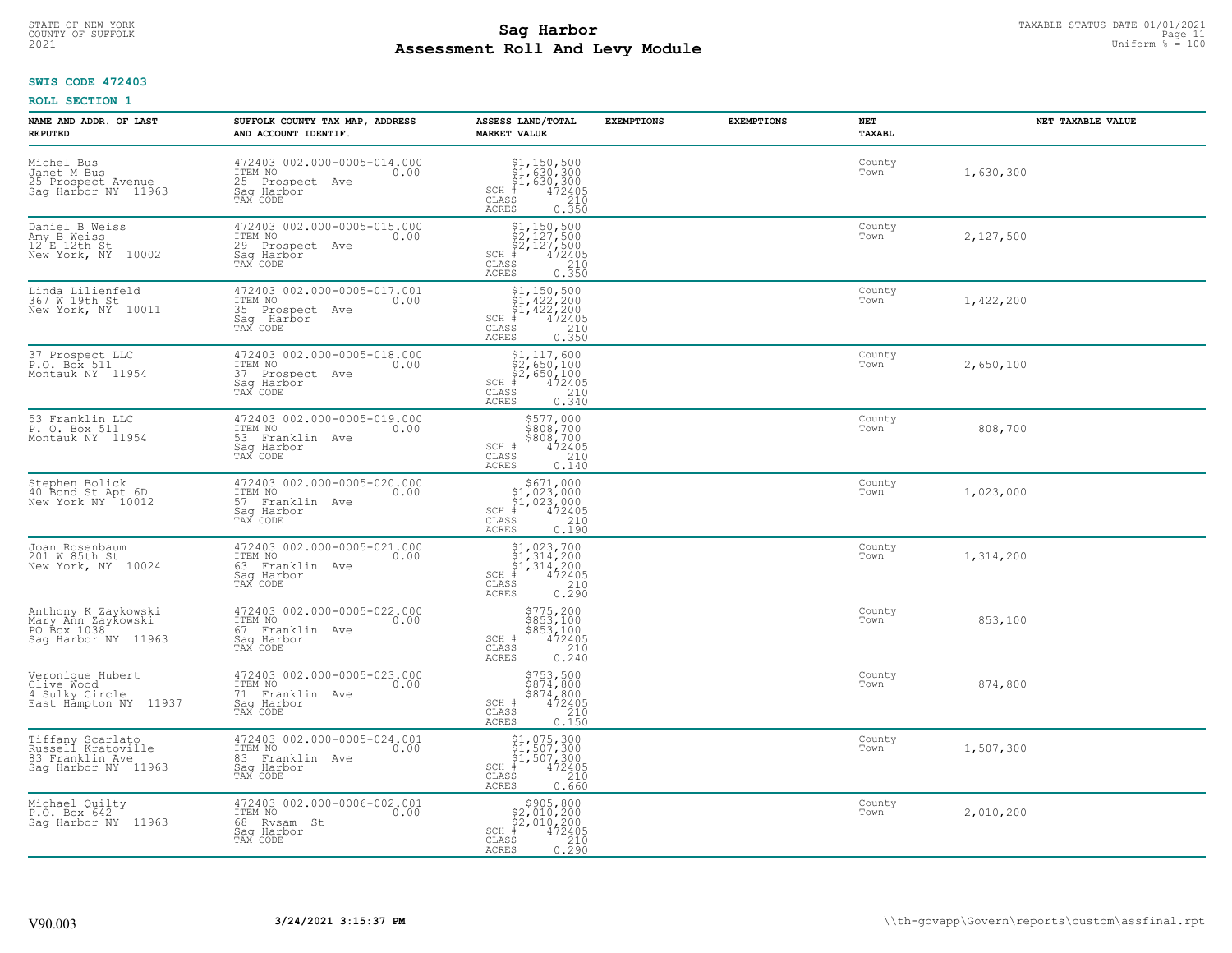# TAXABLE STATUS DATE 01/01/2021<br>COUNTY OF SUFFOLK Page 12 **Assessment Roll And Levy Module Example 2021** Uniform  $\frac{1}{8}$  = 100

## **SWIS CODE 472403**

| NAME AND ADDR. OF LAST<br><b>REPUTED</b>                                                                                                           | SUFFOLK COUNTY TAX MAP, ADDRESS<br>AND ACCOUNT IDENTIF.                                                   | ASSESS LAND/TOTAL<br><b>MARKET VALUE</b>                                                                                                     | <b>EXEMPTIONS</b> | <b>EXEMPTIONS</b> | NET<br><b>TAXABL</b> | NET TAXABLE VALUE |
|----------------------------------------------------------------------------------------------------------------------------------------------------|-----------------------------------------------------------------------------------------------------------|----------------------------------------------------------------------------------------------------------------------------------------------|-------------------|-------------------|----------------------|-------------------|
| Howard E Krotman<br>Maria Elena Krotman<br>P.O. Box 1688<br>11963<br>Saq Harbor NY                                                                 | 472403 002.000-0006-002.002<br>ITEM NO<br>0.00<br>70 Rysam St<br>Saq Harbor<br>TAX CODE                   | $$3,392,600$<br>$$3,392,600$<br>$$3,392,600$<br>$*$<br>$472405$<br>$*$<br>$280$<br>$SCH$ #<br>CLASS<br><b>ACRES</b><br>0.460                 |                   |                   | County<br>Town       | 3,392,600         |
| RRM East Union LLC<br>1710 Cornwell Hill<br>Austin TX 78703                                                                                        | 472403 002.000-0006-004.001<br>ITEM NO<br>0.00<br>E Union St<br>8<br>Saq Harbor<br>TAX CODE               | $$2,068,100$<br>$$2,068,100$<br>$$2,068,100$<br>$$472405$<br>$SCH$ #<br>CLASS<br>$\begin{array}{c} 220 \\ 0.210 \end{array}$<br><b>ACRES</b> |                   |                   | County<br>Town       | 2,068,100         |
| Claude Kaplan<br>57 Reade St Apt 15B<br>New York NY 10007                                                                                          | 472403 002.000-0006-004.003<br>ITEM NO<br>0.00<br>12 <sup>°</sup><br>E Union St<br>Sag Harbor<br>TAX CODE | $$844,900$<br>$$2,529,800$<br>$$2,529,800$<br>$$472405$<br>$SCH$ #<br>CLASS<br>$\frac{210}{0.200}$<br><b>ACRES</b>                           |                   |                   | County<br>Town       | 2,529,800         |
| Malte Barnekow<br>Christine Miranda<br>331 East 8th St #4<br>New York NY 10009                                                                     | 472403 002.000-0006-006.000<br>ITEM NO<br>0.00<br>11 High St<br>Saq Harbor<br>TAX CODE                    | $$2,748,400$<br>$$2,748,400$<br>$$2,748,400$<br>$472405$<br>$$210$<br>$SCH$ #<br>CLASS<br>0, 260<br><b>ACRES</b>                             |                   |                   | County<br>Town       | 2,748,400         |
| Jason S. Katz<br>Sarem Sadeghi<br>16 E 11th St #5A<br>New York NY 10003                                                                            | 472403 002.000-0007-001.001<br>ITEM NO<br>0.00<br>24 High St<br>Saq Harbor<br>TAX CODE                    | \$1,239,200<br>\$2,371,400<br>\$2,371,400<br>$SCH$ #<br>$\frac{472405}{210}$<br>$\mathtt{CLASS}$<br>0.290<br><b>ACRES</b>                    |                   |                   | County<br>Town       | 2,371,400         |
| Helen Greenberg, Trustee<br>Irwin L. Greenberg Irrevocab<br>Mark Greenberg, Trustee<br>The Irwin L. Greenberg Irrev<br>Jennifer Greenberg, Trustee | 472403 002.000-0007-002.000<br>ITEM NO<br>0.00<br>20 High St<br>Saq Harbor<br>TAX CODE                    | \$723,600<br>\$897,800<br>\$897,800<br>\$897,800<br>SCH #<br>CLASS<br>210<br>0.140<br><b>ACRES</b>                                           |                   |                   | County<br>Town       | 897,800           |
| Forever Films, Inc.<br>14 High St<br>Saq Harbor, NY 11963                                                                                          | 472403 002.000-0007-003.000<br>ITEM NO<br>0.00<br>14 High St<br>Saq Harbor<br>TAX CODE                    | \$729,700<br>\$892,000<br>\$892,000<br>472405<br>SCH #<br>CLASS<br>210<br>0.120<br><b>ACRES</b>                                              |                   |                   | County<br>Town       | 892,000           |
| Beatrice Alda<br>Jennifer Brooke<br>Forever Films, Inc.<br>10 High St<br>Sag Harbor, NY 11963                                                      | 472403 002.000-0007-004.003<br>1TEM NO 0.00<br>High Street<br>Saq Harbor<br>TAX CODE                      | \$391,300<br>\$391,300<br>\$391,300<br>472405<br>SCH #<br>CLASS<br>311<br><b>ACRES</b><br>0.460                                              |                   |                   | County<br>Town       | 391,300           |
| Bruce Mitchell<br>Rosemary Mitchell<br>12 Grand St<br>Saq Harbor, NY 11963                                                                         | 472403 002.000-0007-005.000<br>TTEM NO 0.00<br>12 Franklin Ave<br>Saq Harbor<br>TAX CODE                  | $\begin{array}{r} $711,400 $1,007,400 $1,007,400 # 472405 \end{array}$<br>SCH<br>CLASS<br>220<br><b>ACRES</b><br>0.130                       |                   |                   | County<br>Town       | 1,007,400         |
| Arleen Auerbach<br>P.O. Box 1654<br>Sag Harbor NY 11963                                                                                            | 472403 002.000-0007-006.000<br>ITEM NO<br>0.00<br>18<br>Franklin Ave<br>Saq Harbor<br>TAX CODE            | $$721,700$<br>$$1,587,700$<br>$$1,587,700$<br>$*$ 472405<br>SCH<br>210<br>CLASS<br><b>ACRES</b><br>0.130                                     |                   |                   | County<br>Town       | 1,587,700         |
| Carl Lipomi<br>6 Will Curl Hwy<br>East Hampton NY 11937                                                                                            | 472403 002.000-0007-007.000<br>ITEM NO<br>0.00<br>24 Franklin Ave<br>Sag Harbor<br>TAX CODE               | \$972,900<br>\$1,139,000<br>\$1,139,000<br>$SCH$ #<br>472405<br>CLASS<br>210<br><b>ACRES</b><br>0.160                                        |                   |                   | County<br>Town       | 1,139,000         |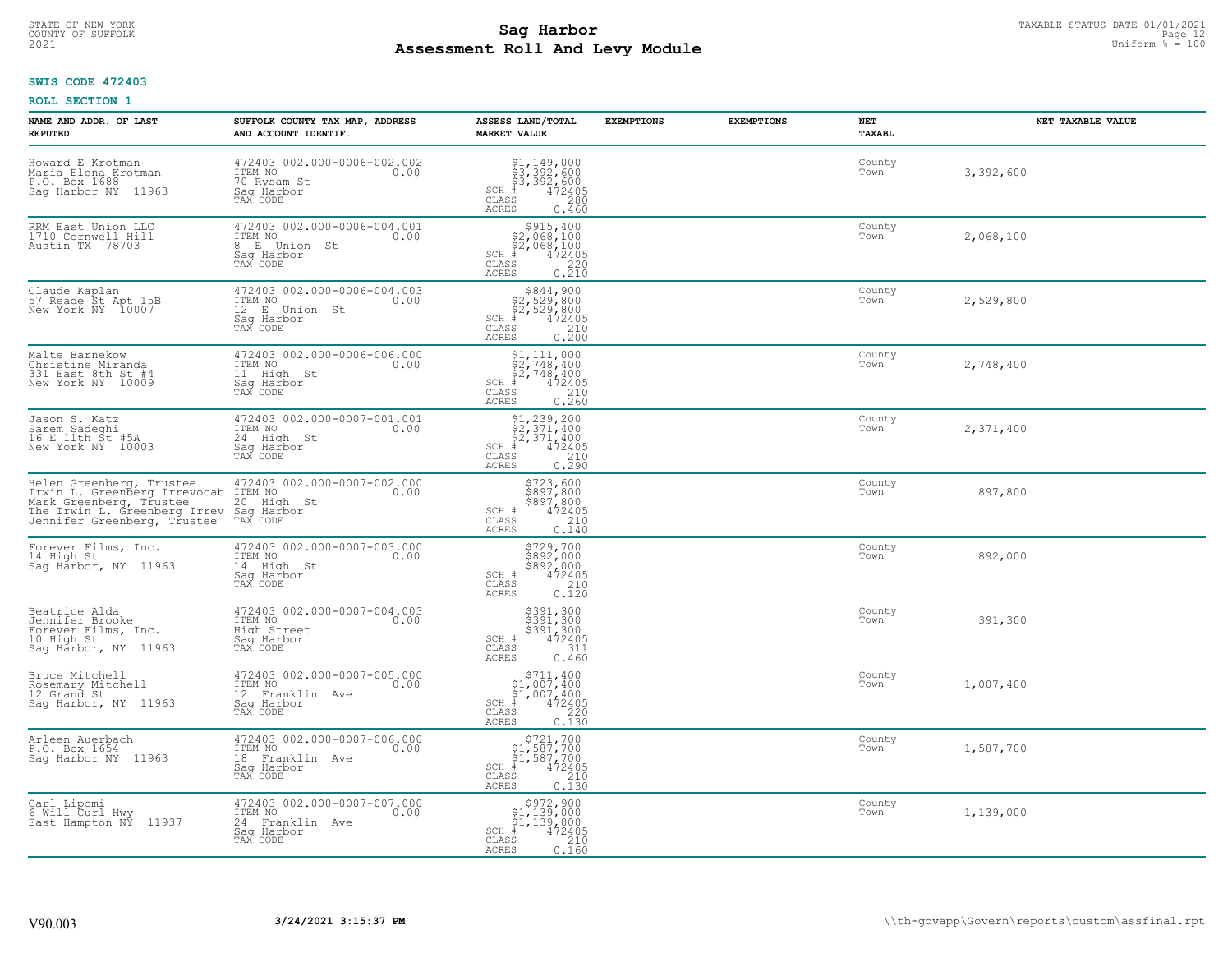# TAXABLE STATUS DATE 01/01/2021<br>COUNTY OF SUFFOLK Page 13 **Assessment Roll And Levy Module Example 2021** Uniform  $\frac{1}{8}$  = 100

## **SWIS CODE 472403**

| NAME AND ADDR. OF LAST<br><b>REPUTED</b>                                                     | SUFFOLK COUNTY TAX MAP, ADDRESS<br>AND ACCOUNT IDENTIF.                                        | ASSESS LAND/TOTAL<br><b>MARKET VALUE</b>                                                                                                  | <b>EXEMPTIONS</b> | <b>EXEMPTIONS</b> | <b>NET</b><br>TAXABL | NET TAXABLE VALUE |
|----------------------------------------------------------------------------------------------|------------------------------------------------------------------------------------------------|-------------------------------------------------------------------------------------------------------------------------------------------|-------------------|-------------------|----------------------|-------------------|
| Carl Lipomi<br>6 Will Curl Hwy<br>East Hampton NÝ<br>11937                                   | 472403 002.000-0007-008.000<br>ITEM NO<br>0.00<br>28 Franklin Ave<br>Saq Harbor<br>TAX CODE    | $$1, 033, 800$<br>$$1, 183, 400$<br>$$1, 183, 400$<br>$472405$<br>$$210$<br>$SCH$ #<br>CLASS<br>ACRES<br>0.170                            |                   |                   | County<br>Town       | 1,183,400         |
| James G. Rubel<br>Tania Kapovic<br>258 Mill Spring Road<br>Manhasset NY 11030                | 472403 002.000-0007-009.000<br>ITEM NO<br>0.00<br>32 Franklin Ave<br>Saq Harbor<br>TAX CODE    | \$827,000<br>$$1,604,800$<br>$$1,604,800$<br>$\frac{472405}{210}$<br>$SCH$ #<br>CLASS<br><b>ACRES</b><br>0.160                            |                   |                   | County<br>Town       | 1,604,800         |
| Alan Furst<br>Karen Furst<br>P O Box 2345<br>Saq Harbor, NY 11963                            | 472403 002.000-0007-011.000<br>ITEM NO<br>0.00<br>71 Hampton St<br>Sag Harbor<br>TAX CODE      | $$814, 100$<br>$$1, 152, 700$<br>$$1, 152, 700$<br>$$1, 152, 700$<br>$SCH$ #<br>472405<br>210<br>CLASS<br>0.430<br>ACRES                  |                   |                   | County<br>Town       | 1,152,700         |
| Joseph N Gulotta<br>Hilary Offenberg<br>125 W 58th St Apt 5A<br>New York, NY 10019           | 472403 002.000-0007-012.000<br>TTEM NO 0.00<br>75 Hampton St<br>Saq Harbor<br>TAX CODE         | $$857,900$<br>$$1,078,900$<br>$$1,078,900$<br>$$1,078,900$<br>$SCH$ #<br>$72405$<br>$210$<br>0.500<br>CLASS<br>ACRES                      |                   |                   | County<br>Town       | 1,078,900         |
| Frank Gioeli<br>Mary Ann Gioeli<br>670 West End Ave Apt 16E<br>New York, NY 10025            | 472403 002.000-0007-013.000<br>ITEM NO<br>0.00<br>54 Franklin Ave<br>Saq Harbor<br>TAX CODE    | \$724,600<br>$\frac{26837200}{88837200}$<br>\$883,200<br>472405<br>210<br>SCH #<br>CLASS<br>0.260<br><b>ACRES</b>                         |                   |                   | County<br>Town       | 883,200           |
| Jean R. Held, Trustee<br>of the Jean Held Revocable T<br>P.O. Box 723<br>Saq Harbor NY 11963 | 472403 002.000-0007-014.000<br>ITEM NO<br>0.00<br>58 Franklin Ave<br>Saq Harbor<br>TAX CODE    | \$501,600<br>\$909,400<br>\$909,400<br>472405<br>SCH #<br>210<br>CLASS<br><b>ACRES</b><br>0.180                                           |                   |                   | County<br>Town       | 909,400           |
| Raymond Mark Romano<br>302 W 86th St Apt 1B<br>New York, NY 10024                            | 472403 002.000-0007-015.000<br>ITEM NO<br>0.00<br>62<br>Franklin Ave<br>Saq Harbor<br>TAX CODE | \$634,500<br>\$794,100<br>\$794,100<br>472405<br>SCH #<br>CLASS<br>210<br><b>ACRES</b><br>0.160                                           |                   |                   | County<br>Town       | 794,100           |
| Dale R. Weber<br>1111 44th Road<br>Long Island City NY 11101                                 | 472403 002.000-0007-016.000<br>TTEM NO 0.00<br>66 Franklin Ave<br>Saq Harbor<br>TAX CODE       | $$634,500$<br>$$2,471,400$<br>$$2,471,400$<br>$*$ $472405$<br>$SCH$ #<br>CLASS<br>210<br><b>ACRES</b><br>0.160                            |                   |                   | County<br>Town       | 2,471,400         |
| Matthew O'Grady<br>John Shaka<br>302 W 12th St Apt 17C<br>New York, NY 10014                 | 472403 002.000-0007-017.000<br>TTEM NO 0.00<br>70 Franklin Ave<br>Saq Harbor<br>TAX CODE       | \$634,500<br>\$793,100<br>\$793,100<br>472405<br>SCH #<br>CLASS<br>210<br>ACRES<br>0.160                                                  |                   |                   | County<br>Town       | 793,100           |
| Cecile Graffin Smith<br>P.O. Box 785<br>Bridgehampton NY 11932                               | 472403 002.000-0007-018.000<br>ITEM NO<br>0.00<br>103 Hampton St<br>Sag Harbor<br>TAX CODE     | $\begin{array}{r} $841,500\n$1,173,200\n$1,173,200\n# 472405\n5 \end{array}$<br>SCH #<br>$\mathtt{CLASS}$<br>210<br>0.320<br><b>ACRES</b> |                   |                   | County<br>Town       | 1,173,200         |
| Meridith Nadler<br>78 Franklin Ave<br>Saq Harbor, NY 11963                                   | 472403 002.000-0007-019.000<br>ITEM NO<br>0.00<br>78 Franklin Ave<br>Sag Harbor<br>TAX CODE    | \$436,200<br>\$557,300<br>\$557,300<br>472405<br>SCH #<br>210<br>CLASS<br><b>ACRES</b><br>0.110                                           |                   |                   | County<br>Town       | 557,300           |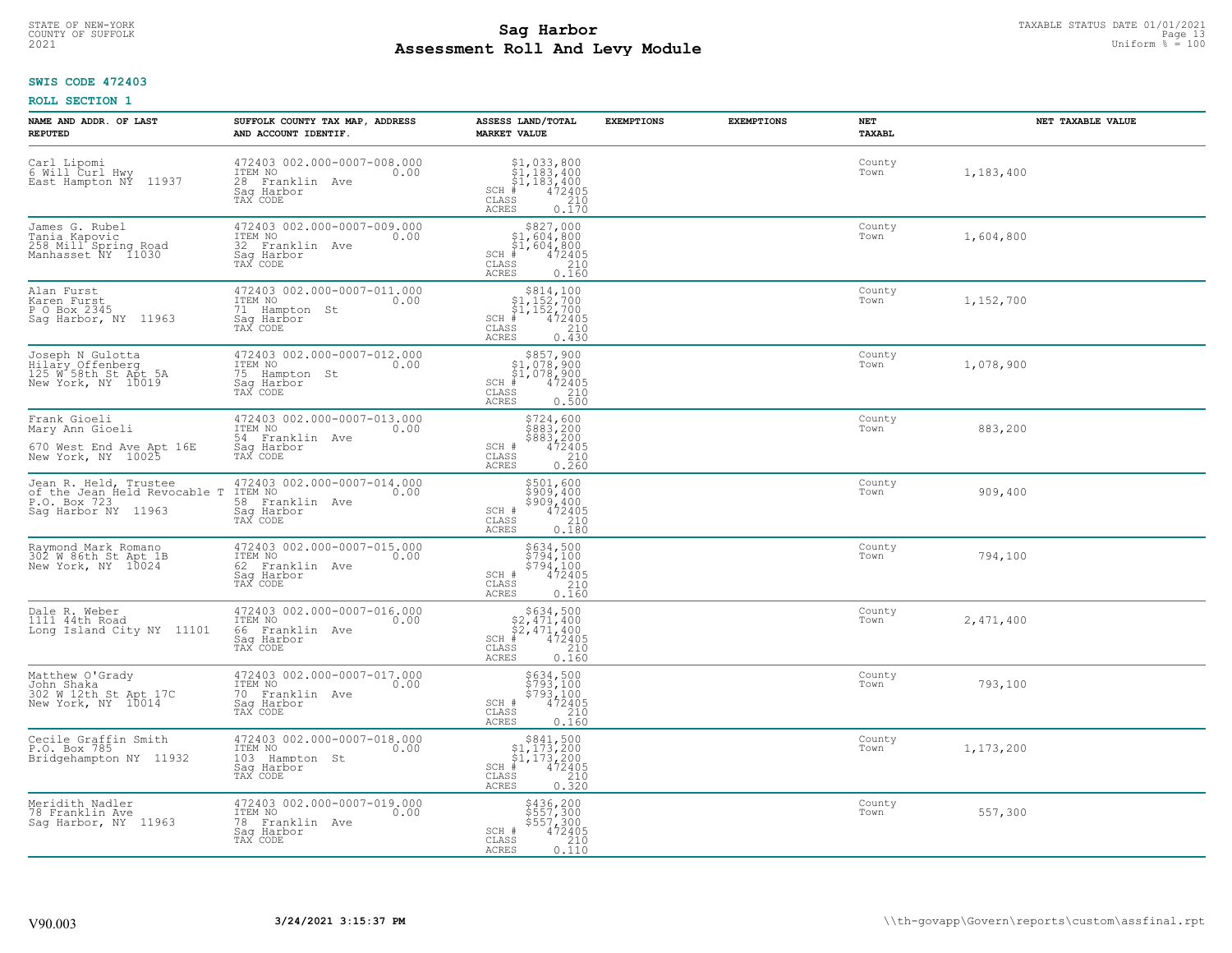#### **Sag Harbor** TAXABLE STATUS DATE 01/01/2021<br>
Poll and Louis Module **Assessment Roll And Levy Module Example 2021** Uniform  $\frac{1}{8}$  = 100 COUNTY OF SUFFOLK **Example 2018 COUNTY OF SUFFOLK** Page 14

## **SWIS CODE 472403**

| NAME AND ADDR. OF LAST<br><b>REPUTED</b>                                                                    | SUFFOLK COUNTY TAX MAP, ADDRESS<br>AND ACCOUNT IDENTIF.                                               | ASSESS LAND/TOTAL<br><b>MARKET VALUE</b>                                                                                                | <b>EXEMPTIONS</b>  | <b>EXEMPTIONS</b>     | NET<br>TAXABL  | NET TAXABLE VALUE |
|-------------------------------------------------------------------------------------------------------------|-------------------------------------------------------------------------------------------------------|-----------------------------------------------------------------------------------------------------------------------------------------|--------------------|-----------------------|----------------|-------------------|
| Elena Archi<br>Joseph Archi<br>36-24 194th St<br>Flushing, NY 11358                                         | 472403 002.000-0007-020.000<br>ITEM NO<br>0.00<br>84 Franklin Ave<br>Saq Harbor<br>TAX CODE           | $$674, 200$<br>$$1, 083, 800$<br>$$1, 083, 800$<br>$472405$<br>$$210$<br>$$210$<br>$SCH$ #<br>CLASS<br>ACRES<br>0.170                   |                    |                       | County<br>Town | 1,083,800         |
| Omar A. Abdel-Hafez<br>Kristen J. Campolattaro<br>37 West 12th St #3G<br>New York NY 10011                  | 472403 002.000-0007-021.000<br>ITEM NO<br>0.00<br>94 Franklin Ave<br>Saq Harbor<br>TAX CODE           | \$707,400<br>$$5,192,300$<br>$$5,192,300$<br>$$472405$<br>$35$<br>$$210$<br>$0.330$<br>$SCH$ #<br>CLASS<br><b>ACRES</b>                 |                    |                       | County<br>Town | 5,192,300         |
| Cynthia O Burns<br>PO Box 243<br>Sag Harbor, NY 11963                                                       | 472403 002.000-0007-022.000<br>ITEM NO<br>0.00<br>15 Hempstead St<br>Saq Harbor<br>TAX CODE           | \$579,500<br>\$760,700<br>$$7\bar{6}\check{0}\acute{2}\acute{2}\check{0}\check{0}$<br>SCH #<br>472405<br>210<br>CLASS<br>0.300<br>ACRES |                    |                       | County<br>Town | 760,700           |
| Cynthia O Burns<br>Lawrence Burns<br>P O Box 243<br>Sag Harbor, NY 11963                                    | 472403 002.000-0007-023.000<br>ITEM NO<br>0.00<br>9 Hempstead St<br>Saq Harbor<br>TAX CODE            | \$566,100<br>\$756,900<br>$\frac{5756}{900}$ , 900<br>472405<br>210<br>SCH #<br>CLASS<br>ACRES<br>0.160                                 | veteran<br>Persons | \$75,000<br>\$340,950 | County<br>Town | 340,950           |
| Jonathan Herrick<br>Miki Herrick<br>66 Leonard St #4F<br>New York NY 10001                                  | 472403 002.000-0007-024.000<br>ITEM NO<br>0.00<br>5 Hempstead Ave<br>Saq Harbor<br>TAX CODE           | $$1, 019, 800$<br>$$1, 532, 900$<br>$$1, 532, 900$<br>$472405$<br>$35$<br>$210$<br>$SCH$ #<br>$\mathtt{CLASS}$<br><b>ACRES</b><br>0.340 |                    |                       | County<br>Town | 1,532,900         |
| Julia Chachere<br>1 Hempstead St<br>Sag Harbor, NY 11963                                                    | 472403 002.000-0007-025.000<br>ITEM NO<br>0.00<br>1 Hempstead St<br>Sag Harbor<br>TAX CODE            | \$729,700<br>\$930,800<br>\$930,800<br>\$930,800<br>SCH #<br>210<br>CLASS<br>0.150<br><b>ACRES</b>                                      |                    |                       | County<br>Town | 930,800           |
| Elinor Spalten (Trustee)<br>Elinor Spalten Revocable Tru<br>269 King Springs Village Pky<br>Smyrna GA 30082 | 472403 002.000-0007-026.000<br>ITEM NO<br>109 Ha<br>0.00<br>Hampton St<br>Saq Harbor<br>TAX CODE      | \$331,400<br>$$604, 800$<br>$$604, 800$<br>$472405$<br>SCH #<br>$\mathtt{CLASS}$<br>411<br><b>ACRES</b><br>0.480                        |                    |                       | County<br>Town | 604,800           |
| Erika Duncan<br>PO Box 626<br>Sag Harbor, NY 11963                                                          | $\frac{472403}{1 \text{TEM NO}} 002.000 - 0007 - 027.000$<br>105 Hampton St<br>Saq Harbor<br>TAX CODE | \$486,500<br>\$659,400<br>\$659,400<br>472405<br>SCH #<br>CLASS<br>210<br><b>ACRES</b><br>0.100                                         |                    |                       | County<br>Town | 659,400           |
| Matthew O'Grady<br>John Shaka<br>302 W 12th St Apt 17C<br>New York, NY 10014                                | 472403 002.000-0007-028.000<br>0.00 0.00<br>97 Hampton St<br>Saq Harbor<br>TAX CODE                   | $\begin{array}{c} $778,300 $1,088,500 $4,088,500 # 472405 \end{array}$<br>SCH #<br>CLASS<br>210<br>ACRES<br>0.160                       |                    |                       | County<br>Town | 1,088,500         |
| W Deering Yardley Jr<br>91 Hampton St<br>Sag Harbor, NY 11963                                               | 472403 002.000-0007-029.000<br>ITEM NO<br>0.00<br>91 Hampton St<br>Saq Harbor<br>TAX CODE             | \$234,600<br>\$912,400<br>\$912,400<br>$SCH$ $#$<br>472405<br>CLASS<br>471<br><b>ACRES</b><br>0.340                                     |                    |                       | County<br>Town | 912,400           |
| Gregory Gordon<br>PO Box 1188<br>East Hampton, NY 11937                                                     | 472403 002.000-0007-030.000<br>ITEM NO<br>0.00<br>87 Hampton St<br>Sag Harbor<br>TAX CODE             | \$110,500<br>\$586,700<br>\$586,700<br>SCH #<br>472405<br>CLASS<br>411<br><b>ACRES</b><br>0.160                                         |                    |                       | County<br>Town | 586,700           |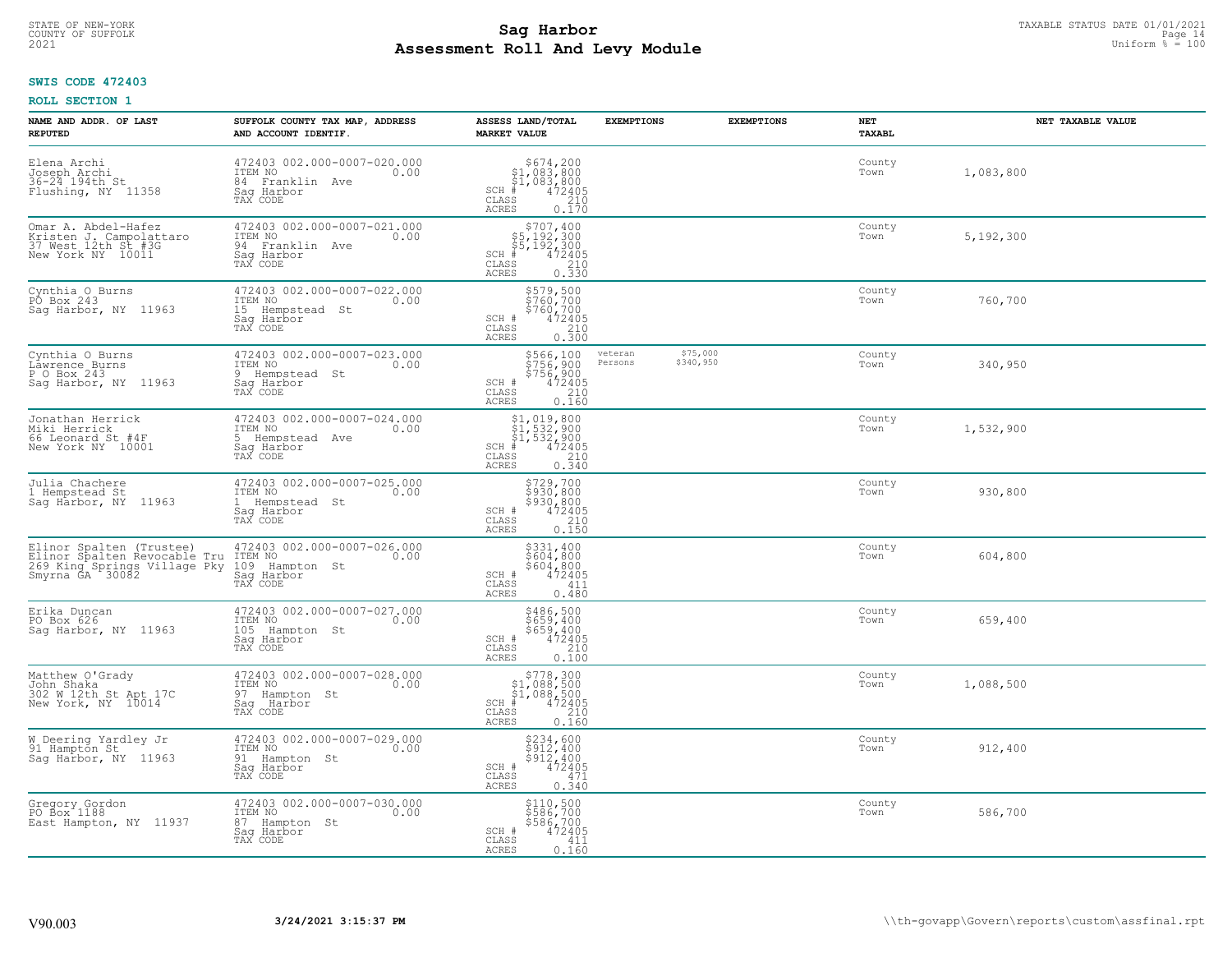# TAXABLE STATUS DATE 01/01/2021<br>COUNTY OF SUFFOLK Page 15 **Assessment Roll And Levy Module Example 2021** Uniform  $\frac{1}{8}$  = 100

## **SWIS CODE 472403**

| NAME AND ADDR. OF LAST<br><b>REPUTED</b>                                                                          | SUFFOLK COUNTY TAX MAP, ADDRESS<br>AND ACCOUNT IDENTIF.                                     | ASSESS LAND/TOTAL<br><b>MARKET VALUE</b>                                                                                                                                                        | <b>EXEMPTIONS</b> | <b>EXEMPTIONS</b> | <b>NET</b><br>TAXABL | NET TAXABLE VALUE |
|-------------------------------------------------------------------------------------------------------------------|---------------------------------------------------------------------------------------------|-------------------------------------------------------------------------------------------------------------------------------------------------------------------------------------------------|-------------------|-------------------|----------------------|-------------------|
| Mark H Lubell<br>Jennifer L. Tripp<br>93 Milton St Apt #3<br>Brooklyn NY 11222                                    | 472403 002.000-0007-031.000<br>ITEM NO<br>0.00<br>81 Hampton St<br>Saq Harbor<br>TAX CODE   | $$1,051,900$<br>$$1,741,100$<br>$$1,741,100$<br>$*$<br>$*$<br>$*$<br>$*$<br>$SCH$ #<br>CLASS<br>210<br>ACRES<br>0.400                                                                           |                   |                   | County<br>Town       | 1,741,100         |
| Joseph Evangelisti<br>545 West 20th St #6A<br>New York NY 10011                                                   | 472403 002.000-0007-032.002<br>ITEM NO<br>0.00<br>67 Hampton St<br>Sag Harbor<br>TAX CODE   | $\begin{array}{r}  \  \  \, 5931,000 \\  \  \, 55,168,800 \\  \  \, 55,168,800 \\  \  \  \, 472405 \\  \  \, 85 & 210 \\  \  \, 210 & \end{array}$<br>$SCH$ #<br>CLASS<br>0.390<br><b>ACRES</b> |                   |                   | County<br>Town       | 5,168,800         |
| Shoki Se.<br>Jon P. Shaw<br>144 W 27th St Apt 9R<br>New York NY 10001                                             | 472403 002.000-0007-032.003<br>ITEM NO<br>0.00<br>40 Franklin Ave<br>Sag Harbor<br>TAX CODE | $$1,018,700$<br>$$1,860,400$<br>$$1,860,400$<br>SCH #<br>472405<br>210<br>CLASS<br>0.310<br>ACRES                                                                                               |                   |                   | County<br>Town       | 1,860,400         |
| Carl Hribar<br>525 E 72nd Street Apt 27A<br>New York NY 10021                                                     | 472403 002.000-0007-033.000<br>ITEM NO<br>0.00<br>61 Hampton St<br>Saq Harbor<br>TAX CODE   | $$615,300$<br>$$2,172,500$<br>$$2,172,500$<br>$472405$<br>$$281$<br>$$281$<br>$SCH$ #<br>CLASS<br><b>ACRES</b><br>0.200                                                                         |                   |                   | County<br>Town       | 2,172,500         |
| Barbara Castantine<br>Joshua Castantine<br>Kaley Castantine 55 Hampton<br>Geraldine A Burns (Life Esta Saq Harbor | 472403 002.000-0007-034.000<br>ITEM NO<br>0.00<br>55 Hampton St<br>TAX CODE                 | \$700,500<br>\$861,000<br>\$861,000<br>472405<br>SCH #<br>CLASS<br>210<br>0.160<br><b>ACRES</b>                                                                                                 |                   |                   | County<br>Town       | 861,000           |
| Lynn J Cave<br>Seth W Ruffins<br>Benjamin J. Ruffins<br>51 Hampton St<br>Saq Harbor, NY                           | 472403 002.000-0007-035.000<br>ITEM NO<br>0.00<br>51 Hampton St<br>Saq Harbor<br>TAX CODE   | $$700,500$<br>$$1,179,700$<br>$$1,179,700$<br>$*$ 472405<br>$SCH$ #<br>210<br>CLASS<br>0.160<br><b>ACRES</b>                                                                                    |                   |                   | County<br>Town       | 1,179,700         |
| Star C Black<br>Apt 3b<br>111 E 36 Th St<br>New York, NY 10016                                                    | 472403 002.000-0007-036.000<br>TTEM NO 0.00<br>47 Hampton St<br>Sag Harbor<br>TAX CODE      | \$778,300<br>\$960,600<br>\$960,600<br>\$960,600<br>SCH #<br>CLASS<br>210<br><b>ACRES</b><br>0.160                                                                                              |                   |                   | County<br>Town       | 960,600           |
| Laura S. Donnelly<br>P.O. Box 1022<br>East Hampton NY 11937                                                       | 472403 002.000-0007-037.000<br>ITEM NO 0.00<br>43 Hampton St<br>Saq Harbor<br>TAX CODE      | $\begin{array}{r} 5778,300 \\ 51,259,200 \\ 51,259,200 \\ \pm 472405 \\ \end{array}$<br>$SCH$ #<br>CLASS<br><b>ACRES</b><br>0.160                                                               |                   |                   | County<br>Town       | 1,259,200         |
| Adrienne Noble Lopez<br>8 E Union St<br>Saq Harbor NY 11963                                                       | 472403 002.000-0007-038.000<br>0.00 0.00<br>39 Hampton St<br>Saq Harbor<br>TAX CODE         | \$683,700<br>\$958,200<br>\$958,200<br>SCH #<br>472405<br>CLASS<br>210<br><b>ACRES</b><br>0.200                                                                                                 |                   |                   | County<br>Town       | 958,200           |
| Puppup Productions LLC<br>175 West 72nd St Apt 10F<br>New York NY 10023                                           | 472403 002.000-0007-039.000<br>ITEM NO<br>0.00<br>31 Hampton St<br>Saq Harbor<br>TAX CODE   | $$887,500$<br>$$2,735,200$<br>$$2,735,200$<br>$$472405$<br>$SCH$ #<br>CLASS<br>210<br><b>ACRES</b><br>0.300                                                                                     |                   |                   | County<br>Town       | 2,735,200         |
| Jennifer Brooke<br>Beatrice Alda<br>10 High St<br>Saq Harbor, NY 11963                                            | 472403 002.000-0007-040.000<br>ITEM NO<br>0.00<br>10 High St<br>Saq Harbor<br>TAX CODE      | $$2, 282, 000$<br>$$2, 944, 600$<br>$$2, 944, 600$<br>$SCH$ #<br>472405<br>CLASS<br>210<br><b>ACRES</b><br>0.650                                                                                |                   |                   | County<br>Town       | 2,944,600         |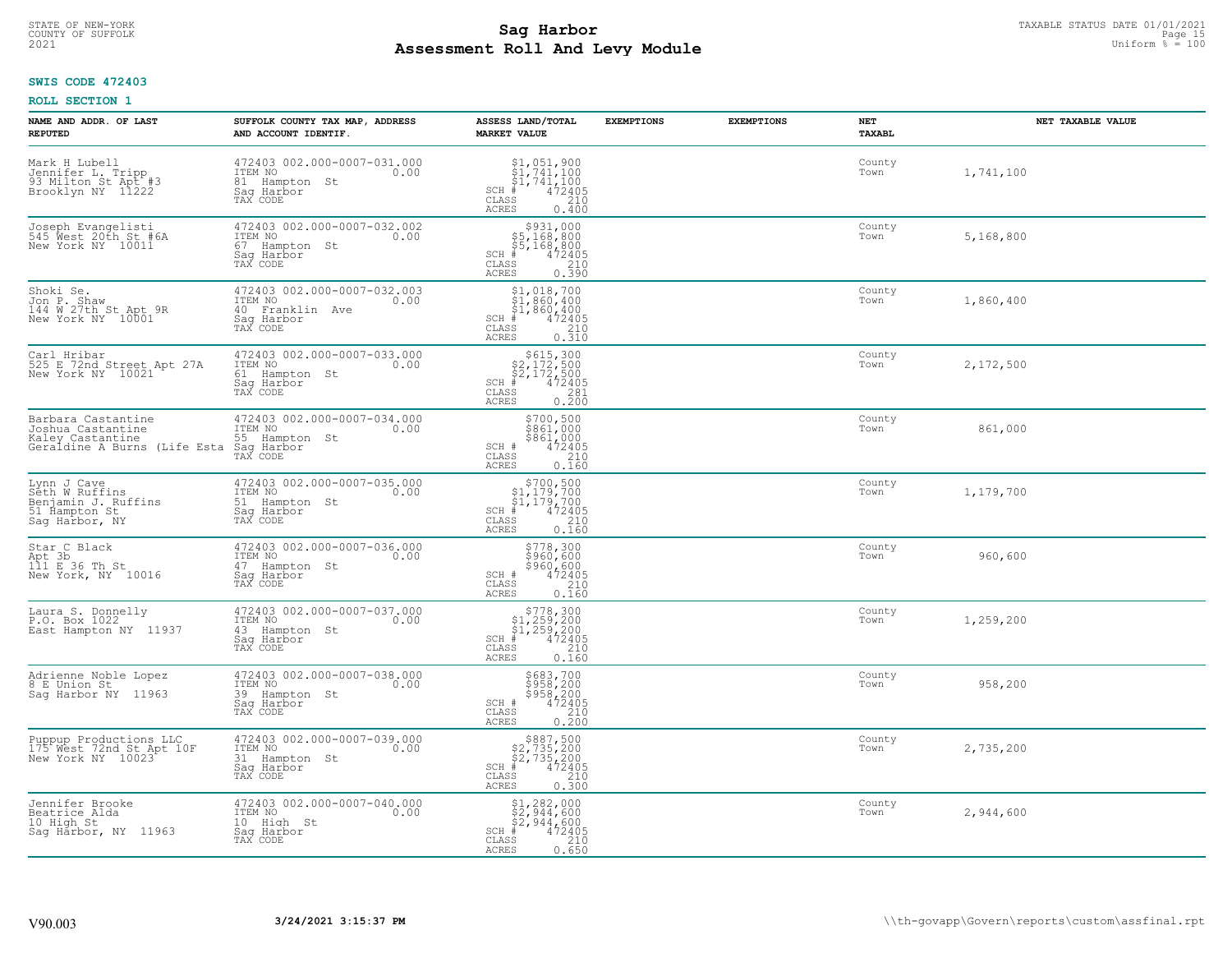#### **Sag Harbor** TAXABLE STATUS DATE 01/01/2021<br>
Poll and Louis Module **Assessment Roll And Levy Module Example 2021** Uniform  $\frac{1}{8}$  = 100 COUNTY OF SUFFOLK **Example 2018 COUNTY OF SUFFOLK** Page 16

## **SWIS CODE 472403**

| NAME AND ADDR. OF LAST<br><b>REPUTED</b>                                                                                   | SUFFOLK COUNTY TAX MAP, ADDRESS<br>AND ACCOUNT IDENTIF.                                          | ASSESS LAND/TOTAL<br><b>MARKET VALUE</b>                                                                                       | <b>EXEMPTIONS</b> | <b>EXEMPTIONS</b> | NET<br><b>TAXABL</b> | NET TAXABLE VALUE |
|----------------------------------------------------------------------------------------------------------------------------|--------------------------------------------------------------------------------------------------|--------------------------------------------------------------------------------------------------------------------------------|-------------------|-------------------|----------------------|-------------------|
| Margaret W Ginna<br>P 0 1256<br>Sag Harbor, NY 11963                                                                       | 472403 002.000-0008-002.000<br>ITEM NO<br>0.00<br>161 Division<br>– St<br>Saq Harbor<br>TAX CODE | $$210,000\n$406,200\n$406,200\n472405\n210$<br>SCH #<br>CLASS<br><b>ACRES</b><br>0.030                                         |                   |                   | County<br>Town       | 406,200           |
| Susan Hewitt<br>Peter Ginna<br>15 Jones St Apt 6A<br>New York, NY 10014                                                    | 472403 002.000-0008-003.000<br>ITEM NO<br>0.00<br>165 Division St<br>Saq Harbor<br>TAX CODE      | $$827, 200$<br>$$1, 262, 000$<br>$$1, 262, 000$<br>$SCH$ #<br>472405<br>CLASS<br>210<br>0.140<br><b>ACRES</b>                  |                   |                   | County<br>Town       | 1,262,000         |
| Meg Jacobs<br>Julian Zelizer<br>205 East 63rd St Apt 7B<br>New York NY 10065                                               | 472403 002.000-0008-004.000<br>ITEM NO<br>0.00<br>169 Division St<br>Saq Habor<br>TAX CODE       | $$602,000$<br>$$2,449,500$<br>$$2,449,500$<br>$$472405$<br>$SCH$ #<br>CLASS<br>210<br>0.090<br><b>ACRES</b>                    |                   |                   | County<br>Town       | 2,449,500         |
| Peter Acocellla<br>P.O. Box 220<br>Saq Harbor NY 11963                                                                     | 472403 002.000-0008-006.000<br>TTEM NO 0.00<br>14 Hampton St<br>Saq Harbor<br>TAX CODE           | \$486,500<br>\$590,900<br>\$590,900<br>472405<br>SCH #<br>CLASS<br>210<br><b>ACRES</b><br>0.100                                |                   |                   | County<br>Town       | 590,900           |
| 18 Hampton LLC<br>320 Central Park West 9K<br>New York NY 10025                                                            | 472403 002.000-0008-007.000<br>ITEM NO<br>0.00<br>18 Hampton St<br>Saq Harbor<br>TAX CODE        | $$486,500$<br>$$1,167,100$<br>$$1,167,100$<br>$*$<br>$*$<br>$472405$<br>$SCH$ #<br>CLASS<br>210<br><b>ACRES</b><br>0.100       |                   |                   | County<br>Town       | 1,167,100         |
| Michael Feirstein<br>Sanna B Feirstein<br>22 Hampton St<br>Saq Harbor, NY 11963                                            | 472403 002.000-0008-008.000<br>ITEM NO<br>0.00<br>22 Hampton St<br>Sag Harbor<br>TAX CODE        | $$682, 200$<br>$$1, 120, 000$<br>$$1, 120, 000$<br>$4$<br>$472405$<br>$$210$<br>$SCH$ #<br>CLASS<br>0.140<br><b>ACRES</b>      |                   |                   | County<br>Town       | 1,120,000         |
| Olin M. Edwards Credit Shelt<br>Astrid Edwards, Co-Trustee<br>Olin M. Edwards Credit Shelt<br>Arden Edwards Co-Trustees    | 472403 002.000-0008-009.000<br>ITEM NO<br>0.00<br>26<br>Hampton St<br>Saq Harbor<br>TAX CODE     | \$632,400<br>\$922,300<br>\$922,300<br>472405<br>SCH #<br>CLASS<br>$\frac{210}{0.130}$<br><b>ACRES</b>                         |                   |                   | County<br>Town       | 922,300           |
| D + D House, LLC<br>582 Water Mill Towd Rd<br>Southampton NY 11968                                                         | 472403 002.000-0008-010.000<br>ITEM NO<br>0.00<br>30 Hampton St<br>Saq Harbor<br>TAX CODE        | $$894,100$<br>$$1,320,500$<br>$$1,320,500$<br>$*1,320,500$<br>$*1,320,500$<br>$SCH$ #<br>CLASS<br>210<br><b>ACRES</b><br>0.340 |                   |                   | County<br>Town       | 1,320,500         |
| Gregor W Medinger<br>PO Box 1176<br>Saq Harbor, NY 11963                                                                   | 472403 002.000-0008-011.000<br>ITEM NO 0.00<br>34 Hampton St<br>Saq Harbor<br>TAX CODE           | $$883,600$<br>$$1,336,200$<br>$$1,336,200$<br>$*1,336,200$<br>$*1,472405$<br>$SCH$ #<br>CLASS<br>220<br><b>ACRES</b><br>0.420  |                   |                   | County<br>Town       | 1,336,200         |
| Isaac M. Bromberg, Trustee<br>U/T Bromberg Family Irrevoca<br>Michael S. Bromberg (Life Es<br>Margaret Bromberg (Life Esta | 472403 002.000-0008-012.000<br>ITEM NO<br>0.00<br>44 Hampton<br>St<br>Saq Harbor<br>TAX CODE     | $$632, 400$<br>$$1, 107, 500$<br>$$1, 107, 500$<br>$472405$<br>$$220$<br>SCH #<br>CLASS<br>0.130<br><b>ACRES</b>               |                   |                   | County<br>Town       | 1,107,500         |
| Diane Glick-Morris<br>1980 Deerfield Rd<br>Water Mill, NY 11976                                                            | 472403 002.000-0008-013.000<br>ITEM NO<br>0.00<br>46 Hampton St<br>Sag Harbor<br>TAX CODE        | \$632,400<br>\$1,026,700<br>\$1,026,700<br>$SCH$ #<br>472405<br>CLASS<br>$\frac{210}{0.130}$<br><b>ACRES</b>                   |                   |                   | County<br>Town       | 1,026,700         |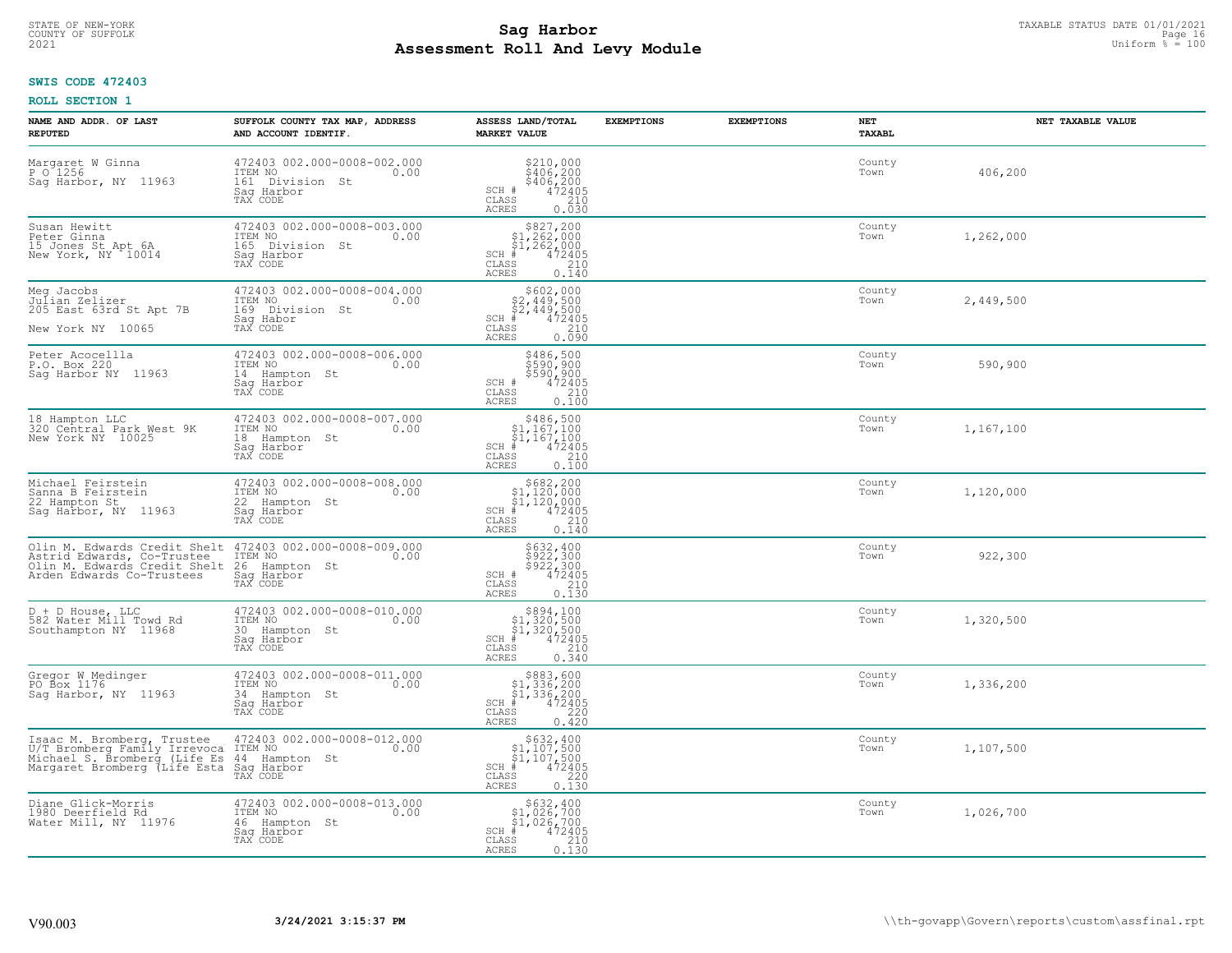# TAXABLE STATUS DATE 01/01/2021<br>COUNTY OF SUFFOLK Page 17 **Assessment Roll And Levy Module Example 2021** Uniform  $\frac{1}{8}$  = 100

## **SWIS CODE 472403**

| NAME AND ADDR. OF LAST<br><b>REPUTED</b>                                                          | SUFFOLK COUNTY TAX MAP, ADDRESS<br>AND ACCOUNT IDENTIF.                                     | ASSESS LAND/TOTAL<br><b>MARKET VALUE</b>                                                                                                                                                                                                                 | <b>EXEMPTIONS</b>    | <b>EXEMPTIONS</b> | NET<br><b>TAXABL</b> | NET TAXABLE VALUE |
|---------------------------------------------------------------------------------------------------|---------------------------------------------------------------------------------------------|----------------------------------------------------------------------------------------------------------------------------------------------------------------------------------------------------------------------------------------------------------|----------------------|-------------------|----------------------|-------------------|
| Brandon Rice<br>Andrea Rice<br>61 Jane Street Apt 17D<br>New York NY 10014                        | 472403 002.000-0008-014.001<br>ITEM NO<br>0.00<br>175 Division St<br>Saq Harbor<br>TAX CODE | $$1, 111, 000$<br>$$1, 373, 400$<br>$$1, 373, 400$<br>$472405$<br>$$210$<br>$SCH$ #<br>CLASS<br><b>ACRES</b><br>0.260                                                                                                                                    |                      |                   | County<br>Town       | 1,373,400         |
| Whitney Casey<br>565 Broadway #7<br>New York NY 10012                                             | 472403 002.000-0008-015.000<br>ITEM NO<br>0.00<br>10 Hampton St<br>Saq Harbor<br>TAX CODE   | \$535,100<br>\$1,900,500<br>\$1,900,500<br>$SCH$ #<br>472405<br>CLASS<br>210<br>0.100<br>ACRES                                                                                                                                                           |                      |                   | County<br>Town       | 1,900,500         |
| Robert B Allardice III<br>355 Greenwich St<br>New York, NY 10013                                  | 472403 003.000-0001-003.001<br>ITEM NO<br>0.00<br>127 Bay St<br>Saq Harbor<br>TAX CODE      | $$1, 735, 600$<br>$$2, 319, 200$<br>$$2, 319, 200$<br>$$472405$<br>$SCH$ #<br>CLASS<br>210<br>0.800<br>ACRES                                                                                                                                             |                      |                   | County<br>Town       | 2,319,200         |
| Carter Bibb Bailey Coyne<br>12 Alford Rd<br>Great Barrington MA 01230-2                           | 472403 003.000-0001-004.000<br>ITEM NO<br>0.00<br>133 Bay St<br>Saq Harbor<br>TAX CODE      | $$856, 200$<br>$$1, 085, 800$<br>$$1, 085, 800$<br>$*$ $472405$<br>$SCH$ #<br>CLASS<br>210<br>ACRES<br>0.160                                                                                                                                             |                      |                   | County<br>Town       | 1,085,800         |
| Howard Kleinsmith<br>Phillis Kleinsmith<br>P O Box 1201<br>Sag Harbor, NY 11963                   | 472403 003.000-0001-005.000<br>ITEM NO<br>0.00<br>137 Bay St<br>Saq Harbor<br>TAX CODE      | $\begin{array}{c} \text{\$1$, 446$, 300} \\ \text{\$1$, 663,000} \\ \text{\$1$, 663,000} \\ \text{\$1$, 663,000} \\ \text{\$1$, 663,000} \\ \text{\$1$}, 2405 \\ \text{\$10$}, 210 \\ \text{\$10$}, 400 \end{array}$<br>$SCH$ #<br>CLASS<br><b>ACRES</b> | \$166,300<br>Volunte |                   | County<br>Town       | 1,496,700         |
| Anne Hansen (Life Estate)<br>Ceorge M Hansen III<br>Susan C Zaykowski<br>PO Box 415<br>151 Bay St | 472403 003.000-0001-008.000<br>ITEM NO<br>151 Bay St<br>0.00<br>Saq Harbor<br>TAX CODE      | $$1, 186, 400$<br>$$1, 395, 900$<br>$$1, 395, 900$<br>$$472405$<br>$SCH$ #<br>CLASS<br>210<br>0.350<br><b>ACRES</b>                                                                                                                                      | Persons<br>\$697,950 |                   | County<br>Town       | 697,950           |
| Shawn Early<br>Shannon Tait<br>11 Thomas Farm Lane<br>Long Valley NJ 07853                        | 472403 003.000-0001-009.000<br>ITEM NO<br>0.00<br>155 Bay St<br>Saq Harbor<br>TAX CODE      | $$1, 222, 100$<br>$$1, 417, 800$<br>$$1, 417, 800$<br>$$417, 800$<br>$472405$<br>$SCH$ #<br>CLASS<br>210<br>0.260<br><b>ACRES</b>                                                                                                                        |                      |                   | County<br>Town       | 1,417,800         |
| Eric Anderson<br>261 Broadway Apt 6B<br>New York, NY 10007                                        | 472403 003.000-0001-011.001<br>TTEM NO 0.00<br>163 Bay St<br>Saq Harbor<br>TAX CODE         | $$1, 120, 900$<br>$$1, 361, 700$<br>$$1, 361, 700$<br>$*$ 472405<br>$SCH$ #<br>CLASS<br>210<br>ACRES<br>0.310                                                                                                                                            |                      |                   | County<br>Town       | 1,361,700         |
| Carolyn J Cole<br>197 Amity St<br>Brooklyn, NY 11201                                              | 472403 003.000-0001-012.000<br>TTEM NO 0.00<br>167 Bay St<br>Saq Harbor<br>TAX CODE         | $$1,363,100$<br>$$1,680,000$<br>$$1,680,000$<br>$*$<br>$*$ 472405<br>SCH #<br>CLASS<br>210<br><b>ACRES</b><br>0.290                                                                                                                                      |                      |                   | County<br>Town       | 1,680,000         |
| Andrew Rinaldi<br>50 Pine St Apt 11S<br>New York NY 10005                                         | 472403 003.000-0001-013.000<br>ITEM NO<br>0.00<br>169 Bay St<br>Easthampton<br>TAX CODE     | $$982,100$<br>$$1,336,600$<br>$$1,336,600$<br>$*1,336,600$<br>$*1,472405$<br>$SCH$ #<br>CLASS<br>210<br><b>ACRES</b><br>0.170                                                                                                                            |                      |                   | County<br>Town       | 1,336,600         |
| Scott Hendrickson<br>44 Laight Street Apt 7A<br>New York NY 10013                                 | 472403 003.000-0001-014.000<br>ITEM NO<br>0.00<br>173 Bay St<br>Saq Harbor<br>TAX CODE      | $$1,441,800$<br>$$4,311,800$<br>$$4,311,800$<br>$$4,311,800$<br>SCH #<br>472405<br>CLASS<br>220<br>0.550<br><b>ACRES</b>                                                                                                                                 |                      |                   | County<br>Town       | 4,311,800         |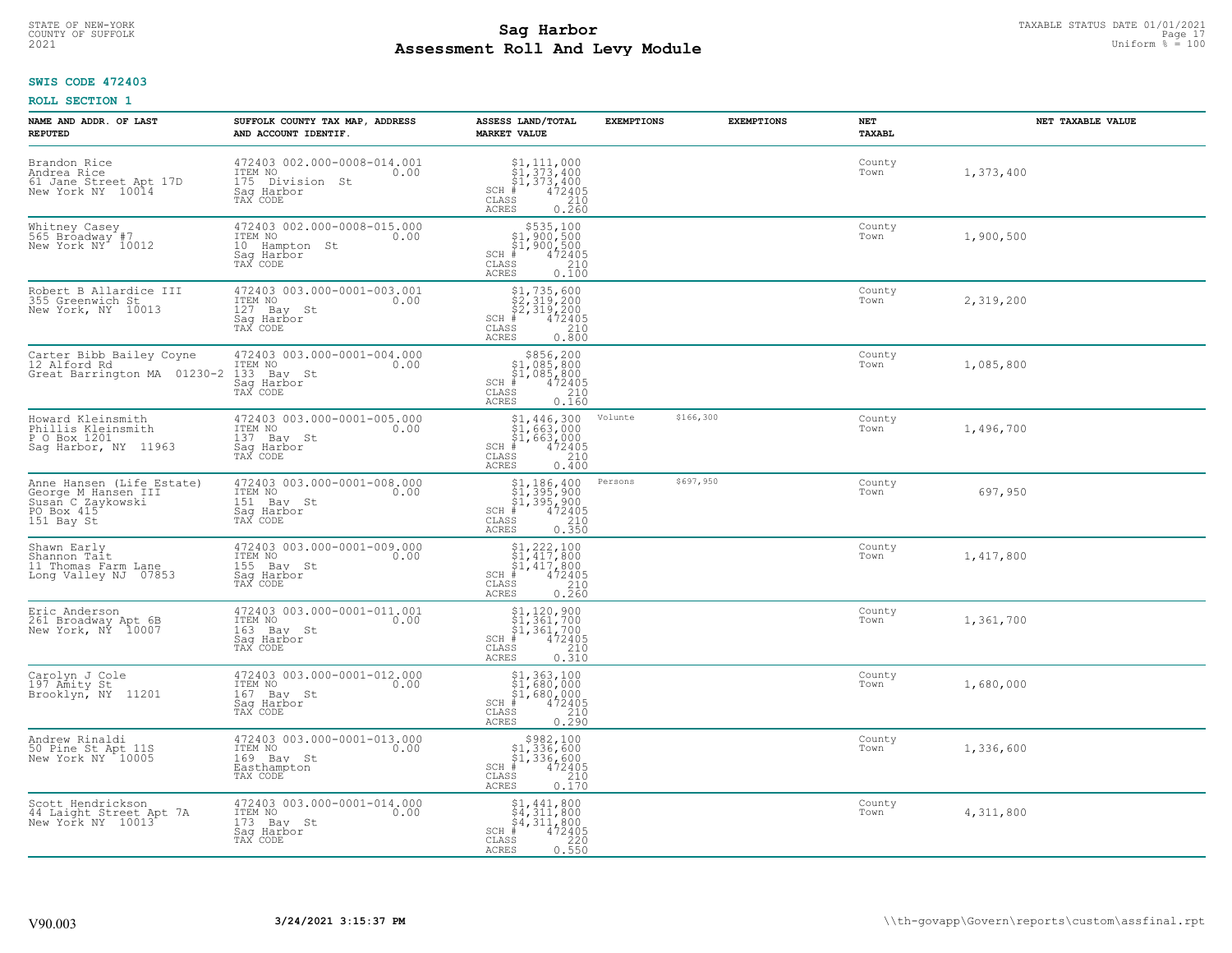#### **Sag Harbor** TAXABLE STATUS DATE 01/01/2021<br>
Poll and Louis Module **Assessment Roll And Levy Module Example 2021** Uniform  $\frac{1}{8}$  = 100 COUNTY OF SUFFOLK **Example 2018 COUNTY OF SUFFOLK** Page 18

## **SWIS CODE 472403**

| NAME AND ADDR. OF LAST<br><b>REPUTED</b>                                                            | SUFFOLK COUNTY TAX MAP, ADDRESS<br>AND ACCOUNT IDENTIF.                                        | ASSESS LAND/TOTAL<br><b>MARKET VALUE</b>                                                                              | <b>EXEMPTIONS</b> | <b>EXEMPTIONS</b> | <b>NET</b><br><b>TAXABL</b> | NET TAXABLE VALUE |
|-----------------------------------------------------------------------------------------------------|------------------------------------------------------------------------------------------------|-----------------------------------------------------------------------------------------------------------------------|-------------------|-------------------|-----------------------------|-------------------|
| Andrew Jonathan Tilbury<br>5 Island Avenue Apt 4D<br>Miami Beach FL 33139                           | 472403 003.000-0001-015.000<br>ITEM NO<br>0.00<br>43 Hempstead<br>St<br>Saq Harbor<br>TAX CODE | $$864,700$<br>$$1,141,200$<br>$$1,141,200$<br>$472405$<br>$$210$<br>$SCH$ #<br>CLASS<br><b>ACRES</b><br>0.260         |                   |                   | County<br>Town              | 1,141,200         |
| Patrick Hancock<br>Theresa Ross<br>30 Fifth Avenue #9C<br>New York NY 10011                         | 472403 003.000-0001-018.001<br>ITEM NO<br>0.00<br>51 Hempstead St<br>Saq Harbor<br>TAX CODE    | $$2, 464, 400$<br>$$2, 466, 000$<br>$$2, 466, 000$<br>$$472495$<br>$SCH$ #<br>CLASS<br>210<br>0.450<br><b>ACRES</b>   |                   |                   | County<br>Town              | 2,466,000         |
| Gabrielle Lansner<br>Dean Taucher<br>109 Orchard Terrace<br>Piermont NY 10968                       | 472403 003.000-0001-019.000<br>ITEM NO<br>0.00<br>59 Hempstead St<br>Saq Harbor<br>TAX CODE    | $$1,021,600$<br>$$1,482,100$<br>$$1,482,100$<br>$$1,482,100$<br>$472405$<br>$SCH$ #<br>CLASS<br>210<br>0.190<br>ACRES |                   |                   | County<br>Town              | 1,482,100         |
| Philip H Curtis<br>411 W End Ave Apt 11D<br>New York, NY 10024                                      | 472403 003.000-0001-020.000<br>ITEM NO<br>0.00<br>65 Hempstead St<br>Saq Harbor<br>TAX CODE    | $$909, 400$<br>$$909, 400$<br>$$909,400$<br>$472405$<br>SCH #<br>CLASS<br>311<br><b>ACRES</b><br>0.460                |                   |                   | County<br>Town              | 909,400           |
| Philip H Curtis<br>Rebecca Curtis<br>Box 1134<br>Sag Harbor, NY 11963                               | 472403 003.000-0001-021.001<br>ITEM NO<br>0.00<br>69 Hempstead St<br>Saq Harbor<br>TAX CODE    | $$301,500\n$1,263,600\n$1,263,600\n# 472405\n 210\n 210$<br>$SCH$ #<br>CLASS<br>0.360<br>ACRES                        |                   |                   | County<br>Town              | 1,263,600         |
| Declan W Blackmore<br>15 Whooping Hollow Rd<br>East Hampton, NY 11937                               | 472403 003.000-0001-021.002<br>ITEM NO<br>0.00<br>3 Shaw Rd<br>Saq Harbor<br>TAX CODE          | $\begin{array}{c} 51,700 \\ 51,700 \\ 472405 \end{array}$<br>$SCH$ #<br>CLASS<br>311<br>0.020<br><b>ACRES</b>         |                   |                   | County<br>Town              | 1,700             |
| Emily J Fletcher<br>P O Box 1135<br>Sag Harbor, NY 11963                                            | 472403 003.000-0001-022.000<br>ITEM NO<br>0.00<br>9 Shore Rd<br>Saq Harbor<br>TAX CODE         | \$33,500<br>\$33,500<br>\$33,500<br>\$472405<br>SCH #<br>CLASS<br>311<br>0.140<br><b>ACRES</b>                        |                   |                   | County<br>Town              | 33,500            |
| Melinda Reister<br>Sarah Merritt<br>93 Majors Path<br>Southampton NY 11968                          | 472403 003.000-0001-023.001<br>TTEM NO 0.00<br>143 Bay St<br>Saq Harbor<br>TAX CODE            | $$1, 145, 700$<br>$$1, 347, 300$<br>$$1, 347, 300$<br>$$472405$<br>$SCH$ #<br>CLASS<br>210<br><b>ACRES</b><br>0.260   |                   |                   | County<br>Town              | 1,347,300         |
| Stephen B Siegel<br>Wendy Siegel<br>631 Park Ave<br>New York NY 10065                               | 472403 003.000-0002-001.000<br>TTEM NO 0.00<br>25 Shaw Rd<br>Saq Harbor<br>TAX CODE            | $55,094,200\n$11,757,100\n$11,757,100\n# 472405\n% 210M\nASS 210M$<br>SCH #<br>CLASS<br><b>ACRES</b><br>1.690         |                   |                   | County<br>Town              | 11,757,100        |
| Catherine Hiller, Trustee<br>Montgomery Place 2020 Trust<br>520 Munro Avenue<br>Mamaroneck NY 10543 | 472403 003.000-0002-002.000<br>ITEM NO<br>0.00<br>29 Shaw Rd<br>Saq Harbor<br>TAX CODE         | \$1,914,000<br>\$2,269,700<br>\$2,269,700<br>#472405<br>$SCH$ #<br>210W<br>CLASS<br><b>ACRES</b><br>0.370             |                   |                   | County<br>Town              | 2,269,700         |
| Michi Itami, Trustee<br>THe Michi Itami Revocable Tr ITEM NO<br>19 Shaw Rd<br>Saq Harbor NY 11963   | 472403 003.000-0002-003.001<br>0.00<br>19 Shaw Rd<br>Saq Harbor<br>TAX CODE                    | $$590,600$<br>$$1,188,400$<br>$$1,188,400$<br>$$472405$<br>$SCH$ #<br>CLASS<br>210<br>0.430<br>ACRES                  |                   |                   | County<br>Town              | 1,188,400         |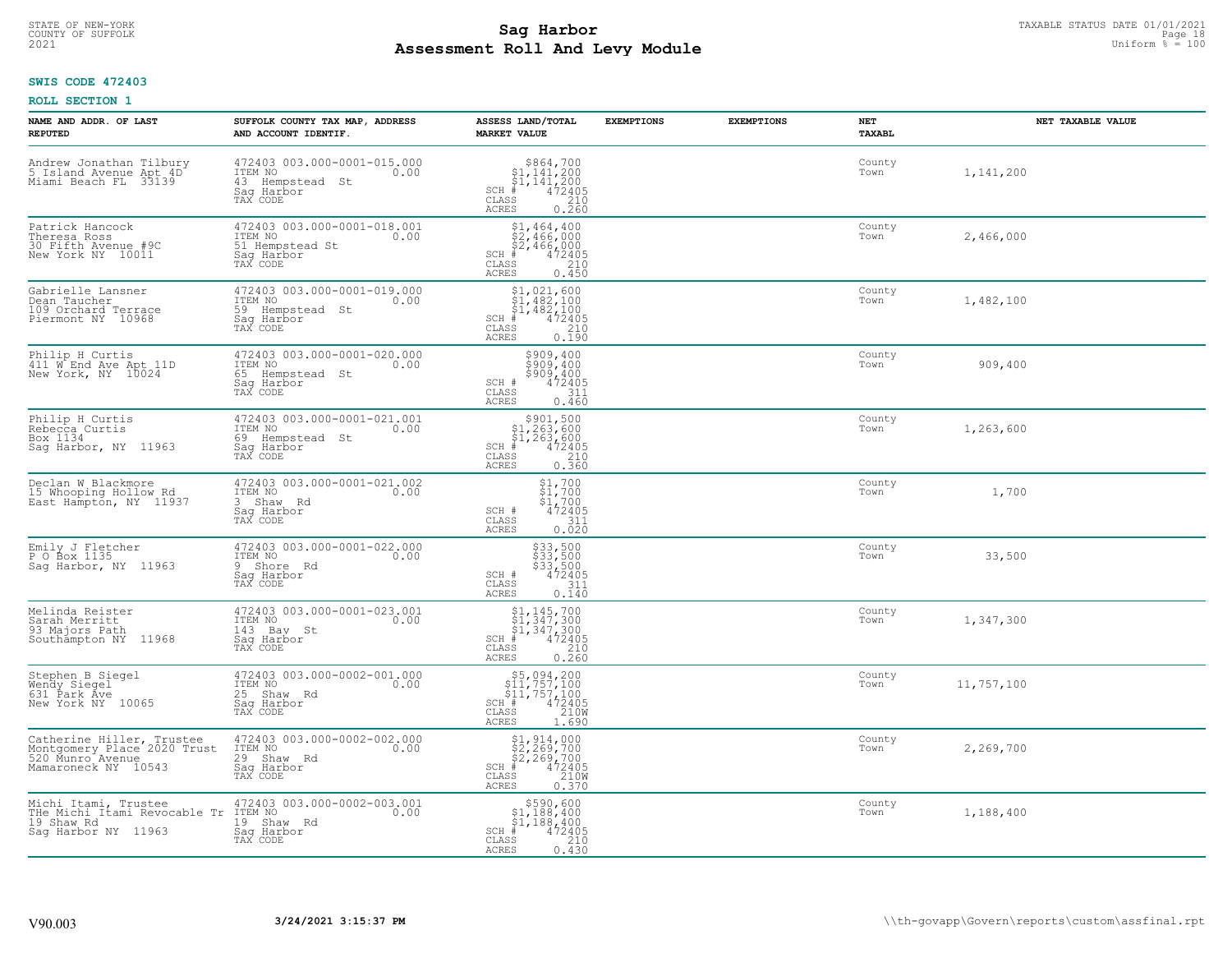#### **Sag Harbor** TAXABLE STATUS DATE 01/01/2021<br>
Poll and Louis Module **Assessment Roll And Levy Module Example 2021** Uniform  $\frac{1}{8}$  = 100 COUNTY OF SUFFOLK **Example 2018 COUNTY OF SUFFOLK** Page 19

## **SWIS CODE 472403**

| NAME AND ADDR. OF LAST<br><b>REPUTED</b>                                     | SUFFOLK COUNTY TAX MAP, ADDRESS<br>AND ACCOUNT IDENTIF.                                    | ASSESS LAND/TOTAL<br><b>MARKET VALUE</b>                                                                                       | <b>EXEMPTIONS</b>    | <b>EXEMPTIONS</b> | NET<br>TAXABL  | NET TAXABLE VALUE |
|------------------------------------------------------------------------------|--------------------------------------------------------------------------------------------|--------------------------------------------------------------------------------------------------------------------------------|----------------------|-------------------|----------------|-------------------|
| Malcolm Horton<br>15 Shaw Rd<br>Sag Harbor, NY 11963                         | 472403 003.000-0002-005.004<br>ITEM NO<br>0.00<br>15 Shaw Rd<br>Saq Harbor<br>TAX CODE     | \$595,800<br>\$810,200<br>\$810,200<br>472405<br>210<br>SCH #<br>CLASS<br><b>ACRES</b><br>0.700                                |                      |                   | County<br>Town | 810,200           |
| Happy Shaw LLC<br>Tutto Il Giorno<br>P.O. Box 1635<br>Saq Harbor NY 11963    | 472403 003.000-0002-006.001<br>ITEM NO<br>0.00<br>14 Shaw Rd<br>Saq Harbor<br>TAX CODE     | \$423,200<br>\$882,400<br>\$882,400<br>SCH #<br>472405<br>CLASS<br>$\frac{210}{0.250}$<br>ACRES                                |                      |                   | County<br>Town | 882,400           |
| Bruce Douglas Fletcher<br>37 Shaw Rd<br>P.O. Box 390<br>Saq Harbor NY 11963  | 472403 003.000-0002-006.002<br>ITEM NO<br>0.00<br>Shaw Rd<br>Saq Harbor<br>TAX CODE        | \$500<br>\$13,000<br>\$13,000<br>SCH #<br>472405<br>CLASS<br>692<br>0.030<br>ACRES                                             |                      |                   | County<br>Town | 13,000            |
| Timothy K Yardley<br>Lucy B Yardley<br>PO Box 1436<br>East Hampton, NY 11937 | 472403 003.000-0002-008.002<br>ITEM NO<br>0.00<br>10 Shaw Rd<br>Saq Harbor<br>TAX CODE     | \$615,200<br>\$915,300<br>\$915,300<br>SCH #<br>$\frac{472405}{210}$<br>CLASS<br><b>ACRES</b><br>0.800                         |                      |                   | County<br>Town | 915,300           |
| Lara Ivanovic<br>38 Shadow Lane<br>New Rochelle NY 10801                     | 472403 003.000-0002-008.003<br>ITEM NO<br>0.00<br>Shaw Rd<br>Saq Harbor<br>TAX CODE        | \$245,400<br>\$245,400<br>$$245, 400$<br>$472405$<br>SCH #<br>311<br>CLASS<br>0.090<br>ACRES                                   |                      |                   | County<br>Town | 245,400           |
| 6 Shaw Road LLC<br>6 Shaw Rd<br>Sag Harbor, NY 11963                         | 472403 003.000-0002-009.000<br>ITEM NO<br>0.00<br>6 Shaw Rd<br>Saq Harbor<br>TAX CODE      | \$473,100<br>\$703,000<br>\$703,000<br>472405<br>SCH #<br>CLASS<br>473<br><b>ACRES</b><br>0.460                                |                      |                   | County<br>Town | 703,000           |
| Vincent C Moore<br>Ann I Moore<br>631 Orienta Ave<br>Mamaroneck, NY 10543    | 472403 003.000-0002-010.000<br>ITEM NO<br>0.00<br>15 Richards Dr<br>Saq Harbor<br>TAX CODE | $$437,600$<br>$$1,322,900$<br>$$1,322,900$<br>$$472405$<br>$SCH$ #<br>CLASS<br>210<br>0.630<br>ACRES                           |                      |                   | County<br>Town | 1,322,900         |
| 21 Richards Drive LLC<br>P.O. Box 511<br>Montauk NY 11954                    | 472403 003.000-0002-011.000<br>TTEM NO 0.00<br>21 Richards Dr<br>Saq Harbor<br>TAX CODE    | $$507,200\n$1,310,400\n$1,310,400\n# 472405\n 210\n 210$<br>$SCH$ #<br>CLASS<br>0.210<br>ACRES                                 |                      |                   | County<br>Town | 1,310,400         |
| Gerald Bertie<br>Stephanie Bertie<br>25 Richards Dr<br>Sag Harbor NY 11963   | 472403 003.000-0002-012.000<br>ITEM NO<br>25 Richards Dr<br>Saq Harbor<br>TAX CODE         | \$476,000<br>\$693,800<br>\$693,800<br>SCH #<br>$472405$<br>210<br>CLASS<br>ACRES<br>0.280                                     |                      |                   | County<br>Town | 693,800           |
| Avis Katherine Plumb<br>33 Richards Dr<br>Saq Harbor NY 11963                | 472403 003.000-0002-013.000<br>ITEM NO<br>0.00<br>33 Richards Dr<br>Saq Harbor<br>TAX CODE | \$484,900<br>\$665,800<br>\$665,800<br>472405<br>SCH #<br>$\begin{array}{c} 210 \\ 0.290 \end{array}$<br>CLASS<br><b>ACRES</b> | Persons<br>\$332,900 |                   | County<br>Town | 332,900           |
| Jeanelle L Myers<br>Terrance M Sullivan<br>34 Green St<br>New York, NY 10002 | 472403 003.000-0002-014.000<br>ITEM NO<br>0.00<br>39 Richards Dr<br>Saq Harbor<br>TAX CODE | \$484,900<br>\$803,700<br>\$803,700<br>$\begin{array}{r} 472405 \\ 210 \\ 0.290 \end{array}$<br>SCH #<br>CLASS<br>ACRES        | \$125,000<br>veteran |                   | County<br>Town | 678,700           |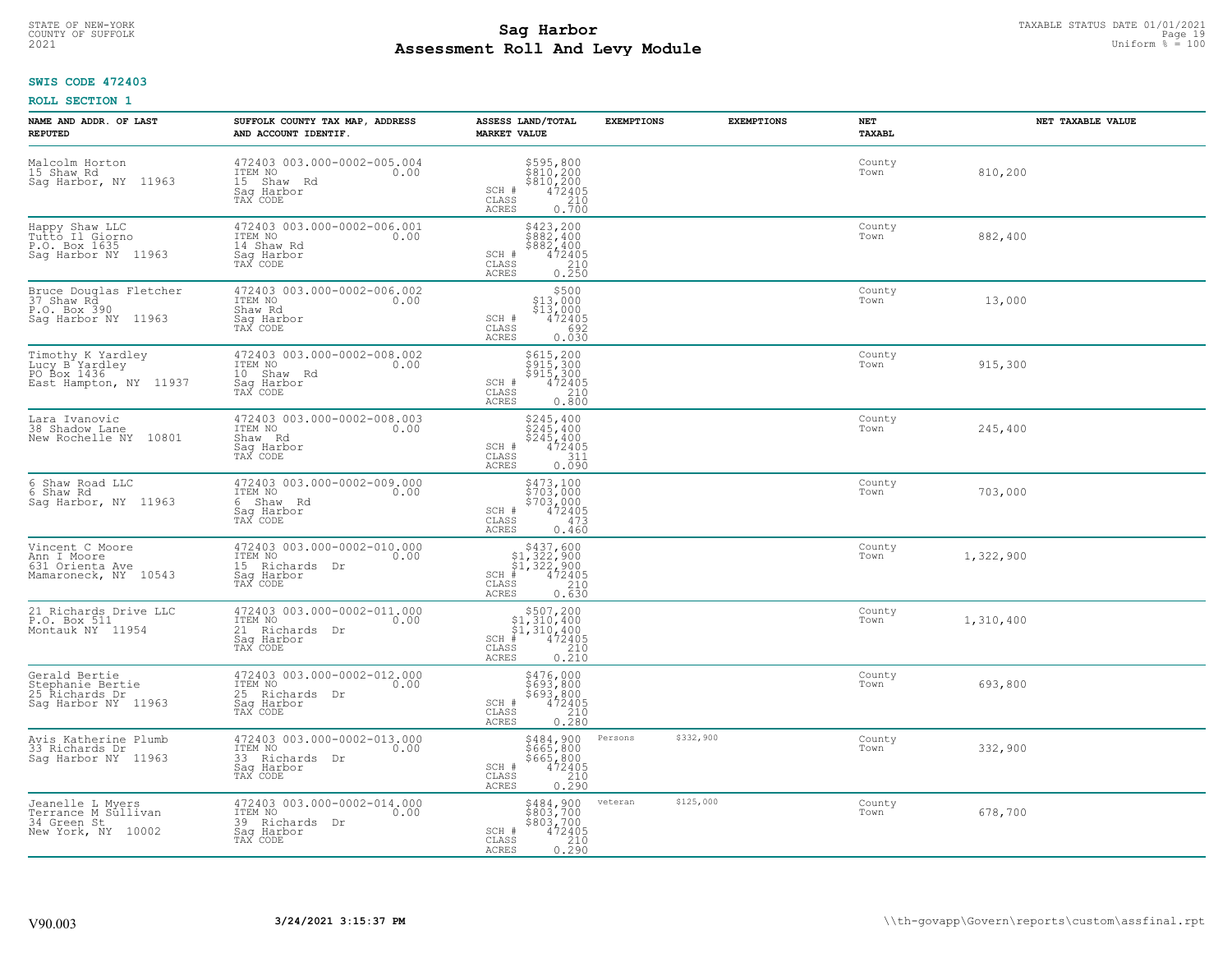# TAXABLE STATUS DATE 01/01/2021<br>COUNTY OF SUFFOLK Page 20 COUNTY OF SUFFOLK Page 20 **Assessment Roll And Levy Module Example 2021** Uniform  $\frac{1}{8}$  = 100

## **SWIS CODE 472403**

| NAME AND ADDR. OF LAST<br><b>REPUTED</b>                                                                              | SUFFOLK COUNTY TAX MAP, ADDRESS<br>AND ACCOUNT IDENTIF.                                                                                                                       | ASSESS LAND/TOTAL<br><b>MARKET VALUE</b>                                                                                         | <b>EXEMPTIONS</b> | <b>EXEMPTIONS</b><br>NET<br><b>TAXABL</b> | NET TAXABLE VALUE |
|-----------------------------------------------------------------------------------------------------------------------|-------------------------------------------------------------------------------------------------------------------------------------------------------------------------------|----------------------------------------------------------------------------------------------------------------------------------|-------------------|-------------------------------------------|-------------------|
| Fitzgerald Bramwell<br>2292 Stone Garden Ln<br>Lexington, KY 40813-1392                                               | 472403 003.000-0002-015.000<br>ITEM NO<br>0.00<br>43 Richards Dr<br>Saq Harbor<br>TAX CODE                                                                                    | \$484,900<br>\$631,200<br>\$631,200<br>472405<br>SCH #<br>CLASS<br>210<br>ACRES<br>0.290                                         |                   | County<br>Town                            | 631,200           |
| Ejm Group (the)<br>123 Random Farms Dr<br>Chappaqua, NY 10514                                                         | 472403 003.000-0002-016.000<br>ITEM NO<br>0.00<br>53 Richards Dr<br>Sag Harbor<br>TAX CODE                                                                                    | $$442,500$<br>$$757,800$<br>\$757,800<br>SCH #<br>472405<br>210<br>CLASS<br>ACRES<br>0.430                                       |                   | County<br>Town                            | 757,800           |
| Douglas Fletcher<br>P.O. Box 390<br>Saq Harbor NY 11963                                                               | 472403 003.000-0002-017.000<br>ITEM NO<br>0.00<br>45 Shaw Rd<br>Saq Harbor<br>TAX CODE                                                                                        | \$437,300<br>\$580,900<br>\$580,900<br>472405<br>$SCH$ #<br>CLASS<br>$\begin{array}{c} 210 \\ 0.340 \end{array}$<br><b>ACRES</b> |                   | County<br>Town                            | 580,900           |
| Stephen B Siegel<br>Wendy Siegel<br>631 Park Ave<br>New York NY 10065                                                 | 472403 003.000-0002-018.000<br>TTEM NO 0.00<br>20 Shaw Rd<br>Sag Harbor<br>TAX CODE                                                                                           | $$1,057,600$<br>$$1,485,600$<br>$$1,485,600$<br>$$1,485,600$<br>$SCH$ #<br>472405<br>CLASS<br>210<br>ACRES<br>0.920              |                   | County<br>Town                            | 1,485,600         |
| John W Parker Iii<br>Joyce W Parker<br>John W Parker Iii<br>527 Buckingham Ave<br>Syracuse, NY 13210                  | 472403 003.000-0002-019.000<br>10.00 0.00<br>33 Shaw Rd<br>Saq Harbor<br>TAX CODE                                                                                             | $$1, 716, 000$<br>$$2, 035, 300$<br>$$2, 035, 300$<br>$472405$<br>$$2100$<br>$$2100$<br>$SCH$ #<br>CLASS<br>ACRES<br>0.590       |                   | County<br>Town                            | 2,035,300         |
| Bette Lou Fletcher<br>Bruce Douglas Fletcher<br>Po Box 390<br>Sag Harbor, NY 11963                                    | 472403 003.000-0002-021.001<br>ITEM NO<br>0.00<br>41 Shaw Rd<br>Sag Harbor<br>TAX CODE                                                                                        | \$570,900<br>\$892,400<br>\$892,400<br>SCH #<br>$472405$<br>210<br>CLASS<br>0.740<br>ACRES                                       |                   | County<br>Town                            | 892,400           |
| Bette Lou Fletcher<br>Po Box 390<br>Sag Harbor, NY 11963                                                              | 472403 003.000-0002-021.002<br>ITEM NO<br>0.00<br>37 Shaw Rd<br>Sag Harbor<br>TAX CODE                                                                                        | $$2,044,800$<br>$$2,044,800$<br>$$472405$<br>$$58$<br>$$210W$<br>$SCH$ #<br>CLASS<br>ACRES<br>0.610                              |                   | County<br>Town                            | 2,044,800         |
| The EJM Group<br>C/O John C. Graves<br>760 Davenport Avenue Unit 4 61 Richards Dr<br>New Rochelle NY 10805 530 Harbor | 472403 003.000-0002-022.000<br>ITEM NO<br>0.00<br>TAX CODE                                                                                                                    | \$452,800<br>\$847,400<br>\$847,400<br>472405<br>SCH #<br>CLASS<br>210<br>ACRES<br>0.440                                         |                   | County<br>Town                            | 847,400           |
|                                                                                                                       | Michael Steven Clark William 472403 003.000-0002-023.000<br>527 1/2 Manhattan Ave ITEM NO<br>New York, NY 10027 85 Milton Ave 0.00<br>85 Milton Ave<br>Sag Harbor<br>TAX CODE | \$408,100<br>\$613,200<br>\$613,200<br>472405<br>SCH #<br>CLASS<br>210<br>ACRES<br>0.240                                         |                   | County<br>Town                            | 613,200           |
| Cheryl Mc Neil<br>P.O. Box 2091<br>Sag Harbor NY 11963                                                                | 472403 003.000-0002-024.003<br>ITEM NO<br>0.00<br>89 Milton Ave<br>Sag Harbor<br>TAX CODE                                                                                     | \$571,500<br>\$800,800<br>\$800,800<br>SCH #<br>$\frac{472405}{210}$<br>CLASS<br>0.280<br>ACRES                                  |                   | County<br>Town                            | 800,800           |
| Michi Itami, Trustee 472403<br>THe Michi Itami Revocable Tr ITEM NO<br>19 Shaw Rd<br>Sag Harbor NY 11963              | 472403 003.000-0002-025.000<br>0.00<br>Shaw Rd<br>Sag Harbor<br>TAX CODE                                                                                                      | \$800<br>\$800<br>\$800<br>SCH #<br>472405<br>CLASS<br>692<br><b>ACRES</b><br>0.090                                              |                   | County<br>Town                            | 800               |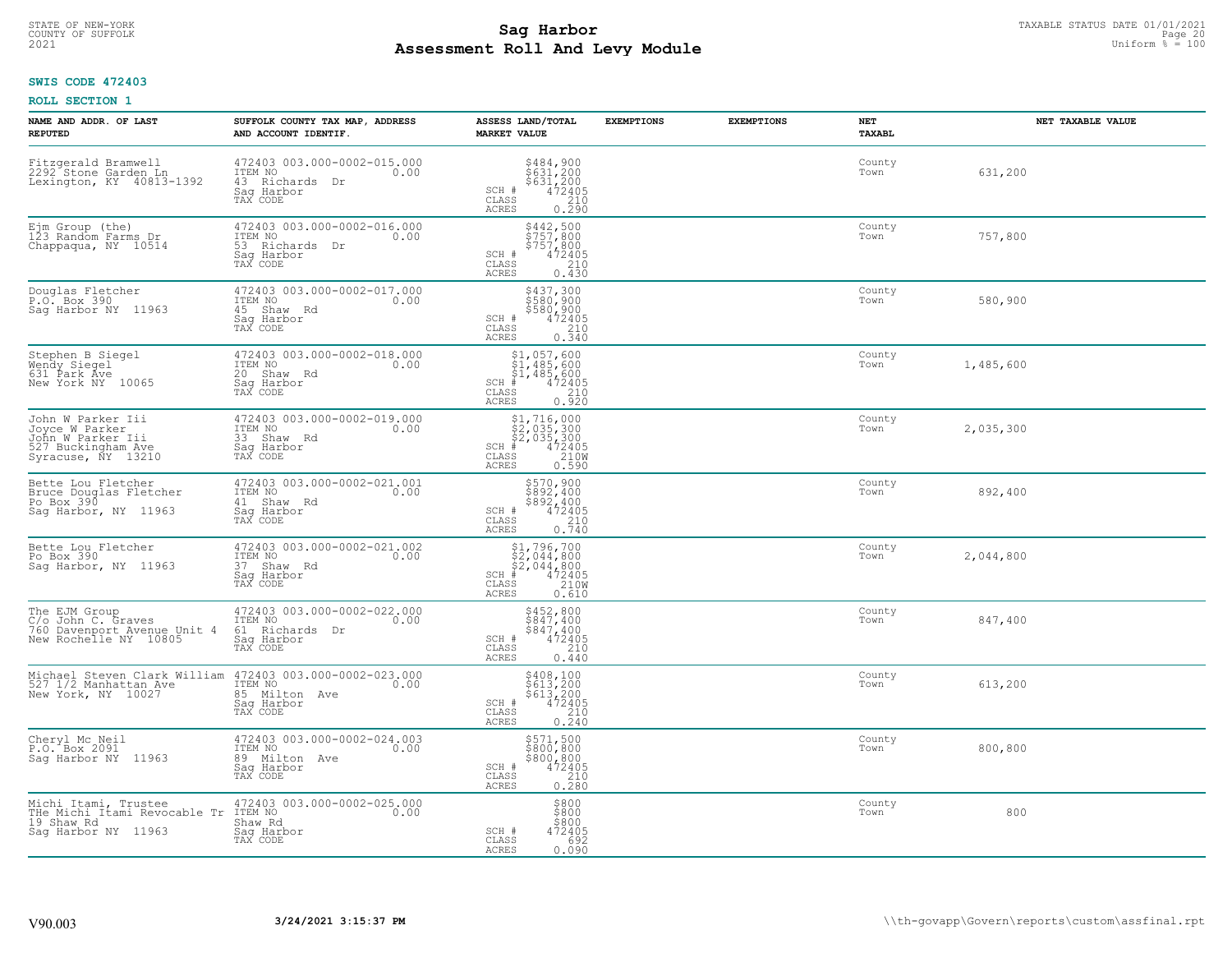# TAXABLE STATUS DATE 01/01/2021<br>COUNTY OF SUFFOLK Page 21 COUNTY OF SUFFOLK Page 21 **Assessment Roll And Levy Module Example 2021** Uniform  $\frac{1}{8}$  = 100

## **SWIS CODE 472403**

| NAME AND ADDR. OF LAST<br><b>REPUTED</b>                                                                                                              | SUFFOLK COUNTY TAX MAP, ADDRESS<br>AND ACCOUNT IDENTIF.                                             | ASSESS LAND/TOTAL<br><b>MARKET VALUE</b>                                                             | <b>EXEMPTIONS</b><br><b>EXEMPTIONS</b> | NET<br>TAXABL  | NET TAXABLE VALUE |
|-------------------------------------------------------------------------------------------------------------------------------------------------------|-----------------------------------------------------------------------------------------------------|------------------------------------------------------------------------------------------------------|----------------------------------------|----------------|-------------------|
| Lara Ivanovic<br>38 Shadow Lane<br>New Rochelle NY 10801                                                                                              | 472403 003.000-0002-026.000<br>ITEM NO<br>0.00<br>12 Shaw Rd<br>Saq Harbor<br>TAX CODE              | \$414,900<br>$\frac{3846}{900}$<br>$\frac{472405}{472405}$<br>SCH #<br>CLASS<br>ACRES<br>0.170       |                                        | County<br>Town | 846,900           |
| Logue Estates LLC<br>c/o Janice Logue Hill<br>2829 Sacks St<br>Silver Springs MD 20910                                                                | 472403 003.000-0003-001.000<br>ITEM NO 0.00<br>20 Terry Dr<br>Saq Harbor<br>TAX CODE                | \$604,300<br>\$754,500<br>\$754,500<br>SCH #<br>472405<br>CLASS<br>$\frac{210}{0.540}$<br>ACRES      |                                        | County<br>Town | 754,500           |
| Milton E Wilson<br>142 69 231st St<br>Rosedale, NY 11413                                                                                              | 472403 003.000-0003-002.000<br>TTEM NO 0.00<br>84 Milton Ave<br>Sag Harbor<br>TAX CODE              | \$333,100<br>\$333,100<br>\$333,100<br>472405<br>SCH #<br>CLASS<br>311<br>0.140<br>ACRES             |                                        | County<br>Town | 333,100           |
| Sharon E Simmons<br>127 6th Ave<br>Brooklyn, NY 11217                                                                                                 | 472403 003.000-0003-003.000<br>ITEM NO 0.00<br>80 Milton Ave<br>Saq Harbor<br>TAX CODE              | \$484,900<br>\$611,500<br>\$611,500<br>472405<br>210<br>SCH #<br>$\mathtt{CLASS}$<br>0.290<br>ACRES  |                                        | County<br>Town | 611,500           |
| George Haywood at 172403 003.000-0<br>Cheryl J Haywood 11EM NO 102540<br>2540 Massachusetts Ave NW Ap 76 Milton Ave<br>Washington DC 20008 Sag Harbor | 472403 003.000-0003-004.000<br>ITEM NO 0.00<br>0.00<br>Saq Harbor<br>TAX CODE                       | \$484,900<br>3484,900<br>$$484,900$<br>$472405$<br>$311$<br>SCH #<br>CLASS<br>0.290<br>ACRES         |                                        | County<br>Town | 484,900           |
| Michelle Y. Arrington<br>Colin Walter [1975]<br>Michelle Y Arrington<br>72 Milton Ave<br>Sag Harbor NY 11963                                          | 472403 003.000-0003-005.000<br>ITEM NO<br>TEM NO<br>72 Milton Ave<br>Sag Harbor<br>0.00<br>TAX CODE | \$505,900<br>\$709,300<br>\$709,300<br>\$72405<br>SCH #<br>CLASS<br>210<br><b>ACRES</b><br>0.540     |                                        | County<br>Town | 709,300           |
| Virginia L. Arrington<br>Earl Arrington, Life Estate<br>P.O. Box 2272<br>Sag Harbor NY 11963                                                          | 472403 003.000-0003-006.000<br>10.00 0.00<br>66 Milton Ave<br>Saq Harbor<br>TAX CODE                | \$484,900<br>\$743,500<br>\$743,500<br>472405<br>SCH #<br>CLASS<br>210<br>0.290<br>ACRES             |                                        | County<br>Town | 743,500           |
| Riley J Williams III<br>Tanya Wilkins Williams<br>1200 Fifth Ave Apt 8A<br>New York, NY 10029                                                         | 472403 003.000-0003-008.000<br>10.00 0.00<br>3 Cadmus Rd<br>Saq Harbor<br>TAX CODE                  | $$442,50051,304,10051,304,100+1,472405$<br>$SCH$ #<br>CLASS<br>210<br>ACRES<br>0.430                 |                                        | County<br>Town | 1,304,100         |
| 4 Tuers Place Corporation<br>119 High St<br>Monteclair NJ 07042                                                                                       | 472403 003.000-0003-009.001<br>ITEM NO 0.00<br>48 Milton Ave<br>Saq Harbor<br>TAX CODE              | \$540,900<br>\$918,300<br>\$918,300<br>SCH #<br>472405<br>CLASS<br>210<br>ACRES<br>0.580             |                                        | County<br>Town | 918,300           |
| Kim Y St Bernard<br>Kim Y St Bernard<br>Leslie A St Bernard<br>1191 Carroll St<br>Brooklyn NY 11225                                                   | 472403 003.000-0003-010.000<br>ITEM NO<br>0.00<br>8 Cadmus Rd<br>Sag Harbor<br>TAX CODE             | \$484,900<br>\$728,800<br>$$7\bar{28}'$ , $800$<br>472405<br>210<br>SCH #<br>CLASS<br>ACRES<br>0.290 |                                        | County<br>Town | 728,800           |
| Cadmus LLC<br>19 Fairlea Court<br>Saq Harbor NY 11963                                                                                                 | 472403 003.000-0003-011.000<br>ITEM NO<br>0.00<br>7 Cadmus Rd<br>Sag Harbor<br>TAX CODE             | \$351,100<br>\$471,300<br>\$471,300<br>472405<br>$SCH$ #<br>$\frac{210}{0.210}$<br>CLASS<br>ACRES    |                                        | County<br>Town | 471,300           |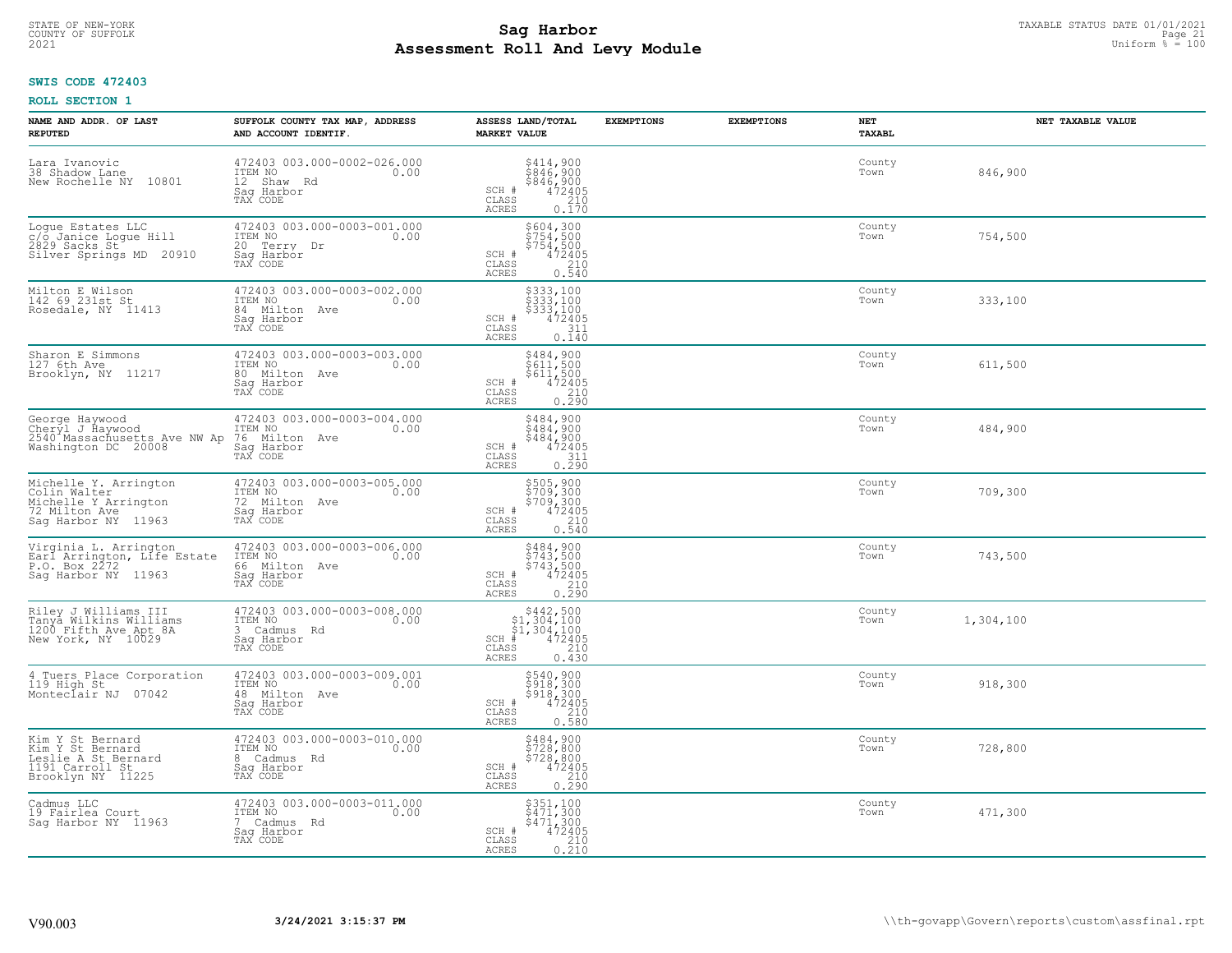# TAXABLE STATUS DATE 01/01/2021<br>COUNTY OF SUFFOLK Page 22 Page 22 **Assessment Roll And Levy Module Example 2021** Uniform  $\frac{1}{8}$  = 100

## **SWIS CODE 472403**

| NAME AND ADDR. OF LAST<br><b>REPUTED</b>                                                                                        | SUFFOLK COUNTY TAX MAP, ADDRESS<br>AND ACCOUNT IDENTIF.                                     | ASSESS LAND/TOTAL<br><b>MARKET VALUE</b>                                                                                                                                                                      | <b>EXEMPTIONS</b>    | <b>EXEMPTIONS</b> | NET<br>TAXABL  | NET TAXABLE VALUE |
|---------------------------------------------------------------------------------------------------------------------------------|---------------------------------------------------------------------------------------------|---------------------------------------------------------------------------------------------------------------------------------------------------------------------------------------------------------------|----------------------|-------------------|----------------|-------------------|
| Hamil Willoughby<br>Darralyn Willoughby<br>35 Florence Ave <sup>1</sup><br>Freeport, NY 11520                                   | 472403 003.000-0003-013.005<br>ITEM NO<br>0.00<br>59 Meredith Ave<br>Saq Harbor<br>TAX CODE | \$351,100<br>$\frac{1}{2847}$ , 900<br>$\frac{1}{2847}$ , 900<br>$\frac{472405}{2995}$<br>SCH #<br>CLASS<br>$\begin{array}{c} 210 \\ 0.210 \end{array}$<br><b>ACRES</b>                                       | veteran              | \$75,000          | County<br>Town | 772,900           |
| Susan L Taylor<br>220 Riverside Blvd PH#3A<br>New York, NY 10069                                                                | 472403 003.000-0003-013.007<br>ITEM NO<br>0.00<br>63 Meredith Ave<br>Sag Harbor<br>TAX CODE | $\begin{array}{r}  \  \  \, 5578,800\\  \  \, 51,111,900\\  \  \, 51,111,900\\  \  \  \, 472405\\  \  \  \, 85\\  \  \  \, 210\\  \  \, 25\\  \  \  \, 0.750\\ \end{array}$<br>SCH #<br>CLASS<br><b>ACRES</b> |                      |                   | County<br>Town | 1,111,900         |
| Sag Harbor Meredith LLC<br>71 Meredith Avenue<br>Sag Harbor NY 11963                                                            | 472403 003.000-0003-014.000<br>ITEM NO<br>0.00<br>71 Meredith Ave<br>Sag Harbor<br>TAX CODE | \$540,900<br>$\frac{3903,900}{903,900}$<br>$\frac{472405}{210}$<br>SCH #<br>CLASS<br>0.580<br><b>ACRES</b>                                                                                                    |                      |                   | County<br>Town | 903,900           |
| Barbara Ballen<br>108 35 172nd St<br>Jamaica, NY 11433                                                                          | 472403 003.000-0003-015.000<br>ITEM NO<br>0.00<br>77 Meredith Ave<br>Saq Harbor<br>TAX CODE | $$484,900$<br>$$710,000$<br>$$710,000$<br>472405<br>210<br>SCH #<br>CLASS<br>0.290<br>ACRES                                                                                                                   |                      |                   | County<br>Town | 710,000           |
| Cheryl J Haywood<br>George W Haywood<br>2540 Massachusetts Ave NW Ap<br>Washington DC 20008                                     | 472403 003.000-0003-016.000<br>ITEM NO<br>0.00<br>81 Meredith Ave<br>Saq Harbor<br>TAX CODE | \$484,900<br>$\begin{array}{r} 51,100,300 \\ 51,100,300 \\ * & 472405 \\ * & 210 \\ * & 210 \end{array}$<br>$SCH$ #<br>CLASS<br>0.290<br>ACRES                                                                |                      |                   | County<br>Town | 1,100,300         |
| Lisa Bostroem<br>10 Clinton St Apt Sx9<br>Brooklyn, NY 11201                                                                    | 472403 003.000-0003-017.000<br>ITEM NO<br>0.00<br>85 Meredith Ave<br>Saq Harbor<br>TAX CODE | \$381,200<br>\$516,800<br>\$516,800<br>472405<br>SCH #<br>CLASS<br>210<br><b>ACRES</b><br>0.190                                                                                                               |                      |                   | County<br>Town | 516,800           |
| 11 Terry Holdings LLC<br>c/o Bruce Bronster<br>Windels Marx Lane & Mittendo<br>156 West 56th St<br>New York NY 10019            | 472403 003.000-0004-003.000<br>ITEM NO<br>0.00<br>11 Terry Dr<br>Saq Harbor<br>TAX CODE     | $$1, 853, 100$<br>$$1, 853, 100$<br>$$1, 853, 100$<br>$472405$<br>$3110$<br>$3110$<br>$SCH$ #<br>$\mathtt{CLASS}$<br><b>ACRES</b><br>0.240                                                                    |                      |                   | County<br>Town | 1,853,100         |
| Jacqueline Amos Hendy<br>Jacqueline Amos Hendy Revoca<br>338 W 89 th St<br>New York, NY 10024                                   | 472403 003.000-0004-004.000<br>ITEM NO 0.00<br>15 Terry Dr<br>Saq Harbor<br>TAX CODE        | \$1,758,000<br>\$1,986,500<br>\$1,986,500<br># 472405<br>\$5 210M<br>$SCH$ #<br>CLASS<br><b>ACRES</b><br>0.160                                                                                                |                      |                   | County<br>Town | 1,986,500         |
| Terry Drive LLC<br>209 E 62nd St<br>New York NY 10065                                                                           | 472403 003.000-0004-005.000<br>TTEM NO 0.00<br>19 Terry Dr<br>Saq Harbor<br>TAX CODE        | $$2,524,200$<br>$$2,524,200$<br>$$472405$<br>$$210M$<br>$$210M$<br>SCH #<br>CLASS<br><b>ACRES</b><br>0.150                                                                                                    |                      |                   | County<br>Town | 2,524,200         |
| John C. Graves, Trustee<br>of the Earl Graves Trust<br>Bernard Spear, Trustee<br>The Earl Graves Trust<br>Simon Gerson, Trustee | 472403 003.000-0004-006.000<br>ITEM NO<br>0.00<br>25 Terry Dr<br>Sag Harbor<br>TAX CODE     | $$2, 239, 200$<br>$$2, 765, 400$<br>$$2, 765, 400$<br>$472405$<br>$$2100$<br>$$2100$<br>$SCH$ #<br>$\mathtt{CLASS}$<br><b>ACRES</b><br>0.290                                                                  |                      |                   | County<br>Town | 2,765,400         |
| Cecil & Mercedes Broderick T<br>C/o Vernon Broderick Trustee ITEM NO<br>31 Terry Dr<br>Saq Harbor, NY 11963                     | 472403 003.000-0004-007.000<br>0.00<br>31 Terry Dr<br>Saq Harbor<br>TAX CODE                | $$2,175,900$<br>$$2,175,900$<br>$$2,175,900$<br>$472405$<br>$$2100$<br>$SCH$ #<br>$\mathtt{CLASS}$<br><b>ACRES</b><br>0.260                                                                                   | \$870,360<br>Persons |                   | County<br>Town | 1,305,540         |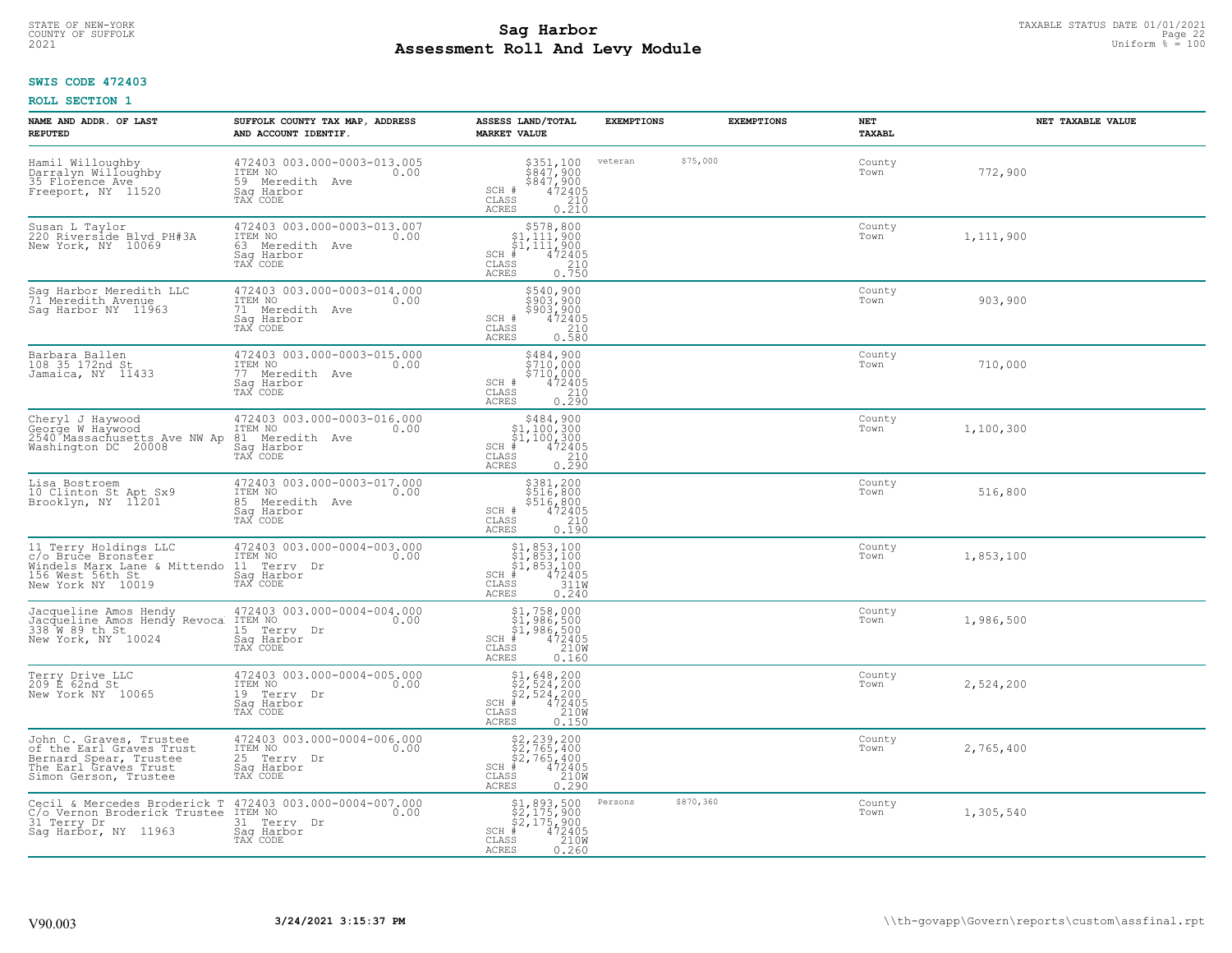# TAXABLE STATUS DATE 01/01/2021<br>COUNTY OF SUFFOLK Page 23 COUNTY OF SUFFOLK Page 23 **Assessment Roll And Levy Module Example 2021** Uniform  $\frac{1}{8}$  = 100

## **SWIS CODE 472403**

| NAME AND ADDR. OF LAST<br><b>REPUTED</b>                                                                                                        | SUFFOLK COUNTY TAX MAP, ADDRESS<br>AND ACCOUNT IDENTIF.                                      | ASSESS LAND/TOTAL<br><b>MARKET VALUE</b>                                                                                                                                                                                                                                                                    | <b>EXEMPTIONS</b>  | <b>EXEMPTIONS</b>      | NET<br><b>TAXABL</b> | NET TAXABLE VALUE |
|-------------------------------------------------------------------------------------------------------------------------------------------------|----------------------------------------------------------------------------------------------|-------------------------------------------------------------------------------------------------------------------------------------------------------------------------------------------------------------------------------------------------------------------------------------------------------------|--------------------|------------------------|----------------------|-------------------|
| Sylvia Dale Mason Cochran<br>2373 N Hobart Blvd<br>Los Angeles, CA 90027                                                                        | 472403 003.000-0004-009.000<br>ITEM NO<br>0.00<br>35 Terry Dr<br>Saq Harbor<br>TAX CODE      | $$2,524,200$<br>$$2,524,200$<br>$$472405$<br>$$210M$<br>$$210M$<br>SCH #<br>CLASS<br>ACRES<br>0.170                                                                                                                                                                                                         |                    |                        | County<br>Town       | 2,524,200         |
| R. Chester Redhead, Trustee<br>of the R.Chester Redhead & G<br>Glady S. Redhead, Trustee<br>of the R. Chester Redhead an Sag Harbor<br>TAX CODE | 472403 003.000-0004-010.000<br>ITEM NO<br>0.00<br>41 Terry Dr                                | $\begin{array}{l} \text{\small $51$, $544$, $300$} \\ \text{\small $51$, $797$, $300$} \\ \text{\small $51$, $797$, $300$} \\ \text{\small $4$ & $472405$} \\ \text{\small $88$ & $210 \text{W}$} \\ \text{\small $85$ & $0.200$} \end{array}$<br>$SCH$ #<br>CLASS<br>ACRES                                 |                    |                        | County<br>Town       | 1,797,300         |
| George Spadoro<br>Christine G. Desimone<br>200 East 74th St Apt 19B<br>New York NY 10021                                                        | 472403 003.000-0004-011.000<br>ITEM NO<br>0.00<br>47 Terry Dr<br>Sag Harbor<br>TAX CODE      | $\begin{array}{l} \begin{array}{c} \text{\$1$, 713$, 900} \\ \text{\$2$, 163, 100} \\ \text{\$2$, 163, 100} \\ \text{\$4$} \\ \text{\$8$} \\ \text{\$8$} \\ \text{\$8$} \\ \text{\$8$} \\ \text{\$9$} \\ \text{\$100} \\ \text{\$130} \\ \text{\$130} \end{array} \end{array}$<br>$SCH$ #<br>CLASS<br>ACRES |                    |                        | County<br>Town       | 2,163,100         |
| Vincent Carl Moore<br>Ann Irma Moore<br>631 Orienta Ave<br>Mamaroneck, NY 10543                                                                 | 472403 003.000-0004-012.000<br>ITEM NO<br>0.00<br>51 Terry Dr<br>Saq Harbor<br>TAX CODE      | $\begin{array}{l} \begin{array}{c} \text{\$1,428,300} \\ \text{\$1,511,200} \\ \text{\$1,511,200} \\ \text{\$1,511,200} \\ \text{\$1,2405} \\ \text{\$1,2405} \\ \text{\$10W} \\ \text{\$10W} \\ \text{\$10W} \\ \text{\$130} \end{array} \end{array}$<br>$SCH$ #<br>CLASS<br><b>ACRES</b>                  |                    |                        | County<br>Town       | 1,511,200         |
| Ronald H Brown Marital Trust<br>c/o Alma Brown<br>163 St. Nicholas Ave Apt 5G<br>New York NY 10026                                              | 472403 003.000-0004-014.001<br>ITEM NO<br>0.00<br>59 Terry Dr<br>Saq Harbor<br>TAX CODE      | $$2,007,300$<br>$$2,678,900$<br>$$2,678,900$<br>$$472405$<br>$$2100$<br>$SCH$ #<br>CLASS<br>ACRES<br>0.260                                                                                                                                                                                                  |                    |                        | County<br>Town       | 2,678,900         |
| Fred Richards<br>Terry Richards<br>P 0 Box 373<br>Sag Harbor, NY 11963                                                                          | 472403 003.000-0004-015.000<br>ITEM NO<br>0.00<br>63 Terry Dr<br>Saq Harbor<br>TAX CODE      | $$2,083,500$<br>$$2,083,500$<br>$$2,083,500$<br>$$472405$<br>$$2100$<br>$SCH$ #<br>CLASS<br>0.320<br><b>ACRES</b>                                                                                                                                                                                           | veteran<br>veteran | \$125,000<br>\$250,000 | County<br>Town       | 1,708,500         |
| Walter Oden<br>Racquel Oden<br>6 Wood Acres Rd<br>Brookville NY 11545                                                                           | 472403 003.000-0005-001.000<br>ITEM NO 0.00<br>46 Terry Dr<br>Sag Harbor<br>TAX CODE         | \$421,400<br>\$631,800<br>\$631,800<br>472405<br>SCH #<br>CLASS<br>$\frac{210}{0.210}$<br>ACRES                                                                                                                                                                                                             |                    |                        | County<br>Town       | 631,800           |
| Micheal L. Pierce<br>Debra Pierce<br>76 Beaconwood Rd<br>Newton MA 02461                                                                        | 472403 003.000-0005-002.000<br>10.00 0.00<br>48 Terry Dr<br>Saq Harbor<br>TAX CODE           | \$524,800<br>\$712,800<br>\$712,800<br>SCH #<br>472405<br>210<br>CLASS<br>ACRES<br>0.340                                                                                                                                                                                                                    |                    |                        | County<br>Town       | 712,800           |
| Richard Trumpler<br>Alitza Trumpler<br>50 Terry Dr<br>Sag Harbor NY 11963                                                                       | 472403 003.000-0005-003.000<br>TTEM NO 0.00<br>0.00<br>50 Terry Dr<br>Saq Harbor<br>TAX CODE | \$461,500<br>\$873,200<br>\$873,200<br>SCH #<br>472405<br>CLASS<br>210<br><b>ACRES</b><br>0.230                                                                                                                                                                                                             |                    |                        | County<br>Town       | 873,200           |
| 54 Walker Avenue LLC<br>6 Wood Acres Road<br>Glen Head NY 11545                                                                                 | 472403 003.000-0005-005.001<br>ITEM NO<br>0.00<br>54 Walker Ave<br>Saq Harbor<br>TAX CODE    | \$581,700<br>\$1,016,400<br>\$1,016,400<br>#472405<br>$SCH$ #<br>CLASS<br>210<br><b>ACRES</b><br>0.370                                                                                                                                                                                                      |                    |                        | County<br>Town       | 1,016,400         |
| Denise McCalla<br>5 Forest Drive<br>Sands Point NY 11050                                                                                        | 472403 003.000-0005-006.000<br>ITEM NO<br>0.00<br>73 Walker Ave<br>Saq Harbor<br>TAX CODE    | \$484,900<br>\$726,600<br>\$726,600<br>SCH #<br>472405<br>CLASS<br>210<br>ACRES<br>0.290                                                                                                                                                                                                                    |                    |                        | County<br>Town       | 726,600           |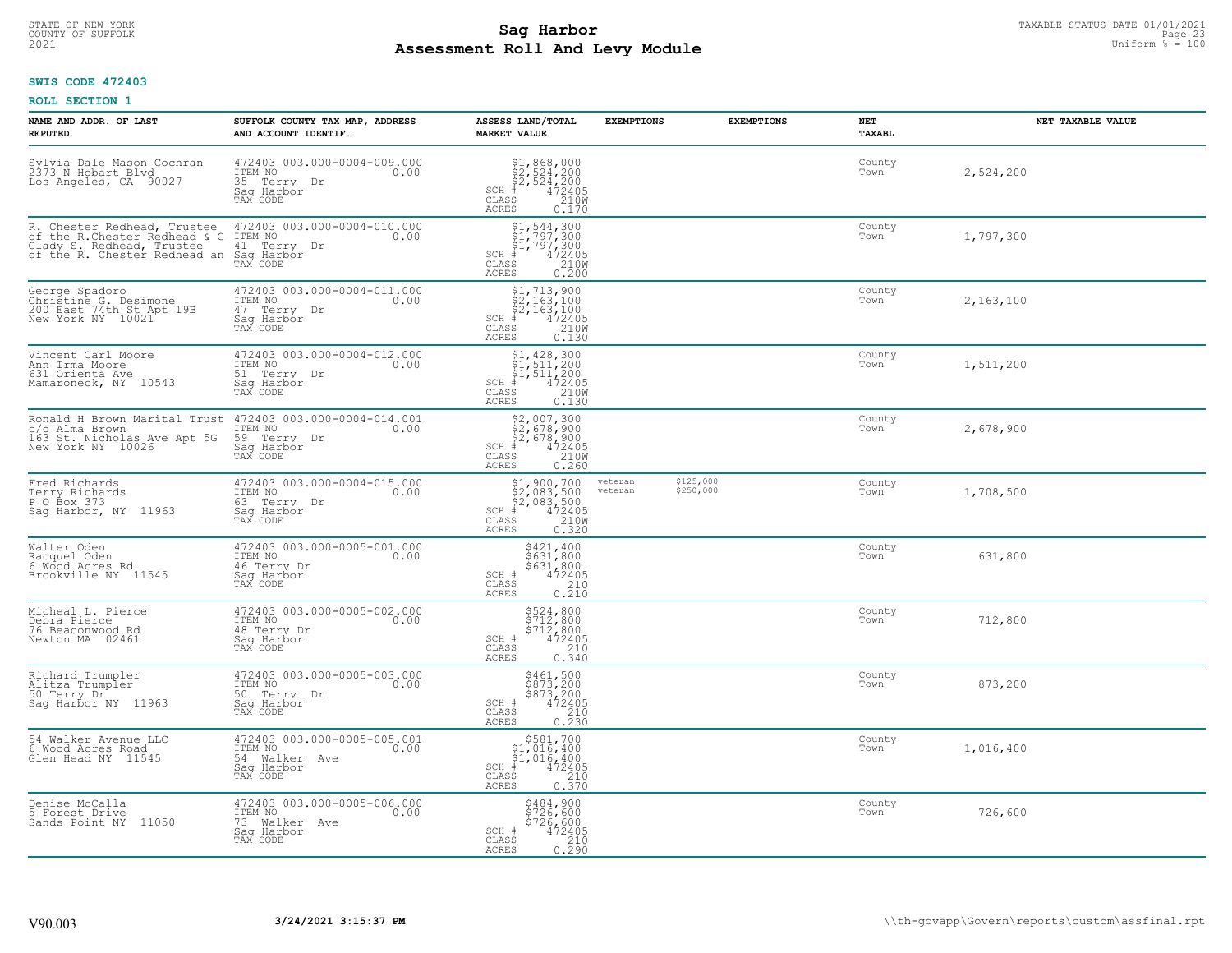# TAXABLE STATUS DATE 01/01/2021<br>COUNTY OF SUFFOLK Page 24 **Assessment Roll And Levy Module Example 2021** Uniform  $\frac{1}{8}$  = 100

## **SWIS CODE 472403**

| NAME AND ADDR. OF LAST<br><b>REPUTED</b>                                                                                                                              | SUFFOLK COUNTY TAX MAP, ADDRESS<br>AND ACCOUNT IDENTIF.                                   | ASSESS LAND/TOTAL<br><b>MARKET VALUE</b>                                                                                                                      | <b>EXEMPTIONS</b> | <b>EXEMPTIONS</b> | NET<br><b>TAXABL</b> | NET TAXABLE VALUE |
|-----------------------------------------------------------------------------------------------------------------------------------------------------------------------|-------------------------------------------------------------------------------------------|---------------------------------------------------------------------------------------------------------------------------------------------------------------|-------------------|-------------------|----------------------|-------------------|
| 71 Walker Holdings LLC<br>69 Harrison St<br>Saq Harbor NY 11963                                                                                                       | 472403 003.000-0005-007.000<br>ITEM NO<br>0.00<br>71 Walker Ave<br>Saq Harbor<br>TAX CODE | $\begin{array}{c} 5484, 900 \\ 5831, 000 \\ 5831, 000 \\ 472405 \\ 210 \end{array}$<br>SCH #<br>CLASS<br><b>ACRES</b><br>0.290                                |                   |                   | County<br>Town       | 831,000           |
| Larry Carr<br>Jennifer Berkeley Carr<br>1400 Fifth Avenue Apt 5S<br>New York NY 10026                                                                                 | 472403 003.000-0005-008.000<br>ITEM NO<br>0.00<br>67 Walker Ave<br>Saq Harbor<br>TAX CODE | $\begin{array}{r} $373,000\n$1,547,800\n$1,547,800\n#1472405\n\end{array}$<br>$SCH$ #<br>CLASS<br>$\begin{array}{c} 210 \\ 0.290 \end{array}$<br><b>ACRES</b> |                   |                   | County<br>Town       | 1,547,800         |
| Brian Halweil<br>Sarah Halweil<br>132 Glover St<br>Saq Harbor NY 11963                                                                                                | 472403 003.000-0005-009.000<br>ITEM NO<br>0.00<br>65 Walker Ave<br>Sag Harbor<br>TAX CODE | \$484,900<br>\$923,700<br>\$923,700<br>SCH #<br>472405<br>CLASS<br>$\begin{array}{c} 210 \\ 0.290 \end{array}$<br><b>ACRES</b>                                |                   |                   | County<br>Town       | 923,700           |
| Veronica Lubatkin<br>175 West 76th St<br>New York NY 10023                                                                                                            | 472403 003.000-0005-010.000<br>ITEM NO<br>0.00<br>61 Walker Ave<br>Saq Harbor<br>TAX CODE | $$484,900$<br>$$1,141,200$<br>$$1,141,200$<br>$*$<br>$472405$<br>SCH #<br>CLASS<br>$\frac{210}{0.290}$<br>ACRES                                               |                   |                   | County<br>Town       | 1,141,200         |
| Frederick F Richards Jr<br>Apt 3114<br>3615 NE 207th St<br>Aventura, FL 33180                                                                                         | 472403 003.000-0005-011.000<br>ITEM NO<br>0.00<br>57 Walker Ave<br>Saq Harbor<br>TAX CODE | \$484,900<br>5484,900<br>5484.900<br>SCH #<br>472405<br>CLASS<br>311<br>0.290<br><b>ACRES</b>                                                                 |                   |                   | County<br>Town       | 484,900           |
| Carmen J. Walker-Gay<br>Darrell S Gay<br>22 W 121st St.<br>New York NY 10027                                                                                          | 472403 003.000-0005-012.000<br>ITEM NO<br>0.00<br>49 Walker Ave<br>Sag Harbor<br>TAX CODE | \$500,100<br>\$869,100<br>\$869,100<br>\$472405<br>\$210<br>SCH #<br>CLASS<br><b>ACRES</b><br>0.390                                                           |                   |                   | County<br>Town       | 869,100           |
| Juanita Simpson<br>314 Hoffman Ln<br>Hauppauge NY 11788                                                                                                               | 472403 003.000-0005-013.000<br>ITEM NO<br>0.00<br>15 Cadmus Rd<br>Saq Harbor<br>TAX CODE  | \$484,900<br>\$654,800<br>$$654, 800$<br>472405<br>210<br>SCH #<br>CLASS<br>0.290<br><b>ACRES</b>                                                             |                   |                   | County<br>Town       | 654,800           |
| Jodi Richard<br>217 Castle Lane<br>Basalt CO 81621                                                                                                                    | 472403 003.000-0005-014.000<br>ITEM NO<br>0.00<br>11 Cadmus Rd<br>Sag Harbor<br>TAX CODE  | $$493,900$<br>$$2,916,500$<br>$$2,916,500$<br>$$472405$<br>$SCH$ #<br>CLASS<br>210<br><b>ACRES</b><br>0.480                                                   |                   |                   | County<br>Town       | 2,916,500         |
| Lillian B Spelman-Brown (Tru 472403 003.000-0005-015.000<br>The Lillian B. Spelman-Brown TTEM NO<br>16017 Pennsbury Dr. 54 Mer<br>Bowie MD 20716 Sag Har              | 0.00<br>54 Meredith Ave<br>Saq Harbor<br>TAX CODE                                         | \$437,300<br>\$856,600<br>\$856,600<br>SCH #<br>472405<br>CLASS<br>210<br><b>ACRES</b><br>0.340                                                               |                   |                   | County<br>Town       | 856,600           |
| Lillian B. Spelman-Brown (Tr 472403 003.000-0005-016.001<br>The Lillian Spelman-Brown Re ITEM NO 0.00<br>16017 Pennsbury Drive 58 Meredith Ave 0.00<br>Bowie MD 20716 | Sag Harbor<br>TAX CODE                                                                    | $5484,900$<br>$5484,900$<br>$5484,900$<br>$472405$<br>$311$<br>SCH #<br>CLASS<br><b>ACRES</b><br>0.290                                                        |                   |                   | County<br>Town       | 484,900           |
| Cynthia Barnes<br>623 W 145th St<br>New York NY 10031                                                                                                                 | 472403 003.000-0005-016.002<br>ITEM NO 0.00<br>62 Meredith Ave<br>Saq Harbor<br>TAX CODE  | \$484,900<br>\$849,700<br>\$849,700<br>SCH #<br>472405<br>$\overline{210}$<br>CLASS<br><b>ACRES</b><br>0.290                                                  |                   |                   | County<br>Town       | 849,700           |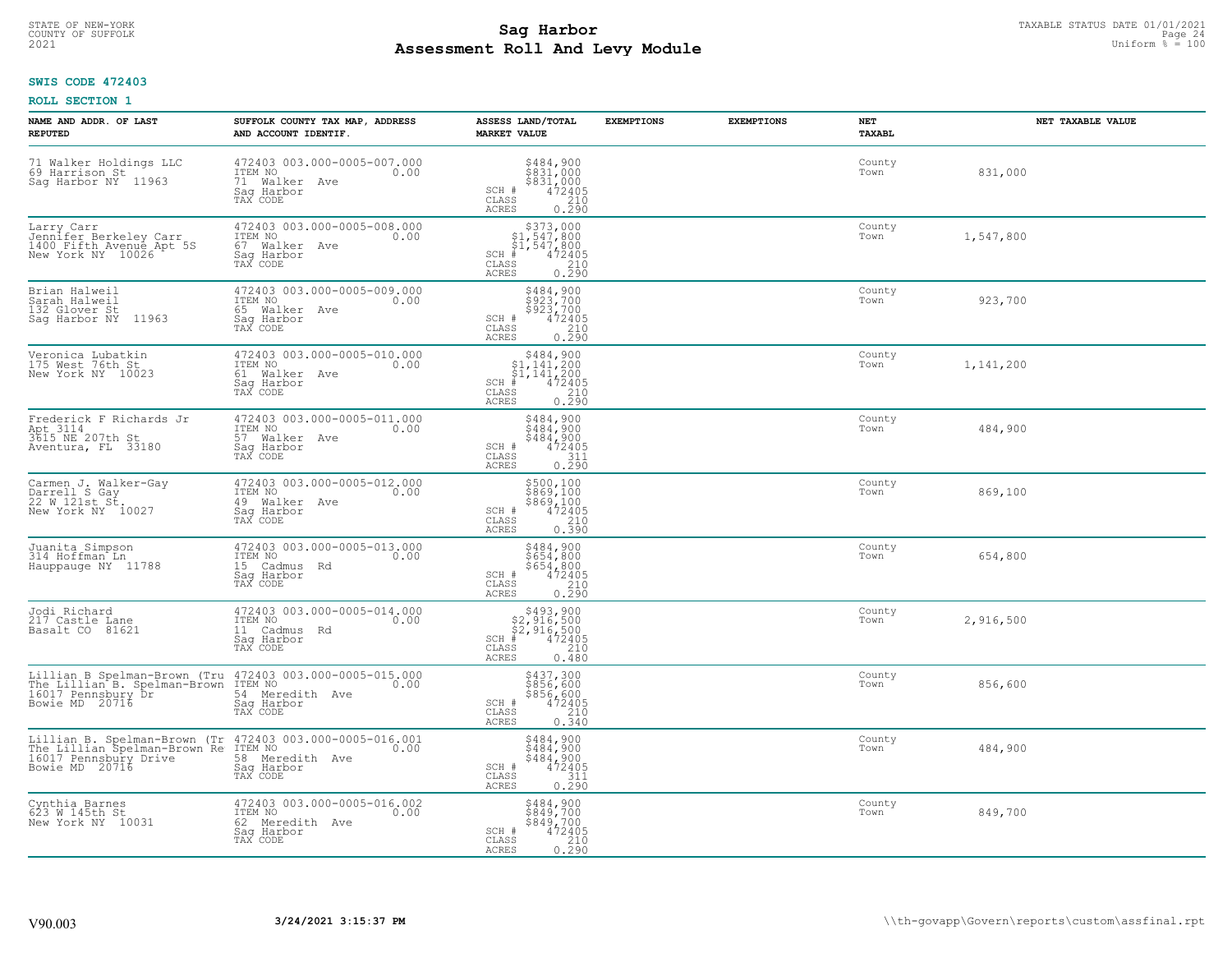# TAXABLE STATUS DATE 01/01/2021<br>COUNTY OF SUFFOLK Page 25 **Assessment Roll And Levy Module Example 2021** Uniform  $\frac{1}{8}$  = 100

## **SWIS CODE 472403**

| NAME AND ADDR. OF LAST<br><b>REPUTED</b>                                                                | SUFFOLK COUNTY TAX MAP, ADDRESS<br>AND ACCOUNT IDENTIF.                                        | ASSESS LAND/TOTAL<br><b>MARKET VALUE</b>                                                                                                             | <b>EXEMPTIONS</b> | <b>EXEMPTIONS</b> | <b>NET</b><br>TAXABL | NET TAXABLE VALUE |
|---------------------------------------------------------------------------------------------------------|------------------------------------------------------------------------------------------------|------------------------------------------------------------------------------------------------------------------------------------------------------|-------------------|-------------------|----------------------|-------------------|
| Harold Thomas<br>Tonya Thomas<br>34 Yorkshire Road<br>Rockville Center NY 11570                         | 472403 003.000-0005-017.000<br>ITEM NO<br>0.00<br>66 Meredith Ave<br>Saq Harbor<br>TAX CODE    | \$484,900<br>\$653,200<br>\$653,200<br>472405<br>210<br>SCH #<br>CLASS<br><b>ACRES</b><br>0.290                                                      |                   |                   | County<br>Town       | 653,200           |
| Suzan D Johnson<br>70 Meredith Ave<br>Saq Harbor NY 11963                                               | 472403 003.000-0005-018.000<br>ITEM NO<br>0.00<br>70 Meredith Ave<br>Saq Harbor<br>TAX CODE    | \$484,900<br>\$695,000<br>\$695,000<br>$\begin{array}{r} \n 472405 \\  \hline\n 210 \\  \hline\n 0.290\n \end{array}$<br>SCH #<br>CLASS<br>ACRES     |                   |                   | County<br>Town       | 695,000           |
| Linsey T. Roberts<br>40 Brookridge Road<br>New Rochelle NY 10802                                        | 472403 003.000-0005-019.000<br>ITEM NO<br>0.00<br>76<br>Meredith Ave<br>Saq Harbor<br>TAX CODE | \$442,500<br>\$929,000<br>\$929,000<br>SCH #<br>$\frac{472405}{210}$<br>$\mathtt{CLASS}$<br>0.430<br>ACRES                                           |                   |                   | County<br>Town       | 929,000           |
| Frederick F Richards JR<br>Frederick F Richards III<br>Terry Richards<br>Evelyn Richards                | 472403 003.000-0006-001.000<br>ITEM NO<br>0.00<br>64 Terry Dr<br>Saq Harbor<br>TAX CODE        | $\begin{array}{r} 5463,100 \\ 5463,100 \\ 5463,100 \\ 472405 \\ 311 \\ 0.300 \end{array}$<br>SCH #<br>CLASS<br>ACRES                                 |                   |                   | County<br>Town       | 463,100           |
| D & S ROBINSON REALESTATE, L<br>12195 Hwy. 92, Ste. 114-16S<br>Woodstock GA 30188                       | 472403 003.000-0006-002.000<br>ITEM NO<br>78<br>Walker Ave<br>Saq Harbor<br>TAX CODE           | \$403,100<br>$\begin{smallmatrix} 403,100\\ 403,100\\ 403,100\\ 472405\\ 311\\ 0.140 \end{smallmatrix}$<br>SCH #<br>$\mathtt{CLASS}$<br><b>ACRES</b> |                   |                   | County<br>Town       | 403,100           |
| Adrian C Lamos II<br>1373 W Morelos St<br>Chandler, AZ 85224                                            | 472403 003.000-0006-003.000<br>ITEM NO<br>0.00<br>72 Walker Ave<br>Saq Harbor<br>TAX CODE      | \$531,500<br>\$760,900<br>\$760,900<br>\$760,900<br>\$72405<br>0.570<br>SCH #<br>CLASS<br><b>ACRES</b>                                               |                   |                   | County<br>Town       | 760,900           |
| William B Pollard III<br>9 Random Farms Cir<br>Chappaqua, NY 10514-1014                                 | 472403 003.000-0006-004.000<br>ITEM NO<br>0.00<br>66<br>Walker Ave<br>Sag Harbor<br>TAX CODE   | \$586,500<br>\$586,500<br>\$586,500<br>\$472405<br>SCH #<br>CLASS<br>$\frac{311}{0.570}$<br>ACRES                                                    |                   |                   | County<br>Town       | 586,500           |
| 60 Walker Ave. LLC<br>9 Random Cirlce<br>Chappaqua NY 10514                                             | 472403 003.000-0006-005.000<br>TTEM NO 0.00<br>60 Walker Ave<br>Sag Harbor<br>TAX CODE         | \$484,900<br>\$808,500<br>\$808,500<br>472405<br>210<br>SCH #<br>CLASS<br>0.250<br><b>ACRES</b>                                                      |                   |                   | County<br>Town       | 808,500           |
| Donald E. Marshall Jr., Trus<br>3814 So. Cochran Ave.<br>Los Angeles CA 90008                           | 472403 003.000-0006-006.000<br>0.00 0.00<br>56 Walker Ave<br>Saq Harbor<br>TAX CODE            | \$484,900<br>\$775,700<br>\$775,700<br>\$775,700<br>\$210<br>\$210<br>\$290<br>SCH #<br>CLASS<br>ACRES                                               |                   |                   | County<br>Town       | 775,700           |
| Butler, patricia P (trustee)<br>Butler Family Revocable Trus<br>52 Walker Avenue<br>Sag Harbor NY 11963 | 472403 003.000-0006-007.000<br>ITEM NO<br>0.00<br>52 Walker Ave<br>Sag Harbor<br>TAX CODE      | $5424, 400$<br>$5677, 100$<br>$5677, 100$<br>$472405$<br>$210$<br>SCH #<br>CLASS<br>0.330<br><b>ACRES</b>                                            |                   |                   | County<br>Town       | 677,100           |
| The Johnson Family Trust<br>6524 41st Court East<br>Sarasota FL 34243                                   | 472403 003.000-0006-008.000<br>ITEM NO<br>0.00<br>48 Walker Ave<br>Saq Harbor<br>TAX CODE      | \$424,400<br>\$774,000<br>\$774,000<br>$472405$<br>210<br>SCH #<br>CLASS<br><b>ACRES</b><br>0.330                                                    |                   |                   | County<br>Town       | 774,000           |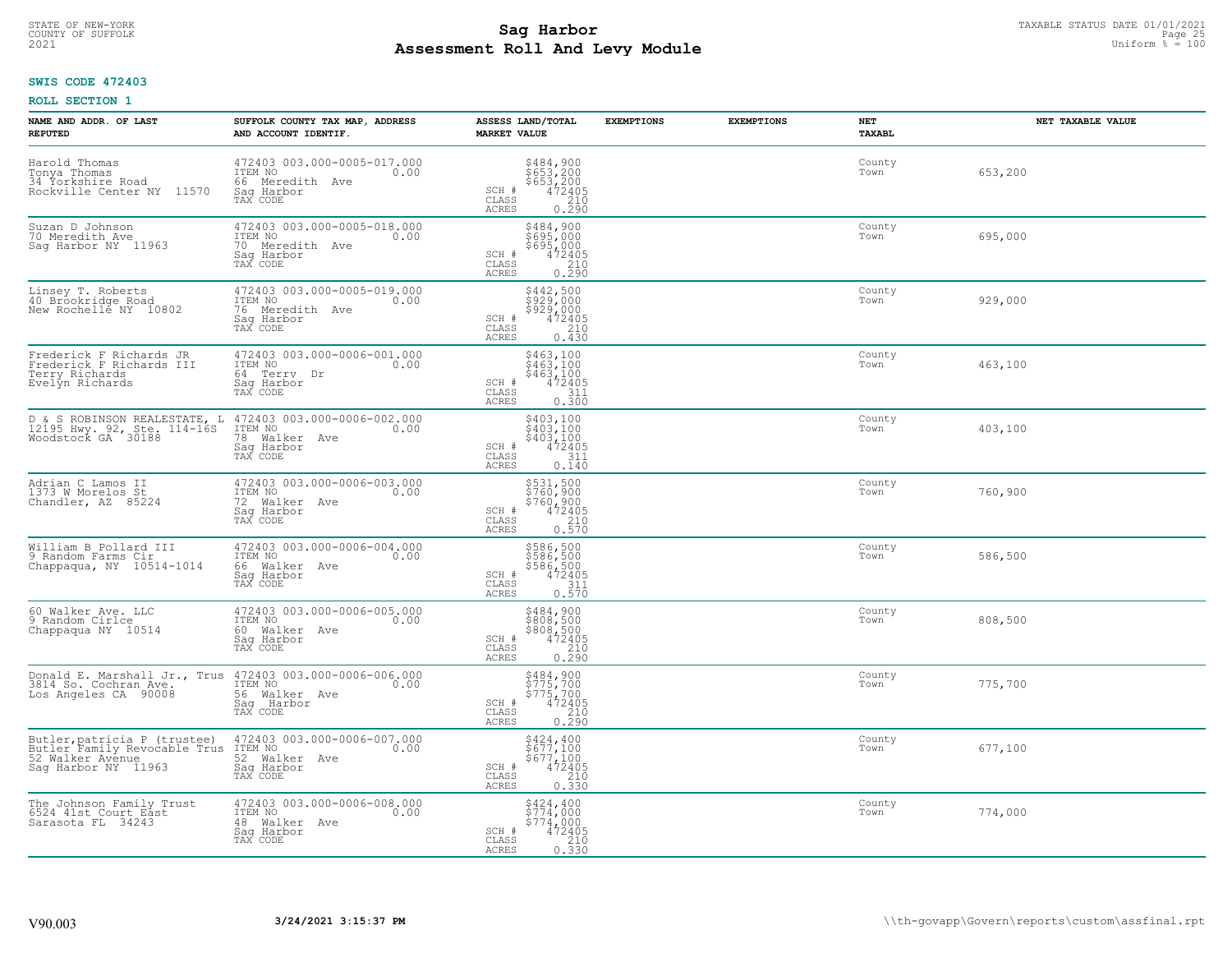# TAXABLE STATUS DATE 01/01/2021<br>COUNTY OF SUFFOLK Page 26 COUNTY OF SUFFOLK Page 26 **Assessment Roll And Levy Module Example 2021** Uniform  $\frac{1}{8}$  = 100

## **SWIS CODE 472403**

| NAME AND ADDR. OF LAST<br><b>REPUTED</b>                                                                                                                                                                | SUFFOLK COUNTY TAX MAP, ADDRESS<br>AND ACCOUNT IDENTIF.                                    | ASSESS LAND/TOTAL<br><b>MARKET VALUE</b>                                                                                                | <b>EXEMPTIONS</b>    | <b>EXEMPTIONS</b> | NET<br><b>TAXABL</b> | NET TAXABLE VALUE |
|---------------------------------------------------------------------------------------------------------------------------------------------------------------------------------------------------------|--------------------------------------------------------------------------------------------|-----------------------------------------------------------------------------------------------------------------------------------------|----------------------|-------------------|----------------------|-------------------|
| Andrea Cottman<br>Sean Cottman<br>156-20 Riverside Drive West<br>New York NY 10032                                                                                                                      | 472403 003.000-0006-009.000<br>ITEM NO<br>0.00<br>44 Walker Ave<br>Saq Harbor<br>TAX CODE  | \$463,000<br>\$677,400<br>\$677,400<br>SCH #<br>$\frac{472405}{210}$<br>CLASS<br><b>ACRES</b><br>0.360                                  |                      |                   | County<br>Town       | 677,400           |
| 45 Beach Ave LLC<br>918 Montgomery St<br>Brooklyn NY 11213                                                                                                                                              | 472403 003.000-0006-010.000<br>ITEM NO<br>0.00<br>45 Beach Ave<br>Saq Harbor<br>TAX CODE   | \$427,300<br>\$571,900<br>\$571,900<br>SCH #<br>472405<br>CLASS<br>$\frac{210}{0.230}$<br><b>ACRES</b>                                  |                      |                   | County<br>Town       | 571,900           |
| Beach Avenue Sag Harbor LLC<br>30 Oak Lane<br>Saq Harbor NY 11963                                                                                                                                       | 472403 003.000-0006-011.000<br>ITEM NO<br>0.00<br>49 Beach Ave<br>Saq Harbor<br>TAX CODE   | $$427,300$<br>$$1,179,800$<br>$$1,179,800$<br>$$472405$<br>$SCH$ #<br>CLASS<br>$\frac{210}{0.230}$<br>ACRES                             |                      |                   | County<br>Town       | 1,179,800         |
| Olivia S White<br>10 Turnstone Rd<br>Essex, CT 06426                                                                                                                                                    | 472403 003.000-0006-012.000<br>TTEM NO 0.00<br>53 Beach Ave<br>Saq Harbor<br>TAX CODE      | \$427,300<br>\$966,300<br>\$966,300<br>472405<br>SCH #<br>CLASS<br>210<br>$0, \overline{2}\,\overline{3}\,\overline{0}$<br><b>ACRES</b> |                      |                   | County<br>Town       | 966,300           |
| Juanita Bell<br>Arlene Bryant<br>61-25_97th St<br>Rego Park, NY 11374                                                                                                                                   | 472403 003.000-0006-013.000<br>ITEM NO<br>0.00<br>61 Beach Ave<br>Harbor<br>TAX CODE       | \$537,400<br>\$705,600<br>\$705,600<br>\$72405<br>\$710<br>SCH #<br>CLASS<br>0.470<br><b>ACRES</b>                                      |                      |                   | County<br>Town       | 705,600           |
| Jo-Ann Wyke-Hamilton<br>Life Tenant<br>Heather Russell<br>Ayinde Wagner Simpson<br>Archie Hamilton                                                                                                      | 472403 003.000-0006-014.000<br>ITEM NO<br>0.00<br>65 Beach Ave<br>Saq Harbor<br>TAX CODE   | \$427,300<br>\$738,400<br>\$738,400<br>472405<br>SCH #<br>210<br>CLASS<br>0.230<br><b>ACRES</b>                                         |                      |                   | County<br>Town       | 738,400           |
| Leah B Jenkins<br>Dale CR Jenkins<br>133 Gordon Ave<br>West Babylon, NY 11704                                                                                                                           | 472403 003.000-0006-015.000<br>ITEM NO<br>0.00<br>69 Beach Ave<br>Saq Harbor<br>TAX CODE   | \$427,300<br>\$427,300<br>\$427,300<br>472405<br>SCH #<br>CLASS<br>311<br>0.230<br><b>ACRES</b>                                         |                      |                   | County<br>Town       | 427,300           |
| Dale CR Jenkins, Trustee<br>Helene Jenkins Revocable Liv<br>40 Camino Acote<br>Santa Fe NM 87508                                                                                                        | 472403 003.000-0006-016.000<br>0.00 0.00<br>73 Beach Ave<br>Saq Harbor<br>TAX CODE         | \$427,300<br>\$641,500<br>\$641,500<br>472405<br>SCH #<br>$\mathtt{CLASS}$<br>210<br><b>ACRES</b><br>0.230                              | \$125,000<br>veteran |                   | County<br>Town       | 516,500           |
| Gregory G. Cuyjet, Co-Truste 472403 003.000-0006-017.000<br>The Gregory G. Cuyjet & Vale ITEM NO<br>Valerie Edgehill Cuyjet, Co- 7 Sound View Dr<br>The Gregory G. Cuyjet & Cale Saq Harbor<br>TAX CODE |                                                                                            | $\begin{array}{r} 538,800 \\ 5743,700 \\ 5743,700 \\ 472405 \\ 210 \\ \end{array}$<br>SCH #<br>CLASS<br><b>ACRES</b><br>0.290           |                      |                   | County<br>Town       | 743,700           |
| Juanita C. Holder, Trustee<br>Juanita C. Holder Survivor's<br>P.O. Box 82<br>Saq Harbor NY 11963                                                                                                        | 472403 003.000-0006-018.000<br>ITEM NO<br>0.00<br>4 Soundview Dr<br>Saq Harbor<br>TAX CODE | \$1,796,100<br>\$2,003,200<br>\$2,003,200<br># 472405<br>\$5 210M<br>$SCH$ #<br>CLASS<br><b>ACRES</b><br>0.420                          |                      |                   | County<br>Town       | 2,003,200         |
| Gregory G. Cuyjet, Co-Truste 472403 003.000-0006-019.000<br>The Gregory G. Cuyjet & Vale ITEM NO<br>Valerie Edgehill Cuyjet, Co- 8 Soundview Dr<br>The Gregory G. Cuyjet & Cale Sag Harbor              | TAX CODE                                                                                   | $$1,704,600$<br>$$1,971,200$<br>$$1,971,200$<br>472405<br>210W<br>SCH #<br>CLASS<br><b>ACRES</b><br>0.410                               | \$75,000<br>veteran  |                   | County<br>Town       | 1,896,200         |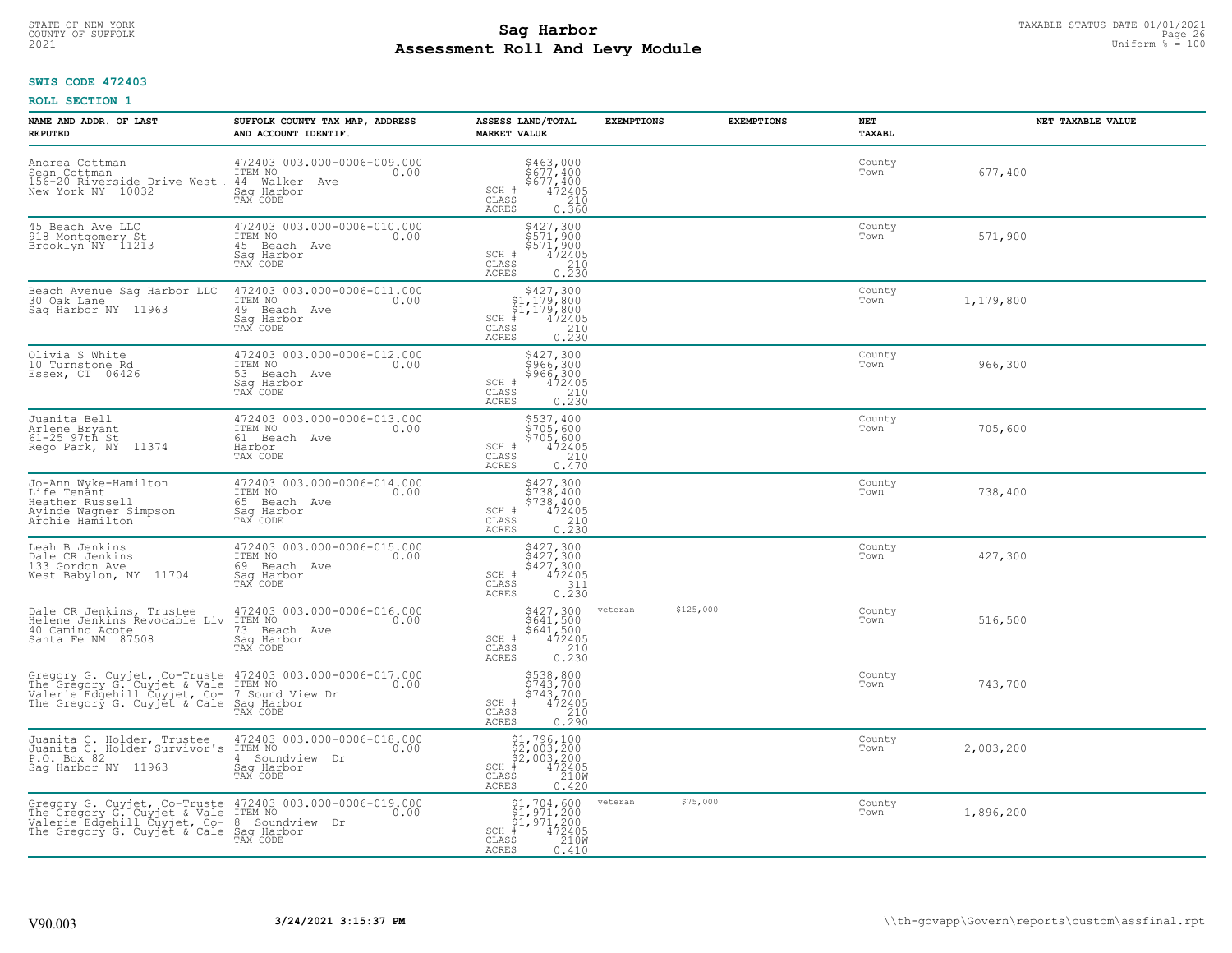# TAXABLE STATUS DATE 01/01/2021<br>COUNTY OF SUFFOLK Page 27 **Sag Harbor Sag Harbor Assessment Roll And Levy Module Example 2021** Uniform  $\frac{1}{8}$  = 100

## **SWIS CODE 472403**

| NAME AND ADDR. OF LAST<br><b>REPUTED</b>                                                                              | SUFFOLK COUNTY TAX MAP, ADDRESS<br>AND ACCOUNT IDENTIF.                                         | ASSESS LAND/TOTAL<br><b>MARKET VALUE</b>                                                                                                                                | <b>EXEMPTIONS</b> | <b>EXEMPTIONS</b> | <b>NET</b><br><b>TAXABL</b> | NET TAXABLE VALUE |
|-----------------------------------------------------------------------------------------------------------------------|-------------------------------------------------------------------------------------------------|-------------------------------------------------------------------------------------------------------------------------------------------------------------------------|-------------------|-------------------|-----------------------------|-------------------|
| Terry Bannister<br>329 W 18th St<br>New York, NY 10011                                                                | 472403 003.000-0006-020.000<br>ITEM NO<br>0.00<br>12 Soundview Dr<br>Saq Harbor<br>TAX CODE     | $$2, 583, 700$<br>$$2, 727, 100$<br>$$2, 727, 100$<br>$472405$<br>$$2100$<br>$SCH$ #<br>$\mathtt{CLASS}$<br><b>ACRES</b><br>0.600                                       |                   |                   | County<br>Town              | 2,727,100         |
| K & J of Amagansett, LLC<br>c/o Berdon LLP<br>360 Madison Avenue FL 6th<br>New York NY 10017                          | 472403 003.000-0006-021.001<br>ITEM NO<br>0.00<br>18 Sound View<br>Dr<br>Sag Harbor<br>TAX CODE | $\begin{array}{r} 53,555,300 \\ 55,467,900 \\ 55,467,900 \\ * \\ * \\ 55 & 210W \\ * \\ 55 & 0.770 \\ * \\ 65 & 0.770 \\ \end{array}$<br>SCH #<br>CLASS<br><b>ACRES</b> |                   |                   | County<br>Town              | 5,467,900         |
| Rebecca K Young<br>20 Sound View Dr<br>Saq Harbor NY 11963                                                            | 472403 003.000-0006-021.002<br>ITEM NO<br>0.00<br>20 Sound View Dr<br>Sag Harbor<br>TAX CODE    | $$2, 292, 900$<br>$$2, 292, 900$<br>$$2, 292, 900$<br>$472405$<br>$$210M$<br>SCH #<br>CLASS<br><b>ACRES</b><br>0.460                                                    |                   |                   | County<br>Town              | 2,292,900         |
| Beverly M Granger<br>Aloysius B Cuyjet<br>90 Walnut Rd<br>Glen Cove, NY 11542                                         | 472403 003.000-0006-022.000<br>ITEM NO<br>0.00<br>24 Soundview Dr<br>Saq Harbor<br>TAX CODE     | \$1,995,700<br>\$2,596,100<br>\$2,596,100<br># 472405<br>\$5 210M<br>$SCH$ #<br>CLASS<br><b>ACRES</b><br>0.420                                                          |                   |                   | County<br>Town              | 2,596,100         |
| 81 Harbor Holdings LLC<br>c/o Bruce Bronster<br>Windels Marx Lane & Mittendo<br>156 West 56th St<br>New York NY 10019 | 472403 003.000-0006-023.000<br>ITEM NO<br>0.00<br>81 Harbor Ave<br>Saq Harbor<br>TAX CODE       | \$427,300<br>\$641,100<br>\$641,100<br>472405<br>SCH #<br>CLASS<br>$\begin{array}{c} 210 \\ 0.230 \end{array}$<br><b>ACRES</b>                                          |                   |                   | County<br>Town              | 641,100           |
| Anita Diane Farrington<br>110 Bleecker St #24E<br>New York NY 10012                                                   | 472403 003.000-0006-024.000<br>10.00 0.00<br>77 Harbor Ave<br>Saq Harbor<br>TAX CODE            | \$427,300<br>\$635,400<br>\$635,400<br>472405<br>SCH #<br>CLASS<br>210<br>0.230<br><b>ACRES</b>                                                                         |                   |                   | County<br>Town              | 635,400           |
| Howard Sanders<br>Karen Sanders<br>406 W 147 St<br>New York NY 10031                                                  | 472403 003.000-0006-025.000<br>ITEM NO 0.00<br>73 Harbor Ave<br>Sag Harbor<br>TAX CODE          | \$427,300<br>\$897,100<br>\$897,100<br>472405<br>SCH #<br>CLASS<br>210<br>0.230<br><b>ACRES</b>                                                                         |                   |                   | County<br>Town              | 897,100           |
| Carol Brooks<br>6 Toprail Ln<br>Rancho Palos Verdes CA<br>9027                                                        | 472403 003.000-0006-026.000<br>0.00 0.00<br>Soundview Dr<br>Saq Harbor<br>TAX CODE              | \$427,300<br>\$628,900<br>\$628,900<br>472405<br>210<br>SCH #<br>CLASS<br><b>ACRES</b><br>0.230                                                                         |                   |                   | County<br>Town              | 628,900           |
| Frederick C Brown<br>Carlotta Matilda Brown<br>918 Montgomery St<br>Brooklyn, NY 11213                                | 472403 003.000-0006-027.000<br>TTEM NO 0.00<br>74 Beach Ave<br>Saq Harbor<br>TAX CODE           | \$427,300<br>\$427,300<br>\$427,300<br>SCH #<br>472405<br>CLASS<br>311<br><b>ACRES</b><br>0.230                                                                         |                   |                   | County<br>Town              | 427,300           |
| Laura Scott<br>John H. Williams<br>Philip A. Williams<br>190 E 32nd St<br>Brooklyn NY 11226                           | 472403 003.000-0006-028.000<br>ITEM NO<br>0.00<br>68 Beach Ave<br>Saq Harbor<br>TAX CODE        | \$427,300<br>\$674,700<br>\$674,700<br>472405<br>SCH #<br>CLASS<br>$\begin{array}{c} 210 \\ 0.230 \end{array}$<br><b>ACRES</b>                                          |                   |                   | County<br>Town              | 674,700           |
| Laura Scott<br>John H. Williams<br>Philip A. Williams<br>190 E <sup>2</sup> 32nd St<br>Brooklyn NY 11226              | 472403 003.000-0006-029.000<br>10.00 0.00<br>64 Beach Ave<br>Saq Harbor<br>TAX CODE             | \$427,300<br>\$427,300<br>\$427,300<br>SCH #<br>472405<br>CLASS<br>311<br>0.230<br><b>ACRES</b>                                                                         |                   |                   | County<br>Town              | 427,300           |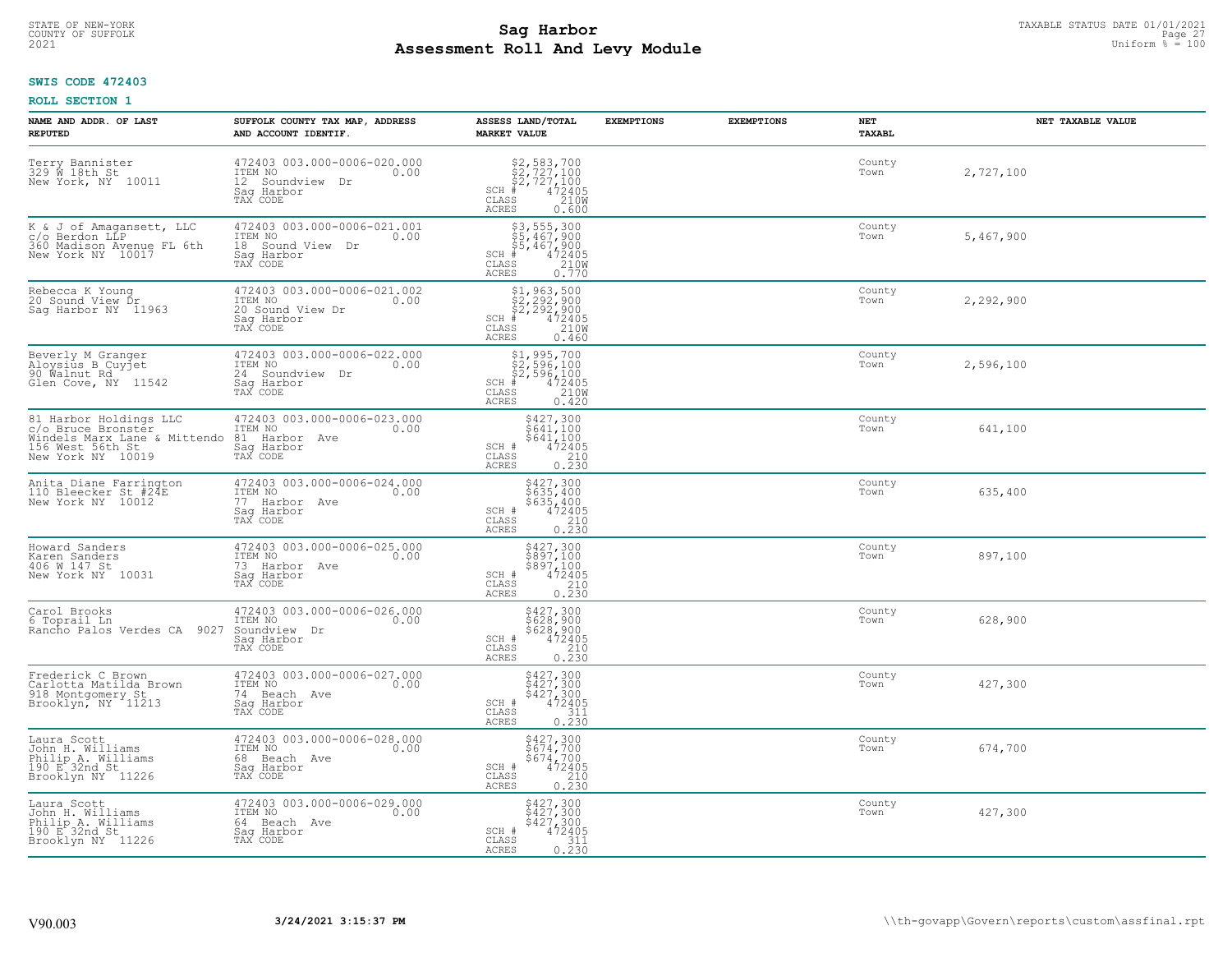# TAXABLE STATUS DATE 01/01/2021<br>COUNTY OF SUFFOLK Page 28 COUNTY OF SUFFOLK Page 28 **Assessment Roll And Levy Module Example 2021** Uniform  $\frac{1}{8}$  = 100

## **SWIS CODE 472403**

| NAME AND ADDR. OF LAST<br><b>REPUTED</b>                                                 | SUFFOLK COUNTY TAX MAP, ADDRESS<br>AND ACCOUNT IDENTIF.                                                                                 | ASSESS LAND/TOTAL<br><b>MARKET VALUE</b>                                                                                                                                                       | <b>EXEMPTIONS</b> | <b>EXEMPTIONS</b> | NET<br><b>TAXABL</b> | NET TAXABLE VALUE |
|------------------------------------------------------------------------------------------|-----------------------------------------------------------------------------------------------------------------------------------------|------------------------------------------------------------------------------------------------------------------------------------------------------------------------------------------------|-------------------|-------------------|----------------------|-------------------|
| Dennis C. Brown<br>19 Beach Ave<br>Sag Harbor NY 11963                                   | 472403 003.000-0006-030.000<br>ITEM NO<br>0.00<br>60 Beach Ave<br>Saq Harbor<br>TAX CODE                                                | $\begin{array}{c}\n $427,300 \\  $927,400 \\  $927,400 \\  $472405 \\  210\n \end{array}$<br>SCH #<br>CLASS<br><b>ACRES</b><br>0.230                                                           |                   |                   | County<br>Town       | 927,400           |
| 4-74 48th Ave Apt 31D<br>Long Island City NY 11109                                       | Jennifer Anita Segre, Truste 472403 003.000-0006-032.001<br>Jennifer Segre Trust ITEM NO 0.00<br>56 Beach Ave<br>Saq Harbor<br>TAX CODE | \$537,400<br>\$955,000<br>\$955,000<br>SCH #<br>472405<br>CLASS<br>210<br>0.470<br><b>ACRES</b>                                                                                                |                   |                   | County<br>Town       | 955,000           |
| Leah B Jenkins<br>Dale CR Jenkins<br>133 Gordon Ave<br>West Babylon, NY 11704            | 472403 003.000-0006-034.000<br>ITEM NO<br>0.00<br>Landlocked<br>Saq Harbor<br>TAX CODE                                                  | \$30,700<br>\$30,700<br>\$30,700<br>\$472405<br>SCH #<br>CLASS<br>314<br>0.110<br>ACRES                                                                                                        |                   |                   | County<br>Town       | 30,700            |
| Patrick Knowles<br>Marilyn Knowles<br>144 Bay St<br>Sag Harbor NY 11963                  | 472403 003.000-0007-002.000<br>TTEM NO 0.00<br>144 Bay St<br>Saq Harbor<br>TAX CODE                                                     | $$752,100$<br>$$1,162,300$<br>$$1,162,300$<br>$*1,162,300$<br>$*1,162,300$<br>$SCH$ #<br>CLASS<br>0.210<br><b>ACRES</b>                                                                        |                   |                   | County<br>Town       | 1,162,300         |
| John Wickersham<br>Amy Wickersham<br>P.O. Box 834<br>Sag Harbor NY 11963                 | 472403 003.000-0007-003.000<br>ITEM NO<br>0.00<br>95 Franklin Ave<br>Sag Harbor<br>TAX CODE                                             | $$950, 400$<br>$$1, 428, 600$<br>$$1, 428, 600$<br>$472405$<br>$$210$<br>$SCH$ #<br>CLASS<br>0.350<br><b>ACRES</b>                                                                             |                   |                   | County<br>Town       | 1,428,600         |
| Norah Mc Cormack<br>P.O. Box 157<br>Saq Harbor NY 11963                                  | 472403 003.000-0007-004.000<br>ITEM NO<br>0.00<br>101 Franklin Ave<br>Saq Harbor<br>TAX CODE                                            | $\begin{array}{r}  \  \  \, 854,000\\  \  \  51,520,700\\  \  \  51,520,700\\  \  \  \, 472405\\ \  \  \, 85\\ \  \  \, 85\\ \  \  \, 0.170\\ \end{array}$<br>$SCH$ #<br>CLASS<br><b>ACRES</b> |                   |                   | County<br>Town       | 1,520,700         |
| Jeffrey Milici<br>Yvonne <sup>-</sup> Milici<br>51 Coves End Lane<br>Sag Harbor NY 11963 | 472403 003.000-0007-006.000<br>ITEM NO<br>115 Franklin Ave<br>0.00<br>Saq Harbor<br>TAX CODE                                            | $$691,500$<br>$$1,299,700$<br>$$1,299,700$<br>$*1$<br>$472405$<br>$SCH$ #<br>CLASS<br>210<br>0.420<br><b>ACRES</b>                                                                             |                   |                   | County<br>Town       | 1,299,700         |
| Jennifer L Nevins<br>Ian G Mc Allister<br>152 Franklin St Apt 2<br>New York, NY 10013    | 472403 003.000-0007-007.000<br>TTEM NO 0.00<br>166 Bay St<br>Saq Harbor<br>TAX CODE                                                     | $$1,871,900$<br>$$2,837,800$<br>$$2,837,800$<br>$$472405$<br>$SCH$ #<br>CLASS<br>210<br><b>ACRES</b><br>0.740                                                                                  |                   |                   | County<br>Town       | 2,837,800         |
| Michael Haskett<br>162 Bay Street<br>Saq Harbor NY 11963                                 | $\begin{array}{cccc}\n472403 & 003.000-0007-008.000 \\ \text{ITEM NO} & 0.00\n\end{array}$<br>162 Bay St<br>Saq Harbor<br>TAX CODE      | $$1, 052, 900$<br>$$1, 929, 100$<br>$$1, 929, 100$<br>$*$ 472405<br>$SCH$ #<br>CLASS<br>210<br><b>ACRES</b><br>0.280                                                                           |                   |                   | County<br>Town       | 1,929,100         |
| Kevin Gunderson<br>Ashley Gunderson<br>650 Ivy Lane<br>Charlottesville VA 22901          | 472403 003.000-0007-009.001<br>ITEM NO<br>0.00<br>154 Bay St<br>Sag Harbor<br>TAX CODE                                                  | $$907,500$<br>$$3,084,600$<br>$$3,084,600$<br>$$472405$<br>$$35$<br>$$210$<br>$SCH$ #<br>CLASS<br>0.350<br><b>ACRES</b>                                                                        |                   |                   | County<br>Town       | 3,084,600         |
| Susan Aminoff<br>680 W End Ave Apt 4E<br>New York NY 10025                               | 472403 003.000-0007-009.003<br>ITEM NO<br>0.00<br>109 Franklin Ave<br>Sag Harbor<br>TAX CODE                                            | $$937,500$<br>$$1,275,300$<br>$$1,275,300$<br>$$472405$<br>$SCH$ #<br>CLASS<br>210<br><b>ACRES</b><br>0.350                                                                                    |                   |                   | County<br>Town       | 1,275,300         |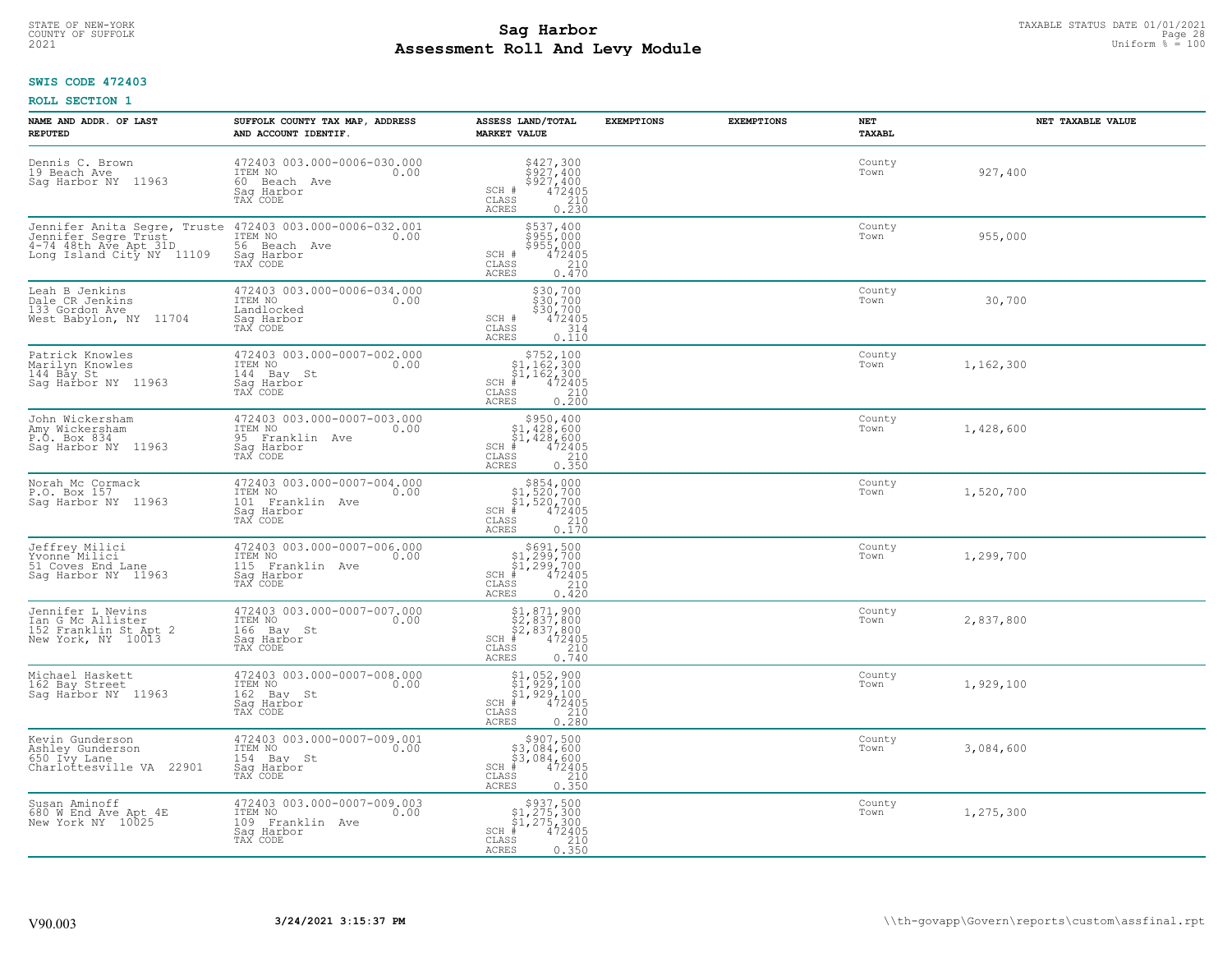# TAXABLE STATUS DATE 01/01/2021 **Sag Harbor** COUNTY OF SUFFOLK Page 29 **Assessment Roll And Levy Module Example 2021** Uniform  $\frac{1}{8}$  = 100

## **SWIS CODE 472403**

| NAME AND ADDR. OF LAST<br><b>REPUTED</b>                                        | SUFFOLK COUNTY TAX MAP, ADDRESS<br>AND ACCOUNT IDENTIF.                                           | ASSESS LAND/TOTAL<br><b>MARKET VALUE</b>                                                                                                      | <b>EXEMPTIONS</b> | <b>EXEMPTIONS</b> | NET<br><b>TAXABL</b> | NET TAXABLE VALUE |
|---------------------------------------------------------------------------------|---------------------------------------------------------------------------------------------------|-----------------------------------------------------------------------------------------------------------------------------------------------|-------------------|-------------------|----------------------|-------------------|
| Pamela Alladrice<br>150 Bay St<br>Sag Harbor NY 11963                           | 472403 003.000-0007-010.000<br>ITEM NO<br>0.00<br>150 Bay St<br>Saq Harbor<br>TAX CODE            | $$681,000$<br>$$1,072,700$<br>$$1,072,700$<br>$472405$<br>$$240$<br>$$240$<br>$SCH$ #<br>CLASS<br><b>ACRES</b><br>0.140                       |                   |                   | County<br>Town       | 1,072,700         |
| Dock of the Bay, LLC<br>146 Bay St<br>Saq Harbor NY 11963                       | 472403 003.000-0007-011.000<br>ITEM NO<br>0.00<br>146 Bay St<br>Sag Harbor<br>TAX CODE            | $$861,500$<br>$$1,674,500$<br>$$1,674,500$<br>$*1,674,500$<br>$*1,472405$<br>SCH #<br>CLASS<br>210<br>0.140<br>ACRES                          |                   |                   | County<br>Town       | 1,674,500         |
| Sharon R Miller<br>Edward GB Miller<br>56 Richards Dr<br>Sag Harbor NY 11963    | 472403 003.000-0008-002.004<br>ITEM NO<br>0.00<br>56 Richards Dr<br>Sag Harbor<br>TAX CODE        | $$702, 400$<br>$$702, 400$<br>$$702, 400$<br>$$472405$<br>$$210$<br>SCH #<br>CLASS<br>0.510<br><b>ACRES</b>                                   |                   |                   | County<br>Town       | 702,400           |
| Ricardo M Davis<br>110-21 197th St<br>Hollis, NY 11412                          | 472403 003.000-0008-003.000<br>ITEM NO<br>0.00<br>50 Richards Dr<br>Saq Harbor<br>TAX CODE        | \$367,900<br>\$534,200<br>\$534,200<br>SCH #<br>$^{472}_{210}$<br>0.220<br>0.220<br>CLASS<br><b>ACRES</b>                                     |                   |                   | County<br>Town       | 534,200           |
| 44 Richards LLC<br>1725 York Avenue Apt 29H<br>New York NY 10128                | 472403 003.000-0008-004.000<br>ITEM NO<br>0.00<br>44 Richards Dr<br>Saq Harbor<br>TAX CODE        | $$445,100$<br>$$2,471,500$<br>$$2,471,500$<br>$*$ $472405$<br>$SCH$ #<br>CLASS<br>$\begin{array}{c} 210 \\ 0.220 \end{array}$<br><b>ACRES</b> |                   |                   | County<br>Town       | 2,471,500         |
| Wanda L Patterson<br>P. O. Box 479<br>Sag Harbor NY<br>11963                    | 472403 003.000-0008-005.000<br>ITEM NO<br>0.00<br>40 Richards<br>Dr<br>Saq Harbor<br>TAX CODE     | \$367,900<br>\$810,000<br>\$810,000<br>472405<br>SCH #<br>CLASS<br>$\frac{210}{0.220}$<br>ACRES                                               |                   |                   | County<br>Town       | 810,000           |
| Derrick Galen<br>PO Box 2011<br>Sag Harbor, NY 11963                            | 472403 003.000-0008-006.000<br>TTEM NO 0.00<br>36 Richards Dr<br>Sag Harbor<br>TAX CODE           | \$367,900<br>\$551,000<br>\$551,000<br>472405<br>SCH #<br>CLASS<br>$\begin{array}{c} 220 \\ 0.220 \end{array}$<br><b>ACRES</b>                |                   |                   | County<br>Town       | 551,000           |
| Gardy Berthoumieux<br>402 Vanderbilt Avenue<br>Brooklyn NY 11238                | 472403 003.000-0008-007.000<br>ITEM NO<br>0.00<br>30 Richards<br>Dr<br>Saq Harbor<br>TAX CODE     | $$668, 800$<br>$$1, 197, 900$<br>$$1, 197, 900$<br>$472405$<br>$$210$<br>$SCH$ #<br>CLASS<br><b>ACRES</b><br>0.360                            |                   |                   | County<br>Town       | 1,197,900         |
| Barbara S Smith<br>PO Box 274<br>Sag Harbor, NY 11963                           | 472403 003.000-0008-008.000<br>ITEM NO<br>0.00<br>24 Richards Dr<br>Saq Harbor<br>TAX CODE        | \$367,900<br>\$549,500<br>\$549,500<br>SCH #<br>472405<br>CLASS<br>$\frac{210}{0.220}$<br><b>ACRES</b>                                        |                   |                   | County<br>Town       | 549,500           |
| Maria DeLongoria<br>Pamela DeLongoria<br>20 Richards Dr<br>Saq Harbor NY 11963  | 472403 003.000-0008-009.000<br>ITEM NO<br>0.00<br>20 Richards Dr<br>Saq Harbor<br>TAX CODE        | \$367,900<br>\$533,100<br>\$533,100<br>472405<br>SCH #<br>CLASS<br>$\frac{210}{0.220}$<br><b>ACRES</b>                                        |                   |                   | County<br>Town       | 533,100           |
| Stephen Wright<br>Marllyn Wright<br>306 Hìghland Rd<br>07079<br>South Örange NJ | 472403 003.000-0008-012.003<br>ITEM NO<br>0.00<br>29 Cuffee Dr<br>Sag Harbor<br>11963<br>TAX CODE | $$501,600$<br>$$2,957,400$<br>$$2,957,400$<br>$$472405$<br>$SCH$ $#$<br>CLASS<br>210<br>ACRES<br>0.650                                        |                   |                   | County<br>Town       | 2,957,400         |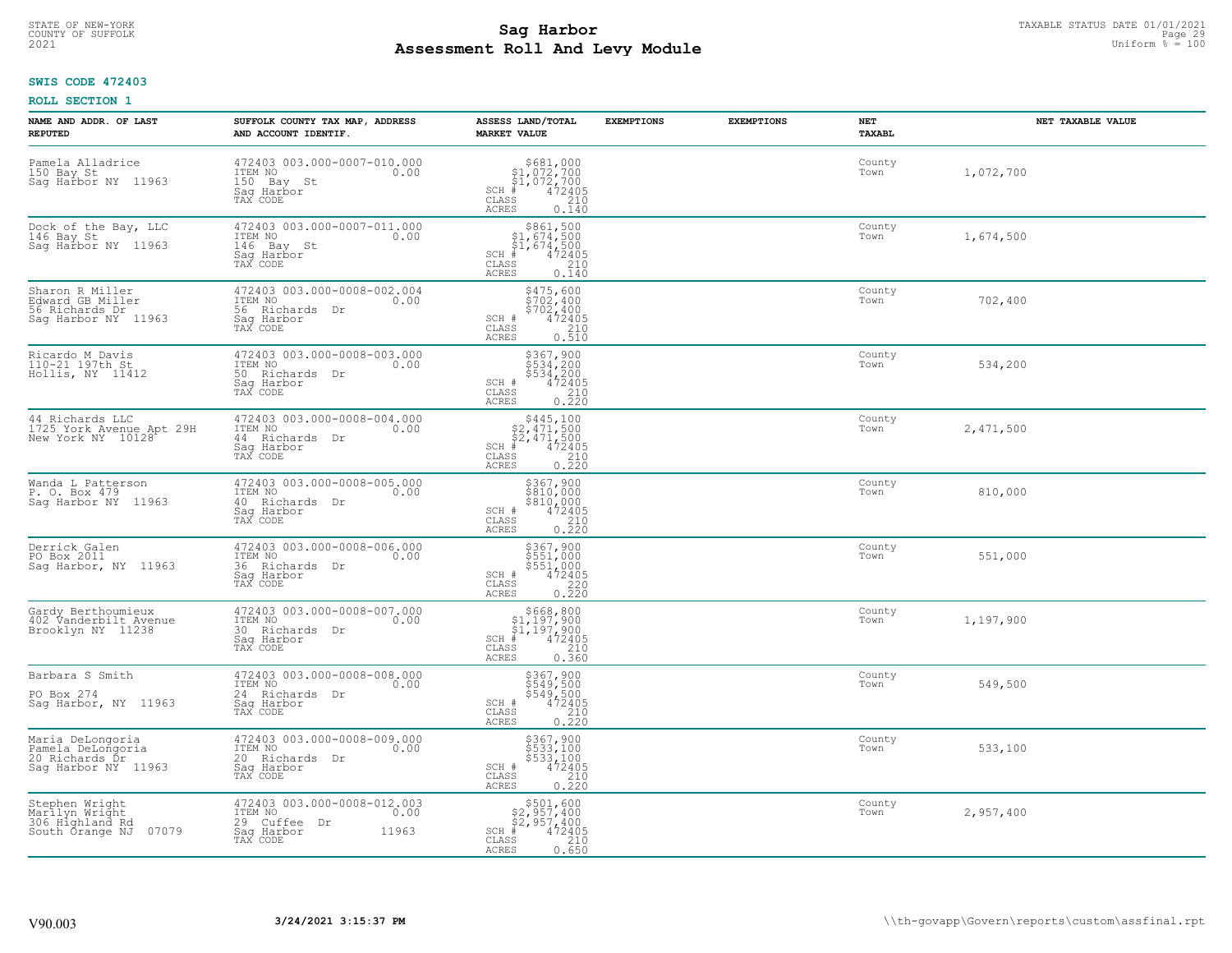# TAXABLE STATUS DATE 01/01/2021<br>COUNTY OF SUFFOLK Page 30 COUNTY OF SUFFOLK Page 30 **Assessment Roll And Levy Module Example 2021** Uniform  $\frac{1}{8}$  = 100

## **SWIS CODE 472403**

| NAME AND ADDR. OF LAST<br><b>REPUTED</b>                                                                                                          | SUFFOLK COUNTY TAX MAP, ADDRESS<br>AND ACCOUNT IDENTIF.                                     | ASSESS LAND/TOTAL<br><b>MARKET VALUE</b>                                                                                    | <b>EXEMPTIONS</b> | <b>EXEMPTIONS</b> | NET<br>TAXABL  | NET TAXABLE VALUE |
|---------------------------------------------------------------------------------------------------------------------------------------------------|---------------------------------------------------------------------------------------------|-----------------------------------------------------------------------------------------------------------------------------|-------------------|-------------------|----------------|-------------------|
| Anita Rainford<br>299 N Walnut St<br>East Orange, NJ<br>07017                                                                                     | 472403 003.000-0008-013.001<br>ITEM NO<br>0.00<br>35 Cuffee<br>Dr<br>Saq Harbor<br>TAX CODE | $$463,000$<br>$$704,900$<br>$$704,900$<br>$$472405$<br>210<br>SCH #<br>CLASS<br><b>ACRES</b><br>0.360                       |                   |                   | County<br>Town | 704,900           |
| Candace Stanley Pinn<br>Alison Stanley<br>Erica L. Dottin<br>61 Glenwood Avenue<br>New Rochelle NY 10801                                          | 472403 003.000-0008-015.001<br>ITEM NO<br>0.00<br>41 Cuffee Dr<br>Saq Harbor<br>TAX CODE    | \$461,400<br>\$698,900<br>\$698,900<br>$\frac{472405}{210}$<br>SCH #<br>CLASS<br><b>ACRES</b><br>0.360                      |                   |                   | County<br>Town | 698,900           |
| Sewit Bocresion<br>365 Bridge Street<br>Brooklyn NY 11201-3803                                                                                    | 472403 003.000-0008-016.000<br>ITEM NO<br>0.00<br>65 Milton Ave<br>Saq Harbor<br>TAX CODE   | \$488,800<br>\$697,600<br>\$697,600<br>SCH #<br>472405<br>210<br>CLASS<br>0.380<br>ACRES                                    |                   |                   | County<br>Town | 697,600           |
| Diana Victoria Carney<br>Dr. David Carney<br>P O Box 1465<br>Sag Harbor, NY 11963                                                                 | 472403 003.000-0008-017.000<br>TTEM NO 0.00<br>51 Milton Ave<br>Sag Harbor<br>TAX CODE      | \$493,900<br>\$725,500<br>\$725,500<br>\$72405<br>\$210<br>SCH #<br>CLASS<br>ACRES<br>0.480                                 |                   |                   | County<br>Town | 725,500           |
| Carl R Weber<br>Martha Amy Weber<br>47 Milton Ave<br>Saq Harbor, NY                                                                               | 472403 003.000-0008-018.000<br>ITEM NO<br>0.00<br>47 Milton Ave<br>Saq Harbor<br>TAX CODE   | \$463,000<br>$\begin{array}{r} 7896,100 \\ 896,100 \\ 472405 \\ 210 \end{array}$<br>SCH #<br>CLASS<br><b>ACRES</b><br>0.360 |                   |                   | County<br>Town | 896,100           |
| A and A Ninevah LLC<br>129 Lafayette St Apt 3A<br>New York <sup>"</sup> NY 10013                                                                  | 472403 004.000-0001-001.000<br>ITEM NO<br>0.00<br>24 Ninevah Pl<br>Saq Harbor<br>TAX CODE   | $$2,161,900\n$2,456,700\n$2,456,700\n# 472405\n35 210M$<br>$SCH$ #<br>CLASS<br>0.280<br><b>ACRES</b>                        |                   |                   | County<br>Town | 2,456,700         |
| Robbin Saunders<br>P.O. Box #6<br>Westwood, MA 02090                                                                                              | 472403 004.000-0001-002.000<br>ITEM NO<br>0.00<br>20 Ninevah Pl<br>Saq Harbor<br>TAX CODE   | $$2,084,800$<br>$$2,406,600$<br>$$4,406,600$<br>$472405$<br>$$210M$<br>$SCH$ #<br>$\mathtt{CLASS}$<br>0.270<br><b>ACRES</b> |                   |                   | County<br>Town | 2,406,600         |
| Yannis Bakos<br>Anne Chapas<br>230 West 10th Street<br>New York NY 10014                                                                          | 472403 004.000-0001-003.000<br>ITEM NO<br>16 Ninevah Pl<br>Saq Harbor<br>TAX CODE           | $$2,007,500$<br>$$2,218,100$<br>$$2,218,100$<br>$472405$<br>$$210M$<br>$SCH$ #<br>CLASS<br><b>ACRES</b><br>0.260            |                   |                   | County<br>Town | 2,218,100         |
| Frank Sorrentino III<br>Nancy Sorrentino<br>48 Carol Dr<br>Englewood Cliffs NJ 07632                                                              | 472403 004.000-0001-004.000<br>TTEM NO 0.00<br>12 Ninevah Pl<br>Saq Harbor<br>TAX CODE      | $$2,972,000$<br>$$2,972,000$<br>$$4,972,000$<br>$$4,92405$<br>$$210M$<br>$SCH$ #<br>CLASS<br><b>ACRES</b><br>0.250          |                   |                   | County<br>Town | 2,972,000         |
| William Pickens III (Trustee<br>William Pickens III Revocabl<br>Audrey P Pickens (Trustee)<br>William Pickens III Revocabl Sag Harbor<br>TAX CODE | 472403 004.000-0001-005.000<br>ITEM NO<br>0.00<br>8 Ninevah Pl                              | $\begin{array}{c} $784,000 $784,000 $784,000 472405 3110 3110 \end{array}$<br>$SCH$ $#$<br>CLASS<br><b>ACRES</b><br>0.120   |                   |                   | County<br>Town | 784,000           |
| Barbara C North<br>Robert J North<br>457 W 153rd St<br>New York, NY 10031                                                                         | 472403 004.000-0001-006.000<br>ITEM NO<br>0.00<br>4 Ninevah Pl<br>Sag Harbor<br>TAX CODE    | \$705,600<br>\$705,600<br>\$705,600<br>SCH #<br>472405<br>311W<br>CLASS<br><b>ACRES</b><br>0.120                            |                   |                   | County<br>Town | 705,600           |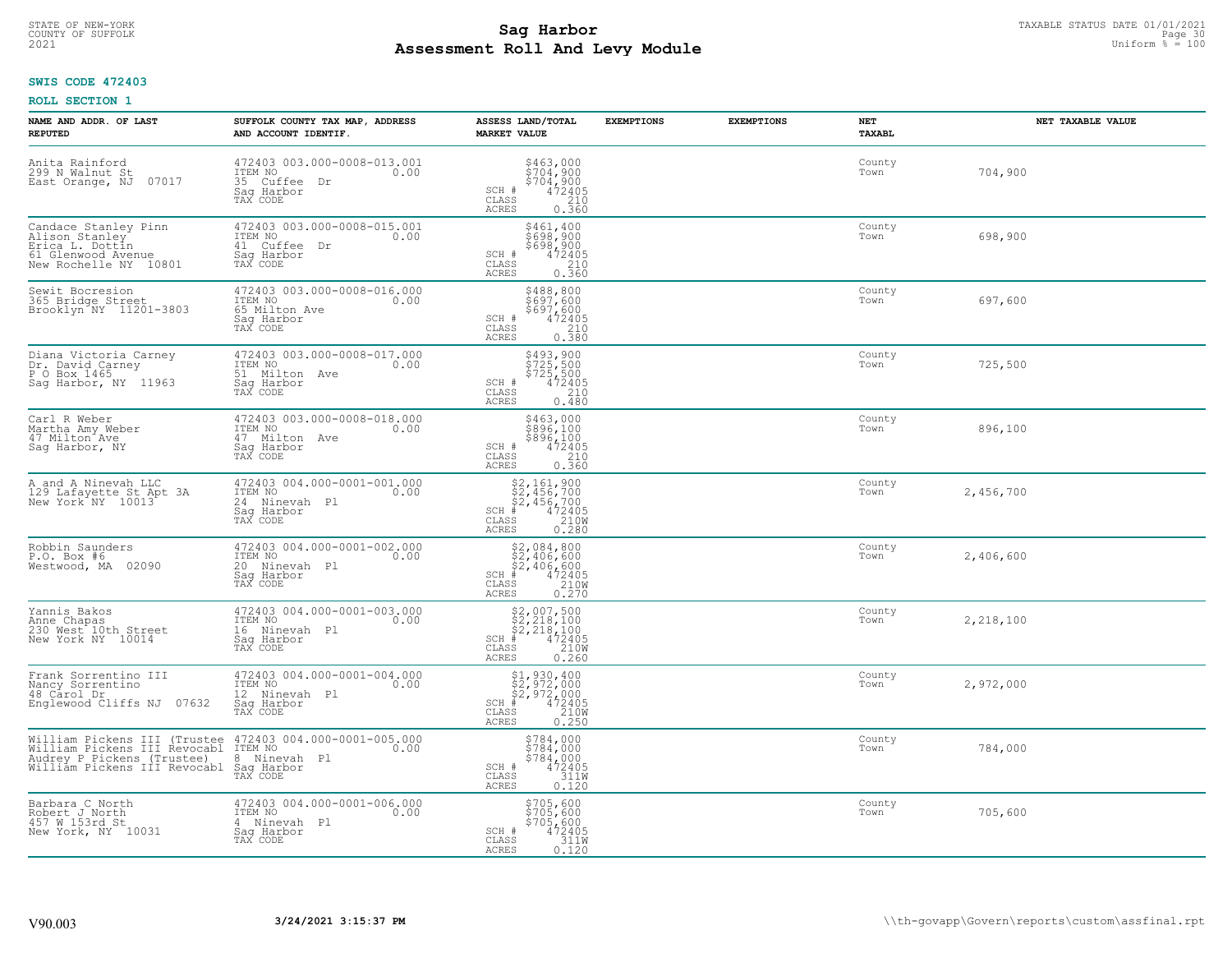# TAXABLE STATUS DATE 01/01/2021<br>COUNTY OF SUFFOLK Page 31 COUNTY OF SUFFOLK Page 31 **Assessment Roll And Levy Module Example 2021** Uniform  $\frac{1}{8}$  = 100

## **SWIS CODE 472403**

| NAME AND ADDR. OF LAST<br><b>REPUTED</b>                                                                        | SUFFOLK COUNTY TAX MAP, ADDRESS<br>AND ACCOUNT IDENTIF.                                          | ASSESS LAND/TOTAL<br><b>MARKET VALUE</b>                                                                                                                                                                                                        | <b>EXEMPTIONS</b> | <b>EXEMPTIONS</b> | NET<br><b>TAXABL</b> | NET TAXABLE VALUE |
|-----------------------------------------------------------------------------------------------------------------|--------------------------------------------------------------------------------------------------|-------------------------------------------------------------------------------------------------------------------------------------------------------------------------------------------------------------------------------------------------|-------------------|-------------------|----------------------|-------------------|
| Mile High Partners, LLC<br>166 East 73rd Street<br>New York NY 10021                                            | 472403 004.000-0001-008.001<br>ITEM NO<br>0.00<br>110 Hillside Dr East<br>Saq Harbor<br>TAX CODE | $$1,058,500$<br>$$8,297,600$<br>$$8,297,600$<br>$472405$<br>$$2405$<br>$$240$<br>$SCH$ #<br>CLASS<br><b>ACRES</b><br>0.790                                                                                                                      |                   |                   | County<br>Town       | 8,297,600         |
| Nadav Zafrir<br>555 West 59th St #9B<br>New York NY 10019                                                       | 472403 004.000-0001-010.000<br>ITEM NO<br>0.00<br>Harding Ter<br>Saq Harbor<br>TAX CODE          | $$1,837,600$<br>$$1,977,700$<br>$$1,977,700$<br>$*$<br>$472405$<br>$2100$<br>$SCH$ #<br>CLASS<br>0.280<br><b>ACRES</b>                                                                                                                          |                   |                   | County<br>Town       | 1,977,700         |
| 3 Harding LLC<br>10 Windsor Drive<br>Old Westbury NY 11568                                                      | 472403 004.000-0001-011.000<br>ITEM NO<br>0.00<br>3 Harding Ter<br>Saq Harbor<br>TAX CODE        | $$2,084,800$<br>$$2,364,700$<br>$$2,364,700$<br>$$472405$<br>$SCH$ #<br>CLASS<br>210W<br>0.270<br><b>ACRES</b>                                                                                                                                  |                   |                   | County<br>Town       | 2,364,700         |
| Greenwich Rose LLC<br>Estehm Gungor c/o GC Consult<br>444 Madison Ave Suite 1206<br>New York NY 10022           | 472403 004.000-0001-012.000<br>ITEM NO<br>0.00<br>5 Harding Ter<br>Saq Harbor<br>TAX CODE        | \$1,853,100<br>\$2,692,400<br>\$2,692,400<br>$SCH$ #<br>$\left[\begin{smallmatrix} \bar{4} & 7 & 2 & \bar{4} & 0 & 5 \\ 2 & 1 & 0 & 0 \\ 2 & 1 & 0 & 0 \end{smallmatrix}\right]$<br>CLASS<br><b>ACRES</b><br>0.240                              |                   |                   | County<br>Town       | 2,692,400         |
| Charlynn Goins<br>30 Beekman Place Apt 8A<br>New York NY 10022                                                  | 472403 004.000-0001-013.000<br>ITEM NO<br>0.00<br>7 Harding Ter<br>Saq Harbor<br>TAX CODE        | $\begin{array}{r} \texttt{\$2,161,900}\ \\ \texttt{\$2,389,000}\ \\ \texttt{\$2,389,000}\ \\ \texttt{\$472405}\ \\ \texttt{\$5} \qquad \qquad 210\text{W}\ \\ \texttt{\$5} \qquad \qquad 0.280 \end{array}$<br>$SCH$ #<br>CLASS<br><b>ACRES</b> |                   |                   | County<br>Town       | 2,389,000         |
| C S Williams<br>Vivian Jamison<br>C&V Jamison<br>C S Williams                                                   | 472403 004.000-0001-014.000<br>ITEM NO<br>0.00<br>9 Harding<br>Ter<br>Saq Harbor<br>TAX CODE     | $$2,161,900\n$2,373,300\n$2,373,300\n# 472405\n 472405\n 0.280$<br>SCH #<br>CLASS<br>ACRES                                                                                                                                                      |                   |                   | County<br>Town       | 2,373,300         |
| Allan Houston<br>c/o Deedra R. Wolas CPA, P.C<br>Tamara Houston<br>2950 W Square Lake Rd Suite<br>Troy MI 48098 | 472403 004.000-0001-015.000<br>ITEM NO<br>0.00<br>11 Harding Ter<br>Sag Harbor<br>TAX CODE       | $$2,161,900$<br>$$4,819,700$<br>$$4,819,700$<br>$472405$<br>$$2100$<br>$SCH$ #<br>CLASS<br>0.280<br><b>ACRES</b>                                                                                                                                |                   |                   | County<br>Town       | 4,819,700         |
| Linda E Rodd<br>15 Harding Terrace<br>Sag Harbor NY 11963                                                       | 472403 004.000-0001-016.000<br>ITEM NO<br>0.00<br>15 Harding<br>Ter<br>Saq Harbor<br>TAX CODE    | $$2, 239, 200$<br>$$2, 729, 300$<br>$$2, 729, 300$<br>$$472405$<br>$$2100$<br>SCH<br>CLASS<br><b>ACRES</b><br>0.290                                                                                                                             |                   |                   | County<br>Town       | 2,729,300         |
| Dorothe Lewis<br>Carl Lewis<br>3756 Bronx Blvd<br>Bronx, NY 10467                                               | 472403 004.000-0001-018.001<br>ITEM NO<br>0.00<br>19 Harding Ter<br>Saq Harbor<br>TAX CODE       | \$2,779,700<br>\$3,006,200<br>\$3,006,200<br>#472405<br>$SCH$ #<br>CLASS<br>210W<br><b>ACRES</b><br>0.780                                                                                                                                       |                   |                   | County<br>Town       | 3,006,200         |
| Lois F Carrion<br>Po Box 196<br>Sag Harbor, NY 11963                                                            | 472403 004.000-0001-019.000<br>ITEM NO<br>0.00<br>21 Harding<br>Ter<br>Sag Harbor<br>TAX CODE    | $$2,093,200\n$2,093,200\n$2,093,200\n# 472405\n35 210M$<br>$SCH$ #<br>CLASS<br><b>ACRES</b><br>0.320                                                                                                                                            |                   |                   | County<br>Town       | 2,093,200         |
| Errol B Taylor<br>Paula B Taylor<br>$117$ Hunt $D\hat{r}$<br>Princeton NJ 08540                                 | 472403 004.000-0001-020.000<br>ITEM NO<br>0.00<br>23 Harding Ter<br>Saq Harbor<br>TAX CODE       | \$1,900,700<br>\$2,713,900<br>\$2,713,900<br>472405<br>$SCH$ #<br>CLASS<br>210W<br><b>ACRES</b><br>0.320                                                                                                                                        |                   |                   | County<br>Town       | 2,713,900         |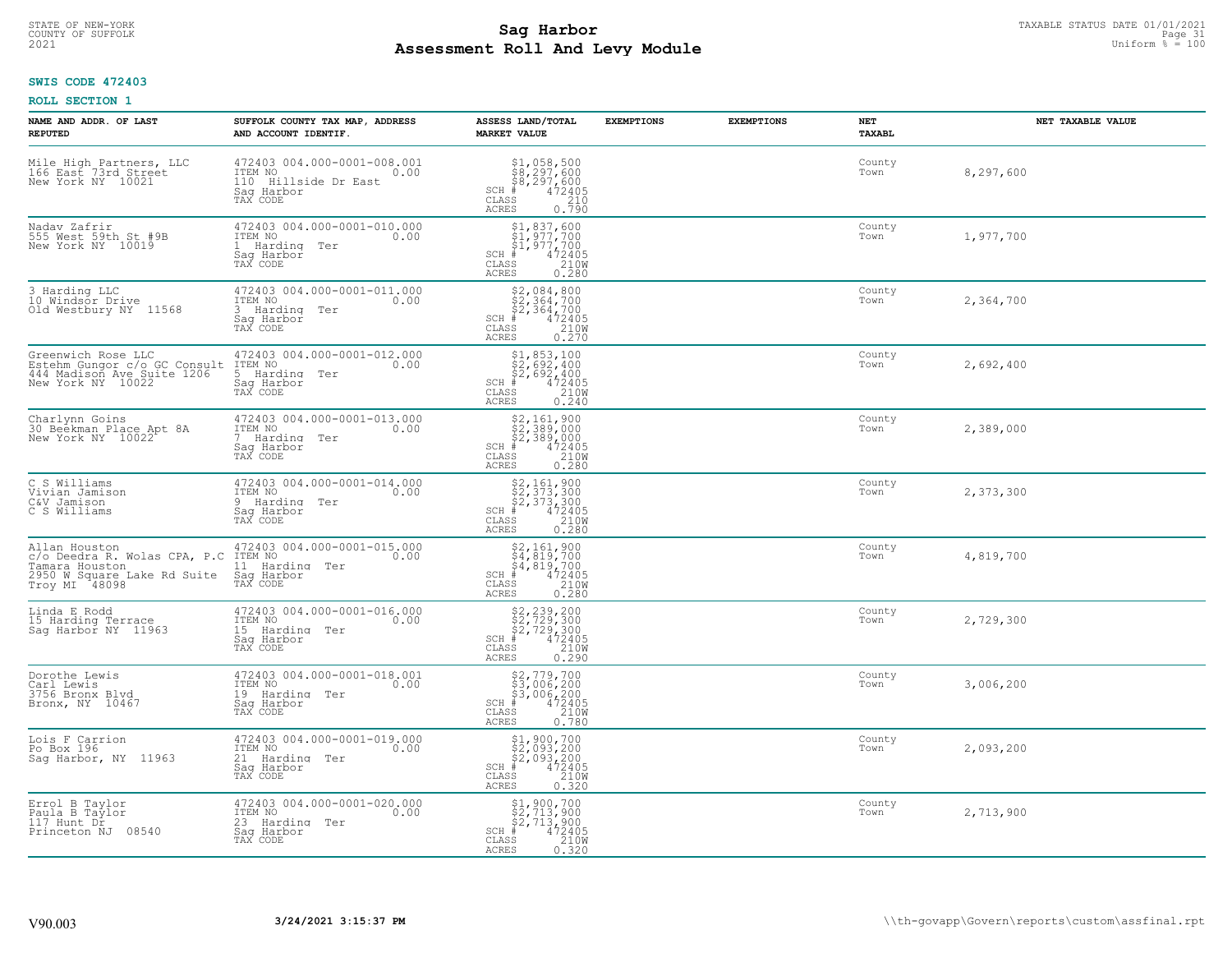# TAXABLE STATUS DATE 01/01/2021<br>COUNTY OF SUFFOLK Page 32 COUNTY OF SUFFOLK Page 32 **Assessment Roll And Levy Module Example 2021** Uniform  $\frac{1}{8}$  = 100

## **SWIS CODE 472403**

| NAME AND ADDR. OF LAST<br><b>REPUTED</b>                                                | SUFFOLK COUNTY TAX MAP, ADDRESS<br>AND ACCOUNT IDENTIF.                                                                                                                                                           | ASSESS LAND/TOTAL<br><b>MARKET VALUE</b>                                                                                                                                                                                                                                                                                                                                      | <b>EXEMPTIONS</b> | <b>EXEMPTIONS</b> | NET<br>TAXABL  | NET TAXABLE VALUE |
|-----------------------------------------------------------------------------------------|-------------------------------------------------------------------------------------------------------------------------------------------------------------------------------------------------------------------|-------------------------------------------------------------------------------------------------------------------------------------------------------------------------------------------------------------------------------------------------------------------------------------------------------------------------------------------------------------------------------|-------------------|-------------------|----------------|-------------------|
| Maxine J Blanks<br>248 Everett Pl<br>Englewood, NY 07631                                | 472403 004.000-0001-021.000<br>ITEM NO<br>0.00<br>25 Harding Ter<br>Saq Harbor<br>TAX CODE                                                                                                                        | $\begin{array}{l} \texttt{\$1,900,700}\ \\ \texttt{\$2,260,400}\ \\ \texttt{\$2,260,400}\ \\ \texttt{\$4\,2405}\ \\ \texttt{\$5}\qquad \qquad 210W \end{array}$<br>$SCH$ #<br>CLASS<br>210W<br>ACRES<br>0.320                                                                                                                                                                 |                   |                   | County<br>Town | 2,260,400         |
| James G. Basker<br>Angela E. Vallot<br>370 Riverside Drive #15E<br>New York NY 10025    | 472403 004.000-0001-022.000<br>ITEM NO<br>0.00<br>27 Harding Ter<br>Sag Harbor<br>TAX CODE                                                                                                                        | $\begin{array}{r} \texttt{\$1,830,600}\ \texttt{\$3,531,600}\ \texttt{\$3,531,600}\ \texttt{\$3,531,600}\ \texttt{\$472405}\ \texttt{\$83$} \end{array}\nonumber\\ \text{SS} \begin{array}{r} \texttt{810} & \texttt{472405}\ \texttt{210W}\ \texttt{0.310} \end{array}$<br>$SCH$ #<br>CLASS<br>ACRES                                                                         |                   |                   | County<br>Town | 3,531,600         |
| Hyman Rabinovitch<br>Sūsan Rabinovitch<br>1927 Panama St<br>Philadelphia, PA 19103      | 472403 004.000-0001-023.000<br>ITEM NO<br>0.00<br>29 Harding Ter<br>Sag Harbor<br>TAX CODE                                                                                                                        | $\begin{array}{l} \texttt{\$1,\,781,\,900}\ \texttt{\$1,\,983,\,400}\ \texttt{\$1,\,983,\,400}\ \texttt{\$1,\,983,\,400}\ \texttt{\$1,\,983,\,400}\ \texttt{\$12405}\ \texttt{\$210W}\ 0.300 \end{array}$<br>$SCH$ #<br>CLASS<br>ACRES                                                                                                                                        |                   |                   | County<br>Town | 1,983,400         |
|                                                                                         | Saq Harbor<br>TAX CODE                                                                                                                                                                                            | \$408,700<br>\$527,700<br>\$527,700<br>\$527,700<br>SCH #<br>CLASS<br>210<br>0.220<br>ACRES                                                                                                                                                                                                                                                                                   |                   |                   | County<br>Town | 527,700           |
|                                                                                         | William Pickens III (Trustee 472403 004.000-0002-002.000<br>Audrey P Pickens Revocable T ITEM NO<br>Audrey P Pickens III (Truste 19 Ninevah Pl<br>Audrey P Pickens Revocable T Saq Harbor<br>TAX CODE<br>TAX CODE | \$408,700<br>34058,800<br>\$658,800<br>\$658,800<br>SCH # 472405<br>CLASS 210<br>ACRES 0.220                                                                                                                                                                                                                                                                                  |                   |                   | County<br>Town | 658,800           |
| Victoria Sharp<br>448 West 37th Street #12G<br>New York NY 10018                        | 472403 004.000-0002-004.001<br>ITEM NO<br>0.00<br>11 Ninevah Pl<br>Saq Harbor<br>TAX CODE                                                                                                                         | $\begin{array}{r}  \  \  \, 5634, 600 \\  \  \, 51,066,500 \\  \  \, 51,066,500 \\  \  \  \, 472405 \\  \  \, 55 \\  \  \  \, 55 \\  \  \  \, 210 \\  \  \, 0 \\  \  \, 0 \\  \  \, 0 \\  \  \, 0 \\  \  \, 0 \\  \  \, 0 \\  \  \, 0 \\  \  \, 0 \\  \  \, 0 \\  \  \, 0 \\  \  \, 0 \\  \  \, 0 \\  \  \, 0 \\  \  \, 0 \\  \$<br>$SCH$ #<br>CLASS<br>0.490<br><b>ACRES</b> |                   |                   | County<br>Town | 1,066,500         |
| 11 Gullrock Holdings LLC<br>c/o Bruce Bronster<br>69 Harrison St<br>Sag Harbor NY 11963 | 472403 004.000-0002-005.000<br>TTEM NO 0.00<br>11 Gull Rock Rd<br>Sag Harbor<br>TAX CODE                                                                                                                          | \$638,000<br>\$638,000<br>\$638,000<br>\$638,000<br>SCH #<br>311<br>CLASS<br>0.400<br>ACRES                                                                                                                                                                                                                                                                                   |                   |                   | County<br>Town | 638,000           |
| Gego Holdings, LLC<br>63 Gates Avenue<br>Brooklyn NY 11238                              | 472403 004.000-0002-006.000<br>TTEM NO 0.00<br>9 Gull Rock Rd<br>Saq Harbor<br>TAX CODE                                                                                                                           | $5408,700$<br>$5692,200$<br>$5692,200$<br>SCH $*$<br>$472405$<br>CLASS<br>210<br>CLASS<br>210<br>ACRES<br>0.220                                                                                                                                                                                                                                                               |                   |                   | County<br>Town | 692,200           |
| Ahmet Dogan<br>Vivienne Corringham<br>345 East 68th St. Apt 4D<br>New York NY 10065     | 472403 004.000-0002-007.000<br>1TEM NO 0.00<br>7 Gull Rock Rd<br>Saq Harbor<br>TAX CODE                                                                                                                           | $\begin{array}{r} \texttt{\$490,500}\ \\ \texttt{\$1,486,600}\ \\ \texttt{\$1,486,600}\ \\ \texttt{\$1,486,600}\ \\ \texttt{\$1,486,2405}\ \\ \texttt{\$10}\ \\ \texttt{\$10}\ \\ \texttt{\$10}\ \\ \texttt{\$10}\ \\ \texttt{\$10}\ \\ \texttt{\$210}\end{array}$<br>$SCH$ #<br>CLASS<br><b>ACRES</b>                                                                        |                   |                   | County<br>Town | 1,486,600         |
| Gregory Morrison<br>3060 Cypress Pond Path<br>Duluth GA 30097                           | 472403 004.000-0002-008.000<br>ITEM NO<br>0.00<br>3 Gull Rock Rd<br>Sag Harbor<br>TAX CODE                                                                                                                        | $$404,600$<br>$$2,338,800$<br>$$2,338,800$<br>$472405$<br>ss<br>ss<br>210<br>$SCH$ #<br>CLASS<br><b>ACRES</b><br>0.220                                                                                                                                                                                                                                                        |                   |                   | County<br>Town | 2,338,800         |
| Alexander Coulter<br>c/o Vincent Candurra<br>72 Harbor Avenue<br>Saq Harbor NY 11963    | 472403 004.000-0002-009.000<br>ITEM NO<br>0.00<br>72 Harbor Ave<br>Saq Harbor<br>TAX CODE                                                                                                                         | \$613,100<br>\$961,700<br>\$961,700<br>472405<br>SCH #<br>CLASS<br>210<br>0.250<br><b>ACRES</b>                                                                                                                                                                                                                                                                               |                   |                   | County<br>Town | 961,700           |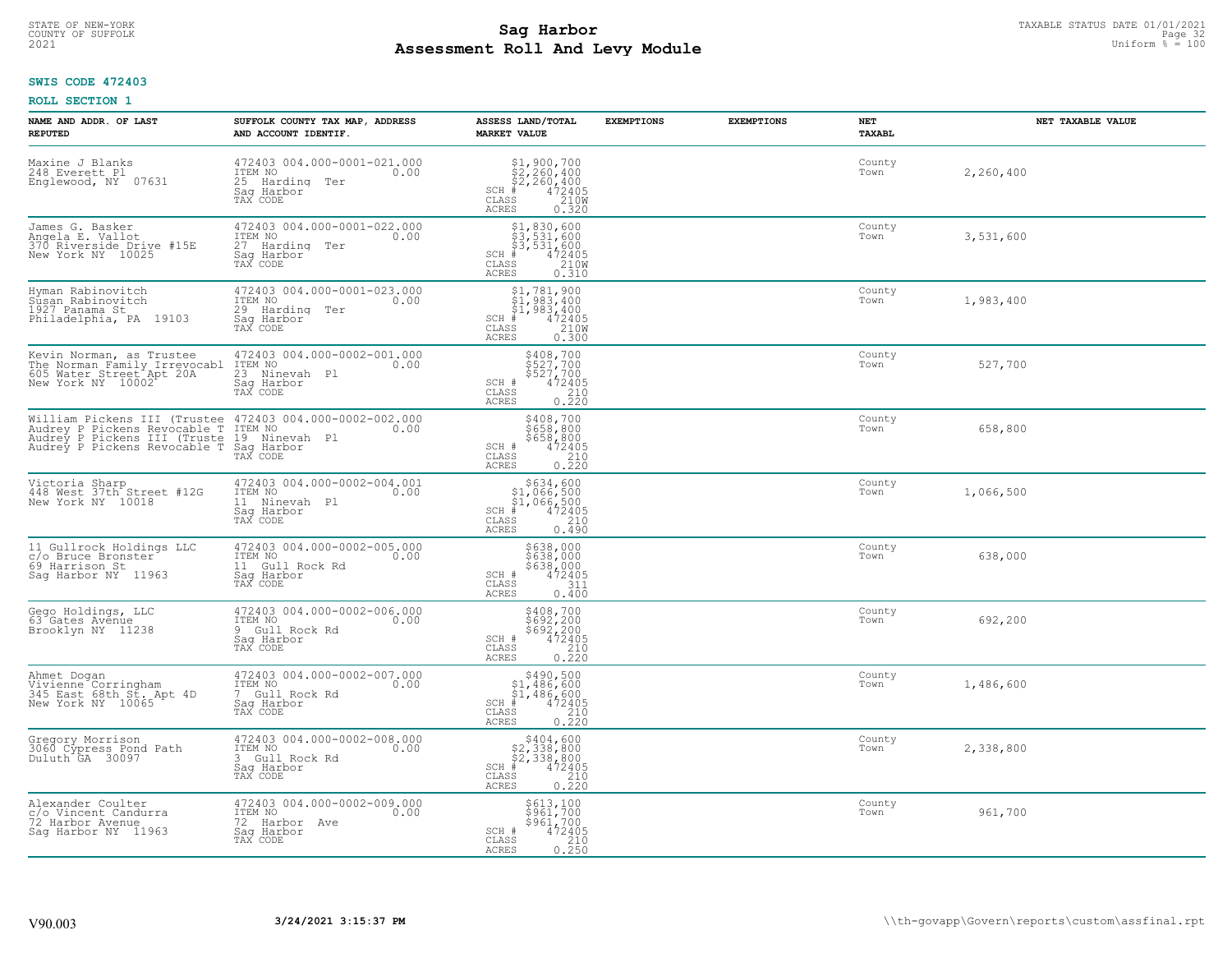# TAXABLE STATUS DATE 01/01/2021<br>COUNTY OF SUFFOLK Page 33 **Assessment Roll And Levy Module Example 2021** Uniform  $\frac{1}{8}$  = 100

## **SWIS CODE 472403**

| NAME AND ADDR. OF LAST<br><b>REPUTED</b>                                                                                                                                                           | SUFFOLK COUNTY TAX MAP, ADDRESS<br>AND ACCOUNT IDENTIF.                                                                 | ASSESS LAND/TOTAL<br><b>MARKET VALUE</b>                                                                         | <b>EXEMPTIONS</b>    | <b>EXEMPTIONS</b> | <b>NET</b><br>TAXABL | NET TAXABLE VALUE |
|----------------------------------------------------------------------------------------------------------------------------------------------------------------------------------------------------|-------------------------------------------------------------------------------------------------------------------------|------------------------------------------------------------------------------------------------------------------|----------------------|-------------------|----------------------|-------------------|
| Elizabeth Brandon<br>Padelford L Lattimer<br>101-65 E Shearwater Ave<br>Jersey City, NJ 07305                                                                                                      | 472403 004.000-0002-010.000<br>ITEM NO<br>0.00<br>68 Harbor Ave<br>Saq Harbor<br>TAX CODE                               | \$427,300<br>\$876,500<br>\$876,500<br>\$210<br>\$210<br>SCH #<br>CLASS<br><b>ACRES</b><br>0.230                 |                      |                   | County<br>Town       | 876,500           |
| Michael S. Mosley<br>Joy B Mosley<br>61 Murray Ave<br>Larchmont NY 10538                                                                                                                           | 472403 004.000-0002-013.000<br>ITEM NO<br>0.00<br>69 Harbor Ave<br>Saq Harbor<br>TAX CODE                               | \$427,300<br>\$626,700<br>\$626,700<br>$472405$<br>$210$<br>0.230<br>SCH #<br>CLASS<br><b>ACRES</b>              |                      |                   | County<br>Town       | 626,700           |
| Julius C Ford<br>Edythe C Ford<br>106 Morningside Dr<br>New York, NY 10027                                                                                                                         | 472403 004.000-0002-014.000<br>ITEM NO<br>0.00<br>63 Harbor Ave<br>Saq Harbor<br>TAX CODE                               | \$537,400<br>\$731,400<br>\$731,400<br>SCH #<br>472405<br>210<br>CLASS<br>0.470<br>ACRES                         |                      |                   | County<br>Town       | 731,400           |
| Jacqueline Graham<br>57 Harbor Ave<br>Saq Harbor NY 11963                                                                                                                                          | 472403 004.000-0002-015.000<br>TTEM NO 0.00<br>57 Harbor Ave<br>Saq Harbor<br>TAX CODE                                  | \$427,300<br>$$526,400$<br>$$526,400$<br>SCH #<br>$472405$<br>$210$<br>0.230<br>CLASS<br>ACRES                   | \$263,200<br>Persons |                   | County<br>Town       | 263,200           |
| William Pickens III<br>Audrey P Pickens<br>19 Niñevah Pl<br>P.O. Box 1426<br>Saq Harbor NY 11963                                                                                                   | 472403 004.000-0002-018.002<br>ITEM NO<br>0.00<br>56 Harbor Ave<br>Saq Harbor<br>TAX CODE                               | \$492,100<br>$$492,100$<br>$$492,100$<br>$472405$<br>$311$<br>SCH #<br>$\mathtt{CLASS}$<br>0.340<br><b>ACRES</b> |                      |                   | County<br>Town       | 492,100           |
| William Pickens III (Trustee 472403 004.000-0002-018.003<br>William Pickens III Revocabl ITEM NO 0.00<br>Audrey P Pickens (Trustee) 61 Hillside Dr West<br>William Pickens III Revocabl Sag Harbor | TAX CODE                                                                                                                | \$512,600<br>\$642,100<br>\$642,100<br>472405<br>SCH #<br>210<br>CLASS<br><b>ACRES</b><br>0.450                  |                      |                   | County<br>Town       | 642,100           |
| Mary Ellen Arrington<br>80 Knolls Crescent 5J<br>Riverdale, NY 10463                                                                                                                               | 472403 004.000-0002-019.001<br>ITEM NO<br>0.00<br>65<br>Hillside Dr West<br>Saq Harbor<br>TAX CODE                      | \$580,200<br>\$861,400<br>\$861,400<br>472405<br>SCH #<br>$\mathtt{CLASS}$<br>210<br><b>ACRES</b><br>0.560       |                      |                   | County<br>Town       | 861,400           |
| Candace W Morris<br>Edward J Williams<br>330 Central Park Ave F19<br>Scarsdale, NY 10583                                                                                                           | $\frac{472403}{1 \text{TEM NO}} \frac{004.000 - 0002 - 020.000}{0.00}$<br>69 Hillside Dr West<br>Saq Harbor<br>TAX CODE | \$408,700<br>\$584,000<br>\$584,000<br>472405<br>SCH #<br>CLASS<br>210<br><b>ACRES</b><br>0.220                  |                      |                   | County<br>Town       | 584,000           |
| Frederick C Brown<br>Carlotta Matilda Brown<br>918 Montgomery St<br>Brooklyn, NY 11213                                                                                                             | 472403 004.000-0002-021.000<br>TTEM NO 0.00<br>73 Hillside Dr West<br>Saq Harbor<br>TAX CODE                            | \$408,700<br>\$408,700<br>\$408,700<br>472405<br>SCH #<br>CLASS<br>311<br>0.220<br><b>ACRES</b>                  |                      |                   | County<br>Town       | 408,700           |
| Leslie Edwards Darby<br>81 Hillside Dr West<br>Sag Harbor NY 11963                                                                                                                                 | 472403 004.000-0002-022.000<br>ITEM NO<br>0.00<br>81 Hillside Dr West<br>Sag Harbor<br>TAX CODE                         | \$408,700<br>\$639,000<br>\$639,000<br>472405<br>$SCH$ $#$<br>210<br>CLASS<br>0.220<br><b>ACRES</b>              |                      |                   | County<br>Town       | 639,000           |
| Brian S Keys<br>Kimberly H Keys<br>41 Bradford Ave<br>Montclair NY 07043                                                                                                                           | 472403 004.000-0002-023.000<br>ITEM NO<br>0.00<br>83 Hillside Dr West<br>Sag Harbor<br>TAX CODE                         | \$408,700<br>\$810,900<br>\$810,900<br>472405<br>SCH #<br>$\frac{210}{0.220}$<br>CLASS<br><b>ACRES</b>           |                      |                   | County<br>Town       | 810,900           |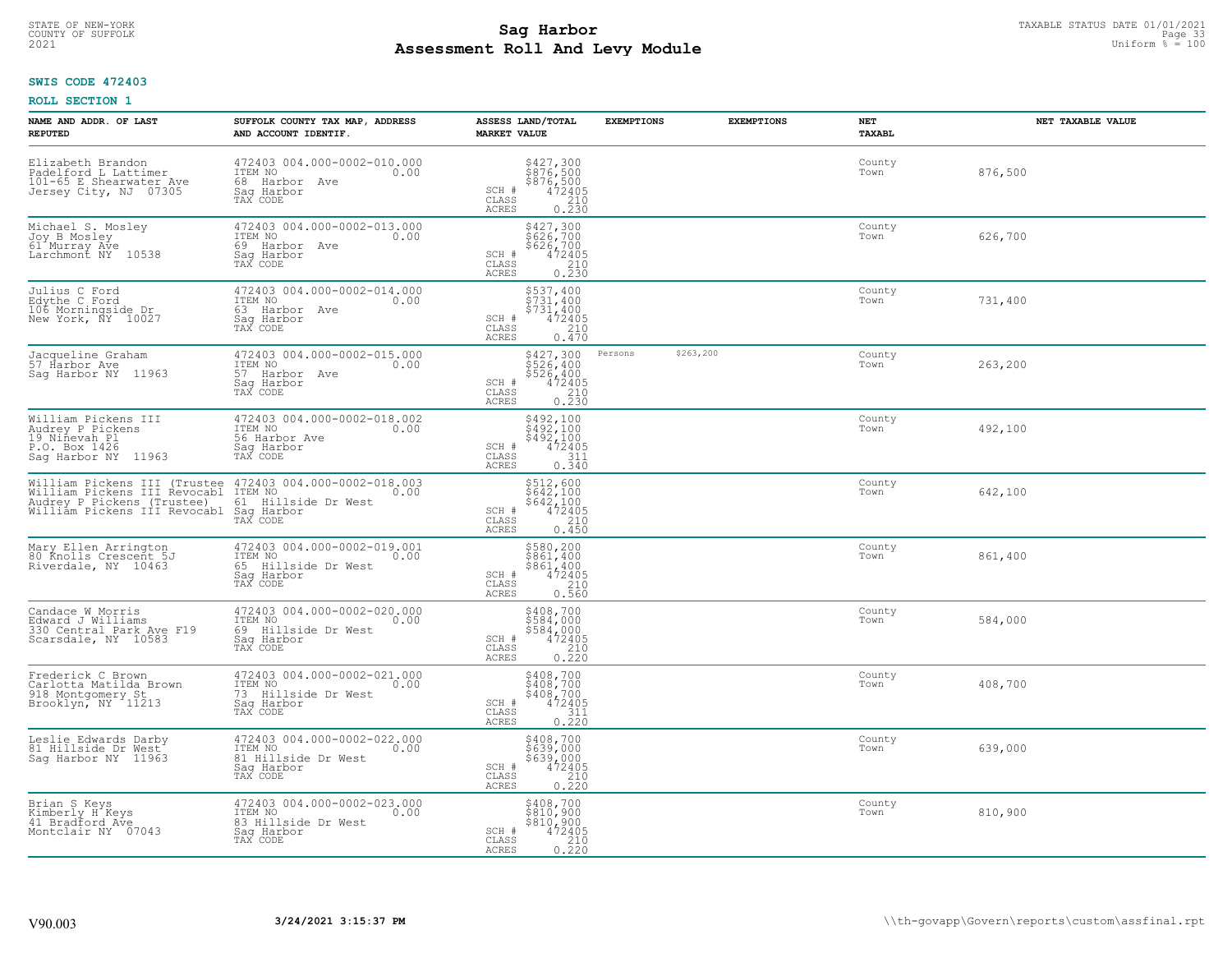# TAXABLE STATUS DATE 01/01/2021<br>COUNTY OF SUFFOLK Page 34 **Assessment Roll And Levy Module Example 2021** Uniform  $\frac{1}{8}$  = 100

## **SWIS CODE 472403**

| NAME AND ADDR. OF LAST<br><b>REPUTED</b>                                                                                                                                                       | SUFFOLK COUNTY TAX MAP, ADDRESS<br>AND ACCOUNT IDENTIF.                                            | ASSESS LAND/TOTAL<br><b>MARKET VALUE</b>                                                                                           | <b>EXEMPTIONS</b> | <b>EXEMPTIONS</b>   | <b>NET</b><br>TAXABL | NET TAXABLE VALUE |
|------------------------------------------------------------------------------------------------------------------------------------------------------------------------------------------------|----------------------------------------------------------------------------------------------------|------------------------------------------------------------------------------------------------------------------------------------|-------------------|---------------------|----------------------|-------------------|
| Robert J. North<br>a/k/a Robert North<br>Barbara C. North<br>a/k/a Barbara North Lightnin                                                                                                      | 472403 004.000-0002-024.000<br>ITEM NO<br>0.00<br>76 Hillside Dr West<br>Saq Harbor<br>TAX CODE    | \$518,100<br>\$764,700<br>\$764,700<br>472405<br>210<br>SCH #<br>CLASS<br><b>ACRES</b><br>0.500                                    |                   |                     | County<br>Town       | 764,700           |
| SAGBEACH LLC<br>72 Hillside Dr West<br>Saq Harbor NY 11963                                                                                                                                     | 472403 004.000-0002-025.000<br>ITEM NO<br>0.00<br>72 Hillside Dr West<br>Sag Harbor<br>TAX CODE    | \$428,800<br>\$578,900<br>\$578,900<br>472405<br>SCH #<br>CLASS<br><b>ACRES</b><br>0.300                                           |                   |                     | County<br>Town       | 578,900           |
| Rev John Carrington<br>50 Ralph Rd<br>New Rochelle, NY 10804                                                                                                                                   | 472403 004.000-0002-026.000<br>ITEM NO<br>0.00<br>68<br>Hillside Dr West<br>Sag Harbor<br>TAX CODE | \$500,200<br>\$733,200<br>\$733,200<br>472405<br>SCH #<br>$\begin{array}{c} 210 \\ 0.350 \end{array}$<br>$\mathtt{CLASS}$<br>ACRES | veteran<br>clergy | \$14,414<br>\$1,500 | County<br>Town       | 717,286           |
| Walter Hawkins<br>779 Concourse Vill<br>Bronx, NY 10451                                                                                                                                        | 472403 004.000-0002-027.000<br>ITEM NO<br>0.00<br>64 Hillside Dr West<br>Saq Harbor<br>TAX CODE    | \$557,400<br>\$591,800<br>\$591,800<br>SCH #<br>472405<br>CLASS<br>$\begin{array}{c} 210 \\ 0.390 \end{array}$<br><b>ACRES</b>     |                   |                     | County<br>Town       | 591,800           |
| Howard A Jones<br>Olive C Jones<br>$C/O$ Reed<br>63 Brookdale Ave<br>New Rochelle, NY 10801                                                                                                    | 472403 004.000-0002-028.000<br>ITEM NO<br>0.00<br>62 Hillside Dr West<br>Saq Harbor<br>TAX CODE    | \$443,000<br>\$725,000<br>$$725,000\n472405\n210\n0.310$<br>SCH #<br>CLASS<br>ACRES                                                |                   |                     | County<br>Town       | 725,000           |
| Linda Sherry<br>James S Beck<br>PO Box 114<br>Crumpton, MD<br>21628                                                                                                                            | 472403 004.000-0002-029.000<br>ITEM NO<br>0.00<br>29 Harboy Pl<br>Sag Harbor<br>TAX CODE           | \$471,600<br>\$585,800<br>\$585,800<br>\$585,800<br>\$72405<br>\$10<br>\$10.330<br>SCH #<br>CLASS<br><b>ACRES</b>                  |                   |                     | County<br>Town       | 585,800           |
| Sharon Y Lopez<br>69 Hillside Dr East<br>Saq Harbor, NY 11963                                                                                                                                  | 472403 004.000-0002-030.000<br>ITEM NO<br>0.00<br>69<br>Hillside Dr East<br>Saq Harbor<br>TAX CODE | \$363,200<br>\$597,200<br>\$597,200<br>472405<br>SCH #<br>$\begin{array}{c} 210 \\ 0.230 \end{array}$<br>CLASS<br>ACRES            |                   |                     | County<br>Town       | 597,200           |
| Eileen M. Buckner, Co-Truste 472403 004.000-0002-031.000<br>Althea E. Buckner Revocable TTEM NO<br>Althea E. Buckner, Co-Truste 63 Hillside Dr East<br>Althea Buckner Revocable Tru Sag Harbor | 0.00<br>Saq Harbor<br>TAX CODE                                                                     | \$485,900<br>\$700,500<br>\$700,500<br>472405<br>SCH #<br>CLASS<br>210<br>ACRES<br>0.340                                           |                   |                     | County<br>Town       | 700,500           |
| Renee Simons<br>Eglon Simons<br>Elgon Simons<br>80 Riverside Blvd Apt 14E<br>New York NY 10069                                                                                                 | 472403 004.000-0003-003.000<br>ITEM NO<br>0.00<br>100 Hillside Dr East<br>Saq Harbor<br>TAX CODE   | $$458,000$<br>$$1,646,200$<br>$$1,646,200$<br>$*$<br>$*$<br>$472405$<br>SCH<br>CLASS<br>$\frac{210}{0.290}$<br><b>ACRES</b>        |                   |                     | County<br>Town       | 1,646,200         |
| GISCOMBE FAMILY, LLC<br>1018 Calico Glen<br>Bradeton FL 34212                                                                                                                                  | 472403 004.000-0003-004.000<br>ITEM NO<br>0.00<br>92 Hillside Dr East<br>Sag Harbor<br>TAX CODE    | $\begin{array}{l} 5571,700 \\ 5705,200 \\ 5705,200 \\ 472405 \\ 210 \\ 210 \end{array}$<br>SCH #<br>CLASS<br><b>ACRES</b><br>0.400 |                   |                     | County<br>Town       | 705,200           |
| Herman S Dorsey (Life Estate 472403<br>Loretta R Dorsey (Life Estat ITEM NO<br>Beverley L Taylor Diggs<br>Eric R. Taylor<br>Shaw P. Taylor                                                     | 472403 004.000-0003-005.000<br>0.00<br>86 Hillside Dr East<br>Sag Harbor<br>TAX CODE               | \$408,700<br>\$649,300<br>\$649,300<br>$\frac{472405}{210}$<br>SCH #<br>CLASS<br>0.220<br><b>ACRES</b>                             |                   |                     | County<br>Town       | 649,300           |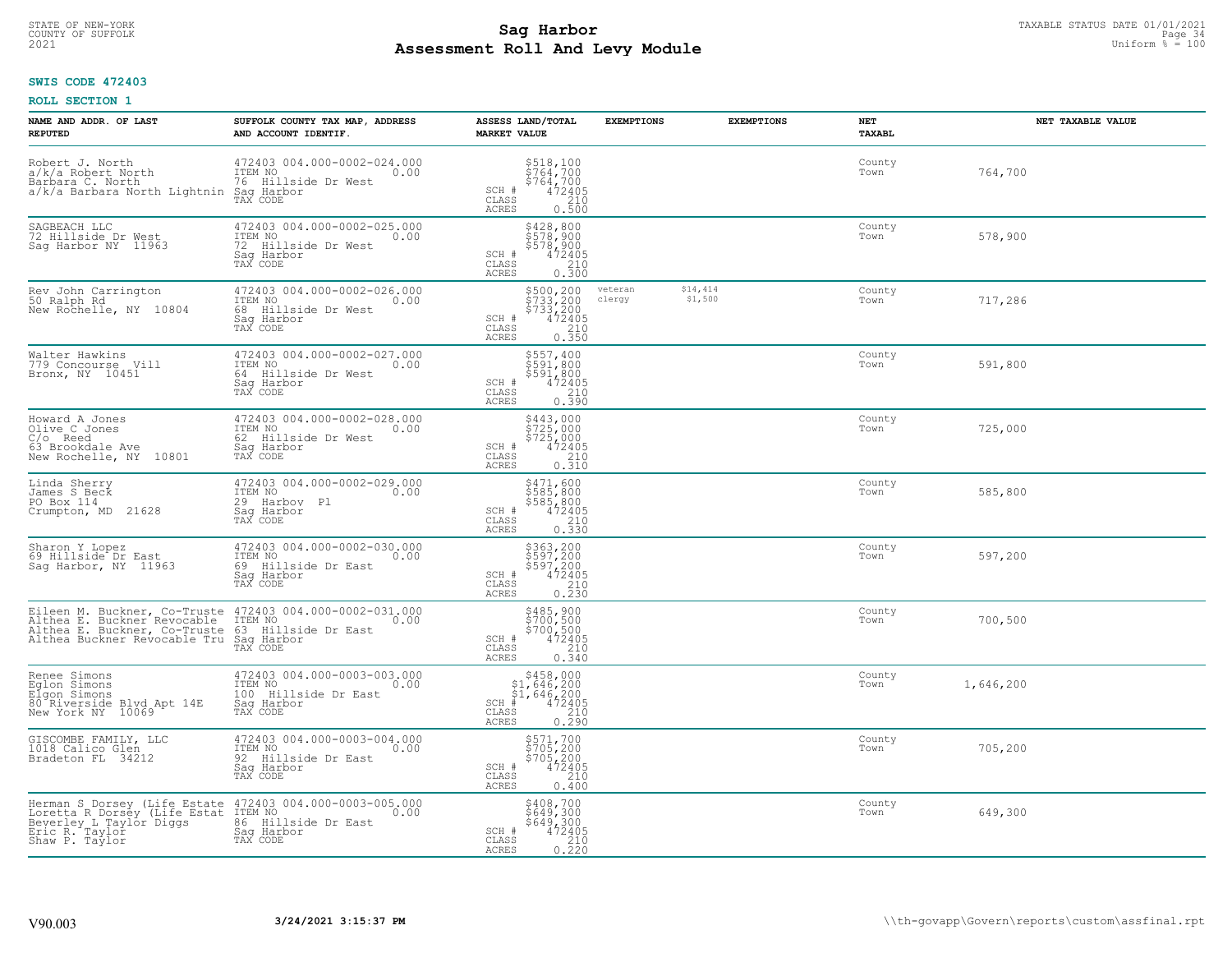# TAXABLE STATUS DATE 01/01/2021 **Sag Harbor** COUNTY OF SUFFOLK Page 35 **Assessment Roll And Levy Module Example 2021** Uniform  $\frac{1}{8}$  = 100

## **SWIS CODE 472403**

| NAME AND ADDR. OF LAST<br><b>REPUTED</b>                                                                         | SUFFOLK COUNTY TAX MAP, ADDRESS<br>AND ACCOUNT IDENTIF.                                         | ASSESS LAND/TOTAL<br><b>MARKET VALUE</b>                                                                                            | <b>EXEMPTIONS</b> | <b>EXEMPTIONS</b> | NET<br><b>TAXABL</b> | NET TAXABLE VALUE |
|------------------------------------------------------------------------------------------------------------------|-------------------------------------------------------------------------------------------------|-------------------------------------------------------------------------------------------------------------------------------------|-------------------|-------------------|----------------------|-------------------|
| Glenn Hunter (Trustee)<br>Glenn Hunter Living Trust<br>Lise Hunter<br>15 W 139th St Apt 9C<br>New York, NY 10037 | 472403 004.000-0003-006.000<br>TTEM NO 0.00<br>82 Hillside Dr East<br>Saq Harbor<br>TAX CODE    | $\begin{array}{c} 5408, 700 \\ 5661, 800 \\ 5661, 800 \\ 472405 \\ 210 \\ 0.220 \end{array}$<br>SCH #<br>CLASS<br>ACRES             |                   |                   | County<br>Town       | 661,800           |
| Gary Curry<br>Kenrick Wharton<br>173 Central Ave<br>Englewood, NJ 07631                                          | 472403 004.000-0003-007.000<br>ITEM NO<br>0.00<br>78 Hillside Dr East<br>Sag Harbor<br>TAX CODE | \$479,800<br>\$585,300<br>\$585,300<br>472405<br>SCH #<br>$\begin{array}{c} 210 \\ 0.260 \end{array}$<br>CLASS<br><b>ACRES</b>      |                   |                   | County<br>Town       | 585,300           |
| Nancy Argento<br>5 Renaissance Square Apt 22E<br>White Plains NY 10601                                           | 472403 004.000-0003-009.000<br>ITEM NO<br>0.00<br>49 Lincoln St<br>Sag Harbor<br>TAX CODE       | \$501,600<br>\$943,900<br>\$943,900<br>472405<br>SCH #<br>CLASS<br>$\begin{array}{c} 210 \\ 0.390 \end{array}$<br><b>ACRES</b>      |                   |                   | County<br>Town       | 943,900           |
| JCSMG LLC<br>77 Chambers Street FL 3<br>New York NY 10007                                                        | 472403 004.000-0003-010.000<br>ITEM NO<br>0.00<br>53 Lincoln St<br>Saq Harbor<br>TAX CODE       | $$654,000$<br>$$2,698,300$<br>$$2,698,300$<br>$472405$<br>$$2,00$<br>$$210$<br>SCH #<br>CLASS<br>ACRES<br>0.520                     |                   |                   | County<br>Town       | 2,698,300         |
| 55 Lincoln Holdings LLC<br>480 Park Avenue Apt 4E<br>New York NY 10022                                           | 472403 004.000-0003-012.001<br>ITEM NO 0.00<br>55 Lincoln St<br>Saq Harbor<br>TAX CODE          | \$602,100<br>ុខ្ញុំ ខ្ញុំ ខ្ញុំ ខ្ញុំ<br>\$893,600<br>SCH #<br>472405°<br>210<br>CLASS<br><b>ACRES</b><br>0.520                     |                   |                   | County<br>Town       | 893,600           |
| Reginald Lucas<br>334 Highland Ave<br>Upper Montclair, NJ 07043                                                  | 472403 004.000-0003-013.000<br>ITEM NO<br>0.00<br>59 Lincoln St<br>Sag Harbor<br>TAX CODE       | \$463,000<br>\$709,000<br>\$709,000<br>\$72405<br>\$210<br>SCH #<br>CLASS<br><b>ACRES</b><br>0.360                                  |                   |                   | County<br>Town       | 709,000           |
| Brian Feil<br>Mara Feil<br>160 East 84th Street Unit 20<br>New York NY 10028                                     | 472403 004.000-0003-014.001<br>ITEM NO<br>0.00<br>2 Harding Ter<br>Saq Harbor<br>TAX CODE       | \$586,500<br>\$3,526,000<br>\$3,526,000<br>$SCH$ #<br>472405<br>210<br>CLASS<br>0.510<br><b>ACRES</b>                               |                   |                   | County<br>Town       | 3,526,000         |
| 48 Lincoln Holdings LLC<br>c/o Bruce Bronster<br>Windels Marx<br>156 West 56th St FL 24<br>New York NY 10019     | 472403 004.000-0003-014.002<br>ITEM NO<br>0.00<br>46 Lincoln St<br>Saq Harbor<br>TAX CODE       | \$588,100<br>\$588,100<br>\$588,100<br>472405<br>SCH #<br>CLASS<br>311<br>0.510<br><b>ACRES</b>                                     |                   |                   | County<br>Town       | 588,100           |
| Donna M Vance<br>183 Waverly Ave<br>Brooklyn NY 11105                                                            | 472403 004.000-0003-015.000<br>ITEM NO<br>0.00<br>4 Harding Ter<br>Saq Harbor<br>TAX CODE       | \$478,200<br>\$919,200<br>\$919,200<br>472405<br>SCH #<br>CLASS<br>$\frac{210}{0.260}$<br><b>ACRES</b>                              |                   |                   | County<br>Town       | 919,200           |
| Shirley A Rose<br>137-34 228 St<br>Laurelton, NY 11413                                                           | 472403 004.000-0003-016.000<br>ITEM NO<br>0.00<br>6 Harding Ter<br>Sag Harbor<br>TAX CODE       | $5434,700$<br>$5649,300$<br>$5649,300$<br>$472405$<br>$210$<br>SCH #<br>CLASS<br><b>ACRES</b><br>0.260                              |                   |                   | County<br>Town       | 649,300           |
| Steven Schucker<br>Jennifer Proudman<br>440 E 20th St Apt MG<br>New York NY 10009                                | 472403 004.000-0003-017.000<br>ITEM NO<br>0.00<br>3 Taft Pl<br>Saq Harbor<br>TAX CODE           | $$636,000$<br>$$3,355,000$<br>$$3,355,000$<br>$$472405$<br>$SCH$ #<br>$\overline{210}$<br>$\mathtt{CLASS}$<br><b>ACRES</b><br>0.430 |                   |                   | County<br>Town       | 3,355,000         |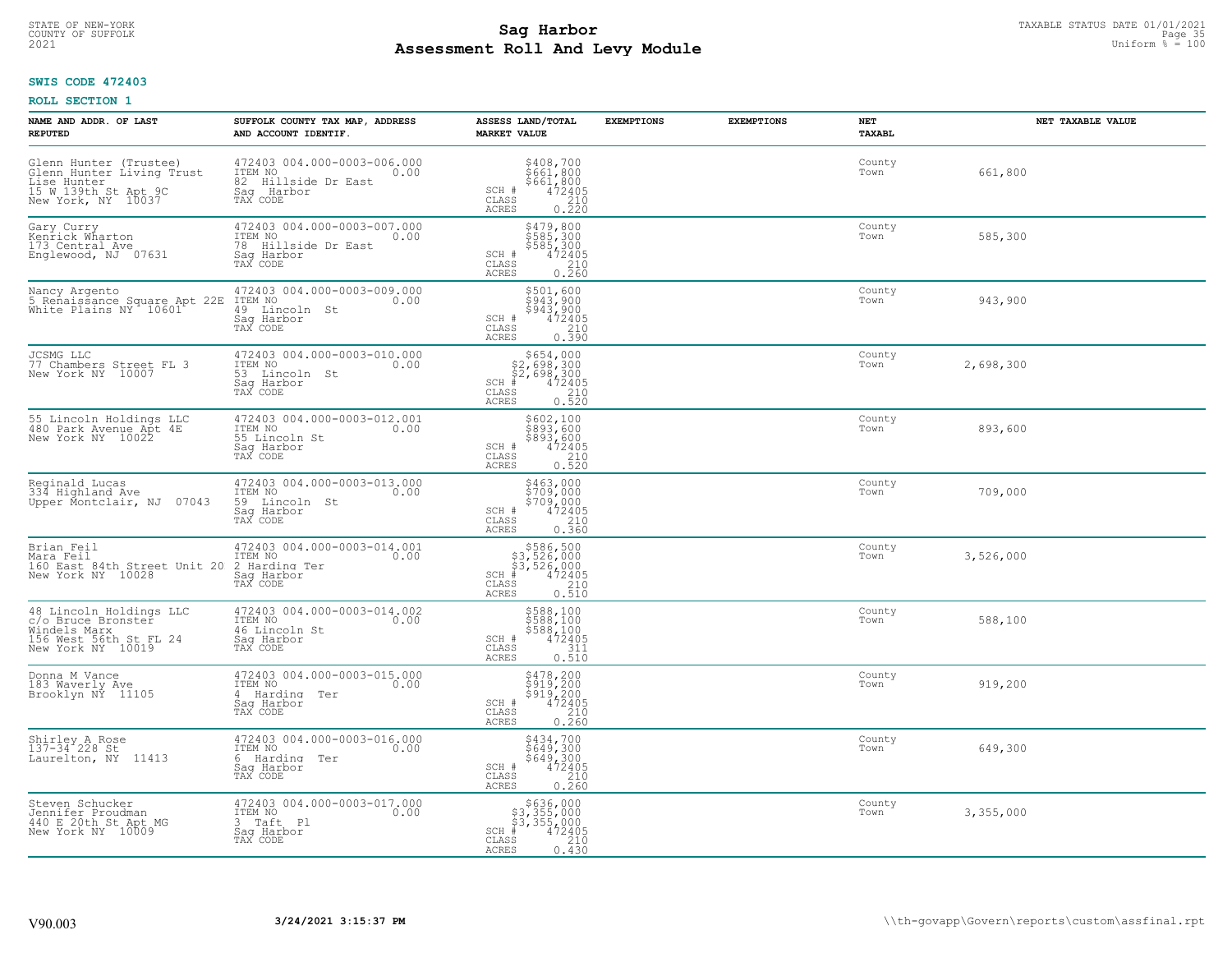# TAXABLE STATUS DATE 01/01/2021<br>COUNTY OF SUFFOLK Page 36 COUNTY OF SUFFOLK Page 36 **Assessment Roll And Levy Module Example 2021** Uniform  $\frac{1}{8}$  = 100

## **SWIS CODE 472403**

| NAME AND ADDR. OF LAST<br><b>REPUTED</b>                                                                   | SUFFOLK COUNTY TAX MAP, ADDRESS<br>AND ACCOUNT IDENTIF.                                               | ASSESS LAND/TOTAL<br><b>MARKET VALUE</b>                                                                                                           | <b>EXEMPTIONS</b> | <b>EXEMPTIONS</b> | NET<br>TAXABL  | NET TAXABLE VALUE |
|------------------------------------------------------------------------------------------------------------|-------------------------------------------------------------------------------------------------------|----------------------------------------------------------------------------------------------------------------------------------------------------|-------------------|-------------------|----------------|-------------------|
| Joseph H Payne, Iii<br>Susan Henriques Payne<br>1232 Fourth St S W <sup>1</sup><br>Washington, DC 20001    | 472403 004.000-0003-018.000<br>ITEM NO<br>0.00<br>4 Taft Pl<br>Saq Harbor<br>TAX CODE                 | \$461,500<br>\$829,200<br>\$829,200<br>472405<br>SCH #<br>CLASS<br>210<br>ACRES<br>0.240                                                           |                   |                   | County<br>Town | 829,200           |
| Gladys V Barnes (Life Estate<br>Donna Marie Barnes<br>David A Barnes<br>563 Fifth St<br>Brooklyn, NY 11215 | 472403 004.000-0003-019.000<br>ITEM NO<br>0.00<br>$\overline{2}$<br>Taft Pl<br>Saq Harbor<br>TAX CODE | \$461,500<br>\$601,900<br>$$601/900$<br>472405<br>SCH #<br>CLASS<br>$\frac{210}{0.240}$<br>ACRES                                                   |                   |                   | County<br>Town | 601,900           |
| John H Brannen<br>9 Wilson Pl<br>Sag Harbor, NY 11963                                                      | 472403 004.000-0003-020.000<br>ITEM NO<br>0.00<br>9 Wilson Dr<br>Sag Harbor<br>TAX CODE               | \$463,600<br>\$735,400<br>$$735,4004724052100.450$<br>SCH #<br>CLASS<br>ACRES                                                                      |                   |                   | County<br>Town | 735,400           |
| Andres Bedini<br>Cheryl Bedini<br>PO Box 2389<br>Saq Harbor, NY 11963                                      | 472403 004.000-0003-021.000<br>ITEM NO<br>0.00<br>5 Wilson Pl<br>Saq Harbor<br>TAX CODE               | $\begin{array}{c} 5434, 700 \\ 5674, 100 \\ 5674, 100 \\ 472405 \\ 210 \\ 0.260 \end{array}$<br>SCH #<br>CLASS<br><b>ACRES</b>                     |                   |                   | County<br>Town | 674,100           |
| Steven Schucker<br>Jennifer Lynn Proudman<br>440 E 20th St Apt MG<br>New York NY 10009                     | 472403 004.000-0003-022.000<br>ITEM NO<br>0.00<br>3 Wilson Pl<br>Saq Harbor<br>TAX CODE               | \$434,700<br>$$1,466,000$<br>$$1,466,000$<br>$*$ 472405<br>$SCH$ #<br>$\begin{array}{c} 210 \\ 0.260 \end{array}$<br>CLASS<br>ACRES                |                   |                   | County<br>Town | 1,466,000         |
| Jocelyne Ranucci<br>2 Wilson Pl<br>Sag Harbor NY 11963                                                     | 472403 004.000-0003-024.000<br>ITEM NO<br>0.00<br>2 Wilson Pl<br>Sag Harbor<br>TAX CODE               | \$463,000<br>\$705,500<br>\$705,500<br>472405<br>SCH #<br>$\mathtt{CLASS}$<br>210<br><b>ACRES</b><br>0.360                                         |                   |                   | County<br>Town | 705,500           |
| Jeffrey J Miszner<br>Judith <sup>*</sup> Miszner<br>6 Wilson Pl<br>Saq Harbor, NY 11963                    | 472403 004.000-0003-026.001<br>ITEM NO<br>0.00<br>6 Wilson Pl<br>Saq Harbor<br>TAX CODE               | $$484,900$<br>$$2,620,400$<br>$$2,620,400$<br>$$472405$<br>$SCH$ #<br>CLASS<br>$\frac{210}{0.520}$<br>ACRES                                        |                   |                   | County<br>Town | 2,620,400         |
| Sharon Jones<br>477 Waverly Ave<br>Brooklyn, ÑY 11238                                                      | 472403 004.000-0003-027.000<br>TTEM NO 0.00<br>8 Wilson Pl<br>Saq Harbor<br>TAX CODE                  | $$496,600$<br>$$1,872,800$<br>$$1,872,800$<br>$*$ $472405$<br>$\mbox{SCH}$<br>CLASS<br>$\begin{array}{c} 210 \\ 0.260 \end{array}$<br><b>ACRES</b> |                   |                   | County<br>Town | 1,872,800         |
| Prudence Kwan<br>William Sharp<br>10 Wilson Place<br>Saq Harbor NY 11963                                   | 472403 004.000-0003-028.000<br>TTEM NO 0.00<br>10 Wilson Pl<br>Saq Harbor<br>TAX CODE                 | \$496,600<br>\$770,400<br>\$770,400<br>SCH #<br>472405<br>CLASS<br>210<br>0.260<br>ACRES                                                           |                   |                   | County<br>Town | 770,400           |
| Prudence Kwan<br>10 Wilson Place<br>Sag Harbor NY 11963                                                    | 472403 004.000-0003-029.000<br>ITEM NO<br>0.00<br>12 Wilson Pl<br>Saq Harbor<br>TAX CODE              | \$496,600<br>$$1,194,600$<br>$$1,194,600$<br>$*$ 472405<br>SCH<br>210<br>CLASS<br>0.260<br>ACRES                                                   |                   |                   | County<br>Town | 1,194,600         |
| 50 Beach Ave LLC<br>c/o Burton Todd O'Donald<br>19 Fairlea Ct<br>Saq Harbor NY 11963                       | 472403 004.000-0004-001.000<br>ITEM NO<br>0.00<br>50 Beach Ave<br>Saq Harbor<br>TAX CODE              | \$445,900<br>\$683,700<br>\$683,700<br>SCH #<br>472405<br>210<br>CLASS<br>0.240<br><b>ACRES</b>                                                    |                   |                   | County<br>Town | 683,700           |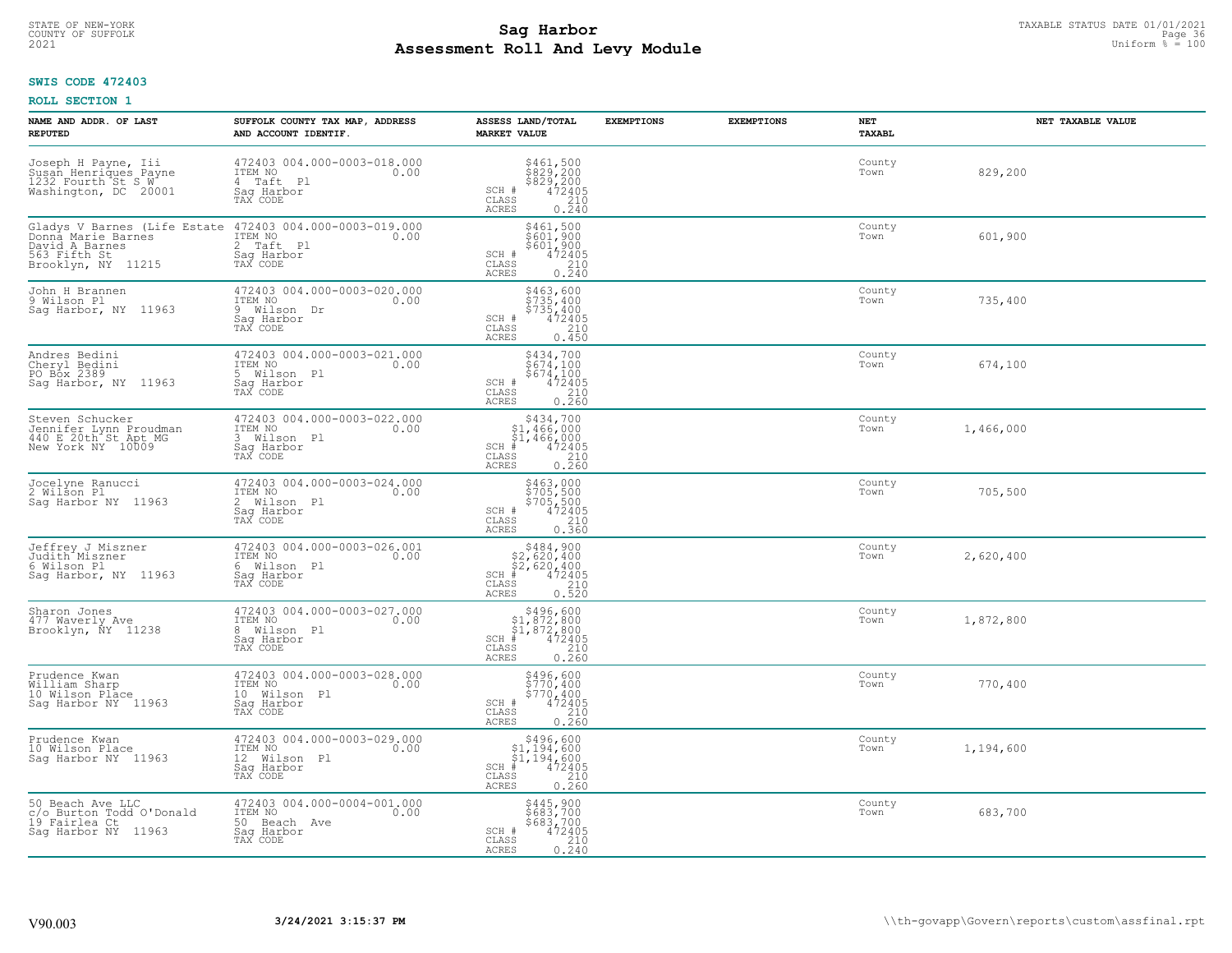# TAXABLE STATUS DATE 01/01/2021<br>COUNTY OF SUFFOLK Page 37 **Assessment Roll And Levy Module Example 100** Uniform  $\frac{1}{8}$  = 100

## **SWIS CODE 472403**

| NAME AND ADDR. OF LAST<br><b>REPUTED</b>                                                                       | SUFFOLK COUNTY TAX MAP, ADDRESS<br>AND ACCOUNT IDENTIF.                                         | ASSESS LAND/TOTAL<br><b>MARKET VALUE</b>                                                                                              | <b>EXEMPTIONS</b>   | <b>EXEMPTIONS</b> | <b>NET</b><br>TAXABL | NET TAXABLE VALUE |
|----------------------------------------------------------------------------------------------------------------|-------------------------------------------------------------------------------------------------|---------------------------------------------------------------------------------------------------------------------------------------|---------------------|-------------------|----------------------|-------------------|
| Frederick C Brown<br>Carlotta Matilda Brown<br>918 Montgomery St<br>Brooklyn, NY 11213                         | 472403 004.000-0004-002.000<br>ITEM NO<br>0.00<br>46 Beach Ave<br>Saq Harbor<br>TAX CODE        | $\begin{array}{c}\n $427,300 \\  $784,000 \\  $784,000 \\  $472405 \\  $210\n \end{array}$<br>SCH #<br>CLASS<br><b>ACRES</b><br>0.230 |                     |                   | County<br>Town       | 784,000           |
| John Brainerd Thomas JR<br>Ellen Diane Thomas<br>Jose Brainerd-Thomas JR<br>Rebecca Lauren Thomas              | 472403 004.000-0004-003.000<br>ITEM NO<br>0.00<br>47 Harbor Ave<br>Sag Harbor<br>TAX CODE       | \$543,100<br>\$898,500<br>\$898,500<br>$472405$<br>210<br>SCH #<br>CLASS<br><b>ACRES</b><br>0.380                                     |                     |                   | County<br>Town       | 898,500           |
| George Diggs<br>Po Box 116<br>New Iberia, LA 70560                                                             | 472403 004.000-0004-004.000<br>ITEM NO<br>0.00<br>52 Harbor Ave<br>Sag Harbor<br>TAX CODE       | \$557,400<br>\$557,400<br>\$557/400<br>SCH #<br>472405<br>311<br>CLASS<br>0.390<br>ACRES                                              |                     |                   | County<br>Town       | 557,400           |
| Linda B Britton<br>190 Riverside Dr<br>New York, NY 10024                                                      | 472403 004.000-0004-005.000<br>TTEM NO 0.00<br>48 Harbor Ave<br>Saq Harbor<br>TAX CODE          | $\begin{array}{c} 5427,300 \\ 5427,300 \\ 5427,300 \\ 472405 \\ 311 \\ 0.230 \end{array}$<br>SCH #<br>CLASS<br>ACRES                  |                     |                   | County<br>Town       | 427,300           |
| Kedrick E. Malone<br>Deborah G. McPherson-Malone<br>32 Beverly Park Way<br>Freeport NY 11520                   | 472403 004.000-0004-006.000<br>ITEM NO<br>0.00<br>43 Hillside Dr West<br>Saq Harbor<br>TAX CODE | $\begin{array}{r} 5408,700 \\ 5551,500 \\ 5551,500 \\ 472405 \\ 0.210 \\ \hline 0.220 \end{array}$<br>SCH #<br>CLASS<br><b>ACRES</b>  |                     |                   | County<br>Town       | 551,500           |
| 45 Hillside Holdings LLC<br>c/o Bruce Bronster<br>Windels Marx<br>156 West 56th St FL 24<br>New York NY 10019  | 472403 004.000-0004-007.000<br>ITEM NO<br>0.00<br>45 Hillside Dr West<br>Saq Harbor<br>TAX CODE | \$408,700<br>\$737,200<br>\$737,200<br>472405<br>SCH #<br>CLASS<br>$\frac{210}{0.220}$<br><b>ACRES</b>                                |                     |                   | County<br>Town       | 737,200           |
| Jane D Stokes<br>Carol G Stokes<br>22 Bow St<br>Stoneham, MA 02180                                             | 472403 004.000-0004-008.000<br>ITEM NO<br>0.00<br>51 Hillside Dr West<br>Saq Harbor<br>TAX CODE | \$528,800<br>\$528,800<br>\$528,800<br>\$472405<br>SCH #<br>CLASS<br>$\frac{311}{0.370}$<br><b>ACRES</b>                              |                     |                   | County<br>Town       | 528,800           |
| Fred Hooks<br>177 St James Pl<br>Brooklyn, NY 11238                                                            | 472403 004.000-0004-009.000<br>ITEM NO<br>50 Hillside Dr West<br>Saq Harbor<br>TAX CODE         | \$398,500<br>\$534,800<br>\$534,800<br>\$472405<br>SCH #<br>CLASS<br>210<br><b>ACRES</b><br>0.190                                     |                     |                   | County<br>Town       | 534,800           |
| Ganga V Mukkavilli (Trustee)<br>28 Harboy Place Realty Trust<br>303 Fifth Ave Suite 1205<br>New York, NY 10016 | 472403 004.000-0004-010.000<br>0.00 0.00<br>28 Harbov Pl<br>Saq Harbor<br>TAX CODE              | \$617,400<br>\$617,400<br>\$617,400<br>472405<br>SCH #<br>CLASS<br>311<br>ACRES<br>0.540                                              |                     |                   | County<br>Town       | 617,400           |
| Harold Campbell<br>49 Hillside Dr E<br>Sag Harbor, NY 11963                                                    | 472403 004.000-0004-011.000<br>ITEM NO<br>0.00<br>49 Hillside Dr E<br>Sag Harbor<br>TAX CODE    | \$641,000<br>\$917,500<br>\$917,500<br>472405<br>SCH #<br>210<br>CLASS<br>0.390<br><b>ACRES</b>                                       |                     |                   | County<br>Town       | 917,500           |
| Frank W. Wimberley, Trustee<br>Wimberley Family Trust<br>Juanita Wimberley, Trustee<br>Wimberley Family Trust  | 472403 004.000-0004-012.000<br>ITEM NO<br>0.00<br>45 Hillside Dr East<br>Sag Harbor<br>TAX CODE | \$449,600<br>\$691,900<br>\$691,900<br>$472405$<br>$210$<br>0.220<br>SCH #<br>CLASS<br><b>ACRES</b>                                   | \$6, 267<br>veteran |                   | County<br>Town       | 685,633           |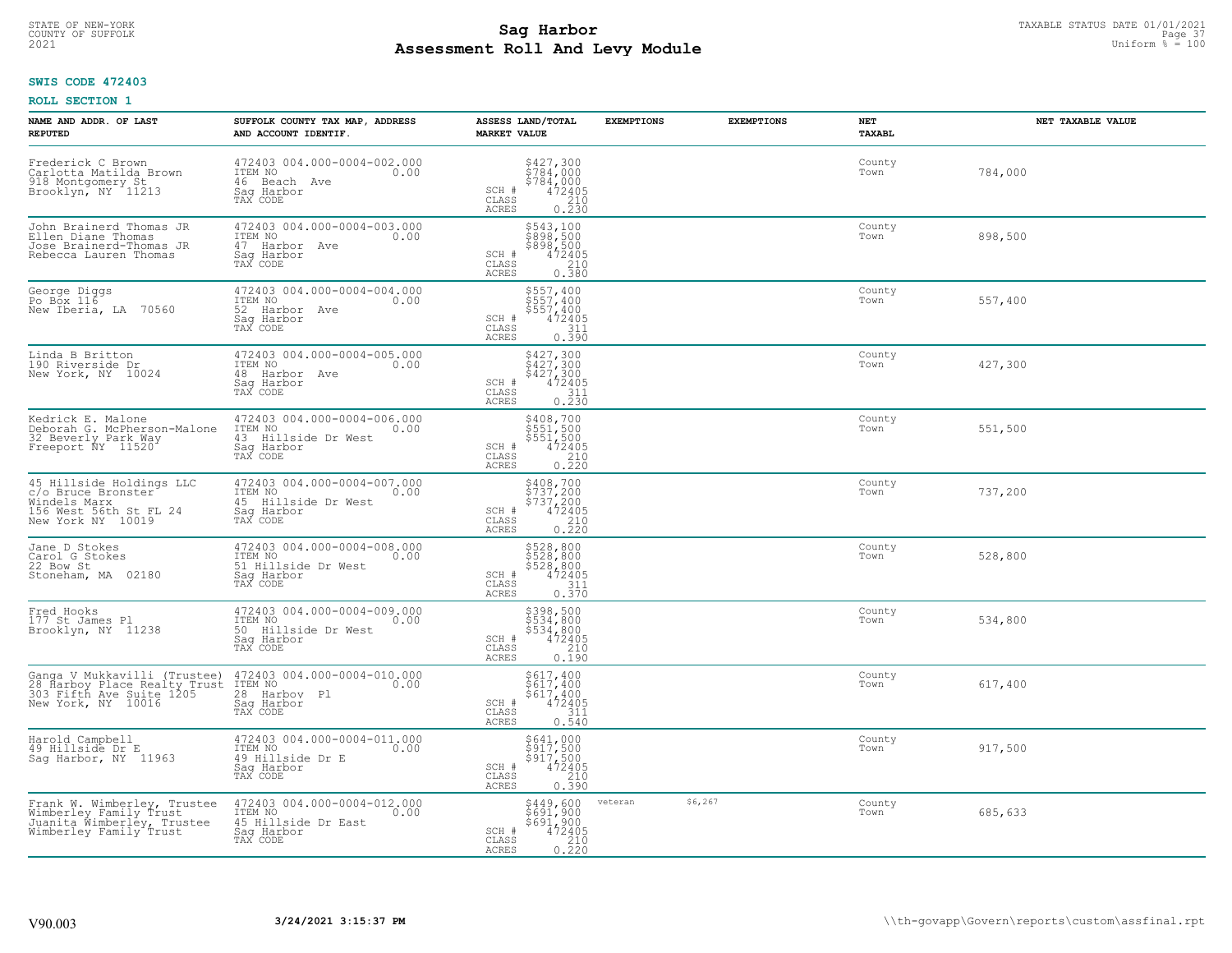# TAXABLE STATUS DATE 01/01/2021 **Sag Harbor** COUNTY OF SUFFOLK Page 38 **Assessment Roll And Levy Module Example 100** Uniform  $\frac{1}{8}$  = 100

## **SWIS CODE 472403**

| NAME AND ADDR. OF LAST<br><b>REPUTED</b>                                                                                                                    | SUFFOLK COUNTY TAX MAP, ADDRESS<br>AND ACCOUNT IDENTIF.                                         | ASSESS LAND/TOTAL<br><b>MARKET VALUE</b>                                                                                                                                                                                                                                                               | <b>EXEMPTIONS</b> | <b>EXEMPTIONS</b> | NET<br><b>TAXABL</b> | NET TAXABLE VALUE |
|-------------------------------------------------------------------------------------------------------------------------------------------------------------|-------------------------------------------------------------------------------------------------|--------------------------------------------------------------------------------------------------------------------------------------------------------------------------------------------------------------------------------------------------------------------------------------------------------|-------------------|-------------------|----------------------|-------------------|
| Herringbone Cresent / Bruce<br>c/o Windels Marx<br>156 West 56th St<br>New York NY 10019                                                                    | 472403 004.000-0005-002.003<br>ITEM NO<br>0.00<br>74 Hillside Dr East<br>Saq Harbor<br>TAX CODE | $$463, 400$<br>$$3, 276, 900$<br>$$3, 276, 900$<br>$472405$<br>$$210$<br>$$210$<br>$SCH$ #<br>CLASS<br><b>ACRES</b><br>0.320                                                                                                                                                                           |                   |                   | County<br>Town       | 3,276,900         |
| Muriel A. Cunningham<br>Gertrude Elisabeth Williams-<br>66 Hillside Dr East<br>Sag Harbor NY 11963                                                          | 472403 004.000-0005-003.001<br>ITEM NO<br>0.00<br>66 Hillside Dr East<br>Saq Harbor<br>TAX CODE | \$463,400<br>\$643,800<br>\$643,800<br>SCH #<br>472405<br>CLASS<br>$\frac{210}{0.320}$<br><b>ACRES</b>                                                                                                                                                                                                 | veteran           | \$75,000          | County<br>Town       | 568,800           |
| Jessica H. Benjamin<br>Kellen W. Benjamin<br>401 East 80th Street #22G<br>New York NY 10075                                                                 | 472403 004.000-0005-004.000<br>ITEM NO<br>0.00<br>62 Hillside Dr East<br>Saq Harbor<br>TAX CODE | \$408,700<br>$$634,200$<br>$$634,200$<br>SCH #<br>472405<br>CLASS<br>210<br>0.220<br><b>ACRES</b>                                                                                                                                                                                                      |                   |                   | County<br>Town       | 634,200           |
| Liat E. Applewhite<br>342 Fourth St<br>Brooklyn NY 11215                                                                                                    | 472403 004.000-0005-005.000<br>TTEM NO 0.00<br>58 Hillside Dr East<br>Saq Harbor<br>TAX CODE    | \$408,700<br>\$562,100<br>\$562,100<br>SCH #<br>472405<br>CLASS<br>210<br>$0.\overline{2}\overline{2}\overline{0}$<br><b>ACRES</b>                                                                                                                                                                     |                   |                   | County<br>Town       | 562,100           |
| Michael A. Chung<br>Juanita D. Chung<br>25 Maryland Avenue<br>Freeport NY 11520                                                                             | 472403 004.000-0005-006.000<br>ITEM NO<br>0.00<br>54 Hillside Dr East<br>Saq Harbor<br>TAX CODE | $$449,600$<br>$$717,700$<br>$\begin{array}{r} \frac{5}{2} & \frac{1}{2} & \frac{7}{2} & \frac{7}{2} & \frac{1}{2} \\ \frac{4}{2} & \frac{2}{2} & \frac{1}{2} & \frac{1}{2} \\ \frac{2}{2} & \frac{1}{2} & \frac{1}{2} & \frac{1}{2} \end{array}$<br>SCH #<br>$\mathtt{CLASS}$<br>0,220<br><b>ACRES</b> |                   |                   | County<br>Town       | 717,700           |
| Beverly Hollings Deas, Trust 472403 004.000-0005-007.000<br>Gerald <sup>'</sup> W. Deas, Trustee<br>Gerald W. Deas, Trustee<br>Beverly Hollings Deas, Trust | ITEM NO<br>27 Lincoln St<br>0.00<br>Saq Harbor<br>TAX CODE                                      | \$576,900<br>\$838,500<br>\$838,500<br>472405<br>210<br>SCH #<br>CLASS<br>0.390<br><b>ACRES</b>                                                                                                                                                                                                        |                   |                   | County<br>Town       | 838,500           |
| Stanley Lim<br>Nadine <sup>-</sup> Lim<br>5 Diane Court<br>Cortlandt Manor NY 10567                                                                         | 472403 004.000-0005-008.000<br>ITEM NO<br>0.00<br>29 Lincoln St<br>Saq Harbor<br>TAX CODE       | $\begin{array}{c} $499,900 $1,000,100 $1,000,100 # 472405 \end{array}$<br>$SCH$ #<br>CLASS<br>210<br>0.260<br><b>ACRES</b>                                                                                                                                                                             |                   |                   | County<br>Town       | 1,000,100         |
| Gwendolyn M Roache<br>Stephen <sup>-</sup> Roache<br>Ida M Roache<br>41 Park Dr<br>Cortlandt Manor NY 10567                                                 | 472403 004.000-0005-009.000<br>TTEM NO 0.00<br>31 Lincoln St<br>Saq Harbor<br>TAX CODE          | \$434,700<br>\$585,700<br>\$585,700<br>472405<br>SCH #<br>CLASS<br>210<br><b>ACRES</b><br>0.260                                                                                                                                                                                                        |                   |                   | County<br>Town       | 585,700           |
| Antone Hernton<br>140-11 Benchley Pl<br>Bronx, NY 10475                                                                                                     | 472403 004.000-0005-010.000<br>TTEM NO 0.00<br>31 Lincoln St<br>Saq Harbor<br>TAX CODE          | \$501,100<br>\$501,100<br>\$501,100<br>SCH #<br>472405<br>CLASS<br>311<br><b>ACRES</b><br>0.260                                                                                                                                                                                                        |                   |                   | County<br>Town       | 501,100           |
| Dianne B Youngblood<br>James R Boyd IV<br>35 Linclon St<br>Sag Harbor, NY 11963                                                                             | 472403 004.000-0005-011.000<br>ITEM NO<br>0.00<br>35 Lincoln St<br>Sag Harbor<br>TAX CODE       | \$499,900<br>\$701,900<br>\$701,900<br>\$704,2405<br>SCH #<br>210<br>CLASS<br><b>ACRES</b><br>0.260                                                                                                                                                                                                    |                   |                   | County<br>Town       | 701,900           |
| Dona Luaern M Lyttle<br>115-48 131th St<br>South Ozone Park, NY 11420                                                                                       | 472403 004.000-0005-012.000<br>ITEM NO<br>0.00<br>37 Lincoln St<br>Saq Harbor<br>TAX CODE       | \$499,900<br>\$660,700<br>\$660,700<br>SCH #<br>472405<br>CLASS<br>$\frac{210}{0.260}$<br><b>ACRES</b>                                                                                                                                                                                                 |                   |                   | County<br>Town       | 660,700           |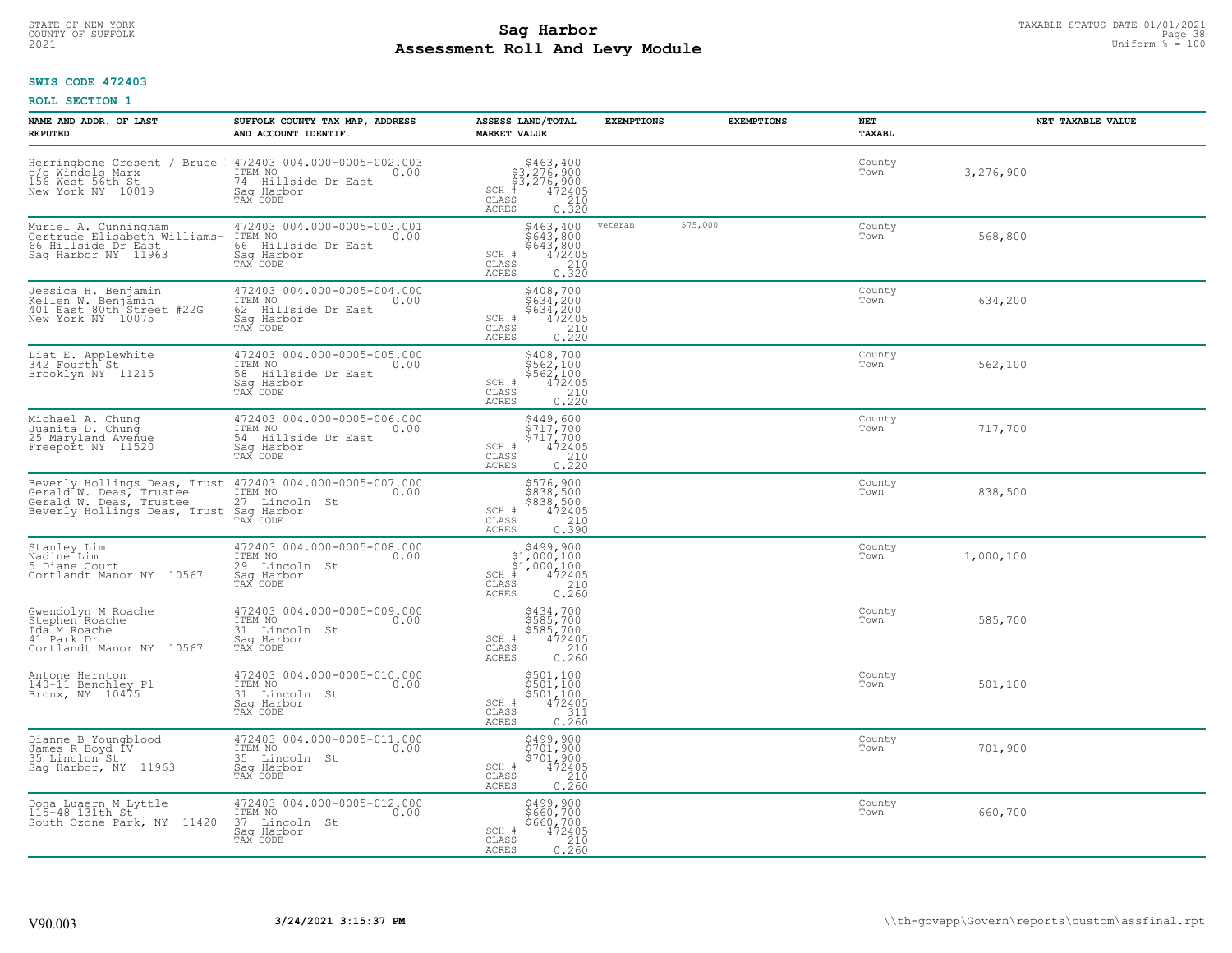# TAXABLE STATUS DATE 01/01/2021 **Sag Harbor** COUNTY OF SUFFOLK Page 39 **Assessment Roll And Levy Module Example 100** Uniform  $\frac{1}{8}$  = 100

## **SWIS CODE 472403**

| NAME AND ADDR. OF LAST<br><b>REPUTED</b>                                                                                                                                               | SUFFOLK COUNTY TAX MAP, ADDRESS<br>AND ACCOUNT IDENTIF.                                      | ASSESS LAND/TOTAL<br><b>MARKET VALUE</b>                                                                           | <b>EXEMPTIONS</b>    | <b>EXEMPTIONS</b><br>NET<br><b>TAXABL</b> |         | NET TAXABLE VALUE |
|----------------------------------------------------------------------------------------------------------------------------------------------------------------------------------------|----------------------------------------------------------------------------------------------|--------------------------------------------------------------------------------------------------------------------|----------------------|-------------------------------------------|---------|-------------------|
| John A Ali<br>124-07 193 St<br>Springfield Gdn, NY 11413                                                                                                                               | 472403 004.000-0005-013.000<br>ITEM NO<br>0.00<br>39 Lincoln<br>St<br>Saq Harbor<br>TAX CODE | \$434,700<br>\$657,200<br>\$657,200<br>472405<br>210<br>SCH #<br>CLASS<br><b>ACRES</b><br>0.260                    | \$125,000<br>veteran | County<br>Town                            | 532,200 |                   |
| Melvin Jackson<br>Cuffey Jackson<br>134 Underhill Ave<br>Brooklyn, NY 11238                                                                                                            | 472403 004.000-0005-014.000<br>ITEM NO<br>0.00<br>41 Lincoln St<br>Saq Harbor<br>TAX CODE    | \$434,700<br>\$806,900<br>\$806,900<br>472405<br>SCH #<br>CLASS<br>$\frac{210}{0.260}$<br><b>ACRES</b>             |                      | County<br>Town                            | 806,900 |                   |
| Judith D Mitchell<br>43 Lincoln St<br>Saq Harbor NY 11963                                                                                                                              | 472403 004.000-0005-015.000<br>ITEM NO<br>0.00<br>43 Lincoln St<br>Saq Harbor<br>TAX CODE    | \$434,700<br>\$577,800<br>$$577,800$<br>472405<br>SCH #<br>CLASS<br>$\frac{210}{0.260}$<br>ACRES                   |                      | County<br>Town                            | 577,800 |                   |
| LSG Group, LLC<br>6512 Girvin Drive<br>Oakland CA 94611                                                                                                                                | 472403 004.000-0005-016.000<br>TTEM NO 0.00<br>45 Lincoln St<br>Sag Harbor<br>TAX CODE       | \$481,700<br>\$699,700<br>\$699,700<br>472405<br>SCH #<br>CLASS<br>0.210<br><b>ACRES</b>                           |                      | County<br>Town                            | 699,700 |                   |
| Foster Family Trust<br>416 Southwest Dr<br>Silver Springs MD 20901                                                                                                                     | 472403 004.000-0005-017.001<br>ITEM NO<br>0.00<br>47 Lincoln St<br>Saq Harbor<br>TAX CODE    | \$501,600<br>\$630,200<br>\$630,200<br>\$630,200<br>472405<br>0.390<br>SCH #<br>CLASS<br><b>ACRES</b>              |                      | County<br>Town                            | 630,200 |                   |
| Ancell J. Harris, Co-Trustee 472403 004.000-0005-018.000<br>of the Carol T. Spencer Irre ITEM NO Diane P. Phillpotts, Co-Trus 44 Lincoln St<br>of the Carol T. Spencer Irre Sag Harbor | TAX CODE                                                                                     | $$446,000§641,600§641,600472405210$<br>SCH #<br>CLASS<br>0.670<br><b>ACRES</b>                                     |                      | County<br>Town                            | 641,600 |                   |
| Marc J Rankel<br>366 Old Country Rd<br>Eastport, NY 11941                                                                                                                              | 472403 004.000-0005-019.001<br>ITEM NO<br>0.00<br>42 Lincoln St<br>Sag Harbor<br>TAX CODE    | $$16, 200$<br>$$16, 200$<br>$$16, 200$<br>$$16, 200$<br>$472405$<br>SCH #<br>311<br>CLASS<br>0.010<br><b>ACRES</b> |                      | County<br>Town                            | 16,200  |                   |
| Angela Dorn<br>88 Lanternback Island Dr<br>Satellite Beach, FL 32937                                                                                                                   | 472403 004.000-0005-019.002<br>ITEM NO<br>0.00<br>42 Lincoln St<br>Saq Harbor<br>TAX CODE    | \$499,900<br>\$810,600<br>\$810,600<br>472405<br>SCH #<br>CLASS<br>220<br><b>ACRES</b><br>0.260                    |                      | County<br>Town                            | 810,600 |                   |
| 40 Lincoln Street Developmen<br>65 Wheatley Rd<br>Old Westbury NY 11568                                                                                                                | 472403 004.000-0005-021.000<br>ITEM NO 0.00<br>40 Lincoln St<br>Saq Harbor<br>TAX CODE       | \$499,900<br>\$499,900<br>\$499,900<br>\$499,900<br>SCH #<br>CLASS<br>311<br><b>ACRES</b><br>0.260                 |                      | County<br>Town                            | 499,900 |                   |
| Colton Dirksen<br>Chloe Peterson Dirksen<br>38 Lincoln St<br>Sag Harbor, NY 11963                                                                                                      | 472403 004.000-0005-022.000<br>ITEM NO<br>0.00<br>38 Lincoln St<br>Sag Harbor<br>TAX CODE    | \$499,900<br>\$869,500<br>\$869,500<br>472405<br>210<br>SCH #<br>CLASS<br>0.260<br><b>ACRES</b>                    |                      | County<br>Town                            | 869,500 |                   |
| Barbara A Britton<br>158-18 Riverside Dr<br>New York, NY 10032                                                                                                                         | 472403 004.000-0005-023.000<br>ITEM NO<br>0.00<br>36 Lincoln St<br>Sag Harbor<br>TAX CODE    | \$434,700<br>\$624,600<br>\$624,600<br>SCH #<br>472405<br>CLASS<br>0.260<br><b>ACRES</b>                           |                      | County<br>Town                            | 624,600 |                   |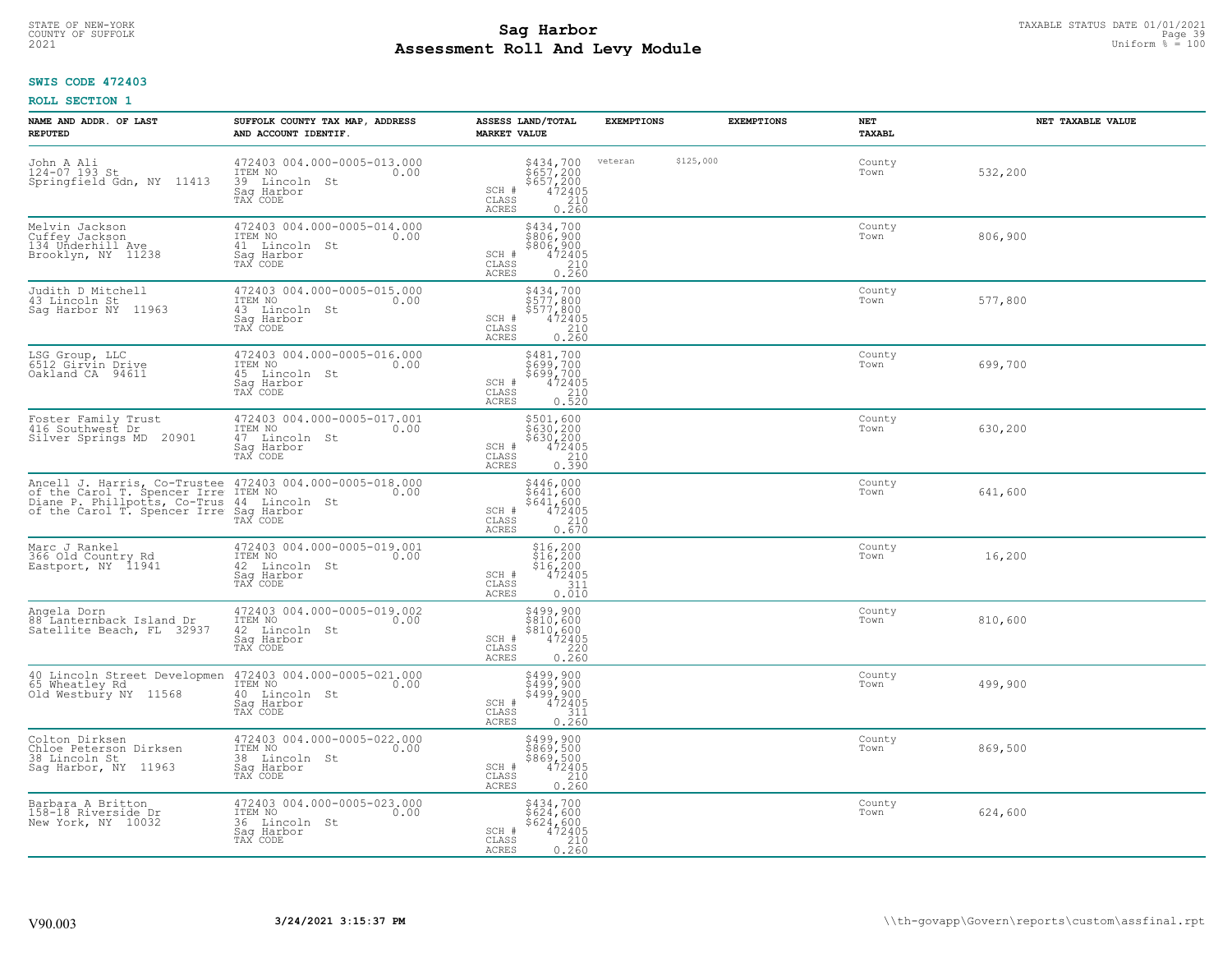#### **Sag Harbor** TAXABLE STATUS DATE 01/01/2021<br>
Poll and Louis Module **Assessment Roll And Levy Module Example 100** Uniform  $\frac{1}{8}$  = 100 COUNTY OF SUFFOLK **Example 10** and the country of sufficient of the country of sufficient  $\blacksquare$  and  $\blacksquare$  and  $\blacksquare$

## **SWIS CODE 472403**

| NAME AND ADDR. OF LAST<br><b>REPUTED</b>                                                                | SUFFOLK COUNTY TAX MAP, ADDRESS<br>AND ACCOUNT IDENTIF.                                        | ASSESS LAND/TOTAL<br><b>MARKET VALUE</b>                                                                                                   | <b>EXEMPTIONS</b> | <b>EXEMPTIONS</b> | <b>NET</b><br>TAXABL | NET TAXABLE VALUE |
|---------------------------------------------------------------------------------------------------------|------------------------------------------------------------------------------------------------|--------------------------------------------------------------------------------------------------------------------------------------------|-------------------|-------------------|----------------------|-------------------|
| Marcella Lowery<br>Po Box 432<br>Morning Side<br>New York, NY 10026                                     | 472403 004.000-0005-024.000<br>ITEM NO<br>0.00<br>34 Lincoln St<br>Saq Harbor<br>TAX CODE      | \$499,900<br>\$678,600<br>\$678,600<br>SCH #<br>472405<br>210<br>CLASS<br><b>ACRES</b><br>0.260                                            |                   |                   | County<br>Town       | 678,600           |
| John L Ruffins<br>Katherine May Ruffins<br>111-08 201st St<br>Hollis, NY 11412                          | 472403 004.000-0005-025.000<br>ITEM NO<br>0.00<br>32 Lincoln St<br>Saq Harbor<br>TAX CODE      | \$499,900<br>\$676,100<br>\$676,100<br>SCH #<br>$72405\n210\n0.260$<br>CLASS<br>ACRES                                                      |                   |                   | County<br>Town       | 676,100           |
| Jill Sinel<br>Vitaly Sinel<br>331 College Rd<br>Bronx NY 10471                                          | 472403 004.000-0005-026.000<br>ITEM NO<br>0.00<br>30<br>Lincoln St<br>Saq Harbor<br>TAX CODE   | \$434,700<br>\$794,000<br>\$794,000<br>SCH #<br>$\begin{smallmatrix} 472405\ 210\ 0.260 \end{smallmatrix}$<br>CLASS<br>ACRES               |                   |                   | County<br>Town       | 794,000           |
| Yvette J. Webster<br>5100 Parkridge Drive<br>Oakland CA 94619                                           | 472403 004.000-0005-027.000<br>ITEM NO<br>0.00<br>26 Lincoln St<br>Saq Harbor<br>TAX CODE      | \$557,700<br>\$789,400<br>\$789,400<br>SCH #<br>$72405\n210\n0.520$<br>CLASS<br>ACRES                                                      |                   |                   | County<br>Town       | 789,400           |
| Anthony Brandt<br>Lorraine Dusky<br>P O Box 968<br>Sag Harbor, NY 11963                                 | 472403 004.000-0005-028.000<br>ITEM NO<br>0.00<br>24 Lincoln<br>Saq Harbor<br>TAX CODE         | \$543,400<br>5955,900<br>$$955,900$ $472405$ $0.570$<br>SCH #<br>$\mathtt{CLASS}$<br>ACRES                                                 |                   |                   | County<br>Town       | 955,900           |
| Michelle M Cottrell<br>Eugene H Garypie JR<br>Lucille Garypie<br>183 Division St<br>Sag Harbor NY 11963 | 472403 005.000-0001-002.001<br>ITEM NO<br>0.00<br>183<br>Division St<br>Sag Harbor<br>TAX CODE | $$769,100$<br>$$1,151,700$<br>$$1,151,700$<br>$*1$<br>$*12405$<br>$SCH$ #<br>CLASS<br>$\begin{array}{c} 210 \\ 0.180 \end{array}$<br>ACRES |                   |                   | County<br>Town       | 1,151,700         |
| Kai Althoff<br>97 Brooklyn Ave Apt 6A<br>Brooklyn NY 11216                                              | 472403 005.000-0001-003.000<br>ITEM NO<br>0.00<br>187<br>Division St<br>Saq Harbor<br>TAX CODE | $$668, 800$<br>$$1, 353, 200$<br>$$1, 353, 200$<br>$$472405$<br>$SCH$ #<br>CLASS<br>210<br>ACRES<br>0.110                                  |                   |                   | County<br>Town       | 1,353,200         |
| Adam I Stein<br>125 Prospect Park W<br>Brooklyn, NY 11215                                               | 472403 005.000-0001-004.000<br>ITEM NO<br>0.00<br>191 Division St<br>Saq Harbor<br>TAX CODE    | $5711, 400$<br>$5958, 300$<br>$5958, 300$<br>$472405$<br>$210$<br>SCH #<br>CLASS<br><b>ACRES</b><br>0.130                                  |                   |                   | County<br>Town       | 958,300           |
| William J Fowkes<br>PO Box 131<br>Amagansett, NY 11930                                                  | 472403 005.000-0001-007.002<br>ITEM NO<br>0.00<br>201 Division St<br>Saq Harbor<br>TAX CODE    | \$243,200<br>\$416,100<br>\$416,100<br>472405<br>SCH #<br>CLASS<br>$\frac{210}{0.040}$<br>ACRES                                            |                   |                   | County<br>Town       | 416,100           |
| Division Street, LLC<br>205 Division Street,<br>251 Fifth Ave FL 4th<br>New York NY 10016               | 472403 005.000-0001-008.004<br>ITEM NO<br>0.00<br>205<br>Division St<br>Sag Harbor<br>TAX CODE | \$325,700<br>\$623,200<br>\$623,200<br>472405<br>SCH #<br>210<br>CLASS<br><b>ACRES</b><br>0.040                                            |                   |                   | County<br>Town       | 623,200           |
| Jonathan B. Smith<br>Catherine Smith<br>P.O. Box 384<br>Saq Harbor NY 11963                             | 472403 005.000-0001-009.001<br>ITEM NO<br>0.00<br>209 Division St<br>Sag Harbor<br>TAX CODE    | \$505,800<br>\$1,933,100<br>\$1,933,100<br>$SCH$ #<br>472405<br>210<br>CLASS<br><b>ACRES</b><br>0.060                                      |                   |                   | County<br>Town       | 1,933,100         |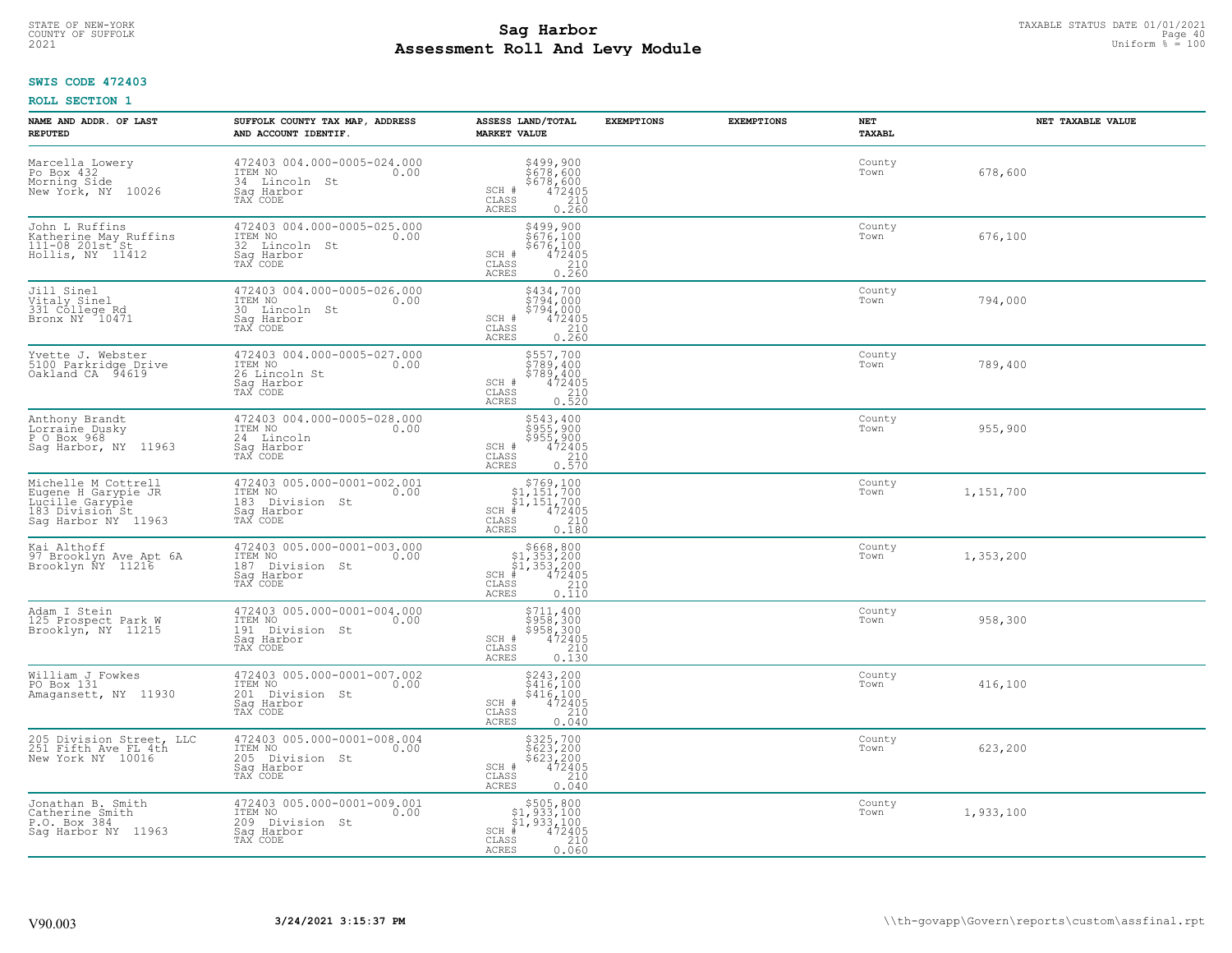#### **Sag Harbor** TAXABLE STATUS DATE 01/01/2021<br>
Poll and Louis Module **Assessment Roll And Levy Module Example 2021** Uniform  $\frac{1}{8}$  = 100 COUNTY OF SUFFOLK **Example 2018 COUNTY OF SUFFOLK** Page 41

## **SWIS CODE 472403**

| NAME AND ADDR. OF LAST<br><b>REPUTED</b>                                                                          | SUFFOLK COUNTY TAX MAP, ADDRESS<br>AND ACCOUNT IDENTIF.                                        | ASSESS LAND/TOTAL<br><b>MARKET VALUE</b>                                                                                     | <b>EXEMPTIONS</b> | <b>EXEMPTIONS</b> | NET<br><b>TAXABL</b> | NET TAXABLE VALUE |
|-------------------------------------------------------------------------------------------------------------------|------------------------------------------------------------------------------------------------|------------------------------------------------------------------------------------------------------------------------------|-------------------|-------------------|----------------------|-------------------|
| Louis S. Linfield<br>270 Riverside Dr Apt 12B<br>New York NY 10025                                                | 472403 005.000-0001-010.000<br>ITEM NO<br>0.00<br>211 Division St<br>Saq Harbor<br>TAX CODE    | $$668, 800$<br>$$2, 290, 400$<br>$$2, 290, 400$<br>$472405$<br>$$240$<br>$$240$<br>$SCH$ #<br>CLASS<br><b>ACRES</b><br>0.110 |                   |                   | County<br>Town       | 2,290,400         |
| Phyllis Brown<br>Harry Brown<br>2935 <sup>-</sup> Stevens St<br>Oceanside, NY 11572                               | 472403 005.000-0001-011.001<br>ITEM NO<br>0.00<br>215 Division St<br>Saq Harbor<br>TAX CODE    | \$547,200<br>\$744,000<br>\$744,000<br>SCH #<br>472405<br>CLASS<br>210<br><b>ACRES</b><br>0.090                              |                   |                   | County<br>Town       | 744,000           |
| Matthew Lefkowitz<br>Kyle Dupree<br>44 West 10th St Apt 6B<br>New York NY 10011                                   | 472403 005.000-0001-012.000<br>ITEM NO<br>0.00<br>219 Division St<br>Saq Harbor<br>TAX CODE    | \$491,100<br>\$1,633,400<br>\$1,633,400<br>#472405<br>$SCH$ #<br>CLASS<br>210<br>0.080<br><b>ACRES</b>                       |                   |                   | County<br>Town       | 1,633,400         |
| Glenn Stancroff<br>PO Box 371<br>New York, NY 10021                                                               | 472403 005.000-0001-013.000<br>TTEM NO 0.00<br>161 Jermain Ave<br>Saq Harbor<br>TAX CODE       | $$788,100$<br>$$1,022,000$<br>$$1,022,000$<br>$*$<br>$472405$<br>$SCH$ #<br>CLASS<br>210<br>ACRES<br>0.160                   |                   |                   | County<br>Town       | 1,022,000         |
| Carol Williams<br>165 Jermain Ave<br>Sag Harbor, NY 11963                                                         | 472403 005.000-0001-014.000<br>ITEM NO<br>0.00<br>165<br>Jermain Ave<br>Saq Harbor<br>TAX CODE | \$443,300<br>\$604,000<br>\$604,000<br>SCH #<br>$\frac{472405}{210}$<br>CLASS<br><b>ACRES</b><br>0.090                       |                   |                   | County<br>Town       | 604,000           |
| John Barrows<br>PO Box 481<br>Wainscott, NY 11975                                                                 | 472403 005.000-0001-015.000<br>ITEM NO<br>0.00<br>169 Jermain Ave<br>Saq Harbor<br>TAX CODE    | \$547,300<br>\$769,900<br>\$769,900<br>472405<br>210<br>SCH #<br>$\mathtt{CLASS}$<br>0.100<br><b>ACRES</b>                   |                   |                   | County<br>Town       | 769,900           |
| Nikki Earle<br>173 Jermain Ave<br>Sag Harbor, NY 11963                                                            | 472403 005.000-0001-016.000<br>ITEM NO<br>173 Jermain Ave<br>0.00<br>Saq Harbor<br>TAX CODE    | \$443,300<br>\$606,400<br>\$606,400<br>472405<br>SCH #<br>210<br>CLASS<br>0.090<br><b>ACRES</b>                              |                   |                   | County<br>Town       | 606,400           |
| Angelo Bagnoli, Life Estate<br>Eugine Gentile<br>Nicola Gentile Squires<br>177 Jermain Ave<br>Sag Harbor NY 11963 | 472403 005.000-0001-017.000<br>ITEM NO<br>0.00<br>177 Jermain Ave<br>Saq Harbor<br>TAX CODE    | \$492,600<br>\$745,500<br>\$745,500<br>472405<br>SCH #<br>CLASS<br>210<br><b>ACRES</b><br>0.100                              |                   |                   | County<br>Town       | 745,500           |
| Maya Kenny Mann (Trustee)<br>The Maya Kenny Mann Living T<br>19 Espira Ct<br>Santa Fe NM 87508                    | 472403 005.000-0001-018.000<br>10.00 0.00<br>11 Atlantic Ave<br>Saq Harbor<br>TAX CODE         | \$437,700<br>\$592,800<br>\$592,800<br>SCH #<br>472405<br>CLASS<br>210<br><b>ACRES</b><br>0.080                              |                   |                   | County<br>Town       | 592,800           |
| Melanie Fleishman<br>704 West End Ave Apt 2B<br>New York, NY 10025                                                | 472403 005.000-0001-019.000<br>ITEM NO<br>0.00<br>15 Atlantic Ave<br>Sag Harbor<br>TAX CODE    | \$437,700<br>\$560,500<br>\$560,500<br>472405<br>SCH #<br>210<br>CLASS<br><b>ACRES</b><br>0.080                              |                   |                   | County<br>Town       | 560,500           |
| Elizabeth Gilbert<br>P.O. Box 3012<br>Saq Harbor NY 11963                                                         | 472403 005.000-0001-020.000<br>ITEM NO<br>0.00<br>19 Atlantic Ave<br>Sag Harbor<br>TAX CODE    | \$547,300<br>\$709,300<br>\$709,300<br>SCH #<br>472405<br>CLASS<br>210<br><b>ACRES</b><br>0.100                              |                   |                   | County<br>Town       | 709,300           |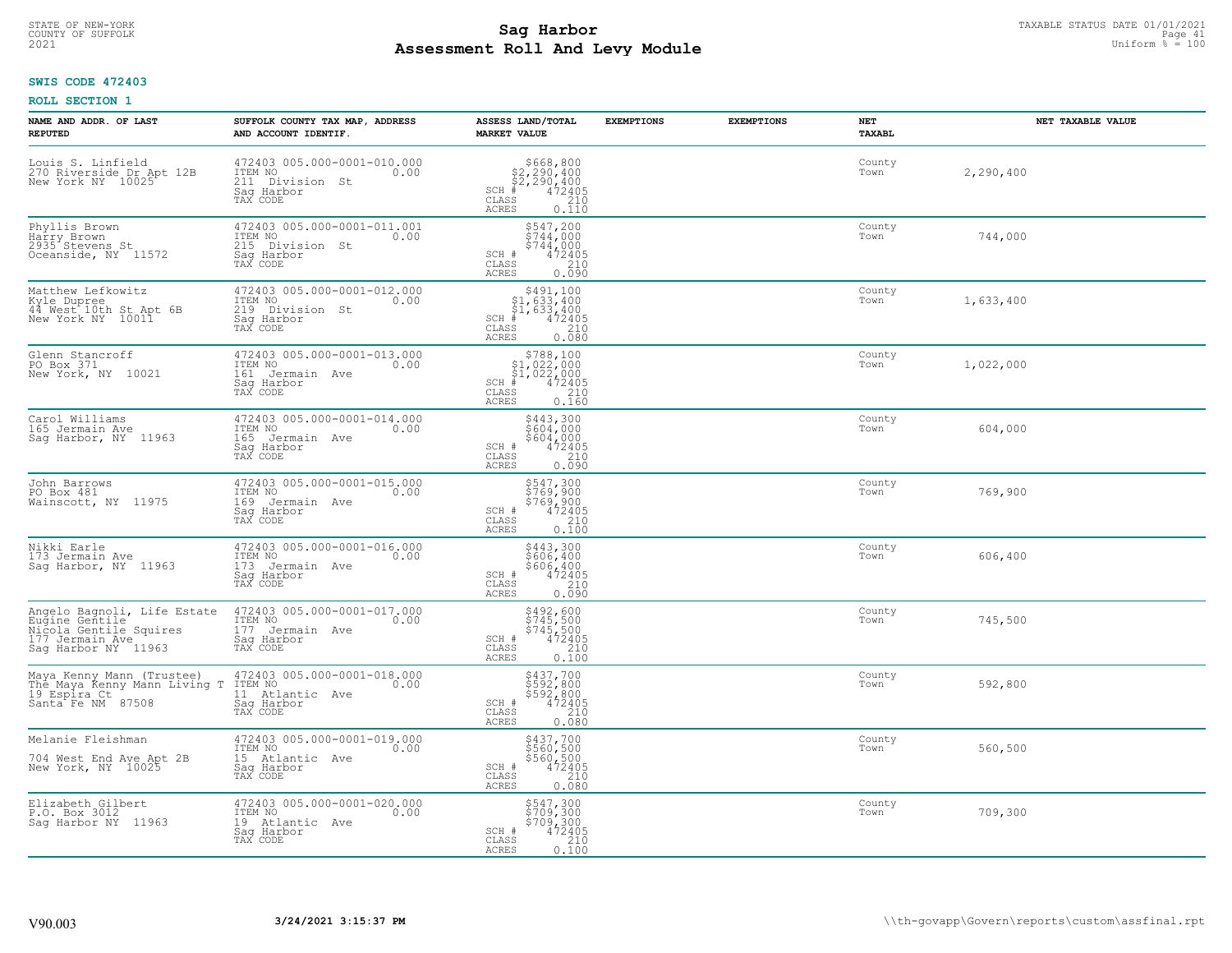# TAXABLE STATUS DATE 01/01/2021<br>COUNTY OF SUFFOLK Page 42 **Assessment Roll And Levy Module Example 2021** Uniform  $\frac{1}{8}$  = 100

## **SWIS CODE 472403**

| NAME AND ADDR. OF LAST<br><b>REPUTED</b>                                                                                   | SUFFOLK COUNTY TAX MAP, ADDRESS<br>AND ACCOUNT IDENTIF.                                     | ASSESS LAND/TOTAL<br><b>MARKET VALUE</b>                                                                                                                               | <b>EXEMPTIONS</b> | <b>EXEMPTIONS</b> | NET<br>TAXABL  | NET TAXABLE VALUE |
|----------------------------------------------------------------------------------------------------------------------------|---------------------------------------------------------------------------------------------|------------------------------------------------------------------------------------------------------------------------------------------------------------------------|-------------------|-------------------|----------------|-------------------|
| Frank H Santoro<br>300 W 17th St Apt 6E<br>New York NY 10011                                                               | 472403 005.000-0001-021.000<br>ITEM NO<br>0.00<br>25 Atlantic Ave<br>Saq Harbor<br>TAX CODE | \$608,100<br>\$773,300<br>\$773,300<br>472405<br>210<br>SCH #<br>CLASS<br><b>ACRES</b><br>0.100                                                                        |                   |                   | County<br>Town | 773,300           |
| James Perry<br>29 Atlantic Ave<br>Saq Harbor NY 11963                                                                      | 472403 005.000-0001-022.000<br>ITEM NO<br>0.00<br>29 Atlantic Ave<br>Saq Harbor<br>TAX CODE | \$577,700<br>\$1,015,400<br>\$1,015,400<br>$SCH$ #<br>472405<br>CLASS<br>210<br><b>ACRES</b><br>0.100                                                                  |                   |                   | County<br>Town | 1,015,400         |
| Dennis P Longwell<br>Alicia G Longwell<br>P O Box 772<br>Saq Harbor, NY 11963                                              | 472403 005.000-0001-023.000<br>ITEM NO<br>0.00<br>33 Atlantic Ave<br>Sag Harbor<br>TAX CODE | \$851,300<br>\$1,039,200<br>\$1,039,200<br>472405<br>$SCH$ #<br>CLASS<br>210<br>0.140<br>ACRES                                                                         |                   |                   | County<br>Town | 1,039,200         |
| Waldtraut E Biondi<br>10 Jay St<br>New York, NY 10010                                                                      | 472403 005.000-0001-024.001<br>ITEM NO<br>0.00<br>20 Elizabeth St<br>Sag Harbor<br>TAX CODE | \$492,600<br>\$683,000<br>$$683,000$<br>SCH #<br>$\frac{472405}{210}$<br>CLASS<br>ACRES<br>0.100                                                                       |                   |                   | County<br>Town | 683,000           |
| Paul W. Rogers, Trustee<br>The Paul W. Rogers Trust un<br>dated December 4, 2012<br>16 Elizabeth St<br>Sag Harbor NY 11963 | 472403 005.000-0001-025.001<br>ITEM NO<br>0.00<br>16 Elizabeth St<br>Saq Harbor<br>TAX CODE | \$821,000<br>\$1,145,800<br>$\begin{array}{r} 51,145,800 \\ 472405 \\ \text{is} \qquad \qquad 210 \end{array}$<br>$SCH$ #<br>$\mathtt{CLASS}$<br>0.150<br><b>ACRES</b> |                   |                   | County<br>Town | 1,145,800         |
| Christopher Chapin<br>14 Elizabeth St<br>Sag Harbor, NY 11963                                                              | 472403 005.000-0001-026.001<br>ITEM NO<br>0.00<br>14 Elizabeth St<br>Saq Harbor<br>TAX CODE | \$547,300<br>\$742,400<br>\$742,400<br>472405<br>SCH #<br>210<br>$\mathtt{CLASS}$<br>0.100<br><b>ACRES</b>                                                             |                   |                   | County<br>Town | 742,400           |
| Gregor Medinger<br>Beatrix Medinger<br>PO Box 1176<br>Sag Harbor, NY 11963                                                 | 472403 005.000-0001-027.000<br>ITEM NO<br>0.00<br>10 Elizabeth St<br>Saq Harbor<br>TAX CODE | \$711,400<br>$$1,046,200$<br>$$1,046,200$<br>$*$ 472405<br>$SCH$ #<br>$\mathtt{CLASS}$<br>210<br><b>ACRES</b><br>0.130                                                 |                   |                   | County<br>Town | 1,046,200         |
| Max Partners Properties, LLC<br>P.O. Box 746<br>Millerton NY<br>12546                                                      | 472403 005.000-0001-028.000<br>0.00 0.00<br>5 Elizabeth St<br>Saq Harbor<br>TAX CODE        | \$69,000<br>\$776,700<br>\$776,700<br>\$72405<br>SCH #<br>CLASS<br>411<br><b>ACRES</b><br>0.100                                                                        |                   |                   | County<br>Town | 776,700           |
| Elizabeth Street Owners Inc<br>30 E 4th St<br>New York, NY 10003                                                           | 472403 005.000-0001-029.000<br>TTEM NO 0.00<br>7 Elizabeth St<br>Saq Harbor<br>TAX CODE     | $$730,700$<br>$$1,205,900$<br>$$1,205,900$<br>$*$ 472405<br>$SCH$ $#$<br>CLASS<br>280<br>ACRES<br>0.190                                                                |                   |                   | County<br>Town | 1,205,900         |
| Scott D Baker<br>PO Box 1234<br>Sag Harbor, NY 11963                                                                       | 472403 005.000-0001-034.000<br>ITEM NO<br>0.00<br>20 Atlantic Ave<br>Sag Harbor<br>TAX CODE | \$568,800<br>\$724,700<br>\$724,700<br>472405<br>$SCH$ $#$<br>210<br>CLASS<br><b>ACRES</b><br>0.180                                                                    |                   |                   | County<br>Town | 724,700           |
| Dr John French JR<br>82 Hampton St<br>Saq Harbor NY 11963                                                                  | 472403 005.000-0002-001.000<br>ITEM NO<br>0.00<br>82 Hampton St<br>Sag Harbor<br>TAX CODE   | \$460,600<br>\$807,100<br>\$807,100<br>SCH #<br>472405<br>CLASS<br>483<br><b>ACRES</b><br>0.110                                                                        |                   |                   | County<br>Town | 807,100           |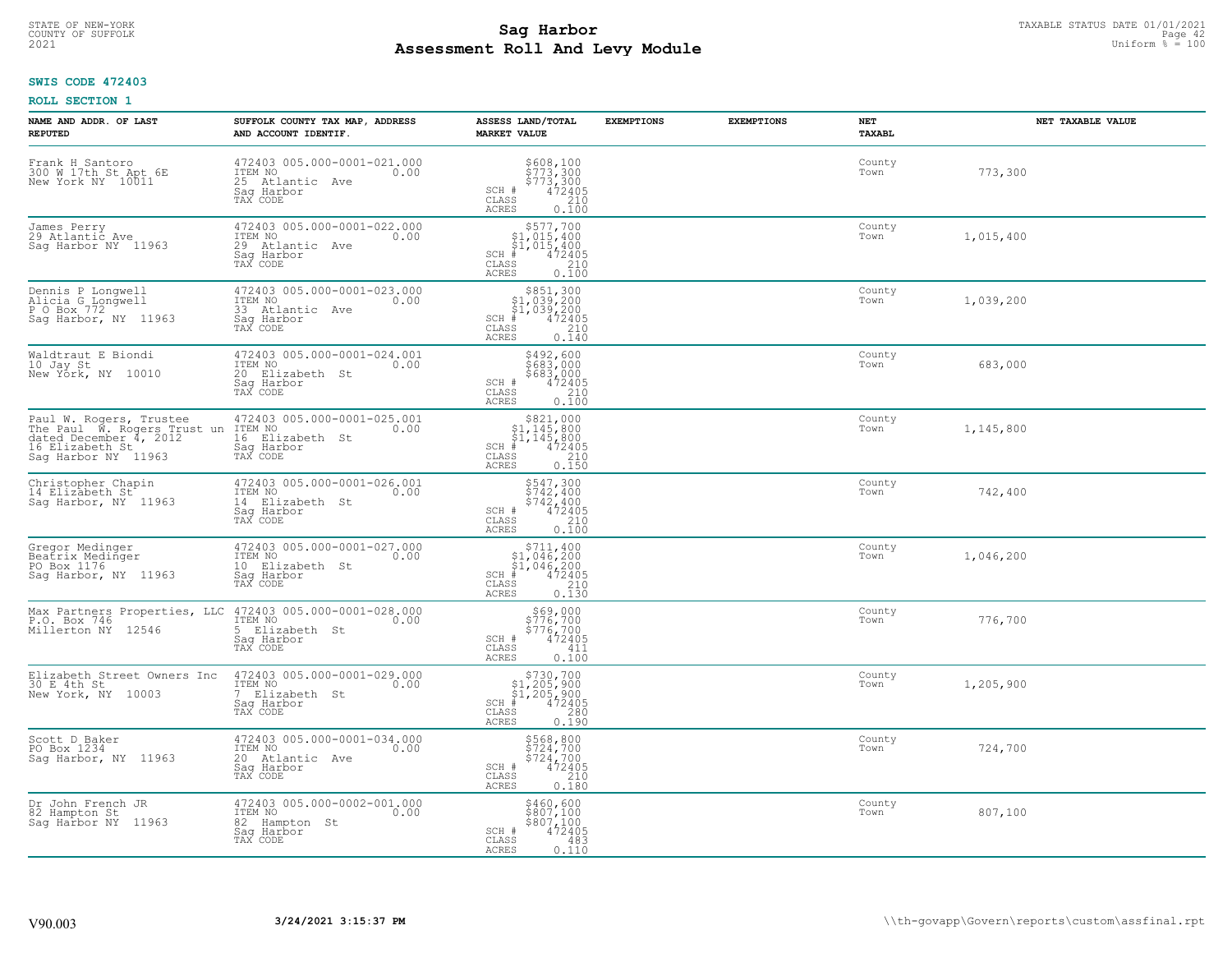# TAXABLE STATUS DATE 01/01/2021<br>COUNTY OF SUFFOLK Page 43 **Assessment Roll And Levy Module Example 2021** Uniform  $\frac{1}{8}$  = 100

## **SWIS CODE 472403**

| NAME AND ADDR. OF LAST<br><b>REPUTED</b>                                                                     | SUFFOLK COUNTY TAX MAP, ADDRESS<br>AND ACCOUNT IDENTIF.                                                               | ASSESS LAND/TOTAL<br><b>MARKET VALUE</b>                                                                                                          | <b>EXEMPTIONS</b>    | <b>EXEMPTIONS</b> | NET<br><b>TAXABL</b> | NET TAXABLE VALUE |
|--------------------------------------------------------------------------------------------------------------|-----------------------------------------------------------------------------------------------------------------------|---------------------------------------------------------------------------------------------------------------------------------------------------|----------------------|-------------------|----------------------|-------------------|
| Suzanne McNear<br>7 Clinton St<br>Sag Harbor NY 11963                                                        | 472403 005.000-0002-002.000<br>ITEM NO<br>0.00<br>7 Clinton St<br>Saq Harbor<br>TAX CODE                              | \$496,000<br>\$860,500<br>\$860,500<br>472405<br>SCH #<br>$\mathtt{CLASS}$<br>220<br><b>ACRES</b><br>0.110                                        |                      |                   | County<br>Town       | 860,500           |
| Douglas Magnolia<br>33 Greeneich Ave #14 H<br>New York NY 10014                                              | 472403 005.000-0002-003.000<br>ITEM NO<br>0.00<br>86 Hampton St<br>Sag Harbor<br>TAX CODE                             | $$752,100$<br>$$1,957,800$<br>$$1,957,800$<br>$*1$<br>$472405$<br>$SCH$ #<br>CLASS<br>$\begin{array}{c} 210 \\ 0.220 \end{array}$<br><b>ACRES</b> |                      |                   | County<br>Town       | 1,957,800         |
| Mary Elizabeth DeMaso<br>Petēr Drakoulias<br>c/o ML Management<br>P.O. Box 1250<br>New York NY 10101         | 472403 005.000-0002-004.000<br>ITEM NO<br>0.00<br>90 Hampton<br>Saq Harbor<br>TAX CODE                                | $$752,100$<br>$$1,171,600$<br>$$1,171,600$<br>$SCH$ #<br>472405<br>CLASS<br>210<br><b>ACRES</b><br>0.220                                          |                      |                   | County<br>Town       | 1,171,600         |
| Mary Moore<br>92 Hampton St<br>Sag Harbor, NY 11963                                                          | 472403 005.000-0002-005.000<br>ITEM NO<br>0.00<br>92 Hampton St<br>Saq Harbor<br>TAX CODE                             | $$681,000$<br>$$1,191,300$<br>$$1,191,300$<br>$*1$<br>$472405$<br>$SCH$ #<br>CLASS<br>210<br>ACRES<br>0.140                                       |                      |                   | County<br>Town       | 1,191,300         |
| Mary Ann Eddy<br>96 Hampton St<br>Sag Harbor NY<br>11963                                                     | 472403 005.000-0002-006.000<br>ITEM NO<br>0.00<br>96 Hampton St<br>Saq Harbor<br>TAX CODE                             | $$632, 400$<br>$$1, 086, 400$<br>$$1, 086, 400$<br>$472405$<br>$$220$<br>$SCH$ #<br>CLASS<br>0.130<br><b>ACRES</b>                                |                      |                   | County<br>Town       | 1,086,400         |
| PO Box 1515<br>Sag Harbor, NY 11963                                                                          | Martin Family Limited Liabil 472403 005.000-0002-007.000<br>ITEM NO<br>0.00<br>9 Ackerly St<br>Saq Harbor<br>TAX CODE | $$888,300$<br>$$1,017,700$<br>$$1,017,700$<br>$*1,017,700$<br>$*1,017,2405$<br>$SCH$ #<br>$\mathtt{CLASS}$<br>210<br>0.160<br><b>ACRES</b>        |                      |                   | County<br>Town       | 1,017,700         |
| Honey Wolters<br>PO Box 1174<br>Saq Harbor, NY 11963                                                         | 472403 005.000-0002-008.000<br>ITEM NO<br>0.00<br>11 Ackerly St<br>Saq Harbor<br>TAX CODE                             | \$666,300<br>\$806,000<br>\$806,000<br>472405<br>SCH #<br>CLASS<br>210<br>0.120<br>ACRES                                                          |                      |                   | County<br>Town       | 806,000           |
| Andrew D. Patrick<br>Maria T. Vrachnos<br>2-01 50th Avenue Apt 3R<br>Long Island City NY 11101               | 472403 005.000-0002-009.000<br>ITEM NO<br>0.00<br>15 Ackerly<br>St<br>Saq Harbor<br>TAX CODE                          | $$721,700$<br>$$1,639,900$<br>$$1,639,900$<br>$472405$<br>$$210$<br>$SCH$ #<br>CLASS<br><b>ACRES</b><br>0.130                                     |                      |                   | County<br>Town       | 1,639,900         |
| Helen P Earle<br>102 Hampton St<br>Sag Harbor, NY 11963                                                      | 472403 005.000-0002-010.000<br>ITEM NO<br>0.00<br>102 Hampton St<br>Sag Harbor<br>TAX CODE                            | \$615,300<br>\$1,032,600<br>\$1,032,600<br>$SCH$ #<br>472405<br>210<br>CLASS<br><b>ACRES</b><br>0.180                                             | \$125,000<br>veteran |                   | County<br>Town       | 907,600           |
| Cynthia O Burns<br>Lawrence J Burns<br>Geraldine A Burns (Life Esta<br>Lawrence J Burns III<br>James J Burns | 472403 005.000-0002-011.000<br>ITEM NO<br>0.00<br>106<br>Hampton St<br>Saq Harbor<br>TAX CODE                         | $$683,700$<br>$$1,115,800$<br>$$1,115,800$<br>$*1$<br>$472405$<br>$SCH$ #<br>CLASS<br>$\frac{210}{0.200}$<br><b>ACRES</b>                         | \$557,900<br>Persons |                   | County<br>Town       | 557,900           |
| Rory McEvoy<br>Grainne Coen<br>42 Sterns Point Road<br>Shelter Island NY 11965                               | 472403 005.000-0002-012.000<br>ITEM NO<br>0.00<br>108 Hampton St<br>Saq Harbor<br>TAX CODE                            | $$778,300$<br>$$1,200,000$<br>$$1,200,000$<br>$*1$<br>$472405$<br>SCH #<br>CLASS<br>210<br>ACRES<br>0.160                                         |                      |                   | County<br>Town       | 1,200,000         |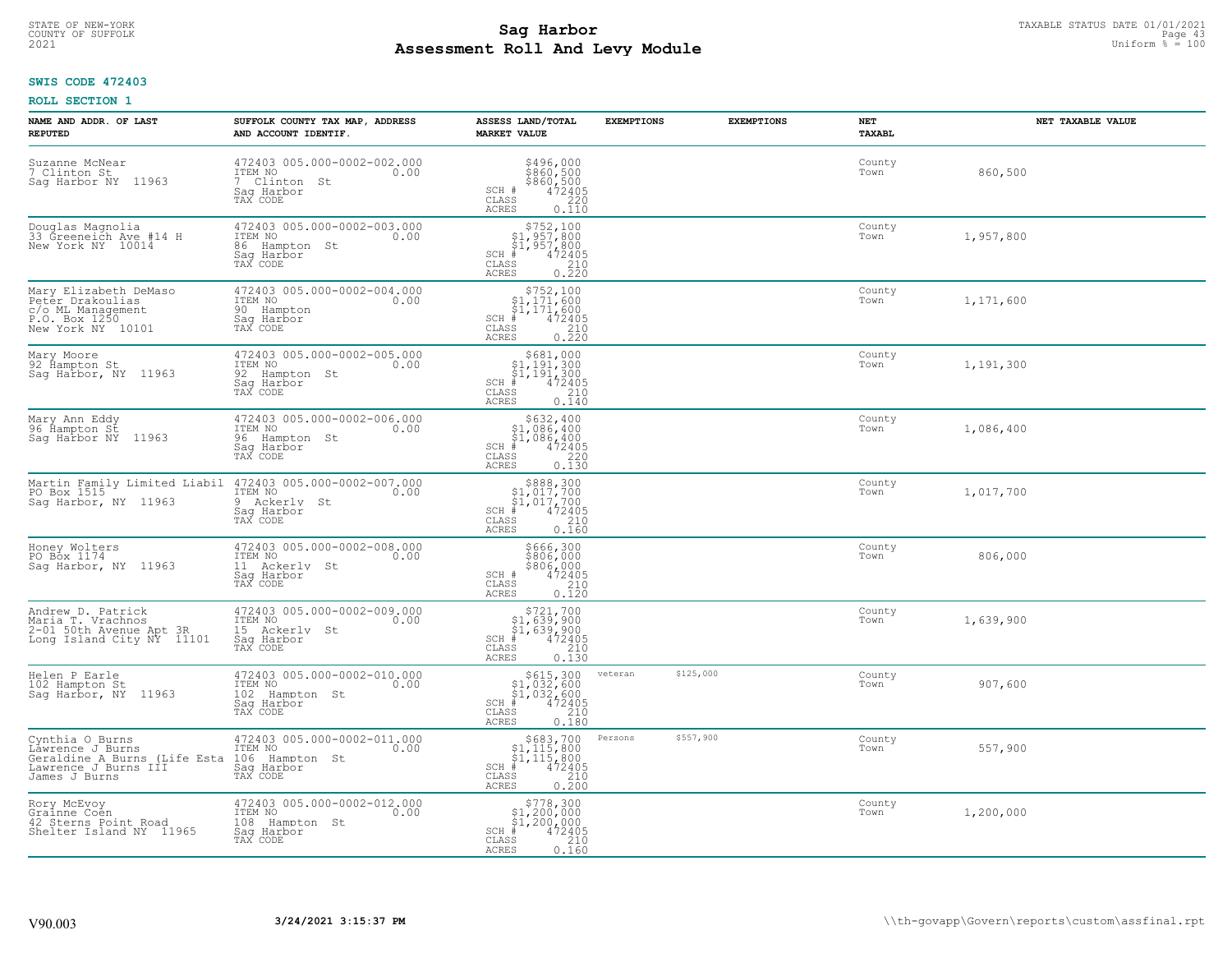# TAXABLE STATUS DATE 01/01/2021<br>COUNTY OF SUFFOLK Page 44 **Assessment Roll And Levy Module Example 2021** Uniform  $\frac{1}{8}$  = 100

## **SWIS CODE 472403**

| NAME AND ADDR. OF LAST<br><b>REPUTED</b>                                                                                                   | SUFFOLK COUNTY TAX MAP, ADDRESS<br>AND ACCOUNT IDENTIF.                                                                             | ASSESS LAND/TOTAL<br><b>MARKET VALUE</b>                                                                                                                                    | <b>EXEMPTIONS</b> | <b>EXEMPTIONS</b> | <b>NET</b><br>TAXABL | NET TAXABLE VALUE |
|--------------------------------------------------------------------------------------------------------------------------------------------|-------------------------------------------------------------------------------------------------------------------------------------|-----------------------------------------------------------------------------------------------------------------------------------------------------------------------------|-------------------|-------------------|----------------------|-------------------|
| Mariann C. Florio<br>24 Dockside Lane<br>PMB 418<br>Key Largo FL 33037                                                                     | 472403 005.000-0002-013.000<br>ITEM NO<br>0.00<br>235 Jermain Ave<br>Saq Harbor<br>TAX CODE                                         | $$527,700$<br>$$1,192,900$<br>$$1,192,900$<br>$472405$<br>$$280$<br>$$280$<br>$SCH$ #<br>CLASS<br><b>ACRES</b><br>0.110                                                     |                   |                   | County<br>Town       | 1,192,900         |
| Fred Gutekunst<br>F Gutekunst<br>Catherine Gutekunst<br>84 Harding Ave<br>Totowa, NJ 07512                                                 | 472403 005.000-0002-014.000<br>ITEM NO<br>0.00<br>16 Ackerly St<br>Saq Harbor<br>TAX CODE                                           | $$1,080,500$<br>$$1,271,000$<br>$$1,271,000$<br>$SCH$ #<br>472405<br>CLASS<br>210<br><b>ACRES</b><br>0.400                                                                  |                   |                   | County<br>Town       | 1,271,000         |
| Denise A Salomon<br>14 Ackerly St<br>Saq Harbor NY 11963                                                                                   | 472403 005.000-0002-015.000<br>ITEM NO<br>0.00<br>14 Ackerly St<br>Saq Harbor<br>TAX CODE                                           | $$990, 400$<br>$$1, 223, 200$<br>$$1, 223, 200$<br>$$1, 223, 200$<br>472405<br>$SCH$ #<br>$\begin{array}{c} 210 \\ 0.330 \end{array}$<br>CLASS<br>ACRES                     |                   |                   | County<br>Town       | 1,223,200         |
| Edward Deyermond<br>Bethany Deyermond<br>12 Ackerly St<br>Sag Harbor, NY 11963                                                             | 472403 005.000-0002-016.000<br>TTEM NO 0.00<br>12 Ackerly St<br>Saq Harbor<br>TAX CODE                                              | $$990, 400$<br>$$1, 351, 000$<br>$$1, 351, 000$<br>$$1, 351, 000$<br>$SCH$ #<br>$\begin{smallmatrix} 7472405 \\ 472405 \\ 210 \\ 0.330 \end{smallmatrix}$<br>CLASS<br>ACRES | Volunte           | \$135,100         | County<br>Town       | 1,215,900         |
| Eric K. Schultzel<br>Angela L. Inzerillo<br>10 Ackerly St<br>Sag Harbor NY 11963                                                           | 472403 005.000-0002-017.000<br>ITEM NO<br>0.00<br>10 Ackerly St<br>Saq Harbor<br>TAX CODE                                           | \$891,300<br>\$1,181,400<br>$\frac{1}{21}$ , 181, 400<br>$\frac{1}{4}$ , 472405<br>$\frac{210}{47}$<br>$SCH$ #<br>$\mathtt{CLASS}$<br>0.330<br><b>ACRES</b>                 |                   |                   | County<br>Town       | 1,181,400         |
| Lee Eisenberg<br>Linda Eisenberg<br>8 Ackerly St<br>Sag Harbor NY 11963                                                                    | 472403 005.000-0002-018.000<br>ITEM NO<br>0.00<br>8 Ackerly St<br>Sag Harbor<br>TAX CODE                                            | $$2,541,300$<br>$$2,541,300$<br>$$2,541,300$<br>$472405$<br>$SCH$ #<br>CLASS<br>$\begin{array}{c} 210 \\ 0.330 \end{array}$<br><b>ACRES</b>                                 |                   |                   | County<br>Town       | 2,541,300         |
| Robert Flicek<br>James Flicek<br>4501 Morris Street NE Apt 31<br>Albuquerque NM 87111                                                      | 472403 005.000-0002-019.000<br>ITEM NO<br>0.00<br>6<br>Ackerly St<br>Saq Harbor<br>TAX CODE                                         | $$1, 188, 500$<br>$$1, 416, 700$<br>$$1, 416, 700$<br>$$4, 412405$<br>SCH #<br>CLASS<br>210<br>ACRES<br>0.660                                                               |                   |                   | County<br>Town       | 1,416,700         |
| Paul Grassfield<br>Jennifer M Stearns<br>PO Box 1372<br>New York, NY 10013                                                                 | $\frac{472403}{17EM \ N0} \cdot \frac{005.000 - 0002 - 020}{0.00} \cdot \frac{000}{0.00}$<br>2 Ackerly St<br>Saq Harbor<br>TAX CODE | $$1,037,200$<br>$$1,287,400$<br>$$1,287,400$<br>$$472405$<br>$SCH$ #<br>CLASS<br>210<br><b>ACRES</b><br>0.480                                                               |                   |                   | County<br>Town       | 1,287,400         |
| Caroline J Fell<br>P.O. Box 227<br>Southampton NY 11969                                                                                    | 472403 005.000-0002-021.000<br>TTEM NO 0.00<br>187 Jermain Ave<br>Saq Harbor<br>TAX CODE                                            | \$632,100<br>\$791,600<br>\$791,600<br>SCH #<br>472405<br>CLASS<br>210<br>0.200<br>ACRES                                                                                    |                   |                   | County<br>Town       | 791,600           |
| Ryan L. Alder, Co-Trustee<br>Patricia A. Archirbald Famil<br>Erin K. White, Co-Trustee<br>Patricia A. Archibald Family<br>Patricia A Alder | 472403 005.000-0002-022.000<br>ITEM NO<br>0.00<br>191 Jermain Ave<br>Sag Harbor<br>TAX CODE                                         | \$853,300<br>\$1,177,400<br>$\frac{1}{4}$ , 177, 400<br>$\frac{1}{4}$ 472405<br>SCH #<br>$\mathtt{CLASS}$<br>210<br>0.270<br><b>ACRES</b>                                   |                   |                   | County<br>Town       | 1,177,400         |
| James M Durfee<br>Elaine Durfee<br>Apt 5a<br>115 E 92nd St<br>New York, NY 10128                                                           | 472403 005.000-0002-023.000<br>ITEM NO<br>0.00<br>195 Jermain Ave<br>Sag Harbor<br>TAX CODE                                         | \$540,400<br>\$930,900<br>\$930,900<br>SCH #<br>472405<br>210<br>CLASS<br><b>ACRES</b><br>0.180                                                                             |                   |                   | County<br>Town       | 930,900           |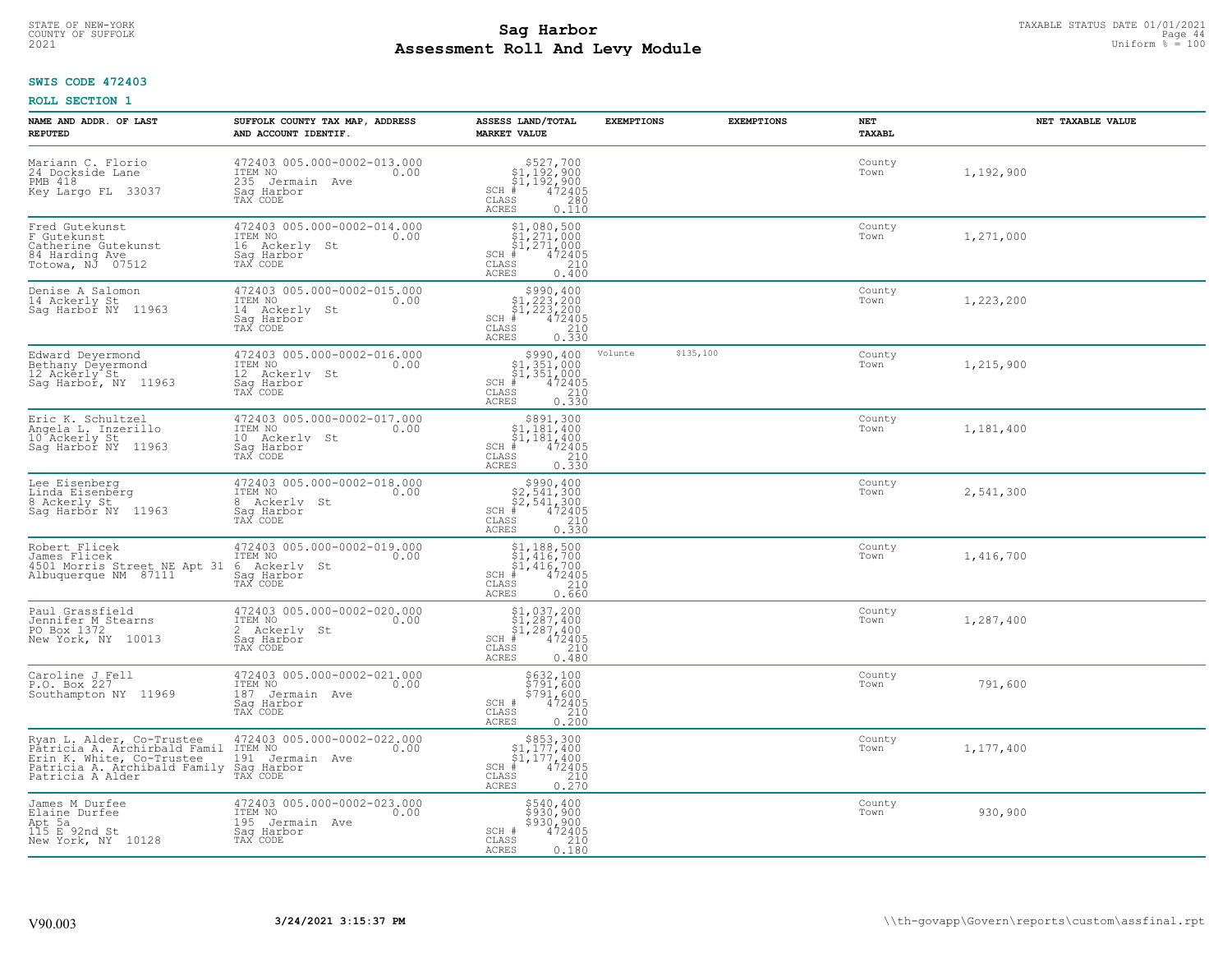# TAXABLE STATUS DATE 01/01/2021<br>COUNTY OF SUFFOLK Page 45 **Assessment Roll And Levy Module Example 2021** Uniform  $\frac{1}{8}$  = 100

## **SWIS CODE 472403**

| NAME AND ADDR. OF LAST<br><b>REPUTED</b>                                               | SUFFOLK COUNTY TAX MAP, ADDRESS<br>AND ACCOUNT IDENTIF.                                        | ASSESS LAND/TOTAL<br><b>MARKET VALUE</b>                                                                                                                                                                                                                                                                                             | <b>EXEMPTIONS</b> | <b>EXEMPTIONS</b> | NET<br>TAXABL  | NET TAXABLE VALUE |
|----------------------------------------------------------------------------------------|------------------------------------------------------------------------------------------------|--------------------------------------------------------------------------------------------------------------------------------------------------------------------------------------------------------------------------------------------------------------------------------------------------------------------------------------|-------------------|-------------------|----------------|-------------------|
| Jerome Toy<br>Marianne Toy<br>Po Box 2049<br>Sag Harbor, NY 11963                      | 472403 005.000-0002-024.000<br>ITEM NO<br>0.00<br>199 Jermain Ave<br>Saq Harbor<br>TAX CODE    | \$568,800<br>\$985,500<br>\$985,500<br>472405<br>SCH #<br>CLASS<br>210<br>ACRES<br>0.180                                                                                                                                                                                                                                             |                   |                   | County<br>Town | 985,500           |
| Giancarlo Bonaqura<br>Paula Jean Rosado<br>333 E 30th St Apt 8B<br>New York, NY 10016  | 472403 005.000-0002-025.000<br>ITEM NO<br>0.00<br>203 Jermain Ave<br>Saq Harbor<br>TAX CODE    | \$764,500<br>\$1,007,400<br>$\frac{1}{2}$ , 007, 400<br>472405<br>$SCH$ #<br>CLASS<br>$\frac{210}{0.170}$<br>ACRES                                                                                                                                                                                                                   |                   |                   | County<br>Town | 1,007,400         |
| Alice Rozzi<br>Donald Rozzi<br>P O Box 1191<br>215 Jermain Ave<br>Sag Harbor, NY 11963 | 472403 005.000-0002-026.000<br>ITEM NO<br>0.00<br>215<br>Jermain Ave<br>Sag Harbor<br>TAX CODE | \$799,500<br>5978,600<br>5978,600<br>$472405$<br>210<br>SCH #<br>CLASS<br>0.160<br>ACRES                                                                                                                                                                                                                                             | veteran           | \$125,000         | County<br>Town | 853,600           |
| Patrick S. Gallagher<br>Colleen A. Gill<br>207 Jermain Ave<br>Saq Harbor NY 11963      | 472403 005.000-0002-027.000<br>ITEM NO<br>0.00<br>207 Jermain Ave<br>Saq Harbor<br>TAX CODE    | \$782,100<br>\$977,800<br>$\begin{array}{r} \n 5977,800 \\  472405 \\  210 \\  0.170\n \end{array}$<br>SCH #<br>CLASS<br>ACRES                                                                                                                                                                                                       |                   |                   | County<br>Town | 977,800           |
| Paul H Babcock<br>22 Jospeh Francis Blvd<br>Sag Harbor, NY 11963                       | 472403 005.000-0003-001.000<br>ITEM NO<br>0.00<br>112<br>Hampton St<br>Saq Harbor<br>TAX CODE  | \$227,800<br>\$790,900<br>\$790,900<br>472405<br>SCH #<br>CLASS<br>483<br><b>ACRES</b><br>0.330                                                                                                                                                                                                                                      |                   |                   | County<br>Town | 790,900           |
| Roisin M. Bateman<br>118 Hampton St<br>P.O. Box 2173<br>Sag Harbor NY 11963            | 472403 005.000-0003-002.000<br>ITEM NO<br>0.00<br>118<br>Hampton St<br>Saq Harbor<br>TAX CODE  | $$792,300$<br>$$1,095,200$<br>$$1,095,200$<br>$$472405$<br>$SCH$ #<br>$\mathtt{CLASS}$<br>$\begin{array}{c} 210 \\ 0.330 \end{array}$<br>ACRES                                                                                                                                                                                       |                   |                   | County<br>Town | 1,095,200         |
| David Reiner<br>25 Harbor Dr<br>Sag Harbor, NY 11963                                   | 472403 005.000-0003-003.000<br>ITEM NO<br>0.00<br>238<br>Jermain Ave<br>Sag Harbor<br>TAX CODE | $$1,031,800$<br>$$1,178,900$<br>$$1,178,900$<br>$$1,178,900$<br>$472405$<br>SCH #<br>210<br>CLASS<br>0.380<br><b>ACRES</b>                                                                                                                                                                                                           |                   |                   | County<br>Town | 1,178,900         |
| Colin P Mather<br>P.O. Box 246<br>Wainscott NY<br>11975                                | 472403 005.000-0003-004.000<br>ITEM NO<br>0.00<br>234 Jermain Ave<br>Saq Harbor<br>TAX CODE    | $$632,900$<br>$$922,100$<br>$$922,100$<br>$$472405$<br>$$220$<br>SCH #<br>CLASS<br>ACRES<br>0.140                                                                                                                                                                                                                                    |                   |                   | County<br>Town | 922,100           |
| Ronald J Castillo<br>14 Hamilton St<br>Saq Harbor NY 11963                             | 472403 005.000-0003-005.000<br>ITEM NO<br>0.00<br>14 Hamilton St<br>Saq Harbor<br>TAX CODE     | \$653,000<br>\$869,300<br>\$869,300<br>472405<br>SCH #<br>CLASS<br>$\frac{210}{0.130}$<br><b>ACRES</b>                                                                                                                                                                                                                               |                   |                   | County<br>Town | 869,300           |
| Susan I Richardson<br>20 Hamilton St<br>Saq Harbor NY 11963                            | 472403 005.000-0003-006.000<br>ITEM NO<br>0.00<br>20 Hamilton St<br>Sag Harbor<br>TAX CODE     | $\begin{array}{r}  \  \  \,  \, 5896,000\\  \  \, 51,197,100\\  \  \, 51,197,100\\  \  \  \, 472405\\  \  \  \, 85\\  \  \  \, 210\\  \  \, 240\\  \  \, 250\\  \  \  \, 210\\  \  \, 220\\  \  \, 230\\  \  \, 240\\  \  \, 250\\  \  \, 220\\  \  \, 240\\  \  \, 250\\  \  \, 220\\  \  \, 220$<br>SCH<br>CLASS<br>0.330<br>ACRES |                   |                   | County<br>Town | 1,197,100         |
| Frank J Cafiso Jr<br>Leslie Cafiso<br>230 Jermain Ave<br>Saq Harbor, NY 11963          | 472403 005.000-0003-007.000<br>ITEM NO<br>0.00<br>230 Jermain Ave<br>Sag Harbor<br>TAX CODE    | \$806,400<br>\$997,500<br>\$997,500<br>472405<br>SCH #<br>210<br>CLASS<br>0.330<br><b>ACRES</b>                                                                                                                                                                                                                                      |                   |                   | County<br>Town | 997,500           |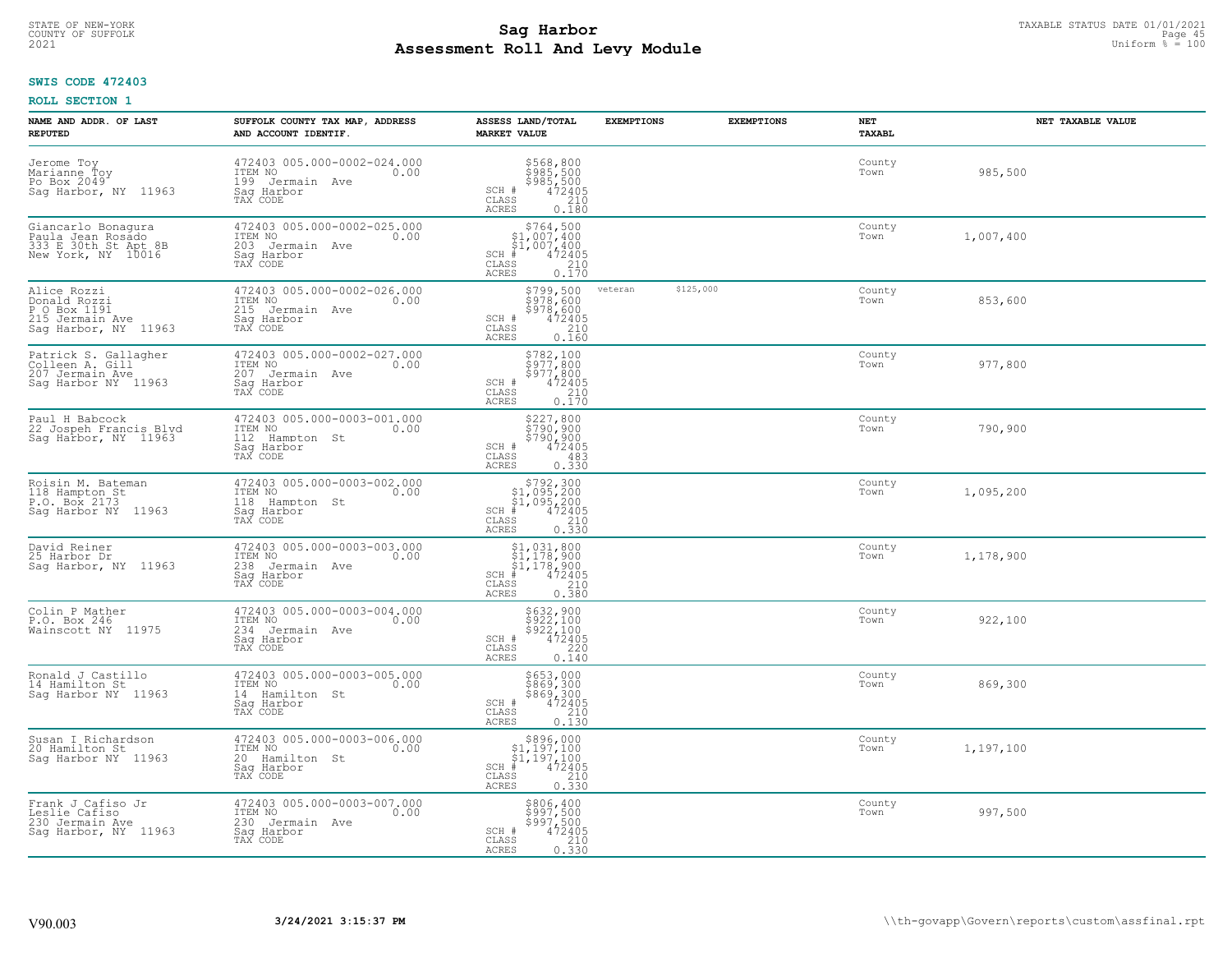#### **Sag Harbor** TAXABLE STATUS DATE 01/01/2021<br>
Poll and Louis Module 46 (Separate Delli and Louis Page 46 (Separate Delli and Louis Page 46 (Separate Deli **Assessment Roll And Levy Module Example 2021** Uniform  $\frac{1}{8}$  = 100 COUNTY OF SUFFOLK **Example 2018 Page 46 COUNTY COUNTY OF SUFFOLK** Page 46 **Page 46**

## **SWIS CODE 472403**

| NAME AND ADDR. OF LAST<br><b>REPUTED</b>                                                                                       | SUFFOLK COUNTY TAX MAP, ADDRESS<br>AND ACCOUNT IDENTIF.                                      | ASSESS LAND/TOTAL<br><b>MARKET VALUE</b>                                                                                              | <b>EXEMPTIONS</b> | <b>EXEMPTIONS</b> | NET<br>TAXABL  | NET TAXABLE VALUE |
|--------------------------------------------------------------------------------------------------------------------------------|----------------------------------------------------------------------------------------------|---------------------------------------------------------------------------------------------------------------------------------------|-------------------|-------------------|----------------|-------------------|
| Catherine Bettis<br>P.O. Box 1387<br>Saq Harbor NY 11963                                                                       | 472403 005.000-0003-008.000<br>ITEM NO<br>0.00<br>224 Jermain Ave<br>Saq Harbor<br>TAX CODE  | $$969,500\n$2,068,400\n$2,068,400\n# 472405\n35 210$<br>$SCH$ #<br>CLASS<br><b>ACRES</b><br>0.660                                     |                   |                   | County<br>Town | 2,068,400         |
| Deidre Guest<br>Apt 1b<br>270 W 12th St<br>New York, NY 10014                                                                  | 472403 005.000-0003-009.000<br>ITEM NO<br>0.00<br>220 Jermain Ave<br>Saq Harbor<br>TAX CODE  | $$794,300$<br>$$1,004,200$<br>$$1,004,200$<br>472405<br>$SCH$ #<br>$\mathtt{CLASS}$<br>$\frac{210}{0.250}$<br>ACRES                   |                   |                   | County<br>Town | 1,004,200         |
| Steven Reiner<br>Stephanie Reiner<br>140 E 28th St Apt 7A<br>New Yor, NY 10016                                                 | 472403 005.000-0003-010.000<br>ITEM NO<br>0.00<br>11 Montauk Ave<br>Saq Harbor<br>TAX CODE   | $$830,900$<br>$$1,364,000$<br>\$1,364,000<br>$SCH$ #<br>472405<br>210<br>CLASS<br>0.340<br>ACRES                                      |                   |                   | County<br>Town | 1,364,000         |
| Jeffrey Brock<br>Belen Moneo Feduchi<br>6 Varick St<br>New York, NY 10013                                                      | 472403 005.000-0003-011.000<br>ITEM NO<br>0.00<br>17 Montauk Ave<br>Saq Harbor<br>TAX CODE   | \$587,700<br>\$1,044,000<br>$SCH$ #<br>CLASS<br><b>ACRES</b><br>0.130                                                                 |                   |                   | County<br>Town | 1,044,000         |
| Rande L Bronster<br>Apt 10f<br>33 East End Ave<br>New York, NY 10028                                                           | 472403 005.000-0003-012.000<br>ITEM NO<br>0.00<br>44 Hamilton St<br>Saq Harbor<br>TAX CODE   | \$351,600<br>\$475,700<br>\$475,700<br>472405<br>SCH #<br>210<br>CLASS<br>0.070<br>ACRES                                              |                   |                   | County<br>Town | 475,700           |
| Christoph Knoess<br>Tanya Zaben<br>36 Ĥamilton St<br>Saq Harbor NY 11963                                                       | 472403 005.000-0003-014.001<br>ITEM NO<br>0.00<br>36 Hamilton St<br>Saq Harbor<br>TAX CODE   | $$703,300$<br>$$1,692,500$<br>$$1,692,500$<br>$$472405$<br>$SCH$ #<br>215<br>CLASS<br><b>ACRES</b><br>0.140                           |                   |                   | County<br>Town | 1,692,500         |
| Steven Mitchell<br>Michelle Mitchell<br>32 Hamilton St<br>Saq Harbor, NY 11963                                                 | 472403 005.000-0003-015.000<br>ITEM NO<br>0.00<br>32 Hamilton St<br>Saq Harbor<br>TAX CODE   | \$670,700<br>\$846,200<br>\$846,200<br>472405<br>SCH #<br>CLASS<br>$\frac{210}{0.200}$<br>ACRES                                       |                   |                   | County<br>Town | 846,200           |
| John William Jones<br>John William Jones, Trustee<br>The John William Jones Livin<br>26128 Dunedin Ct.<br>Punta Gorda FL 33983 | 472403 005.000-0003-016.000<br>10.00 0.00<br>31 Hamilton St<br>Saq Harbor<br>TAX CODE        | $$1,057,400$<br>$$1,213,000$<br>$$1,213,000$<br>$$472405$<br>$SCH$ #<br>$\mathtt{CLASS}$<br>210<br>ACRES<br>0.490                     |                   |                   | County<br>Town | 1,213,000         |
| Raymond Mark Romano<br>39 Hamilton St<br>Sag Harbor, NY 11963                                                                  | 472403 005.000-0003-017.000<br>ITEM NO<br>39 Hamilton St<br>Saq Harbor<br>TAX CODE           | $$975,400\n$1,236,000\n$1,236,000\n# 472405\n35\n210$<br>$SCH$ #<br>CLASS<br>ACRES<br>0.250                                           |                   |                   | County<br>Town | 1,236,000         |
| Gregory Boeklen<br>Vennia Boeklen<br>49 Hamilton St<br>Sag Harbor, NY 11963                                                    | 472403 005.000-0003-019.000<br>ITEM NO<br>0.00<br>49 Hamilton St<br>Sag Harbor<br>TAX CODE   | \$781,200<br>\$1,069,900<br>\$1,069,900<br>#472405<br>$SCH$ #<br>$\begin{array}{c} 210 \\ 0.290 \end{array}$<br>CLASS<br><b>ACRES</b> |                   |                   | County<br>Town | 1,069,900         |
| Robert Fried<br>Catherine R Fried<br>Apt. G11<br>4143 Via Marina<br>Marina Del Rey, CA 90292                                   | 472403 005.000-0003-020.003<br>ITEM NO<br>0.00<br>56 Eastville Ave<br>Saq Harbor<br>TAX CODE | \$803,200<br>\$1,004,600<br>\$1,004,600<br>$SCH$ #<br>472405<br>CLASS<br>210<br>ACRES<br>0.510                                        |                   |                   | County<br>Town | 1,004,600         |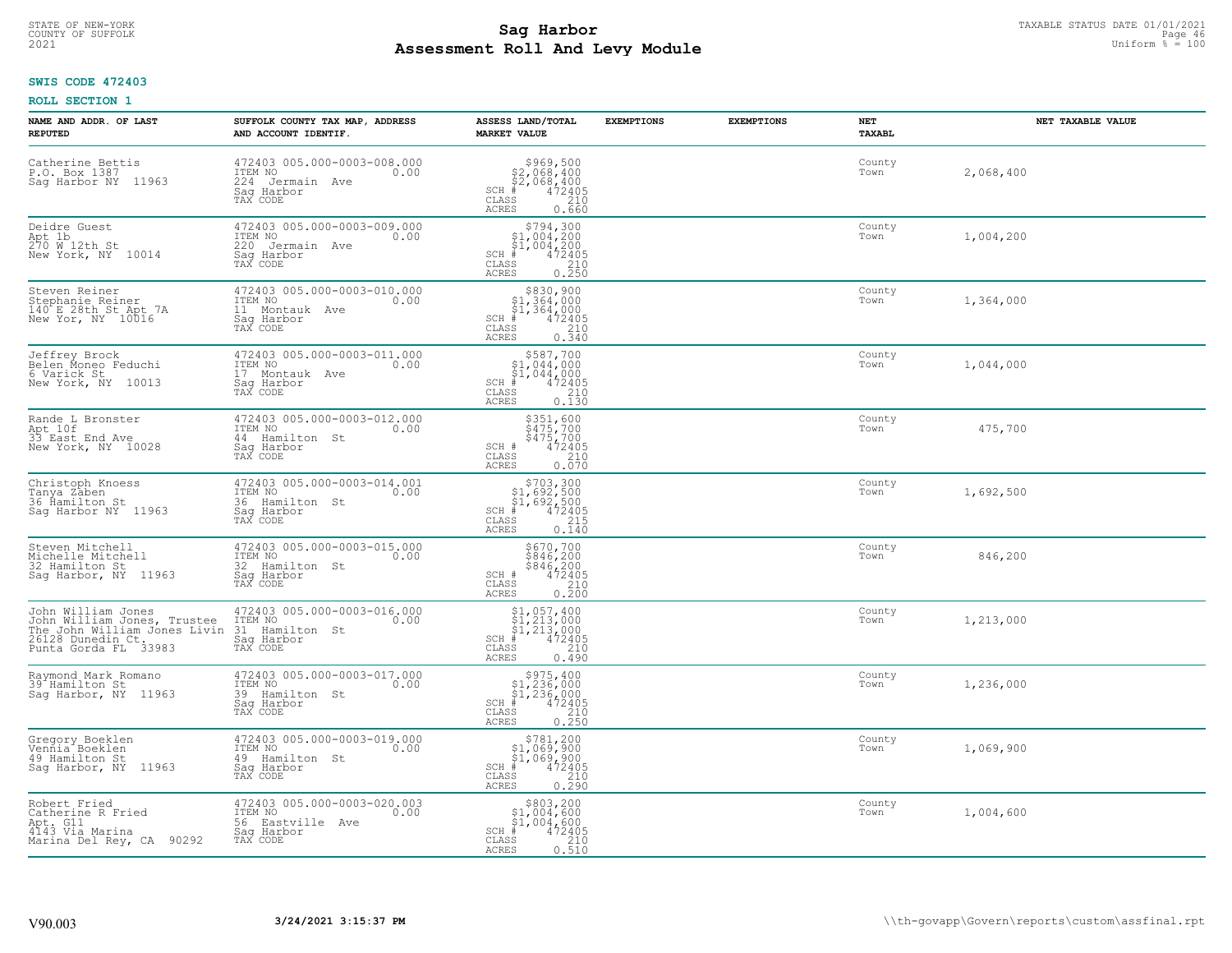# TAXABLE STATUS DATE 01/01/2021<br>COUNTY OF SUFFOLK Page 47 **Assessment Roll And Levy Module Example 2021** Uniform  $\frac{1}{8}$  = 100

## **SWIS CODE 472403**

| NAME AND ADDR. OF LAST<br><b>REPUTED</b>                                                                          | SUFFOLK COUNTY TAX MAP, ADDRESS<br>AND ACCOUNT IDENTIF.                                                              | ASSESS LAND/TOTAL<br><b>MARKET VALUE</b>                                                                                                     | <b>EXEMPTIONS</b>  | <b>EXEMPTIONS</b>     | NET<br><b>TAXABL</b> | NET TAXABLE VALUE |
|-------------------------------------------------------------------------------------------------------------------|----------------------------------------------------------------------------------------------------------------------|----------------------------------------------------------------------------------------------------------------------------------------------|--------------------|-----------------------|----------------------|-------------------|
| Clio Garland<br>201 West 85th Street Apt 14E<br>New York NY 10024                                                 | 472403 005.000-0003-020.004<br>ITEM NO<br>0.00<br>62 Eastville<br>Ave<br>Saq Harbor<br>TAX CODE                      | \$716,800<br>\$967,100<br>\$967,100<br>SCH #<br>$\frac{47\bar{2}\tilde{4}\tilde{0}5}{210}$<br>CLASS<br><b>ACRES</b><br>0.330                 |                    |                       | County<br>Town       | 967,100           |
| Colette Connor<br>31 Montauk Ave<br>Saq Harbor, NY 11963                                                          | 472403 005.000-0003-021.000<br>ITEM NO<br>0.00<br>31 Montauk Ave<br>Saq Harbor<br>TAX CODE                           | $$1,041,400$<br>$$1,258,100$<br>$$1,258,100$<br>$$472405$<br>$SCH$ #<br>CLASS<br>$\begin{array}{c} 210 \\ 0.530 \end{array}$<br><b>ACRES</b> |                    |                       | County<br>Town       | 1,258,100         |
| Elizabeth Katarina Lesar<br>291 Division Street<br>Saq Harbor NY 11963                                            | 472403 005.000-0004-002.000<br>ITEM NO<br>0.00<br>291<br>Division St<br>Saq Harbor<br>TAX CODE                       | \$743,400<br>\$962,800<br>\$962,800<br>SCH #<br>472405<br>CLASS<br>210<br>0.340<br><b>ACRES</b>                                              |                    |                       | County<br>Town       | 962,800           |
| Lianne Alcon<br>Matthew Boudreau<br>47 Grand St<br>Saq Harbor NY 11963                                            | 472403 005.000-0004-004.000<br>ITEM NO<br>0.00<br>47 Grand St<br>Saq Harbor<br>TAX CODE                              | \$444,900<br>\$605,400<br>\$605,400<br>SCH #<br>$\frac{472405}{210}$<br>CLASS<br><b>ACRES</b><br>0.110                                       |                    |                       | County<br>Town       | 605,400           |
| Sheila Ann Rotner (Trustee)<br>Sheila Ann Rotner Trust<br>210 Jermain Ave<br>Saq Harbor, NY 11963                 | 472403 005.000-0004-006.001<br>ITEM NO<br>0.00<br>210 Jermain Ave<br>Saq Harbor<br>TAX CODE                          | \$609,600<br>\$775,400<br>\$775,400<br>SCH #<br>$\frac{472405}{210}$<br>CLASS<br><b>ACRES</b><br>0.410                                       | veteran            | \$125,000             | County<br>Town       | 650,400           |
| Therese Rose Holdcraft<br>Emory DeCastro<br>60 Little Nahant Rd<br>Nahant MA 01908-1028                           | 472403 005.000-0004-007.000<br>ITEM NO<br>0.00<br>212 Jermain Ave<br>Saq Harbor<br>TAX CODE                          | $\begin{array}{c} $874,700 $1,056,100 $1,056,100 # 472405 \end{array}$<br>$SCH$ #<br>CLASS<br>210<br>0.400<br><b>ACRES</b>                   |                    |                       | County<br>Town       | 1,056,100         |
| Kerry S. Dempsey<br>67 E 11th St Apt 421<br>New York NY 10003                                                     | 472403 005.000-0004-008.000<br>TTEM NO 0.00<br>12 Montauk Ave<br>Sag Harbor<br>TAX CODE                              | $$656,000$<br>$$1,065,300$<br>$$1,065,300$<br>$*1,065,300$<br>$*1,0472405$<br>$SCH$ $#$<br>CLASS<br>210<br><b>ACRES</b><br>0.300             |                    |                       | County<br>Town       | 1,065,300         |
| Joseph J Brennan<br>Carole A Brennan<br>26 Montauk Hwy<br>Sag Harbor, NY 11963                                    | 472403 005.000-0004-009.000<br>ITEM NO<br>0.00<br>26 Montauk Ave<br>Saq Harbor<br>TAX CODE                           | \$509,000<br>\$738,200<br>\$738,200<br>SCH #<br>472405<br>210<br>CLASS<br><b>ACRES</b><br>0.180                                              |                    |                       | County<br>Town       | 738,200           |
| Carole J Mitchell<br>Robert C Mitchell<br>71 Grand St<br>Saq Harbor, NY 11963                                     | 472403 005.000-0004-010.000<br>ITEM NO<br>0.00<br>71 Grand St<br>Saq Harbor<br>TAX CODE                              | $$460,500$<br>$$578,200$<br>\$578,200<br>SCH #<br>472405<br>CLASS<br>210<br><b>ACRES</b><br>0.180                                            | veteran<br>Persons | \$75,000<br>\$251,600 | County<br>Town       | 251,600           |
| Frederick C Mitchell (Truste<br>Mitchell Revocable Trust<br>Gail A Mitchell (Trustee)<br>Mitchell Revocable Trust | 472403 005.000-0005-001.000<br>ITEM NO<br>0.00<br>303 Division St<br>Sag Harbor<br>TAX CODE                          | $$891,100$<br>$$1,225,600$<br>$$1,225,600$<br>$*1,225,600$<br>$*1,225,600$<br>$SCH$ #<br>CLASS<br>281<br>0.560<br><b>ACRES</b>               | Volunte            | \$122,560             | County<br>Town       | 1,103,040         |
| c/o Bruce Bronster<br>69 Harrison St<br>Saq Harbor NY 11963                                                       | 48 Grand Street Holdings LLC 472403 005.000-0005-002.000<br>ITEM NO<br>0.00<br>48 Grand St<br>Sag Harbor<br>TAX CODE | $$763,000$<br>$$1,036,000$<br>$$1,036,000$<br>SCH #<br>472405<br>210<br>CLASS<br>0.350<br>ACRES                                              |                    |                       | County<br>Town       | 1,036,000         |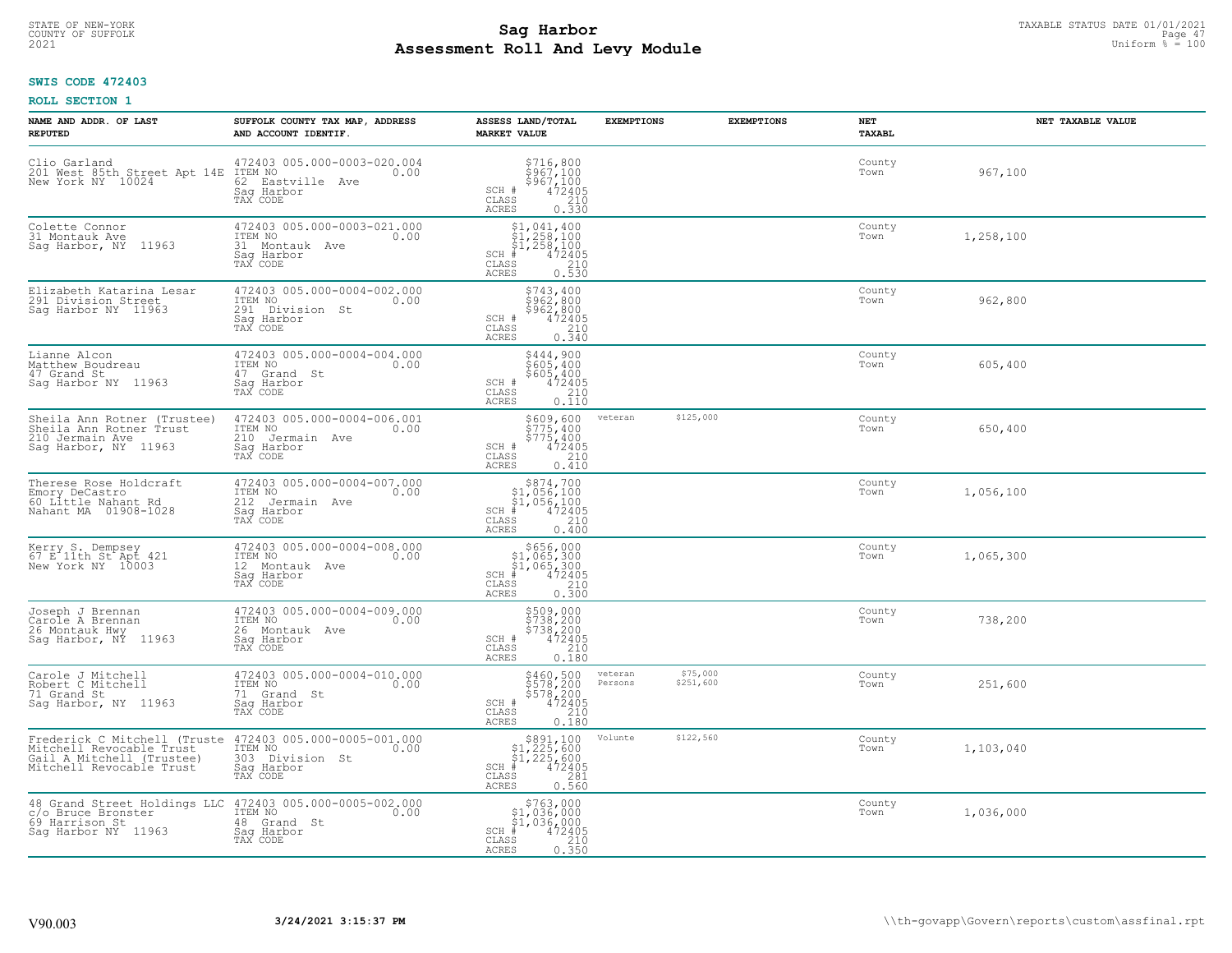#### **Sag Harbor** TAXABLE STATUS DATE 01/01/2021<br>
Poll and Louis Module **Assessment Roll And Levy Module Example 2021** Uniform  $\frac{1}{8}$  = 100 COUNTY OF SUFFOLK **Example 18** Page 48 **COUNTY COUNTY OF SUFFOLK** Page 48 Page 48 Page 48

## **SWIS CODE 472403**

| NAME AND ADDR. OF LAST<br><b>REPUTED</b>                                                        | SUFFOLK COUNTY TAX MAP, ADDRESS<br>AND ACCOUNT IDENTIF.                                         | ASSESS LAND/TOTAL<br><b>MARKET VALUE</b>                                                                                                    | <b>EXEMPTIONS</b> | <b>EXEMPTIONS</b> | NET<br><b>TAXABL</b> | NET TAXABLE VALUE |
|-------------------------------------------------------------------------------------------------|-------------------------------------------------------------------------------------------------|---------------------------------------------------------------------------------------------------------------------------------------------|-------------------|-------------------|----------------------|-------------------|
| Michael M Thomas<br>66 Water St #5C<br>Brooklyn, NY 11201                                       | 472403 005.000-0005-003.000<br>ITEM NO<br>0.00<br>52 Grand St<br>Saq Harbor<br>TAX CODE         | $\begin{array}{c} 5705, 800 \\ 5894, 900 \\ 5894, 900 \\ 472405 \\ 210 \end{array}$<br>SCH #<br>CLASS<br>ACRES<br>0.170                     |                   |                   | County<br>Town       | 894,900           |
| AANDB TOONK , LLC<br>40 East 80th Street Unit 24A<br>New York NY 10075                          | 472403 005.000-0005-004.000<br>ITEM NO<br>0.00<br>56 Grand St<br>Saq Harbor<br>TAX CODE         | $$763,000$<br>$$3,323,100$<br>$$3,323,100$<br>$$3,323,100$<br>472405<br>$SCH$ #<br>CLASS<br>281<br><b>ACRES</b><br>0.350                    |                   |                   | County<br>Town       | 3,323,100         |
| 61 Harrison Street LLC<br>27 Whitney Road<br>Short Hills NJ 07078                               | 472403 005.000-0005-005.000<br>ITEM NO<br>0.00<br>60 Grand St<br>Saq Harbor<br>TAX CODE         | \$705,800<br>\$3,178,600<br>\$3,178,600<br>#472405<br>$SCH$ #<br>CLASS<br>210<br><b>ACRES</b><br>0.170                                      |                   |                   | County<br>Town       | 3,178,600         |
| Lilly Haerter<br>65 Hårrison St<br>Saq Harbor, NY 11963                                         | 472403 005.000-0005-006.000<br>TTEM NO 0.00<br>0.00<br>65 Harrison St<br>Saq Harbor<br>TAX CODE | $\begin{array}{c} $890, 600 \\ $1, 151, 100 \\ $1, 151, 100 \\ \end{array}$<br>$SCH$ $#$<br>472405<br>CLASS<br>210<br><b>ACRES</b><br>0.680 |                   |                   | County<br>Town       | 1,151,100         |
| Maureen C. Tompkins<br>68 Grand St<br>Sag Harbor NY 11963                                       | 472403 005.000-0005-007.000<br>TTEM NO 0.00<br>68 Grand St<br>Saq Harbor<br>TAX CODE            | $$823,300$<br>$$1,652,600$<br>$$1,652,600$<br>$*$<br>$*$<br>$*$<br>$*$<br>$*$<br>$SCH$ #<br>CLASS<br>$\frac{210}{0.290}$<br><b>ACRES</b>    |                   |                   | County<br>Town       | 1,652,600         |
| Joseph Santacroce<br>P O Box 1161<br>Sag Harbor, NY 11963                                       | 472403 005.000-0005-008.000<br>ITEM NO<br>0.00<br>72 Grand St<br>Sag Harbor<br>TAX CODE         | \$699,800<br>\$890,900<br>\$890,900<br>472405<br>210<br>SCH #<br>CLASS<br>0.290<br><b>ACRES</b>                                             | veteran           | \$3,760           | County<br>Town       | 887,140           |
| Adam Jordan<br>Jordan Leigh Jordan<br>P.O. Box 2281<br>Sag Harbor NY 11963                      | 472403 005.000-0005-009.000<br>ITEM NO<br>0.00<br>73 Harrison St<br>Saq Harbor<br>TAX CODE      | $$902,700$<br>$$1,043,900$<br>$$1,043,900$<br>$472405$<br>$$240$<br>$$240$<br>SCH #<br>CLASS<br>0.290<br>ACRES                              |                   |                   | County<br>Town       | 1,043,900         |
| James Parker<br>60 West 23rd St Unit 915<br>New York NY 10022                                   | 472403 005.000-0005-010.000<br>ITEM NO<br>0.00<br>69 Harrison St<br>Saq Harbor<br>TAX CODE      | $$902,700\n$1,430,300\n$1,430,300\n# 472405\n35\n210$<br>$SCH$ #<br>CLASS<br>0.290<br>ACRES                                                 |                   |                   | County<br>Town       | 1,430,300         |
| 61 Harrison Street LLC<br>27 Whitney Road<br>Short Hills NJ 07078                               | 472403 005.000-0005-011.000<br>ITEM NO<br>0.00<br>61 Harrison St<br>Sag Harbor<br>TAX CODE      | \$464,300<br>\$464,300<br>\$464,300<br>472405<br>SCH #<br>CLASS<br>311<br><b>ACRES</b><br>0.170                                             |                   |                   | County<br>Town       | 464,300           |
| William A. Onisko, Trustee<br>of the William A. Onisko Rev<br>P. O. Box 82<br>Unadilla NY 13849 | 472403 005.000-0005-012.000<br>ITEM NO<br>0.00<br>57 Harrison St<br>Sag Harbor<br>TAX CODE      | $$909,800$<br>$$1,137,200$<br>$$1,137,200$<br>$*1$<br>$472405$<br>$SCH$ #<br>210<br>CLASS<br>0.520<br><b>ACRES</b>                          |                   |                   | County<br>Town       | 1,137,200         |
| Kenneth Bradley Penuel<br>Andressa Viana Costa<br>367 Manhattan Ave<br>Brooklyn NY 11211        | 472403 005.000-0005-013.000<br>ITEM NO 0.00<br>51 Harrison St<br>Sag Harbor<br>TAX CODE         | \$541,700<br>\$902,100<br>\$902,100<br>472405<br>SCH #<br>CLASS<br>210<br><b>ACRES</b><br>0.170                                             |                   |                   | County<br>Town       | 902,100           |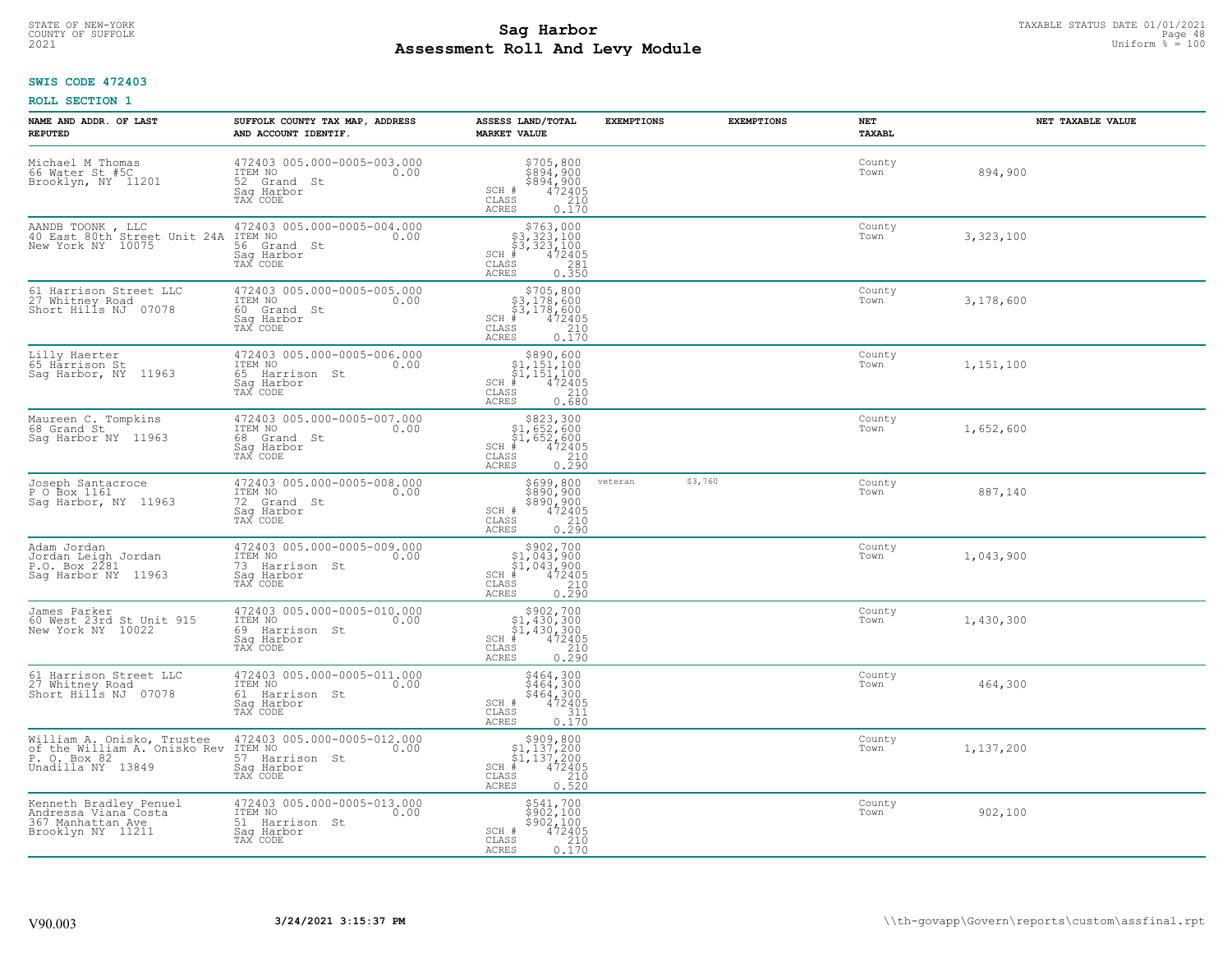#### **Sag Harbor** TAXABLE STATUS DATE 01/01/2021<br>
Poll and Louis Module **Assessment Roll And Levy Module Example 2021** Uniform  $\frac{1}{8}$  = 100 COUNTY OF SUFFOLK **Example 2018 COUNTY OF SUFFOLK** Page 49

## **SWIS CODE 472403**

| NAME AND ADDR. OF LAST<br><b>REPUTED</b>                                                   | SUFFOLK COUNTY TAX MAP, ADDRESS<br>AND ACCOUNT IDENTIF.                                        | ASSESS LAND/TOTAL<br><b>MARKET VALUE</b>                                                                                                   | <b>EXEMPTIONS</b> | <b>EXEMPTIONS</b> | NET<br><b>TAXABL</b> | NET TAXABLE VALUE |
|--------------------------------------------------------------------------------------------|------------------------------------------------------------------------------------------------|--------------------------------------------------------------------------------------------------------------------------------------------|-------------------|-------------------|----------------------|-------------------|
| Kenneth B. Penuel<br>51 Harrison St<br>Sag Harbor NY 11963                                 | 472403 005.000-0005-014.000<br>ITEM NO<br>0.00<br>47 Harrison<br>St<br>Saq Harbor<br>TAX CODE  | \$541,700<br>\$634,900<br>\$634,900<br>472405<br>SCH #<br>CLASS<br>210<br><b>ACRES</b><br>0.170                                            |                   |                   | County<br>Town       | 634,900           |
| Peter Gethers<br>74 5th Ave<br>New York, NY 10011                                          | 472403 005.000-0005-015.000<br>ITEM NO<br>0.00<br>307 Division St<br>Sag Harbor<br>TAX CODE    | \$576,400<br>\$844,400<br>$$844, 400$<br>$472405$<br>SCH #<br>CLASS<br>210<br><b>ACRES</b><br>0.180                                        |                   |                   | County<br>Town       | 844,400           |
| Neal Matthew Beckstedt<br>134 W 26th St Suite #1140<br>New York NY 10001                   | 472403 005.000-0005-016.000<br>ITEM NO<br>0.00<br>311<br>Division St<br>Saq Harbor<br>TAX CODE | \$576,400<br>\$980,500<br>\$980,500<br>SCH #<br>472405<br>CLASS<br>210<br>0.180<br><b>ACRES</b>                                            |                   |                   | County<br>Town       | 980,500           |
| Nancye Simpson<br>Po Box 2220<br>Saq Harbor, NY 11963                                      | 472403 005.000-0005-017.000<br>ITEM NO<br>0.00<br>315 Division St<br>Saq Harbor<br>TAX CODE    | \$576,400<br>\$685,000<br>\$685,000<br>SCH #<br>472405<br>CLASS<br>210<br><b>ACRES</b><br>0.180                                            |                   |                   | County<br>Town       | 685,000           |
| Mark B. Reis<br>Joanna Reis<br>P. O. Box 309<br>Saq Harbor NY 11963                        | 472403 005.000-0005-018.000<br>ITEM NO<br>0.00<br>50 Harrison St<br>Saq Harbor<br>TAX CODE     | $$753,000$<br>$$1,162,000$<br>$$1,162,000$<br>$*$<br>$*$ $472405$<br>$SCH$ #<br>$\mathtt{CLASS}$<br>210<br><b>ACRES</b><br>0.310           |                   |                   | County<br>Town       | 1,162,000         |
| JLH Acres LLC<br>748 Brick Kiln Rd<br>Saq Harbor NY 11963                                  | 472403 005.000-0005-019.000<br>ITEM NO<br>0.00<br>56 Harrison St<br>Saq Harbor<br>TAX CODE     | $$763,300$<br>$$1,986,800$<br>$$1,986,800$<br>$$472405$<br>$SCH$ #<br>$\begin{array}{c} 210 \\ 0.270 \end{array}$<br>CLASS<br><b>ACRES</b> |                   |                   | County<br>Town       | 1,986,800         |
| Eve France<br>Michael J France<br>Todd J France<br>1035 Fifth Ave 14A<br>New York NY 10028 | 472403 005.000-0005-020.000<br>ITEM NO<br>0.00<br>60 Harrison St<br>Saq Harbor<br>TAX CODE     | $$947,500$<br>$$1,273,400$<br>$$1,273,400$<br>$$472405$<br>$SCH$ #<br>CLASS<br>210<br>0.390<br><b>ACRES</b>                                |                   |                   | County<br>Town       | 1,273,400         |
| Christian Haerter<br>PO Box 960<br>Wainscott, NY 11975                                     | 472403 005.000-0005-021.000<br>TTEM NO 0.00<br>64 Harrison St<br>Saq Harbor<br>TAX CODE        | $$1,056,900$<br>$$1,284,700$<br>$$1,284,700$<br>$*$<br>$*$ 472405<br>SCH #<br>CLASS<br>210<br><b>ACRES</b><br>0.600                        |                   |                   | County<br>Town       | 1,284,700         |
| Shaill Jhaveri<br>Michael Mueller<br>200 East 16th St Apt 14B<br>New York NY 10003         | 472403 005.000-0005-022.000<br>TTEM NO 0.00<br>70 Harrison St<br>Saq Harbor<br>TAX CODE        | $$875,700$<br>$$1,423,800$<br>$$1,423,800$<br>$*$<br>$*$<br>$472405$<br>$SCH$ #<br>CLASS<br>210<br><b>ACRES</b><br>0.450                   |                   |                   | County<br>Town       | 1,423,800         |
| Lee H Pomeroy<br>Sarah B. Pomeroy<br>16 Hempstead St<br>Saq Harbor NY 11963                | 472403 006.000-0001-001.000<br>ITEM NO<br>0.00<br>16 Hempstead St<br>Saq Harbor<br>TAX CODE    | \$1,238,100<br>\$2,266,700<br>\$2,266,700<br>#472405<br>$SCH$ #<br>210<br>CLASS<br><b>ACRES</b><br>0.940                                   |                   |                   | County<br>Town       | 2,266,700         |
| R & D Capital Ventures, LLC<br>P.O. Box 1197<br>Saq Harbor NY 11963                        | 472403 006.000-0001-002.000<br>ITEM NO<br>0.00<br>20 Hempstead St<br>Saq Harbor<br>TAX CODE    | \$865,200<br>\$3,293,200<br>\$3,293,200<br>472405<br>SCH #<br>CLASS<br>210<br>0.180<br><b>ACRES</b>                                        |                   |                   | County<br>Town       | 3,293,200         |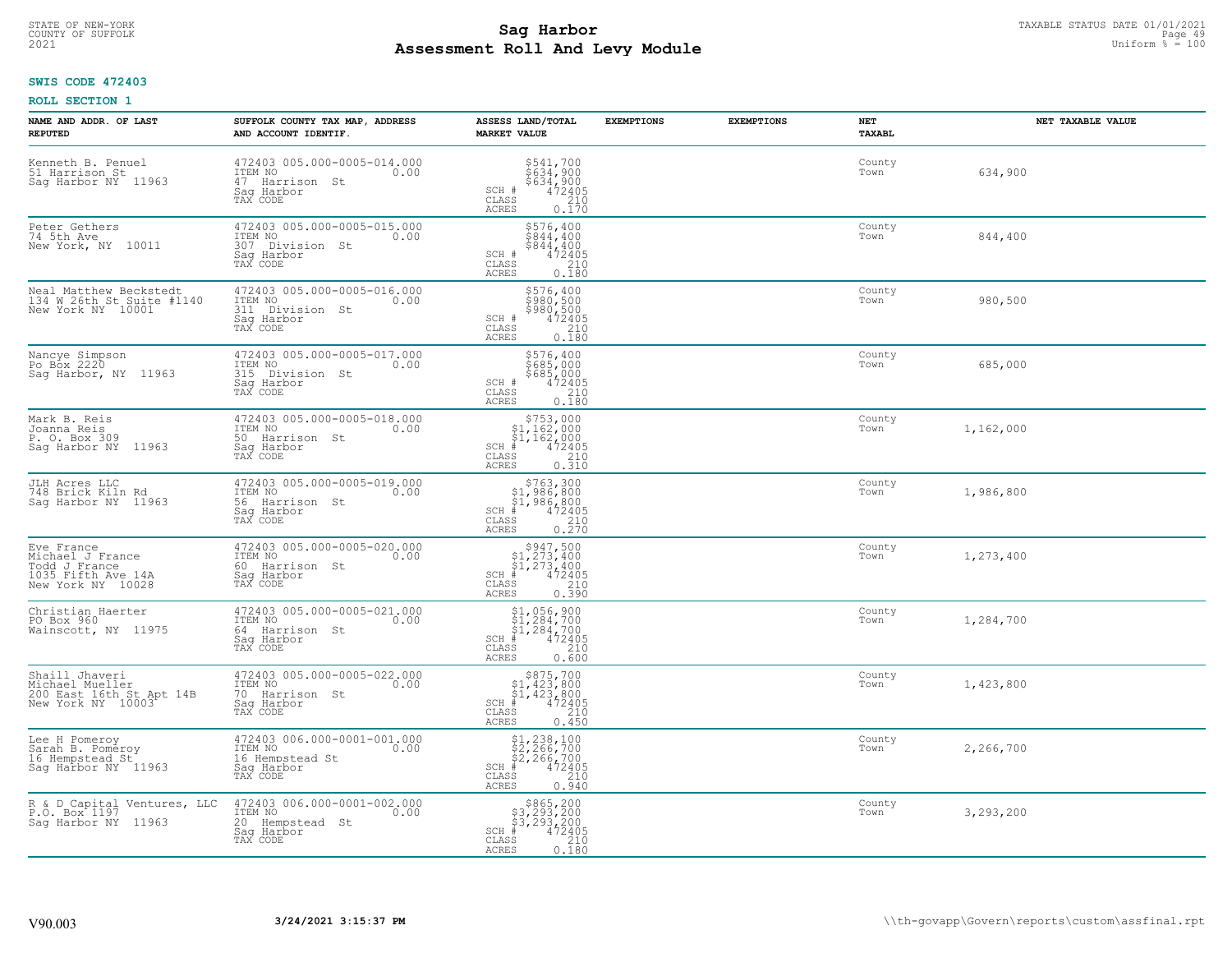# TAXABLE STATUS DATE 01/01/2021<br>COUNTY OF SUFFOLK Page 50 **Assessment Roll And Levy Module Example 2021** Uniform  $\frac{1}{8}$  = 100

## **SWIS CODE 472403**

| NAME AND ADDR. OF LAST<br><b>REPUTED</b>                                      | SUFFOLK COUNTY TAX MAP, ADDRESS<br>AND ACCOUNT IDENTIF.                                         | ASSESS LAND/TOTAL<br><b>MARKET VALUE</b>                                                                                                     | <b>EXEMPTIONS</b>                          | <b>EXEMPTIONS</b> | <b>NET</b><br><b>TAXABL</b> | NET TAXABLE VALUE |
|-------------------------------------------------------------------------------|-------------------------------------------------------------------------------------------------|----------------------------------------------------------------------------------------------------------------------------------------------|--------------------------------------------|-------------------|-----------------------------|-------------------|
| Eric Peele<br>Christian LaFreniere<br>Robert LaFreniere<br>Michele LaFreniere | 472403 006.000-0001-004.000<br>ITEM NO<br>0.00<br>24 Hempstead St<br>Saq Harbor<br>TAX CODE     | \$591,100<br>\$816,200<br>\$816,200<br>472405<br>210<br>SCH #<br>CLASS<br><b>ACRES</b><br>0.120                                              |                                            |                   | County<br>Town              | 816,200           |
| Laurice Rahme<br>641 5th Ave #37H<br>New York NY 10022                        | 472403 006.000-0001-006.002<br>ITEM NO<br>0.00<br>30 Hempstead St<br>Sag Harbor<br>TAX CODE     | $$1,062,300$<br>$$2,310,900$<br>$$2,310,900$<br>$$472405$<br>$SCH$ #<br>CLASS<br>$\begin{array}{c} 210 \\ 0.360 \end{array}$<br><b>ACRES</b> |                                            |                   | County<br>Town              | 2,310,900         |
| Joseph Tremblay<br>Liza Tremblay<br>129 Hampton St<br>Saq Harbor NY 11963     | 472403 006.000-0001-006.003<br>ITEM NO<br>0.00<br>129<br>Hampton St<br>Saq Harbor<br>TAX CODE   | $$300, 200$<br>$$1, 254, 200$<br>$$1, 254, 200$<br>$472405$<br>$SCH$ #<br>CLASS<br>210<br>0.430<br>ACRES                                     |                                            |                   | County<br>Town              | 1,254,200         |
| Charles Butler<br>Deb Kershaw<br>187-15 Baisley Blvd<br>St Albans, NY 11412   | 472403 006.000-0001-007.001<br>ITEM NO<br>0.00<br>135 Hampton St<br>Saq Harbor<br>TAX CODE      | \$302,400<br>\$475,500<br>\$475,500<br>472405<br>SCH #<br>CLASS<br>280<br><b>ACRES</b><br>0.130                                              |                                            |                   | County<br>Town              | 475,500           |
| Martin Butler<br>P.O. Box 1016<br>11963<br>Saq Harbor NY                      | 472403 006.000-0001-008.000<br>ITEM NO<br>0.00<br>17<br>Eastville Ave<br>Saq Harbor<br>TAX CODE | \$343,700<br>3465, 200<br>\$465, 200<br>\$465, 200<br>472405<br>0.130<br>SCH #<br>CLASS<br><b>ACRES</b>                                      |                                            |                   | County<br>Town              | 465,200           |
| Robert Wong<br>Renee Wong<br>56 Leonard Street Unit 12BE<br>New York NY 10013 | 472403 006.000-0001-009.000<br>ITEM NO<br>0.00<br>11 Eastville Ave<br>Sag Harbor<br>TAX CODE    | $$713, 400$<br>$$3, 628, 100$<br>$$3, 628, 100$<br>$# 472405$<br>$35$<br>$210$<br>$SCH$ #<br>CLASS<br>0.200<br>ACRES                         |                                            |                   | County<br>Town              | 3,628,100         |
| Algernon Phillips<br>545 Seven Oaks Rd<br>Orange, NJ 07050                    | 472403 006.000-0001-010.000<br>ITEM NO<br>0.00<br>34 Hempstead St<br>Saq Harbor<br>TAX CODE     | $$333,100$<br>$$333,100$<br>$$333,100$<br>$$472405$<br>$$311$<br>SCH #<br>CLASS<br>ACRES<br>0.140                                            |                                            |                   | County<br>Town              | 333,100           |
| Robert Pharaoh<br>38 Hempstead St<br>Saq Harbor NY 11963                      | 472403 006.000-0001-011.000<br>ITEM NO<br>0.00<br>38 Hempstead St<br>Saq Harbor<br>TAX CODE     | $\begin{array}{r} 5301,000 \\ 5440,300 \\ 5440,300 \\ 472405 \\ 210 \\ 0.180 \end{array}$<br>SCH #<br>CLASS<br><b>ACRES</b>                  |                                            |                   | County<br>Town              | 440,300           |
| Thomas C Gardella<br>5 Sunset Rd<br>Sag Harbor, NY 11963                      | 472403 006.000-0001-012.000<br>TTEM NO 0.00<br>42 Hempstead St<br>Saq Harbor<br>TAX CODE        | $\begin{array}{r} 5309,300 \\ 5464,500 \\ 5464,500 \\ 472405 \\ 210 \\ 0.130 \end{array}$<br>SCH #<br>$\mathtt{CLASS}$<br><b>ACRES</b>       | \$46,450<br>Volunte<br>\$41,805<br>Volunte |                   | County<br>Town              | 376,245           |
| 25 Liberty, LLC<br>P.O. Box 375<br>Watermill NY 11976                         | 472403 006.000-0001-013.000<br>ITEM NO<br>0.00<br>25 Liberty St<br>Sag Harbor<br>TAX CODE       | \$468,200<br>\$617,100<br>\$617,100<br>472405<br>SCH #<br>$\begin{array}{c} 210 \\ 0.280 \end{array}$<br>CLASS<br><b>ACRES</b>               |                                            |                   | County<br>Town              | 617,100           |
| Velma Johnson<br>14a St James Pl<br>Brooklyn, NY 11205                        | 472403 006.000-0001-014.000<br>ITEM NO<br>0.00<br>19 Liberty St<br>Saq Harbor<br>TAX CODE       | \$359,500<br>\$572,000<br>\$572,000<br>SCH #<br>472405<br>CLASS<br>210<br>ACRES<br>0.140                                                     |                                            |                   | County<br>Town              | 572,000           |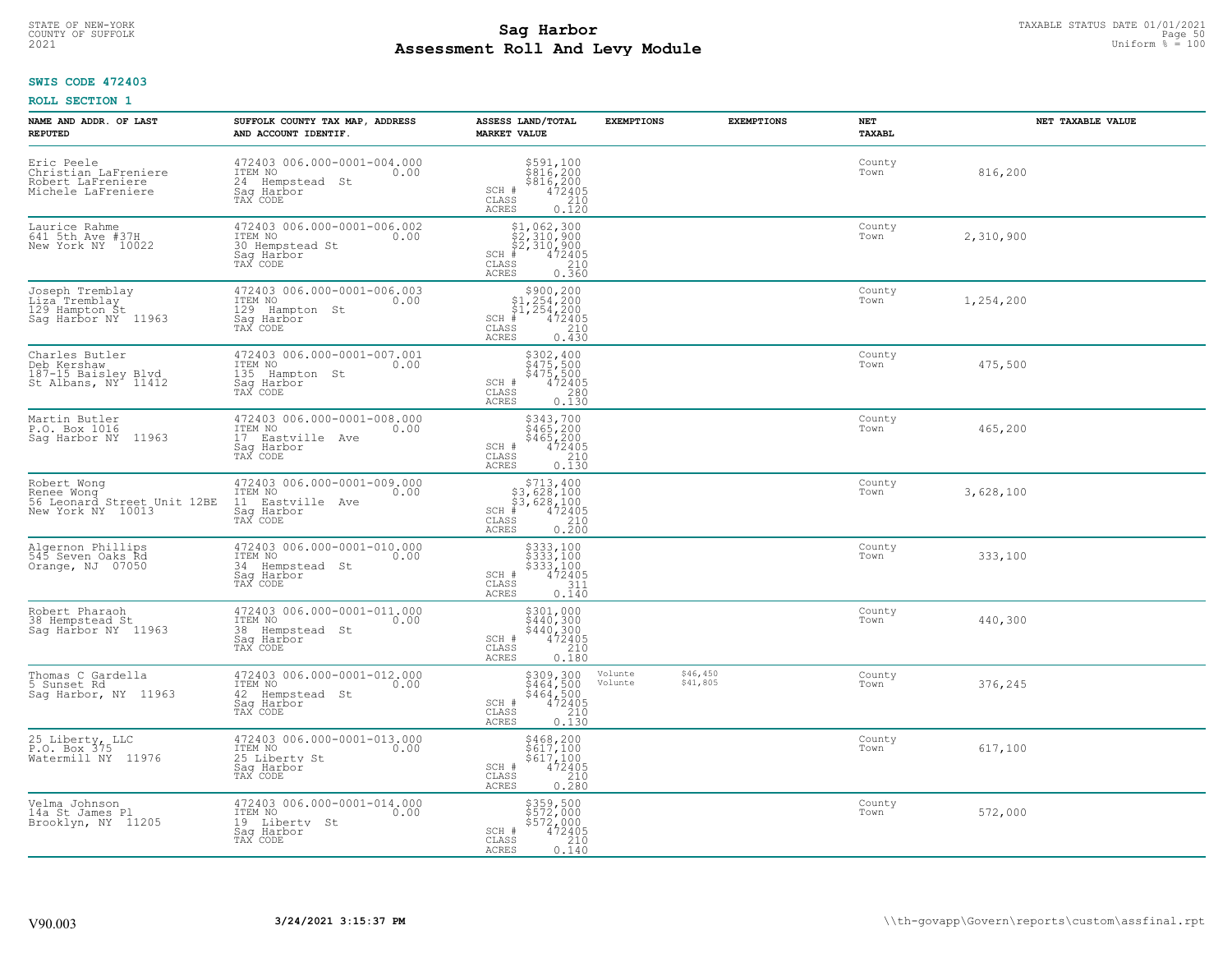# TAXABLE STATUS DATE 01/01/2021<br>COUNTY OF SUFFOLK Page 51 COUNTY OF SUFFOLK Page 51 **Assessment Roll And Levy Module Example 2021** Uniform  $\frac{1}{8}$  = 100

## **SWIS CODE 472403**

| NAME AND ADDR. OF LAST<br><b>REPUTED</b>                                                                      | SUFFOLK COUNTY TAX MAP, ADDRESS<br>AND ACCOUNT IDENTIF.                                        | ASSESS LAND/TOTAL<br><b>MARKET VALUE</b>                                                                                                                | <b>EXEMPTIONS</b> | <b>EXEMPTIONS</b> | NET<br><b>TAXABL</b> | NET TAXABLE VALUE |
|---------------------------------------------------------------------------------------------------------------|------------------------------------------------------------------------------------------------|---------------------------------------------------------------------------------------------------------------------------------------------------------|-------------------|-------------------|----------------------|-------------------|
| Martin A Butler<br>63 Putnam Ave<br>Brookly, NY 11238                                                         | 472403 006.000-0001-016.001<br>ITEM NO<br>0.00<br>11 Liberty<br>St<br>Saq Harbor<br>TAX CODE   | \$371,600<br>\$464,400<br>$\frac{1}{6464}$ , 400<br>472405<br>210<br>SCH #<br>$\mathtt{CLASS}$<br><b>ACRES</b><br>0.200                                 |                   |                   | County<br>Town       | 464,400           |
| Gloria Brown (Trustee)<br>The Gloria Brown Revocable L<br>PO Box 1572<br>34 Liberty St<br>Sag Harbor NY 11963 | 472403 006.000-0002-001.000<br>ITEM NO<br>0.00<br>34 Liberty St<br>Saq Harbor<br>TAX CODE      | \$334,400<br>\$563,900<br>$$563,900$<br>$472405$<br>SCH #<br>CLASS<br>$\frac{210}{0.200}$<br><b>ACRES</b>                                               |                   |                   | County<br>Town       | 563,900           |
| 56 Hempstead St, LLC<br>P.O. Box 607<br>Saq Harbor NY 11963                                                   | 472403 006.000-0002-002.000<br>ITEM NO<br>0.00<br>56<br>Hempstead St<br>Sag Harbor<br>TAX CODE | \$365,300<br>\$786,500<br>\$786,500<br>\$786,500<br>SCH #<br>CLASS<br>210<br>0.190<br>ACRES                                                             |                   |                   | County<br>Town       | 786,500           |
| Michelle Wallach<br>Jason Schechter<br>41 Stratford Rd<br>Harrison NY 10528                                   | 472403 006.000-0002-003.001<br>ITEM NO<br>0.00<br>60 Hempstead St<br>Saq Harbor<br>TAX CODE    | $$438,600$<br>$$1,994,100$<br>$$1,994,100$<br>$$1,994,100$<br>$SCH$ #<br>$\begin{array}{r} 472405 \\ 210 \\ 0.210 \end{array}$<br>CLASS<br><b>ACRES</b> |                   |                   | County<br>Town       | 1,994,100         |
| Claude R Maeder<br>Po Box 675<br>Sag Harbor, NY 11963                                                         | 472403 006.000-0002-004.001<br>ITEM NO<br>0.00<br>64 Hempstead St<br>Saq Harbor<br>TAX CODE    | \$456,900<br>$$589,700$<br>$$589,700$<br>SCH #<br>472405<br>210<br>CLASS<br><b>ACRES</b><br>0.490                                                       |                   |                   | County<br>Town       | 589,700           |
| Robert Diamond<br>Marie Norton<br>12 West 72nd St Apt 9D<br>New York NY 10023                                 | 472403 006.000-0002-005.001<br>ITEM NO<br>0.00<br>68 Hempstead St<br>Sag Harbor<br>TAX CODE    | \$356,900<br>\$722,300<br>\$722,300<br>\$72405<br>SCH #<br>$\mathtt{CLASS}$<br>$\begin{array}{c} 210 \\ 0.150 \end{array}$<br><b>ACRES</b>              |                   |                   | County<br>Town       | 722,300           |
| Brooke H B Williams<br>Joshua A Liberson<br>144 Bedford Ave Apt 2<br>Brooklyn, NY 11211                       | 472403 006.000-0002-007.001<br>ITEM NO<br>0.00<br>76<br>Hempstead St<br>Saq Harbor<br>TAX CODE | \$142,700<br>\$273,000<br>\$273,000<br>472405<br>SCH #<br>CLASS<br>210<br><b>ACRES</b><br>0.060                                                         |                   |                   | County<br>Town       | 273,000           |
| Robert O Cohen<br>Mary Robinson Cohen<br>17586 Clover Ln<br>Princeton, NJ 08540                               | 472403 006.000-0002-009.001<br>TTEM NO 0.00<br>86 Hempstead St<br>Saq Harbor<br>TAX CODE       | \$404,500<br>\$635,100<br>\$635,100<br>472405<br>SCH #<br>CLASS<br>210<br><b>ACRES</b><br>0.170                                                         |                   |                   | County<br>Town       | 635,100           |
| Irma Francis<br>C/o Ida Woody<br>Ida L Woody<br>163 Oakwood Ave<br>Orange, NJ 07050                           | 472403 006.000-0002-010.000<br>TTEM NO 0.00<br>88 Hempstead St<br>Saq Harbor<br>TAX CODE       | \$380,700<br>\$547,200<br>\$547,200<br>SCH #<br>472405<br>CLASS<br>210<br><b>ACRES</b><br>0.160                                                         |                   |                   | County<br>Town       | 547,200           |
| Roman Roth<br>96 Hempstead St<br>Sag Harbor, NY 11963                                                         | 472403 006.000-0002-012.000<br>ITEM NO<br>0.00<br>96 Hempstead St<br>Sag Harbor<br>TAX CODE    | $$750,000$<br>$$750,000$<br>$$472405$<br>$6.210$<br>SCH #<br>CLASS<br>0.280<br>ACRES                                                                    |                   |                   | County<br>Town       | 750,000           |
| Neil F Phillips<br>P.O. Box 432<br>Freeport NY 11520                                                          | 472403 006.000-0002-013.000<br>ITEM NO<br>0.00<br>187 Hampton St<br>Sag Harbor<br>TAX CODE     | \$414,500<br>\$733,100<br>\$733,100<br>SCH #<br>472405<br>CLASS<br>0.500<br><b>ACRES</b>                                                                |                   |                   | County<br>Town       | 733,100           |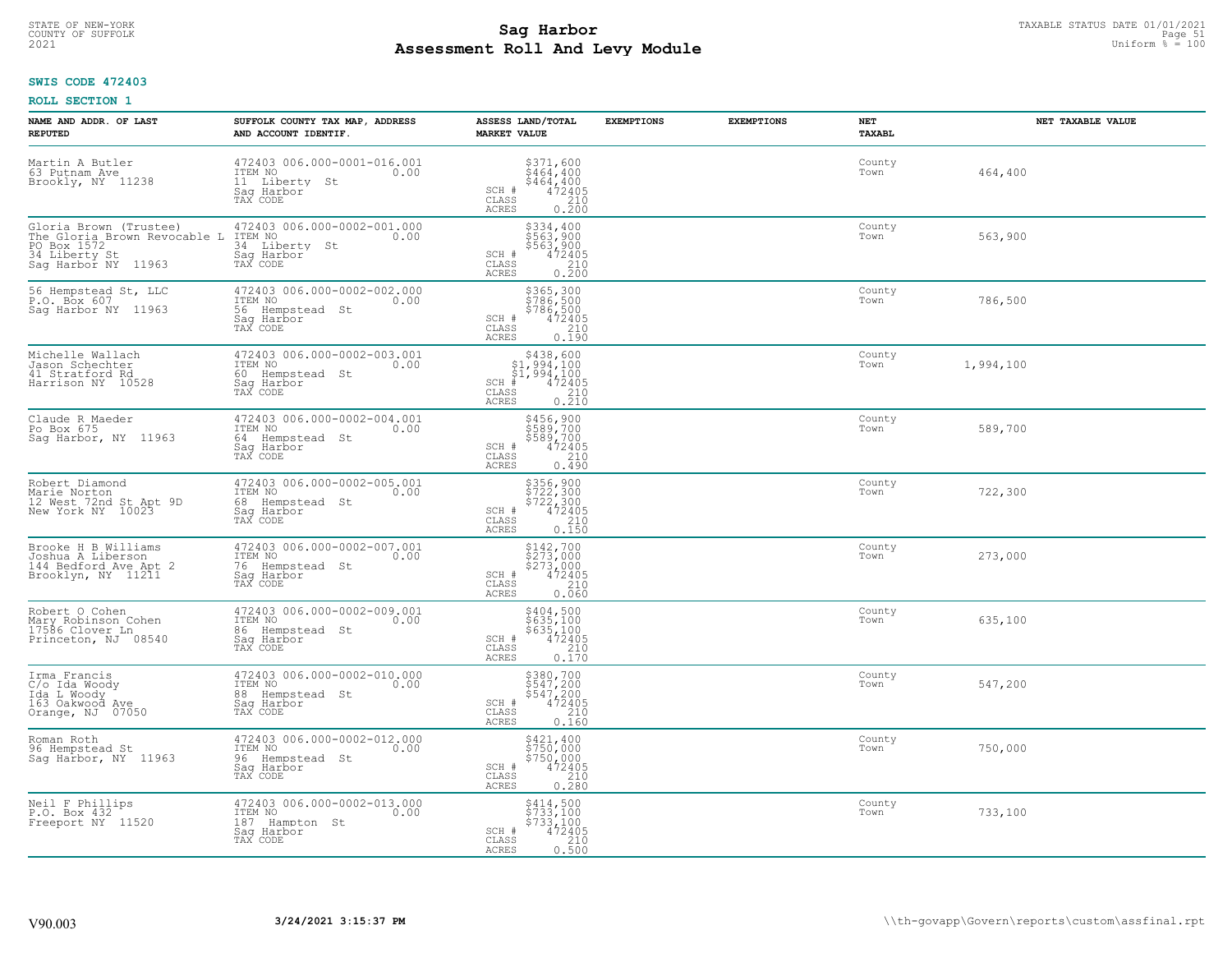# TAXABLE STATUS DATE 01/01/2021<br>COUNTY OF SUFFOLK Page 52 COUNTY OF SUFFOLK Page 52 **Assessment Roll And Levy Module Example 2021** Uniform  $\frac{1}{8}$  = 100

## **SWIS CODE 472403**

| NAME AND ADDR. OF LAST<br><b>REPUTED</b>                                              | SUFFOLK COUNTY TAX MAP, ADDRESS<br>AND ACCOUNT IDENTIF.                                       | ASSESS LAND/TOTAL<br><b>MARKET VALUE</b>                                                                                                                                | <b>EXEMPTIONS</b> | <b>EXEMPTIONS</b> | NET<br>TAXABL  | NET TAXABLE VALUE |
|---------------------------------------------------------------------------------------|-----------------------------------------------------------------------------------------------|-------------------------------------------------------------------------------------------------------------------------------------------------------------------------|-------------------|-------------------|----------------|-------------------|
| Matthew Mackay<br>420 West 24th St #15E<br>New York NY 10011                          | 472403 006.000-0002-014.000<br>ITEM NO<br>0.00<br>181 Hampton St<br>Saq Harbor<br>TAX CODE    | $$445,900$<br>$$1,122,400$<br>$$1,122,400$<br>$*$<br>$*$<br>$472405$<br>$SCH$ #<br>CLASS<br>210<br>ACRES<br>0.300                                                       |                   |                   | County<br>Town | 1,122,400         |
| Irina Siegel<br>650 W End Ave<br>New York NY 10025                                    | 472403 006.000-0002-015.001<br>ITEM NO<br>0.00<br>175 Hampton St<br>Saq Harbor<br>TAX CODE    | $$420,700$<br>$$2,082,000$<br>$$2,082,000$<br>$*$ 472405<br>$SCH$ #<br>CLASS<br>210<br>0.460<br>ACRES                                                                   |                   |                   | County<br>Town | 2,082,000         |
| John W Simon<br>Malik J Simon<br>P.O. Box 1833<br>11963<br>Sag Harbor NY              | 472403 006.000-0002-016.000<br>ITEM NO<br>0.00<br>Hampton St<br>171<br>Sag Harbor<br>TAX CODE | \$359,600<br>\$496, 400<br>\$496,400<br>$SCH$ #<br>$\frac{472405}{210}$<br>CLASS<br>0.170<br>ACRES                                                                      |                   |                   | County<br>Town | 496,400           |
| Claude Soffel<br>Lea Abrams<br>165 Hampton St<br>Sag Harbor, NY 11963                 | 472403 006.000-0002-018.001<br>ITEM NO<br>0.00<br>165 Hampton St<br>Saq Harbor<br>TAX CODE    | $\begin{array}{l} $472,500\\ $713,300\\ $713,300\\ $472405\\ 210\\ \end{array}$<br>SCH #<br>CLASS<br><b>ACRES</b><br>0.570                                              |                   |                   | County<br>Town | 713,300           |
| Mindy B. Atkin<br>160 Estate Court<br>Rosyln Heights NY 11577                         | 472403 006.000-0002-019.000<br>ITEM NO<br>0.00<br>157 Hampton St<br>Saq Harbor<br>TAX CODE    | \$409,500<br>$\begin{array}{r} 51,239,500 \\ 51,239,500 \\ + 472405 \end{array}$<br>$SCH$ #<br>$\mathtt{CLASS}$<br>$\begin{array}{c} 210 \\ 0.290 \end{array}$<br>ACRES |                   |                   | County<br>Town | 1,239,500         |
| Janine Carter<br>Tiffany L. Carter<br>114 Henry St<br>Brooklyn NY 11201               | 472403 006.000-0002-020.001<br>ITEM NO<br>0.00<br>153 Hampton St<br>TAX CODE                  | \$378,800<br>\$557,500<br>\$557,500<br>\$472405<br>SCH #<br>CLASS<br>210<br><b>ACRES</b><br>0.510                                                                       |                   |                   | County<br>Town | 557,500           |
| Thea Williams Girigorie<br>128 Acorn Dr<br>Glenville, NY 12303                        | 472403 006.000-0002-020.002<br>ITEM NO<br>0.00<br>155 Hampton St<br>TAX CODE                  | \$526,400<br>\$620,800<br>\$620,800<br>472405<br>SCH #<br>CLASS<br>210<br>0.510<br>ACRES                                                                                |                   |                   | County<br>Town | 620,800           |
| Eddie Perodin<br>Danielle Perodin<br>Samuel Perodin<br>Marie Michelle Gregory         | 28 Liberty St<br>Saq Harbor<br>TAX CODE                                                       | \$237,900<br>\$485,100<br>\$485,100<br>472405<br>SCH #<br>CLASS<br>210<br><b>ACRES</b><br>0.090                                                                         |                   |                   | County<br>Town | 485,100           |
| Deborah Bradley<br>Jo Ann Bradley<br>Not 3b<br>135 East Parkway<br>New York, NY 11238 | 472403 006.000-0002-022.000<br>TTEM NO 0.00<br>24 Liberty St<br>Saq Harbor<br>TAX CODE        | \$208,500<br>\$311,600<br>\$311,600<br>SCH #<br>472405<br>CLASS<br>210<br>ACRES<br>0.080                                                                                |                   |                   | County<br>Town | 311,600           |
| Jo Ann Bradley<br>Deborah Bradley<br>Apt 3b<br>135 East Parkway<br>New York, NY 11238 | 472403 006.000-0002-023.000<br>ITEM NO<br>0.00<br>20 Liberty St<br>Saq Harbor<br>TAX CODE     | \$254,500<br>\$372,800<br>\$372,800<br>\$472405<br>SCH #<br>210<br>CLASS<br>0.070<br><b>ACRES</b>                                                                       |                   |                   | County<br>Town | 372,800           |
| John Butts<br>31 Hampton St<br>Sag Harbor, NY 11963                                   | 472403 006.000-0002-024.000<br>ITEM NO<br>0.00<br>16 Liberty St<br>Sag Harbor<br>TAX CODE     | \$185,100<br>\$551,100<br>\$551,100<br>SCH #<br>472405<br>210<br>CLASS<br><b>ACRES</b><br>0.070                                                                         |                   |                   | County<br>Town | 551,100           |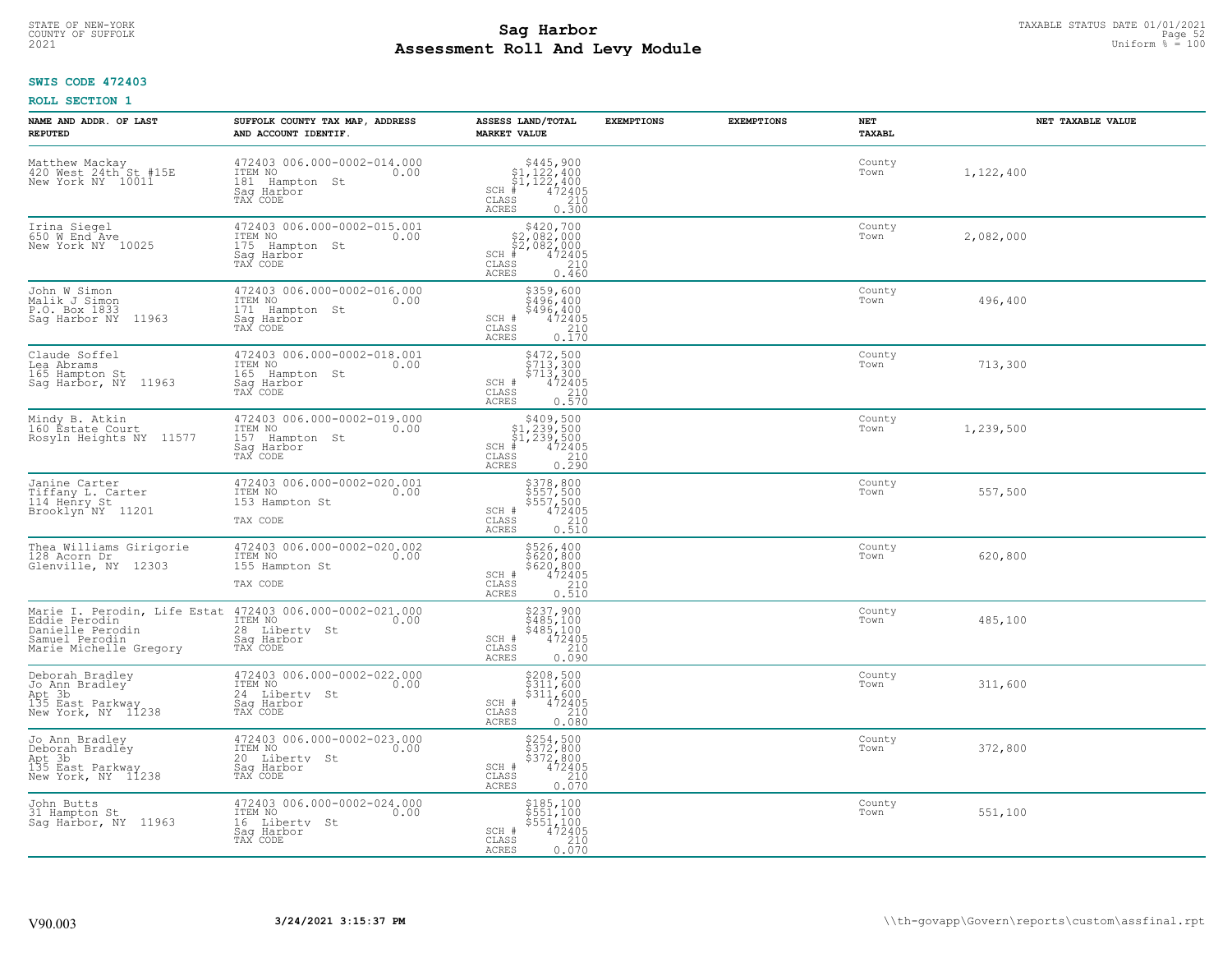# TAXABLE STATUS DATE 01/01/2021 **Sag Harbor** COUNTY OF SUFFOLK Page 53 **Assessment Roll And Levy Module Example 2021** Uniform  $\frac{1}{8}$  = 100

## **SWIS CODE 472403**

| NAME AND ADDR. OF LAST<br><b>REPUTED</b>                                                                 | SUFFOLK COUNTY TAX MAP, ADDRESS<br>AND ACCOUNT IDENTIF.                                        | ASSESS LAND/TOTAL<br><b>MARKET VALUE</b>                                                                                                  | <b>EXEMPTIONS</b> | <b>EXEMPTIONS</b> | NET<br><b>TAXABL</b> | NET TAXABLE VALUE |
|----------------------------------------------------------------------------------------------------------|------------------------------------------------------------------------------------------------|-------------------------------------------------------------------------------------------------------------------------------------------|-------------------|-------------------|----------------------|-------------------|
| Leora Bruck-Vatash<br>Gal Z Vatash<br>22 Sylvan Ln<br>Saq Ĥarbor NY 11963                                | 472403 006.000-0002-025.000<br>ITEM NO<br>0.00<br>12 Liberty<br>St<br>Saq Harbor<br>TAX CODE   | \$370,100<br>\$503,300<br>\$503,300<br>SCH #<br>$\frac{472405}{210}$<br>CLASS<br><b>ACRES</b><br>0.140                                    |                   |                   | County<br>Town       | 503,300           |
| Suzanne F Johnson<br>Christina Johnson<br>Robert A Johnson<br>James M Johnson                            | 472403 006.000-0002-026.000<br>ITEM NO<br>0.00<br>8 Liberty St<br>Saq Harbor<br>TAX CODE       | \$464,500<br>\$561,700<br>\$561,700<br>SCH #<br>472405<br>CLASS<br>$\frac{210}{0.250}$<br><b>ACRES</b>                                    |                   |                   | County<br>Town       | 561,700           |
| Samantha Pulliam<br>147 Hampton Street<br>Sag Harbor NY 11963                                            | 472403 006.000-0002-027.000<br>ITEM NO<br>0.00<br>147 Hampton St<br>Saq Harbor<br>TAX CODE     | \$261,700<br>\$440,100<br>$$440, 100$<br>$472405$<br>SCH #<br>CLASS<br>210<br>0.110<br>ACRES                                              |                   |                   | County<br>Town       | 440,100           |
| Stacy Berns Langer<br>William A. Langer III<br>1601 3rd Avenue #32A<br>New York NY 10128                 | 472403 006.000-0002-028.004<br>ITEM NO<br>0.00<br>72 Hempstead St<br>Saq Harbor<br>TAX CODE    | $$533,000$<br>$$2,372,000$<br>$$2,372,000$<br>$*$ 472405<br>SCH #<br>CLASS<br>210<br><b>ACRES</b><br>0.140                                |                   |                   | County<br>Town       | 2,372,000         |
| Elnora Inc<br>82 Hempstead St<br>Sag Harbor, NY 11963                                                    | 472403 006.000-0002-028.005<br>ITEM NO<br>0.00<br>82<br>Hempstead St<br>Saq Harbor<br>TAX CODE | \$640,600<br>\$908,400<br>\$908,400<br>472405<br>SCH #<br>CLASS<br>281<br>0.830<br><b>ACRES</b>                                           |                   |                   | County<br>Town       | 908,400           |
| James Harrison JR<br>Eunice K Harrison<br>36 Dewey St<br>Bloomfield, NJ<br>07003                         | 472403 006.000-0003-001.000<br>ITEM NO<br>0.00<br>10 Richards<br>Dr<br>Sag Harbor<br>TAX CODE  | $\begin{array}{l} $1,119,600 \ $1,119,600 \ $1,119,600 \ $1,119,600 \ \end{array}$<br>SCH #<br>CLASS<br>311<br>0.290<br><b>ACRES</b>      |                   |                   | County<br>Town       | 1,119,600         |
| Mark T. Pierce<br>83 Hempstead St<br>Saq Harbor NY 11963                                                 | 472403 006.000-0003-002.000<br>ITEM NO<br>0.00<br>83<br>Hempstead St<br>Saq Harbor<br>TAX CODE | $$451,500$<br>$$1,150,100$<br>$$1,150,100$<br>$*1,150,100$<br>$*1,472405$<br>$SCH$ #<br>CLASS<br>210<br>0.390<br><b>ACRES</b>             |                   |                   | County<br>Town       | 1,150,100         |
| Dorraine Burrell<br>14 Cross St<br>07042<br>Montclair NJ                                                 | 472403 006.000-0003-003.000<br>TTEM NO 0.00<br>85 Hempstead Rd<br>Saq Harbor<br>TAX CODE       | $$551,800$<br>$$1,664,300$<br>$$1,664,300$<br>$*1,664,300$<br>$*1,472405$<br>$SCH$ #<br>CLASS<br>210<br><b>ACRES</b><br>0.330             |                   |                   | County<br>Town       | 1,664,300         |
| Brooke Diamond<br>Cuffee Drive LLC<br>c/o Steven Schucker<br>96 Fifth Avenue No 15E<br>New York NY 10011 | 472403 006.000-0003-004.000<br>TTEM NO 0.00<br>15 Cuffee Dr<br>Saq Harbor<br>TAX CODE          | $$442,500$<br>$$1,142,400$<br>$$1,142,400$<br>$*1,142,400$<br>$*1,472405$<br>$SCH$ #<br>CLASS<br>210<br><b>ACRES</b><br>0.430             |                   |                   | County<br>Town       | 1,142,400         |
| Tamron Hall<br>233 West 138th St<br>New York NY 10030                                                    | 472403 006.000-0003-005.000<br>ITEM NO<br>0.00<br>19 Cuffee<br>Dr<br>Sag Harbor<br>TAX CODE    | $$367,900$<br>$$2,067,800$<br>$$2,067,800$<br>$*$ $472405$<br>SCH<br>$\begin{array}{c} 210 \\ 0.220 \end{array}$<br>CLASS<br><b>ACRES</b> |                   |                   | County<br>Town       | 2,067,800         |
| Michael P. Keogh<br>Karen Persichilli Keogh<br>Karen P. Keogh<br>1630 11th Ave<br>Brooklyn NY 11215      | 472403 006.000-0003-006.000<br>ITEM NO<br>0.00<br>4 Cuffee Dr<br>Sag Harbor<br>TAX CODE        | \$398,200<br>\$1,897,000<br>\$1,897,000<br>$SCH$ #<br>472405<br>$\mathtt{CLASS}$<br>210<br>ACRES<br>0.430                                 |                   |                   | County<br>Town       | 1,897,000         |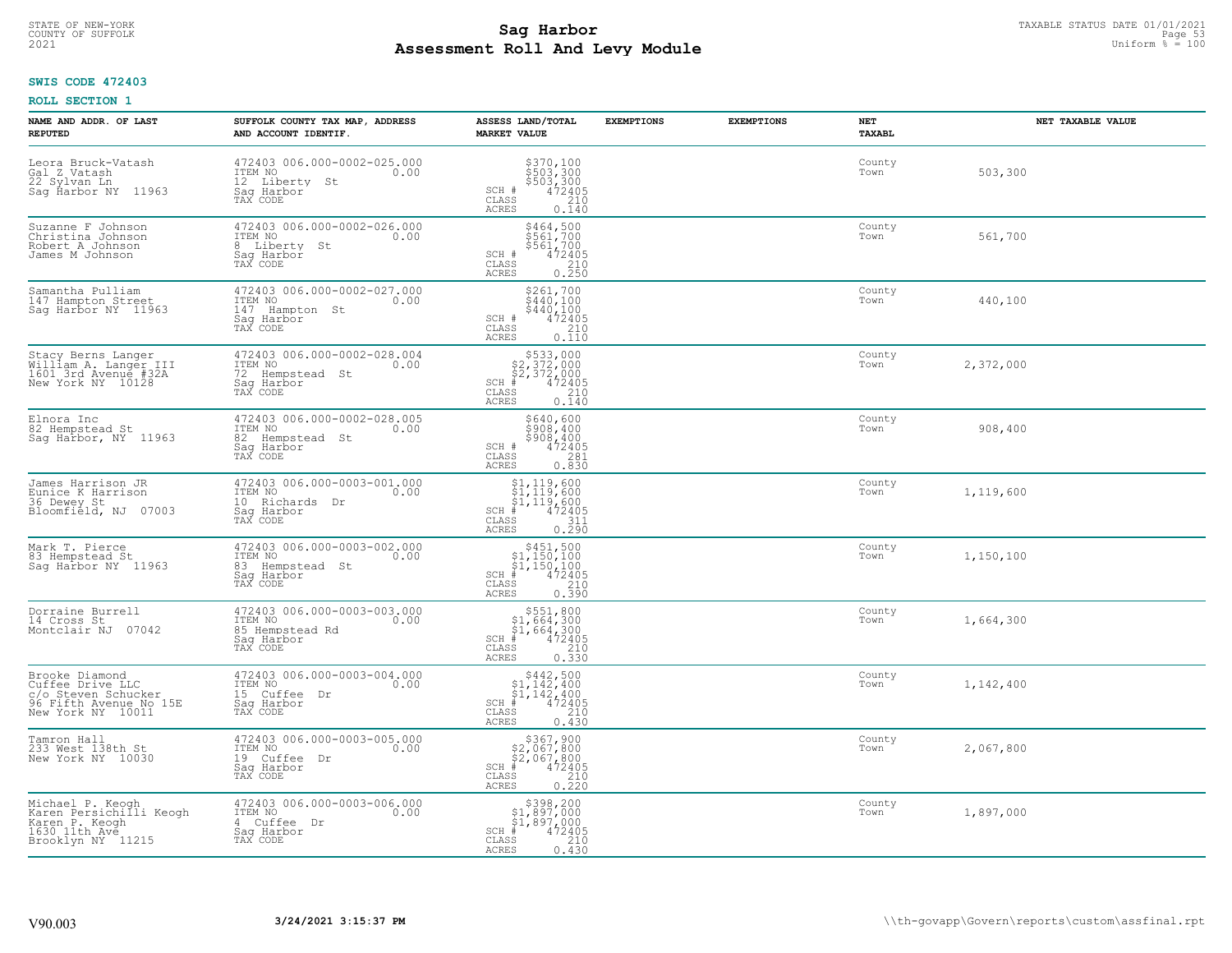# TAXABLE STATUS DATE 01/01/2021<br>COUNTY OF SUFFOLK Page 54 **Assessment Roll And Levy Module Example 2021** Uniform  $\frac{1}{8}$  = 100

## **SWIS CODE 472403**

| NAME AND ADDR. OF LAST<br><b>REPUTED</b>                                                                | SUFFOLK COUNTY TAX MAP, ADDRESS<br>AND ACCOUNT IDENTIF.                                          | ASSESS LAND/TOTAL<br><b>MARKET VALUE</b>                                                                                                                                                        | <b>EXEMPTIONS</b> | <b>EXEMPTIONS</b> | NET<br>TAXABL  | NET TAXABLE VALUE |
|---------------------------------------------------------------------------------------------------------|--------------------------------------------------------------------------------------------------|-------------------------------------------------------------------------------------------------------------------------------------------------------------------------------------------------|-------------------|-------------------|----------------|-------------------|
| Leroy L. Brathwaite<br>Harriet Brathwaite<br>144-01 133rd Ave<br>South Ozone Park, NY 14436-            | 472403 006.000-0003-007.000<br>ITEM NO<br>0.00<br>10 Cuffee<br>Dr<br>Saq Harbor<br>TAX CODE      | \$432,200<br>\$669,000<br>\$669,000<br>SCH #<br>472405<br>CLASS<br>210<br>ACRES<br>0.420                                                                                                        |                   |                   | County<br>Town | 669,000           |
| Roy Swan JR<br>Taran B Swan<br>1140 Fifth Ave Apt 14B<br>New York, NY 10128                             | 472403 006.000-0003-008.000<br>ITEM NO<br>0.00<br>18 Cuffee<br>Dr<br>Sag Harbor<br>TAX CODE      | $\begin{array}{r} 5493,900\\ 51,083,100\\ 51,083,100\\ *\\ *\\ 2405\\ *\\ \text{ss}\end{array}$<br>SCH #<br>CLASS<br>ACRES                                                                      |                   |                   | County<br>Town | 1,083,100         |
| Gregory S Gibson<br>Margaret J Gibson<br>2256 Hunterbrook Rd<br>Yorktown Heights, NY 10598              | 472403 006.000-0003-010.000<br>ITEM NO<br>0.00<br>30 Cuffee Dr<br>Sag Harbor<br>TAX CODE         | \$384,600<br>\$519,600<br>\$519,600<br>\$519,600<br>\$72405<br>\$210<br>\$230<br>SCH #<br>CLASS<br><b>ACRES</b>                                                                                 |                   |                   | County<br>Town | 519,600           |
| Billy Ford<br>Kecia Ford<br>331 Woodbridge Ave Unit 3A<br>Metuchen, NJ 08840                            | 472403 006.000-0003-011.000<br>ITEM NO<br>0.00<br>41 Milton Ave<br>Saq Harbor<br>TAX CODE        | \$351,100<br>\$610,500<br>\$610,500<br>\$612405<br>0.210<br>0.210<br>SCH #<br>CLASS<br><b>ACRES</b>                                                                                             |                   |                   | County<br>Town | 610,500           |
| Mikado 24 LLC<br>9 Ramdom Farms Cir<br>Chappaqua, NY 10514                                              | 472403 006.000-0003-012.002<br>ITEM NO<br>0.00<br>24 Cuffee Dr<br>Saq Harbor 11963<br>TAX CODE   | \$425,200<br>\$425,200<br>\$425,200<br>472405<br>SCH #<br>CLASS<br>$\begin{array}{c} 7.311 \\ 0.250 \end{array}$<br><b>ACRES</b>                                                                |                   |                   | County<br>Town | 425,200           |
| William B Pollard III<br>9 Random Farms Cir<br>Chappaqua, NY 10514-1014                                 | 472403 006.000-0003-012.003<br>ITEM NO<br>0.00<br>35 Milton Ave<br>Saq Harbor<br>TAX CODE        | \$425,300<br>\$584,100<br>\$584,100<br>\$584,100<br>\$72405<br>\$210<br>\$250<br>SCH #<br>CLASS<br>ACRES                                                                                        |                   |                   | County<br>Town | 584,100           |
| Russell A Brown (Life Estate<br>Jackson M Brown (Life Estate<br>Patricia B Fitz Roy<br>Khadijah J Brown | 472403 006.000-0003-013.000<br>ITEM NO<br>0.00<br>31 Milton Ave<br>Sag Harbor<br>TAX CODE        | \$484,900<br>\$711,700<br>\$711,700<br>472405<br>SCH #<br>$\begin{array}{c} 210 \\ 0.290 \end{array}$<br>CLASS<br>ACRES                                                                         |                   |                   | County<br>Town | 711,700           |
| ECO & JTO, LLC<br>20 Pierrepont St #3D<br>Brooklyn NY 11201                                             | 472403 006.000-0003-014.000<br>TTEM NO 0.00<br>23 Milton Ave<br>Sag Harbor<br>TAX CODE           | $\begin{array}{r}  \  \  \, 5463,000\\  \  \  51,162,300\\  \  \  51,162,300\\  \  \  \, 472405\\ \text{s} \\  \  \  \, 85 \\ \text{c} \\  \  \  \, 0.360 \end{array}$<br>SCH<br>CLASS<br>ACRES |                   |                   | County<br>Town | 1,162,300         |
| 16 Lincoln Street Sag Harbor<br>225 W 39th St<br>9th Floor<br>New York NY 10018                         | 472403 006.000-0003-015.000<br>0.00 0.00<br>17 Milton Ave<br>Saq Harbor<br>TAX CODE              | $$463,000$<br>$$1,370,400$<br>$$1,370,400$<br>$472405$<br>$$210$<br>SCH<br>CLASS<br>0.360<br><b>ACRES</b>                                                                                       |                   |                   | County<br>Town | 1,370,400         |
| Lisa Frazar<br>101 Hempstead St<br>Sag Harbor NY 11963                                                  | 472403 006.000-0003-016.000<br>ITEM NO<br>0.00<br>101<br>Hempstead St<br>Sag Harbor<br>TAX CODE  | \$391,300<br>\$564,200<br>\$564,200<br>472405<br>SCH #<br>210<br>CLASS<br>0.260<br>ACRES                                                                                                        |                   |                   | County<br>Town | 564,200           |
| Dr Taylor<br>Stuart<br>Mayo Clinic<br>711 Guggenheim<br>Rochesterr, MN<br>55905                         | 472403 006.000-0003-017.000<br>ITEM NO<br>0.00<br>105<br>Hempstead St<br>Sag Harborn<br>TAX CODE | \$643,700<br>\$795,200<br>\$795,200<br>472405<br>SCH #<br>$\frac{210}{0.790}$<br>CLASS<br><b>ACRES</b>                                                                                          |                   |                   | County<br>Town | 795,200           |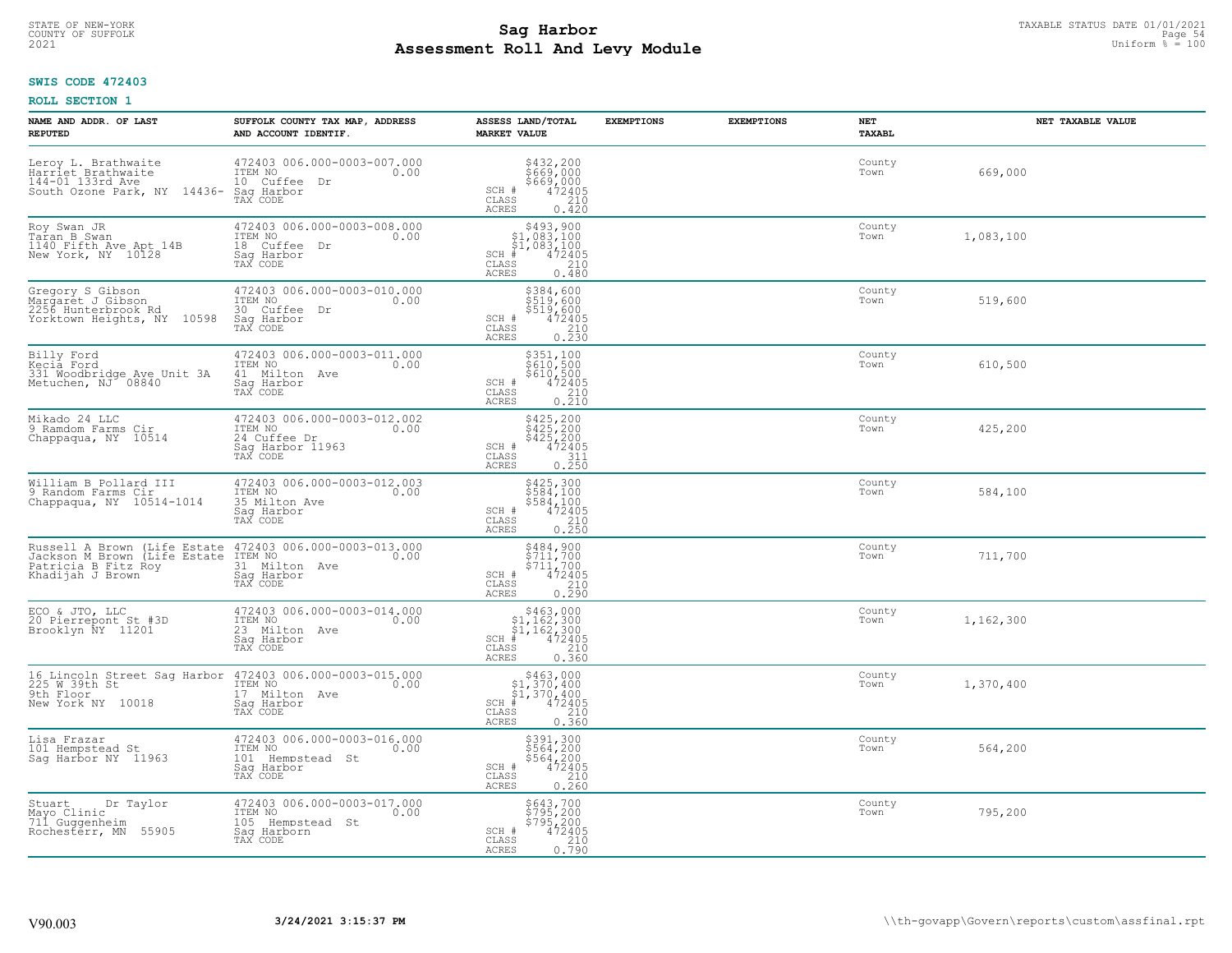# TAXABLE STATUS DATE 01/01/2021 **Sag Harbor** COUNTY OF SUFFOLK Page 55 **Assessment Roll And Levy Module Example 2021** Uniform  $\frac{1}{8}$  = 100

## **SWIS CODE 472403**

| NAME AND ADDR. OF LAST<br><b>REPUTED</b>                                                                                  | SUFFOLK COUNTY TAX MAP, ADDRESS<br>AND ACCOUNT IDENTIF.                                     | ASSESS LAND/TOTAL<br><b>MARKET VALUE</b>                                                                                    | <b>EXEMPTIONS</b> | <b>EXEMPTIONS</b><br><b>NET</b><br>TAXABL | NET TAXABLE VALUE |
|---------------------------------------------------------------------------------------------------------------------------|---------------------------------------------------------------------------------------------|-----------------------------------------------------------------------------------------------------------------------------|-------------------|-------------------------------------------|-------------------|
| Michelle Edna Hinds<br>515 Coolidge Ave<br>11570<br>Rockville Čentre, NY                                                  | 472403 006.000-0004-002.000<br>ITEM NO<br>0.00<br>40 Milton Ave<br>Saq Harbor<br>TAX CODE   | \$484,900<br>\$730,800<br>\$730,800<br>472405<br>210<br>SCH #<br>CLASS<br><b>ACRES</b><br>0.290                             |                   | County<br>Town                            | 730,800           |
| Michelle Edna Hinds<br>515 Coolidge Ave<br>Rockville Čentre, NY 11570                                                     | 472403 006.000-0004-003.000<br>ITEM NO<br>0.00<br>34 Milton Ave<br>Saq Harbor<br>TAX CODE   | \$484,900<br>\$484,900<br>\$484,900<br>472405<br>SCH #<br>CLASS<br>311<br>0.290<br>ACRES                                    |                   | County<br>Town                            | 484,900           |
| 30 Milton Holdings LLC<br>69 Harrison St<br>Saq Harbor NY 11963                                                           | 472403 006.000-0004-004.000<br>ITEM NO<br>0.00<br>30 Milton Ave<br>Saq Harbor<br>TAX CODE   | \$484,900<br>\$694,800<br>\$694,800<br>SCH #<br>$\begin{smallmatrix} 472405\ 210\ 2.90 \end{smallmatrix}$<br>CLASS<br>ACRES |                   | County<br>Town                            | 694,800           |
| Milton E Wilson<br>142-69 231 St<br>Rosedale, NY 11413                                                                    | 472403 006.000-0004-005.000<br>ITEM NO<br>0.00<br>24 Milton Ave<br>Saq Harbor<br>TAX CODE   | \$484,900<br>\$921,700<br>\$921/700<br>SCH #<br>$\begin{array}{r} 472405 \\ 210 \\ 0.290 \end{array}$<br>CLASS<br>ACRES     |                   | County<br>Town                            | 921,700           |
| Milton Wilson<br>123 W 136th St<br>New York NY 10030-2606                                                                 | 472403 006.000-0004-006.000<br>ITEM NO<br>0.00<br>18 Milton Ave<br>Saq Harbor<br>TAX CODE   | \$484,900<br>$5715,3005715,3004724050.290$<br>SCH #<br>$\mathtt{CLASS}$<br><b>ACRES</b>                                     |                   | County<br>Town                            | 715,300           |
| Derrick D Clarke<br>Staci M Bostic<br>12 Milton Ave<br>Saq Harbor NY 11963                                                | 472403 006.000-0004-007.000<br>ITEM NO<br>0.00<br>12 Milton Ave<br>Saq Harbor<br>TAX CODE   | \$442,500<br>\$714,400<br>$$714, 400$<br>$472405$<br>SCH #<br>210<br>CLASS<br><b>ACRES</b><br>0.430                         |                   | County<br>Town                            | 714,400           |
| Sheila Batiste, Co-Trustee<br>THE FUCHS BATISTE FAMILY<br>Jacalyn M. Fuchs, Co-Trustee<br>THE FUCHS BATISTE FAMILY        | 472403 006.000-0004-008.000<br>ITEM NO<br>0.00<br>Milton Ave<br>6<br>Sag Harbor<br>TAX CODE | \$370,400<br>\$700,300<br>\$700,300<br>472405<br>SCH #<br>CLASS<br>$\frac{210}{0.450}$<br>ACRES                             |                   | County<br>Town                            | 700,300           |
| SAG III LLC<br>P.O. Box 1398<br>East Hampton NY 11937                                                                     | 472403 006.000-0004-009.000<br>ITEM NO<br>0.00<br>5 Meredith Ave<br>Saq Harbor<br>TAX CODE  | \$401,300<br>\$608,000<br>\$608,000<br>472405<br>210<br>SCH #<br>CLASS<br>0.550<br>ACRES                                    |                   | County<br>Town                            | 608,000           |
| Kenneth A Evelyn (Co-Trustee<br>The Gloria R. Evelyn Family<br>Karen C Traver (Co-Trustee)<br>The Gloria R. Evelyn Family | 472403 006.000-0004-010.000<br>10.00 0.00<br>9<br>Meredith Ave<br>Saq Harbor<br>TAX CODE    | $$484,900$<br>$$484,900$<br>$$484,900$<br>$472405$<br>$$311$<br>SCH #<br>CLASS<br>0.290<br>ACRES                            |                   | County<br>Town                            | 484,900           |
| Harry Banks<br>C/o First Suffolk Mortgage C<br>Beryl Banks<br>C/o First Suffolk Mortgage C                                | 472403 006.000-0004-012.001<br>ITEM NO<br>0.00<br>17 Meredith Ave<br>Saq Harbor<br>TAX CODE | $$826, 300$<br>$$826, 300$<br>$$826, 300$<br>$472405$<br>210<br>SCH #<br>CLASS<br>0.580<br><b>ACRES</b>                     |                   | County<br>Town                            | 826,300           |
| Sharon Bivens<br>801 Axion Ave<br>Garden City, NY 11530                                                                   | 472403 006.000-0004-013.000<br>ITEM NO<br>0.00<br>25 Meredith Ave<br>Sag Harbor<br>TAX CODE | \$460,700<br>\$725,200<br>\$725,200<br>SCH #<br>$72405$<br>$210$<br>0.290<br>CLASS<br><b>ACRES</b>                          |                   | County<br>Town                            | 725,200           |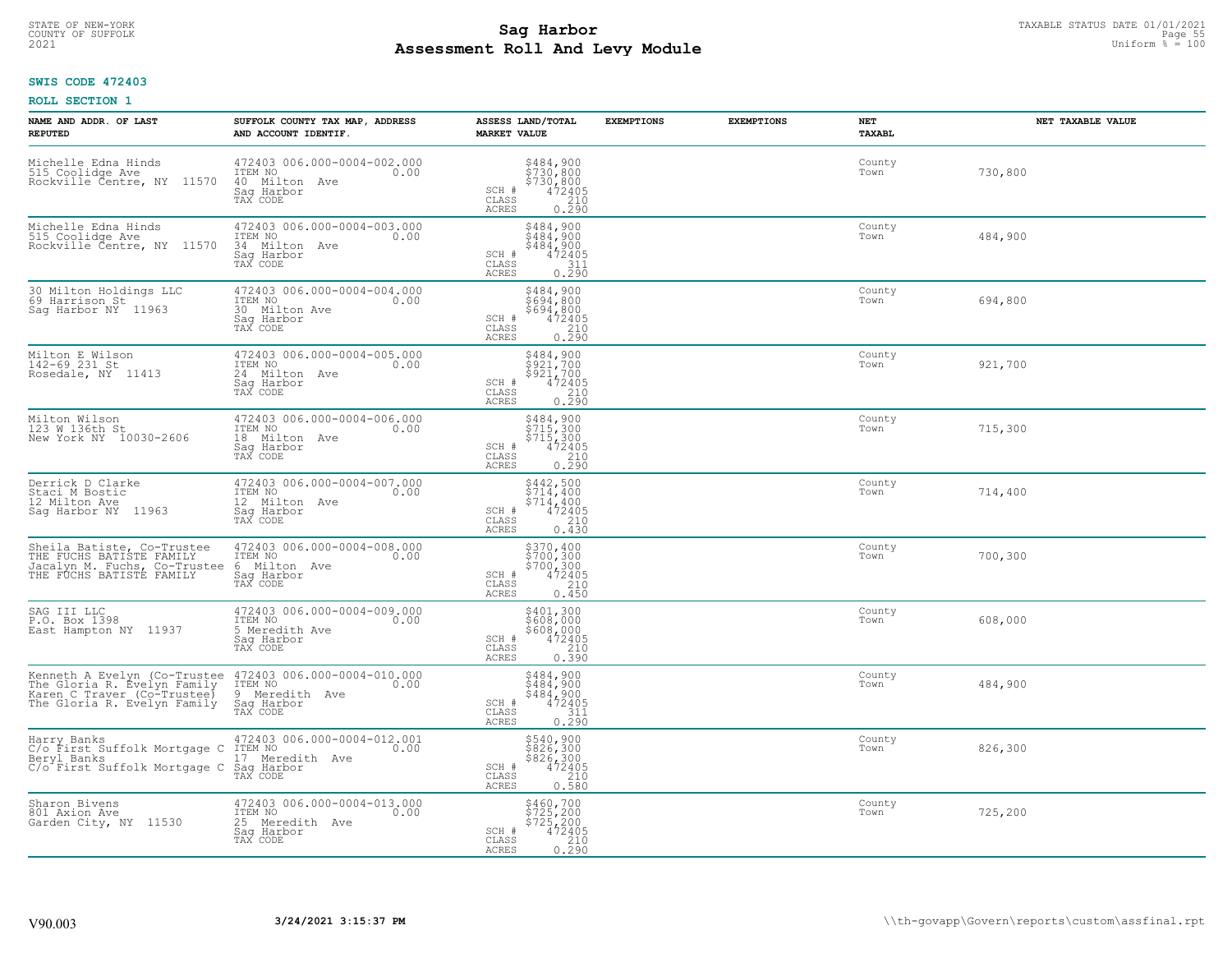# TAXABLE STATUS DATE 01/01/2021<br>COUNTY OF SUFFOLK Page 56 **Assessment Roll And Levy Module Example 2021** Uniform  $\frac{1}{8}$  = 100

## **SWIS CODE 472403**

| NAME AND ADDR. OF LAST<br><b>REPUTED</b>                                                                                                      | SUFFOLK COUNTY TAX MAP, ADDRESS<br>AND ACCOUNT IDENTIF.                                        | ASSESS LAND/TOTAL<br><b>MARKET VALUE</b>                                                                                       | <b>EXEMPTIONS</b> | <b>EXEMPTIONS</b> | <b>NET</b><br><b>TAXABL</b> | NET TAXABLE VALUE |
|-----------------------------------------------------------------------------------------------------------------------------------------------|------------------------------------------------------------------------------------------------|--------------------------------------------------------------------------------------------------------------------------------|-------------------|-------------------|-----------------------------|-------------------|
| Jeffrey Terry<br>Pamela Terry<br>55 Waterford Dr<br>Wheatley Heights NY 11798                                                                 | 472403 006.000-0004-014.000<br>ITEM NO<br>0.00<br>27 Meredith<br>Ave<br>Saq Harbor<br>TAX CODE | $$349,500$<br>$$488,300$<br>$$488,300$<br>$472405$<br>210<br>SCH #<br>CLASS<br>ACRES<br>0.220                                  |                   |                   | County<br>Town              | 488,300           |
| 31 Meredith LLC<br>P.O. Box 511<br>Montauk NY 11954                                                                                           | 472403 006.000-0004-015.000<br>ITEM NO<br>0.00<br>31 Meredith Ave<br>Saq Harbor<br>TAX CODE    | \$367,900<br>\$367,900<br>\$367,900<br>472405<br>SCH #<br>CLASS<br>$\begin{array}{c} 311 \\ 0.220 \end{array}$<br>ACRES        |                   |                   | County<br>Town              | 367,900           |
| Stephen T Kelly<br>Kelly, Theodore (Life Estate<br>Kelly, Millicent<br>(Life Esta)<br>3110 <sup>-</sup> NE 57th St<br>Ft. Lauderdale FL 33308 | 472403 006.000-0004-016.000<br>ITEM NO<br>0.00<br>35<br>Meredith Ave<br>Saq Harbor<br>TAX CODE | \$484,900<br>\$750,200<br>\$750,200<br>472405<br>SCH #<br>CLASS<br>$\frac{210}{0.290}$<br>ACRES                                |                   |                   | County<br>Town              | 750,200           |
| Eastward Ventures LLC<br>1200 Fifth Ave Apt 8A<br>New York NY 10029                                                                           | 472403 006.000-0004-017.000<br>ITEM NO<br>0.00<br>39 Meredith Ave<br>Saq Harbor<br>TAX CODE    | SCH #<br>$\mathtt{CLASS}$<br>ACRES                                                                                             |                   |                   | County<br>Town              | 2,323,700         |
| Terrence Weber<br>44 Meredith Ave<br>Sag Harbor, NY 11963                                                                                     | 472403 006.000-0005-001.000<br>ITEM NO<br>0.00<br>44 Meredith Ave<br>Saq Harbor<br>TAX CODE    | \$384,600<br>3588,500<br>\$588,500<br>\$588,500<br>472405<br>0.230<br>SCH #<br>CLASS<br>ACRES                                  |                   |                   | County<br>Town              | 588,500           |
| Winston C Nottingham<br>Carrie Nottingham<br>14631 Tynewick Ter<br>Silver Spring, MD 20906                                                    | 472403 006.000-0005-003.000<br>ITEM NO<br>0.00<br>36 Meredith Ave<br>Sag Harbor<br>TAX CODE    | \$367,900<br>\$367,900<br>\$367,900<br>\$472405<br>SCH #<br>$\frac{311}{0.220}$<br>CLASS<br><b>ACRES</b>                       |                   |                   | County<br>Town              | 367,900           |
| Payne D. Brown<br>17 Convent Ave Apt 3B<br>New York NY 10027                                                                                  | 472403 006.000-0005-004.000<br>ITEM NO<br>0.00<br>32<br>Meredith Ave<br>Saq Harbor<br>TAX CODE | \$367,900<br>\$583,200<br>\$583,200<br>472405<br>SCH #<br>$\frac{210}{0.220}$<br>CLASS<br>ACRES                                |                   |                   | County<br>Town              | 583,200           |
| Juanita Araujo (Life Estate)<br>Thomas E Howelll<br>1134 Lincoln Ave<br>07076<br>Scotch Plains, NJ                                            | 472403 006.000-0005-005.000<br>ITEM NO<br>0.00<br>28 Meredith Ave<br>Saq Harbor<br>TAX CODE    | \$484,900<br>\$660,100<br>\$660,100<br>472405<br>SCH #<br>CLASS<br>$\frac{210}{0.290}$<br><b>ACRES</b>                         |                   |                   | County<br>Town              | 660,100           |
| Juanita Araujo (Life Estate)<br>Thomas E Howell<br>1134 Lincoln Ave<br>Scotch Plains, NJ 07076                                                | 472403 006.000-0005-006.000<br>TTEM NO 0.00<br>24 Meredith Ave<br>Saq Harbor<br>TAX CODE       | \$484,900<br>\$484,900<br>\$484,900<br>472405<br>SCH #<br>CLASS<br>311<br>0.290<br>ACRES                                       |                   |                   | County<br>Town              | 484,900           |
| Meredith Holdings LLC<br>20 Meredith Holding<br>69 Harrison Street<br>Sag Harbor NY 11963                                                     | 472403 006.000-0005-007.000<br>ITEM NO<br>0.00<br>20 Meredith Ave<br>Sag Harbor<br>TAX CODE    | \$484,900<br>\$748,600<br>\$748,600<br>SCH #<br>$\frac{472405}{210}$<br>CLASS<br>0.290<br><b>ACRES</b>                         |                   |                   | County<br>Town              | 748,600           |
| Steven C. McDonald<br>270A Swamp Church Road<br>Reinholds PA 17569                                                                            | 472403 006.000-0005-008.000<br>ITEM NO<br>0.00<br>16 Meredith Ave<br>Saq Harbor<br>TAX CODE    | \$484,900<br>\$900,900<br>\$900,900<br>SCH #<br>472405<br>$\begin{array}{c} 210 \\ 0.290 \end{array}$<br>CLASS<br><b>ACRES</b> |                   |                   | County<br>Town              | 900,900           |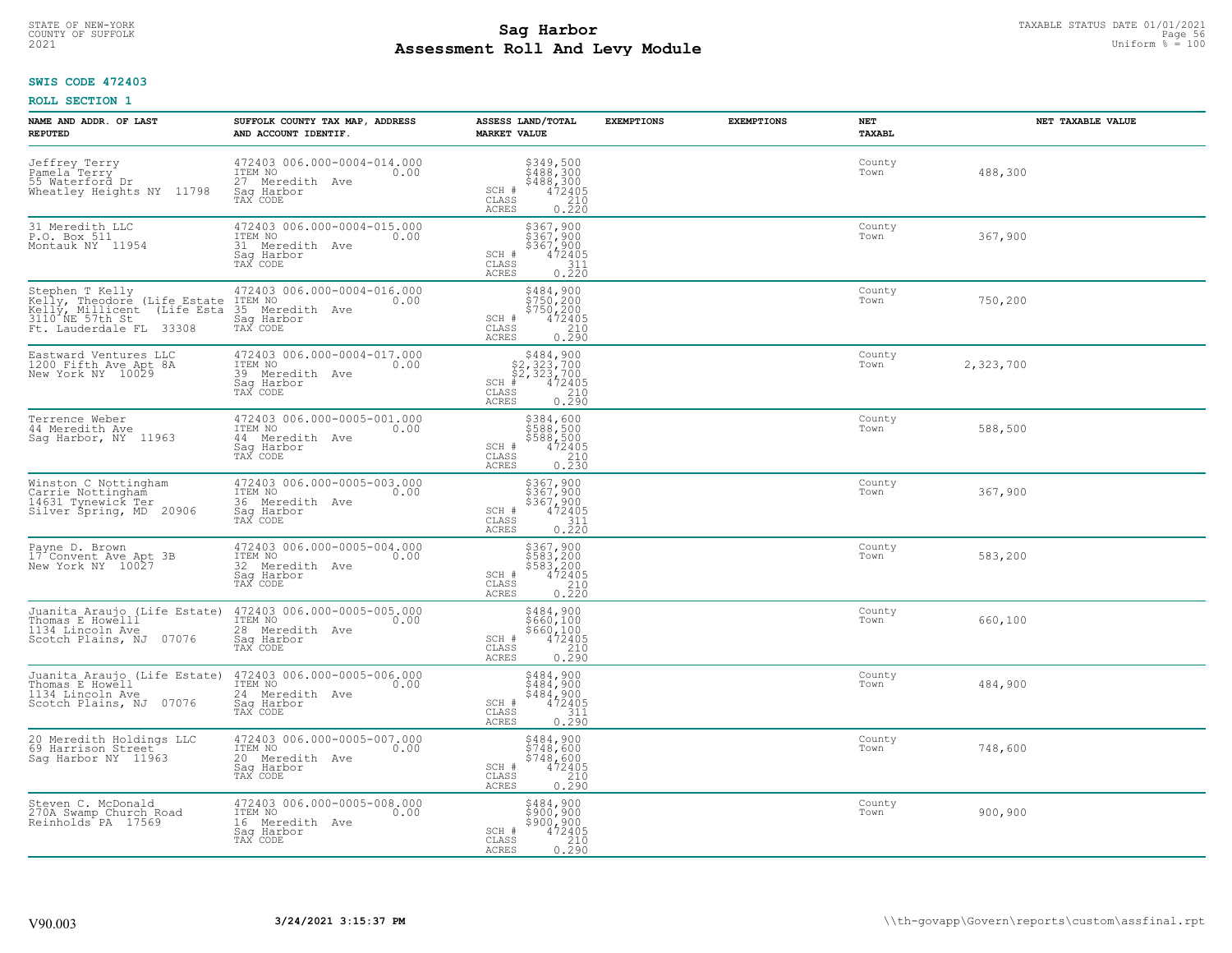# TAXABLE STATUS DATE 01/01/2021<br>COUNTY OF SUFFOLK Page 57 **Assessment Roll And Levy Module Example 2021** Uniform  $\frac{1}{8}$  = 100

## **SWIS CODE 472403**

| NAME AND ADDR. OF LAST<br><b>REPUTED</b>                                                                            | SUFFOLK COUNTY TAX MAP, ADDRESS<br>AND ACCOUNT IDENTIF.                                     | ASSESS LAND/TOTAL<br><b>MARKET VALUE</b>                                                                                      | <b>EXEMPTIONS</b> | <b>EXEMPTIONS</b> | NET<br>TAXABL  | NET TAXABLE VALUE |
|---------------------------------------------------------------------------------------------------------------------|---------------------------------------------------------------------------------------------|-------------------------------------------------------------------------------------------------------------------------------|-------------------|-------------------|----------------|-------------------|
| Elsie Greig<br>Arthur W Greig<br>211 Hampton St<br>Sag Harbor NY                                                    | 472403 006.000-0005-009.000<br>ITEM NO<br>0.00<br>211 Hampton St<br>Saq Harbor<br>TAX CODE  | $$584,100$584,100$584,100$472405210210$<br>SCH #<br>CLASS<br>ACRES<br>0.500                                                   |                   |                   | County<br>Town | 584,100           |
| 11 Walker Avenue LLC<br>860 Montauk Highway<br>Mail Box 6<br>Watermill NY 11976                                     | 472403 006.000-0005-010.000<br>ITEM NO<br>0.00<br>11 Walkers Ave<br>Saq Harbor<br>TAX CODE  | $$532,500$<br>$$2,833,300$<br>$$2,833,300$<br>$$472405$<br>$SCH$ #<br>CLASS<br>210<br>0.690<br>ACRES                          |                   |                   | County<br>Town | 2,833,300         |
| Gregg Smith<br>Jerrí DeVard<br>1000 South Ocean Blvd Unit 2<br>Boca Raton FL 33462                                  | 472403 006.000-0005-011.000<br>ITEM NO<br>0.00<br>15 Walker Ave<br>Sag Harbor<br>TAX CODE   | \$484,900<br>\$1,349,800<br>$\frac{51}{4}$ , 349, 800<br>$\frac{472405}{4}$<br>SCH #<br>CLASS<br>$\frac{210}{0.290}$<br>ACRES |                   |                   | County<br>Town | 1,349,800         |
| 19 Walker LLC<br>P.O. Box 511<br>Montauk NY 11954                                                                   | 472403 006.000-0005-012.000<br>ITEM NO<br>0.00<br>19 Walker Ave<br>Saq Harbor<br>TAX CODE   | \$484,900<br>\$484,900<br>\$484,900<br>SCH #<br>472405<br>311<br>CLASS<br><b>ACRES</b><br>0.290                               |                   |                   | County<br>Town | 484,900           |
| Gayle Lewis<br>Nilison Lewis Smith<br>2289 Fifth Avenue Apt 7B<br>New York NY 10037                                 | 472403 006.000-0005-013.000<br>ITEM NO<br>0.00<br>25 Walker Ave<br>Saq Harbor<br>TAX CODE   | \$540,900<br>\$815,900<br>\$815,900<br>472405<br>SCH #<br>210<br>CLASS<br>0.580<br>ACRES                                      |                   |                   | County<br>Town | 815,900           |
| Herman H Martin Jr<br>Elizabeth L Martin<br>45 Bellevue Ave<br>Summit, NJ 07901                                     | 472403 006.000-0005-014.002<br>ITEM NO<br>0.00<br>40 Meredith Ave<br>Sag Harbor<br>TAX CODE | \$484,900<br>\$822,300<br>\$822,300<br>472405<br>SCH #<br>CLASS<br>210<br>0.290<br><b>ACRES</b>                               |                   |                   | County<br>Town | 822,300           |
| Mark Willis<br>31 Walker Ave<br>Saq Harbor NY 11963                                                                 | 472403 006.000-0005-014.003<br>ITEM NO<br>0.00<br>31 Walker Ave<br>Saq Harbor<br>TAX CODE   | $$442,900$<br>$$1,336,900$<br>$$1,336,900$<br>$$472405$<br>$SCH$ #<br>$\mathtt{CLASS}$<br>210<br>0.430<br>ACRES               |                   |                   | County<br>Town | 1,336,900         |
| Guy Taylor<br>Angela Taylor<br>PO Box 871<br>Sag Harbor, NY 11963                                                   | 472403 006.000-0005-015.000<br>0.00 0.00<br>37 Walker Ave<br>Saq Harbor<br>TAX CODE         | \$479,800<br>\$767,500<br>\$767,500<br>472405<br>$SCH$ #<br>CLASS<br>210<br><b>ACRES</b><br>0.290                             |                   |                   | County<br>Town | 767,500           |
| Katherine R Mc Crosson<br>56 Fresh Pond Rd<br>Sag Harbor, NY 11963                                                  | 472403 006.000-0006-001.003<br>TTEM NO 0.00<br>38 Walker Ave<br>Saq Harbor<br>TAX CODE      | \$457,700<br>\$667,500<br>\$667,500<br>472405<br>SCH #<br>CLASS<br>220<br>0.360<br><b>ACRES</b>                               |                   |                   | County<br>Town | 667,500           |
| Damon S. Brown, Trustee<br>of the Damon S. Brown Trust<br>Crystal R. Brown, Trustee<br>of the Crystal R. Brown Trus | 472403 006.000-0006-002.000<br>ITEM NO<br>0.00<br>34 Walker Ave<br>Sag Harbor<br>TAX CODE   | \$476,000<br>\$754,700<br>\$754,700<br>472405<br>SCH #<br>CLASS<br>210<br><b>ACRES</b><br>0.280                               |                   |                   | County<br>Town | 754,700           |
| Frank G Sokolowski<br>Bridget Anderson<br>30 Wälker Ave<br>Saq Harbor NY 11963                                      | 472403 006.000-0006-003.000<br>ITEM NO<br>0.00<br>30 Walker Ave<br>Sag Harbor<br>TAX CODE   | \$452,200<br>\$631,700<br>\$631,700<br>SCH #<br>$\frac{472405}{210}$<br>CLASS<br><b>ACRES</b><br>0.280                        |                   |                   | County<br>Town | 631,700           |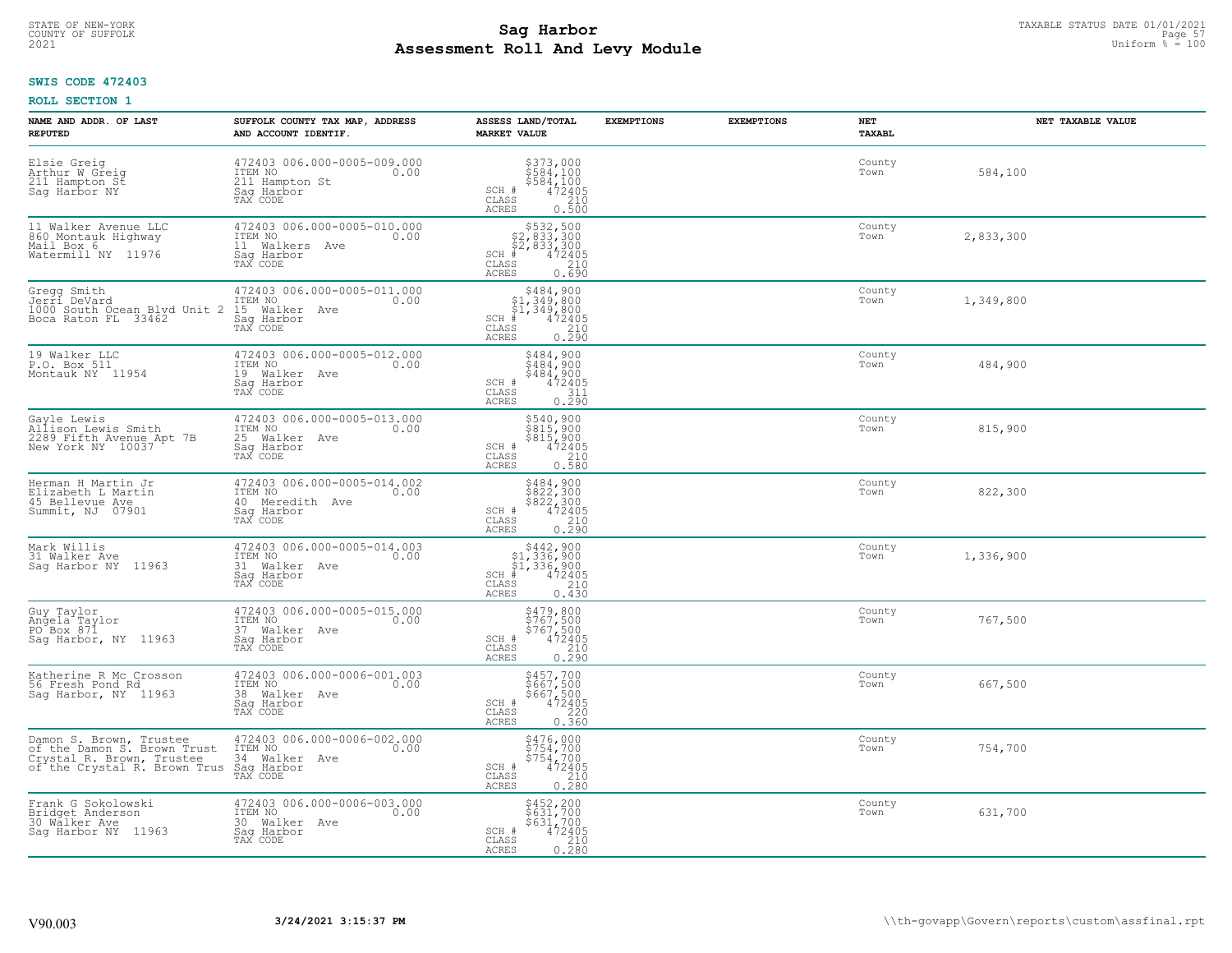# TAXABLE STATUS DATE 01/01/2021 **Sag Harbor** COUNTY OF SUFFOLK Page 58 **Assessment Roll And Levy Module Example 2021** Uniform  $\frac{1}{8}$  = 100

## **SWIS CODE 472403**

| NAME AND ADDR. OF LAST<br><b>REPUTED</b>                                                         | SUFFOLK COUNTY TAX MAP, ADDRESS<br>AND ACCOUNT IDENTIF.                                                               | ASSESS LAND/TOTAL<br><b>MARKET VALUE</b>                                                                                       | <b>EXEMPTIONS</b> | <b>EXEMPTIONS</b> | NET<br><b>TAXABL</b> | NET TAXABLE VALUE |
|--------------------------------------------------------------------------------------------------|-----------------------------------------------------------------------------------------------------------------------|--------------------------------------------------------------------------------------------------------------------------------|-------------------|-------------------|----------------------|-------------------|
| Phillip Morrow<br>Ann Morrow<br>301 W 115th St PH 4C<br>New York NY 10026                        | 472403 006.000-0006-004.000<br>ITEM NO<br>0.00<br>26 Walker Ave<br>Saq Harbor<br>TAX CODE                             | \$439,400<br>\$836,900<br>\$836,900<br>SCH #<br>$\frac{472405}{210}$<br>CLASS<br><b>ACRES</b><br>0.430                         |                   |                   | County<br>Town       | 836,900           |
| Travis Graves<br>Carly Graves<br>20 Walker Ave<br>Saq Harbor NY 11963                            | 472403 006.000-0006-005.000<br>ITEM NO<br>0.00<br>20 Walker Ave<br>Saq Harbor<br>TAX CODE                             | \$476,000<br>\$685,800<br>\$685,800<br>SCH #<br>472405<br>CLASS<br>$\begin{array}{c} 210 \\ 0.280 \end{array}$<br><b>ACRES</b> |                   |                   | County<br>Town       | 685,800           |
| Lucinda Martinez<br>23 West 116th St<br>New York NY 10026                                        | 472403 006.000-0006-006.000<br>ITEM NO<br>0.00<br>16 Walker St<br>Saq Harbor<br>TAX CODE                              | \$479,800<br>$\frac{5818}{300}$<br>$\frac{5818}{472405}$<br>SCH #<br>CLASS<br>$\frac{210}{0.290}$<br>ACRES                     |                   |                   | County<br>Town       | 818,300           |
| Valma D Boyce<br>Lyris B Canton<br>493 Manhattan Ave<br>New York, NY 10027                       | 472403 006.000-0006-007.000<br>10.00 0.00<br>10 Walker Ave<br>Sag Harbor<br>TAX CODE                                  | \$453,400<br>\$795,100<br>\$795,100<br>472405<br>SCH #<br>CLASS<br>210<br><b>ACRES</b><br>0.610                                |                   |                   | County<br>Town       | 795,100           |
| Joaquim Amaral Oliveira<br>Jose Maria Batista<br>54 Pheasant Close East<br>Southampton, NY 11968 | 472403 006.000-0006-008.000<br>ITEM NO<br>0.00<br>233 Hampton St<br>Saq Harbor<br>TAX CODE                            | \$406,800<br>\$603,600<br>\$603,600<br>\$603,600<br>472405<br>0.360<br>SCH #<br>$\mathtt{CLASS}$<br><b>ACRES</b>               |                   |                   | County<br>Town       | 603,600           |
| Daria E. Whisnant<br>P.O. Box 369<br>Sag Harbor NY 11963                                         | Blanche B. Whisnant, Life Es 472403 006.000-0006-009.000<br>ITEM NO<br>0.00<br>11 Beach Ave<br>Sag Harbor<br>TAX CODE | \$533,200<br>\$644,800<br>\$644,800<br>\$644,800<br>\$72405<br>0.290<br>SCH #<br>CLASS<br><b>ACRES</b>                         | veteran           | \$21,935          | County<br>Town       | 622,865           |
| Faye Henderson<br>15 Beach Ave<br>Sag Harbor, NY 11963                                           | 472403 006.000-0006-010.000<br>ITEM NO<br>0.00<br>15 Beach Ave<br>Saq Harbor<br>TAX CODE                              | \$533,200<br>\$660,400<br>\$660,400<br>472405<br>SCH #<br>$\mathtt{CLASS}$<br>0.290<br><b>ACRES</b>                            |                   |                   | County<br>Town       | 660,400           |
| Sandra Altine<br>1040 North End Drive<br>Baldwin NY 11510                                        | 472403 006.000-0006-011.000<br>ITEM NO 0.00<br>19 Beach Rd<br>Sag Harbor<br>TAX CODE                                  | \$426,500<br>\$724,400<br>\$724,400<br>\$724,400<br>SCH #<br>CLASS<br>210<br><b>ACRES</b><br>0.230                             |                   |                   | County<br>Town       | 724,400           |
| Douglas Williams<br>Laura M Williams (Russo)<br>127 Lamphere Rd<br>Mystic, CT 06355              | 472403 006.000-0006-012.000<br>TTEM NO 0.00<br>21 Beach Ave<br>Saq Harbor<br>TAX CODE                                 | \$426,500<br>\$617,100<br>\$617,100<br>472405<br>SCH #<br>CLASS<br>0.210<br><b>ACRES</b>                                       |                   |                   | County<br>Town       | 617,100           |
| Antoinette Williams<br>Apt 8a<br>11 George Hill<br>New York, NY 10040                            | 472403 006.000-0006-013.000<br>ITEM NO<br>0.00<br>27 Beach Ave<br>Saq Harbor<br>TAX CODE                              | \$426,500<br>\$576,800<br>$\begin{array}{r} 576,800 \\ 472405 \\ 210 \\ 0.230 \end{array}$<br>SCH #<br>CLASS<br><b>ACRES</b>   |                   |                   | County<br>Town       | 576,800           |
| Thomas B. Day, Trustee<br>Day Family Trust<br>Donna N. Day, Trustee<br>Day Family Trust          | 472403 006.000-0006-015.000<br>ITEM NO 0.00<br>33 Beach Ave<br>Sag Harbor<br>TAX CODE                                 | \$426,500<br>\$426,500<br>\$426,500<br>SCH #<br>472405<br>CLASS<br>311<br>ACRES<br>0.230                                       |                   |                   | County<br>Town       | 426,500           |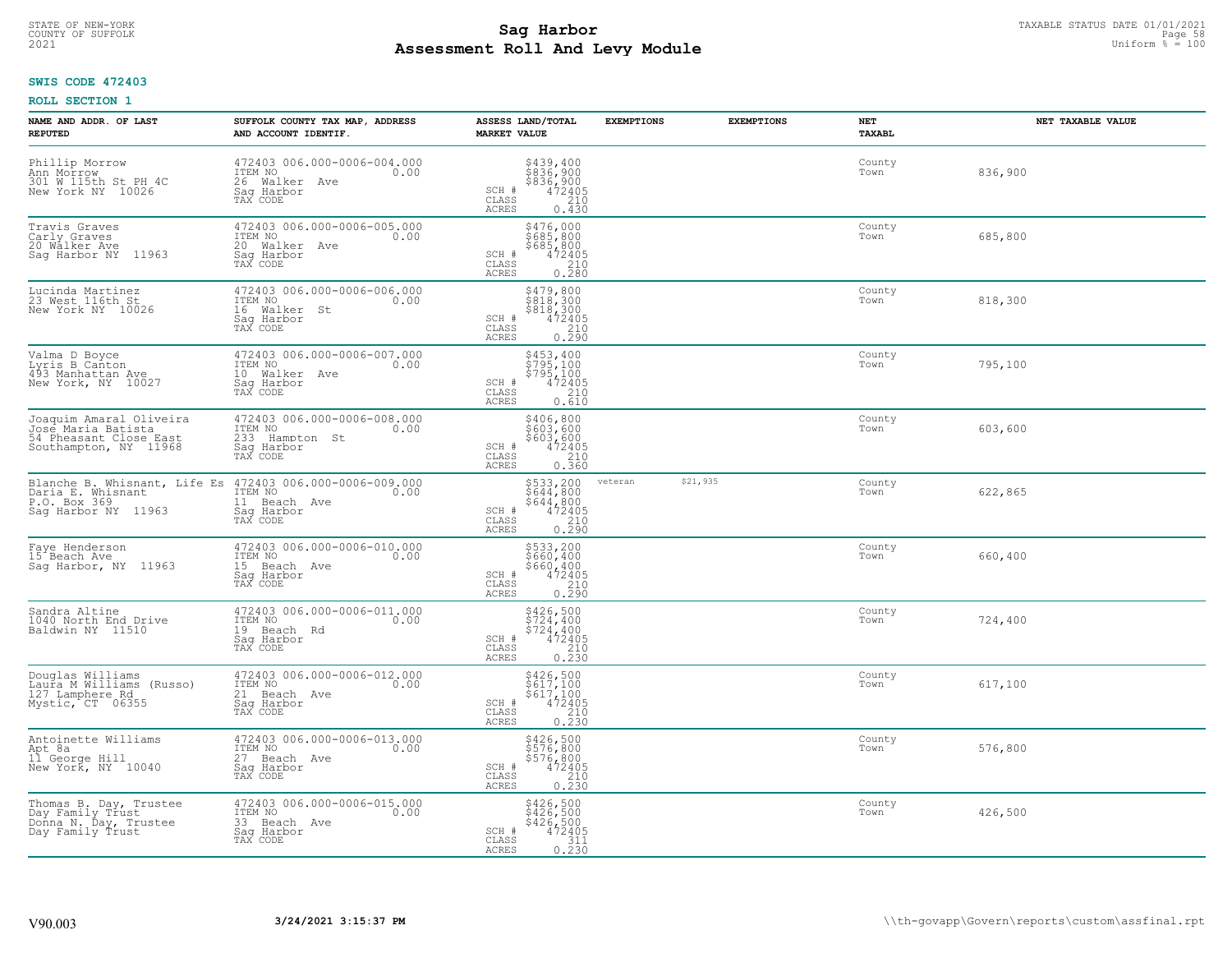# TAXABLE STATUS DATE 01/01/2021 **Sag Harbor** COUNTY OF SUFFOLK Page 59 **Assessment Roll And Levy Module Example 2021** Uniform  $\frac{1}{8}$  = 100

## **SWIS CODE 472403**

| NAME AND ADDR. OF LAST<br><b>REPUTED</b>                                                                                                     | SUFFOLK COUNTY TAX MAP, ADDRESS<br>AND ACCOUNT IDENTIF.                                     | ASSESS LAND/TOTAL<br><b>MARKET VALUE</b>                                                                                       | <b>EXEMPTIONS</b><br><b>EXEMPTIONS</b> | NET<br>TAXABL  | NET TAXABLE VALUE |
|----------------------------------------------------------------------------------------------------------------------------------------------|---------------------------------------------------------------------------------------------|--------------------------------------------------------------------------------------------------------------------------------|----------------------------------------|----------------|-------------------|
| Troy B. Perry<br>Deon A. Perry<br>20 Spring Glén Drive<br>Mount Kisco NY 10549                                                               | 472403 006.000-0006-016.000<br>ITEM NO<br>0.00<br>37 Beach Ave<br>Saq Harbor<br>TAX CODE    | \$426,500<br>\$665,900<br>\$665,900<br>472405<br>210<br>SCH #<br>CLASS<br>ACRES<br>0.230                                       |                                        | County<br>Town | 665,900           |
| Haynes, Cameron (est. Of)<br>C/o Louise Bradley<br>187 05 Rome Dr<br>St Albans, NY 11412                                                     | 472403 006.000-0006-017.000<br>TTEM NO 0.00<br>41 Beach Ave<br>Saq Harbor<br>TAX CODE       | \$426,500<br>\$524,700<br>\$524,700<br>$\begin{array}{r} 472405 \\ 210 \\ 0.230 \end{array}$<br>SCH #<br>CLASS<br>ACRES        |                                        | County<br>Town | 524,700           |
| Amanda C Samuel<br>285 Prospect Place Apt 3B<br>Brooklyn NY 11238                                                                            | 472403 006.000-0007-001.000<br>ITEM NO<br>0.00<br>42<br>Beach Ave<br>Sag Harbor<br>TAX CODE | \$427,300<br>\$597,500<br>\$597,500<br>\$597,500<br>472405<br>0.230<br>SCH #<br>CLASS<br>ACRES                                 |                                        | County<br>Town | 597,500           |
| Carlton Holmes<br>Thelma Holmes<br>Apt 4g<br>175 W 87 St<br>New York, NY 10024                                                               | 472403 006.000-0007-002.001<br>ITEM NO<br>0.00<br>37 Harbor Ave<br>Saq Harbor<br>TAX CODE   | \$525,900<br>\$778,700<br>\$778,700<br>SCH #<br>$472405$<br>210<br>CLASS<br>ACRES<br>0.460                                     |                                        | County<br>Town | 778,700           |
| Ronald D Heath JR<br>67-26 152nd St Apt 274<br>Flushing, NY 11367                                                                            | 472403 006.000-0007-003.000<br>ITEM NO<br>0.00<br>34 Beach Ave<br>Saq Harbor<br>TAX CODE    | \$427,300<br>\$577,100<br>\$577,100<br>\$577,100<br>\$210<br>0.230<br>SCH #<br>CLASS<br><b>ACRES</b>                           |                                        | County<br>Town | 577,100           |
| Nikki Wood<br>PO Box 912<br>Amagansett, NY 11930                                                                                             | 472403 006.000-0007-004.000<br>ITEM NO<br>0.00<br>31 Harbor Ave<br>Saq Harbor<br>TAX CODE   | \$427,300<br>\$637,300<br>\$637,300<br>\$637,300<br>472405<br>0.230<br>SCH #<br>CLASS<br><b>ACRES</b>                          |                                        | County<br>Town | 637,300           |
| Adrienne M. Davis-Prothro<br>Adrienne M. Davis-Prothro, T<br>of the Emalen J. Davis Irrev<br>306 North Ridgewood Rd<br>South Orange NJ 07079 | 472403 006.000-0007-005.000<br>ITEM NO<br>27 Harbor Ave<br>0.00<br>Sag Harbor<br>TAX CODE   | \$427,300<br>\$653,300<br>\$653,300<br>472405<br>SCH #<br>$\begin{array}{c} 220 \\ 0.230 \end{array}$<br>CLASS<br><b>ACRES</b> |                                        | County<br>Town | 653,300           |
| Donna Brooks-Flores<br>23 Harbor Ave<br>Saq Harbor NY 11963                                                                                  | 472403 006.000-0007-006.000<br>ITEM NO<br>0.00<br>23 Harbor Ave<br>Saq Harbor<br>TAX CODE   | \$498,400<br>\$966,600<br>\$966,600<br>\$966,600<br>0.270<br>0.270<br>SCH #<br>CLASS<br><b>ACRES</b>                           |                                        | County<br>Town | 966,600           |
| Lisa Laskowitz<br>30 Beach Ave<br>Sag Harbor NY 11963                                                                                        | 472403 006.000-0007-007.000<br>TTEM NO 0.00<br>30 Beach Ave<br>Sag Harbor<br>TAX CODE       | \$427,300<br>\$832,800<br>\$832,800<br>\$832,800<br>\$72405<br>\$210<br>\$230<br>SCH #<br>CLASS<br><b>ACRES</b>                |                                        | County<br>Town | 832,800           |
| Allison G. Yarrow<br>Benjamin Y. Yarrow<br>1200 Pacific St.4R<br>Brooklyn NY 11216                                                           | 472403 006.000-0007-008.000<br>ITEM NO<br>0.00<br>26 Beach Ave<br>Sag Harbor<br>TAX CODE    | $$464, 500$<br>$$803, 100$<br>$$803, 100$<br>$472405$<br>$$210$<br>SCH #<br>CLASS<br>0.250<br>ACRES                            |                                        | County<br>Town | 803,100           |
| Kent F Lecointe<br>Julie Lecointe<br>18 Beach Ave<br>Saq Harbor, NY 11963                                                                    | 472403 006.000-0007-009.000<br>ITEM NO<br>0.00<br>18 Beach Ave<br>Saq Harbor<br>TAX CODE    | \$427,300<br>\$700,400<br>\$700,400<br>$472405$<br>210<br>SCH #<br>CLASS<br>0.230<br>ACRES                                     |                                        | County<br>Town | 700,400           |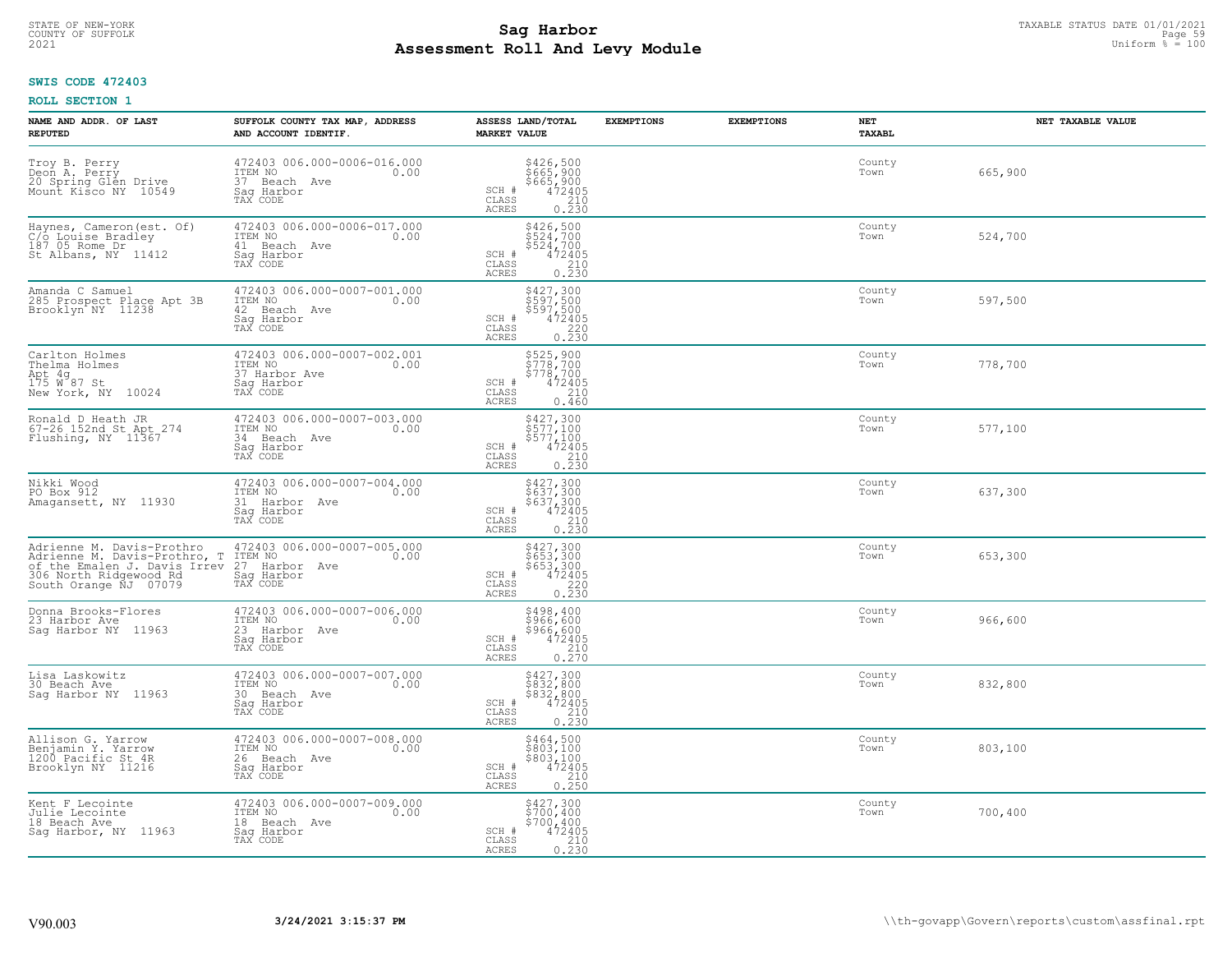#### **Sag Harbor** TAXABLE STATUS DATE 01/01/2021<br>
Poll and Louis Module **Assessment Roll And Levy Module Example 2021** Uniform  $\frac{1}{8}$  = 100 COUNTY OF SUFFOLK **Example 19 Second COUNTY COUNTY OF SUFFOLK** Page 60

## **SWIS CODE 472403**

| NAME AND ADDR. OF LAST<br><b>REPUTED</b>                                                         | SUFFOLK COUNTY TAX MAP, ADDRESS<br>AND ACCOUNT IDENTIF.                                    | ASSESS LAND/TOTAL<br><b>MARKET VALUE</b>                                                                                                                  | <b>EXEMPTIONS</b>                            | <b>EXEMPTIONS</b> | NET<br>TAXABL  | NET TAXABLE VALUE |
|--------------------------------------------------------------------------------------------------|--------------------------------------------------------------------------------------------|-----------------------------------------------------------------------------------------------------------------------------------------------------------|----------------------------------------------|-------------------|----------------|-------------------|
| Robert Jahoda<br>PO Box 446<br>Wainscott, NY 11975                                               | 472403 006.000-0007-012.000<br>ITEM NO<br>0.00<br>6 Beach Ave<br>Saq Harbor<br>TAX CODE    | $\begin{array}{r} 3371,900 \\ 51,189,800 \\ 51,189,800 \\ * \\ 472405 \\ \text{ss} \\ 210 \\ \text{ss} \end{array}$<br>$SCH$ #<br>CLASS<br>ACRES<br>0.250 |                                              |                   | County<br>Town | 1,189,800         |
| Dorothy Giles<br>Po Box 131<br>241 Hampton St<br>Sag Harbor, NY 11963                            | 472403 006.000-0007-013.000<br>ITEM NO<br>0.00<br>241 Hampton St<br>Saq Harbor<br>TAX CODE | \$365,100<br>\$563,700<br>\$563,700<br>SCH #<br>$\frac{472405}{210}$<br>0.250<br>CLASS<br>ACRES                                                           | \$125,000<br>veteran<br>\$219,350<br>Persons |                   | County<br>Town | 219,350           |
| Luther T Clark<br>Camille Clark<br>10 Beach Ave<br>Saq Harbor, NY 11963                          | 472403 006.000-0007-014.001<br>ITEM NO<br>0.00<br>10 Beach Ave<br>Saq Harbor<br>TAX CODE   | \$525,900<br>\$757,000<br>5757,000<br>SCH #<br>472405<br>CLASS<br>210<br>0.460<br>ACRES                                                                   |                                              |                   | County<br>Town | 757,000           |
| John L Pinderhughes<br>Victoria A Pindérhughes<br>Apt 45<br>536 W 111th St<br>New York, NY 10025 | 472403 006.000-0007-015.001<br>TTEM NO 0.00<br>14 Beach Ave<br>Saq Harbor<br>TAX CODE      | \$525,900<br>\$820,200<br>\$820,200<br>\$924,2405<br>SCH #<br>CLASS<br>210<br>ACRES<br>0.460                                                              |                                              |                   | County<br>Town | 820,200           |
| Douglas James<br>Willa Mae James<br>Christopher James<br>Sloane James Titus                      | 472403 006.000-0007-016.000<br>ITEM NO<br>0.00<br>16 Harbor Ave<br>Saq Harbor<br>TAX CODE  | \$427,300<br>3690,900<br>$$690,900$ $472405$ $0.230$<br>SCH #<br>CLASS<br><b>ACRES</b>                                                                    |                                              |                   | County<br>Town | 690,900           |
| Doris L Rodriquez<br>PO Box 377<br>Sag Harbor, NY 11963                                          | 472403 006.000-0007-017.000<br>ITEM NO<br>0.00<br>14 Harbor Ave<br>Saq Harbor<br>TAX CODE  | \$427,300<br>\$698,400<br>\$698,400<br>472405<br>SCH #<br>$\begin{array}{c} 210 \\ 0.230 \end{array}$<br>CLASS<br>ACRES                                   | \$349,200<br>Persons                         |                   | County<br>Town | 349,200           |
| Perri A Edwards<br>Grace F Edwards<br>828 Lincoln Pl<br>Brooklyn, NY 11216                       | 472403 006.000-0007-018.000<br>ITEM NO<br>0.00<br>8 Harbor Ave<br>Sag Harbor<br>TAX CODE   | \$427,300<br>\$608,700<br>\$608,700<br>472405<br>SCH #<br>CLASS<br>210<br>0.230<br>ACRES                                                                  |                                              |                   | County<br>Town | 608,700           |
| Albab A. Dabela<br>244 Madison Ave Apt 11H<br>New York NY 10016                                  | 472403 006.000-0007-020.000<br>TTEM NO 0.00<br>9 Hillside Dr<br>Saq Harbor<br>TAX CODE     | \$520,200<br>\$792,100<br>\$792,100<br>472405<br>SCH #<br>CLASS<br>210<br>ACRES<br>0.280                                                                  |                                              |                   | County<br>Town | 792,100           |
| G. Dabela Abraham<br>6810 Melody Ln<br>Bethesda MD 20817                                         | 472403 006.000-0007-021.001<br>ITEM NO 0.00<br>5 Hillside Dr<br>Saq Harbor<br>TAX CODE     | \$483,000<br>\$483,000<br>\$483,000<br>472405<br>SCH #<br>CLASS<br>311<br>ACRES<br>0.260                                                                  |                                              |                   | County<br>Town | 483,000           |
| Rachel Sullivan<br>Bennett Singer<br>Richard Turner<br>258 Auburn<br>Winnetka IL 60093           | 472403 006.000-0008-001.000<br>ITEM NO<br>0.00<br>122 Hampton St<br>Sag Harbor<br>TAX CODE | \$701,100<br>$$874,900$<br>$$874,900$<br>$472405$<br>SCH #<br>CLASS<br>210<br><b>ACRES</b><br>0.290                                                       |                                              |                   | County<br>Town | 874,900           |
| Martin Obler<br>Robyn Obler<br>11 Ĥamilton St<br>Sag Harbor, NY 11963                            | 472403 006.000-0008-002.000<br>ITEM NO<br>0.00<br>11 Hamilton St<br>Sag Harbor<br>TAX CODE | \$783,400<br>$$1,158,400$<br>$$1,158,400$<br>$SCH$ #<br>472405<br>CLASS<br>$\frac{210}{0.290}$<br>ACRES                                                   |                                              |                   | County<br>Town | 1,158,400         |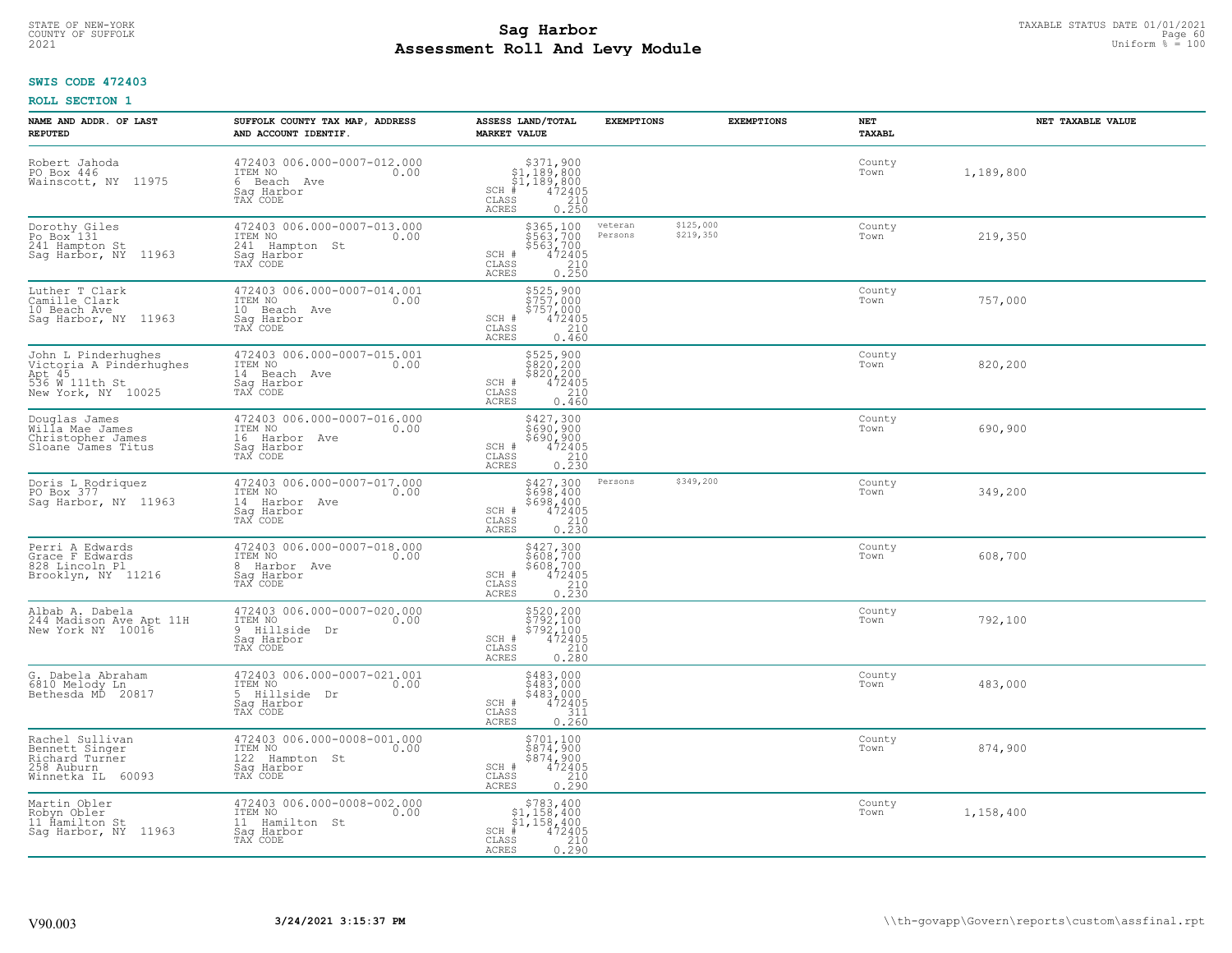#### **Sag Harbor** TAXABLE STATUS DATE 01/01/2021<br> **Poll And Louis Module Assessment Roll And Levy Module Example 2021** Uniform  $\frac{1}{8}$  = 100 COUNTY OF SUFFOLK **Example 19 Second 2008 Second 2009 Research Countries and Second 2009 Research Page 61**

## **SWIS CODE 472403**

| NAME AND ADDR. OF LAST<br><b>REPUTED</b>                                                                   | SUFFOLK COUNTY TAX MAP, ADDRESS<br>AND ACCOUNT IDENTIF.                                      | ASSESS LAND/TOTAL<br><b>MARKET VALUE</b>                                                                                                                                                                                                                                                                                                                                                                                                                      | <b>EXEMPTIONS</b> | <b>EXEMPTIONS</b> | NET<br>TAXABL  | NET TAXABLE VALUE |
|------------------------------------------------------------------------------------------------------------|----------------------------------------------------------------------------------------------|---------------------------------------------------------------------------------------------------------------------------------------------------------------------------------------------------------------------------------------------------------------------------------------------------------------------------------------------------------------------------------------------------------------------------------------------------------------|-------------------|-------------------|----------------|-------------------|
| Ronald Meltzer<br>201 W 72nd St #12-1<br>New York NY 10023                                                 | 472403 006.000-0008-003.000<br>ITEM NO<br>0.00<br>15 Hamilton St<br>Saq Harbor<br>TAX CODE   | $\begin{array}{r}  \  \  \, 5610,700 \\  \  \, 51,051,200 \\  \  \, 51,051,200 \\  \  \  \, 472405 \\  \  \, 35 \\  \  \  \, 210 \\  \  \, 0 \\  \  \, 210 \\  \  \, 0 \\  \  \, 0 \\  \  \, 0 \\  \  \, 0 \\  \  \, 0 \\  \  \, 0 \\  \  \, 0 \\  \  \, 0 \\  \  \, 0 \\  \  \, 0 \\  \  \, 0 \\  \  \, 0 \\  \  \, 0 \\  \  \$<br>$SCH$ #<br>CLASS<br>ACRES<br>0.110                                                                                        |                   |                   | County<br>Town | 1,051,200         |
| Joyce A Shields<br>Po <sup>-</sup> Box 272<br>75 Hedges Ln<br>Sagapoñack, NY 11962                         | 472403 006.000-0008-004.000<br>ITEM NO<br>0.00<br>21 Hamilton St<br>Saq Harbor<br>TAX CODE   | \$980,200<br>\$1,023,300<br>\$1,023,300<br>472405<br>$SCH$ #<br>CLASS<br>210<br>0.380<br>ACRES                                                                                                                                                                                                                                                                                                                                                                |                   |                   | County<br>Town | 1,023,300         |
| Ruben M. Oliva, Trustee<br>Rand Oliva Family Trust<br>Kathleen G. Rand, Trustee<br>Rand Oliva Family Trust | 472403 006.000-0008-006.001<br>ITEM NO<br>0.00<br>32 Eastville Ave<br>Saq Harbor<br>TAX CODE | $$642, 400$<br>$$1, 211, 000$<br>$$1, 211, 000$<br>$SCH$ #<br>472405<br>CLASS<br>210<br>0.620<br>ACRES                                                                                                                                                                                                                                                                                                                                                        |                   |                   | County<br>Town | 1,211,000         |
| Michael Kessler<br>Katherine Kessler<br>130 Jane Street Apt 4FG<br>New York NY 10014                       | 472403 006.000-0008-006.002<br>ITEM NO<br>0.00<br>36 Eastville Ave<br>Saq Harbor<br>TAX CODE | $\begin{array}{r} \texttt{\$518,100}\ \\ \texttt{\$1,503,500}\ \\ \texttt{\$1,503,500}\ \\ \texttt{\$1,503,500}\ \\ \texttt{\$1,2405}\ \\ \texttt{\$10}\ \\ \texttt{\$10}\ \\ \texttt{\$10}\ \\ \texttt{\$10}\ \\ \texttt{\$10}\ \\ \texttt{\$10}\ \\ \texttt{\$10}\ \\ \texttt{\$10}\ \\ \texttt{\$10}\ \\ \texttt{\$10}\ \\ \texttt{\$10}\ \\ \texttt{\$10}\ \\ \texttt{\$11}\ \\ \texttt{\$12}\ \\ \texttt{\$13}\ \\ \texttt$<br>$SCH$ #<br>CLASS<br>ACRES |                   |                   | County<br>Town | 1,503,500         |
| Lori Maki<br>61 Fulton Street #1<br>Weehawken NJ 07086                                                     | 472403 006.000-0008-007.000<br>ITEM NO<br>0.00<br>29 Eastville Ave<br>Saq Harbor<br>TAX CODE | $\begin{array}{c} 5436, 700 \\ 5723, 300 \\ 5723, 300 \\ 472405 \\ 210 \end{array}$<br>SCH #<br>CLASS<br>ACRES<br>0.140                                                                                                                                                                                                                                                                                                                                       |                   |                   | County<br>Town | 723,300           |
| Michael Butler<br>Lilian Cartwright<br>98 Brandywine Dr<br>Sag Harbor, NY 11963                            | 472403 006.000-0008-009.000<br>ITEM NO<br>0.00<br>37 Eastville Ave<br>Sag Harbor<br>TAX CODE | \$383,900<br>\$645,100<br>\$645,100<br>472405<br>SCH #<br>$\mathtt{CLASS}$<br>280<br>ACRES<br>0.300                                                                                                                                                                                                                                                                                                                                                           | veteran           | \$11,155          | County<br>Town | 633,945           |
| Edward J Haye<br>Augusta Haye<br>43 Eastville Ave<br>Saq Harbor, NY 11963                                  | 472403 006.000-0008-011.001<br>ITEM NO<br>0.00<br>43 Eastville Ave<br>Saq Harbor<br>TAX CODE | $$526, 900$<br>$$1, 117, 300$<br>$$1, 117, 300$<br>$*1$<br>$*12405$<br>$SCH$ #<br>CLASS<br>$\frac{210}{0.370}$<br>ACRES                                                                                                                                                                                                                                                                                                                                       | veteran           | \$62,670          | County<br>Town | 1,054,630         |
| Sara Gage, Trustee<br>Sara J. Gage Revocable Trust<br>10 James Pl<br>Saq Harbor NY 11963                   | 472403 006.000-0008-012.002<br>ITEM NO 0.00<br>10 James Pl<br>Saq Harbor<br>TAX CODE         | $5483, 400$<br>$5682, 700$<br>$5682, 700$<br>$472405$<br>$210$<br>SCH #<br>CLASS<br>ACRES<br>0.620                                                                                                                                                                                                                                                                                                                                                            | Persons           | \$68,270          | County<br>Town | 614,430           |
| Edward F Pluchino<br>Susan F Pluchino<br>Po Box 62<br>Sag Harbor, NY 11963                                 | 472403 006.000-0008-012.003<br>TTEM NO 0.00<br>6 James Pl<br>Saq Harbor<br>TAX CODE          | \$565,200<br>\$769,900<br>\$769,900<br>\$769,900<br>SCH #<br>CLASS<br>210<br>ACRES<br>0.500                                                                                                                                                                                                                                                                                                                                                                   | Volunte           | \$76,990          | County<br>Town | 692,910           |
| John J Van Kovics<br>Po Box 101<br>Sag Harbor NY 11963                                                     | 472403 006.000-0008-012.004<br>ITEM NO<br>0.00<br>5 James Pl<br>Sag Harbor<br>TAX CODE       | \$578,500<br>\$794,500<br>\$794,500<br>\$794,500<br>SCH #<br>210<br>CLASS<br><b>ACRES</b><br>0.460                                                                                                                                                                                                                                                                                                                                                            |                   |                   | County<br>Town | 794,500           |
| Sue Calden<br>Po Box 2124<br>Sag Harbor, NY 11963                                                          | 472403 006.000-0008-012.005<br>ITEM NO<br>0.00<br>49 Eastville Ave<br>Saq Harbor<br>TAX CODE | \$525,900<br>\$792,000<br>\$792,000<br>SCH #<br>472405<br>CLASS<br>210<br>ACRES<br>0.460                                                                                                                                                                                                                                                                                                                                                                      |                   |                   | County<br>Town | 792,000           |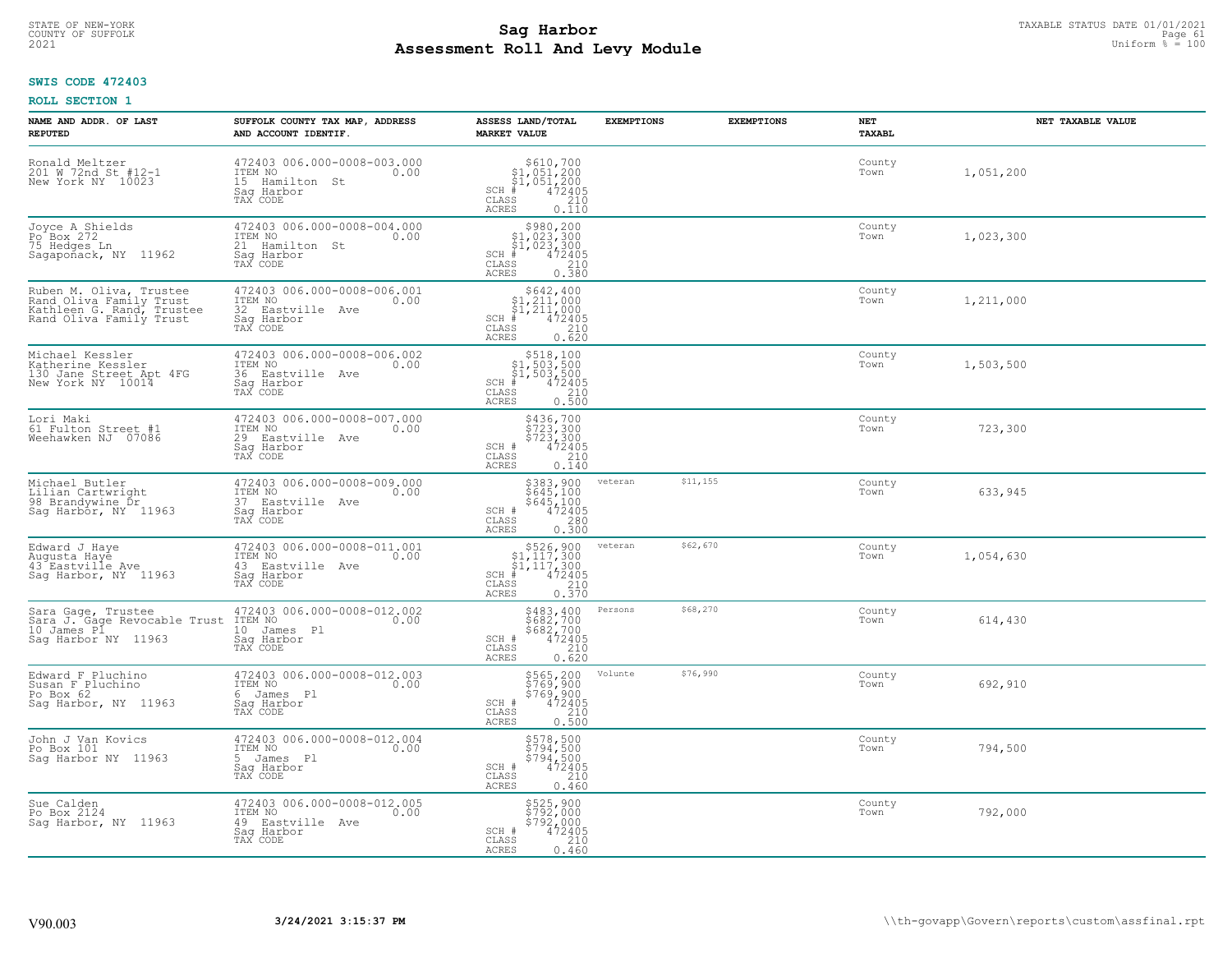# TAXABLE STATUS DATE 01/01/2021<br>COUNTY OF SUFFOLK Page 62 **Assessment Roll And Levy Module Example 2021** Uniform  $\frac{1}{8}$  = 100

## **SWIS CODE 472403**

| NAME AND ADDR. OF LAST<br><b>REPUTED</b>                                    | SUFFOLK COUNTY TAX MAP, ADDRESS<br>AND ACCOUNT IDENTIF.                                    | ASSESS LAND/TOTAL<br><b>MARKET VALUE</b>                                                                                                                | <b>EXEMPTIONS</b> | <b>EXEMPTIONS</b> | NET<br>TAXABL  | NET TAXABLE VALUE |
|-----------------------------------------------------------------------------|--------------------------------------------------------------------------------------------|---------------------------------------------------------------------------------------------------------------------------------------------------------|-------------------|-------------------|----------------|-------------------|
| Deanna Distefano<br>John A Broich<br>11 James Pl<br>Sag Harbor, NY 11963    | 472403 006.000-0008-012.006<br>ITEM NO<br>0.00<br>11 James Pl<br>Saq Harbor<br>TAX CODE    | \$615,500<br>\$938,100<br>\$938,100<br>472405<br>210<br>SCH #<br>CLASS<br><b>ACRES</b><br>0.540                                                         |                   |                   | County<br>Town | 938,100           |
| Joseph Sullo<br>Claudine Sullo<br>57 Eileen Ave<br>Plainview NY 11803       | 472403 006.000-0008-012.007<br>ITEM NO<br>0.00<br>15 James Pl<br>Saq Harbor<br>TAX CODE    | \$501,500<br>\$723,000<br>\$723,000<br>$\frac{472405}{210}$<br>SCH #<br>CLASS<br><b>ACRES</b><br>0.550                                                  |                   |                   | County<br>Town | 723,000           |
| Lon G Parisi<br>APT 6B<br>400 E 55th St<br>New York NY 10022                | 472403 006.000-0008-012.008<br>ITEM NO<br>0.00<br>16 James Pl<br>Saq Harbor<br>TAX CODE    | \$523,100<br>\$834,000<br>\$834,000<br>SCH #<br>472405<br>210<br>CLASS<br>0.510<br>ACRES                                                                |                   |                   | County<br>Town | 834,000           |
| James Renner JR<br>Laurie Nurnberger<br>Po Box 1843<br>Sag Harbor, NY 11963 | 472403 006.000-0008-012.010<br>ITEM NO<br>0.00<br>158 Hampton St<br>Saq Harbor<br>TAX CODE | \$380,500<br>\$694,700<br>\$694,700<br>SCH #<br>$72405\n210\n0.510$<br>CLASS<br>ACRES                                                                   |                   |                   | County<br>Town | 694,700           |
| Richard Steyert<br>Becky H Stevert<br>21 Vickers Št<br>Saq Harbor, NY 11963 | 472403 006.000-0008-012.011<br>ITEM NO<br>0.00<br>21 Vickers St<br>Saq Harbor<br>TAX CODE  | \$603,700<br>\$821,900<br>$\begin{array}{r} 8821,900 \\ 472405 \\ 210 \end{array}$<br>SCH #<br>$\mathtt{CLASS}$<br><b>ACRES</b><br>0.480                |                   |                   | County<br>Town | 821,900           |
| Raymond J Simek<br>PO <sup>+</sup> Box 963<br>Sag Harbor, NY 11963          | 472403 006.000-0008-012.012<br>ITEM NO<br>0.00<br>14 Downer Pl<br>Saq Harbor<br>TAX CODE   | \$581,300<br>\$926,400<br>$$5\bar{26}'$ , $400$<br>$472405$<br>SCH #<br>$\begin{array}{c} 210 \\ 0.510 \end{array}$<br>$\mathtt{CLASS}$<br><b>ACRES</b> |                   |                   | County<br>Town | 926,400           |
| 144 Hampton_Road, LLC<br>P.O. Box 547<br>Laurel NY 11948                    | 472403 006.000-0008-013.000<br>ITEM NO<br>0.00<br>144 Hampton St<br>Saq Harbor<br>TAX CODE | $\begin{array}{c} $681, 600 $1, 345, 800 $1, 345, 800 $472405 \end{array}$<br>$SCH$ #<br>$\mathtt{CLASS}$<br>432<br><b>ACRES</b><br>0.990               |                   |                   | County<br>Town | 1,345,800         |
| Stephen P Loeffler<br>68 Whitney Rd<br>Sag Harbor, NY 11963-2510            | 472403 006.000-0008-014.000<br>ITEM NO 0.00<br>152 Hampton St<br>Saq Harbor<br>TAX CODE    | \$356,600<br>\$833,400<br>\$833,400<br>472405<br>SCH #<br>CLASS<br>449<br><b>ACRES</b><br>0.520                                                         |                   |                   | County<br>Town | 833,400           |
| Kaho Realty<br>Donald Katz<br>Main St<br>Sag Harbor, NY 11963               | 472403 006.000-0008-015.000<br>TTEM NO 0.00<br>Vickers St<br>Saq Harbor<br>TAX CODE        | $$4,500$<br>$$4,500$<br>$$4,500$<br>$472405$<br>SCH #<br>CLASS<br>311<br><b>ACRES</b><br>0.110                                                          |                   |                   | County<br>Town | 4,500             |
| Ashton Stanton<br>Sybil Stanton<br>Eñid Pigott<br>166 Hampton Street LLC    | 472403 006.000-0008-016.000<br>ITEM NO<br>0.00<br>166 Hampton St<br>Sag Harbor<br>TAX CODE | \$388,700<br>\$513,000<br>$$513,000$<br>$472405$<br>$SCH$ $#$<br>CLASS<br>210<br><b>ACRES</b><br>0.340                                                  |                   |                   | County<br>Town | 513,000           |
| 170 Hampton Street Inc.<br>640D Belle Terre Road<br>Port Jefferson NY 11777 | 472403 006.000-0008-017.000<br>ITEM NO<br>0.00<br>170 Hampton St<br>Sag Harbor<br>TAX CODE | \$359,600<br>\$977,000<br>\$977,000<br>SCH #<br>472405<br>210<br>CLASS<br><b>ACRES</b><br>0.170                                                         |                   |                   | County<br>Town | 977,000           |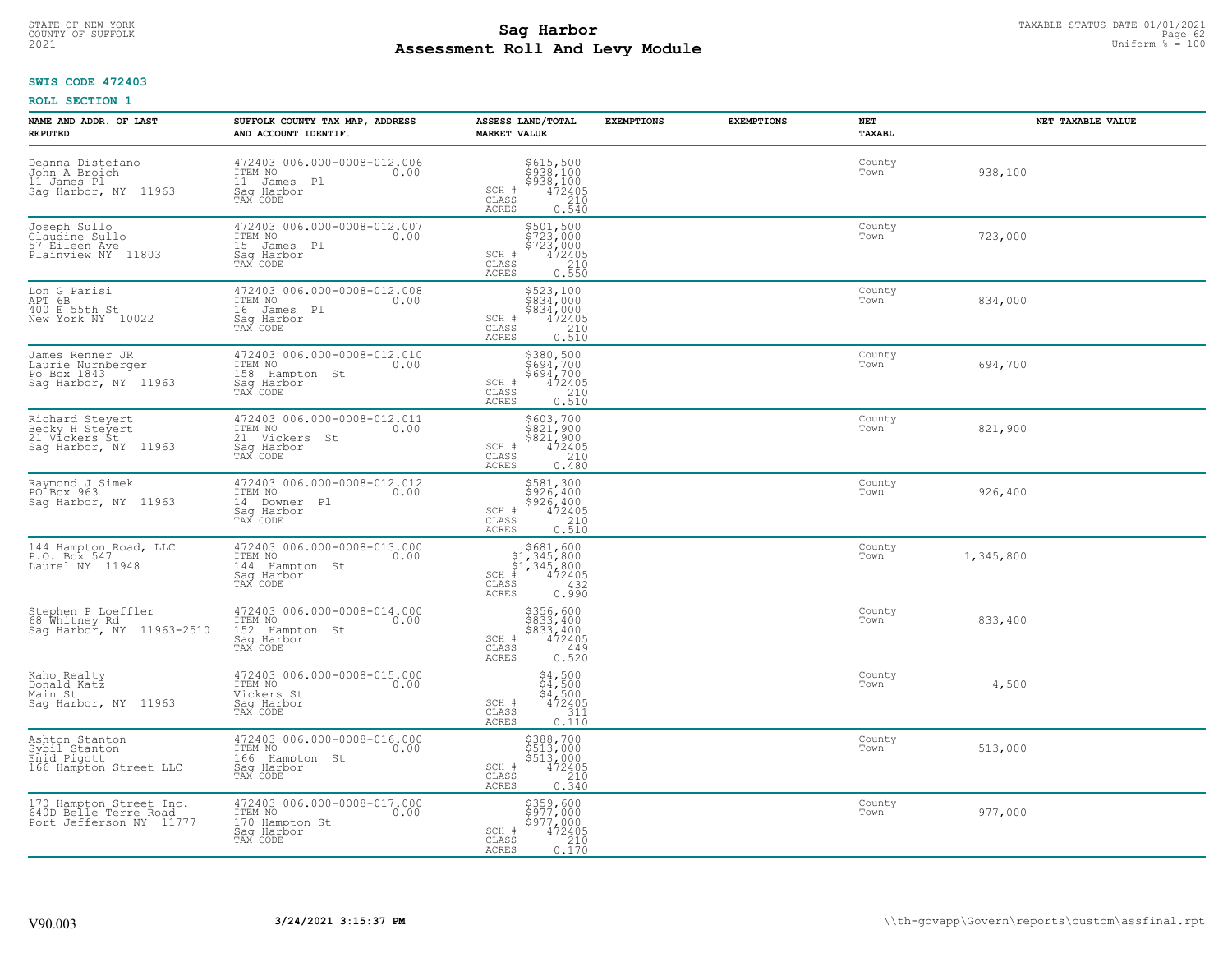#### **Sag Harbor** TAXABLE STATUS DATE 01/01/2021<br> **Poll And Lowy Module Assessment Roll And Levy Module Example 2021** Uniform  $\frac{1}{8}$  = 100 COUNTY OF SUFFOLK **Example 19 Second COUNTY COUNTY COUNTY OF SUFFOLK** Page 63

## **SWIS CODE 472403**

| NAME AND ADDR. OF LAST<br><b>REPUTED</b>                                                                            | SUFFOLK COUNTY TAX MAP, ADDRESS<br>AND ACCOUNT IDENTIF.                                      | ASSESS LAND/TOTAL<br><b>MARKET VALUE</b>                                                                                 | <b>EXEMPTIONS</b> | <b>EXEMPTIONS</b> | NET<br>TAXABL  | NET TAXABLE VALUE |
|---------------------------------------------------------------------------------------------------------------------|----------------------------------------------------------------------------------------------|--------------------------------------------------------------------------------------------------------------------------|-------------------|-------------------|----------------|-------------------|
| Lisa D Depetris<br>174 Hampton St<br>Sag Harbor, NY 11963                                                           | 472403 006.000-0008-018.000<br>ITEM NO<br>0.00<br>174 Hampton St<br>Saq Harobr<br>TAX CODE   | $$359,600$<br>$$658,300$<br>$$658,300$<br>$472405$<br>$$210$<br>SCH #<br>CLASS<br>ACRES<br>0.170                         |                   |                   | County<br>Town | 658,300           |
| Adam Scott<br>Christopher Beacham<br>5 Vickers St<br>Sag Harbor NY 11963                                            | 472403 006.000-0008-019.000<br>ITEM NO<br>0.00<br>5 Vickers St<br>Saq Harbor<br>TAX CODE     | \$427,000<br>\$572,700<br>\$572,700<br>472405<br>SCH #<br>CLASS<br>$\begin{bmatrix} 210 \\ 0.170 \end{bmatrix}$<br>ACRES |                   |                   | County<br>Town | 572,700           |
| 11 Vickers LLC<br>COMATY Harada, RWN Managem ITEM NO<br>712 Fifth Avenue FL 30 4 Downe<br>New York NY 10019 Sag Har | 472403 006.000-0008-021.004<br>0.00<br>4 Downer Pl<br>Sag Harbor<br>TAX CODE                 | \$561,000<br>\$1,089,300<br>\$1,089,300<br>#472405<br>$SCH$ #<br>CLASS<br>$\frac{210}{0.520}$<br>ACRES                   |                   |                   | County<br>Town | 1,089,300         |
| David Reiner<br>500 N Broadway Suite 165<br>Jericho, NY 11753                                                       | 472403 006.000-0008-022.000<br>ITEM NO<br>0.00<br>17 Vickers St<br>Saq Harbor<br>TAX CODE    | \$467,500<br>\$631,300<br>\$631,300<br>SCH #<br>472405<br>$\mathtt{CLASS}$<br>280<br>0.330<br>ACRES                      |                   |                   | County<br>Town | 631,300           |
| Nathan Brown<br>Gloria Brown<br>770 Anderson Ave<br>Cliffside Park, NJ 07010                                        | 472403 006.000-0008-023.000<br>ITEM NO<br>0.00<br>17 Downer Pl<br>Saq Harbor<br>TAX CODE     | \$538,800<br>$$767,500\n$767,500\n472405\n0.520$<br>SCH #<br>CLASS<br><b>ACRES</b>                                       | veteran           | \$75,000          | County<br>Town | 692,500           |
| 123 Harrison LLC<br>P.O. Box 375<br>Watermill NY 11976                                                              | 472403 006.000-0008-024.000<br>ITEM NO<br>0.00<br>123 Harrison St<br>Saq Harbor<br>TAX CODE  | \$525,900<br>\$684,800<br>\$684,800<br>472405<br>SCH #<br>CLASS<br>210<br>0.460<br><b>ACRES</b>                          |                   |                   | County<br>Town | 684,800           |
| Wanzo Galloway<br>Willie Mae Galloway<br>114-35 223rd St<br>Cambria Heights, NY 11411                               | 472403 006.000-0008-025.000<br>ITEM NO<br>0.00<br>111 Harrison St<br>Saq Harbor<br>TAX CODE  | \$580,200<br>\$816,200<br>\$816,200<br>472405<br>SCH #<br>CLASS<br>210<br>0.560<br>ACRES                                 |                   |                   | County<br>Town | 816,200           |
| John Van Dood III<br>PO Box 611<br>Sag Harbor, NY 11963                                                             | 472403 006.000-0008-026.000<br>TTEM NO 0.00<br>75 Eastville Ave<br>Saq Harbor<br>TAX CODE    | \$518,100<br>\$807,900<br>\$807,900<br>472405<br>SCH #<br>CLASS<br>$0.220$<br>$0.500$<br>ACRES                           |                   |                   | County<br>Town | 807,900           |
| 41 Montauk LLC<br>P. O. Box 511<br>Montauk NY 11954                                                                 | 472403 006.000-0009-001.003<br>ITEM NO<br>0.00<br>41 Montauk Ave<br>Saq Harbor<br>TAX CODE   | \$564,200<br>\$682,700<br>\$682,700<br>472405<br>SCH #<br>CLASS<br>210<br><b>ACRES</b><br>0.550                          |                   |                   | County<br>Town | 682,700           |
| Donald Schellinger<br>Judith Schellinger<br>68 Eastville Ave<br>Sag Harbor, NY 11963                                | 472403 006.000-0009-002.003<br>ITEM NO<br>0.00<br>68 Eastville Ave<br>Saq Harbor<br>TAX CODE | \$569,900<br>\$937,500<br>\$937,500<br>\$937,500<br>\$72405<br>0.500<br>SCH #<br>CLASS<br>ACRES                          |                   |                   | County<br>Town | 937,500           |
| Brian J DeSesa<br>Kelly DeSESA<br>P.O. Box 52<br>Saq Harbor NY 11963                                                | 472403 006.000-0009-003.000<br>ITEM NO<br>0.00<br>74 Eastville Ave<br>Sag Harbor<br>TAX CODE | \$503,100<br>\$838,400<br>\$838,400<br>SCH #<br>472405<br>CLASS<br>$\frac{210}{0.320}$<br><b>ACRES</b>                   |                   |                   | County<br>Town | 838,400           |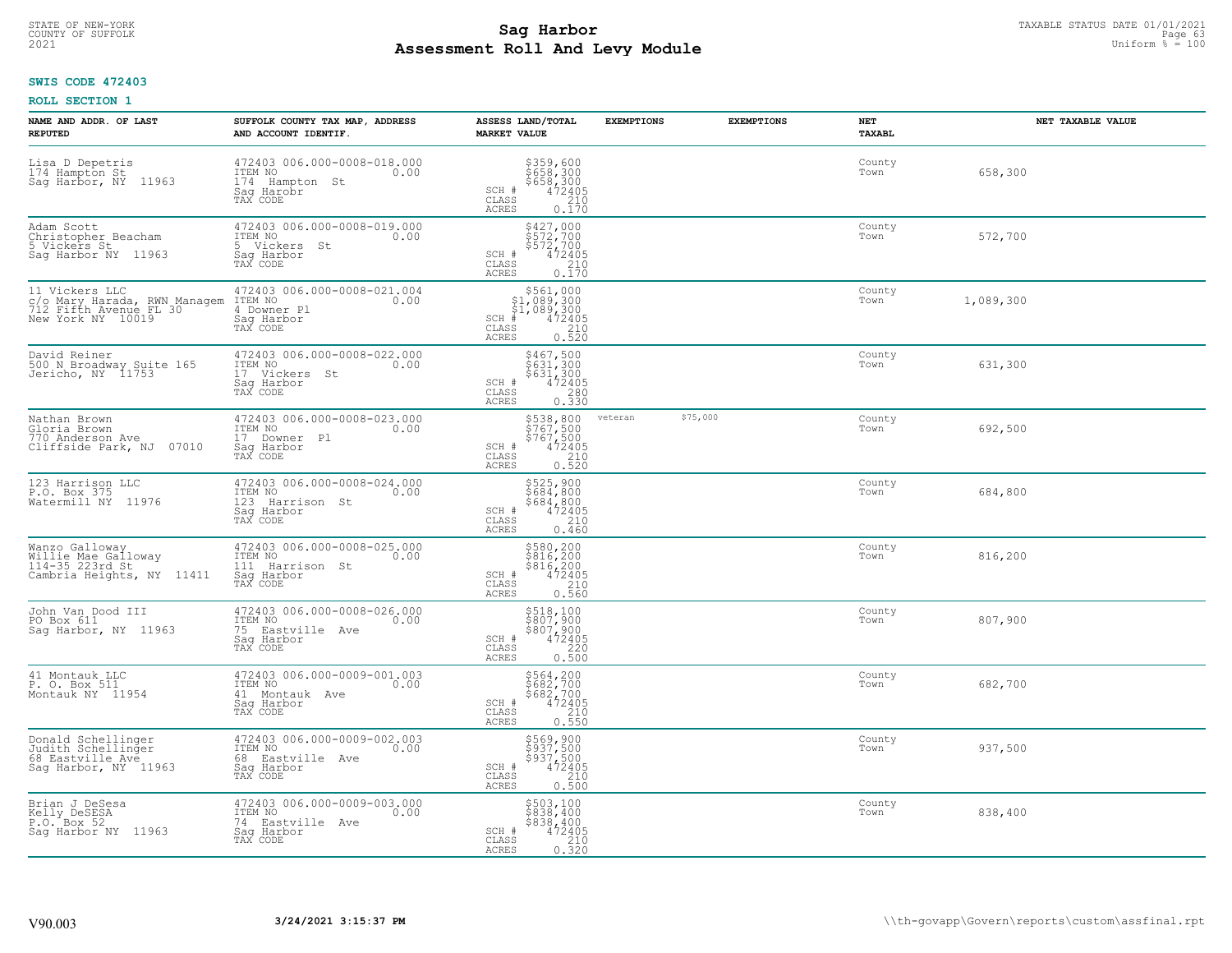#### **Sag Harbor** TAXABLE STATUS DATE 01/01/2021<br>
Poll and Louis Module **Assessment Roll And Levy Module Example 2021** Uniform  $\frac{1}{8}$  = 100 COUNTY OF SUFFOLK **Example 19 Second 2008 COUNTY COUNTY OF SUFFOLK** Page 64

## **SWIS CODE 472403**

| NAME AND ADDR. OF LAST<br><b>REPUTED</b>                                                          | SUFFOLK COUNTY TAX MAP, ADDRESS<br>AND ACCOUNT IDENTIF.                                        | ASSESS LAND/TOTAL<br><b>MARKET VALUE</b>                                                                                           | <b>EXEMPTIONS</b> | <b>EXEMPTIONS</b> | <b>NET</b><br><b>TAXABL</b> | NET TAXABLE VALUE |     |
|---------------------------------------------------------------------------------------------------|------------------------------------------------------------------------------------------------|------------------------------------------------------------------------------------------------------------------------------------|-------------------|-------------------|-----------------------------|-------------------|-----|
| Marc Scollar, Trustee<br>of the Harrison Scollar-Altm<br>47 E 87 St Unit 6D<br>New York NY 10128  | 472403 006.000-0009-004.000<br>ITEM NO<br>0.00<br>87 Harrison St<br>Saq Harbor<br>TAX CODE     | \$503,400<br>\$729,700<br>\$729,700<br>\$72405<br>SCH #<br>CLASS<br>210<br><b>ACRES</b><br>0.160                                   |                   |                   | County<br>Town              | 729,700           |     |
| Diane Cunningham<br>Arthur Cleveland<br>107 S Plymouth Ct<br>Southampton, NJ 08088                | 472403 006.000-0009-007.001<br>ITEM NO<br>0.00<br>83 Harrison St<br>Saq Harbor<br>TAX CODE     | $$855,300$<br>$$1,040,600$<br>$$1,040,600$<br>$*1$<br>$472405$<br>$SCH$ #<br>CLASS<br>210<br>0.490<br><b>ACRES</b>                 |                   |                   | County<br>Town              | 1,040,600         |     |
| 78 Harrison Street, LLC<br>38 The Birches<br>Roslyn NY 11576                                      | 472403 006.000-0009-008.000<br>ITEM NO<br>0.00<br>76<br>Harrison St<br>Saq Harbor<br>TAX CODE  | $$858,300$<br>$$1,473,700$<br>$$1,473,700$<br>$*1,473,700$<br>$*1,472405$<br>$SCH$ #<br>CLASS<br>$\frac{210}{0.220}$<br>ACRES      |                   |                   | County<br>Town              | 1,473,700         |     |
| C John Stafford<br>Peggy Stafford<br>P O Box 1634<br>Sag Harbor, NY 11963                         | 472403 006.000-0009-009.000<br>ITEM NO<br>0.00<br>82 Harrison St<br>Sag Harbor<br>TAX CODE     | \$578,500<br>\$867,300<br>\$867,300<br>\$472405<br>\$210<br>SCH #<br>CLASS<br><b>ACRES</b><br>0.460                                | Volunte           | \$86,730          | County<br>Town              | 780,570           |     |
| Marlene Sandler, Trustee<br>Marlene Sandler Revocable Tr<br>90 Harrison St<br>Saq Harbor NY 11963 | 472403 006.000-0009-010.000<br>ITEM NO<br>0.00<br>90 Harrison St<br>Saq Harbor<br>TAX CODE     | $$663, 200$<br>$$1, 934, 200$<br>$$1, 934, 200$<br>$472405$<br>$$210$<br>$SCH$ #<br>CLASS<br>0.210<br>ACRES                        |                   |                   | County<br>Town              | 1,934,200         |     |
| Lindsay C Morris<br>Stephen Munshin<br>15 Private Rd<br>Sag Harbor, NY 11963                      | 472403 006.000-0009-011.004<br>ITEM NO 0.00<br>15 Pvt Rd<br>Sag Harbor<br>TAX CODE             | \$456,900<br>\$774,200<br>\$774,200<br>SCH #<br>472405<br>CLASS<br>210<br>0.490<br>ACRES                                           |                   |                   | County<br>Town              | 774,200           |     |
| Suzanne L Schechter<br>Sa Trustee of the Suzanne Sc<br>41 W 58th St Apt 7B<br>New York NY 10019   | 472403 006.000-0009-012.000<br>ITEM NO<br>0.00<br>98<br>Harrison St<br>Saq Harbor<br>TAX CODE  | $$493,900$<br>$$1,514,700$<br>$$1,514,700$<br>$*1,514,7205$<br>$SCH$ #<br>CLASS<br>210<br>0.640<br>ACRES                           |                   |                   | County<br>Town              | 1,514,700         |     |
| Denise M Sabloski<br>Po Box 2032<br>Saq Harbor, NY 11963                                          | 472403 006.000-0009-013.000<br>ITEM NO<br>0.00<br>102<br>Harrison St<br>Saq Harbor<br>TAX CODE | \$449,500<br>\$704,600<br>5704.600<br>SCH #<br>$\begin{smallmatrix} 472405\ 210\ 0.170 \end{smallmatrix}$<br>CLASS<br><b>ACRES</b> |                   |                   | County<br>Town              | 704,600           |     |
| Margaret A Linton<br>2171 Madison Ave<br>Intercom 702, 9C<br>New York NY 10037                    | 472403 006.000-0009-014.000<br>ITEM NO<br>0.00<br>6 Robeson<br>Blvd<br>Saq Harbor<br>TAX CODE  | \$375,200<br>\$375,200<br>\$375,200<br>\$472405<br>\$110<br>SCH #<br>CLASS<br><b>ACRES</b><br>0.350                                |                   |                   | County<br>Town              | 375,200           |     |
| Dr Carmen Wilson<br>5060 Annunciation Cir Unit 3<br>Ave Maria FL 34142                            | 472403 006.000-0009-015.000<br>ITEM NO<br>0.00<br>16 Robeson Blvd<br>Sag Harbor<br>TAX CODE    | \$451,500<br>\$451,500<br>\$451,500<br>472405<br>SCH #<br>311<br>CLASS<br>0.520<br><b>ACRES</b>                                    |                   |                   | County<br>Town              | 451,500           |     |
|                                                                                                   |                                                                                                |                                                                                                                                    |                   |                   |                             | vilsh6            | 150 |
| Bryan Midlam<br>Julia E. Midlam<br>9 Wooded Path<br>Sag Harbor NY 11963                           | 472403 006.000-0009-016.000<br>ITEM NO<br>0.00<br>9 Pvt<br>Rd<br>Sag Harbor<br>TAX CODE        | \$453,200<br>\$731,400<br>\$731,400<br>472405<br>SCH #<br>$\mathtt{CLASS}$<br>210<br><b>ACRES</b><br>0.540                         |                   |                   | County<br>Town              | 731,400           |     |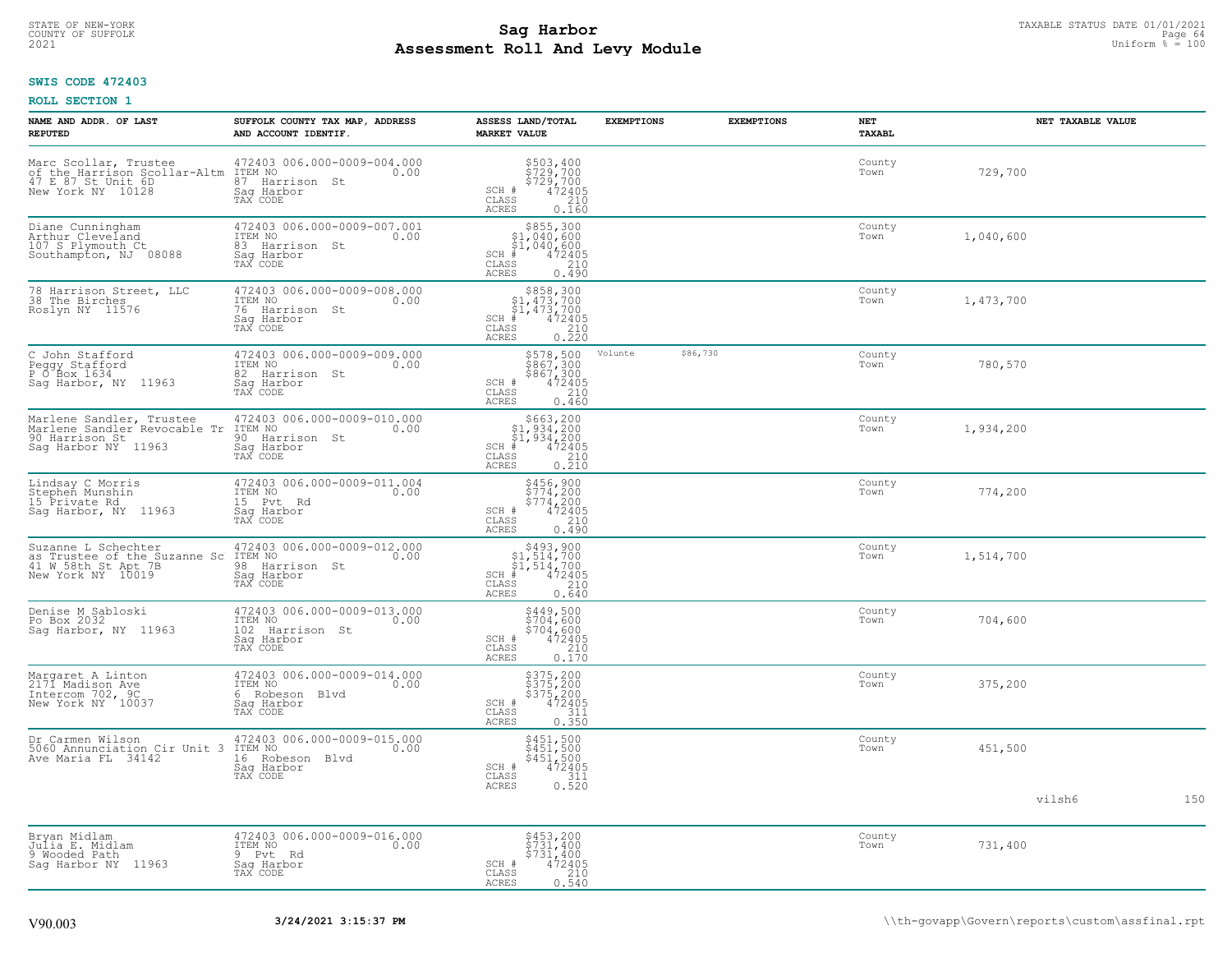#### **Sag Harbor** TAXABLE STATUS DATE 01/01/2021<br>
Poll and Louis Module **Assessment Roll And Levy Module Example 2021** Uniform  $\frac{1}{8}$  = 100 COUNTY OF SUFFOLK **Example 19 Second COUNTY COUNTY OF SUFFOLK** Page 65

## **SWIS CODE 472403**

| NAME AND ADDR. OF LAST<br><b>REPUTED</b>                                                                          | SUFFOLK COUNTY TAX MAP, ADDRESS<br>AND ACCOUNT IDENTIF.                                        | <b>ASSESS LAND/TOTAL</b><br><b>MARKET VALUE</b>                                                          | <b>EXEMPTIONS</b>   | <b>EXEMPTIONS</b> | NET<br><b>TAXABL</b> |           | NET TAXABLE VALUE |     |
|-------------------------------------------------------------------------------------------------------------------|------------------------------------------------------------------------------------------------|----------------------------------------------------------------------------------------------------------|---------------------|-------------------|----------------------|-----------|-------------------|-----|
| Geoffrey Merrick<br>Deborah Merrick<br>132 Maple St<br>07974<br>New Providence, NJ                                | 472403 006.000-0009-017.000<br>ITEM NO<br>0.00<br>24 Robeson Blvd<br>Saq Harbor<br>TAX CODE    | \$404,100<br>\$679,000<br>\$679,000<br>472405<br>SCH #<br>CLASS<br>210<br><b>ACRES</b><br>0.520          |                     |                   | County<br>Town       | 679,000   |                   |     |
|                                                                                                                   |                                                                                                |                                                                                                          |                     |                   |                      |           | vilsh6            | 150 |
| Matthew Joaquim Hurley<br>Kathryn Hurley<br>Maria <sup>-</sup> Hurley<br>1269 E 105th Street<br>Brooklyn NY 11236 | 472403 006.000-0009-018.000<br>ITEM NO<br>0.00<br>30 Robeson<br>Blvd<br>Saq Harbor<br>TAX CODE | \$404,100<br>\$596,100<br>\$596,100<br>472405<br>SCH #<br>CLASS<br>210<br><b>ACRES</b>                   | \$75,000<br>veteran |                   | County<br>Town       | 521,100   |                   |     |
|                                                                                                                   |                                                                                                | 0.520                                                                                                    |                     |                   |                      |           | vilsh6            | 150 |
| Bruce Milne<br>38 Robeson Blvd<br>Saq Harbor, NY 11963                                                            | 472403 006.000-0009-019.000<br>ITEM NO<br>0.00<br>38 Robeson<br>Blvd<br>Saq Harbor<br>TAX CODE | \$484,900<br>\$899,100<br>\$899,100<br>472405<br>SCH #<br>CLASS<br>210                                   |                     |                   | County<br>Town       | 899,100   |                   |     |
|                                                                                                                   |                                                                                                | <b>ACRES</b><br>0.520                                                                                    |                     |                   |                      |           | vilsh6            | 150 |
| Stanley Hopek<br>Sharon Hopek<br>115 S Route 303<br>Bluavett, NY 10913                                            | 472403 006.000-0010-002.001<br>ITEM NO<br>0.00<br>114 Harrison St<br>Saq Harbor<br>TAX CODE    | \$535,200<br>\$841,900<br>\$841,900<br>472405<br>SCH #<br>CLASS<br>210<br><b>ACRES</b><br>0.520          |                     |                   | County<br>Town       | 841,900   |                   |     |
| County Of Suffolk<br>Suffolk County Treasurer<br>County Center<br>330 Center Dr<br>Riverhead, NY 11901            | 472403 006.000-0010-003.000<br>ITEM NO<br>0.00<br>118 Harrison St<br>Saq Harbor<br>TAX CODE    | \$343,700<br>\$529,800<br>\$529,800<br>472405<br>SCH #<br>CLASS<br>210<br><b>ACRES</b><br>0.130          | \$529,800<br>exempt |                   | County<br>Town       |           |                   |     |
| Jeanine Pepler<br>122 Harrison Street Ext<br>Sag Harbor NY 11963                                                  | 472403 006.000-0010-004.000<br>ITEM NO<br>0.00<br>122 Harrison St<br>Sag Harbor<br>TAX CODE    | $$449,500$<br>$$801,300$<br>$$801,300$<br>$$472405$<br>$$210$<br>SCH #<br>CLASS<br><b>ACRES</b><br>0.170 |                     |                   | County<br>Town       | 801,300   |                   |     |
| Samara Swanston<br>Daniel Newman<br>205 W 80th St Apt 1D<br>New York, NY 10004                                    | 472403 006.000-0010-005.000<br>ITEM NO<br>0.00<br>35 Carver St<br>Saq Harbor<br>TAX CODE       | \$428,800<br>\$607,200<br>\$607,200<br>472405<br>SCH #<br>CLASS<br>210<br>ACRES<br>0.300                 |                     |                   | County<br>Town       | 607,200   |                   |     |
| Allen Harvey<br>Ludlow Beckett<br>Apt 1<br>332 Clinton Ave<br>Brooklyn, NY 11205                                  | 472403 006.000-0010-006.000<br>TTEM NO 0.00<br>0.00<br>31 Carver St<br>Saq Harbor<br>TAX CODE  | \$538,800<br>\$1,024,800<br>\$1,024,800<br>SCH<br>472405<br>CLASS<br>210<br><b>ACRES</b><br>0.520        |                     |                   | County<br>Town       | 1,024,800 |                   |     |
| Robert Scally<br>Dena Scally<br>3 Washinton Sq Village Apt 1<br>New York, NY 10012                                | 472403 006.000-0010-007.000<br>ITEM NO<br>0.00<br>25 Carver St<br>Sag Harbor<br>TAX CODE       | \$485,900<br>\$883,000<br>\$883,000<br>SCH #<br>472405<br>210<br>CLASS<br>0.340<br>ACRES                 |                     |                   | County<br>Town       | 883,000   |                   |     |
|                                                                                                                   |                                                                                                |                                                                                                          |                     |                   |                      |           | vilsh6            | 100 |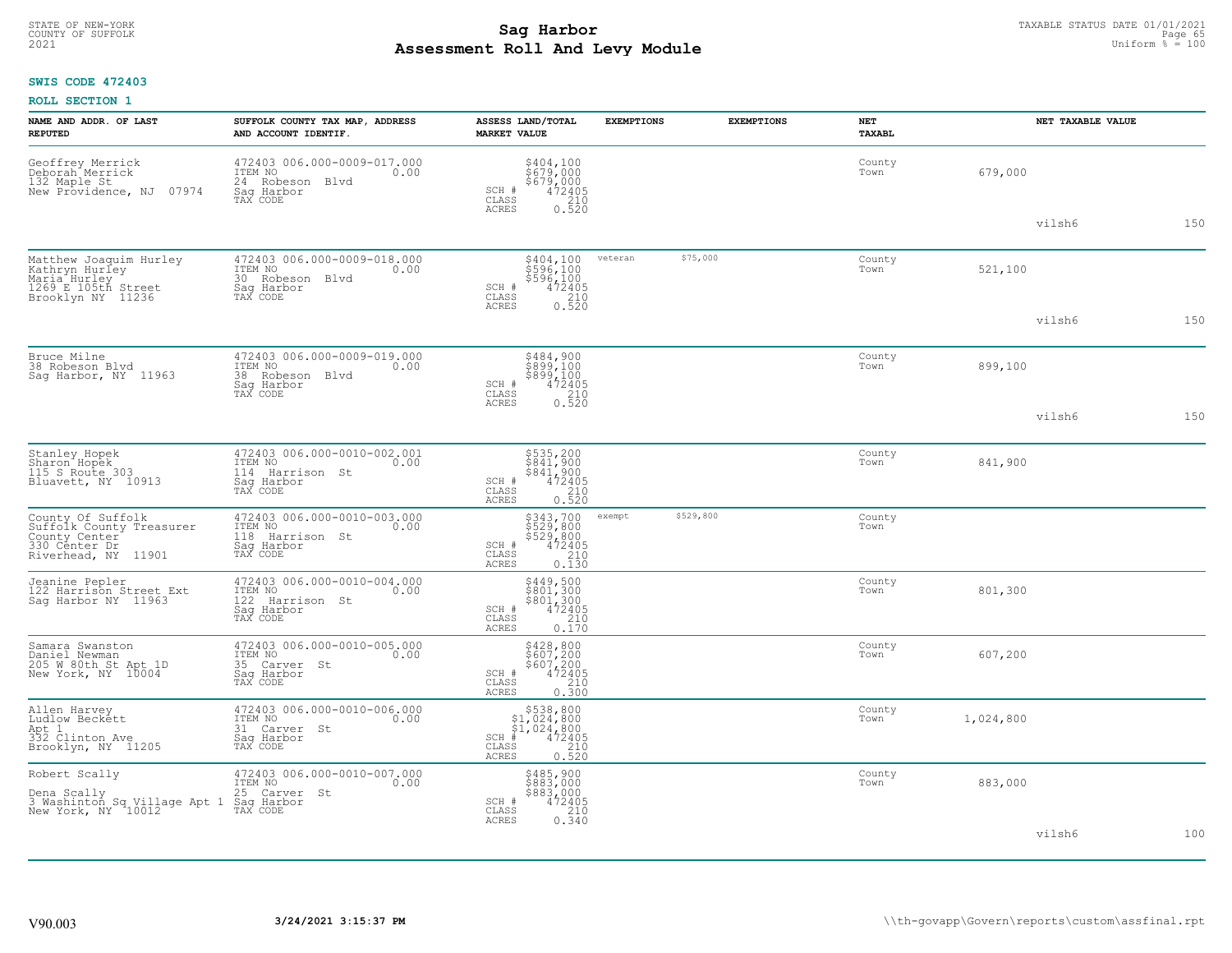# TAXABLE STATUS DATE 01/01/2021<br>COUNTY OF SUFFOLK Page 66 **Assessment Roll And Levy Module Example 2021** Uniform  $\frac{1}{8}$  = 100

## **SWIS CODE 472403**

|  | ROLL SECTION 1 |  |
|--|----------------|--|
|--|----------------|--|

| NAME AND ADDR. OF LAST<br><b>REPUTED</b>                                                 | SUFFOLK COUNTY TAX MAP, ADDRESS<br>AND ACCOUNT IDENTIF.                                     | ASSESS LAND/TOTAL<br><b>MARKET VALUE</b>                                                                                    | <b>EXEMPTIONS</b> | <b>EXEMPTIONS</b> | <b>NET</b><br><b>TAXABL</b> |           | NET TAXABLE VALUE |     |
|------------------------------------------------------------------------------------------|---------------------------------------------------------------------------------------------|-----------------------------------------------------------------------------------------------------------------------------|-------------------|-------------------|-----------------------------|-----------|-------------------|-----|
| Andrew Tilbury<br>5 Island Ave Apt 4D<br>Miami Beach FL 33139                            | 472403 006.000-0010-008.000<br>TTEM NO 0.00<br>19 Carver<br>St<br>Saq Harbor<br>TAX CODE    | $$344,300$<br>$$344,300$<br>$$344,300$<br>$472405$<br>210<br>SCH #<br>CLASS<br><b>ACRES</b><br>0.070                        |                   |                   | County<br>Town              | 344,300   |                   |     |
|                                                                                          |                                                                                             |                                                                                                                             |                   |                   |                             |           | vilsh6            | 50  |
| Barbara Eileen Grigg<br>77 E 7th St<br>New Your, NY 10003                                | 472403 006.000-0010-009.000<br>ITEM NO<br>0.00<br>15<br>Carver St<br>Saq Harbor<br>TAX CODE | \$485,900<br>\$673,800<br>\$673,800<br>472405<br>SCH #<br>$\mathtt{CLASS}$<br>210<br><b>ACRES</b><br>0.340                  |                   |                   | County<br>Town              | 673,800   |                   |     |
|                                                                                          |                                                                                             |                                                                                                                             |                   |                   |                             |           | vilsh6            | 100 |
| Mark Madden<br>27 West 96th Street 10F<br>New York NY 10025                              | 472403 006.000-0010-010.000<br>ITEM NO<br>0.00<br>11 Carver St<br>Saq Harbor<br>TAX CODE    | \$485,900<br>\$755,400<br>\$755,400<br>SCH #<br>472405<br>CLASS<br>$\begin{array}{c} 210 \\ 0.340 \end{array}$              |                   |                   | County<br>Town              | 755,400   |                   |     |
|                                                                                          |                                                                                             | ACRES                                                                                                                       |                   |                   |                             |           | vilsh6            | 75  |
| Mark J. Madden<br>Gustavo A. Martinez<br>27 W 96th Street Suite 10F<br>New York NY 10025 | 472403 006.000-0010-011.000<br>TTEM NO 0.00<br>5 Carver St<br>Saq Harbor<br>TAX CODE        | $$500, 200$<br>$$3, 422, 000$<br>$$3, 422, 000$<br>$$4, 472405$<br>$SCH$ #<br>CLASS<br>210<br>ACRES<br>0.350                |                   |                   | County<br>Town              | 3,422,000 |                   |     |
| Joann Cameron<br>P.O. Box 1945<br>Saq Harbor NY 11963                                    | 472403 006.000-0010-012.000<br>ITEM NO<br>0.00<br>1 Carver St<br>Saq Harbor<br>TAX CODE     | \$485,900<br>\$920,400<br>\$920, 400<br>SCH #<br>472405<br>CLASS<br>210<br>0.340<br><b>ACRES</b>                            |                   |                   | County<br>Town              | 920,400   |                   |     |
| Arthur Salmon<br>Elaine O Salmon<br>628 E 20 St<br>New York, NY 10009                    | 472403 006.000-0010-013.000<br>ITEM NO<br>0.00<br>41 Robeson Blvd<br>Sag Harbor<br>TAX CODE | \$500,200<br>\$636,700<br>\$636,700<br>\$472405<br>\$10<br>SCH #<br>CLASS<br>0.350<br><b>ACRES</b>                          | veteran           | \$62,670          | County<br>Town              | 574,030   |                   |     |
| Heike Grebenstein<br>37 Robeson Blvd<br>Saq Harbor, NY 11963                             | 472403 006.000-0010-014.000<br>ITEM NO<br>0.00<br>37 Robeson Blvd<br>Saq Harbor<br>TAX CODE | \$500,200<br>\$992,700<br>\$992,700<br>SCH #<br>$\frac{472405}{210}$<br>CLASS<br><b>ACRES</b><br>0.350                      |                   |                   | County<br>Town              | 992,700   |                   |     |
| Justin A Neubauer<br>29 Robeson Blvd<br>Sag Harbor NY 11963                              | 472403 006.000-0010-015.000<br>ITEM NO<br>0.00<br>29 Robeson Blvd<br>Saq Harbor<br>TAX CODE | $$484,900$<br>$$1,299,600$<br>$$1,299,600$<br>$*1,299,600$<br>$*1,2405$<br>$SCH$ #<br>CLASS<br>210<br><b>ACRES</b><br>0.520 |                   |                   | County<br>Town              | 1,299,600 |                   |     |
|                                                                                          |                                                                                             |                                                                                                                             |                   |                   |                             |           | vilsh6            | 150 |
| Woodbine 55 II, LLC<br>P.O. Box 511<br>Montauk NY 11954                                  | 472403 006.000-0010-016.000<br>ITEM NO<br>0.00<br>23 Robeson Blvd<br>Saq Harbor<br>TAX CODE | $$500, 200$<br>$$2, 454, 700$<br>$$2, 454, 700$<br>$SCH$ #<br>472405<br>CLASS<br>210<br>ACRES<br>0.350                      |                   |                   | County<br>Town              | 2,454,700 |                   |     |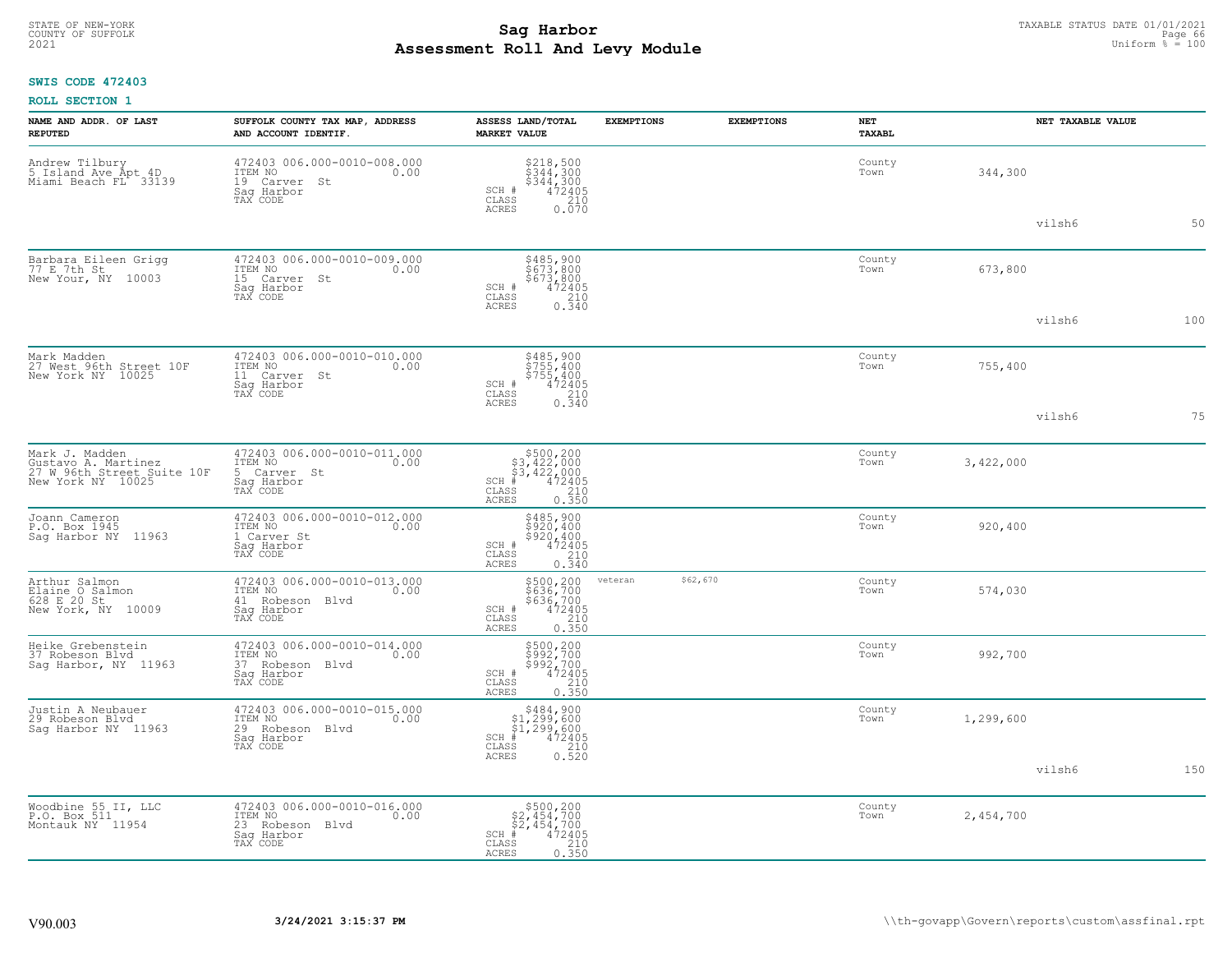#### **Sag Harbor** TAXABLE STATUS DATE 01/01/2021<br>
Poll and Louis Module (Equation & Equation & Equation & Equation & Equation & Equation & Equation & Equation & Equation & Equation & Equation & Equation & Equation & Equation & **Assessment Roll And Levy Module Example 2021** Uniform  $\frac{1}{8}$  = 100 COUNTY OF SUFFOLK **Example 19 Second COUNTY COUNTY COUNTY OF SUFFOLK** Page 67

## **SWIS CODE 472403**

| NAME AND ADDR. OF LAST<br><b>REPUTED</b>                                                                                                      | SUFFOLK COUNTY TAX MAP, ADDRESS<br>AND ACCOUNT IDENTIF.                                       | ASSESS LAND/TOTAL<br><b>MARKET VALUE</b>                                                                                       | <b>EXEMPTIONS</b> | <b>EXEMPTIONS</b> | <b>NET</b><br>TAXABL | NET TAXABLE VALUE |     |
|-----------------------------------------------------------------------------------------------------------------------------------------------|-----------------------------------------------------------------------------------------------|--------------------------------------------------------------------------------------------------------------------------------|-------------------|-------------------|----------------------|-------------------|-----|
| Jeffrey Sharon<br>95 Horation St<br>New York NY 10014                                                                                         | 472403 006.000-0010-017.000<br>ITEM NO<br>0.00<br>19 Robeson Blvd<br>Sag Harbor<br>TAX CODE   | \$449,500<br>\$886,300<br>\$886,300<br>472405<br>SCH #<br>CLASS<br>$\begin{array}{c} 210 \\ 0.170 \end{array}$<br><b>ACRES</b> |                   |                   | County<br>Town       | 886,300           |     |
|                                                                                                                                               |                                                                                               |                                                                                                                                |                   |                   |                      | vilsh6            | 50  |
| Thomas M Preiato<br>15 Robeson Blvd<br>Saq Harbor, NY 11963                                                                                   | 472403 006.000-0010-018.000<br>ITEM NO<br>0.00<br>15 Robeson Blvd<br>Saq Harbor<br>TAX CODE   | \$500,200<br>\$739,000<br>\$739,000<br>\$739,000<br>SCH #<br>CLASS<br>210<br><b>ACRES</b><br>0.350                             |                   |                   | County<br>Town       | 739,000           |     |
|                                                                                                                                               |                                                                                               |                                                                                                                                |                   |                   |                      | vilsh6            | 100 |
| Sari Drucker<br>182 Hampton St<br>Sag Harbor NY 11963                                                                                         | 472403 006.000-0011-001.000<br>ITEM NO<br>0.00<br>182 Hampton St<br>Saq Harbor<br>TAX CODE    | $$525,000$<br>$$2,842,600$<br>$$2,842,600$<br>$*$<br>$472405$<br>SCH #<br>CLASS<br>210<br>ACRES<br>0.920                       |                   |                   | County<br>Town       | 2,842,600         |     |
| Zul Jamal<br>Melissa Anne Jamal<br>9 Prospect Park West<br>Brooklyn NY 11215                                                                  | 472403 006.000-0011-002.001<br>ITEM NO<br>0.00<br>198<br>Hampton St<br>Sag Harbor<br>TAX CODE | $$712, 400\n$3, 826, 000\n$3, 826, 000\n# 472405\n85\n210$<br>SCH #<br>CLASS<br><b>ACRES</b><br>0.890                          |                   |                   | County<br>Town       | 3,826,000         |     |
| Nicole Kim<br>Neil Horvick<br>203 Salinger Close<br>Moosic PA 18507                                                                           | 472403 006.000-0011-002.002<br>ITEM NO<br>0.00<br>10 Lighthouse Ln<br>Saq Harbor<br>TAX CODE  | $$599,600$<br>$$2,275,400$<br>$$2,275,400$<br>$472405$<br>$$35$<br>$$210$<br>SCH #<br>CLASS<br>0.470<br>ACRES                  |                   |                   | County<br>Town       | 2,275,400         |     |
| Charles Schoenau<br>Debra Schoenau<br>24 Lightouse Lane<br>Sag Harbor NY 11963                                                                | 472403 006.000-0011-002.003<br>ITEM NO 0.00<br>12 Lighthouse Ln<br>Sag Harbor<br>TAX CODE     | $$578,600$<br>$$1,857,200$<br>$$1,857,200$<br>$*1$<br>$472405$<br>SCH #<br>CLASS<br>210<br><b>ACRES</b><br>0.460               |                   |                   | County<br>Town       | 1,857,200         |     |
| Mark Kornfilt<br>Tamara Kornfilt<br>129 Lafayette St Apt 3C<br>New York NY 10013                                                              | 472403 006.000-0011-002.004<br>ITEM NO 0.00<br>14 Washington Ave<br>Saq Harbor<br>TAX CODE    | $$475,100$<br>$$2,048,800$<br>$$2,048,800$<br>$*$ $472405$<br>$SCH$ #<br>CLASS<br>210<br><b>ACRES</b><br>0.460                 |                   |                   | County<br>Town       | 2,048,800         |     |
| Scott Schiller, Trustee<br>The Scott Shiller Revocable<br>Melissa G. Schiller, Trustee 16 Washingt<br>The Melissa G. Schiller Revo Sag Harbor | 472403 006.000-0011-002.005<br>ITEM NO<br>0.00<br>16 Washington Ave<br>TAX CODE               | $$472,500$<br>$$1,988,800$<br>$$1,988,800$<br>$472405$<br>$$210$<br>SCH #<br>$\mathtt{CLASS}$<br><b>ACRES</b><br>0.460         |                   |                   | County<br>Town       | 1,988,800         |     |
| Timothy McAlea<br>Courtney McAlea<br>240 East 82nd Street<br>New York NY 10028                                                                | 472403 006.000-0011-002.006<br>ITEM NO<br>0.00<br>18 Washington Ave<br>Sag Harbor<br>TAX CODE | \$420,000<br>$$2,192,600$<br>$$2,192,600$<br>$472405$<br>$SCH$ #<br>CLASS<br>210<br><b>ACRES</b><br>0.460                      |                   |                   | County<br>Town       | 2,192,600         |     |
| Mary Jane Belinky Trustee of<br>dtd. 2/12/2008<br>421B W Church Street<br>Elmira NY 14901                                                     | 472403 006.000-0011-003.001<br>ITEM NO<br>0.00<br>20 Washington Ave<br>Saq Harbor<br>TAX CODE | \$525,900<br>\$872,100<br>\$872,100<br>472405<br>SCH #<br>CLASS<br>210<br>ACRES<br>0.460                                       |                   |                   | County<br>Town       | 872,100           |     |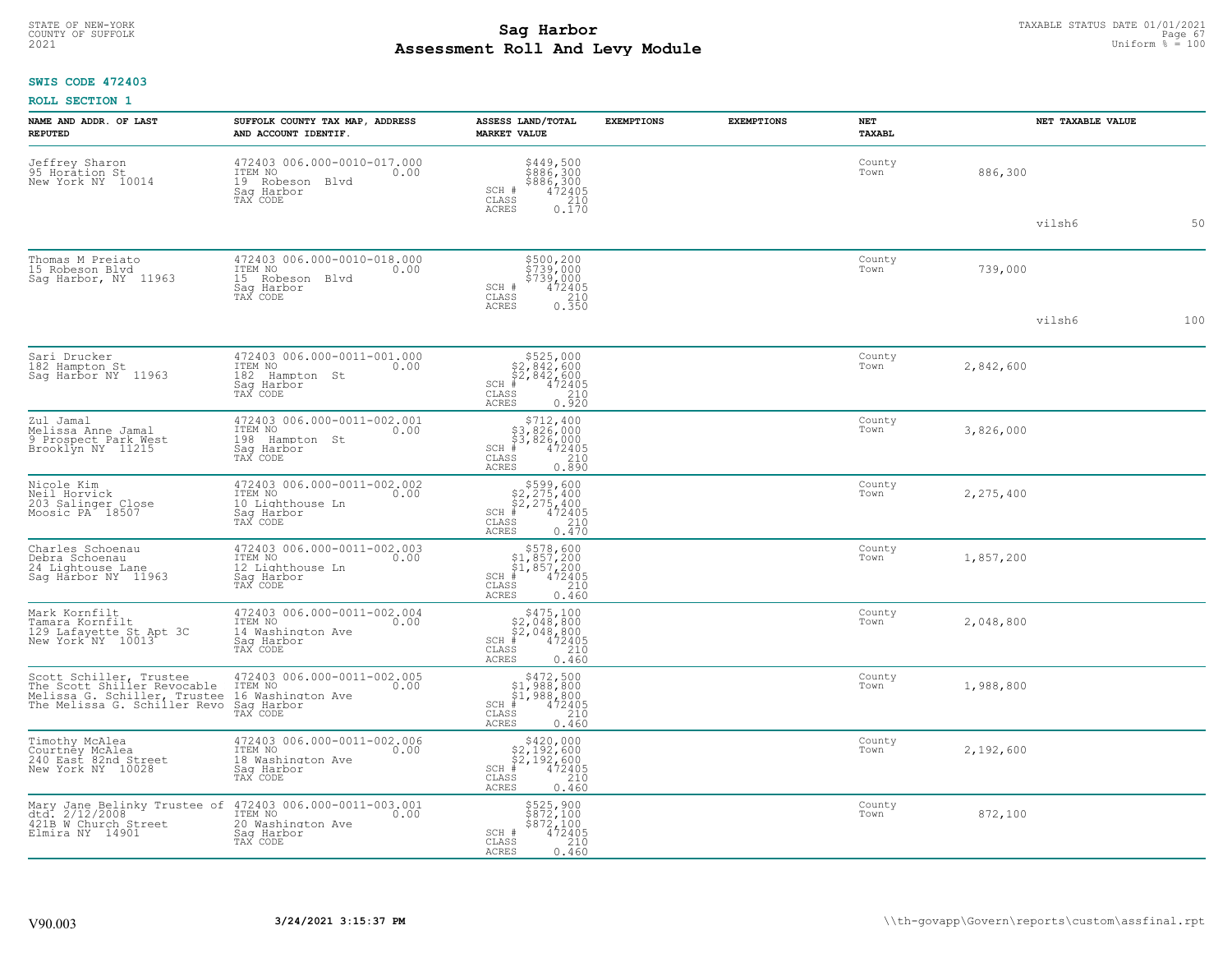# TAXABLE STATUS DATE 01/01/2021<br>COUNTY OF SUFFOLK Page 68 **Assessment Roll And Levy Module Example 2021** Uniform  $\frac{1}{8}$  = 100

## **SWIS CODE 472403**

|  | <b>ROLL SECTION 1</b> |  |
|--|-----------------------|--|
|--|-----------------------|--|

| NAME AND ADDR. OF LAST<br><b>REPUTED</b>                                                | SUFFOLK COUNTY TAX MAP, ADDRESS<br>AND ACCOUNT IDENTIF.                                                                                      | ASSESS LAND/TOTAL<br><b>MARKET VALUE</b>                                                                                                                                                                     | <b>EXEMPTIONS</b> | <b>EXEMPTIONS</b> | <b>NET</b><br>TAXABL |             | NET TAXABLE VALUE |    |
|-----------------------------------------------------------------------------------------|----------------------------------------------------------------------------------------------------------------------------------------------|--------------------------------------------------------------------------------------------------------------------------------------------------------------------------------------------------------------|-------------------|-------------------|----------------------|-------------|-------------------|----|
| Elmira NY 14901                                                                         | Mary Jane Belinky Trustee of 472403 006.000-0011-003.002<br>421B W Church Street ITEM NO 0.00<br>22 Washington Ave<br>Saq Harbor<br>TAX CODE | \$525,900<br>\$802,900<br>\$802,900<br>\$472405<br>\$410<br>SCH #<br>CLASS<br><b>ACRES</b><br>0.460                                                                                                          |                   |                   | County<br>Town       | 802,900     |                   |    |
| Jennifer Morgan<br>Zachary Morgán<br>790 Riverside Dr Apt 10D<br>New York NY 10032      | 472403 006.000-0011-004.000<br>ITEM NO<br>0.00<br>32 Carver St<br>Sag Harbor<br>TAX CODE                                                     | \$520,200<br>\$861,400<br>\$861,400<br>472405<br>SCH #<br>$\begin{array}{c} 210 \\ 0.280 \end{array}$<br>CLASS<br><b>ACRES</b>                                                                               |                   |                   | County<br>Town       | 861,400     |                   |    |
| Ethel Carter<br>PO Box 598<br>Sag Harbor, NY 11963                                      | 472403 006.000-0011-005.000<br>ITEM NO<br>0.00<br>26 Carver St<br>Sag Harbor<br>TAX CODE                                                     | \$491,600<br>\$613,600<br>\$613,600<br>472405<br>210<br>SCH #<br>CLASS<br>ACRES<br>0.430                                                                                                                     |                   |                   | County<br>Town       | 613,600     |                   |    |
| Susan M. Aqeel, Trustee<br>Susan M. Aqeel Trust U/A<br>P.O. Box 835<br>Grafton WI 53024 | 472403 006.000-0011-006.000<br>ITEM NO<br>0.00<br>22 Carver St<br>Saq Harbor<br>TAX CODE                                                     | $\begin{array}{r} 5649,700 \\ 53,212,100 \\ 53,212,100 \\ \frac{4}{3},212,100 \\ \frac{4}{3},212 \\ \frac{210}{3},210 \\ \frac{210}{3},210 \\ \frac{210}{3},210 \\ \end{array}$<br>$SCH$ #<br>CLASS<br>ACRES |                   |                   | County<br>Town       | 3, 212, 100 |                   |    |
| John A. Broich<br>14 Carver St<br>Saq Harbor NY 11963                                   | 472403 006.000-0011-007.000<br>ITEM NO<br>0.00<br>14 Carver St<br>Saq Harbor<br>TAX CODE                                                     | \$355,700<br>\$547,200<br>\$547,200<br>472405<br>SCH #<br>CLASS<br>$\begin{array}{c} 210 \\ 0.190 \end{array}$<br><b>ACRES</b>                                                                               |                   |                   | County<br>Town       | 547,200     |                   |    |
|                                                                                         |                                                                                                                                              |                                                                                                                                                                                                              |                   |                   |                      |             | vilsh6            | 60 |
| Greg R D'Angelo JR<br>3 Lincoln St<br>Saq Harbor, NY 11963                              | 472403 006.000-0011-008.000<br>TTEM NO 0.00<br>11 Washington Ave<br>Saq Harbor<br>TAX CODE                                                   | $$681,800$<br>$$681,800$<br>$$681,800$<br>$$472405$<br>$$210$<br>SCH #<br>CLASS<br>ACRES<br>0.170                                                                                                            |                   |                   | County<br>Town       | 681,800     |                   |    |
| Alexa B. Reese, Trustee<br>Reese Trust<br>Michael H. Reese, Trustee<br>Reese Trust      | 472403 006.000-0011-009.000<br>ITEM NO<br>0.00<br>9 Washington St<br>Sag Harbor<br>TAX CODE                                                  | \$409,700<br>\$673,500<br>\$673,500<br>472405<br>SCH #<br>CLASS<br>$\begin{array}{c} 210 \\ 0.170 \end{array}$<br><b>ACRES</b>                                                                               |                   |                   | County<br>Town       | 673,500     |                   |    |
| Pierre Weber<br>P.O. Box 2200<br>Bridgehampton NY 11932                                 | 472403 006.000-0011-010.000<br>ITEM NO<br>0.00<br>5 Washington St<br>Sag Harbor<br>TAX CODE                                                  | \$415,900<br>\$552,900<br>\$552,900<br>472405<br>SCH #<br>CLASS<br>$\frac{210}{0.220}$<br>ACRES                                                                                                              |                   |                   | County<br>Town       | 552,900     |                   |    |
| Major E Thomas JR<br>Eileen C Thomas<br>30 Lighthouse Ln<br>Sag Harbor, NY 11963        | 472403 006.000-0011-011.000<br>ITEM NO<br>0.00<br>30 Lighthouse Ln<br>Saq Harbor<br>TAX CODE                                                 | \$418,300<br>\$801,800<br>$$801, 800$<br>$472405$<br>$210$<br>SCH #<br>CLASS<br>0.290<br>ACRES                                                                                                               |                   |                   | County<br>Town       | 801,800     |                   |    |
|                                                                                         |                                                                                                                                              |                                                                                                                                                                                                              |                   |                   |                      |             | vilsh6            | 85 |
| Anita Payne<br>Apt 5h<br>448 E 20th St<br>New York, NY 10009                            | 472403 006.000-0011-012.000<br>ITEM NO<br>0.00<br>34 Lighthouse Ln<br>Saq Harbor<br>TAX CODE                                                 | $$455, 200$<br>$$566, 500$<br>$$566, 500$<br>$472405$<br>$$210$<br>SCH #<br>CLASS<br>ACRES<br>0.170                                                                                                          |                   |                   | County<br>Town       | 566,500     |                   |    |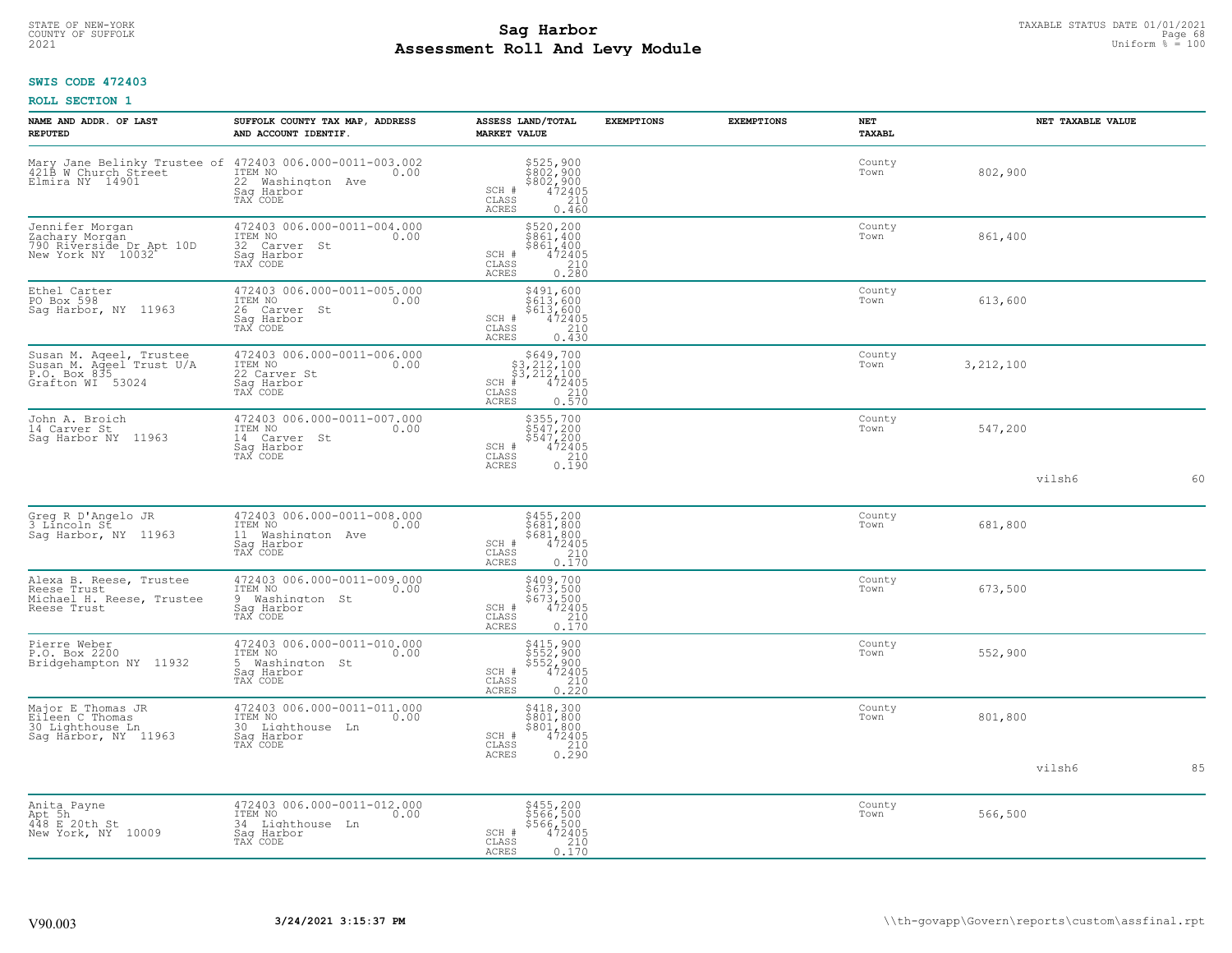#### **Sag Harbor** TAXABLE STATUS DATE 01/01/2021<br>
Poll and Louis Module **Assessment Roll And Levy Module Example 2021** Uniform  $\frac{1}{8}$  = 100 COUNTY OF SUFFOLK **Example 19 Second COUNTY COUNTY OF SUFFOLK** Page 69 Page 69

## **SWIS CODE 472403**

| NAME AND ADDR. OF LAST<br><b>REPUTED</b>                                                                 | SUFFOLK COUNTY TAX MAP, ADDRESS<br>AND ACCOUNT IDENTIF.                                       | ASSESS LAND/TOTAL<br><b>MARKET VALUE</b>                                                                                                        | <b>EXEMPTIONS</b><br><b>EXEMPTIONS</b> | <b>NET</b><br><b>TAXABL</b> | NET TAXABLE VALUE |     |
|----------------------------------------------------------------------------------------------------------|-----------------------------------------------------------------------------------------------|-------------------------------------------------------------------------------------------------------------------------------------------------|----------------------------------------|-----------------------------|-------------------|-----|
| Eileen M Rosenberg<br>Apt 5c<br>140 W 86th St<br>New York, NY 10024                                      | 472403 006.000-0011-013.000<br>TTEM NO 0.00<br>36 Lighthouse Ln<br>Saq Harbor<br>TAX CODE     | \$386,900<br>\$386,900<br>\$386,900<br>\$386,900<br>SCH #<br>CLASS<br>$\frac{311}{0.170}$<br>ACRES                                              |                                        | County<br>Town              | 386,900           |     |
|                                                                                                          |                                                                                               |                                                                                                                                                 |                                        |                             | vilsh6            | 50  |
| Nugent<br>C/o Nugent Terrance & Rosebe<br>Terrance<br>E Roseberg                                         | 472403 006.000-0011-015.000<br>ITEM NO<br>0.00<br>10 Carver St<br>Saq Harbor<br>TAX CODE      | \$445,900<br>\$618,800<br>\$618,800<br>\$618,2405<br>\$10 0.240<br>SCH #<br>CLASS<br><b>ACRES</b>                                               |                                        | County<br>Town              | 618,800           |     |
| Damian H Gerndt<br>Albert Henriques (Life Estat<br>81 Butler St <sup>1</sup> 11231<br>Brooklyn, NY 11231 | 472403 006.000-0011-016.001<br>ITEM NO<br>0.00<br>40 Lighthouse Ln<br>Sag Harbor<br>TAX CODE  | \$518,100<br>\$634,700<br>\$634,700<br>472405<br>210<br>veteran<br>veteran<br>SCH #<br>CLASS<br><b>ACRES</b><br>0.500                           | \$75,000<br>\$167,910                  | County<br>Town              | 391,790           |     |
| Geraldine Maslanka<br>201 W 89th St<br>New York, NY 10024                                                | 472403 006.000-0011-017.000<br>ITEM NO<br>0.00<br>6 Carver St<br>Sag Harbor<br>TAX CODE       | $$418,000$<br>$$726,400$<br>$$726,400$<br>$$726,400$<br>SCH #<br>472405<br>CLASS<br>$\begin{array}{c} 210 \\ 0.250 \end{array}$<br><b>ACRES</b> |                                        | County<br>Town              | 726,400           |     |
|                                                                                                          |                                                                                               |                                                                                                                                                 |                                        |                             | vilsh6            | 237 |
| Salvatore Buzzetta<br>2138 74th Street<br>Brooklyn NY 11204                                              | 472403 006.000-0012-001.002<br>ITEM NO<br>0.00<br>21 Lighthouse Ln<br>Sag Harbor<br>TAX CODE  | $$507,700$<br>$$2,196,900$<br>$$2,196,900$<br>$$472405$<br>SCH #<br>CLASS<br>210<br>0.490<br><b>ACRES</b>                                       |                                        | County<br>Town              | 2,196,900         |     |
| Lisa Atkinson<br>P.O. Box 540<br>Saq Harbor NY 11963                                                     | 472403 006.000-0012-001.003<br>TTEM NO 0.00<br>208 Hampton St<br>Saq Harbor<br>TAX CODE       | $$628, 800$<br>$$4, 632, 600$<br>$$4, 632, 600$<br>$$4, 632, 600$<br>$472405$<br>$SCH$ #<br>CLASS<br>210<br><b>ACRES</b><br>1.100               |                                        | County<br>Town              | 4,632,600         |     |
| Lisa Atkinson<br>Zakiyah Roach<br>P.O. Box 540<br>Saq Harbor NY 11963                                    | 472403 006.000-0012-001.004<br>TTEM NO 0.00<br>15 Lighthouse Ln<br>Saq Harbor<br>TAX CODE     | \$537,400<br>\$537,400<br>\$537,400<br>472405<br>SCH #<br>CLASS<br>311<br>ACRES<br>0.470                                                        |                                        | County<br>Town              | 537,400           |     |
| Pamela Kalkstein<br>Harold Kalkstein<br>1175 York Ave Apt 15LM<br>New York NY 10065                      | 472403 006.000-0012-002.000<br>ITEM NO<br>0.00<br>212 Hampton St<br>Sag Harbor<br>TAX CODE    | \$386,200<br>\$915,300<br>\$915,300<br>SCH #<br>472405<br>CLASS<br>210<br><b>ACRES</b><br>0.380                                                 |                                        | County<br>Town              | 915,300           |     |
| Laura Perroti<br>175 East 96th St Apt 17E<br>New York NY 10128                                           | 472403 006.000-0012-003.000<br>ITEM NO<br>0.00<br>216<br>Hampton St<br>Sag Harbor<br>TAX CODE | \$347,800<br>\$642,600<br>\$642,600<br>472405<br>SCH #<br>CLASS<br>210<br>0.260<br><b>ACRES</b>                                                 |                                        | County<br>Town              | 642,600           |     |
| Alejandro Garcia<br>Estela Garcia<br>20 Henry St<br>Saq Harbor, NY 11963                                 | 472403 006.000-0012-004.000<br>TTEM NO 0.00<br>220 Hampton St<br>Saq Harbor<br>TAX CODE       | \$380,700<br>\$565,800<br>\$565,800<br>SCH #<br>472405<br>CLASS<br>210<br>ACRES<br>0.370                                                        |                                        | County<br>Town              | 565,800           |     |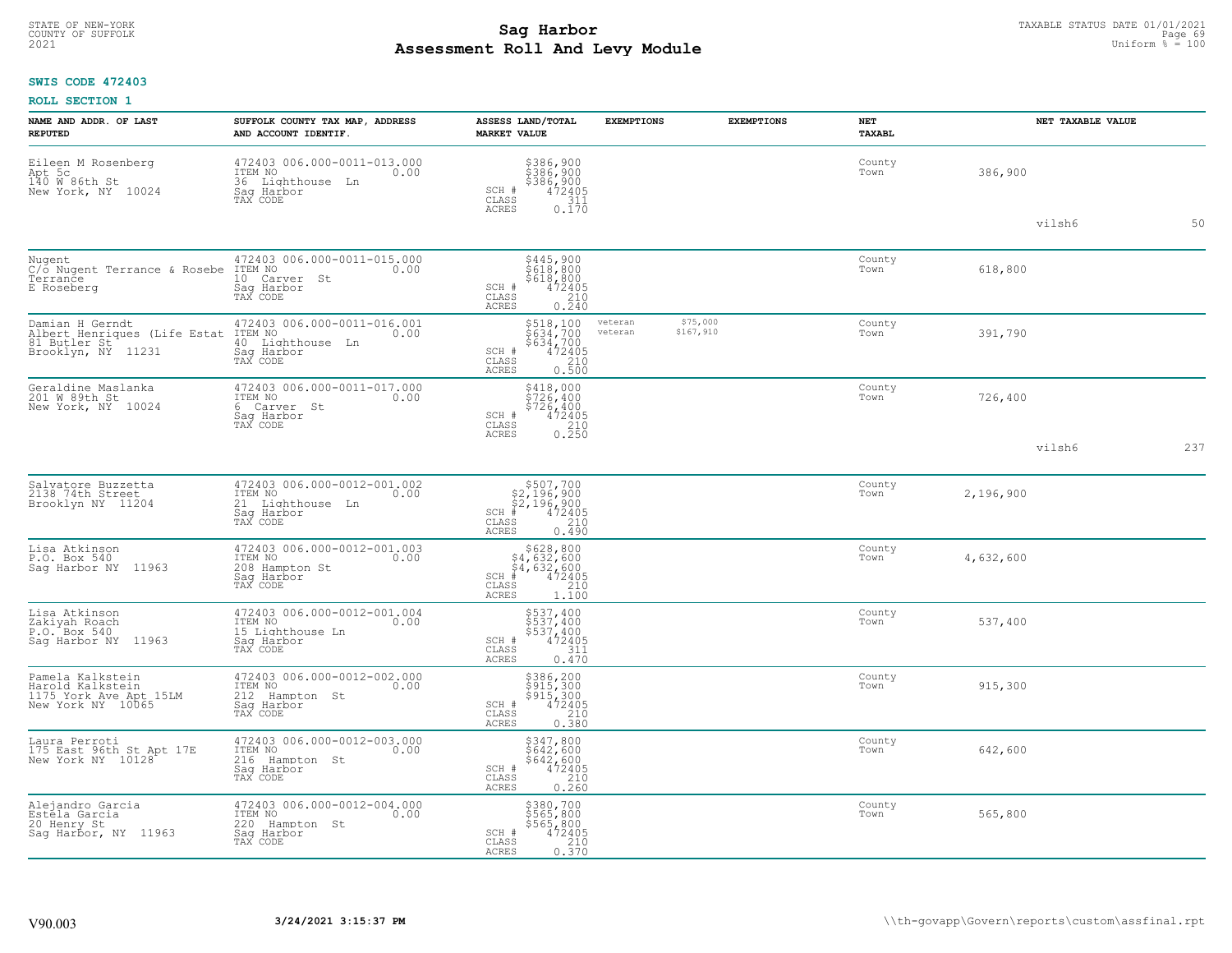# TAXABLE STATUS DATE 01/01/2021<br>COUNTY OF SUFFOLK Page 70 Page 70 **Assessment Roll And Levy Module Example 2021** Uniform  $\frac{1}{8}$  = 100

## **SWIS CODE 472403**

| NAME AND ADDR. OF LAST<br><b>REPUTED</b>                                                    | SUFFOLK COUNTY TAX MAP, ADDRESS<br>AND ACCOUNT IDENTIF.                                            | ASSESS LAND/TOTAL<br><b>MARKET VALUE</b>                                                                                                                                                                                                                                                                                                            | <b>EXEMPTIONS</b>    | <b>EXEMPTIONS</b> | <b>NET</b><br>TAXABL | NET TAXABLE VALUE |    |
|---------------------------------------------------------------------------------------------|----------------------------------------------------------------------------------------------------|-----------------------------------------------------------------------------------------------------------------------------------------------------------------------------------------------------------------------------------------------------------------------------------------------------------------------------------------------------|----------------------|-------------------|----------------------|-------------------|----|
| Blanka Gierova<br>P.O. Box 2236<br>11963<br>Saq Harbor NY                                   | 472403 006.000-0012-005.000<br>ITEM NO<br>0.00<br>224<br>Hampton St<br>Saq Harbor<br>TAX CODE      | \$360,200<br>\$562,800<br>\$562,800<br>\$562,800<br>\$72405<br>\$62,000<br>SCH #<br>CLASS<br><b>ACRES</b>                                                                                                                                                                                                                                           |                      |                   | County<br>Town       | 562,800           |    |
| Rachel Murray<br>100-03 27th Ave<br>East Elmhurst NY 11369                                  | 472403 006.000-0012-006.000<br>ITEM NO<br>0.00<br>228<br>Hampton St<br>Sag Harbor<br>TAX CODE      | $$360, 200$<br>$$610, 800$<br>$$610, 800$<br>$472405$<br>$$210$<br>SCH #<br>CLASS<br>0.350<br>ACRES                                                                                                                                                                                                                                                 |                      |                   | County<br>Town       | 610,800           |    |
| Mark Mionis<br>Djamila Mionis<br>54 Old Town Ln<br>Huntington, NY 11743                     | 472403 006.000-0012-007.000<br>ITEM NO<br>0.00<br>234<br>Hampton St<br>Saq Harbor<br>TAX CODE      | $\begin{array}{r} 5380, 700 \\ 5647, 300 \\ 5647, 300 \\ 472405 \\ 210 \\ 0.370 \end{array}$<br>SCH #<br>CLASS<br>ACRES                                                                                                                                                                                                                             |                      |                   | County<br>Town       | 647,300           |    |
| Olive Watson<br>Joanna Grover Watson<br>8 Deerfield Dr<br>Saq Harbor NY 11963               | 472403 006.000-0012-008.000<br>ITEM NO<br>0.00<br>8<br>Deerfield Dr<br>Saq Harbor<br>TAX CODE      | \$563,400<br>\$2,726,800<br>\$2,726,800<br>SCH<br>$\frac{472405}{210}$<br>0.550<br>CLASS<br><b>ACRES</b>                                                                                                                                                                                                                                            |                      |                   | County<br>Town       | 2,726,800         |    |
| Brandywine 36 LLC<br>C/o Marsha Soffer<br>19501 Biscayne Boulevard Sui<br>Aventura FL 33180 | 472403 006.000-0012-009.000<br>ITEM NO<br>0.00<br>36 Brandywine Dr<br>Saq Harbor<br>TAX CODE       | $$473,300$<br>$$835,400$<br>$$835,400$<br>$472405$<br>$$220$<br>SCH #<br>CLASS<br><b>ACRES</b><br>0.460                                                                                                                                                                                                                                             |                      |                   | County<br>Town       | 835,400           |    |
| Paul V Stisi<br>Geraldine Merola<br>40 Brandywine Dr<br>Saq Harbor NY 11963                 | 472403 006.000-0012-010.000<br>ITEM NO<br>0.00<br>40<br>Brandywine Dr<br>Sag Harbor<br>TAX CODE    | $$504, 200$<br>$$1, 238, 300$<br>$$1, 238, 300$<br>$$472405$<br>$SCH$ #<br>$\mathtt{CLASS}$<br>$\begin{array}{c} 210 \\ 0.490 \end{array}$<br>ACRES                                                                                                                                                                                                 | \$123,830<br>Volunte |                   | County<br>Town       | 1, 114, 470       |    |
| Alrick D Davis<br>250 Airmount Ave<br>Ramsey, NJ 07446                                      | 472403 006.000-0012-012.000<br>ITEM NO<br>0.00<br>48<br>Brandywine<br>Dr<br>Saq Harbor<br>TAX CODE | \$514,500<br>\$790,600<br>\$790,600<br>SCH #<br>$472405$<br>$210$<br>0.400<br>CLASS<br>ACRES                                                                                                                                                                                                                                                        |                      |                   | County<br>Town       | 790,600           |    |
| Anamika Samanta<br>Avram E. Luft<br>145 East 15th Street Apt 11K<br>New York NY 10003       | 472403 006.000-0012-013.000<br>ITEM NO<br>0.00<br>54 Brandywine Dr<br>Sag Harbor<br>TAX CODE       | $\begin{array}{r}  \  \  \, 514,500\\  \  \, 51,411,100\\  \  \, 51,411,100\\  \  \  \, 412,2405\\  \  \  \, 35\\  \  \  \, 210\\  \  \  \, 240\\  \  \  \, 240\\  \  \  \, 240\\  \  \  \, 240\\  \  \  \, 240\\  \  \  \, 240\\  \  \  \, 240\\  \  \  \, 240\\  \  \  \, 240\\  \  \  \, 240\\  \ $<br>SCH<br>$\mathtt{CLASS}$<br>ACRES<br>0.400 |                      |                   | County<br>Town       | 1,411,100         |    |
| Ashley C. Russo<br>Louis <sup>"</sup> J. Russo<br>P.O. Box 564<br>Saq Harbor NY 11963       | 472403 006.000-0012-014.000<br>ITEM NO<br>0.00<br>25 Lighthouse Ln<br>Saq Harbor<br>TAX CODE       | \$449,500<br>\$808,600<br>$\begin{array}{r} 3808,600 \\ 472405 \\ 210 \\ 0.170 \end{array}$<br>SCH #<br>CLASS<br><b>ACRES</b>                                                                                                                                                                                                                       |                      |                   | County<br>Town       | 808,600           |    |
|                                                                                             |                                                                                                    |                                                                                                                                                                                                                                                                                                                                                     |                      |                   |                      | vilsh6            | 50 |
| Peter Rocker<br>Claire Rocker<br>29 Lighthouse Ln<br>Sag Harbor NY 11963                    | 472403 006.000-0012-015.000<br>ITEM NO<br>0.00<br>29 Lighthouse Ln<br>Saq Harbor<br>TAX CODE       | $\begin{array}{c}\n$500,200 \\ $818,700 \\ $818,700 \\ $472405 \\ 8210\n\end{array}$<br>SCH #<br>CLASS<br>0.350<br>ACRES                                                                                                                                                                                                                            |                      |                   | County<br>Town       | 818,700           |    |
| Nikki Bethel<br>250 Decatur St<br>Brooklyn NY 11233                                         | 472403 006.000-0012-016.000<br>ITEM NO<br>0.00<br>33<br>Lighthouse Ln<br>Sag Harbor<br>TAX CODE    | \$500,200<br>\$665,300<br>\$665,300<br>\$665,300<br>\$72405<br>\$72405<br>\$750<br>\$750<br>SCH #<br>CLASS<br>ACRES                                                                                                                                                                                                                                 |                      |                   | County<br>Town       | 665,300           |    |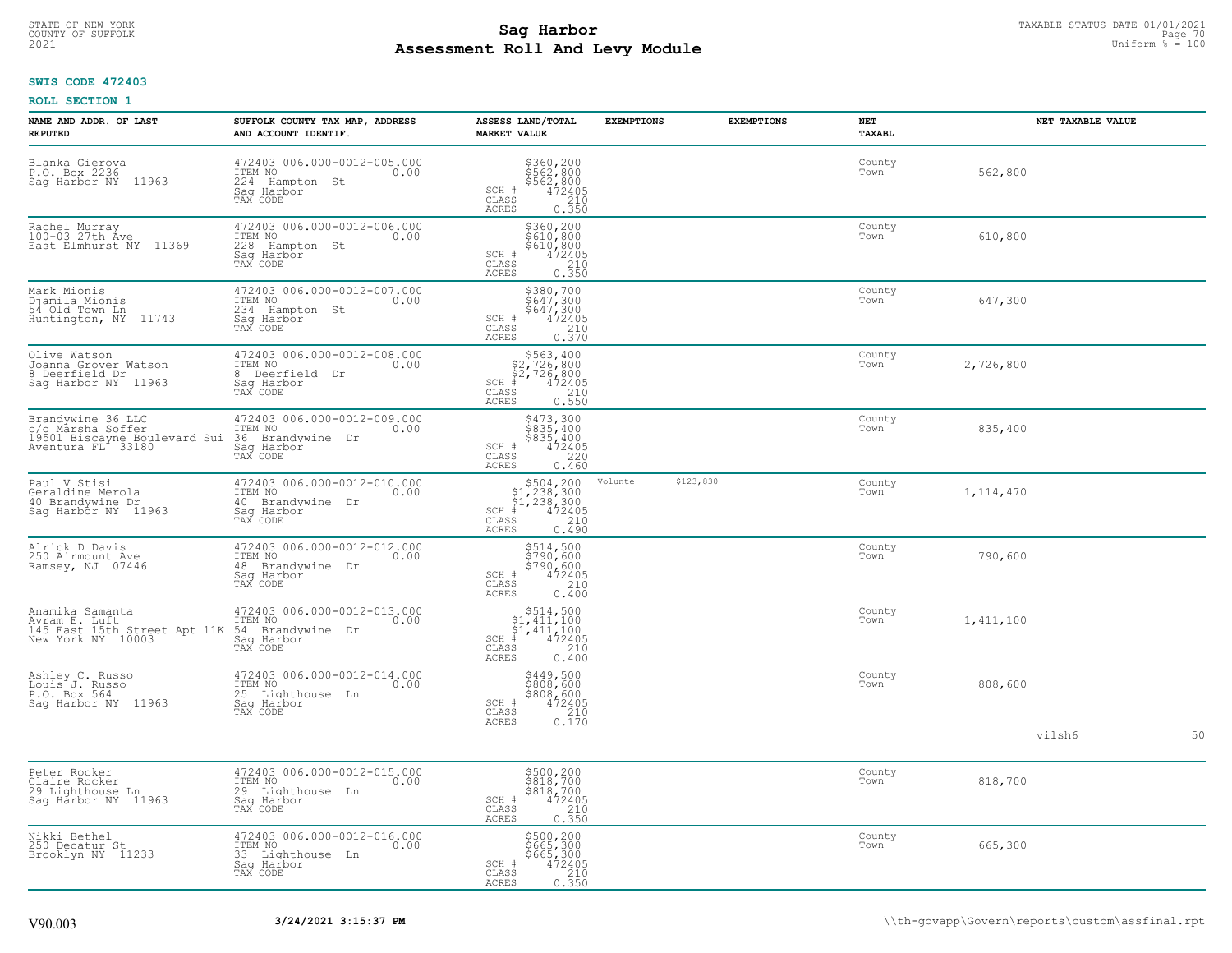# TAXABLE STATUS DATE 01/01/2021<br>COUNTY OF SUFFOLK Page 71 Page 71 **Assessment Roll And Levy Module Example 2021** Uniform  $\frac{1}{8}$  = 100

## **SWIS CODE 472403**

| NAME AND ADDR. OF LAST<br><b>REPUTED</b>                                                                                     | SUFFOLK COUNTY TAX MAP, ADDRESS<br>AND ACCOUNT IDENTIF.                                         | ASSESS LAND/TOTAL<br><b>MARKET VALUE</b>                                                                                       | <b>EXEMPTIONS</b> | <b>EXEMPTIONS</b> | NET<br><b>TAXABL</b> |           | NET TAXABLE VALUE |     |
|------------------------------------------------------------------------------------------------------------------------------|-------------------------------------------------------------------------------------------------|--------------------------------------------------------------------------------------------------------------------------------|-------------------|-------------------|----------------------|-----------|-------------------|-----|
| Alice B Mc Grath<br>Michael Mc Grath<br>11 Mc Grathstand Ln<br>Saq Harbor, NY 11963                                          | 472403 006.000-0012-017.000<br>10.00 0.00<br>0.00<br>37 Lighthouse Ln<br>Saq Harbor<br>TAX CODE | \$500,200<br>\$814,200<br>\$814,200<br>SCH #<br>472405<br>CLASS<br>$\begin{array}{c} 210 \\ 0.350 \end{array}$<br><b>ACRES</b> |                   |                   | County<br>Town       | 814,200   |                   |     |
|                                                                                                                              |                                                                                                 |                                                                                                                                |                   |                   |                      |           | vilsh6            | 100 |
| Paul Rozzi<br>Suzanne M Rozzi<br>41 Lighthouse Ln<br>Sag Harbor, NY 11963                                                    | 472403 006.000-0012-018.000<br>ITEM NO<br>0.00<br>41 Lighthouse Ln<br>Saq Harbor<br>TAX CODE    | \$500,200<br>$$659, 800$<br>$$659, 800$<br>$$472405$<br>$$210$<br>SCH #<br>CLASS                                               | Volunte           | \$65,980          | County<br>Town       | 593,820   |                   |     |
|                                                                                                                              |                                                                                                 | 0.350<br><b>ACRES</b>                                                                                                          |                   |                   |                      |           | vilsh6            | 100 |
| Carole Lewis<br>P.O. Box 1470<br>Saq Harbor NY 11963                                                                         | 472403 006.000-0012-019.000<br>ITEM NO<br>0.00<br>47 Lighthouse Ln<br>Saq Harbor<br>TAX CODE    | \$521,700<br>$\begin{array}{l} 51,194,200 \\ 51,194,200 \\ + 472405 \end{array}$<br>$SCH$ #<br>CLASS<br>210                    |                   |                   | County<br>Town       | 1,194,200 |                   |     |
|                                                                                                                              |                                                                                                 | 0.460<br><b>ACRES</b>                                                                                                          |                   |                   |                      |           | vilsh6            | 83  |
| John Findeisen, Trustee<br>of the Findeisen Plummer Tru<br>Janice Plummer, Trustee<br>of the Findeisen Plummer Tru           | 472403 006.000-0012-020.000<br>ITEM NO<br>0.00<br>51 Lighthouse Ln<br>Saq Harbor<br>TAX CODE    | \$339,100<br>\$493,500<br>\$493,500<br>472405<br>SCH #<br>CLASS<br>210<br>ACRES<br>0.180                                       |                   |                   | County<br>Town       | 493,500   |                   |     |
| Kevin Gilbride<br>Tyler Gilbride<br>1 <sup>-</sup> Anchor Rd<br>Saq Harbor NY 11963                                          | 472403 006.000-0012-021.000<br>ITEM NO<br>0.00<br>78<br>Brandywine Dr<br>Saq Harbor<br>TAX CODE | \$482,700<br>\$925,000<br>\$925,000<br>472405<br>SCH #<br>$\mathtt{CLASS}$<br>210<br><b>ACRES</b><br>0.630                     |                   |                   | County<br>Town       | 925,000   |                   |     |
| Ernest R Hill<br>Ardath C Hill<br>382 W Central Park<br>New York, NY 10025                                                   | 472403 006.000-0012-022.000<br>ITEM NO<br>0.00<br>74 Brandvwine<br>Dr<br>Sag Harbor<br>TAX CODE | \$473,300<br>\$685,800<br>\$685,800<br>SCH #<br>472405<br>CLASS<br>210<br><b>ACRES</b><br>0.460                                |                   |                   | County<br>Town       | 685,800   |                   |     |
| Garay Living Trust dated Nov<br>Antonio Garay, Trustee<br>Garay Living Trust dated Nov<br>Marsha F. Gāray, Trustee           | 472403 006.000-0012-024.001<br>ITEM NO<br>0.00<br>70 Brandywine Dr<br>Saq Harbor<br>TAX CODE    | \$437,300<br>\$896,100<br>\$896,100<br>472405<br>SCH #<br>CLASS<br>210<br>ACRES<br>0.340                                       |                   |                   | County<br>Town       | 896,100   |                   |     |
| Charles J. Garay, Trustee<br>Garay Living Trust<br>Elená Colucci, Trustee<br>Garay Living Trust<br>Charles J. Garay, Trustee | 472403 006.000-0012-025.000<br>ITEM NO<br>0.00<br>66 Brandywine Dr<br>Saq Harbor<br>TAX CODE    | \$473,300<br>\$646,900<br>\$646,900<br>SCH #<br>472405<br>CLASS<br>210<br><b>ACRES</b><br>0.460                                |                   |                   | County<br>Town       | 646,900   |                   |     |
| James J Dowling<br>Sharon Dowling<br>92 Holly Rd<br>Iselin, NJ 08830                                                         | 472403 006.000-0012-026.000<br>ITEM NO<br>0.00<br>62 Brandywine Dr<br>Sag Harbor<br>TAX CODE    | $$473,300$<br>$$1,082,400$<br>$$1,082,400$<br>$$472405$<br>$SCH$ #<br>CLASS<br>210<br>0.460<br>ACRES                           |                   |                   | County<br>Town       | 1,082,400 |                   |     |
| Jeffrey Borah<br>860 Fifth Ave 2H<br>New York, NY 10065                                                                      | 472403 006.000-0012-027.000<br>ITEM NO<br>0.00<br>58 Brandywine Dr<br>Sag Harbor<br>TAX CODE    | \$473,300<br>\$673,600<br>\$673,600<br>$\frac{472405}{210}$<br>SCH #<br>CLASS<br>0.460<br>ACRES                                |                   |                   | County<br>Town       | 673,600   |                   |     |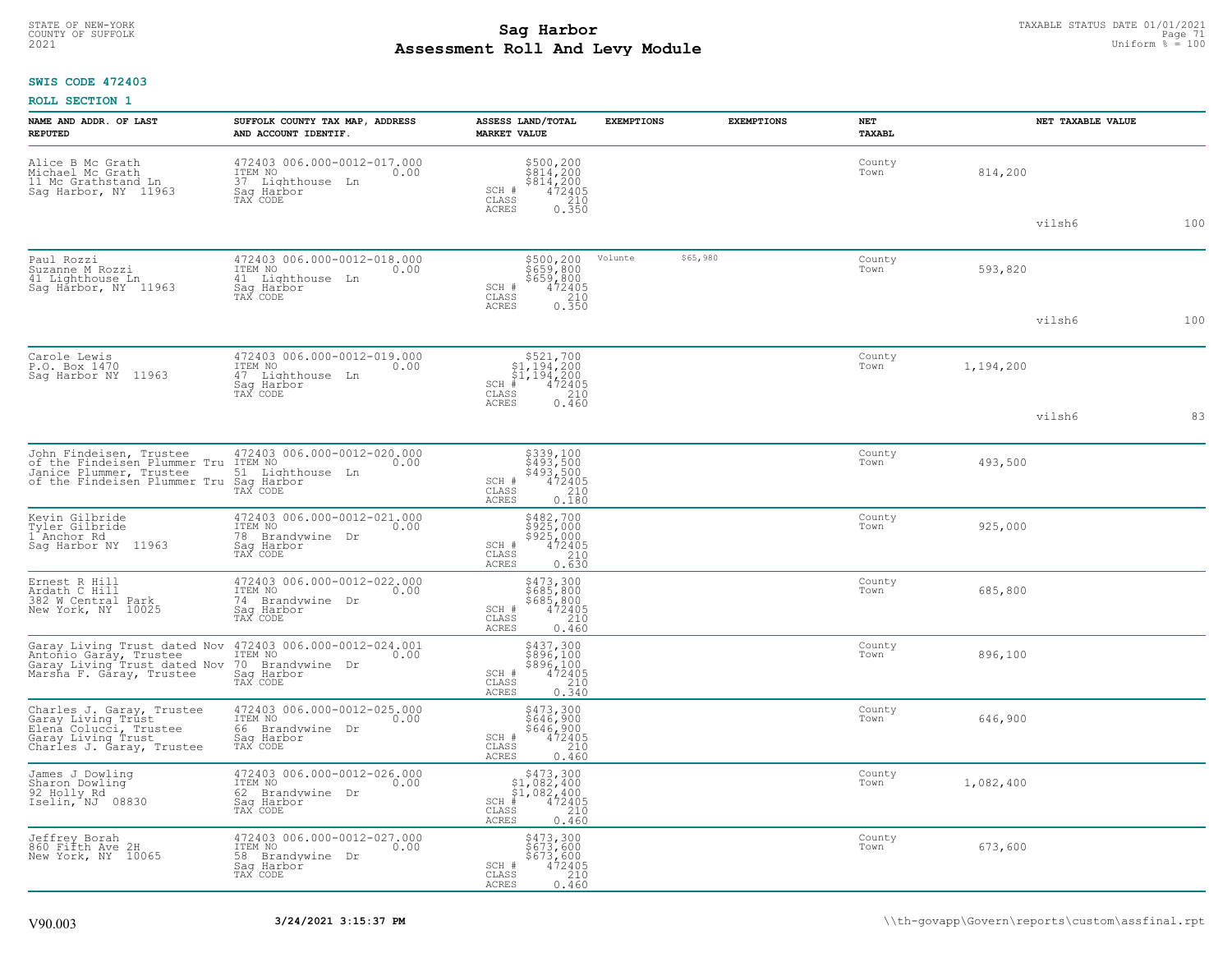# TAXABLE STATUS DATE 01/01/2021<br>COUNTY OF SUFFOLK Page 72 **Assessment Roll And Levy Module Example 2021** Uniform  $\frac{1}{8}$  = 100

## **SWIS CODE 472403**

| NAME AND ADDR. OF LAST<br><b>REPUTED</b>                                               | SUFFOLK COUNTY TAX MAP, ADDRESS<br>AND ACCOUNT IDENTIF.                                                      | ASSESS LAND/TOTAL<br><b>MARKET VALUE</b>                                                                                       | <b>EXEMPTIONS</b> | <b>EXEMPTIONS</b> | <b>NET</b><br><b>TAXABL</b> | NET TAXABLE VALUE |
|----------------------------------------------------------------------------------------|--------------------------------------------------------------------------------------------------------------|--------------------------------------------------------------------------------------------------------------------------------|-------------------|-------------------|-----------------------------|-------------------|
| Norman J Loftis<br>PO Box 566<br>Saq Harbor, NY 11963-0012                             | 472403 006.000-0013-001.000<br>ITEM NO<br>0.00<br>3 Deerfield<br>Dr<br>Saq Harbor<br>TAX CODE                | \$329,300<br>\$520,500<br>\$520,500<br>\$520,500<br>\$72405<br>\$210<br>\$220<br>SCH #<br>CLASS<br>ACRES                       |                   |                   | County<br>Town              | 520,500           |
| Stacy L McGowin<br>246 Hampton St<br>Sag Harbor, NY 11963                              | 472403 006.000-0013-002.000<br>ITEM NO<br>0.00<br>246<br>Hampton St<br>Saq Harbor<br>TAX CODE                | \$329,300<br>\$617,400<br>$\begin{array}{r} 5617,400 \\ 472405 \\ 210 \\ 0.320 \end{array}$<br>SCH #<br>CLASS<br><b>ACRES</b>  | Volunte           | \$61,740          | County<br>Town              | 555,660           |
| Eunice L Vaughan<br>P O Box 1214<br>Sag Harbor, NY 11963                               | 472403 006.000-0013-003.000<br>ITEM NO<br>0.00<br>250<br>Hampton St<br>Sag Harbor<br>TAX CODE                | \$329,300<br>\$686,400<br>\$686,400<br>472405<br>SCH #<br>$\begin{array}{c} 210 \\ 0.320 \end{array}$<br>CLASS<br><b>ACRES</b> |                   |                   | County<br>Town              | 686,400           |
| Lena Mae F Harris<br>914 Osborn Ave<br>Riverhead, NY 11901                             | 472403 006.000-0013-004.000<br>ITEM NO<br>0.00<br>254 Hampton St<br>Saq Harbor<br>TAX CODE                   | \$347,800<br>\$347,800<br>\$347,800<br>SCH #<br>$\frac{472405}{311}$<br>CLASS<br>ACRES<br>0.260                                |                   |                   | County<br>Town              | 347,800           |
| Yvette Debow<br>258 Hampton St<br>Sag Harbor NY 11963                                  | 472403 006.000-0013-005.000<br>ITEM NO<br>0.00<br>258<br>Hampton St<br>Saq Harbor<br>TAX CODE                | \$329,300<br>\$630,600<br>\$630,600<br>SCH #<br>$472405$<br>$210$<br>$0.320$<br>CLASS<br><b>ACRES</b>                          |                   |                   | County<br>Town              | 630,600           |
| Paula Y Fendall<br>203 Midwood St<br>Brooklyn, NY 11225                                | 472403 006.000-0013-006.000<br>ITEM NO<br>0.00<br>262<br>Hampton St<br>Sag Harbor<br>TAX CODE                | \$339,600<br>\$510,100<br>\$510,100<br>\$510,100<br>\$72405<br>0.330<br>SCH #<br>CLASS<br><b>ACRES</b>                         | veteran           | \$125,000         | County<br>Town              | 385,100           |
| Kevin J Duchemin<br>Michele Duchemin<br>P O Box 2499<br>Sag Harbor, NY 11963           | 472403 006.000-0013-007.000<br>ITEM NO<br>0.00<br>12 <sup>7</sup><br>Brandywine Dr<br>Saq Harbor<br>TAX CODE | \$471,000<br>SCH #<br>CLASS<br>ACRES                                                                                           | Volunte           | \$109,360         | County<br>Town              | 984,240           |
| Nicholas V Mazzeo<br>16 Brandywine Dr<br>Saq Harbor, NY 11963                          | 472403 006.000-0013-008.000<br>ITEM NO<br>0.00<br>16 Brandvwine Dr<br>Saq Harbor<br>TAX CODE                 | $$471,000$<br>$$1,055,800$<br>$$1,055,800$<br>$472405$<br>$$215$<br>SCH<br>CLASS<br><b>ACRES</b><br>0.510                      | Volunte           | \$105,580         | County<br>Town              | 950,220           |
| Jeffrion Aubry<br>Erica M. Arnold<br>20 Brandywine Dr<br>Sag Harbor NY 11963           | 472403 006.000-0013-009.000<br>ITEM NO<br>0.00<br>20 Brandvwine Dr<br>Saq Harbor<br>TAX CODE                 | \$471,000<br>\$748,700<br>\$748,700<br>472405<br>SCH #<br>CLASS<br>$\frac{210}{0.510}$<br><b>ACRES</b>                         |                   |                   | County<br>Town              | 748,700           |
| Matthew Aboff<br>Colleen G. Aboff<br>22 Soundview Drive North<br>Llyod Harbor NY 11743 | 472403 006.000-0013-010.000<br>ITEM NO<br>0.00<br>24 Brandvwine<br>Dr<br>Sag Harbor<br>TAX CODE              | \$523,300<br>\$880,100<br>\$880,100<br>472405<br>210<br>SCH #<br>CLASS<br><b>ACRES</b><br>0.510                                |                   |                   | County<br>Town              | 880,100           |
| Alice Cooley<br>Carl A. Irace<br>28 Brandywine Dr<br>Saq Harbor NY 11963               | 472403 006.000-0013-011.000<br>ITEM NO<br>0.00<br>28 Brandvwine Dr<br>Sag Harbor<br>TAX CODE                 | \$475,800<br>\$850,400<br>\$850,400<br>SCH #<br>472405<br>210<br>CLASS<br>0.510<br>ACRES                                       |                   |                   | County<br>Town              | 850,400           |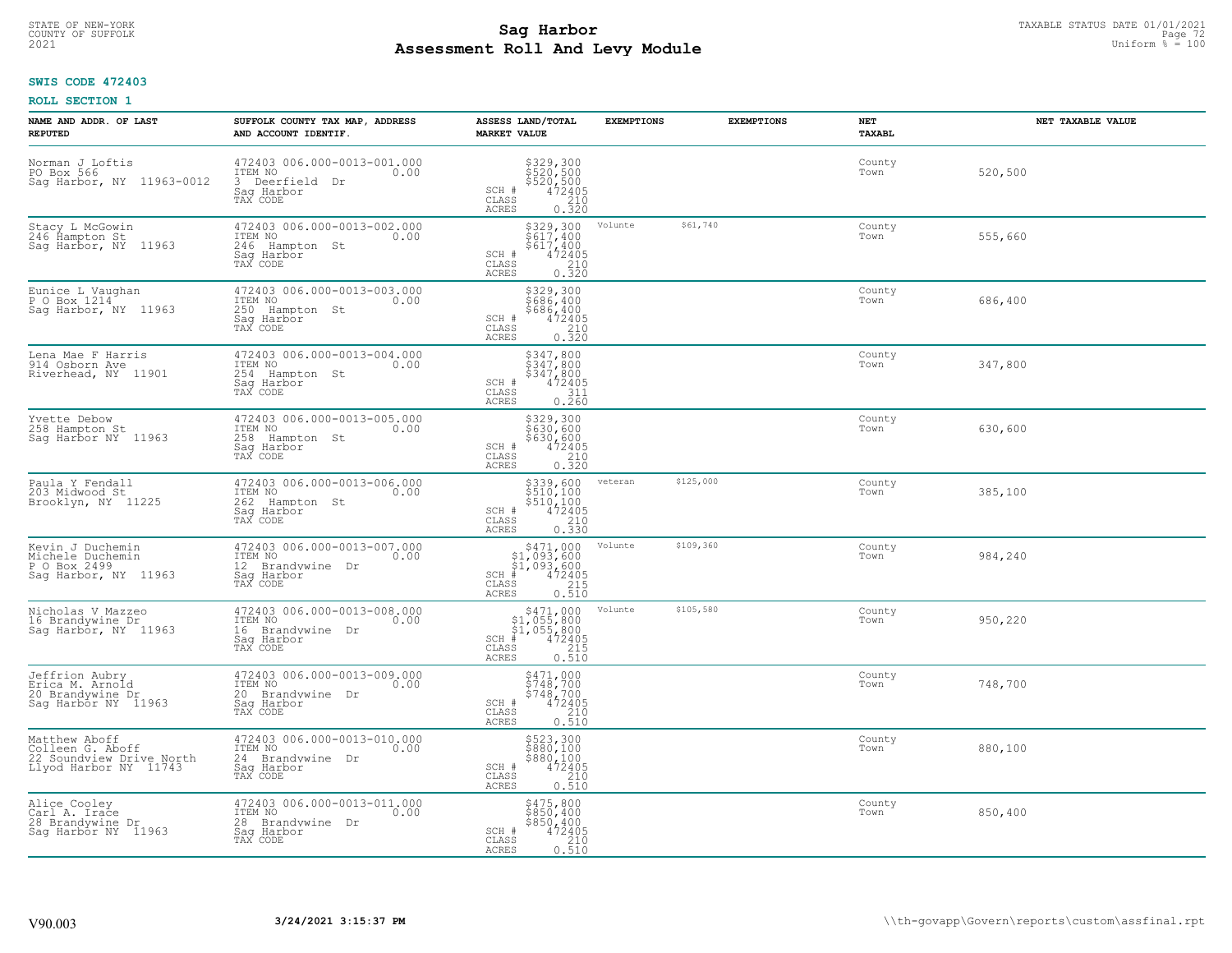# TAXABLE STATUS DATE 01/01/2021<br>COUNTY OF SUFFOLK Page 73 **Assessment Roll And Levy Module Example 2021** Uniform  $\frac{1}{8}$  = 100

# **SWIS CODE 472403**

| NAME AND ADDR. OF LAST<br><b>REPUTED</b>                                                                              | SUFFOLK COUNTY TAX MAP, ADDRESS<br>AND ACCOUNT IDENTIF.                                         | ASSESS LAND/TOTAL<br><b>MARKET VALUE</b>                                                                            | <b>EXEMPTIONS</b>  | <b>EXEMPTIONS</b>      | NET<br>TAXABL  | NET TAXABLE VALUE |
|-----------------------------------------------------------------------------------------------------------------------|-------------------------------------------------------------------------------------------------|---------------------------------------------------------------------------------------------------------------------|--------------------|------------------------|----------------|-------------------|
| George Richard Wellington<br>Marguerite F Wellington<br>3341 Corsa Ave<br>Bronx, NY 10469                             | 472403 006.000-0014-001.000<br>ITEM NO<br>0.00<br>39 Brandvwine<br>Dr<br>Saq Harbor<br>TAX CODE | \$498,300<br>\$703,500<br>\$703,500<br>\$472405<br>\$412<br>SCH #<br>CLASS<br><b>ACRES</b><br>0.530                 |                    |                        | County<br>Town | 703,500           |
| Scott McGlynn<br>Alexis McGlynn<br>51 Brandywine Dr.<br>Saq Harbor NY 11963                                           | 472403 006.000-0014-002.000<br>ITEM NO<br>0.00<br>51 Brandywine Dr<br>Saq Harbor<br>TAX CODE    | $$504, 200$<br>$$2, 909, 300$<br>$$2, 909, 300$<br>$$472405$<br>$SCH$ #<br>CLASS<br>210<br>ACRES<br>0.490           |                    |                        | County<br>Town | 2,909,300         |
| Iris Crews<br>175-20 Wexford Ter Apt 3D<br>Jamaica Estates, NY 11432                                                  | 472403 006.000-0014-003.000<br>ITEM NO<br>0.00<br>59 Brandywine Dr<br>Saq Harbor<br>TAX CODE    | \$493,900<br>\$694,000<br>\$694,000<br>SCH #<br>472405<br>210<br>CLASS<br>0.480<br>ACRES                            |                    |                        | County<br>Town | 694,000           |
| John A Cooke (Life Estate)<br>Carol L Clarke<br>67 Brandywine Dr<br>Saq Harbor, NY 11963                              | 472403 006.000-0014-004.000<br>ITEM NO<br>0.00<br>67 Brandvwine Dr<br>Saq Harbor<br>TAX CODE    | \$493,900<br>\$718,600<br>\$718,600<br>SCH #<br>$\frac{472405}{210}$<br>CLASS<br>0, 480<br><b>ACRES</b>             | veteran            | \$125,000              | County<br>Town | 593,600           |
| Kathleen Tucker<br>69 Brandywine Dr<br>Sag Harbor, NY 11963                                                           | 472403 006.000-0014-005.000<br>ITEM NO<br>0.00<br>69 Brandvwine Dr<br>Saq Harbor<br>TAX CODE    | \$456,900<br>$\frac{1}{695}$ , 900<br>$\frac{695}{472405}$<br>$\frac{210}{210}$<br>SCH #<br>CLASS<br>0.490<br>ACRES | veteran            | \$30,708               | County<br>Town | 665,192           |
| 73 Brandywine Drive LLC<br>640 Fifth Avenue<br>20th Floor<br>New York NY 10019                                        | 472403 006.000-0014-006.000<br>ITEM NO<br>0.00<br>73 Brandywine Dr<br>Saq Harbor<br>TAX CODE    | \$530,600<br>\$967,400<br>\$967,400<br>472405<br>SCH #<br>CLASS<br>210<br><b>ACRES</b><br>0.490                     |                    |                        | County<br>Town | 967,400           |
| George F Henry (Life Estate)<br>Mazie B Henry (Life Estate)<br>Marilyn H Howell<br>Yvonne A Austin<br>Patricia D Mapp | 472403 006.000-0014-007.000<br>ITEM NO<br>0.00<br>20 Wildwood Dr<br>Saq Harbor<br>TAX CODE      | \$527,400<br>\$755,300<br>\$755,300<br>\$755,300<br>SCH #<br>CLASS<br>210<br>0.410<br>ACRES                         |                    |                        | County<br>Town | 755,300           |
| Robert E Wallace (et Al)<br>16 Wildwood Drive<br>Sag Harbor NY 11963                                                  | 472403 006.000-0014-008.000<br>TTEM NO 0.00<br>16 Wildwood Dr<br>Saq Harbor<br>TAX CODE         | \$466,300<br>\$712,600<br>\$712,600<br>\$72405<br>\$210<br>SCH #<br>CLASS<br>ACRES<br>0.500                         |                    |                        | County<br>Town | 712,600           |
| Lydia M Lehmuller<br>12 Wildwood Dr<br>Sag Harbor, NY 11963                                                           | 472403 006.000-0014-009.000<br>TTEM NO 0.00<br>12 Wildwood Dr<br>Saq Harbor<br>TAX CODE         | \$483,600<br>\$853,100<br>\$853,100<br>SCH #<br>$\frac{472405}{210}$<br>CLASS<br>ACRES<br>0.470                     |                    |                        | County<br>Town | 853,100           |
| Robert Adams<br>Judith Henriques Adams<br>8 Wildwood Dr<br>Sag Harbor, NY 11963                                       | 472403 006.000-0014-010.000<br>ITEM NO<br>0.00<br>8 Wildwood Dr<br>Sag Harbor<br>TAX CODE       | \$571,100<br>\$896,400<br>\$896,400<br>472405<br>SCH #<br>$\frac{210}{0.740}$<br>CLASS<br><b>ACRES</b>              | veteran<br>veteran | \$125,000<br>\$250,000 | County<br>Town | 521,400           |
| Victor E Swainson<br>120 East 82nd Street<br>New York NY 10028                                                        | 472403 006.000-0014-011.000<br>ITEM NO<br>0.00<br>4 Wildwood Dr<br>Saq Harbor<br>TAX CODE       | \$488,800<br>\$740,700<br>\$740,700<br>SCH #<br>472405<br>CLASS<br>210<br>ACRES<br>0.380                            |                    |                        | County<br>Town | 740,700           |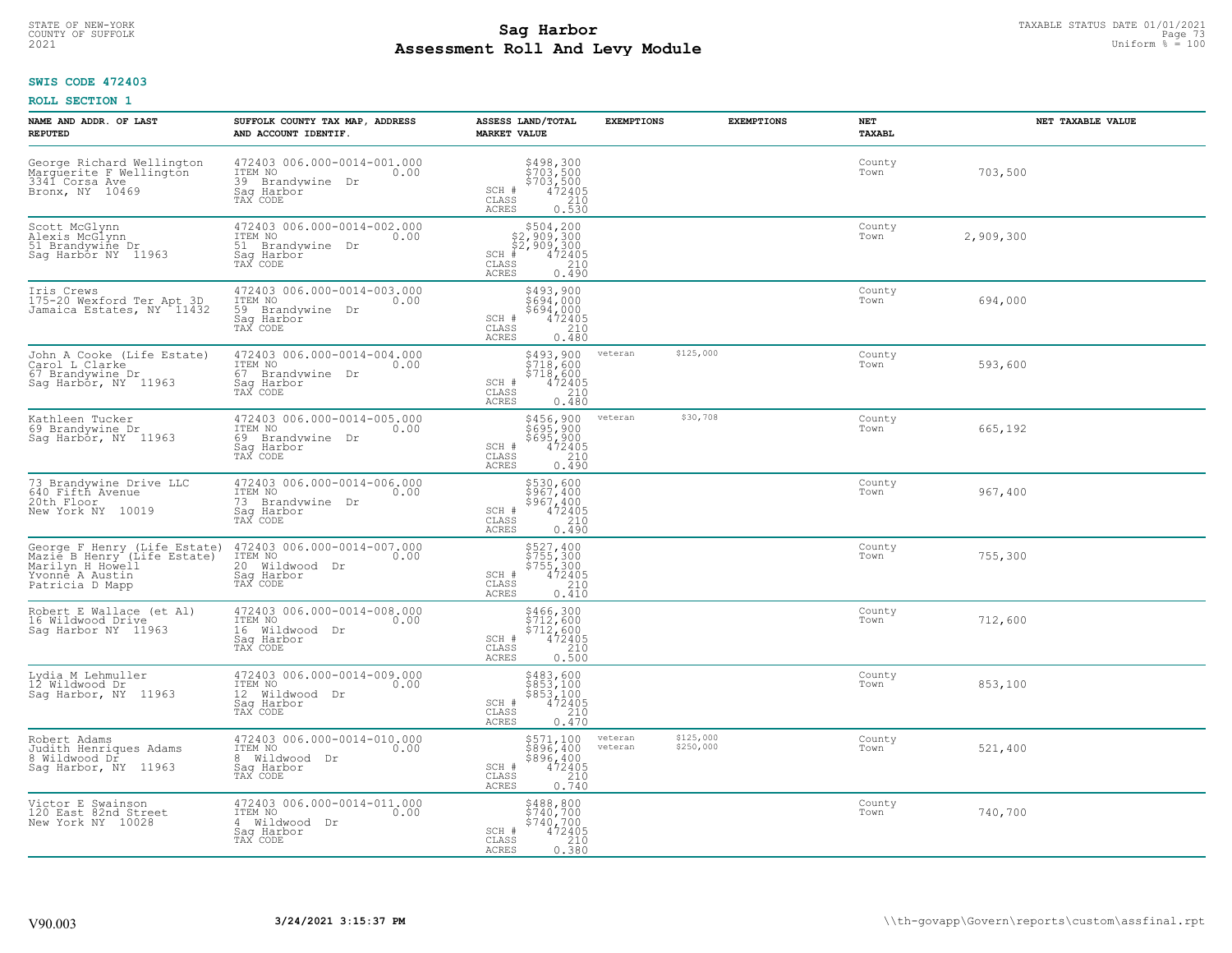# TAXABLE STATUS DATE 01/01/2021<br>COUNTY OF SUFFOLK Page 74 **Assessment Roll And Levy Module Example 2021** Uniform  $\frac{1}{8}$  = 100

# **SWIS CODE 472403**

| NAME AND ADDR. OF LAST<br><b>REPUTED</b>                                                            | SUFFOLK COUNTY TAX MAP, ADDRESS<br>AND ACCOUNT IDENTIF.                                       | ASSESS LAND/TOTAL<br><b>MARKET VALUE</b>                                                                                         | <b>EXEMPTIONS</b>  | <b>EXEMPTIONS</b>     | <b>NET</b><br>TAXABL | NET TAXABLE VALUE |
|-----------------------------------------------------------------------------------------------------|-----------------------------------------------------------------------------------------------|----------------------------------------------------------------------------------------------------------------------------------|--------------------|-----------------------|----------------------|-------------------|
| Bruce R. Fraser<br>Tamara E. Fraser<br>5 Wildwood Dr<br>Sag Harbor NY<br>11963                      | 472403 006.000-0015-001.000<br>ITEM NO<br>0.00<br>5 Wildwood<br>Dr<br>Saq Harbor<br>TAX CODE  | \$451,300<br>\$973,600<br>\$973,600<br>SCH #<br>$\frac{472405}{210}$<br>CLASS<br><b>ACRES</b><br>0.480                           |                    |                       | County<br>Town       | 973,600           |
| Salvatore Lo Presti<br>Susan Lo Presti<br>7 Wildwood Dr<br>Sag Harbor, NY 11963                     | 472403 006.000-0015-002.000<br>ITEM NO<br>0.00<br>Wildwood Dr<br>Saq Harbor<br>TAX CODE       | \$485,500<br>\$936,900<br>\$936,900<br>$\frac{472405}{210}$<br>SCH #<br>CLASS<br>ACRES<br>0.520                                  |                    |                       | County<br>Town       | 936,900           |
| Anthony S Ponzini<br>Jennifēr Ponzini<br>Jennifer Ponzini<br>11 Wildwood Dr<br>Sag Harbor NY 11963  | 472403 006.000-0015-003.000<br>ITEM NO<br>0.00<br>11<br>Wildwood Dr<br>Saq Harbor<br>TAX CODE | \$493,900<br>\$912,500<br>\$912,500<br>$\frac{72405}{210}$<br>SCH #<br>CLASS<br>0.480<br>ACRES                                   | veteran<br>Volunte | \$125,000<br>\$78,750 | County<br>Town       | 708,750           |
| Jon A Schoen<br>Denise R. Schoen<br>15 Wildwood Dr<br>Sag Harbor, NY<br>11963                       | 472403 006.000-0015-004.000<br>ITEM NO<br>0.00<br>15 Wildwood Dr<br>Saq Harbor<br>TAX CODE    | \$452,800<br>\$1,008,700<br>\$1,008,700<br>$SCH$ #<br>$\frac{472405}{210}$<br>CLASS<br>ACRES<br>0.440                            |                    |                       | County<br>Town       | 1,008,700         |
| Laura Lehmuller, Trustee<br>The Laura Lehmuller Revocabl<br>12 Horizon Dr<br>11963<br>Saq Harbor NY | 472403 006.000-0015-005.000<br>ITEM NO<br>0.00<br>12 Horizon Dr<br>Easthampton<br>TAX CODE    | \$507,100<br>3967,000<br>$$967,0004724052100.540$<br>SCH #<br>CLASS<br>ACRES                                                     |                    |                       | County<br>Town       | 967,000           |
| Laurie Schaefer<br>Andrew B. Schaefer<br>8 Horizon Dr<br>Saq Harbor, NY 11963                       | 472403 006.000-0015-006.000<br>ITEM NO<br>0.00<br>8 Horizon Dr<br>Sag Harbor<br>TAX CODE      | \$453,200<br>\$816,300<br>\$816,300<br>472405<br>SCH #<br>$\begin{array}{c} 210 \\ 0.540 \end{array}$<br>CLASS<br><b>ACRES</b>   |                    |                       | County<br>Town       | 816,300           |
| James Ash<br>James T Ash<br>Pamela Ash<br>James T Ash (life Estate)                                 | 472403 006.000-0015-007.000<br>ITEM NO<br>0.00<br>4<br>Horizon Dr<br>Saq Harbor<br>TAX CODE   | \$484,900<br>\$751,200<br>\$751,200<br>472405<br>SCH #<br>CLASS<br>$\frac{210}{0.520}$<br>ACRES                                  | veteran            | \$800                 | County<br>Town       | 750,400           |
| Robin Neverson<br>Apt 4p<br>2289 Fifth Ave<br>New York, NY 10037                                    | 472403 007.000-0001-001.001<br>ITEM NO<br>0.00<br>39 Harbor Ave<br>Saq Harbor<br>TAX CODE     | \$525,000<br>\$765,700<br>\$765,700<br>\$765,700<br>SCH #<br>CLASS<br>210<br><b>ACRES</b><br>0.460                               |                    |                       | County<br>Town       | 765,700           |
| Lance H Wilson<br>Deidre J Wilson<br>530 E. 76th St. Apt 25ab<br>New York, NY 10021                 | 472403 007.000-0001-002.000<br>TTEM NO 0.00<br>24 Harbor Ave<br>Saq Harbor<br>TAX CODE        | $$611,300$<br>$$1,091,400$<br>\$1,091,400<br>SCH<br>$\begin{smallmatrix} 472405\ 210\ 0.590 \end{smallmatrix}$<br>CLASS<br>ACRES |                    |                       | County<br>Town       | 1,091,400         |
| Alexander Coulter<br>c/o VIncent Candurra<br>72 Harbor Avenue<br>Sag Harbor NY 11963                | 472403 007.000-0001-003.000<br>ITEM NO<br>0.00<br>32 Harbor Ave<br>Sag Harbor<br>TAX CODE     | \$427,300<br>\$672,600<br>$$672, 600$<br>472405<br>210<br>SCH #<br>CLASS<br>0.230<br><b>ACRES</b>                                |                    |                       | County<br>Town       | 672,600           |
| Mark Price<br>Karen Saah<br>1 Hanson Pl Apt 14B<br>Brooklyn NY 11243                                | 472403 007.000-0001-004.000<br>ITEM NO<br>0.00<br>36 Harbor Ave<br>Saq Harbor<br>TAX CODE     | \$427,300<br>\$755,900<br>\$755,900<br>472405<br>SCH #<br>210<br>CLASS<br><b>ACRES</b><br>0.230                                  |                    |                       | County<br>Town       | 755,900           |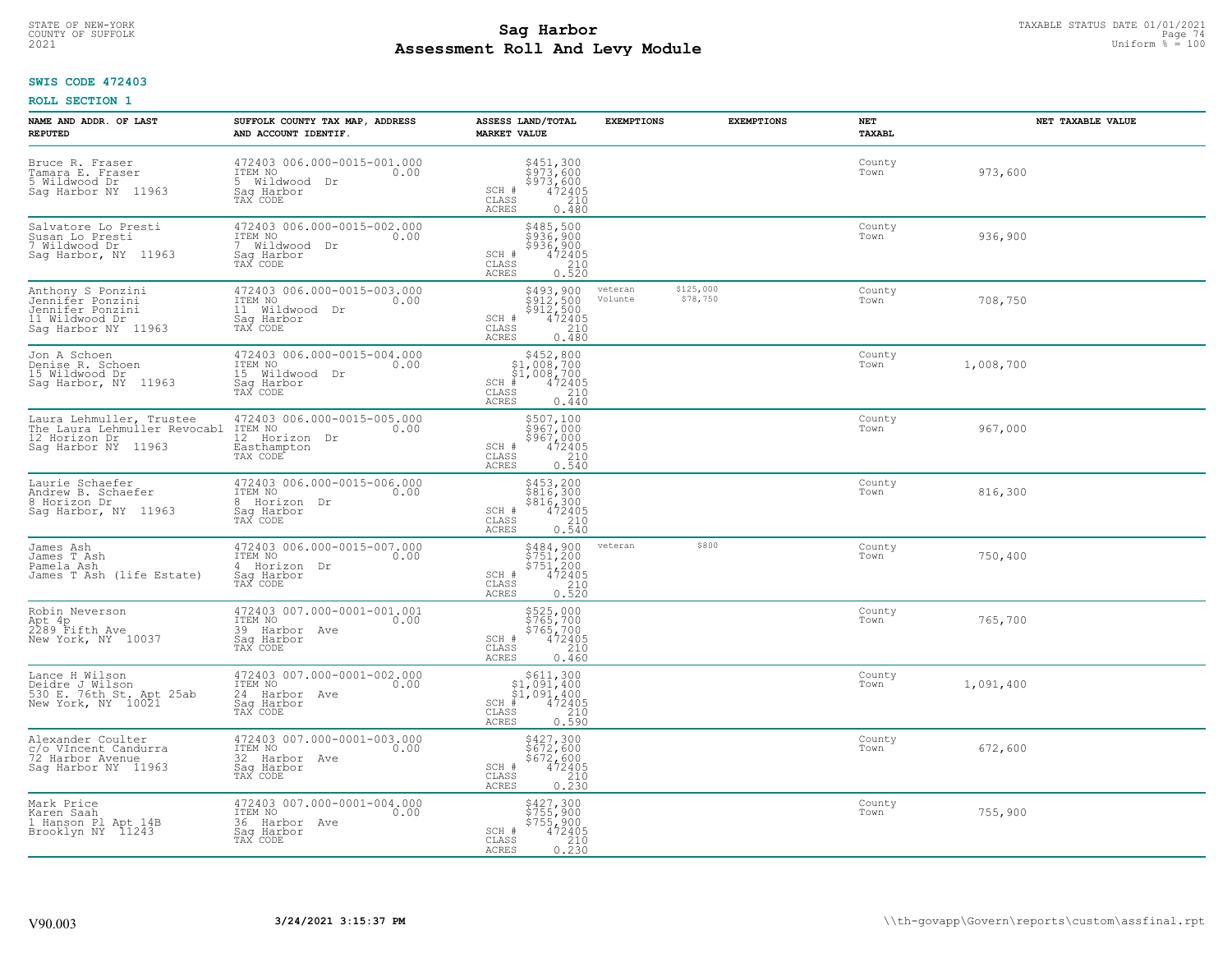# TAXABLE STATUS DATE 01/01/2021<br>COUNTY OF SUFFOLK Page 75 **Assessment Roll And Levy Module Example 2021** Uniform  $\frac{1}{8}$  = 100

# **SWIS CODE 472403**

| NAME AND ADDR. OF LAST<br><b>REPUTED</b>                                                              | SUFFOLK COUNTY TAX MAP, ADDRESS<br>AND ACCOUNT IDENTIF.                                            | ASSESS LAND/TOTAL<br><b>MARKET VALUE</b>                                                                                                                                                                                        | <b>EXEMPTIONS</b> | <b>EXEMPTIONS</b> | <b>NET</b><br>TAXABL | NET TAXABLE VALUE |
|-------------------------------------------------------------------------------------------------------|----------------------------------------------------------------------------------------------------|---------------------------------------------------------------------------------------------------------------------------------------------------------------------------------------------------------------------------------|-------------------|-------------------|----------------------|-------------------|
| Justin Gubbins<br>Barbara Gubbins<br>Geary P. Gubbins<br>41 Island Creek Road<br>Southampton NY 11968 | 472403 007.000-0001-005.000<br>ITEM NO<br>0.00<br>40 Harbor Ave<br>Saq Harbor<br>TAX CODE          | \$427,300<br>\$704,400<br>\$704,400<br>472405<br>SCH #<br>CLASS<br>210<br>ACRES<br>0.230                                                                                                                                        |                   |                   | County<br>Town       | 704,400           |
| Nora Vega Guerra<br>Juan Luis Guerra<br>425 Fifth Ave #34B<br>New York NY 10016                       | 472403 007.000-0001-006.000<br>ITEM NO<br>0.00<br>44 Harbor Ave<br>Saq Harbor<br>TAX CODE          | $$427,300$<br>$$1,046,200$<br>$$1,046,200$<br>$$472405$<br>$SCH$ #<br>CLASS<br>$\begin{array}{c} 210 \\ 0.230 \end{array}$<br>ACRES                                                                                             |                   |                   | County<br>Town       | 1,046,200         |
| Christopher A Weinum<br>15 Oak Court<br>Islip NY 11751                                                | 472403 007.000-0001-007.000<br>ITEM NO<br>0.00<br>37<br>Hillside Dr West<br>Sag Harbor<br>TAX CODE | \$408,700<br>\$565,800<br>$$565,800$ $472405$ $0.220$<br>SCH #<br>CLASS<br>ACRES                                                                                                                                                |                   |                   | County<br>Town       | 565,800           |
| Craig G Stewart<br>Veronica F Stewart<br>Apt 3f<br>3875 Waldo Ave<br>Riverdale, NY 10463              | 472403 007.000-0001-008.000<br>ITEM NO<br>0.00<br>33 Hillside Dr West<br>Sag Harbor<br>TAX CODE    | \$491,600<br>\$671,000<br>$$671,000$<br>472405<br>210<br>SCH #<br>CLASS<br>$0, \overline{4}30$<br><b>ACRES</b>                                                                                                                  |                   |                   | County<br>Town       | 671,000           |
| Melvin Douglass<br>395 Stuyvesant Ave<br>Brooklyn, NY 11233                                           | 472403 007.000-0001-009.000<br>ITEM NO<br>0.00<br>29<br>Hillside Dr West<br>Saq Harbor<br>TAX CODE | \$408,700<br>$\frac{1}{2}$ $\frac{1}{2}$ $\frac{1}{2}$ $\frac{1}{2}$ $\frac{1}{2}$ $\frac{1}{2}$ $\frac{1}{2}$<br>$\begin{array}{r} \frac{2}{5}770,000 \\ 472405 \\ 210 \\ 0.220 \end{array}$<br>SCH #<br>CLASS<br><b>ACRES</b> |                   |                   | County<br>Town       | 770,000           |
| Walter Porter JR<br>Lenore N Porter<br>29 Holbrook Dr<br>Holbrook NY 11741                            | 472403 007.000-0001-010.000<br>ITEM NO<br>0.00<br>25 Hillside Dr West<br>Sag Harbor<br>TAX CODE    | \$408,700<br>\$542,400<br>\$542,400<br>472405<br>SCH #<br>CLASS<br>$\begin{array}{c} 210 \\ 0.220 \end{array}$<br><b>ACRES</b>                                                                                                  |                   |                   | County<br>Town       | 542,400           |
| Everything Together, LLC<br>36 West 15th St. #2<br>New York NY 10011                                  | 472403 007.000-0001-011.000<br>ITEM NO<br>0.00<br>21<br>Hillside Dr West<br>Saq Harbor<br>TAX CODE | \$408,700<br>\$784,500<br>\$784,500<br>472405<br>SCH #<br>CLASS<br>$\frac{210}{0.220}$<br>ACRES                                                                                                                                 |                   |                   | County<br>Town       | 784,500           |
| Clotilde Y Stenson<br>555 Kappock St Apt 22D<br>Riverdale, NY 10463                                   | 472403 007.000-0001-012.000<br>TTEM NO 0.00<br>17 Hillside Dr West<br>Saq Harbor<br>TAX CODE       | \$408,700<br>\$572,300<br>\$572,300<br>472405<br>SCH #<br>CLASS<br>0.220<br><b>ACRES</b>                                                                                                                                        |                   |                   | County<br>Town       | 572,300           |
| Wayne T Duncan<br>Maya Jones<br>15 Hillside Dr West<br>Saq Harbor NY 11963                            | 472403 007.000-0001-013.000<br>ITEM NO<br>0.00<br>15 Hillside Dr West<br>Saq Harbor<br>TAX CODE    | \$408,700<br>\$615,100<br>\$615,100<br>472405<br>SCH #<br>CLASS<br>$\frac{210}{0.220}$<br><b>ACRES</b>                                                                                                                          |                   |                   | County<br>Town       | 615,100           |
| Gwyned Simpson<br>11 Hillside Dr W<br>Sag Harbor NY 11963                                             | 472403 007.000-0001-014.000<br>ITEM NO<br>0.00<br>11 Hillside Dr West<br>Easthampton<br>TAX CODE   | \$501,600<br>\$724,400<br>\$724,400<br>472405<br>SCH #<br>210<br>CLASS<br>0.270<br>ACRES                                                                                                                                        |                   |                   | County<br>Town       | 724,400           |
| Obataiye Brooks<br>Robin Ďuncan Brooks<br>PO Box 2253<br>Saq Harbor NY 11963                          | 472403 007.000-0001-015.000<br>ITEM NO<br>0.00<br>5 Hillside Dr West<br>Sag Harbor<br>TAX CODE     | \$514,500<br>\$927,700<br>\$927,700<br>$\frac{472405}{210}$<br>SCH #<br>CLASS<br><b>ACRES</b><br>0.360                                                                                                                          |                   |                   | County<br>Town       | 927,700           |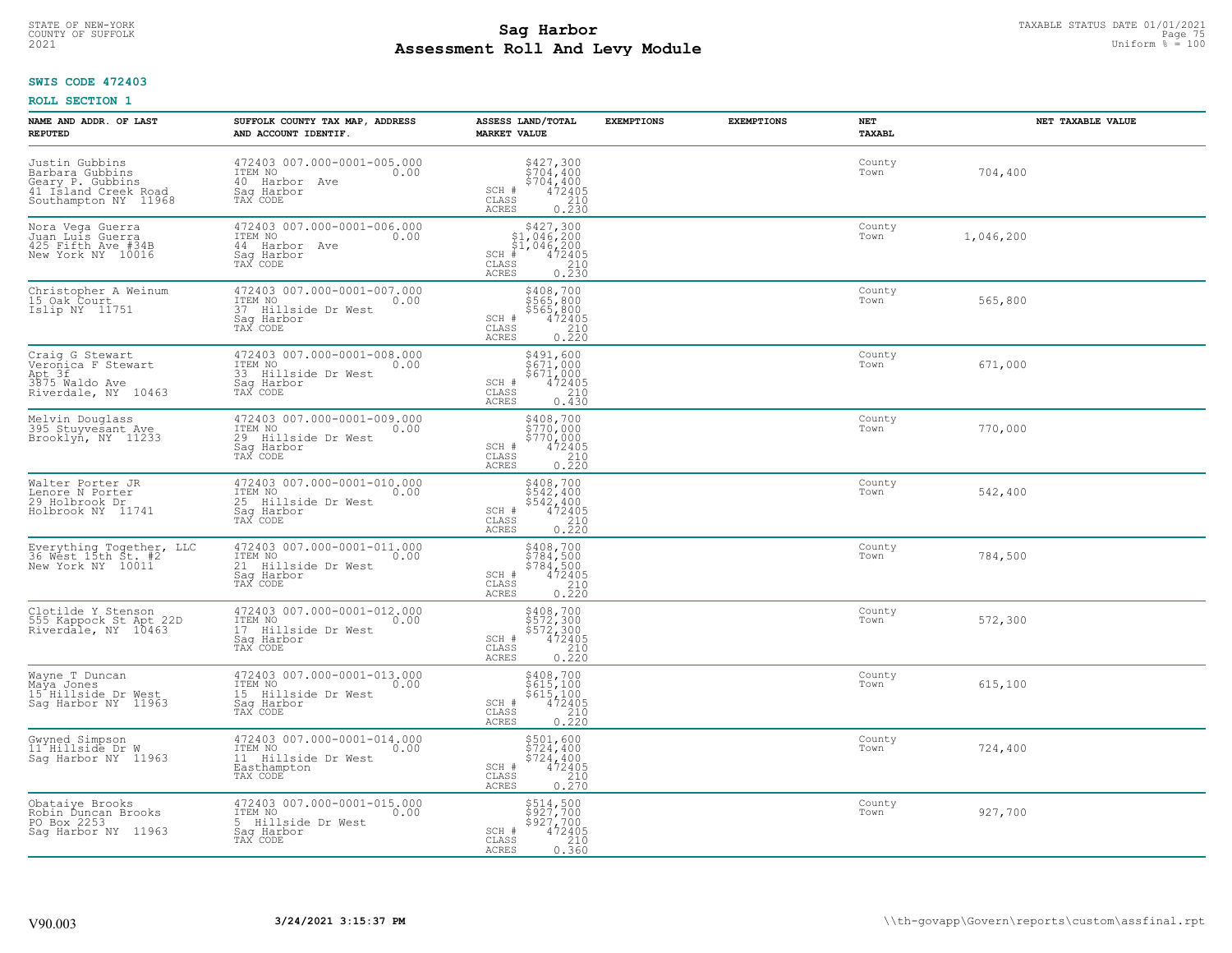# TAXABLE STATUS DATE 01/01/2021<br>COUNTY OF SUFFOLK Page 76 **Assessment Roll And Levy Module Example 2021** Uniform  $\frac{1}{8}$  = 100

### **SWIS CODE 472403**

| NAME AND ADDR. OF LAST<br><b>REPUTED</b>                                                                                                                             | SUFFOLK COUNTY TAX MAP, ADDRESS<br>AND ACCOUNT IDENTIF.                                            | ASSESS LAND/TOTAL<br><b>MARKET VALUE</b>                                                                                        | <b>EXEMPTIONS</b>   | <b>EXEMPTIONS</b> | NET<br>TAXABL  | NET TAXABLE VALUE |
|----------------------------------------------------------------------------------------------------------------------------------------------------------------------|----------------------------------------------------------------------------------------------------|---------------------------------------------------------------------------------------------------------------------------------|---------------------|-------------------|----------------|-------------------|
| Arthur B Vaughan<br>Eunice L Vaughan<br>P O Box 1214<br>3 Hillside Dr<br>Sag Harbor, NY 11963                                                                        | 472403 007.000-0001-017.001<br>ITEM NO<br>0.00<br>3 Hillside Dr West<br>Saq Harbor<br>TAX CODE     | \$535,800<br>\$715,800<br>$$7\bar{1}\bar{5}'$ , $8\bar{0}\bar{0}$<br>$472495$<br>SCH #<br>CLASS<br>210<br><b>ACRES</b><br>0.470 | veteran<br>\$62,670 |                   | County<br>Town | 653,130           |
| Edward R Dudley JR<br>44 Hillside Dr West<br>Saq Harbor, NY 11963                                                                                                    | 472403 007.000-0002-001.000<br>ITEM NO<br>0.00<br>44 Hillside Dr West<br>Saq Harbor<br>TAX CODE    | \$609,000<br>\$888,400<br>\$888,400<br>472405<br>SCH #<br>210<br>CLASS<br>0.650<br>ACRES                                        |                     |                   | County<br>Town | 888,400           |
| Phyliss M Stevenson<br>71 Woodlawn Ave<br>New Rochelle, NY 10804                                                                                                     | 472403 007.000-0002-002.000<br>ITEM NO<br>0.00<br>34<br>Hillside Dr West<br>Sag Harbor<br>TAX CODE | \$541,400<br>\$723,600<br>\$723,600<br>472405<br>SCH #<br>210<br>CLASS<br>0.430<br>ACRES                                        |                     |                   | County<br>Town | 723,600           |
| Worrell, Marjorie Jeanne (Tr<br>Tollie L Caution Jr<br>65 W 90th St<br>New York, NY<br>10024                                                                         | 472403 007.000-0002-003.000<br>1TEM NO 0.00<br>28 Hillside Dr West<br>Saq Harbor<br>TAX CODE       | \$541,400<br>\$741,700<br>\$741,700<br>SCH #<br>$\frac{472405}{210}$<br>CLASS<br><b>ACRES</b><br>0.430                          |                     |                   | County<br>Town | 741,700           |
| James M Schiavoni<br>Celsa Schiavoni<br>24 Hillside Dr West<br>Sag Harbor, NY 11963                                                                                  | 472403 007.000-0002-004.000<br>ITEM NO<br>0.00<br>24 Hillside Dr West<br>Saq Harbor<br>TAX CODE    | \$470,000<br>$\begin{array}{r} 787,900 \\ 587,900 \\ 472405 \\ 210 \end{array}$<br>SCH #<br>CLASS<br>0.230<br><b>ACRES</b>      |                     |                   | County<br>Town | 587,900           |
| Dennis M Quinn<br>Adrienne Quinn<br>97 Liberty Ave<br>10805<br>New Rochelle NY                                                                                       | 472403 007.000-0002-005.000<br>ITEM NO<br>0.00<br>20 Hillside Dr West<br>Sag Harbor<br>TAX CODE    | \$466,000<br>\$784,000<br>\$784,000<br>472405<br>SCH #<br>CLASS<br>210<br>0.240<br>ACRES                                        |                     |                   | County<br>Town | 784,000           |
| Michelle Webb<br>71 Murray St Apt 8<br>New York, NY 10007-2120                                                                                                       | 472403 007.000-0002-006.000<br>ITEM NO<br>0.00<br>16<br>Hillside Dr West<br>Sag Harbor<br>TAX CODE | \$487,300<br>\$582,200<br>\$582,200<br>472405<br>SCH #<br>210<br>CLASS<br><b>ACRES</b><br>0.310                                 |                     |                   | County<br>Town | 582,200           |
| Benjamin Taylor Sneed<br>19 Hillside Dr East<br>Sag Harbor NY 11963                                                                                                  | 472403 007.000-0002-007.000<br>ITEM NO<br>0.00<br>19 Hillside Dr East<br>Saq Harbor<br>TAX CODE    | \$501,600<br>\$700,700<br>\$700,700<br>472405<br>SCH #<br>CLASS<br>210<br><b>ACRES</b><br>0.270                                 |                     |                   | County<br>Town | 700,700           |
| Gregory C Brown<br>6A Mariners Way<br>Glen Cove, NY 11542                                                                                                            | 472403 007.000-0002-008.000<br>TTEM NO 0.00<br>6 Hillside Dr West<br>Saq Harbor<br>TAX CODE        | \$404,100<br>\$670,100<br>\$670,100<br>472405<br>SCH #<br>CLASS<br>$\frac{210}{0.520}$<br><b>ACRES</b>                          |                     |                   | County<br>Town | 670,100           |
| Beverly Hollings Deas, Trust 472403 007.000-0002-010.000<br>Gerald W. Deas, Trustee ITEM NO<br>Gerald W. Deas, Trustee 25 Lincoln St<br>Beverly Hollings Deas, Trust | Sag Harbor<br>TAX CODE                                                                             | $$444, 400$<br>$$444, 400$<br>$$444, 400$<br>$472405$<br>$$311$<br>SCH #<br>CLASS<br>ACRES<br>0.260                             |                     |                   | County<br>Town | 444,400           |
| 23 LINC SH LLC<br>403 Thornden St<br>South Orange NJ<br>07079                                                                                                        | 472403 007.000-0002-011.000<br>ITEM NO<br>0.00<br>23 Lincoln St<br>Sag Harbor<br>TAX CODE          | \$444,400<br>\$618,500<br>\$618,500<br>472405<br>SCH #<br>210<br>CLASS<br><b>ACRES</b><br>0.260                                 |                     |                   | County<br>Town | 618,500           |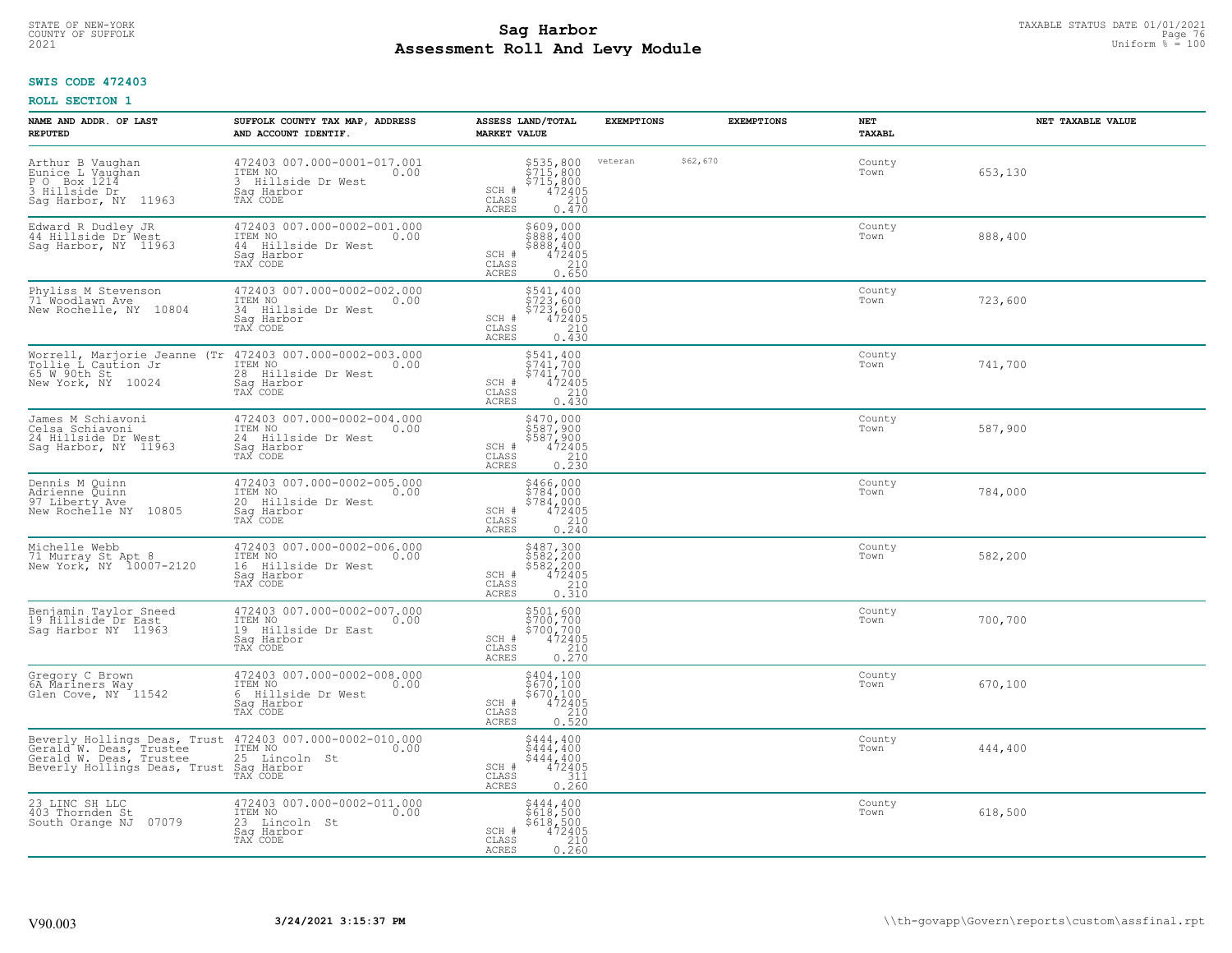# TAXABLE STATUS DATE 01/01/2021<br>COUNTY OF SUFFOLK Page 77 **Assessment Roll And Levy Module Example 2021** Uniform  $\frac{1}{8}$  = 100

# **SWIS CODE 472403**

| NAME AND ADDR. OF LAST<br><b>REPUTED</b>                                                | SUFFOLK COUNTY TAX MAP, ADDRESS<br>AND ACCOUNT IDENTIF.                                           | ASSESS LAND/TOTAL<br><b>MARKET VALUE</b>                                                                                    | <b>EXEMPTIONS</b>             | <b>EXEMPTIONS</b>                  | NET<br><b>TAXABL</b> | NET TAXABLE VALUE |
|-----------------------------------------------------------------------------------------|---------------------------------------------------------------------------------------------------|-----------------------------------------------------------------------------------------------------------------------------|-------------------------------|------------------------------------|----------------------|-------------------|
| Aaron Fullilove<br>Hucy Fullilove<br>3105 Scherman Blvd<br>Bethlehem PA 18020           | 472403 007.000-0002-012.000<br>ITEM NO<br>0.00<br>21 Lincoln<br>St<br>Saq Harbor<br>TAX CODE      | $$444, 400$<br>$$444, 400$<br>$$444, 400$<br>$$444, 400$<br>SCH #<br>$\frac{472405}{311}$<br>CLASS<br><b>ACRES</b><br>0.260 |                               |                                    | County<br>Town       | 444,400           |
| James R. Ledley, Trustee<br>The Alvin Meyer Trust<br>551 Fifth Ave<br>New York NY 10176 | 472403 007.000-0002-013.000<br>ITEM NO<br>0.00<br>19 Lincoln St<br>Saq Harbor<br>TAX CODE         | $$536,40051,384,40051,384,400472405$<br>$SCH$ #<br>CLASS<br>210<br>0.510<br><b>ACRES</b>                                    |                               |                                    | County<br>Town       | 1,384,400         |
| Veronica L Mitchell<br>205-21 115th Rd<br>St Albans, NY 11412                           | 472403 007.000-0002-014.000<br>ITEM NO<br>0.00<br>17 Lincoln St<br>Saq Harbor<br>TAX CODE         | \$452,600<br>\$452,600<br>\$452,600<br>SCH #<br>472405<br>CLASS<br>311<br>0.510<br>ACRES                                    |                               |                                    | County<br>Town       | 452,600           |
| Hans Berthoumieux<br>Sandra Berthoumieux<br>402 Vanderbilt Avenue<br>Brooklyn NY 11238  | 472403 007.000-0002-015.000<br>TTEM NO 0.00<br>15 Lincoln St<br>Saq Harbor<br>TAX CODE            | \$486,200<br>\$777,000<br>\$777,000<br>472405<br>SCH #<br>CLASS<br>210<br><b>ACRES</b><br>0.510                             |                               |                                    | County<br>Town       | 777,000           |
| Karen L Ham<br>Lehmuller Family Trust<br>4208 Townhouse Dr<br>Coram, NY 11727           | 472403 007.000-0002-016.000<br>ITEM NO<br>0.00<br>11 Lincoln St<br>Saq Harbor<br>TAX CODE         | \$486,200<br>\$768,600<br>$$768,600$<br>$472405$<br>210<br>SCH #<br>$\mathtt{CLASS}$<br>0.510<br><b>ACRES</b>               |                               |                                    | County<br>Town       | 768,600           |
| Fara Belle Stroman<br>P.O. Box 1344<br>9 Lincoln St<br>Saq Harbor NY 11963              | 472403 007.000-0002-017.000<br>ITEM NO<br>0.00<br>9 Lincoln St<br>Saq Harbor<br>TAX CODE          | \$486,200<br>\$700,500<br>\$700,500<br>\$72405<br>\$10<br>SCH #<br>CLASS<br>0.510<br><b>ACRES</b>                           | veteran<br>veteran<br>Persons | \$19,428<br>\$125,000<br>\$278,036 | County<br>Town       | 278,036           |
| Judith C White<br>#2a<br>380 Riverside Dr<br>New York, NY 10025                         | 472403 007.000-0003-001.000<br>ITEM NO<br>0.00<br>22 Hillside Dr East<br>Saq Harbor<br>TAX CODE   | \$449,600<br>\$673,500<br>\$673,500<br>472405<br>SCH #<br>CLASS<br>210<br>0.220<br><b>ACRES</b>                             |                               |                                    | County<br>Town       | 673,500           |
| Leslie Demus<br>Ralph Dawson<br>392 Central Pk West<br>New York, NY 10025               | 472403 007.000-0003-002.000<br>ITEM NO 0.00<br>18 Hillside Dr East<br>Saq Harbor<br>TAX CODE      | \$408,700<br>\$655,400<br>\$655,400<br>472405<br>SCH #<br>CLASS<br>210<br>ACRES<br>0.220                                    |                               |                                    | County<br>Town       | 655,400           |
| Joseph M. Drayton<br>Stacey St. Rose<br>20 Old Quarry Road<br>Englewood NJ 07631        | 472403 007.000-0003-003.000<br>10.00 0.00<br>14 Hillside Dr East<br>Saq Harbor<br>TAX CODE        | $5408, 700$<br>$5453, 700$<br>$5453, 700$<br>$472405$<br>$210$<br>SCH #<br>CLASS<br><b>ACRES</b><br>0.220                   |                               |                                    | County<br>Town       | 453,700           |
| Gregory D'Angelo JR<br>3 Lincoln St<br>Sag Harbor, NY 11963                             | 472403 007.000-0003-004.000<br>ITEM NO<br>0.00<br>10 Hillside Dr East<br>Saq Harbor<br>TAX CODE   | \$408,700<br>\$2,052,800<br>\$2,052,800<br>472405<br>$SCH$ #<br>CLASS<br>210<br><b>ACRES</b><br>0.220                       |                               |                                    | County<br>Town       | 2,052,800         |
| 6 Hillside Drive E. LLC<br>175 Pinelawn Road Suite 210<br>Melville NY 11747             | 472403 007.000-0003-005.000<br>ITEM NO<br>0.00<br>Hillside Dr East<br>6<br>Saq Harbor<br>TAX CODE | \$399,900<br>\$492,900<br>\$492,900<br>SCH #<br>472405<br>CLASS<br>$\frac{210}{0.220}$<br><b>ACRES</b>                      |                               |                                    | County<br>Town       | 492,900           |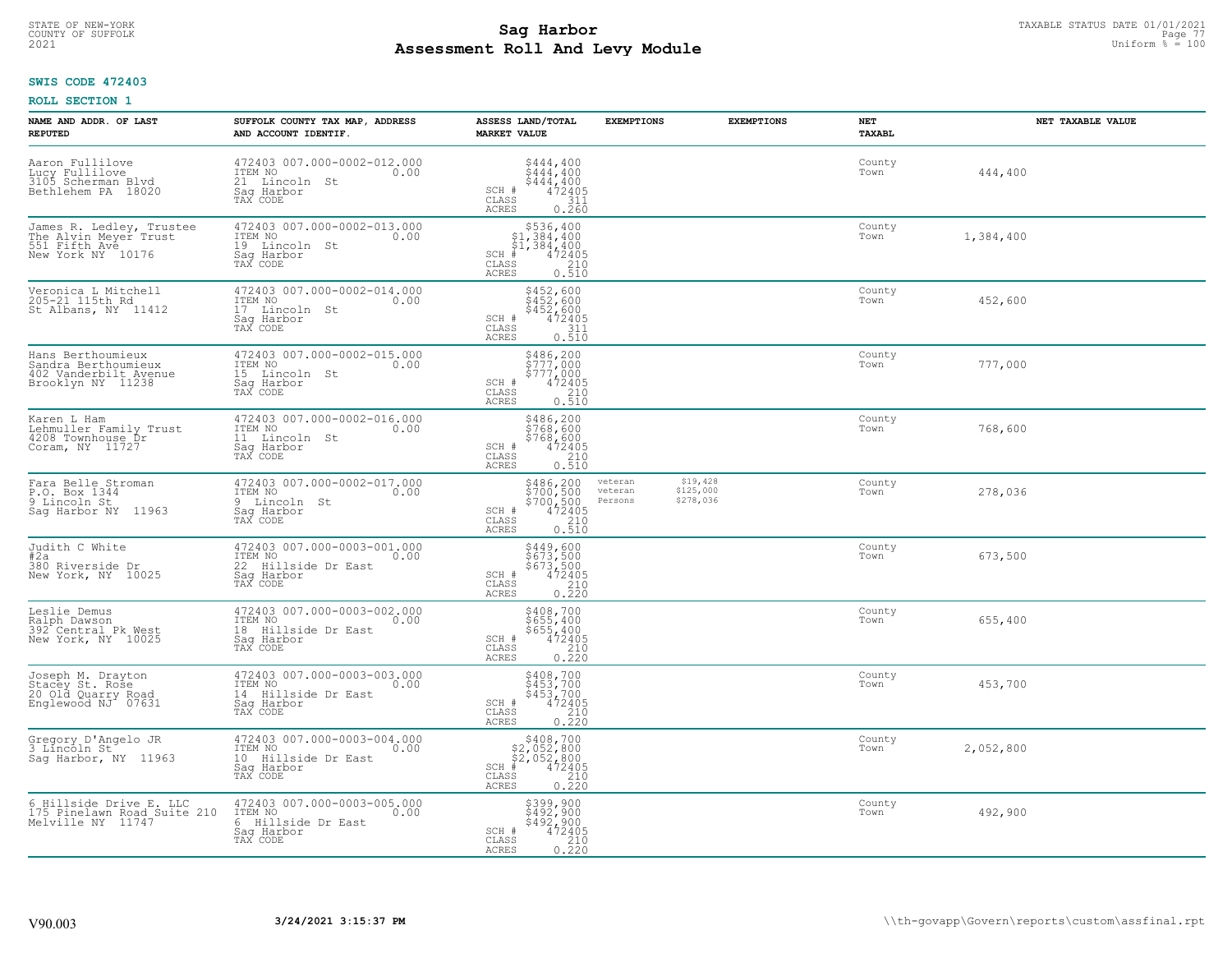# TAXABLE STATUS DATE 01/01/2021<br>COUNTY OF SUFFOLK Page 78 Page 78 **Assessment Roll And Levy Module Example 2021** Uniform  $\frac{1}{8}$  = 100

# **SWIS CODE 472403**

| NAME AND ADDR. OF LAST<br><b>REPUTED</b>                                                                                    | SUFFOLK COUNTY TAX MAP, ADDRESS<br>AND ACCOUNT IDENTIF.                                         | ASSESS LAND/TOTAL<br><b>MARKET VALUE</b>                                                                                | <b>EXEMPTIONS</b>   | <b>EXEMPTIONS</b> | <b>NET</b><br><b>TAXABL</b> | NET TAXABLE VALUE |
|-----------------------------------------------------------------------------------------------------------------------------|-------------------------------------------------------------------------------------------------|-------------------------------------------------------------------------------------------------------------------------|---------------------|-------------------|-----------------------------|-------------------|
| Michael Mc Grath<br>Alice B Mc Grath<br>45 Coves End Ln<br>Saq Harbor, NY 11963                                             | 472403 007.000-0003-006.000<br>ITEM NO<br>2 Hillside Dr East<br>Saq Harbor<br>TAX CODE          | $\begin{array}{c} 5471, 800 \\ 5721, 100 \\ 5721, 100 \\ 472405 \\ 210 \\ 0.250 \end{array}$<br>SCH #<br>CLASS<br>ACRES |                     |                   | County<br>Town              | 721,100           |
| Lawrence Williams III<br>Tisha Williams<br>582 Decatur St<br>Brooklyn, NY 11233                                             | 472403 007.000-0003-007.000<br>ITEM NO<br>0.00<br>10 Hillside Dr<br>Saq Harbor<br>TAX CODE      | \$454,100<br>\$554,700<br>\$554,700<br>472405<br>SCH #<br>$\frac{210}{0.320}$<br>CLASS<br><b>ACRES</b>                  |                     |                   | County<br>Town              | 554,700           |
| Ida W Scott<br>PO Box 2083<br>Sag Harbor, NY 11963                                                                          | 472403 007.000-0003-008.000<br>ITEM NO<br>0.00<br>6<br>Hillside<br>Dr<br>Sag Harbor<br>TAX CODE | \$457,300<br>\$707,900<br>\$707,900<br>472405<br>SCH #<br>CLASS<br>$\frac{210}{0.320}$<br><b>ACRES</b>                  | \$62,670<br>veteran |                   | County<br>Town              | 645,230           |
| Robert Bennett<br>William D Bennett<br>63 Highland Ave<br>Bloomingdale, NJ<br>07403                                         | 472403 007.000-0003-010.000<br>ITEM NO<br>0.00<br>271 Hampton St<br>Saq Harbor<br>TAX CODE      | \$417,500<br>\$617,200<br>\$617,200<br>SCH #<br>$472405$<br>$210$<br>0.560<br>CLASS<br>ACRES                            |                     |                   | County<br>Town              | 617,200           |
| Edward J Smith JR (Trustee)<br>The Edward J. Smith, Jr. Liv<br>277 Hampton St<br>Saq Harbor NY 11963                        | 472403 007.000-0003-011.000<br>ITEM NO<br>0.00<br>277<br>Hampton St<br>Saq Harbor<br>TAX CODE   | \$373,000<br>\$808,300<br>\$808,300<br>\$808,300<br>\$72405<br>\$210<br>\$210<br>\$500<br>SCH #<br>CLASS<br>ACRES       |                     |                   | County<br>Town              | 808,300           |
| Wanda McCoy<br>280 Collins Ave 5A<br>Mt. Vernon NY 10552                                                                    | 472403 007.000-0003-012.000<br>ITEM NO<br>0.00<br>1 Lincoln St<br>Sag Harbor<br>TAX CODE        | \$387,500<br>\$626,900<br>\$626,900<br>472405<br>210<br>SCH #<br>CLASS<br>ACRES<br>0.420                                |                     |                   | County<br>Town              | 626,900           |
| Janice L. D'Angelo, Trustee<br>Gregory R. D'Angelo Revocabl<br>Gregory R. D'Angelo, Jr., Tr<br>Gregory R. D'Angelo, Jr. Rev | 472403 007.000-0003-013.000<br>ITEM NO<br>0.00<br>3 Lincoln St<br>Saq Harbor<br>TAX CODE        | \$463,100<br>\$924,600<br>$$5\bar{2}4', 600$<br>$472405$<br>SCH #<br>$\frac{210}{0.450}$<br>CLASS<br><b>ACRES</b>       |                     |                   | County<br>Town              | 924,600           |
| Sandra Parker<br>7 Tankard Ln<br>Washington Crossing, PA 189                                                                | 472403 007.000-0003-014.000<br>ITEM NO<br>0.00<br>5 Lincoln St<br>Saq Harbor<br>TAX CODE        | \$512,900<br>\$719,500<br>\$719,500<br>472405<br>SCH #<br>CLASS<br>$\frac{210}{0.550}$<br><b>ACRES</b>                  |                     |                   | County<br>Town              | 719,500           |
| Claritha Osborne<br>8 Elwood Ave<br>Mount Vernon, NY 10552                                                                  | 472403 007.000-0003-015.000<br>TTEM NO 0.00<br>7 Lincoln St<br>Saq Harbor<br>TAX CODE           | \$410,200<br>\$614,100<br>\$614,100<br>472405<br>SCH #<br>CLASS<br>$0.210$<br>$0.510$<br>ACRES                          |                     |                   | County<br>Town              | 614,100           |
| Paul A Dorego<br>Lisa M Dorego<br>22 Lincoln St<br>Saq Harbor, NY 11963                                                     | 472403 007.000-0003-017.000<br>ITEM NO<br>0.00<br>22<br>Lincoln St<br>Sag Harbor<br>TAX CODE    | \$478,400<br>\$931,000<br>\$931,000<br>SCH #<br>$\frac{472405}{210}$<br>CLASS<br>0.570<br><b>ACRES</b>                  |                     |                   | County<br>Town              | 931,000           |
| Von Hughes<br>Carmen Gellineau<br>126 Bergen St<br>Brooklyn NY 11201                                                        | 472403 007.000-0003-018.000<br>ITEM NO<br>0.00<br>20 Lincoln St<br>Saq Harbor<br>TAX CODE       | \$499,900<br>\$681,800<br>\$681,800<br>SCH #<br>472405<br>$\frac{210}{0.260}$<br>CLASS<br><b>ACRES</b>                  |                     |                   | County<br>Town              | 681,800           |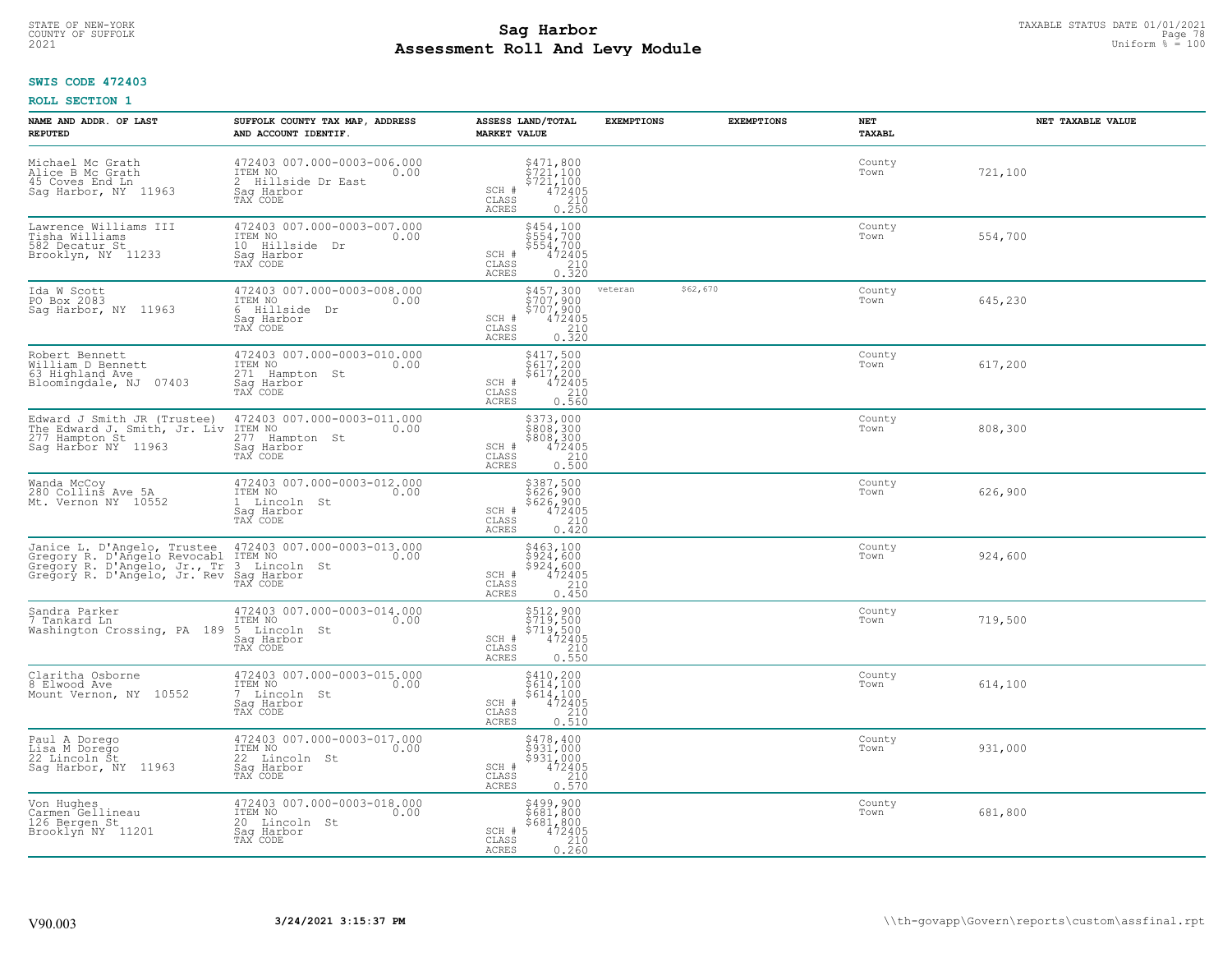# TAXABLE STATUS DATE 01/01/2021<br>COUNTY OF SUFFOLK Page 79 Page 79 **Assessment Roll And Levy Module Example 2021** Uniform  $\frac{1}{8}$  = 100

# **SWIS CODE 472403**

| NAME AND ADDR. OF LAST<br><b>REPUTED</b>                                                                            | SUFFOLK COUNTY TAX MAP, ADDRESS<br>AND ACCOUNT IDENTIF.                                     | ASSESS LAND/TOTAL<br><b>MARKET VALUE</b>                                                                                             | <b>EXEMPTIONS</b>    | <b>EXEMPTIONS</b> | NET<br>TAXABL  | NET TAXABLE VALUE |
|---------------------------------------------------------------------------------------------------------------------|---------------------------------------------------------------------------------------------|--------------------------------------------------------------------------------------------------------------------------------------|----------------------|-------------------|----------------|-------------------|
| Linda Anderson<br>784 Columbus Ave Apt 5P<br>New York, NY 10025                                                     | 472403 007.000-0003-019.000<br>ITEM NO<br>0.00<br>18 Lincoln St<br>Saq Harbor<br>TAX CODE   | $$391,300$<br>$$540,400$<br>$$540,400$<br>$472405$<br>210<br>SCH #<br>CLASS<br><b>ACRES</b><br>0.260                                 |                      |                   | County<br>Town | 540,400           |
| Michael Gora<br>Delphine Leblanc<br>613 West 147th St<br>New York NY 10031                                          | 472403 007.000-0003-020.000<br>ITEM NO<br>0.00<br>16 Lincoln St<br>Saq Harbor<br>TAX CODE   | \$434,700<br>$\begin{array}{r} 51,128,600 \\ 51,128,600 \\ + 472405 \end{array}$<br>$SCH$ #<br>CLASS<br>$\frac{210}{0.260}$<br>ACRES |                      |                   | County<br>Town | 1,128,600         |
| Marc Siden<br>Julie Siden<br>143 Reade Street<br>New York NY 10013                                                  | 472403 007.000-0003-022.000<br>ITEM NO<br>0.00<br>14 Lincoln St<br>Sag Harbor<br>TAX CODE   | $\begin{array}{c} $611,200 $1,730,400 $1,730,400 # 472405 \end{array}$<br>$SCH$ #<br>CLASS<br>$\frac{210}{0.520}$<br>ACRES           |                      |                   | County<br>Town | 1,730,400         |
| Chris Cooke<br>George L Williams<br>176-04 Sayres Ave<br>St Albans, NY 11432                                        | 472403 007.000-0003-023.000<br>ITEM NO<br>0.00<br>12 Lincoln St<br>Sag Harbor<br>TAX CODE   | \$553,900<br>\$752,400<br>\$752,400<br>\$752,400<br>SCH #<br>CLASS<br>0.210<br><b>ACRES</b>                                          |                      |                   | County<br>Town | 752,400           |
| 10 Lincoln Holdings LLC,<br>Bruce Bronster<br>Windels Marx Lane & Mittendo<br>156 West 56th St<br>New York NY 10019 | 472403 007.000-0003-024.000<br>ITEM NO<br>0.00<br>10 Lincoln St<br>Saq Harbor<br>TAX CODE   | \$415,500<br>3413, 300<br>\$821, 400<br>\$821, 400<br>472405<br>0. 520<br>SCH #<br>$\mathtt{CLASS}$<br><b>ACRES</b>                  |                      |                   | County<br>Town | 821,400           |
| 112-26 178th Pl<br>Jamaica, NY 11433                                                                                | 8 Lincoln St<br>Sag Harbor<br>TAX CODE                                                      | \$553,900<br>\$837,500<br>\$837,500<br>\$837,500<br>\$210<br>0.520<br>SCH #<br>CLASS<br>ACRES                                        |                      |                   | County<br>Town | 837,500           |
| Cora B Rust<br>Jonathan Rust<br>Irving Rust<br>Christoper/ors Rust                                                  | 472403 007.000-0003-026.000<br>ITEM NO<br>0.00<br>6 Lincoln St<br>Saq Harbor<br>TAX CODE    | \$553,900<br>\$741,900<br>\$741,900<br>472405<br>$SCH$ #<br>$\frac{210}{0.520}$<br>CLASS<br>ACRES                                    |                      |                   | County<br>Town | 741,900           |
| Verna Eggleston<br>PO Box 827<br>New York, NY 10272-0827                                                            | 472403 007.000-0003-027.001<br>ITEM NO 0.00<br>4 Lincoln St<br>Saq Harbor<br>TAX CODE       | \$483,600<br>\$687,200<br>\$687,200<br>472405<br>SCH #<br>CLASS<br>210<br><b>ACRES</b><br>0.470                                      |                      |                   | County<br>Town | 687,200           |
| Lawson Legacy Holdings, LLC<br>1870 Crestridge Place<br>Atlanta GA 30345                                            | 472403 007.000-0003-027.002<br>ITEM NO<br>0.00<br>2 Lincoln St<br>Saq Harbor<br>TAX CODE    | \$458,500<br>\$458,500<br>\$458,500<br>472405<br>SCH #<br>CLASS<br>311<br><b>ACRES</b><br>0.310                                      |                      |                   | County<br>Town | 458,500           |
| Bonnie M Porzio<br>1001 Islington St Apt 38<br>Portsmouth NH 03801                                                  | 472403 007.000-0004-001.000<br>ITEM NO<br>0.00<br>266 Hampton St<br>Saq Harbor<br>TAX CODE  | \$396,900<br>\$396,900<br>\$396,900<br>\$396,900<br>SCH #<br>311<br>CLASS<br><b>ACRES</b><br>0.390                                   |                      |                   | County<br>Town | 396,900           |
| Robert Bori<br>Mary E Bori<br>8 Brandywine Dr<br>PO Box 1073<br>Sag Harbor, NY 11963                                | 472403 007.000-0004-002.000<br>ITEM NO<br>0.00<br>8 Brandywine Dr<br>Sag Harbor<br>TAX CODE | $$462,40051,092,90051,092,900+ 472405$<br>$SCH$ #<br>0.500<br>CLASS<br><b>ACRES</b>                                                  | \$109,290<br>Volunte |                   | County<br>Town | 983,610           |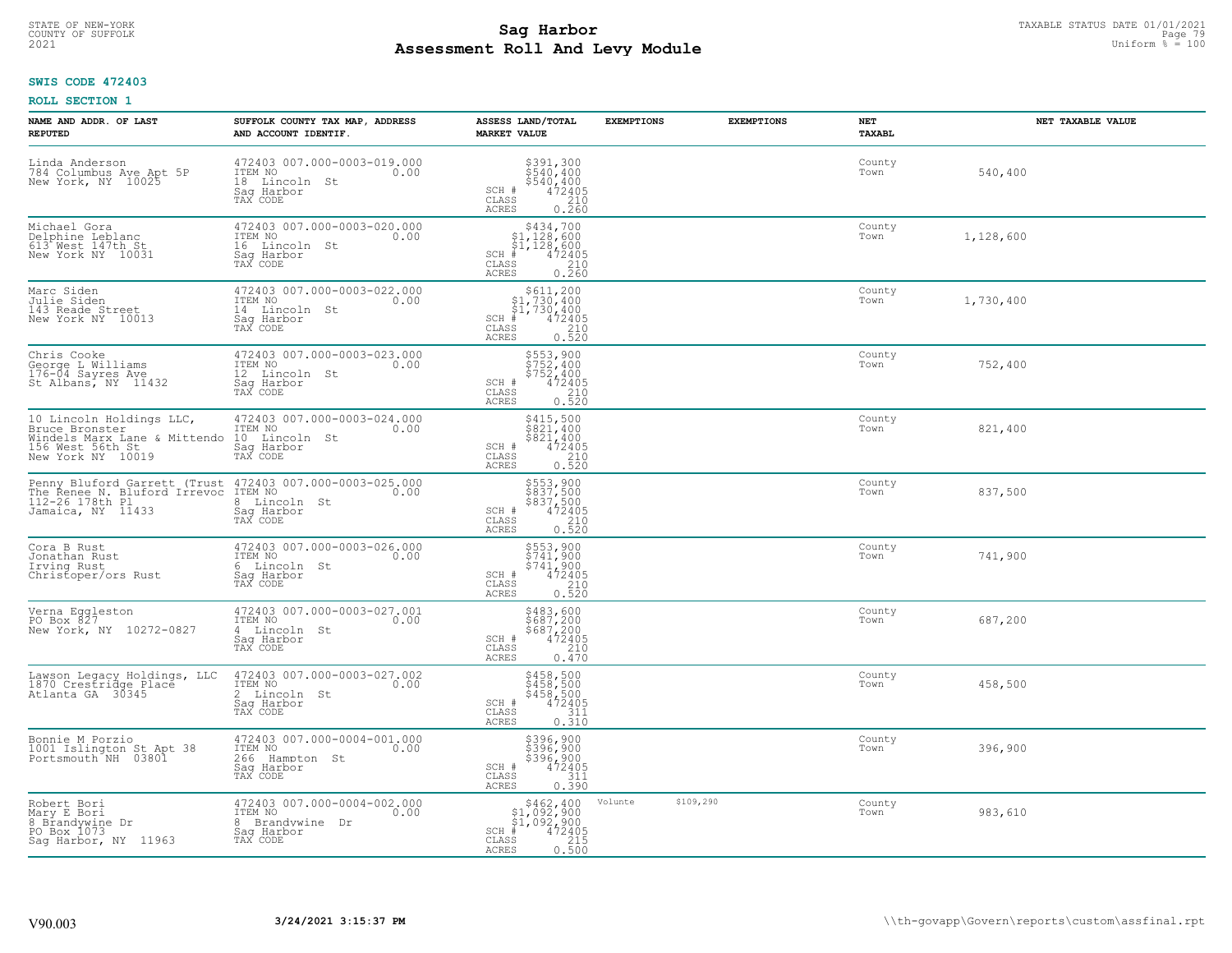# TAXABLE STATUS DATE 01/01/2021<br>COUNTY OF SUFFOLK Page 80 **Assessment Roll And Levy Module Example 2021** Uniform  $\frac{1}{8}$  = 100

### **SWIS CODE 472403**

| NAME AND ADDR. OF LAST<br><b>REPUTED</b>                                                                      | SUFFOLK COUNTY TAX MAP, ADDRESS<br>AND ACCOUNT IDENTIF.                                        | ASSESS LAND/TOTAL<br><b>MARKET VALUE</b>                                                                                                                                            | <b>EXEMPTIONS</b> | <b>EXEMPTIONS</b> | NET<br>TAXABL  | NET TAXABLE VALUE |
|---------------------------------------------------------------------------------------------------------------|------------------------------------------------------------------------------------------------|-------------------------------------------------------------------------------------------------------------------------------------------------------------------------------------|-------------------|-------------------|----------------|-------------------|
| Robert E Renner<br>6 Brandywine Dr<br>Sag Harbor, NY 11963                                                    | 472403 007.000-0004-003.000<br>ITEM NO<br>0.00<br>6 Brandvwine Dr<br>Saq Harbor<br>TAX CODE    | \$471,000<br>$\frac{5675}{675}$ , 500<br>\$675, 500<br>472405<br>$\frac{210}{675}$<br>SCH #<br>$\mathtt{CLASS}$<br>ACRES<br>0.510                                                   |                   |                   | County<br>Town | 675,500           |
| Katherine R. McCrosson, Co-T<br>Carol A. Cusick, Co-Trustee<br>56 Fresh Pond Road<br>Saq Harbor NY 11963      | 472403 007.000-0004-004.000<br>ITEM NO<br>0.00<br>270<br>Hampton St<br>Saq Harbor<br>TAX CODE  | \$382,300<br>\$382,300<br>\$382,300<br>\$472405<br>SCH #<br>CLASS<br>$\frac{311}{0.290}$<br>ACRES                                                                                   |                   |                   | County<br>Town | 382,300           |
| Richard Porzio<br>127 Amherst St<br>Nashua, NH 03060                                                          | 472403 007.000-0004-005.000<br>ITEM NO<br>0.00<br>274<br>Hampton St<br>Sag Harbor<br>TAX CODE  | \$301,200<br>\$301,200<br>\$301,200<br>472405<br>SCH #<br>311<br>CLASS<br>0.290<br>ACRES                                                                                            |                   |                   | County<br>Town | 301,200           |
| Bonnie M Porzio<br>1001 Islington St Apt 38<br>Portsmouth NH 03801                                            | 472403 007.000-0004-006.000<br>ITEM NO<br>0.00<br>278<br>Hampton St<br>Saq Harbor<br>TAX CODE  | $\begin{array}{r} 5301, 200 \\ 5301, 200 \\ 5301, 200 \\ 472405 \\ \underline{311} \\ 211 \end{array}$<br>SCH #<br>CLASS<br>0.290<br><b>ACRES</b>                                   |                   |                   | County<br>Town | 301,200           |
| Andrew T Blodorn<br>PO Box 1203<br>Sag Harbor, NY 11963                                                       | 472403 007.000-0004-007.000<br>ITEM NO<br>0.00<br>282<br>Hampton St<br>Saq Harbor<br>TAX CODE  | $\begin{array}{r} 5301, 200 \\ 5781, 500 \\ 5781, 500 \\ 472405 \\ 210 \\ 0.290 \end{array}$<br>SCH #<br>CLASS<br><b>ACRES</b>                                                      |                   |                   | County<br>Town | 781,500           |
| 286 Hampton Street L.L.C.<br>c/o Carl A. Benincasa, DDS<br>PO Box 989<br>Sag Harbor, NY 11963                 | 472403 007.000-0004-008.000<br>ITEM NO<br>0.00<br>286<br>Hampton St<br>Sag Harbor<br>TAX CODE  | \$363,000<br>\$717,000<br>\$717,000<br>472405<br>SCH #<br>CLASS<br>484<br><b>ACRES</b><br>0.270                                                                                     |                   |                   | County<br>Town | 717,000           |
| Bonnie M Porzio<br>James R Mccrosson<br>1001 Islington St Apt 38<br>Portsmouth NH 03801                       | 472403 007.000-0004-009.000<br>ITEM NO<br>0.00<br>292<br>Hampton St<br>Saq Harbor<br>TAX CODE  | $$77, 447$<br>$$77, 447$<br>$$77, 447$<br>$472405$<br>SCH #<br>CLASS<br>$\frac{311}{0.120}$<br>ACRES                                                                                |                   |                   | County<br>Town | 77,447            |
| 11963 Inc<br>Po Box 648<br>4 Brandywine Dr<br>Sag Harbor, NY 11963                                            | 472403 007.000-0004-010.001<br>TTEM NO 0.00<br>3 Brandywine Dr<br>Saq Harbor<br>TAX CODE       | \$551,600<br>\$551,600<br>\$551,600<br>472405<br>SCH #<br>CLASS<br>311<br>0.710<br><b>ACRES</b>                                                                                     |                   |                   | County<br>Town | 551,600           |
| Anthony Salvatore Cincotta,<br>Cincotta Family Trust<br>Nancy Marie Cincotta, Truste<br>Cincotta Family Trust | 472403 007.000-0004-010.002<br>ITEM NO<br>0.00<br>4 Brandywine Dr<br>Saq Harbor<br>TAX CODE    | $\begin{array}{r}  \  \  \, 5658,200\\  \  \, 3,201,500\\  \  \, 3,201,500\\  \  \  \, 472405\\ \  \  \, 85\\  \  \  \, 210\\  \  \  \, 0.780 \end{array}$<br>SCH<br>CLASS<br>ACRES |                   |                   | County<br>Town | 3,201,500         |
| Christopher Leonard<br>Alexandra Eames<br>Po Box 1296<br>Sag Harbor, NY 11963                                 | 472403 008.000-0001-002.001<br>ITEM NO<br>0.00<br>319<br>Division St<br>Saq Harbor<br>TAX CODE | $$976, 200$<br>$$1, 593, 900$<br>$$1, 593, 900$<br>$$472405$<br>$SCH$ #<br>210<br>CLASS<br>0.550<br>ACRES                                                                           |                   |                   | County<br>Town | 1,593,900         |
| Patricia Meyers<br>Frederick Lämbiase<br>P.O. Box 751<br>Wainscott NY 11975                                   | 472403 008.000-0001-003.003<br>ITEM NO<br>0.00<br>323<br>Division St<br>Sag Harbor<br>TAX CODE | \$540,200<br>\$1,106,800<br>\$1,106,800<br>472405<br>$SCH$ #<br>$\begin{array}{c} 210 \\ 0.700 \end{array}$<br>CLASS<br><b>ACRES</b>                                                |                   |                   | County<br>Town | 1,106,800         |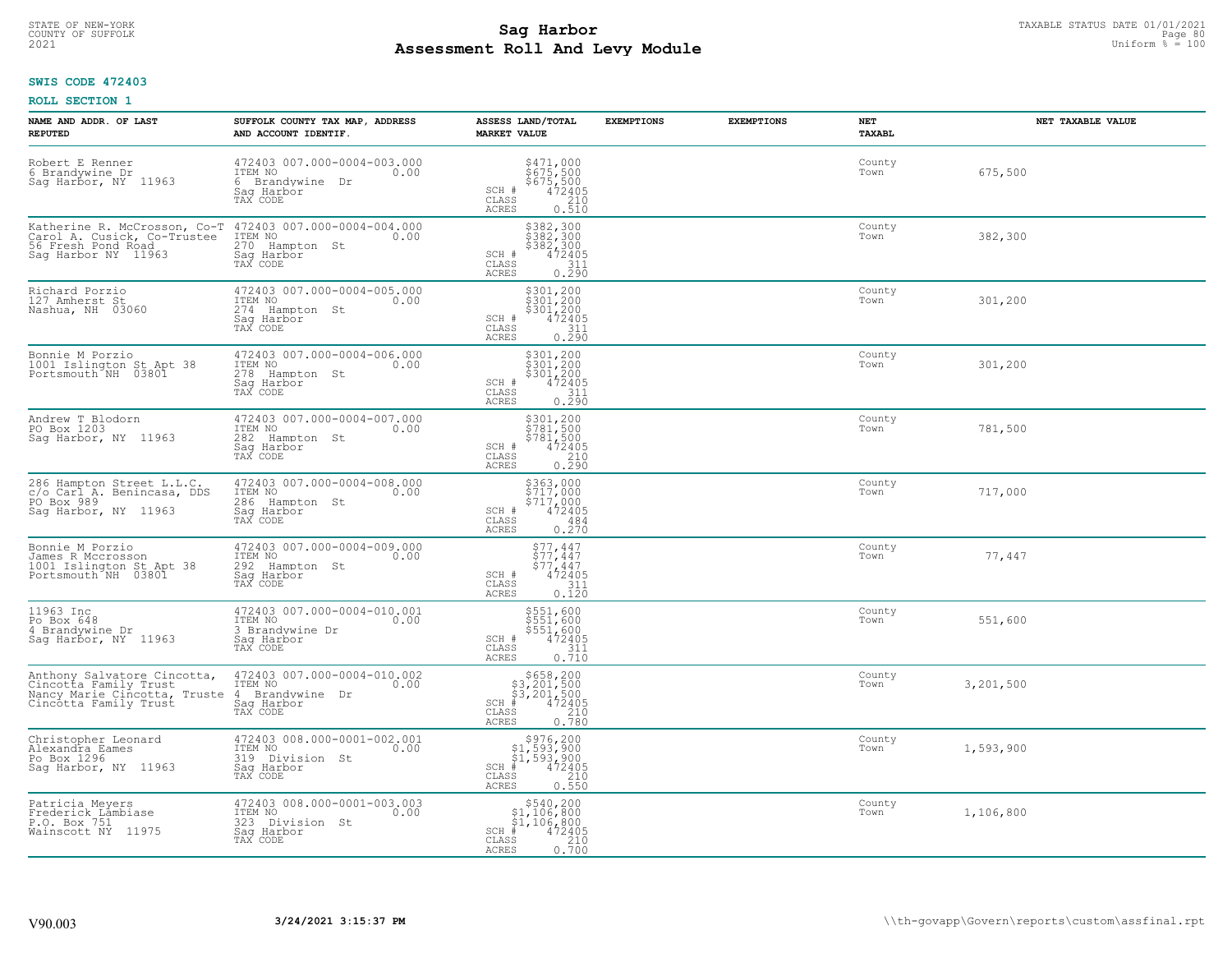#### **Sag Harbor** TAXABLE STATUS DATE 01/01/2021<br>
Poll and Louis Module **Assessment Roll And Levy Module Example 2021** Uniform  $\frac{1}{8}$  = 100 COUNTY OF SUFFOLK **Example 2018 COUNTY OF SUFFOLK** Page 81

# **SWIS CODE 472403**

| NAME AND ADDR. OF LAST<br><b>REPUTED</b>                                                   | SUFFOLK COUNTY TAX MAP, ADDRESS<br>AND ACCOUNT IDENTIF.                                        | ASSESS LAND/TOTAL<br><b>MARKET VALUE</b>                                                                                      | <b>EXEMPTIONS</b> | <b>EXEMPTIONS</b> | NET<br><b>TAXABL</b> | NET TAXABLE VALUE |
|--------------------------------------------------------------------------------------------|------------------------------------------------------------------------------------------------|-------------------------------------------------------------------------------------------------------------------------------|-------------------|-------------------|----------------------|-------------------|
| Jeanne Kane Zaykowski<br>124 State St<br>Brooklyn, NY<br>11201                             | 472403 008.000-0001-003.004<br>ITEM NO<br>0.00<br>325 Division St<br>Saq Harbor<br>TAX CODE    | $$656,000$<br>$$2,028,600$<br>$$2,028,600$<br>$472405$<br>$$210$<br>$SCH$ #<br>CLASS<br><b>ACRES</b><br>0.850                 |                   |                   | County<br>Town       | 2,028,600         |
| Paul Zaykowski<br>325 Division St<br>Saq Harbor NY 11963                                   | 472403 008.000-0001-003.005<br>ITEM NO<br>0.00<br>327 Division St<br>Saq Harbor<br>TAX CODE    | \$636,700<br>\$636,700<br>\$636,700<br>$SCH$ #<br>472405<br>CLASS<br>311<br>0.990<br>ACRES                                    |                   |                   | County<br>Town       | 636,700           |
| Manfredi Piccolomini<br>Bernadette Piccolomini<br>3 Montauk Ave Ext<br>Saq Harbor NY 11963 | 472403 008.000-0001-004.003<br>ITEM NO<br>0.00<br>3 Montauk Ave Ext<br>Saq Harbor<br>TAX CODE  | $$712,500$<br>$$1,946,500$<br>$$1,946,500$<br>$$472405$<br>$SCH$ #<br>CLASS<br>210<br><b>ACRES</b><br>0.490                   |                   |                   | County<br>Town       | 1,946,500         |
| Jillian Straus<br>Brian Sampson<br>252 Seventh Avenue Unit PHJ<br>New York NY 10001        | 472403 008.000-0001-004.004<br>ITEM NO<br>0.00<br>5 Montauk Ave Ext<br>Saq Harbor<br>TAX CODE  | $$847,300$<br>$$2,734,500$<br>$$2,734,500$<br>$*$<br>$472405$<br>$SCH$ #<br>CLASS<br>210<br><b>ACRES</b><br>0.510             |                   |                   | County<br>Town       | 2,734,500         |
| Bryony Freij<br>Charles Freij<br>7 Montauk Ave Ext<br>Saq Harbor NY 11963                  | 472403 008.000-0001-004.005<br>ITEM NO<br>0.00<br>7 Montauk Ave Ext<br>Saq Harbor<br>TAX CODE  | $$852,700$<br>$$2,268,800$<br>$$2,268,800$<br>$472405$<br>$$210$<br>$SCH$ #<br>CLASS<br><b>ACRES</b><br>0.530                 |                   |                   | County<br>Town       | 2,268,800         |
| Geoffrey Tobias<br>Lynne Tobias<br>50 Dwight Pl<br>Englewood NJ<br>07631                   | 472403 008.000-0001-004.006<br>ITEM NO<br>0.00<br>9 Montauk Ave Ext<br>Sag Harbor<br>TAX CODE  | $$841,500$<br>$$1,686,100$<br>$$1,686,100$<br>$*1,686,100$<br>$*1,472405$<br>$SCH$ #<br>CLASS<br>210<br>0.530<br><b>ACRES</b> |                   |                   | County<br>Town       | 1,686,100         |
| Paul C D'Angelo<br>11 Montauk Avenue Extension<br>Saq Harbor NY 11963                      | 472403 008.000-0001-004.007<br>ITEM NO<br>0.00<br>11 Montauk Ave Ext<br>Saq Harbor<br>TAX CODE | $$726,100$<br>$$1,908,900$<br>$$1,908,900$<br>$*1$<br>$472405$<br>$SCH$ #<br>CLASS<br>210<br>0.500<br><b>ACRES</b>            |                   |                   | County<br>Town       | 1,908,900         |
| Cassie Rosenthal<br>65 West 13th Street 2G<br>New York NY 10011                            | 472403 008.000-0001-004.008<br>TTEM NO 0.00<br>13 Montauk Ave Ext<br>Saq Harbor<br>TAX CODE    | $$988,700$<br>$$1,875,100$<br>$$1,875,100$<br>$*$<br>$472405$<br>SCH<br>$\mathtt{CLASS}$<br>210<br>ACRES<br>0.540             |                   |                   | County<br>Town       | 1,875,100         |
| Gary Depersia<br>P.O. Box 333<br>East Hampton NY 11937                                     | 472403 008.000-0001-004.009<br>ITEM NO 0.00<br>15 Montauk Ave Ext<br>Saq Harbor<br>TAX CODE    | $$2, 218, 300$<br>$$2, 218, 300$<br>$$2, 218, 300$<br>$*$ 472405<br>$SCH$ #<br>CLASS<br>210<br><b>ACRES</b><br>0.600          |                   |                   | County<br>Town       | 2,218,300         |
| Alexander M Klabin<br>Kristen Klabin<br>17 Montauk Ave<br>Sag Harbor, NY 11963             | 472403 008.000-0001-004.010<br>ITEM NO<br>0.00<br>17 Montauk Ave Ext<br>Saq Harbor<br>TAX CODE | \$1,017,300<br>\$2,259,600<br>\$2,259,600<br>#472405<br>$SCH$ #<br>CLASS<br>$\frac{210}{0.740}$<br><b>ACRES</b>               |                   |                   | County<br>Town       | 2,259,600         |
| Krystyna Dobrowolska<br>14 Montauk Ave Ext<br>Sag Harbor NY 11963                          | 472403 008.000-0001-004.011<br>ITEM NO<br>0.00<br>14 Montauk Ave Ext<br>Saq Harbor<br>TAX CODE | $\begin{array}{c} $978,800\n$1,777,000\n$1,777,000\n#242405 \end{array}$<br>SCH #<br>CLASS<br>210<br>0.710<br><b>ACRES</b>    |                   |                   | County<br>Town       | 1,777,000         |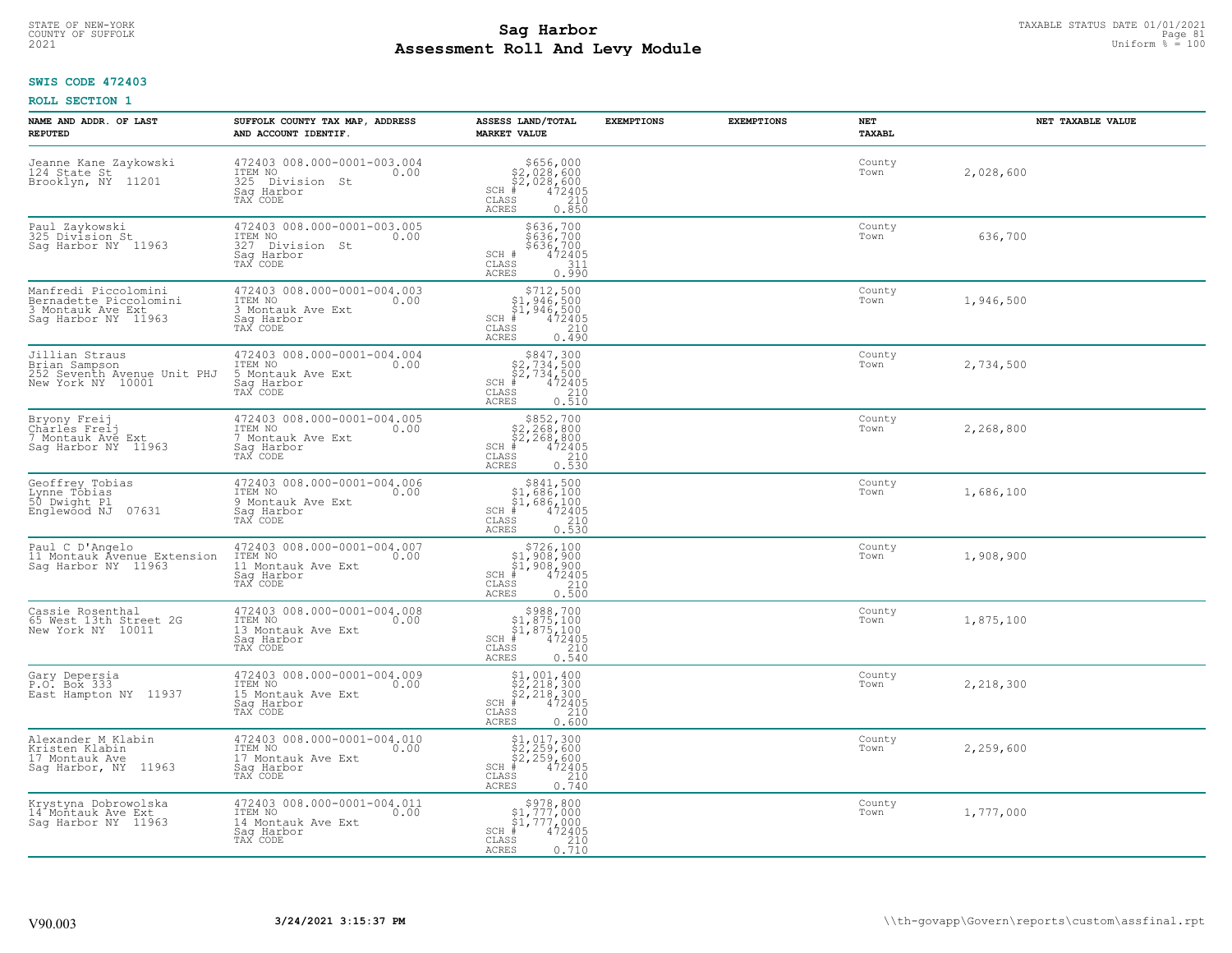# TAXABLE STATUS DATE 01/01/2021<br>COUNTY OF SUFFOLK Page 82 **Assessment Roll And Levy Module Example 2021** Uniform  $\frac{1}{8}$  = 100

# **SWIS CODE 472403**

| NAME AND ADDR. OF LAST<br><b>REPUTED</b>                                                                             | SUFFOLK COUNTY TAX MAP, ADDRESS<br>AND ACCOUNT IDENTIF.                                        | ASSESS LAND/TOTAL<br><b>MARKET VALUE</b>                                                                                  | <b>EXEMPTIONS</b> | <b>EXEMPTIONS</b> | NET<br><b>TAXABL</b> |           | NET TAXABLE VALUE |     |
|----------------------------------------------------------------------------------------------------------------------|------------------------------------------------------------------------------------------------|---------------------------------------------------------------------------------------------------------------------------|-------------------|-------------------|----------------------|-----------|-------------------|-----|
| Barrie Covit<br>425 Lexington Avenue<br>New York NY 10017                                                            | 472403 008.000-0001-004.012<br>ITEM NO<br>0.00<br>12 Montauk Ave Ext<br>Saq Harbor<br>TAX CODE | \$1,015,100<br>\$1,854,500<br>\$1,854,500<br>SCH<br>$\frac{472405}{210}$<br>CLASS<br>0.740<br>ACRES                       |                   |                   | County<br>Town       | 1,854,500 |                   |     |
| TRM 1942 LLC<br>Thomas R. Metz<br>10 Montauk Avenue Ext<br>Saq Harbor NY 11963                                       | 472403 008.000-0001-004.013<br>ITEM NO<br>0.00<br>10 Montauk Ave Ext<br>Sag Harbor<br>TAX CODE | $$1,940,900$<br>$$1,940,900$<br>$$1,940,900$<br>$*1,940,900$<br>$*1,940,900$<br>$SCH$ #<br>CLASS<br>210<br>0.600<br>ACRES |                   |                   | County<br>Town       | 1,940,900 |                   |     |
| Barbara Waitzman Sheerin<br>374 W 11 St #8<br>New York, NY 10014                                                     | 472403 008.000-0001-004.014<br>ITEM NO<br>0.00<br>8 Montauk Ave Ext<br>Sag Harbor<br>TAX CODE  | $$944,800$<br>$$1,798,700$<br>$$1,798,700$<br>$472405$<br>$$210$<br>SCH #<br>CLASS<br><b>ACRES</b><br>0.570               |                   |                   | County<br>Town       | 1,798,700 |                   |     |
| Paul Zaykowski<br>325 Division St<br>Sag Harbor NY 11963                                                             | 472403 008.000-0001-004.015<br>ITEM NO<br>0.00<br>6 Montauk Ave Ext<br>Saq Harbor<br>TAX CODE  | $$1,078,100$<br>$$1,078,100$<br>$$1,078,100$<br>$*$ 472405<br>SCH #<br>CLASS<br>$\frac{311}{0.780}$<br><b>ACRES</b>       |                   |                   | County<br>Town       | 1,078,100 |                   |     |
| Reginald Whitmire (Trustee)<br>Edith D Whitmire Family Trus<br>44 Robeson Blvd<br>PO Box 2044<br>Sag Harbor NY 11963 | 472403 009.000-0001-001.000<br>ITEM NO<br>0.00<br>44 Robeson Blvd<br>Saq Harbor<br>TAX CODE    | \$404,100<br>\$563,400<br>\$563,400<br>472405<br>SCH #<br>CLASS<br>0.520<br><b>ACRES</b>                                  |                   |                   | County<br>Town       | 563,400   |                   |     |
| Robert D King JR<br>Sonya Pacheco<br>50 Robeson Blvd<br>Sag Harbor, NY 11963                                         | 472403 009.000-0001-002.000<br>ITEM NO<br>0.00<br>50 Robeson Blvd<br>Sag Harbor<br>TAX CODE    | \$375,200<br>\$557,100<br>\$557,100<br>472405<br>SCH #<br>CLASS<br>$\frac{210}{0.350}$<br><b>ACRES</b>                    |                   |                   | County<br>Town       | 557,100   |                   |     |
|                                                                                                                      |                                                                                                |                                                                                                                           |                   |                   |                      |           | vilsh6            | 100 |
| Joanne Evans<br>4160-21 Hutch River Pkwy<br>Apt 21F<br>Bronx, NY 10475                                               | 472403 009.000-0001-003.000<br>ITEM NO<br>0.00<br>60<br>Robeson Blvd<br>Saq Harbor<br>TAX CODE | \$495,200<br>\$495,200<br>\$495,200<br>472405<br>SCH #<br>$\frac{311}{0.770}$<br>CLASS                                    |                   |                   | County<br>Town       | 495,200   |                   |     |
|                                                                                                                      |                                                                                                | <b>ACRES</b>                                                                                                              |                   |                   |                      |           | vilsh6            | 108 |
| Cesar Olmedo Bautista<br>Nube Parra<br>61 Lighthouse Ln<br>Saq Harbor, NY 11963                                      | 472403 009.000-0001-005.000<br>ITEM NO<br>0.00<br>61 Lighthouse Ln<br>Saq Harbor<br>TAX CODE   | \$492,100<br>\$589,200<br>\$589,200<br>$\frac{47\overline{2}\overline{405}}{210}$<br>SCH #<br>CLASS                       |                   |                   | County<br>Town       | 589,200   |                   |     |
|                                                                                                                      |                                                                                                | 0.340<br>ACRES                                                                                                            |                   |                   |                      |           | vilsh6            | 200 |
| Paulette M Caldwell<br>2 Washington Sq Village Apt<br>New York, NY 10012                                             | 472403 009.000-0001-006.000<br>ITEM NO<br>0.00<br>57 Lighthouse Ln<br>Sag Harbor<br>TAX CODE   | \$500,200<br>\$612,200<br>\$612,200<br>472405<br>SCH #<br>CLASS<br>0.350                                                  |                   |                   | County<br>Town       | 612,200   |                   |     |
|                                                                                                                      |                                                                                                | ACRES                                                                                                                     |                   |                   |                      |           | vilsh6            | 100 |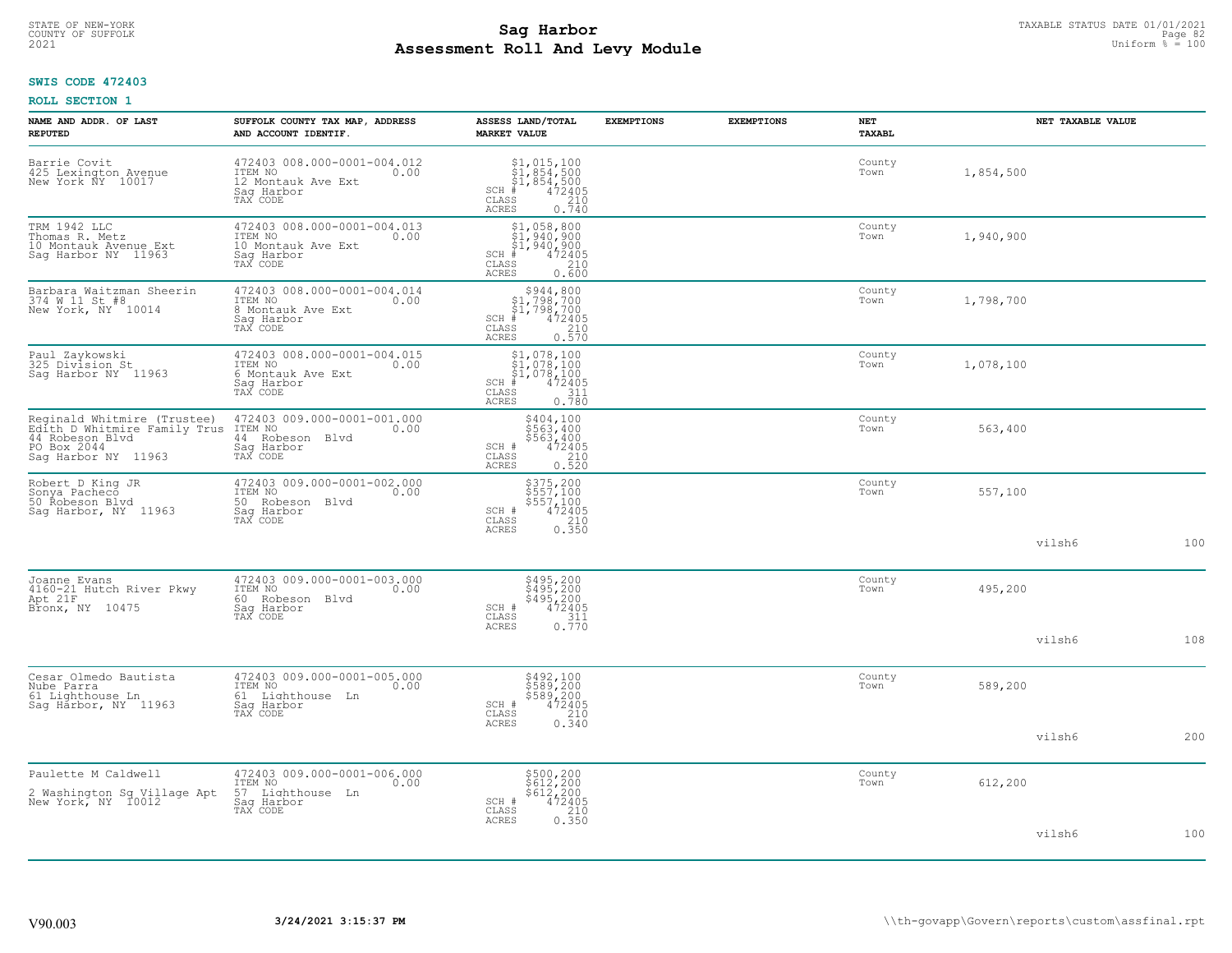# TAXABLE STATUS DATE 01/01/2021<br>COUNTY OF SUFFOLK Page 83 **Assessment Roll And Levy Module Example 2021** Uniform  $\frac{1}{8}$  = 100

### **SWIS CODE 472403**

| NAME AND ADDR. OF LAST<br><b>REPUTED</b>                                                   | SUFFOLK COUNTY TAX MAP, ADDRESS<br>AND ACCOUNT IDENTIF.                                                    | ASSESS LAND/TOTAL<br><b>MARKET VALUE</b>                                                                                                    | <b>EXEMPTIONS</b> | <b>EXEMPTIONS</b> | NET<br><b>TAXABL</b> | NET TAXABLE VALUE |     |
|--------------------------------------------------------------------------------------------|------------------------------------------------------------------------------------------------------------|---------------------------------------------------------------------------------------------------------------------------------------------|-------------------|-------------------|----------------------|-------------------|-----|
| Richard P Schiavoni<br>Audrey K Schiavoni<br>12 Franklin Ave<br>Saq Harbor, NY 11963       | 472403 009.000-0001-007.000<br>10.00 0.00<br>0.00<br>53 Lighthouse Ln<br>Sag Harbor<br>TAX CODE            | \$500,200<br>\$941,000<br>\$941,000<br>SCH #<br>472405<br>CLASS<br>$\begin{array}{c} 210 \\ 0.350 \end{array}$<br><b>ACRES</b>              |                   |                   | County<br>Town       | 941,000           |     |
|                                                                                            |                                                                                                            |                                                                                                                                             |                   |                   |                      | vilsh6            | 100 |
| 11963 Inc<br>Po Box 648<br>82 Brandywine Dr<br>Sag Harbor, NY <sup>-11963</sup>            | 472403 009.000-0001-008.000<br>ITEM NO<br>0.00<br>82<br>Brandywine Dr<br>Saq Harbor<br>TAX CODE            | \$530,100<br>\$530,100<br>\$530,100<br>472405<br>SCH #<br>CLASS<br>311<br><b>ACRES</b><br>0.610                                             |                   |                   | County<br>Town       | 530,100           |     |
| Michel B. Dobbs<br>Elizabeth M Dobbs<br>86 Brandywine Dr<br>Sag Harbor, NY 11963           | 472403 009.000-0001-009.001<br>ITEM NO<br>0.00<br>86<br>Brandywine<br>Dr<br>Harbor<br>Sag Hark<br>TAX CODE | \$493,900<br>\$781,700<br>\$781,700<br>$\frac{472405}{210}$<br>SCH #<br>CLASS<br><b>ACRES</b><br>0.480                                      |                   |                   | County<br>Town       | 781,700           |     |
| Douglas V Cunningham<br>Katrina Cunningham<br>61 Robeson Blvd<br>Sag Harbor, NY 11963      | 472403 009.000-0001-009.003<br>ITEM NO<br>0.00<br>61 Robeson Blvd<br>Saq Harbor<br>TAX CODE                | \$578,200<br>\$862,000<br>\$862,000<br>472405<br>SCH #<br>210<br>CLASS<br>0.620<br><b>ACRES</b>                                             |                   |                   | County<br>Town       | 862,000           |     |
| John M Daniels<br>Linda Daniels<br>Po Box 2407<br>90 Brandywine Dr<br>Sag Harbor, NY 11963 | 472403 009.000-0001-010.000<br>ITEM NO<br>0.00<br>90 Brandvwine Dr<br>Saq Harbor<br>TAX CODE               | \$466,300<br>\$718,100<br>\$718,100<br>SCH #<br>472405<br>CLASS<br>210<br><b>ACRES</b><br>0.500                                             |                   |                   | County<br>Town       | 718,100           |     |
| Sara Peterson<br>220 E 72nd St<br>New York NY 10021                                        | 472403 009.000-0001-011.000<br>ITEM NO<br>0.00<br>94<br>Brandywine Dr<br>Sag Harbor<br>TAX CODE            | \$473,300<br>\$912,600<br>\$912,600<br>472405<br>SCH #<br>CLASS<br>210<br>ACRES<br>0.460                                                    |                   |                   | County<br>Town       | 912,600           |     |
| A6 Realty Group LLC<br>6 Shard Court<br>Katonah NY 10536                                   | 472403 009.000-0001-012.000<br>ITEM NO<br>0.00<br>98<br>Brandywine Dr<br>Saq Harbor<br>TAX CODE            | $$473,300$<br>$$1,117,500$<br>$$1,117,500$<br>$472405$<br>$$240$<br>SCH #<br>CLASS<br>0.460<br><b>ACRES</b>                                 |                   |                   | County<br>Town       | 1,117,500         |     |
| Harry J Wils<br>Patricia A Wils<br>97 Brandywine Dr<br>Sag Harbor, NY 11963                | 472403 009.000-0001-014.000<br>ITEM NO<br>0.00<br>97<br>Brandvwine<br>Dr<br>Sag Harbor<br>TAX CODE         | \$522,200<br>\$908,600<br>\$908,600<br>\$472405<br>\$210<br>SCH #<br>CLASS<br>0.560<br><b>ACRES</b>                                         | Volunte           | \$90,860          | County<br>Town       | 817,740           |     |
| Edward Drayton<br>Edward Drayton Trust<br>P.O. Box 471166<br>Brooklyn NY 11247             | 472403 009.000-0001-015.000<br>ITEM NO 0.00<br>0.00<br>95 Brandywine Dr<br>Saq Harbor<br>TAX CODE          | \$522,200<br>\$950,200<br>\$950,200<br>\$950,200<br>\$472405<br>0.560<br>SCH #<br>$\mathtt{CLASS}$<br><b>ACRES</b>                          |                   |                   | County<br>Town       | 950,200           |     |
| Christos Boudouris<br>Sofia Crokos<br>89 Brandywine Dr<br>Sag Harbor NY 11963              | 472403 009.000-0001-016.000<br>0.00 0.00<br>0.00<br>89 Brandvwine Dr<br>Saq Harbor<br>TAX CODE             | $$498,500$<br>$$1,622,700$<br>$$1,622,700$<br>$*$ 472405<br>$SCH$ #<br>CLASS<br>$\begin{array}{c} 210 \\ 0.510 \end{array}$<br><b>ACRES</b> |                   |                   | County<br>Town       | 1,622,700         |     |
| Tani Keller<br>119 Summers St<br>Oyster Bay NY 11771                                       | 472403 009.000-0001-017.000<br>ITEM NO<br>0.00<br>81<br>Brandywine Dr<br>Saq Harbor<br>TAX CODE            | \$503,600<br>\$792,800<br>\$792,800<br>\$792,800<br>SCH #<br>CLASS<br>210<br>0.540<br>ACRES                                                 |                   |                   | County<br>Town       | 792,800           |     |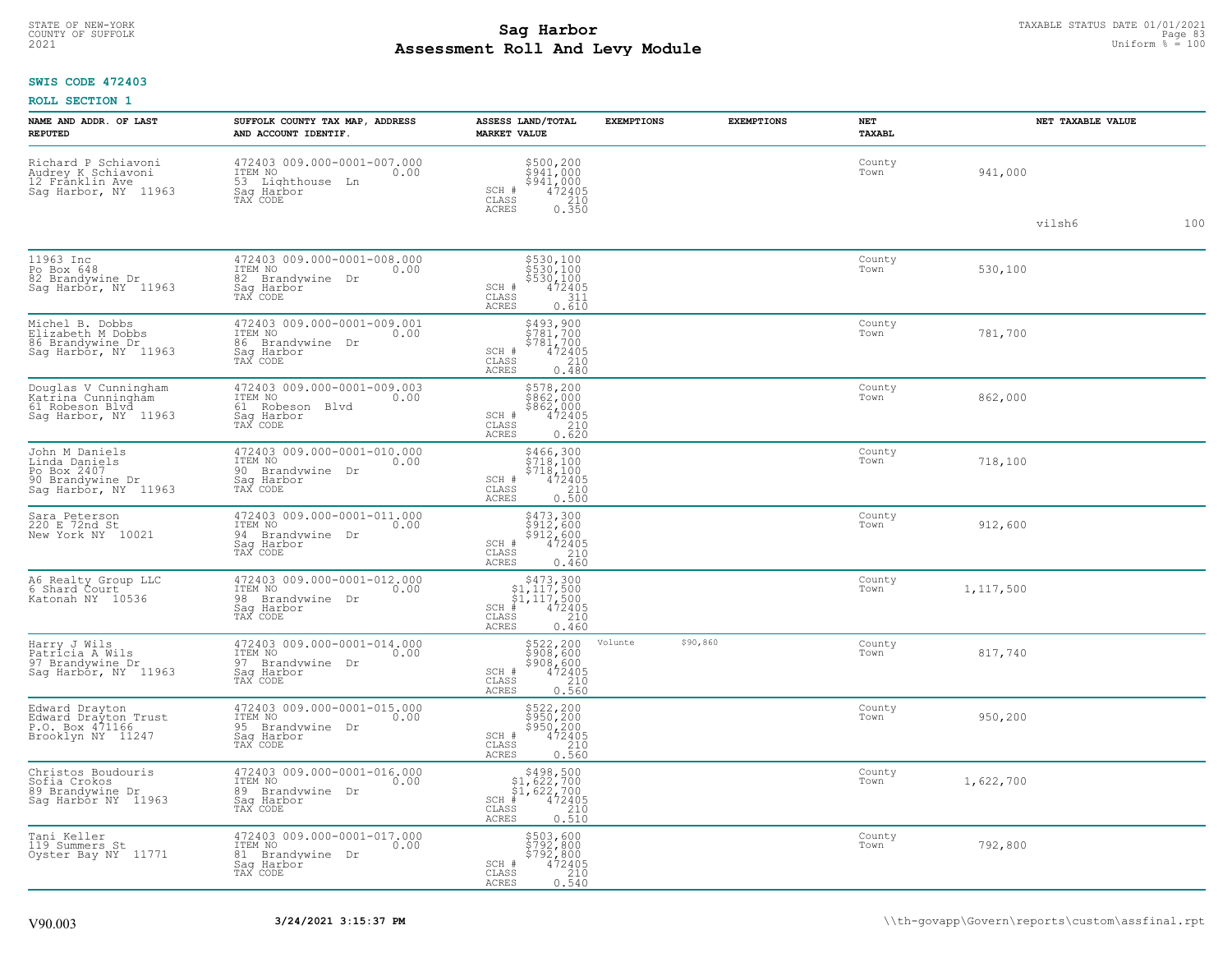# TAXABLE STATUS DATE 01/01/2021<br>COUNTY OF SUFFOLK Page 84 **Assessment Roll And Levy Module Example 2021** Uniform  $\frac{1}{8}$  = 100

# **SWIS CODE 472403**

| NAME AND ADDR. OF LAST<br><b>REPUTED</b>                                                                 | SUFFOLK COUNTY TAX MAP, ADDRESS<br>AND ACCOUNT IDENTIF.                                               | ASSESS LAND/TOTAL<br><b>MARKET VALUE</b>                                                                                                                            | <b>EXEMPTIONS</b>    | <b>EXEMPTIONS</b> | NET<br>TAXABL  | NET TAXABLE VALUE |
|----------------------------------------------------------------------------------------------------------|-------------------------------------------------------------------------------------------------------|---------------------------------------------------------------------------------------------------------------------------------------------------------------------|----------------------|-------------------|----------------|-------------------|
| Barbara Colasuonno<br>24 Wildwood Dr<br>Sag Harbor, NY<br>11963                                          | 472403 009.000-0001-018.000<br>ITEM NO<br>0.00<br>24 Wildwood<br>Dr<br>Saq Harbor<br>TAX CODE         | $5536, 200$<br>$5816, 100$<br>$5816, 100$<br>$472405$<br>$210$<br>SCH #<br>CLASS<br>ACRES<br>0.690                                                                  |                      |                   | County<br>Town | 816,100           |
| Daniel Zighelboim Daum<br>Yain Dai<br>95 Horatio Street Apt 9J<br>New York NY 10014                      | 472403 009.000-0001-019.000<br>ITEM NO<br>0.00<br>28 Wildwood Dr<br>Saq Harbor<br>TAX CODE            | \$473,300<br>\$982,800<br>\$982,800<br>SCH #<br>472405<br>CLASS<br>210<br><b>ACRES</b><br>0.460                                                                     |                      |                   | County<br>Town | 982,800           |
| Sean Mott<br>Amy Mott<br>32 Wildwood Dr<br>Sag Harbor, NY 11963                                          | 472403 009.000-0001-020.000<br>ITEM NO<br>0.00<br>32 Wildwood Dr<br>Saq Harbor<br>TAX CODE            | $$456,900$<br>$$1,165,700$<br>$$1,165,700$<br>$SCH$ #<br>$\frac{472405}{210}$<br>CLASS<br>0.490<br>ACRES                                                            | \$116,570<br>Volunte |                   | County<br>Town | 1,049,130         |
| Mary Ann Sarris<br>33 Wildwood Dr<br>Saq Harbor NY 11963                                                 | 472403 009.000-0001-021.000<br>ITEM NO<br>0.00<br>33 Wildwood Dr<br>Sag Harbor<br>TAX CODE            | \$473,300<br>\$930,400<br>\$930,400<br>SCH #<br>472405<br>CLASS<br>210<br>ACRES<br>0.460                                                                            |                      |                   | County<br>Town | 930,400           |
| Sean J Leary<br>Lynn Leary<br>Lýnn B Leáry<br>29 Wildwood Dr<br>Sag Harbor NY 11963                      | 472403 009.000-0001-022.000<br>ITEM NO<br>0.00<br>29 Wildwood Dr<br>Saq Harbor<br>TAX CODE            | \$473,300<br>\$757,000<br>$\begin{array}{r} 5757,000 \\ 472405 \\ 210 \end{array}$<br>SCH #<br>$\mathtt{CLASS}$<br><b>ACRES</b><br>0.460                            |                      |                   | County<br>Town | 757,000           |
| Robert F Pintauro<br>Laura F. Pintauro<br>16 Horizon Dr<br>Sag Harbor NY 11963                           | 472403 009.000-0001-023.000<br>ITEM NO<br>0.00<br>16 Horizon Dr<br>Saq Harbor<br>TAX CODE             | \$479,800<br>\$866,700<br>\$866,700<br>\$866,700<br>SCH #<br>$\begin{array}{c} 210 \\ 0.510 \end{array}$<br>CLASS<br><b>ACRES</b>                                   |                      |                   | County<br>Town | 866,700           |
| Paul C D'Angelo<br>11 Montauk Ávenue Extension<br>Sag Harbor NY 11963                                    | 472403 009.000-0001-029.002<br>ITEM NO 0.00<br>17 Wooded Path Private Rd<br>Saq Harbor<br>TAX CODE    | $\begin{array}{r}  \  \  \, 5633,000 \\  \  \, 51,225,100 \\  \  \, 51,225,100 \\  \  \, 472405 \\ \end{array}$<br>$SCH$ #<br>210<br>CLASS<br><b>ACRES</b><br>0.980 |                      |                   | County<br>Town | 1,225,100         |
| John Chisholm<br>Helen Chisholm<br>51 Terrell St<br>Patchogue, NY 11772                                  | 472403 009.000-0001-029.003<br>ITEM NO 0.00<br>19 Wooded Path Private Rd<br>Saq Harbor<br>TAX CODE    | $$609, 800$<br>$$1, 864, 100$<br>$$1, 864, 100$<br>$$472405$<br>$SCH$ #<br>CLASS<br>210<br><b>ACRES</b><br>0.950                                                    |                      |                   | County<br>Town | 1,864,100         |
| Andrea Grover<br>Carlos Lama<br>56 Pine Neck Avenue<br>Saq Harbor NY 11963                               | 472403 009.000-0001-029.004<br>ITEM NO 0.00<br>21 Wooded Path Private Rd<br>Saq Harbor<br>TAX CODE    | $$690, 300$<br>$$1, 747, 300$<br>$$1, 747, 300$<br>$*$ $472405$<br>SCH #<br>CLASS<br>210<br>1.070<br>ACRES                                                          |                      |                   | County<br>Town | 1,747,300         |
| 23 Wooded Path LLC<br>23 Wooded Path<br>Sag Harbor NY 11963                                              | 472403 009.000-0001-029.005<br>ITEM NO<br>0.00<br>23 Wooded Path Private Rd<br>Sag Harbor<br>TAX CODE | $$829,800$<br>$$2,915,200$<br>$$2,915,200$<br>$*$<br>$472405$<br>$*$<br>$SCH$ #<br>$\mathtt{CLASS}$<br>210<br><b>ACRES</b><br>1,120                                 |                      |                   | County<br>Town | 2,915,200         |
| Michael J O Sullivan<br>C/o Marine Midland Bank Na<br>Elizabeth O Sullivan<br>C/o Marine Midland Bank Na | 472403 009.000-0002-001.004<br>ITEM NO<br>0.00<br>363 Division St<br>Sag Harbor<br>TAX CODE           | \$525,000<br>\$758,900<br>\$758,900<br>SCH #<br>472405<br>CLASS<br>210<br><b>ACRES</b><br>0.460                                                                     |                      |                   | County<br>Town | 758,900           |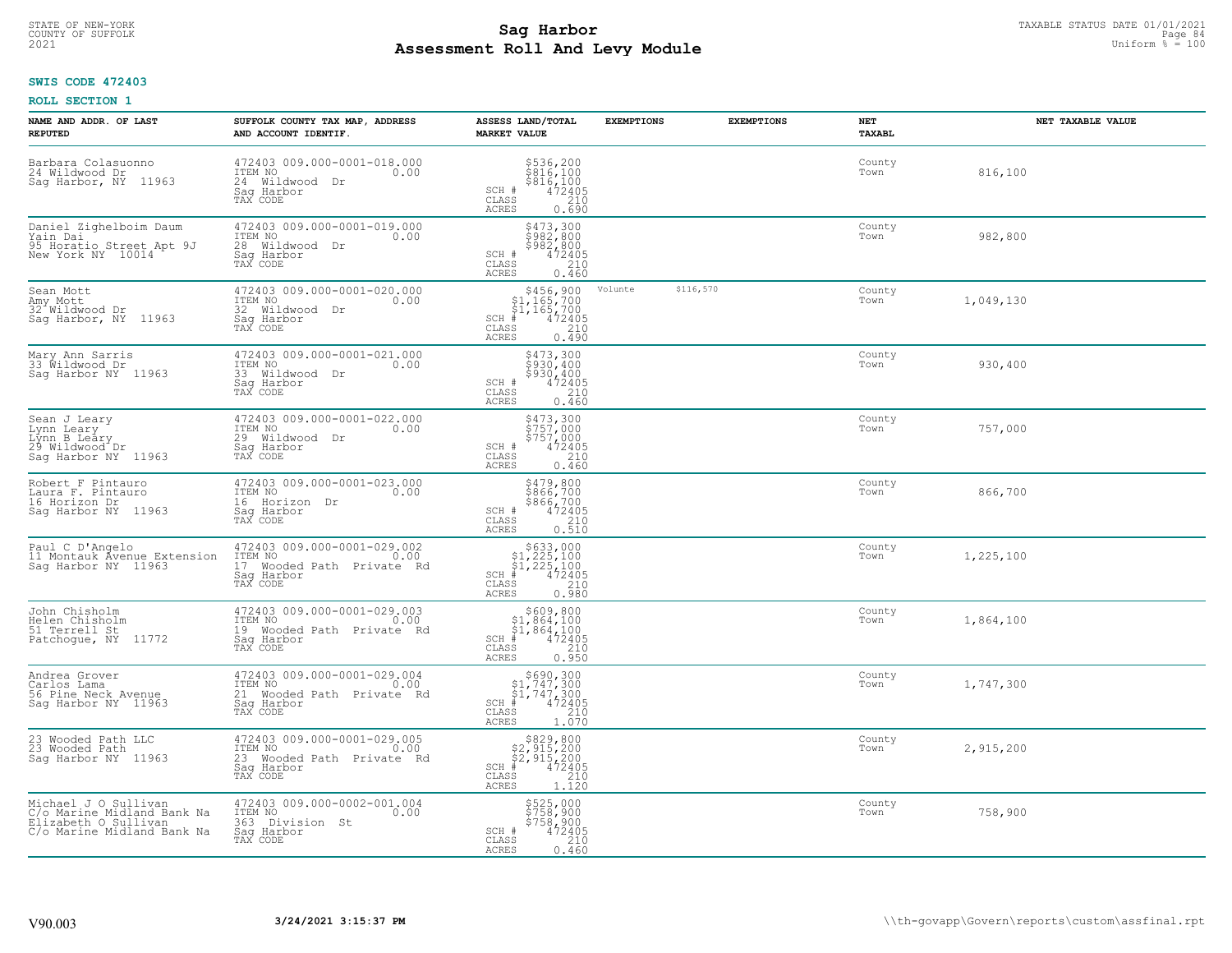# TAXABLE STATUS DATE 01/01/2021<br>COUNTY OF SUFFOLK Page 85 **Assessment Roll And Levy Module Example 2021** Uniform  $\frac{1}{8}$  = 100

### **SWIS CODE 472403**

| NAME AND ADDR. OF LAST<br><b>REPUTED</b>                                                                       | SUFFOLK COUNTY TAX MAP, ADDRESS<br>AND ACCOUNT IDENTIF.                                        | ASSESS LAND/TOTAL<br><b>MARKET VALUE</b>                                                                                                                                                                                                                                                                                                                           | <b>EXEMPTIONS</b> |          | <b>EXEMPTIONS</b> | NET<br>TAXABL  | NET TAXABLE VALUE |  |
|----------------------------------------------------------------------------------------------------------------|------------------------------------------------------------------------------------------------|--------------------------------------------------------------------------------------------------------------------------------------------------------------------------------------------------------------------------------------------------------------------------------------------------------------------------------------------------------------------|-------------------|----------|-------------------|----------------|-------------------|--|
| Warren Bramoff<br>Susan Bramoff<br>359 Division St<br>Sag Harbor, NY 11963                                     | 472403 009.000-0002-001.006<br>ITEM NO<br>0.00<br>359 Division St<br>Saq Harbor<br>TAX CODE    | \$525,000<br>\$827,800<br>\$827,800<br>472405<br>SCH #<br>CLASS<br>210<br>ACRES<br>0.460                                                                                                                                                                                                                                                                           | Volunte           | \$82,780 |                   | County<br>Town | 745,020           |  |
| Tracey Loggia FitzSimons<br>PO Box 1513<br>Saq Harbor, NY 11963                                                | 472403 009.000-0002-001.008<br>ITEM NO<br>0.00<br>355 Division St<br>Sag Harbor<br>TAX CODE    | $\begin{array}{r} \texttt{\$714$, 600} \\ \texttt{\$1$, 053, 300} \\ \texttt{\$1$, 053, 300} \\ \texttt{\$1$, 053, 300} \\ \texttt{\$1$} \\ \texttt{\$1$} \\ \texttt{\$1$} \\ \texttt{\$1$} \\ \texttt{\$1$} \\ \texttt{\$2405} \\ \texttt{\$1$} \\ \texttt{\$20} \\ \texttt{\$1$} \end{array}$<br>SCH #<br>CLASS<br>ACRES                                         |                   |          |                   | County<br>Town | 1,053,300         |  |
| 375 Division LLC<br>c/o RWN Managment<br>712 Fifth Avenue FL 30<br>New York NY 10019                           | 472403 009.000-0002-001.010<br>ITEM NO<br>0.00<br>375<br>Division St<br>Sag Harbor<br>TAX CODE | \$714,600<br>SCH #<br>CLASS<br>ACRES                                                                                                                                                                                                                                                                                                                               |                   |          |                   | County<br>Town | 1,042,700         |  |
| Lucinda Corson<br>Myles Corson<br>367 Division St<br>Saq Harbor NY 11963                                       | 472403 009.000-0002-001.011<br>ITEM NO<br>0.00<br>367 Division St<br>Sag Harbor<br>TAX CODE    | $\begin{array}{r}  \  \  \, 5575,000 \\  \  \, 51,018,700 \\  \  \, 51,018,700 \\  \  \  \, 472405 \\  \  \, 55 \\  \  \  \, 210 \\  \  \, 55 \\  \  \  \, 1.100 \end{array}$<br>$SCH$ #<br>$\mathtt{CLASS}$<br>ACRES                                                                                                                                              |                   |          |                   | County<br>Town | 1,018,700         |  |
| Karl Nilsen<br>Po Box 942<br>371 Division St<br>Sag Harbor, NY 11963                                           | 472403 009.000-0002-001.012<br>ITEM NO<br>0.00<br>371<br>Division St<br>Saq Harbor<br>TAX CODE | \$678,900<br>$\frac{5950,100}{3950,100}$<br>SCH #<br>CLASS<br>$\begin{array}{c} 210 \\ 0.950 \end{array}$<br><b>ACRES</b>                                                                                                                                                                                                                                          |                   |          |                   | County<br>Town | 950,100           |  |
| Michael Nolan<br>PO Box 2602<br>Sag Harbor, NY 11963                                                           | 472403 009.000-0002-001.013<br>ITEM NO<br>0.00<br>353 Division St<br>Saq Harbor<br>TAX CODE    | $\begin{array}{r}  \  \  \, 5771, 800 \\  \  \, 51, 129, 900 \\  \  \, 51, 129, 900 \\  \  \  \, 472405 \\  \  \, 85 \\  \  \  \, 210 \\  \  \, 240 \\  \  \, 0 \\  \  \, 0 \\  \  \, 0 \\  \  \, 0 \\  \  \, 0 \\  \  \, 0 \\  \  \, 0 \\  \  \, 0 \\  \  \, 0 \\  \  \, 0 \\  \  \, 0 \\  \  \, 0 \\  \  \, 0 \\  \  \, 0$<br>$SCH$ #<br>CLASS<br>ACRES<br>1,800 |                   |          |                   | County<br>Town | 1,129,900         |  |
| Geoffrey R Lynch<br>c/o Hampton Jitney Inc.<br>253 Edwards Avenue<br>Calverton NY 11933                        | 472403 009.000-0002-001.015<br>ITEM NO<br>0.00<br>351 Division St<br>Saq Harbor<br>TAX CODE    | $$601,500$<br>$$2,391,400$<br>$$2,391,400$<br>$$472405$<br>$SCH$ #<br>$\frac{210}{1.500}$<br>CLASS<br><b>ACRES</b>                                                                                                                                                                                                                                                 |                   |          |                   | County<br>Town | 2,391,400         |  |
| Gregorio Schneider<br>Sybille Schneider<br>Gregorio Schneider<br>210 East 68th Street 12C<br>New York NY 10065 | 472403 009.000-0002-001.016<br>ITEM NO<br>0.00<br>349 Division St<br>Saq Harbor<br>TAX CODE    | $\begin{array}{r} \text{\small $>$712$, 400} \\ \text{\small $>$2$, 388$, 400} \\ \text{\small $>$2$, 388, 400} \\ \text{\small $>$472405} \\ \text{\small $>$8$} \\ \text{\small $210} \\ \text{\small $25$} \\ \text{\small $210} \\ \text{\small $210} \\ \text{\small $210} \\ \end{array}$<br>SCH<br>CLASS<br>ACRES                                           |                   |          |                   | County<br>Town | 2,388,400         |  |
| Deirdre Hogan<br>380 Division St<br>Saq Harbor NY 11963                                                        | 472403 009.000-0002-002.000<br>TTEM NO 0.00<br>380 Division St<br>Saq Harbor<br>TAX CODE       | \$525,900<br>\$891,900<br>\$891,900<br>472405<br>SCH #<br>CLASS<br>210<br><b>ACRES</b><br>0.460                                                                                                                                                                                                                                                                    |                   |          |                   | County<br>Town | 891,900           |  |
| Jennifer K. Cave<br>P.O. Box 2102<br>Sag Harbor NY 11963                                                       | 472403 009.000-0002-003.000<br>ITEM NO<br>0.00<br>384 Division St<br>Saq Harbor<br>TAX CODE    | $$578,500$<br>$$1,061,200$<br>$$1,061,200$<br>$$472405$<br>SCH<br>210<br>CLASS<br>ACRES<br>0.460                                                                                                                                                                                                                                                                   |                   |          |                   | County<br>Town | 1,061,200         |  |
| Christopher S Dominski<br>Victoria M Dominski<br>388 Division St<br>Saq Harbor, NY 11963                       | 472403 009.000-0002-004.000<br>ITEM NO<br>0.00<br>388 Division St<br>Sag Harbor<br>TAX CODE    | \$525,900<br>\$761,100<br>\$761,100<br>SCH #<br>472405<br>210<br>CLASS<br><b>ACRES</b><br>0.460                                                                                                                                                                                                                                                                    |                   |          |                   | County<br>Town | 761,100           |  |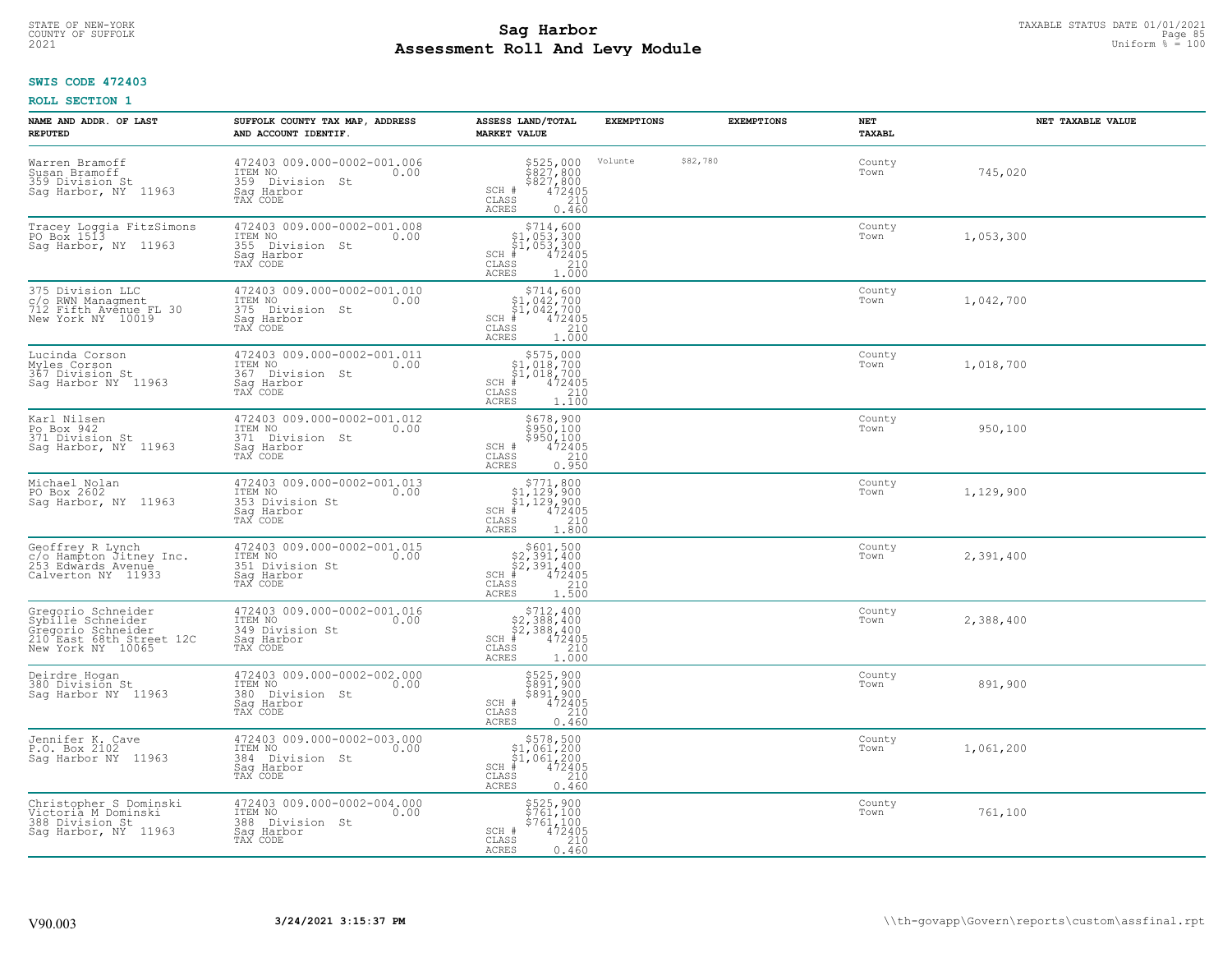# TAXABLE STATUS DATE 01/01/2021<br>COUNTY OF SUFFOLK Page 86 **Assessment Roll And Levy Module Example 2021** Uniform  $\frac{1}{8}$  = 100

# **SWIS CODE 472403**

| NAME AND ADDR. OF LAST<br><b>REPUTED</b>                            | SUFFOLK COUNTY TAX MAP, ADDRESS<br>AND ACCOUNT IDENTIF.                            |                        | ASSESS LAND/TOTAL<br><b>MARKET VALUE</b>                                                   | <b>EXEMPTIONS</b> | <b>EXEMPTIONS</b><br><b>NET</b><br>TAXABL | NET TAXABLE VALUE |
|---------------------------------------------------------------------|------------------------------------------------------------------------------------|------------------------|--------------------------------------------------------------------------------------------|-------------------|-------------------------------------------|-------------------|
| Dobromira Trendafilova<br>25 63rd Street Apt 5<br>New York NY 10065 | 472403 009.000-0002-005.000<br>ITEM NO<br>392 Private Rd<br>Saq Harbor<br>TAX CODE | 0.00                   | \$600,100<br>\$1,378,600<br>\$1,378,600<br>SCH<br>472405<br>CLASS<br>210<br>ACRES<br>0.740 |                   | County<br>Town                            | 1,378,600         |
| Diane L Cunningham<br>PO Box 2968<br>Saq Harbor, NY 11963           | 472403 009.000-0002-006.000<br>ITEM NO<br>396 Private Rd<br>Sag Harbor<br>TAX CODE | 0.00                   | \$473,582<br>\$746,782<br>\$746,782<br>472405<br>SCH #<br>CLASS<br>210<br>0.760<br>ACRES   |                   | County<br>Town                            | 746,782           |
| TOTAL FOR ROLL SECTION 1                                            |                                                                                    |                        |                                                                                            |                   |                                           |                   |
| LEVY DESCRIPTION                                                    | PARCELS                                                                            | ASSESS LAND            | ASSESS TOTAL                                                                               | EXEMPT AMOUNT     | TAXABLE VALUE                             |                   |
| City / Town District<br>vilsh1 Village-General                      | 927                                                                                | \$604,941,729          | 1,103,493,629                                                                              | 14,302,872        | 1,089,190,757                             |                   |
| Water district<br>vilsh6 Chatfield Hills Water                      | 24                                                                                 | \$10,768,800           | 2,598                                                                                      |                   | 2,598                                     |                   |
| TOTAL FOR ROLL SECTION 1                                            |                                                                                    |                        |                                                                                            |                   |                                           |                   |
| EXEMPTION DESCRIPTION                                               | PARCELS                                                                            | CT                     |                                                                                            |                   |                                           |                   |
| 33201 Tax Sale Cnty Owned (t1)                                      |                                                                                    | \$529,800              |                                                                                            |                   |                                           |                   |
| 41001 Vets Eligible Funds (v1)                                      | 13                                                                                 | \$425,404              |                                                                                            |                   |                                           |                   |
| 41121 Vets Non-combat (v2)                                          | 10                                                                                 | \$675,800              |                                                                                            |                   |                                           |                   |
| 41131 Vets Combat (v3)                                              | 17                                                                                 | \$2,125,000            |                                                                                            |                   |                                           |                   |
| 41141 Vets Disability (v4)                                          |                                                                                    | \$667,910              |                                                                                            |                   |                                           |                   |
| 41300 Vets Paraplegic (v5)                                          |                                                                                    | \$1,680,000<br>\$1,500 |                                                                                            |                   |                                           |                   |
| 41400 Clergy (c1)<br>41691 Volunteer Firefighter                    | 18                                                                                 | \$1,966,235            |                                                                                            |                   |                                           |                   |
| 41807 Persons over 65 (P1)                                          | 15                                                                                 | \$6,231,223            |                                                                                            |                   |                                           |                   |
| TOTAL                                                               |                                                                                    | \$14,302,872           |                                                                                            |                   |                                           |                   |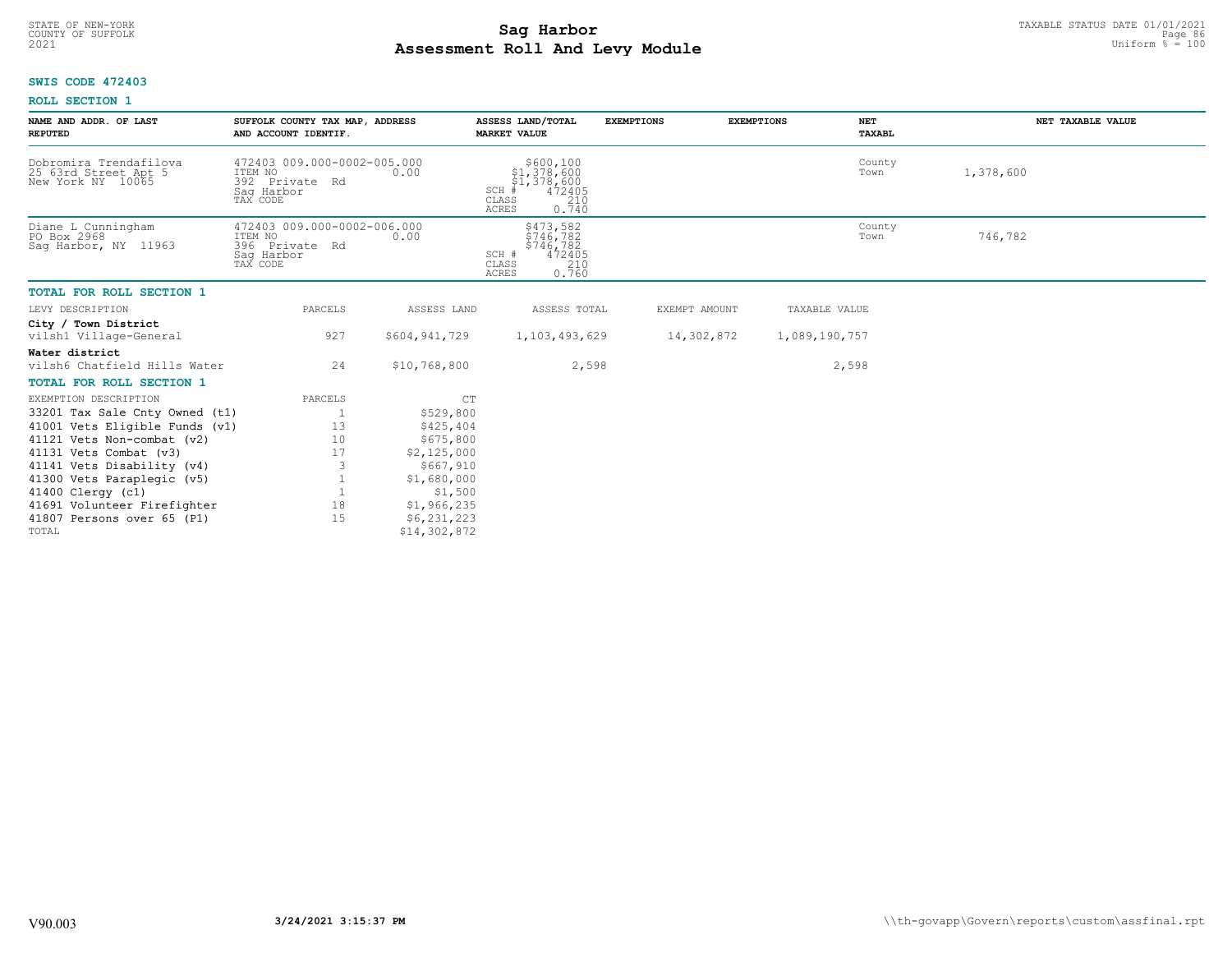#### **Sag Harbor** TAXABLE STATUS DATE 01/01/2021<br>
Poll and Louis Module 27 Consumer State of the State of the State of the State of the State of the State of the State of the State of the State 3 Consumer State of the State of **Assessment Roll And Levy Module Example 2021** Uniform  $\frac{1}{8}$  = 100 COUNTY OF SUFFOLK **Example 2018 Page 87 Page 87 Page 87 Page 87 Page 87 Page 87**

# **SWIS CODE 472403**

### **ROLL SECTION 5**

| NAME AND ADDR. OF LAST<br><b>REPUTED</b>                                                                                              | SUFFOLK COUNTY TAX MAP, ADDRESS<br>AND ACCOUNT IDENTIF.                                       | ASSESS LAND/TOTAL<br><b>MARKET VALUE</b>                                                                                 | <b>EXEMPTIONS</b> | <b>EXEMPTIONS</b><br><b>NET</b><br>TAXABL | NET TAXABLE VALUE |
|---------------------------------------------------------------------------------------------------------------------------------------|-----------------------------------------------------------------------------------------------|--------------------------------------------------------------------------------------------------------------------------|-------------------|-------------------------------------------|-------------------|
| Long Island Power Authority<br>175 Old Country Rd<br>Hicksville, NY 11801                                                             | 472403 500.000-0002-001.000<br>ITEM NO<br>0.00<br>Special Franchise<br>Saq Harbor<br>TAX CODE | \$3,459,196<br>$\frac{1}{4}$ $\frac{3}{4}$ , $\frac{459}{4}$ , $\frac{196}{2405}$<br>SCH<br>CLASS<br>861<br><b>ACRES</b> |                   | County<br>Town                            | 3,459,196         |
| New York Telephone<br>Bell Atlantic<br>1095 Ave. Of The Americas<br>Room 3137<br>New York, NY 10036                                   | 472403 501.000-0007-001.000<br>ITEM NO<br>0.00<br>Special Franchise<br>Saq Harbor<br>TAX CODE | \$157,929<br>\$157,929<br>472405<br>SCH #<br>866<br>CLASS<br><b>ACRES</b>                                                |                   | County<br>Town                            | 157,929           |
| L I Cablevision Of Sag Harbo<br>C/o Csc Acquisition-ny Inc<br>Tax Dept<br>Tax Let a Constant in The Tax Depta<br>Noodbury, NY 11797   | 472403 502.000-0021-001.000<br>ITEM NO<br>0.00<br>Special Franchise<br>Sag Harbor<br>TAX CODE | \$120,387<br>\$120, 387<br>472405<br>SCH #<br>869<br>CLASS<br><b>ACRES</b>                                               |                   | County<br>Town                            | 120,387           |
| PSEGLI Property Tax Departme 472403<br>Attn: Property Tax Departmen ITEM NO<br>999 Stewart Ave Suite 202 Special<br>Bethpage NY 11714 | 472403 503.000-0002-002.000<br>0.00<br>Special Franchise<br>Saq Harbor<br>TAX CODE            | \$698,524<br>\$698,524<br>472405<br>SCH #<br>CLASS<br>861<br><b>ACRES</b>                                                |                   | County<br>Town                            | 698,524           |
| <b>TOTAL FOR ROLL SECTION 5</b>                                                                                                       |                                                                                               |                                                                                                                          |                   |                                           |                   |
| LEVY DESCRIPTION                                                                                                                      | PARCELS<br>ASSESS LAND                                                                        | ASSESS TOTAL                                                                                                             | EXEMPT AMOUNT     | TAXABLE VALUE                             |                   |
| City / Town District<br>vilsh1 Village-General                                                                                        | 4                                                                                             | 4,436,036                                                                                                                |                   | 4,436,036                                 |                   |
| <b>TOTAL FOR ROLL SECTION</b>                                                                                                         |                                                                                               |                                                                                                                          |                   |                                           |                   |

EXEMPTION DESCRIPTION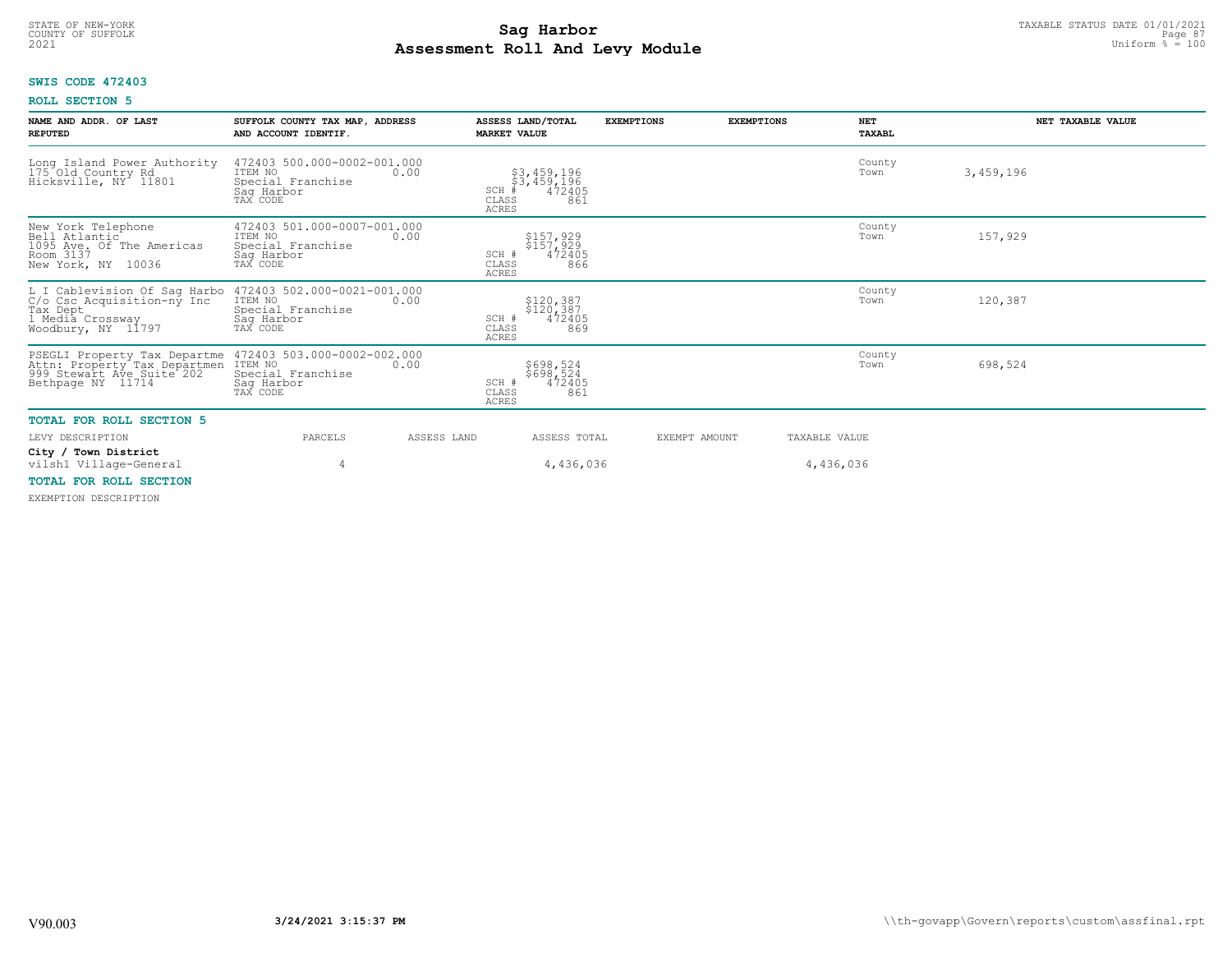# TAXABLE STATUS DATE 01/01/2021<br>COUNTY OF SUFFOLK Page 88 **Assessment Roll And Levy Module Example 2021** Uniform  $\frac{1}{8}$  = 100

# **SWIS CODE 472403**

| NAME AND ADDR. OF LAST<br><b>REPUTED</b>                                                     | SUFFOLK COUNTY TAX MAP, ADDRESS<br>AND ACCOUNT IDENTIF.                                                                                                             | ASSESS LAND/TOTAL<br><b>MARKET VALUE</b>                       | <b>EXEMPTIONS</b>                              | <b>EXEMPTIONS</b> | <b>NET</b><br>TAXABL | NET TAXABLE VALUE |
|----------------------------------------------------------------------------------------------|---------------------------------------------------------------------------------------------------------------------------------------------------------------------|----------------------------------------------------------------|------------------------------------------------|-------------------|----------------------|-------------------|
| Lilco Tax Dept.<br>175 Old Country Rd<br>Lilco Tax Dept <sup>4</sup><br>Hichsville, NY 11801 | 472403 600.000-0001-001.000<br>ITEM NO 0.00<br>Utility<br>Saq Harbor<br>TAX CODE                                                                                    | $$24,777$<br>$$24,777$<br>\$24,777<br>SCH #<br>CLASS<br>ACRES  | 472405<br>870                                  |                   | County<br>Town       | 24,777            |
| Bell Atlantic<br>1095 Ave Of The Americas<br>Room 3137<br>New York, NY 10036                 | 472403 600.000-0001-006.000<br>ITEM NO<br>0.00<br>Utility<br>Sag Harbor<br>TAX CODE                                                                                 | SCH #<br>CLASS<br>ACRES                                        | \$8,500<br>\$8,500<br>\$8,500<br>472405<br>831 |                   | County<br>Town       | 8,500             |
| Lilco Tax Dept<br>175 Old Country Rd<br>Hicksville, NY 11801                                 | 472403 600.000-0001-100.000<br>ITEM NO<br>0.00<br>Utility<br>Saq Harbor<br>TAX CODE                                                                                 | SCH #<br>CLASS<br><b>ACRES</b>                                 | \$0<br>\$Ò<br>472405<br>817                    |                   | County<br>Town       |                   |
| Verizon New York<br>c/o Duff & Phelps<br>P.O. Box 2749<br>Addison TX 75001                   | 472403 624.003-0000-631.900 1881<br>ITEM NO<br>0.00<br>Utility, Saq Harbor<br>TAX CODE                                                                              | $$13,726$<br>$$13,726$<br>SCH #<br>CLASS<br>ACRES              | 472405<br>836                                  |                   | County<br>Town       | 13,726            |
|                                                                                              | Cablevision System Lightpath 472403 624.003-0000-725.005 1881<br>1 Ct. Square, 33rd FLoor ITEM NO<br>Long Island City NY 11101 Utility, Saq Harbor 0.00<br>TAX CODE | $$13,158$<br>$$13,158$<br>$SCH$ $\pm$<br>CLASS<br><b>ACRES</b> | 472405<br>836                                  |                   | County<br>Town       | 13,158            |
| <b>TOTAL FOR ROLL SECTION 6</b>                                                              |                                                                                                                                                                     |                                                                |                                                |                   |                      |                   |
| LEVY DESCRIPTION                                                                             | PARCELS                                                                                                                                                             | ASSESS LAND                                                    | ASSESS TOTAL                                   | EXEMPT AMOUNT     | TAXABLE VALUE        |                   |
| City / Town District<br>vilsh1 Village-General                                               | 5                                                                                                                                                                   | \$33,277                                                       | 60,161                                         |                   | 60,161               |                   |
| TOTAL FOR ROLL SECTION                                                                       |                                                                                                                                                                     |                                                                |                                                |                   |                      |                   |
| EXEMPTION DESCRIPTION                                                                        |                                                                                                                                                                     |                                                                |                                                |                   |                      |                   |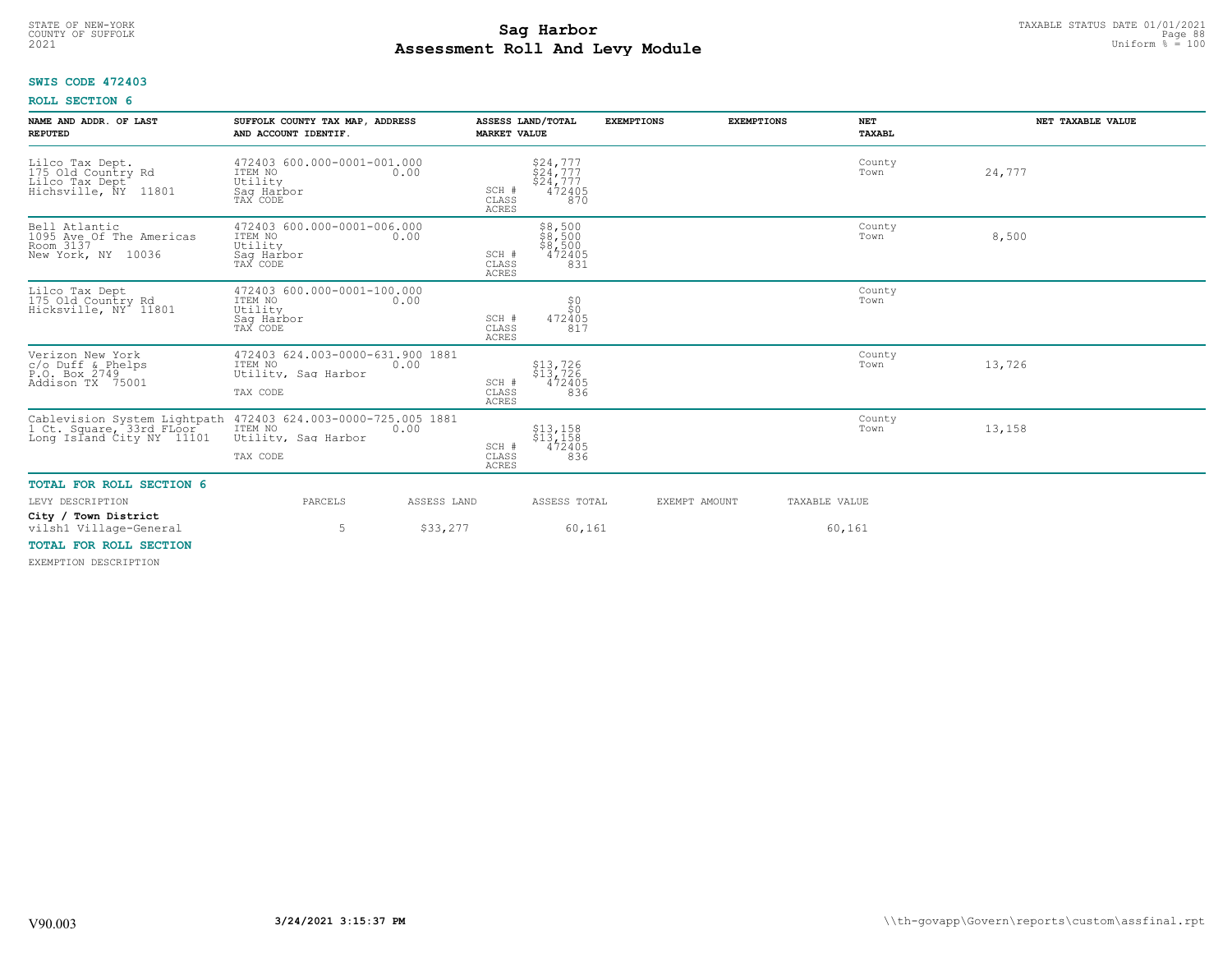# TAXABLE STATUS DATE 01/01/2021 **Sag Harbor** COUNTY OF SUFFOLK Page 89 **Assessment Roll And Levy Module Example 2021** Uniform  $\frac{1}{8}$  = 100

# **SWIS CODE 472403**

| NAME AND ADDR. OF LAST<br><b>REPUTED</b>                                         | SUFFOLK COUNTY TAX MAP, ADDRESS<br>AND ACCOUNT IDENTIF.                                    | ASSESS LAND/TOTAL<br><b>MARKET VALUE</b>                                                                                                         | <b>EXEMPTIONS</b>      | <b>EXEMPTIONS</b><br>NET | TAXABL | NET TAXABLE VALUE |
|----------------------------------------------------------------------------------|--------------------------------------------------------------------------------------------|--------------------------------------------------------------------------------------------------------------------------------------------------|------------------------|--------------------------|--------|-------------------|
| Incorporated Village of Sag<br>55 Main St<br>P.O. Box 660<br>Saq Harbor NY 11963 | 472403 001.000-0001-002.000<br>ITEM NO<br>0.00<br>8 Wharf St<br>Saq Harbor<br>TAX CODE     | \$3,642,900<br>\$5,643,700<br>\$5,643,700<br>#472405<br>$SCH$ #<br>CLASS<br>448W<br><b>ACRES</b><br>2.920                                        | \$5,643,700<br>exempt  | Town                     | County |                   |
| Sag Harbor Village<br>Po <sup>Box</sup> 660<br>Sag Harbor, NY 11963              | 472403 002.000-0001-001.000<br>ITEM NO<br>0.00<br>7 Bay St<br>Saq Harbor<br>TAX CODE       | \$2,370,400<br>\$3,016,900<br>\$3,016,900<br>472405<br>$SCH$ #<br>662W<br>CLASS<br><b>ACRES</b><br>1.900                                         | \$3,016,900<br>exempt  | Town                     | County |                   |
| Sag Harbor Village<br>Po <sup>6</sup> Box 660<br>Sag Harbor, NY 11963            | 472403 002.000-0001-004.001<br>ITEM NO<br>0.00<br>31 Bay St<br>Sag Harbor<br>TAX CODE      | \$345,200<br>$\frac{1}{2}$ $\frac{1}{4}$ $\frac{3}{2}$ , $\frac{7}{2}$ $\frac{0}{2}$<br>SCH #<br>472405<br>CLASS<br>653<br><b>ACRES</b><br>0.500 | \$432,700<br>exempt    | Town                     | County |                   |
| Sag Harbor Village<br>Po Box 660<br>Sag Harbor, NY 11963                         | 472403 002.000-0001-005.001<br>ITEM NO<br>0.00<br>45 Bay St<br>Saq Harbor<br>TAX CODE      | $$1, 258, 300$<br>$$1, 273, 400$<br>$$1, 273, 400$<br>$$1, 273, 400$<br>$SCH$ #<br>472405<br>CLASS<br>331W<br>ACRES<br>1.010                     | \$1,273,400<br>exempt  | Town                     | County |                   |
| Sag Harbor Village<br>P.O. Box 660<br>Sag Harbor, NY 11963                       | 472403 002.000-0001-005.001 1<br>ITEM NO<br>0.00<br>45 Bay St<br>Saq Harbor<br>TAX CODE    | \$503,600<br>\$503,600<br>\$503,600<br>472405<br>SCH #<br>CLASS<br>0.330<br>ACRES                                                                | \$503,600<br>exempt    | Town                     | County |                   |
| Sag Harbor Village<br>Po Box 660<br>Sag Harbor, NY 11963                         | 472403 002.000-0001-005.002<br>ITEM NO<br>0.00<br>33 Bay St<br>Saq Harbor<br>TAX CODE      | \$540,900<br>\$775,200<br>\$775,200<br>472405<br>SCH #<br>652W<br>$\mathtt{CLASS}$<br>ACRES<br>0.430                                             | \$775,200<br>exempt    | Town                     | County |                   |
| Sacred Heart Of Mary<br>50 Wilson Park Dr<br>Tarrytown, NY 10591                 | 472403 002.000-0001-007.000<br>ITEM NO<br>0.00<br>87 Bay St<br>Saq Harbor<br>TAX CODE      | \$359,100<br>\$531,000<br>\$531,000<br>472405<br>SCH #<br>CLASS<br>620<br>0.200<br><b>ACRES</b>                                                  | \$531,000<br>exempt    | Town                     | County |                   |
| Roman Catholic Church<br>Division St<br>Saq Harbor, NY 11963                     | 472403 002.000-0001-008.000<br>ITEM NO<br>0.00<br>67 Bay St<br>Saq Harbor<br>TAX CODE      | $$21, 322, 700$<br>$$21, 322, 700$<br>$$21, 322, 700$<br>$$472405$<br>$$85$<br>$$1, 6200$<br>SCH #<br>CLASS<br><b>ACRES</b><br>12.000            | \$21,322,700<br>exempt | Town                     | County |                   |
| Sag Harbor Village<br>31 Division St<br>Saq Harbor, NY 11963                     | 472403 002.000-0002-017.002<br>TTEM NO 0.00<br>31 Division St<br>Saq Harbor<br>TAX CODE    | \$220,900<br>\$224,800<br>\$224,800<br>\$224,800<br>SCH #<br>CLASS<br>438<br><b>ACRES</b><br>0.320                                               | \$224,800<br>exempt    | Town                     | County |                   |
| Village Of Sag Harbor<br>55 Main St<br>Sag Harbor, NY 11963                      | 472403 002.000-0002-046.000<br>ITEM NO<br>0.00<br>28 Division St<br>Sag Harbor<br>TAX CODE | $$6,900$<br>$$6,900$<br>$$6,900$<br>SCH #<br>472405<br>662<br>CLASS<br><b>ACRES</b><br>0.010                                                     | \$6,900<br>exempt      | Town                     | County |                   |
| Saq Harbor, NY 11963                                                             | 26 Bay St<br>Sag Harbor<br>TAX CODE                                                        | \$690,400<br>$$1,976,000$<br>$$1,976,000$<br>$*$ 472405<br>$SCH$ #<br>CLASS<br>632<br>ACRES<br>1.000                                             | \$1,976,000<br>exempt  | Town                     | County |                   |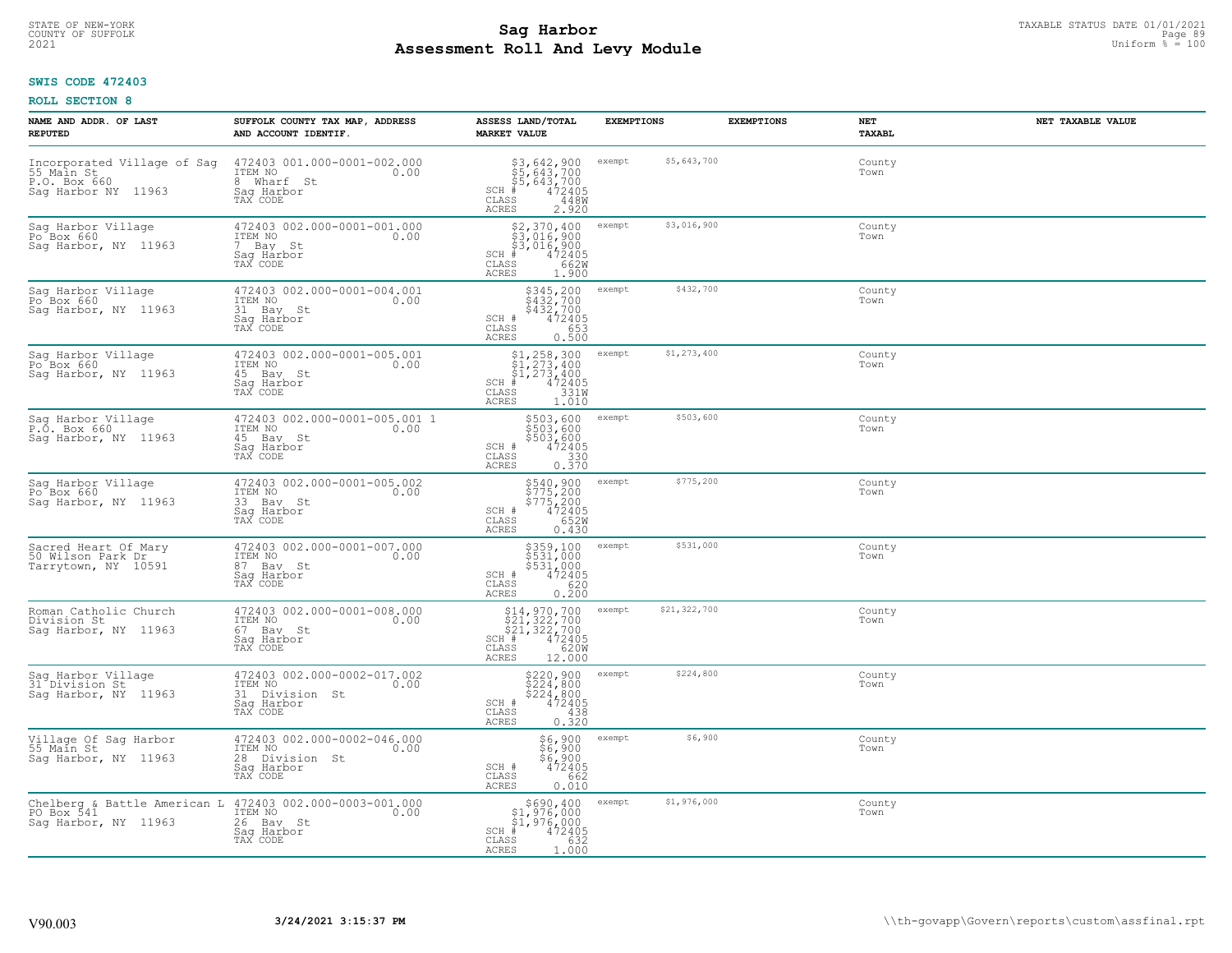# TAXABLE STATUS DATE 01/01/2021<br>COUNTY OF SUFFOLK Page 90 **Assessment Roll And Levy Module Example 2021** Uniform  $\frac{1}{8}$  = 100

### **SWIS CODE 472403**

| NAME AND ADDR. OF LAST<br><b>REPUTED</b>                                  | SUFFOLK COUNTY TAX MAP, ADDRESS<br>AND ACCOUNT IDENTIF.                                                                                         | ASSESS LAND/TOTAL<br><b>MARKET VALUE</b>                                                                                                                                                   | <b>EXEMPTIONS</b>      | <b>EXEMPTIONS</b> | NET<br><b>TAXABL</b> | NET TAXABLE VALUE |
|---------------------------------------------------------------------------|-------------------------------------------------------------------------------------------------------------------------------------------------|--------------------------------------------------------------------------------------------------------------------------------------------------------------------------------------------|------------------------|-------------------|----------------------|-------------------|
| Sag Harbor Village<br>High St Monument<br>Sag Harbor, NY 11963            | 472403 002.000-0003-032.000<br>ITEM NO<br>0.00<br>High St<br>Saq Harbor<br>TAX CODE                                                             | $$142,700$<br>$$142,700$<br>$$142,700$<br>$$472405$<br>$$953$<br>SCH #<br>CLASS<br>0.210<br>ACRES                                                                                          | \$142,700<br>exempt    |                   | County<br>Town       |                   |
| Sag Harbor Union Free School<br>200 Jermain Avenue<br>Sag Harbor NY 11963 | 472403 002.000-0006-001.000<br>ITEM NO<br>0.00<br>135 Division St<br>Saq Harbor<br>TAX CODE                                                     | \$541,400<br>\$3,621,400<br>\$3,621,400<br>#472405<br>$SCH$ #<br>CLASS<br>620<br>ACRES<br>0.780                                                                                            | \$3,621,400<br>exempt  |                   | County<br>Town       |                   |
| PO Box 570<br>Saq Harbor, NY 11963                                        | Episcopal Church Of Sag Harb 472403 002.000-0006-005.000<br>C/o_Donald Ferris Sr., Warde ITEM NO 0.00<br>5 Hampton St<br>Saq Harbor<br>TAX CODE | \$649,000<br>\$2,309,700<br>\$2,309,700<br>472405<br>$SCH$ #<br>CLASS<br>620<br>ACRES<br>0.940                                                                                             | \$2,309,700<br>exempt  |                   | County<br>Town       |                   |
| Saq Harbor, NY 11963                                                      | Oakland Cemetery Association 472403 002.000-0007-004.002<br>P 0 Box 359<br>16 High St<br>Saq Harbor<br>TAX CODE                                 | \$52,300<br>\$52,300<br>\$52,300<br>SCH #<br>472405<br>CLASS<br>695<br>ACRES<br>0.080                                                                                                      | \$52,300<br>exempt     |                   | County<br>Town       |                   |
| New York State<br>State Campus<br>Albany, NY 00000                        | 472403 002.000-0008-001.001<br>ITEM NO<br>0.00<br>4 Hampton St<br>Saq Harbor<br>TAX CODE                                                        | \$100<br>$\frac{1}{2}$ $\frac{1}{2}$ $\frac{0}{0}$<br>SCH #<br>$472405$<br>$971$<br>CLASS<br>0.010<br>ACRES                                                                                | \$100<br>exempt        |                   | County<br>Town       |                   |
| Sag Harbor Village<br>6 Hampton St<br>Sag Harbor, NY 11963                | 472403 002.000-0008-001.002<br>ITEM NO<br>0.00<br>6 Hampton St<br>Saq Harbor<br>TAX CODE                                                        | \$82,800<br>\$82,800<br>\$82,800<br>\$82,800<br>\$72405<br>\$90<br>\$90.120<br>SCH #<br>CLASS<br>ACRES                                                                                     | \$82,800<br>exempt     |                   | County<br>Town       |                   |
| Sag Harbor Village<br>P O Box 660<br>Saq Harbor, NY 11963                 | 472403 003.000-0001-001.000<br>ITEM NO<br>147 Bay St<br>0.00<br>Saq Harbor<br>TAX CODE                                                          | $$1,085,400$<br>$$1,085,400$<br>$$1,085,400$<br>$$472405$<br>$SCH$ #<br>$\mathtt{CLASS}$<br>593<br>0.870<br>ACRES                                                                          | \$1,085,400<br>exempt  |                   | County<br>Town       |                   |
| Sag Harbor Village<br>P O Box 660<br>Sag Harbor, NY 11963                 | 472403 003.000-0001-007.002<br>ITEM NO<br>0.00<br>145 Bay St<br>Saq Harbor<br>TAX CODE                                                          | $523, 454, 100$<br>$523, 454, 100$<br>$523, 454, 100$<br>$\text{A}^{\text{H}}$ $\overset{\text{H}}{4}$<br>$593$<br>$\overset{\text{S}}{2}$<br>SCH <sup>+</sup><br>CLASS<br>ACRES<br>18.800 | \$23,454,100<br>exempt |                   | County<br>Town       |                   |
| Sag Harbor Village<br>P O Box 660<br>Saq Harbor, NY 11963                 | 472403 003.000-0001-016.000<br>TTEM NO 0.00<br>Hempstead St<br>Saq Harbor<br>TAX CODE                                                           | $$500$<br>$$500$<br>$$500$<br>SCH #<br>472405<br>0.080<br>CLASS<br>ACRES                                                                                                                   | \$500<br>exempt        |                   | County<br>Town       |                   |
| Sag Harbor Fire District<br>41 Henry St<br>Sag Harbor, NY 11963           | 472403 005.000-0001-005.000<br>ITEM NO<br>0.00<br>41 Henry St<br>Sag Harbor<br>TAX CODE                                                         | \$69,000<br>\$366,700<br>\$366,700<br>SCH #<br>$\frac{472405}{662}$<br>CLASS<br>ACRES<br>0.100                                                                                             | \$366,700<br>exempt    |                   | County<br>Town       |                   |
| Sag Harbor Fire District<br>199 Division St<br>Saq Harbor, NY 11963       | 472403 005.000-0001-006.002<br>ITEM NO<br>0.00<br>199 Division St<br>Sag Harbor<br>TAX CODE                                                     | \$69,000<br>\$73,800<br>\$73,800<br>SCH #<br>472405<br>662<br>CLASS<br>ACRES<br>0.100                                                                                                      | \$73,800<br>exempt     |                   | County<br>Town       |                   |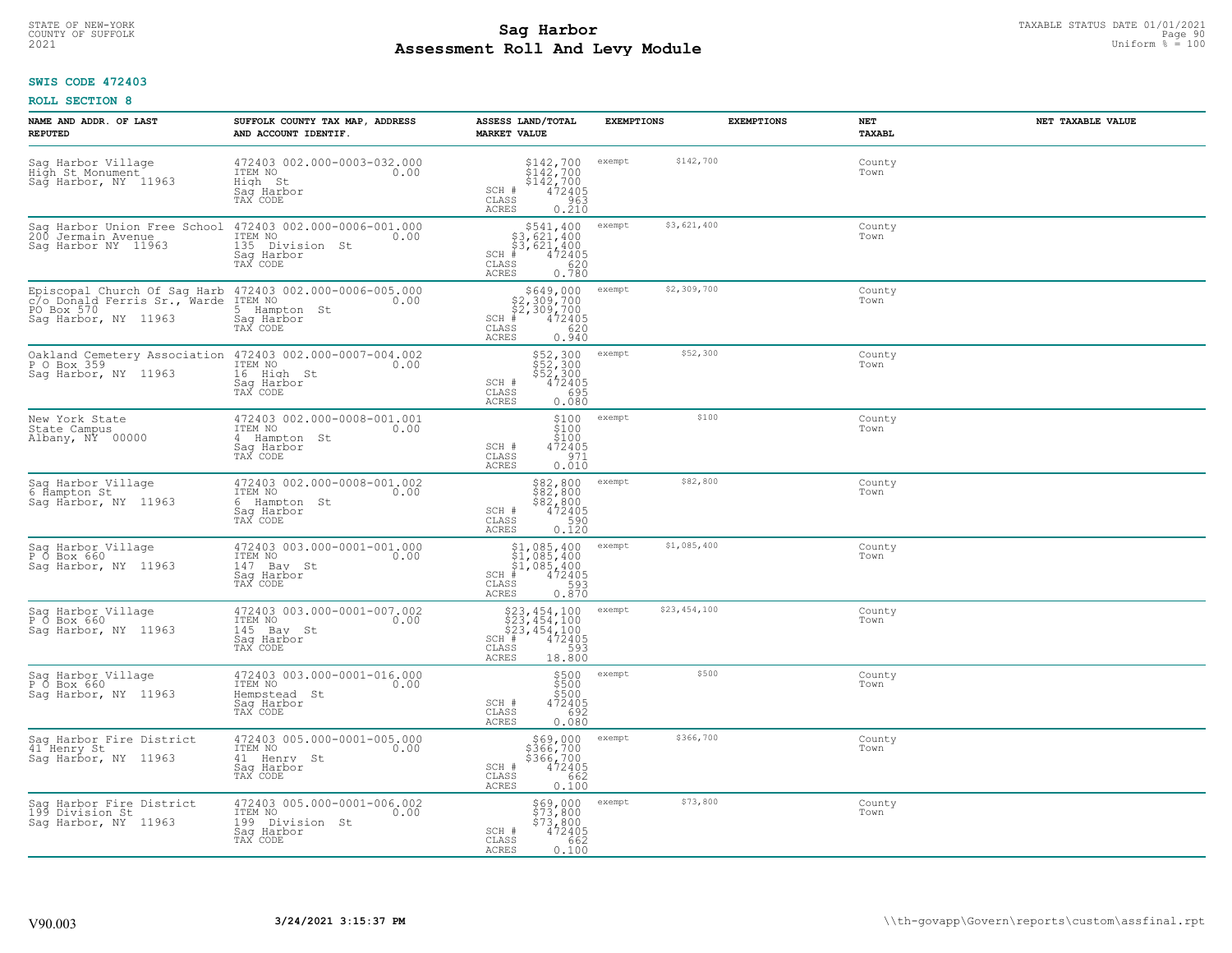# TAXABLE STATUS DATE 01/01/2021<br>COUNTY OF SUFFOLK Page 91 Page 91 **Assessment Roll And Levy Module Example 2021** Uniform  $\frac{1}{8}$  = 100

### **SWIS CODE 472403**

| NAME AND ADDR. OF LAST<br><b>REPUTED</b>                                                              | SUFFOLK COUNTY TAX MAP, ADDRESS<br>AND ACCOUNT IDENTIF.                                         | ASSESS LAND/TOTAL<br><b>MARKET VALUE</b>                                                                                     | <b>EXEMPTIONS</b>      | <b>EXEMPTIONS</b> | <b>NET</b><br>NET TAXABLE VALUE<br>TAXABL |
|-------------------------------------------------------------------------------------------------------|-------------------------------------------------------------------------------------------------|------------------------------------------------------------------------------------------------------------------------------|------------------------|-------------------|-------------------------------------------|
| Temple Adas Israel<br>30 Atlantic Ave<br>Saq Harbor, NY 11963                                         | 472403 005.000-0001-033.000<br>ITEM NO<br>0.00<br>30 Atlantic Ave<br>Saq Harbor<br>TAX CODE     | \$414,300<br>\$969,000<br>\$969,000<br>\$9620<br>620<br>SCH #<br>CLASS<br>ACRES<br>0.600                                     | \$969,000<br>exempt    |                   | County<br>Town                            |
| Union Free School District #<br>68 Hampton St<br>Sag Harbor, NY 11963                                 | 472403 005.000-0001-036.001<br>ITEM NO<br>0.00<br>68 Hampton St<br>Sag Harbor<br>TAX CODE       | \$3,314,000<br>\$9,875,500<br>\$9,875,500<br>#472405<br>$SCH$ #<br>CLASS<br>612<br><b>ACRES</b><br>4.800                     | \$9,875,500<br>exempt  |                   | County<br>Town                            |
| Union Free School District<br>#<br>200 Jermain Ave<br>Sag Harbor, NY 11963                            | 472403 005.000-0004-001.000<br>ITEM NO<br>0.00<br>200<br>Jermain Ave<br>Saq Harbor<br>TAX CODE  | \$3,590,200<br>\$23,928,800<br>\$23,928,800<br>472405<br>SCH #<br>CLASS<br>612<br>ACRES<br>6.500                             | \$23,928,800<br>exempt |                   | County<br>Town                            |
| Union Free School District<br>41 Grand St<br>Saq Harbor, NY 11963                                     | 472403 005.000-0004-003.000<br>ITEM NO<br>0.00<br>41 Grand St<br>Saq Harbor<br>TAX CODE         | \$166,200<br>\$170,800<br>$$170,800$<br>SCH #<br>CLASS<br>472405<br>612<br>ACRES<br>0.300                                    | \$170,800<br>exempt    |                   | County<br>Town                            |
| Sag Harbor Village<br>Po Box 660<br>Sag Harbor, NY 11963                                              | 472403 006.000-0001-017.000<br>ITEM NO<br>0.00<br>139<br>Hampton St<br>Saq Harbor<br>TAX CODE   | \$267,500<br>$\begin{array}{c}\n 2407,300 \\  5413,100 \\  472405 \\  0.200\n \end{array}$<br>SCH #<br>CLASS<br><b>ACRES</b> | \$413,100<br>exempt    |                   | County<br>Town                            |
| Cemetery<br>Eastville Ave<br>Sag Harbor, NY 11963                                                     | 472403 006.000-0008-005.000<br>ITEM NO<br>0.00<br>Eastville Ave<br>Saq Harbor<br>TAX CODE       | \$527,800<br>\$527,800<br>\$527,800<br>\$472405<br>\$695<br>SCH #<br>CLASS<br><b>ACRES</b><br>0.640                          | \$527,800<br>exempt    |                   | County<br>Town                            |
| Ame Zion Church<br>33 Eastville Ave<br>Sag Harbor, NY 11963                                           | 472403 006.000-0008-008.000<br>ITEM NO<br>0.00<br>33 Eastville Ave<br>Saq Harbor<br>TAX CODE    | \$82,200<br>\$230,500<br>\$230,500<br>472405<br>SCH #<br>620<br>CLASS<br>0.260<br>ACRES                                      | \$230,500<br>exempt    |                   | County<br>Town                            |
| First Presbyterian Church an<br>Congregation of Sag Harbor<br>44 Únión Street<br>Sag Harbor, NY 11963 | 472403 006.000-0012-011.000<br>ITEM NO<br>0.00<br>44 Brandywine Dr<br>Saq Harbor<br>TAX CODE    | \$503,600<br>\$777,000<br>\$777,000<br>\$777,000<br>0.540<br>0.540<br>SCH #<br>CLASS<br><b>ACRES</b>                         | \$777,000<br>exempt    |                   | County<br>Town                            |
| East Hampton Town<br>159 Pantigo Rd<br>East Hampton, NY 11937                                         | 472403 007.000-0002-009.001<br>TTEM NO 0.00<br>50 Hillside Dr East<br>Saq Harbor<br>TAX CODE    | \$75,600<br>\$75,600<br>\$75,600<br>\$472405<br>\$963<br>SCH #<br>CLASS<br>4.200<br><b>ACRES</b>                             | \$75,600<br>exempt     |                   | County<br>Town                            |
| East Hampton Town<br>159 Pantigo Rd<br>East Hampton, NY 11937                                         | 472403 007.000-0002-009.002<br>ITEM NO<br>0.00<br>26 Hillside Dr East<br>Sag Harbor<br>TAX CODE | \$30,600<br>$\frac{230}{330}$ , $\frac{600}{600}$<br>\$30, 600<br>SCH #<br>$\frac{963}{1.700}$<br>CLASS<br><b>ACRES</b>      | \$30,600<br>exempt     |                   | County<br>Town                            |
| East Hampton Town<br>159 Pantigo Rd<br>East Hampton, NY 11937                                         | 472403 007.000-0002-009.003<br>ITEM NO<br>0.00<br>25 Hillside Dr East<br>Saq Harbor<br>TAX CODE | \$36,000<br>\$36,000<br>\$36,000<br>472405<br>SCH #<br>CLASS<br>963<br>2.000<br>ACRES                                        | \$36,000<br>exempt     |                   | County<br>Town                            |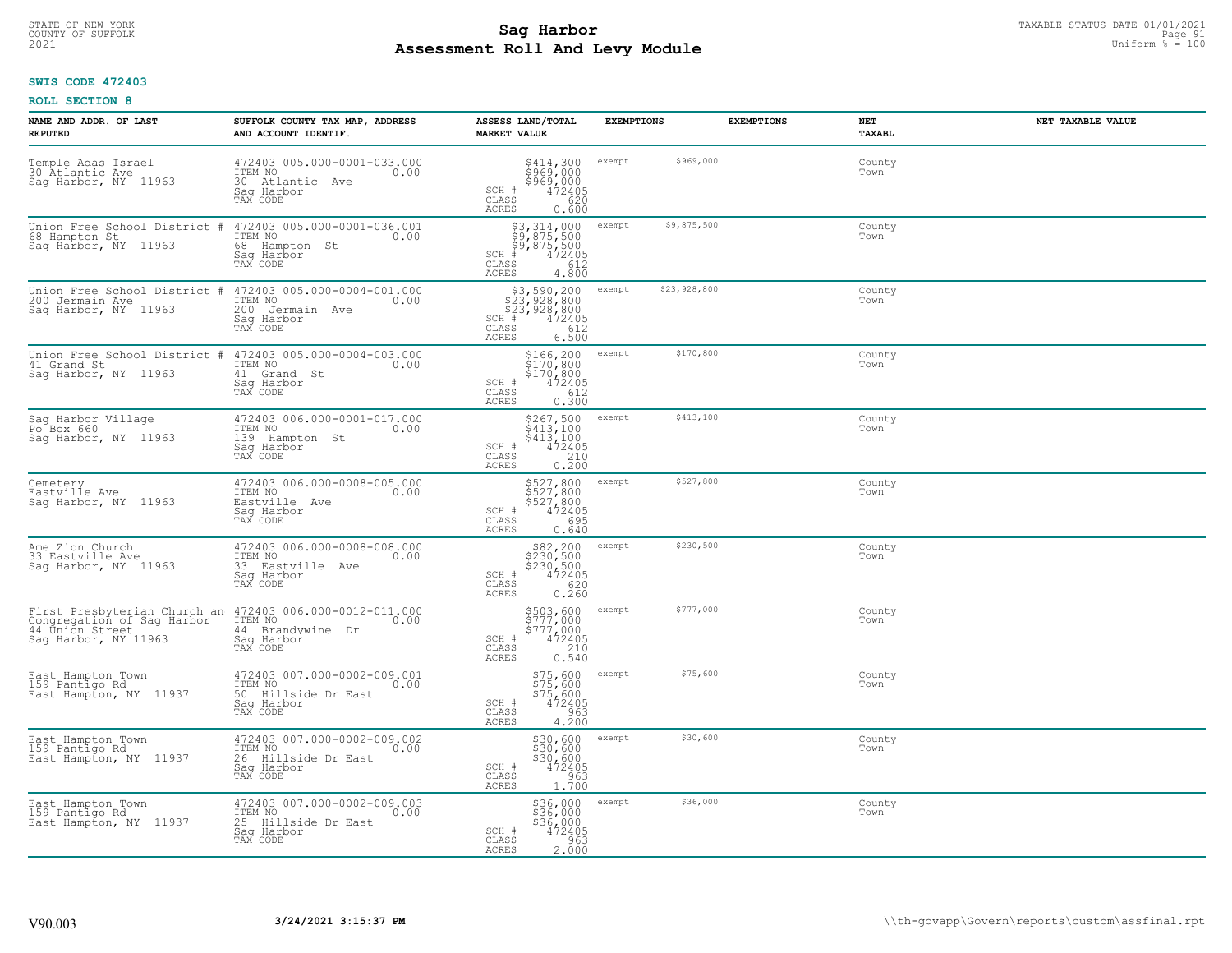# TAXABLE STATUS DATE 01/01/2021 **Sag Harbor** COUNTY OF SUFFOLK Page 92 **Assessment Roll And Levy Module Example 2021** Uniform  $\frac{1}{8}$  = 100

# **SWIS CODE 472403**

| NAME AND ADDR. OF LAST<br><b>REPUTED</b>                                       | SUFFOLK COUNTY TAX MAP, ADDRESS<br>AND ACCOUNT IDENTIF.                                         | <b>MARKET VALUE</b>            | ASSESS LAND/TOTAL                                                                             | <b>EXEMPTIONS</b> |               | <b>EXEMPTIONS</b> | NET<br><b>TAXABL</b> | NET TAXABLE VALUE |
|--------------------------------------------------------------------------------|-------------------------------------------------------------------------------------------------|--------------------------------|-----------------------------------------------------------------------------------------------|-------------------|---------------|-------------------|----------------------|-------------------|
| East Hampton Town<br>159 Pantigo Rd<br>East Hampton, NY 11937                  | 472403 007.000-0002-009.004<br>ITEM NO<br>0.00<br>43 Hillside Dr East<br>Saq Harbor<br>TAX CODE | SCH #<br>CLASS<br><b>ACRES</b> | $\begin{array}{c} $27,000\\ $27,000\\ $27,000\\ $27,000\\ 472405 \end{array}$<br>963<br>1,500 | exempt            | \$27,000      |                   | County<br>Town       |                   |
| New York State<br>291 Hampton St<br>Sag Harbor, NY 11963                       | 472403 007.000-0003-028.000<br>ITEM NO<br>0.00<br>291 Hampton St<br>Saq Harbor<br>TAX CODE      | SCH #<br>CLASS<br><b>ACRES</b> | \$819,800<br>\$819,800<br>\$819, 800<br>472405<br>971<br>49.990                               | exempt            | \$819,800     |                   | County<br>Town       |                   |
| Saq Harbor Village<br>P.O. Box 660<br>Sag Harbor, NY 11963                     | 472403 007.000-0004-010.003<br>ITEM NO<br>0.00<br>Brandywine Dr<br>Saq Harbor<br>TAX CODE       | SCH #<br>CLASS<br>ACRES        | $5500\n5500\n472405$<br>692                                                                   | exempt            | \$500         |                   | County<br>Town       |                   |
| Sag Harbor Village Of<br>Po Box 660<br>341 Division St<br>Sag Harbor, NY 11963 | 472403 008.000-0001-004.001<br>ITEM NO<br>0.00<br>341 Division St<br>Saq Harbor<br>TAX CODE     | SCH #<br>CLASS<br><b>ACRES</b> | \$5,000<br>\$5,000<br>\$5,000<br>472405<br>971<br>0.500                                       | exempt            | \$5,000       |                   | County<br>Town       |                   |
| Village Of Sag Harbor<br>55 Main St<br>Sag Harbor, NY 11963                    | 472403 008.000-0001-004.016<br>ITEM NO<br>0.00<br>Open Space<br>Saq Harbor<br>TAX CODE          | SCH #<br>CLASS<br><b>ACRES</b> | \$117,000<br>$\frac{1}{2}$ $\frac{1}{1}$ $\frac{7}{2}$ ,000<br>472405<br>970<br>6.500         | exempt            | \$117,000     |                   | County<br>Town       |                   |
| Village Of Sag Harbor<br>55 Main St<br>Sag Harbor, NY 11963                    | 472403 008.000-0001-004.017<br>ITEM NO<br>0.00<br>Open Space<br>Sag Harbor<br>TAX CODE          | SCH #<br>CLASS<br><b>ACRES</b> | $$9,000$<br>$$9,000$<br>$$9,000$<br>$$9,000$<br>472405<br>970<br>0.500                        | exempt            | \$9,000       |                   | County<br>Town       |                   |
| Sag Harbor Village<br>P.O. Box 660<br>Saq Harbor, NY 11963                     | 472403 009.000-0001-013.000<br>ITEM NO<br>0.00<br>Brandywine Dr<br>Sag Harbor<br>TAX CODE       | SCH #<br>CLASS<br><b>ACRES</b> | \$38,900<br>\$38,900<br>\$38,900<br>472405<br>311<br>0.030                                    | exempt            | \$38,900      |                   | County<br>Town       |                   |
| Sag Harbor Village<br>P.O. Box 660<br>Saq Harbor, NY 11963                     | 472403 009.000-0001-030.000<br>ITEM NO<br>0.00<br>Horizon Dr<br>Saq Harbor<br>TAX CODE          | SCH #<br>CLASS<br>ACRES        | \$476,000<br>$\frac{5476}{5476}$ , 000<br>\$476, 000<br>472405<br>311<br>0.460                | exempt            | \$476,000     |                   | County<br>Town       |                   |
| Suffolk County Water Authori<br>Montauk Hwy<br>East Hampton, NY 11932          | 472403 009.000-0002-008.000<br>ITEM NO<br>0.00<br>410 Division St<br>Saq Harbor<br>TAX CODE     | $SCH$ #<br>CLASS<br>ACRES      | \$6,540,890<br>\$6,540,890<br>\$6,540,890<br>#472405<br>\$8,540,892<br>12.600                 | exempt            | \$6,540,890   |                   | County<br>Town       |                   |
| Town of East Hampton<br>159 Pantigo Rd<br>East Hampton, NY 11937               | 472403 009.000-0002-009.000<br>ITEM NO<br>0.00<br>ROW Middle Line Hwy<br>Sag Harbor<br>TAX CODE | SCH #<br>CLASS<br>ACRES        | $$1,283$<br>$$1,283$<br>$$1,283$<br>$$1,283$<br>$472405$<br>963<br>0.070                      | exempt            | \$1,283       |                   | County<br>Town       |                   |
| TOTAL FOR ROLL SECTION 8                                                       |                                                                                                 |                                |                                                                                               |                   |               |                   |                      |                   |
| LEVY DESCRIPTION                                                               | PARCELS                                                                                         | ASSESS LAND                    | ASSESS TOTAL                                                                                  |                   | EXEMPT AMOUNT | TAXABLE VALUE     |                      |                   |
| City / Town District<br>vilsh1 Village-General                                 | 43                                                                                              | \$68,098,973                   | 111,966,473                                                                                   |                   | 111,966,473   |                   |                      |                   |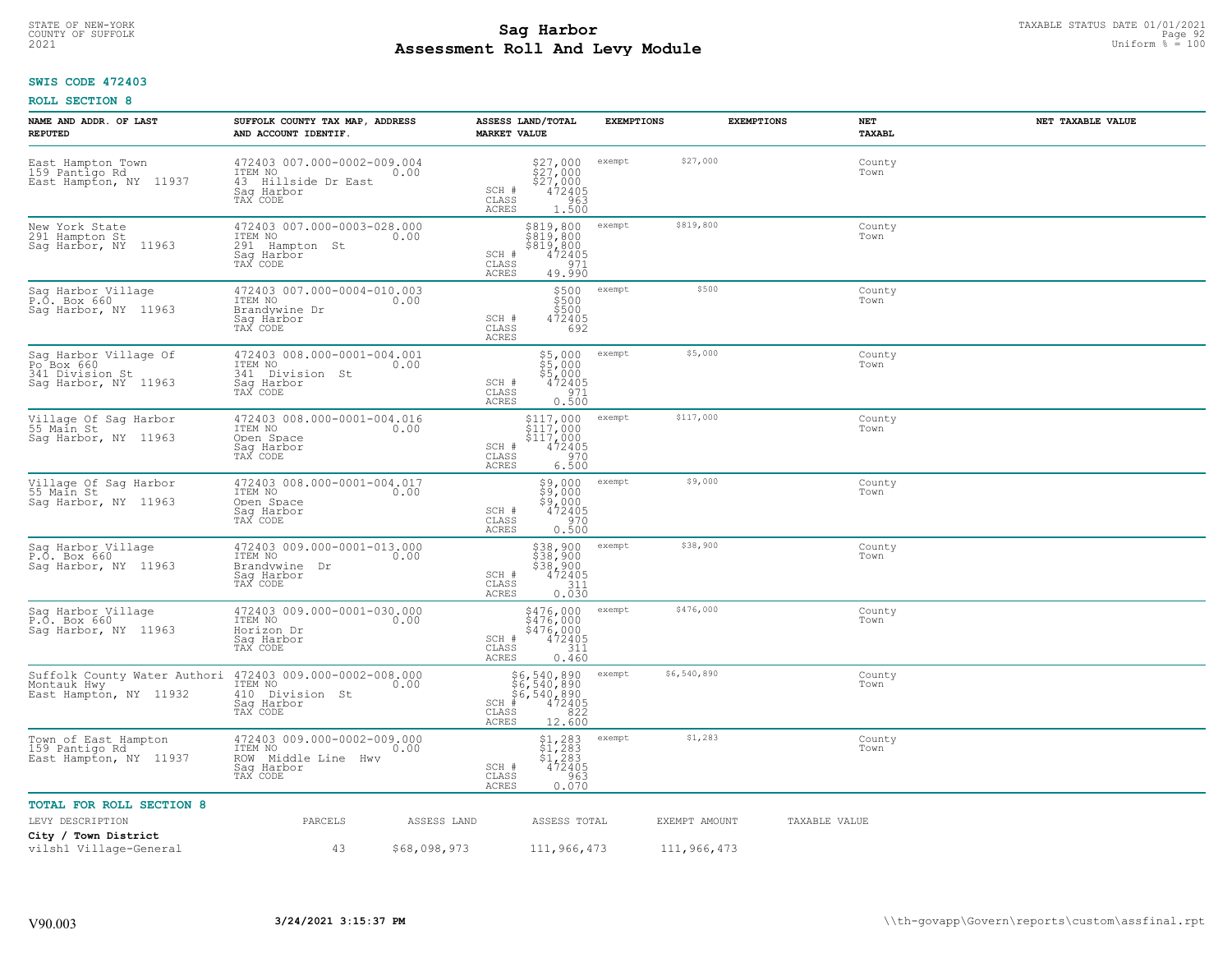# **SWIS CODE 472403**

### **TOTAL FOR ROLL SECTION 8**

| EXEMPTION DESCRIPTION          | PARCELS        | <b>CT</b>     |
|--------------------------------|----------------|---------------|
| 12100 Nys-generally            | $\mathfrak{D}$ | \$819,900     |
| $13500$ Town - General         | 5              | \$170,483     |
| 13510 Town - Cemetery Land     | $\mathbf{1}$   | \$527,800     |
| $13650$ Vg - General           | 22.            | \$38,142,700  |
| 13800 School District          | 3              | \$33,975,100  |
| 13890 Mun Pub Auth             |                | \$6,540,890   |
| 21600 Res Of Clergy-relig Corp |                | \$531,000     |
| 25110 Nonprof Corp-relig Const | 6              | \$29,230,300  |
| 26100 Vets Organization        |                | \$1,976,000   |
| 27350 Pvt Owned Cemetery       |                | \$52,300      |
| TOTAL                          |                | \$111,966,473 |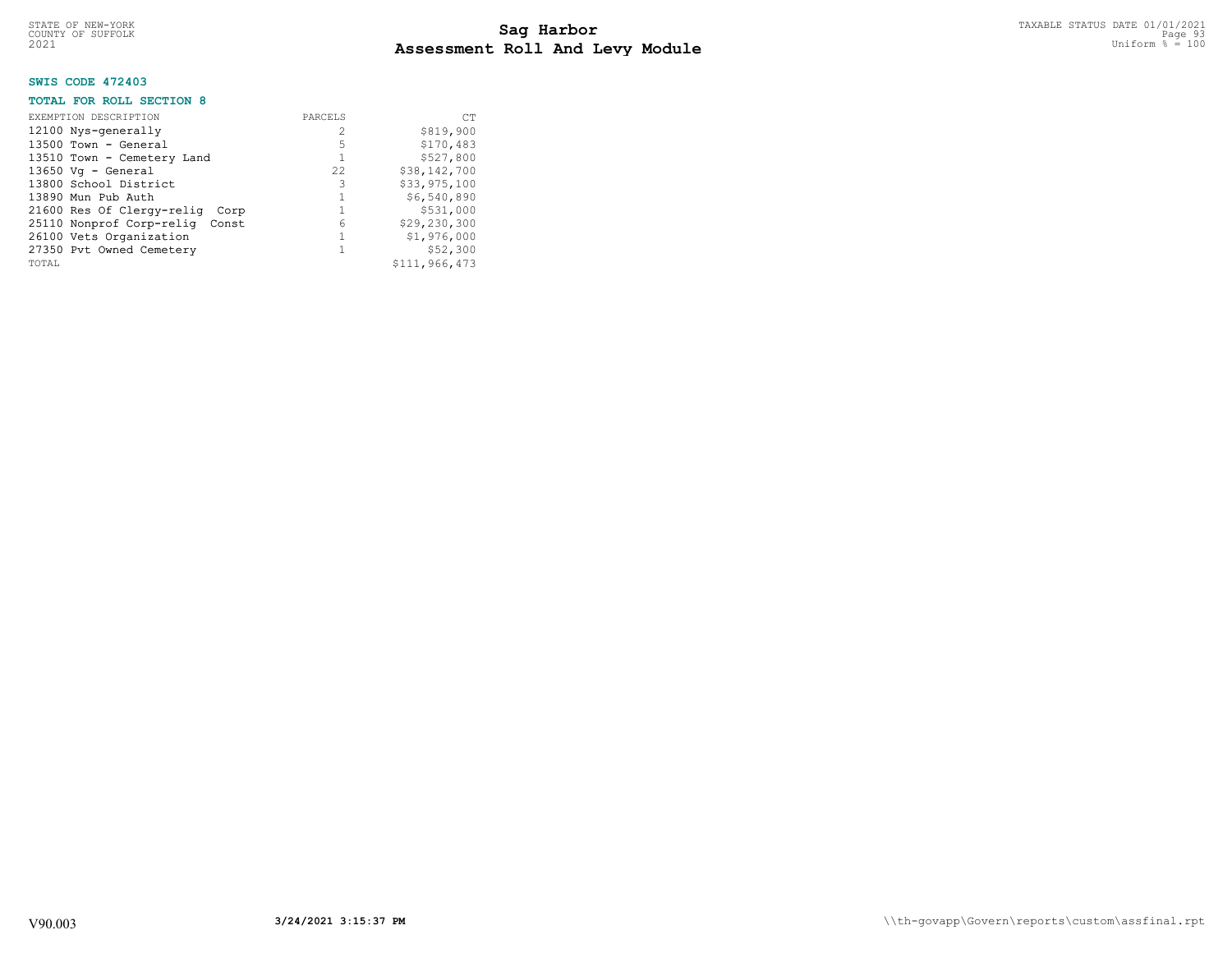|      | STATE OF NEW-YORK |
|------|-------------------|
|      | COUNTY OF SUFFOLK |
| 2021 |                   |

# TAXABLE STATUS DATE 01/01/2021<br>COUNTY OF SUFFOLK Page 94 **Assessment Roll And Levy Module Example 2021** Uniform  $\frac{1}{8}$  = 100

# **TOTAL FOR SWIS CODE 472403**

| LEVY DESCRIPTION                  | PARCELS      | ASSESS LAND   | ASSESS TOTAL       | EXEMPT AMOUNT | TAXABLE VALUE |
|-----------------------------------|--------------|---------------|--------------------|---------------|---------------|
| City / Town District              |              |               |                    |               |               |
| vilsh1 Village-General            | 979          | \$673,073,979 | \$1, 219, 956, 299 | 126, 269, 345 | 1,093,686,954 |
| Water district                    |              |               |                    |               |               |
| vilsh6 Chatfield Hills Water      | 24           | \$10,768,800  | \$17,340,900       |               | 2,598         |
| <b>TOTAL FOR SWIS CODE 472403</b> |              |               |                    |               |               |
| EXEMPTION DESCRIPTION             | PARCELS      | CT            |                    |               |               |
| 12100 Nys-generally               | 2            | \$819,900     |                    |               |               |
| $13500$ Town - General            | 5            | \$170,483     |                    |               |               |
| 13510 Town - Cemetery Land        |              | \$527,800     |                    |               |               |
| $13650 \text{ Vq}$ - General      | 22           | \$38,142,700  |                    |               |               |
| 13800 School District             | 3            | \$33,975,100  |                    |               |               |
| 13890 Mun Pub Auth                |              | \$6,540,890   |                    |               |               |
| 21600 Res Of Clergy-relig Corp    |              | \$531,000     |                    |               |               |
| 25110 Nonprof Corp-relig Const    | 6            | \$29,230,300  |                    |               |               |
| 26100 Vets Organization           |              | \$1,976,000   |                    |               |               |
| 27350 Pvt Owned Cemetery          | $\mathbf 1$  | \$52,300      |                    |               |               |
| 33201 Tax Sale Cnty Owned (t1)    |              | \$529,800     |                    |               |               |
| 41001 Vets Eligible Funds (v1)    | 13           | \$425,404     |                    |               |               |
| 41121 Vets Non-combat (v2)        | 10           | \$675,800     |                    |               |               |
| 41131 Vets Combat (v3)            | 17           | \$2,125,000   |                    |               |               |
| 41141 Vets Disability (v4)        | 3            | \$667,910     |                    |               |               |
| 41300 Vets Paraplegic (v5)        | $\mathbf{1}$ | \$1,680,000   |                    |               |               |
| 41400 Clergy (c1)                 | $\mathbf{1}$ | \$1,500       |                    |               |               |
| 41691 Volunteer Firefighter       | 18           | \$1,966,235   |                    |               |               |
| 41807 Persons over 65 (P1)        | 15           | \$6,231,223   |                    |               |               |
| TOTAL                             |              | \$126,269,345 |                    |               |               |

#### **GRAND TOTAL FOR SWIS CODE 472403**

| ROLL SECTION | PARCELS | ASSESS LAND   | ASSESS TOTAL    | COUNTY | TOWN          | SCHOOL |
|--------------|---------|---------------|-----------------|--------|---------------|--------|
|              | 927     | \$604,941,729 | \$1,103,493,629 |        | 1,089,190,757 |        |
|              |         |               | \$4,436,036     |        | 4,436,036     |        |
| 6            |         | \$33,277      | \$60.161        |        | 60,161        |        |
|              | 43      | \$68,098,973  | \$111,966,473   |        |               |        |
| GRAND TOTAL  | 979     | \$673,073,979 | \$1,219,956,299 |        | 1,093,686,954 |        |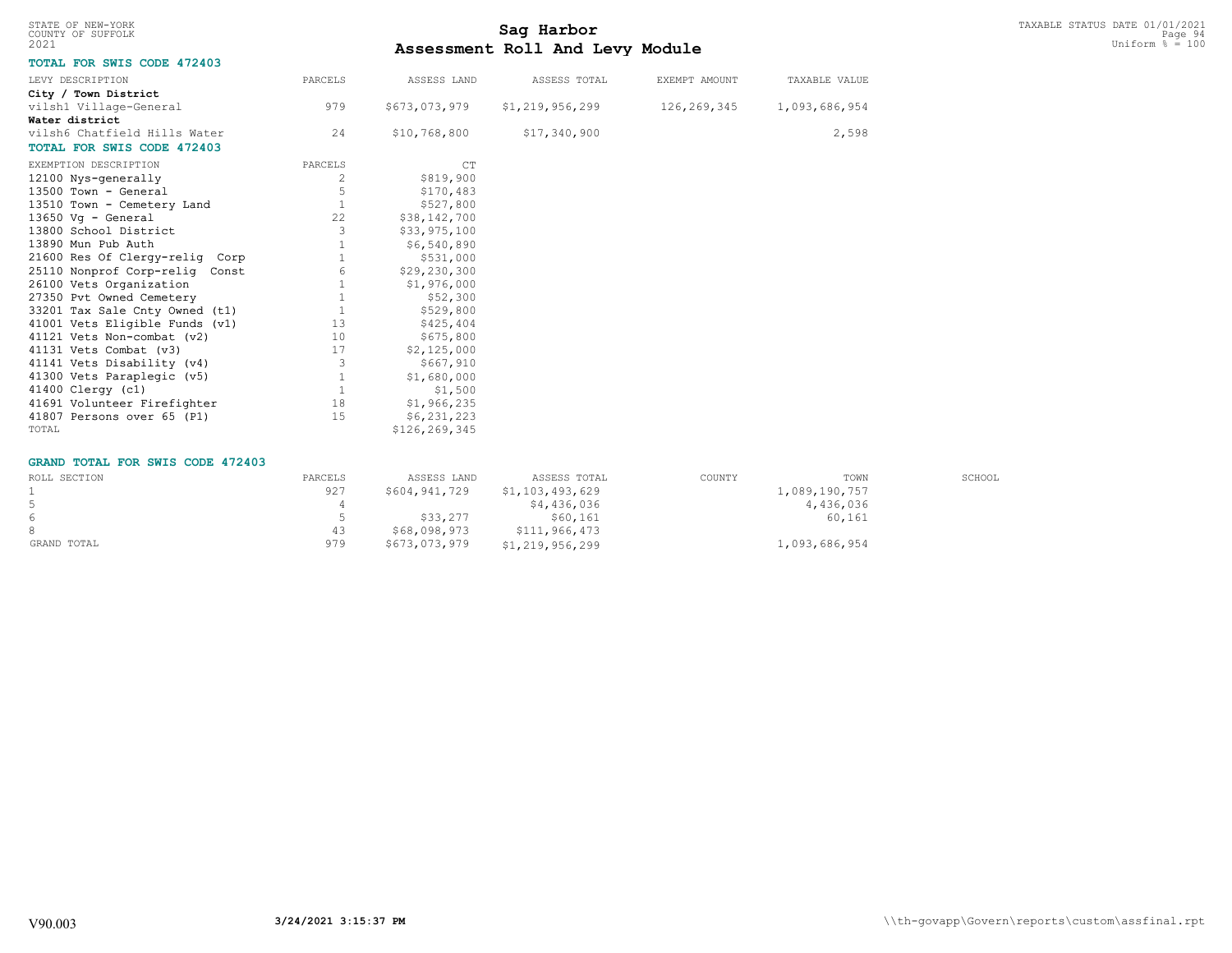# TAXABLE STATUS DATE 01/01/2021 **Sag Harbor** COUNTY OF SUFFOLK Page 95 **Assessment Roll And Levy Module Example 2021** Uniform  $\frac{1}{8}$  = 100

# **SWIS CODE 473609**

| NAME AND ADDR. OF LAST<br><b>REPUTED</b>                                                                                                                                                        | SUFFOLK COUNTY TAX MAP, ADDRESS<br>AND ACCOUNT IDENTIF.                                                                                                                               | ASSESS LAND/TOTAL<br><b>MARKET VALUE</b>                                                                                               | <b>EXEMPTIONS</b> | <b>EXEMPTIONS</b> | <b>NET</b><br>TAXABL | NET TAXABLE VALUE |
|-------------------------------------------------------------------------------------------------------------------------------------------------------------------------------------------------|---------------------------------------------------------------------------------------------------------------------------------------------------------------------------------------|----------------------------------------------------------------------------------------------------------------------------------------|-------------------|-------------------|----------------------|-------------------|
| Richard Sabean<br>Sandra A Sabean<br>162 Redwood Rd<br>Sag Harbor NY 11963                                                                                                                      | 473609 001.000-0001-001.000<br>ITEM NO<br>0.00<br>162 Redwood Rd<br>Village of Sag Harbor<br>TAX CODE                                                                                 | $$2,292,200$<br>$$2,500,000$<br>$$2,500,000$<br>$$472405$<br>$$210M$<br>$SCH$ #<br>CLASS<br>ACRES<br>0.360                             |                   |                   | County<br>Town       | 2,500,000         |
| Saq Harbor NY 11963                                                                                                                                                                             | Heidi Polling Swindells, Tru 473609 001.000-0001-002.000<br>Allen-Swindells Family Trust ITEM NO<br>158 Redwood Rd 158 Redwood Rd 158 Redwood Rd<br>Village of Sag Harbor<br>TAX CODE | \$2,333,300<br>\$2,681,700<br>\$2,681,700<br>SCH #<br>CLASS<br>$\frac{472405}{210}$<br>0.330<br><b>ACRES</b>                           |                   |                   | County<br>Town       | 2,681,700         |
| 154 Redwood LLC<br>17 Meadows Ln<br>Purchase NY 10577                                                                                                                                           | 473609 001.000-0001-005.001<br>ITEM NO<br>0.00<br>154 Redwood Rd<br>Village of Sag Harbor<br>TAX CODE                                                                                 | \$2,685,800<br>\$2,704,700<br>\$2,704,700<br>#472405<br>\$50,312W<br>$SCH$ #<br>CLASS<br><b>ACRES</b><br>0.640                         |                   |                   | County<br>Town       | 2,704,700         |
| Rod Gilbert<br>Judy Gilbert<br>52 East End Avenue FL 33<br>New York NY 10028                                                                                                                    | 473609 001.000-0001-006.000<br>TTEM NO 0.00<br>148 Redwood Rd<br>Village of Sag Harbor<br>TAX CODE                                                                                    | $$2,077,900$<br>$$5,756,800$<br>$$5,756,800$<br>$$472405$<br>$$2100$<br>$SCH$ #<br>CLASS<br><b>ACRES</b><br>0.300                      |                   |                   | County<br>Town       | 5,756,800         |
| Stoll, Paul C (Trustee)<br>Stoll, Elaine C (Trustee)<br>Marilyn J Arents<br>7483 Oak Moss Dr<br>Sarasota FL 34241                                                                               | 473609 001.000-0001-007.000<br>ITEM NO<br>0.00<br>144 Redwood Rd<br>Village of Sag Harbor<br>TAX CODE                                                                                 | $$2,648,600$<br>$$2,850,800$<br>$$2,850,800$<br>$$472405$<br>$$210W$<br>$SCH$ #<br>CLASS<br><b>ACRES</b><br>0.470                      |                   |                   | County<br>Town       | 2,850,800         |
| Bernard Beckerman<br>Gloria Beckerman<br>464 Riverside Dr Apt 71<br>New York, NY 10027-6801                                                                                                     | 473609 001.000-0001-008.000<br>ITEM NO<br>0.00<br>140 Redwood Rd<br>Village of Sag Harbor<br>TAX CODE                                                                                 | $$2, 558, 800$<br>$$2, 706, 000$<br>$$2, 706, 000$<br>$4 472405$<br>$$2100$<br>$SCH$ #<br>CLASS<br><b>ACRES</b><br>0.360               | veteran           | \$59,537          | County<br>Town       | 2,646,463         |
| Catherine Danner<br>136 Redwood Rd<br>Saq Harbor, NY 11963                                                                                                                                      | 473609 001.000-0001-009.000<br>ITEM NO<br>0.00<br>136 Redwood Rd<br>Village of Sag Harbor<br>TAX CODE                                                                                 | $$2,891,600$<br>$$3,119,300$<br>$$3,119,300$<br>$$472405$<br>$$210W$<br>$SCH$ #<br>$\mathtt{CLASS}$<br>0.510<br><b>ACRES</b>           |                   |                   | County<br>Town       | 3,119,300         |
| Nanette Gibson<br>Lauren Amodeo, Co-Trustee<br>The Family Trust<br>Christina Byrnes, Co-Trustee Village of Saq Harbor<br>Christina Byrnes, Co-Trustee Village of Saq Harbor<br>The Family Trust | 473609 001.000-0001-010.000<br>ITEM NO 0.00                                                                                                                                           | $$2,731,800$<br>$$3,067,100$<br>$$3,067,100$<br>$$472405$<br>$$210M$<br>SCH #<br>CLASS<br><b>ACRES</b><br>0.550                        |                   |                   | County<br>Town       | 3,067,100         |
| Louis Galasso<br>Lenore Galasso<br>19 Kinglet Dr S<br>Cranbury NJ 08512                                                                                                                         | 473609 001.000-0001-011.000<br>ITEM NO 0.00<br>128 Redwood Rd<br>Village of Sag Harbor<br>TAX CODE                                                                                    | $$^{51}_{51}, ^{784}_{975}, ^{100}_{900}$ \$1, 975,000<br>\$1, 975,000<br># 472405<br>\$3<br>$SCH$ #<br>CLASS<br><b>ACRES</b><br>0.500 |                   |                   | County<br>Town       | 1,975,000         |
| Andy Arvans<br>Athānasia Arvans<br>124 Redwood Rd<br>Sag Harbor, NY 11963                                                                                                                       | 473609 001.000-0001-012.000<br>ITEM NO<br>0.00<br>124 Redwood Rd<br>Village of Sag Harbor<br>TAX CODE                                                                                 | $$1, 984, 000$<br>$$2, 508, 800$<br>$$2, 508, 800$<br>$472405$<br>$$2100$<br>$SCH$ #<br>CLASS<br><b>ACRES</b><br>0.740                 |                   |                   | County<br>Town       | 2,508,800         |
| Robert Litsky<br>Joan Litsky<br>118 Redwood Rd<br>Sag Harbor, NY<br>11963                                                                                                                       | 473609 001.000-0001-013.000<br>ITEM NO<br>0.00<br>118 Redwood Rd<br>Village of Sag Harbor<br>TAX CODE                                                                                 | \$1,665,900<br>\$1,925,900<br>\$1,925,900<br>$SCH$ #<br>472405<br>CLASS<br>210W<br><b>ACRES</b><br>0.690                               |                   |                   | County<br>Town       | 1,925,900         |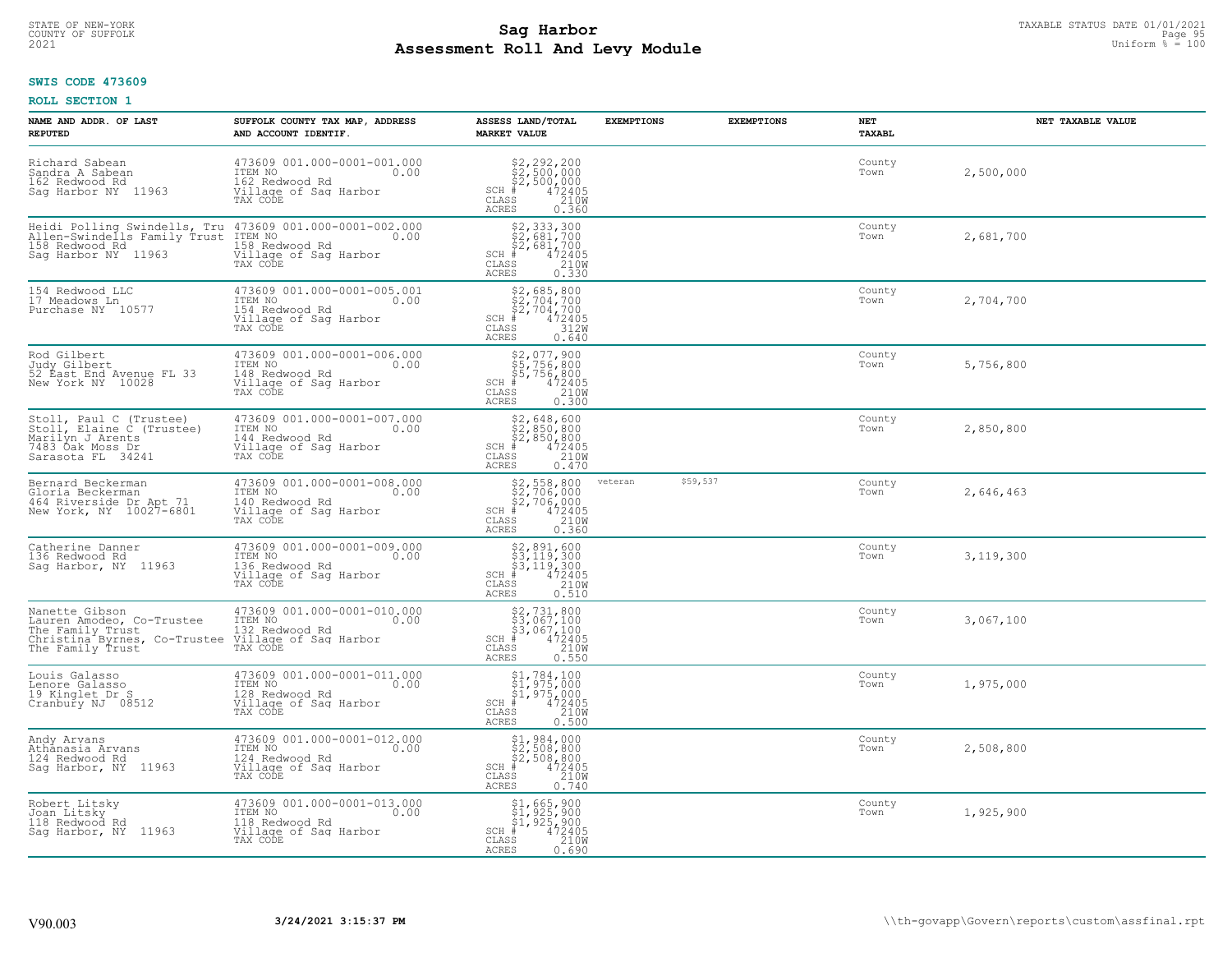# TAXABLE STATUS DATE 01/01/2021<br>COUNTY OF SUFFOLK Page 96 **Assessment Roll And Levy Module Example 2021** Uniform  $\frac{1}{8}$  = 100

# **SWIS CODE 473609**

| NAME AND ADDR. OF LAST<br><b>REPUTED</b>                                                  | SUFFOLK COUNTY TAX MAP, ADDRESS<br>AND ACCOUNT IDENTIF.                                                | ASSESS LAND/TOTAL<br><b>MARKET VALUE</b>                                                                                           | <b>EXEMPTIONS</b>   | <b>EXEMPTIONS</b> | NET<br><b>TAXABL</b> | NET TAXABLE VALUE |
|-------------------------------------------------------------------------------------------|--------------------------------------------------------------------------------------------------------|------------------------------------------------------------------------------------------------------------------------------------|---------------------|-------------------|----------------------|-------------------|
| Redwood Landing LLC<br>c/o Gerald B. Ouderkirk<br>49 W 70th St Apt 3<br>New York NY 10023 | 473609 001.000-0001-014.000<br>ITEM NO<br>0.00<br>112 Redwood Rd<br>Village of Sag Harbor<br>TAX CODE  | $$1,644,900$ $$1,966,300$ $$1,966,300$ $$472405$ $$210M$<br>SCH<br>CLASS<br><b>ACRES</b><br>0.410                                  |                     |                   | County<br>Town       | 1,966,300         |
| Gerald P Goldsmith<br>Leda Goldsmith<br>3240 Henry Hudson Pky<br>Riverdale, NY 10463      | 473609 001.000-0001-015.000<br>ITEM NO<br>0.00<br>110 Redwood Rd<br>Village of Sag Harbor<br>TAX CODE  | $$1, 225, 700$<br>$$1, 434, 500$<br>$$1, 434, 500$<br>$\frac{472405}{210}$<br>$SCH$ #<br>CLASS<br><b>ACRES</b><br>0.260            |                     |                   | County<br>Town       | 1,434,500         |
| Robert J Brown<br>Gail V Brown<br>106 Redwood Rd<br>Saq Harbor, NY 11963                  | 473609 001.000-0001-016.000<br>ITEM NO<br>0.00<br>106 Redwood Rd<br>Village of Sag Harbor<br>TAX CODE  | $$1,314,700$<br>$$1,821,700$<br>$$1,821,700$<br>$472405$<br>$$2100$<br>$SCH$ #<br>CLASS<br>0.270<br><b>ACRES</b>                   |                     |                   | County<br>Town       | 1,821,700         |
| MAYDEL LLC<br>131 Greene Street<br>New York NY 10012                                      | 473609 001.000-0001-017.000<br>ITEM NO<br>0.00<br>8 Dartmouth Rd<br>Village of Sag Harbor<br>TAX CODE  | $$4, 152, 000$<br>$$4, 320, 100$<br>$$4, 320, 100$<br>$*$<br>$*$<br>$*$<br>$*$<br>$SCH$ #<br>CLASS<br>210<br><b>ACRES</b><br>0.590 |                     |                   | County<br>Town       | 4,320,100         |
| Patricia R Weinberg<br>31 Harrison St<br>New York NY 10013                                | 473609 001.000-0001-018.000<br>ITEM NO<br>0.00<br>115 Redwood Rd<br>Village of Sag Harbor<br>TAX CODE  | $$3, 354, 800$<br>$$3, 354, 800$<br>$$3, 354, 800$<br>$472405$<br>$$210$<br>SCH #<br>CLASS<br><b>ACRES</b><br>0.610                |                     |                   | County<br>Town       | 3,354,800         |
| Hilary P Loomis<br>129 Redwood Rd<br>Saq Harbor NY 11963                                  | 473609 001.000-0001-019.000<br>ITEM NO<br>0.00<br>129 Redwood Rd<br>Village of Sag Harbor<br>TAX CODE  | $$855, 400$<br>$$1, 374, 600$<br>$$1, 374, 600$<br>$$472405$<br>$SCH$ #<br>210<br>CLASS<br>0.370<br><b>ACRES</b>                   |                     |                   | County<br>Town       | 1,374,600         |
| Ruth M Frick (Trustee)<br>The Ruth M. Frick Trust<br>1 Preachers Pl<br>Savannah GA 31411  | 473609 001.000-0001-020.000<br>ITEM NO<br>0.00<br>141 Redwood Rd<br>Village of Sag Harbor<br>TAX CODE  | $\begin{array}{c} $841,700 $1,163,300 $1,163,300 # 472405 \end{array}$<br>$SCH$ #<br>CLASS<br>210<br>0.450<br><b>ACRES</b>         |                     |                   | County<br>Town       | 1,163,300         |
| Gregory S Lukmire<br>Nan K Lukmire<br>4234 S 35th St<br>Arlington VA 22206                | 473609 001.000-0001-021.000<br>TTEM NO 0.00<br>7 Cornell Rd<br>Village of Sag Harbor<br>TAX CODE       | \$743,600<br>\$867,100<br>\$867,100<br>472405<br>SCH #<br>CLASS<br>260<br><b>ACRES</b><br>0.270                                    |                     |                   | County<br>Town       | 867,100           |
| David Lobell<br>P.O. Box 407<br>Saq Harbor, NY 11963                                      | 473609 001.000-0001-023.000<br>TTEM NO 0.00<br>155 Redwood Rd<br>Village of Saq Harbor<br>TAX CODE     | $$896,500$<br>$$1,237,500$<br>$$1,237,500$<br>$*$ 472405<br>$SCH$ #<br>CLASS<br>210<br>ACRES<br>0.480                              | \$75,000<br>veteran |                   | County<br>Town       | 1,162,500         |
| Helen De Silva<br>161 Redwood Rd<br>Sag Harbor, NY 11963                                  | 473609 001.000-0001-024.000<br>ITEM NO<br>0.00<br>161 Redwood Rd<br>Village of Sag Harbor<br>TAX CODE  | $$795,000$<br>$$1,044,400$<br>$$1,044,400$<br>SCH #<br>472405<br>210<br>CLASS<br><b>ACRES</b><br>0.340                             |                     |                   | County<br>Town       | 1,044,400         |
| Joseph Lambiase<br>Galiña Kaloyanova<br>608 Route 114<br>East Hampton NY 11937            | 473609 001.000-0001-025.000<br>ITEM NO<br>0.00<br>28 Dartmouth Rd<br>Village of Sag Harbor<br>TAX CODE | \$775,800<br>\$1,064,000<br>\$1,064,000<br>$SCH$ #<br>472405<br>CLASS<br>$\frac{210}{0.210}$<br><b>ACRES</b>                       | \$75,000<br>veteran |                   | County<br>Town       | 989,000           |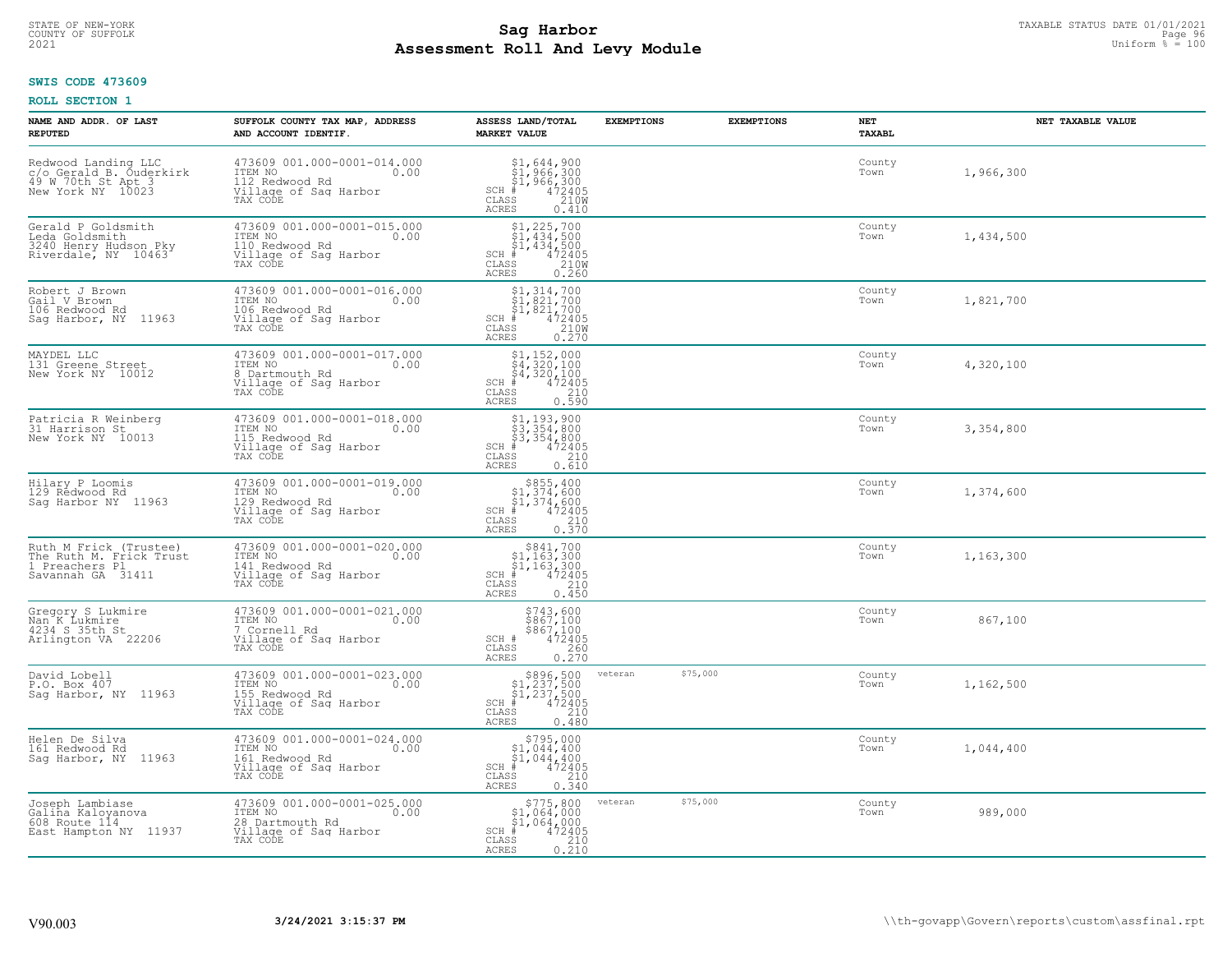# TAXABLE STATUS DATE 01/01/2021<br>COUNTY OF SUFFOLK Page 97 **Assessment Roll And Levy Module Example 2021** Uniform  $\frac{1}{8}$  = 100

#### **SWIS CODE 473609**

| NAME AND ADDR. OF LAST<br><b>REPUTED</b>                                                                           | SUFFOLK COUNTY TAX MAP, ADDRESS<br>AND ACCOUNT IDENTIF.                                                     | ASSESS LAND/TOTAL<br><b>MARKET VALUE</b>                                                                                               | <b>EXEMPTIONS</b> | <b>EXEMPTIONS</b> | NET<br><b>TAXABL</b> | NET TAXABLE VALUE |
|--------------------------------------------------------------------------------------------------------------------|-------------------------------------------------------------------------------------------------------------|----------------------------------------------------------------------------------------------------------------------------------------|-------------------|-------------------|----------------------|-------------------|
| Stephen Vaccaro<br>PO 1352<br>Wainscott, NY 11975                                                                  | 473609 001.000-0001-026.000<br>TTEM NO 0.00<br>0.00<br>26 Dartmouth Rd<br>Village of Sag Harbor<br>TAX CODE | \$780,900<br>\$953,800<br>\$953,800<br>\$953,800<br>SCH #<br>CLASS<br>210<br><b>ACRES</b><br>0.230                                     |                   |                   | County<br>Town       | 953,800           |
| Kenneth Smith<br>Lynn B Jacobsen<br>P.O. Box 2522<br>Sag Harbor, NY 11963                                          | 473609 001.000-0001-027.000<br>ITEM NO<br>0.00<br>22 Dartmouth Rd<br>Village of Sag Harbor<br>TAX CODE      | SCH #<br>CLASS<br><b>ACRES</b><br>0.260                                                                                                |                   |                   | County<br>Town       | 1,436,200         |
| 12 Cornell Road LLC<br>15 Percy Williams Drive<br>East Islip NY 11730                                              | 473609 001.000-0001-028.001<br>ITEM NO<br>0.00<br>12 Cornell Rd<br>Village of Sag Harbor<br>TAX CODE        | $$1,039,200$<br>$$4,113,700$<br>$$4,113,700$<br>472405<br>$SCH$ #<br>CLASS<br>210<br>0.510<br><b>ACRES</b>                             |                   |                   | County<br>Town       | 4, 113, 700       |
| Michael Chiarello<br>Megan Chiarello<br>25 <sup>-</sup> Dartmouth Rd<br>Sag Harbor NY 11963                        | 473609 001.000-0001-029.000<br>ITEM NO<br>0.00<br>25 Dartmouth Rd<br>Village of Saq Harbor<br>TAX CODE      | $$853,700$<br>$$1,070,200$<br>$$1,070,200$<br>$472405$<br>$$210$<br>$SCH$ #<br>CLASS<br>ACRES<br>0.280                                 |                   |                   | County<br>Town       | 1,070,200         |
| James E Gallagher<br>Carol Gallagher<br>21 Dartmouth Rd<br>Sag Harbor NY 11963                                     | 473609 001.000-0001-030.000<br>ITEM NO<br>0.00<br>21 Dartmouth Rd<br>Village of Sag Harbor<br>TAX CODE      | \$809,200<br>\$931,200<br>\$931,200<br>472405<br>SCH #<br>CLASS<br>$\frac{210}{0.240}$<br><b>ACRES</b>                                 |                   |                   | County<br>Town       | 931,200           |
| Thomas Gleeson<br>Virginia Hubert<br>13 Beech St<br>Point Lookout, NY 11569                                        | 473609 001.000-0001-031.000<br>ITEM NO<br>0.00<br>15 Princeton Rd<br>Village of Sag Harbor<br>TAX CODE      | $$865,600$<br>$$1,432,200$<br>$$1,432,200$<br>$SCH$ #<br>$472405$<br>210<br>CLASS<br>0.280<br><b>ACRES</b>                             |                   |                   | County<br>Town       | 1,432,200         |
| RK Horizons, LLC<br>Stephanie Klein Reppert<br>Todd Douglas Reppert<br>2 Fifth Avenue Apt 11A<br>New York NY 10011 | 473609 001.000-0001-032.000<br>ITEM NO<br>0.00<br>19 Princeton Rd<br>Village of Sag Harbor<br>TAX CODE      | \$744,100<br>$$1,024,600$<br>$$1,024,600$<br>$SCH$ #<br>472405<br>$\begin{array}{c} 210 \\ 0.210 \end{array}$<br>CLASS<br><b>ACRES</b> |                   |                   | County<br>Town       | 1,024,600         |
| Paul Meech<br>Pamela Meech<br>41 River Terrace #4108<br>New York NY 10282                                          | 473609 001.000-0001-033.000<br>ITEM NO<br>0.00<br>22 Cornell Rd<br>Village of Sag Harbor<br>TAX CODE        | $$805, 400$<br>$$1, 152, 500$<br>$$1, 152, 500$<br>$$472405$<br>$SCH$ #<br>CLASS<br>$\frac{210}{0.210}$<br>ACRES                       |                   |                   | County<br>Town       | 1,152,500         |
| Mary Elizabeth Ruth<br>Anne Margaret Ruth<br>Julie Francis Ruth<br>Timothy Paul Ruth                               | 473609 001.000-0001-034.000<br>ITEM NO<br>0.00<br>26 Cornell Rd<br>Village of Sag Harbor<br>TAX CODE        | \$811,000<br>\$985,100<br>\$985,100<br>472405<br>SCH #<br>CLASS<br>210<br><b>ACRES</b><br>0.350                                        |                   |                   | County<br>Town       | 985,100           |
| Richard F. Ferrari<br>4 Harvard Rd<br>Sag Harbor NY 11963                                                          | 473609 001.000-0001-035.000<br>ITEM NO<br>0.00<br>4 Harvard Rd<br>Village of Sag Harbor<br>TAX CODE         | $\texttt{SCH}_{\_}\#$<br>CLASS<br>0.330<br><b>ACRES</b>                                                                                |                   |                   | County<br>Town       | 1,052,800         |
| Maxwell J. Pomper<br>Alexandra T. Pomper<br>80 North Moore St. #23C<br>New York NY 10013                           | 473609 001.000-0001-036.000<br>ITEM NO<br>0.00<br>29 Cornell Rd<br>Village of Sag Harbor<br>TAX CODE        | \$788,300<br>\$982,600<br>\$982,600<br>SCH #<br>472405<br>210<br>CLASS<br><b>ACRES</b><br>0.290                                        |                   |                   | County<br>Town       | 982,600           |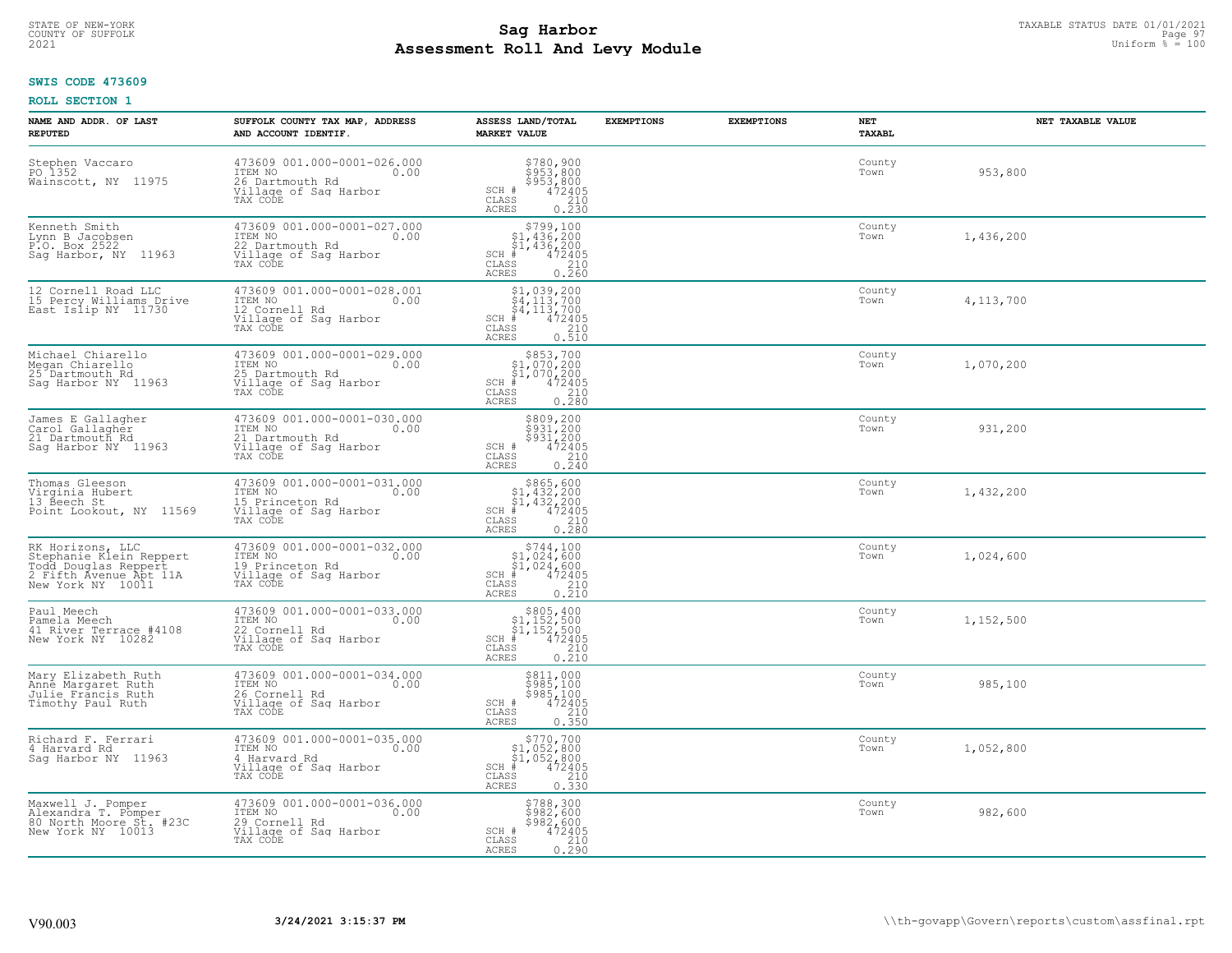# TAXABLE STATUS DATE 01/01/2021 **Sag Harbor** COUNTY OF SUFFOLK Page 98 **Assessment Roll And Levy Module Example 2021** Uniform  $\frac{1}{8}$  = 100

# **SWIS CODE 473609**

| NAME AND ADDR. OF LAST<br><b>REPUTED</b>                                                                      | SUFFOLK COUNTY TAX MAP, ADDRESS<br>AND ACCOUNT IDENTIF.                                                | ASSESS LAND/TOTAL<br><b>MARKET VALUE</b>                                                                                                    | <b>EXEMPTIONS</b> | <b>EXEMPTIONS</b> | NET<br>TAXABL  | NET TAXABLE VALUE |
|---------------------------------------------------------------------------------------------------------------|--------------------------------------------------------------------------------------------------------|---------------------------------------------------------------------------------------------------------------------------------------------|-------------------|-------------------|----------------|-------------------|
| Kay Preston Lawson<br>25 Cornell Rd<br>Saq Harbor NY<br>11963                                                 | 473609 001.000-0001-037.000<br>ITEM NO<br>0.00<br>25 Cornell Rd<br>Village of Sag Harbor<br>TAX CODE   | $$767,000§1,010,700§1,010,700# 472405§5210$<br>$SCH$ #<br>CLASS<br><b>ACRES</b><br>0.230                                                    |                   |                   | County<br>Town | 1,010,700         |
| Nancy I Williams, Trustee<br>Nancy I. Williams Revocable<br>P O Box 794<br>Sag Harbor NY 11963                | 473609 001.000-0001-038.000<br>ITEM NO<br>0.00<br>21 Cornell Rd<br>Village of Sag Harbor<br>TAX CODE   | \$796,500<br>\$981,500<br>\$981,500<br>SCH #<br>472405<br>CLASS<br>$\frac{210}{0.310}$<br>ACRES                                             |                   |                   | County<br>Town | 981,500           |
| 19 Cornell LLC<br>920 NW 7th Street<br>Boca Raton FL 33486                                                    | 473609 001.000-0001-039.000<br>ITEM NO<br>0.00<br>19 Cornell Rd<br>Village of Sag Harbor<br>TAX CODE   | $$738,000$<br>$$3,227,000$<br>$$3,227,000$<br>$$472405$<br>$SCH$ #<br>CLASS<br>210<br>0.230<br>ACRES                                        |                   |                   | County<br>Town | 3,227,000         |
| Arlene Montesano<br>937 Cima Linda Lane<br>Santa Barbara CA 93108                                             | $473609001.000-0001-040.000$<br>ITEM NO<br>0.00<br>9 Dartmouth Rd<br>Village of Sag Harbor<br>TAX CODE | $$850,300$<br>$$1,821,400$<br>$$1,821,400$<br>$*$<br>$*$<br>$472405$<br>$SCH$ #<br>CLASS<br>210<br>0.230<br><b>ACRES</b>                    |                   |                   | County<br>Town | 1,821,400         |
| Carolyn Pastier<br>14 Bayard Dr<br>Dix Hills NY 11746                                                         | 473609 001.000-0001-041.000<br>ITEM NO<br>0.00<br>93 Redwood Rd<br>Village of Sag Harbor<br>TAX CODE   | $$1,026,600$<br>$$2,928,700$<br>$$2,928,700$<br>$472405$<br>$$2,928$<br>$$210$<br>$SCH$ #<br>CLASS<br><b>ACRES</b><br>0.500                 |                   |                   | County<br>Town | 2,928,700         |
| Richard E Long<br>100-05 159th Ave<br>Howard Beach, NY 11414                                                  | 473609 001.000-0001-042.000<br>ITEM NO<br>0.00<br>87 Redwood Rd<br>Village of Sag Harbor<br>TAX CODE   | $\begin{array}{r} 5943, 600 \\ 51, 278, 600 \\ 51, 278, 600 \\ \pm 472405 \\ 55 & 210 \\ \end{array}$<br>$SCH$ #<br>CLASS<br>0.480<br>ACRES | clergy            | \$1,500           | County<br>Town | 1,277,100         |
| Diane L Sass<br>11 Amherst Rd<br>Saq Harbor, NY 11963                                                         | 473609 001.000-0002-001.000<br>ITEM NO<br>0.00<br>11 Amherst Rd<br>Village of Sag Harbor<br>TAX CODE   | \$2,415,500<br>\$2,665,300<br>\$2,665,300<br># 472405<br>\$5 210M<br>$SCH$ #<br>CLASS<br><b>ACRES</b><br>0.340                              |                   |                   | County<br>Town | 2,665,300         |
| East End Sunset LLC<br>c/o ERG Property Advisors<br>777 Third Avenue FL 27<br>New York NY 10017               | 473609 001.000-0002-002.000<br>TTEM NO 0.00<br>172 Redwood Rd<br>Village of Sag Harbor<br>TAX CODE     | $$2,734,400$<br>$$5,181,400$<br>$$5,181,400$<br>$472405$<br>$$2100$<br>$SCH$ #<br>CLASS<br><b>ACRES</b><br>0.390                            |                   |                   | County<br>Town | 5,181,400         |
| Michael Halpern, Trustee<br>Cara Halpern Family Trust<br>Joanne Halpern, Trustee<br>Cara Halpern Family Trust | 473609 001.000-0002-003.000<br>10.00 0.00<br>176 Redwood Rd<br>Village of Sag Harbor<br>TAX CODE       | $$2,689,500$<br>$$3,621,500$<br>$$3,621,500$<br>$$472405$<br>$$2100$<br>$SCH$ #<br>CLASS<br><b>ACRES</b><br>0.380                           |                   |                   | County<br>Town | 3,621,500         |
| Jeannie F. Tseng<br>300 Central Park West Apt 6D<br>New York NY 10024                                         | 473609 001.000-0002-004.000<br>ITEM NO<br>0.00<br>180 Redwood Rd<br>Village of Sag Harbor<br>TAX CODE  | \$2,696,100<br>\$5,164,300<br>\$5,164,300<br># 472405<br>\$8 210M<br>$SCH$ #<br>CLASS<br><b>ACRES</b><br>0.360                              |                   |                   | County<br>Town | 5,164,300         |
| Sheila Clancy Waugh<br>57 Franklin Ave<br>Sag Harbor NY 11963                                                 | 473609 001.000-0002-005.000<br>ITEM NO<br>0.00<br>184 Redwood Rd<br>Village of Sag Harbor<br>TAX CODE  | $$2,614,400$<br>$$2,864,500$<br>$$2,864,500$<br>$SCH$ #<br>472405<br>210W<br>CLASS<br>ACRES<br>0.370                                        |                   |                   | County<br>Town | 2,864,500         |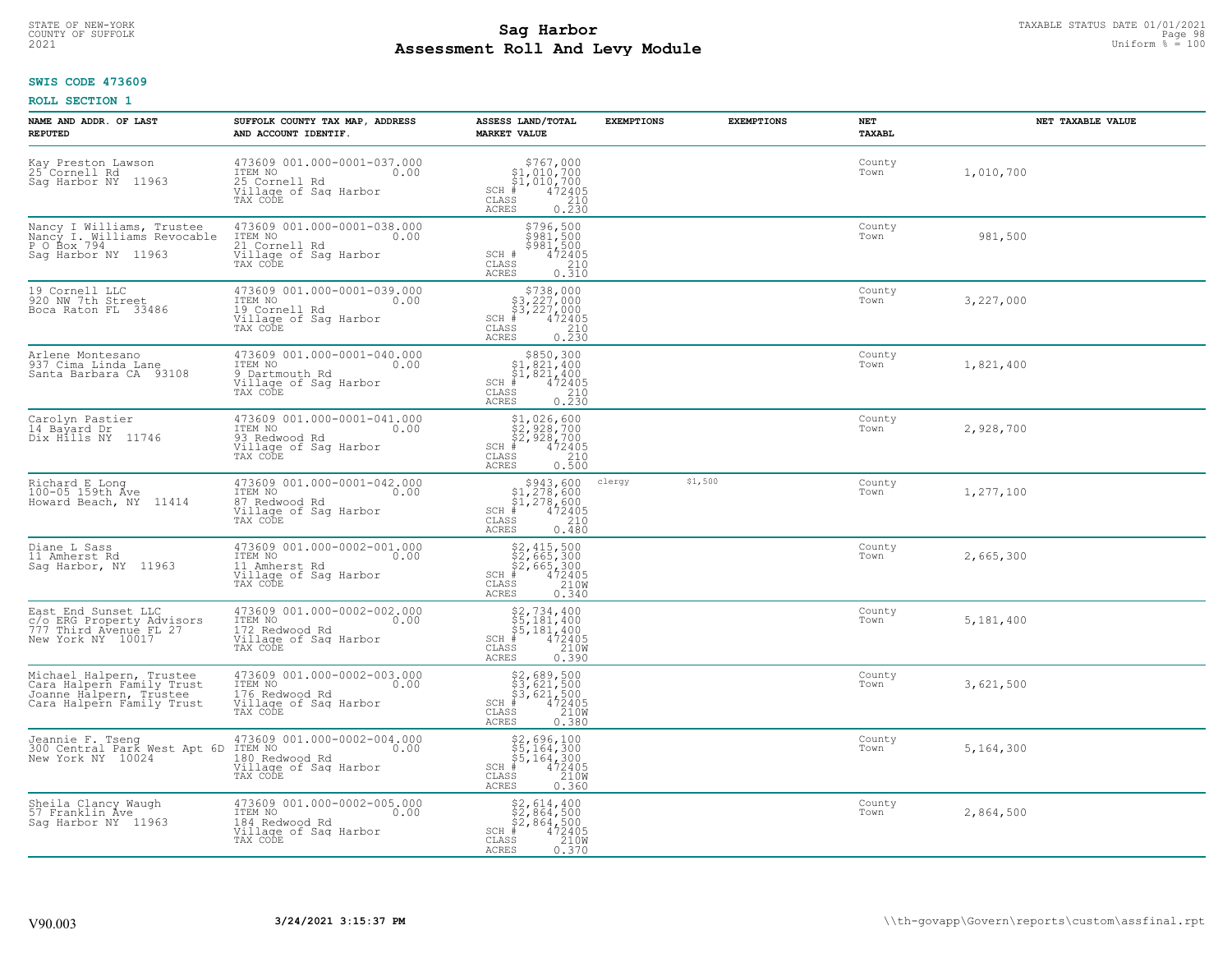# TAXABLE STATUS DATE 01/01/2021 **Sag Harbor** COUNTY OF SUFFOLK Page 99 **Assessment Roll And Levy Module Example 2021** Uniform  $\frac{1}{8}$  = 100

#### **SWIS CODE 473609**

| NAME AND ADDR. OF LAST<br><b>REPUTED</b>                                                                         | SUFFOLK COUNTY TAX MAP, ADDRESS<br>AND ACCOUNT IDENTIF.                                                 | ASSESS LAND/TOTAL<br><b>MARKET VALUE</b>                                                                                                    | <b>EXEMPTIONS</b> | <b>EXEMPTIONS</b> | NET<br>TAXABL  | NET TAXABLE VALUE |
|------------------------------------------------------------------------------------------------------------------|---------------------------------------------------------------------------------------------------------|---------------------------------------------------------------------------------------------------------------------------------------------|-------------------|-------------------|----------------|-------------------|
| 188 Redwood LLC<br>C/O Josh Schwartz<br>122 Bayberry Lane<br>Westport CT 06880                                   | 473609 001.000-0002-006.000<br>ITEM NO<br>0.00<br>188 Redwood Rd<br>Village of Sag Harbor<br>TAX CODE   | $$2,062,300$<br>$$2,221,200$<br>$$2,221,200$<br>$472405$<br>$$210M$<br>$SCH$ #<br>CLASS<br><b>ACRES</b><br>0.310                            |                   |                   | County<br>Town | 2,221,200         |
| Lee Spiegel<br>114 Marcourt Drive<br>Chappaqua NY 10514                                                          | 473609 001.000-0002-007.000<br>ITEM NO<br>0.00<br>192 Redwood Rd<br>Village of Sag Harbor<br>TAX CODE   | \$2,796,600<br>\$5,015,400<br>\$5,015,400<br>$\frac{472405}{2100}$<br>$SCH$ #<br>CLASS<br><b>ACRES</b><br>0.660                             |                   |                   | County<br>Town | 5,015,400         |
| Victoria A Van Dyke<br>196 Redwood Rd<br>Sag Harbor NY 11963                                                     | 473609 001.000-0002-009.001<br>ITEM NO<br>0.00<br>196 Redwood Rd<br>Village of Sag Harbor<br>TAX CODE   | \$2,754,000<br>\$3,021,400<br>\$3,021,400<br>$SCH$ #<br>$\frac{472405}{210W}$<br>CLASS<br>ACRES<br>0.650                                    |                   |                   | County<br>Town | 3,021,400         |
| Edward P Mc Donald<br>Pamela A Mc Donald<br>1 Livery Ln<br>East Hampton, NY 11937                                | 473609 001.000-0002-010.000<br>ITEM NO<br>0.00<br>4 Notre Dame Rd<br>Village of Sag Harbor<br>TAX CODE  | $$2,690,400$<br>$$3,214,500$<br>$$3,214,500$<br>$$472405$<br>$$2100$<br>$$2100$<br>$SCH$ #<br>CLASS<br><b>ACRES</b><br>0.590                |                   |                   | County<br>Town | 3,214,500         |
| Frank Galasso<br>Lisa Galasso<br>25-10 Mickle Ave<br>Bronx, NY 10469                                             | 473609 001.000-0002-011.000<br>ITEM NO<br>0.00<br>8 Notre Dame Rd<br>Village of Sag Harbor<br>TAX CODE  | $$2,621,400$<br>$$2,835,900$<br>$$2,835,900$<br>$$472405$<br>$$2200$<br>$SCH$ #<br>CLASS<br><b>ACRES</b><br>0.660                           |                   |                   | County<br>Town | 2,835,900         |
| SFT Ananda LLC<br>29 East 9th Street Apt 14<br>New York NY 10003                                                 | 473609 001.000-0002-012.000<br>ITEM NO<br>0.00<br>12 Notre Dame Rd<br>Village of Sag Harbor<br>TAX CODE | \$2,710,600<br>\$5,496,500<br>\$5,496,500<br># 472405<br>\$8 210M<br>$SCH$ #<br>CLASS<br><b>ACRES</b><br>0.590                              |                   |                   | County<br>Town | 5,496,500         |
| Evan Wildstein<br>11 Sutton Farm Drive<br>Chappaqua NY 10514                                                     | 473609 001.000-0002-013.000<br>ITEM NO<br>0.00<br>16 Notre Dame Rd<br>Village of Sag Harbor<br>TAX CODE | \$3,013,100<br>\$3,926,800<br>\$3,926,800<br># 472405<br>\$5 210M<br>$SCH$ #<br>CLASS<br><b>ACRES</b><br>0.610                              |                   |                   | County<br>Town | 3,926,800         |
| Denis Jean Marie Streiff<br>Catherine Marie Joseph Strei<br>5 Wahnetta Rd<br>Old Greenwich CT 06870              | 473609 001.000-0002-014.000<br>ITEM NO 0.00<br>20 Notre Dame Rd<br>Village of Sag Harbor<br>TAX CODE    | $\begin{array}{l} 53,023,700 \\ 53,234,400 \\ 53,234,400 \\ \pm 472405 \\ 55 & 210M \end{array}$<br>SCH #<br>CLASS<br><b>ACRES</b><br>0.610 |                   |                   | County<br>Town | 3,234,400         |
| The Miriam K. Cybul Revocabl<br>c/o_Miriam_Cybul and Martin<br>38 Warren Lane<br>P.O. Box 344<br>Alpine NJ 07620 | 473609 001.000-0002-016.000<br>ITEM NO 0.00<br>31 Notre Dame Rd<br>Village of Sag Harbor<br>TAX CODE    | $$2,019,100\n$2,417,800\n$2,417,800\n# 472405\n210M\n35$<br>SCH #<br>CLASS<br><b>ACRES</b><br>0.240                                         |                   |                   | County<br>Town | 2,417,800         |
| Susan Davis<br>8 Littlefield Ct<br>Haworth, NJ 07641                                                             | 473609 001.000-0002-017.000<br>ITEM NO<br>0.00<br>27 Notre Dame Rd<br>Village of Sag Harbor<br>TAX CODE | \$2,675,800<br>\$3,176,500<br>\$3,176,500<br># 472405<br>\$5 210M<br>$SCH$ #<br>CLASS<br><b>ACRES</b><br>0.170                              |                   |                   | County<br>Town | 3,176,500         |
| 23 ND LLC<br>P.O. Box 65781<br>Washington DC 20035                                                               | 473609 001.000-0002-018.000<br>ITEM NO<br>0.00<br>23 Notre Dame Rd<br>Village of Sag Harbor<br>TAX CODE | $$3,297,400$<br>$$4,697,300$<br>$$4,697,300$<br>$472405$<br>$$210M$<br>$SCH$ #<br>CLASS<br><b>ACRES</b><br>0.370                            |                   |                   | County<br>Town | 4,697,300         |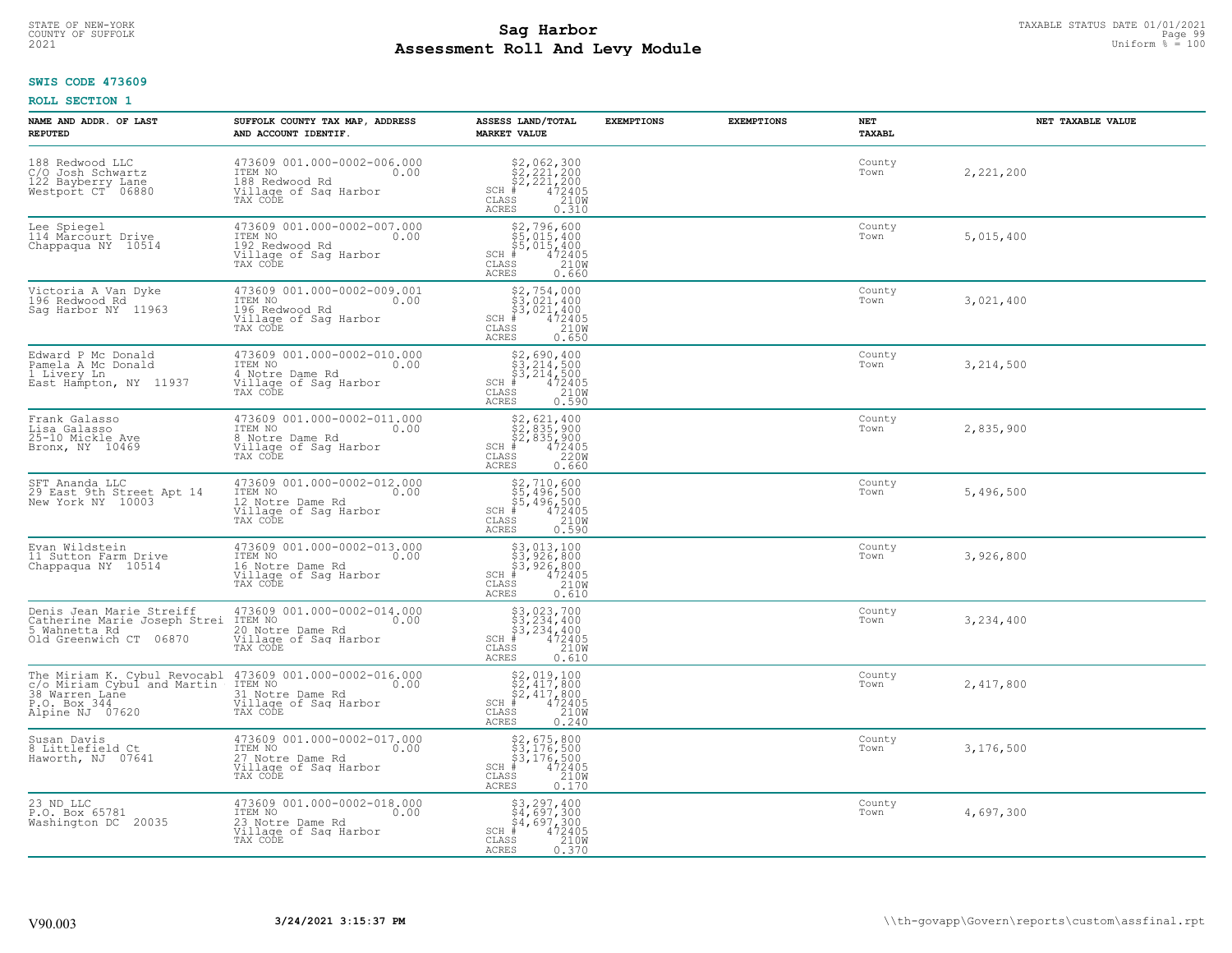# STATE OF NEW-YORK TAXABLE STATUS DATE 01/01/2021<br>COUNTY OF SUFFOLK Page 100 Page 100 **Assessment Roll And Levy Module Example 2021** Uniform  $\frac{1}{8}$  = 100

#### **SWIS CODE 473609**

| NAME AND ADDR. OF LAST<br><b>REPUTED</b>                                                                                            | SUFFOLK COUNTY TAX MAP, ADDRESS<br>AND ACCOUNT IDENTIF.                                                 | ASSESS LAND/TOTAL<br><b>MARKET VALUE</b>                                                                                                                                                                                                                                                                                                                                                             | <b>EXEMPTIONS</b> | <b>EXEMPTIONS</b> | NET<br><b>TAXABL</b> | NET TAXABLE VALUE |
|-------------------------------------------------------------------------------------------------------------------------------------|---------------------------------------------------------------------------------------------------------|------------------------------------------------------------------------------------------------------------------------------------------------------------------------------------------------------------------------------------------------------------------------------------------------------------------------------------------------------------------------------------------------------|-------------------|-------------------|----------------------|-------------------|
| B & R Sag Harbor LLC 473609<br>c/o Brian Kwait, Odyssey Inv ITEM NO<br>590 Madison Avenue FL 39th 11 Notr<br>New York NY 10022 1111 | 473609 001.000-0002-021.001<br>0.00<br>11 Notre Dame Rd<br>Village of Sag Harbor<br>TAX CODE            | $$ \begin{array}{l} $1,748,500 \ $3,793,400 \ $53,793,400 \ $4$ \end{array} \qquad \, \begin{array}{l} $400 \ $3,793,400 \ $4$ \end{array} \qquad \, \begin{array}{l} $42405 \ $2100 \ $4$ \end{array} \end{array} \nonumber$<br>$SCH$ #<br>CLASS<br><b>ACRES</b><br>0.610                                                                                                                           |                   |                   | County<br>Town       | 3,793,400         |
| Jeff Brande<br>Penthouse #2<br>269 W 72nd St<br>New York, NY 10023                                                                  | 473609 001.000-0002-022.000<br>ITEM NO<br>0.00<br>206 Redwood Rd<br>Village of Sag Harbor<br>TAX CODE   | $$1, 453, 800$<br>$$1, 674, 300$<br>$$1, 674, 300$<br>$$472405$<br>$SCH$ #<br>CLASS<br>210W<br><b>ACRES</b><br>0.440                                                                                                                                                                                                                                                                                 |                   |                   | County<br>Town       | 1,674,300         |
| Kevin Desmond<br>Geraldine E Desmond<br>47 Norfolk Ln<br>Glen Cove, NY<br>11542                                                     | 473609 001.000-0002-023.000<br>ITEM NO<br>0.00<br>210 Redwood Rd<br>Village of Sag Harbor<br>TAX CODE   | $$1, 519, 500$<br>$$1, 763, 400$<br>$$1, 763, 400$<br>$472405$<br>$$2100$<br>$$2100$<br>$SCH$ #<br>CLASS<br><b>ACRES</b><br>0.790                                                                                                                                                                                                                                                                    |                   |                   | County<br>Town       | 1,763,400         |
| 216 Redwood Road, LLC<br>Andree C. de la Garza<br>28 Yale Street<br>Garden City NY 11530                                            | 473609 001.000-0002-024.000<br>ITEM NO<br>0.00<br>216 Redwood Rd<br>Village of Sag Harbor<br>TAX CODE   | $\begin{array}{l} \text{\small $51$, $417$, 700} \\ \text{\small $51$, 630, 200} \\ \text{\small $51$, 630, 200} \\ \text{\small $4$} \\ \text{\small $72405} \\ \text{\small $58$} \\ \text{\small $210W$} \\ \text{\small $63$} \\ \text{\small $63$} \\ \text{\small $63$} \\ \text{\small $63$} \\ \text{\small $63$} \\ \text{\small $7340} \\ \end{array}$<br>$SCH$ #<br>CLASS<br><b>ACRES</b> |                   |                   | County<br>Town       | 1,630,200         |
| Norma T Cybul (Trustee)<br>David N Cybul (Trustee)<br>Norma T Cybul Revocable Livi<br>1512 Palisade Ave<br>Fort Lee NJ 07024        | 473609 001.000-0002-025.000<br>ITEM NO<br>0.00<br>220 Redwood Rd<br>Village of Sag Harbor<br>TAX CODE   | $$1, 246, 300$<br>$$1, 461, 800$<br>$$1, 461, 800$<br>$472405$<br>$$2100$<br>SCH #<br>CLASS<br><b>ACRES</b><br>0.300                                                                                                                                                                                                                                                                                 |                   |                   | County<br>Town       | 1,461,800         |
| THE FRASER QUALIFIED PERSONA<br>William T. Fraser, Trustee<br>THE FRASER FAMILY TRUST #I<br>Claire Fraser, Trustee                  | 473609 001.000-0002-028.001<br>ITEM NO<br>0.00<br>226 Redwood Rd<br>Village of Sag Harbor<br>TAX CODE   | $\begin{array}{r} \text{\small $51$, 865, 100} \\ \text{\small $52$, 116, 600} \\ \text{\small $52$, 116, 600} \\ \text{\small $4$} \\ \text{\small $72405} \\ \text{\small $85$} \\ \text{\small $210W} \\ \text{\small $15$} \\ \text{\small $25$} \\ \end{array}$<br>SCH #<br>CLASS<br><b>ACRES</b>                                                                                               | veteran           | \$125,000         | County<br>Town       | 1,991,600         |
| PALO AALTO LLC<br>288 Carroll St<br>Brooklyn NY 11231                                                                               | 473609 001.000-0002-029.000<br>ITEM NO<br>0.00<br>232 S Redwood Rd<br>Village of Sag Harbor<br>TAX CODE | $$1,730,400$<br>$$2,671,600$<br>$$2,671,600$<br>$$472405$<br>$SCH$ #<br>CLASS<br>210W<br><b>ACRES</b><br>0.600                                                                                                                                                                                                                                                                                       |                   |                   | County<br>Town       | 2,671,600         |
| Colgate Basin, LLC<br>15 Watts Street FL 4th<br>New York NY 10013                                                                   | 473609 001.000-0002-030.000<br>TTEM NO 0.00<br>236 Redwood Rd<br>Village of Sag Harbor<br>TAX CODE      | $$2,004,600$ $$2,004,600$ $$4,004$ $$472405$ $$2,004$ $$210M$<br>$SCH$ #<br>CLASS<br><b>ACRES</b><br>0.350                                                                                                                                                                                                                                                                                           |                   |                   | County<br>Town       | 2,004,600         |
| Bilha Fish<br>240 Redwood Rd<br>Sag Harbor NY 11963                                                                                 | 473609 001.000-0002-031.001<br>ITEM NO 0.00<br>240 Redwood Rd<br>Village of Sag Harbor<br>TAX CODE      | $$1,556,100$<br>$$1,802,800$<br>$$1,802,800$<br>$472405$<br>$$210M$<br>$SCH$ #<br>CLASS<br><b>ACRES</b><br>0.350                                                                                                                                                                                                                                                                                     | veteran           | \$23,815          | County<br>Town       | 1,778,985         |
| Linda Haugevik<br>P.O. Box 2729<br>Sag Harbor NY 11963                                                                              | 473609 001.000-0002-032.000<br>ITEM NO<br>0.00<br>244 Redwood Rd<br>Village of Sag Harbor<br>TAX CODE   | $$894,300\n$1,106,700\n$1,106,700\n# 472405\n85\n210$<br>$SCH$ #<br>CLASS<br>0.380<br><b>ACRES</b>                                                                                                                                                                                                                                                                                                   |                   |                   | County<br>Town       | 1,106,700         |
| Frank Apuzzo<br>Katherine A Apuzzo<br>Rr #2 Box 116<br>2 Yale Rd<br>Saq Harbor, NY 11963                                            | 473609 001.000-0002-033.000<br>ITEM NO<br>0.00<br>2 Yale Rd<br>Village of Sag Harbor<br>TAX CODE        | \$815,300<br>\$1,035,600<br>\$1,035,600<br>$SCH$ #<br>472405<br>CLASS<br>210<br><b>ACRES</b><br>0.350                                                                                                                                                                                                                                                                                                | veteran           | \$2,509           | County<br>Town       | 1,033,091         |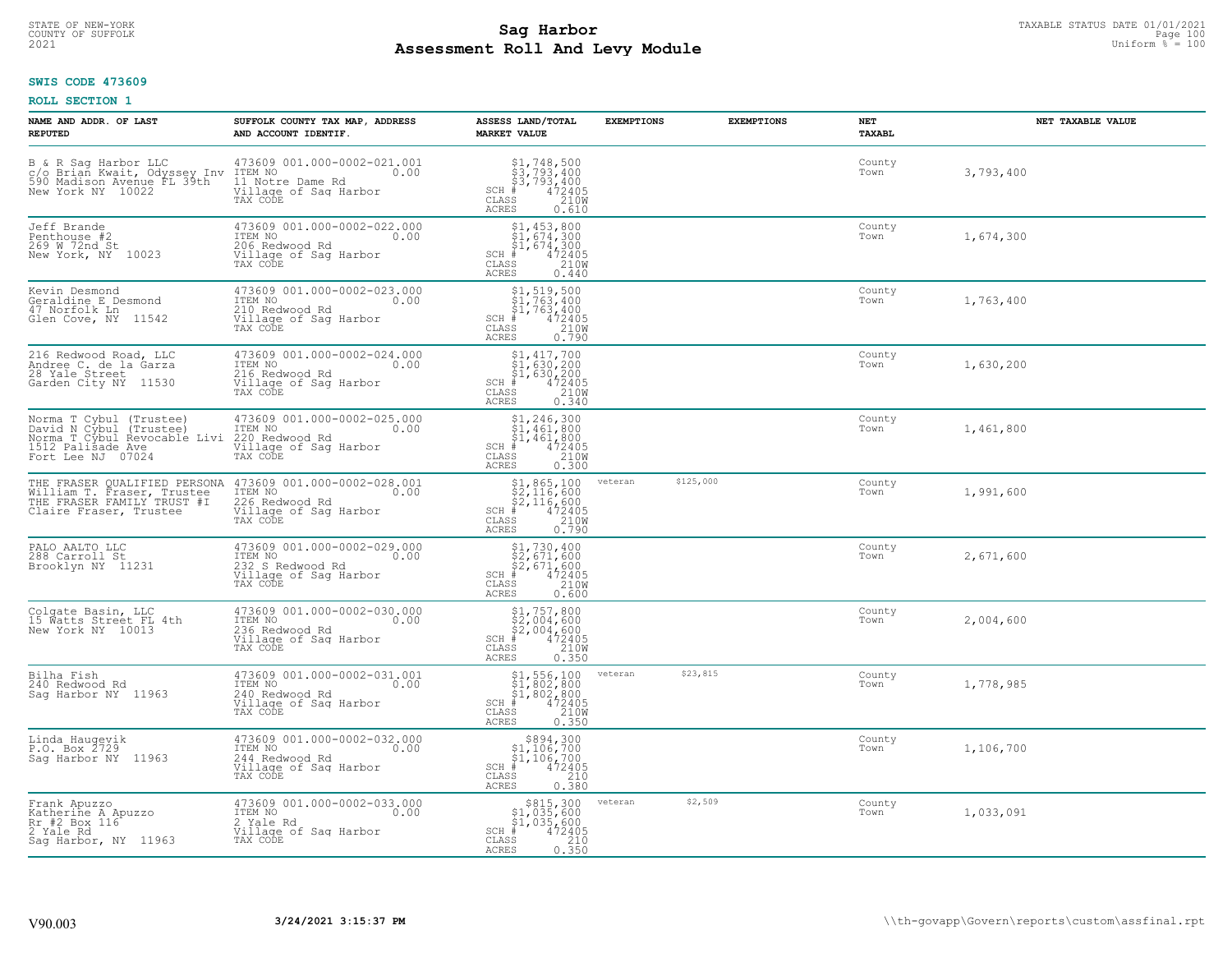# STATE OF NEW-YORK TAXABLE STATUS DATE 01/01/2021<br>COUNTY OF SUFFOLK Page 101 Page 101 **Assessment Roll And Levy Module Example 2021** Uniform  $\frac{1}{8}$  = 100

#### **SWIS CODE 473609**

| NAME AND ADDR. OF LAST<br><b>REPUTED</b>                                                     | SUFFOLK COUNTY TAX MAP, ADDRESS<br>AND ACCOUNT IDENTIF.                                                 | ASSESS LAND/TOTAL<br><b>MARKET VALUE</b>                                                                                                                           | <b>EXEMPTIONS</b> | <b>EXEMPTIONS</b> | NET<br><b>TAXABL</b> | NET TAXABLE VALUE |
|----------------------------------------------------------------------------------------------|---------------------------------------------------------------------------------------------------------|--------------------------------------------------------------------------------------------------------------------------------------------------------------------|-------------------|-------------------|----------------------|-------------------|
| Jason Cyril Laan<br>6 Yale Rd<br>Saq Harbor NY 11963                                         | 473609 001.000-0002-034.000<br>10.00 0.00<br>6 Yale Rd<br>Village of Sag Harbor<br>TAX CODE             | $$984,800\n$1,200,000\n$1,200,000\n# 472405\n35\n210M$<br>$SCH$ #<br>CLASS<br><b>ACRES</b><br>0.320                                                                |                   |                   | County<br>Town       | 1,200,000         |
| Daniel Marsili<br>Erik J. Batt<br>10 Yale Rd<br>Saq Harbor NY 11963                          | 473609 001.000-0002-036.000<br>ITEM NO<br>0.00<br>10 Yale Rd<br>Village of Sag Harbor<br>TAX CODE       | \$3,428,100<br>\$3,865,100<br>\$3,865,100<br># 472405<br>\$5 210M<br>$SCH$ #<br>CLASS<br><b>ACRES</b><br>0.610                                                     |                   |                   | County<br>Town       | 3,865,100         |
| Thomas M Halton<br>Thomas M. Halton<br>Diane C Halton<br>Diane C Halton                      | 473609 001.000-0002-037.000<br>ITEM NO<br>0.00<br>239 S Redwood Rd<br>Village of Sag Harbor<br>TAX CODE | \$797,700<br>$\begin{array}{c} $1,065,500\\ $1,065,500\\ * &472405 \end{array}$<br>$SCH$ #<br>CLASS<br>$\begin{array}{c} 210 \\ 0.300 \end{array}$<br><b>ACRES</b> | veteran           | \$125,000         | County<br>Town       | 940,500           |
| Jane R. Lubben<br>235 S Redwood Rd<br>Sag Harbor NY 11963                                    | 473609 001.000-0002-038.000<br>ITEM NO<br>0.00<br>235 S Redwood Rd<br>Village of Sag Harbor<br>TAX CODE | $$794,900$ $$1,045,500$ $$1,045,500$<br>SCH #<br>CLASS<br>472405<br>$\frac{210}{0.280}$<br>ACRES                                                                   |                   |                   | County<br>Town       | 1,045,500         |
| Steven Sobey<br>Jordana Sobey<br>227 Redwood Rd<br>Sag Harbor NY 11963                       | 473609 001.000-0002-039.000<br>ITEM NO<br>0.00<br>227 Redwood Rd<br>Village of Sag Harbor<br>TAX CODE   | \$968,700<br>\$1,440,000<br>$\frac{1}{4}$ , 440, 000<br>472405<br>$SCH$ $#$<br>CLASS<br>210<br><b>ACRES</b><br>0.590                                               |                   |                   | County<br>Town       | 1,440,000         |
| Elaine D Corwin<br>900 Park Ave Apt 14C<br>New York, NY 10021                                | 473609 001.000-0002-040.000<br>ITEM NO<br>0.00<br>221 Redwood Rd<br>Village of Sag Harbor<br>TAX CODE   | $$785,000$<br>$$1,129,500$<br>$$1,129,500$<br>$472405$<br>$$210$<br>$SCH$ #<br>CLASS<br>0.270<br><b>ACRES</b>                                                      |                   |                   | County<br>Town       | 1,129,500         |
| Pnina F Bright<br>382 Central Park W Apt 6W<br>New York, NY 10025                            | 473609 001.000-0002-041.000<br>ITEM NO<br>0.00<br>211 Redwood Rd<br>Village of Sag Harbor<br>TAX CODE   | $$^{5912}_{51},^{200}_{199},^{200}_{800}$<br>$$^{1}_{51},^{199},^{800}_{472405}$<br>$SCH$ #<br>210<br>CLASS<br>0.590<br><b>ACRES</b>                               |                   |                   | County<br>Town       | 1,199,800         |
| Ann Lieber (Life Estate)<br>Wendy Lieber<br>Barry Lieber<br>Michael Lieber<br>Valerie Lieber | 473609 001.000-0002-042.000<br>ITEM NO<br>0.00<br>6 Princeton Rd<br>Village of Sag Harbor<br>TAX CODE   | \$793,800<br>\$927,200<br>\$927,200<br>\$927,200<br>SCH #<br>CLASS<br>$\begin{array}{c} 210 \\ 0.240 \end{array}$<br><b>ACRES</b>                                  |                   |                   | County<br>Town       | 927,200           |
| Nathiel Egosi<br>Ana Egosi<br>22 Mc Lane Dr<br>Dix Hills, NY 11746                           | 473609 001.000-0002-044.000<br>ITEM NO<br>0.00<br>11 Princeton Rd<br>Village of Sag Harbor<br>TAX CODE  | $$787,600\$1,006,100\$1,006,100#1,0472405$<br>$SCH$ #<br>CLASS<br>$\frac{210}{0.290}$<br><b>ACRES</b>                                                              |                   |                   | County<br>Town       | 1,006,100         |
| Joe Awad<br>Enid Awad<br>3630 S Parker St<br>San Pedro, CA 90731                             | 473609 001.000-0002-045.000<br>ITEM NO<br>0.00<br>7 Princeton Rd<br>Village of Sag Harbor<br>TAX CODE   | \$807,100<br>\$1,154,800<br>$\frac{1}{6}$<br>$\frac{1}{4}$ , 154, 800<br>$\frac{1}{4}$<br>$\frac{2405}{210}$<br>$SCH$ #<br>CLASS<br><b>ACRES</b><br>0.310          |                   |                   | County<br>Town       | 1,154,800         |
| Frederick W Horton<br>Rosa F Horton<br>Princeton Rd<br>Sag Harbor, NY 11963                  | 473609 001.000-0002-046.000<br>ITEM NO<br>0.00<br>5 Princeton Rd<br>Village of Sag Harbor<br>TAX CODE   | \$791,400<br>\$983,500<br>\$983,500<br>472405<br>SCH #<br>210<br>CLASS<br><b>ACRES</b><br>0.260                                                                    | Persons           | \$491,750         | County<br>Town       | 491,750           |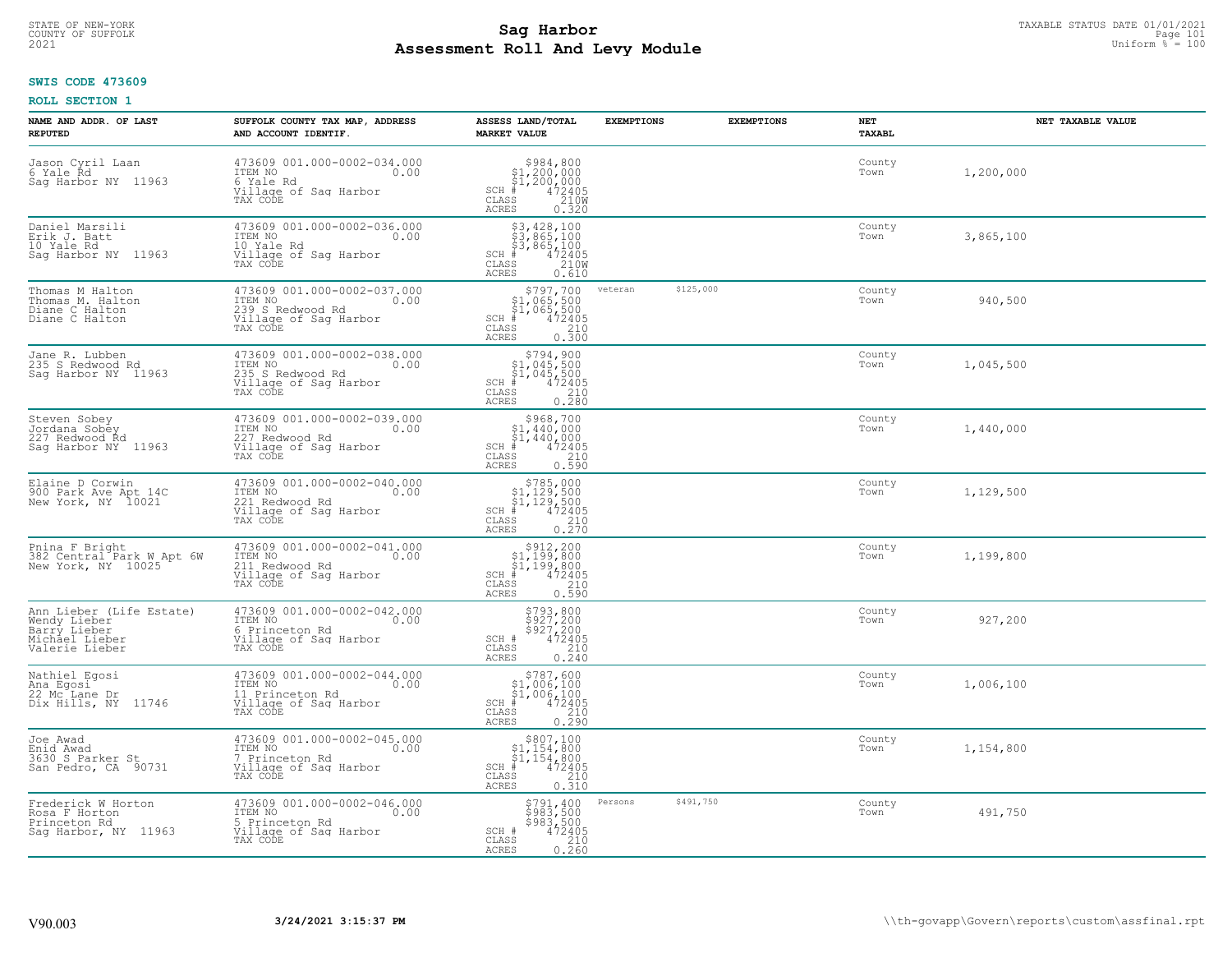# TAXABLE STATUS DATE 01/01/2021<br>COUNTY OF SUFFOLK Page 102 Page 102 **Assessment Roll And Levy Module Example 2021** Uniform  $\frac{1}{8}$  = 100

#### **SWIS CODE 473609**

| NAME AND ADDR. OF LAST<br><b>REPUTED</b>                                                          | SUFFOLK COUNTY TAX MAP, ADDRESS<br>AND ACCOUNT IDENTIF.                                                 | ASSESS LAND/TOTAL<br><b>MARKET VALUE</b>                                                                                                   | <b>EXEMPTIONS</b> | <b>EXEMPTIONS</b> | NET<br><b>TAXABL</b> | NET TAXABLE VALUE |
|---------------------------------------------------------------------------------------------------|---------------------------------------------------------------------------------------------------------|--------------------------------------------------------------------------------------------------------------------------------------------|-------------------|-------------------|----------------------|-------------------|
| Robert Stanley Jacobs<br>349 Warren Ct<br>Warrenton VA 20186                                      | 473609 001.000-0002-047.000<br>ITEM NO<br>0.00<br>203 Redwood Rd<br>Village of Sag Harbor<br>TAX CODE   | \$784,600<br>\$986,400<br>\$986,400<br>SCH #<br>$\frac{472405}{210}$<br>CLASS<br><b>ACRES</b><br>0.320                                     |                   |                   | County<br>Town       | 986,400           |
| Kenneth Roach JR<br>189 Redwood Rd<br>Sag Harbor, NY 11963                                        | 473609 001.000-0002-048.000<br>ITEM NO<br>0.00<br>189 Redwood Rd<br>Village of Sag Harbor<br>TAX CODE   | \$828,700<br>\$989,200<br>\$989,200<br>\$989,200<br>SCH #<br>CLASS<br>$\frac{210}{0.290}$<br><b>ACRES</b>                                  |                   |                   | County<br>Town       | 989,200           |
| Jacques Vaney<br>PO Box 954<br>Sag Harbor, NY 11963                                               | 473609 001.000-0002-049.000<br>ITEM NO<br>0.00<br>179 Redwood Rd<br>Village of Sag Harbor<br>TAX CODE   | $\begin{array}{c} $805,900 $1,055,200 $1,055,200 # 472405 \end{array}$<br>$SCH$ #<br>CLASS<br>210<br><b>ACRES</b><br>0.340                 |                   |                   | County<br>Town       | 1,055,200         |
| Tightlines Partners, LLC<br>43 Glenwood Rd<br>Montclair NJ 07043                                  | 473609 001.000-0002-051.001<br>ITEM NO<br>0.00<br>173 Redwood Rd<br>Village of Sag Harbor<br>TAX CODE   | $$1, 206, 800$<br>$$4, 259, 500$<br>$$4, 259, 500$<br>$$4, 259, 500$<br>$$4, 22405$<br>$SCH$ #<br>CLASS<br>210<br><b>ACRES</b><br>0.410    |                   |                   | County<br>Town       | 4,259,500         |
| James H. Wilson<br>Kathryn Huberty<br>167 Redwood Rd<br>Saq Harbor NY 11963                       | 473609 001.000-0002-052.000<br>ITEM NO<br>0.00<br>167 Redwood Rd<br>Village of Sag Harbor<br>TAX CODE   | \$788,500<br>$$2,175,000$<br>$$2,175,000$<br>$*$ 472405<br>$SCH$ #<br>CLASS<br>210<br><b>ACRES</b><br>0.340                                |                   |                   | County<br>Town       | 2,175,000         |
| Camilla J Gleason Revocable<br>14 Princeton Rd<br>Sag Harbor, NY 11963                            | 473609 001.000-0002-053.001<br>ITEM NO<br>0.00<br>14 Princeton Rd<br>Village of Sag Harbor<br>TAX CODE  | $$843,900$<br>$$1,111,700$<br>$$1,111,700$<br>$$1,111,700$<br>$472405$<br>SCH #<br>210<br>CLASS<br>0.520<br><b>ACRES</b>                   |                   |                   | County<br>Town       | 1,111,700         |
| John C. Lipman<br>26 East 93rd St Apt 6D<br>New York NY 10128                                     | 473609 001.000-0002-054.000<br>ITEM NO<br>0.00<br>18 Princeton Rd<br>Village of Sag Harbor<br>TAX CODE  | $$828,000$<br>$$1,150,100$<br>$$1,150,100$<br>$$472405$<br>$SCH$ #<br>$\begin{array}{c} 210 \\ 0.290 \end{array}$<br>CLASS<br><b>ACRES</b> |                   |                   | County<br>Town       | 1,150,100         |
| Raymond Kluqa<br>Niel A. Marks<br>31 Crosby St #13-14<br>New York NY 10013                        | 473609 001.000-0002-055.000<br>ITEM NO<br>0.00<br>22 Princeton Rd<br>Village of Sag Harbor<br>TAX CODE  | $$836,700$<br>$$1,066,100$<br>$$1,066,100$<br>$*$ 472405<br>$SCH$ #<br>CLASS<br>210<br>0.280<br><b>ACRES</b>                               |                   |                   | County<br>Town       | 1,066,100         |
| John P. Gallivan<br>28 Princeton Rd<br>Saq Harbor NY 11963                                        | 473609 001.000-0002-056.000<br>1TEM NO 0.00<br>28 Princeton Rd<br>Village of Sag Harbor<br>TAX CODE     | $$751,700$<br>$$1,003,200$<br>$$1,003,200$<br>$*$<br>$472405$<br>SCH #<br>CLASS<br>210<br><b>ACRES</b><br>0.220                            |                   |                   | County<br>Town       | 1,003,200         |
| James Randall Sobocinski<br>Michael James Young<br>308 E 79th Street Apt 14B<br>New York NY 10075 | 473609 001.000-0002-057.000<br>ITEM NO<br>0.00<br>32 Princeton Rd<br>Village of Sag Harbor<br>TAX CODE  | $$752,500$<br>$$1,044,600$<br>$$1,044,600$<br>$$472405$<br>$SCH$ #<br>CLASS<br>210<br><b>ACRES</b><br>0.220                                |                   |                   | County<br>Town       | 1,044,600         |
| John Longmire<br>Eva Turel<br>2 Litchfield Rd<br>Port Washington, NY 11050                        | 473609 001.000-0002-058.002<br>ITEM NO<br>0.00<br>19 Notre Dame Rd<br>Village of Sag Harbor<br>TAX CODE | $$2,807,400$<br>$$3,175,500$<br>$$3,175,500$<br>$472405$<br>$$2100$<br>$SCH$ #<br>CLASS<br><b>ACRES</b><br>0.280                           |                   |                   | County<br>Town       | 3,175,500         |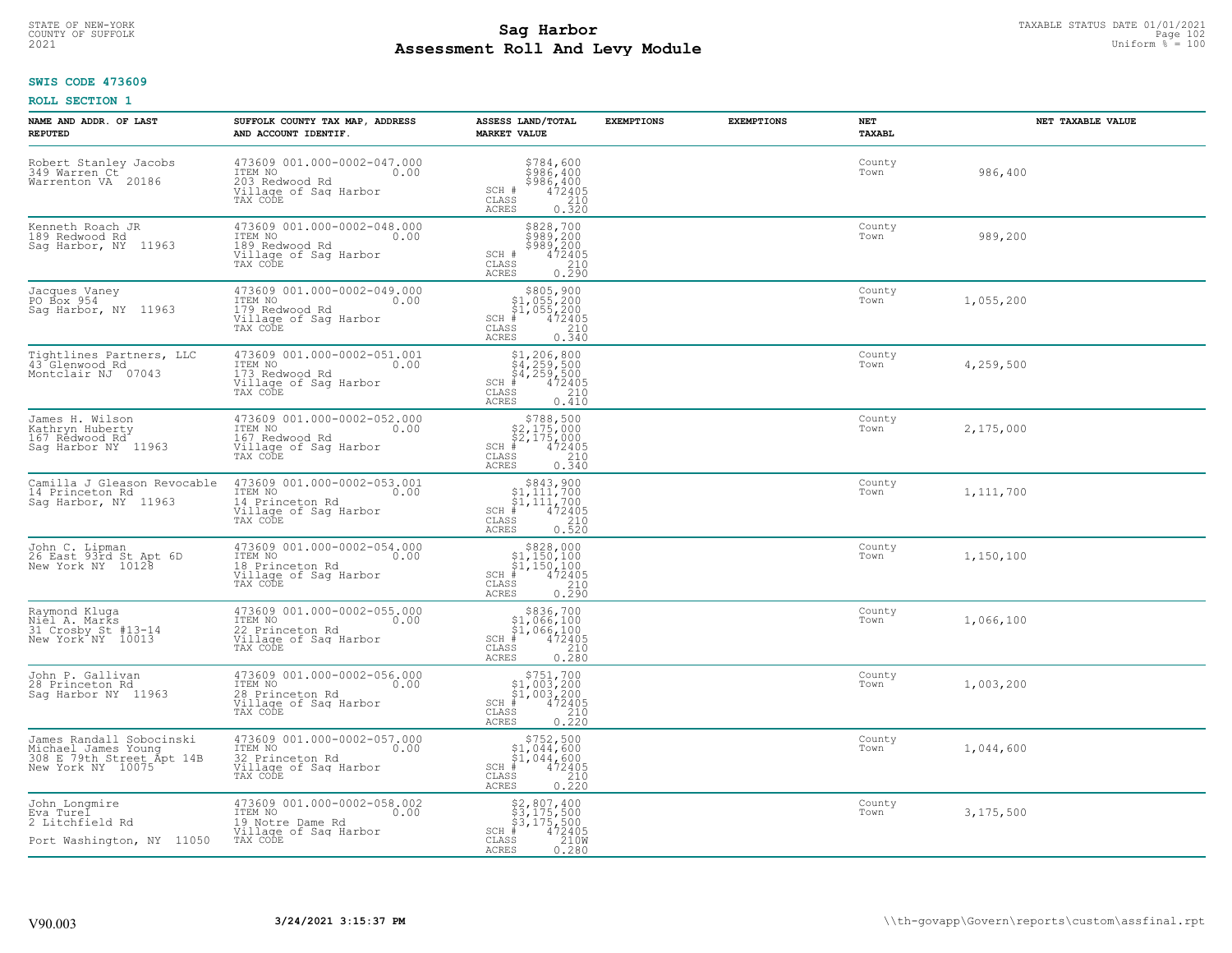# TAXABLE STATUS DATE 01/01/2021<br>COUNTY OF SUFFOLK Page 103 **Assessment Roll And Levy Module Example 2021** Uniform  $\frac{1}{8}$  = 100

#### **SWIS CODE 473609**

| NAME AND ADDR. OF LAST<br><b>REPUTED</b>                                                                                              | SUFFOLK COUNTY TAX MAP, ADDRESS<br>AND ACCOUNT IDENTIF.                                                                                          | ASSESS LAND/TOTAL<br><b>MARKET VALUE</b>                                                                                                                                                                                                                                                                                                                                                | <b>EXEMPTIONS</b> | <b>EXEMPTIONS</b> | <b>NET</b><br>TAXABL | NET TAXABLE VALUE |
|---------------------------------------------------------------------------------------------------------------------------------------|--------------------------------------------------------------------------------------------------------------------------------------------------|-----------------------------------------------------------------------------------------------------------------------------------------------------------------------------------------------------------------------------------------------------------------------------------------------------------------------------------------------------------------------------------------|-------------------|-------------------|----------------------|-------------------|
| C & C East Bay Associates, L 473609 001.000-0003-001.000 $\zeta$ o Stephen Wolf ITEM NO.<br>8 Meadowbrook Ln<br>Old Westbury NY 11568 | 100 Redwood Rd<br>Village of Sag Harbor<br>TAX CODE                                                                                              | $$2, 226, 700\n$2, 226, 700\n$2, 226, 700\n# 472405\n$38\n210M$<br>$SCH$ $#$<br>CLASS<br><b>ACRES</b><br>0.460                                                                                                                                                                                                                                                                          |                   |                   | County<br>Town       | 2,226,700         |
| 19 Virginia Ave<br>Rockville Center, NY 11570                                                                                         | Redwood Property Holdings LL 473609 001.000-0003-002.000<br>C/o Gerard LoDuca ITEM NO 0.00<br>96 Redwood Rd<br>Village of Sag Harbor<br>TAX CODE | $$2,118,600$<br>$$2,118,600$<br>$$2,118,600$<br>$*$<br>$472405$<br>$*$<br>$2100$<br>SCH #<br>CLASS<br><b>ACRES</b><br>0.490                                                                                                                                                                                                                                                             |                   |                   | County<br>Town       | 2,118,600         |
| John Christopher<br>Kimberly Christopher<br>PO Box 2374<br>Saq Harbor, NY 11963                                                       | 473609 001.000-0003-003.000<br>ITEM NO<br>0.00<br>12<br>92 Redwood Rd<br>Village of Sag Harbor<br>TAX CODE                                       | \$1,812,800<br>\$2,288,600<br>\$2,288,600<br># 472405<br>\$5 210M<br>SCH #<br>CLASS<br><b>ACRES</b><br>0.510                                                                                                                                                                                                                                                                            |                   |                   | County<br>Town       | 2,288,600         |
| 88 Redwood Road LLC<br>163 Taconic Rd<br>Greenwich CT 06831                                                                           | 473609 001.000-0003-004.000<br>ITEM NO<br>0.00<br>88 Redwood Rd<br>Village of Saq Harbor<br>TAX CODE                                             | $$ \begin{array}{l} $1,780,700 \\ $2,142,800 \\ $2,142,800 \\ {\small \#} & 472405 \\ $35 \end{array} $ \\ \begin{array}{l} \phantom{00} \end{array} $ \\ \begin{array}{l} $2100 \\ 2100 \\ \end{array} $ \end{array}$<br>$SCH$ #<br>CLASS<br><b>ACRES</b><br>0.500                                                                                                                     |                   |                   | County<br>Town       | 2,142,800         |
| Dr Miriam Maisel<br>1142 South Stanley Avenue<br>Los Angeles CA 90019                                                                 | 84 Redwood Rd<br><u>Village</u> of Saq Harbor<br>TAX CODE                                                                                        | $$1,653,200$<br>$$2,019,500$<br>$$2,019,500$<br>$472405$<br>$$210W$<br>$SCH$ #<br>CLASS<br><b>ACRES</b><br>0.590                                                                                                                                                                                                                                                                        |                   |                   | County<br>Town       | 2,019,500         |
| Steven Fishman<br>8 Alford Dr<br>07458<br>Saddle River NJ                                                                             | 473609 001.000-0003-007.000<br>ITEM NO<br>0.00<br>80 Redwood Rd<br>Village of Sag Harbor<br>TAX CODE                                             | $\begin{array}{l} $1,726,400\\ $1,914,700\\ $1,914,700\\ *\\ *\\ 210M\\ *\\ 22M\\ *\\ 210M\\ *\\ 210M\\ *\\ 210M\\ *\\ 210M\\ *\\ 210M\\ *\\ 22M\\ *\\ 22M\\ *\\ 22M\\ *\\ 22M\\ *\\ 22M\\ *\\ 2M\\ *\\ 2M\\ *\\ 2M\\ *\\ 2M\\ *\\ 2M\\ *\\ 2M\\ *\\ 2M\\ *\\ 2M\\ *\\ 2M\\ *\\ 2M\\ *\\ 2M\\ *\\ 2M\\ *\\ 2M\\ *\\ 2M\\ *\\ 2$<br>$SCH$ #<br>$\mathtt{CLASS}$<br><b>ACRES</b><br>0.530 |                   |                   | County<br>Town       | 1,914,700         |
| James Rosenberg<br>114 Hollywood Áve<br>Englewood Cliffs NJ 07632                                                                     | 473609 001.000-0003-009.001<br>TTEM NO 0.00<br>76 Redwood Rd<br>Village of Sag Harbor<br>TAX CODE                                                | $$2,029,900$<br>$$2,029,900$<br>$$2,029,900$<br>$*$ 472405<br>$$210M$<br>$SCH$ #<br>CLASS<br><b>ACRES</b><br>0.680                                                                                                                                                                                                                                                                      |                   |                   | County<br>Town       | 2,029,900         |
| Suzanne R Miller<br>150 W 51st St #1715<br>New York NY 10019                                                                          | 473609 001.000-0003-010.000<br>TTEM NO 0.00<br>72 Redwood Rd<br>Village of Sag Harbor<br>TAX CODE                                                | $$2, 214, 100$<br>$$2, 214, 100$<br>$$2, 214, 100$<br>$472405$<br>$$210W$<br>$SCH$ #<br>CLASS<br><b>ACRES</b><br>0.440                                                                                                                                                                                                                                                                  |                   |                   | County<br>Town       | 2,214,100         |
| Achille Tagliasacchi<br>P.O. Box 3036<br>Sag Harbor, NY 11963-403                                                                     | 473609 001.000-0003-011.000<br>ITEM NO 0.00<br>68 Redwood Rd<br>Village of Sag Harbor<br>TAX CODE                                                | $$1,647,000$<br>$$1,901,400$<br>$$1,901,400$<br>$SCH$ #<br>472405<br>210W<br>CLASS<br><b>ACRES</b><br>0.440                                                                                                                                                                                                                                                                             |                   |                   | County<br>Town       | 1,901,400         |
| Steven B. Green<br>Cynthia F. Sulzberger<br>2312 Appallossa Tri<br>Wellington FL 33414                                                | 473609 001.000-0003-012.000<br>ITEM NO<br>0.00<br>64 Redwood Rd<br>Village of Sag Harbor<br>TAX CODE                                             | $$1, 812, 800$<br>$$2, 566, 900$<br>$$2, 566, 900$<br>$472405$<br>$$210M$<br>$SCH$ #<br>CLASS<br><b>ACRES</b><br>0.410                                                                                                                                                                                                                                                                  |                   |                   | County<br>Town       | 2,566,900         |
| Daniel R Katz<br>Maggie Bear Lear [188]<br>262 Central Park West Apt 11 60 Redwood Rd<br>New York, NY 10024                           | 473609 001.000-0003-013.000<br>0.00<br>Village of Sag Harbor<br>TAX CODE                                                                         | \$1,636,800<br>\$2,573,900<br>\$2,573,900<br>$SCH$ #<br>472405<br>CLASS<br>210W<br><b>ACRES</b><br>0.370                                                                                                                                                                                                                                                                                |                   |                   | County<br>Town       | 2,573,900         |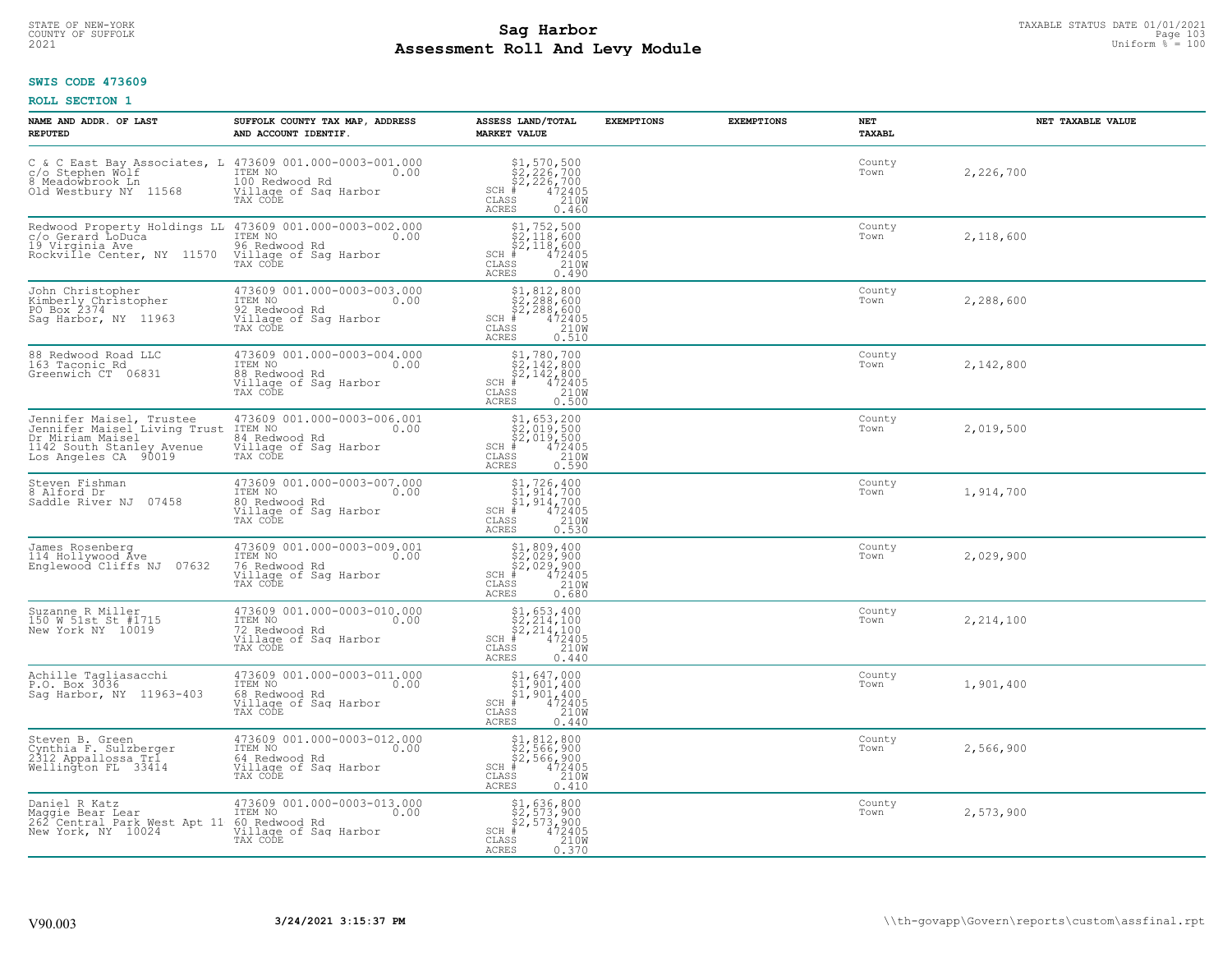# TAXABLE STATUS DATE 01/01/2021<br>COUNTY OF SUFFOLK Page 104 **Assessment Roll And Levy Module Example 2021** Uniform  $\frac{1}{8}$  = 100

# **SWIS CODE 473609**

| NAME AND ADDR. OF LAST<br><b>REPUTED</b>                                                                      | SUFFOLK COUNTY TAX MAP, ADDRESS<br>AND ACCOUNT IDENTIF.                                                                                                                                                                              | ASSESS LAND/TOTAL<br><b>MARKET VALUE</b>                                                                                      | <b>EXEMPTIONS</b> |          | <b>EXEMPTIONS</b> | <b>NET</b><br>TAXABL | NET TAXABLE VALUE |
|---------------------------------------------------------------------------------------------------------------|--------------------------------------------------------------------------------------------------------------------------------------------------------------------------------------------------------------------------------------|-------------------------------------------------------------------------------------------------------------------------------|-------------------|----------|-------------------|----------------------|-------------------|
| David Haver (Trustee)                                                                                         | Madeline E Haver (Trustee) 473609 001.000-0003-014.000<br>The David Haver New York Qua ITEM NO<br>Loren B Taggart (Trustee) 56 Redwood Rd<br>The David Haver New York Qua Village of Saq Harbor<br>Village of Sag Harbor<br>TAX CODE | $$2, 211, 400\n$2, 211, 400\n$2, 211, 400\n# 472405\n210M\n85\n86\n$2, 000$<br>$SCH$ $#$<br>CLASS<br><b>ACRES</b><br>0.490    | veteran           | \$75,000 |                   | County<br>Town       | 2,136,400         |
| Gale Hayman<br>795 Fifth Ave Apt 507<br>New York NY 10065                                                     | 473609 001.000-0003-015.000<br>ITEM NO<br>0.00<br>52 Redwood Rd<br>Village of Sag Harbor<br>TAX CODE                                                                                                                                 | $$2, 832, 800$<br>$$2, 664, 500$<br>$$2, 664, 500$<br>$472405$<br>$$210M$<br>$SCH$ #<br>CLASS<br>0.520<br><b>ACRES</b>        |                   |          |                   | County<br>Town       | 2,664,500         |
| Barbara Elder (Trustee)<br>Laurence Elder (Trustee)<br>Barbara Elder<br>48 Redwood Rd<br>Sag Harbor, NY 11963 | 473609 001.000-0003-016.000<br>ITEM NO<br>0.00<br>18 Redwood Rd<br>Village of Sag Harbor<br>TAX CODE                                                                                                                                 | \$1,334,300<br>\$1,590,600<br>\$1,590,600<br># 472405<br>\$5 210M<br>$SCH$ #<br>CLASS<br>0.530<br><b>ACRES</b>                |                   |          |                   | County<br>Town       | 1,590,600         |
| Redwood Anchorage Inc<br>P.O. Box 2660<br>Sag Harbor, NY 11963                                                | 473609 001.000-0003-019.001<br>ITEM NO<br>0.00<br>40 Redwood Rd<br>Village of Sag Harbor<br>TAX CODE                                                                                                                                 | $$1, 224, 400$<br>$$1, 620, 100$<br>$$1, 620, 100$<br>$472405$<br>$35$<br>$3700$<br>$SCH$ #<br>CLASS<br><b>ACRES</b><br>1,700 |                   |          |                   | County<br>Town       | 1,620,100         |
| Ship Ashore LLC.<br>14 Prospect Ave<br>Sag Harbor, NY 11963                                                   | 473609 001.000-0003-020.001<br>ITEM NO<br>0.00<br>10 Redwood Rd<br>Village of Sag Harbor<br>TAX CODE                                                                                                                                 | \$2,890,400<br>\$5,377,900<br>\$5,377,900<br>#472405<br>\$8,970M<br>$SCH$ #<br>$\mathtt{CLASS}$<br><b>ACRES</b><br>4.100      |                   |          |                   | County<br>Town       | 5,377,900         |
| Pamela Warren Thalblum<br>111-20 73rd Avenue<br>Forest Hills NY 11375                                         | 473609 001.000-0003-021.001<br>ITEM NO 0.00<br>26 Cove Rd<br>Village of Sag Harbor<br>Village of Sag Harbor<br>TAX CODE                                                                                                              | \$163,700<br>\$163,700<br>\$163,700<br>472405<br>311M<br>SCH #<br>CLASS<br><b>ACRES</b><br>0.160                              |                   |          |                   | County<br>Town       | 163,700           |
| Linda Broggi<br>344 Division St<br>Saq Harbor, NY 11963                                                       | 473609 001.000-0003-021.002<br>ITEM NO 0.00<br>41 Redwood Rd<br>Village of Sag Harbor<br>TAX CODE                                                                                                                                    | $$674,000$674,000$674,000$472405$311W$$<br>SCH #<br>CLASS<br><b>ACRES</b><br>0.160                                            |                   |          |                   | County<br>Town       | 674,000           |
| Richard Sygar<br>Janet E Sygar<br>139 W 19th St Apt 7E<br>New York, NY 10011                                  | 473609 001.000-0003-021.003<br>ITEM NO 0.00<br>0.00<br>37 Redwood Rd<br>Village of Sag Harbor<br>TAX CODE                                                                                                                            | $$876, 200$<br>$$1, 040, 700$<br>$$1, 040, 700$<br>$472405$<br>$$210M$<br>$SCH$ #<br>CLASS<br><b>ACRES</b><br>0.130           |                   |          |                   | County<br>Town       | 1,040,700         |
| Herbert Sambol<br>P.O. Box 5121<br>East Hampton NY 11937                                                      | 473609 001.000-0003-022.000<br>ITEM NO 0.00<br>22 Cove Rd<br>Village of Sag Harbor<br>TAX CODE                                                                                                                                       | $$2,321,300$<br>$$2,321,300$<br>$$2,321,300$<br>$$472405$<br>$$210M$<br>$SCH$ #<br>CLASS<br><b>ACRES</b><br>0.250             |                   |          |                   | County<br>Town       | 2,321,300         |
| Maria Mendelsohn<br>12840 Meadowbreeze Drive<br>Wellington FL 33414                                           | 473609 001.000-0003-023.000<br>ITEM NO<br>0.00<br>18 Cove Rd<br>Village of Sag Harbor<br>TAX CODE                                                                                                                                    | $$1, 415, 700$<br>$$1, 701, 100$<br>$$1, 701, 100$<br>$4$<br>$472405$<br>$2100$<br>$SCH$ #<br>CLASS<br><b>ACRES</b><br>0.260  |                   |          |                   | County<br>Town       | 1,701,100         |
| William G. Byrnes<br>Lisa H. Byrnes<br>577 Devils Ln<br>Naples FL 34103                                       | 473609 001.000-0003-024.000<br>ITEM NO 0.00<br>14 Cove Rd<br>Village of Sag Harbor<br>TAX CODE                                                                                                                                       | \$1,651,100<br>\$1,993,000<br>\$1,993,000<br>$SCH$ #<br>472405<br>210W<br>CLASS<br><b>ACRES</b><br>0.650                      |                   |          |                   | County<br>Town       | 1,993,000         |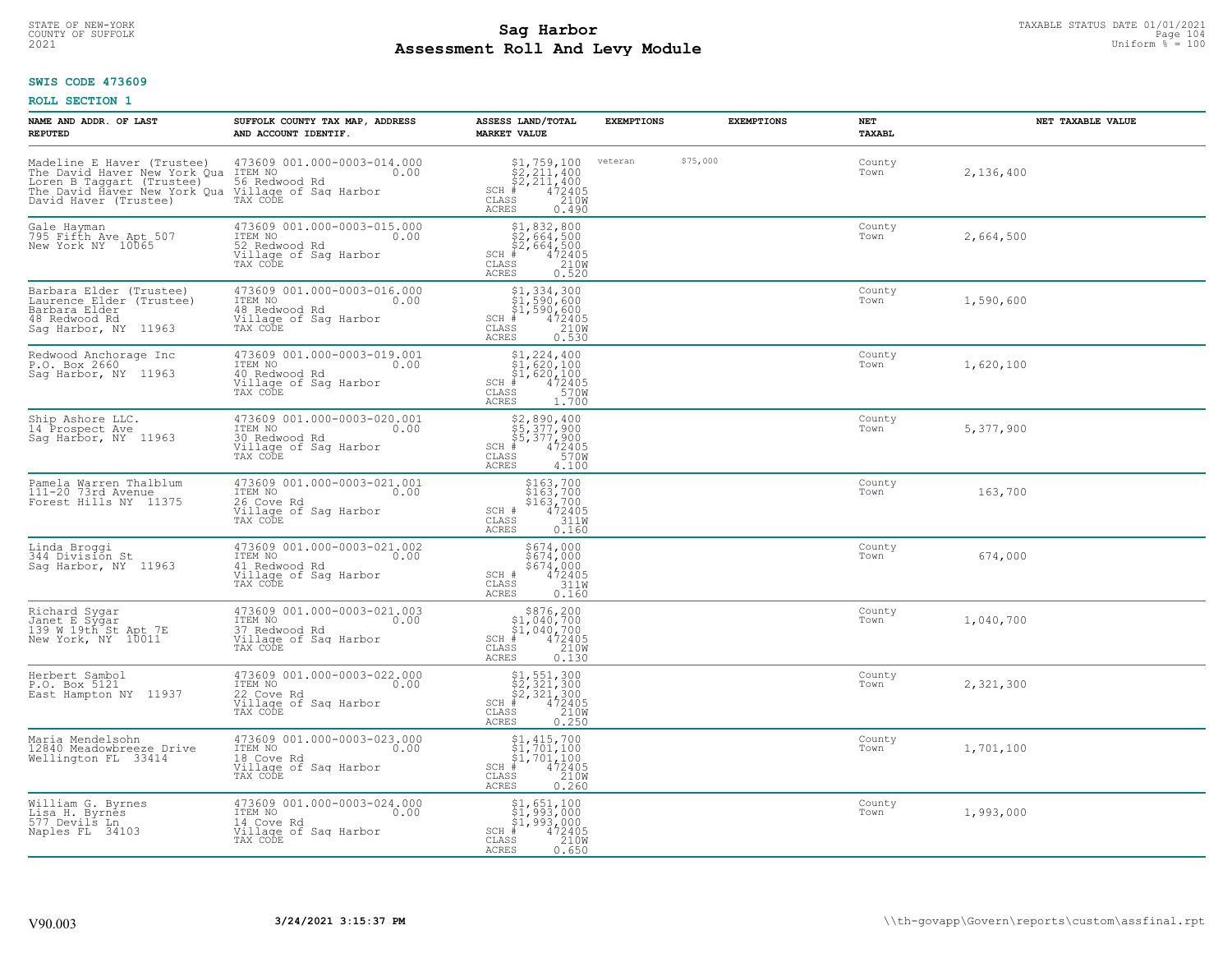# TAXABLE STATUS DATE 01/01/2021<br>COUNTY OF SUFFOLK Page 105 Page 105 **Assessment Roll And Levy Module Example 2021** Uniform  $\frac{1}{8}$  = 100

#### **SWIS CODE 473609**

| NAME AND ADDR. OF LAST<br><b>REPUTED</b>                                                      | SUFFOLK COUNTY TAX MAP, ADDRESS<br>AND ACCOUNT IDENTIF.                                               | ASSESS LAND/TOTAL<br><b>MARKET VALUE</b>                                                                                                                                                                                                     | <b>EXEMPTIONS</b>    | NET<br><b>EXEMPTIONS</b><br>TAXABL | NET TAXABLE VALUE |
|-----------------------------------------------------------------------------------------------|-------------------------------------------------------------------------------------------------------|----------------------------------------------------------------------------------------------------------------------------------------------------------------------------------------------------------------------------------------------|----------------------|------------------------------------|-------------------|
| 11 Yale Road LLC<br>717 Daniels Ln<br>P.O. Box 419<br>Sagaponack NY 11962                     | 473609 001.000-0003-028.000<br>ITEM NO<br>0.00<br>11 Yale Rd<br>Village of Sag Harbor<br>TAX CODE     | \$2,351,900<br>\$3,531,000<br>\$3,531,000<br># 472405<br>\$5 210M<br>$SCH$ #<br>CLASS<br>ACRES<br>0.330                                                                                                                                      |                      | County<br>Town                     | 3,531,000         |
| Grace Koo<br>252 Seventh Ave Apt 15M<br>New York NY 10001                                     | 473609 001.000-0003-029.000<br>ITEM NO<br>0.00<br>7 Yale Rd<br>Village of Sag Harbor<br>TAX CODE      | $\begin{array}{r} \texttt{\$1,563,600} \\ \texttt{\$2,769,900} \\ \texttt{\$2,769,900} \\ \texttt{\$4\,72405} \\ \texttt{\$85}\qquad \qquad 210\text{W} \\ \texttt{\$85}\qquad \qquad 0.300 \end{array}$<br>$SCH$ #<br>CLASS<br><b>ACRES</b> |                      | County<br>Town                     | 2,769,900         |
| Robert P Kittine JR<br>c/o TNT Container Logistics,<br>2605 White Oak Cir<br>Aurora, IL 60504 | 473609 001.000-0003-031.001<br>ITEM NO<br>0.00<br>1 Yale Rd<br>Village of Sag Harbor<br>TAX CODE      | $$2, 272, 300$<br>$$2, 272, 300$<br>$$2, 272, 300$<br>$472405$<br>$$2100$<br>$$2100$<br>SCH #<br>CLASS<br><b>ACRES</b><br>0.500                                                                                                              |                      | County<br>Town                     | 2,272,300         |
| Ronni Lee Seltzer<br>25 Sutton Place South Apt 16<br>New York NY 10022                        | 473609 001.000-0003-032.000<br>ITEM NO<br>0.00<br>258 Redwood Rd<br>Village of Sag Harbor<br>TAX CODE | \$1,437,500<br>\$1,935,700<br>\$1,935,700<br>SCH #<br>$\begin{smallmatrix} 472405\ 210W\ 0.240 \end{smallmatrix}$<br>CLASS<br><b>ACRES</b>                                                                                                   |                      | County<br>Town                     | 1,935,700         |
| Robert H Serrell<br>Dorothy C Serrell<br>Redwood Rd<br>Saq Harbor, NY 11963                   | 473609 001.000-0003-033.000<br>ITEM NO<br>0.00<br>262 Redwood Rd<br>Village of Sag Harbor<br>TAX CODE | $$1, 615, 900$<br>$$1, 824, 500$<br>$$1, 824, 500$<br>$472405$<br>$$2100$<br>$SCH$ #<br>CLASS<br><b>ACRES</b><br>0.390                                                                                                                       |                      | County<br>Town                     | 1,824,500         |
| David Harvey<br>Dawn Harvey<br>21 Cove Rd<br>Saq Harbor NY 11963                              | 473609 001.000-0003-034.000<br>ITEM NO<br>0.00<br>21 Cove Rd<br>Village of Sag Harbor<br>TAX CODE     | $\begin{array}{c} $671,900\n$1,468,100\n$1,468,100\n# 472405 \end{array}$<br>$SCH$ #<br>CLASS<br>210<br>0.200<br>ACRES                                                                                                                       |                      | County<br>Town                     | 1,468,100         |
| Abigail Koplik-Vogel<br>Matthew Ross Vogel<br>P.O. Box 1229<br>Bridgehampton NY 11932         | 473609 001.000-0003-035.000<br>TTEM NO 0.00<br>263 S Redwood Rd<br>Village of Sag Harbor<br>TAX CODE  | $$767,000$<br>$$1,136,600$<br>$$1,136,600$<br>$*1,136,600$<br>$*1,472405$<br>$SCH$ #<br>CLASS<br>210<br>0.230<br><b>ACRES</b>                                                                                                                |                      | County<br>Town                     | 1,136,600         |
| Mimi Irving<br>Saul Irving<br>259 Redwood Rd<br>Saq Harbor NY 11963                           | 473609 001.000-0003-036.000<br>TTEM NO 0.00<br>259 Redwood Rd<br>Village of Sag Harbor<br>TAX CODE    | $$767,000$<br>$$1,077,500$<br>$$1,077,500$<br>$*$ 472405<br>$SCH$ #<br>CLASS<br>210<br>ACRES<br>0.230                                                                                                                                        |                      | County<br>Town                     | 1,077,500         |
| Peter Dougenis<br>Miriam Doŭgenis<br>P.O. Box 1243<br>Saq Harbor, NY 11963                    | 473609 001.000-0003-037.000<br>TTEM NO 0.00<br>255 Redwood Rd<br>Village of Sag Harbor<br>TAX CODE    | \$767,600<br>\$987,400<br>\$987,400<br>SCH #<br>472405<br>CLASS<br>210<br><b>ACRES</b><br>0.250                                                                                                                                              | \$125,000<br>veteran | County<br>Town                     | 862,400           |
| James Tallarico<br>Erin Tallarico<br>139 Roxen Rd<br>Rockville Center NY 11570                | 473609 001.000-0003-038.000<br>ITEM NO<br>0.00<br>251 Redwood Rd<br>Village of Sag Harbor<br>TAX CODE | $$770,700$<br>$$1,012,700$<br>$$1,012,700$<br>$*$ 472405<br>SCH<br>210<br>CLASS<br>0.310<br><b>ACRES</b>                                                                                                                                     |                      | County<br>Town                     | 1,012,700         |
| Fred F Runco<br>Mary J Runco<br>Box <sup>1</sup> 230<br>Sag Harbor, NY 11963                  | 473609 001.000-0003-039.000<br>ITEM NO<br>0.00<br>11 Harvard Rd<br>Village of Sag Harbor<br>TAX CODE  | \$763,300<br>\$981,700<br>\$981,700<br>SCH #<br>472405<br>CLASS<br>$\begin{array}{c} 210 \\ 0.340 \end{array}$<br><b>ACRES</b>                                                                                                               | \$75,000<br>veteran  | County<br>Town                     | 906,700           |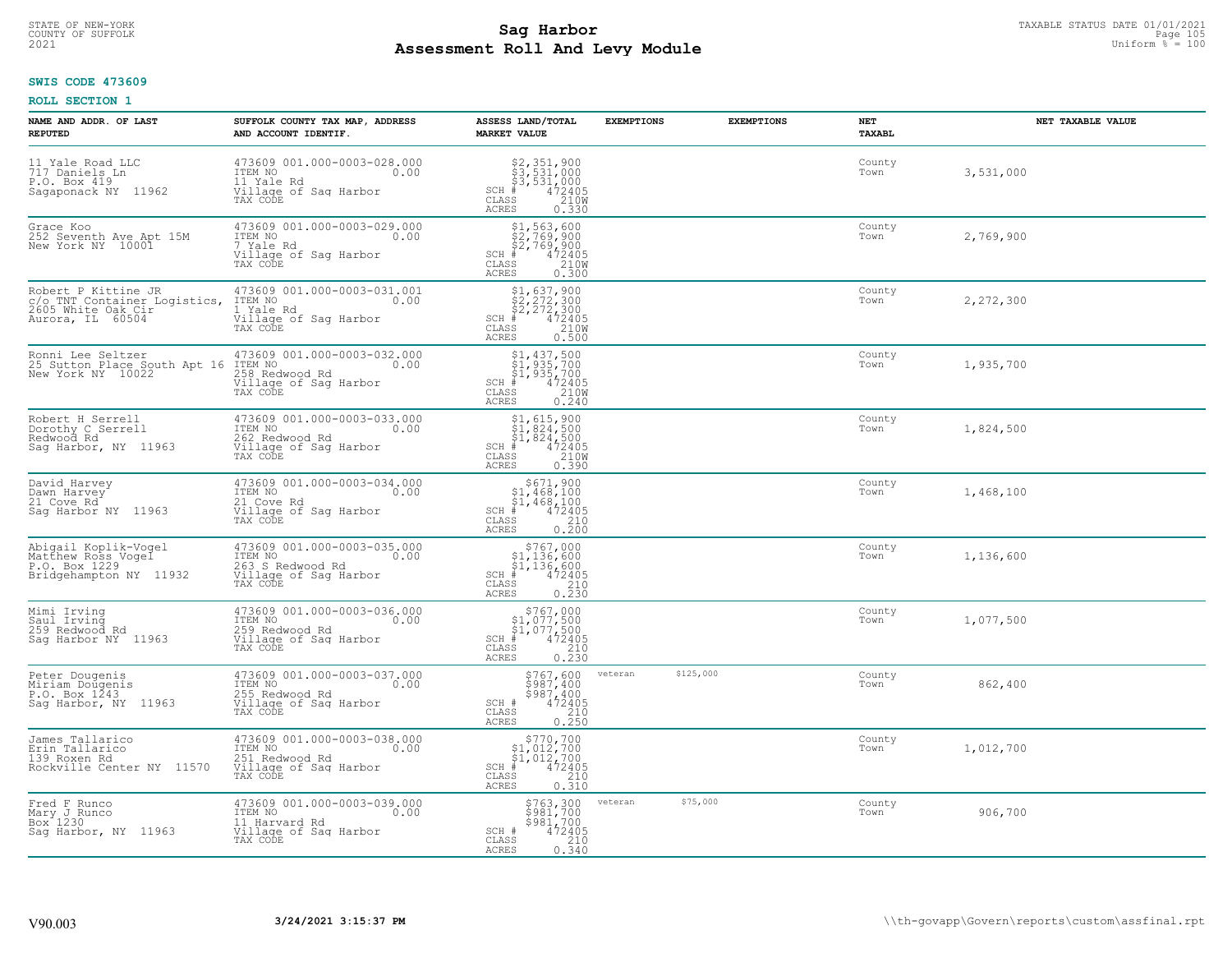# TAXABLE STATUS DATE 01/01/2021<br>COUNTY OF SUFFOLK Page 106 Page 106 **Assessment Roll And Levy Module Example 2021** Uniform  $\frac{1}{8}$  = 100

#### **SWIS CODE 473609**

| NAME AND ADDR. OF LAST<br><b>REPUTED</b>                                                                                                 | SUFFOLK COUNTY TAX MAP, ADDRESS<br>AND ACCOUNT IDENTIF.                                                 | ASSESS LAND/TOTAL<br><b>MARKET VALUE</b>                                                                                                | <b>EXEMPTIONS</b> | <b>EXEMPTIONS</b> | NET<br><b>TAXABL</b> | NET TAXABLE VALUE |
|------------------------------------------------------------------------------------------------------------------------------------------|---------------------------------------------------------------------------------------------------------|-----------------------------------------------------------------------------------------------------------------------------------------|-------------------|-------------------|----------------------|-------------------|
| Sharon J Egosi<br>1665 Tuckers Town Rd<br>Dresher PA 19025                                                                               | 473609 001.000-0003-040.000<br>TTEM NO 0.00<br>7 Harvard Rd<br>Village of Sag Harbor<br>TAX CODE        | $$767,000$<br>$$1,198,600$<br>$$1,198,600$<br>$$472405$<br>SCH #<br>CLASS<br>210<br>0.230<br>ACRES                                      |                   |                   | County<br>Town       | 1,198,600         |
| Susan E Mackesey<br>2130 Greenwood Ave<br>Wilmette, IL 60091                                                                             | 473609 001.000-0003-041.000<br>ITEM NO<br>0.00<br>3 Harvard Rd<br>Village of Sag Harbor<br>TAX CODE     | \$761,400<br>\$956,200<br>\$956,200<br>472405<br>SCH #<br>$\overline{210}$<br>CLASS<br>0.240<br><b>ACRES</b>                            |                   |                   | County<br>Town       | 956,200           |
| Paul Takats<br>Gwenth Roberts<br>695 Washington Street Apt 2A 69 Redwood Rd<br>New York NY 10014 Village of Sac                          | 473609 001.000-0003-042.000<br>ITEM NO 0.00<br>Village of Sag Harbor<br>TAX CODE                        | $$895,900$<br>$$2,517,100$<br>$$2,517,100$<br>$SCH$ #<br>472405<br>CLASS<br>210<br><b>ACRES</b><br>0.320                                |                   |                   | County<br>Town       | 2,517,100         |
| Audrey D. Hill, Trustee of t 473609 001.000-0003-043.000<br>and for Audrey D. Hill dated ITEM NO<br>65 Redwood Rd<br>Sag Harbor NY 11963 | 0.00<br>65 Redwood Rd<br>Village of Sag Harbor<br>TAX CODE                                              | \$804,800<br>$\frac{1}{21}, \frac{244}{244}, \frac{200}{200}$<br>SCH #<br>CLASS<br>$7472405\n210\n0.280$<br>ACRES                       | veteran           | \$75,000          | County<br>Town       | 1,169,200         |
| Merrie Harris<br>31 Tony Tiskas Path<br>Water Mill NY 11976                                                                              | 473609 001.000-0003-044.000<br>ITEM NO<br>0.00<br>61 Redwood Rd<br>Village of Sag Harbor<br>TAX CODE    | \$816,900<br>\$1,974,800<br>$\frac{51}{4}$ , 974, 800<br>$\frac{4}{4}$ 72405<br>$SCH$ #<br>CLASS<br>$\frac{210}{0.240}$<br><b>ACRES</b> |                   |                   | County<br>Town       | 1,974,800         |
| Ada Chicarelli<br>57 Redwood Rd<br>Saq Harbor NY 11963                                                                                   | 473609 001.000-0003-045.000<br>ITEM NO<br>0.00<br>57 Redwood Rd<br>Village of Sag Harbor<br>TAX CODE    | $\begin{array}{r} 5801, 900 \\ 5988, 900 \\ 5988, 900 \\ 472405 \\ 210 \\ 0.230 \end{array}$<br>SCH #<br>CLASS<br>ACRES                 |                   |                   | County<br>Town       | 988,900           |
| David E. Rimland<br>P.O. Box 599<br>Southampton NY 11969                                                                                 | 473609 001.000-0003-046.000<br>ITEM NO<br>0.00<br>51 Redwood Rd<br>Village of Sag Harbor<br>TAX CODE    | \$1,034,100<br>\$2,793,600<br>\$2,793,600<br>$SCH$ #<br>472405<br>CLASS<br>210<br>0.350<br><b>ACRES</b>                                 |                   |                   | County<br>Town       | 2,793,600         |
| 10 Cove Road LLC<br>100 Quentin Roosevelt Blvd.<br>Garden City NY 11530                                                                  | 473609 001.000-0003-047.001<br>ITEM NO<br>0.00<br>10 Cove Rd<br>Village of Sag Harbor<br>TAX CODE       | $$3,181,800$<br>$$6,780,000$<br>$$6,780,000$<br>$$472405$<br>$SCH$ #<br>CLASS<br>210W<br>ACRES<br>1,700                                 |                   |                   | County<br>Town       | 6,780,000         |
| SGI Marinas, LLC<br>c/o Ditmas Management Corp.<br>505 Chestnut St <sup>7</sup><br>Cedarhurst, NY 11516                                  | 473609 002.000-0001-002.001<br>1TEM NO 0.00<br>50 West Water St<br>Village of Sag Harbor<br>TAX CODE    | $$720,000$<br>$$1,053,600$<br>$\frac{1}{61}$ , 053, 600<br>$+$ 472405<br>SS 570W<br>$SCH$ #<br>CLASS<br><b>ACRES</b><br>1.070           |                   |                   | County<br>Town       | 1,053,600         |
| Allan Brown<br>Valerie Mazzilli-Brown<br>112 Argyle Rd<br>Stewart <sup>*</sup> Manor NY 11530                                            | 473609 002.000-0001-002.002<br>ITEM NO<br>0.00<br>56 West Water St<br>Village of Sag Harbor<br>TAX CODE | \$1,705,800<br>\$2,418,900<br>\$2,418,900<br>#472405<br>$SCH$ #<br>CLASS<br>210W<br><b>ACRES</b><br>0.510                               |                   |                   | County<br>Town       | 2,418,900         |
| Patrick Mc Donough<br>330 E 38 St Apt 29K<br>New York NY 10016                                                                           | 473609 002.000-0001-002.003<br>ITEM NO<br>0.00<br>62 West Water St<br>Village of Sag Harbor<br>TAX CODE | \$1,952,700<br>\$2,676,600<br>\$2,676,600<br>$SCH$ #<br>$\frac{472405}{210}$<br>CLASS<br>ACRES<br>0.590                                 |                   |                   | County<br>Town       | 2,676,600         |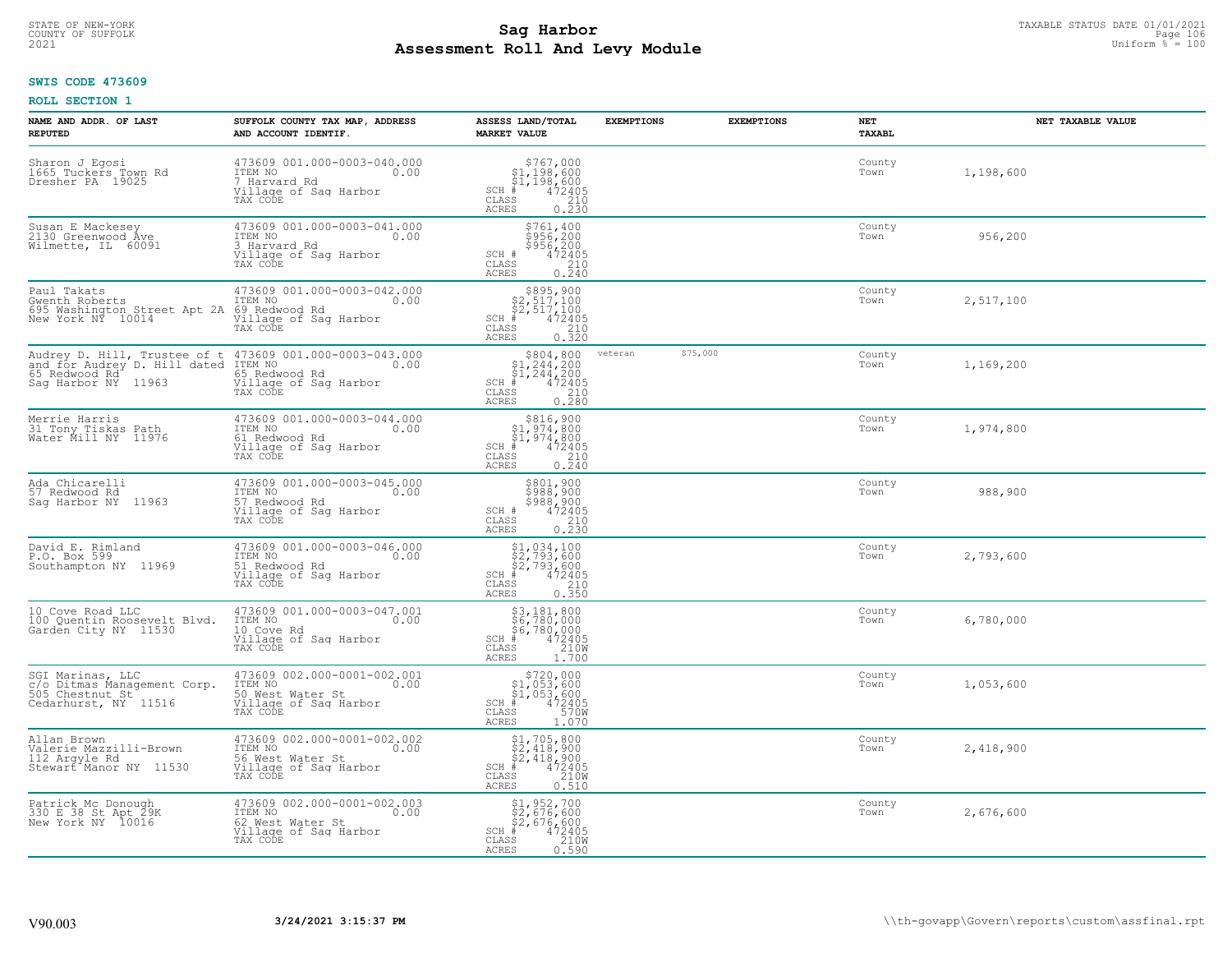# TAXABLE STATUS DATE 01/01/2021<br>COUNTY OF SUFFOLK Page 107 Page 107 **Assessment Roll And Levy Module Example 2021** Uniform  $\frac{1}{8}$  = 100

#### **SWIS CODE 473609**

| NAME AND ADDR. OF LAST<br><b>REPUTED</b>                                                      | SUFFOLK COUNTY TAX MAP, ADDRESS<br>AND ACCOUNT IDENTIF.                                                   | ASSESS LAND/TOTAL<br><b>MARKET VALUE</b>                                                                                                       | <b>EXEMPTIONS</b> | <b>EXEMPTIONS</b> | NET<br><b>TAXABL</b> | NET TAXABLE VALUE |
|-----------------------------------------------------------------------------------------------|-----------------------------------------------------------------------------------------------------------|------------------------------------------------------------------------------------------------------------------------------------------------|-------------------|-------------------|----------------------|-------------------|
| SGI Marinas, LLC<br>c/o Ditmas Management Corp.<br>505 Chestnut St<br>Cedarhurst, NY 11516    | 473609 002.000-0001-003.000<br>10.00 0.00<br>50 West Water St<br>Village of Sag Harbor<br>TAX CODE        | \$3,540,000<br>\$4,571,100<br>$\frac{34}{4}$ , 571, 100<br>$+$ 472405<br>SS 570W<br>SCH #<br>CLASS<br><b>ACRES</b><br>0.710                    |                   |                   | County<br>Town       | 4,571,100         |
| Eric Miller<br>Jill Miller<br>301 E 50th St Apt 21A<br>New York NY 10022                      | 473609 002.000-0001-007.004<br>ITEM NO<br>0.00<br>91 Long Island Ave<br>Village of Sag Harbor<br>TAX CODE | $\begin{array}{l} $1,436,800\\ $4,239,400\\ $4,239,400\\ \ast\\ $35 \end{array}$<br>$SCH$ #<br>CLASS<br><b>ACRES</b><br>0.480                  |                   |                   | County<br>Town       | 4,239,400         |
| 81 Long Island Ave, LLC<br>c/o R. Miller<br>301 East 50th Street Apt 21A<br>New York NY 11963 | 473609 002.000-0001-007.005<br>ITEM NO<br>0.00<br>81 Long Island Ave<br>Village of Sag Harbor<br>TAX CODE | \$1,653,100<br>\$3,006,800<br>\$3,006,800<br># 472405<br>\$5 210<br>$SCH$ #<br>CLASS<br><b>ACRES</b><br>0.850                                  |                   |                   | County<br>Town       | 3,006,800         |
| Rose Street Properties LLC<br>PO Box 3410<br>Sag Harbor, NY 11963                             | 473609 002.000-0001-009.001<br>ITEM NO<br>0.00<br>28 Bridge St<br>Village of Sag Harbor<br>TAX CODE       | $$728,300$<br>$$1,231,200$<br>$$1,231,200$<br>$472405$<br>$35$<br>$9472$<br>$SCH$ #<br>$\mathtt{CLASS}$<br><b>ACRES</b><br>0.140               |                   |                   | County<br>Town       | 1,231,200         |
| T G Bosco Realty LLC<br>7100 New Horizons Blvd<br>Amityville NY 11701                         | $473609002.000-0001-009002$<br>ITEM NO<br>0.00<br>32 Bridge St<br>Village of Sag Harbor<br>TAX CODE       | $$457,300$<br>$$1,423,300$<br>$$1,423,300$<br>$472405$<br>$SCH$ #<br>CLASS<br>482<br>0.150<br>ACRES                                            |                   |                   | County<br>Town       | 1,423,300         |
| Sag Harbor Savings Bank<br>Main St<br>PO Box 1860<br>Saq Harbor, NY 11963                     | 473609 002.000-0001-009.003<br>ITEM NO<br>0.00<br>16 Spring St<br>Village of Sag Harbor<br>TAX CODE       | \$270,400<br>\$270,400<br>\$270,400<br>472405<br>SCH #<br>CLASS<br>484<br>0.170<br><b>ACRES</b>                                                |                   |                   | County<br>Town       | 270,400           |
| Maziar Behrooz<br>PO Box 1271<br>East Hampton, NY 11937                                       | 473609 002.000-0001-010.000<br>TTEM NO 0.00<br>22 Spring St<br>Village of Sag Harbor<br>TAX CODE          | \$660,900<br>\$898,700<br>\$898,700<br>\$898,700<br>SCH #<br>$\mathtt{CLASS}$<br>$\frac{210}{0.330}$<br><b>ACRES</b>                           |                   |                   | County<br>Town       | 898,700           |
| NKL, LLC<br>P.O. Box 2735<br>Saq Harbor NY 11963                                              | 473609 002.000-0001-011.000<br>TTEM NO 0.00<br>26 Spring St<br>Village of Sag Harbor<br>TAX CODE          | $\begin{array}{r} 5769,000 \\ 51,367,200 \\ 51,367,200 \\ \pm \\ 472405 \\ \text{ss} \\ 210 \end{array}$<br>$SCH$ #<br>CLASS<br>ACRES<br>0.210 |                   |                   | County<br>Town       | 1,367,200         |
| Ada Samuelsson<br>333 E 46th St<br>New York, NY 10017                                         | 473609 002.000-0001-012.000<br>ITEM NO 0.00<br>66 Garden St<br>Village of Sag Harbor<br>TAX CODE          | \$622,400<br>\$799,100<br>\$799,100<br>SCH #<br>472405<br>CLASS<br>210<br><b>ACRES</b><br>0.180                                                |                   |                   | County<br>Town       | 799,100           |
| Paul A Caddell<br>Lance J Gotko<br>613 Hudson St<br>New York NY 10014                         | 473609 002.000-0001-013.000<br>ITEM NO<br>0.00<br>68 Garden St<br>Village of Sag Harbor<br>TAX CODE       | \$477,600<br>\$734,300<br>\$734,300<br>\$734,300<br>SCH #<br>210<br>CLASS<br>0.060<br>ACRES                                                    |                   |                   | County<br>Town       | 734,300           |
| Patricia K Proferes<br>501 Saville Ln<br>Lothian, MD 20711                                    | 473609 002.000-0001-014.001<br>ITEM NO<br>0.00<br>71 Garden St<br>Village of Sag Harbor<br>TAX CODE       | \$768,000<br>\$870,400<br>\$870,400<br>SCH #<br>472405<br>CLASS<br>210<br><b>ACRES</b><br>0.330                                                |                   |                   | County<br>Town       | 870,400           |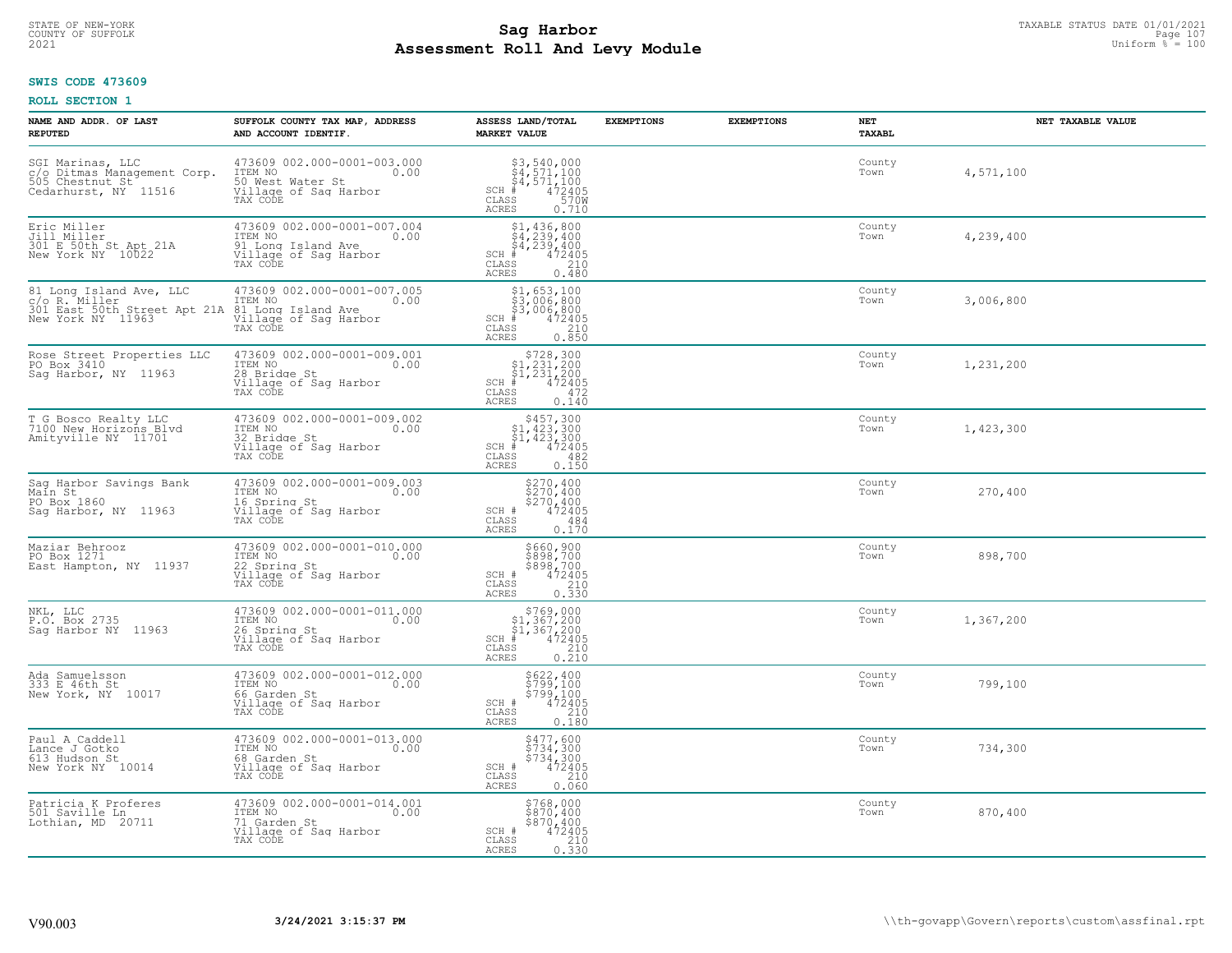# TAXABLE STATUS DATE 01/01/2021<br>COUNTY OF SUFFOLK Page 108 Page 108 **Assessment Roll And Levy Module Example 2021** Uniform  $\frac{1}{8}$  = 100

#### **SWIS CODE 473609**

| NAME AND ADDR. OF LAST<br><b>REPUTED</b>                                                    | SUFFOLK COUNTY TAX MAP, ADDRESS<br>AND ACCOUNT IDENTIF.                                                    | ASSESS LAND/TOTAL<br><b>MARKET VALUE</b>                                                                                               | <b>EXEMPTIONS</b> | <b>EXEMPTIONS</b> | NET<br>TAXABL  |            | NET TAXABLE VALUE |
|---------------------------------------------------------------------------------------------|------------------------------------------------------------------------------------------------------------|----------------------------------------------------------------------------------------------------------------------------------------|-------------------|-------------------|----------------|------------|-------------------|
| Donn A Pennebaker<br>115 W 86th St<br>New York, NY 10024                                    | 473609 002.000-0001-015.000<br>ITEM NO<br>0.00<br>67 Garden St<br>Village of Saq Harbor<br>TAX CODE        | \$605,200<br>\$723,100<br>\$723,100<br>472405<br>SCH #<br>$\mathtt{CLASS}$<br>210<br>ACRES<br>0.160                                    | veteran           | \$30,332          | County<br>Town | 692,768    |                   |
| Forty-Six Spring, LLC<br>c/o Scott Simmons<br>535 Julia St<br>70130<br>New Orleans LA       | 473609 002.000-0001-016.001<br>ITEM NO<br>0.00<br>46 Spring St<br>Village of Sag Harbor<br>TAX CODE        | $$521,900$<br>$$1,431,300$<br>$$1,431,300$<br>$$431,300$<br>$472405$<br>$SCH$ #<br>CLASS<br>0.080<br>ACRES                             |                   |                   | County<br>Town | 1,431,300  |                   |
| Suffolk County<br>C/o County Tréasurer's Offic<br>330 Center Dr<br>Riverhead, NY 11901-3311 | 473609 002.000-0001-017.000<br>ITEM NO<br>0.00<br>Long Island Ave<br>Village of Sag Harbor<br>TAX CODE     | \$10,400<br>\$10,400<br>\$10,400<br>SCH #<br>$\frac{472405}{311}$<br>CLASS<br>0.050<br>ACRES                                           |                   |                   | County<br>Town | 10,400     |                   |
| Barons Cove Owner LLC<br>Attn: Accounts Payable<br>P.O. Box 869<br>Saq Harbor NY 11963      | 473609 002.000-0001-018.001<br>ITEM NO<br>0.00<br>31 West Water St<br>Village of Sag Harbor<br>TAX CODE    | $$2,432,700$<br>$$11,967,400$<br>\$11,967,400<br><sup>1#</sup> 472405<br>ASS 414<br>SCH <sup>#</sup><br>CLASS<br><b>ACRES</b><br>2.640 |                   |                   | County<br>Town | 11,967,400 |                   |
| Nathiel Egosi<br>22 Mc Lane Dr<br>Dix Hills, NY<br>11746                                    | 473609 002.000-0001-019.001<br>ITEM NO<br>0.00<br>114 Long Island Ave<br>Village of Sag Harbor<br>TAX CODE | \$809,700<br>$\frac{2809,700}{809,700}$<br>\$809,700<br>$\frac{472405}{312}$<br>SCH #<br>CLASS<br>0.480<br>ACRES                       |                   |                   | County<br>Town | 809,700    |                   |
| Sharon Egosi<br>708 Conquina Way<br>Boca Raton FL 33432                                     | 473609 002.000-0001-019.002<br>ITEM NO<br>0.00<br>110 Long Island Ave<br>Village of Sag Harbor<br>TAX CODE | \$831,900<br>\$831,900<br>\$831,900<br>472405<br>SCH #<br>CLASS<br>311<br>0.470<br><b>ACRES</b>                                        |                   |                   | County<br>Town | 831,900    |                   |
| Charles Egosi<br>P.O. Box 2661<br>Sag Harbor, NY 11963                                      | 473609 002.000-0001-019.003<br>ITEM NO<br>0.00<br>106 Long Island Ave<br>Village of Sag Harbor<br>TAX CODE | \$778,600<br>\$778,600<br>\$778,600<br>SCH #<br>472405<br>$\mathtt{CLASS}$<br>$\frac{311}{0.490}$<br>ACRES                             |                   |                   | County<br>Town | 778,600    |                   |
| Home of the Whalers Inc<br>41 West Water St<br>PO Box 2661<br>Sag Harbor, NY 11963          | 473609 002.000-0001-019.004<br>TTEM NO 0.00<br>41 West Water St<br>Village of Sag Harbor<br>TAX CODE       | \$468,600<br>\$468,600<br>\$468,600<br>472405<br>$SCH$ #<br>CLASS<br>$\frac{330}{2.560}$<br><b>ACRES</b>                               |                   |                   | County<br>Town | 468,600    |                   |
| Sag Harbor Inn Corporation<br>PO Box 2661<br>Saq Harbor, NY 11963                           | 473609 002.000-0001-020.019<br>ITEM NO 0.00<br>45 West Water St<br>Village of Saq Harbor<br>TAX CODE       | $$4, 186, 500$<br>$$4, 493, 300$<br>$$4, 493, 300$<br>$$4, 493, 300$<br>$$4, 72405$<br>SCH<br>CLASS<br>415<br><b>ACRES</b><br>1.600    |                   |                   | County<br>Town | 4,493,300  |                   |
| Franco Marinai<br>Anna Thorsdottir<br>342 The Bowery<br>New York, NY 10012                  | 473609 002.000-0001-021.000<br>ITEM NO<br>0.00<br>70 Glover St<br>Village of Sag Harbor<br>TAX CODE        | \$579,900<br>\$734,900<br>\$734,900<br>\$734,900<br>SCH #<br>210<br>CLASS<br>0.190<br>ACRES                                            |                   |                   | County<br>Town | 734,900    |                   |
| Paula A Wagner<br>245 Sixth Ave<br>Brooklyn, NY 11215                                       | 473609 002.000-0001-023.000<br>ITEM NO<br>0.00<br>74 Glover St<br>Village of Sag Harbor<br>TAX CODE        | \$666,300<br>\$835,800<br>\$835,800<br>\$835,800<br>\$72405<br>\$210<br>\$200<br>SCH #<br>CLASS<br><b>ACRES</b>                        |                   |                   | County<br>Town | 835,800    |                   |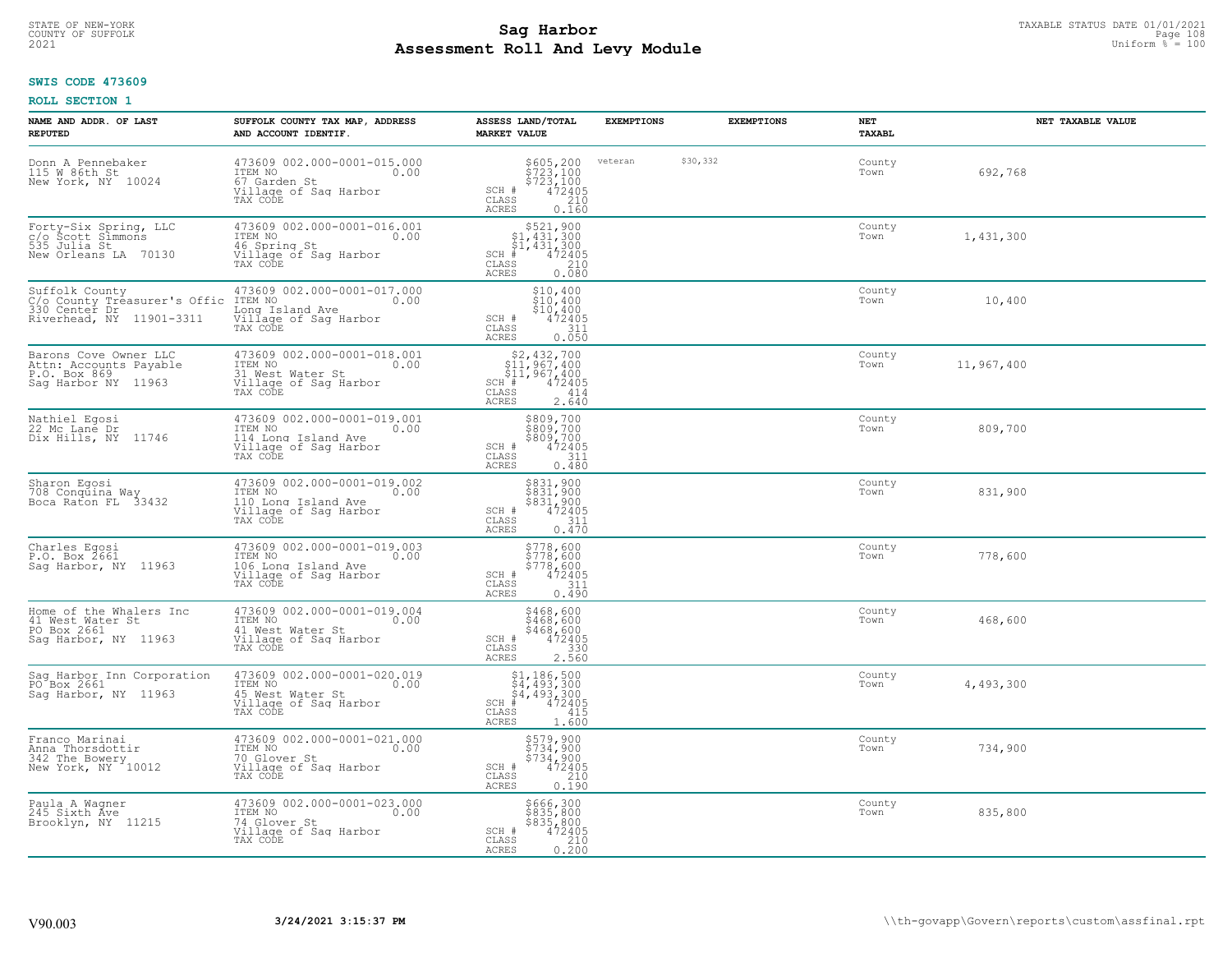# TAXABLE STATUS DATE 01/01/2021<br>COUNTY OF SUFFOLK Page 109 Page 109 **Assessment Roll And Levy Module Example 2021** Uniform  $\frac{1}{8}$  = 100

#### **SWIS CODE 473609**

| NAME AND ADDR. OF LAST<br><b>REPUTED</b>                                             | SUFFOLK COUNTY TAX MAP, ADDRESS<br>AND ACCOUNT IDENTIF.                                              | ASSESS LAND/TOTAL<br><b>MARKET VALUE</b>                                                                                                                                                                     | <b>EXEMPTIONS</b> | <b>EXEMPTIONS</b> | NET<br>TAXABL  | NET TAXABLE VALUE |
|--------------------------------------------------------------------------------------|------------------------------------------------------------------------------------------------------|--------------------------------------------------------------------------------------------------------------------------------------------------------------------------------------------------------------|-------------------|-------------------|----------------|-------------------|
| Kenneth Staff<br>Lisa Staff<br>333 E 69th St Apt TH5<br>New York NY 10021            | 473609 002.000-0001-024.000<br>ITEM NO<br>0.00<br>78 Glover St<br>Village of Saq Harbor<br>TAX CODE  | $$768, 400$<br>$$1, 067, 700$<br>$$1, 067, 700$<br>$*$ $472405$<br>$SCH$ #<br>CLASS<br>210<br>ACRES<br>0.370                                                                                                 |                   |                   | County<br>Town | 1,067,700         |
| Elaine Congress<br>Robert T Snyder<br>150 E 61st St Apt 12H<br>New York, NY 10065    | 473609 002.000-0001-025.000<br>ITEM NO<br>0.00<br>82 Glover St<br>Village of Sag Harbor<br>TAX CODE  | \$735,000<br>\$873,500<br>\$873,500<br>472405<br>SCH #<br>CLASS<br>$\frac{210}{0.310}$<br>ACRES                                                                                                              |                   |                   | County<br>Town | 873,500           |
| Michael Arena<br>PO Box 190<br>Saq Harbor, NY 11963                                  | 473609 002.000-0001-026.003<br>ITEM NO<br>0.00<br>100 Glover St<br>Village of Sag Harbor<br>TAX CODE | \$1,143,000<br>$\frac{51}{294}$ ,000<br>$\frac{1}{2}$ , 594, 000<br>$\frac{1}{4}$ , 72405<br>$SCH$ #<br>CLASS<br>281<br>ACRES<br>1.480                                                                       |                   |                   | County<br>Town | 1,594,000         |
| James Kent<br>24 Field Point Rd<br>Greenwich CT 06830                                | 473609 002.000-0001-028.000<br>ITEM NO<br>0.00<br>120 Glover St<br>Village of Sag Harbor<br>TAX CODE | $\begin{array}{r}  \  \  \, 8866,000\\  \  \, 91,986,500\\  \  \, 91,986,500\\  \  \  \, 472405\\ \text{s} \qquad \qquad 210\\ \text{s} \qquad \qquad 0.420 \end{array}$<br>$SCH$ #<br>CLASS<br><b>ACRES</b> |                   |                   | County<br>Town | 1,986,500         |
| Stephen W. Sagman<br>Eric Weinberger<br>122 Glover St<br>Sag Harbor NY 11963         | 473609 002.000-0001-029.000<br>ITEM NO<br>0.00<br>122 Glover St<br>Village of Sag Harbor<br>TAX CODE | \$793,400<br>$SCH$ #<br>CLASS<br>ACRES                                                                                                                                                                       |                   |                   | County<br>Town | 1,112,000         |
| Larry W Morse<br>Sharon Y Bowen<br>10 Jay St Apt PH<br>New York NY 10013             | 473609 002.000-0001-031.000<br>ITEM NO<br>0.00<br>124 Glover St<br>Village of Sag Harbor<br>TAX CODE | $$628, 800$<br>$$1, 225, 200$<br>$$1, 225, 200$<br>$$472405$<br>$SCH$ #<br>CLASS<br>$\begin{array}{c} 210 \\ 0.300 \end{array}$<br>ACRES                                                                     |                   |                   | County<br>Town | 1,225,200         |
| Sharon Cardel<br>659 Hill Street<br>Southampton NY 11968                             | 473609 002.000-0001-033.004<br>ITEM NO<br>0.00<br>128 Glover St<br>Village of Sag Harbor<br>TAX CODE | \$625,300<br>\$658,500<br>\$658,500<br>472405<br>SCH #<br>CLASS<br>210<br>0.300<br><b>ACRES</b>                                                                                                              |                   |                   | County<br>Town | 658,500           |
| Farrin Cary<br>132 Glover St<br>Sag Harbor NY 11963                                  | 473609 002.000-0001-034.001<br>ITEM NO<br>0.00<br>132 Glover St<br>Village of Sag Harbor<br>TAX CODE | $$1,040,000$<br>$$1,689,800$<br>$$1,689,800$<br>$472405$<br>$$210$<br>SCH #<br>CLASS<br>ACRES<br>0.670                                                                                                       |                   |                   | County<br>Town | 1,689,800         |
| Tuthill, Jr William A (trust<br>Wat Trust<br>29 Parkwood Dr<br>Hilton Head, SC 29926 | 473609 002.000-0001-036.002<br>ITEM NO<br>0.00<br>133 Glover St<br>Village of Sag Harbor<br>TAX CODE | $$810,600$<br>$$1,001,300$<br>$$1,001,300$<br>$*$<br>$*$ 472405<br>$SCH$ #<br>CLASS<br>$\frac{210}{0.520}$<br>ACRES                                                                                          |                   |                   | County<br>Town | 1,001,300         |
| 20 Redwood LLC<br>14 Prospect Ave<br>Sag Harbor NY 11963                             | 473609 002.000-0001-036.005<br>ITEM NO<br>0.00<br>20 Redwood Rd<br>Village of Sag Harbor<br>TAX CODE | \$788,500<br>\$788,500<br>\$788,500<br>\$72405<br>\$111<br>SCH #<br>CLASS<br>ACRES<br>0.500                                                                                                                  |                   |                   | County<br>Town | 788,500           |
| Diane W Tuthill<br>29 Parkwood Dr<br>Hilton Head, SC 29926                           | 473609 002.000-0001-036.006<br>ITEM NO<br>0.00<br>18 Redwood Rd<br>Village of Sag Harbor<br>TAX CODE | $$67, 200$<br>$$67, 200$<br>$$67, 200$<br>$472405$<br>$$311$<br>SCH #<br>$\mathtt{CLASS}$<br>0.270<br><b>ACRES</b>                                                                                           |                   |                   | County<br>Town | 67,200            |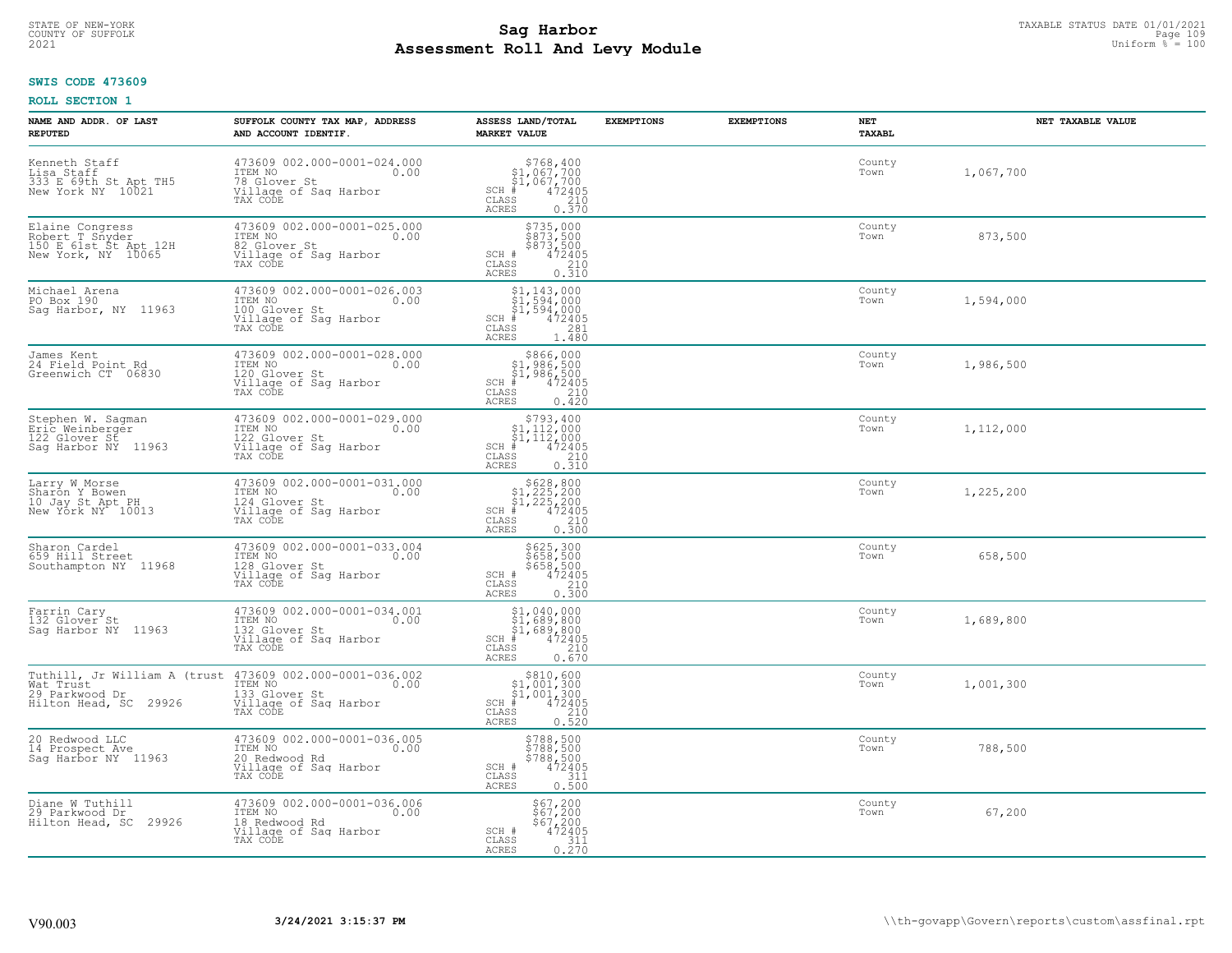#### **Sag Harbor**<br>**Poll And Low Module Assessment Roll And Levy Module Example 2021** Uniform  $\frac{1}{8}$  = 100 COUNTY OF SUFFOLK Page 110

## **SWIS CODE 473609**

| NAME AND ADDR. OF LAST<br><b>REPUTED</b>                                                                                                                                                        | SUFFOLK COUNTY TAX MAP, ADDRESS<br>AND ACCOUNT IDENTIF.                                                           | ASSESS LAND/TOTAL<br><b>MARKET VALUE</b>                                                                                                                                                                                                                                                                                                                                                                                                                                | <b>EXEMPTIONS</b> | <b>EXEMPTIONS</b> | NET<br>TAXABL  | NET TAXABLE VALUE |
|-------------------------------------------------------------------------------------------------------------------------------------------------------------------------------------------------|-------------------------------------------------------------------------------------------------------------------|-------------------------------------------------------------------------------------------------------------------------------------------------------------------------------------------------------------------------------------------------------------------------------------------------------------------------------------------------------------------------------------------------------------------------------------------------------------------------|-------------------|-------------------|----------------|-------------------|
| Stephen Hamilton<br>Emma W Hamilton<br>4 Redwood Rd<br>Saq Harbor, NY 11963                                                                                                                     | 473609 002.000-0001-037.000<br>ITEM NO 0.00<br>4 Redwood Rd<br>Village of Sag Harbor<br>TAX CODE                  | $\begin{array}{r} 8875,900 \\ 81,247,700 \\ 81,247,700 \\ * \\ * \\ \text{SS} \\ \text{S} \\ \text{S} \\ \text{S} \\ \text{S} \\ \text{S} \\ \text{S} \\ \text{S} \\ \text{S} \\ \text{S} \\ \text{S} \\ \text{S} \\ \text{S} \\ \text{S} \\ \text{S} \\ \text{S} \\ \text{S} \\ \text{S} \\ \text{S} \\ \text{S} \\ \text{S} \\ \text{S} \\ \text{S} \\ \text{S} \\ \text{S} \\ \text{S} \\ \text{S} \\ \text{S} \\ \text{S} \\ \$<br>SCH #<br>CLASS<br>ACRES<br>0.420 |                   |                   | County<br>Town | 1,247,700         |
| Tuthill, Diane W (Trustee)<br>Dwt Trust Under Agmt 11/15/9<br>29 Parkwood Dr<br>Hilton Head, SC 29926                                                                                           | 473609 002.000-0001-038.000<br>ITEM NO<br>0.00<br>10 Redwood Rd<br>Village of Sag Harbor<br>TAX CODE              | $$36,100$<br>$$36,100$<br>$$36,100$<br>$472405$<br>$$311$<br>SCH #<br>CLASS<br><b>ACRES</b><br>0.140                                                                                                                                                                                                                                                                                                                                                                    |                   |                   | County<br>Town | 36,100            |
| 16 Redwood Road LLC<br>r/o Michael Feirstein<br>178 East 70th Street Apt 6F<br>New York NY 10021                                                                                                | 473609 002.000-0001-039.000<br>0.00<br>ITEM NO<br>16 Redwood Rd<br>Village of Sag Harbor<br>TAX CODE              | $$644,500$<br>$$1,027,400$<br>$$4,027,400$<br>$$472405$<br>$$8$<br>$SCH$ #<br>CLASS<br>281<br>0.330<br><b>ACRES</b>                                                                                                                                                                                                                                                                                                                                                     |                   |                   | County<br>Town | 1,027,400         |
| Ray D Oh LLC<br>375 Park Avenue Suite 2<br>Babylon NY 11702                                                                                                                                     | 473609 002.000-0001-040.000<br>ITEM NO<br>0.00<br>23 Redwood Rd<br>Village of Sag Harbor<br>TAX CODE              | $$1, 290, 400$<br>$$1, 717, 760$<br>$$1, 717, 760$<br>$472405$<br>$$150$<br>$SCH$ #<br>CLASS<br><b>ACRES</b><br>0.680                                                                                                                                                                                                                                                                                                                                                   |                   |                   | County<br>Town | 1,717,760         |
| Roman Lowzan, Trustee<br>of the Roman Lowzan Revocabl<br>15 Redwood Rd<br>Sag Harbor NY 11963                                                                                                   | 473609 002.000-0001-041.000<br>ITEM NO 0.00<br>0.00<br>----<br>15 Redwood Rd<br>Village of Sag Harbor<br>TAX CODE | $$1,351,400$<br>$$1,956,200$<br>$$1,956,200$<br>$472405$<br>$$240$<br>$$240$<br>$SCH$ #<br>CLASS<br>0.500<br><b>ACRES</b>                                                                                                                                                                                                                                                                                                                                               |                   |                   | County<br>Town | 1,956,200         |
| Robert Tortora<br>PO Box 2358<br>Sag Harbor, NY 11963                                                                                                                                           | 473609 002.000-0001-045.000<br>ITEM NO<br>0.00<br>22 Vitali Cilli Ave<br>Village of Sag Harbor<br>TAX CODE        | \$3,179,400<br>\$4,889,100<br>\$4,889,100<br>#472405<br>\$5,210M<br>SCH #<br>CLASS<br><b>ACRES</b><br>0.480                                                                                                                                                                                                                                                                                                                                                             |                   |                   | County<br>Town | 4,889,100         |
| Gail Lopinto<br>PO Box 2488<br>Saq Harbor, NY 11963                                                                                                                                             | 473609 002.000-0001-046.002<br>ITEM NO 0.00<br>26 Vitali Cilli Ave 0.00<br>Village of Sag Harbor<br>TAX CODE      | \$2,516,800<br>\$2,709,700<br>\$2,709,700<br># 472405<br>\$8 210M<br>$SCH$ #<br>CLASS<br><b>ACRES</b><br>0.450                                                                                                                                                                                                                                                                                                                                                          |                   |                   | County<br>Town | 2,709,700         |
| Susan Saunders - Katz<br>330 E 63rd St Apt 3P<br>New York NY 10065                                                                                                                              | 473609 002.000-0001-046.003<br>TTEM NO 0.00<br>6 Vitali Cilli Ave<br>Village of Sag Harbor<br>TAX CODE            | $\begin{array}{l} $1,577,100\\ $1,801,200\\ $1,801,200\\ *\\ *\\ \text{ss} \end{array}$<br>$SCH$ #<br>CLASS<br><b>ACRES</b><br>0.480                                                                                                                                                                                                                                                                                                                                    |                   |                   | County<br>Town | 1,801,200         |
| Plymouth Partners LLC<br>c/o Willow Street Partners,<br>7 N. Willow Street Suite 8B<br>Montclair NJ 07042                                                                                       | 473609 002.000-0001-046.004<br>ITEM NO 0.00<br>97 Glover St<br>Village of Saq Harbor<br>TAX CODE                  | \$1,382,800<br>\$5,179,800<br>\$5,179,800<br>#472405<br>$SCH$ #<br>CLASS<br>210<br><b>ACRES</b><br>0.480                                                                                                                                                                                                                                                                                                                                                                |                   |                   | County<br>Town | 5,179,800         |
| Wendy Ryan<br>Thomas Ryan<br>5244 Fisher Island<br>Miami, FL 33109                                                                                                                              | 473609 002.000-0001-046.005<br>ITEM NO<br>0.00<br>95 Glover St<br>Village of Sag Harbor<br>TAX CODE               | $$3, 200, 100$<br>$$3, 821, 500$<br>$$3, 821, 500$<br>$$472405$<br>$SCH$ #<br>CLASS<br>210<br><b>ACRES</b><br>0.460                                                                                                                                                                                                                                                                                                                                                     |                   |                   | County<br>Town | 3,821,500         |
| Sag Kids LLC<br>C/O Nicholas G. Arons, Esq. TTEM NO<br>Grant, Herrmann, Schwartz & 93 Glover St<br>675 Third Avenue, 26th Floor Village of Sag Harbor<br>New York NY 10017<br>New York NY 10017 | 473609 002.000-0001-046.006<br>0.00                                                                               | \$1,433,500<br>\$4,618,700<br>\$4,618,700<br>$SCH$ #<br>472405<br>$\mathtt{CLASS}$<br>210<br>0.570<br>ACRES                                                                                                                                                                                                                                                                                                                                                             |                   |                   | County<br>Town | 4,618,700         |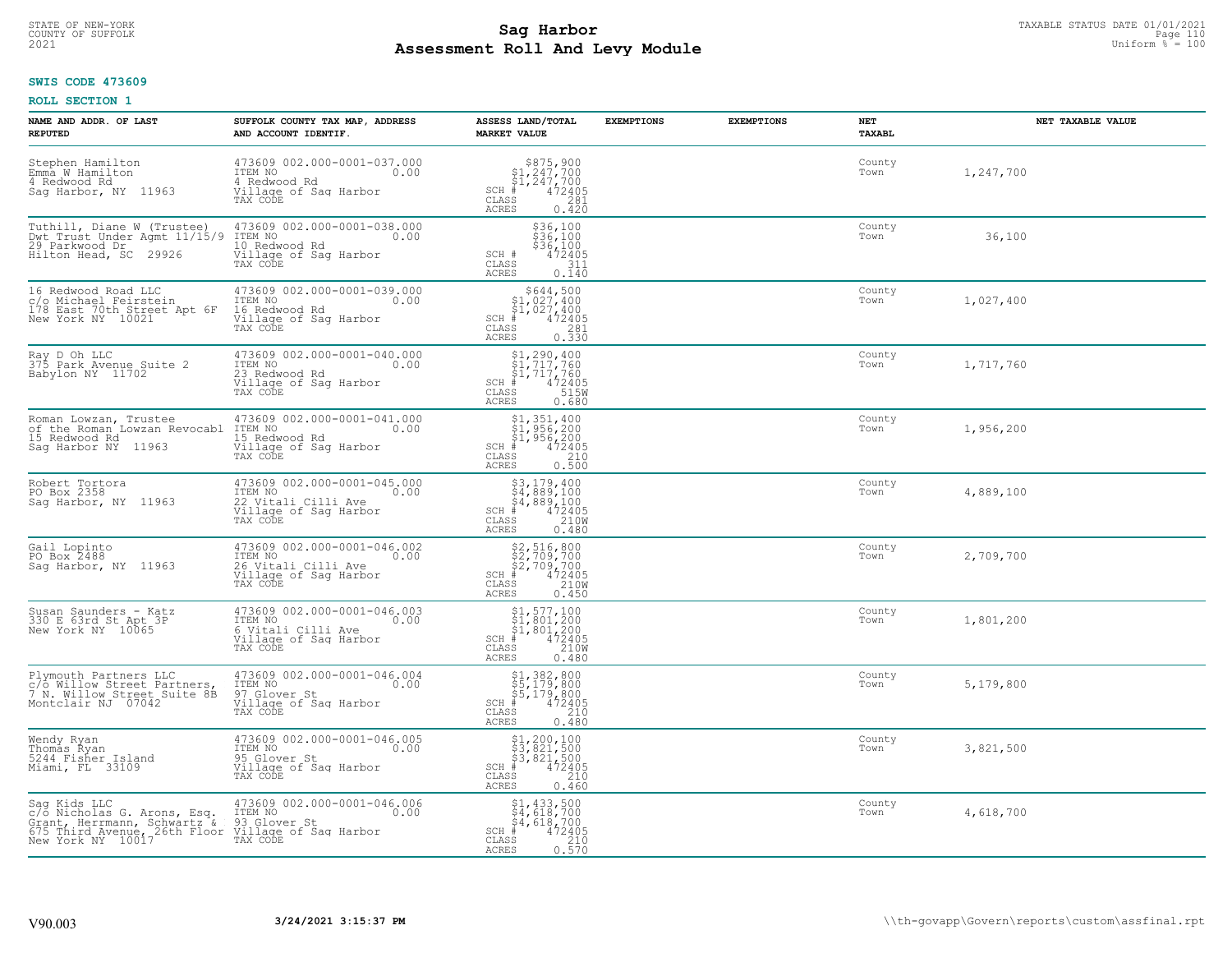#### **Sag Harbor** TAXABLE STATUS DATE 01/01/2021<br>Pall and Louis Module **Assessment Roll And Levy Module Example 2021** Uniform  $\frac{1}{8}$  = 100 COUNTY OF SUFFOLK Page 111

## **SWIS CODE 473609**

| NAME AND ADDR. OF LAST<br><b>REPUTED</b>                                                                                                                                                                                       | SUFFOLK COUNTY TAX MAP, ADDRESS<br>AND ACCOUNT IDENTIF.                                                         | ASSESS LAND/TOTAL<br><b>MARKET VALUE</b>                                                                                                                                                                                                                                                                                                                                | <b>EXEMPTIONS</b> | <b>EXEMPTIONS</b> | NET<br>TAXABL  | NET TAXABLE VALUE |
|--------------------------------------------------------------------------------------------------------------------------------------------------------------------------------------------------------------------------------|-----------------------------------------------------------------------------------------------------------------|-------------------------------------------------------------------------------------------------------------------------------------------------------------------------------------------------------------------------------------------------------------------------------------------------------------------------------------------------------------------------|-------------------|-------------------|----------------|-------------------|
| Michael Arena<br>65 26 51st Rd<br>Woodside, NY 11377                                                                                                                                                                           | 473609 002.000-0001-046.009<br>ITEM NO 0.00<br>0.00<br>18 Vitali Cilli Ave<br>Village of Sag Harbor<br>TAX CODE | $\begin{array}{l} 53,141,800 \\ 54,004,300 \\ 54,004,300 \\ * & 472405 \\ * & 2100 \\ * & 2100 \\ * & 2100 \\ * & 2100 \\ * & 2100 \\ * & 2100 \\ * & 2100 \\ * & 2100 \\ * & 2210 \\ * & 2210 \\ * & 2210 \\ * & 2210 \\ * & 2210 \\ * & 2210 \\ * & 2210 \\ * & 2210 \\ * & 2210 \\ * & 2210 \\ * & 2210 \\ * & 2210 \\ * & 2210$<br>SCH #<br>CLASS<br>ACRES<br>0.480 |                   |                   | County<br>Town | 4,004,300         |
| C.F. Realty Assoicates, LLC<br>7 N Willow Ave<br>Montclair NJ 07042                                                                                                                                                            | 473609 002.000-0001-046.012<br>ITEM NO<br>0.00<br>10 Vitali Cilli Ave<br>Village of Sag Harbor<br>TAX CODE      | $$3, 285, 500$<br>$$3, 285, 500$<br>$$3, 285, 500$<br>$472405$<br>$$3128$<br>SCH #<br>CLASS<br>ACRES<br>0.860                                                                                                                                                                                                                                                           |                   |                   | County<br>Town | 3,285,500         |
| B&S Courtyard, LLC<br>c/o Brian DeSosa<br>2462 Main St<br>Bridgehampton NY 11932                                                                                                                                               | 473609 002.000-0001-046.013<br>ITEM NO<br>0.00<br>14 Vitali Cilli Ave<br>Village of Sag Harbor<br>TAX CODE      | \$3,360,100<br>\$3,360,100<br>\$3,360,100<br>#472405<br>\$5 311M<br>SCH #<br>CLASS<br>ACRES<br>1.060                                                                                                                                                                                                                                                                    |                   |                   | County<br>Town | 3,360,100         |
| Michael L. D'Angelo, Co-Trus 473609 002.000-0001-047.000<br>D'Angelo Family Irrevocable ITEM NO 0.00<br>Gina Tolins, Co-Trustee<br>of the D'Angelo Family Irrev Village of Saq Harbor<br>Philip D'Angelo, Life Estate TAX CODE |                                                                                                                 | $$1,382,200$<br>$$1,674,200$<br>$$1,674,200$<br>$472405$<br>$35$<br>$210$<br>$SCH$ #<br>CLASS<br>ACRES<br>0.480                                                                                                                                                                                                                                                         |                   |                   | County<br>Town | 1,674,200         |
| Rufus K Criscom, Jr.<br>Alisa A. Volkom<br>165 Duane St Apt 7B<br>New York NY 10013                                                                                                                                            | $473609002.000-0001-049.000$<br>TTEM NO<br>125 Glover St<br>Village of Sag Harbor<br>TAX CODE<br>0.00           | $\begin{array}{l} $1,198,000\\ $2,213,400\\ $2,213,400\\ \ast\\ $35 \end{array}$<br>$SCH$ #<br>CLASS<br><b>ACRES</b><br>0.480                                                                                                                                                                                                                                           |                   |                   | County<br>Town | 2,213,400         |
| Nicholas DeMarco<br>Kiley DeMarco<br>100 Glover St<br>Saq Harbor NY 11963                                                                                                                                                      | 473609 002.000-0001-050.001<br>ITEM NO<br>0.00<br>109 Glover St<br>Village of Sag Harbor<br>TAX CODE            | \$1,316,000<br>\$1,550,500<br>\$1,550,500<br>#472405<br>$SCH$ #<br>CLASS<br>210<br>0.580<br>ACRES                                                                                                                                                                                                                                                                       |                   |                   | County<br>Town | 1,550,500         |
| SGI Marinas, LLC<br>c/o Ditmas Management Corp.<br>505 Chestnut St<br>Cedarhurst, NY 11516                                                                                                                                     | 473609 002.000-0002-001.000<br>ITEM NO<br>0.00<br>8 West Water St<br>Village of Sag Harbor<br>TAX CODE          | \$4,860,000<br>\$5,595,000<br>\$5,595,000<br>#472405<br>\$570M<br>$SCH$ #<br>CLASS<br><b>ACRES</b><br>0.380                                                                                                                                                                                                                                                             |                   |                   | County<br>Town | 5,595,000         |
| Paul N. Glickman<br>Deborah L. Glickman<br>15 West Way<br>Chappaqua ÑY 10514                                                                                                                                                   | 473609 002.000-0002-002.000<br>10.00 0.00<br>4 West Water St<br>Village of Sag Harbor<br>TAX CODE               | $$2,929,100$<br>$$2,929,100$<br>$$2,929,100$<br>$472405$<br>$$2100$<br>$$2100$<br>$SCH$ #<br>CLASS<br>ACRES<br>0.190                                                                                                                                                                                                                                                    |                   |                   | County<br>Town | 2,929,100         |
| Double Star, Inc.<br>c/o Rose Cheng<br>11 E Broadway # 7A<br>New York NY 10038                                                                                                                                                 | 473609 002.000-0002-007.003<br>ITEM NO 0.00<br>2 Main St<br>Village of Sag Harbor<br>TAX CODE                   | \$1,167,500<br>\$3,027,700<br>\$3,027,700<br>#472405<br>$SCH$ #<br>CLASS<br>485<br>ACRES<br>0.270                                                                                                                                                                                                                                                                       |                   |                   | County<br>Town | 3,027,700         |
| Friends of Bay Street<br>& Sag Harbor Redevelopment,<br>55 Bluff Point Road<br>Sag Harbor NY 11963                                                                                                                             | 473609 002.000-0002-008.000<br>ITEM NO<br>0.00<br>22 Long Island Ave<br>Village of Sag Harbor<br>TAX CODE       | \$557,600<br>$$4,400,000$<br>$$4,400,000$<br>$*$ 472405<br>$SCH$ #<br>CLASS<br>485<br>0.660<br><b>ACRES</b>                                                                                                                                                                                                                                                             |                   |                   | County<br>Town | 4,400,000         |
| VACS Enterprises, LLC<br>14 Oakland Avenue<br>Saq Harbor NY 11963                                                                                                                                                              | 473609 002.000-0002-009.000<br>ITEM NO<br>31 Long Island Ave<br>0.00<br>Village of Sag Harbor<br>TAX CODE       | \$430,000<br>\$430,000<br>\$430,000<br>SCH #<br>472405<br>CLASS<br>330<br>ACRES<br>0.260                                                                                                                                                                                                                                                                                |                   |                   | County<br>Town | 430,000           |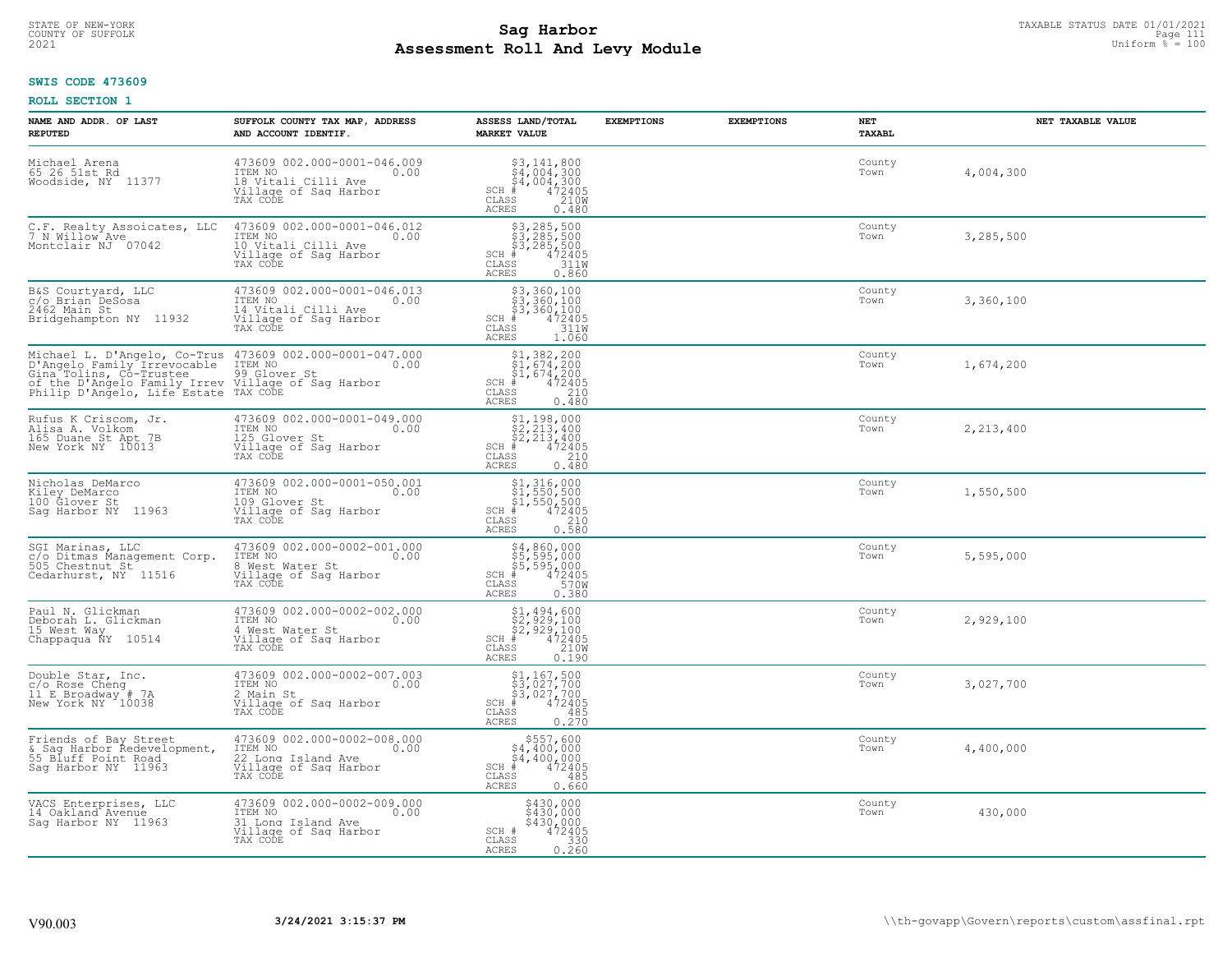# STATE OF NEW-YORK TAXABLE STATUS DATE 01/01/2021<br>COUNTY OF SUFFOLK Page 112 **Assessment Roll And Levy Module Example 2021** Uniform  $\frac{1}{8}$  = 100

### **SWIS CODE 473609**

| NAME AND ADDR. OF LAST<br><b>REPUTED</b>                                                                        | SUFFOLK COUNTY TAX MAP, ADDRESS<br>AND ACCOUNT IDENTIF.                                                                     | ASSESS LAND/TOTAL<br><b>MARKET VALUE</b>                                                                                                                                                                                               | <b>EXEMPTIONS</b> | <b>EXEMPTIONS</b> | NET<br>TAXABL  | NET TAXABLE VALUE |
|-----------------------------------------------------------------------------------------------------------------|-----------------------------------------------------------------------------------------------------------------------------|----------------------------------------------------------------------------------------------------------------------------------------------------------------------------------------------------------------------------------------|-------------------|-------------------|----------------|-------------------|
| Freddie Bernheim<br>5709 N Ocean Blvd<br>Ocean Ridge, FL 33435                                                  | 473609 002.000-0002-011.000<br>ITEM NO 0.00<br>11 Bridge St<br>11 Bridge St<br>Village of Sag Harbor<br>TAX CODE            | $\begin{array}{c} \texttt{5337,700} \\ \texttt{51,544,400} \\ \texttt{SCH} + 544,400 \\ \texttt{SCH} + 544,400 \\ \texttt{CLAS} + 472405 \\ \texttt{ACRES} - 0.690 \end{array}$<br>ACRES<br>0.690                                      |                   |                   | County<br>Town | 1,544,400         |
| Tito D Saubidet<br>Antoinette Gay<br>40 Harrison St<br>New York, NY 10013                                       | 473609 002.000-0002-012.000<br>ITEM NO 0.00<br>7 Bridge St<br>$\mathbf{r}$<br>Village of Sag Harbor<br>TAX CODE             | $$800, 800$<br>$$1, 081, 000$<br>$$1, 081, 000$<br>$$1, 081, 000$<br>$$1, 047405$<br>$$1, 081, 000$<br>$$1, 081, 000$<br>CLASS<br>0.250<br>ACRES                                                                                       |                   |                   | County<br>Town | 1,081,000         |
| 23 Bridge Benadamer Ltd.<br>c/o Uptown Pilates<br>J. Benjamin Drushal<br>340 W 11th St #BW<br>New York NY 10014 | 473609 002.000-0002-014.001<br>ITEM NO $\qquad \qquad 0.00$<br><sup>23</sup> Bridge St<br>Village of Sag Harbor<br>TAX CODE | \$677,000<br>\$1,149,700<br>\$1,149,700<br>\$1,149,700<br>\$1,149,700<br>\$1,149,700<br>\$1,149,700<br>\$1,149,700<br>0.290<br>ACRES                                                                                                   |                   |                   | County<br>Town | 1,149,700         |
| RKT Investors, LLC<br>P.O. Box 981<br>Sag Harbor NY 11963                                                       | 473609 002.000-0002-015.001<br>ITEM NO 0.00<br>12 Rose St<br>Village of Saq Harbor<br>TAX CODE                              | $5359,200$<br>$5634,100$<br>$5634,100$<br>$5634,100$<br>CLASS<br>$472405$<br>CLASS<br>$\begin{array}{r} 483 \\ 0.110 \end{array}$<br><b>ACRES</b>                                                                                      |                   |                   | County<br>Town | 634,100           |
| Village Rose Holding, LLC<br>25 Harbor Dr<br>Sag Harbor, NY 11963                                               | 473609 002.000-0002-015.002<br>ITEM NO 0.00<br>8 Rose St<br>Village of Saq Harbor<br>TAX CODE                               | \$412,700<br>\$669,600<br>$SCH$ $\frac{1}{2}669,600$<br>CLASS<br>$\begin{array}{c} 210 \\ 0.100 \end{array}$<br>ACRES                                                                                                                  |                   |                   | County<br>Town | 669,600           |
| Rose Trunzo<br>P.O. Box 694<br>Sag Harbor, NY 11963                                                             | 473609 002.000-0002-016.000<br>ITEM NO 0.00<br>11mm<br>25 Meadow St<br>Village of Sag Harbor<br>TAX CODE                    | \$478,500<br>\$611,800<br>\$611,800<br>472405<br>$SCH$ $#$<br>CLASS<br>$\frac{210}{0.210}$<br><b>ACRES</b>                                                                                                                             | Persons           | \$305,900         | County<br>Town | 305,900           |
| John R Geoffroy<br>P.O. Box 1981<br>Saq Harbor, NY 11963                                                        | 473609 002.000-0002-017.000<br>ITEM NO 0.00<br>33 Mordow St<br>33 Meadow St<br>Village of Sag Harbor<br>TAX CODE            | $5492,5005646,5005646,500472405ST368$<br>CLASS<br>210<br>0.150<br><b>ACRES</b>                                                                                                                                                         |                   |                   | County<br>Town | 646,500           |
| Bridgehampton National Bank<br>2200 Montauk_Hwy<br>P.O. Box 3005<br>Bridgehampton NY 11932                      | 473609 002.000-0002-019.000<br>ITEM NO 0.00<br>15 Long Island Ave<br>Village of Sag Harbor<br>TAX CODE                      | \$505,200<br>\$700,100<br>\$700,100<br>SCH # 472405<br>CLASS 462<br>ACRES 0.160<br>0.160                                                                                                                                               |                   |                   | County<br>Town | 700,100           |
| Happy on Main LLC<br>Tutto Il Giorno<br>P.O. Box 1635<br>Sag Harbor NY 11963                                    | 473609 002.000-0002-020.000<br>ITEM NO 0.00<br>16 Main St<br>16 Main St<br>Village of Saq Harbor<br>TAX CODE                | $\begin{array}{c} \texttt{\$903,200} \\ \texttt{\$4,847,600} \\ \texttt{SGH} \begin{array}{c} \texttt{\$4,847,600} \\ \texttt{\$4,847,600} \\ \texttt{\$4,2405} \\ \texttt{\$CLAS} \\ \texttt{ACRES} \end{array} \end{array}$<br>0.260 |                   |                   | County<br>Town | 4,847,600         |
| Theodore J Seiter<br>Elisabeth E Seiter<br>PO Box 3139<br>Saq Harbor, NY 11963                                  | 473609 002.000-0002-021.000<br>ITEM NO<br>20 Main St<br>20 Main St<br>30 Tech verbors<br>Village of Sag Harbor<br>TAX CODE  | $\begin{array}{r} \hline \text{S874, 900} \\ \text{S1, 996, 400} \\ \text{S1, 996, 400} \\ \text{SCH} & 472405 \\ \text{SCH} & 472405 \\ \text{S1, 80} \end{array}$<br>CLASS<br>480<br>ACRES<br>0.180                                  |                   |                   | County<br>Town | 1,996,400         |
| Jill Scheerer<br>PO Box 1799<br>Sag Harbor, NY 11963                                                            | 473609 002.000-0002-022.000<br>ITEM NO 0.00<br>26 Main St<br>Village of Sag Harbor<br>TAX CODE                              | $$862,700$<br>$$1,660,100$<br>$$1,660,100$<br>sch # 472405<br>CLASS<br>481<br>0.150<br>ACRES                                                                                                                                           |                   |                   | County<br>Town | 1,660,100         |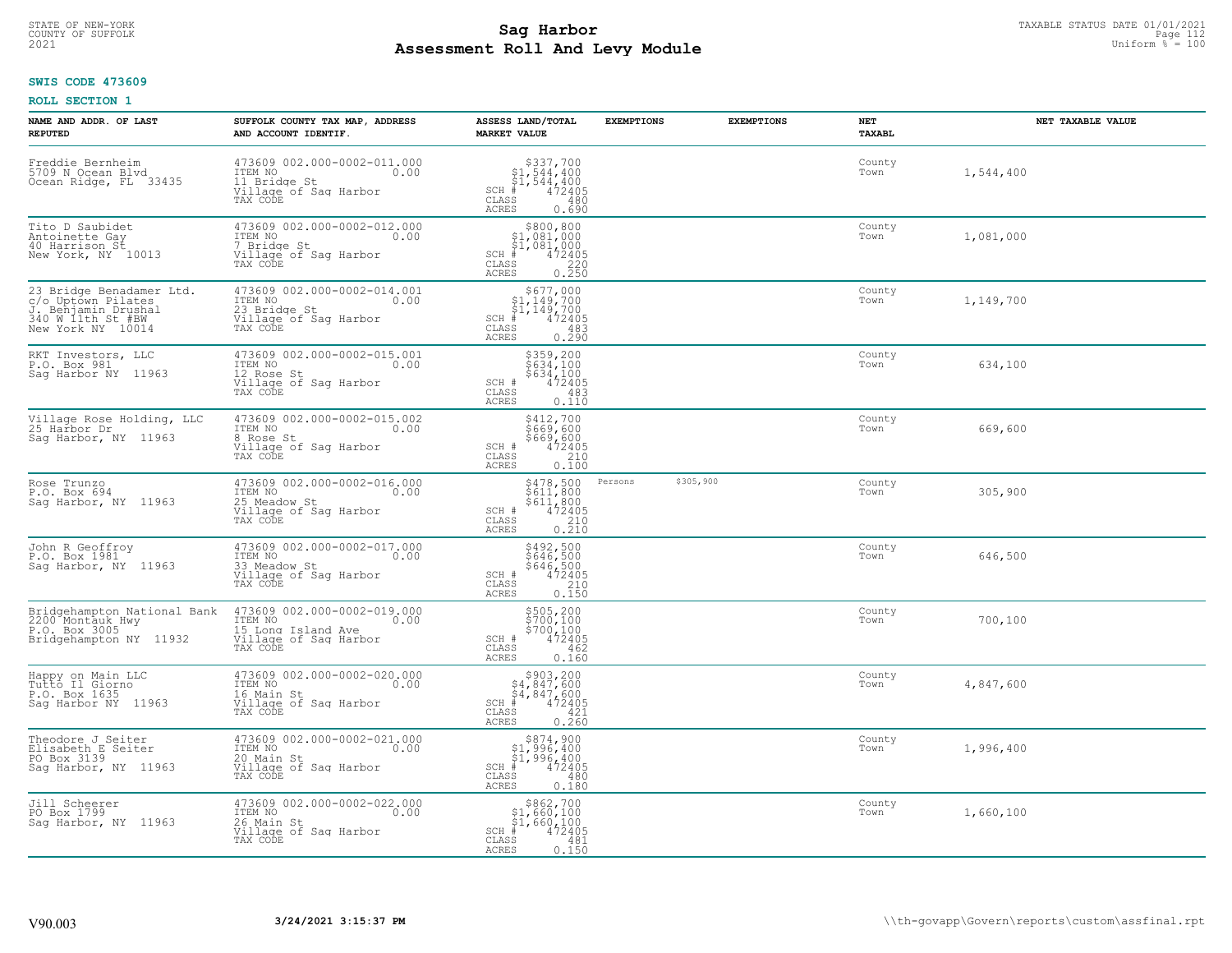# STATE OF NEW-YORK TAXABLE STATUS DATE 01/01/2021<br>COUNTY OF SUFFOLK Page 113 **Assessment Roll And Levy Module Example 2021** Uniform  $\frac{1}{8}$  = 100

#### **SWIS CODE 473609**

| NAME AND ADDR. OF LAST<br><b>REPUTED</b>                                         | SUFFOLK COUNTY TAX MAP, ADDRESS<br>AND ACCOUNT IDENTIF.                                                                                                             | ASSESS LAND/TOTAL<br><b>MARKET VALUE</b>                                                                                               | <b>EXEMPTIONS</b> | <b>EXEMPTIONS</b> | NET<br>TAXABL  | NET TAXABLE VALUE |
|----------------------------------------------------------------------------------|---------------------------------------------------------------------------------------------------------------------------------------------------------------------|----------------------------------------------------------------------------------------------------------------------------------------|-------------------|-------------------|----------------|-------------------|
| Harbor Enterprises Inc<br>C/o Dee Clark<br>P.O. Box 2190<br>Sag Harbor, NY 11963 | 473609 002.000-0002-023.000<br>ITEM NO<br>0.00<br>32 Main St<br>Village of Sag Harbor<br>TAX CODE                                                                   | $$868,500$<br>$$1,932,300$<br>$$1,932,300$<br>$$472405$<br>$SCH$ $#$<br>CLASS<br>481<br>ACRES<br>0.160                                 |                   |                   | County<br>Town | 1,932,300         |
| 36 Main Sag Harbor LLC<br>117 Bridies Path<br>Southampton NY 11968               | 473609 002.000-0002-024.000<br>ITEM NO 0.00<br>36 Main St<br>Village of Sag Harbor<br>TAX CODE                                                                      | $$835, 200$<br>$$2, 519, 500$<br>$$2, 519, 500$<br>$$472405$<br>$SCH$ #<br>CLASS<br>481<br>0.070<br>ACRES                              |                   |                   | County<br>Town | 2,519,500         |
| Flowing Water Creek LLC<br>364 Powells Ln<br>P.O. Box 31<br>Westbury, NY 11590   | 473609 002.000-0002-025.000<br>ITEM NO<br>0.00<br>42 Main St<br>Village of Sag Harbor<br>TAX CODE                                                                   | \$837,600<br>3940,600<br>\$940,600<br>472405<br>SCH #<br>CLASS<br>481<br>0.080<br>ACRES                                                |                   |                   | County<br>Town | 940,600           |
| North Haven<br>Saq Harbor, NY 11963                                              | Schiavoni Family Limited Lia 473609 002.000-0002-026.000<br>Schiavoni Family Limited Lia ITEM NO<br>29 Coves End Ln 48 Main St<br>Village of Sag Harbor<br>TAX CODE | \$904,900<br>$\begin{array}{l} 54,312,100 \\ 4,312,100 \\ +1 & 472405 \end{array}$<br>$SCH$ #<br>CLASS<br>481<br><b>ACRES</b><br>0.260 |                   |                   | County<br>Town | 4,312,100         |
| The Schmitz Family LLC<br>P.O. Box 1377<br>Saq Harbor, NY 11963                  | 473609 002.000-0002-028.001<br>ITEM NO<br>0.00<br>52 Main St<br>Village of Saq Harbor<br>TAX CODE                                                                   | \$835,000<br>$$2,121,700$<br>$$2,121,700$<br>$472405$<br>$SCH$ #<br>CLASS<br>481<br>0.070<br>ACRES                                     |                   |                   | County<br>Town | 2,121,700         |
| Denise O Malley<br>262 Harbor Watch Ct<br>Saq Harbor NY 11963                    | 473609 002.000-0002-029.000<br>ITEM NO<br>0.00<br>56 Main St<br>Village of Sag Harbor<br>TAX CODE                                                                   | $\begin{array}{c} $821,300 $1,288,000 $1,288,000 # 472405 \end{array}$<br>$SCH$ #<br>CLASS<br>481<br><b>ACRES</b><br>0.040             |                   |                   | County<br>Town | 1,288,000         |
| Bur-Mac LLC<br>PO Box 400<br>Sag Harbor, NY 11963                                | 473609 002.000-0002-030.000<br>ITEM NO<br>0.00<br>62 Main St<br>Village of Sag Harbor<br>TAX CODE                                                                   | $$858,900$<br>$$2,581,600$<br>$$2,581,600$<br>$$472405$<br>$SCH$ #<br>CLASS<br>481<br>0.140<br>ACRES                                   |                   |                   | County<br>Town | 2,581,600         |
| Barbershop Quartet LLC<br>P.O. Box 210<br>Saq Harbor NY 11963                    | 473609 002.000-0002-031.000<br>TTEM NO 0.00<br>66 Main St<br>Village of Sag Harbor<br>TAX CODE                                                                      | $SCH \#$<br>CLASS<br>481<br>ACRES<br>0.070                                                                                             |                   |                   | County<br>Town | 1,398,100         |
| D & F Sag Harbor Properties<br>PO Box 1439<br>Saq Harbor, NY 11963               | 473609 002.000-0002-032.000<br>ITEM NO 0.00<br>72 Main St<br>Village of Sag Harbor<br>TAX CODE                                                                      | \$869,000<br>\$3,353,600<br>\$3,353,600<br>#472405<br>$SCH$ #<br>CLASS<br>481<br>ACRES<br>0.160                                        |                   |                   | County<br>Town | 3,353,600         |
| Sag Harbor Ventures LLC<br>111 E 61st St<br>New York, NY 10065                   | 473609 002.000-0002-034.000<br>ITEM NO<br>0.00<br>78 Main St<br>Village of Sag Harbor<br>TAX CODE                                                                   | \$621,600<br>\$2,884,600<br>\$2,884,600<br>#472405<br>$SCH$ #<br>CLASS<br>480<br>0.170<br><b>ACRES</b>                                 |                   |                   | County<br>Town | 2,884,600         |
| SAGCINEMA LLC<br>Attn: April Gornick<br>P.O. Box 182<br>Saq Harbor NY 11963      | 473609 002.000-0002-035.000<br>ITEM NO<br>0.00<br>90 Main St<br>Village of Sag Harbor<br>TAX CODE                                                                   | $$238,000$<br>$$3,249,100$<br>$$3,249,100$<br>$$3,249,100$<br>$SCH$ #<br>472405<br>CLASS<br>512<br>ACRES<br>0.160                      |                   |                   | County<br>Town | 3,249,100         |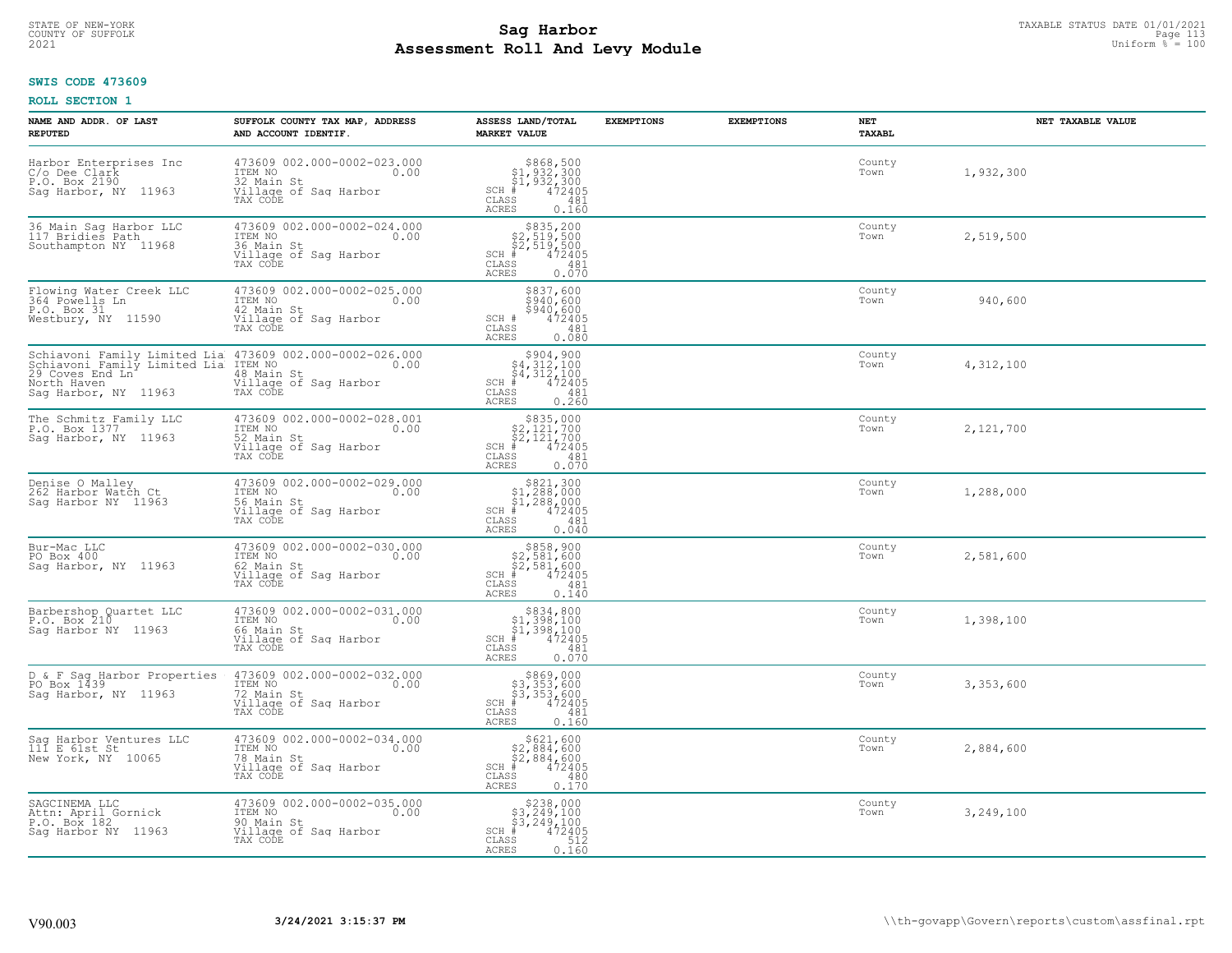#### **Sag Harbor** TAXABLE STATUS DATE 01/01/2021<br>Pall and Louis Module **Assessment Roll And Levy Module Example 2021** Uniform  $\frac{1}{8}$  = 100 COUNTY OF SUFFOLK Page 114

## **SWIS CODE 473609**

| NAME AND ADDR. OF LAST<br><b>REPUTED</b>                                                                            | SUFFOLK COUNTY TAX MAP, ADDRESS<br>AND ACCOUNT IDENTIF.                                                   | ASSESS LAND/TOTAL<br><b>MARKET VALUE</b>                                                                                          | <b>EXEMPTIONS</b> | <b>EXEMPTIONS</b> | NET<br>TAXABL  | NET TAXABLE VALUE |
|---------------------------------------------------------------------------------------------------------------------|-----------------------------------------------------------------------------------------------------------|-----------------------------------------------------------------------------------------------------------------------------------|-------------------|-------------------|----------------|-------------------|
| 84 Main Street Sag Harbor LL 473609 002.000-0002-036.000<br>P.O. Box 1136 20000 ITEM NO 0.00<br>Sag Harbor NY 11963 | 84 Main St<br>Village of Sag Harbor<br>TAX CODE                                                           | $$321, 200$<br>$$1, 288, 800$<br>$$1, 288, 800$<br>$*1, 288, 800$<br>$*1, 2405$<br>$SCH$ #<br>CLASS<br>481<br>ACRES<br>0.040      |                   |                   | County<br>Town | 1,288,800         |
| East End Land Corporation<br>Main St<br>PO Box 1168<br>Saq Harbor, NY 11963                                         | 473609 002.000-0002-037.000<br>TTEM NO 0.00<br>96 Main St<br>Village of Sag Harbor<br>TAX CODE            | $$589,500$<br>$$1,128,700$<br>$$1,128,700$<br>$$1,128,700$<br>$SCH$ #<br>$\mathtt{CLASS}$<br>481<br>0.050<br><b>ACRES</b>         |                   |                   | County<br>Town | 1,128,700         |
| Garter 3 LLC<br>122 Heady Creek Ln<br>Southampton NY 11968                                                          | 473609 002.000-0002-038.000<br>ITEM NO<br>0.00<br>102 Main St<br>Village of Sag Harbor<br>TAX CODE        | $$591,900$<br>$$1,246,000$<br>$$1,246,000$<br>$*1,246,000$<br>$*1,2405$<br>$$5$<br>SCH #<br>CLASS<br>481<br>0.060<br>ACRES        |                   |                   | County<br>Town | 1,246,000         |
| Katz, Gertrude (trustee)<br>Katz, Howard (trustee)<br>Main St<br>PO Box 876<br>Saq Harbor, NY 11963                 | 473609 002.000-0002-039.000<br>TTEM NO 0.00<br>108 Main St<br>Village of Sag Harbor<br>TAX CODE           | $$950, 700$<br>$$1, 505, 900$<br>$$1, 505, 900$<br>$*$ $472405$<br>$SCH$ #<br>CLASS<br>481<br>0.060<br><b>ACRES</b>               |                   |                   | County<br>Town | 1,505,900         |
| 5 & 10, LLC<br>P.O. Box 488<br>Sag Harbor NY 11963                                                                  | 473609 002.000-0002-040.000<br>ITEM NO<br>0.00<br>114 Main St<br>Village of Saq Harbor<br>TAX CODE        | $$2,700,000$<br>$$2,700,000$<br>$$472,905$<br>$\frac{472,905}{9}$<br>$SCH$ #<br>CLASS<br>481<br><b>ACRES</b><br>0.160             |                   |                   | County<br>Town | 2,700,000         |
| E. M. L. Holding Corp.<br>358 Ferry Rd.<br>Sag Harbor, NY 11963                                                     | 473609 002.000-0002-041.000<br>ITEM NO<br>$\sim$ 0.00<br>120 Main St<br>Village of Sag Harbor<br>TAX CODE | $$843,500$<br>$$1,734,800$<br>$$1,734,800$<br>$$472405$<br>$SCH$ #<br>CLASS<br>481<br>0.100<br><b>ACRES</b>                       |                   |                   | County<br>Town | 1,734,800         |
| 126 Main Street Associates,<br>c/o Morley Property Managmen<br>32 Hampton Rd<br>Southampton NY 11968                | 473609 002.000-0002-042.000<br>ITEM NO<br>JVI<br>0.00<br>126 Main St<br>Village of Sag Harbor<br>TAX CODE | $\begin{array}{r} $846,400\n$3,214,500\n$3,214,500\n# 472405 \end{array}$<br>$SCH$ #<br>$\mathtt{CLASS}$<br>481<br>0.100<br>ACRES |                   |                   | County<br>Town | 3,214,500         |
| Brosco, L.L.C.<br>BROSCO LLC<br>142 Wildwood Rd<br>P.O. Box 2696<br>Sag Harbor, NY 11963                            | 473609 002.000-0002-043.000<br>ITEM NO 0.00<br>132 Main St<br>Village of Sag Harbor<br>TAX CODE           | $$833,300$<br>$$1,277,500$<br>$$1,277,500$<br>$*$ 472405<br>SCH #<br>CLASS<br>481<br><b>ACRES</b><br>0.070                        |                   |                   | County<br>Town | 1,277,500         |
| Sag Harbor Savings Bank<br>Main St<br>Saq Harbor, NY 11963                                                          | 473609 002.000-0002-045.001<br>ITEM NO 0.00<br>138 Main St<br>Village of Sag Harbor<br>TAX CODE           | $$2,464,700$<br>$$2,464,700$<br>$$2,464,700$<br>$472405$<br>$SCH$ #<br>CLASS<br>461<br><b>ACRES</b><br>0.370                      |                   |                   | County<br>Town | 2,464,700         |
| Jill Scheerer<br>PO Box 1799<br>Sag Harbor, NY 11963                                                                | 473609 002.000-0002-048.000<br>ITEM NO<br>0.00<br>58 Meadow St<br>Village of Sag Harbor<br>TAX CODE       | $$8,000$<br>$$8,000$<br>$$9,000$<br>SCH #<br>472405<br>330<br>CLASS<br>0.020<br>ACRES                                             |                   |                   | County<br>Town | 8,000             |
| Kevin O Malley<br>Robert Schmitz<br>Barbara J Schmitz<br>P.O. Box 21<br>Sag Harbor, NY 11963                        | 473609 002.000-0002-049.000<br>ITEM NO<br>0.00<br>56 Main St<br>Village of Sag Harbor<br>TAX CODE         | \$500<br>\$500<br>\$500<br>SCH #<br>472405<br>CLASS<br>692<br><b>ACRES</b><br>0.050                                               |                   |                   | County<br>Town | 500               |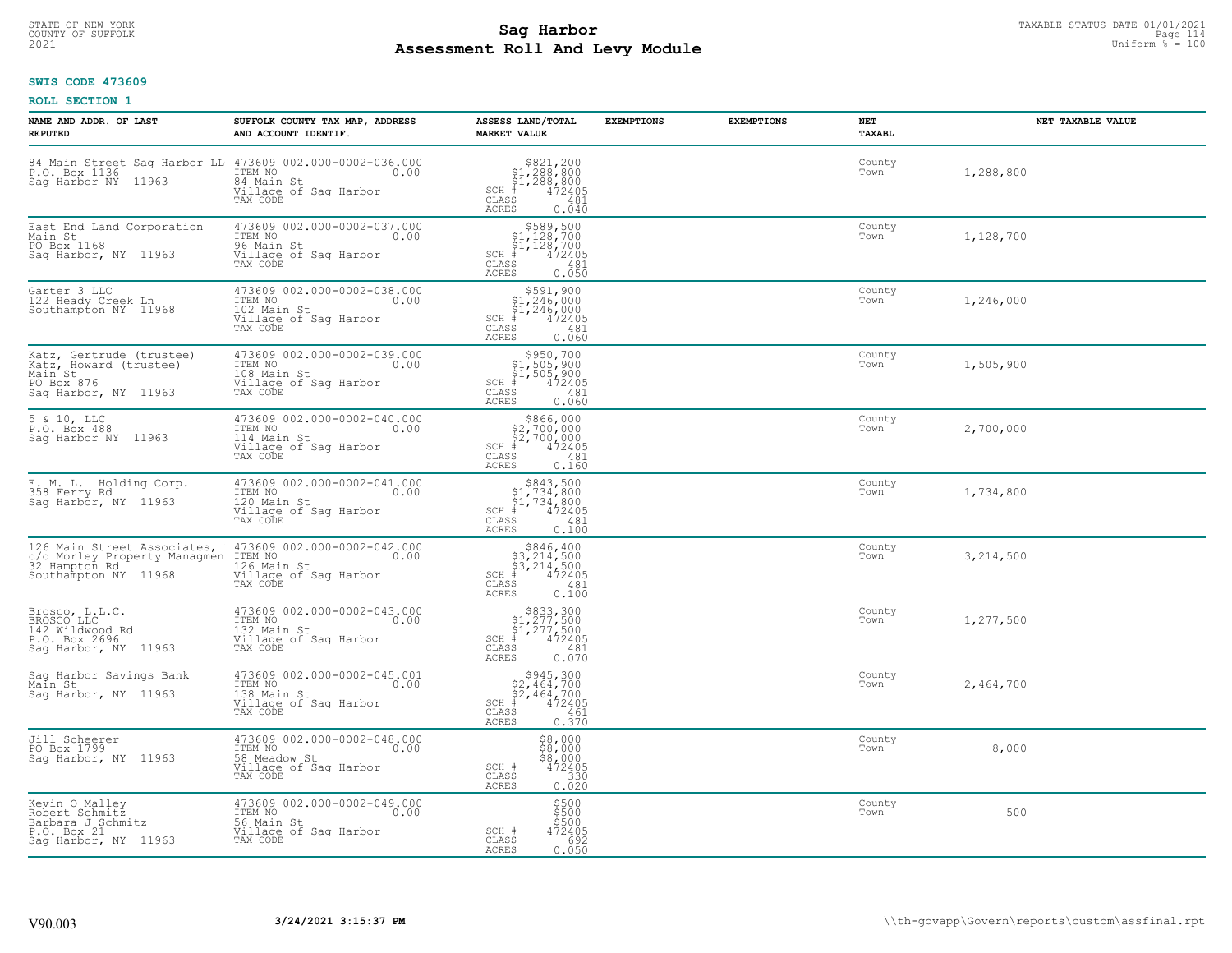# STATE OF NEW-YORK TAXABLE STATUS DATE 01/01/2021<br>COUNTY OF SUFFOLK Page 115 **Assessment Roll And Levy Module Example 2021** Uniform  $\frac{1}{8}$  = 100

#### **SWIS CODE 473609**

| NAME AND ADDR. OF LAST<br><b>REPUTED</b>                                             | SUFFOLK COUNTY TAX MAP, ADDRESS<br>AND ACCOUNT IDENTIF.                                                                            | ASSESS LAND/TOTAL<br><b>MARKET VALUE</b>                                                                                             | <b>EXEMPTIONS</b> | <b>EXEMPTIONS</b> | NET<br>TAXABL  | NET TAXABLE VALUE |
|--------------------------------------------------------------------------------------|------------------------------------------------------------------------------------------------------------------------------------|--------------------------------------------------------------------------------------------------------------------------------------|-------------------|-------------------|----------------|-------------------|
| EEYORE, LLC<br>c/o Daniel Sullivan<br>101 Mest 55th.St.<br>New York NY 10019         | 473609 002.000-0003-001.000<br>ITEM NO 0.00<br>83 Main St<br>Village of Sag Harbor<br>TAX CODE                                     | $$3, 249, 400$<br>$$3, 249, 400$<br>$$4, 249, 400$<br>$\frac{4}{15}$<br>$472405$<br>$SCH$ #<br>CLASS<br>481<br>ACRES<br>0.120        |                   |                   | County<br>Town | 3,249,400         |
| Sag Harbor Roo, LLC<br>c/o Daniel_Sullivan<br>101 West 55th St<br>New York NY 10019  | 473609 002.000-0003-002.000<br>ITEM NO<br>11 Washington St<br>$\sim$ 0.00<br>Village of Sag Harbor<br>TAX CODE                     | \$383,200<br>\$383,200<br>\$383,200<br>\$383,200<br>SCH #<br>CLASS<br>330<br>ACRES<br>0.150                                          |                   |                   | County<br>Town | 383,200           |
| Namaste Properties, LLC<br>P.O. Box 3049<br>Sag Harbor, NY 11963                     | 473609 002.000-0003-003.000<br>ITEM NO 0.00<br>17 Washington St<br>Village of Sag Harbor<br>TAX CODE                               | \$609,500<br>\$1,288,000<br>\$1,288,000<br>$SCH$ #<br>472405<br>CLASS<br>482<br>0.040<br>ACRES                                       |                   |                   | County<br>Town | 1,288,000         |
| 24-27 Washington Street LLC<br>c/o Murdock<br>55 Prospect Place<br>New York NY 11217 | 473609 002.000-0003-004.000<br>ITEM NO 0.00<br>27 Washington St<br>Village of Sag Harbor<br>TAX CODE                               | \$532,800<br>\$651,400<br>\$651/400<br>SCH #<br>472405<br>CLASS<br>482<br>ACRES<br>0.080                                             |                   |                   | County<br>Town | 651,400           |
| A & D Building Inc<br>PO Box 2661<br>Sag Harbor, NY 11963                            | 473609 002.000-0003-008.000<br>ITEM NO<br>0.00<br>75 Main St<br>Village of Sag Harbor<br>TAX CODE                                  | \$837,400<br>$\begin{array}{l} 52,430,200 \\ 52,430,200 \\ + 472405 \end{array}$<br>$SCH$ #<br>CLASS<br>481<br><b>ACRES</b><br>0.080 |                   |                   | County<br>Town | 2,430,200         |
| 51 Division Street #161<br>Saq Harbor NY 11963                                       | 64 Division Street Realty, L 473609 002.000-0003-010.000<br>ITEM NO<br>0.00<br>64 Division St<br>Village of Sag Harbor<br>TAX CODE | \$525,600<br>\$809,100<br>\$809,100<br>472405<br>SCH #<br>$\mathtt{CLASS}$<br>425<br>0.050<br><b>ACRES</b>                           |                   |                   | County<br>Town | 809,100           |
| 63 Main LLC<br>P.O. Box 1950<br>Saq Harbor NY 11963                                  | 473609 002.000-0003-013.001<br>ITEM NO<br>0.00<br>63 Main St<br>Village of Sag Harbor<br>TAX CODE                                  | \$850,200<br>$$1,983,400$<br>$$1,983,400$<br>$472405$<br>$SCH$ #<br>CLASS<br>481<br>0.110<br>ACRES                                   |                   |                   | County<br>Town | 1,983,400         |
| Division Street Hotel Corp<br>PO Box 1349<br>Sag Harbor, NY 11963                    | 473609 002.000-0003-015.000<br>ITEM NO 0.00<br>49 Main St<br>Village of Sag Harbor<br>TAX CODE                                     | $\begin{array}{c} $325,100 $4,116,400 $4,116,400 + $4,12405 \end{array}$<br>SCH ∯<br>CLASS<br>414<br>ACRES<br>0.190                  |                   |                   | County<br>Town | 4,116,400         |
| Romany Kramoris<br>$P.0.$ Box 2664<br>41 Main St<br>Saq Harbor, NY 11963-0119        | 473609 002.000-0003-016.000<br>ITEM NO 0.00<br>41 Main St<br>Village of Sag Harbor<br>TAX CODE                                     | \$592,900<br>\$845,900<br>\$845,900<br>472405<br>SCH #<br>CLASS<br>481<br>ACRES<br>0.060                                             |                   |                   | County<br>Town | 845,900           |
| Beaner II LLC<br>PO Box 1620<br>Sag Harbor, NY 11963                                 | 473609 002.000-0003-017.000<br>ITEM NO<br>0.00<br>35 Main St<br>Village of Sag Harbor<br>TAX CODE                                  | \$827,400<br>\$1,788,800<br>$\frac{1}{4}$ , 788, 800<br># 472405<br>$SCH$ #<br>CLASS<br>481<br><b>ACRES</b><br>0.050                 |                   |                   | County<br>Town | 1,788,800         |
| Cardile and Caniglia LLC<br>P.O. Box 3292<br>Sag Harbor NY 11963                     | 473609 002.000-0003-018.000<br>ITEM NO 0.00<br>29 Main St<br>Village of Sag Harbor<br>TAX CODE                                     | \$828,600<br>$$1,189,800$<br>$$1,189,800$<br>$SCH$ #<br>472405<br>CLASS<br>481<br>ACRES<br>0.060                                     |                   |                   | County<br>Town | 1,189,800         |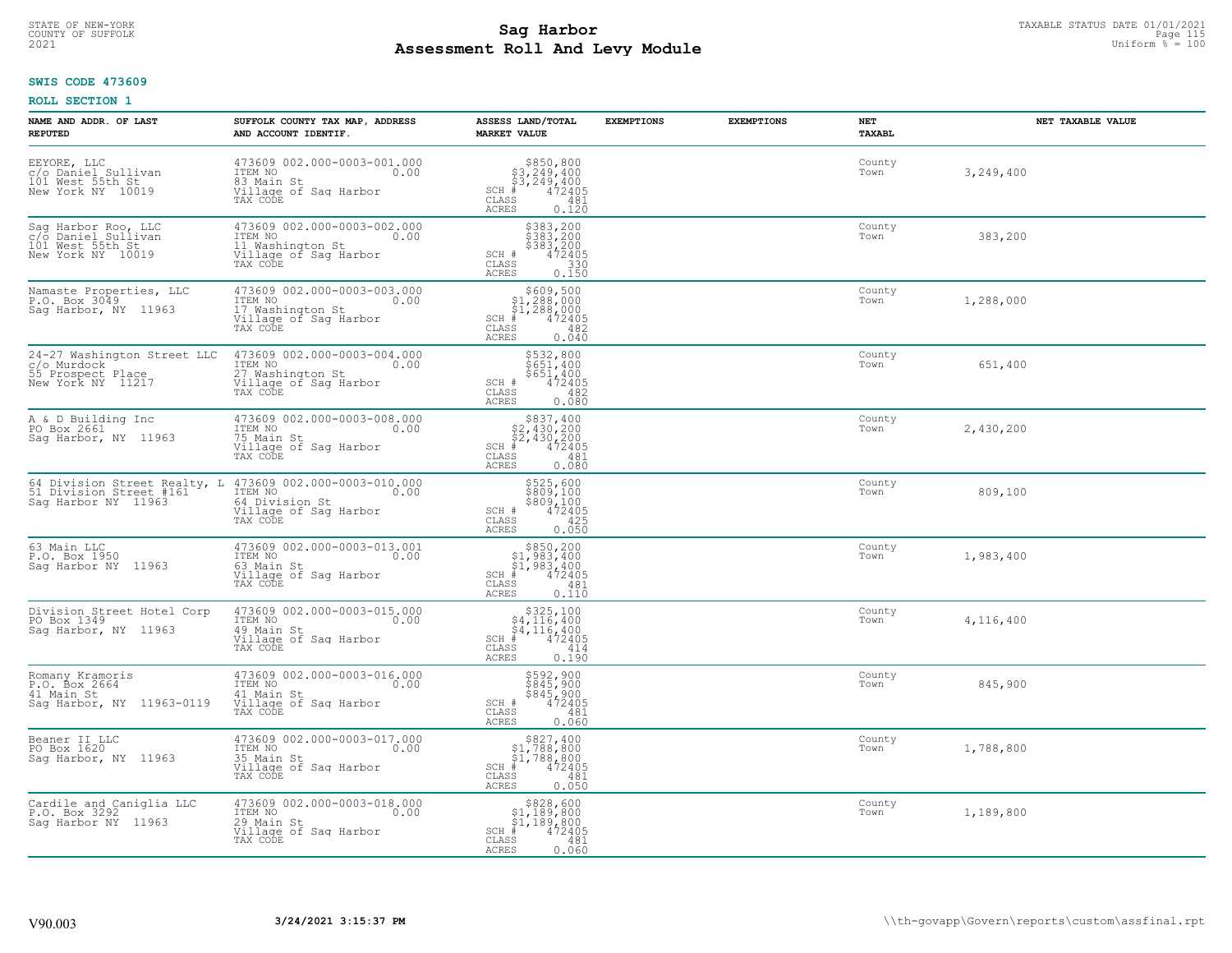# STATE OF NEW-YORK TAXABLE STATUS DATE 01/01/2021<br>COUNTY OF SUFFOLK Page 116 Page 116 **Assessment Roll And Levy Module Example 2021** Uniform  $\frac{1}{8}$  = 100

#### **SWIS CODE 473609**

| NAME AND ADDR. OF LAST<br><b>REPUTED</b>                                                            | SUFFOLK COUNTY TAX MAP, ADDRESS<br>AND ACCOUNT IDENTIF.                                                     | ASSESS LAND/TOTAL<br><b>MARKET VALUE</b>                                                                                      | <b>EXEMPTIONS</b> | <b>EXEMPTIONS</b> | NET<br>TAXABL  | NET TAXABLE VALUE |
|-----------------------------------------------------------------------------------------------------|-------------------------------------------------------------------------------------------------------------|-------------------------------------------------------------------------------------------------------------------------------|-------------------|-------------------|----------------|-------------------|
| Big Fish Holding<br>PO Box 2662<br>Saq Harbor NY 11963                                              | 473609 002.000-0003-019.000<br>ITEM NO<br>0.00<br>23 Main St<br>Village of Sag Harbor<br>TAX CODE           | $$344,200\n$1,478,700\n$1,478,700\n$472405$<br>$SCH$ #<br>CLASS<br>481<br>ACRES<br>0.100                                      |                   |                   | County<br>Town | 1,478,700         |
| First National Bank<br>Of East Hampton<br>351 Pantigo Rd<br>East Hampton, NY 11937                  | 473609 002.000-0003-020.000<br>ITEM NO<br>17 Main St<br>0.00<br>Village of Sag Harbor<br>TAX CODE           | $$940,600$<br>$$2,795,200$<br>$$2,795,200$<br>$$472405$<br>$SCH$ #<br>CLASS<br>460<br><b>ACRES</b><br>0.360                   |                   |                   | County<br>Town | 2,795,200         |
| Sag Harbor Pooh LLC<br>c/o Manhattan Skyline Manage<br>101 W 55th St<br>New York, NY 10019          | 473609 002.000-0003-021.000<br>ITEM NO<br>0.00<br>7 Main St<br>Village of Sag Harbor<br>TAX CODE            | $$844,900$<br>$$3,164,700$<br>$$3,164,700$<br>$$3,164,700$<br>$SCH$ #<br>472405<br>CLASS<br>480<br>ACRES<br>0.100             |                   |                   | County<br>Town | 3,164,700         |
| Snuffy's Realty LLC<br>c/o_Russell J. Smyth Jr.<br>32 Payne Ave<br>Sag Harbor, NY 11963             | 473609 002.000-0003-022.000<br>ITEM NO<br>0.00<br>1 Main St<br>Village of Sag Harbor<br>TAX CODE            | \$816,900<br>\$929,300<br>\$929,300<br>SCH #<br>472405<br><b>CLASS</b><br>421<br><b>ACRES</b><br>0.020                        |                   |                   | County<br>Town | 929,300           |
| Tenco Holdings Ltd<br>C/o T. B. Conklin III<br>PO Box 1349<br>Saq Harbor, NY 11963                  | 473609 002.000-0003-024.000<br>ITEM NO<br>0.00<br>45 Main St<br>Village of Sag Harbor<br>TAX CODE           | $\begin{array}{c} $839,700\n$1,262,100\n$1,262,100\n# 472405 \end{array}$<br>$SCH$ #<br>CLASS<br>481<br><b>ACRES</b><br>0.090 |                   |                   | County<br>Town | 1,262,100         |
| EEYORE, LLC<br>c/o Daniel Sullivan<br>101 West 55th St<br>New York NY 10019                         | 473609 002.000-0003-027.001<br>ITEM NO<br>0.00<br>80 Division St<br>Village of Sag Harbor<br>TAX CODE       | \$531,500<br>\$531,500<br>\$531,500<br>472405<br>SCH #<br>483<br>CLASS<br><b>ACRES</b><br>0.170                               |                   |                   | County<br>Town | 531,500           |
| Nancy G. Mowry, Trustee<br>of the Nancy G. Mowry Revoca<br>8034 East Shadow Lane<br>Tucson AZ 85750 | 473609 002.001-0001-001.000<br>ITEM NO<br>0.00<br>18 Bridge St Unit 3G<br>Village of Sag Harbor<br>TAX CODE | \$117,600<br>\$117,600<br>472405<br>SCH #<br>210C<br>CLASS<br>ACRES                                                           |                   |                   | County<br>Town | 117,600           |
| Paul Moses<br>Julienne Moses<br>425 E 79th St<br>New York, NY 10021                                 | 473609 002.001-0001-002.000<br>ITEM NO<br>0.00<br>18 Bridge St Unit 3H<br>Village of Sag Harbor<br>TAX CODE | \$117,600<br>\$117,600<br>472405<br>SCH #<br>CLASS<br>210C<br>ACRES                                                           |                   |                   | County<br>Town | 117,600           |
| Blaze Makoid<br>Tracy A. Mitchell<br>55 Bluff Point Rd<br>Sag Harbor, NY 11963                      | 473609 002.001-0001-003.000<br>TTEM NO 0.00<br>18 Bridge St Unit 3F<br>Village of Sag Harbor<br>TAX CODE    | \$209,300<br>\$209,300<br>472405<br>SCH #<br>CLASS<br>210C<br><b>ACRES</b>                                                    |                   |                   | County<br>Town | 209,300           |
| Diane M Zgonc<br>C/o Diane Bell<br>237 E 20th St<br>New York, NY 10003                              | 473609 002.001-0001-004.000<br>ITEM NO<br>0.00<br>18 Bridge St Unit 3E<br>Village of Sag Harbor<br>TAX CODE | \$153,000<br>$$153,000$<br>472405<br>210C<br>$\begin{array}{c} \text{SCH} \ \# \\ \text{CLASS} \end{array}$<br>ACRES          |                   |                   | County<br>Town | 153,000           |
| Matthew Habermann<br>P.O. Box 597<br>Saq Harbor NY 11963                                            | 473609 002.001-0001-005.000<br>ITEM NO<br>0.00<br>18 Bridge St Unit 3C<br>Village of Sag Harbor<br>TAX CODE | \$153,000<br>\$153,000<br>SCH #<br>472405<br>210C<br>CLASS<br>ACRES                                                           |                   |                   | County<br>Town | 153,000           |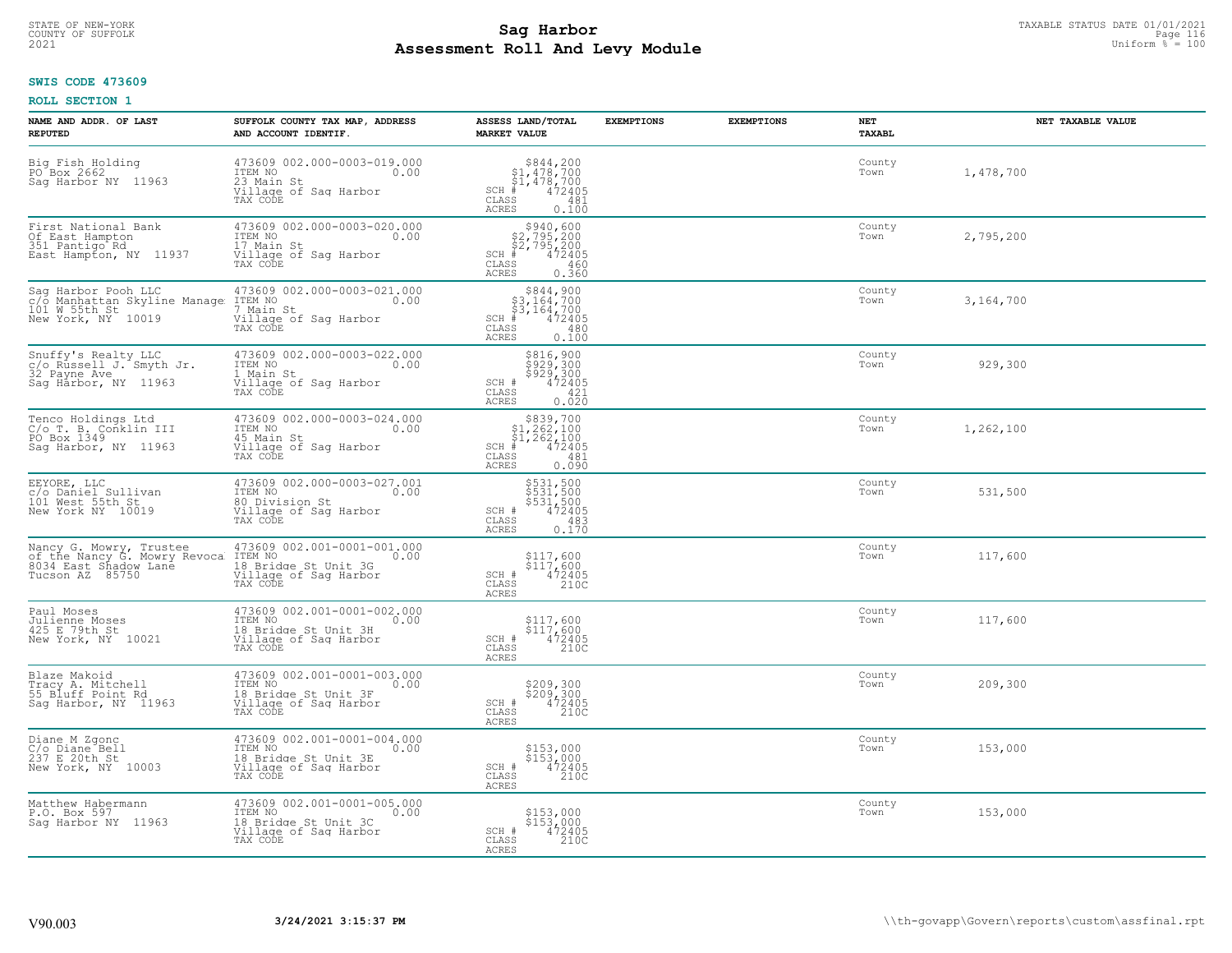# STATE OF NEW-YORK TAXABLE STATUS DATE 01/01/2021<br>COUNTY OF SUFFOLK Page 117 **Assessment Roll And Levy Module Example 2021** Uniform  $\frac{1}{8}$  = 100

### **SWIS CODE 473609**

| <b>NAME AND ADDR. OF LAST</b><br><b>REPUTED</b>                                        | SUFFOLK COUNTY TAX MAP, ADDRESS<br>AND ACCOUNT IDENTIF.                                                     | ASSESS LAND/TOTAL<br><b>EXEMPTIONS</b><br><b>MARKET VALUE</b>                                                           | <b>EXEMPTIONS</b> | <b>NET</b><br>TAXABL | NET TAXABLE VALUE |
|----------------------------------------------------------------------------------------|-------------------------------------------------------------------------------------------------------------|-------------------------------------------------------------------------------------------------------------------------|-------------------|----------------------|-------------------|
| Carol Art Keane<br>301 E 48th St Apt 7D<br>New York NY 10017                           | 473609 002.001-0001-006.000<br>ITEM NO<br>0.00<br>18 Bridge St Unit 3D<br>Village of Sag Harbor<br>TAX CODE | \$188,300<br>\$188,300<br>472405<br>SCH #<br>CLASS<br>210C<br><b>ACRES</b>                                              |                   | County<br>Town       | 188,300           |
| Richard O'Brien<br>Sandra O'Brien<br>302 Stanley Avenue<br>Staten Islånd NY 10301      | 473609 002.001-0001-007.000<br>ITEM NO<br>0.00<br>18 Bridge St Unit 3B<br>Village of Sag Harbor<br>TAX CODE | \$117,600<br>\$117,600<br>SCH #<br>$\frac{472405}{2100}$<br>CLASS<br>ACRES                                              |                   | County<br>Town       | 117,600           |
| Douglas Michael Feiden<br>Lucette Lagnado<br>312 E 89th St Apt 1L<br>New York NY 10128 | 473609 002.001-0001-008.000<br>ITEM NO<br>0.00<br>18 Bridge St Unit 3A<br>Village of Sag Harbor<br>TAX CODE | \$117,600<br>$\begin{array}{r} \xi \bar{1}\bar{1}\bar{7}, 600 \\ 472405 \\ 2100 \end{array}$<br>SCH #<br>CLASS<br>ACRES |                   | County<br>Town       | 117,600           |
| 18 SkyLark LLC<br>c/o Nåncy Benvent<br>18 Archibald Way<br>Sag Harbor NY 11963         | 473609 002.001-0001-009.000<br>ITEM NO<br>0.00<br>18 Bridge St Unit 4G<br>Village of Sag Harbor<br>TAX CODE | \$117,600<br>$$117,600$<br>$472405$<br>SCH #<br>CLASS<br>210C<br><b>ACRES</b>                                           |                   | County<br>Town       | 117,600           |
| BRIDGE SH LLC<br>165 Christopher St Apt 6K<br>New York NY 10014                        | 473609 002.001-0001-010.000<br>ITEM NO<br>0.00<br>18 Bridge St Unit 4H<br>Village of Sag Harbor<br>TAX CODE | \$117,600<br>\$117,600<br>472405<br>SCH #<br>CLASS<br>210C<br>ACRES                                                     |                   | County<br>Town       | 117,600           |
| Robert B Allardice III<br>P.O. Box 429<br>Saq Harbor, NY 11963                         | 473609 002.001-0001-011.000<br>ITEM NO<br>0.00<br>18 Bridge St Unit 4F<br>Village of Sag Harbor<br>TAX CODE | \$188,300<br>\$188,300<br>SCH #<br>$\frac{472405}{2100}$<br>CLASS<br>ACRES                                              |                   | County<br>Town       | 188,300           |
| Paula Raflo (Life Estate)<br>P.O. Box 1384<br>Saq Harbor NY 11963                      | 473609 002.001-0001-012.000<br>ITEM NO<br>0.00<br>18 Bridge St Unit 4E<br>Village of Sag Harbor<br>TAX CODE | Persons<br>\$153,000<br>\$153,000<br>472405<br>210C<br>SCH #<br>CLASS<br>ACRES                                          | \$61,200          | County<br>Town       | 91,800            |
| Julia Linden<br>2000 Broadway 5C<br>New York NY 10023                                  | 473609 002.001-0001-013.000<br>ITEM NO<br>0.00<br>18 Bridge St Unit 4C<br>Village of Sag Harbor<br>TAX CODE | \$113,800<br>\$113,800<br>472405<br>SCH #<br>CLASS<br>210C<br>ACRES                                                     |                   | County<br>Town       | 113,800           |
| Brenda Carmel<br>1000 Ocean Boulevard<br>P. O. Box 835<br>Boca Raton FL 33432          | 473609 002.001-0001-014.000<br>ITEM NO<br>0.00<br>18 Bridge St Unit 4D<br>Village of Sag Harbor<br>TAX CODE | \$227,500<br>\$227,500<br>472405<br>SCH #<br>CLASS<br>210C<br><b>ACRES</b>                                              |                   | County<br>Town       | 227,500           |
| Susan E. Elmiger<br>472 Greenwich St<br>4th Floor<br>New York NY 10013                 | 473609 002.001-0001-015.000<br>ITEM NO<br>0.00<br>18 Bridge St Unit 4B<br>Village of Sag Harbor<br>TAX CODE | \$117,600<br>\$117,600<br>472405<br>210C<br>SCH #<br>CLASS<br>ACRES                                                     |                   | County<br>Town       | 117,600           |
| Kevin J Mc Namara<br>Charles S Mc Namara<br>35 Orchard Hill LN<br>Fairfield, CT 06824  | 473609 002.001-0001-016.000<br>ITEM NO<br>0.00<br>18 Bridge St Unit 4A<br>Village of Sag Harbor<br>TAX CODE | \$117,600<br>\$117,600<br>472405<br>SCH #<br>$\overline{210C}$<br>CLASS<br>ACRES                                        |                   | County<br>Town       | 117,600           |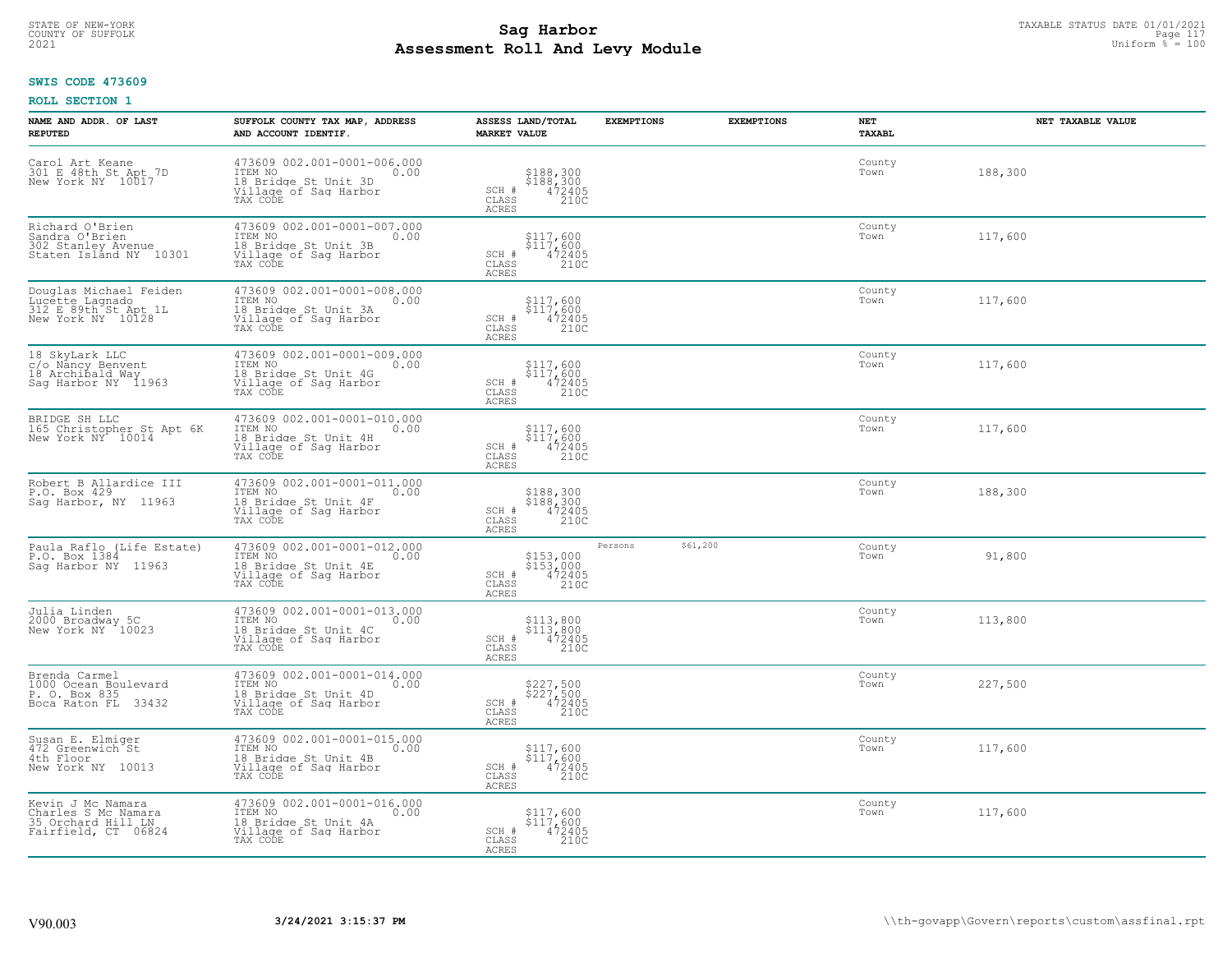# STATE OF NEW-YORK TAXABLE STATUS DATE 01/01/2021<br>COUNTY OF SUFFOLK Page 118 **Assessment Roll And Levy Module Example 2021** Uniform  $\frac{1}{8}$  = 100

## **SWIS CODE 473609**

| NAME AND ADDR. OF LAST<br><b>REPUTED</b>                                                        | SUFFOLK COUNTY TAX MAP, ADDRESS<br>AND ACCOUNT IDENTIF.                                                     | ASSESS LAND/TOTAL<br><b>MARKET VALUE</b>                                                          | <b>EXEMPTIONS</b>   | <b>EXEMPTIONS</b> | <b>NET</b><br>TAXABL | NET TAXABLE VALUE |
|-------------------------------------------------------------------------------------------------|-------------------------------------------------------------------------------------------------------------|---------------------------------------------------------------------------------------------------|---------------------|-------------------|----------------------|-------------------|
| Michael Manzare<br>Laura Manzare<br>471 Western Hwy<br>Orangeburg, NY <sup>-</sup> 10962        | 473609 002.001-0001-017.000<br>ITEM NO<br>0.00<br>18 Bridge St Unit 1A<br>Village of Saq Harbor<br>TAX CODE | $$117,600$<br>$$117,600$<br>$$117,600$<br>SCH #<br>$\frac{472405}{2100}$<br>CLASS<br><b>ACRES</b> |                     |                   | County<br>Town       | 117,600           |
| Todd R Gordon<br>502 North Brookside<br>Freeport, NY 11520                                      | 473609 002.001-0001-018.000<br>ITEM NO<br>0.00<br>18 Bridge St Unit 1B<br>Village of Sag Harbor<br>TAX CODE | \$117,600<br>\$117,600<br>472405<br>210C<br>SCH #<br>CLASS<br>ACRES                               |                     |                   | County<br>Town       | 117,600           |
| Sarah W Kirtland<br>10 W 66th St Apt 19B<br>New York, NY 10023                                  | 473609 002.001-0001-019.000<br>ITEM NO<br>0.00<br>18 Bridge St Unit 1D<br>Village of Sag Harbor<br>TAX CODE | \$188,300<br>\$188,300<br>472405<br>210C<br>SCH #<br>CLASS<br>ACRES                               |                     |                   | County<br>Town       | 188,300           |
| Eliza Werner<br>P.O. Box 504<br>Sag Harbor, NY 11963                                            | 473609 002.001-0001-020.000<br>TTEM NO 0.00<br>18 Bridge St Unit 1C<br>Village of Sag Harbor<br>TAX CODE    | \$153,000<br>\$153,000<br>472405<br>SCH #<br>CLASS<br>210C<br><b>ACRES</b>                        |                     |                   | County<br>Town       | 153,000           |
| John J Munzel<br>548 Roanoke Ave<br>Riverhead, NY 11901                                         | 473609 002.001-0001-021.000<br>TTEM NO 0.00<br>18 Bridge St Unit 1E<br>Village of Sag Harbor<br>TAX CODE    | \$153,000<br>\$153,000<br>472405<br>SCH #<br>CLASS<br>210C<br>ACRES                               |                     |                   | County<br>Town       | 153,000           |
| Donna Sager<br>PO Box 2033<br>Sag Harbor, NY 11963                                              | 473609 002.001-0001-022.000<br>ITEM NO<br>0.00<br>18 Bridge St Unit 1F<br>Village of Sag Harbor<br>TAX CODE | \$188,300<br>\$188,300<br>472405<br>SCH #<br>210C<br>$\mathtt{CLASS}$<br><b>ACRES</b>             |                     |                   | County<br>Town       | 188,300           |
| Allise Singleton<br>Ronald Williams<br>Allise Singleton<br>18 Bridge St<br>Sag Harbor, NY 11963 | 473609 002.001-0001-023.000<br>ITEM NO<br>0.00<br>18 Bridge St Unit 1H<br>Village of Sag Harbor<br>TAX CODE | \$117,600<br>$$117,600$<br>472405<br>SCH #<br>210C<br>CLASS<br>ACRES                              |                     |                   | County<br>Town       | 117,600           |
| Henry W Birdsall<br>Carol McCarthy<br>28 High Pt<br>07009<br>Cedar Grove NJ                     | 473609 002.001-0001-024.000<br>ITEM NO<br>0.00<br>18 Bridge St Unit 1G<br>Village of Sag Harbor<br>TAX CODE | \$117,600<br>\$117,600<br>472405<br>SCH #<br>CLASS<br>210C<br><b>ACRES</b>                        | \$17,640<br>veteran |                   | County<br>Town       | 99,960            |
| Eileen Ragone<br>Carolyn Luppino<br>87-20 <sup>-</sup> 250th St<br>Bellerose NY 11426           | 473609 002.001-0001-025.000<br>TTEM NO 0.00<br>18 Bridge St Unit 2A<br>Village of Saq Harbor<br>TAX CODE    | \$117,600<br>$$1\overline{17}, 600$<br>$472405$<br>SCH #<br>CLASS<br>210C<br>ACRES                |                     |                   | County<br>Town       | 117,600           |
| Carolyn Margolis<br>511 E 20th St Apt 2E<br>New York NY 10010                                   | 473609 002.001-0001-026.000<br>ITEM NO<br>0.00<br>18 Bridge St Unit 2B<br>Village of Sag Harbor<br>TAX CODE | \$117,600<br>\$117,600<br>472405<br>210C<br>SCH #<br>CLASS<br><b>ACRES</b>                        |                     |                   | County<br>Town       | 117,600           |
| Steven Chustckie<br>Jeriann Chustckie<br>53 Mallard Ln<br>Staten Island NY 10309                | 473609 002.001-0001-027.000<br>ITEM NO<br>0.00<br>18 Bridge St Unit 2D<br>Village of Sag Harbor<br>TAX CODE | \$188,300<br>\$188,300<br>472405<br>SCH #<br>210C<br>CLASS<br>ACRES                               |                     |                   | County<br>Town       | 188,300           |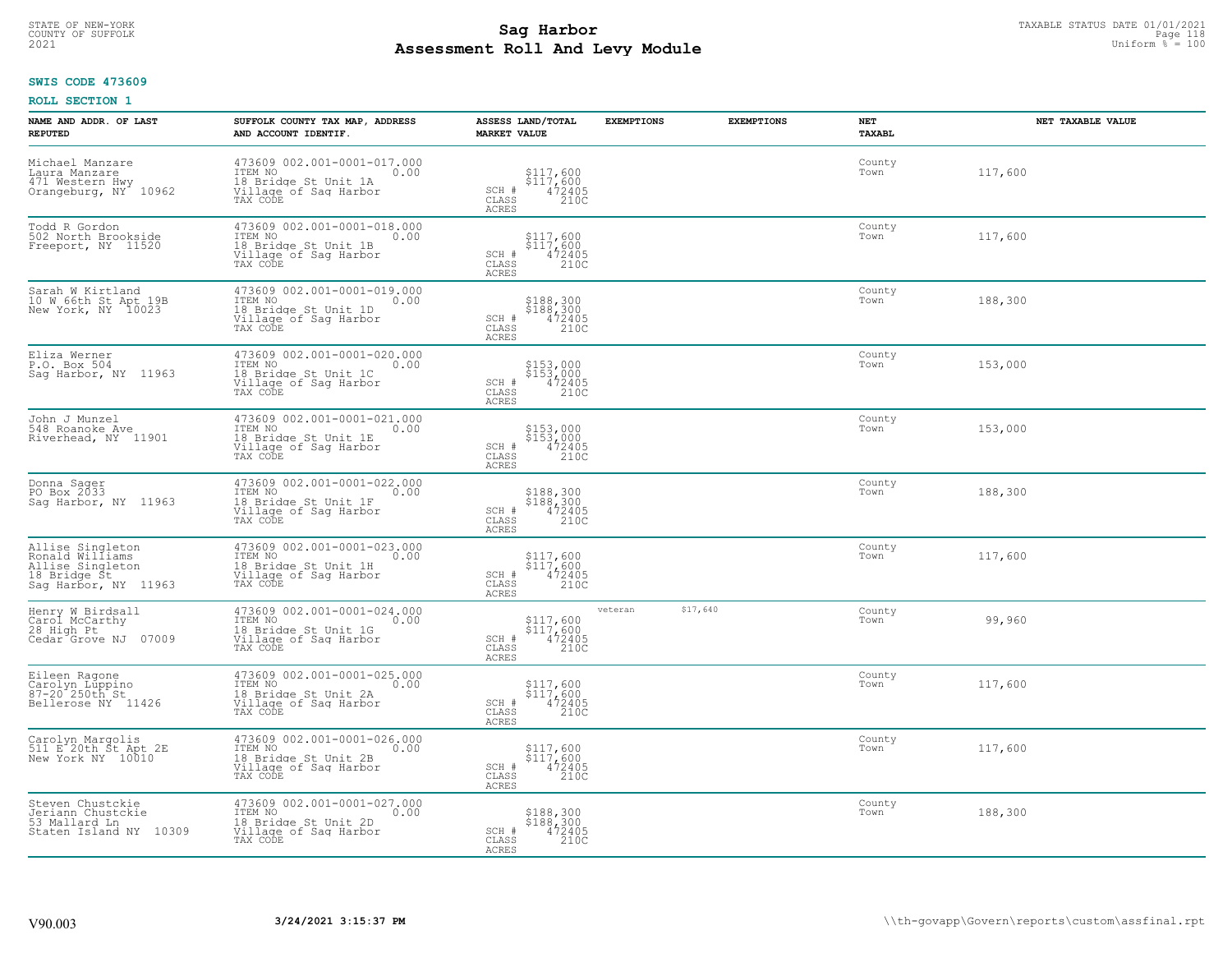#### **Sag Harbor**<br>**Poll And Low Module**<br>
Poll And Low Module **Assessment Roll And Levy Module Example 2021** Uniform  $\frac{1}{8}$  = 100 COUNTY OF SUFFOLK Page 119

#### **SWIS CODE 473609**

| NAME AND ADDR. OF LAST<br><b>REPUTED</b>                                                               | SUFFOLK COUNTY TAX MAP, ADDRESS<br>AND ACCOUNT IDENTIF.                                                       | ASSESS LAND/TOTAL<br><b>MARKET VALUE</b>                                                                               | <b>EXEMPTIONS</b>  | <b>EXEMPTIONS</b>   | NET<br>TAXABL  | NET TAXABLE VALUE |
|--------------------------------------------------------------------------------------------------------|---------------------------------------------------------------------------------------------------------------|------------------------------------------------------------------------------------------------------------------------|--------------------|---------------------|----------------|-------------------|
| Joan Gassisi<br>227 North Main St<br>Southampton NY 11968                                              | 473609 002.001-0001-028.000<br>TTEM NO 0.00<br>18 Bridge St Unit 2C<br>Village of Sag Harbor<br>TAX CODE      | \$153,000<br>\$153,000<br>472405<br>210C<br>SCH #<br>CLASS<br><b>ACRES</b>                                             | veteran<br>veteran | \$22,950<br>\$2,062 | County<br>Town | 127,988           |
| Peter Carew<br>PO Box 2430<br>Sag Harbor, NY 11963                                                     | 473609 002.001-0001-029.000<br>ITEM NO<br>0.00<br>18 Bridge St Unit 2E<br>Village of Sag Harbor<br>TAX CODE   | \$153,000<br>\$153,000<br>472405<br>210C<br>SCH #<br>CLASS<br><b>ACRES</b>                                             | veteran            | \$22,950            | County<br>Town | 130,050           |
| Living Trust Michael E. Olse<br>Bernadette M. Olsen<br>14 Old Town Lane<br>Huntington NY 11743         | 473609 002.001-0001-030.000<br>ITEM NO<br>0.00<br>18 Bridge St Unit 2F<br>Village of Sag Harbor<br>TAX CODE   | \$188,300<br>\$188,300<br>472405<br>210C<br>SCH #<br>CLASS<br>ACRES                                                    |                    |                     | County<br>Town | 188,300           |
| PMAR, LLC<br>P.O. Box 1911<br>Saq Harbor NY 11963                                                      | 473609 002.001-0001-031.000<br>ITEM NO<br>0.00<br>18 Bridge St Unit 2H<br>Village of Sag Harbor<br>TAX CODE   | \$117,600<br>\$117,600<br>472405<br>210C<br>SCH #<br>CLASS<br>ACRES                                                    |                    |                     | County<br>Town | 117,600           |
| John F Good<br>25 Drummond Ln<br>New Canaan CT 06840                                                   | 473609 002.001-0001-032.000<br>ITEM NO 0.00<br>18 Bridge St Unit 2G<br>Village of Saq Harbor<br>TAX CODE      | \$117,600<br>\$117,600<br>472405<br>210C<br>SCH #<br>CLASS<br><b>ACRES</b>                                             |                    |                     | County<br>Town | 117,600           |
| Nada Barry<br>P.O. Box 111<br>Sag Harbor, NY 11963                                                     | 473609 002.001-0002-001.000<br>ITEM NO<br>0.00<br>69A Main St<br>Village of Sag Harbor<br>TAX CODE            | \$860,000<br>\$860,000<br>SCH #<br>472405<br>CLASS<br>481C<br>ACRES                                                    |                    |                     | County<br>Town | 860,000           |
| GBC-ENT LLC<br>69 Main St #b<br>Saq Harbor NY 11963                                                    | 473609 002.001-0002-002.000<br>ITEM NO<br>0.00<br>69B Main St<br>Village of Sag Harbor<br>TAX CODE            | \$726,000<br>\$726,000<br>SCH #<br>472405<br>481C<br>CLASS<br><b>ACRES</b>                                             |                    |                     | County<br>Town | 726,000           |
| Vital Development, LLC<br>P.O. Box 2510<br>Saq Harbor NY 11963                                         | 473609 002.001-0003-001.000<br>ITEM NO<br>0.00<br>69C Main St<br>Village of Saq Harbor<br>TAX CODE            | $$1,068,600$<br>$$1,068,600$<br>$472405$<br>$SCH$ #<br>CLASS<br>481C<br>ACRES                                          |                    |                     | County<br>Town | 1,068,600         |
| Helene Mahoney<br>PO Box 1345<br>Bridgehampton NY 11932                                                | 473609 002.001-0004-001.000<br>ITEM NO 0.00<br>69E Main St<br>Village of Sag Harbor<br>TAX CODE               | $\begin{array}{c} $1,149,900 \ $1,149,900 \ \ast \ 4 \ 472405 \end{array}$<br>$SCH$ #<br>CLASS<br>481C<br><b>ACRES</b> |                    |                     | County<br>Town | 1,149,900         |
| JAB 2 West Water Street LLC<br>c/o Adam Miller Group, P.C.<br>P. O. Box 1947<br>Bridgehampton NY 11932 | 473609 002.001-0007-001.000<br>ITEM NO<br>0.00<br>2 West Water St Unit 1<br>Village of Sag Harbor<br>TAX CODE | \$7,868,700<br>\$7,868,700<br># 472405<br>\$ 210D<br>SCH #<br>CLASS<br><b>ACRES</b>                                    |                    |                     | County<br>Town | 7,868,700         |
| JAB 2 West Water Street LLC<br>c/o Adam Miller Group, P.C.<br>P. O. Box 1947<br>Bridgehampton NY 11932 | 473609 002.001-0007-002.000<br>ITEM NO<br>0.00<br>2 West Water St Unit 2<br>Village of Sag Harbor<br>TAX CODE | \$1,337,700<br>\$1,337,700<br># 472405<br>\$ 210D<br>SCH #<br>CLASS<br><b>ACRES</b>                                    |                    |                     | County<br>Town | 1,337,700         |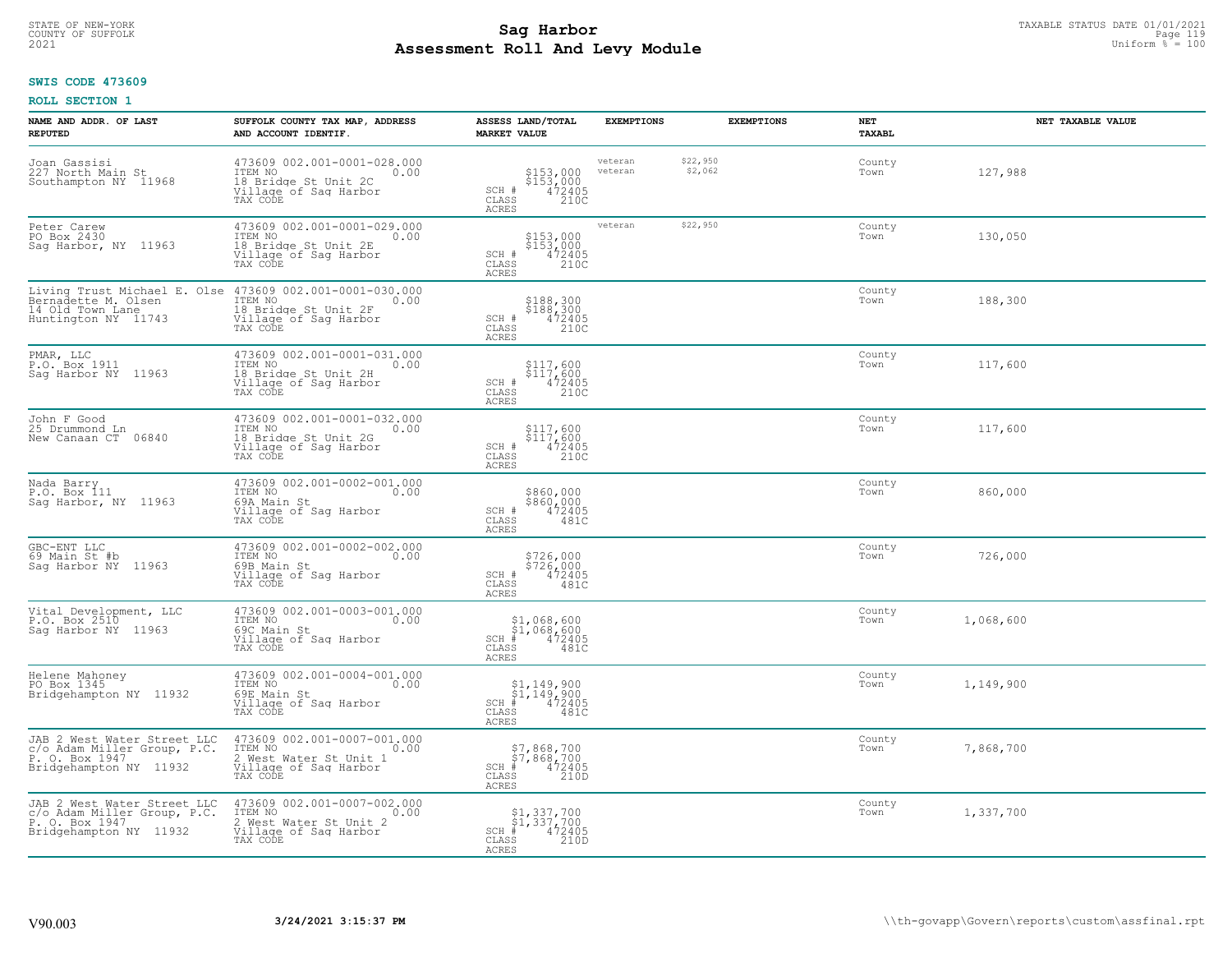# TAXABLE STATUS DATE 01/01/2021<br>COUNTY OF SUFFOLK Page 120 Page 120 **Assessment Roll And Levy Module Example 2021** Uniform  $\frac{1}{8}$  = 100

## **SWIS CODE 473609**

| NAME AND ADDR. OF LAST<br><b>REPUTED</b>                                                                                                                                                                                 | SUFFOLK COUNTY TAX MAP, ADDRESS<br>AND ACCOUNT IDENTIF.                                                                 | ASSESS LAND/TOTAL<br><b>MARKET VALUE</b>                                        | <b>EXEMPTIONS</b> | <b>EXEMPTIONS</b><br>NET<br><b>TAXABL</b> | NET TAXABLE VALUE |
|--------------------------------------------------------------------------------------------------------------------------------------------------------------------------------------------------------------------------|-------------------------------------------------------------------------------------------------------------------------|---------------------------------------------------------------------------------|-------------------|-------------------------------------------|-------------------|
| JAB 2 West Water Street LLC<br>c/o Adam Miller Group, P.C.<br>P. O. Box 1947<br>Bridgehampton NY 11932                                                                                                                   | 473609 002.001-0007-003.000<br>ITEM NO<br>2 West Water St Unit 3<br>Village of Saq Harbor<br>TAX CODE                   | \$5,164,000<br>\$5,164,000<br># 472405<br>\$8 210D<br>$SCH$ #<br>CLASS<br>ACRES |                   | County<br>Town                            | 5,164,000         |
| Jennifer Bartley<br>P.O. Box 2472<br>68 West Water St Unit 1<br>Sag Harbor NY 11963                                                                                                                                      | 473609 002.002-0001-001.000<br>TTEM NO<br>68 West Water St Unit 1<br>Village of Sag Harbor<br>TAX CODE<br>0.00          | \$438,500<br>\$438,500<br>SCH #<br>472405<br>CLASS<br>210D<br><b>ACRES</b>      |                   | County<br>Town                            | 438,500           |
| Ralph H. Gibson<br>Mary Jane Marcasiano<br>180 Varick Street Suite 1030<br>New York NY 10014                                                                                                                             | 473609 002.002-0001-002.000<br>TEM NO<br>68 West Water St Unit 2<br>Village of Sag Harbor<br>TAX CODE<br>0.00           | \$438,500<br>\$438,500<br>472405<br>210D<br>SCH #<br>CLASS<br>ACRES             |                   | County<br>Town                            | 438,500           |
| Dena Friedman<br>85 Greenway<br>Irvington NY 10533                                                                                                                                                                       | 473609 002.002-0001-003.000<br>TTEM NO 0.00<br>11211 No<br>68 West Water St Unit 3<br>Village of Sag Harbor<br>TAX CODE | \$438,500<br>\$438,500<br>472405<br>210D<br>SCH #<br>CLASS<br>ACRES             |                   | County<br>Town                            | 438,500           |
| Max R Blum<br>Diane Axlerod<br>891 Park Ave.<br>New York NY 10075                                                                                                                                                        | 473609 002.002-0001-004.000<br>TTEM NO 0.00<br>68 West Water St Unit 4<br>Village of Saq Harbor<br>TAX CODE             | \$438,500<br>\$438,500<br>472405<br>210D<br>SCH #<br>CLASS<br>ACRES             |                   | County<br>Town                            | 438,500           |
| Helen Hadjyannakis Bender<br>27 W 67th St Apt 4FE<br>New York, NY 10023                                                                                                                                                  | 473609 002.002-0001-005.000<br>ITEM NO<br>0.00<br>Find West Water St Unit 5<br>Village of Sag Harbor<br>TAX CODE        | \$438,500<br>\$438,500<br>472405<br>210D<br>SCH #<br>$\mathtt{CLASS}$<br>ACRES  |                   | County<br>Town                            | 438,500           |
| Jacqueline L Soukup (Trustee 473609 002.002-0001-006.000<br>Edward A Soukup Revocable Tr ITEM NO<br>Mr. & Mrs. Jeffrey E. Soukup 68 West Water St Unit 6<br>Diane Marie Soukup 68 West Willage of Sag Harbor<br>TAX CODE |                                                                                                                         | \$438,500<br>\$438,500<br>472405<br>210D<br>SCH #<br>CLASS<br><b>ACRES</b>      |                   | County<br>Town                            | 438,500           |
| Margaret M Brady<br>501 Fifth Ave Suite 1900<br>New York, NY 10017                                                                                                                                                       | 473609 002.002-0001-007.000<br>TTEM NO 0.00<br>11211 No<br>68 West Water St Unit 7<br>Village of Sag Harbor<br>TAX CODE | \$438,500<br>\$438,500<br>472405<br>210D<br>SCH #<br>CLASS<br>ACRES             |                   | County<br>Town                            | 438,500           |
| Robert D. Villency<br>Rowann M. Villency<br>106 Central Park South #26A<br>New York NY 10019                                                                                                                             | 473609 002.002-0001-008.000<br>TTEM NO 0.00<br>11211 No<br>68 West Water St Unit 8<br>Village of Sag Harbor<br>TAX CODE | \$438,500<br>\$438,500<br>472405<br>SCH #<br>CLASS<br>210D<br><b>ACRES</b>      |                   | County<br>Town                            | 438,500           |
| Sultana A. Kazanas<br>Anastasia Danz<br>537 Grand Ave<br>Leonia NJ 07605                                                                                                                                                 | 473609 002.002-0001-009.000<br>10.00 0.00<br>68 West Water St Unit 9<br>Village of Sag Harbor<br>TAX CODE               | \$438,500<br>\$438,500<br>472405<br>210D<br>SCH #<br>CLASS<br>ACRES             |                   | County<br>Town                            | 438,500           |
| Arlene Genatt<br>14 East 75th St Apt 12D<br>New York NY 10021                                                                                                                                                            | 473609 002.002-0001-010.000<br>ITEM NO 0.00<br>68 West Water St Unit 10<br>Village of Sag Harbor<br>TAX CODE            | \$438,500<br>\$438,500<br>472405<br>SCH #<br>CLASS<br>210D<br><b>ACRES</b>      |                   | County<br>Town                            | 438,500           |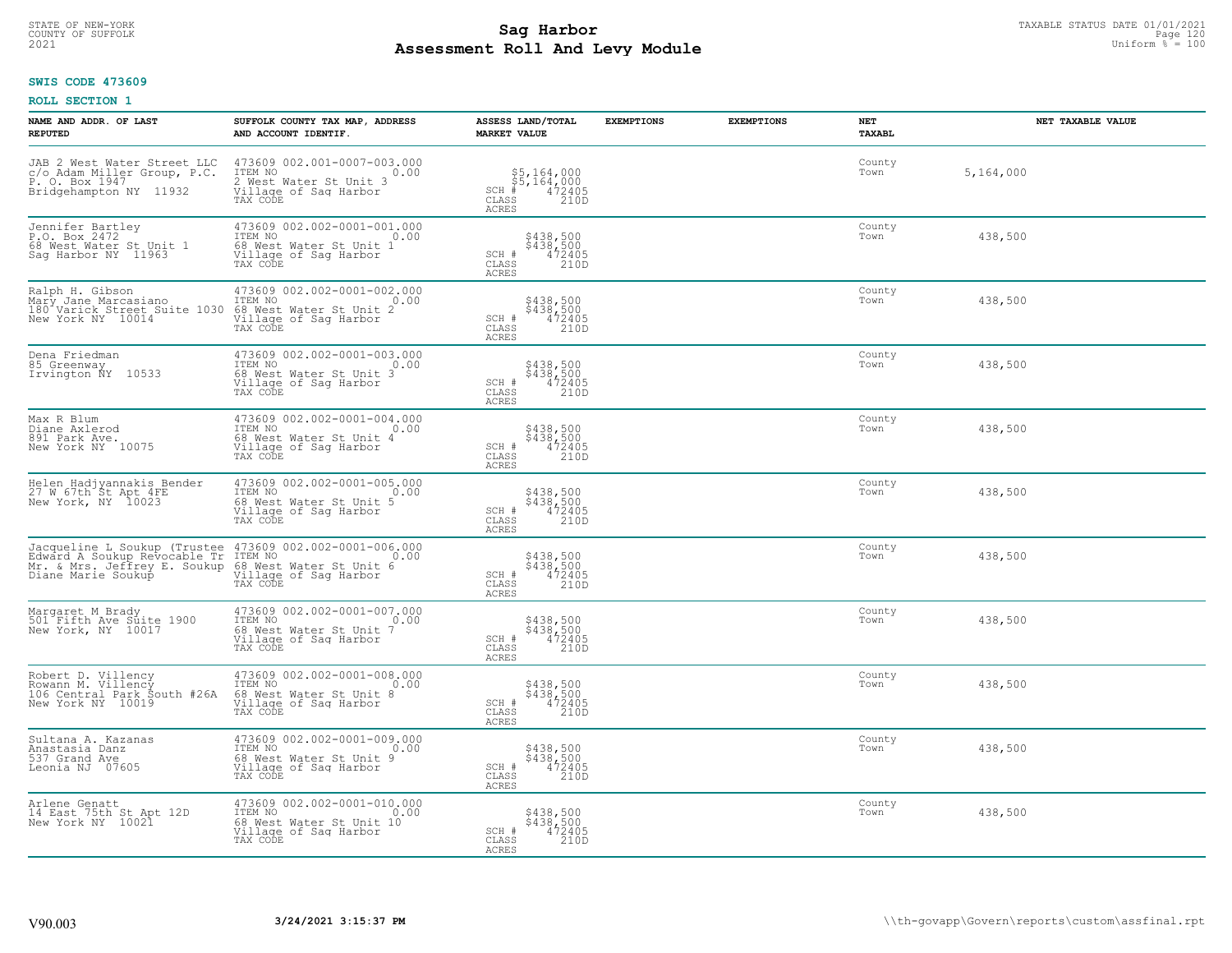# STATE OF NEW-YORK TAXABLE STATUS DATE 01/01/2021<br>COUNTY OF SUFFOLK Page 121 Page 121 **Assessment Roll And Levy Module Example 2021** Uniform  $\frac{1}{8}$  = 100

## **SWIS CODE 473609**

| NAME AND ADDR. OF LAST<br><b>REPUTED</b>                                                                                                                                                                                                                                            | SUFFOLK COUNTY TAX MAP, ADDRESS<br>AND ACCOUNT IDENTIF.                                                                      | ASSESS LAND/TOTAL<br><b>MARKET VALUE</b>                                       | <b>EXEMPTIONS</b>   | <b>EXEMPTIONS</b> | <b>NET</b><br>TAXABL | NET TAXABLE VALUE |
|-------------------------------------------------------------------------------------------------------------------------------------------------------------------------------------------------------------------------------------------------------------------------------------|------------------------------------------------------------------------------------------------------------------------------|--------------------------------------------------------------------------------|---------------------|-------------------|----------------------|-------------------|
| Michael Pastier<br>Carolyn Pastier<br>14 Bayard Dr<br>Dix Hills NY 11746                                                                                                                                                                                                            | 473609 002.002-0001-011.000<br>ITEM NO<br>0.00<br>68 West Water St Unit 11<br>Village of Sag Harbor<br>TAX CODE              | \$438,500<br>\$438,500<br>472405<br>210D<br>SCH #<br>CLASS<br>ACRES            |                     |                   | County<br>Town       | 438,500           |
| Barbara Slatin<br>341 West 24th St. Apt 4J<br>New York NY 10011                                                                                                                                                                                                                     | 473609 002.002-0001-012.000<br>ITEM NO<br>0.00<br>68 West Water St Unit 12<br>Village of Sag Harbor<br>TAX CODE              | \$438,500<br>\$438,500<br>472405<br>SCH #<br>$\mathtt{CLASS}$<br>210D<br>ACRES |                     |                   | County<br>Town       | 438,500           |
| Audrey Lefkowitz<br>Tina Andromidas<br>314 DeMott Ave<br>Rockville Centre, NY 11570                                                                                                                                                                                                 | 473609 002.002-0001-013.000<br>0.00 0.00<br>ITEM NO<br>0.00<br>68 West Water St Unit 13<br>Village of Sag Harbor<br>TAX CODE | \$438,500<br>\$438,500<br>472405<br>210D<br>SCH #<br>CLASS<br>ACRES            |                     |                   | County<br>Town       | 438,500           |
| James Marquardt<br>Joseph M Rose<br>Ann P Marquardt<br>P.O. Box 2693<br>Saq Harbor NY 11963                                                                                                                                                                                         | 473609 002.002-0001-014.000<br>TTEM NO 0.00<br>68 West Water St Unit 14<br>Village of Sag Harbor<br>TAX CODE                 | \$438,500<br>\$438,500<br>472405<br>210D<br>SCH #<br>$\mathtt{CLASS}$<br>ACRES |                     |                   | County<br>Town       | 438,500           |
| Irving O Weiss (Life Estate) 473609 002.002-0001-015.000<br>Josephine Weiss (Life Estate ITEM NO 002.002-0001-015.000<br>Maria Weiss-Rodriguez (Trust 68 West Water St Unit 15<br>Josephine Weiss 2009 Irrevoc Willage of Saq Harbor<br>Mo<br>Maria Weiss-Rodriguez (Trust TAX CODE |                                                                                                                              | \$438,500<br>\$438,500<br>472405<br>210D<br>SCH #<br>CLASS<br>ACRES            |                     |                   | County<br>Town       | 438,500           |
| Alan Zients<br>Ronda Zients<br>1056 Fifth Avenue<br>New York NY 10028                                                                                                                                                                                                               | 473609 002.002-0001-016.000<br>ITEM NO<br>0.00<br>68 West Water St Unit 16<br>Village of Sag Harbor<br>TAX CODE              | \$438,500<br>\$438,500<br>472405<br>210D<br>SCH #<br>CLASS<br>ACRES            |                     |                   | County<br>Town       | 438,500           |
| Nancy R Alpert<br>H Gwen Marcus<br>2000 Broadway #PH1B<br>New York NY 10023                                                                                                                                                                                                         | 473609 002.002-0001-017.000<br>ITEM NO<br>0.00<br>68 West Water St Unit 17<br>Village of Sag Harbor<br>TAX CODE              | \$438,500<br>\$438,500<br>472405<br>210D<br>SCH #<br>$\mathtt{CLASS}$<br>ACRES |                     |                   | County<br>Town       | 438,500           |
| Gene Spiegelman<br>Deborah Spiegelman<br>31 The Serpentine<br>Roslyn NY 11576                                                                                                                                                                                                       | 473609 002.002-0001-018.000<br>ITEM NO<br>0.00<br>For the Water St Unit 18<br>Village of Sag Harbor<br>TAX CODE              | \$438,500<br>\$438,500<br>472405<br>SCH #<br>CLASS<br>210D<br><b>ACRES</b>     |                     |                   | County<br>Town       | 438,500           |
| Robert S. Lupi, Trustee<br>Robert S. Lupi Revocable Tru<br>Kristine Shays-Lupi, Trustee<br>of the Kristine Shays-Lupi R Village of Sag Harbor                                                                                                                                       | 473609 002.002-0001-019.000<br>0.00 0.00<br>68 West Water St Unit 19<br>TAX CODE                                             | \$438,500<br>\$438,500<br>472405<br>$SCH$ #<br>CLASS<br>210D<br>ACRES          |                     |                   | County<br>Town       | 438,500           |
| John E Schmid<br>Michell Halada-Schmid<br>7 Wilton Ct<br>PO Box 804<br>Great River, NY 11739                                                                                                                                                                                        | 473609 002.002-0001-020.000<br>ITEM NO<br>0.00<br>68 West Water St Unit 20<br>Village of Sag Harbor<br>TAX CODE              | \$438,500<br>\$438,500<br>472405<br>SCH #<br>210D<br>CLASS<br><b>ACRES</b>     | \$22,561<br>veteran |                   | County<br>Town       | 415,939           |
| Teresa Catallo<br>84 Wheatley Rd<br>Old Westbury, NY 11568                                                                                                                                                                                                                          | 473609 002.002-0001-021.000<br>ITEM NO<br>0.00<br>68 West Water St Unit 21<br>Village of Sag Harbor<br>TAX CODE              | \$438,500<br>\$438,500<br>SCH #<br>472405<br>CLASS<br>210D<br>ACRES            |                     |                   | County<br>Town       | 438,500           |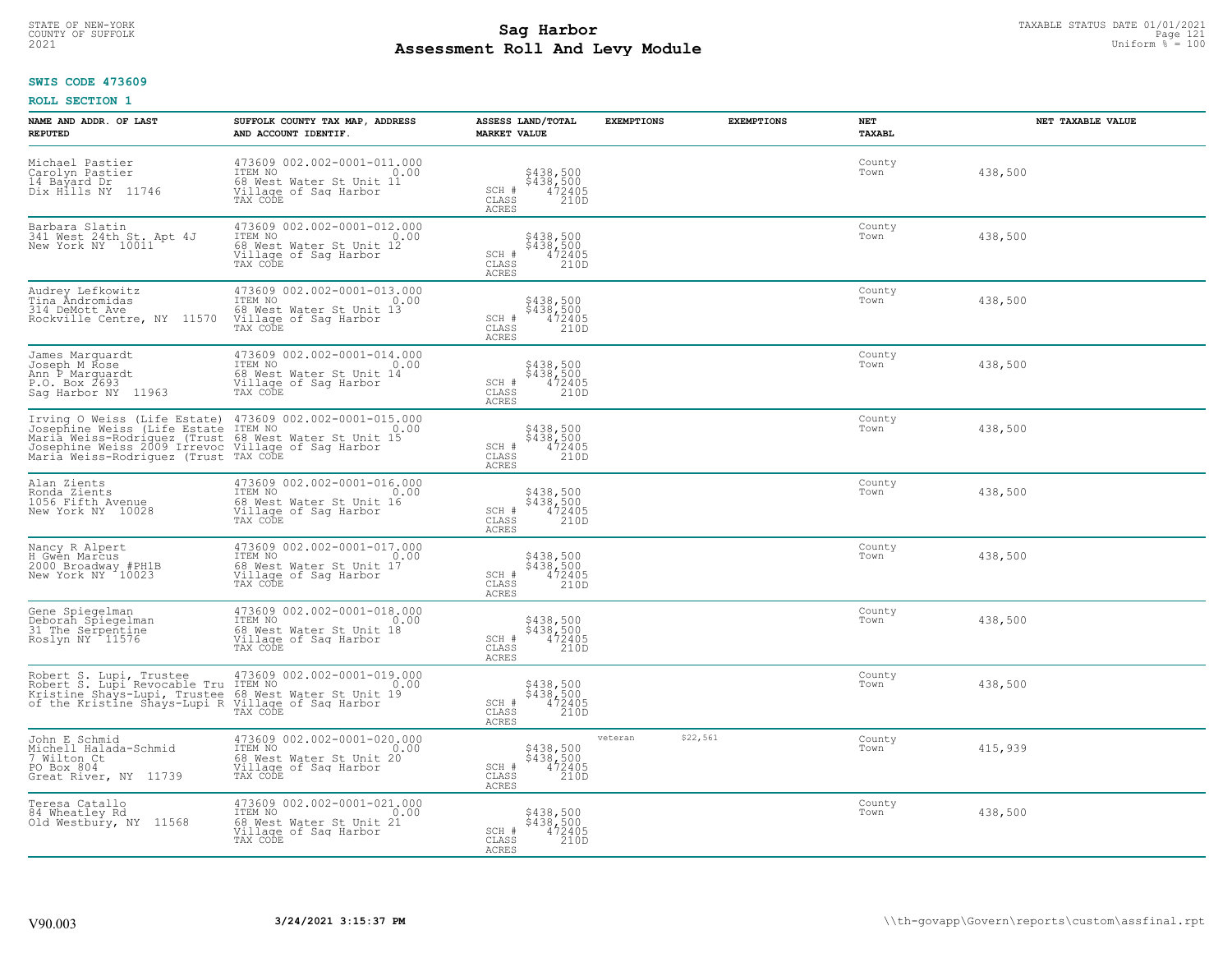# TAXABLE STATUS DATE 01/01/2021<br>COUNTY OF SUFFOLK Page 122 Page 122 **Assessment Roll And Levy Module Example 2021** Uniform  $\frac{1}{8}$  = 100

## **SWIS CODE 473609**

| NAME AND ADDR. OF LAST<br><b>REPUTED</b>                                                            | SUFFOLK COUNTY TAX MAP, ADDRESS<br>AND ACCOUNT IDENTIF.                                                                                    | ASSESS LAND/TOTAL<br><b>MARKET VALUE</b>                                              | <b>EXEMPTIONS</b> | <b>EXEMPTIONS</b> | NET<br>TAXABL  | NET TAXABLE VALUE |
|-----------------------------------------------------------------------------------------------------|--------------------------------------------------------------------------------------------------------------------------------------------|---------------------------------------------------------------------------------------|-------------------|-------------------|----------------|-------------------|
| John M. Spinnato<br>Maria Rosa Spinnato<br>161 East 79th Street #9A<br>New York NY 10075            | 473609 002.002-0001-022.000<br>ITEM NO<br>0.00<br>68 West Water St Unit 22<br>Village of Sag Harbor<br>TAX CODE                            | \$438,500<br>\$438,500<br>472405<br>210D<br>SCH #<br>$\mathtt{CLASS}$<br><b>ACRES</b> |                   |                   | County<br>Town | 438,500           |
| Charles M Strain<br>Mercedes Cs Goodell<br>101 Second St<br>Garden City, NY 11530                   | 473609 002.002-0001-023.000<br>ITEM NO<br>0.00<br>68 West Water St Unit 23<br>Village of Sag Harbor<br>TAX CODE                            | \$438,500<br>\$438,500<br>472405<br>210D<br>SCH #<br>CLASS<br>ACRES                   |                   |                   | County<br>Town | 438,500           |
| Michael Palma<br>Mary Jane Palma<br>1401 Meadowoods Dr<br>East Meadow, NY 11554                     | 473609 002.002-0001-024.000<br>TTEM NO 0.00<br>68 West Water St Unit 24<br>Village of Sag Harbor<br>TAX CODE                               | \$438,500<br>\$438,500<br>472405<br>210D<br>$SCH$ #<br>CLASS<br><b>ACRES</b>          |                   |                   | County<br>Town | 438,500           |
| Phillip T. Kaplan<br>Sigrid Margot Dede Kaplan<br>P.O. Box 1977, 11063<br>Sag Harbor NY 11963       | 473609 002.002-0001-025.000<br>ITEM NO 0.00<br>For The Water St Unit 25<br>Village of Saq Harbor<br>TAX CODE                               | \$438,500<br>\$438,500<br>472405<br>210D<br>SCH #<br>CLASS<br><b>ACRES</b>            |                   |                   | County<br>Town | 438,500           |
| Regina Schmidt<br>Hans-Jurgen Schmidt<br>15 Park Áve<br>Westwood NJ 07675                           | 473609 002.002-0001-026.000<br>TEM NO<br>68 West Water St Unit 26<br>68 West Water St Unit 26<br>Village of Saq Harbor<br>TAX CODE<br>0.00 | \$438,500<br>\$438,500<br>472405<br>210D<br>SCH #<br>CLASS<br>ACRES                   |                   |                   | County<br>Town | 438,500           |
| Nancy S Wolfin<br>11 Yale Dr<br>Manhasset, NY 11030                                                 | 473609 002.002-0001-027.000<br>ITEM NO<br>0.00<br>68 West Water St Unit 27<br>Village of Sag Harbor<br>TAX CODE                            | \$438,500<br>\$438,500<br>472405<br>SCH #<br>CLASS<br>210D<br><b>ACRES</b>            |                   |                   | County<br>Town | 438,500           |
| Sheila DeCosse<br>P.O. Box 3281<br>Saq Harbor NY 11963                                              | 473609 002.002-0001-028.000<br>ITEM NO 0.00<br>ITEM NO<br>0.00<br>68 West Water St Unit 28<br>Village of Sag Harbor<br>TAX CODE            | \$425,400<br>\$425,400<br>472405<br>210D<br>SCH #<br>$\mathtt{CLASS}$<br><b>ACRES</b> |                   |                   | County<br>Town | 425,400           |
| P&G Holdings LLC<br>16 Jones Street<br>Amston CT 06231                                              | 473609 002.002-0001-029.000<br>ITEM NO 0.00<br>Find Not Water St Unit 29<br>Village of Saq Harbor<br>TAX CODE                              | \$438,500<br>\$438,500<br>472405<br>210D<br>SCH #<br>CLASS<br><b>ACRES</b>            |                   |                   | County<br>Town | 438,500           |
| Harry Javer<br>Elizabeth Wolff<br>443 Park Ave SO Apt 501<br>New York NY 10016                      | 473609 002.002-0001-030.000<br>TTEM NO 0.00<br>68 West Water St Unit 30<br>Village of Sag Harbor<br>TAX CODE                               | \$438,500<br>\$438,500<br>472405<br>SCH #<br>CLASS<br>210D<br>ACRES                   |                   |                   | County<br>Town | 438,500           |
| Robert R Ratcliffe<br>Susan Ratcliffe<br>P.O. Box 2164<br>Saq Harbor NY 11963                       | 473609 002.002-0001-031.000<br>ITEM NO<br>0.00<br>Fax The Water St Unit 31<br>Village of Sag Harbor<br>TAX CODE                            | \$438,500<br>\$438,500<br>472405<br>SCH #<br>210D<br>CLASS<br>ACRES                   |                   |                   | County<br>Town | 438,500           |
| Sag Harbor 1A LLC<br>c/o Water Street Development<br>275 Seventh Avenue FL 9th<br>New York NY 10001 | 473609 002.002-0002-001.000<br>ITEM NO 0.<br>21 West Water St Unit 1A<br>0.00<br>Village of Sag Harbor<br>TAX CODE                         | \$930,600<br>\$930,600<br>472405<br>SCH #<br>CLASS<br>210C<br>ACRES                   |                   |                   | County<br>Town | 930,600           |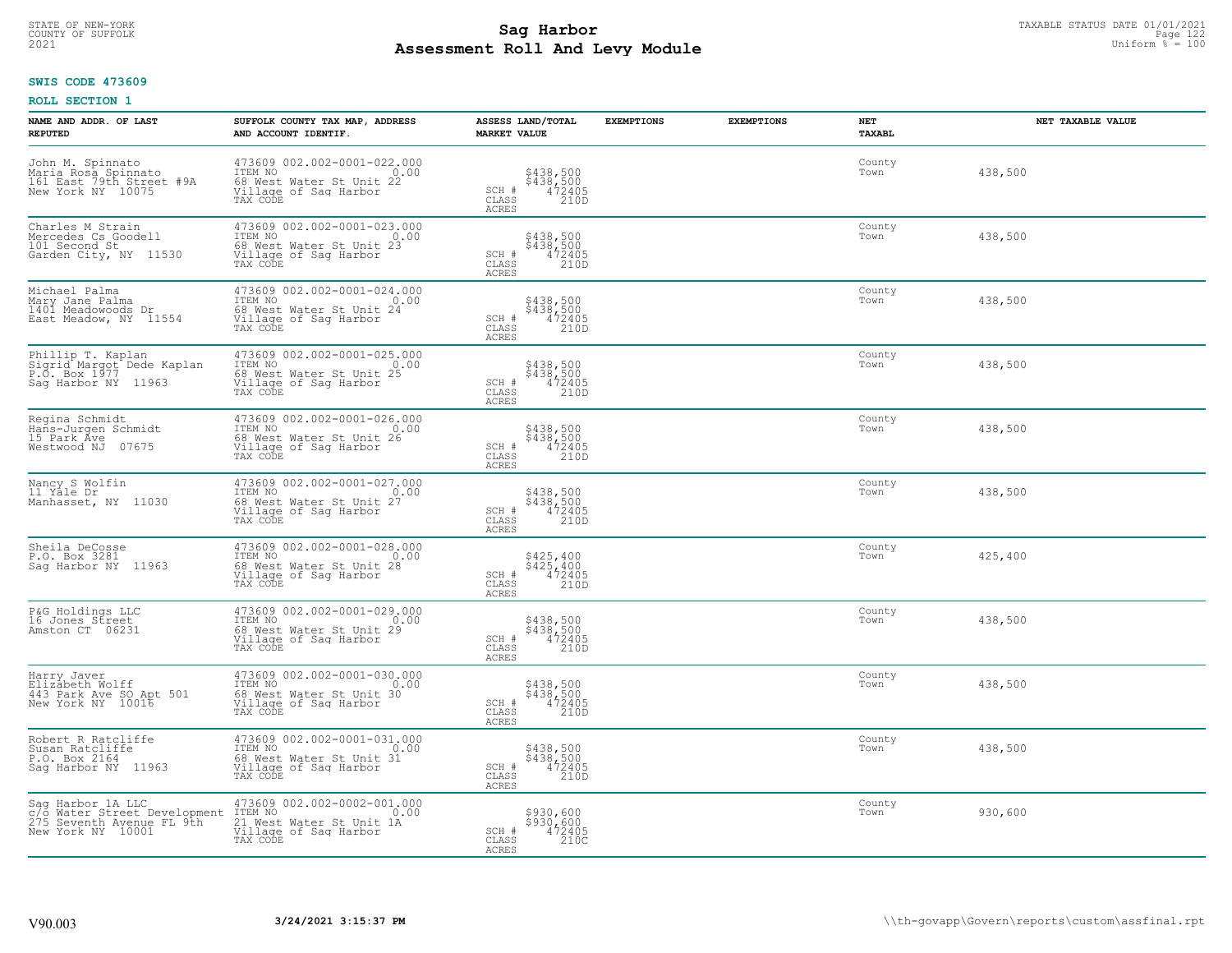# TAXABLE STATUS DATE 01/01/2021<br>COUNTY OF SUFFOLK Page 123 Page 123 **Assessment Roll And Levy Module Example 2021** Uniform  $\frac{1}{8}$  = 100

### **SWIS CODE 473609**

| NAME AND ADDR. OF LAST<br><b>REPUTED</b>                                                                                                      | SUFFOLK COUNTY TAX MAP, ADDRESS<br>AND ACCOUNT IDENTIF.                                                        | ASSESS LAND/TOTAL<br><b>MARKET VALUE</b>                                                                                                                                                | <b>EXEMPTIONS</b> | <b>EXEMPTIONS</b> | NET<br>TAXABL  | NET TAXABLE VALUE |
|-----------------------------------------------------------------------------------------------------------------------------------------------|----------------------------------------------------------------------------------------------------------------|-----------------------------------------------------------------------------------------------------------------------------------------------------------------------------------------|-------------------|-------------------|----------------|-------------------|
| Cynthia Richey Livingston<br>15 The Mews<br>Westport CT 06880                                                                                 | 473609 002.002-0002-002.000<br>TTEM NO 0.00<br>21 West Water St Unit 1B<br>Village of Saq Harbor<br>TAX CODE   | $$1,014,500$<br>$$1,014,500$<br>$472405$<br>$SCH \#$<br>CLASS<br>210C<br>ACRES                                                                                                          |                   |                   | County<br>Town | 1,014,500         |
| Myra Hackel<br>112-20 72nd Drive Apt A26<br>Forest Hills NY 11375                                                                             | 473609 002.002-0002-003.000<br>ITEM NO 0.00<br>21 West Water St Unit 1C<br>Village of Sag Harbor<br>TAX CODE   | \$795,900<br>\$795,900<br>472405<br>SCH #<br>CLASS<br>210C<br><b>ACRES</b>                                                                                                              |                   |                   | County<br>Town | 795,900           |
| Kevin N. Kemp<br>Cheryl Kemp<br>51 Division Street No.104<br>Saq Harbor NY 11963                                                              | $473609$ 002.002-0002-004.000<br>ITEM NO 0.00<br>21 West Water St Unit 1D<br>Village of Sag Harbor<br>TAX CODE | \$791,100<br>\$791,100<br>472405<br>210C<br>SCH #<br>CLASS<br><b>ACRES</b>                                                                                                              |                   |                   | County<br>Town | 791,100           |
| AFDK 2 LLC<br>345 W 14th Street Apt #4A<br>New York NY 10014                                                                                  | 473609 002.002-0002-005.000<br>ITEM NO<br>21 West Water St Unit 1E<br>Village of Saq Harbor<br>TAX CODE        | $\begin{array}{c} \texttt{\$1,149,900}\ \\ \texttt{SCH} & \texttt{\$1,149,900}\ \\ \texttt{SCH} & \texttt{\$472405}\ \\ \texttt{CLASS} & 210C \end{array}$<br>$SCH$ #<br>CLASS<br>ACRES |                   |                   | County<br>Town | 1,149,900         |
| Harbors Edge 1F Inc.<br>c/o Churchill Real Estate<br>7 Mercer Street FL 2<br>New York NY 10013                                                | 473609 002.002-0002-006.000<br>ITEM NO<br>21 West Water St Unit 1F<br>Village of Saq Harbor<br>TAX CODE        | \$919,700<br>$$519,700$<br>$472405$<br>SCH #<br>CLASS<br>210C<br><b>ACRES</b>                                                                                                           |                   |                   | County<br>Town | 919,700           |
| C/O Grant Tani Barash & Altm 21 West Water St Unit 2A<br>9100 Wilshire Blvd., #1000W Village of Sag Harbor<br>Beverly Hills CA 90212 TAX CODE |                                                                                                                | \$839,200<br>\$930,600<br>$\begin{array}{r} 5930,600 \\ 472405 \\ 210C \\ 0.990 \end{array}$<br>SCH #<br>CLASS<br>ACRES                                                                 |                   |                   | County<br>Town | 930,600           |
| 555 Paul's Lane, LLC<br>c/o Burke & Sullivan, PLLC<br>41 Meeting House Lane<br>Southampton NY 11968                                           | 473609 002.002-0003-002.000<br>ITEM NO 0.00<br>The Nature St Unit 2B<br>Village of Sag Harbor<br>TAX CODE      | $$1,014,500$<br>$$1,014,500$<br>$$1,014,500$<br>$$1,014,2405$<br>210C<br>CLASS<br><b>ACRES</b>                                                                                          |                   |                   | County<br>Town | 1,014,500         |
| Frank R. Mori<br>P.O. Box 604009<br>Bayside NY 11360                                                                                          | 473609 002.002-0003-003.000<br>TTEM NO 0.00<br>The Nest Water St Unit 2C<br>Village of Sag Harbor<br>TAX CODE  | \$795,900<br>\$795,900<br>472405<br>SCH #<br>CLASS<br>210C<br><b>ACRES</b>                                                                                                              |                   |                   | County<br>Town | 795,900           |
| Samir A. Gandhi<br>Anita D. Khushalani<br>110 Walworth Ave<br>Scarsdale NY 10583                                                              | 473609 002.002-0003-004.000<br>TTEM NO 0.00<br>21 West Water St Unit 2D<br>Village of Sag Harbor<br>TAX CODE   | \$791,100<br>\$791,100<br>472405<br>210C<br>$\begin{array}{c} \text{SCH} \ \text{\#} \\ \text{CLASS} \end{array}$<br><b>ACRES</b>                                                       |                   |                   | County<br>Town | 791,100           |
| Samir A. Gandhi<br>Anita D. Khushalani<br>110 Walworth Ave<br>Scarsdale NY 10583                                                              | 473609 002.002-0003-005.000<br>ITEM NO 0.00<br>21 West Water St Unit 2E<br>Village of Sag Harbor<br>TAX CODE   | \$1,149,900<br>\$1,149,900<br># 472405<br>\$2 210C<br>$SCH$ #<br>CLASS<br><b>ACRES</b>                                                                                                  |                   |                   | County<br>Town | 1,149,900         |
| Ram Island Holdings, LLC<br>P.O. Box 965<br>140 N. Ram Island Drive<br>Shelter Island NY 11964                                                | 473609 002.002-0003-006.000<br>ITEM NO 0.00<br>21 West Water St Unit 2F<br>Village of Sag Harbor<br>TAX CODE   | \$919,700<br>\$919,700<br>SCH #<br>472405<br>210C<br>CLASS<br><b>ACRES</b>                                                                                                              |                   |                   | County<br>Town | 919,700           |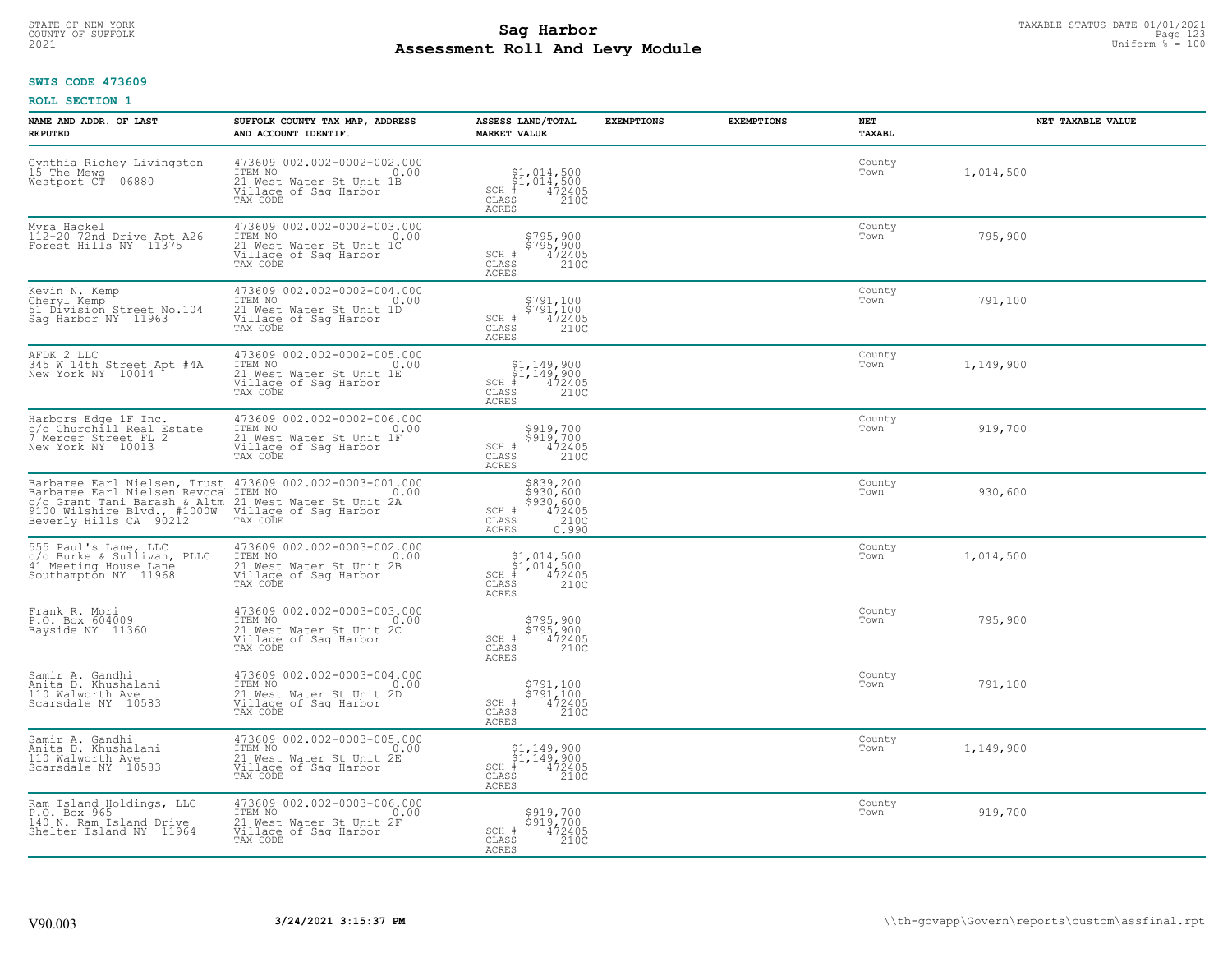# STATE OF NEW-YORK TAXABLE STATUS DATE 01/01/2021<br>COUNTY OF SUFFOLK Page 124 **Assessment Roll And Levy Module Example 2021** Uniform  $\frac{1}{8}$  = 100

## **SWIS CODE 473609**

| NAME AND ADDR. OF LAST<br><b>REPUTED</b>                                 | SUFFOLK COUNTY TAX MAP, ADDRESS<br>AND ACCOUNT IDENTIF.                                                                                                | ASSESS LAND/TOTAL<br><b>MARKET VALUE</b>                                                                                                                                                   | <b>EXEMPTIONS</b> | <b>EXEMPTIONS</b> | NET<br><b>TAXABL</b> | NET TAXABLE VALUE |
|--------------------------------------------------------------------------|--------------------------------------------------------------------------------------------------------------------------------------------------------|--------------------------------------------------------------------------------------------------------------------------------------------------------------------------------------------|-------------------|-------------------|----------------------|-------------------|
| Naples FL 34103                                                          | Clifton Larson Allen 473609 002.002-0004-001.000<br>4501 Tamiami Trail North Sui ITEM NO<br>21 West Water St PH A<br>Village of Saq Harbor<br>TAX CODE | \$1,071,100<br>$\begin{array}{l} 51,071,100 \\ * & 472405 \\ * & 2100 \end{array}$<br>$SCH$ #<br>CLASS<br>ACRES                                                                            |                   |                   | County<br>Town       | 1,071,100         |
| FGSH LLC<br>140 Cadman Plaza West 9E<br>Brooklyn NY 11201                | 473609 002.002-0004-002.000<br>ITEM NO<br>0.00<br>21 West Water St PH B<br>Village of Sag Harbor<br>TAX CODE                                           | $\begin{array}{c} \texttt{\$1,026,000}\ \\ \texttt{\$1,026,000}\ \\ \texttt{\tiny CH} & 472405 \\\ \texttt{\tiny LASS} & 210C \end{array}$<br>$SCH$ #<br>CLASS<br>ACRES                    |                   |                   | County<br>Town       | 1,026,000         |
| Harbors Edge 3 LLC<br>146 W 57th St<br>New York NY 10019                 | 473609 002.002-0004-003.000<br>ITEM NO<br>0.00<br>21 West Water St PH C<br>Village of Sag Harbor<br>TAX CODE                                           | $\begin{array}{l} $1,154,900 \ $1,154,900 \ $4$ \hline \end{array}$<br>$\begin{array}{l} $154,900 \ $472405 \ $2100 \end{array}$<br>$SCH$ #<br>CLASS<br>ACRES                              |                   |                   | County<br>Town       | 1,154,900         |
| GL SAG HARBOR LLC<br>1995 Broadway, 3rd Floor<br>New York NY 10023       | 473609 003.000-0001-004.004<br>TTEM NO 0.00<br>71 Glover St<br>Village of Sag Harbor<br>TAX CODE                                                       | $\begin{array}{l} 510,394,300 \\ 521,389,400 \\ 521,389,400 \\ \text{H} \ \texttt{H} \ \texttt{472405} \\ \texttt{ASS} \ \texttt{1210M} \end{array}$<br>$SCH$ #<br>CLASS<br>ACRES<br>1.350 |                   |                   | County<br>Town       | 21,389,400        |
| Laura B Cohen<br>6155 Barrows Dr<br>Los Angeles CA 90048                 | 473609 003.000-0001-006.001<br>ITEM NO<br>0.00<br>63 Glover St<br>Village of Saq Harbor<br>TAX CODE                                                    | $$4,034,300$<br>$$5,443,000$<br>$$5,443,000$<br>$472405$<br>$$2810$<br>$SCH$ #<br>CLASS<br>ACRES<br>0.580                                                                                  |                   |                   | County<br>Town       | 5,443,000         |
| SR Gambrel Inc<br>270 Lafayette St Suite 805<br>New York, NY 10012       | 473609 003.000-0001-008.000<br>ITEM NO<br>0.00<br>57 Glover St<br>Village of Sag Harbor<br>TAX CODE                                                    | \$28,300<br>\$28,300<br>\$28,300<br>\$2405<br>SCH #<br>CLASS<br>311<br>0.010<br><b>ACRES</b>                                                                                               |                   |                   | County<br>Town       | 28,300            |
| Steven R Gambrel<br>55 Grove St Apt<br>New York NY 10014                 | 473609 003.000-0001-009.001<br>ITEM NO<br>0.00<br>53 Glover St<br>Village of Sag Harbor<br>TAX CODE                                                    | \$5,536,800<br>\$7,684,700<br>\$7,684,700<br># 472405<br>\$8 281M<br>$SCH$ #<br>CLASS<br><b>ACRES</b><br>0.870                                                                             |                   |                   | County<br>Town       | 7,684,700         |
| Midnight Pizza LLC<br>1 Main Street Apt 5D<br>Brooklyn NY 11201          | 473609 003.000-0001-009.003<br>TTEM NO 0.00<br>59 Glover St<br>Village of Saq Harbor<br>TAX CODE                                                       | $$3,467,300$<br>$$4,580,100$<br>$$4,580,100$<br>$472405$<br>$$2100$<br>$SCH$ #<br>CLASS<br>ACRES<br>0.520                                                                                  |                   |                   | County<br>Town       | 4,580,100         |
| Christina Galesi<br>Stephen Grant<br>45 Glover St<br>Saq Harbor NY 11963 | 473609 003.000-0001-010.000<br>ITEM NO 0.00<br>45 Glover St<br>Village of Sag Harbor<br>TAX CODE                                                       | \$666,800<br>\$820,500<br>\$820,500<br>SCH #<br>$\frac{472405}{210}$<br>CLASS<br><b>ACRES</b><br>0.070                                                                                     |                   |                   | County<br>Town       | 820,500           |
| Christina Galesi<br>Stephen Grant<br>45 Glover St<br>Sag Harbor NY 11963 | 473609 003.000-0001-011.004<br>ITEM NO<br>0.00<br>41 Glover St<br>Village of Sag Harbor<br>TAX CODE                                                    | \$3,834,900<br>\$5,074,600<br>\$5,074,600<br>472405<br>210W<br>$SCH$ #<br>CLASS<br><b>ACRES</b><br>0.280                                                                                   |                   |                   | County<br>Town       | 5,074,600         |
| 37 Glover Street LLC<br>470 West 24th Street #8H<br>New York NY 10011    | 473609 003.000-0001-012.000<br>ITEM NO<br>0.00<br>37 Glover St<br>Village of Sag Harbor<br>TAX CODE                                                    | \$3,563,200<br>\$3,646,100<br>\$3,646,100<br>$SCH$ #<br>472405<br>210W<br>CLASS<br><b>ACRES</b><br>0.740                                                                                   |                   |                   | County<br>Town       | 3,646,100         |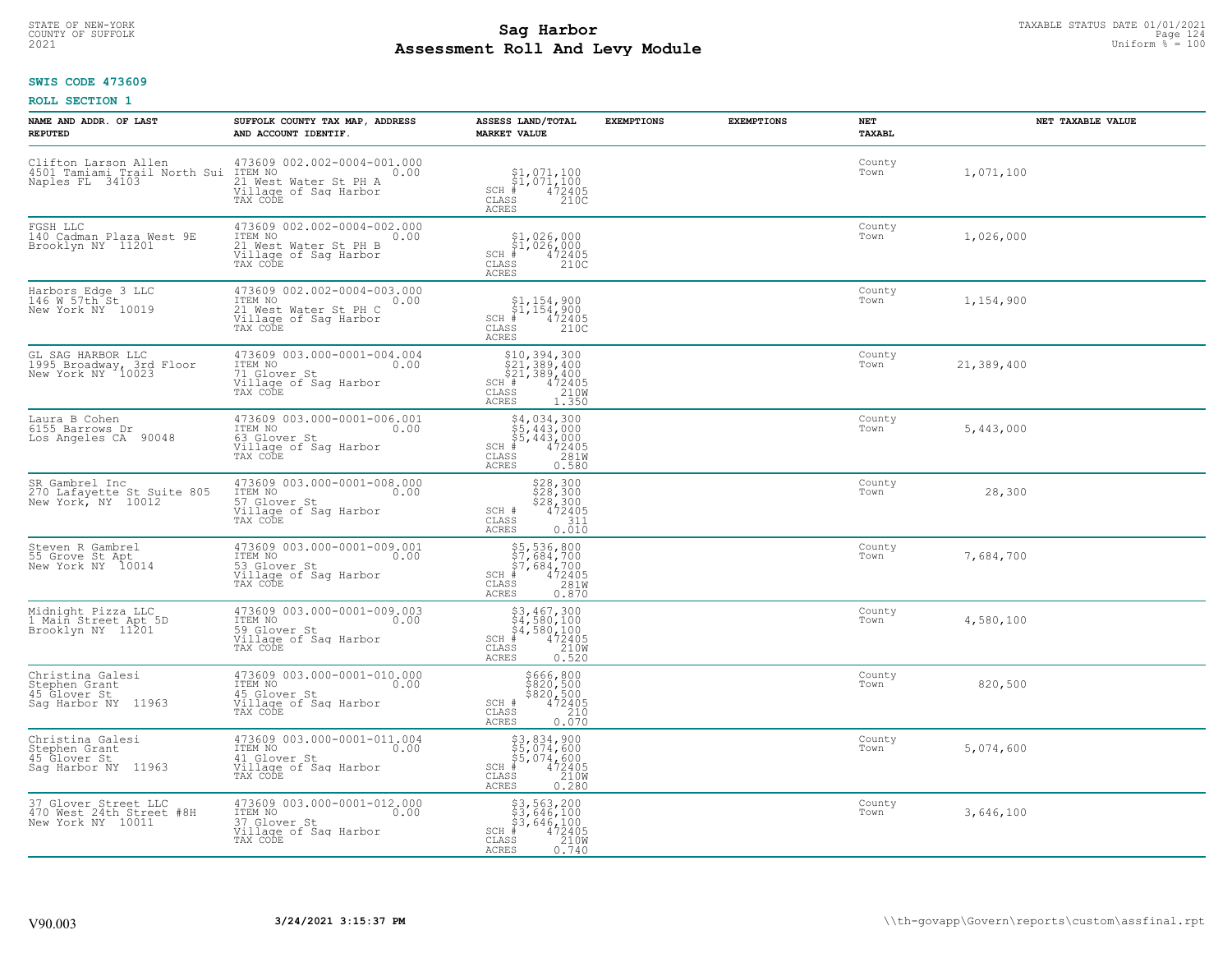# TAXABLE STATUS DATE 01/01/2021<br>COUNTY OF SUFFOLK Page 125 and the state of the state of the state of the state of the state of the state of th **Assessment Roll And Levy Module Example 2021** Uniform  $\frac{1}{8}$  = 100

#### **SWIS CODE 473609**

| NAME AND ADDR. OF LAST<br><b>REPUTED</b>                                                                                                   | SUFFOLK COUNTY TAX MAP, ADDRESS<br>AND ACCOUNT IDENTIF.                                                                                           | ASSESS LAND/TOTAL<br><b>MARKET VALUE</b>                                                                                          | <b>EXEMPTIONS</b> | <b>EXEMPTIONS</b> | NET<br>TAXABL  | NET TAXABLE VALUE |
|--------------------------------------------------------------------------------------------------------------------------------------------|---------------------------------------------------------------------------------------------------------------------------------------------------|-----------------------------------------------------------------------------------------------------------------------------------|-------------------|-------------------|----------------|-------------------|
| Betty Friedan Trust<br>Daniel_Friedan (Co-Trustee)<br>Betty Friedan Trust<br>Emily Friedan (Co-Trustee)                                    | Jonathan Friedan (Co-Trustee 473609 003.000-0001-013.000<br>Betty Friedan Trust ITEM NO 0.00<br>31 Glover St<br>Village of Saq Harbor<br>TAX CODE | $$3,608,100$<br>$$4,562,800$<br>$$4,562,800$<br>$472405$<br>$$210M$<br>SCH #<br>CLASS<br><b>ACRES</b><br>0.360                    |                   |                   | County<br>Town | 4,562,800         |
| Green Harbor LLC<br>114 Cornelia Avenue<br>Mill Valley CA 94941                                                                            | 473609 003.000-0001-014.000<br>ITEM NO<br>0.00<br>12 Green St<br>Village of Sag Harbor<br>TAX CODE                                                | $$3,779,800$<br>$$4,039,800$<br>$$4,039,800$<br>$$4,039,800$<br>$$472405$<br>$$2100$<br>$SCH$ #<br>CLASS<br><b>ACRES</b><br>0.450 |                   |                   | County<br>Town | 4,039,800         |
| Esther R Newberg<br>Apt 27f<br>22 E 72nd St<br>New York, NY 10021                                                                          | 473609 003.000-0001-015.000<br>ITEM NO<br>0.00<br>27 Glover St<br>Village of Sag Harbor<br>TAX CODE                                               | $$2,052,200$<br>$$2,052,200$<br>$$2,052,200$<br>$472405$<br>$$35$<br>$$2,00$<br>$SCH$ #<br>CLASS<br><b>ACRES</b><br>0.380         |                   |                   | County<br>Town | 2,052,200         |
| Susan Weitz (Trustee) 473609 003.000<br>Susan Weitz Qualified Person ITEM NO<br>Christoper Weitz (Trustee)<br>Susan Weitz Qualified Person | 473609 003.000-0001-016.000<br>0.00<br>15 Glover St<br>Village of Saq Harbor<br>TAX CODE                                                          | $$1, 239, 600$<br>$$1, 624, 400$<br>$$1, 624, 400$<br>$472405$<br>$$210$<br>$SCH$ #<br>CLASS<br><b>ACRES</b><br>0.230             |                   |                   | County<br>Town | 1,624,400         |
| Georgia Oetker<br>6 Henniker Mews<br>London, SW3 6BL England                                                                               | 473609 003.000-0001-017.000<br>ITEM NO<br>0.00<br>9 Glover St<br>Village of Saq Harbor<br>TAX CODE                                                | $SCH$ #<br>CLASS<br>210<br><b>ACRES</b><br>0.110                                                                                  |                   |                   | County<br>Town | 1,714,400         |
| Roxanne Taylor<br>300 Central Park West Unit 1<br>New York NY 10024                                                                        | 473609 003.000-0001-018.000<br>ITEM NO<br>0.00<br>5 Green St<br>Village of Sag Harbor<br>TAX CODE                                                 | $$1,884,700$<br>$$3,200,800$<br>$$3,200,800$<br>$$472405$<br>$SCH$ #<br>$\mathtt{CLASS}$<br>210<br>0.140<br><b>ACRES</b>          |                   |                   | County<br>Town | 3,200,800         |
| Anthony F Hagen<br>Christine Hağen<br>Box 1533<br>Main St<br>Saq Harbor, NY 11963                                                          | 473609 003.000-0001-022.000<br>TTEM NO 0.00<br>320 Main St<br>Village of Sag Harbor<br>TAX CODE                                                   | $$785, 200$<br>$$1, 159, 700$<br>$$1, 159, 700$<br>$472405$<br>$$210M$<br>$SCH$ #<br>CLASS<br><b>ACRES</b><br>1,100               |                   |                   | County<br>Town | 1,159,700         |
| Pierson House Inc<br>55 Prospect Pl<br>Brooklyn, NY 11217                                                                                  | 473609 003.000-0001-023.001<br>ITEM NO 0.00<br>314 Main St<br>Village of Sag Harbor<br>TAX CODE                                                   | $$1,460,600$<br>$$1,929,500$<br>$$1,929,500$<br>$472405$<br>$329,700$<br>$329,00$<br>$SCH$ #<br>CLASS<br><b>ACRES</b><br>1.330    |                   |                   | County<br>Town | 1,929,500         |
| Sarah E Gamble<br>40 W 15th St<br>New York, NY 10011                                                                                       | 473609 003.000-0001-024.000<br>ITEM NO 0.00<br>296 Main St<br>Village of Sag Harbor<br>TAX CODE                                                   | $$2, 652, 800$<br>$$2, 357, 400$<br>$$2, 357, 400$<br>$$472405$<br>$SCH$ #<br>CLASS<br>210<br><b>ACRES</b><br>0.260               |                   |                   | County<br>Town | 2,357,400         |
| Susan Mead<br>Luis Moreno<br>Trustee of the Mead 2012 Tru 286 Main St<br>P. O. Box 2322  Village of S<br>Sag Harbor NY 11963               | 473609 003.000-0001-027.001<br>ITEM NO<br>0.00<br>Village of Sag Harbor<br>TAX CODE                                                               | $$1, 812, 500$<br>$$2, 782, 500$<br>$$2, 782, 500$<br>$$472405$<br>$SCH$ #<br>CLASS<br>$\frac{210}{0.370}$<br><b>ACRES</b>        |                   |                   | County<br>Town | 2,782,500         |
| J.B. Quinn LLC<br>Attn: Jon Gilman<br>76 Reade St Apt 4W<br>New York, NY 10007                                                             | 473609 003.000-0001-028.001<br>ITEM NO<br>0.00<br>7 Glover St<br>Village of Sag Harbor<br>TAX CODE                                                | \$890,800<br>$$1,097,400$<br>$$1,097,400$<br>$SCH$ #<br>472405<br>CLASS<br>$\frac{210}{0.120}$<br><b>ACRES</b>                    |                   |                   | County<br>Town | 1,097,400         |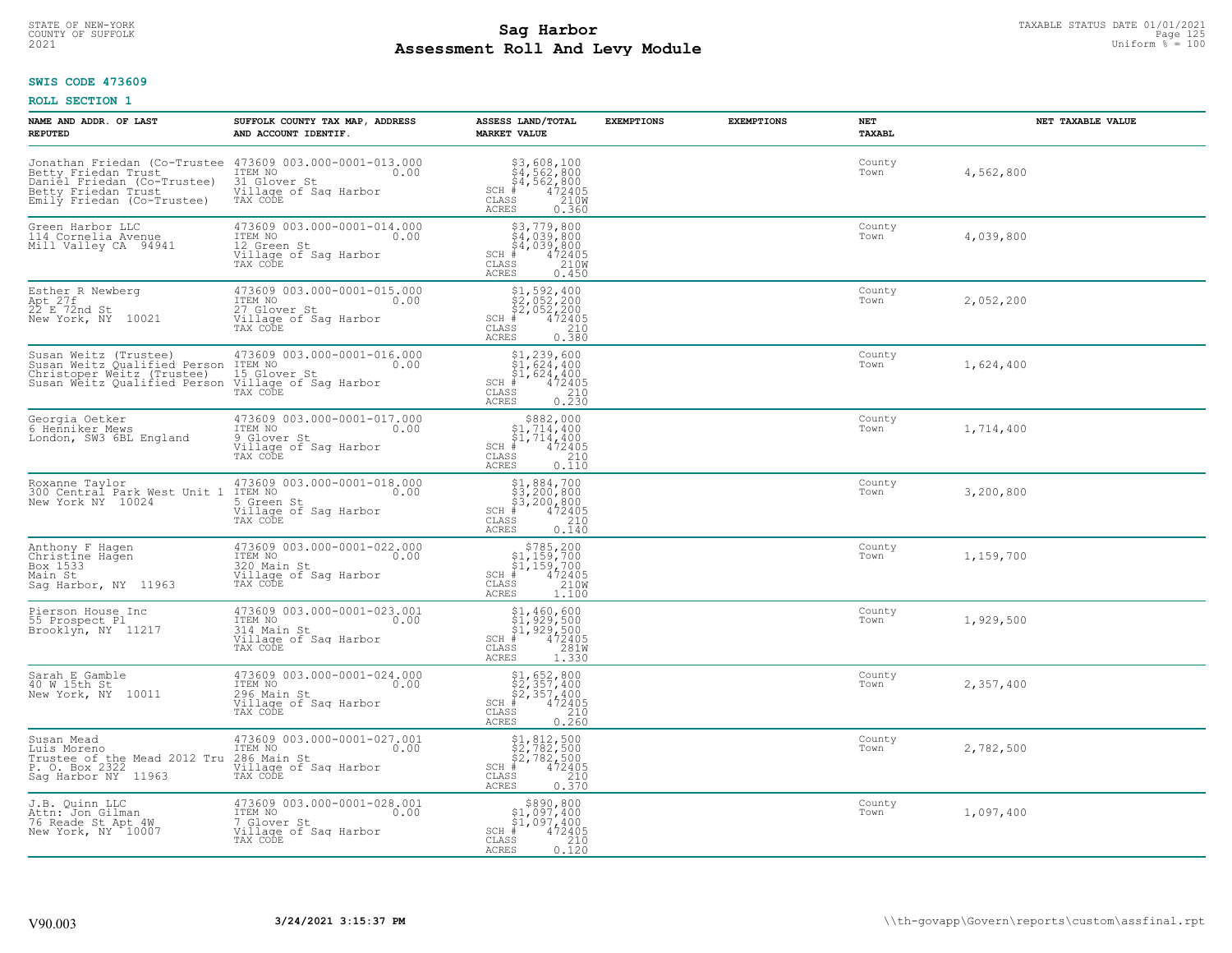# TAXABLE STATUS DATE 01/01/2021<br>COUNTY OF SUFFOLK Page 126 Page 126 **Assessment Roll And Levy Module Example 2021** Uniform  $\frac{1}{8}$  = 100

#### **SWIS CODE 473609**

| NAME AND ADDR. OF LAST<br><b>REPUTED</b>                                                                               | SUFFOLK COUNTY TAX MAP, ADDRESS<br>AND ACCOUNT IDENTIF.                                             | ASSESS LAND/TOTAL<br><b>MARKET VALUE</b>                                                                                                              | <b>EXEMPTIONS</b>   | <b>EXEMPTIONS</b> | <b>NET</b><br><b>TAXABL</b> | NET TAXABLE VALUE |
|------------------------------------------------------------------------------------------------------------------------|-----------------------------------------------------------------------------------------------------|-------------------------------------------------------------------------------------------------------------------------------------------------------|---------------------|-------------------|-----------------------------|-------------------|
| 290 Main Llc<br>C/o_Martha Siegler<br>PO Box 2933<br>Saq Harbor, NY 11963                                              | 473609 003.000-0001-028.004<br>ITEM NO<br>0.00<br>290 Main St<br>Village of Sag Harbor<br>TAX CODE  | \$1,177,900<br>$\begin{array}{l} 51,579,300 \\ 51,579,300 \\ + 472405 \end{array}$<br>SCH #<br>CLASS<br>483<br><b>ACRES</b><br>0.220                  |                     |                   | County<br>Town              | 1,579,300         |
| Jon H Gilman<br>76 Reade St Apt 4W<br>New York, NY 10007                                                               | 473609 003.000-0001-028.005<br>ITEM NO<br>0.00<br>9 Green St<br>Village of Sag Harbor<br>TAX CODE   | $$3, 588, 500$<br>$$3, 588, 500$<br>$$3, 588, 500$<br>$472405$<br>ss<br>$$210$<br>$SCH$ #<br><b>CLASS</b><br>ACRES<br>0.360                           |                     |                   | County<br>Town              | 3,588,500         |
| MSL Saq Harbor, LLC<br>565 Park Avenue Apt 6W<br>New York NY 10065                                                     | 473609 003.000-0001-029.000<br>ITEM NO<br>0.00<br>2 Glover St<br>Village of Sag Harbor<br>TAX CODE  | $\begin{array}{l} $1,725,700 \\ $4,174,400 \\ $4,174,400 \\ {\scriptstyle *} \\ $55 \end{array}$<br>$SCH$ #<br>CLASS<br><b>ACRES</b><br>0.260         |                     |                   | County<br>Town              | 4,174,400         |
| Thomas B Moore<br>234 West 148th St Apt 7C<br>New York NY 10039                                                        | 473609 003.000-0001-030.001<br>ITEM NO<br>0.00<br>8 Glover St<br>Village of Sag Harbor<br>TAX CODE  | $\begin{array}{r} 8829,100 \\ 51,218,800 \\ 51,218,800 \\ \pm \\ 472405 \\ \text{ss} \\ 210 \end{array}$<br>$SCH$ #<br>CLASS<br><b>ACRES</b><br>0.110 |                     |                   | County<br>Town              | 1,218,800         |
| Henry P Segal<br>47 Vån Kirk Rd<br>Princeton, NJ 08540                                                                 | 473609 003.000-0001-031.001<br>ITEM NO<br>0.00<br>12 Glover St<br>Village of Sag Harbor<br>TAX CODE | $$882,000$<br>$$1,242,700$<br>$$1,242,700$<br>$$1,242,700$<br>$$1,242,700$<br>CLASS<br>210<br>0.110<br><b>ACRES</b>                                   |                     |                   | County<br>Town              | 1,242,700         |
| Anne Tait<br>16 Glover Street St<br>Sag Harbor NY 11963                                                                | 473609 003.000-0001-032.001<br>ITEM NO<br>0.00<br>16 Glover St<br>Village of Sag Harbor<br>TAX CODE | $$829, 800$<br>$$1, 636, 700$<br>$$1, 636, 700$<br>$$1, 636, 700$<br>$$472405$<br>$SCH$ #<br>CLASS<br>210<br><b>ACRES</b><br>0.100                    |                     |                   | County<br>Town              | 1,636,700         |
| Stephen Gerald Poe, Trustee 473609<br>The Stephen Gerald Poe Livin ITEM NO<br>18 Glover St<br>Saq Harbor NY 11963      | 473609 003.000-0001-033.001<br>0.00<br>18 Glover St<br>Village of Sag Harbor<br>TAX CODE            | $$1, 169, 600$<br>$$1, 718, 900$<br>$$1, 718, 900$<br>$*1, 718, 900$<br>$*1, 472405$<br>$SCH$ #<br>CLASS<br>210<br>0.150<br><b>ACRES</b>              |                     |                   | County<br>Town              | 1,718,900         |
| Robert L L Reid<br>Elizabeth L Kramer<br>26 Glover St<br>Sag Harbor, NY 11963                                          | 473609 003.000-0001-034.000<br>ITEM NO 0.00<br>26 Glover St<br>Village of Sag Harbor<br>TAX CODE    | $$2,333,200$<br>$$2,312,500$<br>$$2,312,500$<br>$472405$<br>$$2,210$<br>$SCH$ #<br>CLASS<br><b>ACRES</b><br>0.270                                     | \$49,500<br>veteran |                   | County<br>Town              | 2,263,000         |
| Judith L Schiavoni (Trustee)<br>Robert P Herbst Irrevocable<br>Cynthia L Tuma (Trustee)<br>Robert P Herbst Irrevocable | 473609 003.000-0001-035.000<br>ITEM NO<br>32 Glover St 0.00<br>Willage of Saq Harbor<br>TAX CODE    | \$1,296,600<br>\$1,390,500<br>\$1,390,500<br>$SCH$ #<br>472405<br>CLASS<br>210<br><b>ACRES</b><br>0.300                                               |                     |                   | County<br>Town              | 1,390,500         |
| Edward W Wheeler<br>Elizabeth S Wheeler<br>94 Remsen St<br>Brooklyn, NY 11201                                          | 473609 003.000-0001-036.000<br>ITEM NO<br>0.00<br>36 Glover St<br>Village of Sag Harbor<br>TAX CODE | \$1,325,400<br>\$1,535,300<br>\$1,535,300<br>#472405<br>$SCH$ #<br>CLASS<br>210<br><b>ACRES</b><br>0.320                                              |                     |                   | County<br>Town              | 1,535,300         |
| Alexandra Pavillet-Besbes<br>Omar Besbes<br>2828 Broadway Apt 6A<br>New York NY 10025                                  | 473609 003.000-0001-037.000<br>ITEM NO<br>0.00<br>40 Glover St<br>Village of Sag Harbor<br>TAX CODE | $$1, 214, 700$<br>$$1, 441, 900$<br>$$1, 441, 900$<br>$SCH$ #<br>472405<br>CLASS<br>210<br>0.160<br>ACRES                                             |                     |                   | County<br>Town              | 1,441,900         |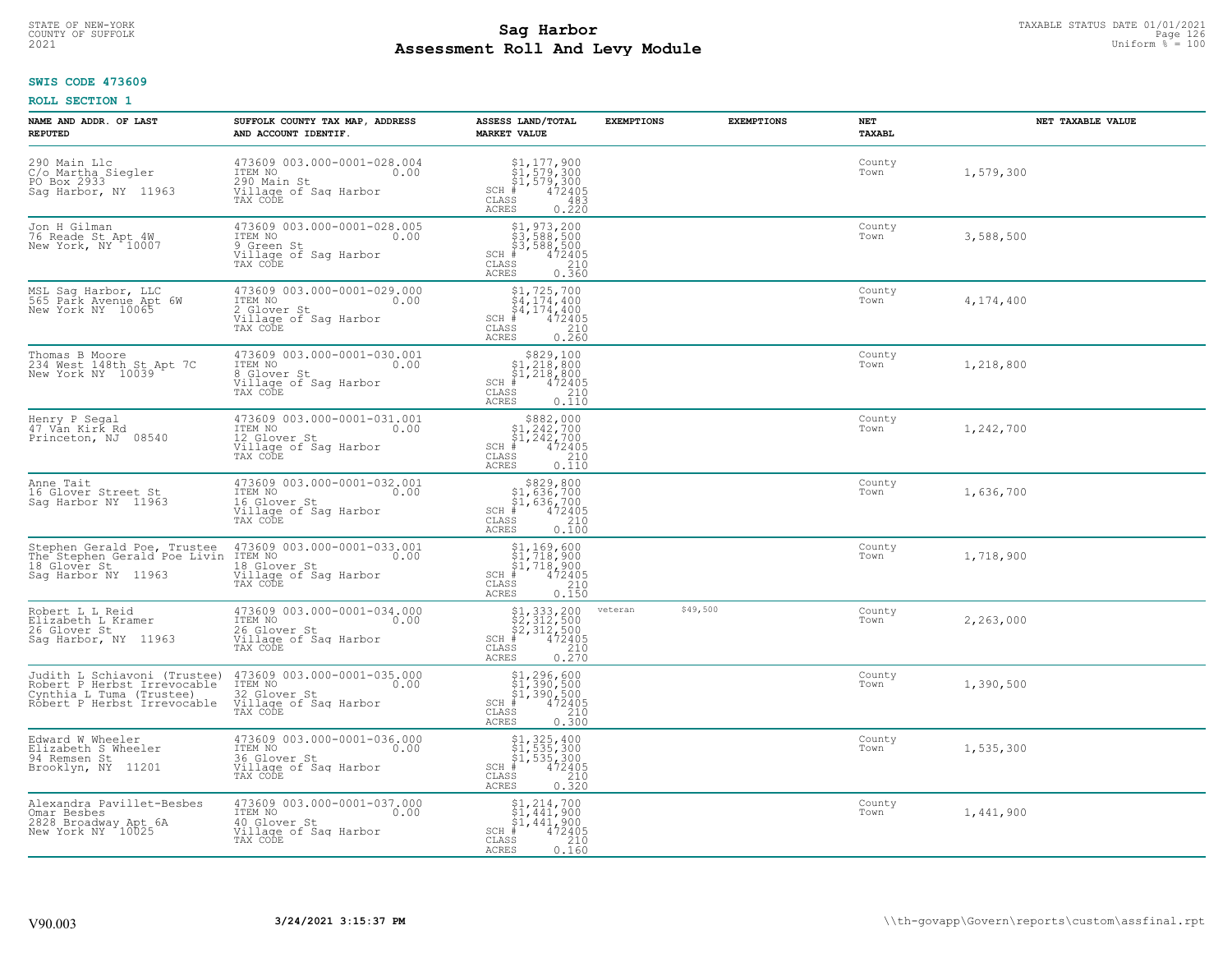# STATE OF NEW-YORK TAXABLE STATUS DATE 01/01/2021<br>COUNTY OF SUFFOLK Page 127 Page 127 **Assessment Roll And Levy Module Example 2021** Uniform  $\frac{1}{8}$  = 100

#### **SWIS CODE 473609**

| NAME AND ADDR. OF LAST<br><b>REPUTED</b>                                                                                                                                       | SUFFOLK COUNTY TAX MAP, ADDRESS<br>AND ACCOUNT IDENTIF.                                               | ASSESS LAND/TOTAL<br><b>MARKET VALUE</b>                                                                                                                                                                                                                                                                                                                                                                                                                      | <b>EXEMPTIONS</b>   | <b>EXEMPTIONS</b> | NET<br>TAXABL  | NET TAXABLE VALUE |
|--------------------------------------------------------------------------------------------------------------------------------------------------------------------------------|-------------------------------------------------------------------------------------------------------|---------------------------------------------------------------------------------------------------------------------------------------------------------------------------------------------------------------------------------------------------------------------------------------------------------------------------------------------------------------------------------------------------------------------------------------------------------------|---------------------|-------------------|----------------|-------------------|
| Adam Brotman<br>Carrie Schei<br>2520 Mount Baker Drive South 44 Glover St<br>Seattle WA 98144                                                                                  | 473609 003.000-0001-038.000<br>ITEM NO<br>0.00<br>Village of Saq Harbor<br>TAX CODE                   | $$1, 202, 600$<br>$$1, 439, 900$<br>$$1, 439, 900$<br>$472405$<br>$$210$<br>$SCH$ #<br>CLASS<br><b>ACRES</b><br>0.170                                                                                                                                                                                                                                                                                                                                         |                     |                   | County<br>Town | 1,439,900         |
| Eugenie B Sibeud<br>48 Glover St<br>Southampton, NY 11963                                                                                                                      | 473609 003.000-0001-039.000<br>ITEM NO<br>0.00<br>48 Glover St<br>Village of Sag Harbor<br>TAX CODE   | $$1,190,900$<br>$$1,361,000$<br>$$1,361,000$<br>$$1,361,000$<br>$SCH$ #<br>$\begin{smallmatrix} 472405\ 472405\ 210\ 0.180 \end{smallmatrix}$<br>CLASS<br>ACRES                                                                                                                                                                                                                                                                                               |                     |                   | County<br>Town | 1,361,000         |
| Steven R. Gambrel<br>15 Watts St FL 4<br>New York NY 10013                                                                                                                     | 473609 003.000-0001-040.000<br>ITEM NO<br>0.00<br>52 Glover St<br>Village of Sag Harbor<br>TAX CODE   | \$1,198,700<br>$\frac{52}{22}, \frac{590}{590}, \frac{900}{200}$<br>$SCH$ #<br>472405<br>210<br>CLASS<br>0.170<br>ACRES                                                                                                                                                                                                                                                                                                                                       |                     |                   | County<br>Town | 2,590,900         |
| MAIN AT SAG, L.L.C.<br>c/o Marshall & Shaw<br>P.O. Box 130458<br>Birmingham AL 35213                                                                                           | 473609 003.000-0001-041.000<br>ITEM NO 0.00<br>56 Glover St<br>Village of Sag Harbor<br>TAX CODE      | $\begin{array}{r} 52,380,400 \\ 55,208,600 \\ 55,208,600 \\ \pm \\ 472405 \\ \text{ss} \\ 210 \\ \text{ss} \\ 25 \\ \end{array}$<br>$SCH$ $#$<br>CLASS<br>ACRES                                                                                                                                                                                                                                                                                               |                     |                   | County<br>Town | 5,208,600         |
| Barbara Mae Maslen<br>216 Suffolk St<br>Sag Harbor, NY 11963                                                                                                                   | 473609 003.000-0001-042.001<br>ITEM NO<br>0.00<br>55 Bavview Ave<br>Village of Sag Harbor<br>TAX CODE | \$1,182,300<br>$\begin{array}{r} 1,152,300 \\ 51,355,300 \\ 4,355,300 \\ * & 472405 \\ * & 210 \\ * & 210 \\ * & 210 \\ * & 210 \\ * & 210 \\ * & 210 \\ * & 210 \\ * & 210 \\ * & 210 \\ * & 210 \\ * & 210 \\ * & 210 \\ * & 210 \\ * & 210 \\ * & 210 \\ * & 210 \\ * & 210 \\ * & 210 \\ * & 210 \\ * & 210 \\ * & 210 \\ * & 210 \\ * & 210 \\ * & 210 \\ *$<br>$SCH$ #<br>CLASS<br>ACRES                                                                |                     |                   | County<br>Town | 1,355,300         |
| Daniel Hubert<br>Nicolette Jelen<br>201 E 17th St Apt 27F<br>New York, NY 10003                                                                                                | 473609 003.000-0001-043.001<br>ITEM NO<br>0.00<br>49 Bayview Ave<br>Village of Sag Harbor<br>TAX CODE | $$1, 264, 700$<br>$$1, 494, 700$<br>$$1, 494, 700$<br>$$494, 700$<br>$472405$<br>$SCH$ #<br>CLASS<br>$\begin{array}{c} 210 \\ 0.270 \end{array}$<br>ACRES                                                                                                                                                                                                                                                                                                     |                     |                   | County<br>Town | 1,494,700         |
| 00 Partners, LLC<br>127 W Suffolk Ave<br>Central Islip, NY 11722                                                                                                               | 473609 003.000-0001-044.001<br>ITEM NO<br>0.00<br>45 Bayview Ave<br>Village of Sag Harbor<br>TAX CODE | $\begin{array}{c} $788,100 $877,500 $877,500 472405 210 210 \end{array}$<br>SCH #<br>CLASS<br>0.120<br>ACRES                                                                                                                                                                                                                                                                                                                                                  |                     |                   | County<br>Town | 877,500           |
| Luisa LaViola<br>555 Park Ave<br>New York, NY 10065                                                                                                                            | 473609 003.000-0001-046.006<br>TTEM NO 0.00<br>41 Bavview Ave<br>Village of Sag Harbor<br>TAX CODE    | $\begin{array}{r} \texttt{\$907,100}\ \\ \texttt{\$1,189,700}\ \\ \texttt{\$1,189,700}\ \\ \texttt{\$1,189,700}\ \\ \texttt{\$1,2405}\ \\ \texttt{\$10}\ \\ \texttt{\$10}\ \\ \texttt{\$10}\ \\ \texttt{\$19}\ \\ \texttt{\$10}\ \\ \texttt{\$19}\ \\ \texttt{\$19}\ \\ \texttt{\$19}\ \\ \texttt{\$19}\ \\ \texttt{\$19}\ \\ \texttt{\$19}\ \\ \texttt{\$19}\ \\ \texttt{\$19}\ \\ \texttt{\$19}\ \\ \texttt{\$19}\ \\ \texttt$<br>$SCH$ #<br>CLASS<br>ACRES |                     |                   | County<br>Town | 1,189,700         |
| Roy J King<br>Karen F King<br>PO Box 1053<br>Sag Harbor, NY 11963-0031                                                                                                         | 473609 003.000-0001-046.007<br>ITEM NO<br>0.00<br>39 Bavview Ave<br>Village of Sag Harbor<br>TAX CODE | $$1,025,700$<br>$$1,158,000$<br>$$1,158,000$<br>$472405$<br>$$210$<br>$SCH$ #<br>CLASS<br><b>ACRES</b><br>0.150                                                                                                                                                                                                                                                                                                                                               |                     |                   | County<br>Town | 1,158,000         |
| 35 Bayview Avenue, LLC<br>24 East 21st Street #6<br>New York NY 10010                                                                                                          | 473609 003.000-0001-047.001<br>ITEM NO<br>0.00<br>35 Bayview Ave<br>Village of Sag Harbor<br>TAX CODE | $$2, 353, 400$<br>$$2, 353, 400$<br>$$2, 353, 400$<br>$$472405$<br>$SCH$ #<br>$\mathtt{CLASS}$<br>$\begin{array}{c} 210 \\ 0.150 \end{array}$<br><b>ACRES</b>                                                                                                                                                                                                                                                                                                 |                     |                   | County<br>Town | 2,353,400         |
| John F Wagner (Trustee)<br>Credit Shelter Trust of Suza ITEM NO<br>John F Wagner (Trustee)<br>John F Wagner Revocable Trus Village of Sag Harbor<br>John R Wagenr JR (Trustee) | 473609 003.000-0001-048.001<br>0.00<br>31 Bayview Ave<br>TAX CODE                                     | $$1,094,900$<br>$$1,293,700$<br>$$1,293,700$<br>$472405$<br>210<br>$SCH$ #<br>CLASS<br>ACRES<br>0.170                                                                                                                                                                                                                                                                                                                                                         | \$75,000<br>veteran |                   | County<br>Town | 1,218,700         |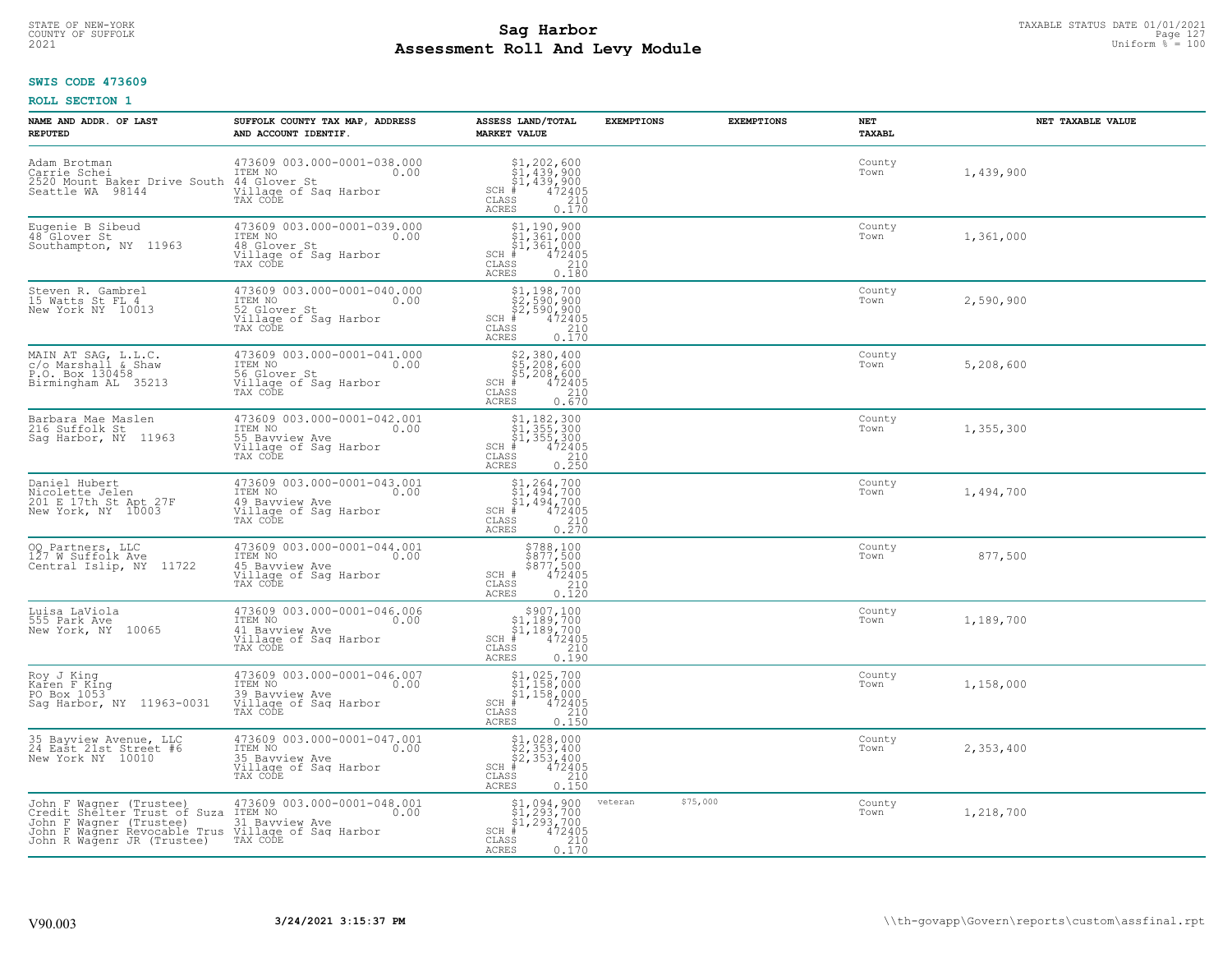# TAXABLE STATUS DATE 01/01/2021<br>COUNTY OF SUFFOLK Page 128 Page 128 **Assessment Roll And Levy Module Example 2021** Uniform  $\frac{1}{8}$  = 100

#### **SWIS CODE 473609**

| NAME AND ADDR. OF LAST<br><b>REPUTED</b>                                                               | SUFFOLK COUNTY TAX MAP, ADDRESS<br>AND ACCOUNT IDENTIF.                                               | ASSESS LAND/TOTAL<br><b>MARKET VALUE</b>                                                                                                                                                                                                                                                          | <b>EXEMPTIONS</b>   | <b>EXEMPTIONS</b> | <b>NET</b><br>TAXABL | NET TAXABLE VALUE |
|--------------------------------------------------------------------------------------------------------|-------------------------------------------------------------------------------------------------------|---------------------------------------------------------------------------------------------------------------------------------------------------------------------------------------------------------------------------------------------------------------------------------------------------|---------------------|-------------------|----------------------|-------------------|
| Lawrence W Haag<br>Susan Fisher-Haag<br>27 Bayview Ave<br>Sag Hårbor NY 11963                          | 473609 003.000-0001-049.000<br>ITEM NO<br>0.00<br>27 Bavview Ave<br>Village of Sag Harbor<br>TAX CODE | $$851,200\n$1,006,100\n$1,006,100\n# 472405\n 472405\n 210$<br>$SCH$ #<br>CLASS<br><b>ACRES</b><br>0.150                                                                                                                                                                                          |                     |                   | County<br>Town       | 1,006,100         |
| Jesse Koncelik<br>Anna Koncelik<br>PO Box 361<br>Sagaponack, NY 11962                                  | 473609 003.000-0001-050.000<br>ITEM NO<br>0.00<br>23 Bayview Ave<br>Village of Sag Harbor<br>TAX CODE | $$825, 800$<br>$$1, 042, 000$<br>$$1, 042, 000$<br>$SCH$ #<br>$472405$<br>$210$<br>0.120<br>CLASS<br>ACRES                                                                                                                                                                                        |                     |                   | County<br>Town       | 1,042,000         |
| Peter Dyner<br>16 Montāuk Blvd<br>East Hampton, NY 11937                                               | 473609 003.000-0001-051.000<br>ITEM NO<br>0.00<br>19 Bayview Ave<br>Village of Sag Harbor<br>TAX CODE | \$851,200<br>\$1,063,900<br>\$1,063,900<br>$SCH$ #<br>472405<br>210<br>CLASS<br>0.180<br>ACRES                                                                                                                                                                                                    |                     |                   | County<br>Town       | 1,063,900         |
| Maria Matthiessen<br>527 Bridge Ln<br>Sagaponack, NY 11962                                             | 473609 003.000-0001-052.000<br>ITEM NO<br>0.00<br>15 Bayview Ave<br>Village of Sag Harbor<br>TAX CODE | \$796,300<br>\$972,200<br>\$972,200<br>\$972,200<br>\$210<br>\$210<br>\$210<br>\$120<br>SCH #<br>CLASS<br>ACRES                                                                                                                                                                                   |                     |                   | County<br>Town       | 972,200           |
| Robert Russell<br>97 Sturbridge Hill Road<br>New Canaan CT 06840                                       | 473609 003.000-0001-054.000<br>ITEM NO<br>0.00<br>258 Main St<br>Village of Saq Harbor<br>TAX CODE    | \$1,455,500<br>\$4,450,000<br>$\begin{array}{r} 54,450,000 \\ * & 472405 \\ * & 210 \\ * & 210 \\ * & 0.310 \end{array}$<br>$SCH$ #<br>CLASS<br><b>ACRES</b>                                                                                                                                      |                     |                   | County<br>Town       | 4,450,000         |
| Cathryn Lorenz<br>Kevin <sup>-</sup> Lorenz<br>Ben Menaik<br>1170 5th Ave Apt 14C<br>New York NY 10029 | 473609 003.000-0001-055.000<br>ITEM NO<br>272 Main St<br>0.00<br>Village of Sag Harbor<br>TAX CODE    | $$1,646,400$<br>$$2,301,200$<br>$$2,301,200$<br>$$472405$<br>$SCH$ #<br>$\begin{bmatrix} 210 \\ 0.170 \end{bmatrix}$<br>CLASS<br><b>ACRES</b>                                                                                                                                                     |                     |                   | County<br>Town       | 2,301,200         |
| Didier Loulmet<br>Suzanne M. Butler<br>44 Mercer Street<br>New York NY 10013                           | 473609 003.000-0001-056.000<br>ITEM NO<br>0.00<br>268 Main St<br>Village of Sag Harbor<br>TAX CODE    | \$1,731,600<br>\$2,768,600<br>\$2,768,600<br>$SCH$ #<br>472405<br>CLASS<br>0.260<br>ACRES                                                                                                                                                                                                         |                     |                   | County<br>Town       | 2,768,600         |
| Sagabon Property, LLC<br>375 Park Avenue Suite 2301<br>New York NY 10152                               | 473609 003.000-0001-057.001<br>ITEM NO<br>0.00<br>264 Main St<br>Village of Sag Harbor<br>TAX CODE    | \$2,263,700<br>\$4,678,300<br>\$4,678,300<br># 472405<br>\$8 210<br>$SCH$ #<br>CLASS<br><b>ACRES</b><br>0.660                                                                                                                                                                                     |                     |                   | County<br>Town       | 4,678,300         |
| Edmund Hollander<br>Wendy Powers<br>60 E 8th St<br>New York, NY 10003                                  | 473609 003.000-0001-057.003<br>TTEM NO 0.00<br>11 Bavview Ave<br>Village of Sag Harbor<br>TAX CODE    | $\begin{array}{r} \texttt{\$1,056,300}\ \\ \texttt{\$1,422,600}\ \\ \texttt{\$1,422,600}\ \\ \texttt{\$1,422,600}\ \\ \texttt{\$1,42405}\ \\ \texttt{\$10}\ \\ \texttt{\$10}\ \\ \texttt{\$10}\ \\ \texttt{\$210}\ \\ \texttt{\$10}\ \\ \texttt{\$22}\end{array}$<br>SCH<br>CLASS<br><b>ACRES</b> |                     |                   | County<br>Town       | 1,422,600         |
| Mark Selinger<br>Iris Cohen Selinger<br>18 Bayview Ave<br>Saq Harbor NY 11963                          | 473609 003.000-0001-058.000<br>ITEM NO<br>0.00<br>18 Bayview Ave<br>Village of Sag Harbor<br>TAX CODE | $$1, 229, 600$<br>$$2, 871, 500$<br>$$2, 871, 500$<br>$$472405$<br>SCH<br>210<br>CLASS<br><b>ACRES</b><br>0.260                                                                                                                                                                                   |                     |                   | County<br>Town       | 2,871,500         |
| Laurie Schmidt<br>1 Fifth Ave Apt 11/12C<br>New York NY 10003                                          | 473609 003.000-0001-059.000<br>ITEM NO<br>0.00<br>22 Bayview Ave<br>Village of Sag Harbor<br>TAX CODE | $$995,600$<br>$$2,347,800$<br>$$2,347,800$<br>$$472405$<br>$SCH$ #<br>210<br>CLASS<br>ACRES<br>0.150                                                                                                                                                                                              | \$13,161<br>veteran |                   | County<br>Town       | 2,334,639         |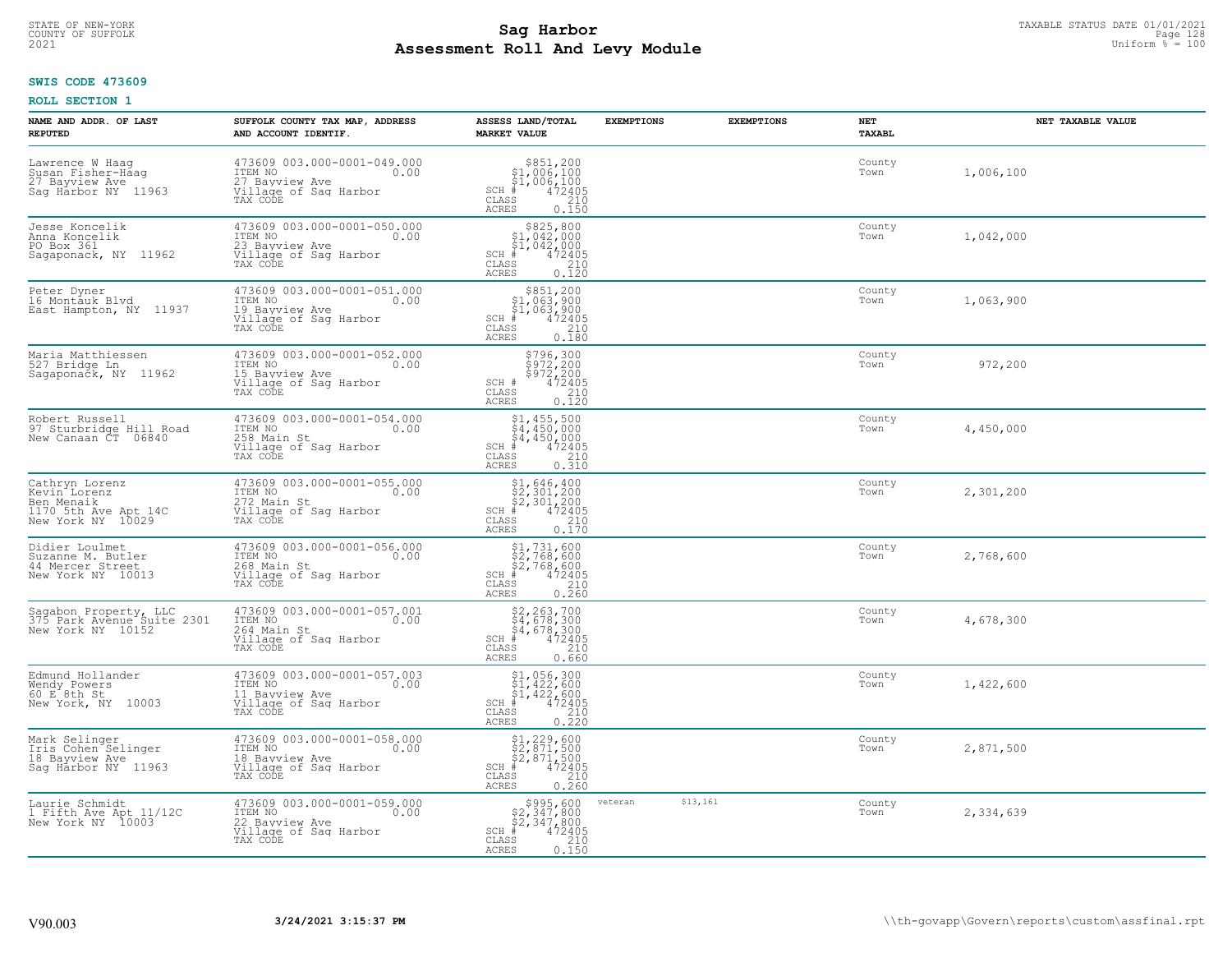# TAXABLE STATUS DATE 01/01/2021<br>COUNTY OF SUFFOLK Page 129 Page 129 **Assessment Roll And Levy Module Example 2021** Uniform  $\frac{1}{8}$  = 100

#### **SWIS CODE 473609**

| NAME AND ADDR. OF LAST<br><b>REPUTED</b>                                                                                 | SUFFOLK COUNTY TAX MAP, ADDRESS<br>AND ACCOUNT IDENTIF.                                                                            | ASSESS LAND/TOTAL<br><b>MARKET VALUE</b>                                                                                                                                                                                                                                                     | <b>EXEMPTIONS</b> | <b>EXEMPTIONS</b> | NET<br>TAXABL  | NET TAXABLE VALUE |
|--------------------------------------------------------------------------------------------------------------------------|------------------------------------------------------------------------------------------------------------------------------------|----------------------------------------------------------------------------------------------------------------------------------------------------------------------------------------------------------------------------------------------------------------------------------------------|-------------------|-------------------|----------------|-------------------|
| Natalie Phillips<br>David McCallum <sup>-</sup><br>47 Murray St Apt 2<br>New York NY 10007                               | 473609 003.000-0001-060.000<br>ITEM NO<br>0.00<br>26 Bavview Ave<br>Village of Sag Harbor<br>TAX CODE                              | $$2,188,400$<br>$$2,188,400$<br>$$2,188,400$<br>$*$<br>$*$<br>$*$<br>$*$<br>$*$<br>$SCH$ #<br>CLASS<br>210<br>ACRES<br>0.150                                                                                                                                                                 |                   |                   | County<br>Town | 2,188,400         |
| 41 Cresent LLC<br>P.O. Box 633<br>Bridgehampton NY 11932                                                                 | 473609 003.000-0001-061.000<br>ITEM NO<br>0.00<br>30 Bayview Ave<br>Village of Sag Harbor<br>TAX CODE                              | \$1,009,500<br>\$3,083,900<br>\$3,083,900<br>$SCH$ #<br>472405<br>CLASS<br>$\frac{210}{0.150}$<br>ACRES                                                                                                                                                                                      |                   |                   | County<br>Town | 3,083,900         |
| Logan P. Fordham, Trustee<br>The Donald R. Fordham Irrevo<br>34 Bayview Ave<br>Sag Harbor NY 11963                       | 473609 003.000-0001-062.000<br>0.00 00:00<br>34 Bayview Ave<br>Village of Sag Harbor<br>TAX CODE                                   | \$867,100<br>\$925,600<br>\$925,600<br>\$925,600<br>SCH #<br>CLASS<br>210<br>0.150<br>ACRES                                                                                                                                                                                                  |                   |                   | County<br>Town | 925,600           |
| Carla Gargano<br>38 Bayview Ave<br>Saq Harbor NY 11963                                                                   | 473609 003.000-0001-063.000<br>TTEM NO 0.00<br>0.00<br>38 Bayview Ave<br>Village of Sag Harbor<br>TAX CODE                         | $$1,078,1001,078,1001,078,1001,078,10015,073,105$<br>$SCH$ #<br>CLASS<br>210<br>ACRES<br>0.160                                                                                                                                                                                               |                   |                   | County<br>Town | 1,078,100         |
| Mindy Cantor<br>9 Washington Mews<br>New York, NY 10003                                                                  | 473609 003.000-0001-064.000<br>ITEM NO<br>0.00<br>42 Bavview Ave<br>Village of Sag Harbor<br>TAX CODE                              | \$966,400<br>$$1,144,000$<br>$$1,144,000$<br>$SCH$ #<br>472405<br>210<br>CLASS<br>0.200<br><b>ACRES</b>                                                                                                                                                                                      |                   |                   | County<br>Town | 1,144,000         |
| 14 Oakland Ave<br>Sag Harbor, NY 11963                                                                                   | Schiavoni Family Trust (the) 473609 003.000-0001-065.000<br>ITEM NO<br>0.00<br>46 Bayview Ave<br>Village of Sag Harbor<br>TAX CODE | $\begin{array}{r} \texttt{\$1,104,500}\ \\ \texttt{\$1,298,900}\ \\ \texttt{\$1,298,900}\ \\ \texttt{\$1,298,900}\ \\ \texttt{\$1,2405}\ \\ \texttt{\$10}\ \\ \texttt{\$10}\ \\ \texttt{\$10}\ \\ \texttt{\$10}\ \\ \texttt{\$10}\ \\ \texttt{\$11}\end{array}$<br>$SCH$ #<br>CLASS<br>ACRES |                   |                   | County<br>Town | 1,298,900         |
| Lloyd Nathan<br>Elaña Waksal<br>Elana Waksal<br>50 Bayview Ave<br>Saq Harbor NY 11963                                    | 473609 003.000-0001-066.000<br>ITEM NO<br>0.00<br>50 Bavview Ave<br>Village of Sag Harbor<br>TAX CODE                              | $$1, 204, 000$<br>$$1, 779, 300$<br>$$1, 779, 300$<br>$$472405$<br>$SCH$ #<br>CLASS<br>$\begin{array}{c} 210 \\ 0.250 \end{array}$<br><b>ACRES</b>                                                                                                                                           |                   |                   | County<br>Town | 1,779,300         |
| Craig D Wood<br>Tracey Thatcher<br>1 Gracie Ter<br>New York, NY 10028                                                    | 473609 003.000-0001-068.001<br>ITEM NO<br>0.00<br>58 Bayview Ave<br>Village of Saq Harbor<br>TAX CODE                              | $$1,310,700$<br>$$2,088,200$<br>$$2,088,200$<br>$$472405$<br>SCH #<br>CLASS<br>210<br><b>ACRES</b><br>0.450                                                                                                                                                                                  |                   |                   | County<br>Town | 2,088,200         |
| Cary Kravet, Trustee<br>UK Trust #1<br>c/o Kravet Inc.,<br>225 Central Avenue South<br>Bethpage NY 11714                 | 473609 003.000-0001-070.001<br>ITEM NO 0.00<br>6 Meadowlark Ln<br>Village of Sag Harbor<br>TAX CODE                                | $$2,773,100$<br>$$2,773,100$<br>$$472,905$<br>$\frac{1}{15}$<br>$SCH$ #<br>CLASS<br>210<br><b>ACRES</b><br>0.410                                                                                                                                                                             |                   |                   | County<br>Town | 2,773,100         |
| R. Phineas Tuthill JR<br>Marjorie T Tuthill<br>13 Decision Way West<br>Washington Crossing, PA 189 Village of Sag Harbor | 473609 003.000-0001-071.000<br>ITEM NO<br>0.00<br>10 Meadowlark Ln<br>TAX CODE                                                     | $$568,000$<br>$$1,035,000$<br>$$1,035,000$<br>$*1,035,000$<br>$*1,035,000$<br>$SCH$ #<br>$^-210$<br>CLASS<br><b>ACRES</b><br>0.200                                                                                                                                                           |                   |                   | County<br>Town | 1,035,000         |
| David L Cummings<br>P.O. Box 546<br>Saq Harbor, NY 11963                                                                 | 473609 003.000-0001-072.000<br>ITEM NO<br>0.00<br>14 Meadowlark Ln<br>Village of Sag Harbor<br>TAX CODE                            | \$568,000<br>\$734,800<br>\$734,800<br>SCH #<br>472405<br>210<br>CLASS<br><b>ACRES</b><br>0.200                                                                                                                                                                                              |                   |                   | County<br>Town | 734,800           |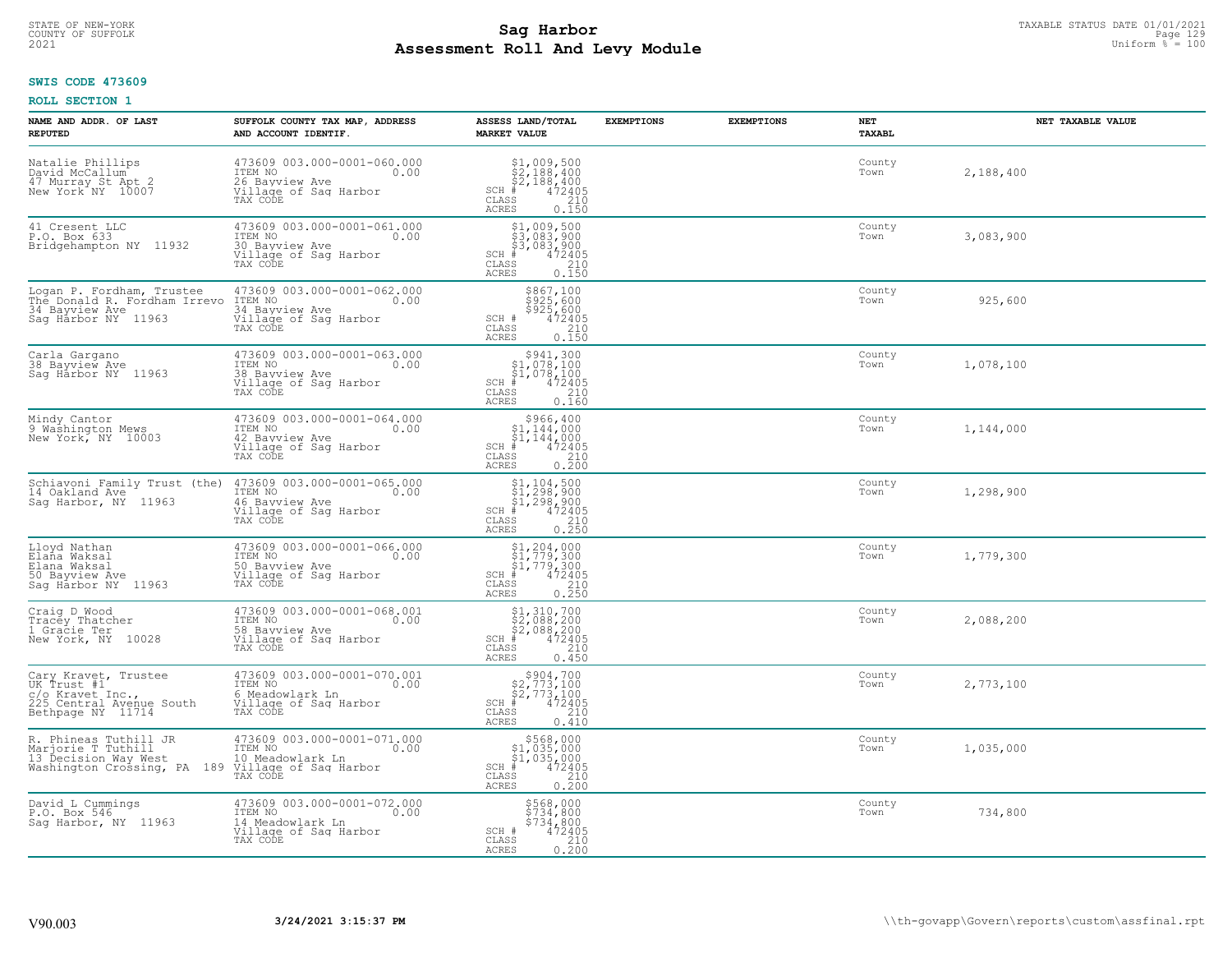# TAXABLE STATUS DATE 01/01/2021<br>COUNTY OF SUFFOLK Page 130 Page 130 **Assessment Roll And Levy Module Example 2021** Uniform  $\frac{1}{8}$  = 100

#### **SWIS CODE 473609**

| NAME AND ADDR. OF LAST<br><b>REPUTED</b>                                                                           | SUFFOLK COUNTY TAX MAP, ADDRESS<br>AND ACCOUNT IDENTIF.                                                 | ASSESS LAND/TOTAL<br><b>MARKET VALUE</b>                                                                                | <b>EXEMPTIONS</b>    | <b>EXEMPTIONS</b> | NET<br><b>TAXABL</b> | NET TAXABLE VALUE |
|--------------------------------------------------------------------------------------------------------------------|---------------------------------------------------------------------------------------------------------|-------------------------------------------------------------------------------------------------------------------------|----------------------|-------------------|----------------------|-------------------|
| Debra Horn<br>Thomas Horn JR<br>Thomas Horn<br>Debra Horn                                                          | 473609 003.000-0001-073.000<br>TTEM NO 0.00<br>18 Meadowlark Ln<br>Village of Sag Harbor<br>TAX CODE    | \$562,900<br>\$686,000<br>\$686,000<br>\$472405<br>\$410<br>SCH #<br>CLASS<br>ACRES<br>0.170                            |                      |                   | County<br>Town       | 686,000           |
| 22 Meadowlark LLC<br>155 Jermain Avenue<br>Saq Harbor NY 11963                                                     | 473609 003.000-0001-074.000<br>ITEM NO<br>0.00<br>22 Meadowlark Ln<br>Village of Sag Harbor<br>TAX CODE | \$573,900<br>\$840,500<br>\$840,500<br>472405<br>210<br>SCH #<br>CLASS<br><b>ACRES</b><br>0.230                         |                      |                   | County<br>Town       | 840,500           |
| Edward J Horn (Life Estate)<br>Virginia A Horn (Life Estate<br>Denise Willingham<br>Sharon Hildreth<br>Pamela Card | 473609 003.000-0001-075.000<br>ITEM NO<br>0.00<br>26 Meadowlark Ln<br>Village of Sag Harbor<br>TAX CODE | \$577,900<br>\$715,700<br>\$715,700<br>$\frac{1}{4}72\frac{3}{4}05$<br>210<br>SCH #<br>CLASS<br>0.200<br><b>ACRES</b>   | \$125,000<br>veteran |                   | County<br>Town       | 590,700           |
| Lisa J. Wolfe<br>222 West 80th St Apt 12-C<br>New York NY 10024                                                    | 473609 003.000-0001-076.000<br>ITEM NO<br>0.00<br>30 Meadowlark Ln<br>Village of Sag Harbor<br>TAX CODE | \$551,300<br>\$955,000<br>\$955,000<br>SCH #<br>$\frac{472405}{210}$<br>CLASS<br>ACRES<br>0.200                         |                      |                   | County<br>Town       | 955,000           |
| John Niewenhous<br>21 Whalers Walk<br>Saq Harbor NY 11963                                                          | 473609 003.000-0001-077.000<br>ITEM NO<br>0.00<br>34 Meadowlark Ln<br>Village of Sag Harbor<br>TAX CODE | \$556,000<br>\$718,500<br>\$718,500<br>SCH #<br>472405<br>CLASS<br>$\frac{210}{0.200}$<br>ACRES                         |                      |                   | County<br>Town       | 718,500           |
| 38 Meadowlark Saq Harbor LLC 473609 003.000-0001-079.001<br>54 Finch Drive<br>Roslyn NY 11576                      | ITEM NO<br>0.00<br>38 Meadowlark Ln<br>Village of Sag Harbor<br>TAX CODE                                | $$811,300\n$4,052,800\n$4,052,800\n# 472405\n85\n210$<br>$SCH$ #<br>CLASS<br>ACRES<br>0.390                             |                      |                   | County<br>Town       | 4,052,800         |
| Richard DeMato<br>P.O. Box 1994<br>Saq Harbor NY 11963                                                             | 473609 003.000-0001-081.000<br>ITEM NO<br>0.00<br>238 Main St<br>Village of Sag Harbor<br>TAX CODE      | $$2,564,800$<br>$$8,054,900$<br>$$8,054,900$<br>$SCH$ #<br>472405<br>210<br>CLASS<br><b>ACRES</b><br>1.040              |                      |                   | County<br>Town       | 8,054,900         |
| Nicole Bernard<br>302 W 12th St PHA<br>New York, NY 10014                                                          | 473609 003.000-0001-082.000<br>ITEM NO<br>0.00<br>39 Meadowlark Ln<br>Village of Sag Harbor<br>TAX CODE | $$873,800$<br>$$1,093,400$<br>$$1,093,400$<br>$*1,093,400$<br>$*1,093,400$<br>$SCH$ #<br>CLASS<br>210<br>ACRES<br>0.400 |                      |                   | County<br>Town       | 1,093,400         |
| Vincina V Castantine (Life E<br>Deborah Castantine<br>P.O. Box 611<br>Saq Harbor NY 11963                          | 473609 003.000-0001-083.000<br>ITEM NO<br>0.00<br>35 Meadowlark Ln<br>Village of Sag Harbor<br>TAX CODE | \$568,000<br>\$738,600<br>\$738,600<br>\$738,600<br>SCH #<br>CLASS<br>0.200<br><b>ACRES</b>                             | \$414<br>veteran     |                   | County<br>Town       | 738,186           |
| Louis Zazzarino<br>333 Mamaroneck Ave<br>White Plains NY 10605                                                     | 473609 003.000-0001-084.000<br>ITEM NO<br>0.00<br>31 Meadowlark Ln<br>Village of Sag Harbor<br>TAX CODE | \$568,000<br>\$2,596,200<br>\$2,596,200<br>#472405<br>\$2,210<br>$SCH$ #<br>CLASS<br><b>ACRES</b><br>0.200              |                      |                   | County<br>Town       | 2,596,200         |
| Mouse 22, LLC<br>19 SE_10th Avenue<br>Fort Lauderdale FL<br>33301                                                  | 473609 003.000-0001-085.000<br>ITEM NO<br>0.00<br>27 Meadowlark Ln<br>Village of Sag Harbor<br>TAX CODE | \$568,000<br>\$664,000<br>\$664,000<br>472405<br>SCH #<br>210<br>CLASS<br><b>ACRES</b><br>0.200                         |                      |                   | County<br>Town       | 664,000           |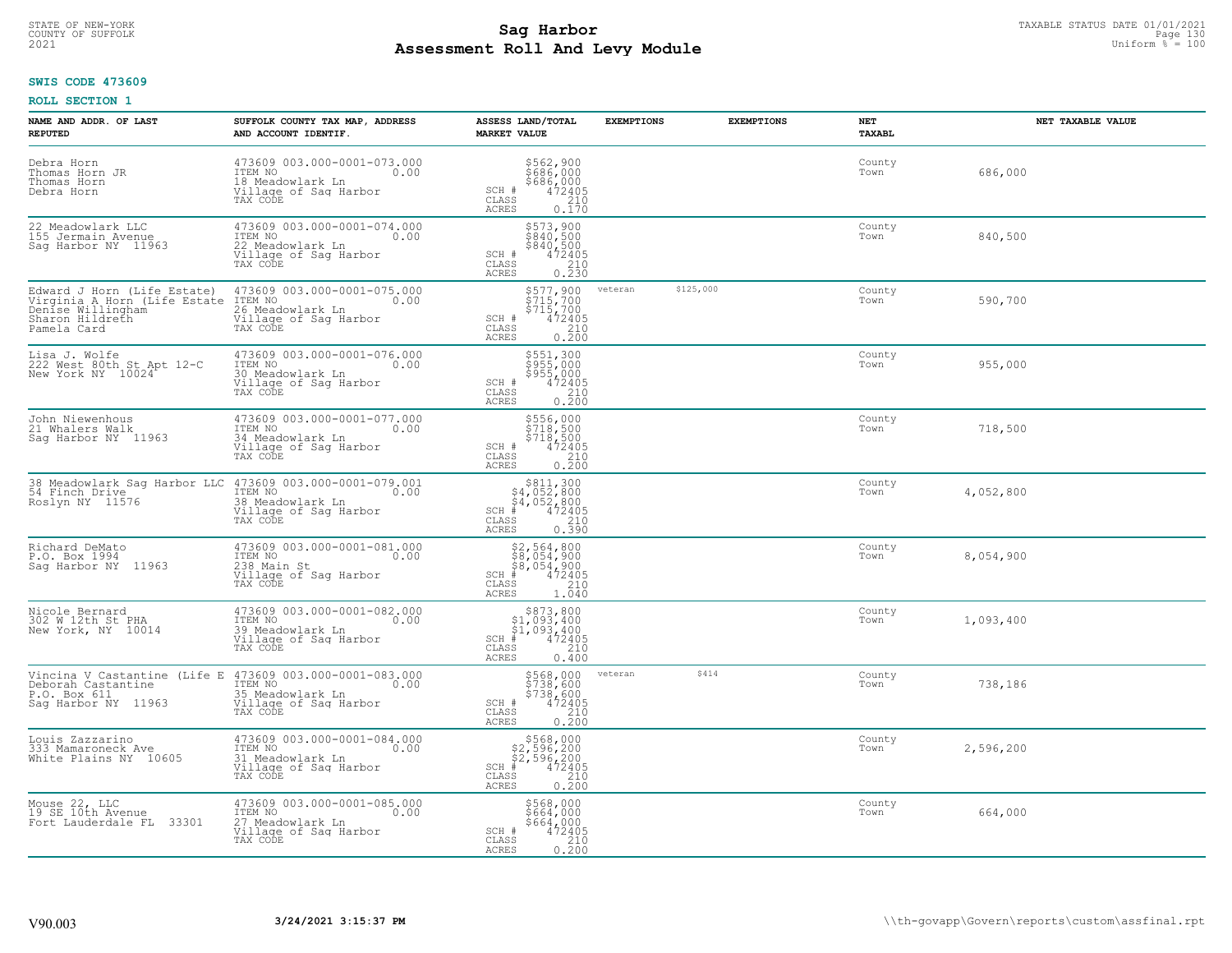# STATE OF NEW-YORK TAXABLE STATUS DATE 01/01/2021<br>COUNTY OF SUFFOLK Page 131 Page 131 **Assessment Roll And Levy Module Example 2021** Uniform  $\frac{1}{8}$  = 100

#### **SWIS CODE 473609**

| NAME AND ADDR. OF LAST<br><b>REPUTED</b>                                                             | SUFFOLK COUNTY TAX MAP, ADDRESS<br>AND ACCOUNT IDENTIF.                                                    | ASSESS LAND/TOTAL<br><b>MARKET VALUE</b>                                                                                | <b>EXEMPTIONS</b> | <b>EXEMPTIONS</b> | NET<br>TAXABL  | NET TAXABLE VALUE |
|------------------------------------------------------------------------------------------------------|------------------------------------------------------------------------------------------------------------|-------------------------------------------------------------------------------------------------------------------------|-------------------|-------------------|----------------|-------------------|
| Hector L Samot<br>Theresa M Samot<br>21 Meadowlark Ln<br>Sag Harbor, NY 11963                        | 473609 003.000-0001-086.000<br>ITEM NO<br>0.00<br>21 Meadowlark Ln<br>Village of Sag Harbor<br>TAX CODE    | \$568,000<br>\$780,400<br>\$780,400<br>472405<br>SCH #<br>CLASS<br>210<br>ACRES<br>0.200                                |                   |                   | County<br>Town | 780,400           |
| Suzan Carroll Smyth Habib<br>19 Meadowlark Ln<br>Sag Harbor, NY 11963                                | 473609 003.000-0001-087.000<br>ITEM NO<br>0.00<br>19 Meadowlark Ln<br>Village of Sag Harbor<br>TAX CODE    | \$568,000<br>\$723,100<br>\$723,100<br>472405<br>SCH #<br>CLASS<br>$\frac{210}{0.200}$<br>ACRES                         |                   |                   | County<br>Town | 723,100           |
| Margia C Kramer<br>P.O. Box 2963<br>Saq Harbor, NY 11963                                             | 473609 003.000-0001-088.000<br>ITEM NO<br>0.00<br>15 Meadowlark Ln<br>Village of Sag Harbor<br>TAX CODE    | \$568,000<br>\$712,900<br>$$7\bar{1}\bar{2}'$ ,900<br>472405<br>SCH #<br>CLASS<br>$\frac{210}{0.200}$<br>ACRES          |                   |                   | County<br>Town | 712,900           |
| Josephine T. Guerin (Life Es<br>John C. Guerin<br>Joanna Guerin Hohmann<br>Mary Beth Guerin Vasselli | 473609 003.000-0001-090.001<br>ITEM NO<br>0.00<br>11 Meadowlark Ln<br>Village of Sag Harbor<br>TAX CODE    | \$786,400<br>5934,900<br>$$934, 900$<br>472405<br>210<br>SCH #<br>CLASS<br>0.400<br><b>ACRES</b>                        | veteran           | \$62,670          | County<br>Town | 872,230           |
| George Held<br>Cheryl Filsinger Held<br>285 West 4th Street Apt 5<br>New York NY 10014               | 473609 003.000-0001-091.000<br>ITEM NO<br>0.00<br>3 Meadowlark Ln<br>Village of Saq Harbor<br>TAX CODE     | \$568,000<br>\$672,600<br>\$672,600<br>472405<br>SCH #<br>$\begin{array}{c} 210 \\ 0.200 \end{array}$<br>CLASS<br>ACRES |                   |                   | County<br>Town | 672,600           |
| Jacalyn Worth<br>Ronald Pollaci<br>107 Long Island Ave<br>Sag Harbor, NY 11963                       | 473609 003.000-0001-092.000<br>ITEM NO<br>107 Long Island Ave<br>0.00<br>Village of Sag Harbor<br>TAX CODE | \$696,700<br>\$848,200<br>\$848,200<br>472405<br>SCH #<br>$\mathtt{CLASS}$<br>210<br>0.240<br><b>ACRES</b>              |                   |                   | County<br>Town | 848,200           |
| Vincent Chabrol<br>Lucie M Nyssens<br>Howard St<br>Saq Harbor, NY 11963                              | 473609 003.000-0001-093.000<br>ITEM NO<br>0.00<br>59 Howard St<br>Village of Sag Harbor<br>TAX CODE        | \$1,357,000<br>\$1,539,600<br>\$1,539,600<br>$SCH$ #<br>472405<br>CLASS<br>210<br>0.410<br>ACRES                        |                   |                   | County<br>Town | 1,539,600         |
| Rose Sommerschield<br>Apt 16a<br>333 E 30th St<br>New York, NY 10016                                 | 473609 003.000-0001-094.000<br>TTEM NO 0.00<br>55 Howard St<br>Village of Saq Harbor<br>TAX CODE           | $$1, 152, 100$<br>$$1, 305, 800$<br>$$1, 305, 800$<br>$*$<br>$*$<br>$*$<br>$*$<br>SCH<br>CLASS<br>210<br>ACRES<br>0.170 |                   |                   | County<br>Town | 1,305,800         |
| Curtis D. Ravenel<br>Caroline May<br>8 W 13th St Apt 4F<br>New York NY 10011                         | 473609 003.000-0001-095.000<br>TTEM NO 0.00<br>57 Howard St<br>Village of Sag Harbor<br>TAX CODE           | $$1, 107, 600$<br>$$1, 288, 400$<br>$$1, 288, 400$<br>$*$ 472405<br>SCH<br>CLASS<br>210<br><b>ACRES</b><br>0.160        |                   |                   | County<br>Town | 1,288,400         |
| Howard Harbor LLC<br>c/o Ethan Feirstein<br>37B Crosby Street Apt #2<br>New York NY 10013            | 473609 003.000-0001-096.000<br>ITEM NO<br>0.00<br>47 Howard St<br>Village of Sag Harbor<br>TAX CODE        | $$883,000$<br>$$1,616,700$<br>$$1,616,700$<br>$$472405$<br>$SCH$ #<br>210<br>CLASS<br>ACRES<br>0.130                    |                   |                   | County<br>Town | 1,616,700         |
| Steven R Barr<br>96 Madison St<br>Saq Harbor, NY 11963                                               | 473609 003.000-0001-097.000<br>ITEM NO<br>0.00<br>43 Howard St<br>Village of Sag Harbor<br>TAX CODE        | \$1,108,900<br>\$3,403,300<br>\$3,403,300<br>472405<br>$SCH$ #<br>210<br>CLASS<br>ACRES<br>0.190                        |                   |                   | County<br>Town | 3,403,300         |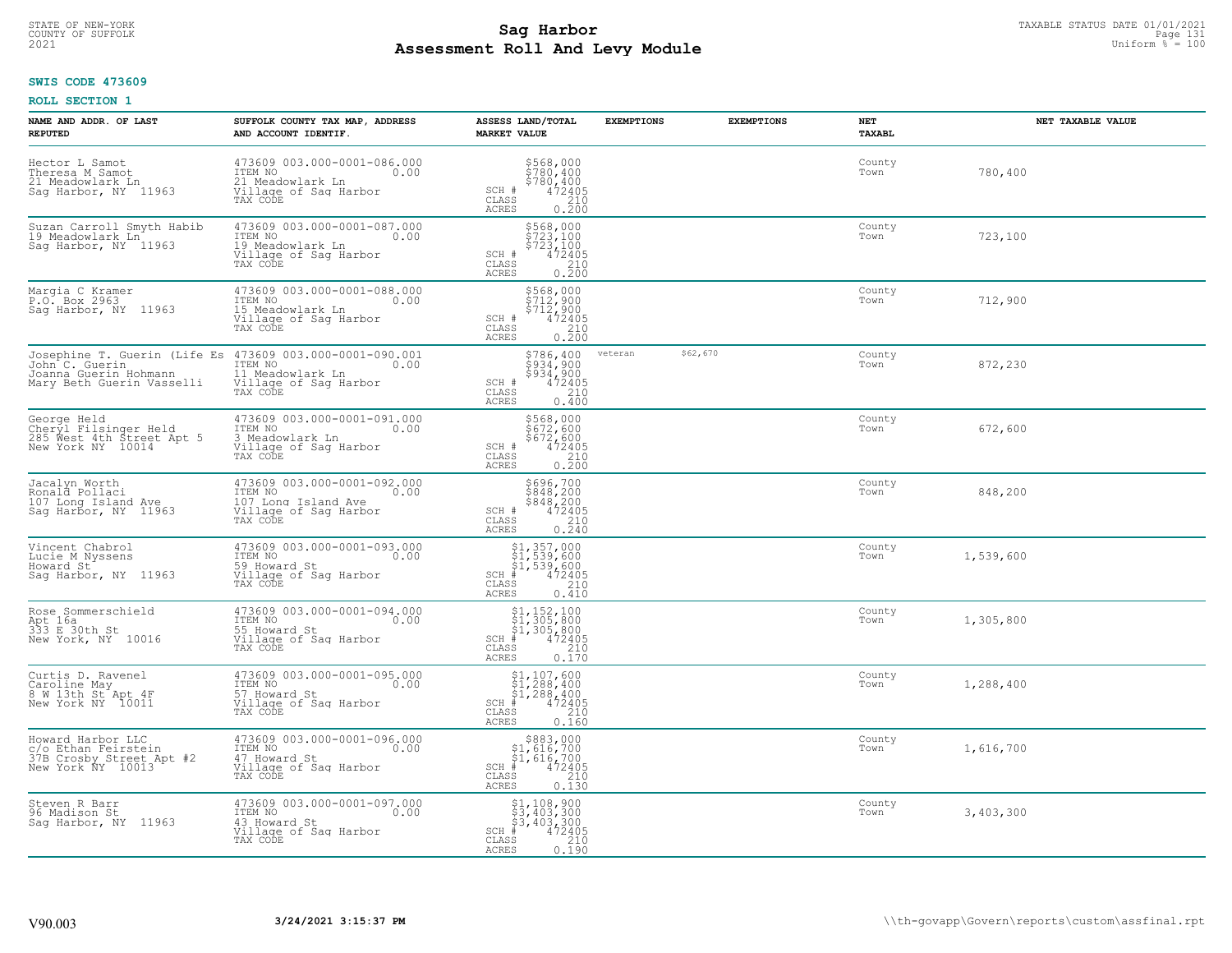# TAXABLE STATUS DATE 01/01/2021<br>COUNTY OF SUFFOLK Page 132 **Assessment Roll And Levy Module Example 2021** Uniform  $\frac{1}{8}$  = 100

#### **SWIS CODE 473609**

| NAME AND ADDR. OF LAST<br><b>REPUTED</b>                                                       | SUFFOLK COUNTY TAX MAP, ADDRESS<br>AND ACCOUNT IDENTIF.                                                                                                                                          | ASSESS LAND/TOTAL<br><b>MARKET VALUE</b>                                                                                                                                                                                                                                                                                                                                   | <b>EXEMPTIONS</b> | <b>EXEMPTIONS</b> | <b>NET</b><br><b>TAXABL</b> | NET TAXABLE VALUE |
|------------------------------------------------------------------------------------------------|--------------------------------------------------------------------------------------------------------------------------------------------------------------------------------------------------|----------------------------------------------------------------------------------------------------------------------------------------------------------------------------------------------------------------------------------------------------------------------------------------------------------------------------------------------------------------------------|-------------------|-------------------|-----------------------------|-------------------|
|                                                                                                | Julane Properties - Howard S 473609 003.000-0001-098.000<br>Attn: Ms. Juliana Terain ITEM NO 0.00<br>1120 5th Avenue Apt 11C 39 Howard St<br>New York NY 10128 Willage of Saq Harbor<br>TAX CODE | $$1,084,100$<br>$$2,223,700$<br>$$2,223,700$<br>$$472405$<br>$SCH$ $#$<br>CLASS<br>210<br><b>ACRES</b><br>0.160                                                                                                                                                                                                                                                            |                   |                   | County<br>Town              | 2,223,700         |
| Robert W. Satow<br>35 Howard St<br>Saq Harbor NY 11963                                         | 473609 003.000-0001-099.000<br>ITEM NO<br>0.00<br>35 Howard St<br>Village of Sag Harbor<br>TAX CODE                                                                                              | $\begin{array}{l} $1,128,700\\ $2,388,100\\ $2,388,100\\ * &472405\\ * &2240\\ * &220\\ * &220\\ * &220\\ * &220\\ * &220\\ * &220\\ * &220\\ * &220\\ * &220\\ * &220\\ * &220\\ * &220\\ * &220\\ * &220\\ * &220\\ * &220\\ * &220\\ * &220\\ * &220\\ * &220\\ * &220\\ * &220\\ * &220\\ * &220\\ * &220\\ * &220\\ * &220\\ * &$<br>SCH #<br>CLASS<br>ACRES<br>0.160 |                   |                   | County<br>Town              | 2,388,100         |
| Dana Didriksen<br>31 Howard St<br>Saq Harbor NY 11963                                          | 473609 003.000-0001-101.001<br>ITEM NO<br>0.00<br>31 Howard St<br>Village of Sag Harbor<br>TAX CODE                                                                                              | $$4, 731, 200$<br>$$4, 731, 200$<br>$$4, 731, 200$<br>$$4, 731, 200$<br>$$4, 72405$<br>$SCH$ #<br>210<br>CLASS<br>0.310<br>ACRES                                                                                                                                                                                                                                           |                   |                   | County<br>Town              | 4,731,200         |
| Halsey Whaler House LLC<br>P.O. Box 2607<br>Sag Harbor NY 11963                                | 473609 003.000-0001-102.000<br>ITEM NO<br>0.00<br>The Novard St<br>Village of Saq Harbor<br>TAX CODE                                                                                             | $$986,000$<br>$$1,590,700$<br>$$1,590,700$<br>$472405$<br>$$240$<br>$SCH$ #<br>CLASS<br>0.120<br><b>ACRES</b>                                                                                                                                                                                                                                                              |                   |                   | County<br>Town              | 1,590,700         |
| Herbert Aidan Corish<br>Louise B Corish<br>23 Howard St<br>PO Box 1830<br>Saq Harbor, NY 11963 | 473609 003.000-0001-103.000<br>ITEM NO<br>0.00<br>The Novard St<br>Village of Saq Harbor<br>TAX CODE                                                                                             | $\begin{array}{l} $1,406,700\\ $2,481,800\\ $2,481,800\\ $4,472405 \end{array}$<br>$SCH$ #<br>CLASS<br>210<br>0.280<br>ACRES                                                                                                                                                                                                                                               |                   |                   | County<br>Town              | 2,481,800         |
| Sidney S. Stark<br>P.O. Box 7138<br>Garden City NY 11530                                       | 473609 003.000-0001-104.000<br>TTEM NO 0.00<br>19 Howard St<br>Village of Sag Harbor<br>TAX CODE                                                                                                 | $\begin{array}{l} $1,103,900\\ $3,334,200\\ $3,334,200\\ $4,200\\ * \end{array}$<br>$SCH$ #<br>$\mathtt{CLASS}$<br>210<br>0.150<br>ACRES                                                                                                                                                                                                                                   |                   |                   | County<br>Town              | 3,334,200         |
| Craig B Rhodes<br>Ellen S Rhodes<br>Apt 5 C<br>161 E 90th St<br>New York, NY 10128             | 473609 003.000-0001-105.000<br>TTEM NO 0.00<br>15 Howard St<br>Uillage of Sag Harbor<br>Tillage of Sag Harbor<br>TAX CODE                                                                        | $$1, 084, 800$<br>$$1, 303, 600$<br>$$1, 303, 600$<br>$$472405$<br>SCH #<br>CLASS<br>210<br>0.140<br>ACRES                                                                                                                                                                                                                                                                 |                   |                   | County<br>Town              | 1,303,600         |
| Stuart Hinchen<br>Leanne Hinchen<br>4 Tredwell Ln<br>Saq Harbor NY 11963                       | 473609 003.000-0001-106.000<br>TTEM NO 0.00<br>11 Howard St<br>Village of Sag Harbor<br>TAX CODE                                                                                                 | \$1,539,900<br>\$3,637,800<br>\$3,637,800<br>#472405<br>$SCH$ #<br>CLASS<br>210<br>ACRES<br>0.400                                                                                                                                                                                                                                                                          |                   |                   | County<br>Town              | 3,637,800         |
| Stephen DeBiasi<br>Michelle DeBiasi<br>34 Jarombek Dr<br>Towaco NJ 07082                       | 473609 003.000-0001-107.000<br>ITEM NO 0.00<br>232 Main St<br>Village of Sag Harbor<br>TAX CODE                                                                                                  | \$1,893,400<br>\$7,056,200<br>\$7,056,200<br>$SCH$ #<br>472405<br>CLASS<br>210<br>ACRES<br>0.330                                                                                                                                                                                                                                                                           |                   |                   | County<br>Town              | 7,056,200         |
| Robert Plumb<br>Virginia Morris<br>15 Latham St<br>Sag Harbor, NY 11963                        | 473609 003.000-0001-108.000<br>ITEM NO<br>226 Main St<br>0.00<br>Village of Sag Harbor<br>TAX CODE                                                                                               | $\begin{array}{l} \texttt{\$1,904,700}\ \\ \texttt{\$3,001,600}\ \\ \texttt{\$3,001,600}\ \\ \texttt{\$4\,72405}\ \\ \texttt{\$s$} \end{array}$<br>$SCH$ #<br>CLASS<br>ACRES                                                                                                                                                                                               |                   |                   | County<br>Town              | 3,001,600         |
| David Greenbaum<br>Linda Greenbaum<br>377 Clinton St<br>Brooklyn, NY 11231                     | 473609 003.000-0001-110.002<br>ITEM NO<br>10 Bayview Ave<br>0.00<br>Village of Sag Harbor<br>TAX CODE                                                                                            | \$667,300<br>\$837,200<br>\$837,200<br>SCH #<br>472405<br>CLASS<br>220<br>ACRES<br>0.100                                                                                                                                                                                                                                                                                   |                   |                   | County<br>Town              | 837,200           |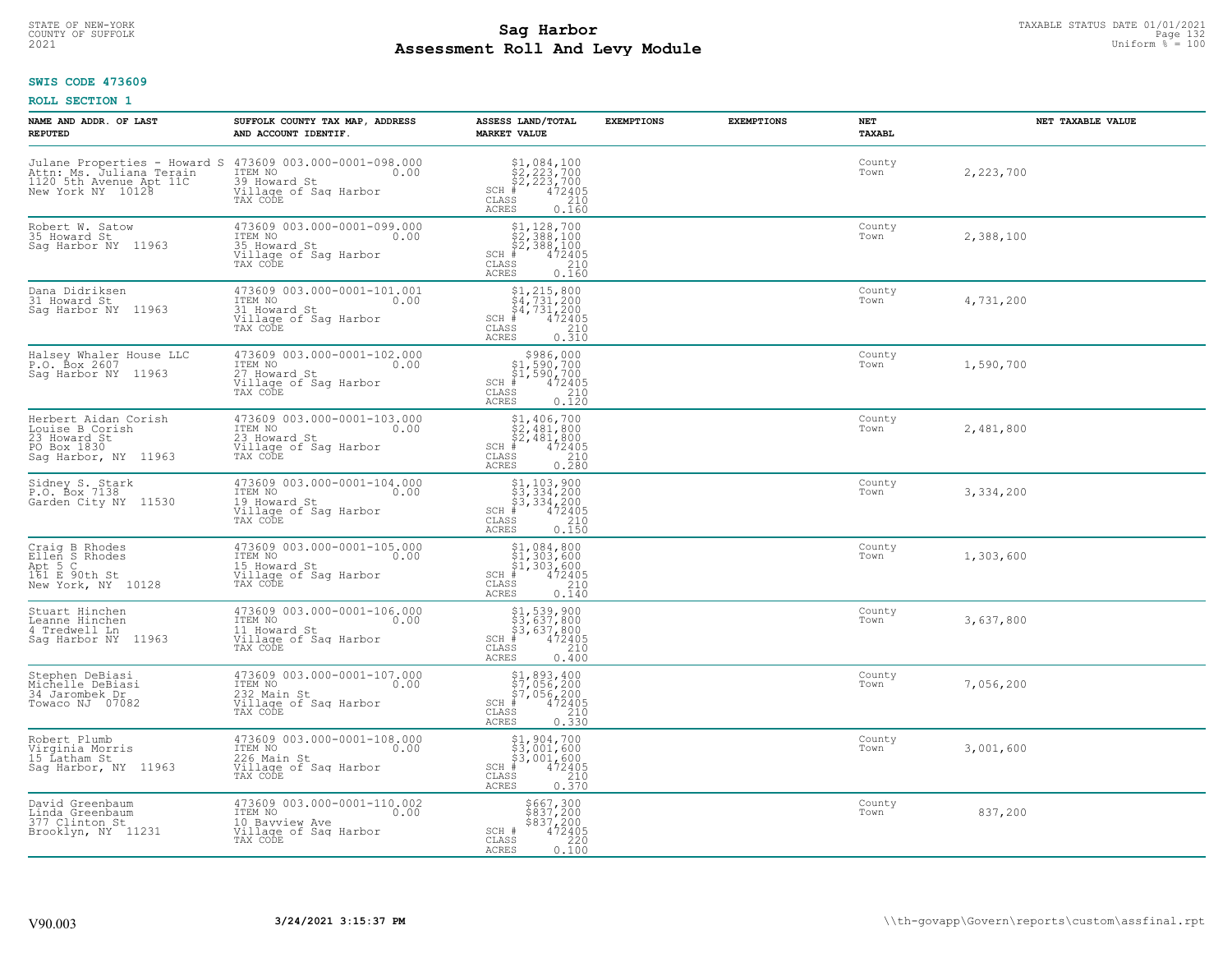# TAXABLE STATUS DATE 01/01/2021<br>COUNTY OF SUFFOLK Page 133 **Assessment Roll And Levy Module Example 2021** Uniform  $\frac{1}{8}$  = 100

#### **SWIS CODE 473609**

| NAME AND ADDR. OF LAST<br><b>REPUTED</b>                                                                                                           | SUFFOLK COUNTY TAX MAP, ADDRESS<br>AND ACCOUNT IDENTIF.                                             | ASSESS LAND/TOTAL<br><b>MARKET VALUE</b>                                                                                                           | <b>EXEMPTIONS</b> | <b>EXEMPTIONS</b> | <b>NET</b><br>TAXABL | NET TAXABLE VALUE |
|----------------------------------------------------------------------------------------------------------------------------------------------------|-----------------------------------------------------------------------------------------------------|----------------------------------------------------------------------------------------------------------------------------------------------------|-------------------|-------------------|----------------------|-------------------|
| Clark Jr, James M (trustee)<br>Tweedy, Browne Co.,<br>1 Station Pl FL 5<br>Stamford CT 06902                                                       | 473609 003.000-0001-111.002<br>ITEM NO<br>0.00<br>246 Main St<br>Village of Sag Harbor<br>TAX CODE  | $$2,589,500$<br>$$3,641,200$<br>$$3,641,200$<br>$$472405$<br>$SCH$ #<br>CLASS<br>210<br>ACRES<br>1.050                                             |                   |                   | County<br>Town       | 3,641,200         |
| Joan A Gucker (Trustee)<br>The George C. Gucker Martial<br>George A Gucker (Trustee)<br>The George C. Gucker Martial<br>Cynthia À Newman (Trustee) | 473609 003.000-0001-112.001<br>ITEM NO<br>0.00<br>15 Green St<br>Village of Sag Harbor<br>TAX CODE  | \$3,264,600<br>\$3,436,800<br>\$3,436,800<br># 472405<br>\$5 210M<br>$SCH$ #<br>CLASS<br>0.780<br>ACRES                                            |                   |                   | County<br>Town       | 3,436,800         |
| William J Egan<br>25 E 86th St W Apt 9D<br>New York, NY 10028                                                                                      | 473609 003.000-0002-001.000<br>ITEM NO<br>0.00<br>59 Garden St<br>Village of Sag Harbor<br>TAX CODE | $$860, 300$<br>$$4, 071, 700$<br>$$4, 071, 700$<br>$*$ $472405$<br>$SCH$ #<br>$\begin{array}{c} 210 \\ 0.390 \end{array}$<br>CLASS<br><b>ACRES</b> |                   |                   | County<br>Town       | 4,071,700         |
| 58 Howard LLC<br>c/o Steve Sherman<br>1016 Fifth Avenue #4B<br>New York NY 10028                                                                   | 473609 003.000-0002-002.000<br>ITEM NO<br>0.00<br>58 Howard St<br>Village of Sag Harbor<br>TAX CODE | $$527, 200$<br>$$1, 674, 300$<br>$$1, 674, 300$<br>$$472405$<br>$SCH$ #<br>CLASS<br>411<br><b>ACRES</b><br>0.510                                   |                   |                   | County<br>Town       | 1,674,300         |
| Frank Bonagura<br>Catherine Bonagura<br>333 E 30th St Apt 16B<br>New York, NY 10016                                                                | 473609 003.000-0002-003.000<br>ITEM NO<br>0.00<br>54 Howard St<br>Village of Sag Harbor<br>TAX CODE | \$856,700<br>\$937,300<br>\$937,300<br>472405<br>SCH #<br>CLASS<br>$\begin{array}{c} 210 \\ 0.130 \end{array}$<br>ACRES                            |                   |                   | County<br>Town       | 937,300           |
| Laura Schilling<br>Carol Ann McNally, Life Esta<br>2 Landfall Circle<br>East Hampton NY 11937                                                      | 473609 003.000-0002-004.000<br>ITEM NO<br>0.00<br>50 Howard St<br>Village of Sag Harbor<br>TAX CODE | $$859,700$<br>$$1,032,300$<br>$$1,032,300$<br>$$472405$<br>$SCH$ #<br>CLASS<br>210<br>0.130<br>ACRES                                               |                   |                   | County<br>Town       | 1,032,300         |
| Howard Street LLC<br>c/o Maritime Overseas Corpor<br>220 East 42nd St Suite 2202<br>New York NY 10017                                              | 473609 003.000-0002-005.000<br>0.00<br>ITEM NO<br>42 Howard St<br>Village of Sag Harbor<br>TAX CODE | $$1,341,100$<br>$$7,701,000$<br>$$7,701,000$<br>$SCH$ #<br>472405<br>CLASS<br>281<br>0.430<br>ACRES                                                |                   |                   | County<br>Town       | 7,701,000         |
| Steven Eckler<br>Laura Belgray<br>37 West 12th St Apt 2K<br>New York NY 10011                                                                      | 473609 003.000-0002-006.000<br>TTEM NO 0.00<br>38 Howard St<br>Village of Sag Harbor<br>TAX CODE    | $$690, 600$<br>$$2,179, 600$<br>$$2,179, 600$<br>$$472405$<br>$$2,100$<br>$SCH$ #<br>CLASS<br><b>ACRES</b><br>0.100                                |                   |                   | County<br>Town       | 2,179,600         |
| Edwina Early-Annicelli<br>Susan Early<br>Early, Edwina C (trustee)<br>Trust Under L/w/t Edward Ear                                                 | 473609 003.000-0002-007.000<br>ITEM NO<br>0.00<br>34 Howard St<br>Village of Sag Harbor<br>TAX CODE | $$1, 128, 700$<br>$$1, 689, 000$<br>$$1, 689, 000$<br>$*$ $472405$<br>$SCH$ #<br>CLASS<br>210<br>0.230<br><b>ACRES</b>                             |                   |                   | County<br>Town       | 1,689,000         |
| 19 Garden Street Trust Agree 473609 003.000-0002-008.000<br>c/o Christina Hribar<br>838 Marco Place<br>Venice CA 90291                             | ITEM NO<br>0.00<br>19 Garden St<br>Village of Sag Harbor<br>TAX CODE                                | $$1, 106, 200$<br>$$2, 183, 400$<br>$$2, 183, 400$<br>$$472405$<br>$SCH$ #<br>210<br>CLASS<br>0.240<br><b>ACRES</b>                                |                   |                   | County<br>Town       | 2,183,400         |
| The 26 Howard Street Trust<br>Caroline Hackney<br>Robert J Freidah<br>Avis D Freidah                                                               | 473609 003.000-0002-009.000<br>ITEM NO<br>0.00<br>26 Howard St<br>Village of Sag Harbor<br>TAX CODE | \$1,340,500<br>\$2,329,300<br>\$2,329,300<br>$SCH$ #<br>472405<br>CLASS<br>210<br><b>ACRES</b><br>0.360                                            |                   |                   | County<br>Town       | 2,329,300         |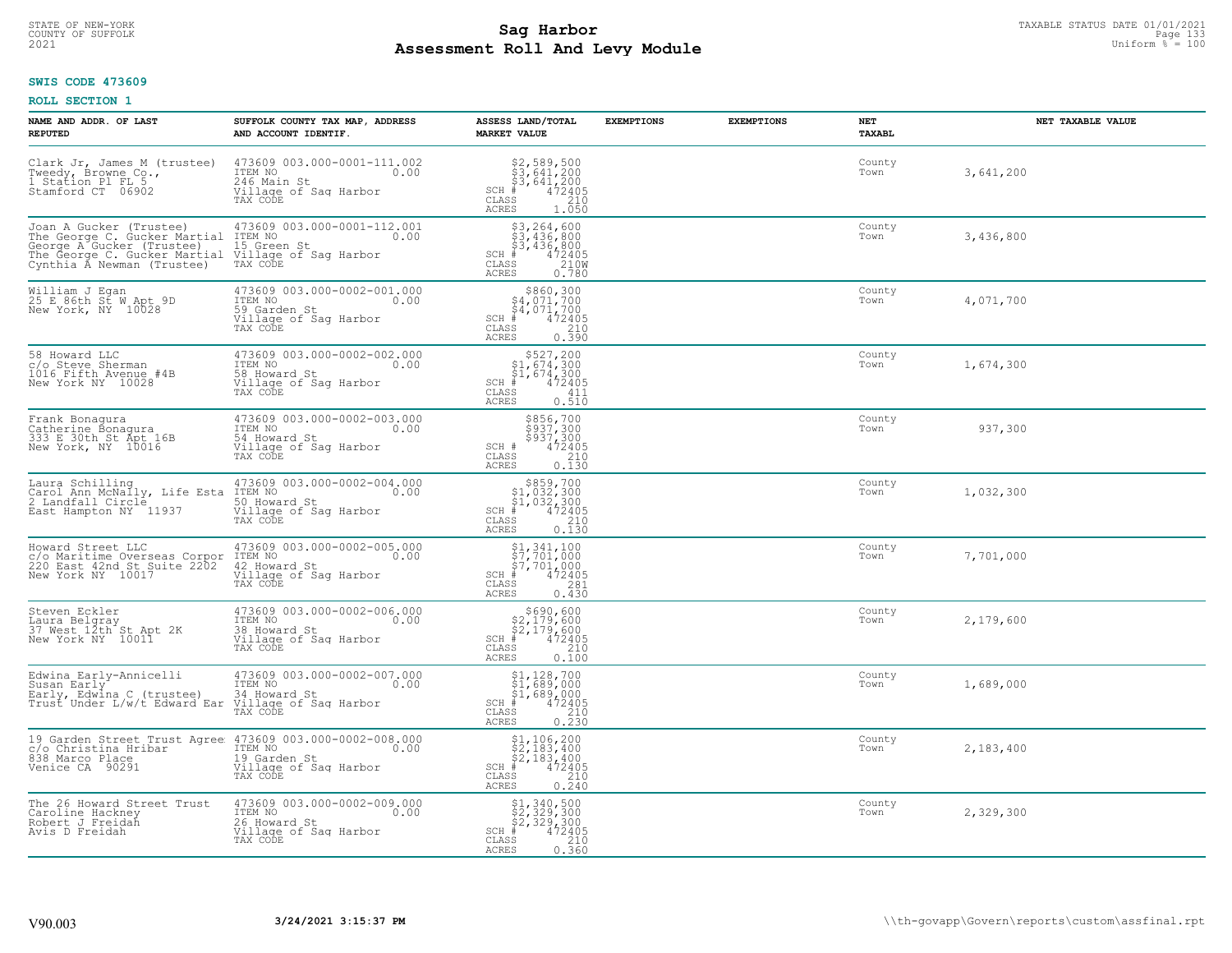# STATE OF NEW-YORK TAXABLE STATUS DATE 01/01/2021<br>COUNTY OF SUFFOLK Page 134 **Assessment Roll And Levy Module Example 2021** Uniform  $\frac{1}{8}$  = 100

#### **SWIS CODE 473609**

| NAME AND ADDR. OF LAST<br><b>REPUTED</b>                                                     | SUFFOLK COUNTY TAX MAP, ADDRESS<br>AND ACCOUNT IDENTIF.                                                                                                         | ASSESS LAND/TOTAL<br><b>MARKET VALUE</b>                                                                                                    | <b>EXEMPTIONS</b>   | <b>EXEMPTIONS</b> | NET<br>TAXABL  | NET TAXABLE VALUE |
|----------------------------------------------------------------------------------------------|-----------------------------------------------------------------------------------------------------------------------------------------------------------------|---------------------------------------------------------------------------------------------------------------------------------------------|---------------------|-------------------|----------------|-------------------|
| 19 Deer Path LLC<br>22 Howard St<br>Saq Harbor NY 11963                                      | 473609 003.000-0002-010.000<br>ITEM NO 0.00<br>22 Howard St<br>Village of Saq Harbor<br>TAX CODE                                                                | $$1,007,800$<br>$$1,175,600$<br>$$1,175,600$<br>$472405$<br>$$2,10$<br>$$2,10$<br>$SCH$ $#$<br>CLASS<br><b>ACRES</b><br>0.190               |                     |                   | County<br>Town | 1,175,600         |
| 18 Howard LLC<br>545 Madison Avenue<br>New York NY 10022                                     | 473609 003.000-0002-011.000<br>ITEM NO<br>18 Howard St<br>18 Howard St<br>Village of Sag Harbor<br>TAX CODE                                                     | $$1,158,800$<br>$$3,824,800$<br>$$3,824,800$<br>$$3,824,800$<br>$SCH$ #<br>472405<br>CLASS<br>$\frac{210}{0.230}$<br>ACRES                  |                     |                   | County<br>Town | 3,824,800         |
| Thomas Mc Guire<br>9 W 16th St<br>New York, NY 10011                                         | 473609 003.000-0002-012.000<br>ITEM NO 0.00<br>14 Howard St<br>Village of Sag Harbor<br>TAX CODE                                                                | \$1,143,000<br>$\begin{array}{r} 51,564,500 \\ 51,564,500 \\ +1,564,500 \\ +8,500 \end{array}$<br>$SCH$ #<br>CLASS<br>210<br>0.170<br>ACRES |                     |                   | County<br>Town | 1,564,500         |
| P.O. Box 559<br>Sagaponack NY 11962                                                          | Jacqueline Horan, as Trustee 473609 003.000-0002-013.000<br>Margaret Harrington Irrevoca ITEM NO 1.00 0.00<br>10 Howard St<br>Village of Sag Harbor<br>TAX CODE | \$894,600<br>$$1,246,000$<br>$$1,246,000$<br>$472405$<br>$SCH$ #<br>CLASS<br>$\frac{210}{0.130}$<br>ACRES                                   | \$75,000<br>veteran |                   | County<br>Town | 1,171,000         |
| Robert P Ermilio<br>Kathryn J Ermilio<br>P.O. Box 2070<br>Saq Harbor NY 11963                | 473609 003.000-0002-014.000<br>ITEM NO<br>0.00<br>220 Main St<br>Village of Saq Harbor<br>TAX CODE                                                              | $$938,500$<br>$$1,234,300$<br>$$1,234,300$<br>$$1,234,300$<br>$$472405$<br>$$210$<br>$SCH \#$<br>CLASS<br>0,100<br>ACRES                    |                     |                   | County<br>Town | 1,234,300         |
| Albert and Lynne Tennenbaum<br>258 Auburn Ave<br>Winnetka, IL 60093                          | 473609 003.000-0002-015.000<br>ITEM NO 0.00<br>$214$ Main St<br>Village of Sag Harbor<br>TAX CODE                                                               | \$1,517,900<br>\$1,952,800<br>\$1,952,800<br>\$4,952,800<br>$SCH$ #<br>$\frac{210}{0.290}$<br>CLASS<br><b>ACRES</b>                         |                     |                   | County<br>Town | 1,952,800         |
| 208 Main Street LLC<br>10 West Deerpath<br>Lake Forest IL 60045                              | 473609 003.000-0002-016.000<br>ITEM NO<br>208 Main St<br>Village of Sag Harbor<br>TAX CODE                                                                      | \$2,174,300<br>\$3,335,900<br>\$3,335,900<br>\$4,472405<br>$SCH$ #<br>CLASS<br>210<br>ACRES<br>0.630                                        |                     |                   | County<br>Town | 3,335,900         |
| Lucille M Colin<br>Apt 2C<br>344 W 12th St<br>New York, NY 10014                             | 473609 003.000-0002-018.000<br>ITEM NO 0.00<br>23 Garden St<br>Village of Sag Harbor<br>TAX CODE                                                                | \$611,100<br>\$732,300<br>\$732,300<br>472405<br>$SCH$ $#$<br>CLASS<br>210<br>ACRES<br>0.090                                                |                     |                   | County<br>Town | 732,300           |
| John Mega<br>Joy A. Mega<br>27 Garden St<br>Saq Harbor NY 11963                              | 473609 003.000-0002-019.000<br>ITEM NO 0.00<br>0.00<br>27 Garden St<br>Village of Sag Harbor<br>TAX CODE                                                        | $$893,500$<br>$$2,332,500$<br>$$2,332,500$<br>$$472495$<br>$SCH$ #<br>CLASS<br>210<br>ACRES<br>0.190                                        |                     |                   | County<br>Town | 2,332,500         |
| Warren Topping<br>Amanda Brugnoni Topping<br>PO Box 145 <sup>-</sup><br>Sagaponack, NY 11962 | 473609 003.000-0002-020.000<br>ITEM NO<br>0.00<br>35 Garden St<br>Village of Sag Harbor<br>TAX CODE                                                             | \$626,300<br>\$803,200<br>\$803,200<br>472405<br>SCH #<br>$-220$<br>CLASS<br><b>ACRES</b><br>0.090                                          |                     |                   | County<br>Town | 803,200           |
| Carol Rollo<br>c/o Danielle Rollo<br>51 Midwood St<br>Brooklyn NY 11225                      | 473609 003.000-0002-021.000<br>ITEM NO<br>0.00<br>39 Garden St<br>Village of Sag Harbor<br>TAX CODE                                                             | \$626,300<br>\$1,163,800<br>\$1,163,800<br>$SCH$ #<br>472405<br>CLASS<br>210<br>ACRES<br>0.090                                              |                     |                   | County<br>Town | 1,163,800         |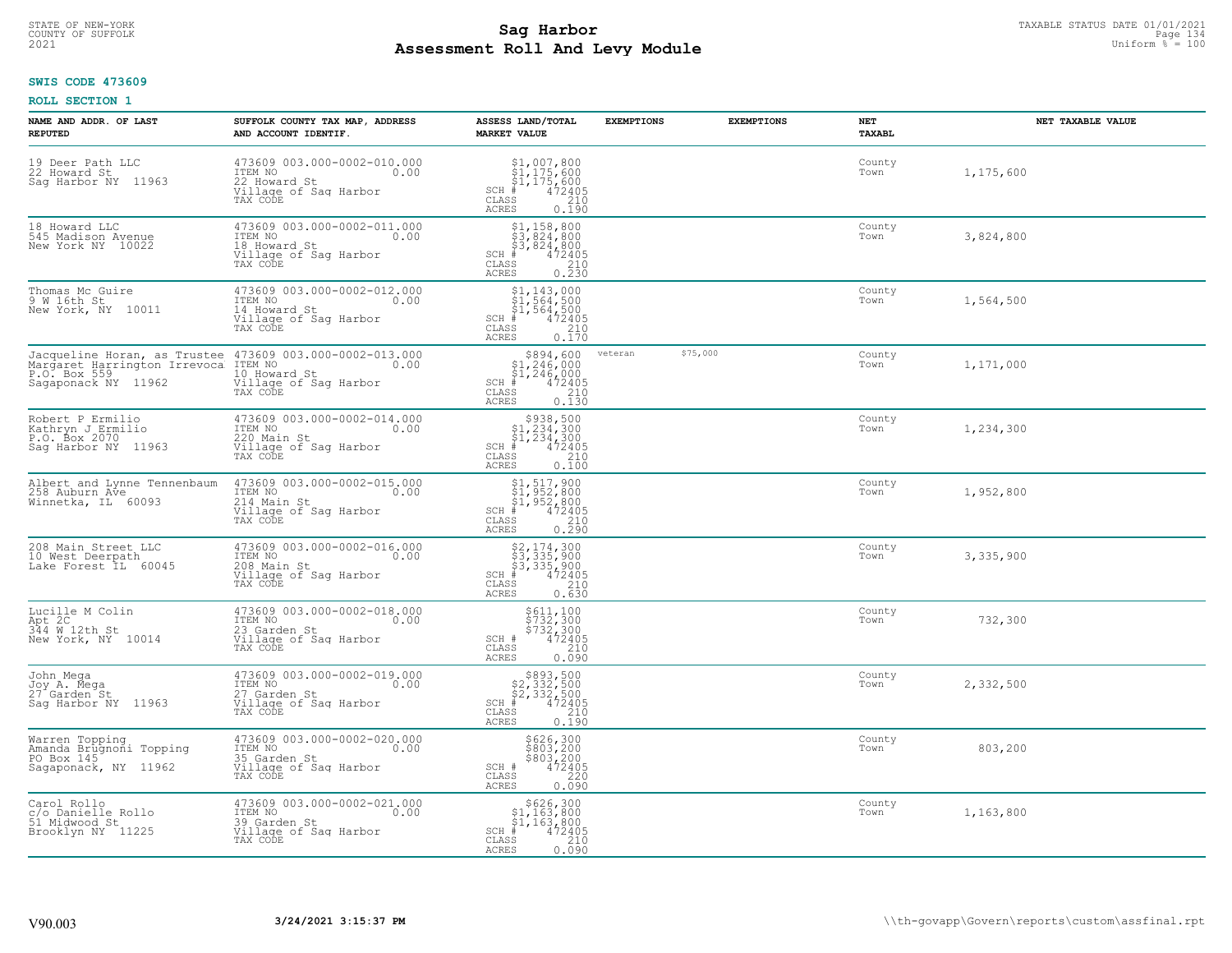# TAXABLE STATUS DATE 01/01/2021<br>COUNTY OF SUFFOLK Page 135 **Assessment Roll And Levy Module Example 2021** Uniform  $\frac{1}{8}$  = 100

#### **SWIS CODE 473609**

| NAME AND ADDR. OF LAST<br><b>REPUTED</b>                                                     | SUFFOLK COUNTY TAX MAP, ADDRESS<br>AND ACCOUNT IDENTIF.                                                        | ASSESS LAND/TOTAL<br><b>MARKET VALUE</b>                                                                                             | <b>EXEMPTIONS</b> | <b>EXEMPTIONS</b> | NET<br>TAXABL  | NET TAXABLE VALUE |
|----------------------------------------------------------------------------------------------|----------------------------------------------------------------------------------------------------------------|--------------------------------------------------------------------------------------------------------------------------------------|-------------------|-------------------|----------------|-------------------|
| Martin Gould, Trustee<br>The Martin Gould Revocable T<br>43 Garden St<br>Sag Harbor NY 11963 | 473609 003.000-0002-022.000<br>ITEM NO<br>0.00<br>-------<br>13 Garden St<br>Village of Sag Harbor<br>TAX CODE | $$626,300$<br>$$1,833,900$<br>$$1,833,900$<br>$472405$<br>$$210$<br>$$210$<br>$SCH$ #<br>CLASS<br><b>ACRES</b><br>0.090              |                   |                   | County<br>Town | 1,833,900         |
| Loretta Poveromo<br>39 Susan Ln<br>Circleville, NY 10919                                     | 473609 003.000-0002-023.000<br>ITEM NO<br>47 Garden St<br>0.00<br>Village of Sag Harbor<br>TAX CODE            | \$599,100<br>\$739,800<br>\$739,800<br>$\frac{472405}{210}$<br>SCH #<br>CLASS<br>0.090<br>ACRES                                      | veteran           | \$75,000          | County<br>Town | 664,800           |
| Nicholas Quennell<br>Grace Tankersley<br>30 E 4th St<br>New York, NY 10003                   | 473609 003.000-0002-024.000<br>ITEM NO<br>0.00<br>51 Garden St<br>Village of Sag Harbor<br>TAX CODE            | \$765,500<br>š921,000<br>\$921,000<br>SCH #<br>472405<br>210<br>CLASS<br>0.180<br>ACRES                                              |                   |                   | County<br>Town | 921,000           |
| Pamela Boltres<br>157 E 71st St<br>New York, NY 10021                                        | 473609 003.000-0002-025.000<br>ITEM NO<br>0.00<br>55 Garden St<br>Village of Sag Harbor<br>TAX CODE            | \$599,100<br>\$750,200<br>\$750,200<br>\$750,200<br>\$72405<br>\$210<br>\$210<br>SCH #<br>CLASS<br>ACRES                             |                   |                   | County<br>Town | 750,200           |
| Anthony Weiner<br>Priscilla A Cohen<br>58 Garden St<br>Sag Harbor, NY 11963                  | 473609 003.000-0002-026.000<br>ITEM NO<br>0.00<br>58 Garden St<br>Village of Saq Harbor<br>TAX CODE            | \$753,100<br>$$953,700$ $$953,700$ $472405$ $0.290$<br>SCH #<br>CLASS<br>ACRES                                                       |                   |                   | County<br>Town | 953,700           |
| Robin Young<br>Eva R Stern<br>210 W 10th St<br>New York, NY 10014                            | 473609 003.000-0002-027.000<br>ITEM NO<br>0.00<br>56 Garden St<br>Village of Sag Harbor<br>TAX CODE            | $$798,000$<br>$$1,038,700$<br>$$1,038,700$<br>$$472405$<br>$SCH$ #<br>CLASS<br>260<br>0.190<br><b>ACRES</b>                          |                   |                   | County<br>Town | 1,038,700         |
| Abby Drucker<br>16 Church St<br>East Hampton NY 11937                                        | 473609 003.000-0002-028.000<br>ITEM NO<br>0.00<br>52 Garden St<br>Village of Sag Harbor<br>TAX CODE            | \$774,600<br>\$914,700<br>\$914,700<br>472405<br>SCH #<br>CLASS<br>210<br>0.190<br>ACRES                                             |                   |                   | County<br>Town | 914,700           |
| Kenneth J O'Donnell<br>48 Garden St<br>PO Box 2610<br>Saq Harbor, NY 11963                   | 473609 003.000-0002-029.000<br>TTEM NO 0.00<br>48 Garden St<br>Village of Sag Harbor<br>TAX CODE               | $$990,300$<br>$$1,295,000$<br>$$1,295,000$<br>$*$ 472405<br>$SCH$ #<br>CLASS<br>210<br>ACRES<br>0.150                                |                   |                   | County<br>Town | 1,295,000         |
| Far Away Peace, LLC<br>c/o G. Gottesman<br>12 East 81st Street<br>New York NY 10028          | 473609 003.000-0002-032.000<br>TTEM NO 0.00<br>186 Main St<br>Village of Sag Harbor<br>TAX CODE                | $$2,194,400$<br>$$6,912,000$<br>$$6,912,000$<br>$$472405$<br>$SCH$ #<br>CLASS<br>210<br>ACRES<br>0.480                               |                   |                   | County<br>Town | 6,912,000         |
| Dragon Seed Realty #1 Llc<br>Apt 32f<br>303 E 57th St<br>New York, NY 10022                  | 473609 003.000-0002-033.000<br>ITEM NO<br>0.00<br>180 Main St<br>Village of Sag Harbor<br>TAX CODE             | \$2,013,800<br>\$3,027,600<br>\$3,027,600<br>#472405<br>$SCH$ #<br>210<br>CLASS<br><b>ACRES</b><br>0.360                             |                   |                   | County<br>Town | 3,027,600         |
| John Rodin<br>Rachel Rodin<br>470 West End Ave. #11CD<br>New York NY 10024                   | 473609 003.000-0002-035.000<br>ITEM NO<br>0.00<br>168 Main St<br>Village of Sag Harbor<br>TAX CODE             | $$2, 982, 100$<br>$$4, 683, 300$<br>$$4, 683, 300$<br>$$4, 683, 300$<br>$472405$<br>$SCH$ #<br>CLASS<br>$\frac{210}{0.570}$<br>ACRES |                   |                   | County<br>Town | 4,683,300         |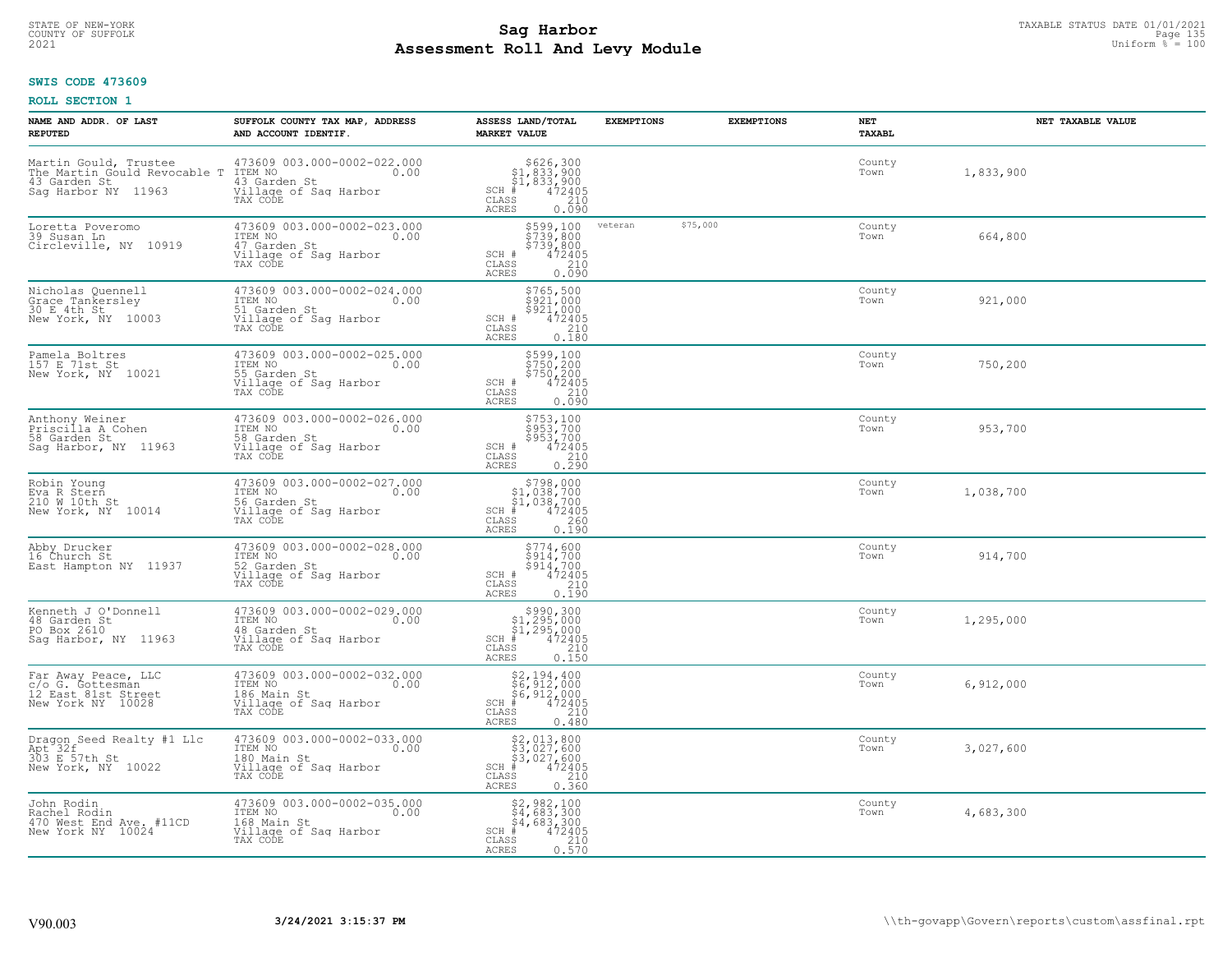# TAXABLE STATUS DATE 01/01/2021<br>COUNTY OF SUFFOLK Page 136 Page 136 **Assessment Roll And Levy Module Example 2021** Uniform  $\frac{1}{8}$  = 100

#### **SWIS CODE 473609**

| NAME AND ADDR. OF LAST<br><b>REPUTED</b>                                                      | SUFFOLK COUNTY TAX MAP, ADDRESS<br>AND ACCOUNT IDENTIF.                                               | ASSESS LAND/TOTAL<br><b>MARKET VALUE</b>                                                                                                    | <b>EXEMPTIONS</b><br><b>EXEMPTIONS</b> | NET<br>TAXABL  | NET TAXABLE VALUE |
|-----------------------------------------------------------------------------------------------|-------------------------------------------------------------------------------------------------------|---------------------------------------------------------------------------------------------------------------------------------------------|----------------------------------------|----------------|-------------------|
| Penni Ludwig<br>162 Main St<br>Saq Harbor NY 11963                                            | 473609 003.000-0002-036.000<br>ITEM NO 0.00<br>162 Main St<br>Village of Saq Harbor<br>TAX CODE       | $$51,812,500$<br>$$6,080,100$<br>$$6,080,100$<br>$472405$<br>ss $$210$<br>$SCH$ $#$<br>CLASS<br><b>ACRES</b><br>0.480                       |                                        | County<br>Town | 6,080,100         |
| Sakahi LLC<br>89 Crescent St<br>Sag Harbor NY 11963                                           | 473609 003.000-0002-038.000<br>ITEM NO 0.00<br>11 Spring St 0.00<br>Village of Sag Harbor<br>TAX CODE | \$494,300<br>\$618,900<br>\$618,900<br>$SCH$ $#$<br>472405<br>CLASS<br>450<br>ACRES<br>0.340                                                |                                        | County<br>Town | 618,900           |
| Agros Holdings, LLC<br>15 John St<br>PO Box 4<br>Saq Harbor, NY 11963                         | 473609 003.000-0002-039.000<br>ITEM NO 0.00<br>7 Spring St<br>Village of Sag Harbor<br>TAX CODE       | \$705,800<br>\$965,000<br>\$965,000<br>SCH #<br>472405<br>CLASS<br>464<br>0.110<br>ACRES                                                    |                                        | County<br>Town | 965,000           |
| NYHO LLC<br>P.O. Box 916<br>Amagansett NY 11930                                               | 473609 003.000-0002-040.000<br>ITEM NO 0.00<br>156 Main St<br>Village of Sag Harbor<br>TAX CODE       | $$1, 342, 600$<br>$$2, 217, 700$<br>$$2, 217, 700$<br>$$472405$<br>$SCH$ #<br>CLASS<br>$\begin{array}{c} 230 \\ 0.180 \end{array}$<br>ACRES |                                        | County<br>Town | 2,217,700         |
| Rocco Liccardi<br>P.O. Box 531<br>Bridgehampton, NY 11932-531 150 Main St                     | 473609 003.000-0002-041.000<br>ITEM NO<br>0.00<br>Village of Sag Harbor<br>TAX CODE                   | $$1,048,100$<br>$$1,048,100$<br>$$1,048,100$<br>$$1,048,100$<br>$$472405$<br>$SCH \#$<br>CLASS<br>481<br>ACRES<br>0.120                     |                                        | County<br>Town | 1,048,100         |
| Past Tense Ltd<br>P.O. Box 2100<br>Sag Harbor, NY 11963                                       | 473609 003.000-0002-042.000<br>ITEM NO 0.00<br>144 Main St<br>Village of Sag Harbor<br>TAX CODE       | \$1,579,500<br>\$2,900,000<br>\$2,900,000<br>#472405<br>$SCH$ #<br>481<br>CLASS<br><b>ACRES</b><br>0.210                                    |                                        | County<br>Town | 2,900,000         |
| Sag Harbor Pooh, LLC<br>101 W 55th St<br>New York, NY 10019                                   | 473609 003.000-0002-043.000<br>ITEM NO $0.00$<br>155 Main St<br>Village of Sag Harbor<br>TAX CODE     | \$865,700<br>$$1,456,100$<br>$$1,456,100$<br>$472405$<br>$SCH$ #<br>CLASS<br>464<br>0.160<br>ACRES                                          |                                        | County<br>Town | 1,456,100         |
| John J. McCarthy<br>Tracey Franks McCarthy<br>252 Seventh Avenue Apt 15H<br>New York NY 10001 | 473609 003.000-0002-044.001<br>ITEM NO.00<br>165 Main St<br>Village of Sag Harbor<br>TAX CODE         | $5634, 200$<br>$54, 344, 200$<br>$54, 344, 200$<br>$+4, 344, 200$<br>SCH ∯<br>CLASS<br>210<br>ACRES<br>0.080                                |                                        | County<br>Town | 4,344,200         |
| Silas Marder<br>P.O. Box 1529<br>Sag Harbor NY 11963                                          | 473609 003.000-0002-045.000<br>ITEM NO 0.00<br>169 Main St<br>Village of Sag Harbor<br>TAX CODE       | \$636,000<br>\$865,300<br>\$865,300<br>\$965,300<br>SCH #<br>CLASS<br>210<br>ACRES<br>0.110                                                 |                                        | County<br>Town | 865,300           |
| Hilary Hamann<br>PO Box 3267<br>Sag Harbor, NY 11963                                          | 473609 003.000-0002-046.000<br>ITEM NO<br>0.00<br>175 Main St<br>Village of Sag Harbor<br>TAX CODE    | $$649,700$<br>$$2,394,700$<br>$$2,394,700$<br>$*$<br>$472405$<br>$*$<br>$SCH$ #<br>CLASS<br>210<br><b>ACRES</b><br>0.190                    |                                        | County<br>Town | 2,394,700         |
| Joseph K Fisher<br>183 Main St<br>Sag Harbor, NY 11963                                        | 473609 003.000-0002-047.000<br>ITEM NO<br>183 Main St<br>Village of Sag Harbor<br>TAX CODE            | \$564,800<br>\$1,280,800<br>\$1,280,800<br>$SCH$ #<br>472405<br>CLASS<br>210<br>ACRES<br>0.120                                              |                                        | County<br>Town | 1,280,800         |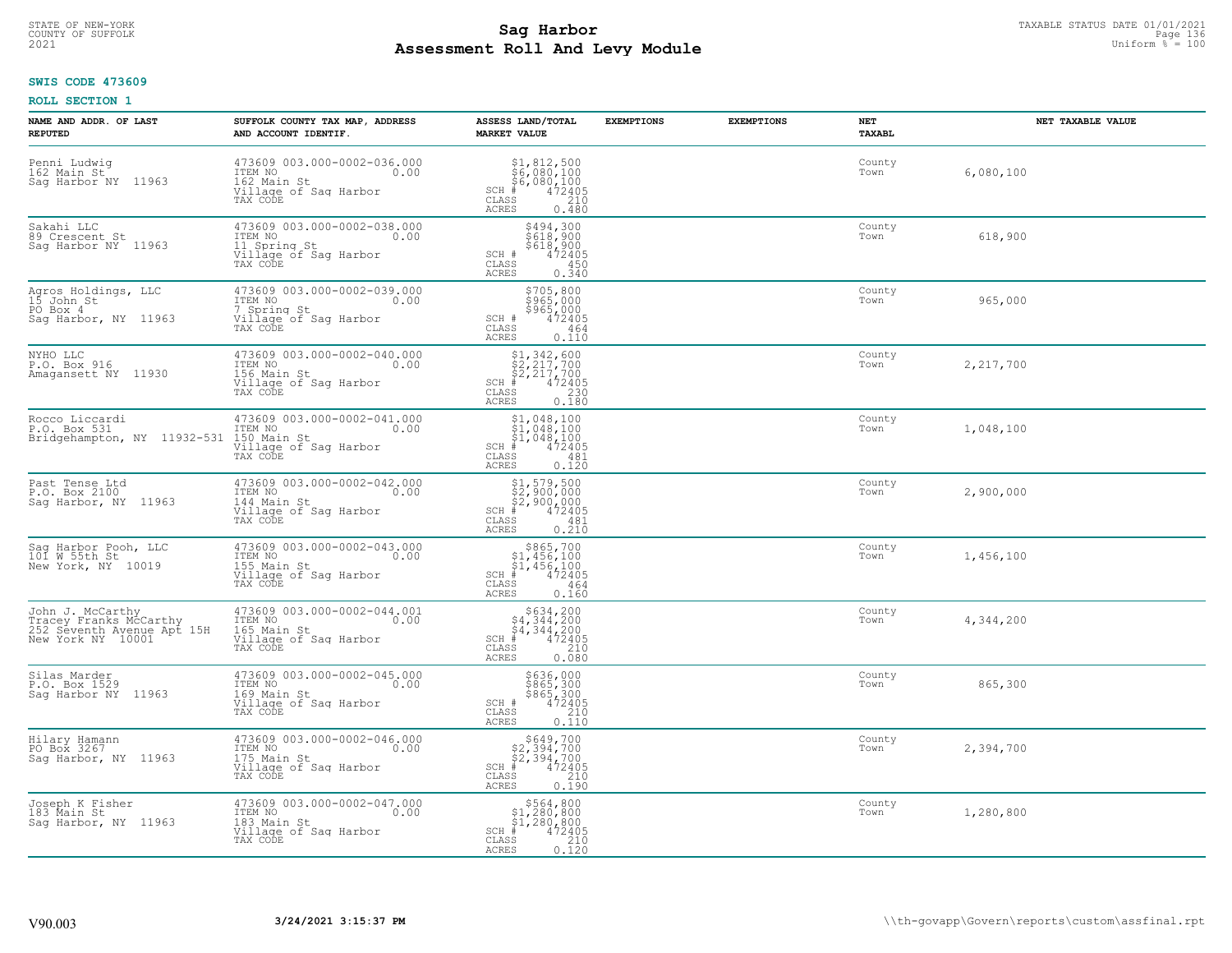# STATE OF NEW-YORK TAXABLE STATUS DATE 01/01/2021<br>COUNTY OF SUFFOLK Page 137 **Assessment Roll And Levy Module Example 2021** Uniform  $\frac{1}{8}$  = 100

#### **SWIS CODE 473609**

| NAME AND ADDR. OF LAST<br><b>REPUTED</b>                                                      | SUFFOLK COUNTY TAX MAP, ADDRESS<br>AND ACCOUNT IDENTIF.                                              | ASSESS LAND/TOTAL<br><b>MARKET VALUE</b>                                                                                                                                                              | <b>EXEMPTIONS</b> | <b>EXEMPTIONS</b> | <b>NET</b><br>TAXABL | NET TAXABLE VALUE |
|-----------------------------------------------------------------------------------------------|------------------------------------------------------------------------------------------------------|-------------------------------------------------------------------------------------------------------------------------------------------------------------------------------------------------------|-------------------|-------------------|----------------------|-------------------|
| Sag Harbor House LLC<br>189 Main St<br>Sag Harbor NY 11963                                    | 473609 003.000-0002-048.000<br>ITEM NO<br>0.00<br>189 Main St<br>Village of Sag Harbor<br>TAX CODE   | $\begin{array}{r}  \  \  \, 5793,400 \\  \  \, 51,485,800 \\  \  \, 51,485,800 \\  \  \  \, 4972405 \\  \  \, 85 \\  \  \  \, 85 \\  \  \, 0.230 \end{array}$<br>$SCH$ #<br>$\mathtt{CLASS}$<br>ACRES |                   |                   | County<br>Town       | 1,485,800         |
| 191 Main Street Sag Harbor L<br>25 East 86th St Apt 3C<br>New York NY 10028                   | 473609 003.000-0002-049.000<br>0.00 0.00<br>191 Main St<br>Village of Sag Harbor<br>TAX CODE         | $$954,900\n$4,063,200\n$4,063,200\n$4,063,200\n+ 472405$<br>SCH #<br>CLASS<br>$\begin{bmatrix} 210 \\ 0.430 \end{bmatrix}$<br>ACRES                                                                   |                   |                   | County<br>Town       | 4,063,200         |
| Christopher Coy<br>Joann Owen Coy<br>11 Union St<br>Saq Harbor, NY 11963                      | 473609 003.000-0002-050.000<br>ITEM NO<br>0.00<br>11 Union St<br>Village of Sag Harbor<br>TAX CODE   | $$1,089,200$<br>$$1,593,100$<br>$$1,593,100$<br>$472405$<br>$35$<br>$220$<br>$SCH$ #<br>CLASS<br>0.160<br><b>ACRES</b>                                                                                |                   |                   | County<br>Town       | 1,593,100         |
| Carolyn A Beegan<br>15 Union St<br>Sag Harbor, NY 11963                                       | 473609 003.000-0002-051.000<br>ITEM NO<br>0.00<br>15 Union St<br>Village of Saq Harbor<br>TAX CODE   | $$774, 200$<br>$$1, 224, 000$<br>$$1, 224, 000$<br>$472405$<br>$$240$<br>$$240$<br>$SCH$ #<br>CLASS<br>0.110<br><b>ACRES</b>                                                                          |                   |                   | County<br>Town       | 1,224,000         |
| Bruce W. Adler<br>7 Loblolly Ln<br>Wayland MA 01778                                           | 473609 003.000-0002-052.000<br>ITEM NO<br>0.00<br>19 Union St<br>Village of Saq Harbor<br>TAX CODE   | \$418,200<br>\$599,200<br>\$599,200<br>472405<br>SCH #<br>CLASS<br>210<br>0.060<br><b>ACRES</b>                                                                                                       |                   |                   | County<br>Town       | 599,200           |
| Fred Meyer<br>370 Union Ave<br>Scotch Plains, NJ 07076-123                                    | 473609 003.000-0002-053.000<br>ITEM NO<br>0.00<br>23 Union St<br>Village of Sag Harbor<br>TAX CODE   | \$401,900<br>\$632,400<br>\$632,400<br>472405<br>SCH #<br>CLASS<br>210<br>0.070<br><b>ACRES</b>                                                                                                       |                   |                   | County<br>Town       | 632,400           |
| Eric Fischl<br>April Gornik<br>61 Fresh Pond Rd<br>Saq Harbor NY 11963                        | 473609 003.000-0002-054.000<br>10.00 0.00<br>48 Madison St<br>Village of Sag Harbor<br>TAX CODE      | \$1,736,100<br>\$6,932,700<br>\$6,932,700<br>#472405<br>$SCH$ #<br>CLASS<br>283<br>0.460<br><b>ACRES</b>                                                                                              |                   |                   | County<br>Town       | 6,932,700         |
| Forty Madison LLC<br>P.O. Box 1740<br>Sag Harbor NY 11963                                     | 473609 003.000-0002-055.000<br>0.00 0.00<br>40 Madison St<br>Village of Sag Harbor<br>TAX CODE       | $SCH$ #<br>CLASS<br>482<br><b>ACRES</b><br>0.150                                                                                                                                                      |                   |                   | County<br>Town       | 1,373,400         |
| Saltag Inc<br>Madison St<br>Sag Harbor, NY 11963                                              | 473609 003.000-0002-057.001<br>ITEM NO 0.00<br>30 Madison St<br>Village of Saq Harbor<br>TAX CODE    | $\begin{array}{c} $916,400\n$1,347,300\n$1,347,300\n# 472405 \end{array}$<br>$SCH$ #<br>CLASS<br>421<br><b>ACRES</b><br>0.130                                                                         |                   |                   | County<br>Town       | 1,347,300         |
| CHELONIAN 1, LLC<br>P.O. Box 821<br>Sag Harbor NY 11963                                       | 473609 003.000-0002-058.001<br>ITEM NO<br>0.00<br>26 Madison St<br>Village of Sag Harbor<br>TAX CODE | \$819,900<br>$$1,094,600$<br>$$1,094,600$<br>$SCH$ #<br>472405<br>CLASS<br>482<br><b>ACRES</b><br>0.030                                                                                               |                   |                   | County<br>Town       | 1,094,600         |
| Caroline Hribar<br>15 GARDEN STREET TRUST<br>65 East 96th Street Apt 11A<br>New York NY 10128 | 473609 003.000-0002-059.000<br>ITEM NO<br>0.00<br>15 Garden St<br>Village of Sag Harbor<br>TAX CODE  | $$741,900$2,069,800$2,069,800$<br>$SCH$ #<br>472405<br>CLASS<br>210<br>0.110<br>ACRES                                                                                                                 |                   |                   | County<br>Town       | 2,069,800         |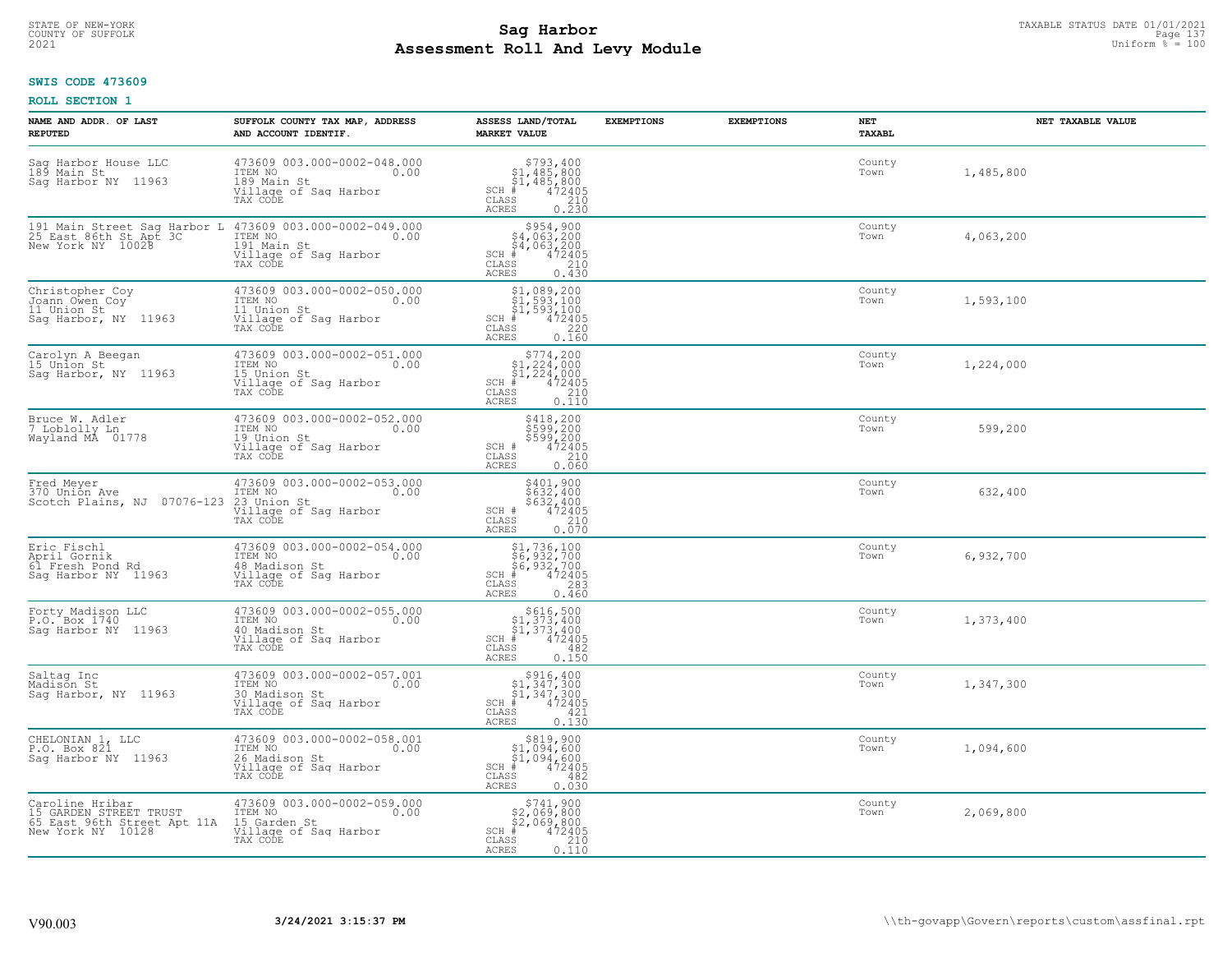# TAXABLE STATUS DATE 01/01/2021<br>COUNTY OF SUFFOLK Page 138 Page 138 **Assessment Roll And Levy Module Example 2021** Uniform  $\frac{1}{8}$  = 100

#### **SWIS CODE 473609**

| NAME AND ADDR. OF LAST<br><b>REPUTED</b>                                                                        | SUFFOLK COUNTY TAX MAP, ADDRESS<br>AND ACCOUNT IDENTIF.                                               | ASSESS LAND/TOTAL<br><b>MARKET VALUE</b>                                                                                                                                                                                                                                                                                                                                      | <b>EXEMPTIONS</b> | <b>EXEMPTIONS</b> | NET<br>TAXABL  | NET TAXABLE VALUE |
|-----------------------------------------------------------------------------------------------------------------|-------------------------------------------------------------------------------------------------------|-------------------------------------------------------------------------------------------------------------------------------------------------------------------------------------------------------------------------------------------------------------------------------------------------------------------------------------------------------------------------------|-------------------|-------------------|----------------|-------------------|
| Robert N Michaelson<br>Eileen M Hoffman<br>49 Grove St<br>New York, NY 10014                                    | 473609 003.000-0003-001.000<br>ITEM NO<br>0.00<br>19 Oakland Ave<br>Village of Sag Harbor<br>TAX CODE | $\begin{array}{r}  \  \  \, 5793,100 \\  \  \, 51,140,100 \\  \  \, 51,140,100 \\  \  \  \, 472405 \\  \  \, 35 \\  \  \  \, 210 \\  \  \, 0 \\  \  \, 240 \\  \  \, 0 \\  \  \, 0 \\  \  \, 0 \\  \  \, 0 \\  \  \, 0 \\  \  \, 0 \\  \  \, 0 \\  \  \, 0 \\  \  \, 0 \\  \  \, 0 \\  \  \, 0 \\  \  \, 0 \\  \  \, 0 \\  \  \$<br>$SCH$ #<br>CLASS<br><b>ACRES</b><br>0.190 |                   |                   | County<br>Town | 1,140,100         |
| Joan Baren<br>Madison St<br>Sag Harbor, NY 11963                                                                | 473609 003.000-0003-002.000<br>ITEM NO<br>0.00<br>15 Oakland Ave<br>Village of Sag Harbor<br>TAX CODE | $\begin{array}{c} $947,300 \\ $1,021,900 \\ $1,021,900 \end{array}$<br>$SCH$ #<br>472405<br>CLASS<br>$\begin{array}{c} 210 \\ 0.280 \end{array}$<br><b>ACRES</b>                                                                                                                                                                                                              |                   |                   | County<br>Town | 1,021,900         |
| Farrin Cary<br>11 Oakland <sup>-</sup> Ave<br>Sag Harbor NY 11963                                               | 473609 003.000-0003-003.000<br>ITEM NO<br>0.00<br>11 Oakland Ave<br>Village of Sag Harbor<br>TAX CODE | \$823,200<br>\$1,891,700<br>\$1,891,700<br>$SCH$ #<br>472405<br>CLASS<br>210<br><b>ACRES</b><br>0.180                                                                                                                                                                                                                                                                         |                   |                   | County<br>Town | 1,891,700         |
| Sophia Smith<br>7 Oakland Ave<br>Saq Harbor, NY 11963-4401                                                      | 473609 003.000-0003-004.000<br>ITEM NO<br>0.00<br>7 Oakland Ave<br>Village of Sag Harbor<br>TAX CODE  | $$885,900$<br>$$1,029,900$<br>$$1,029,900$<br>$$1,029,900$<br>$SCH$ #<br>$\begin{smallmatrix} 472405\ 472405\ 210\ 0.360 \end{smallmatrix}$<br>CLASS<br><b>ACRES</b>                                                                                                                                                                                                          |                   |                   | County<br>Town | 1,029,900         |
| Julie Silcox<br>265 Main St<br>Sag Harbor NY 11963                                                              | 473609 003.000-0003-005.000<br>ITEM NO<br>0.00<br>265 Main St<br>Village of Sag Harbor<br>TAX CODE    | \$784,100<br>$\begin{array}{r} 2,149,600 \\ 52,149,600 \\ *2,149,600 \\ *35 & 472405 \\ *55 & 210 \\ *50 & 0.150 \end{array}$<br>$SCH$ #<br>CLASS<br><b>ACRES</b>                                                                                                                                                                                                             |                   |                   | County<br>Town | 2,149,600         |
| Rue Matthiessen<br>Stephen P Shaughnessy<br>PO Box 2995<br>Saq Harbor NY 11963                                  | 473609 003.000-0003-006.000<br>ITEM NO<br>0.00<br>261 Main St<br>Village of Sag Harbor<br>TAX CODE    | $\begin{array}{c} $711,300 $1,072,200 $1,072,200 # 472405 \end{array}$<br>$SCH$ #<br>$\mathtt{CLASS}$<br>220<br>0.120<br><b>ACRES</b>                                                                                                                                                                                                                                         |                   |                   | County<br>Town | 1,072,200         |
| George E Boziwick (Trustee)<br>George E Boziwick Revocable<br>257 Main St<br>PO Box 2242<br>Sag Harbor NY 11963 | 473609 003.000-0003-007.000<br>ITEM NO<br>0.00<br>257 Main St<br>Village of Sag Harbor<br>TAX CODE    | \$719,800<br>\$957,100<br>\$957,100<br>472405<br>SCH #<br>$\mathtt{CLASS}$<br>210<br><b>ACRES</b><br>0.180                                                                                                                                                                                                                                                                    |                   |                   | County<br>Town | 957,100           |
| Pierce Hance<br>Carol Hance<br>P.O. Box 773<br>253 Main St<br>Sag Harbor, NY 11963                              | 473609 003.000-0003-008.000<br>TTEM NO 0.00<br>253 Main St<br>Village of Sag Harbor<br>TAX CODE       | $$746,800$<br>$$1,134,600$<br>$$1,134,600$<br>$$472405$<br>SCH #<br>CLASS<br>210<br><b>ACRES</b><br>0.200                                                                                                                                                                                                                                                                     |                   |                   | County<br>Town | 1,134,600         |
| Karen B. Edwards<br>249 Main St<br>Saq Harbor NY 11963                                                          | 473609 003.000-0003-009.000<br>ITEM NO 0.00<br>249 Main St<br>Village of Sag Harbor<br>TAX CODE       | $$736, 900$<br>$$2, 097, 300$<br>$$2, 097, 300$<br>$\stackrel{4}{*}$<br>$472405$<br>$SCH$ #<br>CLASS<br>210<br><b>ACRES</b><br>0.190                                                                                                                                                                                                                                          |                   |                   | County<br>Town | 2,097,300         |
| JLM Sag Harbor LLC<br>c/o Joan Solotar<br>15 East 91st St 5C<br>New York NY 10128                               | 473609 003.000-0003-010.000<br>ITEM NO<br>0.00<br>245 Main St<br>Village of Sag Harbor<br>TAX CODE    | $$5,216,000$<br>$$5,216,000$<br>$$5,216,000$<br>$\frac{4}{5}$<br>$472405$<br>$SCH$ #<br>CLASS<br>210<br><b>ACRES</b><br>0.340                                                                                                                                                                                                                                                 |                   |                   | County<br>Town | 5,216,000         |
| William Richmond-Watson<br>237 Lafayette St<br>New York <sup>-</sup> NY 10012                                   | 473609 003.000-0003-013.004<br>ITEM NO<br>0.00<br>241 Main St<br>Village of Sag Harbor<br>TAX CODE    | $$4,116,800$<br>$$4,189,900$<br>$$4,189,900$<br>472405<br>$SCH$ #<br>CLASS<br>281<br><b>ACRES</b><br>0.640                                                                                                                                                                                                                                                                    |                   |                   | County<br>Town | 4,189,900         |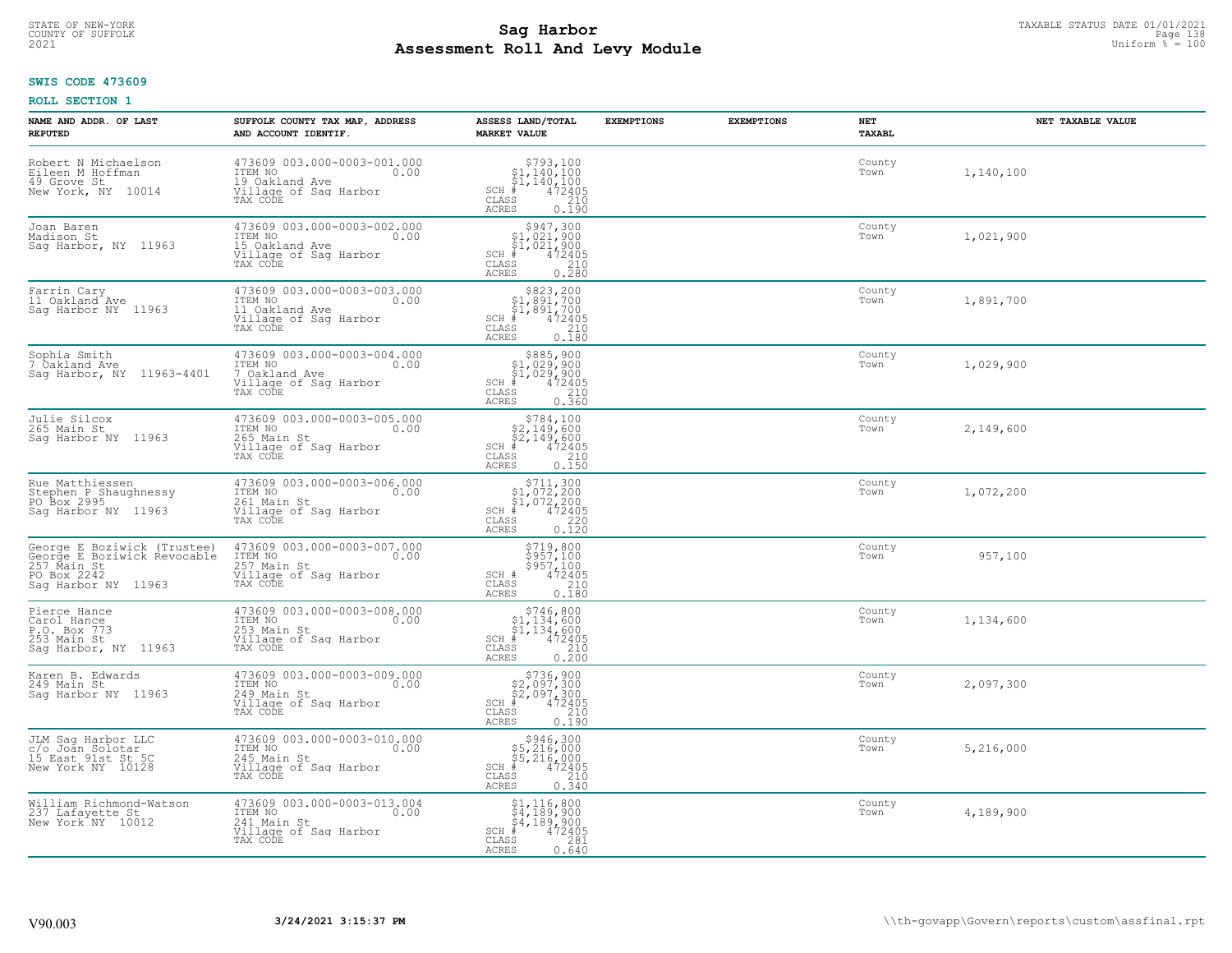# TAXABLE STATUS DATE 01/01/2021<br>COUNTY OF SUFFOLK Page 139 Page 139 **Assessment Roll And Levy Module Example 2021** Uniform  $\frac{1}{8}$  = 100

### **SWIS CODE 473609**

| NAME AND ADDR. OF LAST<br><b>REPUTED</b>                                                          | SUFFOLK COUNTY TAX MAP, ADDRESS<br>AND ACCOUNT IDENTIF.                                                                                       | ASSESS LAND/TOTAL<br><b>MARKET VALUE</b>                                                                                                                                                                                                                                                                                                                               | <b>EXEMPTIONS</b> | <b>EXEMPTIONS</b> | NET<br>TAXABL  | NET TAXABLE VALUE |
|---------------------------------------------------------------------------------------------------|-----------------------------------------------------------------------------------------------------------------------------------------------|------------------------------------------------------------------------------------------------------------------------------------------------------------------------------------------------------------------------------------------------------------------------------------------------------------------------------------------------------------------------|-------------------|-------------------|----------------|-------------------|
| Lynn St John<br>P.O. Box 113<br>Sagaponack, NY 11962                                              | 473609 003.000-0003-013.005<br>ITEM NO<br>0.00<br>237 Main St<br>Village of Sag Harbor<br>TAX CODE                                            | $\begin{array}{l} $1,266,600\\ $2,285,100\\ $2,285,100\\ *\\ 472405\\ *\\ 250\\ *\\ 210\\ *\\ 2240\\ *\\ 240\\ *\\ 250\\ *\\ 260\\ *\\ 280\\ *\\ 290\\ *\\ 290\\ *\\ 290\\ *\\ 290\\ *\\ 290\\ *\\ 290\\ *\\ 290\\ *\\ 290\\ *\\ 290\\ *\\ 290\\ *\\ 290\\ *\\ 290\\ *\\ 290\\ *\\ 290\\ *\\ 290\\ *\\ 290\\ *\\ 290\\ *$<br>$SCH$ #<br>CLASS<br><b>ACRES</b><br>0.800 |                   |                   | County<br>Town | 2,285,100         |
| Robert D Vishno<br>Lillian Vishno<br>Saq Harbor, NY 11963                                         | 473609 003.000-0003-014.000<br>ITEM NO<br>0.00<br>12 Palmer Ter<br>Village of Sag Harbor<br>TAX CODE                                          | $$1, 125, 200$<br>$$1, 359, 100$<br>$$1, 359, 100$<br>$$472495$<br>SCH #<br>CLASS<br>0.210<br>ACRES                                                                                                                                                                                                                                                                    |                   |                   | County<br>Town | 1,359,100         |
| William McCaffrey<br>21 Cooper Ln<br>East Hampton NY 11937                                        | 473609 003.000-0003-015.000<br>ITEM NO<br>0.00<br>16 Palmer Ter<br>Village of Sag Harbor<br>TAX CODE                                          | $$1, 083, 800$<br>$$1, 303, 700$<br>$$1, 303, 700$<br>$$472405$<br>$SCH$ #<br>CLASS<br>$\begin{array}{c} 210 \\ 0.240 \end{array}$<br><b>ACRES</b>                                                                                                                                                                                                                     |                   |                   | County<br>Town | 1,303,700         |
| John Peter Novak<br>P.O. Box 990<br>Saq Harbor, NY 11963                                          | 473609 003.000-0003-016.000<br>ITEM NO<br>0.00<br>24 Palmer Ter<br>Village of Sag Harbor<br>TAX CODE                                          | $$990,800\n$1,587,100\n$1,587,100\n# 472405\n35 210$<br>$SCH$ #<br>CLASS<br>0.210<br><b>ACRES</b>                                                                                                                                                                                                                                                                      |                   |                   | County<br>Town | 1,587,100         |
| Lawrence Perrine<br>Jacqueline Perrine<br>28 Palmer Terrace<br>Sag Harbor, NY 11963               | 473609 003.000-0003-017.000<br>ITEM NO<br>0.00<br>28 Palmer Ter<br>Village of Sag Harbor<br>TAX CODE                                          | \$1,339,100<br>\$1,828,700<br>\$1,828,700<br>$SCH$ #<br>$\frac{472405}{210}$<br>CLASS<br><b>ACRES</b><br>0.280                                                                                                                                                                                                                                                         |                   |                   | County<br>Town | 1,828,700         |
| Theodore A Stafford JR<br>Theodore Stafford III<br>P.O. Box 275<br>Saq Harbor, NY 11963           | 473609 003.000-0003-018.000<br>ITEM NO<br>0.00<br>32 Palmer Ter<br>Village of Sag Harbor<br>TAX CODE                                          | $$1,289,700$<br>$$1,488,200$<br>$$1,488,200$<br>$472405$<br>$$210$<br>$SCH$ #<br>CLASS<br>0.350<br><b>ACRES</b>                                                                                                                                                                                                                                                        | veteran           | \$125,000         | County<br>Town | 1,363,200         |
| Catherine Van Milders<br>37 Palmer Ter<br>Saq Harbor NY 11963                                     | 473609 003.000-0003-019.000<br>TTEM NO 0.00<br>37 Palmer Ter<br>Village of Sag Harbor<br>TAX CODE                                             | $$1, 505, 800$<br>$$2, 344, 600$<br>$$2, 344, 600$<br>$$472405$<br>$SCH$ #<br>CLASS<br>$\begin{array}{c} 281 \\ 0.520 \end{array}$<br><b>ACRES</b>                                                                                                                                                                                                                     |                   |                   | County<br>Town | 2,344,600         |
| 27 Palmer Ter<br>Sag Harbor, NY 11963                                                             | Conrad, Alice Eaton (life Es 473609 003.000-0003-020.001<br>Kenneth Conrad ITEM NO 0.00<br>27 Palmer Ter<br>Village of Saq Harbor<br>TAX CODE | \$1,299,700<br>\$1,848,800<br>\$1,848,800<br>$SCH$ #<br>472405<br>210<br>CLASS<br><b>ACRES</b><br>0.630                                                                                                                                                                                                                                                                |                   |                   | County<br>Town | 1,848,800         |
| 22 Suffolk LLC<br>C/O Haley<br>74 Perry St<br>New York NY 10014                                   | 473609 003.000-0003-020.002<br>ITEM NO<br>0.00<br>22 Suffolk St<br>Village of Saq Harbor<br>TAX CODE                                          | $$1,968,200$<br>$$4,195,900$<br>$$4,195,900$<br>$SCH$ #<br>472405<br>CLASS<br>210<br><b>ACRES</b><br>0.830                                                                                                                                                                                                                                                             |                   |                   | County<br>Town | 4,195,900         |
| Robert G Turner<br>Marcia Turner<br>17 Palmer Terrace<br>PO Box 3087<br>Sag Harbor, NY 11963-0404 | 473609 003.000-0003-022.000<br>ITEM NO<br>0.00<br>17 Palmer Ter<br>Village of Sag Harbor<br>TAX CODE                                          | \$1,176,900<br>\$1,723,600<br>\$1,723,600<br>#472405<br>$SCH$ #<br>CLASS<br>$\begin{array}{c} 210 \\ 0.260 \end{array}$<br><b>ACRES</b>                                                                                                                                                                                                                                |                   |                   | County<br>Town | 1,723,600         |
| Barbara S Ainsley<br>P.O. Box 66<br>Sagaponack NY 11962                                           | 473609 003.000-0003-024.001<br>ITEM NO<br>0.00<br>9 Palmer Ter<br>Village of Sag Harbor<br>TAX CODE                                           | \$1,156,300<br>\$2,755,600<br>\$2,755,600<br>#472405<br>SCH #<br>CLASS<br>0.210<br>ACRES                                                                                                                                                                                                                                                                               |                   |                   | County<br>Town | 2,755,600         |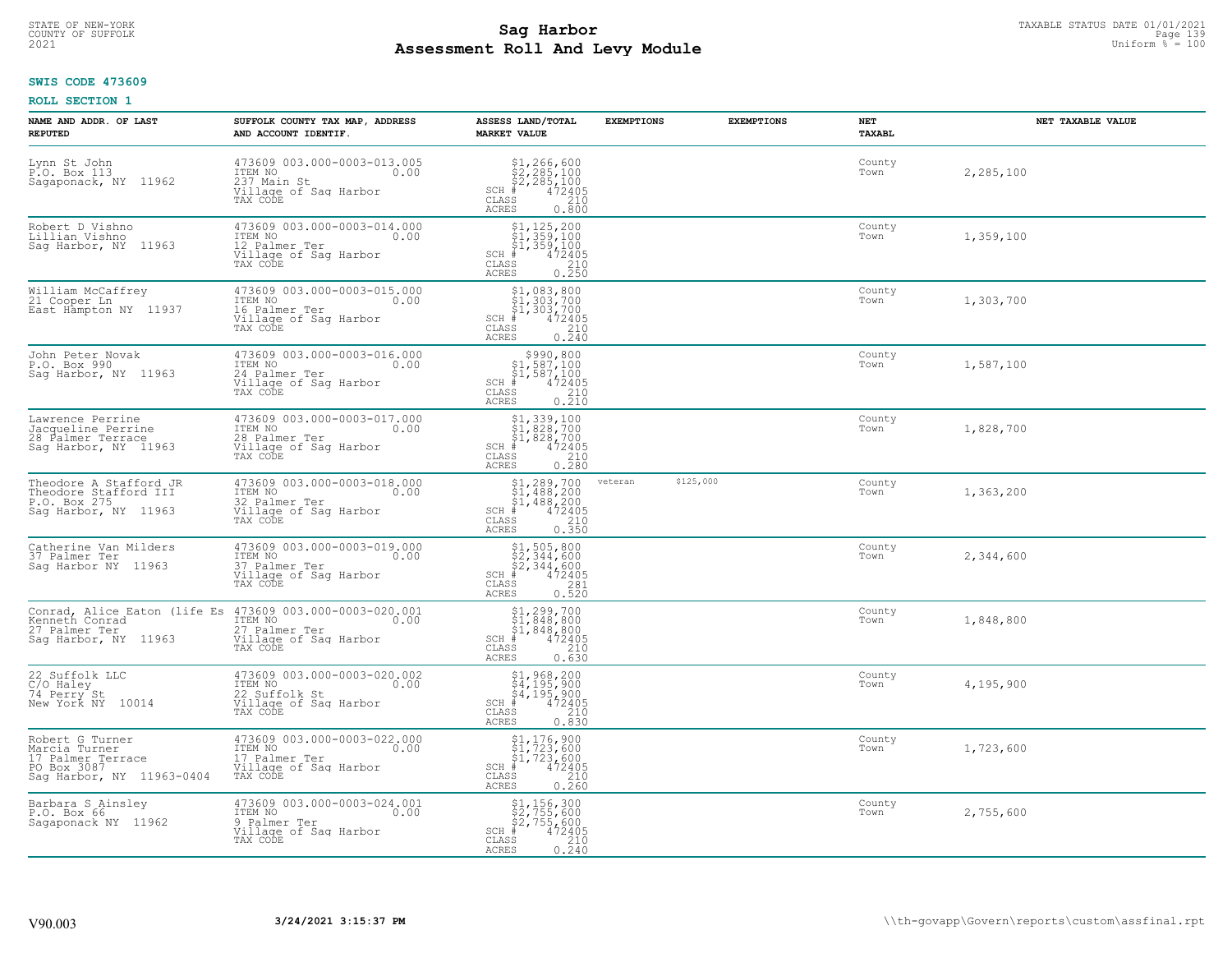# TAXABLE STATUS DATE 01/01/2021<br>COUNTY OF SUFFOLK Page 140 **Assessment Roll And Levy Module Example 2021** Uniform  $\frac{1}{8}$  = 100

#### **SWIS CODE 473609**

| NAME AND ADDR. OF LAST<br><b>REPUTED</b>                                         | SUFFOLK COUNTY TAX MAP, ADDRESS<br>AND ACCOUNT IDENTIF.                                                | ASSESS LAND/TOTAL<br><b>MARKET VALUE</b>                                                                                                                | <b>EXEMPTIONS</b> | <b>EXEMPTIONS</b> | NET<br>TAXABL  | NET TAXABLE VALUE |
|----------------------------------------------------------------------------------|--------------------------------------------------------------------------------------------------------|---------------------------------------------------------------------------------------------------------------------------------------------------------|-------------------|-------------------|----------------|-------------------|
| Steven Kossak<br>450 E 52nd St<br>New York, NY 10022                             | 473609 003.000-0003-025.000<br>ITEM NO<br>0.00<br>227 Main St<br>Village of Saq Harbor<br>TAX CODE     | $$1, 029, 800$<br>$$1, 855, 800$<br>$$1, 855, 800$<br>$472405$<br>$35$<br>$$210$<br>$SCH$ #<br>CLASS<br><b>ACRES</b><br>0.440                           |                   |                   | County<br>Town | 1,855,800         |
| William J Egan<br>25 E 86th St W Apt 9D<br>New York, NY 10028                    | 473609 003.000-0003-026.000<br>ITEM NO<br>0.00<br>221 Main St<br>Village of Sag Harbor<br>TAX CODE     | $$1, 343, 600$<br>$$2, 172, 300$<br>$$2, 172, 300$<br>$$472405$<br>$SCH$ #<br>CLASS<br>210<br>0.920<br><b>ACRES</b>                                     |                   |                   | County<br>Town | 2,172,300         |
| Jacques Sibeud<br>Michele Sibeud<br>211 Main St<br>Sag Harbor NY 11963           | 473609 003.000-0003-027.000<br>ITEM NO<br>0.00<br>211 Main St<br>Village of Sag Harbor<br>TAX CODE     | \$807,100<br>\$1,613,000<br>$\frac{1}{2}$ , $\frac{1}{2}$ , $\frac{1}{2}$ , $\frac{1}{2}$<br>$SCH$ #<br>472405<br>CLASS<br>210<br>0.180<br>ACRES        |                   |                   | County<br>Town | 1,613,000         |
| Steven Salton<br>Kyle Young<br>666 Greenwich St #727<br>New York NY 10014        | 473609 003.000-0003-028.000<br>ITEM NO<br>0.00<br>209 Main St<br>Village of Sag Harbor<br>TAX CODE     | \$867,400<br>\$1,360,700<br>\$1,360,700<br>$SCH$ #<br>$\begin{smallmatrix} 472405 \\ 472405 \\ 210 \\ 0.230 \end{smallmatrix}$<br>CLASS<br><b>ACRES</b> |                   |                   | County<br>Town | 1,360,700         |
| 207 Main Street LLC<br>PO Box 1229<br>Sag Harbor, NY 11963                       | 473609 003.000-0003-029.000<br>ITEM NO<br>0.00<br>207 Main St<br>Village of Saq Harbor<br>TAX CODE     | \$781,400<br>\$1,498,400<br>$\frac{1}{21}$ , 498, 400<br>$\frac{1}{4}$ , 498, 400<br>$\frac{210}{4}$<br>$SCH$ #<br>CLASS<br>0.150<br><b>ACRES</b>       |                   |                   | County<br>Town | 1,498,400         |
| Hilary Collins<br>203 Måin St<br>Saq Harbor NY 11963                             | 473609 003.000-0003-030.000<br>ITEM NO<br>0.00<br>203 Main St<br>Village of Sag Harbor<br>TAX CODE     | $$440,300$<br>$$1,526,900$<br>$$1,526,900$<br>$$472405$<br>$SCH$ #<br>CLASS<br>210<br>0.070<br><b>ACRES</b>                                             |                   |                   | County<br>Town | 1,526,900         |
| Evan DiPaolo<br>Antonia DiPaolo<br>P.O. Box 553<br>Saq Harbor NY 11963           | 473609 003.000-0003-031.000<br>ITEM NO<br>0.00<br>10 Jefferson St<br>Village of Sag Harbor<br>TAX CODE | $$1, 144, 800$<br>$$4, 167, 200$<br>$$4, 167, 200$<br>$$4, 167, 200$<br>$472405$<br>$SCH$ #<br>$\mathtt{CLASS}$<br>281<br><b>ACRES</b><br>0.620         |                   |                   | County<br>Town | 4,167,200         |
| Ocean Park, LLC<br>327 Barton Avenue<br>Palm Beach FL 33480                      | 473609 003.000-0003-032.000<br>16 Jefferson St<br>Village of Sag Harbor<br>TAX CODE                    | $$600, 400$<br>$$1, 204, 000$<br>$$1, 204, 000$<br>$*1, 204, 000$<br>$*1, 472405$<br>SCH #<br>CLASS<br>210<br><b>ACRES</b><br>0.060                     |                   |                   | County<br>Town | 1,204,000         |
| Robert Weinstein<br>Eric Hensley<br>106 Seventh Ave FL 2nd<br>New York, NY 10011 | 473609 003.000-0003-033.000<br>TTEM NO 0.00<br>20 Jefferson St<br>Village of Sag Harbor<br>TAX CODE    | $$2,055,600$<br>$$4,570,500$<br>$$4,570,500$<br>$$4,570,500$<br>$$4,72405$<br>$SCH$ #<br>CLASS<br>210<br><b>ACRES</b><br>0.870                          |                   |                   | County<br>Town | 4,570,500         |
| John McLaughlin<br>Joanne McLaughlin<br>P.O. Box 3213<br>Saq Harbor NY 11963     | 473609 003.000-0003-034.000<br>ITEM NO<br>0.00<br>12 Suffolk St<br>Village of Sag Harbor<br>TAX CODE   | \$1,465,100<br>$\begin{array}{r} 53,029,800 \\ 53,029,800 \\ +242405 \end{array}$<br>$SCH$ #<br>CLASS<br>210<br><b>ACRES</b><br>0.290                   |                   |                   | County<br>Town | 3,029,800         |
| Joseph M Caputo<br>Judith M Caputo<br>27 Fuller Pl<br>Brooklyn, NY 11215         | 473609 003.000-0003-035.001<br>ITEM NO<br>0.00<br>21 Palmer Ter<br>Village of Sag Harbor<br>TAX CODE   | $$1,445,400$<br>$$1,811,400$<br>\$1,811,400<br>$SCH$ #<br>472405<br>230<br>CLASS<br><b>ACRES</b><br>0.570                                               |                   |                   | County<br>Town | 1,811,400         |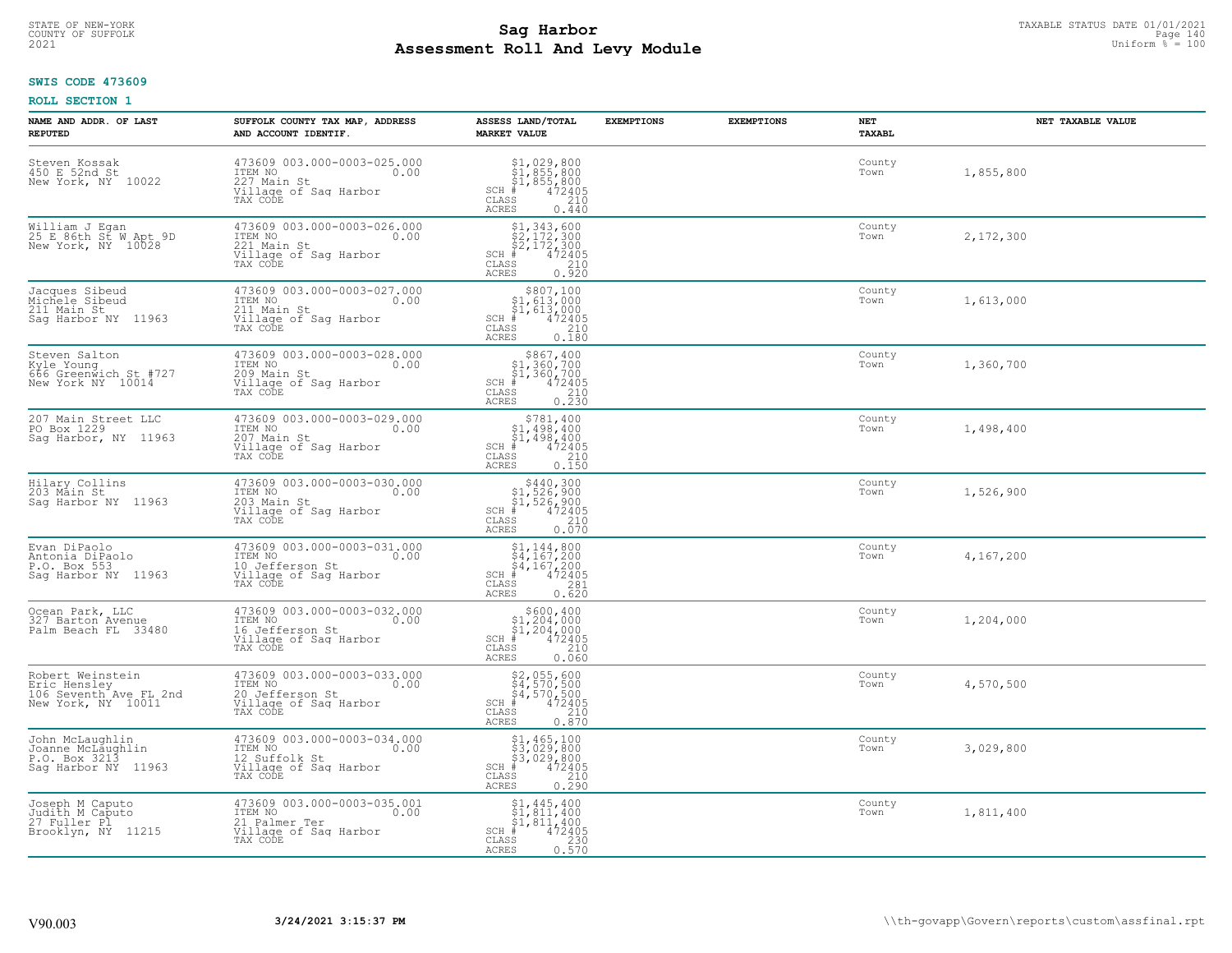#### **Sag Harbor** TAXABLE STATUS DATE 01/01/2021<br>Pall and Louis Module **Assessment Roll And Levy Module Example 2021** Uniform  $\frac{1}{8}$  = 100 COUNTY OF SUFFOLK Page 141

### **SWIS CODE 473609**

| NAME AND ADDR. OF LAST<br><b>REPUTED</b>                                                                                | SUFFOLK COUNTY TAX MAP, ADDRESS<br>AND ACCOUNT IDENTIF.                                               | ASSESS LAND/TOTAL<br><b>MARKET VALUE</b>                                                                                                                          | <b>EXEMPTIONS</b> | <b>EXEMPTIONS</b> | NET<br><b>TAXABL</b> | NET TAXABLE VALUE |
|-------------------------------------------------------------------------------------------------------------------------|-------------------------------------------------------------------------------------------------------|-------------------------------------------------------------------------------------------------------------------------------------------------------------------|-------------------|-------------------|----------------------|-------------------|
| 18 Suffolk LLC<br>74 Perry St<br>New York NY<br>10014                                                                   | 473609 003.000-0003-036.000<br>ITEM NO<br>0.00<br>18 Suffolk St<br>Village of Sag Harbor<br>TAX CODE  | $$1, 511, 200$<br>$$3, 542, 200$<br>$$3, 542, 200$<br>$472405$<br>$$240$<br>$SCH$ #<br>CLASS<br><b>ACRES</b><br>0.280                                             |                   |                   | County<br>Town       | 3,542,200         |
| Sonia M. Scotland, Trustee 473609<br>of the Sonia M. Scotland Liv ITEM NO<br>P.O. Box 1062<br>Sag Harbor NY 11963       | 473609 003.000-0003-037.000<br>0.00<br>26 Suffolk St<br>Village of Sag Harbor<br>TAX CODE             | $$1, 578, 600$<br>$$4, 273, 100$<br>$$4, 273, 100$<br>$$4, 273, 100$<br>$472405$<br>SCH #<br>CLASS<br>$\begin{array}{c} 210 \\ 0.350 \end{array}$<br><b>ACRES</b> | veteran           | \$125,000         | County<br>Town       | 4,148,100         |
| Daniel McLoughlin, Trustee<br>McLoughlin Living Trust<br>Hilarý Estey McLoughlin, Tru<br>McLoughlin Living Trust        | 473609 003.000-0003-038.000<br>ITEM NO<br>0.00<br>30 Suffolk St<br>Village of Sag Harbor<br>TAX CODE  | $$3, 413, 100$<br>$$3, 033, 400$<br>$$3, 033, 400$<br>$$472405$<br>SCH #<br>CLASS<br>$\frac{210}{0.280}$<br><b>ACRES</b>                                          |                   |                   | County<br>Town       | 3,033,400         |
| Jeanette Bonnier<br>c/o Lutz and Carr<br>300 E 42nd St<br>New York, NY 10017                                            | 473609 003.000-0003-039.000<br>ITEM NO<br>0.00<br>34 Suffolk St<br>Village of Sag Harbor<br>TAX CODE  | $$1,440,900$<br>$$1,927,100$<br>$$1,927,100$<br>$472405$<br>$$210$<br>$SCH$ #<br>CLASS<br><b>ACRES</b><br>0.350                                                   |                   |                   | County<br>Town       | 1,927,100         |
| Kathryn Huberty<br>James Wilson<br>27 Suffolk St<br>Saq Harbor NY 11963                                                 | 473609 003.000-0003-041.000<br>ITEM NO<br>0.00<br>27 Suffolk St<br>Village of Saq Harbor<br>TAX CODE  | $$1,361,100$<br>$$6,093,600$<br>$$6,093,600$<br>$472405$<br>$35$<br>$210$<br>SCH #<br>CLASS<br>0.220<br><b>ACRES</b>                                              |                   |                   | County<br>Town       | 6,093,600         |
| KDKJ Holdings, LLC<br>23 Suffolk St<br>Sag Harbor NY 11963                                                              | 473609 003.000-0003-042.001<br>ITEM NO<br>0.00<br>8 Concord St<br>Village of Sag Harbor<br>TAX CODE   | \$278,500<br>\$278,500<br>\$278,500<br>\$278,500<br>SCH #<br>CLASS<br>311<br>0.060<br><b>ACRES</b>                                                                |                   |                   | County<br>Town       | 278,500           |
| David P Spaeth<br>Sandra L Spaeth<br>8 Old Cherry Ln<br>Old Greenwich, CT 06880                                         | 473609 003.000-0003-043.000<br>ITEM NO<br>0.00<br>136 Madison St<br>Village of Sag Harbor<br>TAX CODE | \$799,300<br>\$996,200<br>\$996,200<br>\$996,200<br>SCH #<br>CLASS<br>220<br>0.090<br><b>ACRES</b>                                                                |                   |                   | County<br>Town       | 996,200           |
| Lower Forty Farms LLC<br>130 Madison St<br>Saq Harbor NY 11963                                                          | 473609 003.000-0003-044.000<br>TTEM NO 0.00<br>130 Madison St<br>Village of Sag Harbor<br>TAX CODE    | $$1,095,700$<br>$$5,250,100$<br>$$5,250,100$<br>$*$<br>$*$ 472405<br>$SCH$ #<br>CLASS<br>220<br><b>ACRES</b><br>0.200                                             |                   |                   | County<br>Town       | 5,250,100         |
| KDKJ Holdings, LLC<br>23 Suffolk St<br>Sag Harbor NY 11963                                                              | 473609 003.000-0003-045.001<br>TTEM NO 0.00<br>23 Suffolk St<br>Village of Saq Harbor<br>TAX CODE     | $$5, 429, 000$<br>$$5, 638, 000$<br>$$5, 638, 000$<br>$*$ 472405<br>$SCH$ #<br>CLASS<br>210<br><b>ACRES</b><br>0.260                                              |                   |                   | County<br>Town       | 5,638,000         |
| Noble B. Black<br>Marc A. Rozic<br>263 9th Avenue Apt 4A<br>New York NY 10001                                           | 473609 003.000-0003-046.000<br>ITEM NO<br>0.00<br>17 Suffolk St<br>Village of Sag Harbor<br>TAX CODE  | $$1,548,200$<br>$$4,477,800$<br>$\frac{1}{4}$ , 477, 800<br># 472405<br>SCH<br>210<br>CLASS<br>0.390<br><b>ACRES</b>                                              |                   |                   | County<br>Town       | 4,477,800         |
| LYSANDER SAG HARBOR RESIDENC<br>c/o Shaun Woodward<br>Neo Bankside, Apt. C 2001<br>70 Holland Street<br>London SE 1 9NX | 473609 003.000-0003-047.000<br>ITEM NO<br>0.00<br>9 Amity St<br>Village of Sag Harbor<br>TAX CODE     | \$910,300<br>\$1,407,800<br>\$1,407,800<br>$SCH$ #<br>472405<br>CLASS<br>210<br>ACRES<br>0.150                                                                    |                   |                   | County<br>Town       | 1,407,800         |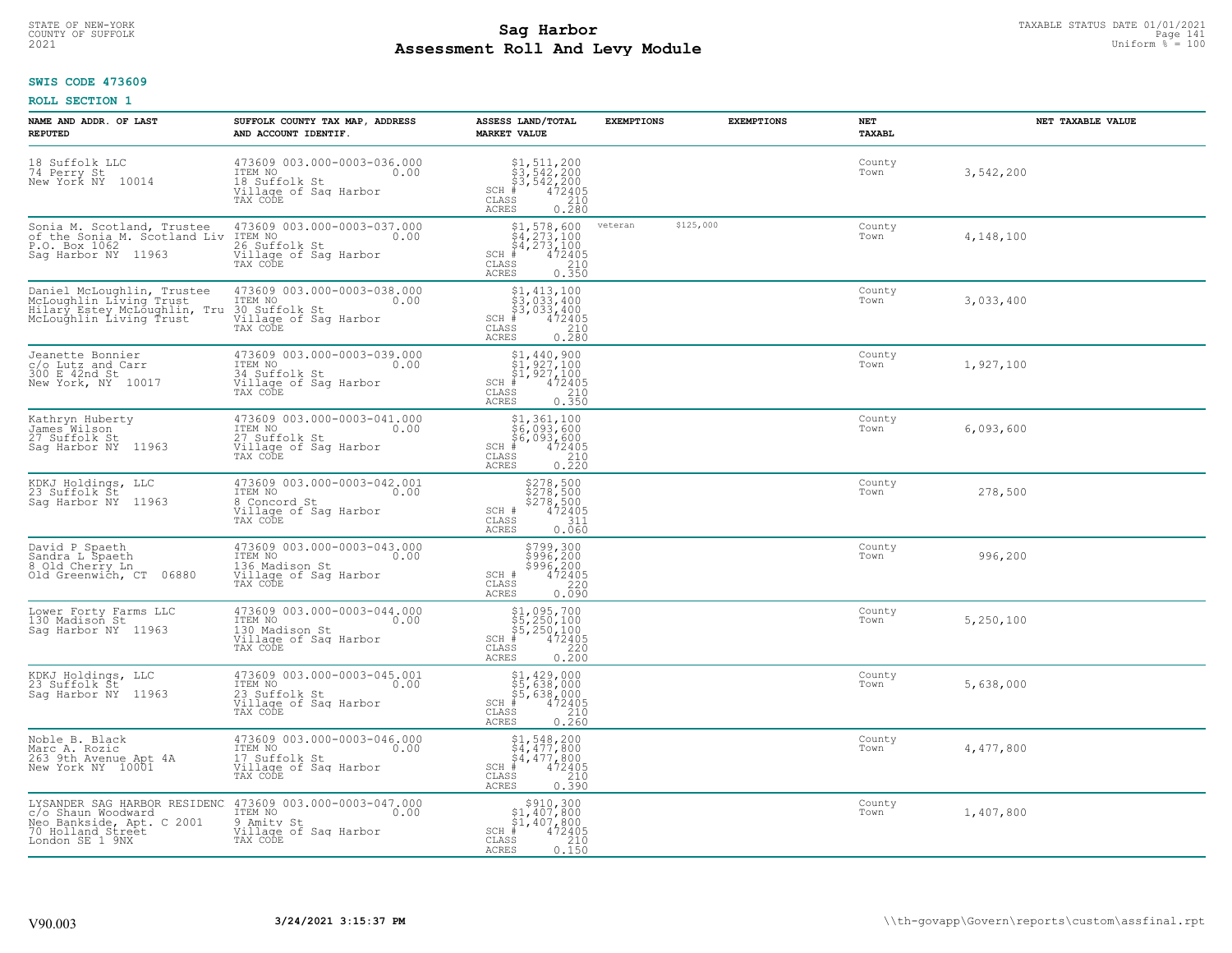# STATE OF NEW-YORK TAXABLE STATUS DATE 01/01/2021<br>241 Page 142 Page 142 **Assessment Roll And Levy Module Example 2021** Uniform  $\frac{1}{8}$  = 100

#### **SWIS CODE 473609**

| NAME AND ADDR. OF LAST<br><b>REPUTED</b>                                                                        | SUFFOLK COUNTY TAX MAP, ADDRESS<br>AND ACCOUNT IDENTIF.                                                | ASSESS LAND/TOTAL<br><b>MARKET VALUE</b>                                                                                                    | <b>EXEMPTIONS</b> | <b>EXEMPTIONS</b> | NET<br>TAXABL  | NET TAXABLE VALUE |
|-----------------------------------------------------------------------------------------------------------------|--------------------------------------------------------------------------------------------------------|---------------------------------------------------------------------------------------------------------------------------------------------|-------------------|-------------------|----------------|-------------------|
| Katherine Betts<br>27 N Moore St Apt 7E<br>New York NY 10013                                                    | 473609 003.000-0003-048.000<br>ITEM NO<br>0.00<br>116 Madison St<br>Village of Sag Harbor<br>TAX CODE  | $$871,000\n$1,235,600\n$1,235,600\n# 472405\n35\n210$<br>$SCH$ #<br>CLASS<br><b>ACRES</b><br>0.130                                          |                   |                   | County<br>Town | 1,235,600         |
| Sherrie Preische<br>7 Cornwall Ave<br>Trenton, NJ 08618                                                         | 473609 003.000-0003-049.000<br>ITEM NO<br>0.00<br>108 Madison St<br>Village of Sag Harbor<br>TAX CODE  | \$796,300<br>\$976,100<br>\$976,100<br>SCH #<br>472405<br>CLASS<br>210<br>0.120<br>ACRES                                                    |                   |                   | County<br>Town | 976,100           |
| Alison O'Malley<br>P.O. Box 677<br>Bridgehampton NY 11932                                                       | 473609 003.000-0003-050.000<br>ITEM NO<br>0.00<br>102 Madison St<br>Village of Sag Harbor<br>TAX CODE  | $$729,300$<br>$$1,232,000$<br>$$1,232,000$<br>$$1,232,000$<br>$SCH$ #<br>472405<br>CLASS<br>210<br><b>ACRES</b><br>0.110                    |                   |                   | County<br>Town | 1,232,000         |
| Frank Ahimaz<br>96 Madison St<br>Saq Harbor, NY 11963                                                           | 473609 003.000-0003-051.000<br>ITEM NO<br>0.00<br>96 Madison St<br>Village of Saq Harbor<br>TAX CODE   | $$836,500$<br>$$1,316,300$<br>$$1,316,300$<br>$$1,316,300$<br>$SCH$ #<br>$\frac{1472405}{210}$<br>CLASS<br><b>ACRES</b><br>0.180            |                   |                   | County<br>Town | 1,316,300         |
| The Hazel Hammond Trust<br>3125 CR 250<br>Durango CO 81301                                                      | 473609 003.000-0003-052.000<br>ITEM NO<br>0.00<br>8 Amity St<br>Village of Sag Harbor<br>TAX CODE      | \$739,200<br>$$905,100$<br>$$905,100$<br>$472405$<br>SCH #<br>$\begin{array}{c} 210 \\ 0.100 \end{array}$<br>CLASS<br>ACRES                 |                   |                   | County<br>Town | 905,100           |
| 12 Amity LLC<br>151 East 83rd St Apt 7B<br>New York NY 10028                                                    | 473609 003.000-0003-054.000<br>ITEM NO<br>0.00<br>12 Amity St<br>Village of Sag Harbor<br>TAX CODE     | \$699,000<br>\$919,300<br>\$919,300<br>\$919,300<br>SCH #<br>CLASS<br>260<br><b>ACRES</b><br>0.100                                          |                   |                   | County<br>Town | 919,300           |
| August Properties, LLC<br>1455 Lands End Road<br>Manalpan FL 33462                                              | 473609 003.000-0003-055.000<br>ITEM NO<br>0.00<br>11 Suffolk St<br>Village of Sag Harbor<br>TAX CODE   | $\begin{array}{c} $678,800\n$1,726,500\n$1,726,500\n# 472405 \end{array}$<br>$SCH$ #<br>CLASS<br>411<br>ACRES<br>0.130                      |                   |                   | County<br>Town | 1,726,500         |
| Claudine Rankin<br>Ann Hotung<br>200 E 16th St Apt 3D<br>New York NY 10003                                      | 473609 003.000-0003-056.000<br>ITEM NO<br>0.00<br>9 Suffolk St<br>Village of Sag Harbor<br>TAX CODE    | $\begin{array}{l} $1,141,400\\ $2,007,700\\ $2,007,700\\ $472405\\ $472405 \end{array}$<br>$SCH$ #<br>CLASS<br>210<br><b>ACRES</b><br>0.170 |                   |                   | County<br>Town | 2,007,700         |
| Lucia P Haile (Life Estate)<br>Roger Haile<br>Duncan Haile<br>5 Suffolk St<br>PO Box 1588                       | 473609 003.000-0003-057.000<br>TTEM NO 0.00<br>5 Suffolk St<br>Village of Saq Harbor<br>TAX CODE       | $\begin{array}{c} $930,400\\ $1,334,400\\ $1,334,400\\ \end{array}$<br>$SCH$ #<br>472405<br>CLASS<br>210<br><b>ACRES</b><br>0.140           |                   |                   | County<br>Town | 1,334,400         |
| John L Nealon (Trustee)<br>Concett D Clarke Revocable T<br>Concetta Clarke<br>PO Box 52<br>Sagaponack, NY 11962 | 473609 003.000-0003-058.000<br>ITEM NO<br>0.00<br>28 Jefferson St<br>Village of Sag Harbor<br>TAX CODE | $$818,600$<br>$$1,192,500$<br>$$1,192,500$<br>$$472405$<br>$SCH$ #<br>$\frac{210}{0.110}$<br>CLASS<br><b>ACRES</b>                          |                   |                   | County<br>Town | 1,192,500         |
| Robert E Gannon<br>Janet E Gannon<br>Sag Harbor, NY 11963                                                       | 473609 003.000-0003-059.000<br>ITEM NO<br>0.00<br>32 Jefferson St<br>Village of Sag Harbor<br>TAX CODE | \$818,600<br>\$953,300<br>\$953,300<br>472405<br>SCH #<br>CLASS<br>210<br>ACRES<br>0.110                                                    |                   |                   | County<br>Town | 953,300           |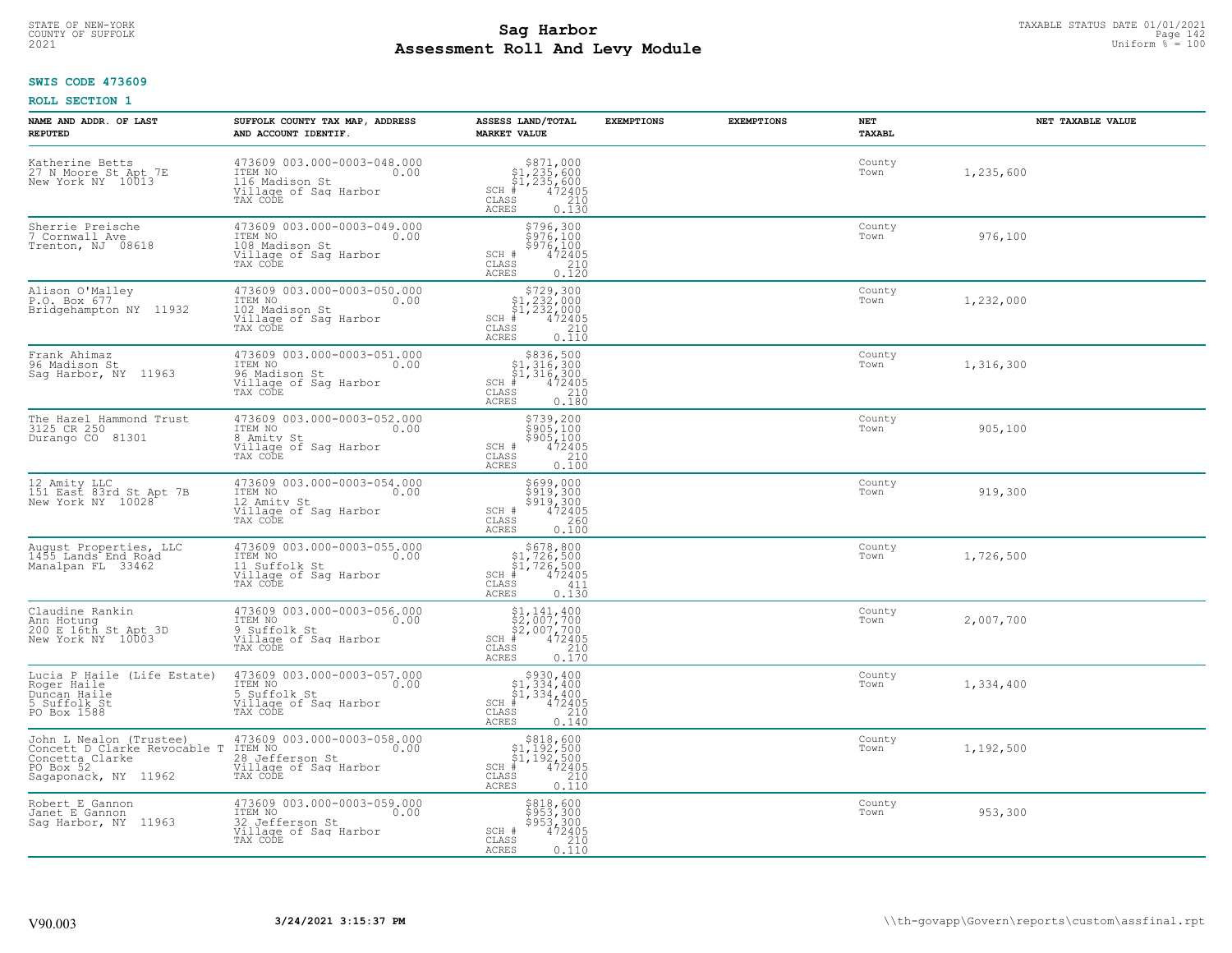# TAXABLE STATUS DATE 01/01/2021<br>COUNTY OF SUFFOLK Page 143 **Assessment Roll And Levy Module Example 2021** Uniform  $\frac{1}{8}$  = 100

#### **SWIS CODE 473609**

| NAME AND ADDR. OF LAST<br><b>REPUTED</b>                                                                                    | SUFFOLK COUNTY TAX MAP, ADDRESS<br>AND ACCOUNT IDENTIF.                                                | ASSESS LAND/TOTAL<br><b>MARKET VALUE</b>                                                                                                                   | <b>EXEMPTIONS</b> | <b>EXEMPTIONS</b> | <b>NET</b><br>TAXABL | NET TAXABLE VALUE |
|-----------------------------------------------------------------------------------------------------------------------------|--------------------------------------------------------------------------------------------------------|------------------------------------------------------------------------------------------------------------------------------------------------------------|-------------------|-------------------|----------------------|-------------------|
| Theodore Jeremenko<br>P.O. Box 279<br>Sagaponack, NY<br>11962                                                               | 473609 003.000-0003-060.000<br>ITEM NO<br>0.00<br>36 Jefferson St<br>Village of Saq Harbor<br>TAX CODE | $\begin{array}{r} $819,000 $1,040,700 $1,040,700 # 472405 $5210$<br>$SCH$ #<br>CLASS<br><b>ACRES</b><br>0.090                                              |                   |                   | County<br>Town       | 1,040,700         |
| Sonia M Schotland (Trustee)<br>The Sonia M. Schotland Livin ITEM NO<br>P.O. Box 1062 40 Jefferson St<br>Sag Harbor NY 11963 | 473609 003.000-0003-061.000<br>0.00<br>Village of Sag Harbor<br>TAX CODE                               | $$818,600$<br>$$1,313,400$<br>$$1,313,400$<br>$$1,313,400$<br>$\begin{array}{r} 472405 \\ 472405 \\ 210 \\ 0.110 \end{array}$<br>$SCH$ #<br>CLASS<br>ACRES |                   |                   | County<br>Town       | 1,313,400         |
| Paul Critchlow<br>15 Fresh Pond Rd<br>Sag Harbor NY 11963                                                                   | 473609 003.000-0003-062.000<br>ITEM NO<br>0.00<br>44 Jefferson St<br>Village of Sag Harbor<br>TAX CODE | $$520,900$<br>$$1,157,800$<br>$$1,157,800$<br>$SCH$ #<br>472405<br>210<br>CLASS<br>0.040<br>ACRES                                                          |                   |                   | County<br>Town       | 1,157,800         |
| Hellman Properties, LLC<br>PO Box 1318<br>Saq Harbor, NY 11963                                                              | 473609 003.000-0003-063.000<br>ITEM NO<br>0.00<br>90 Madison St<br>Village of Sag Harbor<br>TAX CODE   | \$820,600<br>\$1,405,800<br>$\frac{1}{2}$ 1,405,800<br>$SCH$ #<br>$\begin{array}{r} 472405 \\ 210 \\ 0.130 \end{array}$<br>CLASS<br><b>ACRES</b>           |                   |                   | County<br>Town       | 1,405,800         |
| Marla Schwenk<br>PO Box 1739<br>Sag Harbor NY 11963                                                                         | 473609 003.000-0003-064.000<br>ITEM NO<br>0.00<br>84 Jefferson St<br>Village of Saq Harbor<br>TAX CODE | \$576,000<br>$$762,500$<br>$$762,500$<br>$$472405$<br>0.060<br>SCH #<br>CLASS<br><b>ACRES</b>                                                              | Persons           | \$381,250         | County<br>Town       | 381,250           |
| Robert B Smart<br>Christine Belson<br>3414 N Street NW<br>Washington DC 20007                                               | 473609 003.000-0003-065.000<br>ITEM NO<br>0.00<br>74 Madison St<br>Village of Sag Harbor<br>TAX CODE   | $$1, 077, 300$<br>$$1, 422, 300$<br>$$1, 422, 300$<br>$$422, 300$<br>$472405$<br>$SCH$ #<br>$\begin{bmatrix} 210 \\ 0.170 \end{bmatrix}$<br>CLASS<br>ACRES |                   |                   | County<br>Town       | 1,422,300         |
| Cindy J O Hagan<br>Christopher Robertson<br>40 Renwick St FL 6<br>New York NY 10013                                         | 473609 003.000-0003-066.000<br>ITEM NO<br>0.00<br>68 Madison St<br>Village of Sag Harbor<br>TAX CODE   | $\begin{array}{c} $847,700 $1,112,100 $1,112,100 # 472405 \end{array}$<br>$SCH$ #<br>CLASS<br>210<br>0.190<br>ACRES                                        |                   |                   | County<br>Town       | 1,112,100         |
| 20 Union Street LLC<br>P.O. Box 2967<br>Southampton NY 11969                                                                | 473609 003.000-0003-067.000<br>TTEM NO 0.00<br>20 Union St<br>Village of Saq Harbor<br>TAX CODE        | \$1,191,700<br>\$9,684,500<br>\$9,684,500<br># 472405<br>\$8 210<br>$SCH$ #<br>CLASS<br>0.340<br>ACRES                                                     |                   |                   | County<br>Town       | 9,684,500         |
| Jason Epstein<br>240 Centre St<br>New York NY 10013                                                                         | 473609 003.000-0003-068.000<br>TTEM NO 0.00<br>12 Union St<br>Village of Sag Harbor<br>TAX CODE        | \$1,340,400<br>\$1,751,600<br>\$1,751,600<br>SCH<br>$\begin{smallmatrix} 7472405\ 472405\ 210\ 0.750 \end{smallmatrix}$<br>CLASS<br><b>ACRES</b>           |                   |                   | County<br>Town       | 1,751,600         |
| AER UNION, LLC<br>TOURBILLION LLC<br>515 East 72nd Street Apt 5B<br>New York NY 10021                                       | 473609 003.000-0003-069.000<br>ITEM NO<br>0.00<br>6 Union St<br>Village of Sag Harbor<br>TAX CODE      | \$1,136,700<br>\$6,707,600<br>$\frac{1}{6}$ 6, 707, 600<br>$\frac{1}{6}$ 472405<br>$\frac{210}{6}$<br>$SCH$ #<br>CLASS<br>0.220<br><b>ACRES</b>            |                   |                   | County<br>Town       | 6,707,600         |
| NYHO LLC<br>P.O. Box 916<br>Amagansett NY 11930                                                                             | 473609 003.000-0003-071.000<br>ITEM NO<br>0.00<br>5 Jefferson St<br>Village of Sag Harbor<br>TAX CODE  | $$733,500$<br>$$1,729,200$<br>$$1,729,200$<br>$472405$<br>$$220$<br>$$220$<br>$SCH$ #<br>CLASS<br>ACRES<br>0.080                                           |                   |                   | County<br>Town       | 1,729,200         |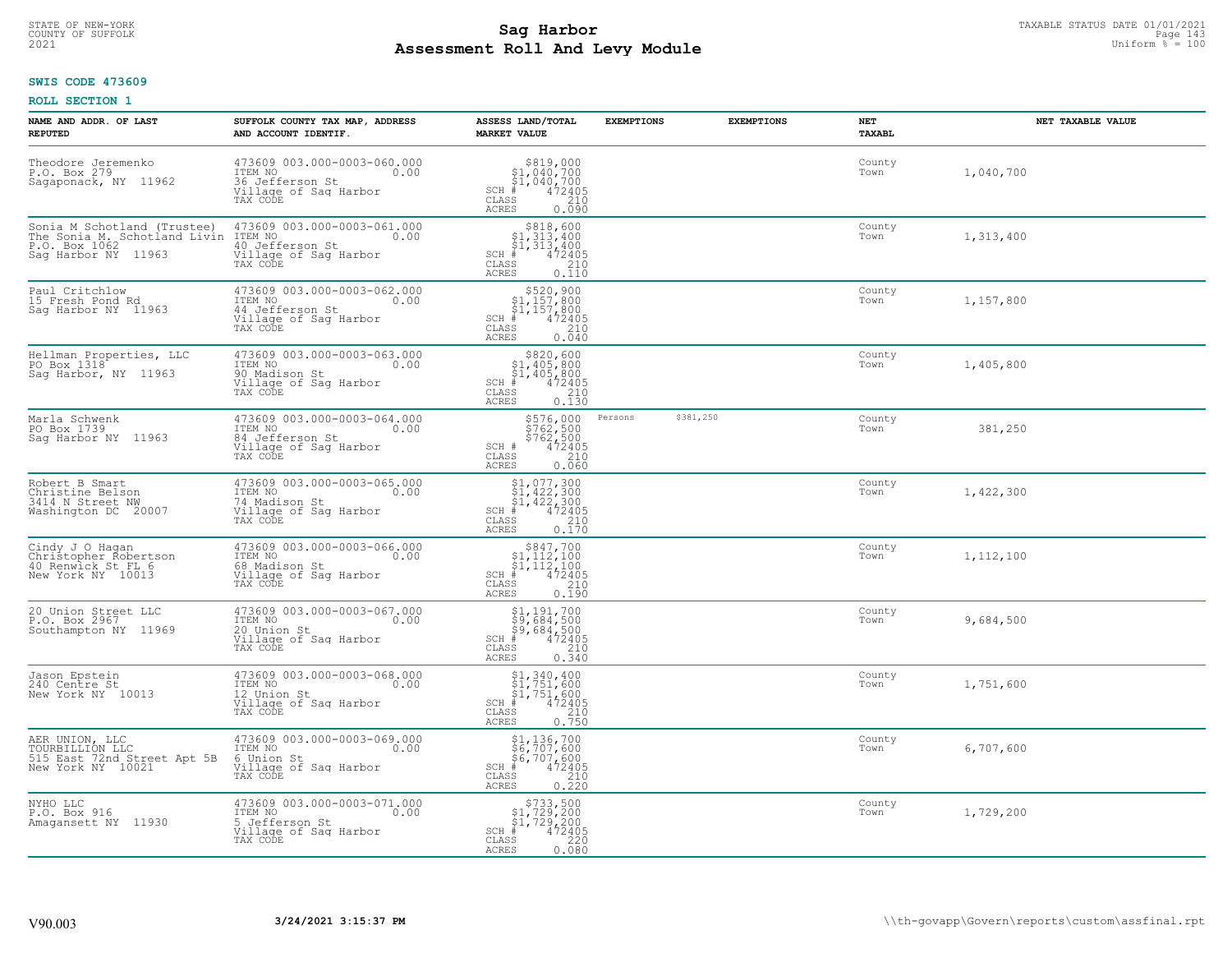# STATE OF NEW-YORK TAXABLE STATUS DATE 01/01/2021<br>Page 144 **Sag Harbor** Supering Data Page 144 **Assessment Roll And Levy Module Example 2021** Uniform  $\frac{1}{8}$  = 100

#### **SWIS CODE 473609**

| NAME AND ADDR. OF LAST<br><b>REPUTED</b>                                                               | SUFFOLK COUNTY TAX MAP, ADDRESS<br>AND ACCOUNT IDENTIF.                                                | ASSESS LAND/TOTAL<br><b>MARKET VALUE</b>                                                                             | <b>EXEMPTIONS</b> | <b>EXEMPTIONS</b> | NET<br>TAXABL  | NET TAXABLE VALUE |
|--------------------------------------------------------------------------------------------------------|--------------------------------------------------------------------------------------------------------|----------------------------------------------------------------------------------------------------------------------|-------------------|-------------------|----------------|-------------------|
| Duncan N Darrow<br>Peter V Darrow<br>#7e<br>1361 Madison Ave<br>New York, NY 11028                     | 473609 003.000-0003-072.000<br>ITEM NO<br>0.00<br>21 Jefferson St<br>Village of Saq Harbor<br>TAX CODE | $$2, 314, 400$<br>$$2, 110, 500$<br>$$2, 110, 500$<br>$*$ 472405<br>$SCH$ #<br>CLASS<br>281<br>ACRES<br>0.280        |                   |                   | County<br>Town | 2,110,500         |
| First Dominick Corp<br>P.O. Box 2240<br>400 Madison St<br>Saq Harbor, NY 11963                         | 473609 003.000-0003-073.000<br>ITEM NO<br>0.00<br>122 Madison St<br>Village of Sag Harbor<br>TAX CODE  | \$784,700<br>\$923,100<br>\$923,100<br>SCH #<br>472405<br>CLASS<br>210<br>0.130<br>ACRES                             |                   |                   | County<br>Town | 923,100           |
| RC Sag Harbor LLC<br>1520 Northern Boulevard<br>Manhasset NY 11030                                     | 473609 003.000-0004-001.000<br>ITEM NO<br>0.00<br>89 Main St<br>Village of Sag Harbor<br>TAX CODE      | $$327,60051,622,60051,622,600+ 472405$<br>SCH #<br>CLASS<br>461<br>0.050<br>ACRES                                    |                   |                   | County<br>Town | 1,622,600         |
| Bernard Posner<br>C/o Simonson Realty<br>Charles Levinson<br>C/o Simonson Realty<br>Nicholas D Arienzo | 473609 003.000-0004-002.000<br>ITEM NO<br>0.00<br>103 Main St<br>Village of Saq Harbor<br>TAX CODE     | $$3,022,300$<br>$$3,022,300$<br>$$472405$<br>$85$<br>$882$<br>$821$<br>$SCH$ #<br>CLASS<br><b>ACRES</b><br>0.260     |                   |                   | County<br>Town | 3,022,300         |
| Sag Harbor Pooh LLC<br>c/o Manhattan Skyline Manage<br>101 W 55 St<br>New York, NY 10019               | 473609 003.000-0004-003.000<br>ITEM NO<br>0.00<br>111 Main St<br>Village of Saq Harbor<br>TAX CODE     | \$966,600<br>$$1,572,500$<br>$$1,572,500$<br>$*$ 472405<br>$SCH$ #<br>CLASS<br>482<br>0.100<br>ACRES                 |                   |                   | County<br>Town | 1,572,500         |
| John C. Louise, Trustee<br>of the John C. Louise Living<br>117 Main St<br>Saq Harbor NY 11963          | 473609 003.000-0004-004.000<br>ITEM NO<br>117 Main St<br>0.00<br>Village of Sag Harbor<br>TAX CODE     | \$1,226,900<br>\$1,795,800<br>\$1,795,800<br>#472405<br>$SCH$ #<br>CLASS<br>482<br><b>ACRES</b><br>0.200             |                   |                   | County<br>Town | 1,795,800         |
| Sag Harbor Holdings, LLC<br>c/o James Giorgio<br>7100 New Horizons Blvd<br>Amityville NY 11701         | 473609 003.000-0004-005.001<br>TEM NO<br>125 Main St<br>Village of Sag Harbor<br>0.00<br>TAX CODE      | \$869,900<br>\$1,934,800<br>\$1,934,800<br>$SCH$ #<br>472405<br>$\mathtt{CLASS}$<br>483<br>0.170<br>ACRES            |                   |                   | County<br>Town | 1,934,800         |
| Main Street Sag Harbor Holdi<br>7100 New Horizons Blvd<br>Amityville NY 11701                          | 473609 003.000-0004-005.002<br>TTEM NO 0.00<br>127 Main St<br>Village of Sag Harbor<br>TAX CODE        | $$862,000$<br>$$1,131,300$<br>$$1,131,300$<br>$*1$<br>$472405$<br>$SCH$ $#$<br>CLASS<br>482<br><b>ACRES</b><br>0.150 |                   |                   | County<br>Town | 1,131,300         |
| Lynn Park Charveriat<br>P.O. Box 112<br>Sag Harbor NY 11963                                            | 473609 003.000-0004-006.000<br>ITEM NO 0.00<br>133 Main St<br>Village of Sag Harbor<br>TAX CODE        | $$629,600$<br>$$1,519,100$<br>$$1,519,100$<br>$$472405$<br>$SCH$ #<br>CLASS<br>483<br><b>ACRES</b><br>0.200          |                   |                   | County<br>Town | 1,519,100         |
| Bellmax LLC<br>Mann Investments Ltd<br>c/o Michael Eicke<br>P.O. Box 2189<br>Sag Harbor, NY 11963      | 473609 003.000-0004-007.000<br>ITEM NO<br>0.00<br>3 Madison St<br>Village of Sag Harbor<br>TAX CODE    | $$623, 800$<br>$$2, 006, 300$<br>$$2, 006, 300$<br>$*$ 472405<br>$SCH$ #<br>CLASS<br>482<br><b>ACRES</b><br>0.180    |                   |                   | County<br>Town | 2,006,300         |
| Scott Weiss<br>P.O. Box 442<br>Saq Harbor, NY 11963-0009                                               | 473609 003.000-0004-008.000<br>ITEM NO<br>0.00<br>11 Madison St<br>Village of Sag Harbor<br>TAX CODE   | \$627,200<br>\$1,093,700<br>\$1,093,700<br>$SCH$ #<br>472405<br>CLASS<br>482<br><b>ACRES</b><br>0.190                |                   |                   | County<br>Town | 1,093,700         |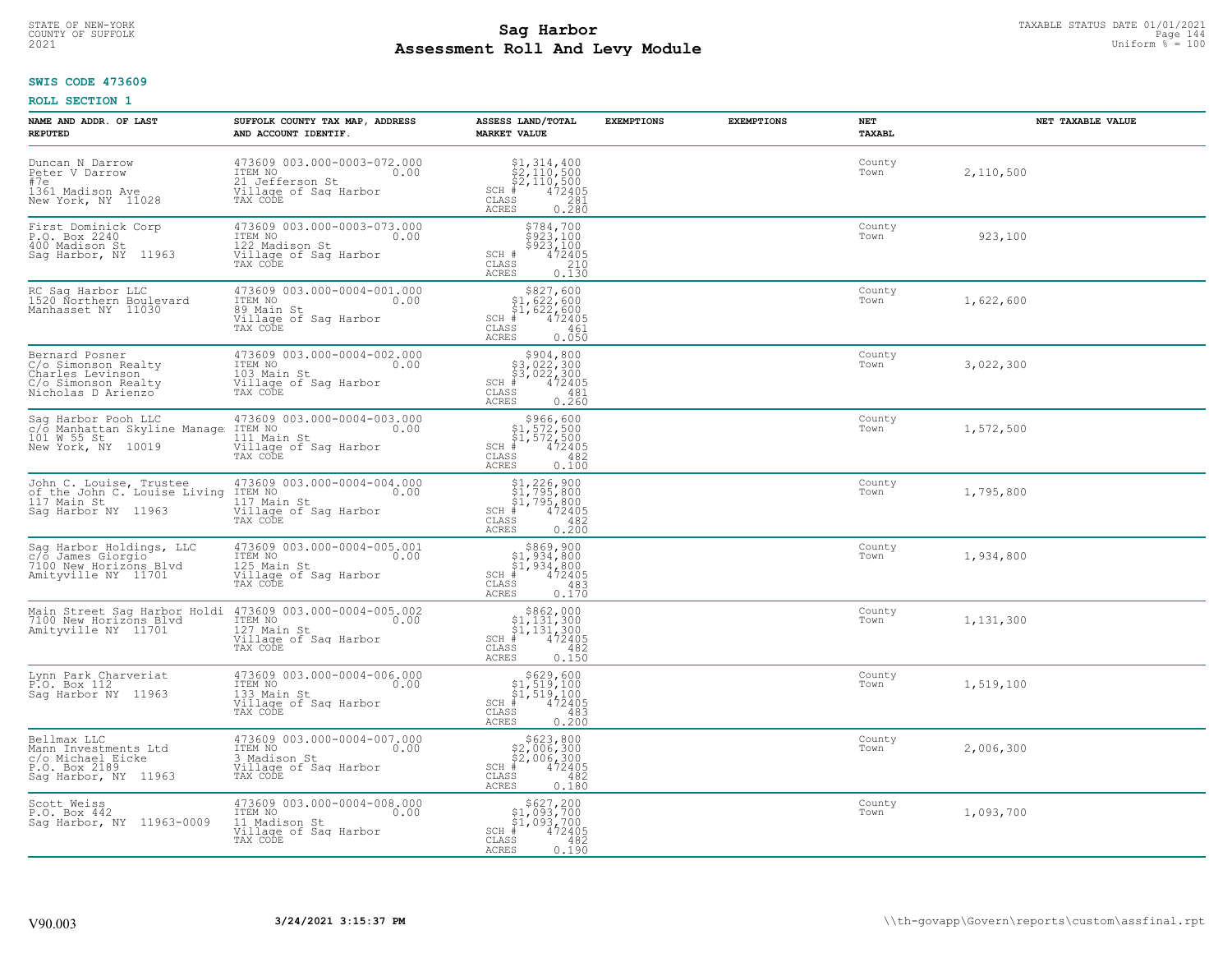# TAXABLE STATUS DATE 01/01/2021<br>COUNTY OF SUFFOLK Page 145 **Assessment Roll And Levy Module Example 2021** Uniform  $\frac{1}{8}$  = 100

#### **SWIS CODE 473609**

| NAME AND ADDR. OF LAST<br><b>REPUTED</b>                                                                        | SUFFOLK COUNTY TAX MAP, ADDRESS<br>AND ACCOUNT IDENTIF.                                                | ASSESS LAND/TOTAL<br><b>MARKET VALUE</b>                                                                                                                                                                                          | <b>EXEMPTIONS</b> | <b>EXEMPTIONS</b> | NET<br>TAXABL  | NET TAXABLE VALUE |
|-----------------------------------------------------------------------------------------------------------------|--------------------------------------------------------------------------------------------------------|-----------------------------------------------------------------------------------------------------------------------------------------------------------------------------------------------------------------------------------|-------------------|-------------------|----------------|-------------------|
| 17 Madison Restoration LLC<br>c/o Alex Akavan<br>1751 Scuttlehole Rd<br>P.O. Box 1860<br>Bridgehampton NY 11932 | 473609 003.000-0004-009.000<br>ITEM NO<br>0.00<br>17 Madison St<br>Village of Sag Harbor<br>TAX CODE   | $$647,900$<br>$$1,538,200$<br>$$1,538,200$<br>$*$ 472405<br>$SCH$ #<br>CLASS<br>482<br>ACRES<br>0.270                                                                                                                             |                   |                   | County<br>Town | 1,538,200         |
| Vail House Inc<br>C/O Vera Graaf<br>Apt 10H<br>110 Greene St<br>New York, NY 10012                              | 473609 003.000-0004-010.000<br>ITEM NO<br>0.00<br>25 Madison St<br>Village of Sag Harbor<br>TAX CODE   | $$616,600$<br>$$1,090,100$<br>$$1,090,100$<br>$*$ 472405<br>$SCH$ #<br>CLASS<br>483<br>0.150<br>ACRES                                                                                                                             |                   |                   | County<br>Town | 1,090,100         |
| 595 Realty Corp. Inc.<br>400 Lafayette Street<br>New York NY 10003                                              | 473609 003.000-0004-011.000<br>ITEM NO<br>0.00<br>31 Madison St<br>Village of Sag Harbor<br>TAX CODE   | $\begin{array}{r}  \  \  \, 5950,200 \\  \  \, 52,446,500 \\  \  \, 52,446,500 \\  \  \  \, 446,500 \\  \  \  \, 472405 \\  \  \  \, 550 \\  \  \  \, 210 \\  \  \, 550 \\  \  \, 0.150 \end{array}$<br>$SCH$ #<br>CLASS<br>ACRES |                   |                   | County<br>Town | 2,446,500         |
| 42 Church Street LLC<br>c/o Alex Avakan<br>P.O. Box 1860<br>Bridgehampton NY 11932                              | 473609 003.000-0004-013.000<br>ITEM NO<br>0.00<br>42 Church St<br>Village of Saq Harbor<br>TAX CODE    | $$460,500$<br>$$1,279,700$<br>$$1,279,700$<br>$472405$<br>$35$<br>$$210$<br>$SCH$ #<br>CLASS<br>ACRES<br>0.080                                                                                                                    |                   |                   | County<br>Town | 1,279,700         |
| Harbor Holdings 1 LLC<br>51 Division Street #220<br>Sag Harbor NY 11963                                         | 473609 003.000-0004-015.000<br>ITEM NO<br>0.00<br>110 Division St<br>Village of Saq Harbor<br>TAX CODE | \$698,700<br>$\begin{array}{c} 51,199,100 \\ 51,199,100 \\ \pm 472405 \end{array}$<br>$SCH$ $#$<br>CLASS<br>$\begin{array}{c} 210 \\ 0.180 \end{array}$<br><b>ACRES</b>                                                           |                   |                   | County<br>Town | 1,199,100         |
| Eliza Werner<br>P.O. Box 504<br>Sag Harbor, NY 11963                                                            | 473609 003.000-0004-016.000<br>ITEM NO<br>0.00<br>114 Division St<br>Village of Sag Harbor<br>TAX CODE | \$826,400<br>\$826,400<br>\$826,400<br>472405<br>SCH #<br>CLASS<br>483<br>0.150<br>ACRES                                                                                                                                          |                   |                   | County<br>Town | 826,400           |
| Donald Sultan<br>44 Church St<br>Saq Harbor, NY 11963                                                           | 473609 003.000-0004-018.001<br>TTEM NO 0.00<br>$15$ Sage St<br>Village of Sag Harbor<br>TAX CODE       | \$822,300<br>\$992,900<br>\$992,900<br>\$992,900<br>SCH #<br>CLASS<br>$\frac{210}{0.150}$<br><b>ACRES</b>                                                                                                                         |                   |                   | County<br>Town | 992,900           |
| Gerald Bennet Malanga, Trust<br>Malanga Living Trust<br>Teresa Anna Libertino, Trust<br>Malanga Living Trust    | 473609 003.000-0004-019.001<br>0.00 0.00<br>43 Madison St<br>Village of Saq Harbor<br>TAX CODE         | $$567, 200$<br>$$1, 638, 500$<br>$$1, 638, 500$<br>$*$ 472405<br>$SCH$ #<br>$\mathtt{CLASS}$<br>480<br>ACRES<br>0.080                                                                                                             |                   |                   | County<br>Town | 1,638,500         |
| John C. Connor<br>P.O. Box 2811<br>Sag Harbor NY 11963                                                          | 473609 003.000-0004-020.000<br>TTEM NO 0.00<br>47 Madison St<br>Village of Sag Harbor<br>TAX CODE      | $$565, 200$<br>$$1, 537, 200$<br>$$1, 537, 200$<br>$*$<br>$*$<br>$*$<br>$*$<br>$SCH$ #<br>CLASS<br>210<br><b>ACRES</b><br>0.100                                                                                                   |                   |                   | County<br>Town | 1,537,200         |
| Donald Sultan<br>86 Thomas St<br>New York NY 10013                                                              | 473609 003.000-0004-021.000<br>ITEM NO<br>0.00<br>55 Madison St<br>Village of Sag Harbor<br>TAX CODE   | $$1, 213, 200$<br>$$1, 430, 000$<br>$$1, 430, 000$<br>$$472405$<br>$SCH$ #<br>210<br>CLASS<br><b>ACRES</b><br>0.460                                                                                                               |                   |                   | County<br>Town | 1,430,000         |
| Edward Whitmore<br>Allison Whitmore<br>513 Warren Cres<br>Norfolk VA 23507                                      | 473609 003.000-0004-022.000<br>ITEM NO<br>61 Madison St<br>0.00<br>Village of Sag Harbor<br>TAX CODE   | \$792,800<br>\$1,205,500<br>\$1,205,500<br>$SCH$ #<br>472405<br>CLASS<br>210<br><b>ACRES</b><br>0.130                                                                                                                             |                   |                   | County<br>Town | 1,205,500         |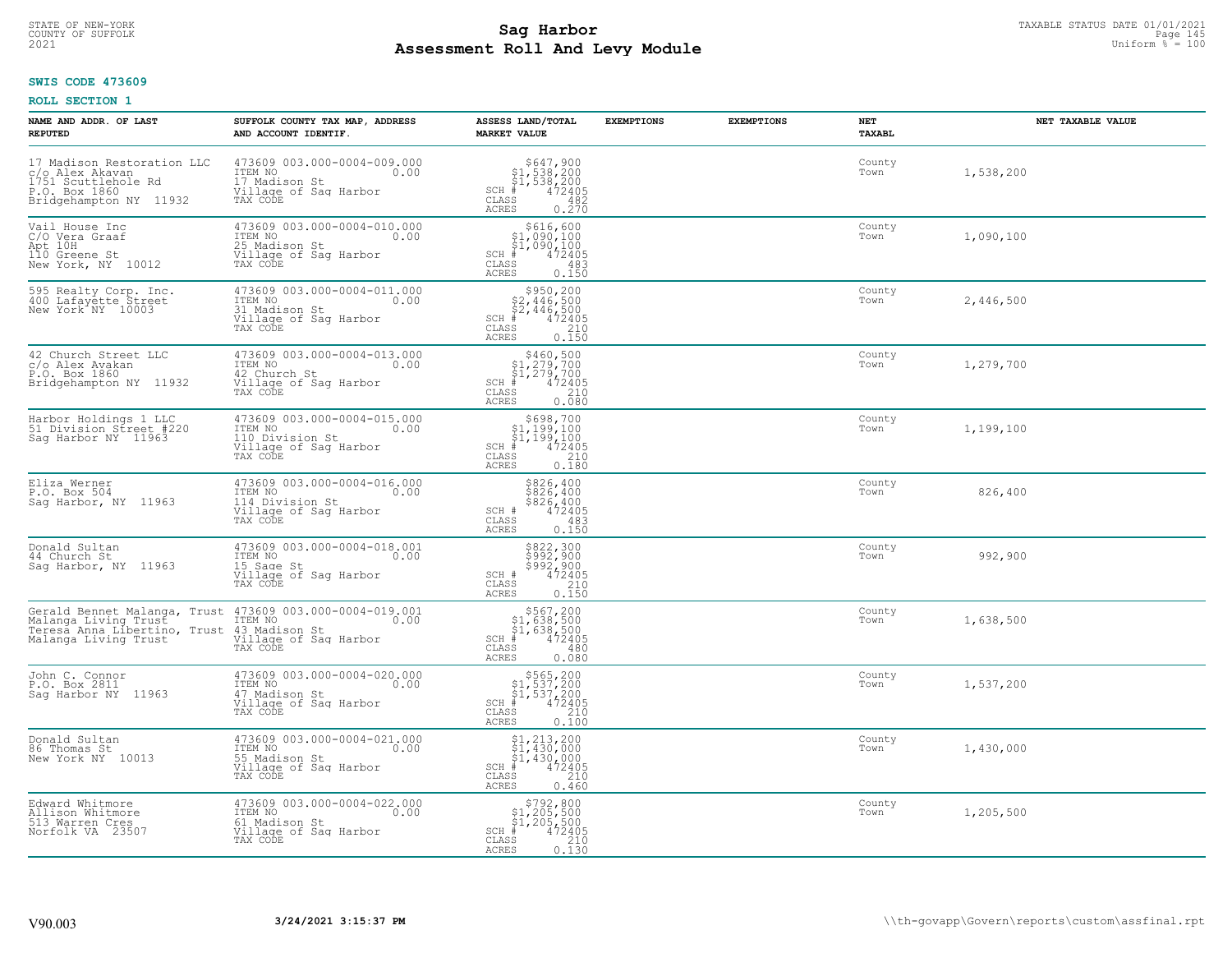# TAXABLE STATUS DATE 01/01/2021<br>COUNTY OF SUFFOLK Page 146 Page 146 **Assessment Roll And Levy Module Example 2021** Uniform  $\frac{1}{8}$  = 100

#### **SWIS CODE 473609**

| NAME AND ADDR. OF LAST<br><b>REPUTED</b>                                                                                                        | SUFFOLK COUNTY TAX MAP, ADDRESS<br>AND ACCOUNT IDENTIF.                                                | ASSESS LAND/TOTAL<br><b>MARKET VALUE</b>                                                                                                            | <b>EXEMPTIONS</b>                           | <b>EXEMPTIONS</b> | <b>NET</b><br>TAXABL | NET TAXABLE VALUE |
|-------------------------------------------------------------------------------------------------------------------------------------------------|--------------------------------------------------------------------------------------------------------|-----------------------------------------------------------------------------------------------------------------------------------------------------|---------------------------------------------|-------------------|----------------------|-------------------|
| Gordian Raacke<br>Dominic R Raacke<br>Catarina Raacke<br>183 Middle Highway<br>East Hampton NY 11937                                            | 473609 003.000-0004-023.000<br>ITEM NO<br>0.00<br>37 Union St<br>Village of Saq Harbor<br>TAX CODE     | $$926,30051,140,00051,140,000# 47240535 210$<br>$SCH$ #<br>CLASS<br><b>ACRES</b><br>0.160                                                           |                                             |                   | County<br>Town       | 1,140,000         |
| Pauline P Koenig<br>Bruce L Porter<br>513 Walden Rd<br>Corrales NM 87048                                                                        | 473609 003.000-0004-024.000<br>ITEM NO<br>0.00<br>69 Madison St<br>Village of Sag Harbor<br>TAX CODE   | \$384,800<br>\$593,200<br>\$593,200<br>\$472405<br>SCH #<br>CLASS<br>281<br><b>ACRES</b><br>0.060                                                   |                                             |                   | County<br>Town       | 593,200           |
| Richard A. Ferrara Jr.<br>Peter M Ferrara, Jr.<br>Andrew Ferrara<br>Linda Calder, Life Estate                                                   | 473609 003.000-0004-025.000<br>ITEM NO<br>0.00<br>34 Union St<br>Village of Sag Harbor<br>TAX CODE     | \$415,400<br>$\frac{1}{2}$ 730,600<br>\$730,600<br>SCH #<br>$\frac{472405}{220}$<br>CLASS<br><b>ACRES</b><br>0.070                                  |                                             |                   | County<br>Town       | 730,600           |
| John F Good<br>Janet M Allen<br>25 Drummond Ln<br>New Canaan CT 06840                                                                           | 473609 003.000-0004-029.000<br>TTEM NO 0.00<br>48 Union St<br>Village of Sag Harbor<br>TAX CODE        | $$1,034,700$<br>$$1,257,200$<br>$$1,257,200$<br>$472405$<br>$$250$<br>$$220$<br>$SCH$ #<br>CLASS<br><b>ACRES</b><br>0.170                           |                                             |                   | County<br>Town       | 1,257,200         |
| Sophie Latham<br>Tamer Pepemehmetoglu<br>168 Central Ave<br>Greenport, NY 11944                                                                 | 473609 003.000-0004-030.000<br>ITEM NO<br>0.00<br>52 Union St<br>Village of Saq Harbor<br>TAX CODE     | \$615,200<br>51,968,600<br>$\begin{array}{r} 51,968,600 \\ 472405 \\ \text{is} \qquad 411 \end{array}$<br>$SCH$ #<br>CLASS<br>0.230<br><b>ACRES</b> |                                             |                   | County<br>Town       | 1,968,600         |
| Kathryn Evans Gerecke, Trust 473609 003.000-0004-031.000<br>The Kathryn Evans Gerecke Li<br>56 Union Št<br>Saq Harbor NY 11963                  | ITEM NO<br>0.00<br>56 Union St<br>Village of Sag Harbor<br>TAX CODE                                    | \$744,600<br>\$978,100<br>\$978,100<br>\$978,100<br>\$220<br>\$220<br>\$210<br>SCH #<br>CLASS<br><b>ACRES</b>                                       | \$489,050<br>Persons                        |                   | County<br>Town       | 489,050           |
| Cameron R Bloch<br>Marcelle Bloch<br>305 W 86th St<br>New York, NY 10024                                                                        | 473609 003.000-0004-032.000<br>ITEM NO<br>0.00<br>60 Union St<br>Village of Sag Harbor<br>TAX CODE     | $$309,000$1,040,600$1,040,600472405$<br>$SCH$ #<br>$\mathtt{CLASS}$<br>220<br><b>ACRES</b><br>0.190                                                 |                                             |                   | County<br>Town       | 1,040,600         |
| 64 Union LLC<br>8787 Shoreham Drive PH A<br>West Hollywood CA 92663                                                                             | 473609 003.000-0004-033.000<br>TTEM NO 0.00<br>64 Union St<br>Village of Sag Harbor<br>TAX CODE        | $$838,300$<br>$$1,475,000$<br>$$1,475,000$<br>$*1,475,000$<br>$*1,472405$<br>SCH #<br>CLASS<br>210<br><b>ACRES</b><br>0.170                         |                                             |                   | County<br>Town       | 1,475,000         |
| Anthony Vermandois<br>68 Union St<br>Saq Harbor, NY 11963                                                                                       | 473609 003.000-0004-034.000<br>TTEM NO 0.00<br>68 Union St<br>Village of Saq Harbor<br>TAX CODE        | \$245,800<br>\$903,600<br>\$903,600<br>\$903,600<br>SCH #<br>CLASS<br>210<br>0.050<br><b>ACRES</b>                                                  |                                             |                   | County<br>Town       | 903,600           |
| Stawski Group, LLC<br>c/o Dr. Axel Stawski<br>P.O. Box 510<br>884 Sagg Main St<br>Sagapoñáck NY 11962                                           | 473609 003.000-0004-035.000<br>ITEM NO<br>0.00<br>138 Division St<br>Village of Sag Harbor<br>TAX CODE | $$567, 200$<br>$$1, 064, 300$<br>$$1, 064, 300$<br>$*1, 064, 300$<br>$*1, 0472405$<br>$SCH$ #<br>CLASS<br>480<br>0.050<br><b>ACRES</b>              |                                             |                   | County<br>Town       | 1,064,300         |
| Richard D Carlson (Life Esta 473609 003.000-0004-036.000<br>Joan T Carlson (Life Estate)<br>Dicie Tyor Carlson<br>140 Division St<br>PO Box 310 | ITEM NO<br>140 Division St<br>0.00<br>Village of Sag Harbor<br>TAX CODE                                | \$421,900<br>$\begin{array}{r} 7554,800 \\ 5554,800 \\ 472405 \\ 210 \end{array}$<br>SCH #<br>CLASS<br><b>ACRES</b><br>0.080                        | \$62,670<br>veteran<br>\$221,459<br>Persons |                   | County<br>Town       | 270,671           |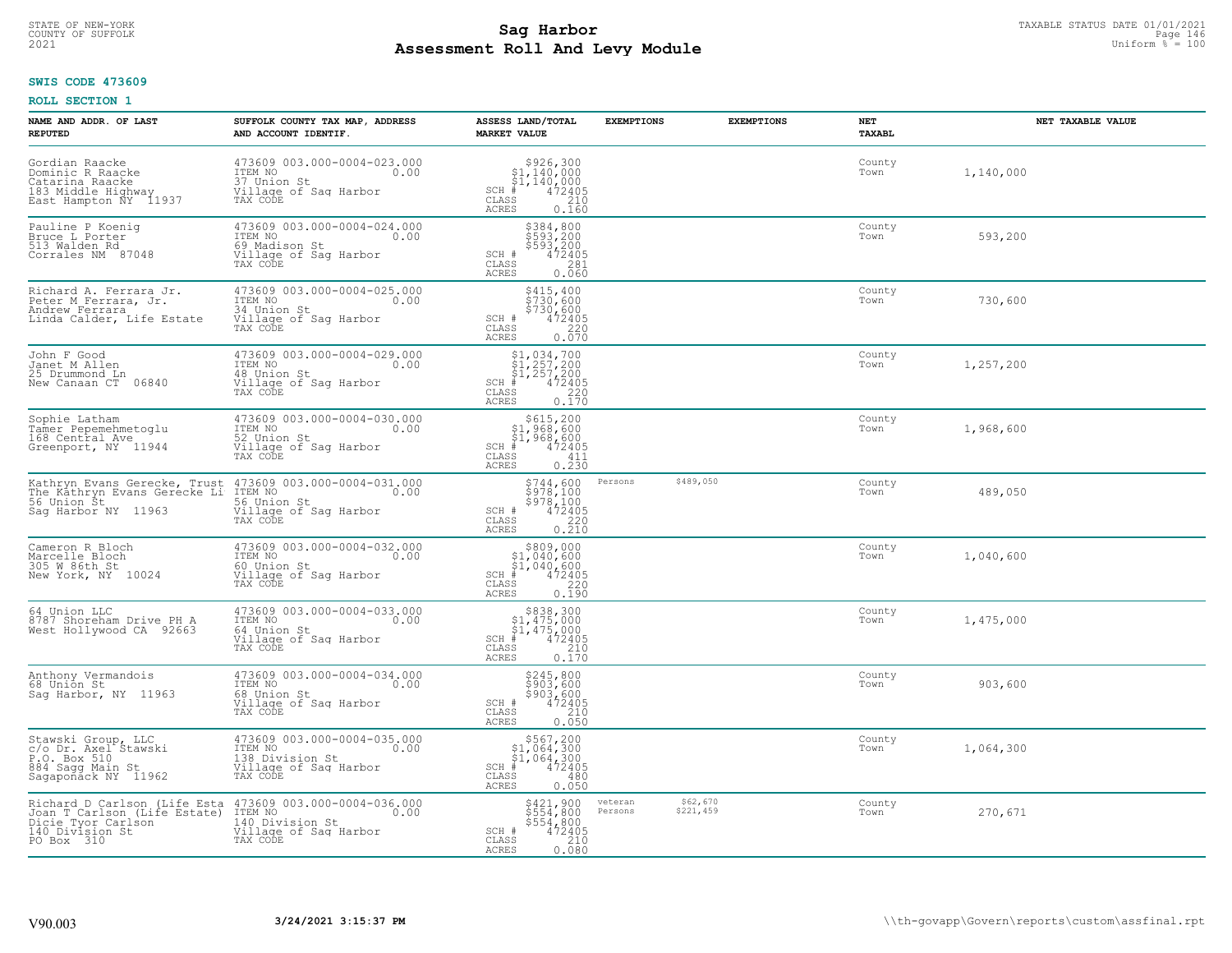# STATE OF NEW-YORK TAXABLE STATUS DATE 01/01/2021<br>COUNTY OF SUFFOLK Page 147 **Assessment Roll And Levy Module Example 2021** Uniform  $\frac{1}{8}$  = 100

#### **SWIS CODE 473609**

| NAME AND ADDR. OF LAST<br><b>REPUTED</b>                                                                    | SUFFOLK COUNTY TAX MAP, ADDRESS<br>AND ACCOUNT IDENTIF.                                                | ASSESS LAND/TOTAL<br><b>MARKET VALUE</b>                                                                                                     | <b>EXEMPTIONS</b> | <b>EXEMPTIONS</b> | NET<br><b>TAXABL</b> | NET TAXABLE VALUE |
|-------------------------------------------------------------------------------------------------------------|--------------------------------------------------------------------------------------------------------|----------------------------------------------------------------------------------------------------------------------------------------------|-------------------|-------------------|----------------------|-------------------|
| Ann M Schiavoni<br>North Haven<br>Bayberry Ln<br>Sag Harbor, NY 11963                                       | 473609 003.000-0004-037.000<br>10.00 0.00<br>144 Division St<br>Village of Sag Harbor<br>TAX CODE      | $\begin{array}{r} 5336, 400 \\ 5422, 700 \\ 5422, 700 \\ 472405 \\ 210 \end{array}$<br>SCH #<br>CLASS<br><b>ACRES</b><br>0.060               |                   |                   | County<br>Town       | 422,700           |
| Joan N Hayden<br>Edgar V Krois<br>309 West Johnson St Apt 945<br>Madison WI 53703                           | 473609 003.000-0004-039.002<br>ITEM NO<br>0.00<br>148 Division St<br>Village of Sag Harbor<br>TAX CODE | $$1,006,900$<br>$$1,206,300$<br>$$1,206,300$<br>$$1,206,300$<br>$472405$<br>$SCH$ #<br>210<br>CLASS<br><b>ACRES</b><br>0.160                 |                   |                   | County<br>Town       | 1,206,300         |
| Alastair E. Hawker<br>Aja R. DeKleva Cohen<br>97 Kimberly Place<br>New Canaan CT 06840                      | 473609 003.000-0004-040.001<br>ITEM NO<br>0.00<br>152 Division St<br>Village of Sag Harbor<br>TAX CODE | $$927, 400$<br>$$1, 754, 400$<br>$$1, 754, 400$<br>$SCH$ #<br>472405<br>CLASS<br>$\begin{array}{c} 281 \\ 0.250 \end{array}$<br><b>ACRES</b> |                   |                   | County<br>Town       | 1,754,400         |
| Joris Esch<br>Mahnaz Maqsudi<br>200 Chambers St Apt 5H<br>New York NY 10007                                 | 473609 003.000-0004-041.001<br>ITEM NO<br>0.00<br>156 Division St<br>Village of Sag Harbor<br>TAX CODE | \$632,700<br>\$1,938,900<br>\$1,938,900<br>SCH #<br>CLASS<br>472405<br>210<br><b>ACRES</b><br>0.100                                          |                   |                   | County<br>Town       | 1,938,900         |
| Margaret W Ginna<br>P.O. Box 1256<br>Saq Harbor, NY 11963                                                   | 473609 003.000-0004-042.001<br>ITEM NO<br>0.00<br>160 Division St<br>Village of Sag Harbor<br>TAX CODE | \$445,900<br>$$614,200$<br>$$614,200$<br>$472405$<br>$$210$<br>SCH #<br>CLASS<br>0.070<br>ACRES                                              |                   |                   | County<br>Town       | 614,200           |
| Jill Mc Kay<br>James S Dineen<br>29 Latham St<br>Saq Harbor, NY 11963                                       | 473609 003.000-0004-043.001<br>ITEM NO<br>0.00<br>29 Latham St<br>Village of Sag Harbor<br>TAX CODE    | $$725, 200$<br>$$921, 900$<br>$$921, 900$<br>$$472405$<br>$$220$<br>SCH #<br>$\mathtt{CLASS}$<br>0.120<br>ACRES                              |                   |                   | County<br>Town       | 921,900           |
| Lewis P Apito JR<br>Jane A Peterson<br>25 Latham St<br>Sag Harbor, NY 11963                                 | 473609 003.000-0004-044.001<br>ITEM NO<br>0.00<br>25 Latham St<br>Village of Sag Harbor<br>TAX CODE    | \$829,000<br>\$1,095,000<br>\$1,095,000<br>472405<br>$SCH$ #<br>CLASS<br>220<br><b>ACRES</b><br>0.130                                        |                   |                   | County<br>Town       | 1,095,000         |
| Julian Barrowcliffe<br>Elizabeth Rogers<br>103 Greene St #3A<br>New York NY 10012                           | 473609 003.000-0004-045.000<br>TTEM NO 0.00<br>21 Latham St<br>Village of Sag Harbor<br>TAX CODE       | $$795,800$<br>$$3,044,400$<br>$$3,044,400$<br>$$472405$<br>SCH #<br>CLASS<br>210<br><b>ACRES</b><br>0.140                                    |                   |                   | County<br>Town       | 3,044,400         |
| Bradley Bissel Goodyear<br>99 Warren St Apt 5J<br>New York NY 10007                                         | 473609 003.000-0004-046.000<br>10.00 0.00<br>17 Latham St<br>Village of Sag Harbor<br>TAX CODE         | $$989,700$<br>$$1,817,600$<br>$$1,817,600$<br>$*$ 472405<br>SCH #<br>CLASS<br>210<br><b>ACRES</b><br>0.240                                   |                   |                   | County<br>Town       | 1,817,600         |
| Robert Fisher<br>Susan Fisher<br>15 Latham St<br>Saq Harbor, NY 11963                                       | 473609 003.000-0004-047.000<br>ITEM NO<br>0.00<br>15 Latham St<br>Village of Sag Harbor<br>TAX CODE    | $$790,000$<br>$$1,176,100$<br>$$1,176,100$<br>$*1,176,100$<br>$*6,1005$<br>$SCH$ #<br>CLASS<br>210<br><b>ACRES</b><br>0.190                  |                   |                   | County<br>Town       | 1,176,100         |
| Brian A. Johnson<br>Haynee Kang Johnson<br>Haynee Kang Johnson<br>105 Hudson St Apt 6N<br>New York NY 10013 | 473609 003.000-0004-048.000<br>ITEM NO<br>0.00<br>12 Latham St<br>Village of Sag Harbor<br>TAX CODE    | $$1,037,000$<br>$$1,457,500$<br>$$1,457,500$<br>$$457,500$<br>$$472405$<br>$SCH$ #<br>220<br>CLASS<br><b>ACRES</b><br>0.170                  |                   |                   | County<br>Town       | 1,457,500         |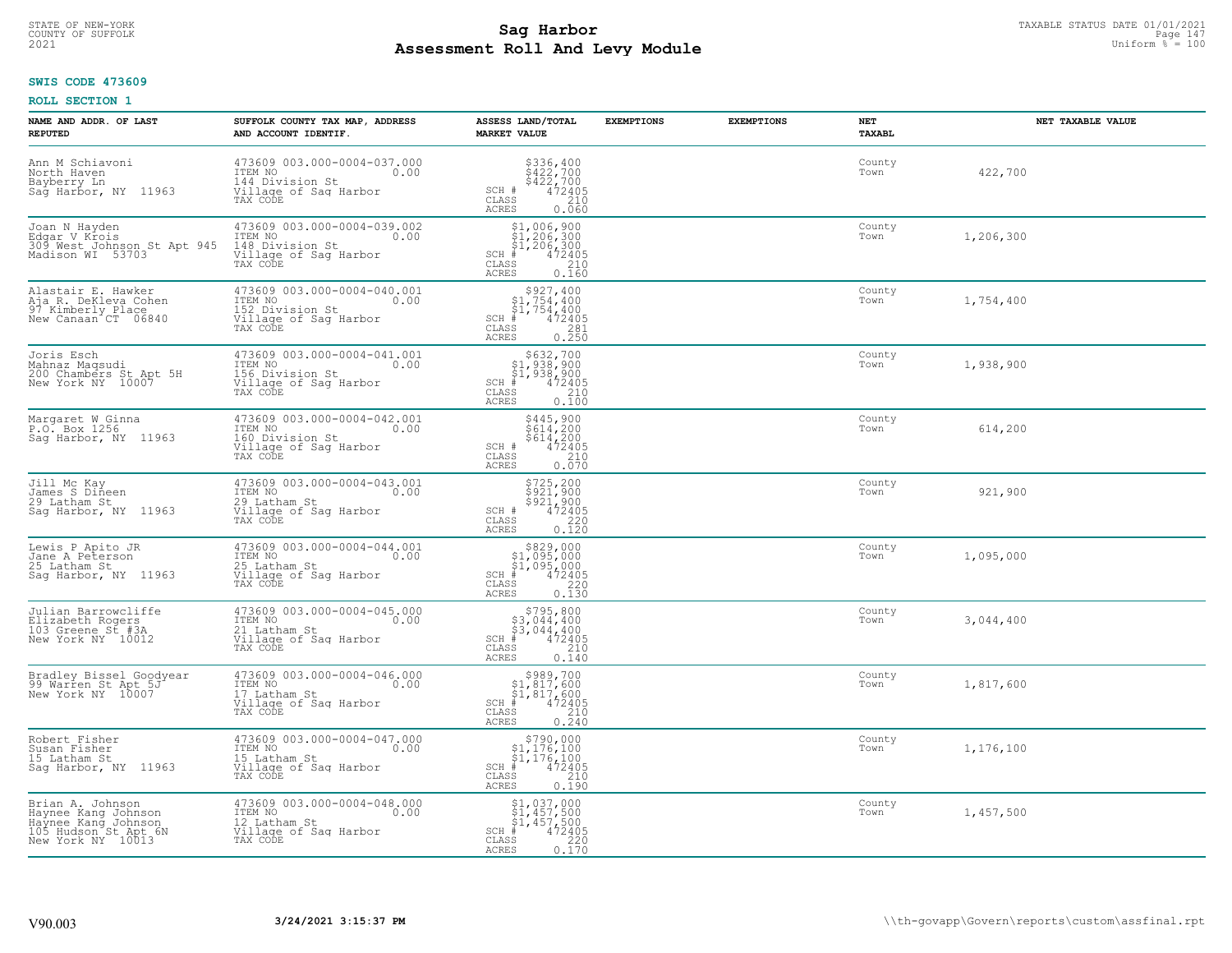# TAXABLE STATUS DATE 01/01/2021<br>COUNTY OF SUFFOLK Page 148 **Assessment Roll And Levy Module Example 2021** Uniform  $\frac{1}{8}$  = 100

#### **SWIS CODE 473609**

| NAME AND ADDR. OF LAST<br><b>REPUTED</b>                                                                                    | SUFFOLK COUNTY TAX MAP, ADDRESS<br>AND ACCOUNT IDENTIF.                                               | ASSESS LAND/TOTAL<br><b>MARKET VALUE</b>                                                                                                                                           | <b>EXEMPTIONS</b> | <b>EXEMPTIONS</b> | NET<br>TAXABL  | NET TAXABLE VALUE |
|-----------------------------------------------------------------------------------------------------------------------------|-------------------------------------------------------------------------------------------------------|------------------------------------------------------------------------------------------------------------------------------------------------------------------------------------|-------------------|-------------------|----------------|-------------------|
| John W Andrews<br>Carol Andrews<br>P.O. Box 1079<br>Sag Harbor, NY 11963                                                    | 473609 003.000-0004-049.000<br>ITEM NO<br>0.00<br>8 Latham St<br>Village of Saq Harbor<br>TAX CODE    | \$698,600<br>$\frac{5912}{900}$<br>$\frac{912}{472405}$<br>SCH #<br>CLASS<br>210<br>ACRES<br>0.130                                                                                 |                   |                   | County<br>Town | 912,900           |
| Randolph R Croxton<br>Randolph R Croxton<br>Francine Croxton<br>1049 Park Ave<br>New York, NY 10028-1061                    | 473609 003.000-0004-050.000<br>ITEM NO<br>0.00<br>115 Madison St<br>Village of Sag Harbor<br>TAX CODE | $\begin{array}{c} $977,500\n$1,414,500\n$1,414,500\n#1472405 \end{array}$<br>$SCH$ #<br>CLASS<br>0.230<br>ACRES                                                                    |                   |                   | County<br>Town | 1,414,500         |
| Randolph Schwartz Co-Trustee<br>of The Randolph A. Schwartz<br>Linda L. Schwartz Co-Trustee<br>Living Trust dated April 24, | 473609 003.000-0004-051.000<br>ITEM NO<br>0.00<br>121 Madison St<br>Village of Sag Harbor<br>TAX CODE | \$1,195,600<br>$\begin{array}{r} 51,650,100 \\ 51,650,100 \\ + 472405 \end{array}$<br>$SCH$ #<br>CLASS<br>$0.210$<br>$0.260$<br>ACRES                                              |                   |                   | County<br>Town | 1,650,100         |
| Philip Pape<br>P.O. Box 2088<br>Bridgehampton NY 11932                                                                      | 473609 003.000-0004-052.000<br>ITEM NO<br>0.00<br>127 Madison St<br>Village of Sag Harbor<br>TAX CODE | $$853, 800$<br>$$1, 790, 300$<br>$$1, 790, 300$<br>$* 472405$<br>$$240$<br>$$140$<br>$SCH$ #<br>$\mathtt{CLASS}$<br>ACRES<br>0.140                                                 |                   |                   | County<br>Town | 1,790,300         |
| Sarah Augusta Koenig<br>502 E Foster Ave<br>State College PA 16801                                                          | 473609 003.000-0004-053.000<br>ITEM NO<br>0.00<br>131 Madison St<br>Village of Sag Harbor<br>TAX CODE | \$815,600<br>$\frac{1}{2}$ $\frac{1}{2}$ $\frac{1}{2}$ $\frac{1}{2}$ $\frac{1}{2}$<br>$\begin{array}{r} 5994,100 \\ 472405 \\ 210 \\ 0.130 \end{array}$<br>SCH #<br>CLASS<br>ACRES |                   |                   | County<br>Town | 994,100           |
| Pierre Henri Dupreelle<br>Marc Alexander Perruzzi<br>69 West 9th St Apt 4B<br>New York NY 10011                             | 473609 003.000-0004-054.000<br>ITEM NO<br>0.00<br>137 Madison St<br>Village of Sag Harbor<br>TAX CODE | $$771,300$<br>$$1,534,600$<br>$$1,534,600$<br>$$472405$<br>$SCH$ #<br>$\begin{array}{c} 210 \\ 0.160 \end{array}$<br>CLASS<br>ACRES                                                |                   |                   | County<br>Town | 1,534,600         |
| Leine P Spohngellert<br>5 Riverside Dr Apt 15DE<br>New York NY 10023                                                        | 473609 003.000-0004-055.000<br>ITEM NO<br>143 Madison St<br>0.00<br>Village of Sag Harbor<br>TAX CODE | $$825,700$<br>$$1,256,600$<br>$$1,256,600$<br>$*1,256,600$<br>$*1,2405$<br>$SCH$ #<br>$\mathtt{CLASS}$<br>220<br><b>ACRES</b><br>0.180                                             |                   |                   | County<br>Town | 1,256,600         |
| 149 Madhouse LLC<br>c/o Sterling Equities Inc.<br>111 Great Neck Road Suite 40<br>Great Neck NY 11021                       | 473609 003.000-0004-056.000<br>ITEM NO<br>0.00<br>7 Henry St<br>Village of Saq Harbor<br>TAX CODE     | $$1, 115, 600$<br>$$4, 796, 000$<br>$$4, 796, 000$<br>$*$ $472405$<br>$SCH$ #<br>CLASS<br>210<br>ACRES<br>0.360                                                                    |                   |                   | County<br>Town | 4,796,000         |
| Jacob Frumkin<br>Nicole Christine Frumkin<br>2 Horatio St #9G<br>New York NY 10014                                          | 473609 003.000-0004-057.000<br>TTEM NO 0.00<br>11 Henry St<br>Village of Sag Harbor<br>TAX CODE       | $$861, 400$<br>$$2, 498, 300$<br>$$2, 498, 300$<br>$*$ $472405$<br>$SCH$ #<br>CLASS<br>$\frac{210}{0.220}$<br><b>ACRES</b>                                                         |                   |                   | County<br>Town | 2,498,300         |
| Emily Prager<br>9 East 8th St<br>New York NY 10003                                                                          | 473609 003.000-0004-058.000<br>ITEM NO<br>0.00<br>7 Roger St<br>Village of Sag Harbor<br>TAX CODE     | $$594, 600$<br>$$591, 500$<br>$$591, 500$<br>$$472405$<br>$$210$<br>SCH #<br>CLASS<br><b>ACRES</b><br>0.070                                                                        |                   |                   | County<br>Town | 591,500           |
| David Bucks<br>Liliel Bucks<br>P.O. Box 1984<br>Saq Harbor NY<br>11963                                                      | 473609 003.000-0004-059.000<br>ITEM NO<br>0.00<br>11 Roger St<br>Village of Sag Harbor<br>TAX CODE    | \$801,800<br>\$971,400<br>\$971,400<br>SCH #<br>472405<br>210<br>CLASS<br>ACRES<br>0.140                                                                                           |                   |                   | County<br>Town | 971,400           |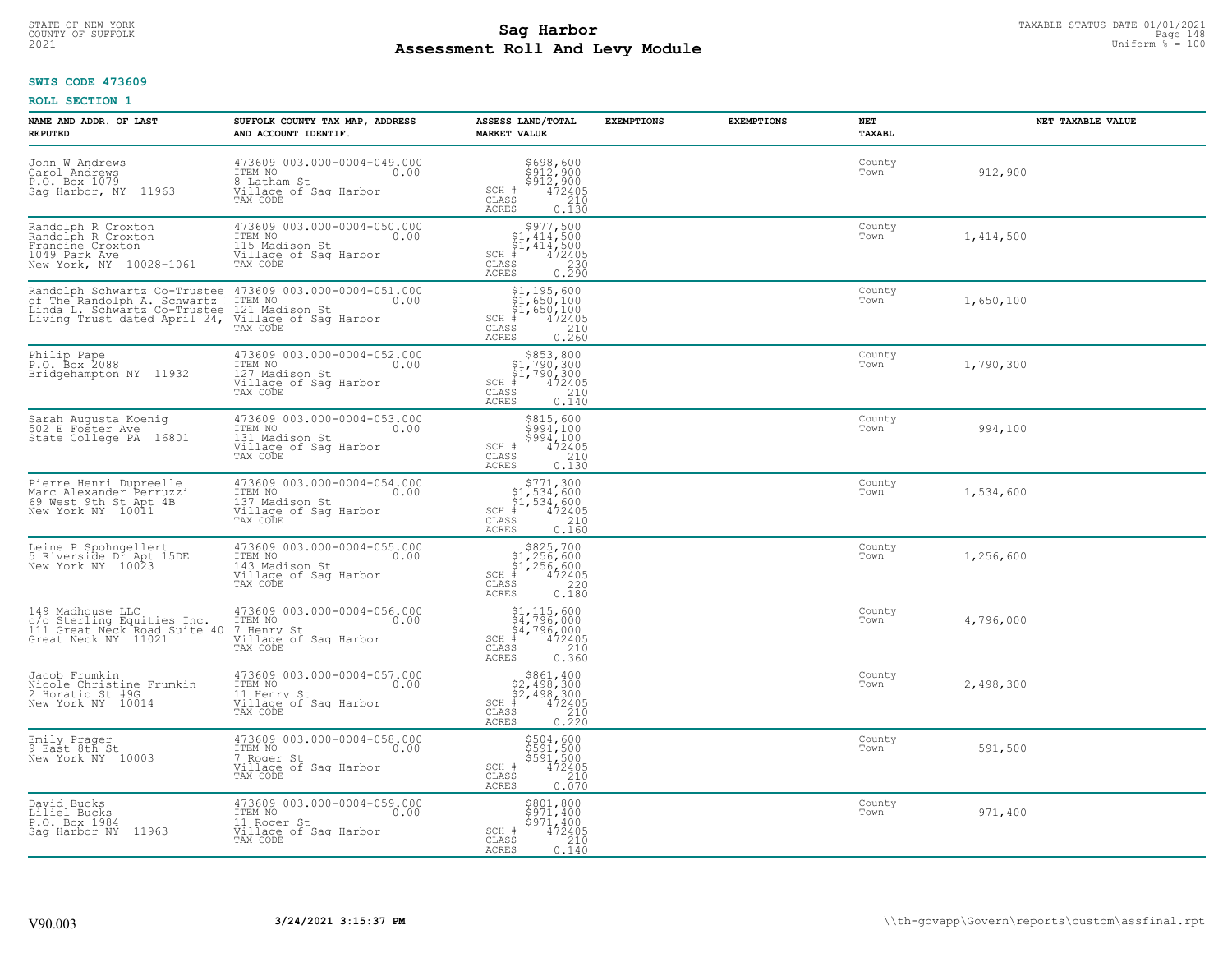# TAXABLE STATUS DATE 01/01/2021<br>COUNTY OF SUFFOLK Page 149 Page 149 **Assessment Roll And Levy Module Example 2021** Uniform  $\frac{1}{8}$  = 100

#### **SWIS CODE 473609**

| NAME AND ADDR. OF LAST<br><b>REPUTED</b>                                                                      | SUFFOLK COUNTY TAX MAP, ADDRESS<br>AND ACCOUNT IDENTIF.                                                | ASSESS LAND/TOTAL<br><b>MARKET VALUE</b>                                                                                                                                                                                                                                                                                                                          | <b>EXEMPTIONS</b> | <b>EXEMPTIONS</b> | NET<br>TAXABL  | NET TAXABLE VALUE |
|---------------------------------------------------------------------------------------------------------------|--------------------------------------------------------------------------------------------------------|-------------------------------------------------------------------------------------------------------------------------------------------------------------------------------------------------------------------------------------------------------------------------------------------------------------------------------------------------------------------|-------------------|-------------------|----------------|-------------------|
| Adele R Finaly<br>Apt 2<br>218 E 31st St<br>New York, NY 10016                                                | 473609 003.000-0004-060.000<br>10.00 0.00<br>0.00<br>17 Roger St<br>Village of Sag Harbor<br>TAX CODE  | $\begin{array}{r}  \  \  \,  \, 910,500 \\  \  \, 91,100,800 \\  \  \, 91,100,800 \\  \  \  \, 472405 \\  \  \, 935 \\  \  \  \, 010 \\  \  \, 010 \\  \  \, 010 \\  \  \, 010 \\  \  \, 010 \\  \  \, 010 \\  \  \, 010 \\  \  \, 010 \\  \  \, 010 \\  \  \, 010 \\  \  \, 010 \\  \  \, 010 \\  \  \, 010 \\  \ $<br>$SCH$ #<br>CLASS<br><b>ACRES</b><br>0.210 |                   |                   | County<br>Town | 1,100,800         |
| Jack Cohn<br>Carole Cohn<br>1112 Park Avenue #11C<br>New York NY 10128                                        | 473609 003.000-0004-061.000<br>ITEM NO<br>0.00<br>21 Roger St<br>Village of Sag Harbor<br>TAX CODE     | $$755,600$<br>$$2,339,500$<br>$$2,339,500$<br>$$472405$<br>$SCH$ #<br>CLASS<br>$\frac{210}{0.120}$<br>ACRES                                                                                                                                                                                                                                                       |                   |                   | County<br>Town | 2,339,500         |
| Robin Chambers<br>P.O. Box 1455<br>Saq Harbor NY 11963                                                        | 473609 003.000-0004-062.001<br>ITEM NO<br>0.00<br>20 Roger St<br>Village of Sag Harbor<br>TAX CODE     | \$619,300<br>\$706,300<br>\$706,300<br>\$72405<br>SCH #<br>CLASS<br>210<br><b>ACRES</b><br>0.120                                                                                                                                                                                                                                                                  |                   |                   | County<br>Town | 706,300           |
| Lou Ann Walker<br>Irving Vogel<br>P.O. Box 2131<br>Sag Harbor, NY 11963                                       | 473609 003.000-0004-062.002<br>ITEM NO<br>0.00<br>18 Latham St<br>Village of Sag Harbor<br>TAX CODE    | $\begin{array}{c} $819,100 $1,071,200 $1,071,200 # 472405 \end{array}$<br>SCH #<br>CLASS<br>210<br><b>ACRES</b><br>0.150                                                                                                                                                                                                                                          |                   |                   | County<br>Town | 1,071,200         |
| Jeanne Levy-Church<br>c/o Berdon LLP<br>Kenneth Levy-Church<br>360 Madison Avenue FL 9th<br>New York NY 10017 | 473609 003.000-0004-063.000<br>ITEM NO<br>0.00<br>22 Latham St<br>Village of Sag Harbor<br>TAX CODE    | $\begin{array}{r} \texttt{\$1,240,100}\ \\ \texttt{\$5,090,400}\ \\ \texttt{\$5,090,400}\ \\ \texttt{\$472405}\ \\ \texttt{\$s$} \end{array}\nonumber\\ \begin{array}{r} \texttt{\$1,2405}\ \\ \texttt{\$210}\ \\ \texttt{\$210}\ \\ \texttt{\$370}\end{array}\nonumber\\$<br>$SCH$ #<br>CLASS<br><b>ACRES</b>                                                    |                   |                   | County<br>Town | 5,090,400         |
| Paul Zaykowski<br>24 Schermerhorn St<br>Brooklyn NY 11201                                                     | 473609 003.000-0004-064.000<br>ITEM NO<br>0.00<br>164 Division St<br>Village of Sag Harbor<br>TAX CODE | $$997,900$<br>$$2,060,500$<br>$$2,060,500$<br>$$472405$<br>$$38$<br>$$240$<br>SCH #<br>CLASS<br>0.280<br>ACRES                                                                                                                                                                                                                                                    |                   |                   | County<br>Town | 2,060,500         |
| Louise Ferencz<br>Narren S Wolf, Life Estate<br>42 Bashksing Ridge Rd<br>Wilton CT 06897                      | 473609 003.000-0004-065.000<br>ITEM NO<br>0.00<br>170 Division St<br>Village of Sag Harbor<br>TAX CODE | $$998,300$ $$1,715,600$ $$1,715,600$ $$472405$<br>$SCH$ #<br>CLASS<br>210<br><b>ACRES</b><br>0.300                                                                                                                                                                                                                                                                | veteran           | \$62,670          | County<br>Town | 1,652,930         |
| George B McAuliffe III<br>Dorothy Buck Mc Auliffe<br>176 Division St<br>Saq Harbor, NY 11963                  | 473609 003.000-0004-066.000<br>ITEM NO<br>0.00<br>176 Division St<br>Village of Sag Harbor<br>TAX CODE | $$990, 300$<br>$$1, 073, 200$<br>$$1, 073, 200$<br>$*$ 472405<br>SCH #<br>CLASS<br>210<br><b>ACRES</b><br>0.310                                                                                                                                                                                                                                                   |                   |                   | County<br>Town | 1,073,200         |
| 184 Division Realty LLC<br>c/o Abby Walsh<br>1441 Third Avenue<br>New York NY 10028                           | 473609 003.000-0004-067.000<br>TTEM NO 0.00<br>184 Division St<br>Village of Sag Harbor<br>TAX CODE    | $$736,000$<br>$$1,606,200$<br>$$1,606,200$<br>$*$ 472405<br>$SCH$ #<br>CLASS<br>482<br><b>ACRES</b><br>0.170                                                                                                                                                                                                                                                      |                   |                   | County<br>Town | 1,606,200         |
| Daniel Richards<br>Michael Wehner<br>200 E 16th St Apt 6A<br>New York NY 10003                                | 473609 003.000-0004-068.000<br>ITEM NO<br>0.00<br>33 Henry St<br>Village of Sag Harbor<br>TAX CODE     | \$911,700<br>$$1,419,900$<br>$$1,419,900$<br>$472405$<br>$SCH$ #<br>CLASS<br>210<br><b>ACRES</b><br>0.160                                                                                                                                                                                                                                                         |                   |                   | County<br>Town | 1,419,900         |
| James B. Nolan<br>Eliza C. Woolf<br>1011 M Street NW #903<br>Washington DC 20001                              | 473609 003.000-0004-069.000<br>ITEM NO<br>0.00<br>29 Henry St<br>Village of Sag Harbor<br>TAX CODE     | \$931,300<br>\$1,286,500<br>\$1,286,500<br>$SCH$ #<br>472405<br>210<br>CLASS<br><b>ACRES</b><br>0.160                                                                                                                                                                                                                                                             |                   |                   | County<br>Town | 1,286,500         |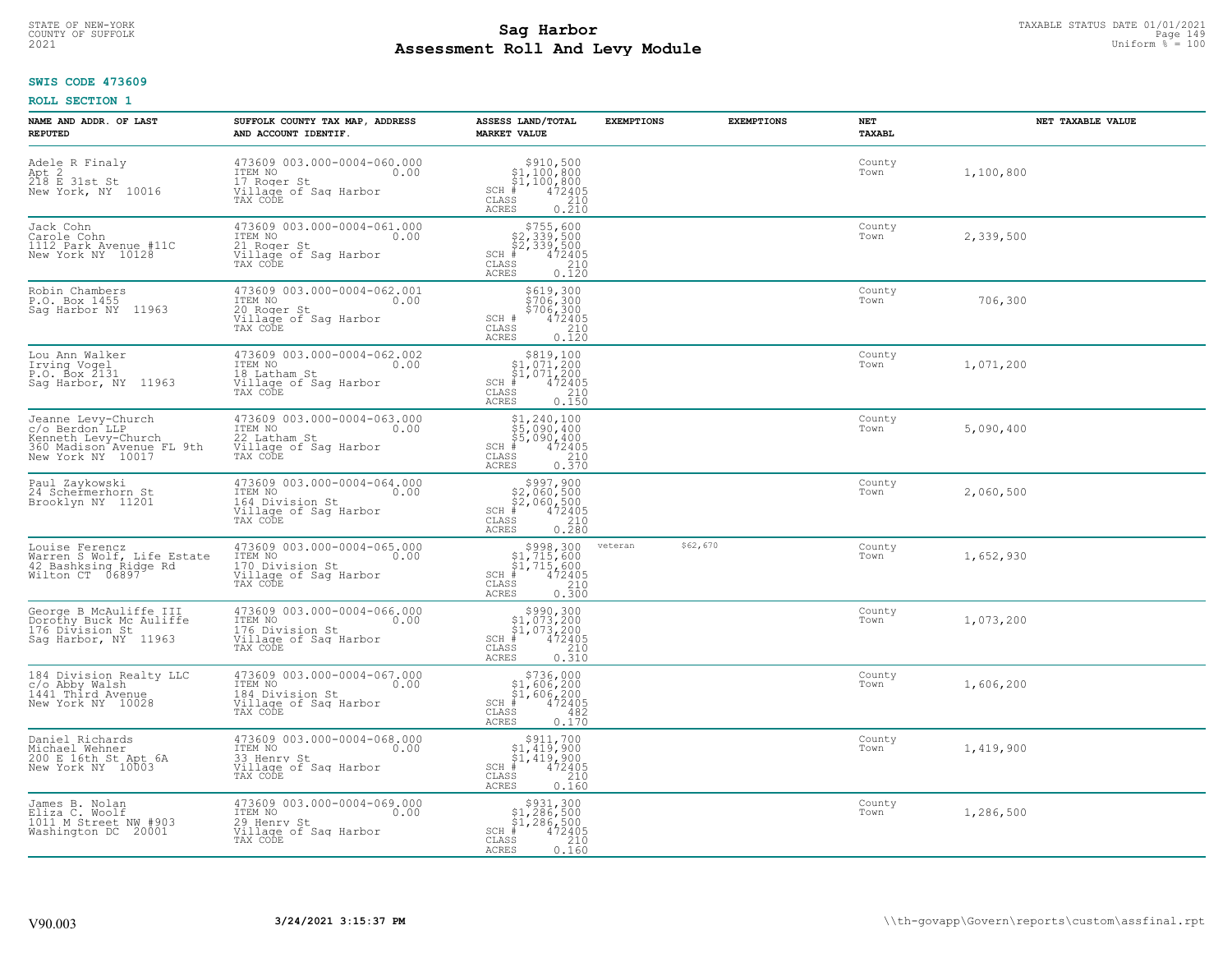# TAXABLE STATUS DATE 01/01/2021<br>COUNTY OF SUFFOLK Page 150 Page 150 **Assessment Roll And Levy Module Example 2021** Uniform  $\frac{1}{8}$  = 100

#### **SWIS CODE 473609**

| NAME AND ADDR. OF LAST<br><b>REPUTED</b>                                                                                    | SUFFOLK COUNTY TAX MAP, ADDRESS<br>AND ACCOUNT IDENTIF.                                            | ASSESS LAND/TOTAL<br><b>MARKET VALUE</b>                                                                                                                                                                                                                                                                               | <b>EXEMPTIONS</b> | <b>EXEMPTIONS</b> | NET<br><b>TAXABL</b> | NET TAXABLE VALUE |
|-----------------------------------------------------------------------------------------------------------------------------|----------------------------------------------------------------------------------------------------|------------------------------------------------------------------------------------------------------------------------------------------------------------------------------------------------------------------------------------------------------------------------------------------------------------------------|-------------------|-------------------|----------------------|-------------------|
| David E Cripps<br>Anne Cripps<br>P.O. Box 838<br>Saq Harbor NY 11963                                                        | 473609 003.000-0004-070.000<br>TTEM NO 0.00<br>25 Henry St<br>Village of Sag Harbor<br>TAX CODE    | $\begin{array}{c} \texttt{\$1,105,500} \\ \texttt{\$1,729,700} \\ \texttt{\$1,729,700} \\ \texttt{\$1,729,700} \\ \texttt{\$1,72405} \\ \texttt{\$10} \\ \texttt{\$10} \\ \texttt{\$10} \\ \texttt{\$10} \\ \texttt{\$10} \\ \texttt{\$210} \\ \texttt{\$12} \\ \texttt{\$28} \\ \end{array}$<br>SCH<br>CLASS<br>ACRES |                   |                   | County<br>Town       | 1,729,700         |
| Whitney B Hansen (Trustee)<br>The Hansen Family Revocable<br>Peter E Hansen (Trustee)<br>The Hansen Family Revocable        | 473609 003.000-0004-071.000<br>ITEM NO<br>0.00<br>2 Roger St<br>Village of Sag Harbor<br>TAX CODE  | $$958, 800$<br>$$1, 275, 700$<br>$$1, 275, 700$<br>$\begin{array}{r} \n 472405 \\  210 \\  0.220\n \end{array}$<br>$SCH$ #<br>CLASS<br>ACRES                                                                                                                                                                           |                   |                   | County<br>Town       | 1,275,700         |
| Charles Passamonte<br>P.O. Box 1602<br>East Hampton NY 11937                                                                | 473609 003.000-0004-072.000<br>ITEM NO<br>0.00<br>6 Roger St<br>Village of Sag Harbor<br>TAX CODE  | \$538,100<br>\$701,900<br>\$701,900<br>472405<br>SCH #<br>CLASS<br>210<br><b>ACRES</b><br>0.080                                                                                                                                                                                                                        |                   |                   | County<br>Town       | 701,900           |
| Bonnie M Stoffel<br>10 Rogers St<br>Saq Harbor, NY 11963                                                                    | 473609 003.000-0004-073.000<br>ITEM NO<br>0.00<br>10 Roger St<br>Village of Sag Harbor<br>TAX CODE | \$845,900<br>\$929,400<br>\$929,400<br>SCH #<br>$472405$<br>210<br>CLASS<br><b>ACRES</b><br>0.140                                                                                                                                                                                                                      |                   |                   | County<br>Town       | 929,400           |
| Alexander Stone<br>Kate Resnick<br>14 Roger St<br>Sag Harbor NY 11963                                                       | 473609 003.000-0004-074.000<br>ITEM NO<br>0.00<br>14 Roger St<br>Village of Sag Harbor<br>TAX CODE | $$854,700$<br>$$1,375,800$<br>$$1,375,800$<br>$472405$<br>$$240$<br>$$240$<br>$SCH$ #<br>CLASS<br><b>ACRES</b><br>0.140                                                                                                                                                                                                |                   |                   | County<br>Town       | 1,375,800         |
| LBB Holding Co Inc<br>99 Newtown Ln<br>East Hampton, NY 11937                                                               | 473609 003.000-0004-075.000<br>ITEM NO<br>0.00<br>95 Main St<br>Village of Sag Harbor<br>TAX CODE  | \$869,900<br>\$3,689,800<br>\$3,689,800<br>#492405<br>\$5,480<br>$SCH$ #<br>CLASS<br><b>ACRES</b><br>0.170                                                                                                                                                                                                             |                   |                   | County<br>Town       | 3,689,800         |
| Richard J. Flaster<br>30 West 15th St #9S<br>New York NY 10011                                                              | 473609 003.001-0001-001.000<br>ITEM NO<br>0.00<br>2 Sage St<br>Village of Sag Harbor<br>TAX CODE   | \$754,800<br>\$754,800<br>472405<br>210C<br>SCH #<br>CLASS<br>ACRES                                                                                                                                                                                                                                                    |                   |                   | County<br>Town       | 754,800           |
| Helen Peng<br>Keith Kockenmeister<br>171 Shore Rd<br>Old Greenwich CT 06870                                                 | 473609 003.001-0001-002.000<br>ITEM NO<br>0.00<br>4 Sage St<br>Village of Saq Harbor<br>TAX CODE   | \$519,300<br>\$519,300<br>472405<br>210C<br>SCH #<br>CLASS<br><b>ACRES</b>                                                                                                                                                                                                                                             |                   |                   | County<br>Town       | 519,300           |
| Sag Development Partners LLC<br>c/o Cape Advisors<br>375 Greenwich Stre<br>375 Greenwich Street FL 3rd<br>New York NY 10013 | 473609 003.001-0001-003.000<br>TTEM NO 0.00<br>6 Sage St<br>Village of Sag Harbor<br>TAX CODE      | \$948,300<br>\$948,300<br>472405<br>210C<br>SCH #<br>CLASS<br><b>ACRES</b>                                                                                                                                                                                                                                             |                   |                   | County<br>Town       | 948,300           |
| William C. Ameringer<br>Kevin George Byrne<br>P. 0. Box 2617<br>Palm Beach FL 33480                                         | 473609 003.001-0001-004.000<br>ITEM NO<br>0.00<br>8 Sage St<br>Village of Sag Harbor<br>TAX CODE   | \$386,300<br>\$386,300<br>472405<br>210C<br>$SCH$ $#$<br>CLASS<br>ACRES                                                                                                                                                                                                                                                |                   |                   | County<br>Town       | 386,300           |
| 10 Sage, LLC<br>c/o Wiltshire<br>P.O. Box 2841<br>Saq Harbor NY 11963                                                       | 473609 003.001-0001-005.000<br>ITEM NO<br>0.00<br>10 Sage St<br>Village of Sag Harbor<br>TAX CODE  | \$411,700<br>\$411,700<br>$\frac{472405}{2100}$<br>SCH #<br>CLASS<br>ACRES                                                                                                                                                                                                                                             |                   |                   | County<br>Town       | 411,700           |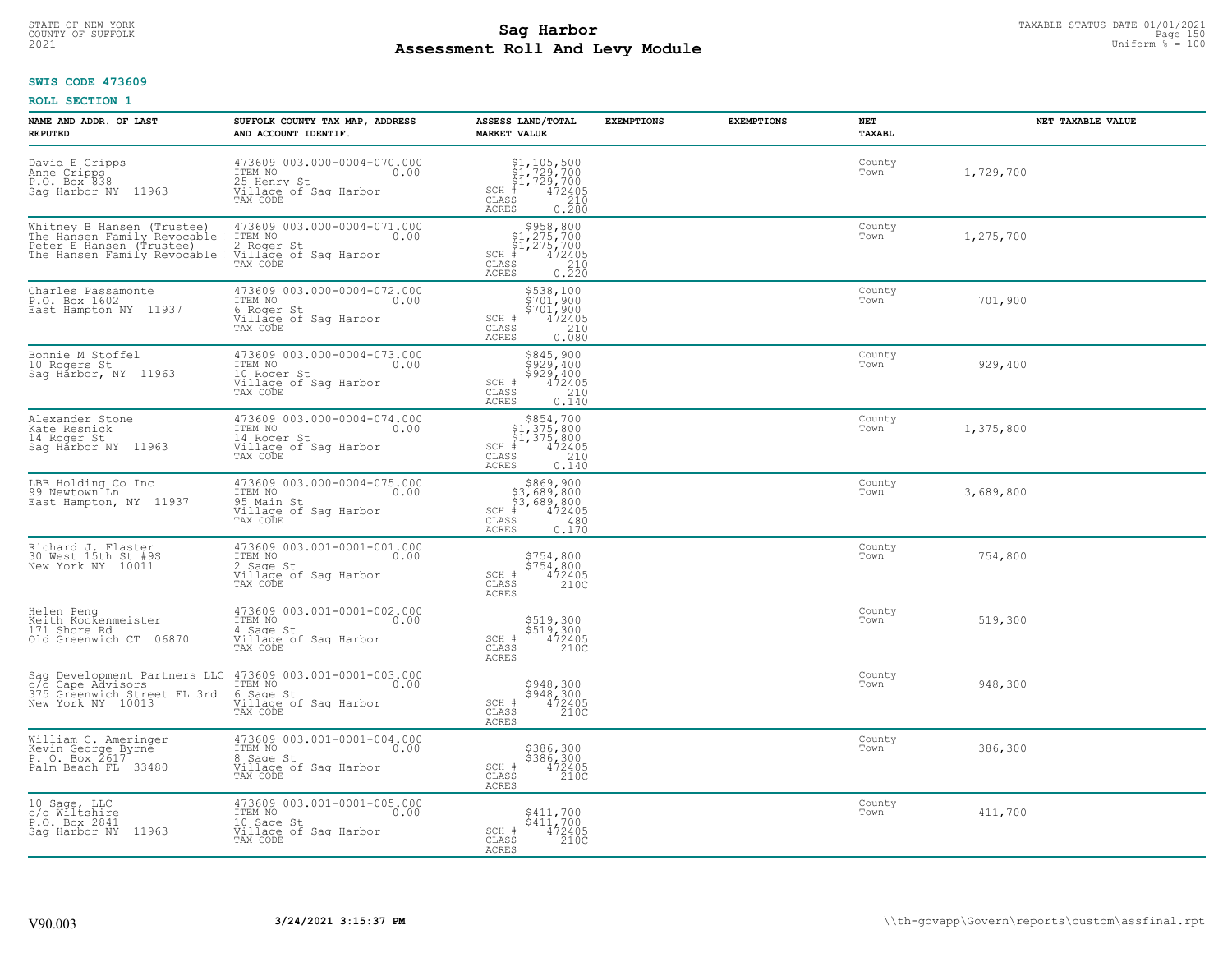# STATE OF NEW-YORK TAXABLE STATUS DATE 01/01/2021<br>COUNTY OF SUFFOLK Page 151 Page 151 **Assessment Roll And Levy Module Example 2021** Uniform  $\frac{1}{8}$  = 100

### **SWIS CODE 473609**

| NAME AND ADDR. OF LAST<br><b>REPUTED</b>                                                                                      | SUFFOLK COUNTY TAX MAP, ADDRESS<br>AND ACCOUNT IDENTIF.                                                                          | ASSESS LAND/TOTAL<br><b>MARKET VALUE</b>                                                  | <b>EXEMPTIONS</b> | <b>EXEMPTIONS</b> | <b>NET</b><br><b>TAXABL</b> | NET TAXABLE VALUE |
|-------------------------------------------------------------------------------------------------------------------------------|----------------------------------------------------------------------------------------------------------------------------------|-------------------------------------------------------------------------------------------|-------------------|-------------------|-----------------------------|-------------------|
| Karen Bromberg<br>50 Riverside Blvd. Apt 15H<br>New York NY 10069                                                             | 473609 003.001-0001-006.000<br>1TEM NO 0.00<br>12 Sage St<br>Village of Sag Harbor<br>TAX CODE                                   | \$999,100<br>\$999,100<br>472405<br>$SCH$ #<br>CLASS<br>210C<br><b>ACRES</b>              |                   |                   | County<br>Town              | 999,100           |
| c/o Cape Advisors<br>375 Greenwich Street FL 3rd<br>New York NY 10013                                                         | Sag Development Partners LLC 473609 003.001-0001-007.000<br>ITEM NO<br>0.00<br>14 Sage St<br>Village of Sag Harbor<br>TAX CODE   | \$915,300<br>\$915,300<br>SCH #<br>472405<br>210C<br>CLASS<br>ACRES                       |                   |                   | County<br>Town              | 915,300           |
| c/o Cape Advisors<br>375 Greenwich Street FL 3rd<br>New York NY 10013                                                         | Saq Development Partners LLC 473609 003.001-0001-008.000<br>ITEM NO<br>25 Church St<br>Village of Sag Harbor<br>TAX CODE         | \$948,300<br>\$948,300<br>SCH #<br>$\frac{472405}{2100}$<br>CLASS<br><b>ACRES</b>         |                   |                   | County<br>Town              | 948,300           |
| Robert Redondo<br>30 East 10th Street Apt 10N<br>New York NY 10003                                                            | 473609 003.001-0001-009.000<br>ITEM NO<br>0.00<br>27 Church St<br>Village of Sag Harbor<br>TAX CODE                              | \$416,100<br>\$416/100<br>SCH #<br>$\frac{472405}{2100}$<br>CLASS<br>ACRES                |                   |                   | County<br>Town              | 416,100           |
| Francoise Pourcel<br>62 Cooper Square 9C<br>New York NY 10003                                                                 | 473609 003.001-0001-010.000<br>ITEM NO 0.00<br>29 Church St<br>Village of Sag Harbor<br>TAX CODE                                 | \$422,200<br>\$422,200<br>472405<br>SCH #<br>CLASS<br>210C<br>ACRES                       |                   |                   | County<br>Town              | 422,200           |
| Brenda Carmel<br>1000 Ocean Boulevard<br>P. O. Box 835<br>Boca Raton FL 33432                                                 | 473609 003.001-0001-011.000<br>ITEM NO<br>0.00<br>31 Church St<br>Village of Sag Harbor<br>TAX CODE                              | $$1,030,600$<br>$$1,030,600$<br>$472405$<br>$SCH$ #<br>CLASS<br>210C<br><b>ACRES</b>      |                   |                   | County<br>Town              | 1,030,600         |
| Sag Development Partners LLC<br>c/o Cape Advisors<br>375 Greenwich Street FL 3rd<br>New York NY 10013                         | 473609 003.001-0001-012.000<br>ITEM NO<br>0.00<br>33 Church St<br>Village of Sag Harbor<br>TAX CODE                              | \$918,100<br>\$918,100<br>472405<br>SCH #<br>210C<br>CLASS<br><b>ACRES</b>                |                   |                   | County<br>Town              | 918,100           |
| 35 Church Street SH, LLC<br>c/o Ann M. Veltri<br>111 Barrow St #5E<br>New York NY 10014                                       | 473609 003.001-0001-013.000<br>ITEM NO 0.00<br>35 Church St<br>Village of Sag Harbor<br>TAX CODE                                 | \$404,000<br>\$404,000<br>472405<br>SCH #<br>CLASS<br>210C<br><b>ACRES</b>                |                   |                   | County<br>Town              | 404,000           |
| 30neZero Seychelle, LLC 473609 003.001-0001-014.000<br>1325 Avenue of the America's ITEM NO<br>New York NY 10019 37 Church St | Village of Saq Harbor<br>TAX CODE                                                                                                | \$799,100<br>\$799,100<br>472405<br>210C<br>SCH #<br>CLASS<br><b>ACRES</b>                |                   |                   | County<br>Town              | 799,100           |
| c/o Cape Advisors<br>375 Greenwich Street FL 3rd<br>New York NY 10013                                                         | Saq Development Partners LLC 473609 003.001-0001-015.000<br>ITEM NO<br>0.00<br>39 Church St<br>Village of Sag Harbor<br>TAX CODE | \$368,100<br>$$368/100$<br>$472405$<br>SCH #<br>CLASS<br>210C<br><b>ACRES</b>             |                   |                   | County<br>Town              | 368,100           |
| c/o Cape Advisors<br>375 Greenwich Street FL 3rd<br>New York NY 10013                                                         | Sag Development Partners LLC 473609 003.001-0001-016.000<br>ITEM NO<br>0.00<br>43 Church St<br>Village of Sag Harbor<br>TAX CODE | $$1, 273, 700$<br>$$1, 273, 700$<br>$$CH_*$ $472405$<br>$SCH$ #<br>CLASS<br>210C<br>ACRES |                   |                   | County<br>Town              | 1,273,700         |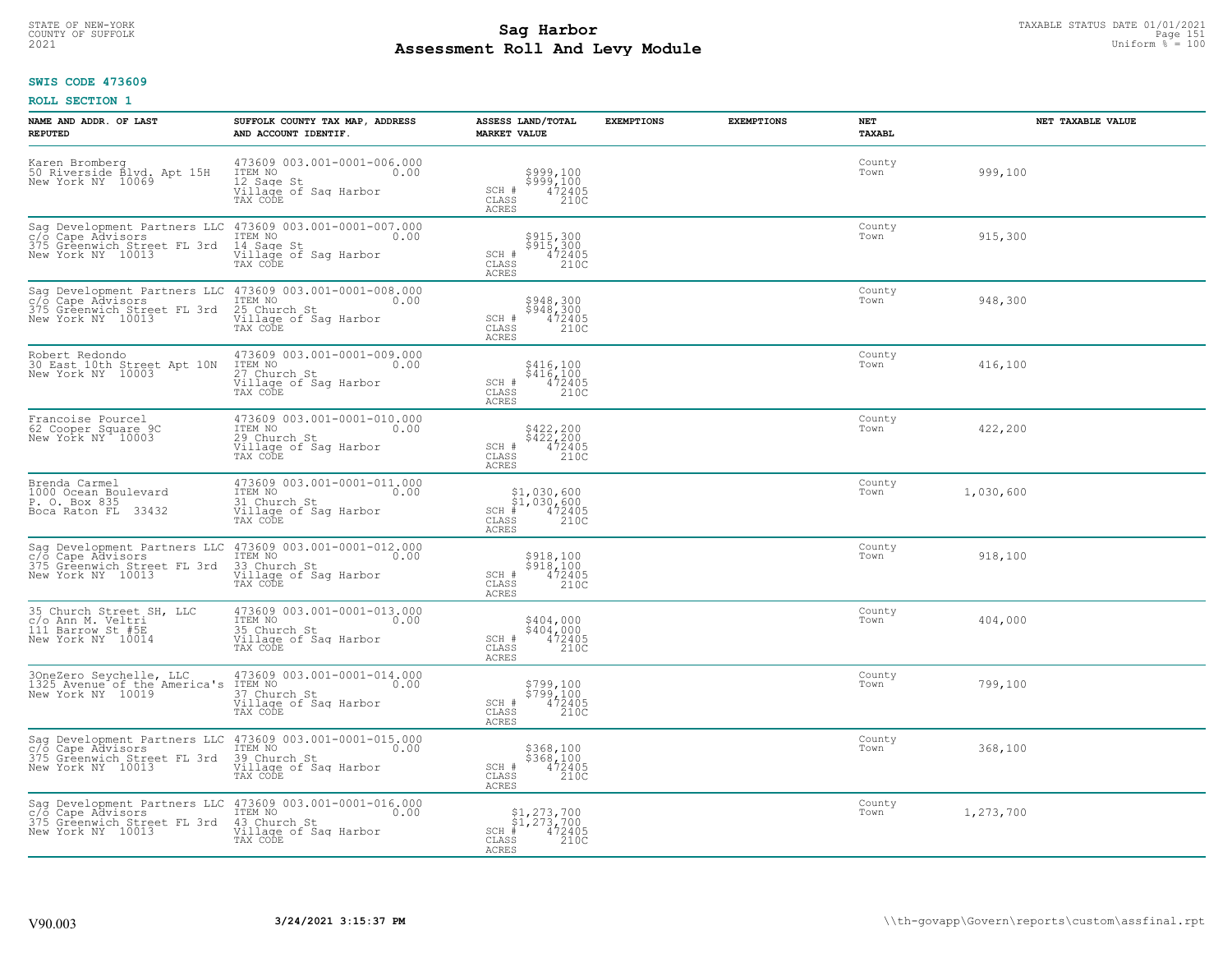# TAXABLE STATUS DATE 01/01/2021<br>COUNTY OF SUFFOLK Page 152 Page 152 **Assessment Roll And Levy Module Example 2021** Uniform  $\frac{1}{8}$  = 100

#### **SWIS CODE 473609**

| NAME AND ADDR. OF LAST<br><b>REPUTED</b>                                                                                       | SUFFOLK COUNTY TAX MAP, ADDRESS<br>AND ACCOUNT IDENTIF.                                                             | ASSESS LAND/TOTAL<br><b>MARKET VALUE</b>                                              | <b>EXEMPTIONS</b> | <b>EXEMPTIONS</b> | <b>NET</b><br>TAXABL | NET TAXABLE VALUE |
|--------------------------------------------------------------------------------------------------------------------------------|---------------------------------------------------------------------------------------------------------------------|---------------------------------------------------------------------------------------|-------------------|-------------------|----------------------|-------------------|
| Anthony Gillies<br>Anthony Rigdon<br>15 Church Street Unit 41<br>Sag Harbor NY 11963                                           | 473609 003.001-0002-001.000<br>ITEM NO<br>0.00<br>41 Church St<br>Village of Sag Harbor<br>TAX CODE                 | \$499,200<br>\$499,200<br>472405<br>SCH #<br>CLASS<br>210C<br><b>ACRES</b>            |                   |                   | County<br>Town       | 499,200           |
| Barbara Toll<br>138 Prince St<br>New York, NY 10012                                                                            | 473609 003.001-0002-002.000<br>TTEM NO 0.00<br>15 Church St Unit G-100<br>Village of Sag Harbor<br>TAX CODE         | \$808,400<br>\$808,400<br>472405<br>SCH #<br>CLASS<br>411C<br><b>ACRES</b>            |                   |                   | County<br>Town       | 808,400           |
| Hannah C. Pakula<br>160 East 72nd Street<br>New York NY 10021                                                                  | 473609 003.001-0002-003.000<br>ITEM NO<br>0.00<br>15 Church St Unit G-101<br>Village of Sag Harbor<br>TAX CODE      | \$855,600<br>\$855,600<br>472405<br>SCH #<br>$\mathtt{CLASS}$<br>411C<br><b>ACRES</b> |                   |                   | County<br>Town       | 855,600           |
| Alison MacDonald<br>102 East 22 St 11D<br>New York NY 10010                                                                    | 473609 003.001-0002-004.000<br>ITEM NO<br>L5 Church St Unit G-102<br>Village of Saq Harbor<br>TAX CODE              | \$560,000<br>\$560,000<br>472405<br>411C<br>SCH #<br>CLASS<br>ACRES                   |                   |                   | County<br>Town       | 560,000           |
| Jacqueline Brody<br>15 Church Street, Box 5<br>Sag Harbor NY 11963                                                             | 473609 003.001-0002-005.000<br>TTEM NO 0.00<br>0.00<br>15 Church St Unit G-104<br>Village of Sag Harbor<br>TAX CODE | \$714,500<br>\$714,500<br>472405<br>SCH #<br>CLASS<br>411C<br>ACRES                   |                   |                   | County<br>Town       | 714,500           |
| Charles Cee Scott Brown (Tru 473609 003.001-0002-006.000<br>The Cee Scott Brown Revocabl<br>P.O. Box 90<br>Saq Harbor NY 11963 | ITEM NO<br>0.00<br>15 Church St Unit G-106<br>Village of Sag Harbor<br>TAX CODE                                     | \$399,200<br>\$399,200<br>472405<br>SCH #<br>CLASS<br>411C<br>ACRES                   |                   |                   | County<br>Town       | 399,200           |
| Kathleen A. Cooney<br>171 East 84th St 12J<br>New York NY 10028                                                                | 473609 003.001-0002-007.000<br>ITEM NO<br>0.00<br>15 Church St Unit G-108<br>Village of Sag Harbor<br>TAX CODE      | \$421,300<br>\$421,300<br>472405<br>SCH #<br>CLASS<br>411C<br>ACRES                   |                   |                   | County<br>Town       | 421,300           |
| Nora K. Gold, Trustee<br>Nora K. Gold Revocable Trust<br>100 SE 5th Ave Apt 101<br>Boca Raton FL 33432                         | 473609 003.001-0002-008.000<br>0.00 0.00<br>11ER No<br>15 Church St Unit G-110<br>Village of Sag Harbor<br>TAX CODE | \$360,100<br>\$360,100<br>472405<br>SCH #<br>CLASS<br>411C<br>ACRES                   |                   |                   | County<br>Town       | 360,100           |
| 221 Pantigo Road LLC<br>c/o Altour<br>1270 Avenue of Americas FL 1<br>New York NY 10020                                        | 473609 003.001-0002-009.000<br>ITEM NO<br>0.00<br>15 Church St Unit G-112<br>Village of Sag Harbor<br>TAX CODE      | \$387,900<br>\$387,900<br>472405<br>SCH #<br>CLASS<br>411C<br><b>ACRES</b>            |                   |                   | County<br>Town       | 387,900           |
| Spencer B. Neyland<br>260 Park Avenue South 9F<br>New York NY 10010                                                            | 473609 003.001-0002-010.000<br>ITEM NO<br>0.00<br>15 Church St Unit G-114<br>Village of Sag Harbor<br>TAX CODE      | \$388,700<br>\$388,700<br>472405<br>$SCH$ $#$<br>CLASS<br>411C<br><b>ACRES</b>        |                   |                   | County<br>Town       | 388,700           |
| Marianne Houtenbos<br>P.O. Box 953<br>947 Flying Point Rd<br>Water Mill NY 11976                                               | 473609 003.001-0002-011.000<br>ITEM NO<br>0.00<br>15 Church St Unit G-116<br>Village of Sag Harbor<br>TAX CODE      | \$420,500<br>\$420,500<br>472405<br>SCH #<br>CLASS<br>411C<br>ACRES                   |                   |                   | County<br>Town       | 420,500           |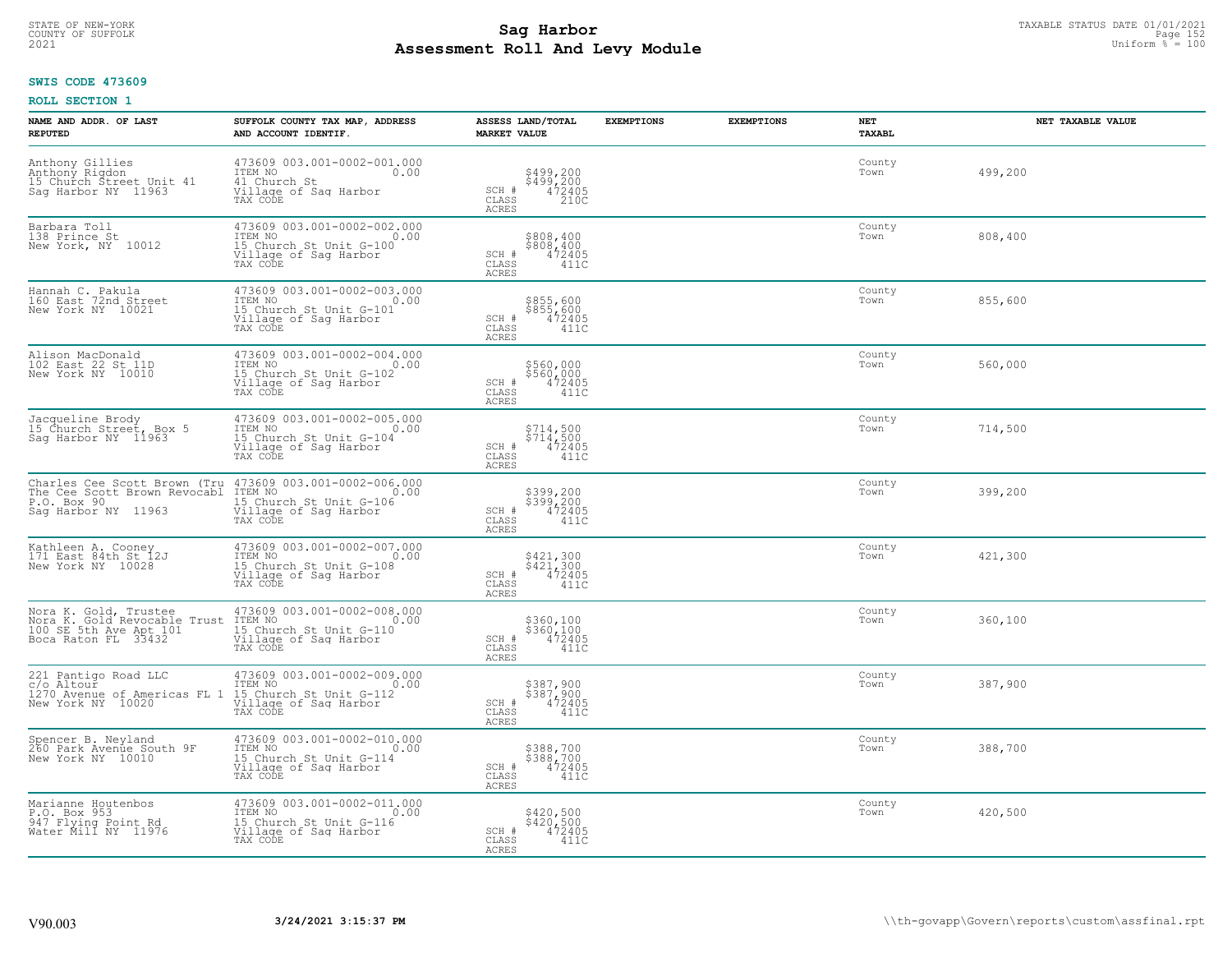# TAXABLE STATUS DATE 01/01/2021<br>COUNTY OF SUFFOLK Page 153 **Assessment Roll And Levy Module Example 2021** Uniform  $\frac{1}{8}$  = 100

#### **SWIS CODE 473609**

| NAME AND ADDR. OF LAST<br><b>REPUTED</b>                                                                        | SUFFOLK COUNTY TAX MAP, ADDRESS<br>AND ACCOUNT IDENTIF.                                                        | ASSESS LAND/TOTAL<br><b>MARKET VALUE</b>                                                                            | <b>EXEMPTIONS</b> | <b>EXEMPTIONS</b> | NET<br><b>TAXABL</b> | NET TAXABLE VALUE |
|-----------------------------------------------------------------------------------------------------------------|----------------------------------------------------------------------------------------------------------------|---------------------------------------------------------------------------------------------------------------------|-------------------|-------------------|----------------------|-------------------|
| Arang Varadhachary<br>700 E_16th_Avenue<br>84103<br>Salt Lake City UT                                           | 473609 003.001-0002-012.000<br>ITEM NO<br>0.00<br>15 Church St Unit G-118<br>Village of Sag Harbor<br>TAX CODE | \$781,000<br>\$781,000<br>472405<br>$\begin{array}{c} \text{SCH} \ \# \\ \text{CLASS} \end{array}$<br>411C<br>ACRES |                   |                   | County<br>Town       | 781,000           |
| FSV Real Estate LLC<br>c/o Michele Varischetti<br>423 Varischetti Rd.<br>P.O. Box 211<br>Brockway PA 15824      | 473609 003.001-0002-013.000<br>ITEM NO<br>0.00<br>15 Church St Unit G-120<br>Village of Sag Harbor<br>TAX CODE | \$798,700<br>\$798,700<br>472405<br>SCH #<br>CLASS<br>411C<br>ACRES                                                 |                   |                   | County<br>Town       | 798,700           |
| Barbara Jakobson<br>167 East 74th St<br>New York NY 10021                                                       | 473609 003.001-0002-014.000<br>ITEM NO<br>0.00<br>15 Church St Unit G-122<br>Village of Sag Harbor<br>TAX CODE | \$739,900<br>\$739,900<br>472405<br>411C<br>SCH #<br>CLASS<br>ACRES                                                 |                   |                   | County<br>Town       | 739,900           |
| 15 Church G124, LLC<br>360 South Ocean Blyd.<br>Palm Beach FL 33480                                             | 473609 003.001-0002-015.000<br>TTEM NO 0.00<br>15 Church St Unit G-124<br>Village of Sag Harbor<br>TAX CODE    | \$158,500<br>\$158,500<br>472405<br>SCH #<br>CLASS<br>411C<br>ACRES                                                 |                   |                   | County<br>Town       | 158,500           |
| Michael Lynne<br>Ninah Lynne<br>770 Park Ave Apt 18A<br>New York NY 10021                                       | 473609 003.001-0002-016.000<br>ITEM NO<br>0.00<br>15 Church St Unit G-126<br>Village of Sag Harbor<br>TAX CODE | \$223,400<br>\$223,400<br>472405<br>SCH #<br>CLASS<br>411C<br><b>ACRES</b>                                          |                   |                   | County<br>Town       | 223,400           |
| Helen Peng<br>Keith Kockenmeister<br>171 Shore Rd<br>Old Greenwich CT 06870                                     | 473609 003.001-0002-017.000<br>ITEM NO<br>0.00<br>15 Church St Unit G-128<br>Village of Sag Harbor<br>TAX CODE | \$276,600<br>\$276,600<br>472405<br>SCH #<br>CLASS<br>411C<br>ACRES                                                 |                   |                   | County<br>Town       | 276,600           |
| Robert L. Lapidus, Trustee<br>Robert L. Lapidus Revocable<br>845 United Nations Plaza United Nations Plaza Unit | 473609 003.001-0002-018.000<br>ITEM NO<br>0.00<br>15 Church St Unit G-130<br>Village of Sag Harbor<br>TAX CODE | \$456,800<br>$$456,800$<br>$472405$<br>SCH #<br>$\mathtt{CLASS}$<br>411C<br><b>ACRES</b>                            |                   |                   | County<br>Town       | 456,800           |
| Sandra Foschi<br>139 East 57th St<br>New York NY 10022                                                          | 473609 003.001-0002-019.000<br>ITEM NO<br>0.00<br>15 Church St Unit G-132<br>Village of Sag Harbor<br>TAX CODE | \$550,400<br>\$550,400<br>472405<br>SCH #<br>CLASS<br>411C<br>ACRES                                                 |                   |                   | County<br>Town       | 550,400           |
| Olivia House, LLC<br>106 Central Park South Apt 2<br>New York NY 10019                                          | 473609 003.002-0001-001.000<br>ITEM NO<br>0.00<br>15 Church St Unit W-200<br>Village of Sag Harbor<br>TAX CODE | \$862,400<br>\$862,400<br>472405<br>SCH #<br>CLASS<br>411C<br><b>ACRES</b>                                          |                   |                   | County<br>Town       | 862,400           |
| Nina Kaminer<br>Allen Cohen<br>10000 Santa Monica Bldv. Apt<br>Los Angeles CA 90067                             | 473609 003.002-0001-002.000<br>ITEM NO<br>0.00<br>15 Church St Unit W-202<br>Village of Sag Harbor<br>TAX CODE | \$458,800<br>\$458,800<br>472405<br>SCH #<br>CLASS<br>411C<br>ACRES                                                 |                   |                   | County<br>Town       | 458,800           |
| Jeffrey Vandenberg<br>415 East 52nd St Apt 15AC<br>New York NY 10022                                            | 473609 003.002-0001-003.000<br>ITEM NO<br>0.00<br>15 Church St Unit W-203<br>Village of Sag Harbor<br>TAX CODE | \$334,300<br>\$334,300<br>472405<br>SCH #<br>CLASS<br>411C<br>ACRES                                                 |                   |                   | County<br>Town       | 334,300           |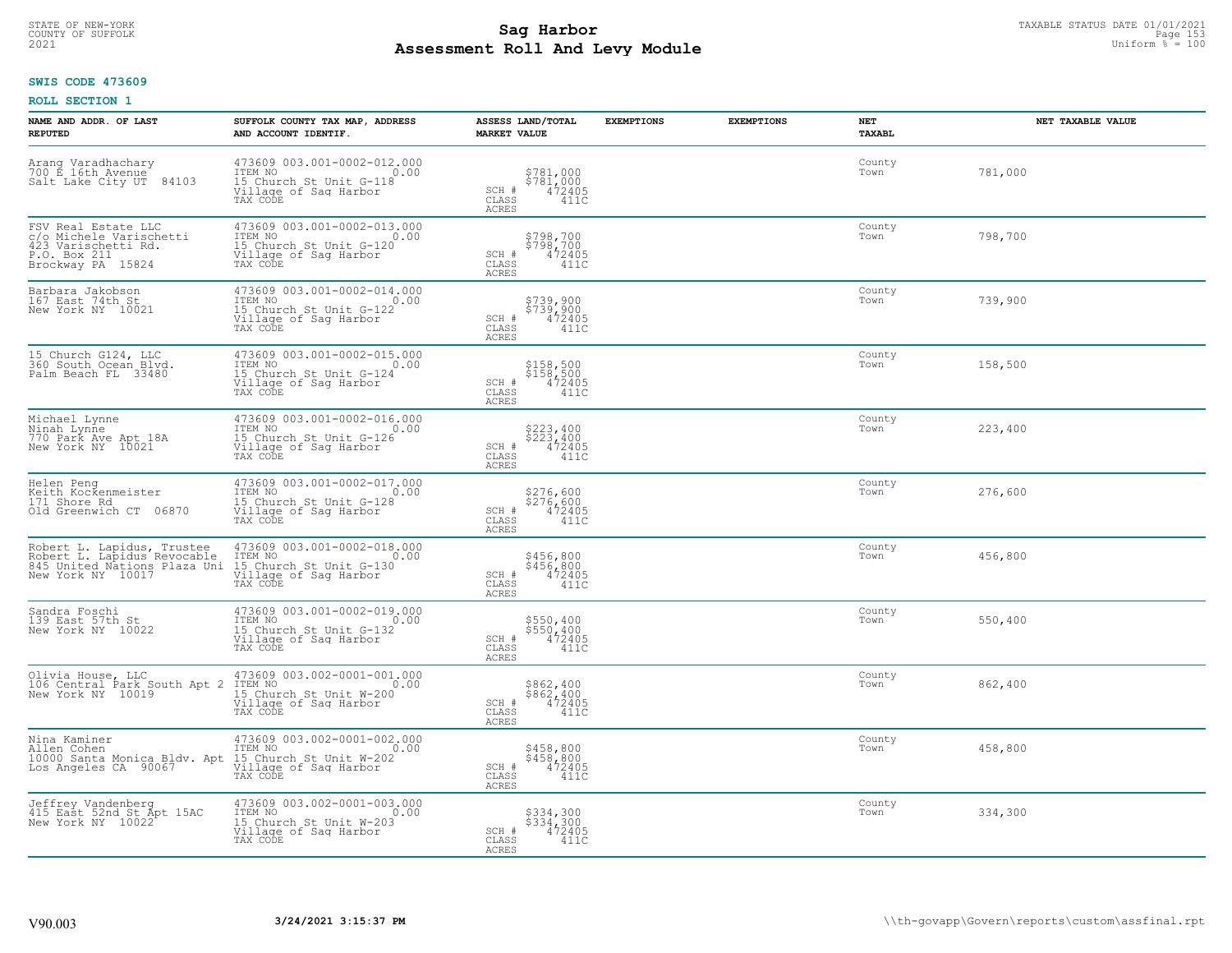# TAXABLE STATUS DATE 01/01/2021<br>COUNTY OF SUFFOLK Page 154 **Assessment Roll And Levy Module Example 2021** Uniform  $\frac{1}{8}$  = 100

### **SWIS CODE 473609**

| NAME AND ADDR. OF LAST<br><b>REPUTED</b>                                                   | SUFFOLK COUNTY TAX MAP, ADDRESS<br>AND ACCOUNT IDENTIF.                                                         | ASSESS LAND/TOTAL<br><b>MARKET VALUE</b>                                                                            | <b>EXEMPTIONS</b> | <b>EXEMPTIONS</b> | NET<br><b>TAXABL</b> | NET TAXABLE VALUE |
|--------------------------------------------------------------------------------------------|-----------------------------------------------------------------------------------------------------------------|---------------------------------------------------------------------------------------------------------------------|-------------------|-------------------|----------------------|-------------------|
| Suzanne Bartolucci<br>Enrico Bartolucci<br>3131 Turtle Creek Boulevard<br>Dallas TX 75219  | 473609 003.002-0001-004.000<br>TTEM NO 0.00<br>15 Church St Unit W-204<br>Village of Saq Harbor<br>TAX CODE     | \$641,100<br>\$641,100<br>472405<br>$\begin{array}{c} \text{SCH} \ \# \\ \text{CLASS} \end{array}$<br>411C<br>ACRES |                   |                   | County<br>Town       | 641,100           |
| Lawrence Rich<br>Seymour Levy<br>45 <sup>-</sup> Sutton Place Apt 15H<br>New York NY 10022 | 473609 003.002-0001-005.000<br>ITEM NO<br>0.00<br>15 Church St Unit W-206<br>Village of Sag Harbor<br>TAX CODE  | \$582,200<br>\$582,200<br>472405<br>SCH #<br>CLASS<br>411C<br>ACRES                                                 |                   |                   | County<br>Town       | 582,200           |
| Michael P. Burns<br>P.O. Box 304<br>Sagaponack NY 11962                                    | 473609 003.002-0001-006.000<br>ITEM NO<br>0.00<br>IS Church St Unit W-208<br>Village of Sag Harbor<br>TAX CODE  | \$763,300<br>\$763,300<br>472405<br>411C<br>SCH #<br>CLASS<br>ACRES                                                 |                   |                   | County<br>Town       | 763,300           |
| Ibex Mountain, LLC<br>118-35 Queens Blvd FL 16th<br>Forest Hills NY 11375                  | 473609 003.002-0001-007.000<br>ITEM NO<br>0.00<br>115 Church St Unit D-210<br>Village of Saq Harbor<br>TAX CODE | \$340,300<br>\$340,300<br>472405<br>SCH #<br>CLASS<br>411C<br>ACRES                                                 |                   |                   | County<br>Town       | 340,300           |
| Robyn Lundy Karp<br>210 East 68th St Apt 12i<br>New York NY 10065                          | 473609 003.002-0001-008.000<br>ITEM NO<br>0.00<br>15 Church St Unit D-212<br>Village of Sag Harbor<br>TAX CODE  | \$289,100<br>\$289,100<br>472405<br>SCH #<br>CLASS<br>411C<br><b>ACRES</b>                                          |                   |                   | County<br>Town       | 289,100           |
| Susan M. Aqeel<br>P.O. Box 835<br>Grafton WI 53024                                         | 473609 003.002-0001-009.000<br>ITEM NO<br>0.00<br>15 Church St Unit D-214<br>Village of Sag Harbor<br>TAX CODE  | \$768,900<br>\$768,900<br>472405<br>SCH #<br>CLASS<br>411C<br>ACRES                                                 |                   |                   | County<br>Town       | 768,900           |
| ELBERETH LLC<br>2269 Chestnut Street 141<br>San Fransico CA 94123                          | 473609 003.002-0001-010.000<br>ITEM NO<br>0.00<br>15 Church St Unit D-216<br>Village of Sag Harbor<br>TAX CODE  | \$704,000<br>\$704,000<br>472405<br>SCH #<br>$\mathtt{CLASS}$<br>411C<br><b>ACRES</b>                               |                   |                   | County<br>Town       | 704,000           |
| Lois Stalford Freeman<br>410 East 57th St Apt 11D<br>New York NY 10022                     | 473609 003.002-0001-011.000<br>ITEM NO<br>0.00<br>15 Church St Unit C-218<br>Village of Saq Harbor<br>TAX CODE  | \$446,700<br>\$446,700<br>472405<br>SCH #<br>CLASS<br>411C<br>ACRES                                                 |                   |                   | County<br>Town       | 446,700           |
| Spencer E. Sherman<br>Susan R. Sherman<br>910 Fifth Avenue<br>New York NY 10021            | 473609 003.002-0001-012.000<br>ITEM NO<br>0.00<br>15 Church St Unit C-220<br>Village of Saq Harbor<br>TAX CODE  | \$741,500<br>\$741,500<br>472405<br>SCH #<br>CLASS<br>411C<br><b>ACRES</b>                                          |                   |                   | County<br>Town       | 741,500           |
| Susan Goldman<br>141 East 88th St Apt 3D<br>New York NY 10128                              | 473609 003.002-0001-013.000<br>ITEM NO<br>0.00<br>15 Church St Unit C-222<br>Village of Sag Harbor<br>TAX CODE  | \$534,700<br>\$534,700<br>472405<br>SCH #<br>CLASS<br>411C<br>ACRES                                                 |                   |                   | County<br>Town       | 534,700           |
| Ninah Lynne<br>Michael Lynne<br>770 Park Ave Apt 18A<br>New York NY 10021                  | 473609 003.002-0002-001.000<br>ITEM NO<br>0.00<br>15 Church St Unit PH-300<br>Village of Sag Harbor<br>TAX CODE | \$814,900<br>\$814,900<br>472405<br>SCH #<br>CLASS<br>411C<br>ACRES                                                 |                   |                   | County<br>Town       | 814,900           |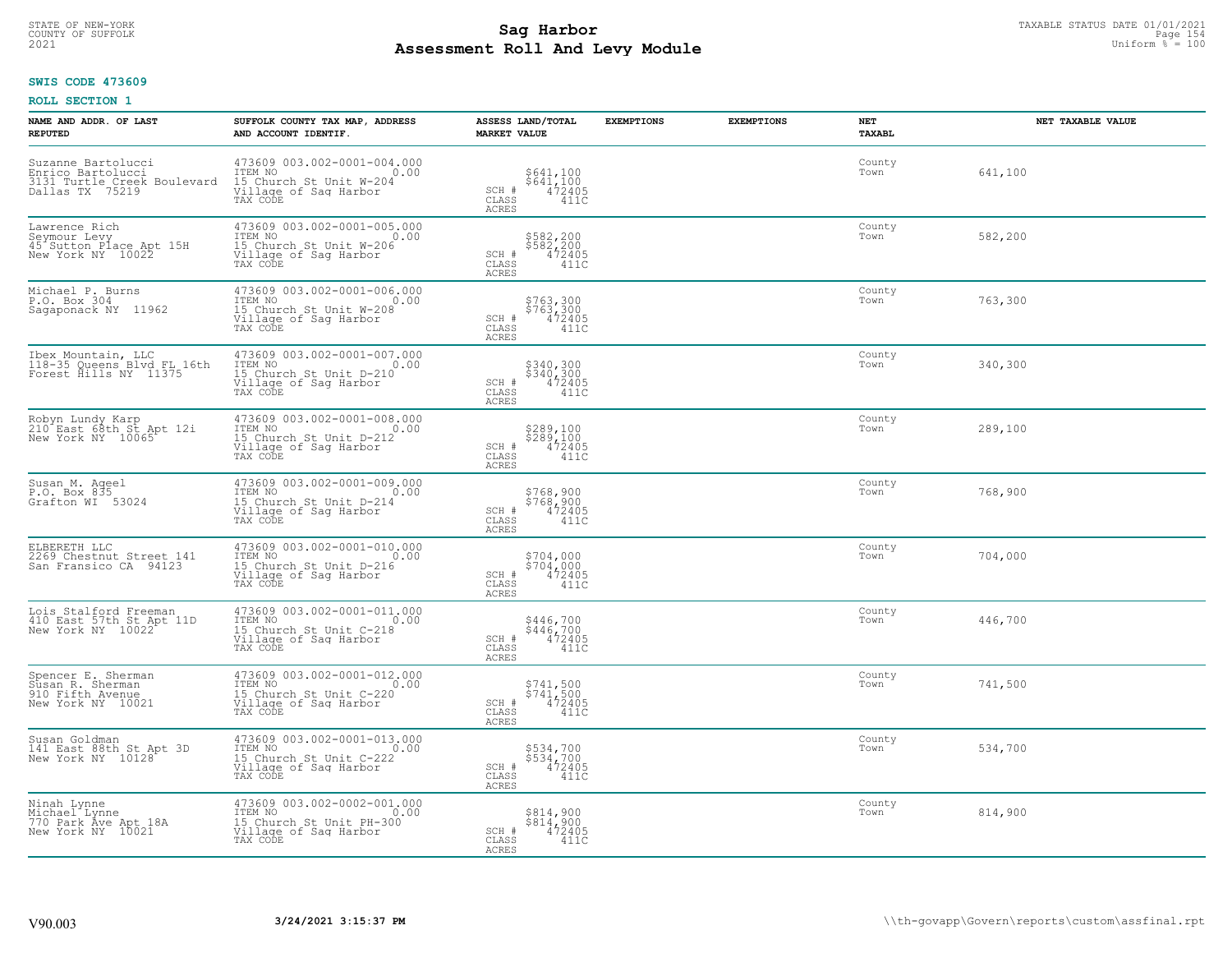# TAXABLE STATUS DATE 01/01/2021<br>COUNTY OF SUFFOLK Page 155 **Assessment Roll And Levy Module Example 2021** Uniform  $\frac{1}{8}$  = 100

#### **SWIS CODE 473609**

| NAME AND ADDR. OF LAST<br><b>REPUTED</b>                                                                                               | SUFFOLK COUNTY TAX MAP, ADDRESS<br>AND ACCOUNT IDENTIF.                                                                                 | ASSESS LAND/TOTAL<br><b>MARKET VALUE</b>                                                                               | <b>EXEMPTIONS</b> | <b>EXEMPTIONS</b> | <b>NET</b><br>TAXABL | NET TAXABLE VALUE |
|----------------------------------------------------------------------------------------------------------------------------------------|-----------------------------------------------------------------------------------------------------------------------------------------|------------------------------------------------------------------------------------------------------------------------|-------------------|-------------------|----------------------|-------------------|
| Roy Furman<br>c/o Jefferies & Company<br>520 Madison Ave FL 12<br>New York NY 10022                                                    | 473609 003.002-0002-002.000<br>ITEM NO<br>0.00<br>15 Church St Unit W-304<br>Village of Saq Harbor<br>TAX CODE                          | $\begin{array}{c} $1,045,900 \ $1,045,900 \ \ast \ 4 \ 472405 \end{array}$<br>$SCH$ #<br>CLASS<br>411C<br><b>ACRES</b> |                   |                   | County<br>Town       | 1,045,900         |
| Christine Wisner<br>408 East 79th Street<br>New York NY 10075                                                                          | 473609 003.002-0002-003.000<br>ITEM NO<br>0.00<br>15 Church St Unit PH-306<br>Village of Sag Harbor<br>TAX CODE                         | \$632,600<br>\$632,600<br>472405<br>SCH #<br>CLASS<br>411C<br><b>ACRES</b>                                             |                   |                   | County<br>Town       | 632,600           |
| Laurel Elliott, Trustee<br>Laurel Elliott Revocable Tru<br>59 West 12th Street Apt 7-C<br>New York NY 10011                            | 473609 003.002-0002-004.000<br>ITEM NO<br>15 Church St Unit PH-308<br>Village of Sag Harbor<br>TAX CODE                                 | \$795,900<br>\$795,900<br>472405<br>SCH #<br>$\mathtt{CLASS}$<br>411C<br><b>ACRES</b>                                  |                   |                   | County<br>Town       | 795,900           |
| Lawrence S. Horn, Trustee<br>The Michael Himmel 2012<br>Ryan Himmel, Trustee<br>Michael Himmel 2012 Wainscot<br>Lawrence Horn, Trustee | 473609 003.002-0002-005.000<br>ITEM NO<br>15 Church St Unit PH-314<br>Village of Saq Harbor<br>TAX CODE                                 | $\begin{array}{c} $1,349,100 \ $1,349,100 \ \pm \ 472405 \end{array}$<br>$SCH$ #<br>CLASS<br>411C<br>ACRES             |                   |                   | County<br>Town       | 1,349,100         |
| Sag Watch 316 LLC<br>121 Old Mill Road<br>Greenwich CT 06831                                                                           | 473609 003.002-0002-006.000<br>ITEM NO<br>0.00<br>15 Church St Unit PH-316<br>Village of Saq Harbor                                     | \$820,900<br>\$820,900<br>472405<br>SCH #<br>CLASS<br>411C<br>ACRES                                                    |                   |                   | County<br>Town       | 820,900           |
| Case Realty LLC<br>c/o Mustac, HRV Management<br>18-29 27th Avenue<br>Astoria NY 11102                                                 | 473609 003.002-0002-007.000<br>ITEM NO<br>0.00<br>15 Church St Unit PH-320<br>Village of Sag Harbor<br>TAX CODE                         | \$790,300<br>\$790,300<br>472405<br>SCH #<br>CLASS<br>411C<br>ACRES                                                    |                   |                   | County<br>Town       | 790,300           |
| Joseph Schick<br>Linda Rascher<br>201 West 72nd Street Apt 21B<br>New York NY 10023                                                    | 473609 003.002-0002-008.000<br>ITEM NO<br>0.00<br>15 Church St Unit PH-322<br>Village of Sag Harbor<br>TAX CODE                         | \$531,000<br>\$531,000<br>472405<br>SCH #<br>CLASS<br>411C<br>ACRES                                                    |                   |                   | County<br>Town       | 531,000           |
| Watchcase 402 LLC<br>c/o Mahon<br>360 S Ocean Blvd 5B<br>Palm Beach FL 33480                                                           | 473609 003.002-0002-009.000<br>TTEM NO 0.00<br>0.00<br>15 Church St Unit PH-402<br>Village of Sag Harbor<br>TAX CODE                    | \$773,700<br>\$773,700<br>472405<br>SCH #<br>CLASS<br>411C<br><b>ACRES</b>                                             |                   |                   | County<br>Town       | 773,700           |
| Benedict J. Sciortino<br>Wendy Sciortino<br>50 Sutton Place<br>New York NY 10022                                                       | 473609 003.002-0002-010.000<br>TTEM NO 0.00<br>15 Church St Unit PH-412<br>Village of Saq Harbor<br>TAX CODE                            | \$901,600<br>\$901,600<br>472405<br>SCH #<br>CLASS<br>411C<br><b>ACRES</b>                                             |                   |                   | County<br>Town       | 901,600           |
| David Levy<br>Stacey Levy<br>15 Central Park West #14G<br>New York NY 10023                                                            | 473609 003.002-0002-011.000<br>ITEM NO<br>0.00<br>15 Church St Unit PH-418<br>Village of Sag Harbor<br>TAX CODE                         | $\begin{array}{c} $1,181,400 \ $1,181,400 \ $1,4905 \ \end{array}$<br>$SCH$ #<br>CLASS<br>411C<br>ACRES                |                   |                   | County<br>Town       | 1,181,400         |
| PD Sag Harbor LLC<br>c/o Tisch<br>834 Fifth Ave #13B<br>New York NY 10065                                                              | 473609 003.003-0001-001.000<br>TEM NO<br>IS Church St Unit PH-400<br>Village of Sag Harbor<br>Village of Sag Harbor<br>TAX CODE<br>0.00 | \$988,600<br>\$988,600<br>472405<br>SCH #<br>CLASS<br>411C<br>ACRES                                                    |                   |                   | County<br>Town       | 988,600           |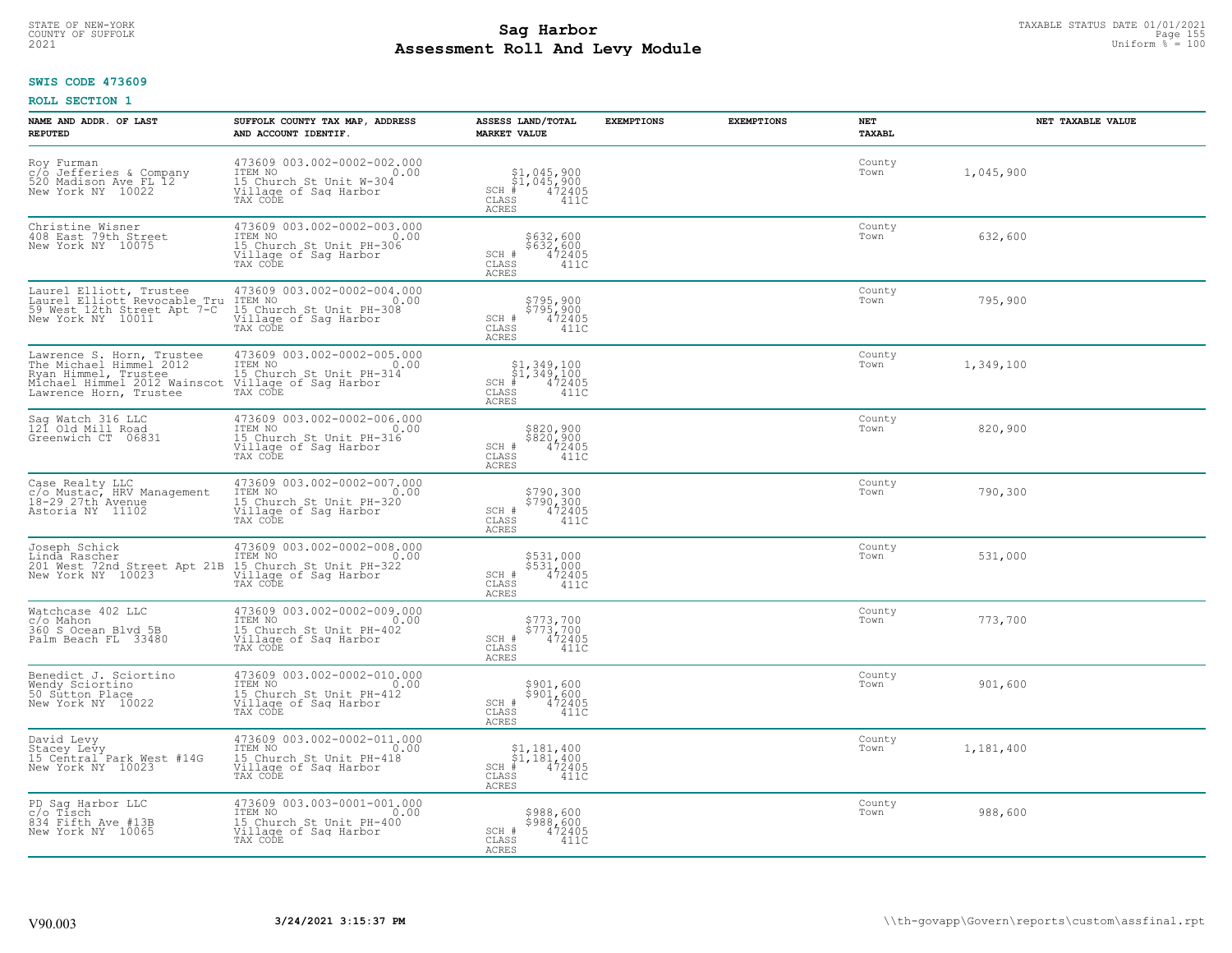# TAXABLE STATUS DATE 01/01/2021<br>COUNTY OF SUFFOLK Page 156 **Assessment Roll And Levy Module Example 2021** Uniform  $\frac{1}{8}$  = 100

#### **SWIS CODE 473609**

| NAME AND ADDR. OF LAST<br><b>REPUTED</b>                                                                           | SUFFOLK COUNTY TAX MAP, ADDRESS<br>AND ACCOUNT IDENTIF.                                                         | ASSESS LAND/TOTAL<br><b>MARKET VALUE</b>                                                                                                         | <b>EXEMPTIONS</b> | <b>EXEMPTIONS</b> | NET<br><b>TAXABL</b> | NET TAXABLE VALUE |
|--------------------------------------------------------------------------------------------------------------------|-----------------------------------------------------------------------------------------------------------------|--------------------------------------------------------------------------------------------------------------------------------------------------|-------------------|-------------------|----------------------|-------------------|
| George M. Klett, Trustee<br>The Revocable Trust of Georg<br>22 Louis Drive<br>Melville NY 11747                    | 473609 003.003-0001-002.000<br>ITEM NO<br>0.00<br>15 Church St Unit PH-404<br>Village of Saq Harbor<br>TAX CODE | \$863,700<br>\$863,700<br>472405<br>SCH #<br>CLASS<br>411C<br><b>ACRES</b>                                                                       |                   |                   | County<br>Town       | 863,700           |
| TLE Saq Harbor LLC<br>c/o TFMG Associates<br>655 Madison Avenue FL 11<br>New York NY 10065                         | 473609 003.003-0001-003.000<br>ITEM NO<br>0.00<br>15 Church St Unit PH-406<br>Village of Sag Harbor<br>TAX CODE | $$1,014,900$<br>$$1,014,900$<br>472405<br>SCH #<br>CLASS<br>411C<br><b>ACRES</b>                                                                 |                   |                   | County<br>Town       | 1,014,900         |
| Linda White, Co-Trustees<br>Linda White Lifetime Trust<br>Jerry White, Co-Trustee<br>Linda White Lifetime Trust    | 473609 003.003-0001-004.000<br>ITEM NO<br>0.00<br>15 Church St Unit PH-416<br>Village of Sag Harbor<br>TAX CODE | \$1,014,900<br>$\frac{5}{4}$ 1,014,900<br># 472405<br>$SCH$ #<br>CLASS<br>411C<br>ACRES                                                          |                   |                   | County<br>Town       | 1,014,900         |
| Diane Brown Horton<br>Roxane Brown Campello<br>1 Bluff Point Ln <sup>2</sup><br>Sag Harbor, NY 11963               | 473609 004.000-0001-001.000<br>ITEM NO<br>0.00<br>1 Bluff Point Ln<br>Village of Sag Harbor<br>TAX CODE         | \$4,179,500<br>\$4,357,400<br>$\begin{array}{r} 34,357,400 \\ * & 472405 \\ * & 210W \\ * & 1.100 \end{array}$<br>SCH #<br>CLASS<br><b>ACRES</b> |                   |                   | County<br>Town       | 4,357,400         |
| Jean Boone, Trustee<br>Elaine Anderson Steinbeck Tr<br>Clark Covert, Trustee<br>Elaine Anderson Steinbeck Tr       | 473609 004.000-0001-003.001<br>ITEM NO<br>0.00<br>2 Bluff Point Ln<br>Village of Sag Harbor<br>TAX CODE         | \$3,799,600<br>$\frac{5}{4}$ , 003, 100<br>$\frac{1}{4}$ , 003, 100<br>$+$ 472405<br>SS 210W<br>$SCH$ #<br>CLASS<br><b>ACRES</b><br>1.800        |                   |                   | County<br>Town       | 4,003,100         |
| James C Boldt<br>Daniel W Boldt<br>1612 Old Mill Bottom Run<br>Annapolis, MD 21409                                 | 473609 004.000-0001-004.000<br>ITEM NO<br>0.00<br>5 Bluff Point Ln<br>Village of Sag Harbor<br>TAX CODE         | \$2,882,200<br>\$3,094,800<br>\$3,094,800<br># 472405<br>\$5 210M<br>$SCH$ #<br>CLASS<br><b>ACRES</b><br>0.260                                   |                   |                   | County<br>Town       | 3,094,800         |
| Charles Cee Scott Brown (Tru<br>The Cee Scott Brown Revocabl<br>P.O. Box 90<br>Saq Harbor NY 11963                 | 473609 004.000-0001-006.000<br>ITEM NO<br>0.00<br>10 Bluff Point Ln<br>Village of Sag Harbor<br>TAX CODE        | $$1,834,200$<br>$$2,211,700$<br>$$2,211,700$<br>$$472405$<br>$SCH$ #<br>210W<br>CLASS<br><b>ACRES</b><br>0.340                                   |                   |                   | County<br>Town       | 2,211,700         |
| Marilyn M Moore Trust<br>Dorothy L Capasso<br>Nicholas Capasso<br>2000 Bal Harbor Blyd<br>Punta Gorda, FL 33950    | 473609 004.000-0001-007.001<br>TTEM NO 0.00<br>9 Bluff Point Ln<br>Village of Saq Harbor<br>TAX CODE            | $$3, 257, 800$<br>$$3, 451, 900$<br>$$451, 900$<br>$$472405$<br>SCH #<br>CLASS<br>210W<br><b>ACRES</b><br>0.480                                  |                   |                   | County<br>Town       | 3,451,900         |
| CFO Sag Harbor, L.P.<br>Bad_Brunnthal 5A<br>81675 Munich<br>Germany                                                | 473609 004.000-0001-009.000<br>TTEM NO 0.00<br>14 Bluff Point Ln<br>Village of Sag Harbor<br>TAX CODE           | $$2,027,800$<br>$$2,752,700$<br>$$472405$<br>$$472405$<br>$$210M$<br>$SCH$ #<br>CLASS<br><b>ACRES</b><br>0.350                                   |                   |                   | County<br>Town       | 2,752,700         |
| John W Sullivan<br>Elizabeth A Sullivan<br>Sullivan, Mary C (Life Estat<br>10 Hayestown Rd<br>Chrystal Bay Unit 15 | 473609 004.000-0001-010.001<br>ITEM NO<br>0.00<br>15 Bluff Point Ln<br>Village of Sag Harbor<br>TAX CODE        | \$3,267,300<br>\$3,424,700<br>\$3,424,700<br># 472405<br>\$5 210M<br>SCH<br>CLASS<br><b>ACRES</b><br>0.480                                       |                   |                   | County<br>Town       | 3,424,700         |
| Patricia Nelson<br>David S. Nelson<br>1088 Park Ave<br>New York, NY 10128                                          | 473609 004.000-0001-011.000<br>ITEM NO<br>0.00<br>3 Bluff Point Rd<br>Village of Sag Harbor<br>TAX CODE         | $$4, 204, 500$<br>$$4, 204, 500$<br>$$4, 204, 500$<br>$SCH$ #<br>472405<br>210W<br>CLASS<br><b>ACRES</b><br>0.550                                |                   |                   | County<br>Town       | 4,204,500         |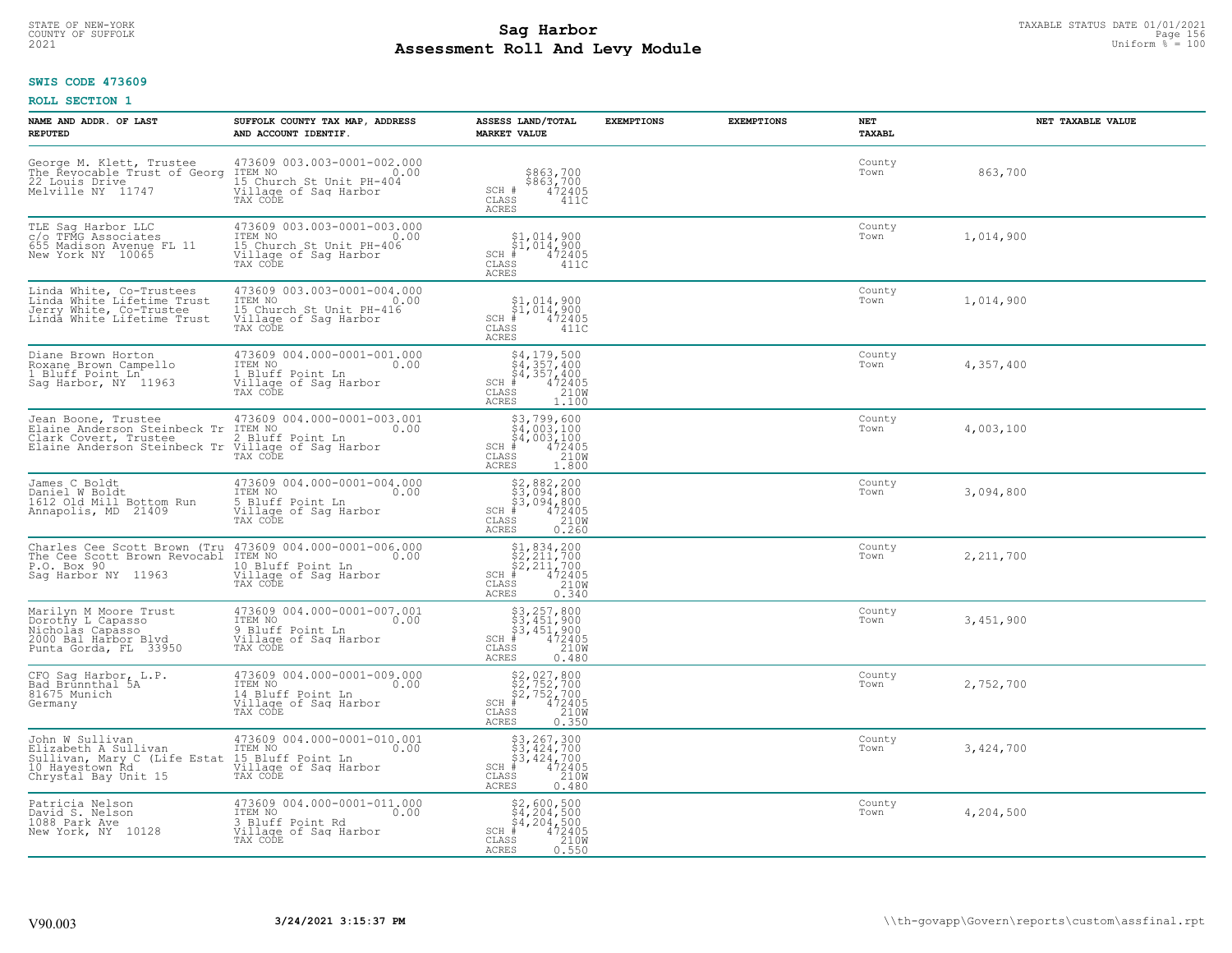# TAXABLE STATUS DATE 01/01/2021<br>COUNTY OF SUFFOLK Page 157 **Assessment Roll And Levy Module Example 2021** Uniform  $\frac{1}{8}$  = 100

#### **SWIS CODE 473609**

| NAME AND ADDR. OF LAST<br><b>REPUTED</b>                                                                                                         | SUFFOLK COUNTY TAX MAP, ADDRESS<br>AND ACCOUNT IDENTIF.                                                                    | ASSESS LAND/TOTAL<br><b>MARKET VALUE</b>                                                                                       | <b>EXEMPTIONS</b> | <b>EXEMPTIONS</b> | NET<br>TAXABL  | NET TAXABLE VALUE |
|--------------------------------------------------------------------------------------------------------------------------------------------------|----------------------------------------------------------------------------------------------------------------------------|--------------------------------------------------------------------------------------------------------------------------------|-------------------|-------------------|----------------|-------------------|
| Barbara Dexter Schwartz<br>19 Bluff Point Ln<br>Sag Harbor, NY 11963                                                                             | 473609 004.000-0001-012.000<br>ITEM NO <sub>200</sub><br>19 Bluff Point Ln<br>Village of Sag Harbor<br>TAX CODE            | $$3, 144, 300$<br>$$3, 412, 200$<br>$$3, 412, 200$<br>$472405$<br>$$210W$<br>$SCH$ #<br>CLASS<br>ACRES<br>0.290                |                   |                   | County<br>Town | 3,412,200         |
| Ellen Diamant<br>Michael Diamant<br>50 W 15th St Apt 4C<br>New York NY 10011                                                                     | 473609 004.000-0001-014.000<br>TTEM NO<br>6 Bluff Point Rd<br>Village of Sag Harbor<br>TAX CODE                            | $$3,616,600$<br>$$4,086,800$<br>$$4,086,800$<br>$$4,086,800$<br>$SCH$ #<br>472405<br>210W<br>CLASS<br><b>ACRES</b><br>0.510    |                   |                   | County<br>Town | 4,086,800         |
| Barbara Maher<br>9 Bluff Point Rd<br>Sag Harbor NY 11963                                                                                         | 473609 004.000-0001-016.000<br>ITEM NO 0.00<br>9 Bluff Point Rd<br>Village of Sag Harbor<br>TAX CODE                       | $$1, 510, 500$<br>$$1, 623, 100$<br>$$1, 623, 100$<br>$$CH_*$<br>$$472405$<br>CLASS $$210W$<br>ACRES<br>0.240                  |                   |                   | County<br>Town | 1,623,100         |
| Claire Fraser<br>6 Birchwood Ct<br>Mineola, NY 11501                                                                                             | 473609 004.000-0001-017.000<br>ITEM NO 0.00<br>10 Bluff Point Rd<br>Village of Sag Harbor<br>TAX CODE                      | $$2,396,300$<br>$$2,640,700$<br>$$2,640,700$<br>$$2,640,700$<br>$SCH \#$<br>$472405$<br>210W<br>CLASS<br><b>ACRES</b><br>0.340 |                   |                   | County<br>Town | 2,640,700         |
| Frank Evangelista<br>Maria C Evangelista<br>Maria Evangelista<br>46 Lexington Ave by Tillage of Saq Harbor<br>Franklin Square, NY 11010 TAX CODE | 473609 004.000-0001-018.000<br>ITEM NO 0.00<br>0.00<br>11 Bluff Point Rd                                                   | $$52,045,400$<br>$$2,270,600$<br>$$2,270,600$<br>$$2405$<br>$$172405$<br>$$22000$<br>ACRES<br>0.630                            |                   |                   | County<br>Town | 2,270,600         |
| 14 Bluff Point Road LLC<br>14 Bluff Point Road<br>Sag Harbor NY 11963                                                                            | 473609 004.000-0001-020.003<br>ITEM NO<br>0.00<br>14 Bluff Point Rd<br>Village of Sag Harbor<br>TAX CODE                   | $$2,734,100$<br>$$3,944,100$<br>$$3,944,100$<br>$$5,944,100$<br>$$CLAS$<br>$$240M$<br>$$240M$<br>ACRES<br>0.420                |                   |                   | County<br>Town | 3,944,100         |
| Luke Babcock<br>Allison S Babcock<br>PO Box 4<br>Saq Harbor, NY 11963                                                                            | 473609 004.000-0001-022.000<br>TEM NO<br>17 Bluff Point Rd<br>Village of Sag Harbor<br>TAX CODE                            | $52,239,800$<br>$53,441,200$<br>$53,441,200$<br>SCH $472405$<br>CLASS 220W<br>0.520<br>ACRES                                   |                   |                   | County<br>Town | 3,441,200         |
| John McGuire<br>41 Warren Street Apt 6<br>New York NY 10007                                                                                      | 473609 004.000-0001-023.003<br>ITEM NO 0.00<br>18 Bluff Point Rd<br>Village of Sag Harbor<br>TAX CODE                      | $$3,104,400$<br>$$3,448,400$<br>$$3,448,400$<br>$$5,448,400$<br>$$472405$<br>CLASS<br>210W<br><b>ACRES</b><br>0.880            |                   |                   | County<br>Town | 3,448,400         |
| Mark Pearson<br>1930 Broadway Apt 5K<br>New York NY 10023                                                                                        | 473609 004.000-0001-024.000<br>ITEM NO 0.00<br>21 Bluff Point Rd<br>21 Bluff Point Rd<br>Village of Sag Harbor<br>TAX CODE | $$1,974,100$<br>$$2,947,100$<br>$$2,947,100$<br>$$2,947,100$<br>$$472405$<br>CLASS<br>210W<br>ACRES<br>0.460                   |                   |                   | County<br>Town | 2,947,100         |
| 25 Bluff Point Road, LLC<br>7100 New Horizons Blvd<br>Amityville NY 11702                                                                        | 473609 004.000-0001-026.000<br>ITEM NO<br>$\sim$ 0.00<br>25 Bluff Point Rd<br>Village of Sag Harbor<br>TAX CODE            | $$1, 795, 800$<br>$$1, 795, 800$<br>$$1, 795, 800$<br>$*$ 472405<br>ss 311M<br>SCH #<br>CLASS<br><b>ACRES</b><br>0.490         |                   |                   | County<br>Town | 1,795,800         |
| James T Giorgio<br>Theresa Giorgio<br>22 Wilshire Dr<br>Syosett, NY 11791                                                                        | 473609 004.000-0001-027.000<br>ITEM NO <sub>200</sub><br>29 Bluff Point Rd<br>Village of Sag Harbor<br>TAX CODE            | \$2,047,200<br>\$2,876,400<br>\$2,876,400<br>$SCH$ #<br>$\frac{472405}{210W}$<br>CLASS<br>ACRES<br>0.470                       |                   |                   | County<br>Town | 2,876,400         |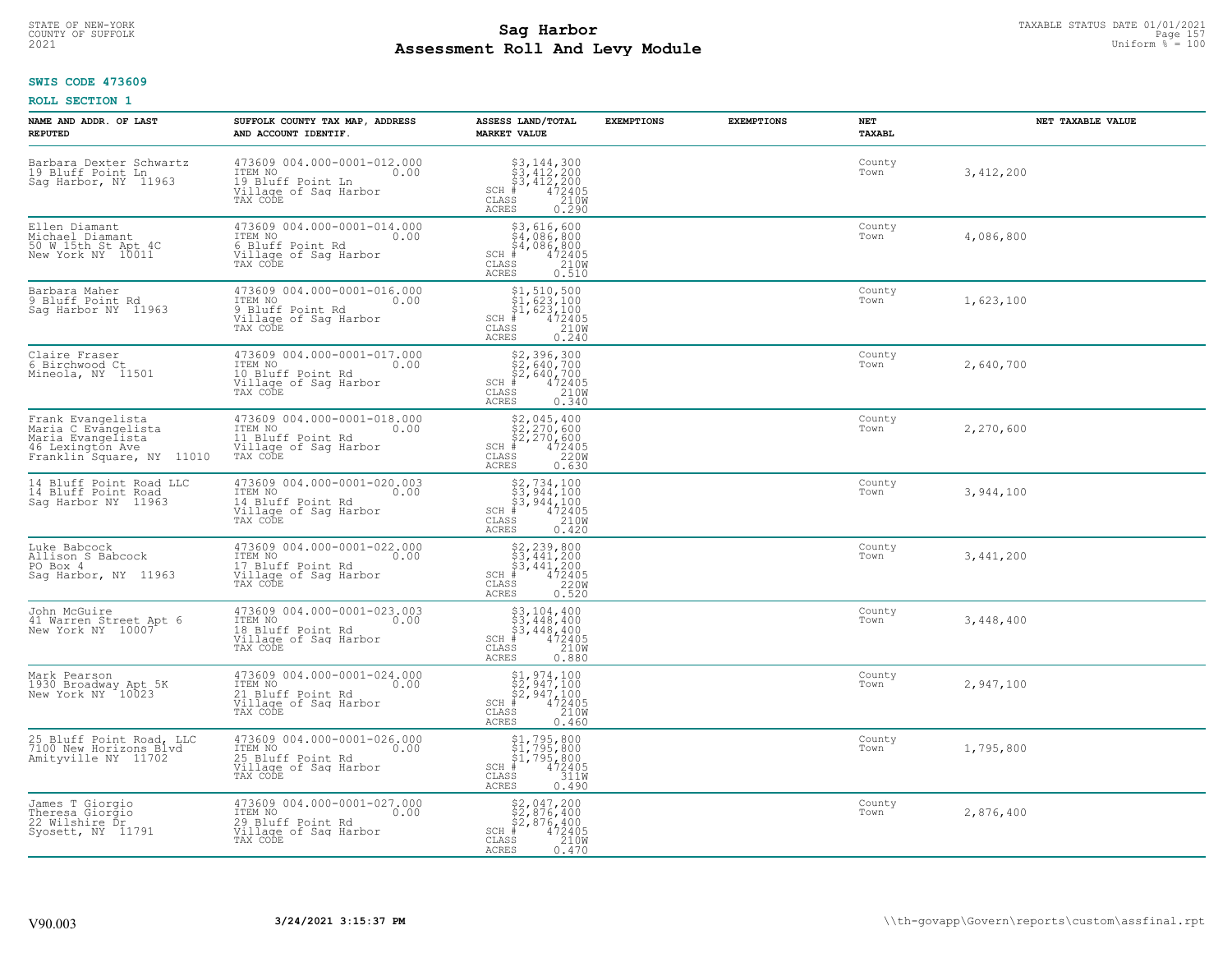# TAXABLE STATUS DATE 01/01/2021<br>COUNTY OF SUFFOLK Page 158 Page 158 **Assessment Roll And Levy Module Example 2021** Uniform  $\frac{1}{8}$  = 100

#### **SWIS CODE 473609**

| NAME AND ADDR. OF LAST<br><b>REPUTED</b>                                                       | SUFFOLK COUNTY TAX MAP, ADDRESS<br>AND ACCOUNT IDENTIF.                                                  | ASSESS LAND/TOTAL<br><b>MARKET VALUE</b>                                                                                                                                                                                                                                                                                                                                        | <b>EXEMPTIONS</b> | <b>EXEMPTIONS</b> | NET<br><b>TAXABL</b> | NET TAXABLE VALUE |
|------------------------------------------------------------------------------------------------|----------------------------------------------------------------------------------------------------------|---------------------------------------------------------------------------------------------------------------------------------------------------------------------------------------------------------------------------------------------------------------------------------------------------------------------------------------------------------------------------------|-------------------|-------------------|----------------------|-------------------|
| Emanuel Tobier<br>Nina Tobier<br>27 W 96th St<br>New York, NY<br>10025                         | 473609 004.000-0001-028.000<br>ITEM NO<br>0.00<br>31 Bluff Point Rd<br>Village of Sag Harbor<br>TAX CODE | $\begin{array}{r} \text{\small $52$, 088$, 600} \\ \text{\small $52$, 240, 000} \\ \text{\small $52$, 240, 000} \\ \text{\small $4$} \\ \text{\small $72405} \\ \text{\small $85$} \\ \text{\small $15$} \\ \text{\small $15$} \\ \text{\small $18$} \\ \text{\small $18$} \\ \text{\small $18$} \\ \text{\small $18$} \\ \end{array}$<br>SCH<br>CLASS<br><b>ACRES</b>          |                   |                   | County<br>Town       | 2,240,000         |
| John F Logan<br>Apt 6 K<br>212 W 22nd St<br>New York, NY 10011                                 | 473609 004.000-0001-029.000<br>ITEM NO<br>0.00<br>33 Bluff Point Rd<br>Village of Sag Harbor<br>TAX CODE | $$1,429,600\n$1,597,300\n$1,597,300\n# 472405\n 210M\n$<br>SCH<br>CLASS<br><b>ACRES</b><br>0.250                                                                                                                                                                                                                                                                                |                   |                   | County<br>Town       | 1,597,300         |
| Sandra Slipp<br>400 Seabury Drive Apt 5181<br>Bloomfield CT 06002                              | 473609 004.000-0001-030.000<br>ITEM NO<br>0.00<br>43 Bluff Point Rd<br>Village of Sag Harbor<br>TAX CODE | $$2,044,100\n$2,044,100\n$2,044,100\n# 472405\n 210M$<br>$SCH$ #<br>CLASS<br>0.260<br>ACRES                                                                                                                                                                                                                                                                                     |                   |                   | County<br>Town       | 2,044,100         |
| P J Tryall LP<br>c/o Peter Bronstein<br>136 E 79th St<br>New York, NY 10075                    | 473609 004.000-0001-031.000<br>ITEM NO<br>0.00<br>47 Bluff Point Rd<br>Village of Sag Harbor<br>TAX CODE | \$1,981,400<br>\$3,522,000<br>\$3,522,000<br>SCH #<br>$\frac{472405}{210}$<br>CLASS<br>ACRES<br>0.460                                                                                                                                                                                                                                                                           |                   |                   | County<br>Town       | 3,522,000         |
| Laurin Copen<br>Apt 15 D<br>320 E 57th St<br>New York, NY 10022                                | 473609 004.000-0001-032.000<br>ITEM NO<br>0.00<br>51 Bluff Point Rd<br>Village of Sag Harbor<br>TAX CODE | $$2,000,000\n$2,243,300\n$2,243,300\n# 472405\n$38\n210M\n$29M$<br>$SCH$ #<br>CLASS<br><b>ACRES</b><br>0.370                                                                                                                                                                                                                                                                    |                   |                   | County<br>Town       | 2,243,300         |
| Tracy Mitchell<br>Blazė Makoid<br>PO Box 436<br>Sagaponack, NY 11962                           | 473609 004.000-0001-033.000<br>ITEM NO<br>0.00<br>55 Bluff Point Rd<br>Village of Sag Harbor<br>TAX CODE | $$ \begin{array}{l} $1,861,100 \\ $2,860,600 \\ $2,860,600 \\ $4$ & 472405 \\ $5$ & 210M \\ $7$ & 10M \\ $8$ & 210M \\ $9$ & 210M \\ $10$ & 210M \\ $10$ & 210M \\ $10$ & 22M \\ $10$ & 210M \\ $10$ & 22M \\ $10$ & 22M \\ $10$ & 22M \\ $10$ & 22M \\ $10$ & 22M \\ $10$ & 22M \\ $10$ & 22M \\ $10$ & 22M \\ $10$ &$<br>$SCH$ #<br>$\mathtt{CLASS}$<br>0.340<br><b>ACRES</b> |                   |                   | County<br>Town       | 2,860,600         |
| Scott J. Bornstein<br>Cara S. Bornstein<br>1888 Muttontown Rd<br>Muttontown NY 11791           | 473609 004.000-0001-034.000<br>ITEM NO<br>0.00<br>11 Long Point Rd<br>Village of Sag Harbor<br>TAX CODE  | \$2,088,300<br>\$3,657,800<br>\$3,657,800<br># 472405<br>\$5 1210M<br>$SCH$ #<br>CLASS<br>1.000<br>ACRES                                                                                                                                                                                                                                                                        |                   |                   | County<br>Town       | 3,657,800         |
| Christopher Burnside<br>4 Long Point Rd<br>Saq Harbor, NY 11963                                | 473609 004.000-0001-036.000<br>ITEM NO<br>0.00<br>4 Long Point Rd<br>Village of Sag Harbor<br>TAX CODE   | $$2,351,000$<br>$$2,777,100$<br>$$472405$<br>$$210W$<br>$$210W$<br>SCH<br>CLASS<br><b>ACRES</b><br>0.620                                                                                                                                                                                                                                                                        |                   |                   | County<br>Town       | 2,777,100         |
| Christopher Burnside<br>4 Long Point Rd<br>Saq Harbor, NY 11963                                | 473609 004.000-0001-037.000<br>TTEM NO 0.00<br>10 Long Point Rd<br>Village of Sag Harbor<br>TAX CODE     | $$1,858,600$<br>$$2,066,900$<br>$$2,066,900$<br>$*$<br>$472405$<br>$2600$<br>$*$<br>$2600$<br>SCH<br>CLASS<br><b>ACRES</b><br>0.340                                                                                                                                                                                                                                             |                   |                   | County<br>Town       | 2,066,900         |
| Edward A Schlessiger<br>John J Dagney<br>P.O. Box 746<br>Long Point Rd<br>Sag Harbor, NY 11963 | 473609 004.000-0001-038.000<br>ITEM NO<br>0.00<br>16 Long Point Rd<br>Village of Sag Harbor<br>TAX CODE  | \$1,783,300<br>\$2,006,400<br>\$2,006,400<br># 472405<br>\$8 210M<br>SCH<br>CLASS<br><b>ACRES</b><br>0.920                                                                                                                                                                                                                                                                      |                   |                   | County<br>Town       | 2,006,400         |
| Blair Effron<br>Cheryl Effron<br>39 E 79 th St<br>8 Floor<br>New York NY 10075                 | 473609 004.000-0001-039.001<br>ITEM NO<br>0.00<br>34 Long Point Rd<br>Village of Sag Harbor<br>TAX CODE  | \$3,658,800<br>\$4,660,700<br>\$4,660,700<br>$SCH$ #<br>472405<br>210W<br>CLASS<br><b>ACRES</b><br>2.000                                                                                                                                                                                                                                                                        |                   |                   | County<br>Town       | 4,660,700         |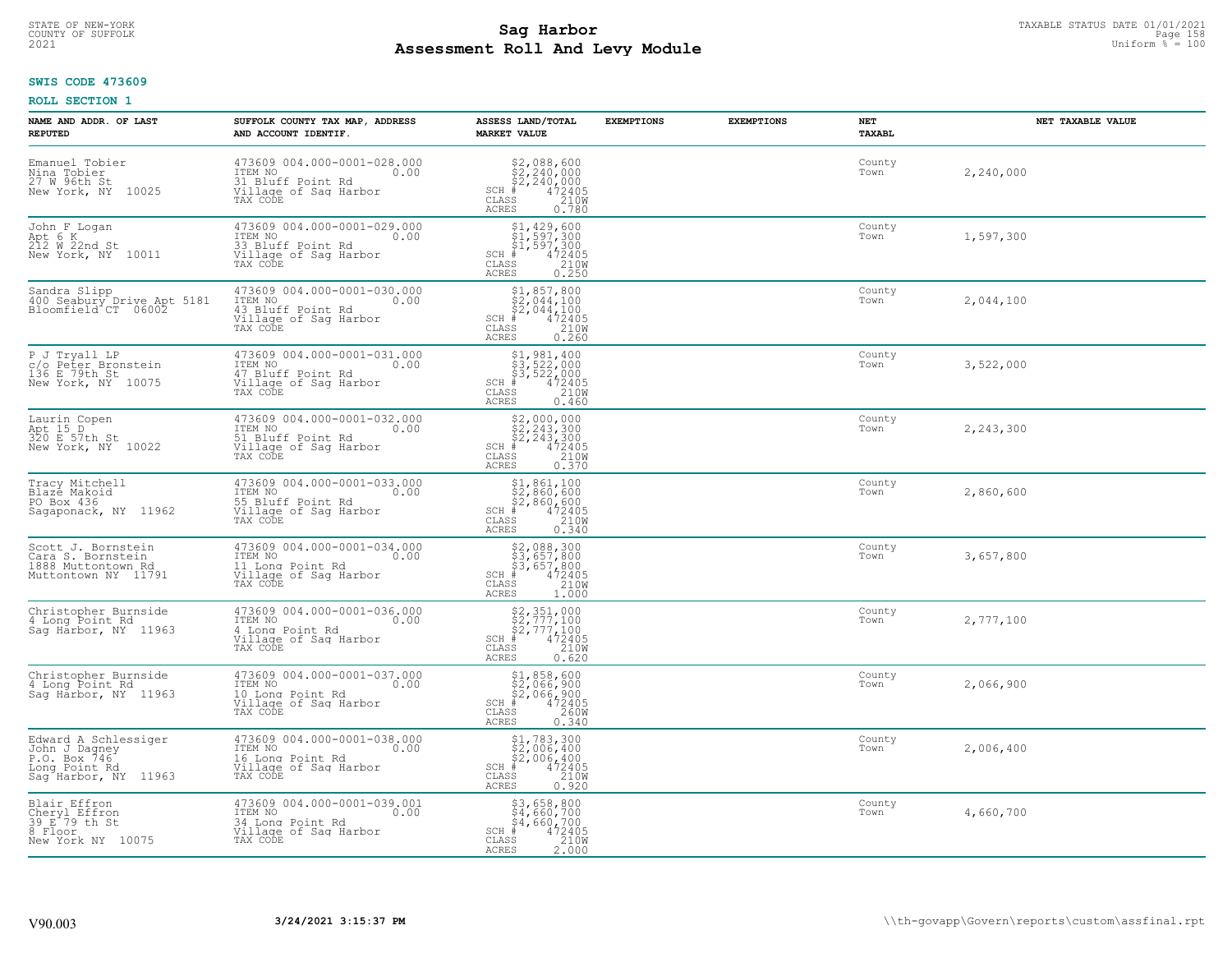# TAXABLE STATUS DATE 01/01/2021<br>COUNTY OF SUFFOLK Page 159 Page 159 **Assessment Roll And Levy Module Example 2021** Uniform  $\frac{1}{8}$  = 100

#### **SWIS CODE 473609**

| NAME AND ADDR. OF LAST<br><b>REPUTED</b>                                                   | SUFFOLK COUNTY TAX MAP, ADDRESS<br>AND ACCOUNT IDENTIF.                                                   | ASSESS LAND/TOTAL<br><b>MARKET VALUE</b>                                                                                                                                                                                                                                                                                                                                                 | <b>EXEMPTIONS</b> | <b>EXEMPTIONS</b> | NET<br>TAXABL  | NET TAXABLE VALUE |
|--------------------------------------------------------------------------------------------|-----------------------------------------------------------------------------------------------------------|------------------------------------------------------------------------------------------------------------------------------------------------------------------------------------------------------------------------------------------------------------------------------------------------------------------------------------------------------------------------------------------|-------------------|-------------------|----------------|-------------------|
| Pumpkin Partners LLC<br>c/o Centerview Partners<br>39 E 79th Street<br>New York NY 10075   | 473609 004.000-0001-039.002<br>ITEM NO<br>0.00<br>22 Long Point Rd<br>Village of Sag Harbor<br>TAX CODE   | $$2,377,900$<br>$$2,377,900$<br>$$472405$<br>$$311W$<br>$SCH$ #<br>CLASS<br>ACRES<br>1.160                                                                                                                                                                                                                                                                                               |                   |                   | County<br>Town | 2,377,900         |
| Wayward Properties LLC<br>"C/o Blair Effron<br>39 East 79th St FL 8th<br>New York NY 10075 | 473609 004.000-0001-039.004<br>ITEM NO<br>0.00<br>28 Long Point Rd<br>Village of Sag Harbor<br>TAX CODE   | $$3, 223, 500$<br>$$4, 123, 600$<br>$$4, 123, 600$<br>$*$<br>$472405$<br>$*$<br>$2100$<br>$SCH$ #<br>CLASS<br>ACRES<br>0.800                                                                                                                                                                                                                                                             |                   |                   | County<br>Town | 4,123,600         |
| Wayward Properties LLC<br>c/o Blair Effron<br>39 East 79th St FL 8th<br>New York NY 10075  | 473609 004.000-0001-041.001<br>ITEM NO<br>0.00<br>Private Road<br>Village of Sag Harbor<br>TAX CODE       | \$500<br>\$500<br>\$500<br>SCH #<br>472405<br>CLASS<br>692<br>ACRES<br>0.170                                                                                                                                                                                                                                                                                                             |                   |                   | County<br>Town | 500               |
| 15 Long Point LLC<br>931B Conklin St<br>Farmingdale NY 11735                               | 473609 004.000-0001-042.001<br>ITEM NO<br>0.00<br>15 Long Point Rd<br>Village of Sag Harbor<br>TAX CODE   | $\begin{array}{c} \text{\$2,004,700} \\ \text{\$2,297,100} \\ \text{\$2,297,100} \\ \text{\$472405} \\ \text{\$8$8$} \\ \text{\$120W} \\ \text{\$1200} \\ \text{\$1200} \end{array}$<br>$SCH$ #<br>CLASS<br><b>ACRES</b>                                                                                                                                                                 |                   |                   | County<br>Town | 2,297,100         |
| Sally Susman<br>113 E 19th St<br>New York NY 10003                                         | 473609 004.000-0001-043.001<br>ITEM NO<br>0.00<br>2 Bluff Point Rd<br>Village of Sag Harbor<br>TAX CODE   | \$3,292,900<br>\$3,881,700<br>\$3,881,700<br># 472405<br>\$5 210M<br>$SCH$ #<br>CLASS<br>ACRES<br>0.390                                                                                                                                                                                                                                                                                  |                   |                   | County<br>Town | 3,881,700         |
| Sharon B Zinn<br>William Zinn<br>3 Black Oak Trail<br>Warren, NJ 07059                     | 473609 004.000-0002-001.000<br>ITEM NO<br>0.00<br>44 Jesse Halsey Ln<br>Village of Sag Harbor<br>TAX CODE | $$745,900$<br>$$1,065,500$<br>$$1,065,500$<br>$$472405$<br>$SCH$ #<br>CLASS<br>$\frac{210}{0.350}$<br>ACRES                                                                                                                                                                                                                                                                              |                   |                   | County<br>Town | 1,065,500         |
| Joy V Jones<br>175 W 12th St<br>New York, NY 10011                                         | 473609 004.000-0002-002.001<br>ITEM NO<br>0.00<br>74 John St<br>Village of Sag Harbor<br>TAX CODE         | $$946,400\n$1,148,900\n$1,148,900\n# 472405\n 210M\n$<br>$SCH$ #<br>CLASS<br><b>ACRES</b><br>0.280                                                                                                                                                                                                                                                                                       |                   |                   | County<br>Town | 1,148,900         |
| Skokiaan, LLC<br>149 East 19th St<br>New York NY 10003                                     | 473609 004.000-0002-003.000<br>ITEM NO 0.00<br>70 John St<br>Village of Sag Harbor<br>TAX CODE            | $$1, 193, 100$<br>$$1, 591, 900$<br>$$1, 591, 900$<br>$472405$<br>$$2100$<br>$$2100$<br>SCH #<br>CLASS<br>ACRES<br>0.290                                                                                                                                                                                                                                                                 |                   |                   | County<br>Town | 1,591,900         |
| Catherine Sheehan<br>110 East End Ave<br>New York, NY 10028                                | 473609 004.000-0002-004.000<br>TTEM NO 0.00<br>66 John St<br>Village of Sag Harbor<br>TAX CODE            | $\begin{array}{l} \begin{array}{c} \text{\$1,209,500} \\ \text{\$1,390,700} \\ \text{\$1,390,700} \\ \text{\$4,72405} \\ \text{\$5} \\ \text{\$1,890,700} \\ \text{\$1,900,700} \\ \text{\$1,900,700} \\ \text{\$1,900,700} \\ \text{\$1,900,700} \\ \text{\$1,900,700} \\ \text{\$1,900,700} \\ \text{\$1,900,700} \\ \text{\$1,900,700} \\ \text{\$1,$<br>SCH<br>CLASS<br><b>ACRES</b> |                   |                   | County<br>Town | 1,390,700         |
| Jeffrey A. Rosenberg<br>Michele Rosenberg<br>201 W 72nd St.Apt.10A<br>New York NY 10023    | 473609 004.000-0002-005.000<br>ITEM NO<br>0.00<br>62 John St<br>Village of Sag Harbor<br>TAX CODE         | \$2,570,600<br>\$3,486,600<br>\$3,486,600<br>#472405<br>\$8,486,600<br>SCH<br>$\mathtt{CLASS}$<br>ACRES<br>0.600                                                                                                                                                                                                                                                                         |                   |                   | County<br>Town | 3,486,600         |
| Phyllis Landi<br>Apy 4 G<br>320 E 58th St<br>New York, NY 10022                            | 473609 004.000-0002-006.000<br>ITEM NO<br>0.00<br>56 John St<br>Village of Sag Harbor<br>TAX CODE         | \$1,563,800<br>\$1,678,800<br>\$1,678,800<br># 472405<br>\$5 210M<br>$SCH$ #<br>CLASS<br>ACRES<br>0.210                                                                                                                                                                                                                                                                                  |                   |                   | County<br>Town | 1,678,800         |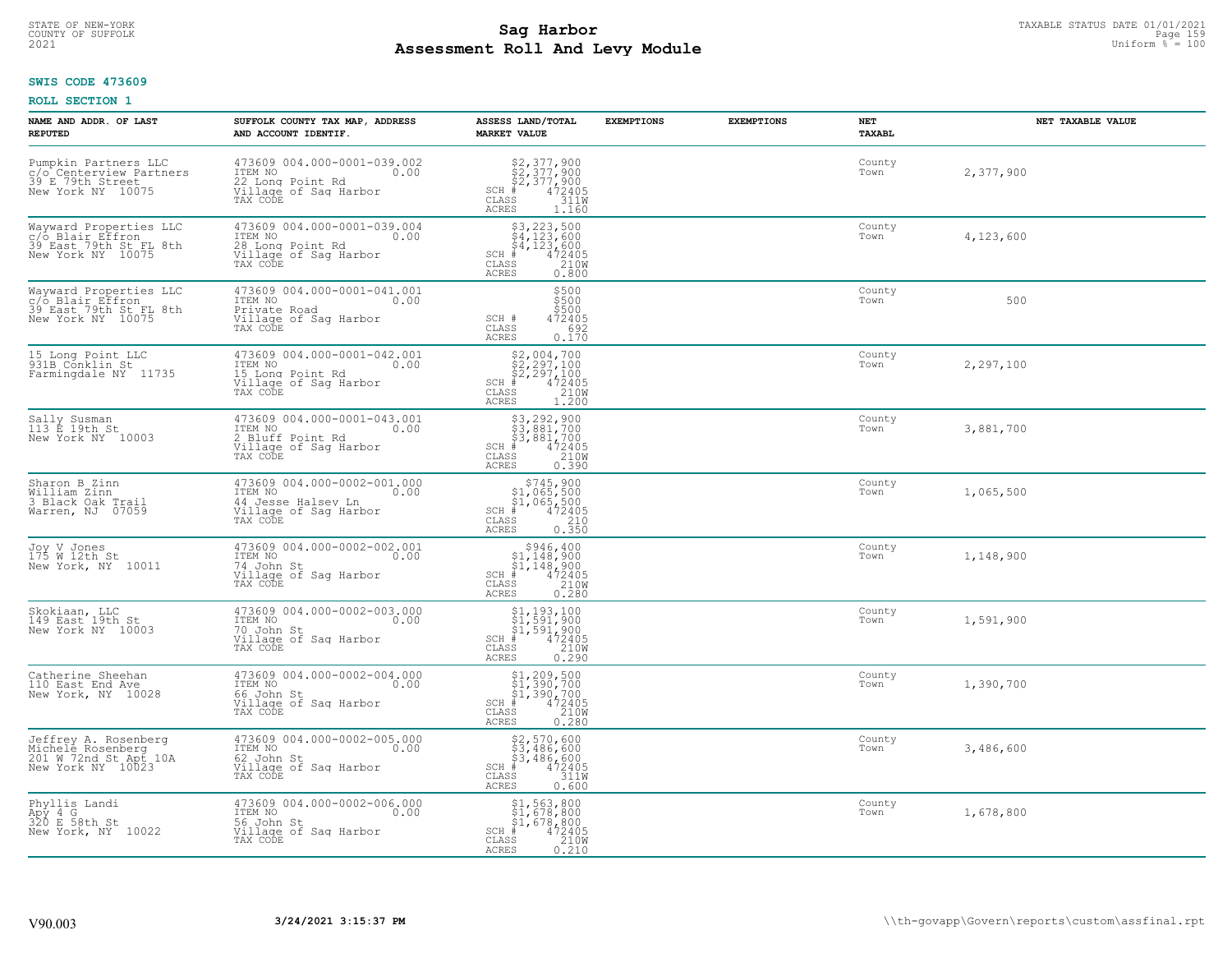# TAXABLE STATUS DATE 01/01/2021<br>COUNTY OF SUFFOLK Page 160 Page 160 **Assessment Roll And Levy Module Example 2021** Uniform  $\frac{1}{8}$  = 100

#### **SWIS CODE 473609**

| NAME AND ADDR. OF LAST<br><b>REPUTED</b>                                                    | SUFFOLK COUNTY TAX MAP, ADDRESS<br>AND ACCOUNT IDENTIF.                                                                 | ASSESS LAND/TOTAL<br><b>MARKET VALUE</b>                                                                                                                                                                                                                       | <b>EXEMPTIONS</b> | <b>EXEMPTIONS</b> | <b>NET</b><br><b>TAXABL</b> | NET TAXABLE VALUE |
|---------------------------------------------------------------------------------------------|-------------------------------------------------------------------------------------------------------------------------|----------------------------------------------------------------------------------------------------------------------------------------------------------------------------------------------------------------------------------------------------------------|-------------------|-------------------|-----------------------------|-------------------|
| Sara Colleton<br>P.O. Box 3112<br>Sag Harbor NY 11963                                       | 473609 004.000-0002-007.000<br>ITEM NO<br>0.00<br>52 John St<br>Village of Sag Harbor<br>TAX CODE                       | $$2, 245, 400$<br>$$3, 365, 100$<br>$$4, 2405$<br>$$2, 200$<br>$$2, 00$<br>$SCH$ #<br>CLASS<br><b>ACRES</b><br>0.280                                                                                                                                           |                   |                   | County<br>Town              | 3,365,100         |
| Kenneth M. Siskind<br>322 Central Park West Apt 12<br>New York NY 10025                     | 473609 004.000-0002-008.000<br>ITEM NO<br>0.00<br>48 John St<br>Village of Sag Harbor<br>TAX CODE                       | $\begin{array}{r} \texttt{\$2,243,800}\ \\ \texttt{\$5,211,300}\ \\ \texttt{\$5,211,300}\ \\ \texttt{\$472405}\ \\ \texttt{\$8S} \end{array} \\ \begin{array}{r} \texttt{\$210W}\ \\ \texttt{\$210W}\ \\ \texttt{\$220}\end{array}$<br>SCH #<br>CLASS<br>ACRES |                   |                   | County<br>Town              | 5, 211, 300       |
| Melissa M. Wilson<br>Scott Landau<br>498 West End Avenue Apt 2B<br>New York NY 10024        | 473609 004.000-0002-009.000<br>ITEM NO<br>0.00<br>14 John St<br>Village of Sag Harbor<br>TAX CODE                       | $$2,202,000$<br>$$2,609,300$<br>$$2,609,300$<br>$*$ 472405<br>$$2100$<br>35 21000<br>$SCH$ #<br>CLASS<br>0.200<br>ACRES                                                                                                                                        |                   |                   | County<br>Town              | 2,609,300         |
| Ludmilla Bronfin-Siegel<br>Marc_K_Siegel<br>330 E 33rd St Apt 2J<br>New York, NY 10016      | 473609 004.000-0002-010.000<br>ITEM NO<br>0.00<br>40 John St<br>Village of Saq Harbor<br>TAX CODE                       | $$2,559,600$<br>$$3,090,400$<br>$$3,090,400$<br>$$472405$<br>$$2100$<br>$SCH$ #<br>CLASS<br><b>ACRES</b><br>0.320                                                                                                                                              |                   |                   | County<br>Town              | 3,090,400         |
| Neal Simon<br>Joyce Kleinberg<br>20 Pine St<br>New York NY 10005                            | 473609 004.000-0002-011.000<br>ITEM NO<br>0.00<br>36 John St<br>Village of Saq Harbor<br>TAX CODE                       | $$2, 201, 400$<br>$$2, 617, 000$<br>$$2, 617, 000$<br>$472405$<br>$$210M$<br>$SCH$ #<br>CLASS<br><b>ACRES</b><br>0.210                                                                                                                                         |                   |                   | County<br>Town              | 2,617,000         |
| Luann Nadeau De Lesseps<br>30 John St<br>Saq Harbor NY 11963                                | 473609 004.000-0002-012.000<br>TTEM NO 0.00<br>30 John St<br>Village of Sag Harbor<br>TAX CODE                          | $$2,518,800$<br>$$4,821,200$<br>$$4,821,200$<br>$$4,821,200$<br>$472405$<br>$SCH$ #<br>CLASS<br>281W<br>0.320<br><b>ACRES</b>                                                                                                                                  |                   |                   | County<br>Town              | 4,821,200         |
| Elena Atkin<br>Douglas Atkins<br>530 E 86 St Apt 6A<br>New York, NY 10028                   | 473609 004.000-0002-013.000<br>TTEM NO 0.00<br>20 John St<br>Village of Sag Harbor<br>Village of Sag Harbor<br>TAX CODE | $\begin{array}{l} 53, 741, 200 \\ 54, 486, 700 \\ 54, 486, 700 \\ \frac{4}{3} & 472405 \\ \end{array}$<br>$SCH$ #<br>CLASS<br>281W<br><b>ACRES</b><br>0.680                                                                                                    |                   |                   | County<br>Town              | 4,486,700         |
| 14<br>John Street LLC<br>14 John St<br>Sag Harbor NY 11963                                  | 473609 004.000-0002-014.000<br>TTEM NO 0.00<br>14 John St<br>Village of Sag Harbor<br>TAX CODE                          | \$4,328,900<br>\$5,080,900<br>\$5,080,900<br>#472405<br>\$5,0210M<br>$SCH$ #<br>CLASS<br>ACRES<br>0.900                                                                                                                                                        |                   |                   | County<br>Town              | 5,080,900         |
| Claxton House LLC<br>c/o Daniel S. Dokos / Bryan<br>31 Davids Lane<br>East Hampton NY 11937 | 473609 004.000-0002-015.000<br>ITEM NO<br>0.00<br>8 John St<br>Village of Sag Harbor<br>TAX CODE                        | $\begin{array}{c} $905,400\\ $1,091,900\\ $1,091,900 \end{array}$<br>$SCH$ #<br>$\frac{472405}{2100}$<br>CLASS<br><b>ACRES</b><br>0.420                                                                                                                        |                   |                   | County<br>Town              | 1,091,900         |
| Marcia Scarlato<br>83 Franklin Ave<br>Sag Harbor, NY 11963                                  | 473609 004.000-0002-016.000<br>ITEM NO<br>326 Main St<br>0.00<br>Village of Sag Harbor<br>TAX CODE                      | $\begin{array}{l} 51,104,500 \\ 51,242,200 \\ 51,242,200 \\ \pm 4,242,200 \\ \pm 4,22405 \end{array}$<br>$SCH$ #<br>CLASS<br>210W<br>ACRES<br>0.160                                                                                                            |                   |                   | County<br>Town              | 1,242,200         |
| Jason Schreiber<br>263 Ninth Avenue Apt 9B<br>New York NY 10001                             | 473609 004.000-0002-017.000<br>ITEM NO<br>330 Main St<br>0.00<br>Village of Sag Harbor<br>TAX CODE                      | $$829,900$<br>$$2,275,000$<br>$$2,275,000$<br>$*172405$<br>$SCH$ #<br>CLASS<br>$\begin{bmatrix} 210 \\ 0.170 \end{bmatrix}$<br>ACRES                                                                                                                           |                   |                   | County<br>Town              | 2,275,000         |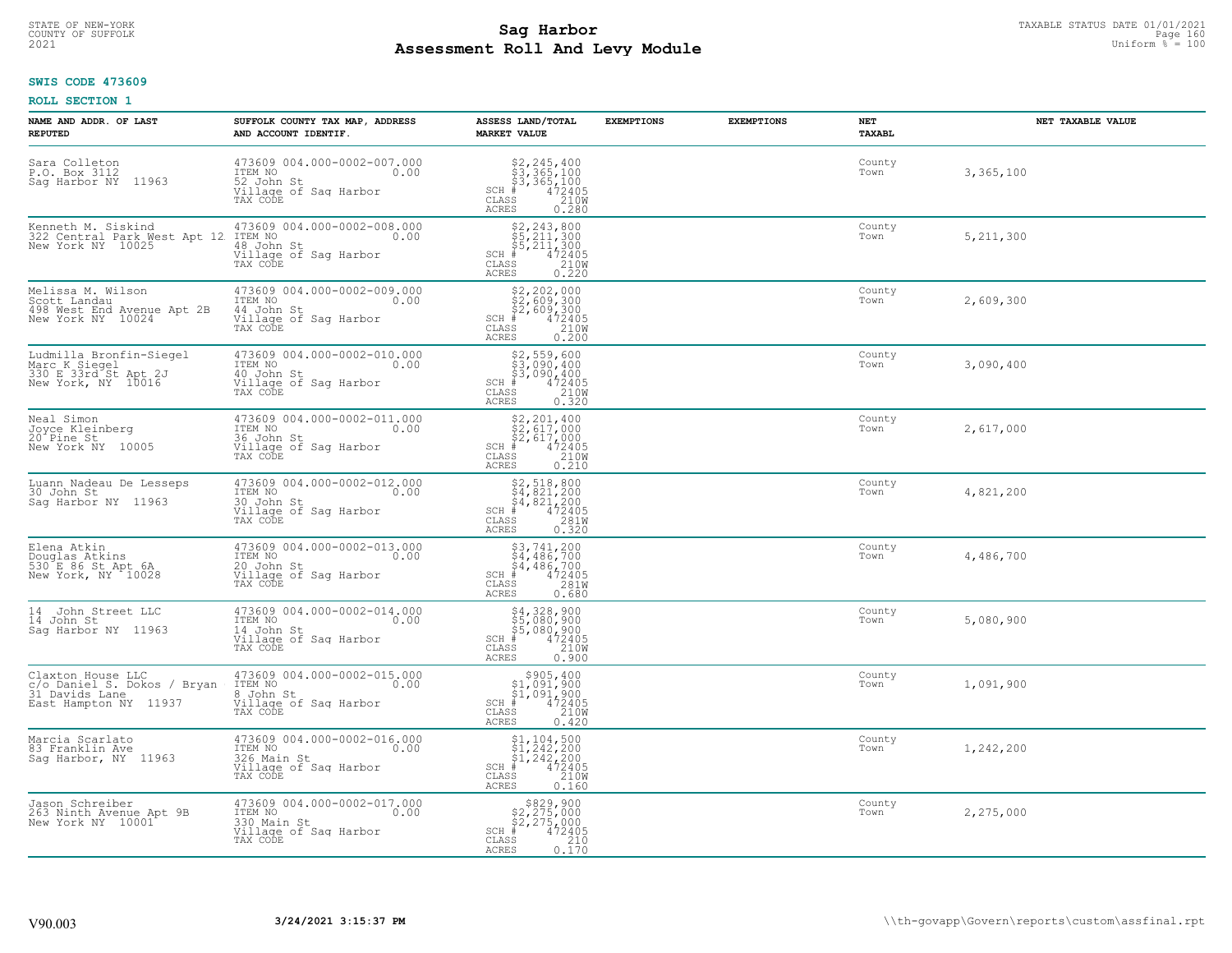#### **Sag Harbor**<br>**Poll And Low Module**<br>
Poll And Low Module **Assessment Roll And Levy Module Example 2021** Uniform  $\frac{1}{8}$  = 100 COUNTY OF SUFFOLK Page 161

#### **SWIS CODE 473609**

| NAME AND ADDR. OF LAST<br><b>REPUTED</b>                                                          | SUFFOLK COUNTY TAX MAP, ADDRESS<br>AND ACCOUNT IDENTIF.                                                                                                 | ASSESS LAND/TOTAL<br><b>MARKET VALUE</b>                                                                                                            | <b>EXEMPTIONS</b><br><b>EXEMPTIONS</b> | NET<br>TAXABL  | NET TAXABLE VALUE |
|---------------------------------------------------------------------------------------------------|---------------------------------------------------------------------------------------------------------------------------------------------------------|-----------------------------------------------------------------------------------------------------------------------------------------------------|----------------------------------------|----------------|-------------------|
| Tramaridge Estates Inc<br>C/o Julie Zaykowski<br>P.O. Box 643<br>Sag Harbor, NY 11963             | 473609 004.000-0002-018.000<br>ITEM NO<br>0.00<br>1338 Main St<br>Village of Sag Harbor<br>TAX CODE                                                     | $\begin{array}{r} 5941,100 \\ 51,268,200 \\ 51,268,200 \\ \frac{4}{5} & 472405 \end{array}$<br>$SCH$ #<br>CLASS<br>210<br>ACRES<br>0.660            |                                        | County<br>Town | 1,268,200         |
| 15 John Street LLC<br>c/o Merrin Jenkins<br>34 Adalia Avenue<br>Tampa FL 33606                    | 473609 004.000-0002-019.000<br>ITEM NO<br>15 John St<br>0.00<br>Village of Sag Harbor<br>TAX CODE                                                       | \$984,300<br>\$4,167,000<br>$\frac{54}{4}$ , 167, 000<br># 472405<br>$SCH$ #<br>CLASS<br>$\frac{210}{0.210}$<br>ACRES                               |                                        | County<br>Town | 4,167,000         |
| Susan Penzner<br>5 E 73rd St<br>New York NY 10021                                                 | 473609 004.000-0002-020.000<br>ITEM NO<br>0.00<br>7 W Henry St<br>Village of Sag Harbor<br>TAX CODE                                                     | <b>\$654,700</b><br>sãos, ago<br>\$902,900<br>SCH #<br>$\begin{array}{r} 472405 \\ 210 \\ 0.230 \end{array}$<br>CLASS<br>ACRES                      |                                        | County<br>Town | 902,900           |
| Armonk NY 10504                                                                                   | SME 344 Main Street Developm 473609 004.000-0002-023.000<br>84 Business Park Drive Suite ITEM NO.00<br>344 Main St<br>Village of Sag Harbor<br>TAX CODE | $\begin{array}{r} 5730, 400 \\ 52, 956, 700 \\ 52, 956, 700 \\ * \\ * \\ 55 & 210 \\ * \\ * \\ 59 & 0.310 \end{array}$<br>$SCH$ #<br>CLASS<br>ACRES |                                        | County<br>Town | 2,956,700         |
| Lawrence Kempf<br>Maria Kempf<br>14 E 69th St Apt 2F<br>New York, NY 10021                        | 473609 004.000-0002-024.000<br>ITEM NO<br>0.00<br>352 Main St<br>Village of Saq Harbor<br>TAX CODE                                                      | \$660,700<br>$\begin{matrix} 2954,100 \\ 5954,100 \\ 472405 \\ 210 \\ 0.170 \end{matrix}$<br>SCH #<br>CLASS<br><b>ACRES</b>                         |                                        | County<br>Town | 954,100           |
| Jeffrey C Peters<br>Mary Ann Miller<br>PO Box 677<br>Sag Harbor, NY 11963                         | 473609 004.000-0002-026.000<br>ITEM NO<br>0.00<br>356 Main St<br>Village of Sag Harbor<br>TAX CODE                                                      | \$522,600<br>\$780,200<br>\$780,200<br>\$780,200<br>SCH #<br>CLASS<br>$\begin{array}{c} 210 \\ 0.130 \end{array}$<br><b>ACRES</b>                   |                                        | County<br>Town | 780,200           |
| Heather Buchanan<br>360 Main St<br>Sag Harbor, NY 11963                                           | 473609 004.000-0002-027.000<br>ITEM NO<br>0.00<br>360 Main St<br>Village of Sag Harbor<br>TAX CODE                                                      | \$542,700<br>\$716,700<br>\$716,700<br>472405<br>SCH #<br>CLASS<br>210<br><b>ACRES</b><br>0.120                                                     |                                        | County<br>Town | 716,700           |
| Dawn Hagen<br>PO Box 224<br>Water Mill NY 11976                                                   | 473609 004.000-0002-028.002<br>ITEM NO<br>0.00<br>364 Main St<br>Village of Sag Harbor<br>TAX CODE                                                      | $$628,700$<br>$$1,074,900$<br>$$1,074,900$<br>$*$<br>$472405$<br>$*$<br>$220$<br>SCH #<br>CLASS<br>ACRES<br>0.220                                   |                                        | County<br>Town | 1,074,900         |
| Kathleen Jean Boziwick<br>Ilya Oshman<br>Apt #4c-s<br>711 West End Ave<br>New York, NY 10025-6886 | 473609 004.000-0002-028.003<br>ITEM NO 0.00<br>17 W Henry St<br>Village of Sag Harbor<br>TAX CODE                                                       | $$574,300$<br>$$1,042,700$<br>$$1,042,700$<br>$*$<br>$*$<br>$*$<br>$*$<br>$SCH$ #<br>CLASS<br>$\frac{210}{0.300}$<br><b>ACRES</b>                   |                                        | County<br>Town | 1,042,700         |
| Edelmira Nye<br>120 E 37th St<br>New York, NY 10016                                               | 473609 004.000-0002-029.000<br>ITEM NO<br>0.00<br>370 Main St<br>Village of Sag Harbor<br>TAX CODE                                                      | \$661,600<br>\$963,300<br>\$963,300<br>472405<br>220<br>SCH #<br>CLASS<br>ACRES<br>0.260                                                            |                                        | County<br>Town | 963,300           |
| Robert Zlobec<br>P.O. Box 1761<br>Saq Harbor NY 11963                                             | 473609 004.000-0002-030.000<br>ITEM NO<br>0.00<br>1363 Brick Kiln Rd<br>Village of Sag Harbor<br>TAX CODE                                               | \$600,800<br>\$818,500<br>\$818,500<br>472405<br>SCH #<br>210<br>CLASS<br>0.280<br>ACRES                                                            |                                        | County<br>Town | 818,500           |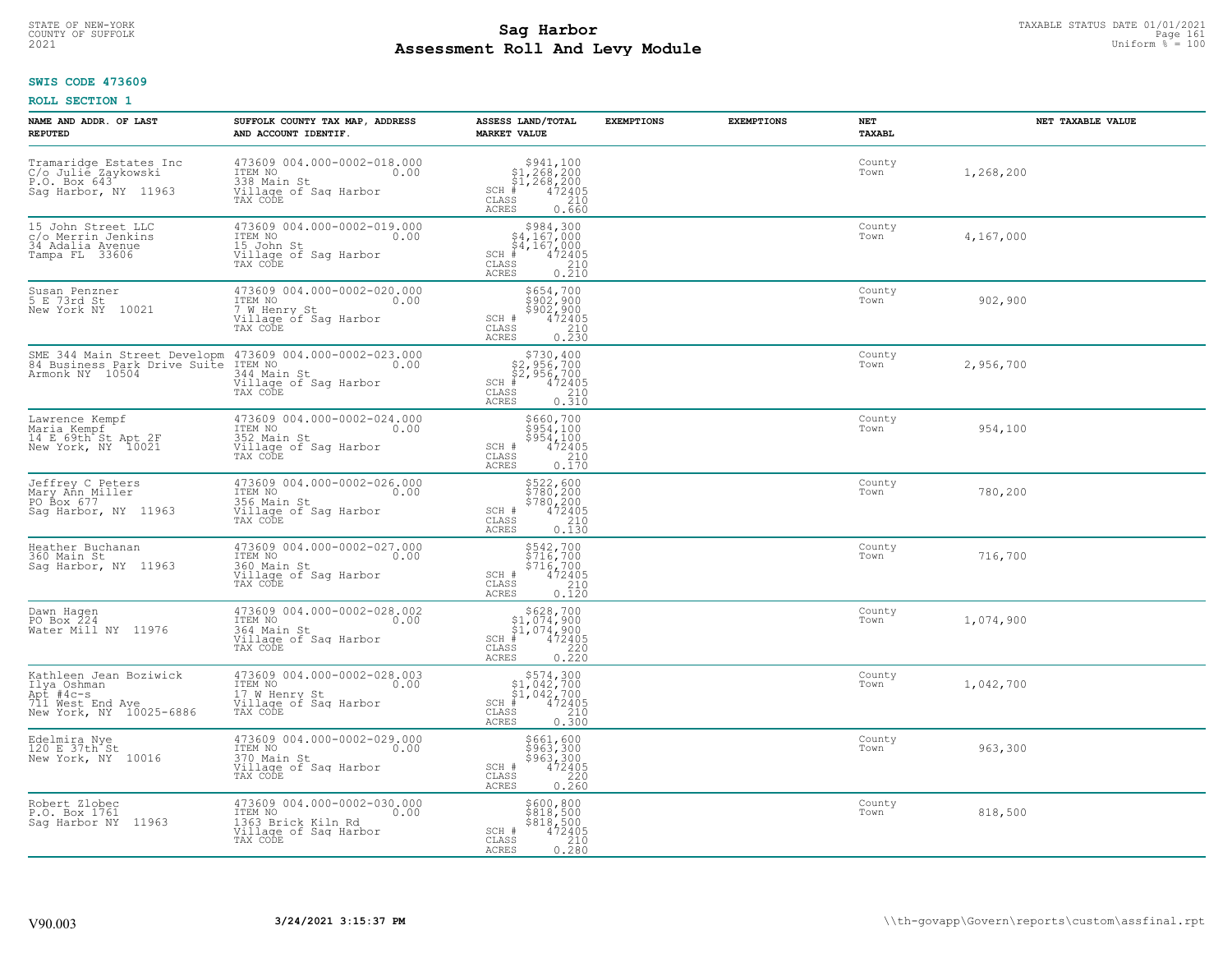# STATE OF NEW-YORK TAXABLE STATUS DATE 01/01/2021<br>COUNTY OF SUFFOLK Page 162 **Assessment Roll And Levy Module Example 2021** Uniform  $\frac{1}{8}$  = 100

#### **SWIS CODE 473609**

| NAME AND ADDR. OF LAST<br><b>REPUTED</b>                                                     | SUFFOLK COUNTY TAX MAP, ADDRESS<br>AND ACCOUNT IDENTIF.                                               | ASSESS LAND/TOTAL<br><b>MARKET VALUE</b>                                                                                                                                                                       | <b>EXEMPTIONS</b>   | <b>EXEMPTIONS</b> | <b>NET</b><br>TAXABL | NET TAXABLE VALUE |
|----------------------------------------------------------------------------------------------|-------------------------------------------------------------------------------------------------------|----------------------------------------------------------------------------------------------------------------------------------------------------------------------------------------------------------------|---------------------|-------------------|----------------------|-------------------|
| P & I East End, LLC<br>Pembrooke & Ives<br>330 W 38th St Suite 1001<br>New York NY 10018     | 473609 004.000-0002-033.000<br>ITEM NO<br>0.00<br>12 W Henry St<br>Village of Sag Harbor<br>TAX CODE  | \$698,800<br>\$3,580,800<br>\$3,580,800<br>#472405<br>\$5,900,210<br>$SCH$ #<br>CLASS<br><b>ACRES</b><br>0.280                                                                                                 |                     |                   | County<br>Town       | 3,580,800         |
| Alice E Mayhew<br>33 Fifth Ave<br>New York NY 10003                                          | 473609 004.000-0002-035.001<br>ITEM NO<br>0.00<br>8 W Henry St<br>Village of Sag Harbor<br>TAX CODE   | \$628,100<br>\$726,400<br>\$726,400<br>SCH #<br>$\begin{array}{r} 472405 \\ 210 \\ 0.200 \end{array}$<br>$\mathtt{CLASS}$<br>ACRES                                                                             |                     |                   | County<br>Town       | 726,400           |
| Alice E Mayhew<br>Leonard Mayhew<br>P.O. Box 1648<br>Saq Harbor, NY 11963                    | 473609 004.000-0002-036.000<br>ITEM NO<br>0.00<br>27 John St<br>Village of Sag Harbor<br>TAX CODE     | \$955,300<br>$$1,334,000$<br>$$1,334,000$<br>$SCH$ #<br>472405<br>$\begin{array}{c} 210 \\ 0.330 \end{array}$<br>CLASS<br>ACRES                                                                                |                     |                   | County<br>Town       | 1,334,000         |
| Judi Caron<br>124 W Henry St<br>Saq Harbor <sup>1</sup> NY 11963                             | 473609 004.000-0002-037.003<br>ITEM NO<br>0.00<br>124 W Henry St<br>Village of Sag Harbor<br>TAX CODE | $\begin{array}{r} \texttt{\$771,600} \\ \texttt{\$4,112,700} \\ \texttt{\$4,112,700} \\ \texttt{\$4,112,700} \\ \texttt{\$4,72405} \\ \texttt{\$5S} \end{array}$<br>$SCH$ #<br>CLASS<br>ACRES                  |                     |                   | County<br>Town       | 4,112,700         |
| Jonas Karlsson Fotofgraf AB<br>37 John St<br>Sag Harbor NY 11963                             | 473609 004.000-0002-037.004<br>ITEM NO<br>0.00<br>37 John St<br>Village of Sag Harbor<br>TAX CODE     | \$1,235,300<br>$\begin{array}{r} 1,233,3000\\ 51,680,000\\ 1,680,000\\ * &472405\\ \text{ss} &210\\ 0.620 \end{array}$<br>$SCH$ #<br>CLASS<br>ACRES                                                            |                     |                   | County<br>Town       | 1,680,000         |
| JKL Sag Harbor, LLC<br>34 Allamanda Ave<br>Key West FL 33040                                 | 473609 004.000-0002-038.001<br>ITEM NO<br>0.00<br>55 John St<br>Village of Sag Harbor<br>TAX CODE     | $\begin{array}{c} $811,900 $1,002,700 $1,002,700 # 472405 \end{array}$<br>$SCH$ #<br>CLASS<br>210<br>ACRES<br>0.140                                                                                            |                     |                   | County<br>Town       | 1,002,700         |
| Paul B. Boardman<br>Marie Aiello Boardman<br>49 John Street<br>Saq Harbor NY 11963           | 473609 004.000-0002-038.002<br>ITEM NO<br>0.00<br>49 John St<br>Village of Sag Harbor<br>TAX CODE     | $\begin{array}{r}  \  \  \,  \, 5791,600\\  \  \  51,073,700\\  \  \  51,073,700\\  \  \  \, 472405\\  \  \  \, 85\\  \  \  \, 210\\  \  \  \, 210\\  \  \  \, 0.210 \end{array}$<br>$SCH$ #<br>CLASS<br>ACRES |                     |                   | County<br>Town       | 1,073,700         |
| Fresh Start R9 LLC<br>C/O Irv Dayan, Marice Max In<br>49 W 27th St FL 5<br>New York NY 10001 | 473609 004.000-0002-039.001<br>ITEM NO<br>0.00<br>27 Columbia St<br>Village of Saq Harbor<br>TAX CODE | $$2,336,100$<br>$$2,336,100$<br>$$2,336,100$<br>$$472405$<br>$$2,81$<br>$$291$<br>SCH<br>CLASS<br>ACRES<br>0.460                                                                                               |                     |                   | County<br>Town       | 2,336,100         |
| Andrew Wilson Green II<br>23 Columbia Street<br>Sag Harbor NY 11963                          | 473609 004.000-0002-040.000<br>TTEM NO 0.00<br>23 Columbia St<br>Village of Saq Harbor<br>TAX CODE    | $$558,100$<br>$$812,100$<br>$$812,100$<br>$472405$<br>210<br>SCH #<br>CLASS<br><b>ACRES</b><br>0.280                                                                                                           |                     |                   | County<br>Town       | 812,100           |
| Bruce A. Stafford, Sr.<br>P.O. Box 1602<br>2 Havens Ln<br>Saq Harbor NY 11963                | 473609 004.000-0002-041.000<br>ITEM NO<br>0.00<br>2 Havens Ln<br>Village of Sag Harbor<br>TAX CODE    | \$384,600<br>$$480,300$<br>$$480,300$<br>$472405$<br>SCH #<br>$\begin{array}{c} 210 \\ 0.240 \end{array}$<br>CLASS<br><b>ACRES</b>                                                                             | Volunte<br>\$48,030 |                   | County<br>Town       | 432,270           |
| Daniel Stern<br>Gloria Stern<br>4 Havens Ln<br>Sag Harbor, NY 11963                          | 473609 004.000-0002-044.008<br>ITEM NO<br>0.00<br>4 Havens Ln<br>Village of Sag Harbor<br>TAX CODE    | \$711,300<br>\$975,000<br>$$975/000$<br>SCH #<br>472405<br>CLASS<br>210<br>ACRES<br>1.300                                                                                                                      |                     |                   | County<br>Town       | 975,000           |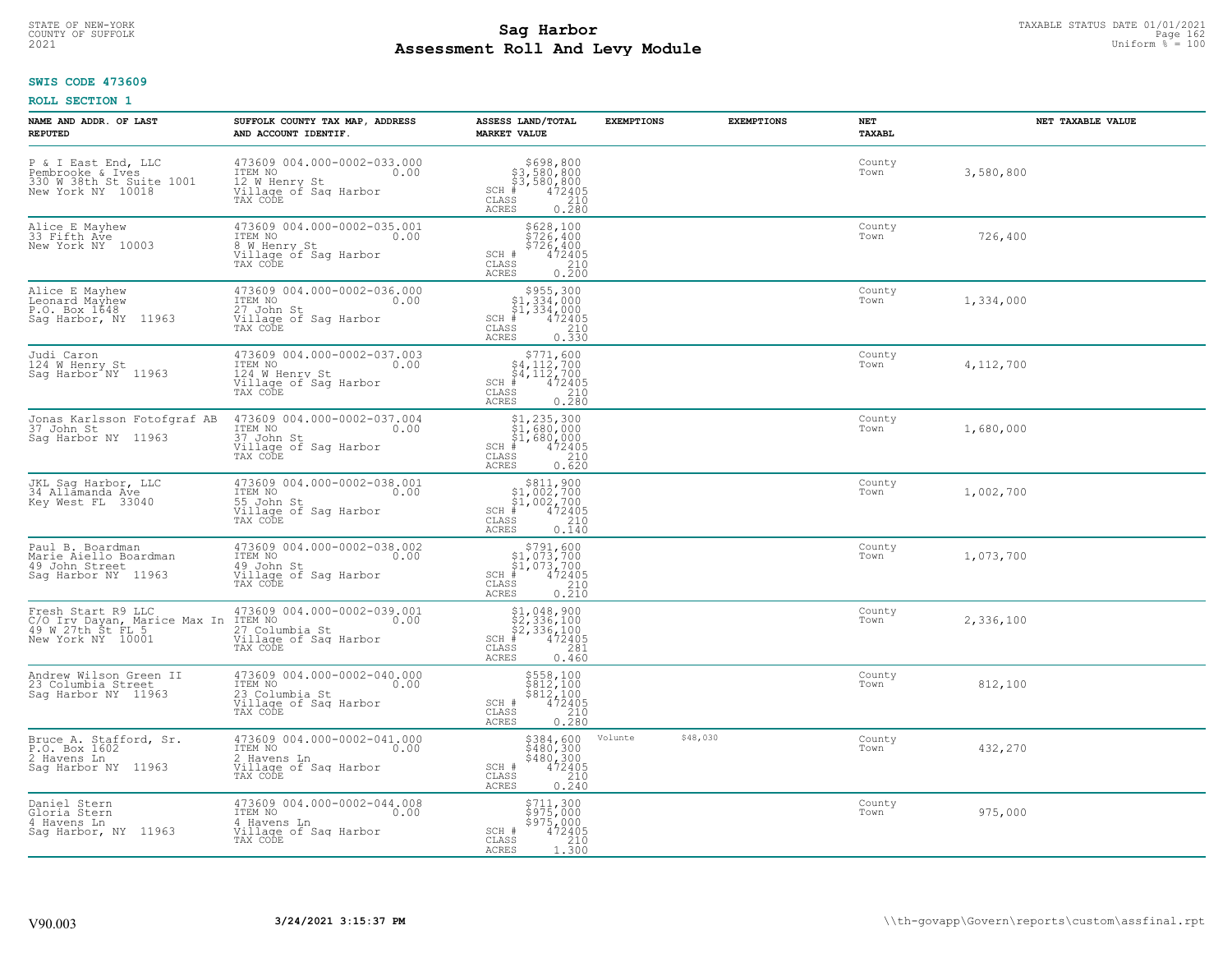# TAXABLE STATUS DATE 01/01/2021<br>COUNTY OF SUFFOLK Page 163 **Assessment Roll And Levy Module Example 2021** Uniform  $\frac{1}{8}$  = 100

#### **SWIS CODE 473609**

| NAME AND ADDR. OF LAST<br><b>REPUTED</b>                                                                               | SUFFOLK COUNTY TAX MAP, ADDRESS<br>AND ACCOUNT IDENTIF.                                                   | ASSESS LAND/TOTAL<br><b>MARKET VALUE</b>                                                                                          | <b>EXEMPTIONS</b> | <b>EXEMPTIONS</b> | NET<br><b>TAXABL</b> | NET TAXABLE VALUE |
|------------------------------------------------------------------------------------------------------------------------|-----------------------------------------------------------------------------------------------------------|-----------------------------------------------------------------------------------------------------------------------------------|-------------------|-------------------|----------------------|-------------------|
| Edward Corcoran<br>Tatsiana Ramanava<br>6 Havens Ln<br>Saq Harbor NY 11963                                             | 473609 004.000-0002-044.009<br>TTEM NO 0.00<br>6 Havens Ln<br>Village of Sag Harbor<br>TAX CODE           | \$809,500<br>\$998,700<br>\$998,700<br>472405<br>210<br>SCH #<br>CLASS<br><b>ACRES</b><br>1.600                                   |                   |                   | County<br>Town       | 998,700           |
| Paul Keady<br>230 Jay St Apt 2B<br>Brooklyn, NY 11201                                                                  | 473609 004.000-0002-044.010<br>ITEM NO<br>0.00<br>32 Jesse Halsey Ln<br>Village of Sag Harbor<br>TAX CODE | $$893, 800$<br>$$1, 107, 500$<br>$$1, 107, 500$<br>$*1$<br>$*107, 500$<br>$SCH$ #<br>CLASS<br>$\frac{210}{1.320}$<br><b>ACRES</b> |                   |                   | County<br>Town       | 1,107,500         |
| JKL Sag Pond LLC<br>34 Allamanda Ave<br>Key West FL 33040                                                              | 473609 004.000-0002-044.011<br>ITEM NO<br>0.00<br>59 John St<br>Village of Sag Harbor<br>TAX CODE         | \$1,095,000<br>$\frac{1}{2}$ , 095, 000<br>\$1,095,000<br>$SCH$ #<br>472405<br>CLASS<br>311<br><b>ACRES</b><br>0.660              |                   |                   | County<br>Town       | 1,095,000         |
| Victoria Cane Duffy Hopper,<br>Victoria Duffy Hopper Living<br>15 Jesse Halsey Ln<br>Saq Harbor NY 11963               | 473609 004.000-0002-045.000<br>ITEM NO<br>0.00<br>8 Jesse Halsev Ln<br>Village of Sag Harbor<br>TAX CODE  | \$564,500<br>\$701,500<br>\$701,500<br>SCH #<br>CLASS<br>472405<br>210<br><b>ACRES</b><br>0.170                                   |                   |                   | County<br>Town       | 701,500           |
| Carol Beverly (Life Estate)<br>Karen Beverly<br>1 Havens Ln<br>Saq Harbor NY 11963                                     | 473609 004.000-0002-047.000<br>TTEM NO 0.00<br>1 Havens Ln<br>Village of Sag Harbor<br>TAX CODE           | \$668,000<br>şğğç, ööö<br>$$896,000$<br>472405<br>210<br>SCH #<br>CLASS<br><b>ACRES</b><br>0.460                                  |                   |                   | County<br>Town       | 896,000           |
| John Schroeder<br>Karin Schroeder<br>15 Columbia St<br>Saq Harbor, NY 11963                                            | 473609 004.000-0002-048.000<br>ITEM NO<br>0.00<br>15 Columbia St<br>Village of Sag Harbor<br>TAX CODE     | $$954,100$<br>$$954,100$<br>$$954,100$<br>$472405$<br>210<br>SCH #<br>CLASS<br>ACRES<br>0.490                                     | Volunte           | \$95,410          | County<br>Town       | 858,690           |
| Marilyn A Politi<br>Anthony Politi<br>Edmund L Downes (Life Estate<br>Marilyn A Downes (Life Estat<br>Marilyn A Downes | 473609 004.000-0002-049.001<br>ITEM NO<br>0.00<br>18 Jesse Halsev Ln<br>Village of Sag Harbor<br>TAX CODE | \$700,800<br>$$1,072,000$<br>$$1,072,000$<br>$*$ 472405<br>$SCH$ #<br>CLASS<br>210<br><b>ACRES</b><br>0.640                       | Persons           | \$536,000         | County<br>Town       | 536,000           |
| Maxine N Liao<br>12 Jessie Halsey Ln<br>Sag Harbor, NY 11963                                                           | 473609 004.000-0002-050.000<br>TTEM NO 0.00<br>12 Jesse Halsey Ln<br>Village of Saq Harbor<br>TAX CODE    | \$562,500<br>\$733,500<br>\$733,500<br>\$733,500<br>SCH #<br>CLASS<br>210<br><b>ACRES</b><br>0.310                                |                   |                   | County<br>Town       | 733,500           |
| Alexandra L. McLaughlin<br>29 Linda Ln<br>Saq Harbor NY 11963                                                          | 473609 004.000-0002-051.000<br>TTEM NO 0.00<br>6 Columbia St<br>Village of Sag Harbor<br>TAX CODE         | \$556,300<br>\$689,400<br>\$689,400<br>472405<br>SCH #<br>CLASS<br>210<br><b>ACRES</b><br>0.430                                   |                   |                   | County<br>Town       | 689,400           |
| Monika Zasada<br>PO Box 3024<br>Saq Harbor, NY 11963                                                                   | 473609 004.000-0002-052.000<br>ITEM NO<br>0.00<br>1337 Brick Kiln Rd<br>Village of Sag Harbor<br>TAX CODE | \$563,200<br>\$794,600<br>$$794, 600$<br>$472405$<br>210<br>SCH #<br>CLASS<br><b>ACRES</b><br>0.240                               |                   |                   | County<br>Town       | 794,600           |
| Gordon Gagliano<br>Ursula Heği<br>PO Box 2917<br>Saq Harbor, NY 11963                                                  | 473609 004.000-0002-053.001<br>ITEM NO<br>0.00<br>1331 Brick Kiln Rd<br>Village of Sag Harbor<br>TAX CODE | \$1,031,900<br>\$1,245,900<br>\$1,245,900<br>472405<br>210W<br>$SCH$ #<br>CLASS<br><b>ACRES</b><br>1.600                          |                   |                   | County<br>Town       | 1,245,900         |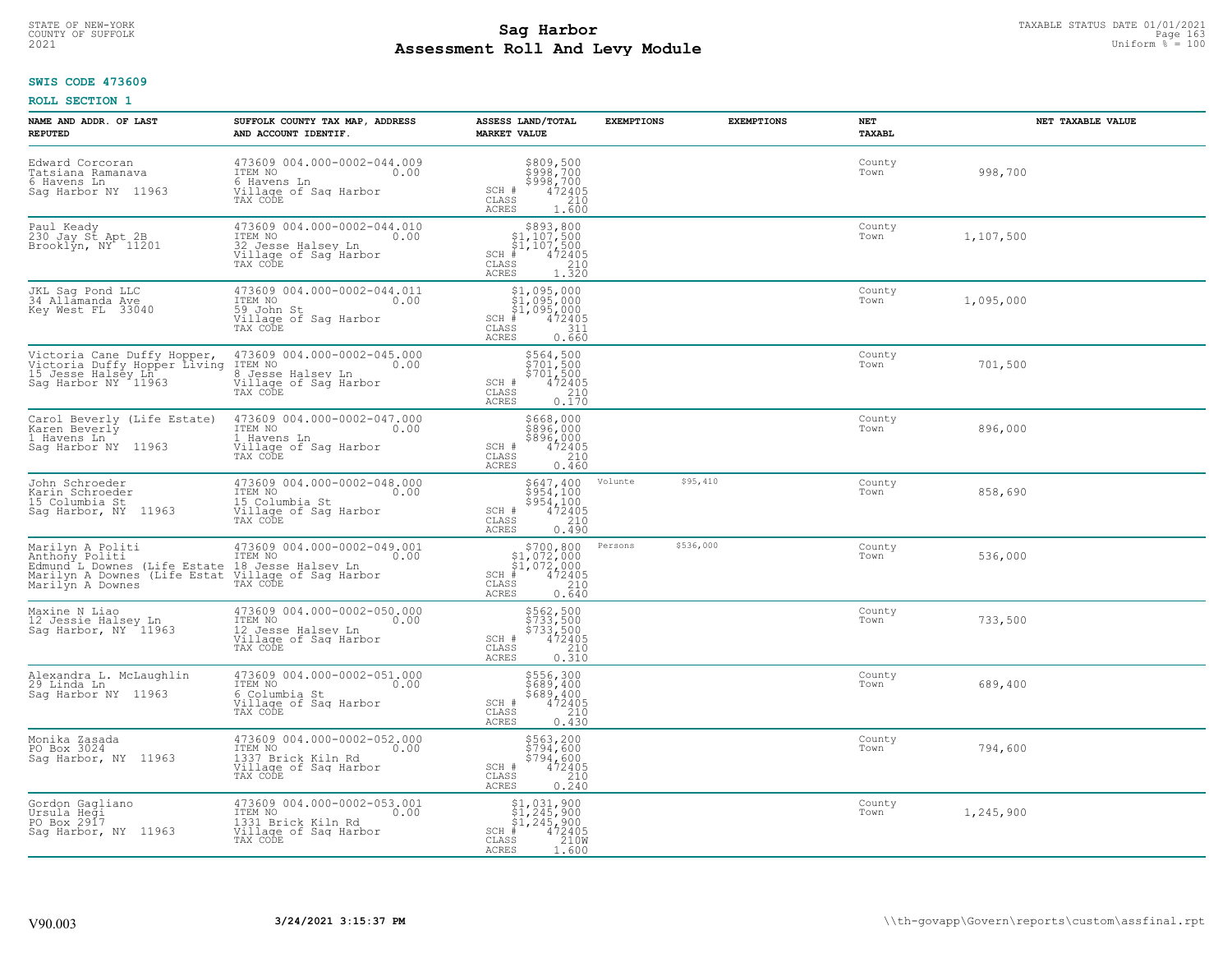# TAXABLE STATUS DATE 01/01/2021<br>COUNTY OF SUFFOLK Page 164 **Assessment Roll And Levy Module Example 2021** Uniform  $\frac{1}{8}$  = 100

### **SWIS CODE 473609**

| NAME AND ADDR. OF LAST<br><b>REPUTED</b>                                               | SUFFOLK COUNTY TAX MAP, ADDRESS<br>AND ACCOUNT IDENTIF.                                                   | ASSESS LAND/TOTAL<br><b>MARKET VALUE</b>                                                                                       | <b>EXEMPTIONS</b> | <b>EXEMPTIONS</b> | NET<br><b>TAXABL</b> | NET TAXABLE VALUE |
|----------------------------------------------------------------------------------------|-----------------------------------------------------------------------------------------------------------|--------------------------------------------------------------------------------------------------------------------------------|-------------------|-------------------|----------------------|-------------------|
| Richard J La Tuga<br>Kathleen La Tuga<br>15 Trescott Pl<br>Fort Salonga, NY 11768      | 473609 004.000-0002-057.003<br>ITEM NO<br>0.00<br>36 Bluff Point Rd<br>Village of Sag Harbor<br>TAX CODE  | $$822,100$<br>$$822,100$<br>$$822,100$<br>$$472405$<br>$$311$<br>SCH #<br>CLASS<br>ACRES<br>0.550                              |                   |                   | County<br>Town       | 822,100           |
| Andrew S. Levine<br>Michelle I. Levine<br>1 Marbourne Drive<br>Mamaroneck NY 10543     | 473609 004.000-0002-057.004<br>ITEM NO<br>0.00<br>6 Morris Cove Ln<br>Village of Sag Harbor<br>TAX CODE   | $$822,100$<br>$$4,685,500$<br>$$4,685,500$<br>$$4,685,500$<br>$SCH$ #<br>472405<br>CLASS<br>210<br>ACRES<br>0.550              |                   |                   | County<br>Town       | 4,685,500         |
| Horst Krudelbach<br>Hildburg Krudelbach<br>Bluff Point Rd<br>Sag Harbor, NY 11963      | 473609 004.000-0002-058.001<br>ITEM NO<br>0.00<br>44 Bluff Point Rd<br>Village of Sag Harbor<br>TAX CODE  | \$816,200<br>\$1,057,600<br>\$1,057,600<br>"472405<br>$SCH$ #<br>CLASS<br>210<br>0.630<br>ACRES                                | Persons           | \$528,800         | County<br>Town       | 528,800           |
| Marina V. Badilla<br>Jose Badilla<br>29 Morris Cove Lane<br>Saq Harbor NY 11963        | 473609 004.000-0002-059.001<br>ITEM NO<br>0.00<br>60 Bluff Point Rd<br>Village of Sag Harbor<br>TAX CODE  | $$316, 200$<br>$$1, 536, 200$<br>$$1, 536, 200$<br>$*1, 536, 200$<br>$*1, 472405$<br>$SCH$ #<br>CLASS<br>210<br>ACRES<br>0.630 |                   |                   | County<br>Town       | 1,536,200         |
| Richard Chalmers<br>11 E 29th St Apt PH<br>New York NY 10016                           | 473609 004.000-0002-060.002<br>ITEM NO<br>0.00<br>52 Bluff Point Rd<br>Village of Sag Harbor<br>TAX CODE  | $$2,930,300$<br>$$2,930,300$<br>$$2,930,300$<br>$$472405$<br>ss $$210$<br>$SCH$ #<br>CLASS<br>0.790<br>ACRES                   |                   |                   | County<br>Town       | 2,930,300         |
| Richard L Roth<br>Christine B Roth<br>295 Central Park We<br>New York, NY 10024        | 473609 004.000-0002-061.001<br>ITEM NO<br>0.00<br>348 Main St<br>Village of Sag Harbor<br>TAX CODE        | \$645,100<br>\$813,300<br>\$813,300<br>472405<br>0.210<br>0.210<br>SCH #<br>CLASS<br><b>ACRES</b>                              |                   |                   | County<br>Town       | 813,300           |
| Kristen Widunas<br>George Widunas<br>6469 Shoal Creek Street Cir<br>Bradenton FL 34202 | 473609 004.000-0002-062.000<br>ITEM NO<br>0.00<br>28 Jesse Halsey Ln<br>Village of Sag Harbor<br>TAX CODE | \$423,000<br>\$531,100<br>\$531,100<br>472405<br>$SCH$ #<br>CLASS<br>210<br>0.180<br><b>ACRES</b>                              |                   |                   | County<br>Town       | 531,100           |
| 26 John LLC<br>156 Little Noyack Path<br>Watermill NY 11976                            | 473609 004.000-0002-063.000<br>TTEM NO 0.00<br>26 John St<br>Village of Sag Harbor<br>TAX CODE            | $$2,147,800$<br>$$2,373,800$<br>$$2,373,800$<br>$472405$<br>$$210M$<br>$SCH$ #<br>CLASS<br><b>ACRES</b><br>0.210               |                   |                   | County<br>Town       | 2,373,800         |
| David Ward<br>Mary Ward<br>P.O. Box 1583<br>Madison Ave<br>Sag Harbor, NY 11963        | 473609 004.000-0002-064.000<br>TTEM NO 0.00<br>11 Columbia St<br>Village of Saq Harbor<br>TAX CODE        | \$635,500<br>\$919,300<br>\$919,300<br>472405<br>SCH #<br>CLASS<br>210<br>ACRES<br>0.490                                       | veteran           | \$75,000          | County<br>Town       | 844,300           |
| David Florence<br>11 W Henry St<br>Sag Harbor NY 11963                                 | 473609 004.000-0002-065.001<br>ITEM NO<br>0.00<br>11 W Henry St<br>Village of Sag Harbor<br>TAX CODE      | $$606,500$<br>$$2,415,800$<br>$$2,415,800$<br>$$472405$<br>$SCH$ #<br>210<br>CLASS<br>0.310<br><b>ACRES</b>                    |                   |                   | County<br>Town       | 2,415,800         |
| Monika Zasada<br>PO Box 3024<br>Saq Harbor, NY 11963                                   | 473609 004.000-0002-066.000<br>ITEM NO<br>0.00<br>13 Brick Kiln Rd<br>Village of Sag Harbor<br>TAX CODE   | $$6,700$<br>$$6,700$<br>$$6,700$<br>SCH #<br>472405<br>CLASS<br>311<br>ACRES<br>0.190                                          |                   |                   | County<br>Town       | 6,700             |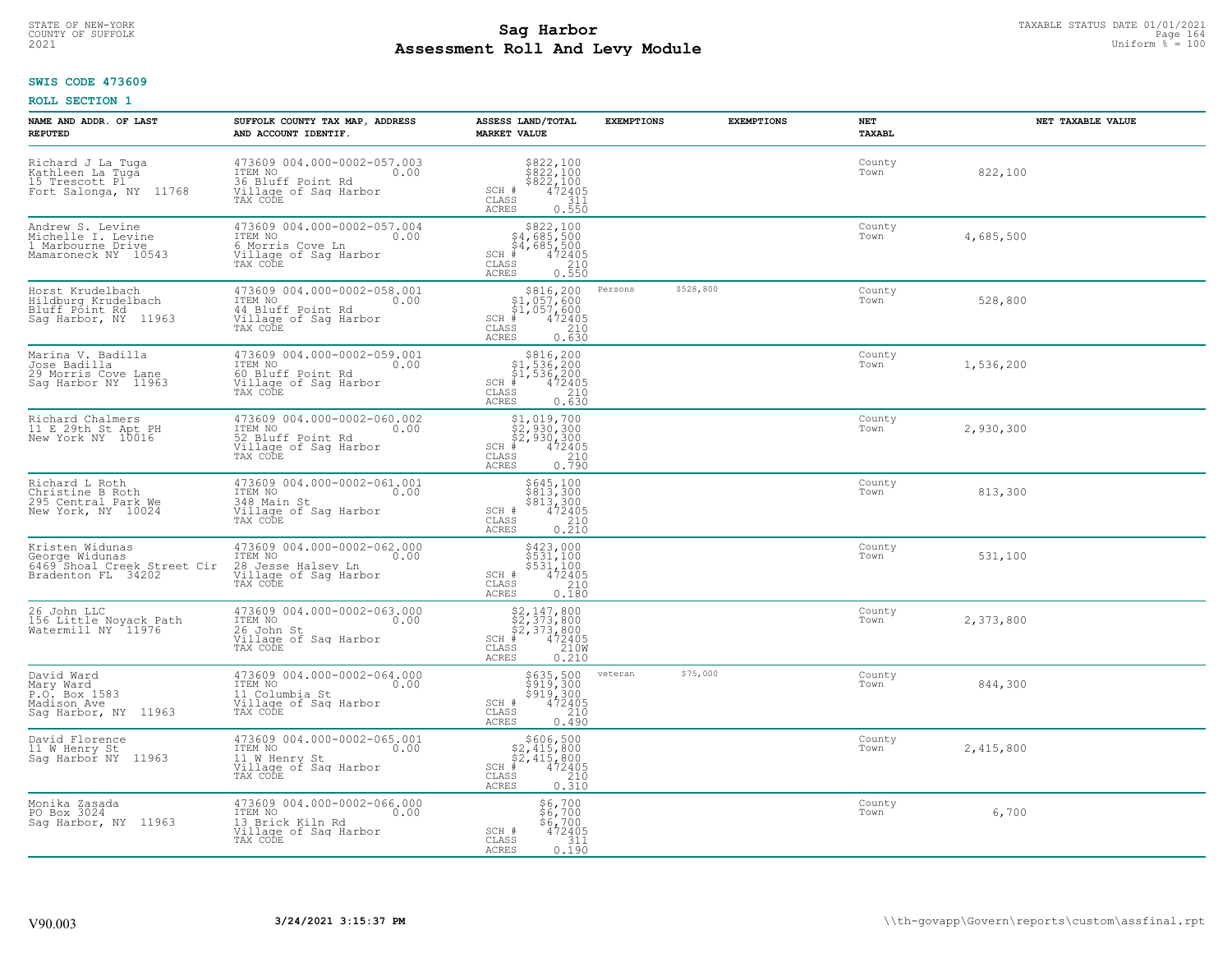# TAXABLE STATUS DATE 01/01/2021<br>COUNTY OF SUFFOLK Page 165 **Assessment Roll And Levy Module Example 2021** Uniform  $\frac{1}{8}$  = 100

#### **SWIS CODE 473609**

| NAME AND ADDR. OF LAST<br><b>REPUTED</b>                                                                             | SUFFOLK COUNTY TAX MAP, ADDRESS<br>AND ACCOUNT IDENTIF.                                                   | ASSESS LAND/TOTAL<br><b>MARKET VALUE</b>                                                                                          | <b>EXEMPTIONS</b><br><b>EXEMPTIONS</b> | NET<br><b>TAXABL</b> | NET TAXABLE VALUE |
|----------------------------------------------------------------------------------------------------------------------|-----------------------------------------------------------------------------------------------------------|-----------------------------------------------------------------------------------------------------------------------------------|----------------------------------------|----------------------|-------------------|
| 33 Morris Cove Realty LLC<br>C/o PG Genatt<br>3333 New Hyde Park Rd Suite<br>New York NY 11042                       | 473609 004.000-0003-001.000<br>ITEM NO<br>0.00<br>33 Morris Cove Ln<br>Village of Saq Harbor<br>TAX CODE  | $$2,921,200$<br>$$2,977,900$<br>$$472405$<br>$$35$<br>$$210M$<br>$SCH$ #<br>CLASS<br><b>ACRES</b><br>0.920                        |                                        | County<br>Town       | 2,977,900         |
| Marina Leous<br>Jose R Badilla<br>PO Box 857<br>Saq Harbor, NY 11963                                                 | 473609 004.000-0003-002.000<br>ITEM NO<br>0.00<br>29 Morris Cove Ln<br>Village of Sag Harbor<br>TAX CODE  | $$2,370,200$<br>$$2,370,200$<br>$$4,2405$<br>$$472405$<br>$$2109$<br>$SCH$ #<br>CLASS<br><b>ACRES</b><br>0.930                    |                                        | County<br>Town       | 2,370,200         |
| Anna Leong<br>25 Morris Cove Ln<br>Sag Harbor, NY 11963                                                              | 473609 004.000-0003-003.000<br>ITEM NO<br>0.00<br>25 Morris Cove Ln<br>Village of Sag Harbor<br>TAX CODE  | $$1,492,600$<br>$$1,873,000$<br>$$1,873,000$<br>$$472405$<br>SCH #<br>CLASS<br>210W<br>ACRES<br>0.860                             |                                        | County<br>Town       | 1,873,000         |
| William Bryan Plummer<br>288 Overloök Dr<br>Greenwich, CT 06830                                                      | 473609 004.000-0003-004.000<br>TTEM NO 0.00<br>21 Morris Cove Ln<br>Village of Sag Harbor<br>TAX CODE     | $$2, 491, 000$<br>$$2, 491, 000$<br>$$2, 491, 000$<br>$472405$<br>$$2100$<br>$$2100$<br>$SCH$ #<br>CLASS<br><b>ACRES</b><br>0.930 |                                        | County<br>Town       | 2,491,000         |
| Michael Asher<br>18 Eastgate Dr<br>Sayville NY 11782                                                                 | 473609 004.000-0003-005.000<br>ITEM NO<br>0.00<br>17 Morris Cove Ln<br>Village of Sag Harbor<br>TAX CODE  | $$1, 517, 600$<br>$$1, 712, 300$<br>$$1, 712, 300$<br>$472405$<br>$$2100$<br>$SCH$ #<br>CLASS<br>0.950<br><b>ACRES</b>            |                                        | County<br>Town       | 1,712,300         |
| Joseph A. Tuana<br>116 Central Park South 10-N<br>New York NY 10019                                                  | 473609 004.000-0003-006.000<br>ITEM NO<br>0.00<br>11 Morris Cove Ln<br>Village of Sag Harbor<br>TAX CODE  | $$1, 577, 300$<br>$$1, 762, 800$<br>$$1, 762, 800$<br>$472405$<br>$$2100$<br>$SCH$ #<br>CLASS<br>0.980<br><b>ACRES</b>            |                                        | County<br>Town       | 1,762,800         |
| James S Henry<br>Rfd 2<br>Morris Cove Ln<br>Sag Harbor, NY 11963                                                     | 473609 004.000-0003-007.000<br>ITEM NO<br>0.00<br>7 Morris Cove Ln<br>Village of Sag Harbor<br>TAX CODE   | $$1, 856, 900$<br>$$2, 173, 200$<br>$$2, 173, 200$<br>$$472405$<br>SCH #<br>CLASS<br>210W<br><b>ACRES</b><br>1.170                |                                        | County<br>Town       | 2,173,200         |
| Clemence Rasigni<br>660 Live Oak Avenue Apt 2<br>Menlo Park CA 94025                                                 | 473609 004.000-0003-008.001<br>TTEM NO 0.00<br>5 Morris Cove Ln<br>Village of Sag Harbor<br>TAX CODE      | \$1,301,500<br>\$1,550,000<br>\$1,550,000<br># 472405<br>\$5 1210M<br>$SCH$ #<br>CLASS<br><b>ACRES</b><br>1.490                   | \$125,000<br>veteran                   | County<br>Town       | 1,425,000         |
| Agnes Marton<br>33 Jesse Halsey Lane<br>Sag Harbor NY 11963                                                          | 473609 004.000-0003-009.000<br>10.00 0.00<br>33 Jesse Halsey Ln<br>Village of Sag Harbor<br>TAX CODE      | $$2,197,700$<br>$$2,197,700$<br>$$2,197,700$<br>$*$ 472405<br>$SCH$ #<br>CLASS<br>210W<br><b>ACRES</b><br>1.040                   |                                        | County<br>Town       | 2,197,700         |
| Susan Davis<br>21 Jesse Halsey Ln<br>Sag Harbor NY 11963                                                             | 473609 004.000-0003-010.000<br>ITEM NO<br>0.00<br>21 Jesse Halsey Ln<br>Village of Sag Harbor<br>TAX CODE | $$1,684,000$<br>$$1,853,000$<br>$$1,853,000$<br>$*$<br>$472405$<br>$*$<br>$2100$<br>SCH #<br>CLASS<br><b>ACRES</b><br>1.120       |                                        | County<br>Town       | 1,853,000         |
| Victoria Duffy Hopper Living 473609<br>Victoria Cane Hopper, Truste ITEM NO<br>51 Fifth Ave 15C<br>New York NY 10003 | 473609 004.000-0003-011.000<br>0.00<br>15 Jesse Halsey Ln<br>Village of Sag Harbor<br>TAX CODE            | $$1,448,400$<br>$$1,652,900$<br>$$1,652,900$<br>472405<br>210W<br>SCH #<br>CLASS<br>ACRES<br>1.020                                |                                        | County<br>Town       | 1,652,900         |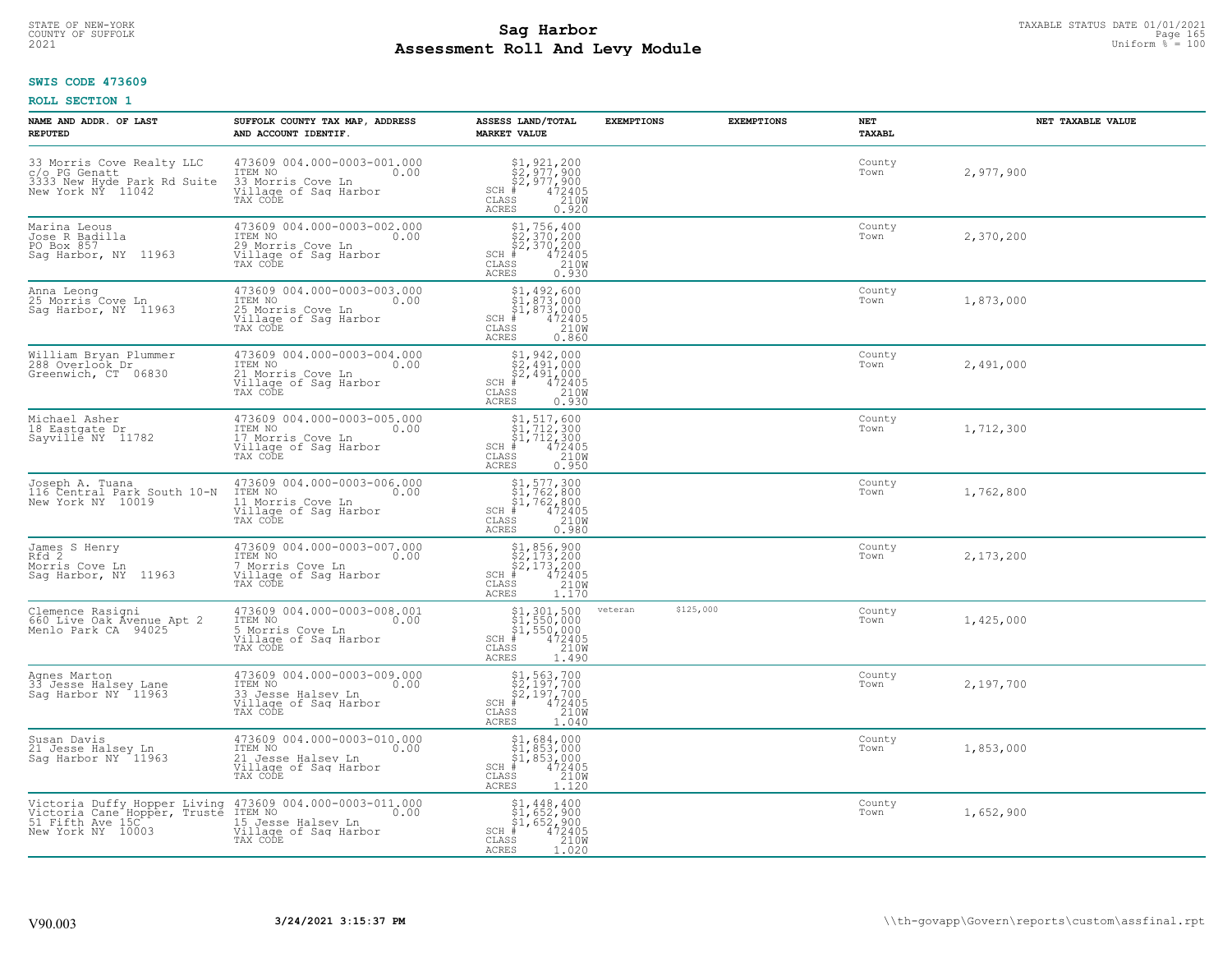# TAXABLE STATUS DATE 01/01/2021<br>COUNTY OF SUFFOLK Page 166 **Assessment Roll And Levy Module Example 2021** Uniform  $\frac{1}{8}$  = 100

#### **SWIS CODE 473609**

| NAME AND ADDR. OF LAST<br><b>REPUTED</b>                                                                | SUFFOLK COUNTY TAX MAP, ADDRESS<br>AND ACCOUNT IDENTIF.                                                   | ASSESS LAND/TOTAL<br><b>MARKET VALUE</b>                                                                                           | <b>EXEMPTIONS</b> | <b>EXEMPTIONS</b> | <b>NET</b><br>TAXABL | NET TAXABLE VALUE |
|---------------------------------------------------------------------------------------------------------|-----------------------------------------------------------------------------------------------------------|------------------------------------------------------------------------------------------------------------------------------------|-------------------|-------------------|----------------------|-------------------|
| Power Test Realty Company<br>Limited Partnership<br>125 Jericho Tpke<br>Jericho, NY 11753               | 473609 005.000-0001-001.000<br>ITEM NO<br>0.00<br>378 Main St<br>Village of Sag Harbor<br>TAX CODE        | $$256,000$<br>$$819,300$<br>$$819,300$<br>$472405$<br>$$432$<br>SCH #<br>CLASS<br><b>ACRES</b><br>0.430                            |                   |                   | County<br>Town       | 819,300           |
| The Labrozzi Family Limited<br>1362 Brick Kiln Rd<br>Sag Harbor, NY 11963                               | 473609 005.000-0001-002.000<br>ITEM NO<br>1362 Brick Kiln Rd<br>0.00<br>Village of Sag Harbor<br>TAX CODE | \$458,400<br>\$458,400<br>\$458,400<br>472405<br>SCH #<br>CLASS<br>311<br>ACRES<br>0.420                                           |                   |                   | County<br>Town       | 458,400           |
| Monserrate C Alvarez<br>90 Pinehurst Ave Apt 4D<br>New York NY 10033                                    | 473609 005.000-0001-003.000<br>ITEM NO<br>0.00<br>382 Main St<br>Village of Sag Harbor<br>TAX CODE        | \$454,700<br>\$735,900<br>\$735,900<br>SCH #<br>$\begin{smallmatrix} 472405\ 210\ 2.60 \end{smallmatrix}$<br>CLASS<br><b>ACRES</b> |                   |                   | County<br>Town       | 735,900           |
| DAS Properties, LLC<br>3775 Noyac Road<br>Sag Harbor NY 11963                                           | 473609 005.000-0001-004.000<br>ITEM NO<br>0.00<br>386 Main St<br>Village of Sag Harbor<br>TAX CODE        | $$2,471,400$<br>$$2,471,400$<br>$$2,471,400$<br>$SCH$ #<br>$\begin{array}{r} 472405 \\ 210 \\ 0.280 \end{array}$<br>CLASS<br>ACRES |                   |                   | County<br>Town       | 2,471,400         |
| Cheryl L McMahon<br>5 Fordham St<br>Sag Harbor, NY 11963                                                | 473609 005.000-0001-005.000<br>ITEM NO<br>0.00<br>5 Fordham St<br>Village of Saq Harbor<br>TAX CODE       | \$500,100<br>\$857,500<br>\$857,500<br>\$857,500<br>\$72405<br>0.170<br>SCH #<br>CLASS<br><b>ACRES</b>                             |                   |                   | County<br>Town       | 857,500           |
| Lynn Falkowski<br>68 Redwood Rd<br>Sag Harbor, NY 11963                                                 | 473609 005.000-0001-006.000<br>ITEM NO<br>0.00<br>7 Fordham St<br>Village of Sag Harbor<br>TAX CODE       | \$500,100<br>\$752,500<br>\$752,500<br>\$752,500<br>SCH #<br>CLASS<br>$\begin{bmatrix} 210 \\ 0.170 \end{bmatrix}$<br><b>ACRES</b> |                   |                   | County<br>Town       | 752,500           |
| Leslee Sumner<br>18 Morningside Avenue Apt 7<br>New York NY 10026                                       | 473609 005.000-0001-007.000<br>ITEM NO<br>0.00<br>390 Main St<br>Village of Sag Harbor<br>TAX CODE        | \$454,100<br>\$561,300<br>\$561,300<br>472405<br>SCH #<br>CLASS<br>$\frac{210}{0.170}$<br>ACRES                                    |                   |                   | County<br>Town       | 561,300           |
| Vincent Schiavoni<br>11 Fordham St<br>Saq Harbor NY 11963                                               | 473609 005.000-0001-008.000<br>TTEM NO 0.00<br>11 Fordham St<br>Village of Sag Harbor<br>TAX CODE         | \$463,100<br>\$664,200<br>\$664,200<br>472405<br>210<br>SCH #<br>CLASS<br>ACRES<br>0.140                                           |                   |                   | County<br>Town       | 664,200           |
| Marie S Mangano<br>Gabriel F Schiavoni<br>C/o Emily C Schiavoni<br>35 Pearl Ave<br>Holtsville, NY 11742 | 473609 005.000-0001-009.000<br>TTEM NO 0.00<br>15 Fordham St<br>Village of Sag Harbor<br>TAX CODE         | \$463,100<br>\$641,800<br>\$641,800<br>SCH #<br>472405<br>CLASS<br>210<br>ACRES<br>0.140                                           |                   |                   | County<br>Town       | 641,800           |
| Zachary Crawford<br>Oxana Crawford<br>394 Main St<br>Sag Harbor NY 11963                                | 473609 005.000-0001-010.000<br>ITEM NO<br>0.00<br>394 Main St<br>Village of Sag Harbor<br>TAX CODE        | $$520,600$864,300$864,300$472405210230$<br>SCH #<br>CLASS<br>0.390<br><b>ACRES</b>                                                 |                   |                   | County<br>Town       | 864,300           |
| Deborah A Schiavoni<br>P.O. Box 2483<br>Saq Harbor, NY 11963                                            | 473609 005.000-0001-011.000<br>ITEM NO<br>0.00<br>398 Main St<br>Village of Sag Harbor<br>TAX CODE        | \$372,300<br>\$676,100<br>\$676,100<br>SCH #<br>472405<br>210<br>CLASS<br>ACRES<br>0.190                                           |                   |                   | County<br>Town       | 676,100           |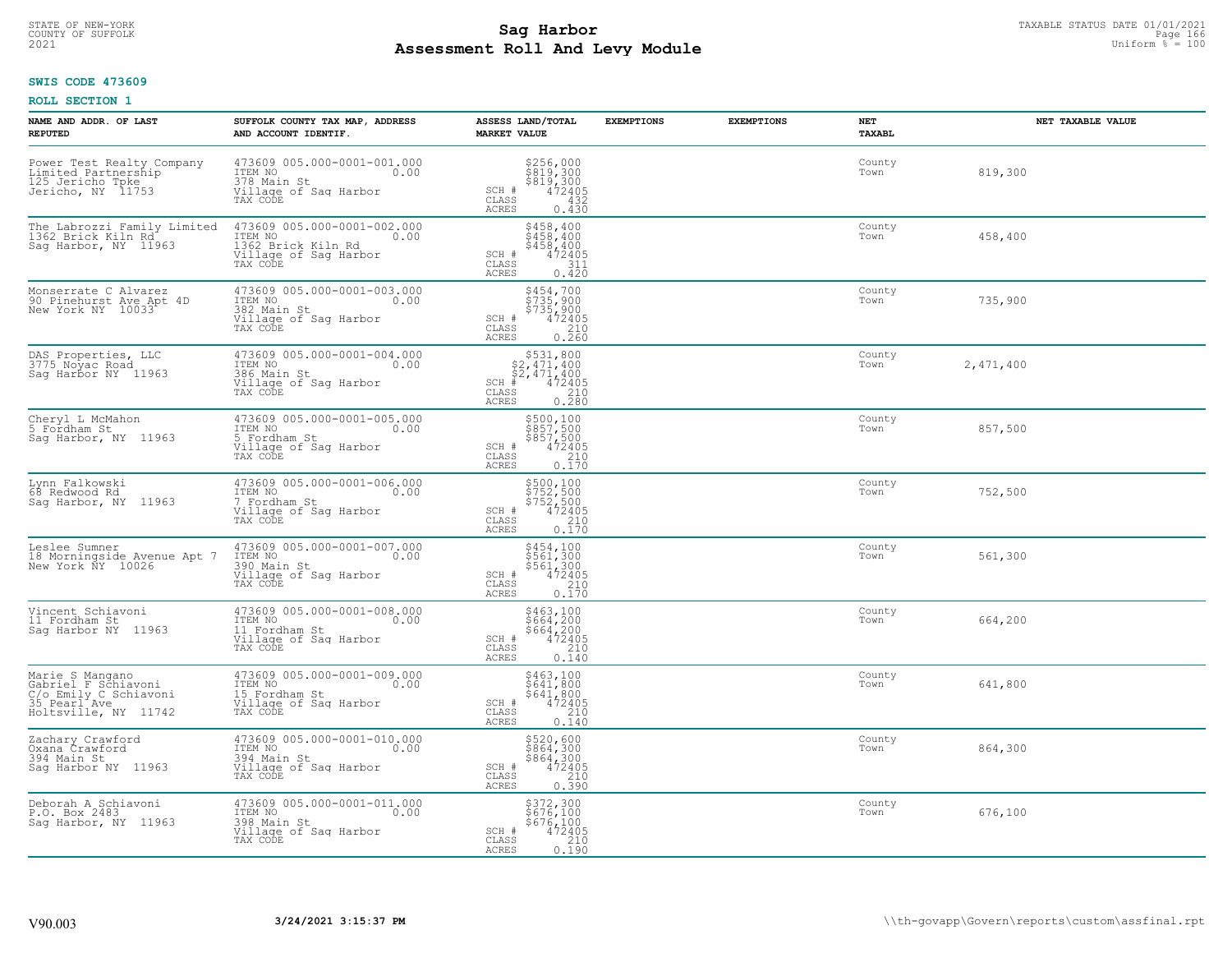#### **Sag Harbor**<br>**Poll And Low Module**<br>
Poll And Low Module **Assessment Roll And Levy Module Example 2021** Uniform  $\frac{1}{8}$  = 100 COUNTY OF SUFFOLK Page 167

#### **SWIS CODE 473609**

| NAME AND ADDR. OF LAST<br><b>REPUTED</b>                                                                                                                                                | SUFFOLK COUNTY TAX MAP, ADDRESS<br>AND ACCOUNT IDENTIF.                                                     | ASSESS LAND/TOTAL<br><b>MARKET VALUE</b>                                                                                       | <b>EXEMPTIONS</b>                          | <b>EXEMPTIONS</b> | NET<br>TAXABL  | NET TAXABLE VALUE |
|-----------------------------------------------------------------------------------------------------------------------------------------------------------------------------------------|-------------------------------------------------------------------------------------------------------------|--------------------------------------------------------------------------------------------------------------------------------|--------------------------------------------|-------------------|----------------|-------------------|
| Matthew M Schiavoni<br>Judith L Schiavoni<br>P.O. Box 722<br>Sag Harbor, NY 11963                                                                                                       | 473609 005.000-0001-012.000<br>ITEM NO<br>0.00<br>19 Fordham St<br>Village of Sag Harbor<br>TAX CODE        | \$463,100<br>\$706,000<br>\$706,000<br>\$72405<br>\$710<br>SCH #<br>CLASS<br><b>ACRES</b><br>0.140                             |                                            |                   | County<br>Town | 706,000           |
| Patrick Tooman<br>Janis Tooman<br>Laura B. Tooman<br>402 Main St<br>Sag Harbor, NY 11963                                                                                                | 473609 005.000-0001-013.000<br>ITEM NO<br>0.00<br>402 Main St<br>Village of Sag Harbor<br>TAX CODE          | \$423,900<br>\$884,100<br>\$884,100<br>SCH #<br>472405<br>$\mathtt{CLASS}$<br>$\frac{210}{0.330}$<br>ACRES                     | \$125,000<br>veteran                       |                   | County<br>Town | 759,100           |
| Richard Gascoyne<br>Lori L. Gascoyne<br>128 Hobart Avenue<br>Short Hills NJ 07078                                                                                                       | 473609 005.000-0001-014.000<br>ITEM NO<br>0.00<br>406 Main St<br>Village of Sag Harbor<br>TAX CODE          | \$454,100<br>$\frac{5611}{611}$ , 500<br>$5611$ , 500<br>SCH #<br>472405<br>210<br>CLASS<br><b>ACRES</b><br>0.170              |                                            |                   | County<br>Town | 611,500           |
| 410 Main Street Holdings, LL 473609 005.000-0001-015.000<br>348 Clinton Street Unit 3 ITEM NO<br>Brooklyn NY 11231 410 Main St                                                          | Village of Saq Harbor<br>TAX CODE                                                                           | \$454,100<br>\$624,500<br>\$624,500<br>SCH #<br>$\frac{472405}{210}$<br>CLASS<br><b>ACRES</b><br>0.170                         |                                            |                   | County<br>Town | 624,500           |
| Theresa Labrozzi<br>Helen D Labrozzi<br>25 Fordham St<br>Sag Harbor, NY 11963                                                                                                           | 473609 005.000-0001-016.001<br>ITEM NO<br>0.00<br>25 Fordham St<br>Village of Sag Harbor<br>TAX CODE        | \$527,900<br>$$672,000$<br>$$672,000$<br>$472405$<br>$0.170$<br>SCH #<br>CLASS<br>ACRES                                        | \$125,000<br>veteran                       |                   | County<br>Town | 547,000           |
| William Indoe<br>C/O Sullivan & Cromwell LLP<br>14 Sutton Pl S<br>New York NY 10022                                                                                                     | 473609 005.000-0001-016.002<br>ITEM NO<br>0.00<br>31 Fordham St<br>Village of Sag Harbor<br>TAX CODE        | \$527,900<br>\$720,600<br>\$720,600<br>\$72405<br>SCH #<br>CLASS<br>210<br><b>ACRES</b><br>0.170                               |                                            |                   | County<br>Town | 720,600           |
| Carlo M Grossman<br>Joanna A. Grossman, Co-Trust ITEM NO<br>Carlo M. Grossman Trust F/B/ 414 Main St<br>Jonathan Marc Grossman, Co-T Village of Sag Harbor<br>Brook Spencer, Co-Trustee | 473609 005.000-0001-017.000<br>0.00<br>TAX CODE                                                             | \$423,900<br>\$608,100<br>\$608,100<br>472405<br>SCH #<br>CLASS<br>$\frac{210}{0.330}$<br>ACRES                                |                                            |                   | County<br>Town | 608,100           |
| Nancy Labrozzi<br>Albert J Labrozzi<br>P.O. Box 448<br>Sag Harbor, NY 11963                                                                                                             | 473609 005.000-0001-018.003<br>TTEM NO 0.00<br>418 Main St<br>Village of Sag Harbor<br>TAX CODE             | \$464,400<br>\$757,200<br>\$757,200<br>\$757,200<br>472405<br>0.330<br>SCH #<br>$\mathtt{CLASS}$<br><b>ACRES</b>               | \$75,720<br>Volunte                        |                   | County<br>Town | 681,480           |
| Candace Bushnell<br>422 Main St<br>Saq Harbor NY 11963                                                                                                                                  | 473609 005.000-0001-019.000<br>ITEM NO 0.00<br>422 Main St<br>Village of Saq Harbor<br>TAY CODE<br>TAX CODE | \$454,700<br>\$694,700<br>\$694,700<br>472405<br>SCH #<br>CLASS<br>210<br><b>ACRES</b><br>0.320                                |                                            |                   | County<br>Town | 694,700           |
| Edmund J Downes<br>Edmund L Downes<br>PO Box 781<br>Sag Harbor, NY 11963                                                                                                                | 473609 005.000-0001-022.000<br>ITEM NO<br>0.00<br>1358 Brick Kiln Rd<br>Village of Sag Harbor<br>TAX CODE   | \$491,300<br>\$655,000<br>\$655,000<br>472405<br>SCH #<br>$\begin{array}{c} 210 \\ 0.230 \end{array}$<br>CLASS<br><b>ACRES</b> | \$65,500<br>Volunte<br>\$58,950<br>Volunte |                   | County<br>Town | 530,550           |
| John R Capozzola<br>Catherine J Capozzola<br>Edmund L Downes<br>Marilyn A Downes                                                                                                        | 473609 005.000-0001-023.000<br>ITEM NO<br>0.00<br>8 Fordham St<br>Village of Sag Harbor<br>TAX CODE         | \$500,100<br>\$602,900<br>\$602,900<br>SCH #<br>472405<br>$\mathtt{CLASS}$<br>210<br>ACRES<br>0.170                            |                                            |                   | County<br>Town | 602,900           |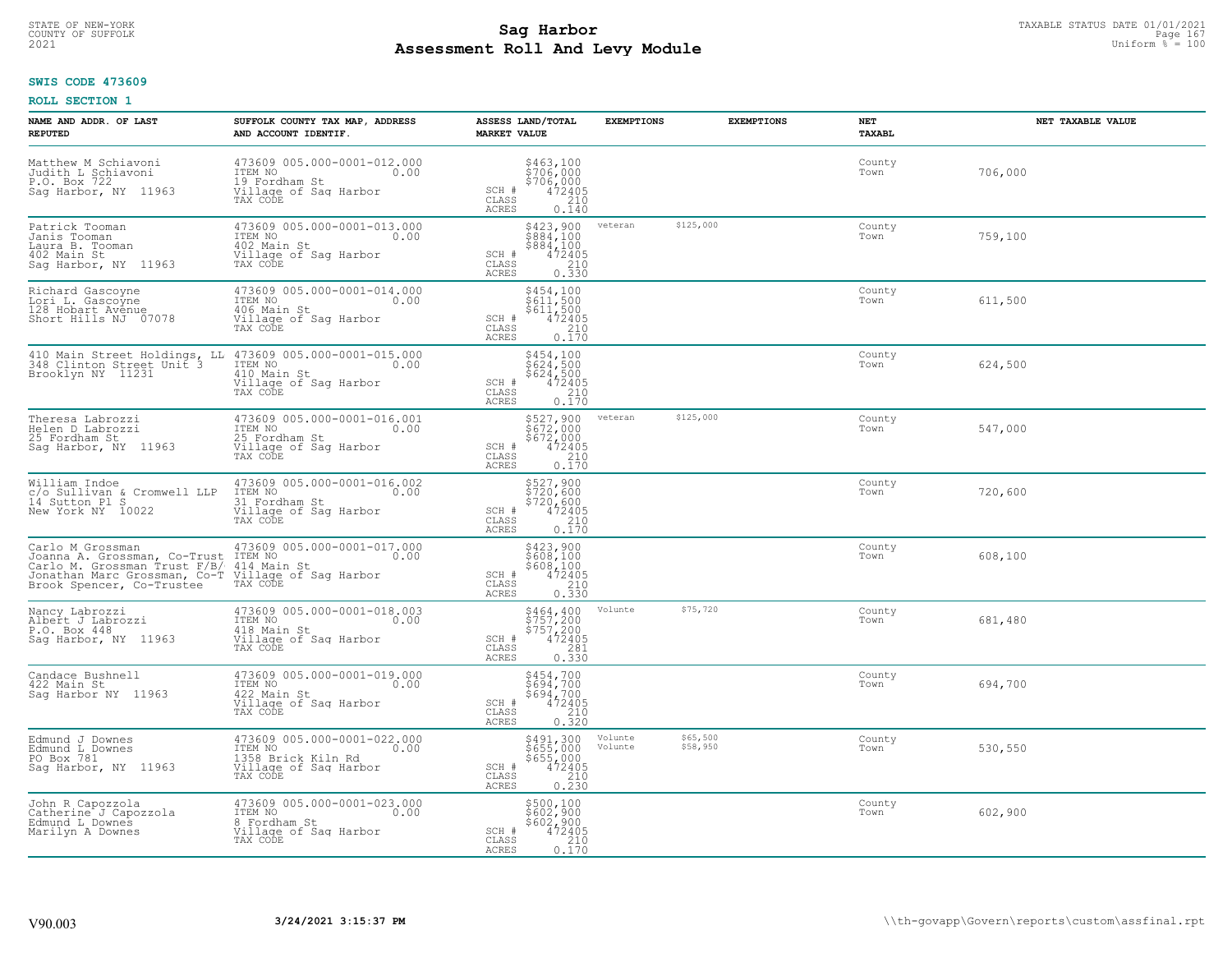# TAXABLE STATUS DATE 01/01/2021<br>COUNTY OF SUFFOLK Page 168 **Assessment Roll And Levy Module Example 2021** Uniform  $\frac{1}{8}$  = 100

#### **SWIS CODE 473609**

| NAME AND ADDR. OF LAST<br><b>REPUTED</b>                                                                                                                                 | SUFFOLK COUNTY TAX MAP, ADDRESS<br>AND ACCOUNT IDENTIF.                                                                     | ASSESS LAND/TOTAL<br><b>MARKET VALUE</b>                                                                                | <b>EXEMPTIONS</b> | <b>EXEMPTIONS</b> | <b>NET</b><br>TAXABL | NET TAXABLE VALUE |
|--------------------------------------------------------------------------------------------------------------------------------------------------------------------------|-----------------------------------------------------------------------------------------------------------------------------|-------------------------------------------------------------------------------------------------------------------------|-------------------|-------------------|----------------------|-------------------|
| Janice L. Clarke, as Trustee 473609 005.000-0001-024.000<br>of the Janice L. Clarke Decl ITEM NO.<br>of Trust Dated January 13, 2<br>P.O. Box 606<br>Unionville PA 19375 | 12 Fordham St<br>Village of Sag Harbor<br>TAX CODE                                                                          | \$479,500<br>\$580,000<br>\$580,000<br>SCH #<br>472405<br>210<br>CLASS<br><b>ACRES</b><br>0.150                         |                   |                   | County<br>Town       | 580,000           |
| Fred W Thiele<br>Laura T Thiele (Life Estate)<br>PO Box 1407<br>Bridgehampton, NY 11932                                                                                  | 473609 005.000-0001-025.000<br>ITEM NO<br>0.00<br>16 Fordham St<br>Village of Sag Harbor<br>TAX CODE                        | \$487,800<br>\$684,500<br>\$684,500<br>472405<br>SCH #<br>CLASS<br>$\frac{210}{0.180}$<br><b>ACRES</b>                  |                   |                   | County<br>Town       | 684,500           |
| Robert G Gurvich<br>Po Box 835<br>Wainscott, NY 11975                                                                                                                    | 473609 005.000-0001-026.000<br>ITEM NO<br>0.00<br>1354 Brick Kiln Rd<br>Village of Sag Harbor<br>TAX CODE                   | \$630,800<br>\$759,600<br>$$759,600$<br>472405<br>472405<br>0.520<br>SCH #<br>CLASS<br><b>ACRES</b>                     |                   |                   | County<br>Town       | 759,600           |
| Lucille Garypie<br>Eugene Garypie JR<br>Brick Kiln Rd<br>Sag Harbor, NY 11963                                                                                            | 473609 005.000-0001-027.000<br>ITEM NO<br>0.00<br>1350 Brick Kiln Rd<br>Village of Sag Harbor<br>TAX CODE                   | \$488,800<br>\$639,700<br>\$639,700<br>472405<br>210<br>SCH #<br>CLASS<br>ACRES<br>0.620                                |                   |                   | County<br>Town       | 639,700           |
| Samuel L Piro<br>PO Box 98<br>Wainscott, NY 11975                                                                                                                        | 473609 005.000-0001-028.000<br>ITEM NO<br>0.00<br>20 Fordham St<br>Village of Sag Harbor<br>TAX CODE                        | \$492,500<br>\$601,100<br>\$601,100<br>472405<br>SCH #<br>CLASS<br>$0.210$<br>$0.220$<br><b>ACRES</b>                   |                   |                   | County<br>Town       | 601,100           |
| 36 Fordham Holdings, LLC<br>Attn: Bruce Bronster<br>Windels Marx Lane & Mittendo<br>156 West 56th Street<br>New York NY 10019                                            | 473609 005.000-0001-029.000<br>TTEM NO 0.00<br>36 Fordham St<br>Village of Sag Harbor<br>TAX CODE                           | $$669, 800$<br>$$1, 618, 900$<br>$$1, 618, 900$<br>$$472405$<br>SCH<br>CLASS<br>$0.210$<br>$0.690$<br><b>ACRES</b>      |                   |                   | County<br>Town       | 1,618,900         |
| Soulmax LLC<br>73 Laurel Valley Drive<br>Sag Harbor NY 11963                                                                                                             | 473609 005.000-0002-005.000<br>ITEM NO<br>0.00<br>425 Main St<br>Village of Sag Harbor<br>Tillage of Sag Harbor<br>TAX CODE | $$603, 600$<br>$$1, 023, 000$<br>$$1, 023, 000$<br>$$472405$<br>SCH<br>CLASS<br>0.360<br><b>ACRES</b>                   |                   |                   | County<br>Town       | 1,023,000         |
| Sag Fam LLC<br>c/o Ford<br>3823 Woodley Road NW<br>Washington DC 20016                                                                                                   | 473609 005.000-0002-006.000<br>ITEM NO<br>0.00<br>431 Main St<br>Village of Saq Harbor<br>TAX CODE                          | \$669,100<br>\$2,520,800<br>\$2,520,800<br>SCH<br>472405<br>$\mathtt{CLASS}$<br>210<br><b>ACRES</b><br>0.450            |                   |                   | County<br>Town       | 2,520,800         |
| Barry G Magidoff<br>Carol Magidoff<br>500 13th <sup>-st</sup><br>Brooklyn, NY 11215                                                                                      | 473609 005.000-0002-007.000<br>ITEM NO<br>0.00<br>441 Main St<br>Village of Sag Harbor<br>TAX CODE                          | $$809,000$<br>$$1,279,400$<br>$$1,279,400$<br>$*$ $472405$<br>SCH<br>CLASS<br>3.800<br><b>ACRES</b>                     |                   |                   | County<br>Town       | 1,279,400         |
| Jean Raffel<br>6 Archibald Way<br>Saq Harbor, NY <sup>4</sup> 11963                                                                                                      | 473609 005.000-0002-011.002<br>ITEM NO<br>0.00<br>6 Archibald Way<br>Village of Sag Harbor<br>TAX CODE                      | $$895,600$<br>$$1,432,900$<br>$$1,432,900$<br>$$472405$<br>SCH #<br>CLASS<br>0.500<br><b>ACRES</b>                      | veteran           | \$75,000          | County<br>Town       | 1,357,900         |
| Sami Karam<br>1 Columbus P1 Apt S 31H<br>New York, NY 10019                                                                                                              | 473609 005.000-0002-011.003<br>ITEM NO<br>0.00<br>10 Archibald Way<br>Village of Sag Harbor<br>TAX CODE                     | $$895,600$<br>$$1,317,300$<br>$$1,317,300$<br>$*1,317,300$<br>$*6$<br>$*72405$<br>SCH<br>CLASS<br>210<br>0.500<br>ACRES |                   |                   | County<br>Town       | 1,317,300         |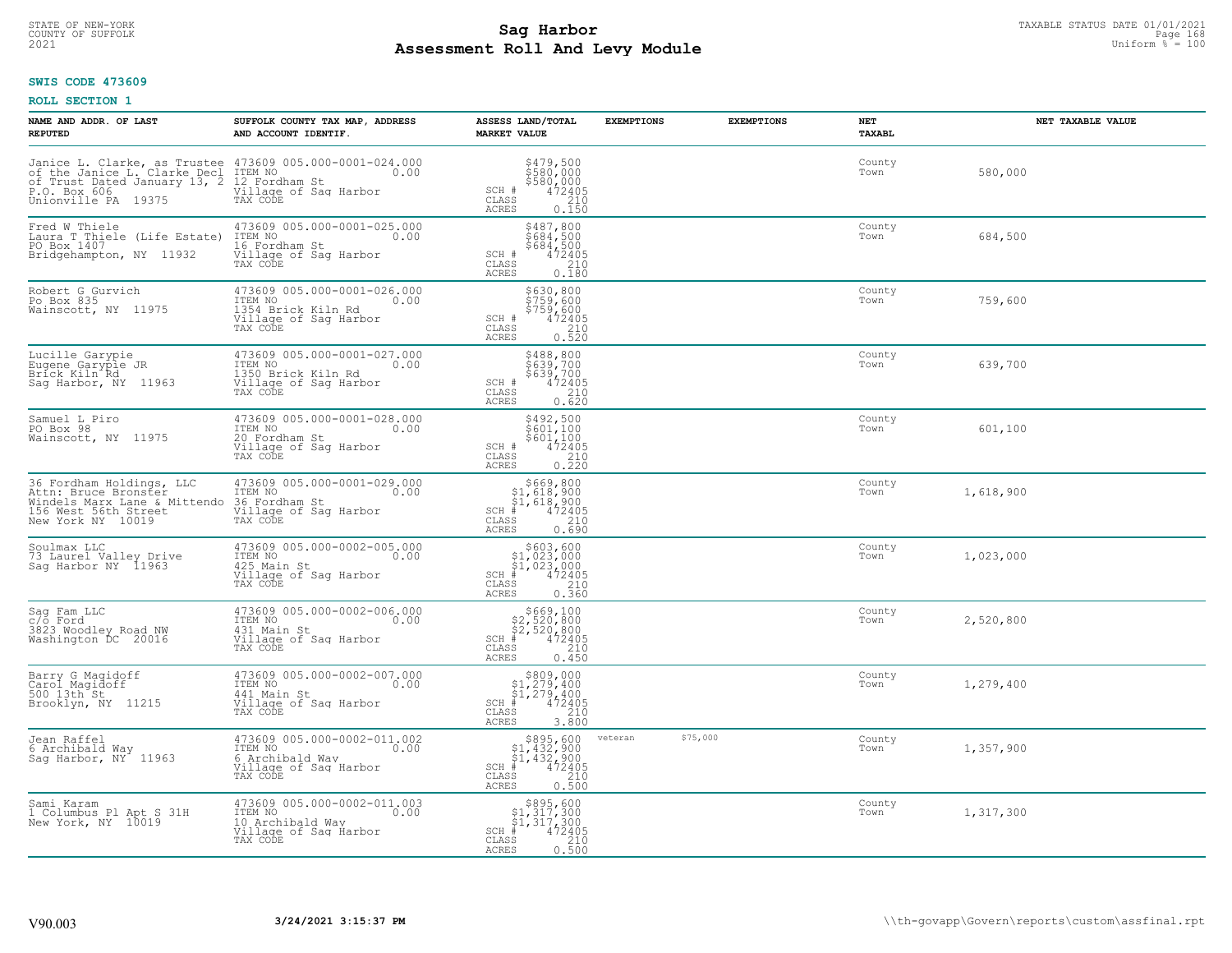#### **Sag Harbor**<br>**Poll And Low Module**<br>
Poll And Low Module **Assessment Roll And Levy Module Example 2021** Uniform  $\frac{1}{8}$  = 100 COUNTY OF SUFFOLK Page 169

#### **SWIS CODE 473609**

| NAME AND ADDR. OF LAST<br><b>REPUTED</b>                                                                                       | SUFFOLK COUNTY TAX MAP, ADDRESS<br>AND ACCOUNT IDENTIF.                                                 | ASSESS LAND/TOTAL<br><b>MARKET VALUE</b>                                                                                                                                  | <b>EXEMPTIONS</b>  | <b>EXEMPTIONS</b>     | NET<br>TAXABL  | NET TAXABLE VALUE |
|--------------------------------------------------------------------------------------------------------------------------------|---------------------------------------------------------------------------------------------------------|---------------------------------------------------------------------------------------------------------------------------------------------------------------------------|--------------------|-----------------------|----------------|-------------------|
| Darryll Hendricks<br>Gabrielle Steinfels<br>211 North End Avenue #12K<br>New York NY 10282                                     | 473609 005.000-0002-011.004<br>ITEM NO<br>0.00<br>14 Archibald Way<br>Village of Sag Harbor<br>TAX CODE | $$895,600$<br>$$2,083,400$<br>$$2,083,400$<br>$*$ 472405<br>$SCH$ #<br>CLASS<br>210<br><b>ACRES</b><br>0.500                                                              |                    |                       | County<br>Town | 2,083,400         |
| Nancy Benvent<br>18 Archibald Way<br>Saq Harbor NY 11963                                                                       | 473609 005.000-0002-011.005<br>ITEM NO<br>0.00<br>18 Archibald Way<br>Village of Sag Harbor<br>TAX CODE | $$895,600$<br>$$1,446,800$<br>$$1,446,800$<br>$$1,446,800$<br>$472405$<br>$SCH$ #<br>CLASS<br>$\begin{bmatrix} 210 \\ 0.500 \end{bmatrix}$<br><b>ACRES</b>                |                    |                       | County<br>Town | 1,446,800         |
| Philip Corsello, Trustee or<br>under the CORSELLO LIVING TR<br>Denise Corsello, Trustees, o<br>the CORSELLO LIVING TRUST,<br>d | 473609 005.000-0002-011.006<br>ITEM NO<br>0.00<br>22 Archibald Way<br>Village of Sag Harbor<br>TAX CODE | \$895,600<br>\$1,316,700<br>$\frac{1}{4}$ , 316, 700<br># 472405<br>$SCH$ #<br>CLASS<br>0.210<br><b>ACRES</b>                                                             |                    |                       | County<br>Town | 1,316,700         |
| Robert Cleary<br>Wendy Cleary<br>26 Archibald Way<br>Saq Harbor NY 11963                                                       | 473609 005.000-0002-011.007<br>ITEM NO<br>0.00<br>26 Archibald Way<br>Village of Sag Harbor<br>TAX CODE | $$908,200$<br>$$1,274,700$<br>$$1,274,700$<br>$472405$<br>$$210$<br>SCH<br>CLASS<br><b>ACRES</b><br>0.510                                                                 | veteran<br>veteran | \$75,000<br>\$125,000 | County<br>Town | 1,074,700         |
| Thomas Albert Diprete<br>Katherine Pratt Ewing<br>601 W 113th St<br>New York NY 10025                                          | 473609 005.000-0002-011.008<br>ITEM NO<br>0.00<br>30 Archibald Way<br>Village of Saq Harbor<br>TAX CODE | \$868,700<br>\$1,726,500<br>\$1,726,500<br>SCH #<br>$\frac{472405}{210}$<br>CLASS<br><b>ACRES</b><br>0.510                                                                |                    |                       | County<br>Town | 1,726,500         |
| Michael Jaffe<br>Marjorie Bobbie Stein<br>P.O. Box 2347<br>Saq Harbor, NY 11963                                                | 473609 005.000-0002-011.009<br>ITEM NO<br>0.00<br>34 Archibald Way<br>Village of Sag Harbor<br>TAX CODE | $$865,300$<br>$$1,331,500$<br>$$1,331,500$<br>$*1$<br>$472405$<br>SCH<br>CLASS<br>210<br>0.510<br><b>ACRES</b>                                                            |                    |                       | County<br>Town | 1,331,500         |
| Gayle K Heine<br>Thomas H Heine<br>38 Archibald Way<br>Sag Harbor, NY 11963-3437                                               | 473609 005.000-0002-011.010<br>ITEM NO<br>0.00<br>38 Archibald Wav<br>Village of Sag Harbor<br>TAX CODE | $$856,700$<br>$$1,485,000$<br>$$1,485,000$<br>$*1,485,000$<br>$*1,472405$<br>$SCH$ #<br>CLASS<br>210<br>0.500<br><b>ACRES</b>                                             |                    |                       | County<br>Town | 1,485,000         |
| Matthew Keller<br>Lindsey Thayer<br>42 Archibald Way<br>Sag Harbor NY 11963                                                    | 473609 005.000-0002-011.011<br>ITEM NO 0.00<br>42 Archibald Way<br>Village of Sag Harbor<br>TAX CODE    | $$856,700$<br>$$1,167,000$<br>$$1,167,000$<br>$*1,167,000$<br>$*1,167,2405$<br>SCH<br>CLASS<br>210<br><b>ACRES</b><br>0.500                                               |                    |                       | County<br>Town | 1,167,000         |
| Janice Moses<br>46 Archibald Way<br>Sag Harbor, NY 11963                                                                       | 473609 005.000-0002-011.012<br>ITEM NO 0.00<br>46 Archibald Way<br>Village of Sag Harbor<br>TAX CODE    | \$865,300<br>\$1,186,000<br>$\frac{1}{4}$ , $\frac{1}{1}$ , $\frac{1}{4}$ , $\frac{1}{2}$ , $\frac{1}{2}$ , $\frac{1}{2}$<br>SCH<br>CLASS<br>210<br><b>ACRES</b><br>0.510 |                    |                       | County<br>Town | 1,186,000         |
| Gregory Kirwan<br>Elizabeth Kirwan<br>50 Archibald Way<br>Sag Harbor, NY 11963                                                 | 473609 005.000-0002-011.013<br>ITEM NO<br>0.00<br>50 Archibald Wav<br>Village of Sag Harbor<br>TAX CODE | $$784,100$<br>$$1,346,700$<br>$$1,346,700$<br>$*1,346,700$<br>$*1,472405$<br>SCH<br>210<br>CLASS<br>0.520<br><b>ACRES</b>                                                 |                    |                       | County<br>Town | 1,346,700         |
| 54 Archibald LLC<br>c/o Robert Spiegelman<br>1400 Broadway FL 15<br>New York, NY <sup>-</sup> 10018                            | 473609 005.000-0002-011.014<br>ITEM NO<br>0.00<br>54 Archibald Way<br>Village of Sag Harbor<br>TAX CODE | \$853,800<br>\$1,250,000<br>\$1,250,000<br>$SCH$ #<br>472405<br>CLASS<br>210<br><b>ACRES</b><br>0.640                                                                     |                    |                       | County<br>Town | 1,250,000         |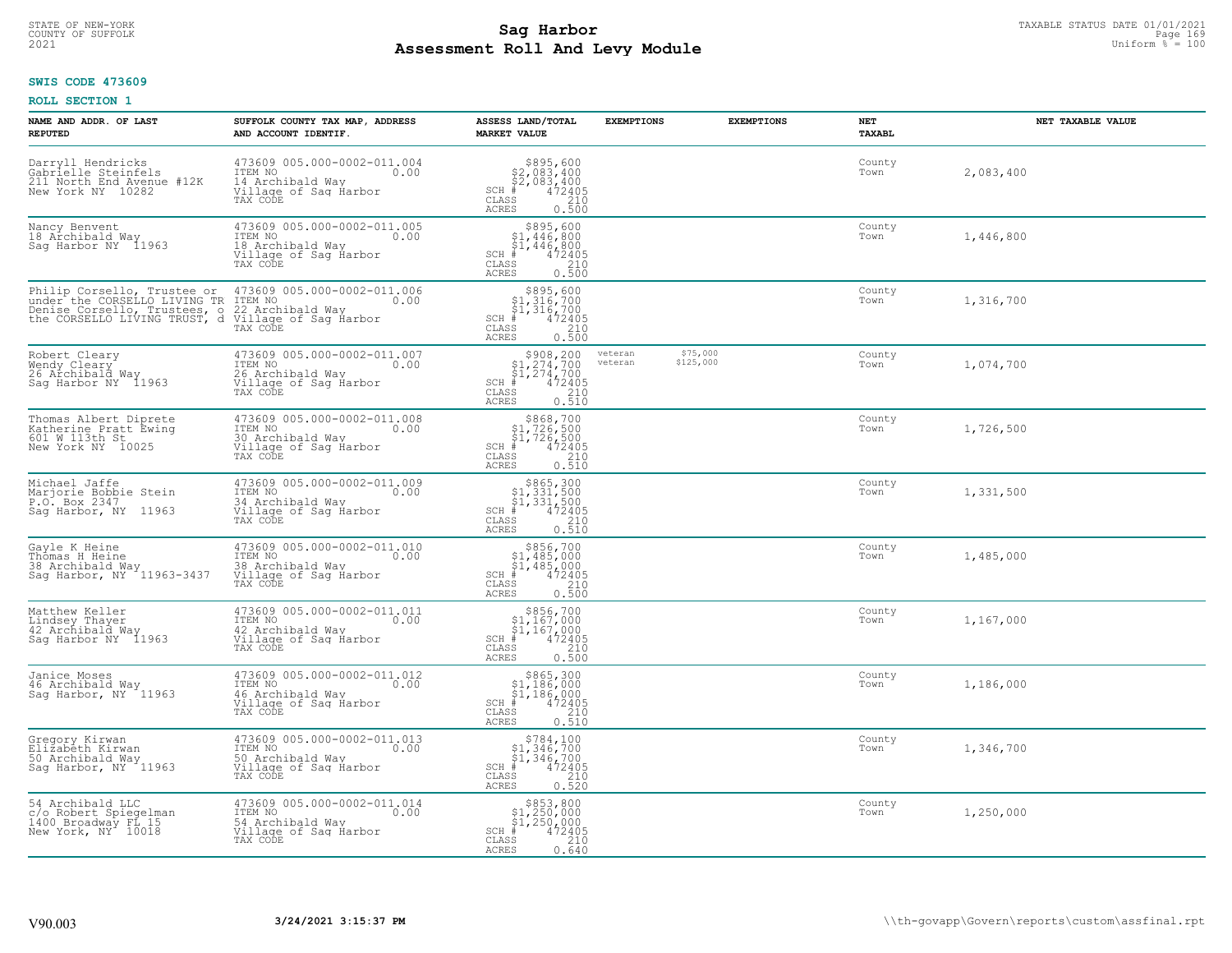# TAXABLE STATUS DATE 01/01/2021<br>COUNTY OF SUFFOLK Page 170 Page 170 **Assessment Roll And Levy Module Example 2021** Uniform  $\frac{1}{8}$  = 100

#### **SWIS CODE 473609**

| NAME AND ADDR. OF LAST<br><b>REPUTED</b>                                                             | SUFFOLK COUNTY TAX MAP, ADDRESS<br>AND ACCOUNT IDENTIF.                                                 | ASSESS LAND/TOTAL<br><b>MARKET VALUE</b>                                                                                                                                                               | <b>EXEMPTIONS</b> | <b>EXEMPTIONS</b> | NET<br>TAXABL  | NET TAXABLE VALUE |
|------------------------------------------------------------------------------------------------------|---------------------------------------------------------------------------------------------------------|--------------------------------------------------------------------------------------------------------------------------------------------------------------------------------------------------------|-------------------|-------------------|----------------|-------------------|
| Lynn Debow<br>Rāymond Soldavin<br>200 East 94th Ave Apt 303<br>New York, NY 10128                    | 473609 005.000-0002-011.015<br>ITEM NO<br>0.00<br>58 Archibald Way<br>Village of Saq Harbor<br>TAX CODE | $$978,000$<br>$$1,395,500$<br>$$1,395,500$<br>$*$ 472405<br>SCH #<br>CLASS<br>$\frac{210}{0.730}$<br><b>ACRES</b>                                                                                      |                   |                   | County<br>Town | 1,395,500         |
| W James Matthers<br>Laura Matthers<br>55 Archibald Way<br>Sag Harbor, NY 11963                       | 473609 005.000-0002-011.016<br>ITEM NO<br>0.00<br>59 Archibald Way<br>Village of Sag Harbor<br>TAX CODE | $\begin{array}{r}  \  \  \, 5859,800\\  \  \, 51,550,000\\  \  \, 51,550,000\\  \  \  \, 472405\\ \text{ss} \\  \  \, 210\\ \text{ss} \\  \  \, 1.300\\ \end{array}$<br>SCH #<br>CLASS<br><b>ACRES</b> |                   |                   | County<br>Town | 1,550,000         |
| Hamish MacGowan<br>Brigitte MacGowan<br>55 Archibald Way<br>Sag Harbor NY 11963                      | 473609 005.000-0002-011.017<br>ITEM NO<br>0.00<br>55 Archibald Way<br>Village of Sag Harbor<br>TAX CODE | \$704,400<br>$$1,051,500$<br>$$1,051,500$<br>$*$ 472405<br>$$210$<br>$SCH$ #<br>CLASS<br><b>ACRES</b><br>0.670                                                                                         |                   |                   | County<br>Town | 1,051,500         |
| Roger Neve<br>Trish Neve<br>200 E 32 St Apt 29B<br>New York, NY 10016-6305                           | 473609 005.000-0002-011.018<br>ITEM NO<br>0.00<br>51 Archibald Wav<br>Village of Sag Harbor<br>TAX CODE | $$749,600$<br>$$1,179,900$<br>$$1,179,900$<br>$472405$<br>$$210$<br>$SCH$ #<br>CLASS<br>ACRES<br>0.550                                                                                                 |                   |                   | County<br>Town | 1,179,900         |
| Veronica Logatti Maginnis<br>Richard Wolter Erwine<br>201 East 71st St Apt 29FG<br>New York NY 10003 | 473609 005.000-0002-011.019<br>ITEM NO<br>0.00<br>47 Archibald Wav<br>Village of Sag Harbor<br>TAX CODE | $\begin{array}{r} 5810,900 \\ 51,784,200 \\ 51,784,200 \\ \frac{4}{5} & 472405 \end{array}$<br>$SCH$ #<br>CLASS<br>210<br><b>ACRES</b><br>0.600                                                        |                   |                   | County<br>Town | 1,784,200         |
| Ernest Schade<br>PO Box 2760<br>Saq Harbor, NY 11963                                                 | 473609 005.000-0002-011.020<br>ITEM NO<br>0.00<br>43 Archibald Way<br>Village of Sag Harbor<br>TAX CODE | $\begin{array}{r} $823,200 $1,153,800 $1,153,800 $472405 \end{array}$<br>$SCH$ #<br>CLASS<br>210<br>0.600<br>ACRES                                                                                     | veteran           | \$75,000          | County<br>Town | 1,078,800         |
| Karma A Kailly Lande<br>Robert M Lande<br>39 Archibald Way<br>Sag Harbor NY 11963                    | 473609 005.000-0002-011.021<br>ITEM NO<br>0.00<br>39 Archibald Way<br>Village of Sag Harbor<br>TAX CODE | $$336,800$<br>$$1,835,300$<br>$$1,835,300$<br>$*1,835,300$<br>$*1,935,300$<br>$SCH$ #<br>CLASS<br>210<br>0.610<br><b>ACRES</b>                                                                         |                   |                   | County<br>Town | 1,835,300         |
| Jeffrey Drubych<br>Annmarie Gallo<br>35 Archibald Way<br>Sag Harbor NY 11963                         | 473609 005.000-0002-011.022<br>ITEM NO 0.00<br>35 Archibald Way<br>Village of Sag Harbor<br>TAX CODE    | $$829,100$<br>$$1,246,900$<br>$$1,246,900$<br>$*1,246,900$<br>$*1,2405$<br>$SCH$ #<br>CLASS<br>210<br><b>ACRES</b><br>0.550                                                                            |                   |                   | County<br>Town | 1,246,900         |
| Randall McCallum<br>Tracey McCallum<br>30 Park Place Apt 44E<br>New York NY 10007                    | 473609 005.000-0002-011.023<br>ITEM NO<br>0.00<br>31 Archibald Way<br>Village of Sag Harbor<br>TAX CODE | $$907,500$<br>$$2,428,100$<br>$$2,428,100$<br>$$2,428,100$<br>$SCH$ #<br>472405<br>CLASS<br>210<br><b>ACRES</b><br>0.580                                                                               |                   |                   | County<br>Town | 2,428,100         |
| Terrence Ryan Greenawalt<br>Joseph A. Licitra, III<br>1318 N. Orange Grove<br>Los Angeles ČA 90046   | 473609 005.000-0002-011.024<br>ITEM NO<br>0.00<br>5 Archibald Wav<br>Village of Sag Harbor<br>TAX CODE  | $$318,60051,265,50051,265,500472405$<br>$SCH$ #<br>CLASS<br>210<br>0.790<br>ACRES                                                                                                                      |                   |                   | County<br>Town | 1,265,500         |
| James Peyton<br>Annika Smith<br>26 Jermain Ave<br>Saq Harbor NY 11963                                | 473609 005.000-0002-011.029<br>ITEM NO<br>0.00<br>26 Jermain Ave<br>Village of Sag Harbor<br>TAX CODE   | \$603,600<br>\$857,300<br>\$857,300<br>472405<br>SCH #<br>$\frac{210}{0.740}$<br>CLASS<br><b>ACRES</b>                                                                                                 |                   |                   | County<br>Town | 857,300           |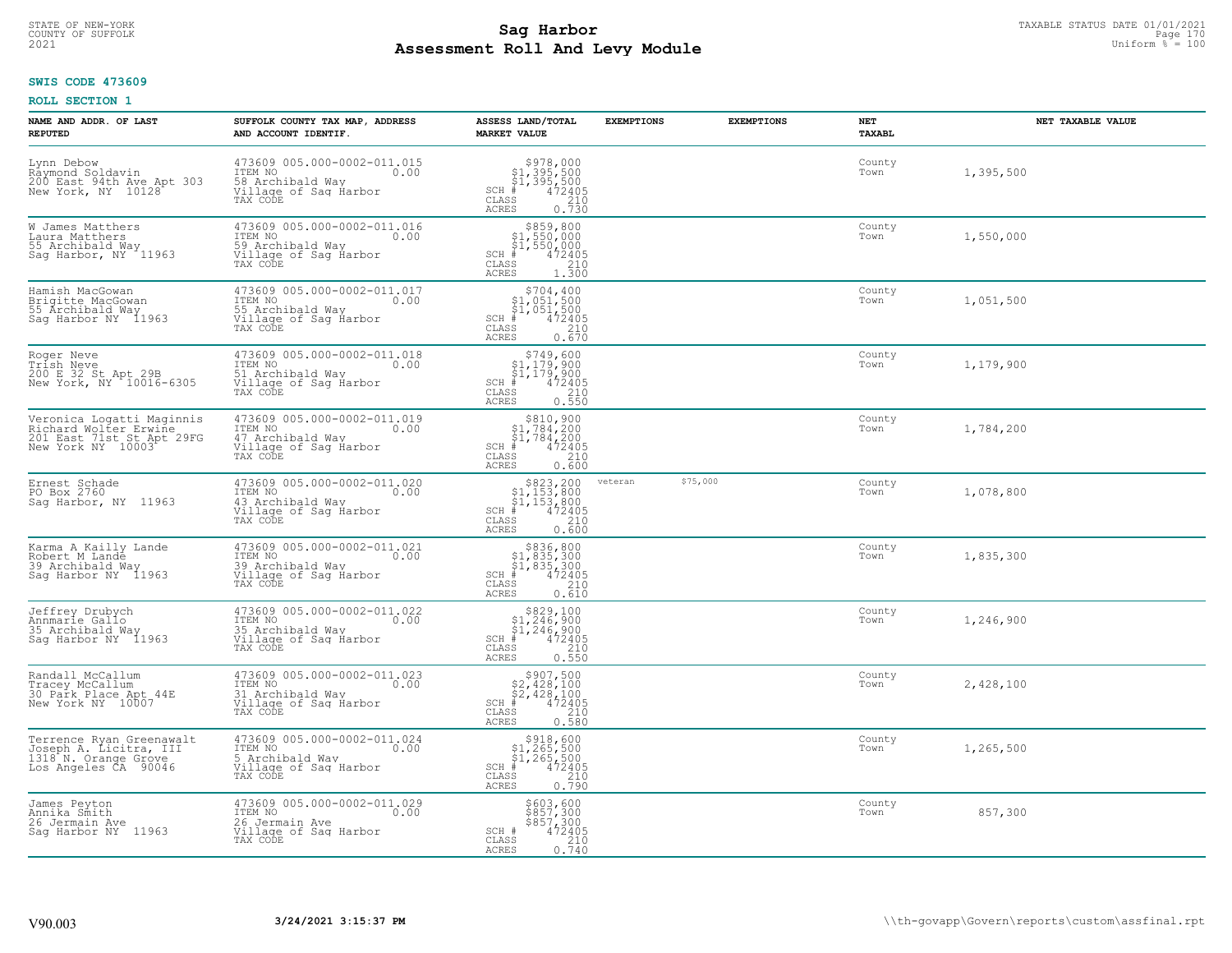# STATE OF NEW-YORK TAXABLE STATUS DATE 01/01/2021<br>COUNTY OF SUFFOLK Page 171 **Assessment Roll And Levy Module Example 2021** Uniform  $\frac{1}{8}$  = 100

#### **SWIS CODE 473609**

| NAME AND ADDR. OF LAST<br><b>REPUTED</b>                                                     | SUFFOLK COUNTY TAX MAP, ADDRESS<br>AND ACCOUNT IDENTIF.                                                                                       | ASSESS LAND/TOTAL<br><b>MARKET VALUE</b>                                                                                                                                                     | <b>EXEMPTIONS</b> | <b>EXEMPTIONS</b> | NET<br>TAXABL  | NET TAXABLE VALUE |
|----------------------------------------------------------------------------------------------|-----------------------------------------------------------------------------------------------------------------------------------------------|----------------------------------------------------------------------------------------------------------------------------------------------------------------------------------------------|-------------------|-------------------|----------------|-------------------|
| Barry G Magidoff<br>895 West End Avenue Apt 8C<br>New York NY 10025                          | 473609 005.000-0002-013.000<br>ITEM NO 0.00<br>Bridgehampton Sag Harbor Tpke<br>Village of Sag Harbor<br>TAX CODE                             | \$500<br>\$500<br>\$500<br>SCH #<br>CLASS<br>472405<br>692<br>ACRES<br>0.220                                                                                                                 |                   |                   | County<br>Town | 500               |
| Sag Harbor NY 11963                                                                          | Sag Harbor Main Property Cor 473609 006.000-0001-002.001<br>311 Main Street  ITEM NO 0.00<br>311 Main St<br>Village of Sag Harbor<br>TAX CODE | $$853,500$<br>$$2,428,200$<br>$$2,428,200$<br>SCH # 472405<br>CLASS 220<br>ACRES                                                                                                             |                   |                   | County<br>Town | 2,428,200         |
| Judith E Long<br>P.O. Box 1432<br>Sag Harbor, NY 11963                                       | 473609 006.000-0001-003.000<br>ITEM NO.<br>0.00<br>107 Main St<br>Village of Sag Harbor<br>TAX CODE                                           | \$779,300<br>\$942,700<br>\$942,700<br>SCH $*$ $472405$<br>CLASS 210<br>ACRES<br>0.210                                                                                                       |                   |                   | County<br>Town | 942,700           |
| Judith Long, Trustee<br>of Judith Long Living Trust<br>P.O. Box 1432<br>Sag Harbor NY 11963  | 473609 006.000-0001-004.000<br>ITEM NO 0.00<br>303 Main St<br>303 Main St<br>Village of Saq Harbor<br>TAX CODE                                | $SCH + 654,700$<br>$$654,700$<br>$$654,700$<br>$472405$<br>$472405$<br>CLASS<br>311<br><b>ACRES</b><br>0.250                                                                                 |                   |                   | County<br>Town | 654,700           |
| Estalee H Buchanan (Trustee)<br>Estalee H Buchanan Trust<br>3 Dogwood Ln<br>Darien, CT 13820 | 473609 006.000-0001-005.000<br>ITEM NO 0.00<br>299 Main St<br>112.<br>299 Main St<br>Village of Saq Harbor<br>TAX CODE                        | $\begin{array}{c} \texttt{5772,000} \\ \texttt{\$1,022,300} \\ \texttt{51,022,300} \\ \texttt{SCH} \texttt{+} \\ \texttt{CLAS} \texttt{972405} \\ \texttt{ACRES} \texttt{0.200} \end{array}$ |                   |                   | County<br>Town | 1,022,300         |
| 19 Indian Hill Road, LLC<br>P.O. Box 1290<br>Sag Harbor NY 11963                             | 473609 006.000-0001-006.000<br>0.00<br>ITEM NO<br>295 Main St<br>Village of Sag Harbor<br>TAX CODE                                            | $$762, 400$<br>$$2, 122, 000$<br>$$2, 122, 000$<br>$$2, 122, 000$<br>$$3, 124, 05$<br>CLASS<br>210<br>0,220<br><b>ACRES</b>                                                                  |                   |                   | County<br>Town | 2,122,000         |
| Elizabeth A. McGuire<br>99 Prospect Street Apt 3B<br>Babylon NY 11702                        | 473609 006.000-0001-007.000<br>ITEM NO 0.00<br>291 Main St<br>291 Main St<br>Village of Sag Harbor<br>TAX CODE                                | \$571,400<br>\$803,600<br>\$803,600<br>472405<br>SCH #<br>CLASS<br>210<br>0.170<br>ACRES                                                                                                     |                   |                   | County<br>Town | 803,600           |
| Johnny Meyer<br>Helga Meyer<br>283 Main St<br>Sag Harbor, NY 11963                           | 473609 006.000-0001-009.001<br>ITEM NO 0.00<br>283 Main St<br>Village of Saq Harbor<br>TAX CODE                                               | \$619,000<br>\$829,100<br>\$829,100<br>SCH # $472405$<br>CLASS $484$<br>0.070<br>ACRES                                                                                                       |                   |                   | County<br>Town | 829,100           |
| Sagabon Inc.<br>c/o Annie Chen<br>1280.5th Avenue PH-C<br>New York NY 10019                  | 473609 006.000-0001-009.002<br>ITEM NO<br>281 Main St<br>Village of Saq Harbor<br>TAX CODE                                                    | $$472,700$<br>$$1,842,400$<br>$$1,842,400$<br>$$1,842,400$<br>SCH # 472405<br>CLASS 230<br>$\begin{array}{c} 230 \\ 0.150 \end{array}$<br>ACRES                                              |                   |                   | County<br>Town | 1,842,400         |
| 279 Main, LLC<br>279 Main St<br>Sag Harbor NY 11963                                          | 473609 006.000-0001-010.000<br>ITEM NO<br>0.00<br>279 Main St<br>Village of Sag Harbor<br>TAX CODE                                            | $$702,500$<br>$$1,228,200$<br>$$1,228,200$<br>SCH $*$ 472405<br>CLASS 210<br>ACRES<br>0.200                                                                                                  |                   |                   | County<br>Town | 1,228,200         |
| Barbara E Doty<br>275 Main St<br>Sag Harbor, NY 11963                                        | 473609 006.000-0001-011.000<br>ITEM NO 0.00<br>275 Main St<br>Village of Sag Harbor<br>TAX CODE                                               | $$753,000$<br>$$1,283,800$<br>$$1,283,800$<br>$$1,283,800$<br>$SCH$ #<br>472405<br>CLASS<br>210<br>0.140<br>ACRES                                                                            |                   |                   | County<br>Town | 1,283,800         |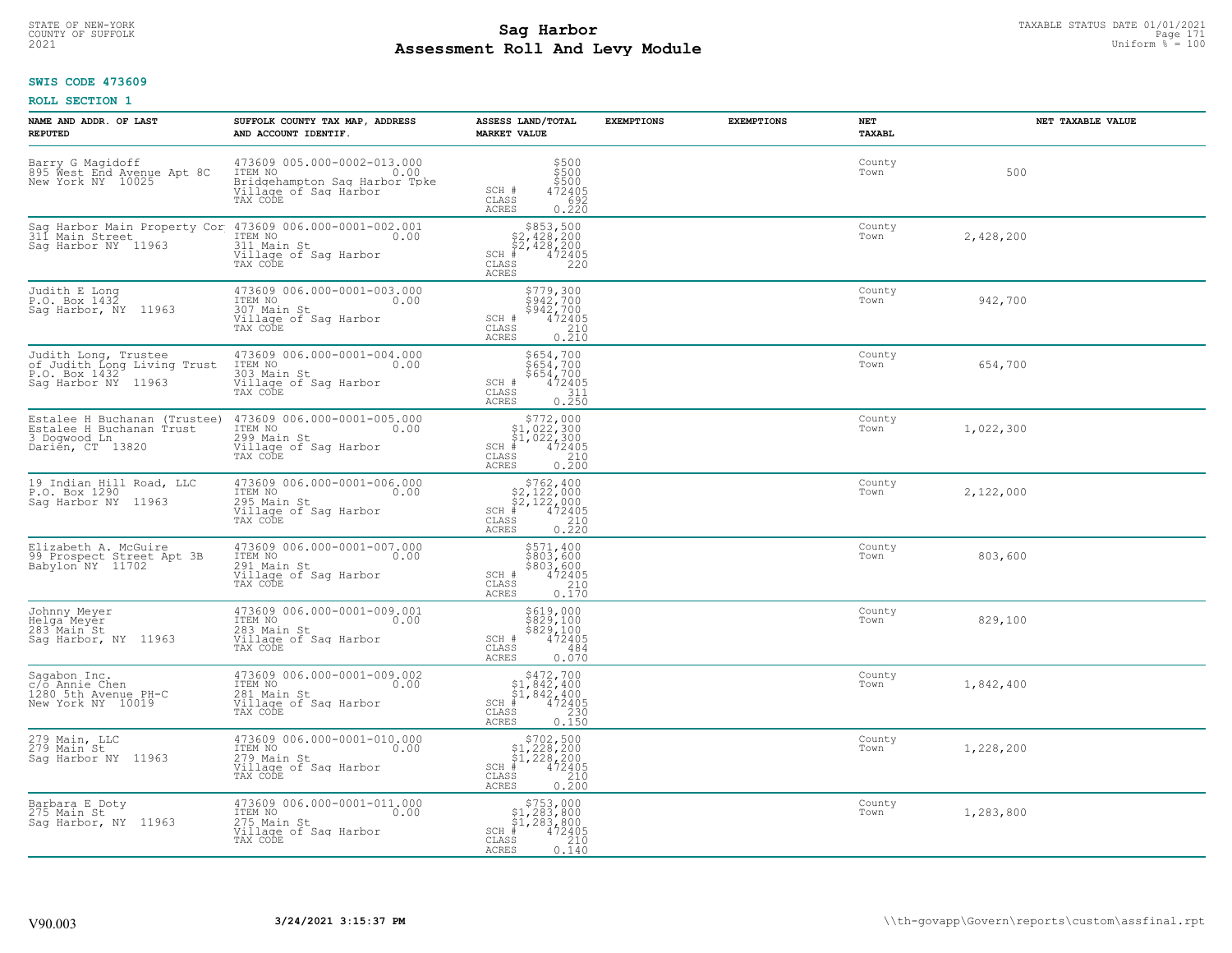# TAXABLE STATUS DATE 01/01/2021<br>COUNTY OF SUFFOLK Page 172 **Assessment Roll And Levy Module Example 2021** Uniform  $\frac{1}{8}$  = 100

#### **SWIS CODE 473609**

| NAME AND ADDR. OF LAST<br><b>REPUTED</b>                                                                 | SUFFOLK COUNTY TAX MAP, ADDRESS<br>AND ACCOUNT IDENTIF.                                               | ASSESS LAND/TOTAL<br><b>MARKET VALUE</b>                                                                                                                                                                                                                                                                                                                                                | <b>EXEMPTIONS</b> | <b>EXEMPTIONS</b> | NET<br><b>TAXABL</b> | NET TAXABLE VALUE |
|----------------------------------------------------------------------------------------------------------|-------------------------------------------------------------------------------------------------------|-----------------------------------------------------------------------------------------------------------------------------------------------------------------------------------------------------------------------------------------------------------------------------------------------------------------------------------------------------------------------------------------|-------------------|-------------------|----------------------|-------------------|
| Erik Muller<br>271 Main St<br>Saq Harbor, NY 11963                                                       | 473609 006.000-0001-012.000<br>TTEM NO 0.00<br>271 Main St<br>Village of Sag Harbor<br>TAX CODE       | $\begin{array}{l} $1,124,200\\ $1,701,800\\ $1,701,800\\ #\\ 82,100\\ $1,701,800\\ $1,72405\\ $210 \end{array}$<br>$SCH$ #<br>CLASS<br>ACRES<br>0.390                                                                                                                                                                                                                                   |                   |                   | County<br>Town       | 1,701,800         |
| 14 Oakland LLC<br>c/o George Schiavoni<br>14 Oakland LLC<br>c/o George Schiavoni                         | 473609 006.000-0001-014.000<br>ITEM NO<br>0.00<br>14 Oakland Ave<br>Village of Sag Harbor<br>TAX CODE | $\begin{array}{r}  \  \  \, 5781,100\\  \  \  51,225,800\\  \  \  51,225,800\\  \  \  \, 472405\\  \  \  \, 85\\  \  \  \, 220\\  \  \  \, 0.180\\ \end{array}$<br>$SCH$ #<br>CLASS<br><b>ACRES</b>                                                                                                                                                                                     |                   |                   | County<br>Town       | 1,225,800         |
| Emma Rhodes<br>David Rhodes<br>315 West 106th Street Apt 16<br>New York NY 10025                         | 473609 006.000-0001-015.000<br>ITEM NO<br>0.00<br>18 Oakland Ave<br>Village of Sag Harbor<br>TAX CODE | $$3, 721, 300$<br>$$3, 721, 500$<br>$$3, 721, 500$<br>472405<br>$SCH$ #<br>$\mathtt{CLASS}$<br>210<br>0.360<br>ACRES                                                                                                                                                                                                                                                                    |                   |                   | County<br>Town       | 3,721,500         |
| Joan Ialacci<br>Marie King<br>Laurentia Gallup<br>11 Cove Rd<br>Sag Harbor, NY 11963                     | 473609 006.000-0001-016.000<br>TTEM NO 0.00<br>22 Oakland Ave<br>Village of Sag Harbor<br>TAX CODE    | \$782,300<br>\$979,600<br>\$979,600<br>SCH #<br>472405<br>CLASS<br>210<br><b>ACRES</b><br>0.180                                                                                                                                                                                                                                                                                         |                   |                   | County<br>Town       | 979,600           |
| Quercus Stellato LLC<br>c/o Tinamaria Birch<br>1010 Fifth Ave<br>New York NY 10028                       | 473609 006.000-0001-018.001<br>ITEM NO<br>0.00<br>26 Oakland Ave<br>Village of Sag Harbor<br>TAX CODE | \$999,200<br>$\begin{array}{r} 3,097,100 \\ 53,097,100 \\ * & 472405 \\ * & 210 \end{array}$<br>$SCH$ #<br>CLASS<br><b>ACRES</b><br>0.360                                                                                                                                                                                                                                               |                   |                   | County<br>Town       | 3,097,100         |
| Robert Gibbs<br>95 Horatio St Apt 5D<br>New York NY 10014                                                | 473609 006.000-0001-019.002<br>ITEM NO<br>0.00<br>287 Main St<br>Village of Sag Harbor<br>TAX CODE    | $\begin{array}{r}  \  \  \, 8851,300 \\  \  \, 51,244,500 \\  \  \, 51,244,500 \\  \  \  \, 472405 \\  \  \, 85 \\  \  \  \, 85 \\  \  \  \, 210 \\  \  \, 0 \\  \  \, 210 \\  \  \, 0 \\  \  \, 0 \\  \  \, 0 \\  \  \, 0 \\  \  \, 0 \\  \  \, 0 \\  \  \, 0 \\  \  \, 0 \\  \  \, 0 \\  \  \, 0 \\  \  \, 0 \\  \  \, 0 \\ $<br>$SCH$ #<br>$\mathtt{CLASS}$<br><b>ACRES</b><br>0.240 |                   |                   | County<br>Town       | 1,244,500         |
| Freda Soiffer<br>Richard A Haskin<br>Richard A Haskin<br>907 Fifth Ave Apt 7C<br>New York, NY 10021-4156 | 473609 006.000-0001-022.000<br>ITEM NO<br>0.00<br>5 White St<br>Village of Sag Harbor<br>TAX CODE     | $$1,021,600$<br>$$1,432,500$<br>$$1,432,500$<br>$$1,432,500$<br>$472405$<br>$SCH$ #<br>CLASS<br>210<br>0.280<br>ACRES                                                                                                                                                                                                                                                                   |                   |                   | County<br>Town       | 1,432,500         |
| Robert W Espach<br>Dorothy C Espach<br>P.O. Box 130<br>Sag Harbor, NY 11963                              | 473609 006.000-0001-023.000<br>TTEM NO 0.00<br>51 Jermain Ave<br>Village of Sag Harbor<br>TAX CODE    | $SCH$ #<br>CLASS<br>$\frac{210}{0.380}$<br><b>ACRES</b>                                                                                                                                                                                                                                                                                                                                 |                   |                   | County<br>Town       | 1,189,000         |
| Yvonne Rafferty<br>Apt 21b<br>100 W 93rd St<br>New York, NY 10025                                        | 473609 006.000-0001-024.000<br>TTEM NO 0.00<br>57 Jermain Ave<br>Village of Saq Harbor<br>TAX CODE    | \$574,200<br>\$776,500<br>\$776,500<br>\$72405<br>\$220<br>SCH #<br>CLASS<br>0.210<br><b>ACRES</b>                                                                                                                                                                                                                                                                                      |                   |                   | County<br>Town       | 776,500           |
| Kathryn Reinhardt<br>P.O. Box 7436<br>Wantaugh NY 11793                                                  | 473609 006.000-0001-025.000<br>ITEM NO<br>0.00<br>50 Oakland Ave<br>Village of Sag Harbor<br>TAX CODE | \$819,200<br>\$926,200<br>\$926,200<br>472405<br>SCH #<br>210<br>CLASS<br><b>ACRES</b><br>0.140                                                                                                                                                                                                                                                                                         |                   |                   | County<br>Town       | 926,200           |
| Evan L Schwartz<br>Alison M Bond<br>171 W 79th St<br>New York, NY 10024                                  | 473609 006.000-0001-026.000<br>ITEM NO<br>0.00<br>61 Jermain Ave<br>Village of Sag Harbor<br>TAX CODE | \$641,000<br>\$787,800<br>\$787,800<br>SCH #<br>472405<br>CLASS<br>210<br>ACRES<br>0.300                                                                                                                                                                                                                                                                                                |                   |                   | County<br>Town       | 787,800           |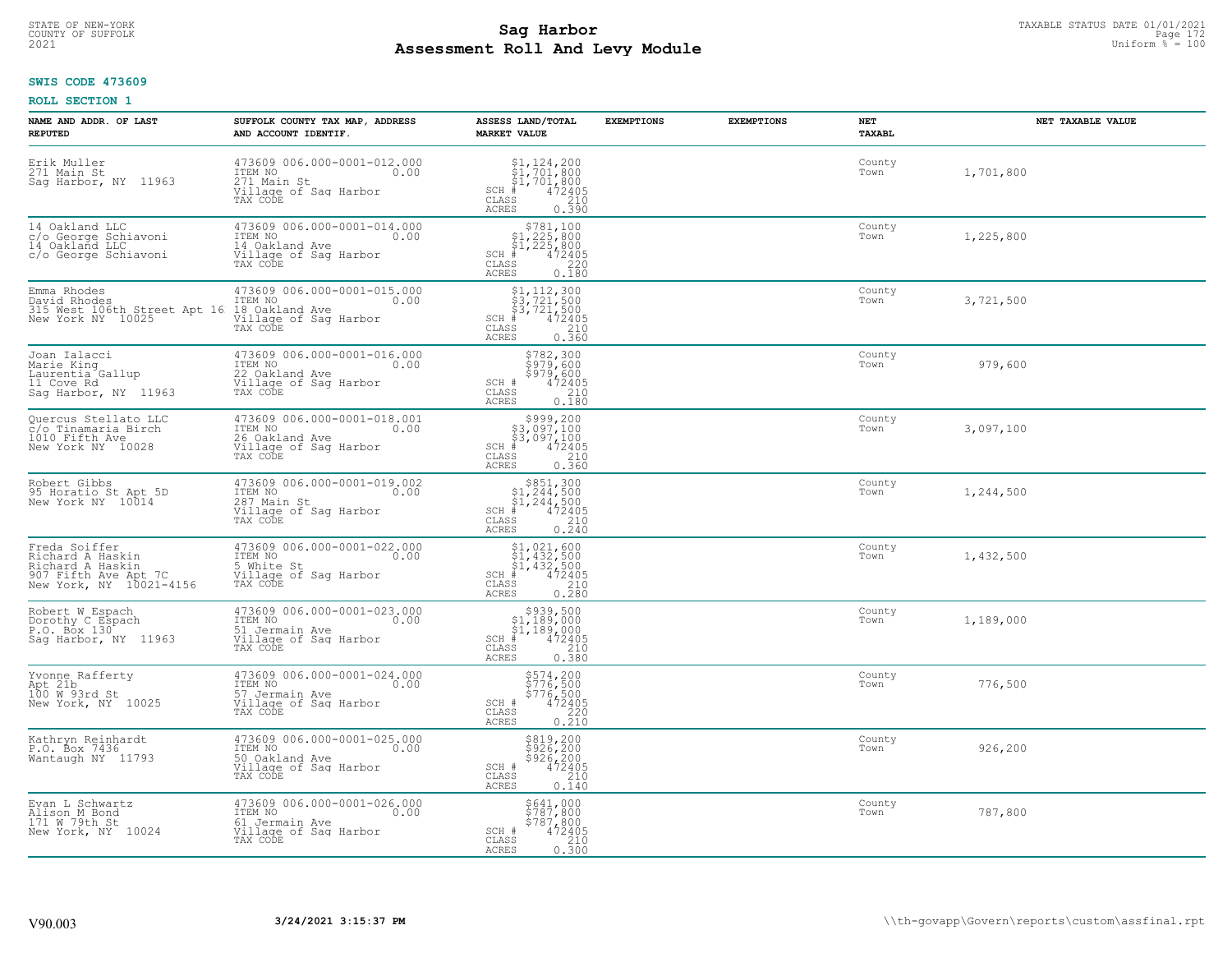# TAXABLE STATUS DATE 01/01/2021<br>COUNTY OF SUFFOLK Page 173 **Assessment Roll And Levy Module Example 2021** Uniform  $\frac{1}{8}$  = 100

#### **SWIS CODE 473609**

| NAME AND ADDR. OF LAST<br><b>REPUTED</b>                                                                    | SUFFOLK COUNTY TAX MAP, ADDRESS<br>AND ACCOUNT IDENTIF.                                               | ASSESS LAND/TOTAL<br><b>MARKET VALUE</b>                                                                                                                                                  | <b>EXEMPTIONS</b> | <b>EXEMPTIONS</b> | NET<br>TAXABL  | NET TAXABLE VALUE |
|-------------------------------------------------------------------------------------------------------------|-------------------------------------------------------------------------------------------------------|-------------------------------------------------------------------------------------------------------------------------------------------------------------------------------------------|-------------------|-------------------|----------------|-------------------|
| Michael C Fitzgerald<br>May L Castleberry<br>67 Jermain Ave<br>Saq Harbor, NY 11963                         | 473609 006.000-0001-027.000<br>ITEM NO<br>0.00<br>67 Jermain Ave<br>Village of Sag Harbor<br>TAX CODE | \$548,600<br>$\frac{5784}{5784}$ , 500<br>$\frac{5784}{472405}$<br>SCH #<br>CLASS<br>$\frac{210}{0.200}$<br><b>ACRES</b>                                                                  |                   |                   | County<br>Town | 784,500           |
| Elizabeth Murray<br>Dennis Murray<br>1111 Father Capodanno Blvd<br>Staten Island NY 10306                   | 473609 006.000-0001-028.000<br>ITEM NO<br>0.00<br>51 Oakland Ave<br>Village of Sag Harbor<br>TAX CODE | $\begin{array}{r} 5796, 600 \\ 5982, 500 \\ 5982, 500 \\ 472405 \\ 210 \\ 0.180 \end{array}$<br>SCH #<br>CLASS<br>ACRES                                                                   |                   |                   | County<br>Town | 982,500           |
| Lisa W Hess<br>47 Oakland Ave<br>Saq Harbor NY 11963                                                        | 473609 006.000-0001-030.001<br>ITEM NO<br>0.00<br>47 Oakland Ave<br>Village of Sag Harbor<br>TAX CODE | $\begin{array}{l} \text{\small $51$, $203$, $600$} \\ \text{\small $52$, $319$, $500$} \\ \text{\small $52$, $319$, $500$} \\ \text{\small $*$} \end{array}$<br>$SCH$ #<br>CLASS<br>ACRES |                   |                   | County<br>Town | 2,319,500         |
| Neal Beckstedt<br>445 West 23rd Street #14C<br>New York NY 10011                                            | 473609 006.000-0001-031.000<br>ITEM NO<br>0.00<br>43 Oakland Ave<br>Village of Sag Harbor<br>TAX CODE | \$806,500<br>\$988,900<br>\$988,900<br>\$988,900<br>\$72405<br>\$710<br>\$710<br>SCH #<br>$\mathtt{CLASS}$<br><b>ACRES</b>                                                                |                   |                   | County<br>Town | 988,900           |
| Jeffrey Levine<br>P.O. Box 2011<br>Bridgehampton NY 11932                                                   | 473609 006.000-0001-032.000<br>ITEM NO<br>0.00<br>39 Oakland Ave<br>Village of Sag Harbor<br>TAX CODE | $SCH$ #<br>CLASS<br>$\begin{bmatrix} 210 \\ 0.170 \end{bmatrix}$<br>ACRES                                                                                                                 |                   |                   | County<br>Town | 1,129,100         |
| Oakland Sag Harbor, LLC<br>46 East 73rd St<br>New York NY 10021                                             | 473609 006.000-0001-033.000<br>ITEM NO<br>0.00<br>37 Oakland Ave<br>Village of Sag Harbor<br>TAX CODE | $$829, 800$<br>$$1, 954, 200$<br>$$1, 954, 200$<br>$$472405$<br>$SCH$ #<br>$\mathtt{CLASS}$<br>210<br><b>ACRES</b><br>0.140                                                               |                   |                   | County<br>Town | 1,954,200         |
| Brana Wolf<br>2 Fifth Ave Apt 6A<br>New York, NY 10003-8835                                                 | 473609 006.000-0001-034.000<br>ITEM NO<br>0.00<br>33 Oakland Ave<br>Village of Sag Harbor<br>TAX CODE | $$1, 119, 200$<br>$$1, 431, 100$<br>$$1, 431, 100$<br>$$1, 431, 100$<br>$SCH$ #<br>$\begin{array}{r} 472405 \\ 210 \\ 0.360 \end{array}$<br>CLASS<br>ACRES                                |                   |                   | County<br>Town | 1,431,100         |
| Anne F Pollack (Trustee)<br>Anne F Pollack Revocable Liv<br>44 Gramercy Park N Apt 9D<br>New York, NY 10010 | 473609 006.000-0001-035.000<br>ITEM NO<br>0.00<br>27 Oakland Ave<br>Village of Sag Harbor<br>TAX CODE | $$802, 200$<br>$$1, 002, 500$<br>$$1, 002, 500$<br>$472405$<br>$$240$<br>$SCH$ #<br>CLASS<br>ACRES<br>0.190                                                                               |                   |                   | County<br>Town | 1,002,500         |
| Christopher Kelly<br>Bonnie Kelly<br>40 Glen Byron Ave<br>South Nyack, NY 10960                             | 473609 006.000-0001-036.000<br>TTEM NO 0.00<br>23 Oakland Ave<br>Village of Sag Harbor<br>TAX CODE    | $$780, 900$<br>$$898, 200$<br>$$898, 200$<br>$472405$<br>$$210$<br>SCH #<br>CLASS<br><b>ACRES</b><br>0.180                                                                                |                   |                   | County<br>Town | 898,200           |
| Michael Namer<br>Christine Namer<br>31 W 11 St 3A<br>New York NY 10011                                      | 473609 006.000-0001-043.003<br>ITEM NO<br>0.00<br>10 Somers Pl<br>Village of Sag Harbor<br>TAX CODE   | \$1,426,300<br>\$2,059,500<br>\$2,059,500<br>472405<br>$SCH$ #<br>CLASS<br>$\begin{array}{c} 210 \\ 0.570 \end{array}$<br>ACRES                                                           |                   |                   | County<br>Town | 2,059,500         |
| David Reid<br>Gayle Feldman<br>131 E 74th St<br>New York, NY 10021                                          | 473609 006.000-0001-043.004<br>ITEM NO<br>0.00<br>8 Somers Pl<br>Village of Sag Harbor<br>TAX CODE    | \$1,431,600<br>\$1,951,800<br>\$1,951,800<br>$SCH$ #<br>472405<br>CLASS<br>210<br>0.600<br>ACRES                                                                                          |                   |                   | County<br>Town | 1,951,800         |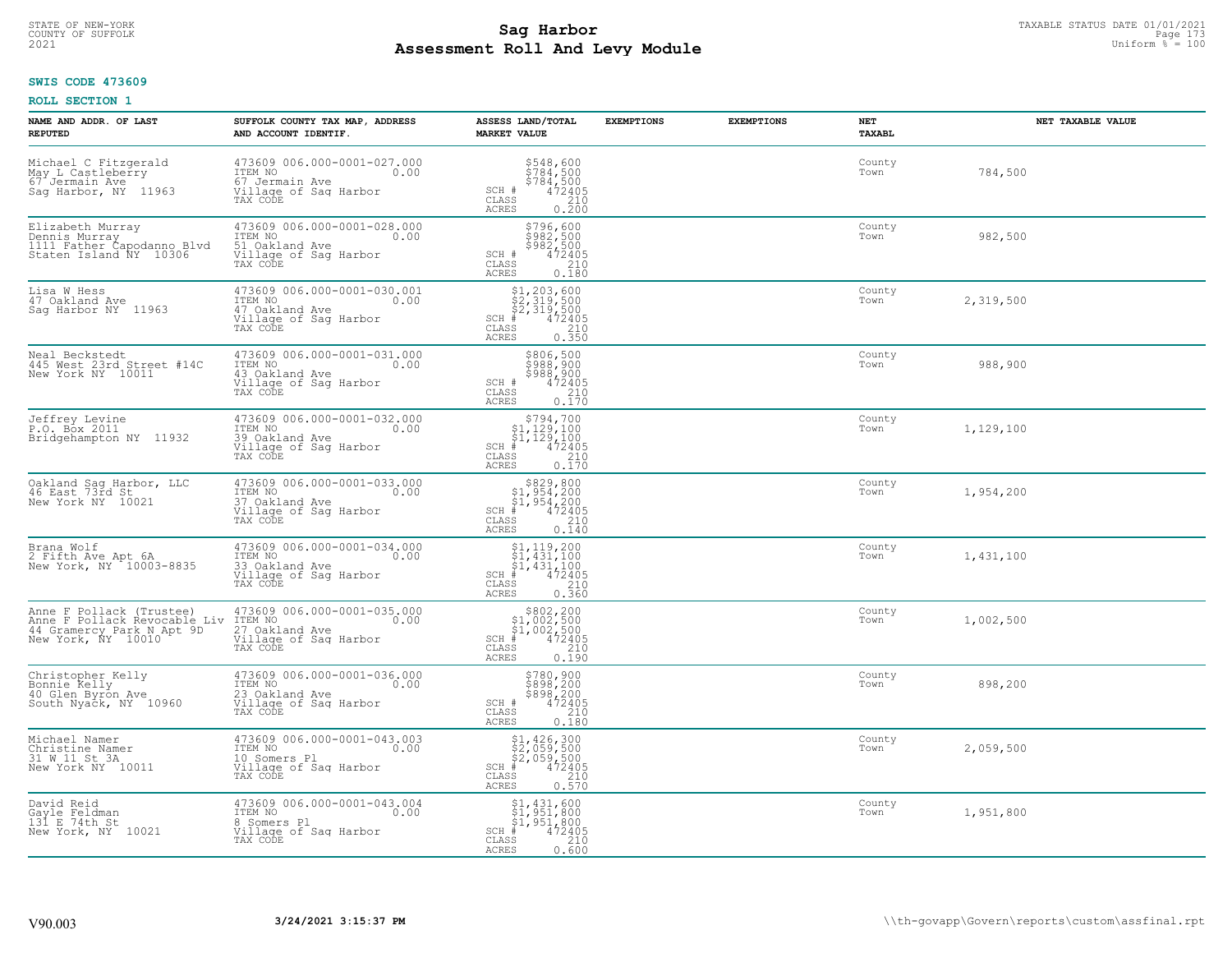# STATE OF NEW-YORK TAXABLE STATUS DATE 01/01/2021<br>COUNTY OF SUFFOLK Page 174 **Assessment Roll And Levy Module Example 2021** Uniform  $\frac{1}{8}$  = 100

#### **SWIS CODE 473609**

| NAME AND ADDR. OF LAST<br><b>REPUTED</b>                                                           | SUFFOLK COUNTY TAX MAP, ADDRESS<br>AND ACCOUNT IDENTIF.                                               | ASSESS LAND/TOTAL<br><b>MARKET VALUE</b>                                                                                                                                                                                                                                                                                                       | <b>EXEMPTIONS</b> | <b>EXEMPTIONS</b> | NET<br><b>TAXABL</b> | NET TAXABLE VALUE |
|----------------------------------------------------------------------------------------------------|-------------------------------------------------------------------------------------------------------|------------------------------------------------------------------------------------------------------------------------------------------------------------------------------------------------------------------------------------------------------------------------------------------------------------------------------------------------|-------------------|-------------------|----------------------|-------------------|
| Steven J. Pully<br>Diana K. Howard<br>4564 meadowood Rd<br>Dallas TX 75220                         | 473609 006.000-0001-043.007<br>ITEM NO<br>0.00<br>9 Somers Pl<br>Village of Sag Harbor<br>TAX CODE    | $$2,489,800$<br>$$2,489,800$<br>$$2,489,800$<br>$$472405$<br>$$210$<br>$SCH$ #<br>CLASS<br>ACRES<br>0.620                                                                                                                                                                                                                                      |                   |                   | County<br>Town       | 2,489,800         |
| Rodney R Yee<br>Colleen O Saidman<br>7 Somers Pl<br>Sag Harbor, NY 11963                           | 473609 006.000-0001-043.008<br>ITEM NO<br>0.00<br>7 Somers Pl<br>Village of Sag Harbor<br>TAX CODE    | $$2, 282, 700$<br>$$2, 282, 700$<br>$$2, 282, 700$<br>$SCH$ #<br>472405<br>CLASS<br>$\frac{210}{0.570}$<br><b>ACRES</b>                                                                                                                                                                                                                        |                   |                   | County<br>Town       | 2,282,700         |
| Patricia Zamoyska<br>P.O. Box 291<br>Watermill NY 11976                                            | 473609 006.000-0001-044.000<br>ITEM NO<br>0.00<br>71 Jermain Ave<br>Village of Sag Harbor<br>TAX CODE | \$1,208,700<br>\$2,326,800<br>\$2,326,800<br>$SCH$ #<br>472405<br>CLASS<br>210<br>0.970<br>ACRES                                                                                                                                                                                                                                               |                   |                   | County<br>Town       | 2,326,800         |
| John M Burns<br>Marjorie Burns<br>Jermain Ave<br>Sag Harbor, NY 11963                              | 473609 006.000-0001-045.001<br>ITEM NO<br>0.00<br>81 Jermain Ave<br>Village of Sag Harbor<br>TAX CODE | \$666,800<br>\$924,600<br>5924.600<br>SCH #<br>$\frac{472405}{210}$<br>CLASS<br>ACRES<br>0.140                                                                                                                                                                                                                                                 | veteran           | \$75,000          | County<br>Town       | 849,600           |
| Jeffrey J Batky<br>Jermain Ave<br>Sag Harbor, NY 11963                                             | 473609 006.000-0001-045.002<br>ITEM NO<br>0.00<br>77 Jermain Ave<br>Village of Sag Harbor<br>TAX CODE | \$896,400<br>$$1,226,300$<br>$$1,226,300$<br>$472405$<br>$SCH$ #<br>CLASS<br>$\begin{array}{c} 210 \\ 0.360 \end{array}$<br>ACRES                                                                                                                                                                                                              |                   |                   | County<br>Town       | 1,226,300         |
| 58 Palmer Terrace, LLC<br>c/o John Reuter<br>P.O. Box 60326<br>Apt 827<br>Houston TX 77205         | 473609 006.000-0001-046.000<br>ITEM NO<br>0.00<br>58 Palmer Ter<br>Village of Sag Harbor<br>TAX CODE  | \$1,055,600<br>\$1,235,500<br>\$1,235,500<br>#472405<br>$SCH$ #<br>CLASS<br>210<br>ACRES<br>0.610                                                                                                                                                                                                                                              |                   |                   | County<br>Town       | 1,235,500         |
| ARMADILLO LLC<br>Van Dyke & Hand<br>c/ George Hand<br>24 Gingerbread Lane<br>East Hampton NY 11937 | 473609 006.000-0001-047.000<br>ITEM NO<br>0.00<br>54 Palmer Ter<br>Village of Sag Harbor<br>TAX CODE  | $$2, 328, 200$<br>$$2, 328, 200$<br>$$2, 328, 200$<br>$$472405$<br>$SCH$ #<br>$\frac{210}{0.720}$<br>CLASS<br>ACRES                                                                                                                                                                                                                            |                   |                   | County<br>Town       | 2,328,200         |
| Michael Voelker<br>260 Park Avenue South 5J<br>New York NY 10010                                   | 473609 006.000-0001-048.000<br>TTEM NO 0.00<br>46 Palmer Ter<br>Village of Sag Harbor<br>TAX CODE     | $\begin{array}{l} $1,601,400 \ $2,906,400 \ $2,906,400 \ $4$ \\\m{52,906,400 \ $4$ \\\m{53 \\\m{54 \\\m{55 \\\m{56 \\\m{57 \\\m{58 \\\m{59 \\\m{59 \\\m{59 \\\m{59 \\\m{59 \\\m{59 \\\m{59 \\\m{59 \\\m{59 \\\m{59 \\\m{59 \\\m{59 \\\m{59 \\\m{59 \\\m{59 \\\m{59 \\\m{59 \\\m{59 \\\m{59 \\\m{59 \\\m$<br>$SCH$ #<br>CLASS<br>ACRES<br>0.880 |                   |                   | County<br>Town       | 2,906,400         |
| Vincenta M Aviles (Trustee)<br>u/d/t<br>P.O. Box 816<br>Saq Harbor NY 11963                        | 473609 006.000-0001-049.000<br>ITEM NO<br>0.00<br>42 Palmer Ter<br>Village of Saq Harbor<br>TAX CODE  | $$1,497,000$<br>$$1,668,800$<br>$$1,668,800$<br>$SCH$ #<br>$\frac{472405}{210}$<br>CLASS<br><b>ACRES</b><br>0.410                                                                                                                                                                                                                              | Persons           | \$834,400         | County<br>Town       | 834,400           |
| Deborah F Palmer<br>P.O. Box 34<br>Sag Harbor, NY 11963                                            | 473609 006.000-0001-050.000<br>ITEM NO<br>0.00<br>38 Palmer Ter<br>Village of Sag Harbor<br>TAX CODE  | $$1,428,400$<br>$$1,892,700$<br>$$1,892,700$<br>$SCH$ #<br>472405<br>$\mathtt{CLASS}$<br>210<br>0.390<br>ACRES                                                                                                                                                                                                                                 |                   |                   | County<br>Town       | 1,892,700         |
| Marjorie Silver<br>43 Palmer Ter<br>Village of Sag Harbor NY 11                                    | 473609 006.000-0001-051.000<br>ITEM NO<br>0.00<br>43 Palmer Ter<br>Village of Sag Harbor<br>TAX CODE  | \$1,523,800<br>\$2,008,800<br>\$2,008,800<br>$SCH$ #<br>$72405\n210\n0.600$<br>CLASS<br>ACRES                                                                                                                                                                                                                                                  |                   |                   | County<br>Town       | 2,008,800         |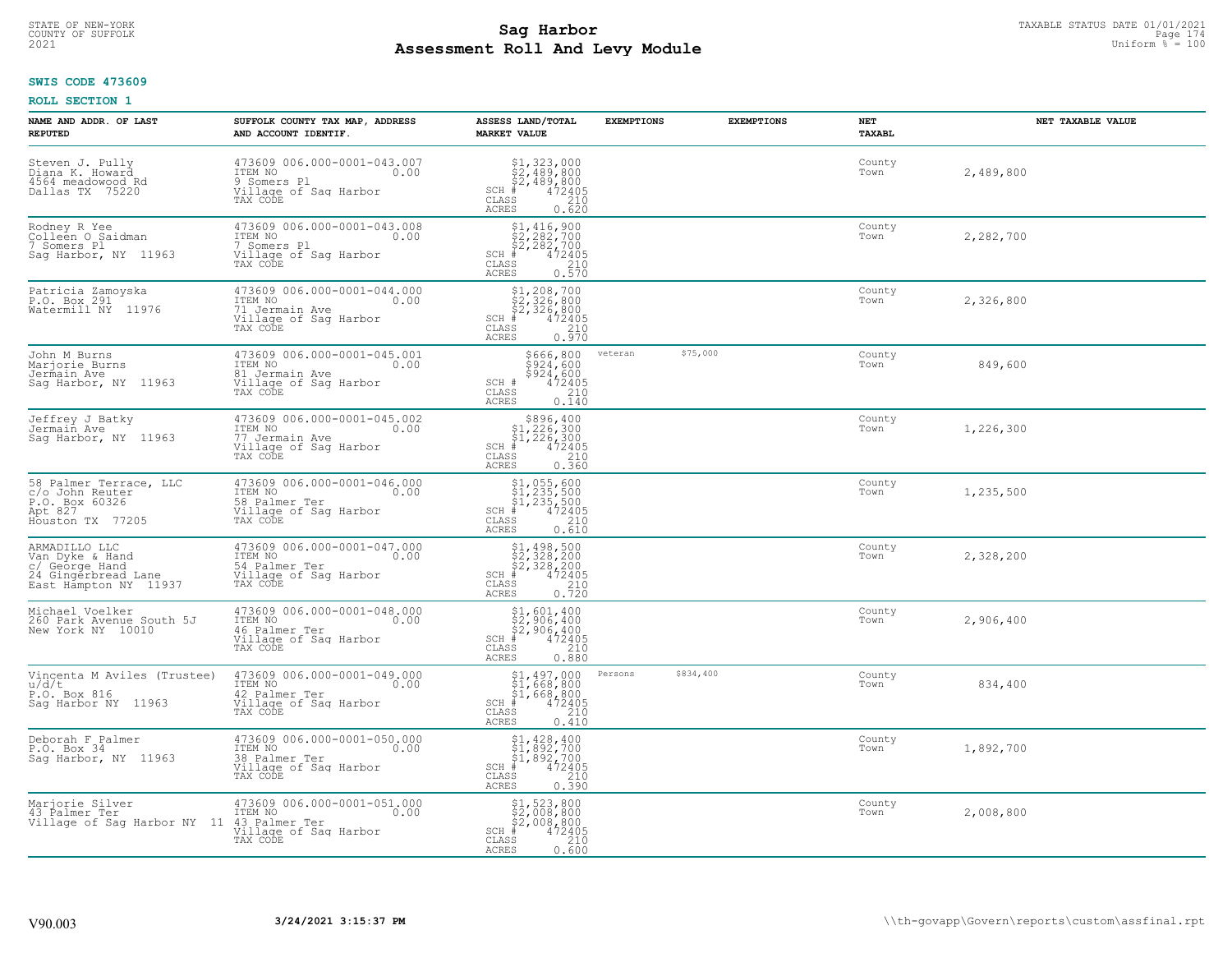# TAXABLE STATUS DATE 01/01/2021<br>COUNTY OF SUFFOLK Page 175 Page 175 **Assessment Roll And Levy Module Example 2021** Uniform  $\frac{1}{8}$  = 100

#### **SWIS CODE 473609**

| NAME AND ADDR. OF LAST<br><b>REPUTED</b>                                                                                                  | SUFFOLK COUNTY TAX MAP, ADDRESS<br>AND ACCOUNT IDENTIF.                                                      | ASSESS LAND/TOTAL<br><b>MARKET VALUE</b>                                                                                                                                                                                                                                                                                                                                                                                                                                   | <b>EXEMPTIONS</b> | <b>EXEMPTIONS</b> | NET<br>TAXABL  | NET TAXABLE VALUE |
|-------------------------------------------------------------------------------------------------------------------------------------------|--------------------------------------------------------------------------------------------------------------|----------------------------------------------------------------------------------------------------------------------------------------------------------------------------------------------------------------------------------------------------------------------------------------------------------------------------------------------------------------------------------------------------------------------------------------------------------------------------|-------------------|-------------------|----------------|-------------------|
| Judith A Schiavoni<br>11 Suffolk St<br>Sag Harbor, NY 11963                                                                               | 473609 006.000-0001-052.000<br>ITEM NO<br>0.00<br>38 Suffolk St<br>Village of Sag Harbor<br>TAX CODE         | $$1, 214, 900$<br>$$1, 449, 700$<br>$$1, 449, 700$<br>$472405$<br>$$210$<br>$SCH$ #<br>CLASS<br><b>ACRES</b><br>0.250                                                                                                                                                                                                                                                                                                                                                      |                   |                   | County<br>Town | 1,449,700         |
| Hara Amdemariam<br>39 Fifth Avenue Apt 9CD<br>New York NY 10003                                                                           | 473609 006.000-0001-053.000<br>ITEM NO<br>0.00<br>42 Suffolk St<br>Village of Sag Harbor<br>TAX CODE         | $$2, 714, 600$<br>$$2, 714, 300$<br>$$2, 714, 300$<br>$$472405$<br>$SCH$ #<br>CLASS<br>$\frac{210}{0.340}$<br><b>ACRES</b>                                                                                                                                                                                                                                                                                                                                                 |                   |                   | County<br>Town | 2,714,300         |
| Anna Olafsson<br>23 East 94th Street Apt 4<br>New York NY 10128                                                                           | 473609 006.000-0001-054.000<br>ITEM NO<br>0.00<br>47 Palmer Ter<br>Village of Sag Harbor<br>TAX CODE         | \$1,364,700<br>\$3,307,300<br>\$3,307,300<br>#472405<br>$SCH$ #<br>CLASS<br>210<br>0.630<br>ACRES                                                                                                                                                                                                                                                                                                                                                                          |                   |                   | County<br>Town | 3,307,300         |
| GMTAB 51 LLC<br>P.O. Box 586<br>Shelter Island Heights NY 1                                                                               | 473609 006.000-0001-055.000<br>ITEM NO COOPSOO<br>0.00<br>51 Palmer Ter<br>Village of Sag Harbor<br>TAX CODE | $\begin{array}{r} \texttt{\$1,391,100}\ \texttt{\$4,182,300}\ \texttt{\$4,182,300}\ \texttt{\$4,182,300}\ \texttt{\$4,182,300}\ \texttt{\#} \end{array}\, \\ \text{\tiny{188}} \\ \text{\tiny{188}} \\ \text{\tiny{189}} \\ \text{\tiny{189}} \\ \text{\tiny{189}} \\ \text{\tiny{189}} \\ \text{\tiny{189}} \\ \text{\tiny{189}} \\ \text{\tiny{189}} \\ \text{\tiny{189}} \\ \text{\tiny{189}} \\ \text{\tiny{189}} \\ \text{\tiny{$<br>$SCH$ #<br>CLASS<br><b>ACRES</b> |                   |                   | County<br>Town | 4,182,300         |
| Douglas Renna<br>Kathleen Renna<br>1227 Brick Kiln Rd<br>Saq Harbor NY 11963                                                              | 473609 006.000-0001-056.001<br>ITEM NO<br>0.00<br>55 Palmer Ter<br>Village of Sag Harbor<br>TAX CODE         | $\begin{array}{l} $1,488,400\\ $1,774,700\\ $1,774,700\\ $4,72405 \end{array}$<br>$SCH$ #<br>CLASS<br>$\frac{210}{ }$<br><b>ACRES</b><br>0.410                                                                                                                                                                                                                                                                                                                             |                   |                   | County<br>Town | 1,774,700         |
| Richard P. Borge<br>Julie E. Borge<br>14 Miller Rd<br>Newton PA 18940                                                                     | 473609 006.000-0001-057.000<br>ITEM NO<br>0.00<br>57 Palmer Ter<br>Village of Sag Harbor<br>TAX CODE         | $$306,500$<br>$$1,129,800$<br>$$1,129,800$<br>$$472405$<br>$SCH$ #<br>CLASS<br>$\frac{210}{0.280}$<br><b>ACRES</b>                                                                                                                                                                                                                                                                                                                                                         |                   |                   | County<br>Town | 1,129,800         |
| Vija Celmins<br>56 Suffolk St<br>Sag Harbor, NY 11963                                                                                     | 473609 006.000-0001-059.000<br>ITEM NO<br>0.00<br>56 Suffolk St<br>Village of Sag Harbor<br>TAX CODE         | $$1, 111, 300$<br>$$1, 239, 200$<br>$$1, 239, 200$<br>$$472405$<br>$SCH$ #<br>CLASS<br>210<br>ACRES<br>0.140                                                                                                                                                                                                                                                                                                                                                               |                   |                   | County<br>Town | 1,239,200         |
| 52 Suffolk LLC<br>c/o Joel Klein<br>565 Park Ave Apt 12W<br>New York NY 10065                                                             | 473609 006.000-0001-060.001<br>TTEM NO 0.00<br>52 Suffolk St<br>Village of Sag Harbor<br>TAX CODE            | \$1,059,600<br>\$1,339,900<br>\$1,339,900<br>#472405<br>SCH #<br>CLASS<br>210<br>ACRES<br>0.200                                                                                                                                                                                                                                                                                                                                                                            |                   |                   | County<br>Town | 1,339,900         |
| Nicole Seligman<br>565 Park Avenue 12W<br>New York NY 10065                                                                               | 473609 006.000-0001-061.001<br>ITEM NO 0.00<br>48 Suffolk St<br>Village of Sag Harbor<br>TAX CODE            | $$1,484,200$<br>$$2,568,100$<br>$$2,568,100$<br>$$472405$<br>$SCH$ #<br>CLASS<br>210<br><b>ACRES</b><br>0.360                                                                                                                                                                                                                                                                                                                                                              |                   |                   | County<br>Town | 2,568,100         |
| THE EUNICE VALDIVIA-PRESTON<br>2012 NON-MARITAL TRUST<br>Eunice Valdivia<br>$425$ E 58th St<br>New York NY 10022                          | 473609 006.000-0001-062.002<br>ITEM NO<br>0.00<br>32 Oakland Ave<br>Village of Sag Harbor<br>TAX CODE        | $$1, 462, 700$<br>$$2, 158, 400$<br>$$2, 158, 400$<br>$$472405$<br>$SCH$ #<br>CLASS<br>210<br>0.780<br><b>ACRES</b>                                                                                                                                                                                                                                                                                                                                                        |                   |                   | County<br>Town | 2,158,400         |
| Stacey French Britt, Adminis 473609 006.000-0001-062.003<br>of Thomas M. Britt III Estat ITEM NO. 1<br>P.O. Box 88<br>Saq Harbor NY 11963 | 42 Oakland Ave<br>Village of Sag Harbor<br>TAX CODE                                                          | \$1,008,800<br>\$1,562,000<br>\$1,562,000<br>$SCH$ #<br>472405<br>CLASS<br>210<br><b>ACRES</b><br>0.500                                                                                                                                                                                                                                                                                                                                                                    |                   |                   | County<br>Town | 1,562,000         |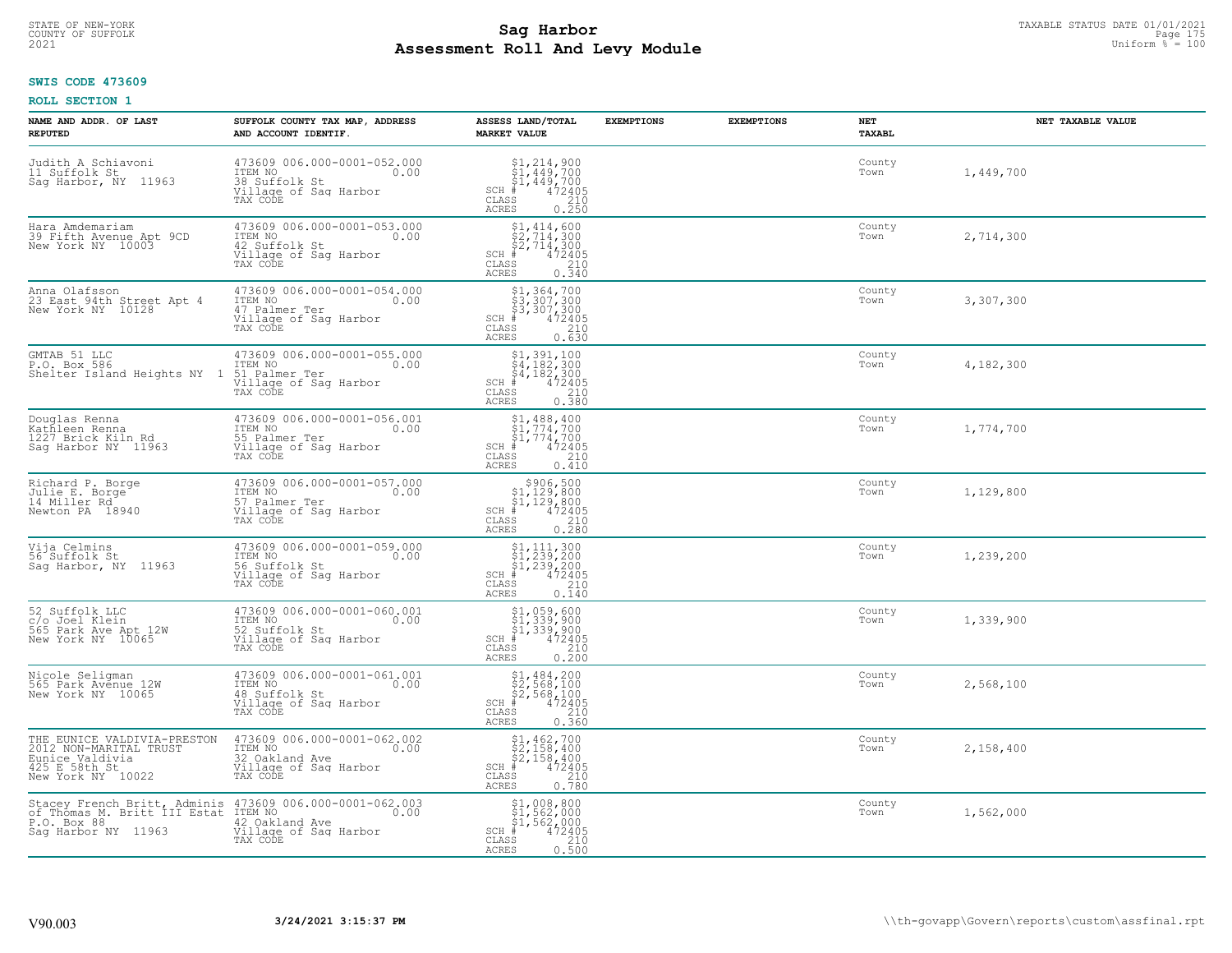# TAXABLE STATUS DATE 01/01/2021<br>COUNTY OF SUFFOLK Page 176 Page 176 **Assessment Roll And Levy Module Example 2021** Uniform  $\frac{1}{8}$  = 100

#### **SWIS CODE 473609**

| NAME AND ADDR. OF LAST<br><b>REPUTED</b>                                      | SUFFOLK COUNTY TAX MAP, ADDRESS<br>AND ACCOUNT IDENTIF.                                                                          | ASSESS LAND/TOTAL<br><b>MARKET VALUE</b>                                                                                                                                                                                                                                             | <b>EXEMPTIONS</b>    | <b>EXEMPTIONS</b> | NET<br>TAXABL  | NET TAXABLE VALUE |
|-------------------------------------------------------------------------------|----------------------------------------------------------------------------------------------------------------------------------|--------------------------------------------------------------------------------------------------------------------------------------------------------------------------------------------------------------------------------------------------------------------------------------|----------------------|-------------------|----------------|-------------------|
| Andrea Wiant<br>Gerald Wiant<br>35 East 8th Street No. 7A New York NY 10028   | 473609 006.000-0001-062.005<br>ITEM NO<br>0.00<br>36 Oakland Ave<br>Village of Sag Harbor<br>TAX CODE                            | $$962,100$<br>$$1,208,300$<br>$$1,208,300$<br>$*$<br>$472405$<br>$SCH$ #<br>CLASS<br>210<br>ACRES<br>0.540                                                                                                                                                                           |                      |                   | County<br>Town | 1,208,300         |
| Francis Lemieux<br>Marena Nellos<br>144 Kent St<br>Brooklyn NY 11222          | 473609 006.000-0002-003.001<br>ITEM NO<br>0.00<br>38 Jermain Ave<br>Village of Sag Harbor<br>TAX CODE                            | \$863,400<br>\$1,359,800<br>\$1,359,800<br>$SCH$ #<br>472405<br>CLASS<br>210<br>0.470<br><b>ACRES</b>                                                                                                                                                                                |                      |                   | County<br>Town | 1,359,800         |
| John Narvesen<br>Mark Wolk<br>42 Jermain Ave<br>Saq Harbor NY 11963           | 473609 006.000-0002-004.000<br>ITEM NO<br>0.00<br>42 Jermain Ave<br>Village of Sag Harbor<br>TAX CODE                            | $$462,00051,277,60051,277,600472405$<br>SCH #<br>CLASS<br>$\frac{210}{0.100}$<br><b>ACRES</b>                                                                                                                                                                                        | \$125,000<br>veteran |                   | County<br>Town | 1,152,600         |
| Murat Ozsu<br>Mamra Ozsu<br>PO Box 2069<br>Bridgehampton, NY 11932            | 473609 006.000-0002-005.000<br>ITEM NO<br>0.00<br>46 Jermain Ave<br>Village of Sag Harbor<br>TAX CODE                            | $\begin{array}{c} \texttt{\$1,019,900}\ \\ \texttt{\$1,258,600}\ \\ \texttt{\$1,258,600}\ \\ \texttt{\$1,258,600}\ \\ \texttt{\$1,258,210}\ \\ \texttt{\$10}\ \\ \texttt{\$10}\ \\ \texttt{\$10}\ \\ \texttt{\$10}\ \\ \texttt{\$11}\end{array}$<br>$SCH$ #<br>CLASS<br><b>ACRES</b> |                      |                   | County<br>Town | 1,258,600         |
| Lucio Biase<br>6799 Collins Ave Apt S 801<br>Miami Beach FL 33141             | 473609 006.000-0002-006.000<br>ITEM NO<br>0.00<br>50 Jermain Ave<br>Village of Saq Harbor<br>TAX CODE                            | \$720,600<br>$$904,3009904,3004724050.2100.270$<br>SCH #<br>CLASS<br>ACRES                                                                                                                                                                                                           |                      |                   | County<br>Town | 904,300           |
| Paul E Gerecke<br>54 Jermain Ave<br>P.O. Box 1202<br>Sag Harbor, NY 11963     | 473609 006.000-0002-007.000<br>ITEM NO<br>0.00<br>54 Jermain Ave<br>Village of Sag Harbor<br>TAX CODE                            | \$648,400<br>\$849,100<br>\$849,100<br>472405<br>SCH #<br>CLASS<br>210<br>0.280<br><b>ACRES</b>                                                                                                                                                                                      | \$125,000<br>veteran |                   | County<br>Town | 724,100           |
| Saq Harbor, NY 11963                                                          | Sag Harbor Industries Inc (t 473609 006.000-0002-008.000<br>P.O. Box 1169<br>58 Jermain Ave<br>Village of Sag Harbor<br>TAX CODE | \$593,200<br>\$699,200<br>\$699,200<br>472405<br>SCH #<br>$\mathtt{CLASS}$<br>210<br>0.420<br>ACRES                                                                                                                                                                                  |                      |                   | County<br>Town | 699,200           |
| 64 Jermain, LLC<br>116 Chambers St FL 2<br>New York NY 10007                  | 473609 006.000-0002-009.000<br>TTEM NO 0.00<br>64 Jermain Ave<br>Village of Sag Harbor<br>TAX CODE                               | \$360,700<br>\$615,500<br>\$615,500<br>472405<br>SCH #<br>CLASS<br>710<br><b>ACRES</b><br>1.500                                                                                                                                                                                      |                      |                   | County<br>Town | 615,500           |
| 18 Joels, LLC<br>116 Chambers St FL 2<br>New York NY 10007                    | 473609 006.000-0002-010.002<br>ITEM NO 0.00<br>18 Joels Ln<br>Village of Sag Harbor<br>TAX CODE                                  | \$38,000<br>\$38,000<br>\$38,000<br>\$38,000<br>472405<br>SCH #<br>CLASS<br>311<br><b>ACRES</b><br>3.800                                                                                                                                                                             |                      |                   | County<br>Town | 38,000            |
| Andrea Bonime-Blanc<br>11 Joels Ln<br>Sag Harbor, NY 11963                    | 473609 006.000-0002-011.000<br>ITEM NO<br>0.00<br>11 Joels Ln<br>Village of Sag Harbor<br>TAX CODE                               | \$759,600<br>\$948,600<br>\$948,600<br>472405<br>SCH #<br>210<br>CLASS<br><b>ACRES</b><br>0.520                                                                                                                                                                                      |                      |                   | County<br>Town | 948,600           |
| Adrian M Devenyi<br>Adrian M Devenyi<br>72 Jermain Ave<br>Saq Harbor NY 11963 | 473609 006.000-0002-012.000<br>ITEM NO<br>0.00<br>72 Jermain Ave<br>Village of Sag Harbor<br>TAX CODE                            | $$937, 200$<br>$$1, 650, 300$<br>$$1, 650, 300$<br>$$472405$<br>$SCH$ #<br>CLASS<br>210<br><b>ACRES</b><br>0.950                                                                                                                                                                     |                      |                   | County<br>Town | 1,650,300         |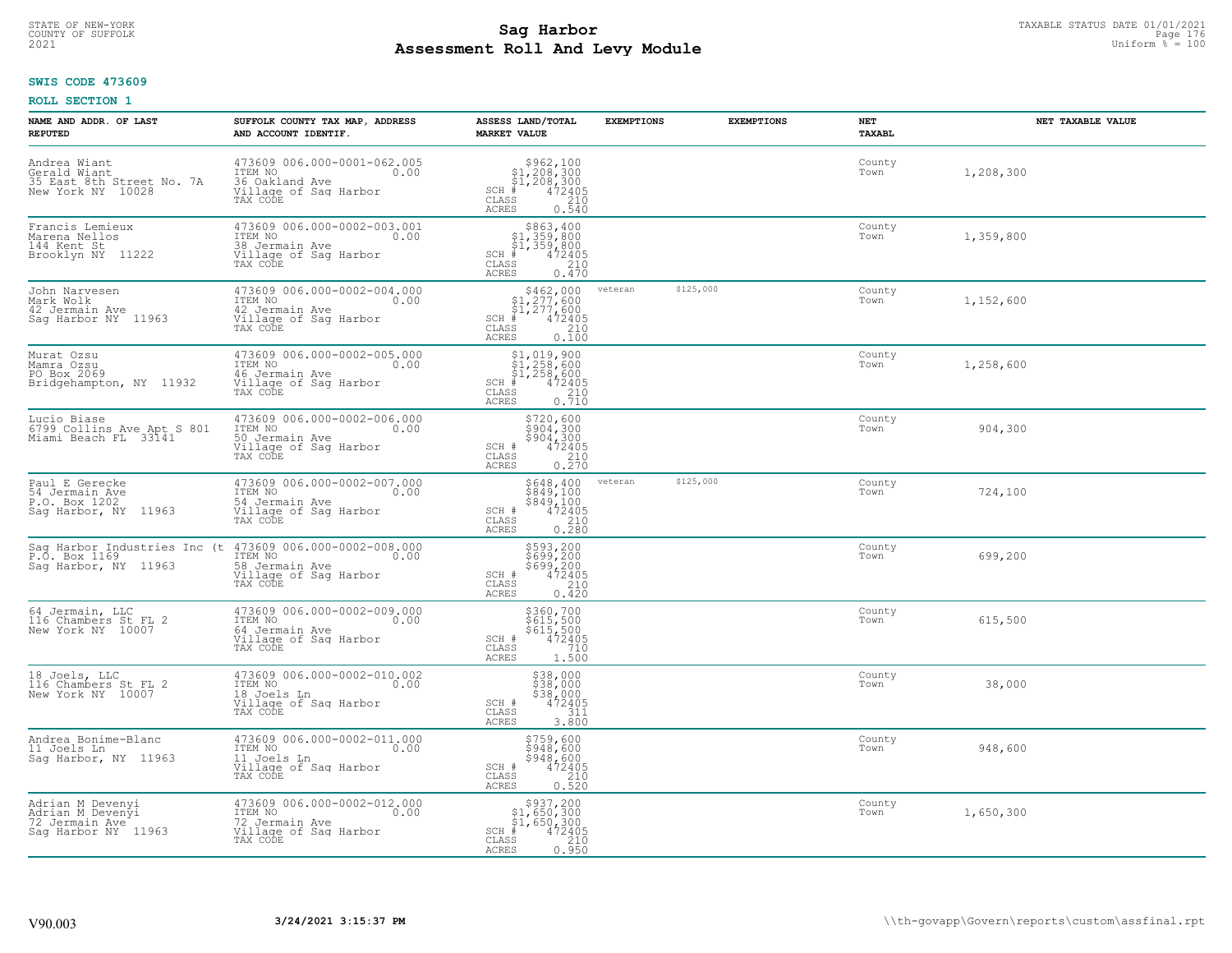# STATE OF NEW-YORK TAXABLE STATUS DATE 01/01/2021<br>COUNTY OF SUFFOLK Page 177 **Assessment Roll And Levy Module Example 2021** Uniform  $\frac{1}{8}$  = 100

#### **SWIS CODE 473609**

| NAME AND ADDR. OF LAST<br><b>REPUTED</b>                                                                                                                                            | SUFFOLK COUNTY TAX MAP, ADDRESS<br>AND ACCOUNT IDENTIF.                                               | ASSESS LAND/TOTAL<br><b>MARKET VALUE</b>                                                                                                                                  | <b>EXEMPTIONS</b>  |                        | <b>EXEMPTIONS</b> | <b>NET</b><br><b>TAXABL</b> | NET TAXABLE VALUE |
|-------------------------------------------------------------------------------------------------------------------------------------------------------------------------------------|-------------------------------------------------------------------------------------------------------|---------------------------------------------------------------------------------------------------------------------------------------------------------------------------|--------------------|------------------------|-------------------|-----------------------------|-------------------|
| Christopher A. Brenner, Trus $473609006.000-0002-014.000$<br>The Alfred J. Brenner Irrevo $I^{TEM}$ NO <sub>2</sub> 0.00<br>Mary A. Thomas, Trustee<br>The Alfred J. Brenner Irrevo | 15 Joels Ln<br>Village of Saq Harbor<br>TAX CODE                                                      | \$793,900<br>\$943,000<br>\$943,000<br>SCH #<br>$\frac{472405}{210}$<br>CLASS<br><b>ACRES</b><br>0.530                                                                    |                    |                        |                   | County<br>Town              | 943,000           |
| John Iversen<br>Carolyn Conrad-Iversen<br>19 Joels Ln<br>Saq Harbor, NY 11963                                                                                                       | 473609 006.000-0002-015.000<br>ITEM NO<br>0.00<br>19 Joels Ln<br>Village of Sag Harbor<br>TAX CODE    | $\begin{array}{c} $805,900\\ $1,131,300\\ $1,131,300 \end{array}$<br>$SCH$ #<br>472405<br>$\mathtt{CLASS}$<br>$\begin{array}{c} 210 \\ 0.530 \end{array}$<br><b>ACRES</b> |                    |                        |                   | County<br>Town              | 1,131,300         |
| Leslie J Eberhart<br>James J Eberhart<br>23 Joels Ln<br>Sag Harbor, NY 11963                                                                                                        | 473609 006.000-0002-016.000<br>ITEM NO<br>0.00<br>23 Joels Ln<br>Village of Sag Harbor<br>TAX CODE    | \$699,300<br>\$953,900<br>\$953/900<br>472405<br>SCH #<br>CLASS<br>$\frac{210}{0.540}$<br>ACRES                                                                           | veteran<br>veteran | \$125,000<br>\$250,000 |                   | County<br>Town              | 578,900           |
| 5610 EAST FOWLER LLC<br>KSCS FLORIDA HOLDINGS LLC<br>1750 N Wolcott Ave<br>Chicago IL 60622                                                                                         | 473609 006.000-0002-017.001<br>ITEM NO<br>0.00<br>34 Jermain Ave<br>Village of Sag Harbor<br>TAX CODE | \$868,100<br>\$4,096,000<br>$\frac{1}{4}$ , 096, 000<br>$\frac{4}{4}$ , 096, 000<br>SCH #<br>CLASS<br>210<br>ACRES<br>0.400                                               |                    |                        |                   | County<br>Town              | 4,096,000         |
| Thomas E. Delavan<br>13 W 9th St<br>New York NY 10011                                                                                                                               | 473609 006.000-0003-001.000<br>ITEM NO<br>0.00<br>23 Concord St<br>Village of Sag Harbor<br>TAX CODE  | \$529,900<br>$\begin{array}{c} 51,071,100 \\ 51,071,100 \\ +242405 \end{array}$<br>$SCH$ #<br>CLASS<br>210<br>0.070<br>ACRES                                              |                    |                        |                   | County<br>Town              | 1,071,100         |
| NGS Concord LLC<br>P.O. Box 2536<br>Saq Harbor NY 11963                                                                                                                             | 473609 006.000-0003-002.000<br>ITEM NO<br>0.00<br>19 Concord St<br>Village of Sag Harbor<br>TAX CODE  | $$986,600$<br>$$1,370,700$<br>$$1,370,700$<br>$*1,370,700$<br>$*1,472405$<br>$SCH$ #<br>CLASS<br>210<br>0.140<br><b>ACRES</b>                                             |                    |                        |                   | County<br>Town              | 1,370,700         |
| Josephine Devincenzi<br>Mary J. Scanlon<br>561 Park Shore Dr<br>Naples FL 34103                                                                                                     | 473609 006.000-0003-003.000<br>ITEM NO<br>0.00<br>15 Concord St<br>Village of Sag Harbor<br>TAX CODE  | $\begin{array}{c} $973,200 $1,614,300 $1,614,300 # 472405 \end{array}$<br>$SCH$ #<br>$\mathtt{CLASS}$<br>210<br>ACRES<br>0.120                                            |                    |                        |                   | County<br>Town              | 1,614,300         |
| Aaron Kirchner<br>Brian Lillard<br>530 W 30th Street #22A<br>New York NY 10001                                                                                                      | 473609 006.000-0003-004.000<br>TTEM NO 0.00<br>11 Concord St<br>Village of Sag Harbor<br>TAX CODE     | $\begin{array}{c} $973,200 $1,457,700 $1,457,700 # 472405 \end{array}$<br>$SCH$ #<br>CLASS<br>$\frac{210}{0.120}$<br><b>ACRES</b>                                         |                    |                        |                   | County<br>Town              | 1,457,700         |
| Carol Ann Flett<br>106 Lowther Ave<br>Toronto ON M5R 1E3                                                                                                                            | 473609 006.000-0003-005.000<br>TTEM NO 0.00<br>7 Concord St<br>Village of Sag Harbor<br>TAX CODE      | $$2, 493, 500$<br>$$2, 493, 500$<br>$$2, 493, 500$<br>$$493, 500$<br>$$472405$<br>SCH<br>CLASS<br>$\frac{210}{0.120}$<br>ACRES                                            |                    |                        |                   | County<br>Town              | 2,493,500         |
| Gary F. Weiss<br>Ana Elssy Martorell<br>Flat 10<br>49 Drayton Gardens<br>SW 10-9 RX, London, England                                                                                | 473609 006.000-0003-006.000<br>ITEM NO<br>0.00<br>150 Madison St<br>Village of Sag Harbor<br>TAX CODE | \$1,056,400<br>\$3,786,200<br>\$3,786,200<br>#472492<br>SCH<br>210<br>CLASS<br>0.230<br><b>ACRES</b>                                                                      |                    |                        |                   | County<br>Town              | 3,786,200         |
| Patricia McGahey<br>P.O. Box 1194<br>Saq Harbor NY 11963                                                                                                                            | 473609 006.000-0003-007.000<br>ITEM NO<br>0.00<br>156 Madison St<br>Village of Sag Harbor<br>TAX CODE | \$1,122,500<br>\$2,250,300<br>\$2,250,300<br>472405<br>$SCH$ #<br>210<br>CLASS<br><b>ACRES</b><br>0.470                                                                   |                    |                        |                   | County<br>Town              | 2,250,300         |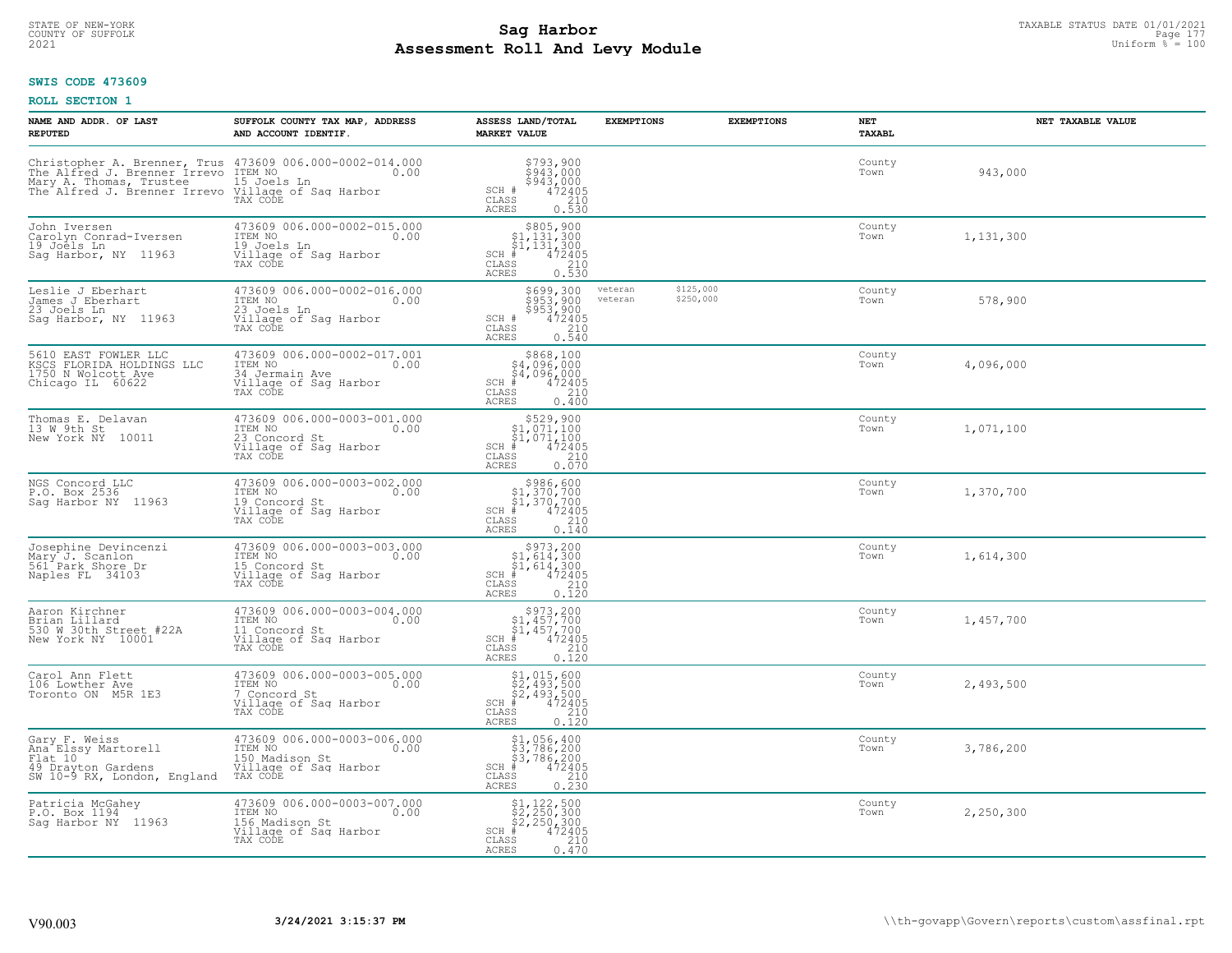# TAXABLE STATUS DATE 01/01/2021<br>COUNTY OF SUFFOLK Page 178 Page 178 **Assessment Roll And Levy Module Example 2021** Uniform  $\frac{1}{8}$  = 100

### **SWIS CODE 473609**

| NAME AND ADDR. OF LAST<br><b>REPUTED</b>                                                                                                                                           | SUFFOLK COUNTY TAX MAP, ADDRESS<br>AND ACCOUNT IDENTIF.                                               | ASSESS LAND/TOTAL<br><b>MARKET VALUE</b>                                                                                                                                    | <b>EXEMPTIONS</b> | <b>EXEMPTIONS</b> | NET<br>TAXABL  | NET TAXABLE VALUE |
|------------------------------------------------------------------------------------------------------------------------------------------------------------------------------------|-------------------------------------------------------------------------------------------------------|-----------------------------------------------------------------------------------------------------------------------------------------------------------------------------|-------------------|-------------------|----------------|-------------------|
| Toni Allen Goutal<br>765 Park Ave 12B<br>New York NY 10021                                                                                                                         | 473609 006.000-0003-008.000<br>ITEM NO<br>162 Madison St<br>Village of Sag Harbor<br>TAX CODE         | $$1, 214, 200$<br>$$3, 530, 300$<br>$$3, 530, 300$<br>$$472405$<br>$SCH$ #<br>CLASS<br>210<br>ACRES<br>0.430                                                                |                   |                   | County<br>Town | 3,530,300         |
| Thames Partners, LLC<br>P.O. Box 2147<br>Saq Harbor NY 11963                                                                                                                       | 473609 006.000-0003-009.001<br>ITEM NO<br>0.00<br>39 Suffolk St<br>Village of Sag Harbor<br>TAX CODE  | \$1,366,300<br>\$3,625,200<br>\$3,625,200<br>\$4,472405<br>SCH #<br>CLASS<br>0.210<br><b>ACRES</b>                                                                          |                   |                   | County<br>Town | 3,625,200         |
| 43 Suffolk Sag Investment LL 473609 006.000-0003-010.001<br>500 Mamaroneck Avenue Suite ITEM NO<br>Harrison NY 10528 43 Suffolk St                                                 | 43 Suffolk St<br>Village of Sag Harbor<br>TAX CODE                                                    | $$1,478,900$<br>$$7,581,300$<br>$$7,581,300$<br>$$4,300$<br>$SCH$ #<br>472405<br>CLASS<br>210<br>0.360<br><b>ACRES</b>                                                      |                   |                   | County<br>Town | 7,581,300         |
| Gordon Mc Leod<br>c/o Braun Business MGMT<br>Melanie Grisantic Communication of the Madison St<br>501 Madison Avenue Suite 601 Village of Saq Harbor<br>New York NY 10022 TAX CODE | 473609 006.000-0003-011.000<br>ITEM NO 0.00                                                           | $$919,000\n$1,172,700\n$1,172,700\n# 472405\n$220\n$35\n210$<br>$SCH$ #<br>CLASS<br>ACRES<br>0.200                                                                          |                   |                   | County<br>Town | 1,172,700         |
| Alexander Koenigstein<br>49 Suffolk St<br>Sag Harbor, NY 11963                                                                                                                     | 473609 006.000-0003-012.000<br>ITEM NO 0.00<br>19 Suffolk St<br>Village of Saq Harbor<br>TAX CODE     | $\begin{array}{r} $1,283,000 $1,443,400 $1,443,400 $1,443,400 $1,443,400 CIASS 472405\n\end{array}$<br>CLASS<br>$\begin{array}{c} 210 \\ 0.240 \end{array}$<br><b>ACRES</b> |                   |                   | County<br>Town | 1,443,400         |
| Arthur Blee<br>Crystal Walker Blee<br>170 Avenue C #3F<br>New York NY 10009                                                                                                        | 473609 006.000-0003-013.000<br>ITEM NO<br>0.00<br>51 Suffolk St<br>Village of Sag Harbor<br>TAX CODE  | \$410,100<br>\$512,400<br>\$512,400<br>472405<br>SCH #<br>CLASS<br>210<br>0.110<br><b>ACRES</b>                                                                             |                   |                   | County<br>Town | 512,400           |
| Gayle Miller<br>Apt #112<br>2800 S University Blvd<br>Denver, CO 80210                                                                                                             | 473609 006.000-0003-014.000<br>TTEM NO 0.00<br>55 Suffolk St<br>Village of Sag Harbor<br>TAX CODE     | \$354,600<br>\$471,400<br>\$471,400<br>472405<br>SCH #<br>CLASS<br>210<br>0.090<br><b>ACRES</b>                                                                             |                   |                   | County<br>Town | 471,400           |
| Melissa Wilson<br>510 E 80th St<br>New York, NY 10021                                                                                                                              | 57 Suffolk St<br>Village of Sag Harbor<br>TAX CODE                                                    | \$247,000<br>\$473,000<br>\$473,000<br>472405<br>SCH #<br>CLASS<br>210<br><b>ACRES</b><br>0.080                                                                             |                   |                   | County<br>Town | 473,000           |
| Cornerstone Realty & Finance<br>1800 Monument Boulevard<br>Concord CA 94520                                                                                                        | 473609 006.000-0003-016.000<br>ITEM NO 0.00<br>115 Jermain Ave<br>Village of Sag Harbor<br>TAX CODE   | $$1,180,700$<br>$$1,180,700$<br>$$1,180,700$<br>$$1,180,700$<br>$$5$<br>$SCH$ #<br>CLASS<br>210<br><b>ACRES</b><br>0.190                                                    |                   |                   | County<br>Town | 1,180,700         |
| Jane Harris<br>PO Box 404<br>Boyce, VA 22620-0404                                                                                                                                  | 473609 006.000-0003-017.000<br>ITEM NO<br>0.00<br>174 Madison St<br>Village of Sag Harbor<br>TAX CODE | $\begin{array}{r} 5005,500 \\ 51,132,500 \\ 51,132,500 \\ \text{\#} & 472405 \\ \text{\#} & 210 \\ \text{\#} & 0.210 \\ \end{array}$<br>$SCH$ #<br>CLASS<br><b>ACRES</b>    |                   |                   | County<br>Town | 1,132,500         |
| Helen Fledderus, Trustee<br>The Helen Fledderus Trust<br>10 Mitchell Place Apt 2A&2B<br>New York NY 10017                                                                          | 473609 006.000-0003-018.000<br>ITEM NO<br>180 Madison St<br>0.00<br>Village of Sag Harbor<br>TAX CODE | \$805,500<br>\$915,000<br>\$915,000<br>SCH #<br>472405<br>CLASS<br>$\frac{210}{0.210}$<br><b>ACRES</b>                                                                      |                   |                   | County<br>Town | 915,000           |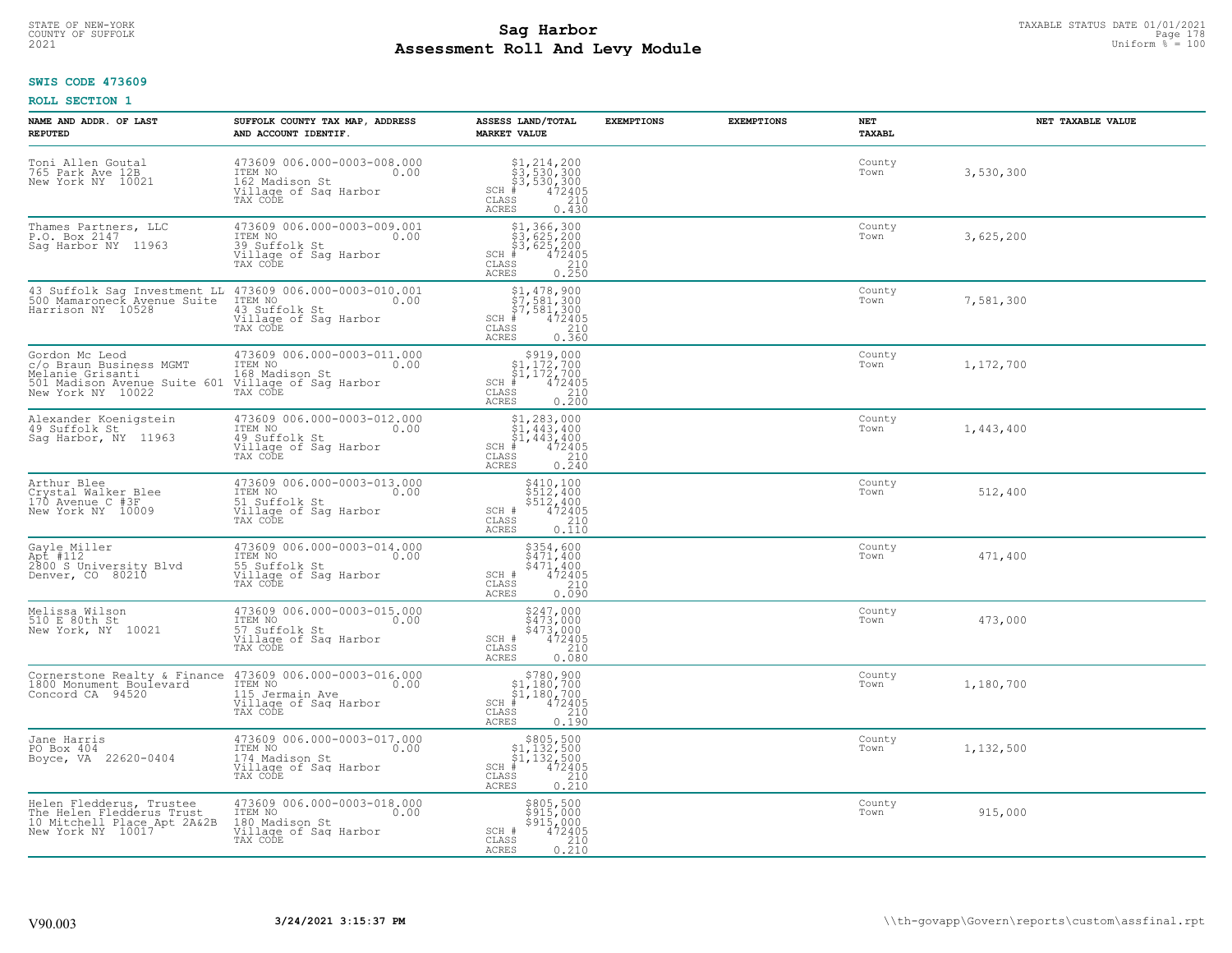# TAXABLE STATUS DATE 01/01/2021<br>COUNTY OF SUFFOLK Page 179 Page 179 **Assessment Roll And Levy Module Example 2021** Uniform  $\frac{1}{8}$  = 100

#### **SWIS CODE 473609**

| NAME AND ADDR. OF LAST<br><b>REPUTED</b>                                                                         | SUFFOLK COUNTY TAX MAP, ADDRESS<br>AND ACCOUNT IDENTIF.                                                | ASSESS LAND/TOTAL<br><b>MARKET VALUE</b>                                                                                                                       | <b>EXEMPTIONS</b>    | <b>EXEMPTIONS</b> | NET<br>TAXABL  | NET TAXABLE VALUE |
|------------------------------------------------------------------------------------------------------------------|--------------------------------------------------------------------------------------------------------|----------------------------------------------------------------------------------------------------------------------------------------------------------------|----------------------|-------------------|----------------|-------------------|
| Robert Kuisis<br>Suşan Sloan Griffin<br>110 Jermain Ave<br>Sag Harbor, NY 11963                                  | 473609 006.000-0003-019.000<br>ITEM NO<br>0.00<br>110 Jermain Ave<br>Village of Sag Harbor<br>TAX CODE | $$337,200$<br>$$1,034,500$<br>$$1,034,500$<br>$*$<br>$472405$<br>$SCH$ #<br>CLASS<br>210<br>ACRES<br>0.160                                                     |                      |                   | County<br>Town | 1,034,500         |
| Veronica J. Stephens<br>P.O. Box 2549<br>Saq Harbor NY 11963                                                     | 473609 006.000-0003-020.000<br>ITEM NO<br>0.00<br>114 Jermain Ave<br>Village of Sag Harbor<br>TAX CODE | \$709,000<br>\$877,700<br>\$877,700<br>472405<br>SCH #<br>CLASS<br>210<br>0.140<br><b>ACRES</b>                                                                |                      |                   | County<br>Town | 877,700           |
| Bayard Fenwick<br>Alden Fenwick<br>190 Jockey Hollow Rd<br>Bernardsville NJ 07924                                | 473609 006.000-0003-021.001<br>ITEM NO<br>0.00<br>196 Madison St<br>Village of Sag Harbor<br>TAX CODE  | \$702,700<br>$$987,200$<br>$$987,200$<br>$472405$<br>SCH #<br>CLASS<br>210<br>0.180<br>ACRES                                                                   |                      |                   | County<br>Town | 987,200           |
| Laura Auerbach<br>Dominic LaPierre<br>200 Madison St<br>Saq Harbor, NY 11963                                     | 473609 006.000-0003-022.001<br>ITEM NO<br>0.00<br>200 Madison St<br>Village of Sag Harbor<br>TAX CODE  | \$1,335,000<br>\$3,298,200<br>\$3,298,200<br>$SCH$ #<br>$\frac{47\bar{2}\bar{4}\bar{0}5}{210}$<br>CLASS<br><b>ACRES</b><br>0.600                               |                      |                   | County<br>Town | 3,298,200         |
| Pia Olsen Ferraris<br>Gregory N Ferraris<br>Pia <sup>Olsen</sup> Ferraris<br>PO Box 2499<br>Saq Harbor, NY 11963 | 473609 006.000-0003-023.000<br>ITEM NO<br>0.00<br>67 Suffolk St<br>Village of Sag Harbor<br>TAX CODE   | \$940,200<br>$\begin{array}{r} 51,449,300 \\ 51,449,300 \\ \pm 472405 \end{array}$<br>$SCH$ #<br>$\begin{array}{c} 210 \\ 0.220 \end{array}$<br>CLASS<br>ACRES |                      |                   | County<br>Town | 1,449,300         |
| Stacy Pennebaker, Trustee<br>of the Stacy Pennebaker Revo<br>380 Rector Place 4A<br>New York NY 10280            | 473609 006.000-0003-024.000<br>ITEM NO<br>0.00<br>206 Madison St<br>Village of Sag Harbor<br>TAX CODE  | $\begin{array}{c} $981,200 $1,323,900 $1,323,900 # 472405 \end{array}$<br>$SCH$ #<br>CLASS<br>210<br><b>ACRES</b><br>0.430                                     |                      |                   | County<br>Town | 1,323,900         |
| Polly Passonneau<br>59 W 69th St<br>New York NY 10023                                                            | 473609 006.000-0003-025.000<br>ITEM NO<br>0.00<br>81 Suffolk St<br>Village of Sag Harbor<br>TAX CODE   | $$393,40051,043,30051,043,300+ 472405$<br>$SCH$ #<br>CLASS<br>210<br>0.200<br>ACRES                                                                            |                      |                   | County<br>Town | 1,043,300         |
| Patricia Field<br>PO Box 2062<br>Saq Harbor, NY 11963                                                            | 473609 006.000-0003-026.000<br>0.00 0.00<br>212 Madison St<br>Village of Sag Harbor<br>TAX CODE        | \$395,900<br>\$539,100<br>\$539,100<br>472405<br>$SCH$ #<br>CLASS<br>210<br><b>ACRES</b><br>0.100                                                              | \$269,550<br>Persons |                   | County<br>Town | 269,550           |
| Valarie Justin, as Trustee<br>of the Valarie Justin Living<br>dated July 9, 2013<br>Saq Harbor NY 11963          | 473609 006.000-0003-027.000<br>0.00 0.00<br>85 Suffolk St<br>Village of Sag Harbor<br>TAX CODE         | \$1,047,800<br>\$1,308,300<br>\$1,308,300<br>#472405<br>$SCH$ #<br>CLASS<br>$\frac{281}{0.220}$<br><b>ACRES</b>                                                | \$75,000<br>veteran  |                   | County<br>Town | 1,233,300         |
| Stefan Schulz-Dornburg<br>Mauerkircher Strasse 3<br>D-81679<br>Munich<br>Germany                                 | 473609 006.000-0003-028.000<br>ITEM NO<br>0.00<br>216 Madison St<br>Village of Sag Harbor<br>TAX CODE  | $$707,000$<br>$$1,221,500$<br>$$1,221,500$<br>$$472405$<br>$SCH$ #<br>220<br>CLASS<br>ACRES<br>0.170                                                           |                      |                   | County<br>Town | 1,221,500         |
| Jason Selch<br>Deborah Selch<br>300 Central Park West Apt 5B<br>New York NY 10024                                | 473609 006.000-0003-029.000<br>ITEM NO<br>0.00<br>89 Suffolk St<br>Village of Sag Harbor<br>TAX CODE   | $\begin{array}{c} $946, 800 \\ $1, 304, 500 \\ $1, 304, 500 \end{array}$<br>$SCH$ #<br>472405<br>210<br>CLASS<br><b>ACRES</b><br>0.290                         |                      |                   | County<br>Town | 1,304,500         |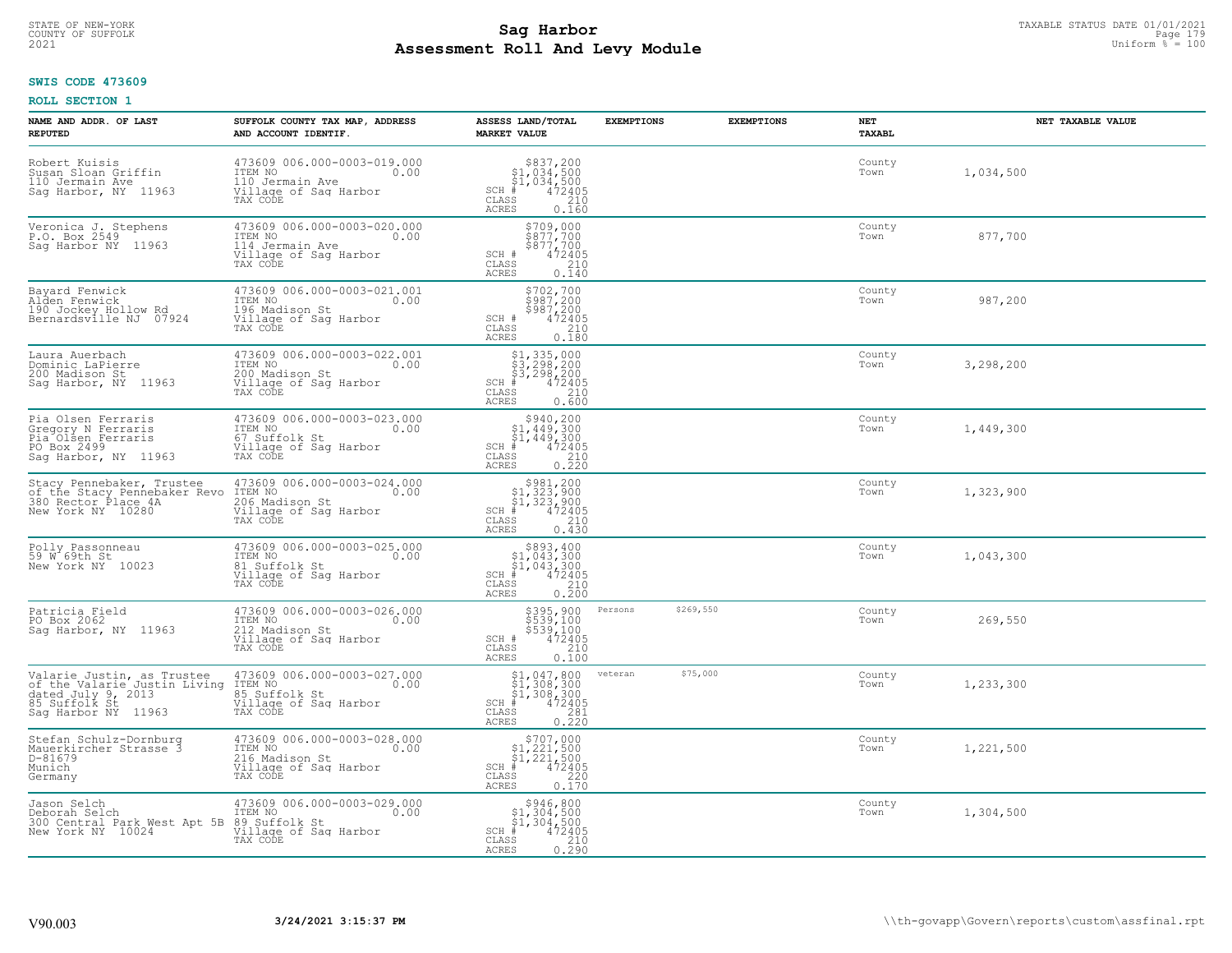# TAXABLE STATUS DATE 01/01/2021<br>COUNTY OF SUFFOLK Page 180 Page 180 **Assessment Roll And Levy Module Example 2021** Uniform  $\frac{1}{8}$  = 100

#### **SWIS CODE 473609**

| NAME AND ADDR. OF LAST<br><b>REPUTED</b>                                                                                  | SUFFOLK COUNTY TAX MAP, ADDRESS<br>AND ACCOUNT IDENTIF.                                               | ASSESS LAND/TOTAL<br><b>MARKET VALUE</b>                                                                                           | <b>EXEMPTIONS</b> | <b>EXEMPTIONS</b> | NET<br>TAXABL  | NET TAXABLE VALUE |
|---------------------------------------------------------------------------------------------------------------------------|-------------------------------------------------------------------------------------------------------|------------------------------------------------------------------------------------------------------------------------------------|-------------------|-------------------|----------------|-------------------|
| Heather Kilpatrick<br>4 E 81st St Apt 4A<br>New York, NY 10028                                                            | 473609 006.000-0003-030.000<br>10.00 0.00<br>220 Madison St<br>Village of Sag Harbor<br>TAX CODE      | $$673,900$<br>$$1,176,700$<br>$$1,176,700$<br>$472405$<br>$$210$<br>$$210$<br>$SCH$ #<br>CLASS<br>0.230<br><b>ACRES</b>            |                   |                   | County<br>Town | 1,176,700         |
| Susan Herman<br>Suffolk Street Extension<br>Sag Harbor, NY 11963                                                          | 473609 006.000-0003-031.000<br>ITEM NO<br>0.00<br>93 Suffolk St<br>Village of Sag Harbor<br>TAX CODE  | $$1, 270, 200$<br>$$1, 629, 000$<br>$$1, 629, 000$<br>$$472405$<br>$SCH$ #<br>CLASS<br>$\frac{210}{0.270}$<br><b>ACRES</b>         |                   |                   | County<br>Town | 1,629,000         |
| Judith Aronowitz<br>Bruce Jaeger<br>40 E 89th St Apt 14G<br>New York NY 10128                                             | 473609 006.000-0003-032.000<br>ITEM NO<br>0.00<br>226 Madison St<br>Village of Sag Harbor<br>TAX CODE | \$662,400<br>\$924,400<br>\$924,400<br>SCH #<br>472405<br>CLASS<br>210<br>0.180<br>ACRES                                           |                   |                   | County<br>Town | 924,400           |
| Benjamin B McCagg<br>132 E 30th St FL 3<br>New York NY 10016                                                              | 473609 006.000-0003-033.000<br>ITEM NO<br>0.00<br>99 Suffolk St<br>Village of Sag Harbor<br>TAX CODE  | $$1,452,300$<br>$$1,751,100$<br>$\frac{1}{4}$ , 751, 100<br>$\frac{1}{4}$ 472405<br>SCH #<br>CLASS<br>$\frac{210}{0.740}$<br>ACRES |                   |                   | County<br>Town | 1,751,100         |
| Tapp F. Francke<br>110 Fox Hollow Road<br>Southampton NY 11968                                                            | 473609 006.000-0003-034.000<br>ITEM NO<br>0.00<br>232 Madison St<br>Village of Sag Harbor<br>TAX CODE | $$650, 400$<br>$$2, 258, 300$<br>$$2, 258, 300$<br>$472405$<br>$$210$<br>$SCH$ #<br>CLASS<br><b>ACRES</b><br>0.140                 |                   |                   | County<br>Town | 2,258,300         |
| Austyn Toland Zung<br>1165 Fifth Avenue Apt 6B<br>New York NY 10029                                                       | 473609 006.000-0003-035.000<br>ITEM NO<br>0.00<br>238 Madison St<br>Village of Sag Harbor<br>TAX CODE | $$661,700$<br>$$2,113,600$<br>$$2,113,600$<br>$$472405$<br>$SCH$ #<br>CLASS<br>210<br>0.140<br><b>ACRES</b>                        |                   |                   | County<br>Town | 2,113,600         |
| Douglas John Newby<br>Kathryn Ava Levy<br>244 Mādison St<br>PO Box 3230<br>Sag Harbor, NY 11963                           | 473609 006.000-0003-036.000<br>ITEM NO<br>0.00<br>244 Madison St<br>Village of Sag Harbor<br>TAX CODE | $$685,60051,048,30051,048,300+ 472405$<br>$SCH$ #<br>CLASS<br>$\frac{210}{0.210}$<br>ACRES                                         |                   |                   | County<br>Town | 1,048,300         |
| Alice Van Hecke<br>Bayard Van Hecke JR<br>P.O. Box 1811<br>New York, NY 10011                                             | 473609 006.000-0003-037.000<br>ITEM NO<br>0.00<br>250 Madison St<br>Village of Sag Harbor<br>TAX CODE | \$671,600<br>\$903,200<br>\$903,200<br>472405<br>SCH #<br>CLASS<br>210<br><b>ACRES</b><br>0.170                                    |                   |                   | County<br>Town | 903,200           |
| Raymond Pepi<br>Karen Arrigoni<br>Karen Arrigoni<br>285 Central Park W<br>New York NY 10024                               | 473609 006.000-0003-038.000<br>0.00 0.00<br>254 Madison St<br>Village of Saq Harbor<br>TAX CODE       | $$2,907,700$<br>$$2,907,700$<br>$$2,907,700$<br>$$472405$<br>$$210$<br>$SCH$ #<br>CLASS<br><b>ACRES</b><br>0.860                   |                   |                   | County<br>Town | 2,907,700         |
| Lieberhouse LLC<br>131 Carlton St<br>Brookline MA 02446                                                                   | 473609 006.000-0003-039.000<br>ITEM NO<br>0.00<br>262 Madison St<br>Village of Sag Harbor<br>TAX CODE | \$1,459,800<br>\$3,500,800<br>\$3,500,800<br>#472405<br>$SCH$ #<br>$\mathtt{CLASS}$<br>$\frac{210}{0.740}$<br><b>ACRES</b>         |                   |                   | County<br>Town | 3,500,800         |
| H. Christopher Husband, Co-T<br>of the Husband Family Trust<br>Jane E. Husband, Co-Trustee<br>of the Husband Family Trust | 473609 006.000-0003-040.000<br>ITEM NO<br>0.00<br>268 Madison St<br>Village of Sag Harbor<br>TAX CODE | $$1,459,800$<br>$$3,700,300$<br>$$3,700,300$<br>472405<br>$SCH$ #<br>CLASS<br>210<br>0.740<br>ACRES                                |                   |                   | County<br>Town | 3,700,300         |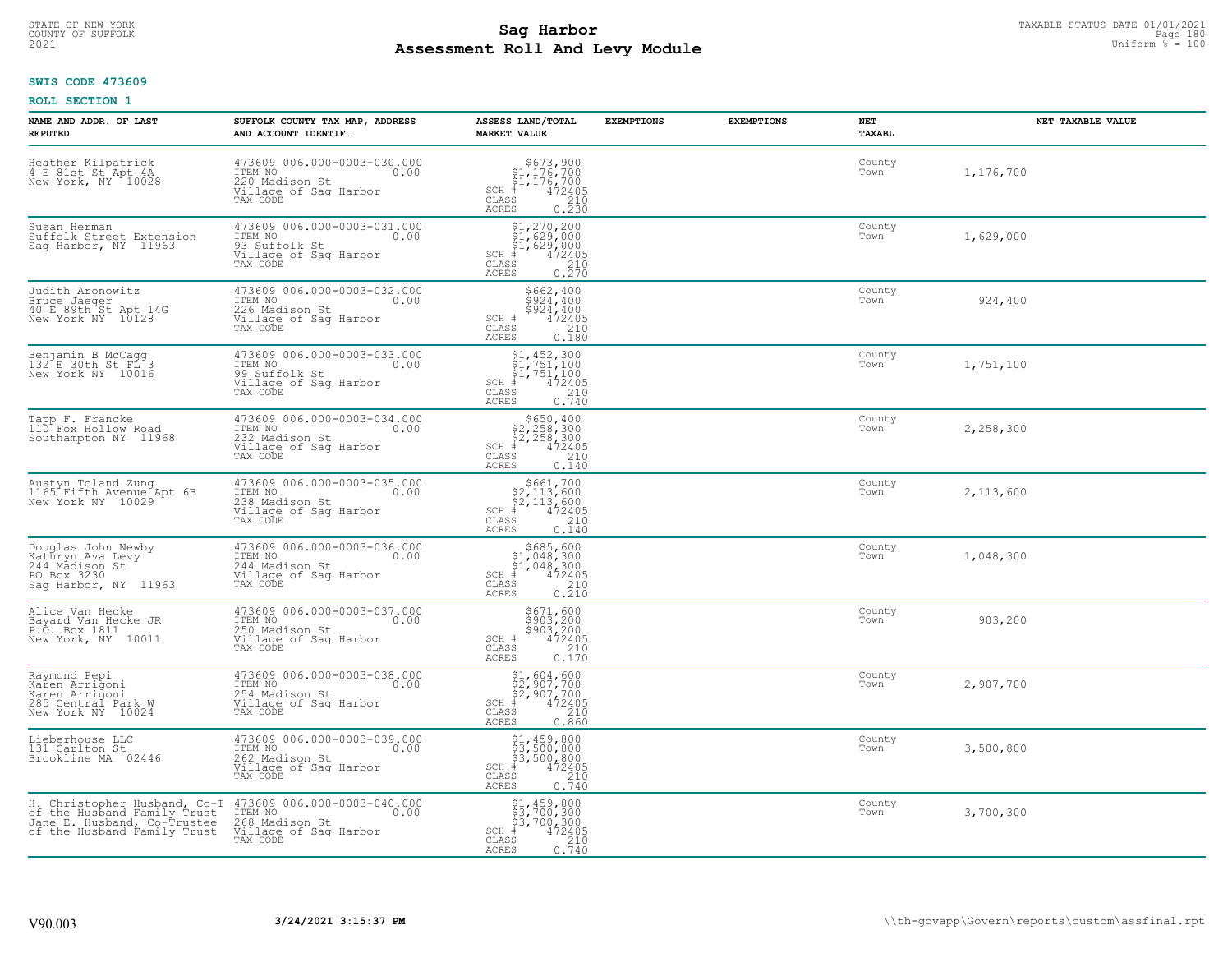# STATE OF NEW-YORK TAXABLE STATUS DATE 01/01/2021<br>COUNTY OF SUFFOLK Page 181 **Assessment Roll And Levy Module Example 2021** Uniform  $\frac{1}{8}$  = 100

### **SWIS CODE 473609**

| NAME AND ADDR. OF LAST<br><b>REPUTED</b>                                                                     | SUFFOLK COUNTY TAX MAP, ADDRESS<br>AND ACCOUNT IDENTIF.                                                | ASSESS LAND/TOTAL<br><b>MARKET VALUE</b>                                                                                 | <b>EXEMPTIONS</b> | <b>EXEMPTIONS</b> | NET<br><b>TAXABL</b> | NET TAXABLE VALUE |
|--------------------------------------------------------------------------------------------------------------|--------------------------------------------------------------------------------------------------------|--------------------------------------------------------------------------------------------------------------------------|-------------------|-------------------|----------------------|-------------------|
| Mats Gustafsson<br>PO Box 137<br>Saq Harbor, NY 11963-0003                                                   | 473609 006.000-0003-042.004<br>ITEM NO<br>0.00<br>274 Madison St<br>Village of Sag Harbor<br>TAX CODE  | $$1,521,000$<br>$$1,899,800$<br>$$1,899,800$<br>$472405$<br>$$210$<br>$SCH$ #<br>CLASS<br><b>ACRES</b><br>0.930          |                   |                   | County<br>Town       | 1,899,800         |
| Lehr Vered Inc<br>161 Madison Street<br>Saq Harbor NY 11963                                                  | 473609 006.000-0004-001.000<br>ITEM NO<br>0.00<br>161 Madison St<br>Village of Sag Harbor<br>TAX CODE  | $$768,000$<br>$$1,718,300$<br>$$1,718,300$<br>$SCH$ #<br>472405<br>CLASS<br>$\frac{210}{0.120}$<br><b>ACRES</b>          |                   |                   | County<br>Town       | 1,718,300         |
| Sonny Stafford<br>James Flowers<br>87 Barrow St Apt 4D<br>New York NY 10014                                  | 473609 006.000-0004-002.000<br>ITEM NO<br>0.00<br>165 Madison St<br>Village of Sag Harbor<br>TAX CODE  | \$742,400<br>$$1,348,300$<br>$$1,348,300$<br>$*$ 472405<br>$SCH$ #<br>CLASS<br>$\frac{210}{0.110}$<br>ACRES              |                   |                   | County<br>Town       | 1,348,300         |
| Adrienne E. Harris<br>1 Union Square South Apt 14-<br>New York NY 10003                                      | 473609 006.000-0004-004.001<br>ITEM NO<br>0.00<br>175 Madison St<br>Village of Sag Harbor<br>TAX CODE  | $$1,047,200$<br>$$2,135,700$<br>$$2,135,700$<br>$*$ 472405<br>$SCH$ #<br>CLASS<br>0.210<br><b>ACRES</b>                  |                   |                   | County<br>Town       | 2,135,700         |
| Dale Rubin<br>P.O. Box 2462<br>169 Madison St<br>Sag Harbor, NY 11963                                        | 473609 006.000-0004-004.003<br>ITEM NO<br>0.00<br>169 Madison St<br>Village of Sag Harbor<br>TAX CODE  | $$843,900$<br>$$1,010,300$<br>$$1,010,300$<br>$*$ 472405<br>$SCH$ #<br>CLASS<br>210<br><b>ACRES</b><br>0.130             |                   |                   | County<br>Town       | 1,010,300         |
| 181 Madison Street Owners Co<br>c/o Tom Fochetta, President<br>48 Strathmore Ln<br>Rockville Centre NY 11570 | 473609 006.000-0004-005.000<br>ITEM NO<br>0.00<br>181 Madison St<br>Village of Sag Harbor<br>TAX CODE  | $$683, 800$<br>$$1, 347, 600$<br>$$1, 347, 600$<br>$$472405$<br>$SCH$ #<br>CLASS<br>411<br>0.140<br><b>ACRES</b>         |                   |                   | County<br>Town       | 1,347,600         |
| Jonathan N Glynn<br>Peter Glynn<br>P.O. Box <sup>-192</sup><br>Saq Harbor NY 11963                           | 473609 006.000-0004-006.000<br>ITEM NO<br>187 Madison St<br>0.00<br>Village of Sag Harbor<br>TAX CODE  | $$682,700$<br>$$1,354,800$<br>$$1,354,800$<br>$$472405$<br>$SCH$ #<br>CLASS<br>411<br>0.140<br><b>ACRES</b>              |                   |                   | County<br>Town       | 1,354,800         |
| Paul H Babcock JR<br>Cove Avenue W<br>Sag Harbor, NY 11963                                                   | 473609 006.000-0004-007.000<br>ITEM NO<br>197 Madison St<br>Village of Sag Harbor<br>TAX CODE          | $$672,500$<br>$$1,715,300$<br>$$1,715,300$<br>$*1$<br>$472405$<br>$SCH$ #<br>CLASS<br>480<br><b>ACRES</b><br>0.110       |                   |                   | County<br>Town       | 1,715,300         |
| Elizabeth Dow<br>Ani Antreasyan<br>14 Gingerbread Lane<br>East Hampton NY 11937                              | 473609 006.000-0004-008.000<br>TTEM NO 0.00<br>127 Jermain Ave<br>Village of Saq Harbor<br>TAX CODE    | $$662, 400$<br>$$2, 741, 400$<br>$$2, 741, 400$<br>$*$ $472405$<br>$SCH$ #<br>CLASS<br>210<br><b>ACRES</b><br>0.110      |                   |                   | County<br>Town       | 2,741,400         |
| Elizabeth C. Dow<br>14 Gingerbread Ln<br>East Hampton NY 11937                                               | 473609 006.000-0004-009.000<br>ITEM NO<br>0.00<br>133 Jermain Ave<br>Village of Sag Harbor<br>TAX CODE | $$1,030,900$<br>$$1,720,800$<br>$$1,720,800$<br>$$1,720,800$<br>$472405$<br>SCH<br>CLASS<br>210<br><b>ACRES</b><br>0.400 |                   |                   | County<br>Town       | 1,720,800         |
| Christina Zacharia<br>4 Sherbrooke Rd<br>Scarsdale, NY 10583                                                 | 473609 006.000-0004-010.000<br>ITEM NO<br>0.00<br>14 Henry St<br>Village of Sag Harbor<br>TAX CODE     | \$1,391,200<br>\$2,786,000<br>\$2,786,000<br>$SCH$ #<br>472405<br>CLASS<br>210<br><b>ACRES</b><br>0.620                  |                   |                   | County<br>Town       | 2,786,000         |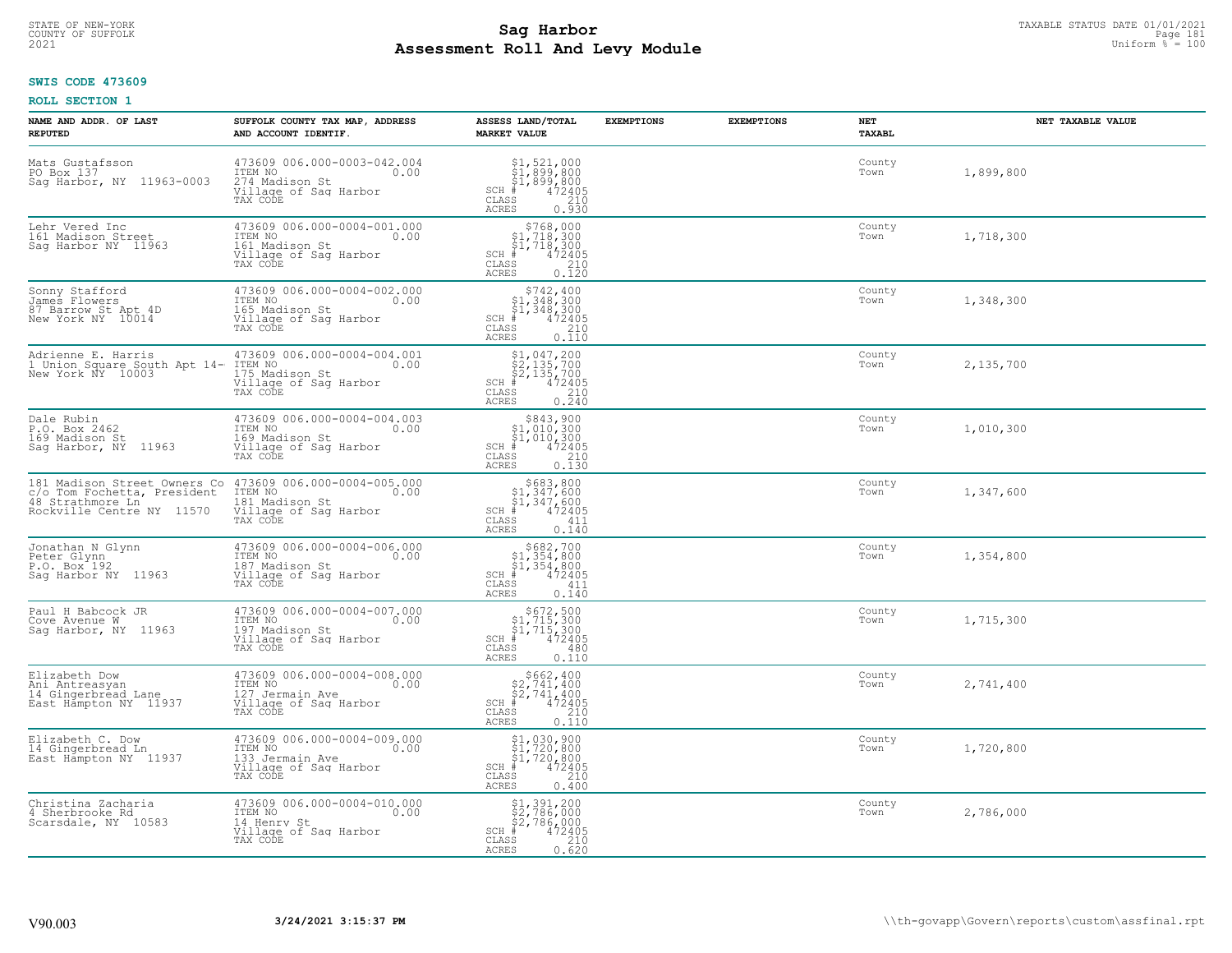# TAXABLE STATUS DATE 01/01/2021<br>COUNTY OF SUFFOLK Page 182 **Assessment Roll And Levy Module Example 2021** Uniform  $\frac{1}{8}$  = 100

### **SWIS CODE 473609**

| NAME AND ADDR. OF LAST<br><b>REPUTED</b>                                                           | SUFFOLK COUNTY TAX MAP, ADDRESS<br>AND ACCOUNT IDENTIF.                                                 | ASSESS LAND/TOTAL<br><b>MARKET VALUE</b>                                                                                 | <b>EXEMPTIONS</b> | <b>EXEMPTIONS</b> | NET<br>TAXABL  | NET TAXABLE VALUE |
|----------------------------------------------------------------------------------------------------|---------------------------------------------------------------------------------------------------------|--------------------------------------------------------------------------------------------------------------------------|-------------------|-------------------|----------------|-------------------|
| Landfall Properties, LLC<br>P.O. Box 2575<br>East Hampton NY 11937                                 | 473609 006.000-0004-012.001<br>ITEM NO<br>0.00<br>8 Henry St<br>Village of Sag Harbor<br>TAX CODE       | $$642,700$<br>$$1,556,000$<br>$$1,556,000$<br>$*$ $472405$<br>$SCH$ #<br>CLASS<br>210<br>ACRES<br>0.110                  |                   |                   | County<br>Town | 1,556,000         |
| Peter Kahng<br>130 West 12th St Apt 10A<br>New York NY 10011                                       | 473609 006.000-0004-013.000<br>ITEM NO<br>0.00<br>20 Henry St<br>Village of Sag Harbor<br>TAX CODE      | $$804,100$<br>$$1,551,600$<br>$$1,551,600$<br>$$1,551,600$<br>472405<br>$SCH$ #<br>CLASS<br>210<br>0.120<br><b>ACRES</b> |                   |                   | County<br>Town | 1,551,600         |
| Jonathan N Glynn<br>P.O. Box 192<br>Sag Harbor NY 11963                                            | 473609 006.000-0004-015.000<br>ITEM NO<br>0.00<br>11 William St<br>Village of Sag Harbor<br>TAX CODE    | $$311,70051,612,40051,612,400+1,612,400+1,472405$<br>$SCH$ #<br>CLASS<br>210<br>0.130<br>ACRES                           |                   |                   | County<br>Town | 1,612,400         |
| Morris Dickstein<br>Lore Dickstein<br>230 W 105th St<br>New York, NY 10025                         | $473609006.000-0004-016.000$<br>ITEM NO<br>0.00<br>137 Jermain Ave<br>Village of Sag Harbor<br>TAX CODE | $$826,700$<br>$$1,409,100$<br>$$1,409,100$<br>$# 472405$<br>$$210$<br>$$38$<br>$SCH$ #<br>CLASS<br><b>ACRES</b><br>0.170 |                   |                   | County<br>Town | 1,409,100         |
| Karin M Shrubsole<br>Box E<br>Welwyn Rd<br>Millbrook, NY 12545                                     | 473609 006.000-0004-017.000<br>ITEM NO<br>0.00<br>4 William St<br>Village of Saq Harbor<br>TAX CODE     | $$978,800$<br>$$2,232,500$<br>$$2,232,500$<br>$472405$<br>$$220$<br>$SCH$ #<br>CLASS<br><b>ACRES</b><br>0.260            |                   |                   | County<br>Town | 2,232,500         |
| Elliott Sroka<br>Karen Sroka<br>P.O. Box 403<br>Saq Harbor NY 11963                                | 473609 006.000-0004-018.000<br>ITEM NO<br>0.00<br>8 William St<br>Village of Sag Harbor<br>TAX CODE     | $SCH$ #<br>CLASS<br><b>ACRES</b><br>0.080                                                                                |                   |                   | County<br>Town | 1,079,700         |
| Jennifer P. Berkeley, Truste<br>of the Jennifer P. Berkeley<br>P.O. Box 129<br>Saq Harbor NY 11963 | 473609 006.000-0004-019.000<br>ITEM NO<br>0.00<br>12 William St<br>Village of Sag Harbor<br>TAX CODE    | $$746,500$<br>$$1,471,000$<br>$$1,471,000$<br>$*1,472405$<br>$SCH$ #<br>$\mathtt{CLASS}$<br>210<br>0.080<br><b>ACRES</b> |                   |                   | County<br>Town | 1,471,000         |
| William Betts<br>4925 Collins Ave Apt 7A<br>Miami Beach FL 33140                                   | 473609 006.000-0004-020.000<br>TTEM NO 0.00<br>16 William St<br>Village of Sag Harbor<br>TAX CODE       | SCH #<br>CLASS<br>210<br><b>ACRES</b><br>0.120                                                                           |                   |                   | County<br>Town | 1,403,300         |
| Gene Connolly<br>20 William St<br>P.O. Box 507<br>Sag Harbor NY 11963                              | 473609 006.000-0004-021.000<br>ITEM NO 0.00<br>20 William St<br>Village of Sag Harbor<br>TAX CODE       | $$761, 900$<br>$$1, 182, 800$<br>$$1, 182, 800$<br>$$472405$<br>$SCH$ #<br>CLASS<br>210<br><b>ACRES</b><br>0.080         |                   |                   | County<br>Town | 1,182,800         |
| Joseph Trevisani<br>Elizabeth Trevisani<br>800 Riverside Drive Apt 7E<br>New York NY 10032         | 473609 006.000-0004-022.000<br>ITEM NO<br>0.00<br>26 Henry St<br>Village of Sag Harbor<br>TAX CODE      | $$764,300$<br>$$1,147,500$<br>$$1,147,500$<br>$$472405$<br>$SCH$ #<br>210<br>CLASS<br>0.110<br><b>ACRES</b>              |                   |                   | County<br>Town | 1,147,500         |
| Cladie Levinson<br>30 Henry St<br>Saq Harbor, NY 11963                                             | 473609 006.000-0004-023.000<br>ITEM NO<br>0.00<br>30 Henry St<br>Village of Sag Harbor<br>TAX CODE      | \$851,700<br>$$1,460,800$<br>$$1,460,800$<br>$SCH$ #<br>472405<br>CLASS<br>281<br><b>ACRES</b><br>0.200                  |                   |                   | County<br>Town | 1,460,800         |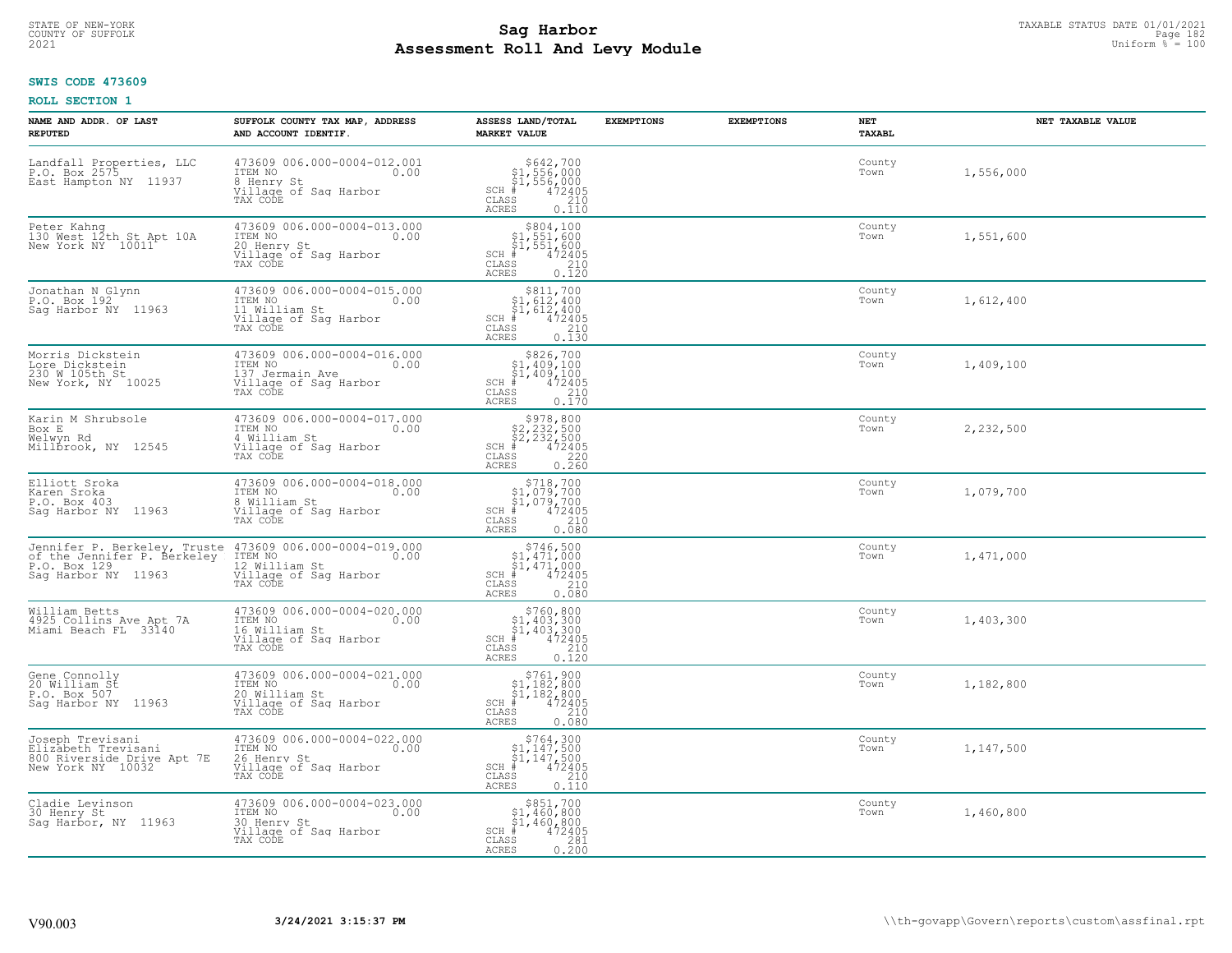# TAXABLE STATUS DATE 01/01/2021<br>COUNTY OF SUFFOLK Page 183 **Assessment Roll And Levy Module Example 2021** Uniform  $\frac{1}{8}$  = 100

### **SWIS CODE 473609**

| NAME AND ADDR. OF LAST<br><b>REPUTED</b>                                     | SUFFOLK COUNTY TAX MAP, ADDRESS<br>AND ACCOUNT IDENTIF.                                                | ASSESS LAND/TOTAL<br><b>MARKET VALUE</b>                                                                                                                                                                                                                                                                                                                              | <b>EXEMPTIONS</b>  | <b>EXEMPTIONS</b>    | <b>NET</b><br><b>TAXABL</b> | NET TAXABLE VALUE |
|------------------------------------------------------------------------------|--------------------------------------------------------------------------------------------------------|-----------------------------------------------------------------------------------------------------------------------------------------------------------------------------------------------------------------------------------------------------------------------------------------------------------------------------------------------------------------------|--------------------|----------------------|-----------------------------|-------------------|
| Joshua M Simons<br>Cynthia L Simons<br>162 Dean St #1<br>Brooklyn NY 11217   | 473609 006.000-0004-024.000<br>TTEM NO 0.00<br>34 Henry St<br>Village of Sag Harbor<br>TAX CODE        | $\begin{array}{r}  \  \  \, 5691,500 \\  \  \, 51,027,900 \\  \  \, 51,027,900 \\  \  \  \, 472405 \\  \  \, 55 \\  \  \  \, 210 \\  \  \, 55 \\  \  \  \, 0 \\  \  \, 210 \\  \  \, 0 \\  \  \, 0 \\  \  \, 0 \\  \  \, 0 \\  \  \, 0 \\  \  \, 0 \\  \  \, 0 \\  \  \, 0 \\  \  \, 0 \\  \  \, 0 \\  \  \, 0 \\  \  \, 0 \\ $<br>$SCH$ #<br>CLASS<br>ACRES<br>0.100 |                    |                      | County<br>Town              | 1,027,900         |
| Sag Harbor Studios LLC<br>P.O. Box 592<br>Saq Harbor NY 11963                | 473609 006.000-0004-025.000<br>ITEM NO<br>0.00<br>200 Division St<br>Village of Sag Harbor<br>TAX CODE | \$844,900<br>\$844,900<br>\$844,900<br>472405<br>SCH #<br>483<br>CLASS<br>0.100<br><b>ACRES</b>                                                                                                                                                                                                                                                                       |                    |                      | County<br>Town              | 844,900           |
| Nora Conahey<br>P.O. Box 2801<br>Saq Harbor NY 11963                         | 473609 006.000-0004-027.001<br>ITEM NO<br>0.00<br>206 Division St<br>Village of Sag Harbor<br>TAX CODE | \$773,500<br>\$998,400<br>\$998,400<br>472405<br>SCH #<br>CLASS<br>281<br>0.190<br>ACRES                                                                                                                                                                                                                                                                              | veteran<br>veteran | \$62,670<br>\$75,000 | County<br>Town              | 860,730           |
| Ricardo Romo-LeRoux<br>500 West 43rd St Unit 28G<br>New York NY 10036        | 473609 006.000-0004-029.000<br>TTEM NO 0.00<br>155 Jermain Ave<br>Village of Sag Harbor<br>TAX CODE    | $$956, 300$<br>$$2, 301, 300$<br>$$2, 301, 300$<br>$SCH$ #<br>$^{472405}_{210}$<br>0.230<br>CLASS<br>ACRES                                                                                                                                                                                                                                                            |                    |                      | County<br>Town              | 2,301,300         |
| Nora M Sheehan<br>Betty Folks<br>1 Christopher St 1B<br>New York, NY 10014   | 473609 006.000-0004-030.000<br>ITEM NO<br>0.00<br>159 Jermain Ave<br>Village of Sag Harbor<br>TAX CODE | \$675,600<br><u>ššoš, šoo</u><br>$\begin{array}{r} 5808,900 \\ 472405 \\ 210 \\ 0.100 \end{array}$<br>SCH #<br>CLASS<br>ACRES                                                                                                                                                                                                                                         |                    |                      | County<br>Town              | 808,900           |
| Chrisptoher F. McDonald<br>Daphne Theotocatos<br>Saq Harbor NY 11963         | 473609 006.000-0004-031.001<br>ITEM NO<br>0.00<br>160 Jermain Ave<br>Village of Sag Harbor<br>TAX CODE | $$764,300$<br>$$1,481,100$<br>$$1,481,100$<br>$# 472405$<br>$35$<br>$210$<br>$SCH$ #<br>CLASS<br>0.150<br>ACRES                                                                                                                                                                                                                                                       |                    |                      | County<br>Town              | 1,481,100         |
| Ralph Merola<br>Jacqueline Gowey<br>25 Broad St Apt 11T<br>New York NY 10004 | 473609 006.000-0004-032.001<br>ITEM NO<br>0.00<br>156 Jermain Ave<br>Village of Sag Harbor<br>TAX CODE | \$653,200<br>\$819,800<br>\$819,800<br>$\frac{472405}{210}$<br>SCH #<br>$\mathtt{CLASS}$<br>0.110<br>ACRES                                                                                                                                                                                                                                                            |                    |                      | County<br>Town              | 819,800           |
| Mark D. Tevis<br>555 West 23rd St. Apt S12K<br>New York NY 10011             | 473609 006.000-0004-033.001<br>ITEM NO<br>0.00<br>152 Jermain Ave<br>Village of Sag Harbor<br>TAX CODE | $\begin{array}{c} 5646, 500 \\ 5811, 300 \\ 5811, 300 \\ 472405 \\ 210 \\ 0.080 \end{array}$<br>SCH #<br>CLASS<br>ACRES                                                                                                                                                                                                                                               |                    |                      | County<br>Town              | 811,300           |
| Ada V Ciniglio<br>305 W 72nd St Apt 4C<br>New York, NY 10023                 | 473609 006.000-0004-034.001<br>TTEM NO 0.00<br>148 Jermain Ave<br>Village of Sag Harbor<br>TAX CODE    | \$642,100<br>\$851,800<br>\$851,800<br>472405<br>210<br>SCH #<br>CLASS<br><b>ACRES</b><br>0.090                                                                                                                                                                                                                                                                       |                    |                      | County<br>Town              | 851,800           |
| Elizabeth Roussel<br>144 Jermain Avenue<br>Sag Harbor NY 11963-0035          | 473609 006.000-0004-035.001<br>ITEM NO<br>0.00<br>144 Jermain Ave<br>Village of Sag Harbor<br>TAX CODE | $$654, 400$<br>$$1, 014, 300$<br>$$1, 014, 300$<br>$$472405$<br>$SCH$ #<br>$\begin{array}{c} 210 \\ 0.130 \end{array}$<br>CLASS<br><b>ACRES</b>                                                                                                                                                                                                                       |                    |                      | County<br>Town              | 1,014,300         |
| Patricia A Kaiser<br>140 Jermain Ave<br>Saq Harbor NY 11963                  | 473609 006.000-0004-036.001<br>ITEM NO<br>0.00<br>140 Jermain Ave<br>Village of Sag Harbor<br>TAX CODE | \$672,500<br>\$1,139,100<br>\$1,139,100<br>$SCH$ #<br>472405<br>CLASS<br>210<br>0.120<br>ACRES                                                                                                                                                                                                                                                                        |                    |                      | County<br>Town              | 1,139,100         |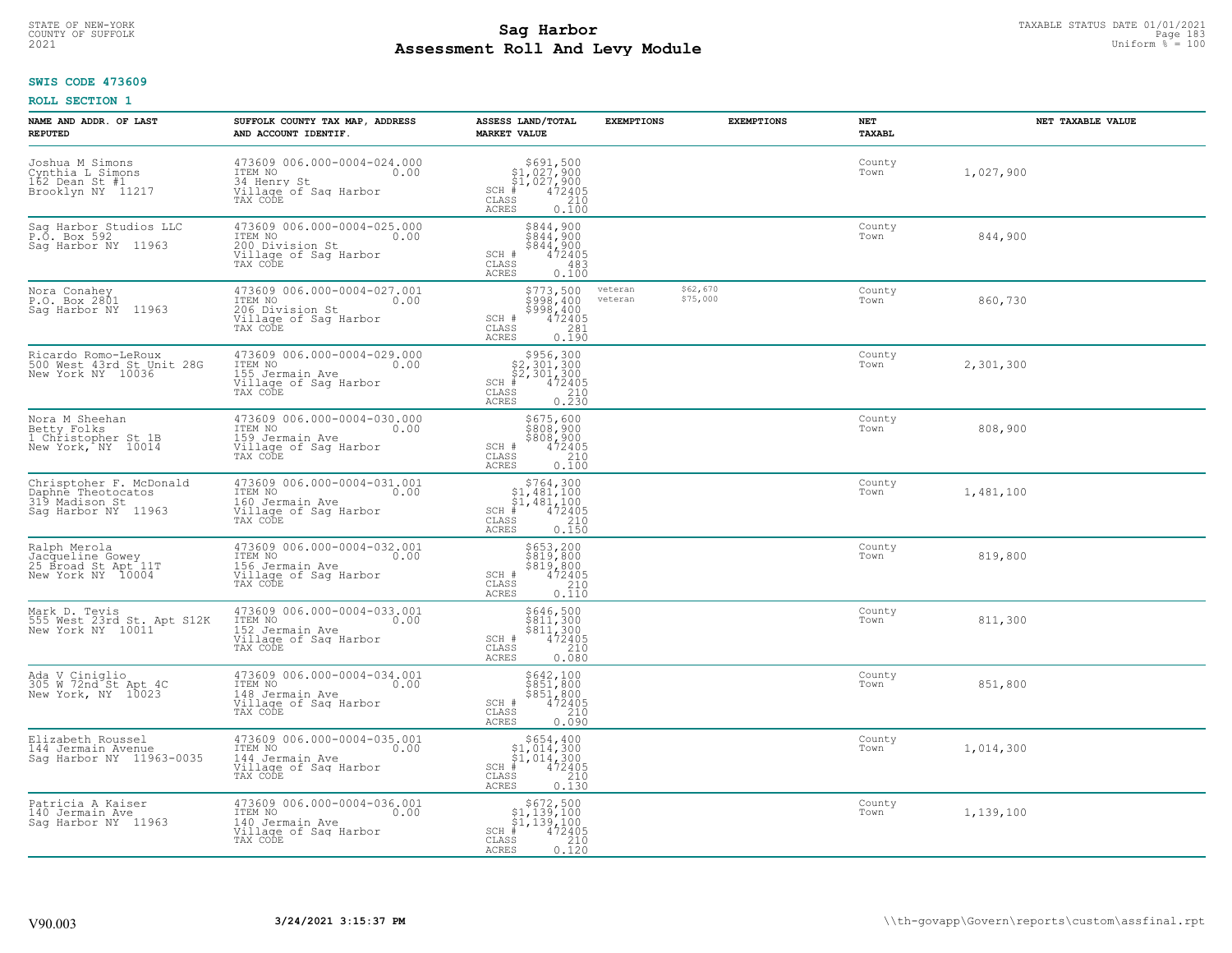# TAXABLE STATUS DATE 01/01/2021<br>COUNTY OF SUFFOLK Page 184 **Assessment Roll And Levy Module Example 2021** Uniform  $\frac{1}{8}$  = 100

#### **SWIS CODE 473609**

| NAME AND ADDR. OF LAST<br><b>REPUTED</b>                                                    | SUFFOLK COUNTY TAX MAP, ADDRESS<br>AND ACCOUNT IDENTIF.                                                | ASSESS LAND/TOTAL<br><b>MARKET VALUE</b>                                                                                                                                                            | <b>EXEMPTIONS</b>  | <b>EXEMPTIONS</b>    | NET<br>TAXABL  | NET TAXABLE VALUE |
|---------------------------------------------------------------------------------------------|--------------------------------------------------------------------------------------------------------|-----------------------------------------------------------------------------------------------------------------------------------------------------------------------------------------------------|--------------------|----------------------|----------------|-------------------|
| Julian Ellison<br>Sharon Kay<br>Muriel Newhouse<br>136 Jermain Ave<br>Sag Harbor NY 11963   | 473609 006.000-0004-037.001<br>ITEM NO<br>0.00<br>136 Jermain Ave<br>Village of Sag Harbor<br>TAX CODE | \$805,700<br>\$1,857,900<br>\$1,857,900<br>#472405<br>$SCH$ #<br>CLASS<br>$\frac{210}{0.230}$<br>ACRES                                                                                              |                    |                      | County<br>Town | 1,857,900         |
| Happy Jermain 132 LLC<br>6400 S Fiddler's Green Cricl<br>Greenwood Village CO 80111         | 473609 006.000-0004-038.001<br>ITEM NO<br>0.00<br>132 Jermain Ave<br>Village of Sag Harbor<br>TAX CODE | \$660,100<br>\$826,700<br>\$826,700<br>\$826,700<br>0.090<br>0.090<br>SCH #<br>CLASS<br><b>ACRES</b>                                                                                                |                    |                      | County<br>Town | 826,700           |
| Lynn Chin<br>121 East 22nd Street Apt 520<br>New York NY 10011                              | 473609 006.000-0004-039.001<br>ITEM NO<br>0.00<br>128 Jermain Ave<br>Village of Sag Harbor<br>TAX CODE | \$698,700<br>\$830,800<br>\$830,800<br>472405<br>SCH #<br>$\begin{array}{c} 210 \\ 0.150 \end{array}$<br>CLASS<br>ACRES                                                                             |                    |                      | County<br>Town | 830,800           |
| Robert F Hand<br>Frances Hand<br>203 Madison St<br>Sag Harbor NY 11963                      | 473609 006.000-0004-040.001<br>ITEM NO<br>0.00<br>203 Madison St<br>Village of Sag Harbor<br>TAX CODE  | \$520,700<br>\$596,400<br>\$596,400<br>472405<br>SCH #<br>CLASS<br>484<br><b>ACRES</b><br>0.230                                                                                                     | Persons            | \$298,200            | County<br>Town | 298,200           |
| Myron Clement<br>Joseph Petrocik<br>P.O. Box 634<br>Saq Harbor, NY 11963                    | 473609 006.000-0004-041.000<br>ITEM NO 0.00<br>207 Madison St<br>Village of Sag Harbor<br>TAX CODE     | $\begin{array}{r} $1,155,600 \ $1,488,900 \ $1,488,900 \ $472405 \ $15 \qquad \qquad 210 \qquad \qquad 0.370 \end{array}$<br>SCH #<br>CLASS<br><b>ACRES</b>                                         | veteran<br>veteran | \$125,000<br>\$1,296 | County<br>Town | 1,362,604         |
| Howard Collinge<br>236 Division St<br>Saq Harbor NY 11963                                   | 473609 006.000-0004-042.000<br>ITEM NO<br>0.00<br>236 Division St<br>Village of Sag Harbor<br>TAX CODE | $\begin{array}{r}  \  \  \, 824,200 \\  \  \, 51,169,900 \\  \  \, 51,169,900 \\  \  \  \, 472405 \\  \  \, 85 \\  \  \  \, 210 \\  \  \, 0 \end{array}$<br>SCH #<br>CLASS<br><b>ACRES</b><br>0.650 |                    |                      | County<br>Town | 1,169,900         |
| Marylynn Novak<br>211 Madison St<br>Saq Harbor, NY 11963                                    | 473609 006.000-0004-043.000<br>ITEM NO<br>0.00<br>211 Madison St<br>Village of Sag Harbor<br>TAX CODE  | $$878,600$<br>$$1,202,500$<br>$$1,202,500$<br>$472405$<br>$$210$<br>$$210$<br>$SCH$ #<br>CLASS<br>0.210<br><b>ACRES</b>                                                                             |                    |                      | County<br>Town | 1,202,500         |
| Biana Stepanian<br>P.O. Box 1116<br>Sag Harbor, NY 11963                                    | 473609 006.000-0004-044.000<br>ITEM NO<br>0.00<br>219 Madison St<br>Village of Sag Harbor<br>TAX CODE  | $$1, 148, 900$<br>$$1, 527, 700$<br>$$1, 527, 700$<br>$*1, 527, 700$<br>$*1, 472405$<br>$SCH$ #<br>CLASS<br>$\begin{array}{c} 210 \\ 0.350 \end{array}$<br>ACRES                                    |                    |                      | County<br>Town | 1,527,700         |
| Pasquale J. Trunzo III<br>Pasquale J. Trunzo III<br>10 Cedar Trail<br>East Hampton NY 11937 | 473609 006.000-0004-047.002<br>ITEM NO<br>0.00<br>9 Marsden St<br>Village of Sag Harbor<br>TAX CODE    | $$1,078,000$<br>$$1,078,000$<br>\$1,078,000<br>$SCH$ #<br>472405<br>CLASS<br>311<br><b>ACRES</b><br>0.880                                                                                           |                    |                      | County<br>Town | 1,078,000         |
| Pasquale J. Trunzo III<br>10 Cedar Trail<br>East Hampton NY 11937                           | 473609 006.000-0004-047.003<br>ITEM NO<br>0.00<br>11 Marsden St<br>Village of Sag Harbor<br>TAX CODE   | \$1,098,600<br>$$1,098,600$<br>$$1,098,600$<br>$$472405$<br>35<br>$SCH$ #<br>CLASS<br>0.900<br>ACRES                                                                                                |                    |                      | County<br>Town | 1,098,600         |
| Pasquale J. Trunzo III<br>10 Cedar Trail<br>East Hampton NY 11937                           | 473609 006.000-0004-047.004<br>ITEM NO<br>0.00<br>7 Marsden St<br>Village of Sag Harbor<br>TAX CODE    | $$1, 141, 800$<br>$$1, 141, 800$<br>$$1, 141, 800$<br>$$1, 141, 800$<br>$\frac{472405}{311}$<br>0.780<br>SCH #<br>CLASS<br>ACRES                                                                    |                    |                      | County<br>Town | 1,141,800         |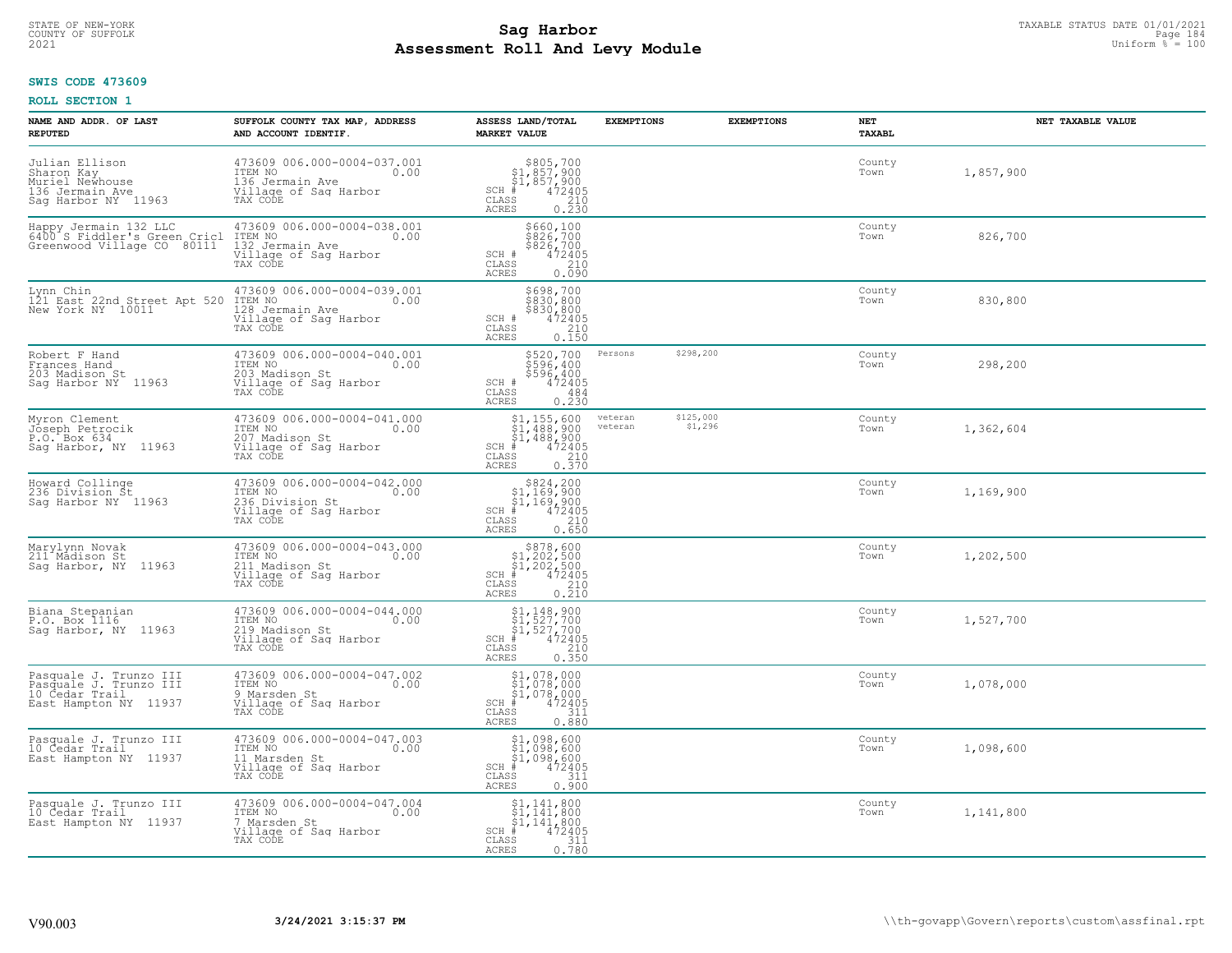# TAXABLE STATUS DATE 01/01/2021<br>COUNTY OF SUFFOLK Page 185 **Assessment Roll And Levy Module Example 2021** Uniform  $\frac{1}{8}$  = 100

#### **SWIS CODE 473609**

| NAME AND ADDR. OF LAST<br><b>REPUTED</b>                                                                | SUFFOLK COUNTY TAX MAP, ADDRESS<br>AND ACCOUNT IDENTIF.                                                       | ASSESS LAND/TOTAL<br><b>MARKET VALUE</b>                                                                                                                                                                                                                                                                                                    | <b>EXEMPTIONS</b>    | <b>EXEMPTIONS</b> | NET<br>TAXABL  | NET TAXABLE VALUE |
|---------------------------------------------------------------------------------------------------------|---------------------------------------------------------------------------------------------------------------|---------------------------------------------------------------------------------------------------------------------------------------------------------------------------------------------------------------------------------------------------------------------------------------------------------------------------------------------|----------------------|-------------------|----------------|-------------------|
| Pasquale J. Trunzo III<br>10 Cedar Trail<br>East Hampton NY 11937                                       | 473609 006.000-0004-047.005<br>ITEM NO 0.00<br>0.00<br>15 Marsden St<br>Village of Sag Harbor<br>TAX CODE     | $\begin{array}{l} $1,197,200 \ $1,197,200 \ $1,197,200 \ $1,197,200 \ \end{array}$<br>SCH #<br>CLASS<br>311<br><b>ACRES</b><br>0.810                                                                                                                                                                                                        |                      |                   | County<br>Town | 1,197,200         |
| Ellen Isler (Trustee)<br>Ellen Isler Rev Living Trust<br>610 West 110th St Apt 4C<br>New York, NY 10025 | 473609 006.000-0004-048.000<br>ITEM NO<br>0.00<br>227 Madison St<br>Village of Sag Harbor<br>TAX CODE         | $\begin{array}{c} \texttt{\$1,027,200} \\ \texttt{\$1,328,100} \\ \texttt{\$1,328,100} \\ \texttt{\$1,328,100} \\ \texttt{\$1,2405} \\ \texttt{\$18} \\ \texttt{\$18} \\ \texttt{\$19} \\ \texttt{\$19} \\ \texttt{\$10} \\ \texttt{\$10} \\ \texttt{\$10} \\ \texttt{\$10} \\ \texttt{\$10} \end{array}$<br>SCH #<br>CLASS<br><b>ACRES</b> |                      |                   | County<br>Town | 1,328,100         |
| Tracey Jackson<br>Glenn Horowitz<br>c/o Kronish Lieb Weiner & He<br>12 E 76 St<br>Sag Harbor, NY 10021  | 473609 006.000-0004-049.000<br>ITEM NO<br>0.00<br>233 Madison St<br>Village of Sag Harbor<br>TAX CODE         | \$878,600<br>$$1,239,100$<br>$$1,239,100$<br>$*$<br>$472405$<br>$85$<br>$*$<br>$*$<br>$SCH$ #<br>CLASS<br>0.210<br><b>ACRES</b>                                                                                                                                                                                                             |                      |                   | County<br>Town | 1,239,100         |
| Stephanie J Louise<br>PO Box 2837<br>Saq Harbor, NY 11963                                               | 473609 006.000-0004-050.000<br>ITEM NO<br>0.00<br>245 Madison St<br>Village of Sag Harbor<br>TAX CODE         | $$1, 267, 200$<br>$$1, 604, 100$<br>$$1, 604, 100$<br>$472405$<br>$$210$<br>$SCH$ #<br>CLASS<br><b>ACRES</b><br>0.390                                                                                                                                                                                                                       |                      |                   | County<br>Town | 1,604,100         |
| Sarah Nicole Bernard<br>Baumstein, Dorothy (Life Est<br>300 E 33rd St<br>New York, NY 10016             | 473609 006.000-0004-051.000<br>ITEM NO<br>0.00<br>1121<br>255 Madison St<br>Village of Sag Harbor<br>TAX CODE | $$960, 800$<br>$$1, 213, 000$<br>$$1, 213, 000$<br>$$472405$<br>$SCH$ #<br>$\mathtt{CLASS}$<br>210<br>0.410<br><b>ACRES</b>                                                                                                                                                                                                                 |                      |                   | County<br>Town | 1,213,000         |
| Nancy Hooper<br>P. O. Box 2086<br>Saq Harbor NY 11963                                                   | 473609 006.000-0004-052.000<br>ITEM NO<br>0.00<br>261 Madison St<br>Village of Sag Harbor<br>TAX CODE         | \$416,800<br>\$492,200<br>\$492,200<br>472405<br>SCH #<br>CLASS<br>210<br>0.070<br><b>ACRES</b>                                                                                                                                                                                                                                             |                      |                   | County<br>Town | 492,200           |
| Nancy A Hooper (Trustee)<br>The Nancy A. Hooper Revocabl<br>263 Madison St<br>Saq Harbor NY 11963       | 473609 006.000-0004-053.000<br>0.00 0.00<br>263 Madison St<br>Village of Sag Harbor<br>TAX CODE               | $$981,10051,287,60051,287,600472405$<br>$SCH$ #<br>CLASS<br>$\frac{210}{0.230}$<br><b>ACRES</b>                                                                                                                                                                                                                                             |                      |                   | County<br>Town | 1,287,600         |
| James L Larocca<br>Dale M Larocca<br>Dale M LaRocca<br>267 Madison St<br>Saq Harbor NY 11963            | 473609 006.000-0004-054.000<br>0.00 0.00<br>267 Madison St<br>Village of Sag Harbor<br>TAX CODE               | $$1,132,000$<br>$$1,607,800$<br>$$1,607,800$<br>$472405$<br>$$210$<br>$SCH$ #<br>CLASS<br>0.350<br><b>ACRES</b>                                                                                                                                                                                                                             | \$125,000<br>veteran |                   | County<br>Town | 1,482,800         |
| John K Oppenheimer<br>Lea Mason Oppenheimer<br>P.O. Box 3137<br>Saq Harbor, NY 11963                    | 473609 006.000-0004-055.000<br>TTEM NO 0.00<br>8 Marsden St<br>Village of Saq Harbor<br>TAX CODE              | $$1, 019, 000$<br>$$1, 589, 600$<br>$$1, 589, 600$<br>$*1, 589, 600$<br>$*1, 472405$<br>$SCH$ #<br>CLASS<br>210<br><b>ACRES</b><br>0.470                                                                                                                                                                                                    |                      |                   | County<br>Town | 1,589,600         |
| Pasquale J. Trunzo III<br>10 Cedar Trail<br>East Hampton NY 11937                                       | 473609 006.000-0004-056.000<br>ITEM NO<br>0.00<br>12 Marsden St<br>Village of Sag Harbor<br>TAX CODE          | $\begin{array}{l} $1,121,900 \ $1,121,900 \ $1,121,900 \ $1,121,900 \ \end{array}$<br>$SCH$ #<br>CLASS<br>311<br>0.760<br><b>ACRES</b>                                                                                                                                                                                                      |                      |                   | County<br>Town | 1,121,900         |
| Grover Pagano<br>Deborah L. Pagano<br>872 Madison Avenue Apt 6B<br>New York NY 10021                    | 473609 006.000-0004-057.000<br>ITEM NO<br>0.00<br>268 Division St<br>Village of Sag Harbor<br>TAX CODE        | \$687,900<br>\$2,309,500<br>\$2,309,500<br>$SCH$ #<br>472405<br>CLASS<br>210<br>0.310<br>ACRES                                                                                                                                                                                                                                              |                      |                   | County<br>Town | 2,309,500         |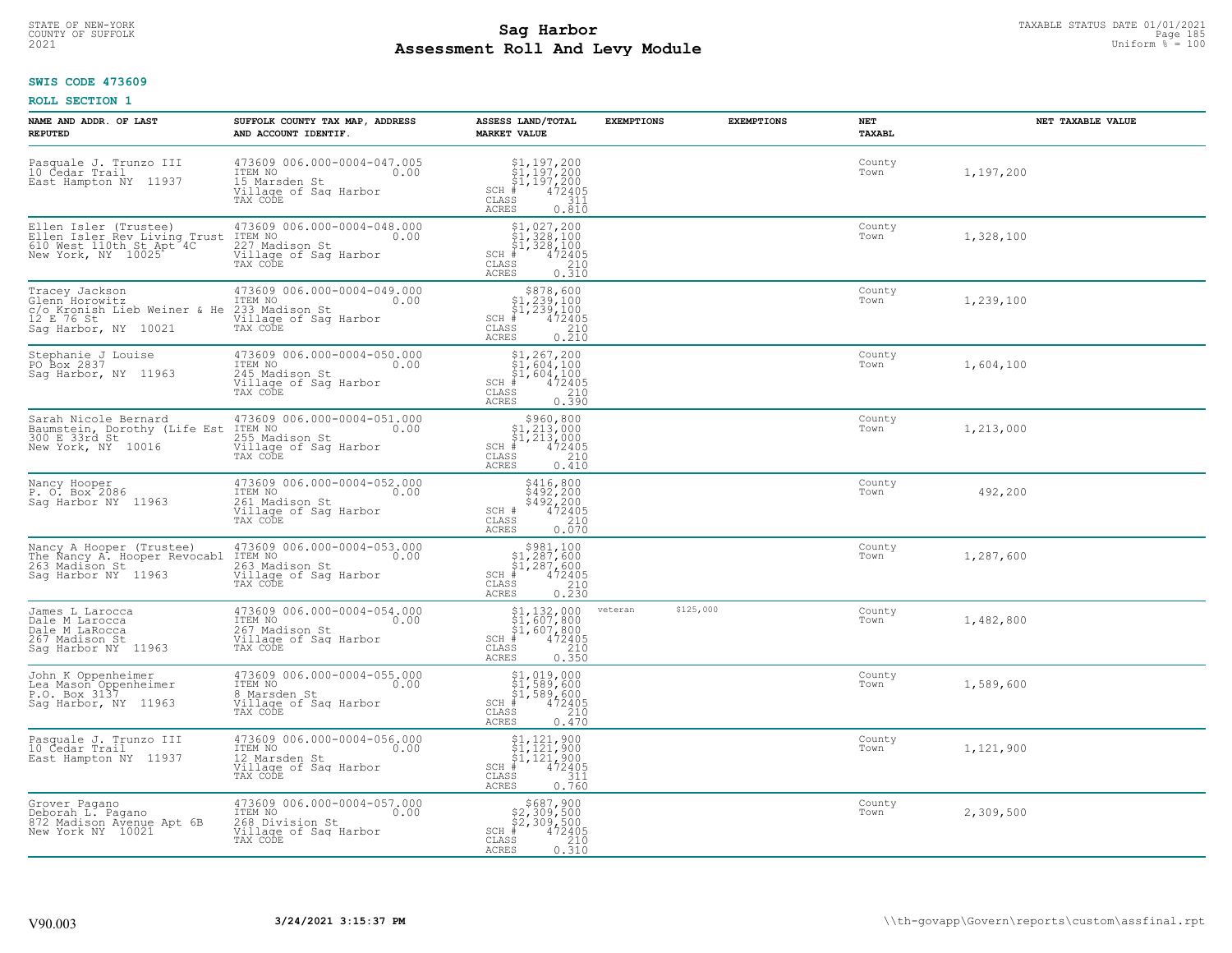# TAXABLE STATUS DATE 01/01/2021<br>COUNTY OF SUFFOLK Page 186 **Assessment Roll And Levy Module Example 2021** Uniform  $\frac{1}{8}$  = 100

### **SWIS CODE 473609**

| NAME AND ADDR. OF LAST<br><b>REPUTED</b>                                                           | SUFFOLK COUNTY TAX MAP, ADDRESS<br>AND ACCOUNT IDENTIF.                                                | ASSESS LAND/TOTAL<br><b>MARKET VALUE</b>                                                                                                                       | <b>EXEMPTIONS</b> | <b>EXEMPTIONS</b> | NET<br>TAXABL  | NET TAXABLE VALUE |
|----------------------------------------------------------------------------------------------------|--------------------------------------------------------------------------------------------------------|----------------------------------------------------------------------------------------------------------------------------------------------------------------|-------------------|-------------------|----------------|-------------------|
| 130 Barrow LLC<br>c/o Grace Lee<br>321 Greenwich St #4<br>New York NY 10013                        | 473609 006.000-0004-058.000<br>ITEM NO<br>0.00<br>274 Division St<br>Village of Saq Harbor<br>TAX CODE | $$893,900$<br>$$1,469,200$<br>$$1,469,200$<br>$*$<br>$*$<br>$472405$<br>$SCH$ #<br>CLASS<br>210<br>ACRES<br>0.340                                              |                   |                   | County<br>Town | 1,469,200         |
| Patricia A. Puma, Trustee<br>The Mitchell Wolpack Irrevoc<br>1635 Sagg Road<br>Saq Harbor NY 11963 | 473609 006.000-0004-059.000<br>ITEM NO<br>0.00<br>280 Division St<br>Village of Sag Harbor<br>TAX CODE | \$600,900<br>\$696,900<br>\$696,900<br>472405<br>SCH #<br>CLASS<br>$\frac{210}{0.170}$<br>ACRES                                                                |                   |                   | County<br>Town | 696,900           |
| GBP Sag Harbor LLC<br>P.O. Box 783<br>Greenport NY 11944                                           | 473609 006.000-0004-060.000<br>ITEM NO<br>0.00<br>286 Division St<br>Village of Sag Harbor<br>TAX CODE | \$1,019,100<br>$\begin{array}{l} 31,232,300 \\ 51,232,300 \\ + 472405 \end{array}$<br>$SCH$ #<br>CLASS<br>$\begin{array}{c} 210 \\ 0.520 \end{array}$<br>ACRES |                   |                   | County<br>Town | 1,232,300         |
| Gerald Pryor<br>Dawn Smith<br>Apt 7s<br>125 Cedar St<br>New York, NY 10006                         | 473609 006.000-0004-061.000<br>ITEM NO<br>0.00<br>23 Grand St<br>Village of Sag Harbor<br>TAX CODE     | \$867,900<br>\$1,095,000<br>\$1,095,000<br>$SCH$ #<br>$\frac{472405}{210}$<br>CLASS<br>$0.\bar{4}\bar{2}\bar{0}$<br><b>ACRES</b>                               |                   |                   | County<br>Town | 1,095,000         |
| Judith Grey<br>Lois Rice<br>178 Houston St Apt 10<br>New York, NY 10014                            | 473609 006.000-0004-062.000<br>ITEM NO<br>0.00<br>19 Grand St<br>Village of Saq Harbor<br>TAX CODE     | \$872,000<br>$$1,076,700$<br>$$1,076,700$<br>$472405$<br>$SCH$ #<br>CLASS<br>$\begin{array}{c} 210 \\ 0.340 \end{array}$<br><b>ACRES</b>                       |                   |                   | County<br>Town | 1,076,700         |
| Alex Streeter<br>Sabina Streeter<br>141 Wooster St #3B<br>New York NY 10012                        | 473609 006.000-0004-063.000<br>ITEM NO<br>0.00<br>15 Grand St<br>Village of Sag Harbor<br>TAX CODE     | $$872,500$<br>$$1,077,800$<br>$$1,077,800$<br>$$472405$<br>$SCH$ #<br>CLASS<br>$\begin{array}{c} 210 \\ 0.220 \end{array}$<br><b>ACRES</b>                     |                   |                   | County<br>Town | 1,077,800         |
| Kate Gimbel Goldman<br>11 Grand St<br>Saq Harbor NY 11963                                          | 473609 006.000-0004-064.000<br>ITEM NO<br>0.00<br>11 Grand St<br>Village of Sag Harbor<br>TAX CODE     | \$854,200<br>\$945,400<br>\$945,400<br>472405<br>SCH #<br>CLASS<br>$\frac{210}{0.240}$<br>ACRES                                                                |                   |                   | County<br>Town | 945,400           |
| David S. Friedman<br>Maxine L. Friedman<br>271 Madison St<br>Sag Harbor NY 11963                   | 473609 006.000-0004-065.000<br>TTEM NO 0.00<br>271 Madison St<br>Village of Sag Harbor<br>TAX CODE     | $$1,023,700$<br>$$1,736,400$<br>$$1,736,400$<br>$*$<br>$*$<br>$*$<br>$*$<br>$SCH$ #<br>CLASS<br>210<br>ACRES<br>0.460                                          |                   |                   | County<br>Town | 1,736,400         |
| Dolores P Leonard<br>169 N Riverside Ave<br>Croton on Hudson, NY 10520                             | 473609 006.000-0004-066.000<br>TTEM NO 0.00<br>281 Madison St<br>Village of Sag Harbor<br>TAX CODE     | \$631,000<br>\$772,100<br>\$772,100<br>SCH #<br>472405<br>CLASS<br>210<br>0.190<br><b>ACRES</b>                                                                |                   |                   | County<br>Town | 772,100           |
| Jill Musnicki Ellis<br>Jameson S Ellis<br>285 Madison St<br>Sag Harbor, NY 11963                   | 473609 006.000-0004-067.000<br>ITEM NO<br>0.00<br>285 Madison St<br>Village of Sag Harbor<br>TAX CODE  | \$737,000<br>\$889,600<br>$$889, 600$<br>472405<br>210<br>SCH #<br>CLASS<br>0.260<br>ACRES                                                                     |                   |                   | County<br>Town | 889,600           |
| Alexander Liberman<br>1104 Nowita Place<br>Venice CA 90291                                         | 473609 006.000-0004-068.000<br>ITEM NO<br>0.00<br>289 Madison St<br>Village of Sag Harbor<br>TAX CODE  | $$658,900$<br>$$1,155,100$<br>$$1,155,100$<br>$$1,155,100$<br>$SCH$ #<br>472405<br>CLASS<br>$\frac{210}{0.210}$<br>ACRES                                       |                   |                   | County<br>Town | 1,155,100         |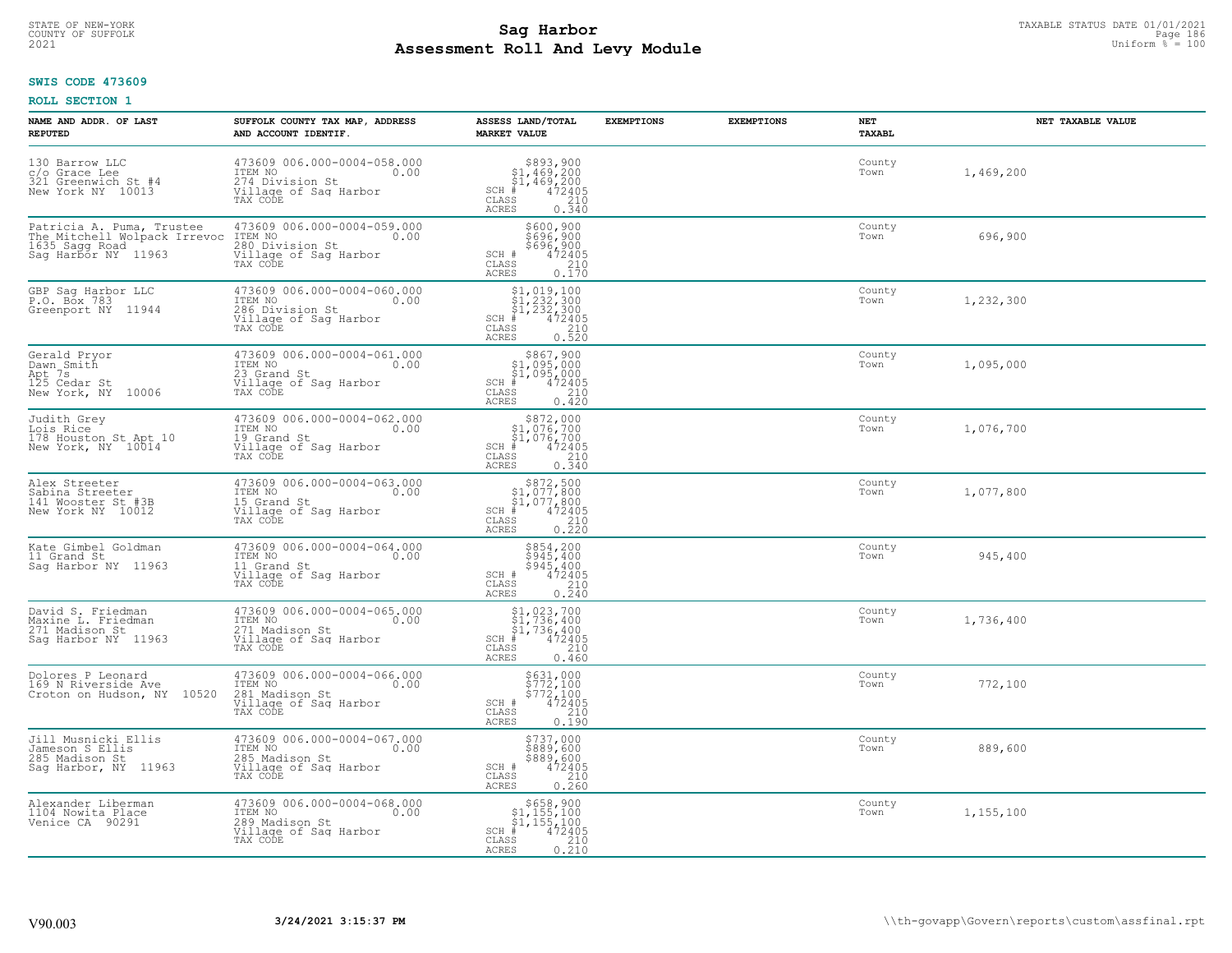# STATE OF NEW-YORK TAXABLE STATUS DATE 01/01/2021<br>COUNTY OF SUFFOLK Page 187 **Assessment Roll And Levy Module Example 2021** Uniform  $\frac{1}{8}$  = 100

#### **SWIS CODE 473609**

| NAME AND ADDR. OF LAST<br><b>REPUTED</b>                                                     | SUFFOLK COUNTY TAX MAP, ADDRESS<br>AND ACCOUNT IDENTIF.                                                | ASSESS LAND/TOTAL<br><b>MARKET VALUE</b>                                                                                                       | <b>EXEMPTIONS</b>                           | <b>EXEMPTIONS</b> | NET<br>TAXABL  | NET TAXABLE VALUE |
|----------------------------------------------------------------------------------------------|--------------------------------------------------------------------------------------------------------|------------------------------------------------------------------------------------------------------------------------------------------------|---------------------------------------------|-------------------|----------------|-------------------|
| Gregg McCarty Wang<br>Timóthy Cragin Wang<br>295 Madison St<br>Sag Harbor, NY 11963          | 473609 006.000-0004-069.000<br>ITEM NO<br>0.00<br>295 Madison St<br>Village of Sag Harbor<br>TAX CODE  | \$1,018,000<br>$\begin{array}{r} 31,399,900 \\ 51,399,900 \\ +1,399,900 \\ +2,472405 \end{array}$<br>$SCH$ #<br>CLASS<br>210<br>ACRES<br>0.340 |                                             |                   | County<br>Town | 1,399,900         |
| Meikle Blossom<br>11 Harrison St<br>Saq Harbor, NY 11963                                     | 473609 006.000-0004-070.000<br>ITEM NO<br>0.00<br>11 Harrison St<br>Village of Sag Harbor<br>TAX CODE  | $$765, 800$<br>$$1, 042, 800$<br>$$1, 042, 800$<br>$$1, 042, 800$<br>$$472405$<br>$SCH$ #<br>CLASS<br>210<br><b>ACRES</b><br>0.150             |                                             |                   | County<br>Town | 1,042,800         |
| Chris Kann<br>25 Central Park West 28Q<br>New York NY 10023                                  | 473609 006.000-0004-073.002<br>ITEM NO<br>0.00<br>19 Harrison St<br>Village of Sag Harbor<br>TAX CODE  | $$1,030,200$<br>$$1,420,400$<br>$$1,420,400$<br>$SCH$ #<br>472405<br>210<br>CLASS<br><b>ACRES</b><br>0.340                                     |                                             |                   | County<br>Town | 1,420,400         |
| Donna Dorian<br>111 Barrow St 3D<br>New York NY 10014                                        | 473609 006.000-0004-073.003<br>ITEM NO<br>0.00<br>25 Harrison St<br>Village of Sag Harbor<br>TAX CODE  | $\begin{array}{l} $1,041,900 \ $2,054,700 \ $2,054,700 \ $4$ \\\mbox{s1} \end{array}$<br>$SCH$ #<br>CLASS<br><b>ACRES</b><br>0.380             |                                             |                   | County<br>Town | 2,054,700         |
| Joseph R. Daly<br>310 Division St<br>Saq Harbor NY 11963                                     | 473609 006.000-0004-074.000<br>ITEM NO 0.00<br>310 Division St<br>Village of Sag Harbor<br>TAX CODE    | $$1,058,600$<br>$$1,959,000$<br>$$1,959,000$<br>$$CH_{10}$<br>$$1,959,000$<br>$$1,959,000$<br>$\mathtt{CLASS}$<br>281<br>0.650<br><b>ACRES</b> |                                             |                   | County<br>Town | 1,959,000         |
| Deborah Price<br>Lacey Price<br>Max Price<br>306 Division St<br>Saq Harbor NY 11963          | 473609 006.000-0004-076.000<br>10.00 0.00<br>302 Division St<br>Village of Sag Harbor<br>TAX CODE      | $\begin{array}{l} 53,000 \\ 53,000 \\ 53,000 \\ 472405 \end{array}$<br>SCH #<br>CLASS<br>323<br>0.060<br><b>ACRES</b>                          |                                             |                   | County<br>Town | 3,000             |
| Julien Merle<br>Marie Gulin-Merle<br>1 York St 10A<br>New York NY 10013                      | 473609 006.000-0004-078.001<br>ITEM NO<br>0.00<br>298 Division St<br>Village of Sag Harbor<br>TAX CODE | $$326, 900$<br>$$1, 107, 400$<br>$$1, 107, 400$<br>$*1, 107, 400$<br>$*1, 472405$<br>$SCH$ #<br>CLASS<br>210<br>0.170<br><b>ACRES</b>          |                                             |                   | County<br>Town | 1,107,400         |
| Maryann Dianora Brondal<br>26 Grand St<br>Sag Harbor, NY 11963                               | 473609 006.000-0004-079.000<br>ITEM NO<br>0.00<br>26 Grand St<br>Village of Sag Harbor<br>TAX CODE     | $$917,000$<br>$$1,006,300$<br>$$1,006,300$<br>$*$<br>$*$ 472405<br>$SCH$ #<br>CLASS<br>210<br><b>ACRES</b><br>0.320                            |                                             |                   | County<br>Town | 1,006,300         |
| Green Barn Holdings 2, LLC<br>19 Brander Parkway<br>P.O. Box 1924<br>Shelter Island NY 11964 | 473609 006.000-0004-080.000<br>ITEM NO<br>0.00<br>20 Grand St<br>Village of Sag Harbor<br>TAX CODE     | \$980,800<br>\$3,507,800<br>\$3,507,800<br>$SCH$ #<br>472405<br>CLASS<br>210<br><b>ACRES</b><br>0.360                                          |                                             |                   | County<br>Town | 3,507,800         |
| Bruce Mitchell<br>Rosemary Mitchell<br>Grand St<br>Saq Harbor, NY 11963                      | 473609 006.000-0004-081.000<br>ITEM NO<br>0.00<br>12 Grand St<br>Village of Sag Harbor<br>TAX CODE     | \$972,700<br>$$1,169,400$<br>$$1,169,400$<br>$*$ 472405<br>$SCH$ #<br>CLASS<br>210<br><b>ACRES</b><br>0.450                                    | \$75,000<br>veteran<br>\$109,440<br>Volunte |                   | County<br>Town | 984,960           |
| Susan Sprott<br>PO Box 1983<br>Saq Harbor NY 11963                                           | 473609 006.000-0004-082.001<br>ITEM NO<br>0.00<br>210 Division St<br>Village of Sag Harbor<br>TAX CODE | \$707,100<br>\$957,700<br>\$957,700<br>472405<br>SCH #<br>$\mathtt{CLASS}$<br>210<br>0.230<br>ACRES                                            |                                             |                   | County<br>Town | 957,700           |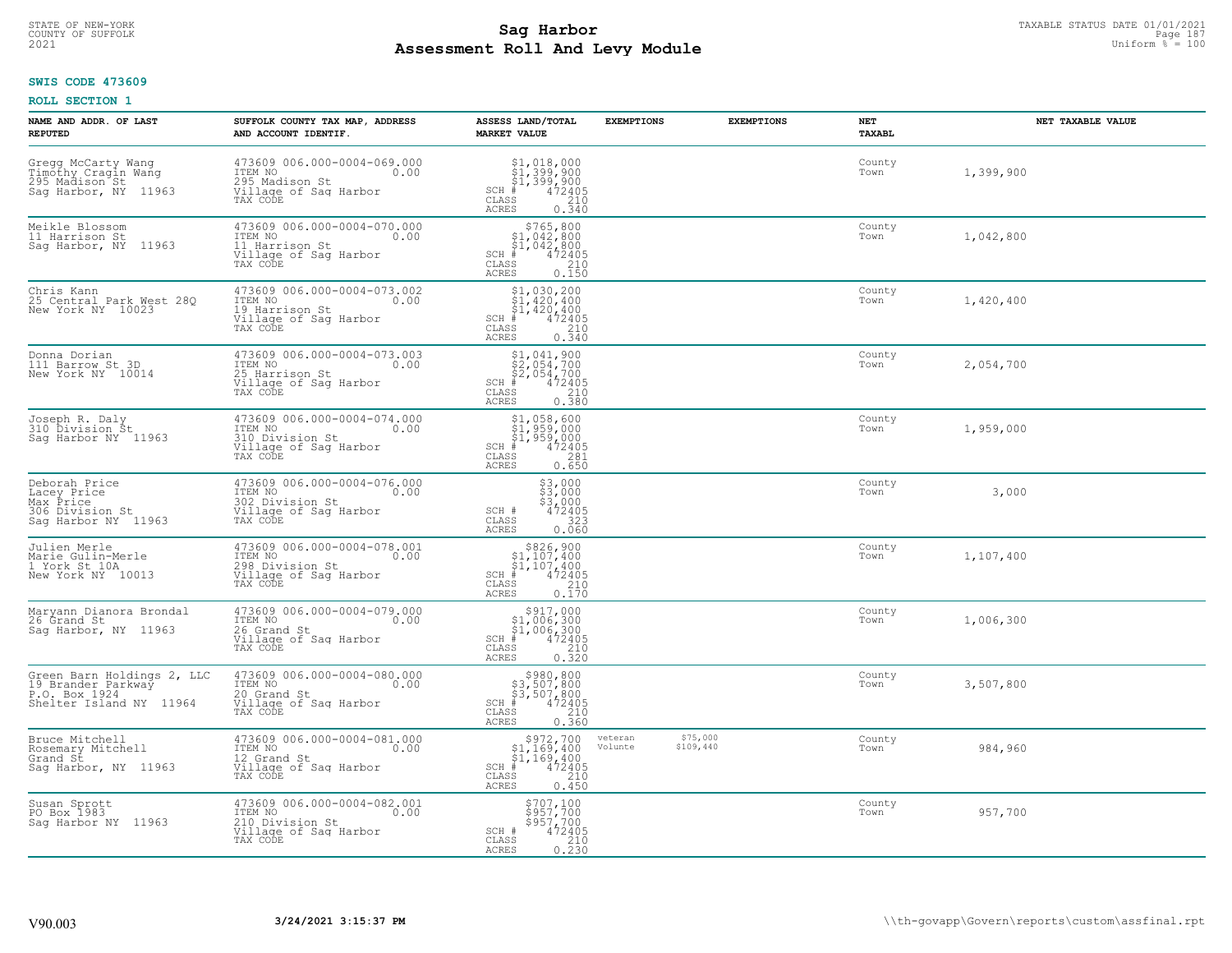# TAXABLE STATUS DATE 01/01/2021<br>COUNTY OF SUFFOLK Page 188 **Assessment Roll And Levy Module Example 2021** Uniform  $\frac{1}{8}$  = 100

#### **SWIS CODE 473609**

| NAME AND ADDR. OF LAST<br><b>REPUTED</b>                                     | SUFFOLK COUNTY TAX MAP, ADDRESS<br>AND ACCOUNT IDENTIF.                                              | ASSESS LAND/TOTAL<br><b>MARKET VALUE</b>                                                                                      | <b>EXEMPTIONS</b>                            | <b>EXEMPTIONS</b> | NET<br><b>TAXABL</b> | NET TAXABLE VALUE |
|------------------------------------------------------------------------------|------------------------------------------------------------------------------------------------------|-------------------------------------------------------------------------------------------------------------------------------|----------------------------------------------|-------------------|----------------------|-------------------|
| Lacey Levine<br>Max Price<br>306 Division Street<br>Sag Harbor NY 11963      | 473609 006.000-0004-084.001<br>TTEM NO 0.00<br>306 Division St<br>Village of Sag Harbor<br>TAX CODE  | \$645,400<br>\$809,800<br>\$809,800<br>472405<br>SCH #<br>CLASS<br>210<br><b>ACRES</b><br>0.190                               |                                              |                   | County<br>Town       | 809,800           |
| Lili A Kabelitz<br>Gary B Kabelitz<br>PO Box 1444<br>Sag Harbor, NY 11963    | 473609 006.000-0004-085.001<br>ITEM NO<br>0.00<br>19 William St<br>Village of Sag Harbor<br>TAX CODE | $5756,800$<br>$5863,700$<br>$5863,700$<br>$472405$<br>$210$<br>SCH #<br>CLASS<br><b>ACRES</b><br>0.110                        |                                              |                   | County<br>Town       | 863,700           |
| Dianne M Gil<br>11 Storyhill Road<br>Chester <sup>-</sup> CT 06412           | 473609 007.000-0001-001.002<br>ITEM NO<br>0.00<br>62 Joels Ln<br>Village of Sag Harbor<br>TAX CODE   | $$1,432,100$<br>$$1,652,000$<br>$$1,652,000$<br>$*$<br>$472405$<br>$*$<br>$2100$<br>$SCH$ #<br>CLASS<br><b>ACRES</b><br>1.400 |                                              |                   | County<br>Town       | 1,652,000         |
| Michael Henry<br>Maureen McDermott<br>36 Joels Ln<br>Saq Harbor NY 11963     | 473609 007.000-0001-001.004<br>ITEM NO<br>0.00<br>36 Joels Ln<br>Village of Sag Harbor<br>TAX CODE   | \$804,800<br>\$1,215,600<br>\$1,215,600<br>$SCH$ #<br>$\frac{472405}{210}$<br>CLASS<br>ACRES<br>0.520                         |                                              |                   | County<br>Town       | 1,215,600         |
| Anita Marie Guarino<br>Rr 2 Box 551<br>38 Joels Ln<br>Saq Harbor, NY 11963   | 473609 007.000-0001-001.005<br>ITEM NO<br>0.00<br>38 Joels Ln<br>Village of Sag Harbor<br>TAX CODE   | \$840,500<br>\$1,109,900<br>\$1,109,900<br>$SCH$ #<br>472405<br>CLASS<br>210<br>ACRES<br>0.490                                |                                              |                   | County<br>Town       | 1,109,900         |
| Kevin P O Brien<br>Deborah M O Brien<br>Southampton, NY 11968                | 473609 007.000-0001-001.006<br>ITEM NO<br>0.00<br>40 Joels Ln<br>Village of Sag Harbor<br>TAX CODE   | \$756,500<br>$$1,115,900$<br>$$1,115,900$<br>$*$ 472405<br>$$2,10$<br>$SCH$ #<br>CLASS<br>0.490<br><b>ACRES</b>               | \$111,590<br>Volunte<br>\$100,431<br>Volunte |                   | County<br>Town       | 903,879           |
| Joseph W Labrozzi JR<br>Leslie A Labrozzi<br>Main St<br>Sag Harbor, NY 11963 | 473609 007.000-0001-001.007<br>ITEM NO<br>0.00<br>44 Joels Ln<br>Village of Sag Harbor<br>TAX CODE   | \$841,000<br>\$1,150,700<br>\$1,150,700<br>$SCH$ #<br>472405<br>210<br>CLASS<br><b>ACRES</b><br>0.460                         |                                              |                   | County<br>Town       | 1,150,700         |
| Karol A Washburn<br>48 Joels Ln<br>Sag Harbor NY 11963                       | 473609 007.000-0001-001.008<br>ITEM NO<br>0.00<br>48 Joels Ln<br>Village of Sag Harbor<br>TAX CODE   | $$840,500$<br>$$1,308,700$<br>$$1,308,700$<br>$*1,308,700$<br>$*1,472405$<br>$SCH$ #<br>CLASS<br>210<br><b>ACRES</b><br>0.490 |                                              |                   | County<br>Town       | 1,308,700         |
| J. David Davis<br>50 Joels Ln<br>Saq Harbor NY 11963                         | 473609 007.000-0001-001.009<br>ITEM NO<br>0.00<br>50 Joels Ln<br>Village of Sag Harbor<br>TAX CODE   | $$840,500$<br>$$3,176,800$<br>$$3,176,800$<br>$$472405$<br>$SCH$ #<br>CLASS<br>210<br><b>ACRES</b><br>0.490                   |                                              |                   | County<br>Town       | 3,176,800         |
| 54 JOELS LLC<br>54 Joels Lane<br>11963<br>Saq Harbor NY                      | 473609 007.000-0001-001.010<br>ITEM NO<br>0.00<br>54 Joels Ln<br>Village of Sag Harbor<br>TAX CODE   | $SCH$ #<br>CLASS<br><b>ACRES</b><br>0.490                                                                                     |                                              |                   | County<br>Town       | 1,335,400         |
| Michael Labrozzi<br>Autumn Labrozzi<br>56 Joels Ln<br>Saq Harbor NY 11963    | 473609 007.000-0001-001.011<br>ITEM NO<br>0.00<br>56 Joels Ln<br>Village of Sag Harbor<br>TAX CODE   | $$834,500$<br>$$1,588,300$<br>$$1,588,300$<br>$$472405$<br>$SCH$ #<br>210<br>$\mathtt{CLASS}$<br><b>ACRES</b><br>0.440        | \$158,830<br>Volunte                         |                   | County<br>Town       | 1,429,470         |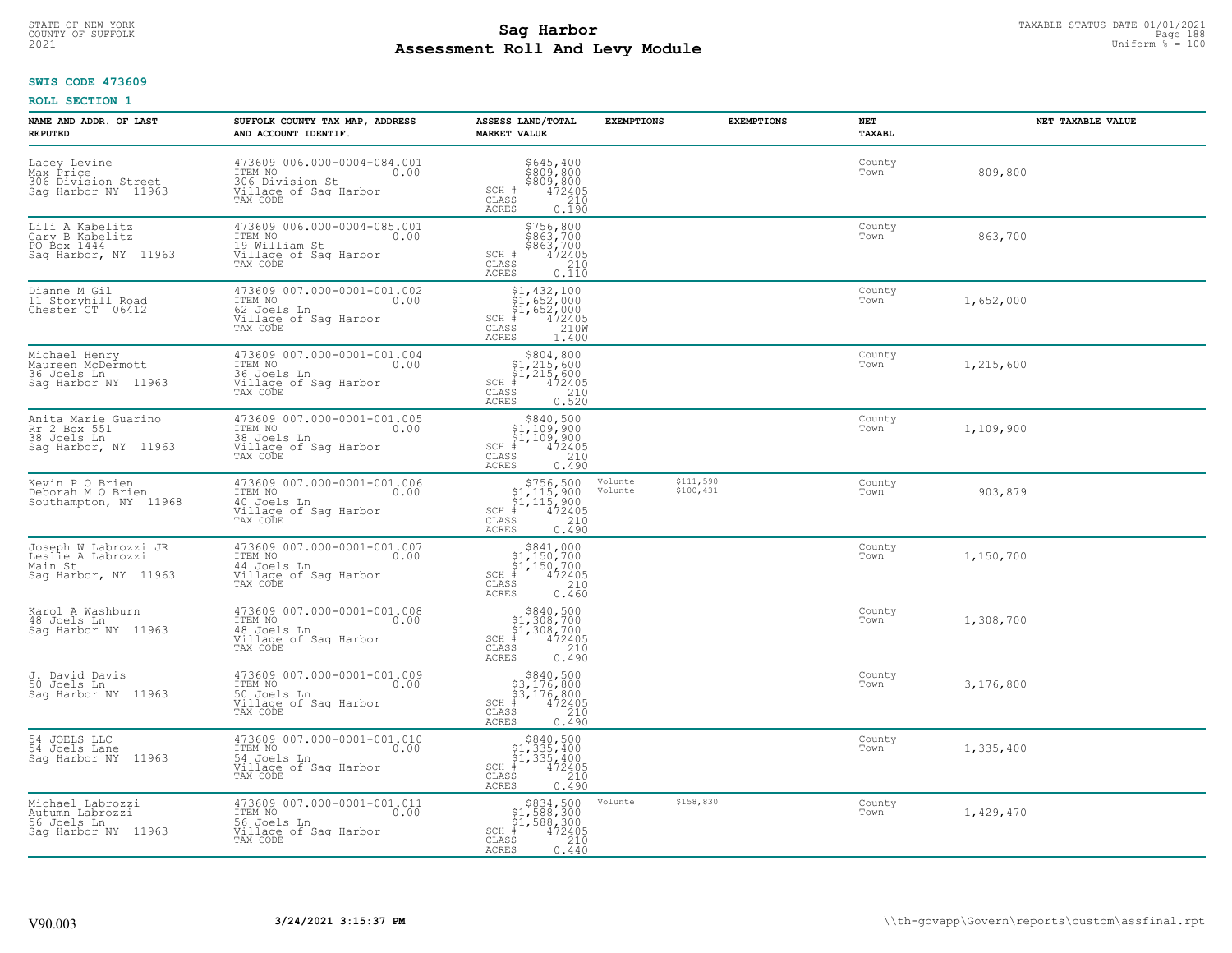# TAXABLE STATUS DATE 01/01/2021<br>COUNTY OF SUFFOLK Page 189 Page 189 **Assessment Roll And Levy Module Example 2021** Uniform  $\frac{1}{8}$  = 100

### **SWIS CODE 473609**

| NAME AND ADDR. OF LAST<br><b>REPUTED</b>                                                           | SUFFOLK COUNTY TAX MAP, ADDRESS<br>AND ACCOUNT IDENTIF.                                                                                                                                                                    | ASSESS LAND/TOTAL<br><b>MARKET VALUE</b>                                                                                                                                                                                 | <b>EXEMPTIONS</b> | <b>EXEMPTIONS</b> | <b>NET</b><br>TAXABL | NET TAXABLE VALUE |
|----------------------------------------------------------------------------------------------------|----------------------------------------------------------------------------------------------------------------------------------------------------------------------------------------------------------------------------|--------------------------------------------------------------------------------------------------------------------------------------------------------------------------------------------------------------------------|-------------------|-------------------|----------------------|-------------------|
| Ralph J Ficorelli SR<br>P.O. Box 1181<br>Saq Harbor, NY 11963                                      | 473609 007.000-0001-001.013<br>ITEM NO<br>0.00<br>60 Joels Ln<br>Village of Sag Harbor<br>TAX CODE                                                                                                                         | $\begin{array}{r} 5934, 800 \\ 51, 202, 500 \\ 51, 202, 500 \\ \text{\#} \hspace{2.5cm} 472405 \\ \text{\#} \hspace{2.5cm} 210 \\ \text{\#} \hspace{2.5cm} 210 \end{array}$<br>$SCH$ #<br>CLASS<br><b>ACRES</b><br>0.540 |                   |                   | County<br>Town       | 1,202,500         |
| Wayne C. Mortensen, Jr.<br>P.O. Box 394<br>Saq Harbor NY 11963                                     | 473609 007.000-0001-002.000<br>ITEM NO<br>0.00<br>27 Joels Ln<br>Village of Sag Harbor<br>TAX CODE                                                                                                                         | \$822,000<br>\$1,016,700<br>\$1,016,700<br>$SCH$ #<br>472405<br>CLASS<br>210<br>0.550<br>ACRES                                                                                                                           |                   |                   | County<br>Town       | 1,016,700         |
| Joseph W Labrozzi<br>Joels Ln<br>Saq Harbor, NY 11963                                              | 473609 007.000-0001-003.003<br>ITEM NO<br>0.00<br>31 Joels Ln<br>Village of Sag Harbor<br>TAX CODE                                                                                                                         | \$820,500<br>$$1,084,900$<br>$$1,084,900$<br>$472405$<br>$SCH$ #<br>CLASS<br>210<br>0.550<br><b>ACRES</b>                                                                                                                |                   |                   | County<br>Town       | 1,084,900         |
| Joseph W. Labrozzi Sr. Trust<br>Joseph W. Labrozzi Sr. Revoc<br>31 Joels Ln<br>Sag Harbor NY 11963 | 473609 007.000-0001-004.000<br>ITEM NO 0.00<br>ITEM NO<br>35 Joels Ln<br>Village of Saq Harbor<br>TAX CODE                                                                                                                 | $\begin{array}{r} 8845, 800 \\ 845, 800 \\ 845, 800 \\ 472405 \\ 311 \\ \end{array}$<br>SCH #<br>CLASS<br><b>ACRES</b><br>0.530                                                                                          |                   |                   | County<br>Town       | 845,800           |
| Nancy J Remkus<br>39 Jõels Ln<br>Sag Harbor, NY 11963                                              | 473609 007.000-0001-005.000<br>ITEM NO<br>0.00<br>39 Joels Ln<br>Village of Sag Harbor<br>TAX CODE                                                                                                                         | $\begin{array}{r} 5837,000\\ 51,195,300\\ 51,195,300\\ *\\ *\\ 215\\ 215\\ 0.530 \end{array}$<br>$SCH$ #<br>$\mathtt{CLASS}$<br>ACRES                                                                                    |                   |                   | County<br>Town       | 1,195,300         |
| Jeffrey Brown<br>Kathleen Brown<br>43 Joels Ln<br>Sag Harbor, NY 11963                             | 473609 007.000-0001-006.000<br>ITEM NO<br>0.00<br>43 Joels Ln<br>Willage of Sag Harbor<br>Village of Sag Harbor<br>TAX CODE                                                                                                | $\begin{array}{r} 5867, 700 \\ 51, 510, 700 \\ 51, 510, 700 \\ * \\ * \\ 55 \\ 210 \\ 520 \\ \end{array}$<br>$SCH$ #<br>CLASS<br><b>ACRES</b>                                                                            | Volunte           | \$151,070         | County<br>Town       | 1,359,630         |
| Christine A. Slevin Irrevoca<br>159 Madison Ave 5E<br>New York NY 10016                            | 473609 007.000-0001-007.000<br>ITEM NO<br>0.00<br>47 Joels Ln<br>Village of Sag Harbor<br>TAX CODE                                                                                                                         | $$850, 400$<br>$$1, 297, 300$<br>$$1, 297, 300$<br>$$472405$<br>$SCH$ #<br>CLASS<br>210<br><b>ACRES</b><br>0.520                                                                                                         |                   |                   | County<br>Town       | 1,297,300         |
| Shiplap LTD<br>c/o Sagrario Perez-Soto<br>200 E 66th St Apt C1604<br>New York NY 10065             | 473609 007.000-0001-008.000<br>ITEM NO<br>0.00<br>51 Joels Ln<br>Village of Saq Harbor<br>TAX CODE                                                                                                                         | $$885,600$<br>$$2,116,100$<br>$$2,116,100$<br>$472405$<br>$$210$<br>$SCH$ #<br>CLASS<br><b>ACRES</b><br>0.510                                                                                                            |                   |                   | County<br>Town       | 2,116,100         |
| Elena Self<br>Owain Self<br>332 West 20th St<br>New York NY 10011                                  | 473609 007.000-0001-009.000<br>TTEM NO<br>55 Joels Ln<br><u>Village</u> of Saq Harbor<br>0.00<br>TAX CODE                                                                                                                  | \$876,000<br>\$3,012,500<br>\$3,012,500<br>$SCH$ #<br>472405<br>CLASS<br>$\begin{array}{c} 210 \\ 0.510 \end{array}$<br>ACRES                                                                                            |                   |                   | County<br>Town       | 3,012,500         |
|                                                                                                    | Judith F. Gregory, Co-Truste 473609 007.000-0001-010.000<br>The Judith F. Gregory Living ITEM NO ROWARD 0.00<br>Edward J. Gregory, Co-Truste 59 Joels Ln<br>The Judith F. Gregory Living Village of Sag Harbor<br>TAX CODE | $$1, 402, 900$<br>$$1, 741, 900$<br>$$1, 741, 900$<br>$472405$<br>$12100$<br>SCH #<br>CLASS<br>1.200<br><b>ACRES</b>                                                                                                     | Volunte           | \$174,190         | County<br>Town       | 1,567,710         |
| Saq Harbor Industries Inc<br>P.O. Box 1169<br>Sag Harbor, NY 11963                                 | 473609 007.000-0001-013.000<br>ITEM NO<br>0.00<br>26 Joels Ln<br>Village of Sag Harbor<br>TAX CODE                                                                                                                         | $$490,000$<br>$$490,000$<br>\$490,000<br>SCH #<br>$472405$<br>311<br>CLASS<br>ACRES<br>1.000                                                                                                                             |                   |                   | County<br>Town       | 490,000           |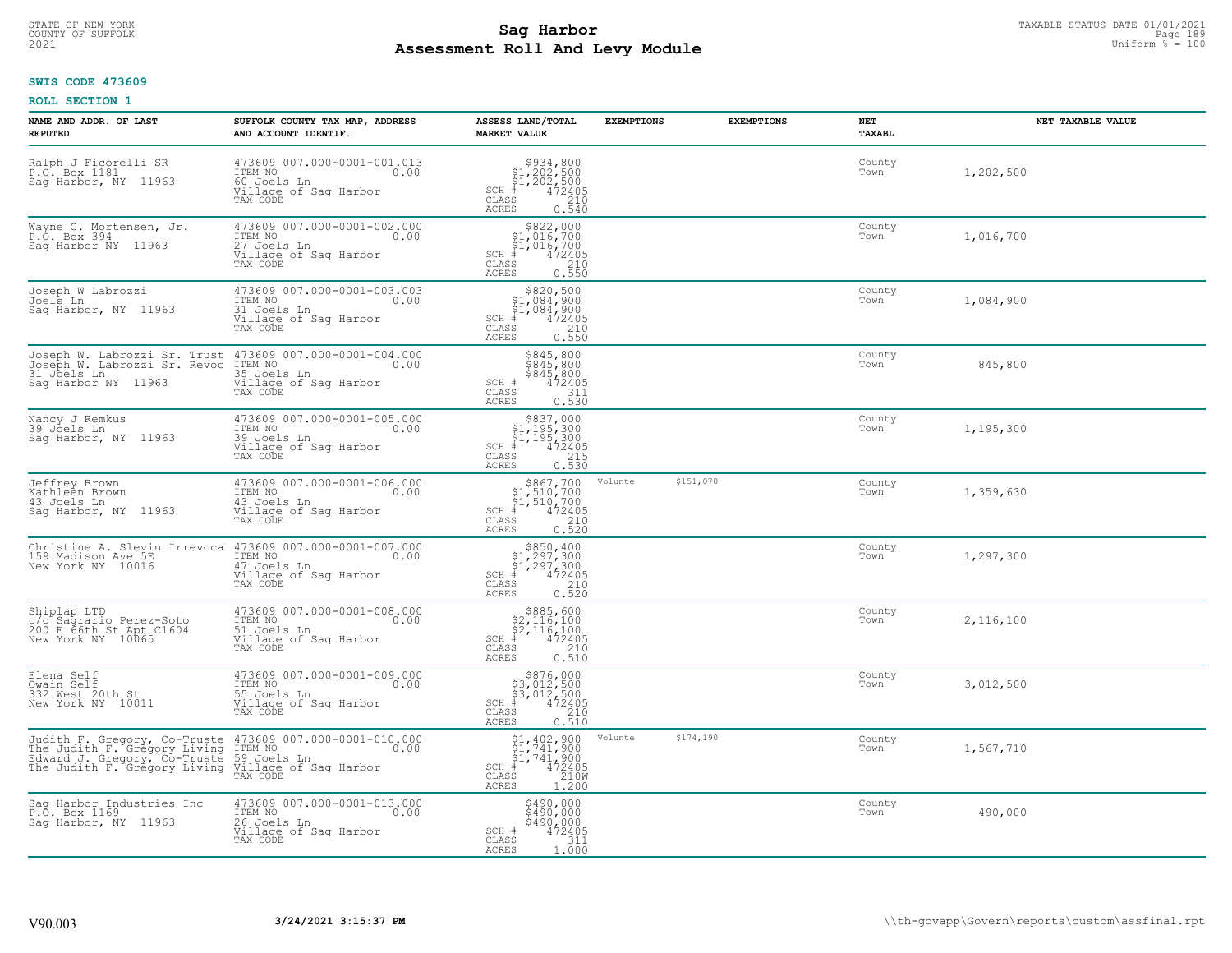# TAXABLE STATUS DATE 01/01/2021<br>COUNTY OF SUFFOLK Page 190 **Assessment Roll And Levy Module Example 2021** Uniform  $\frac{1}{8}$  = 100

#### **SWIS CODE 473609**

| NAME AND ADDR. OF LAST<br><b>REPUTED</b>                                                                                                                                                                                              | SUFFOLK COUNTY TAX MAP, ADDRESS<br>AND ACCOUNT IDENTIF.                                               | ASSESS LAND/TOTAL<br><b>MARKET VALUE</b>                                                                                              | <b>EXEMPTIONS</b>  | <b>EXEMPTIONS</b>    | NET<br>TAXABL  | NET TAXABLE VALUE |
|---------------------------------------------------------------------------------------------------------------------------------------------------------------------------------------------------------------------------------------|-------------------------------------------------------------------------------------------------------|---------------------------------------------------------------------------------------------------------------------------------------|--------------------|----------------------|----------------|-------------------|
| Paul Batista<br>Nancy Finkelstein<br>296 Madison St<br>Sag Harbor NY 11963                                                                                                                                                            | 473609 007.000-0002-001.000<br>ITEM NO<br>0.00<br>296 Madison St<br>Village of Saq Harbor<br>TAX CODE | \$1,002,700<br>\$1,210,800<br>\$1,210,800<br>$SCH$ #<br>472405<br>CLASS<br>$\frac{210}{0.730}$<br><b>ACRES</b>                        |                    |                      | County<br>Town | 1,210,800         |
| Sue G Mingus<br>Robert Ungaro<br>Manhattan Plaza 43 S<br>484 W 43rd St<br>New York, NY 10036                                                                                                                                          | 473609 007.000-0002-003.009<br>ITEM NO<br>0.00<br>142 Suffolk St<br>Village of Sag Harbor<br>TAX CODE | \$552,900<br>\$717,800<br>$\begin{array}{r} \n 5717,800 \\  472405 \\  210 \\  0.710\n \end{array}$<br>SCH #<br>CLASS<br><b>ACRES</b> |                    |                      | County<br>Town | 717,800           |
| Scott Frosch<br>12213 Dunoon Ln<br>Los Angeles CA 90049                                                                                                                                                                               | 473609 007.000-0002-003.010<br>ITEM NO<br>0.00<br>138 Suffolk St<br>Village of Sag Harbor<br>TAX CODE | \$576,300<br>\$1,010,400<br>\$1,010,400<br>$SCH$ #<br>472405<br>210<br>CLASS<br>0.740<br><b>ACRES</b>                                 |                    |                      | County<br>Town | 1,010,400         |
| Dorothy Zaykowski<br>P.O. Box 1184<br>Saq Harbor, NY 11963                                                                                                                                                                            | 473609 007.000-0002-004.001<br>ITEM NO<br>0.00<br>144 Suffolk St<br>Village of Sag Harbor<br>TAX CODE | \$713,900<br>\$884,700<br>\$884,700<br>SCH #<br>$\begin{array}{r} 472405 \\ 220 \\ 1.100 \end{array}$<br>CLASS<br><b>ACRES</b>        |                    |                      | County<br>Town | 884,700           |
| John Linder<br>148 Suffolk Street Ext.<br>Sag Harbor NY 11963                                                                                                                                                                         | 473609 007.000-0002-005.000<br>ITEM NO<br>0.00<br>148 Suffolk St<br>Village of Sag Harbor<br>TAX CODE | \$512,200<br>\$730,600<br>\$730,600<br>472405<br>SCH #<br>210<br>CLASS<br><b>ACRES</b><br>0.560                                       |                    |                      | County<br>Town | 730,600           |
| John R Schroeder<br>R D #2<br>Suffolk Street Ext<br>Saq Harbor, NY 11963                                                                                                                                                              | 473609 007.000-0002-006.000<br>ITEM NO<br>0.00<br>152 Suffolk St<br>Village of Sag Harbor<br>TAX CODE | \$475,600<br>\$683,600<br>\$683,600<br>472405<br>SCH #<br>CLASS<br>210<br>0.460<br>ACRES                                              | veteran<br>Volunte | \$75,000<br>\$60,860 | County<br>Town | 547,740           |
| Jennifer Noble Wootton<br>156 Suffolk St Ext<br>Sag Harbor, NY 11963                                                                                                                                                                  | 473609 007.000-0002-007.000<br>ITEM NO<br>0.00<br>156 Suffolk St<br>Village of Sag Harbor<br>TAX CODE | \$460,000<br>\$761,900<br>\$761,900<br>\$761,900<br>SCH #<br>CLASS<br>210<br>0.440<br>ACRES                                           |                    |                      | County<br>Town | 761,900           |
| Jonathan Kamen<br>Linda H Kamen<br>45 Walworth Ave<br>Scarsdale NY 10583                                                                                                                                                              | 473609 007.000-0002-008.000<br>10.00 0.00<br>160 Suffolk St<br>Village of Sag Harbor<br>TAX CODE      | \$445,600<br>\$668,700<br>\$668,700<br>472405<br>SCH #<br>$\mathtt{CLASS}$<br>210<br><b>ACRES</b><br>0.430                            |                    |                      | County<br>Town | 668,700           |
| Robert Leslie Jacobs, Co-Tru 473609 007.000-0002-009.000<br>The Robert Leslie Jacobs Liv ITEM NO<br>Deborah Ann Smyth Jacobs, Co 164 Suffolk St<br>The Robert Leslie Jacobs, Co-Tru TAX CODE<br>Robert Leslie Jacobs, Co-Tru TAX CODE |                                                                                                       | \$452,800<br>\$734,200<br>\$734,200<br>SCH #<br>472405<br>CLASS<br>210<br><b>ACRES</b><br>0.420                                       |                    |                      | County<br>Town | 734,200           |
| Albert Ryan JR<br>168 Suffolk St Ext<br>Sag Harbor, NY 11963                                                                                                                                                                          | 473609 007.000-0002-010.000<br>ITEM NO<br>0.00<br>168 Suffolk St<br>Village of Sag Harbor<br>TAX CODE | \$490,100<br>\$641,500<br>\$641,500<br>472405<br>SCH #<br>CLASS<br>210<br><b>ACRES</b><br>0.470                                       |                    |                      | County<br>Town | 641,500           |
| Joseph A Porter<br>Suffolk St Ext<br>Saq Harbor, NY 11963                                                                                                                                                                             | 473609 007.000-0002-011.000<br>ITEM NO<br>0.00<br>172 Suffolk St<br>Village of Sag Harbor<br>TAX CODE | \$500,100<br>\$610,600<br>\$610,600<br>SCH #<br>472405<br>210<br>CLASS<br><b>ACRES</b><br>0.390                                       |                    |                      | County<br>Town | 610,600           |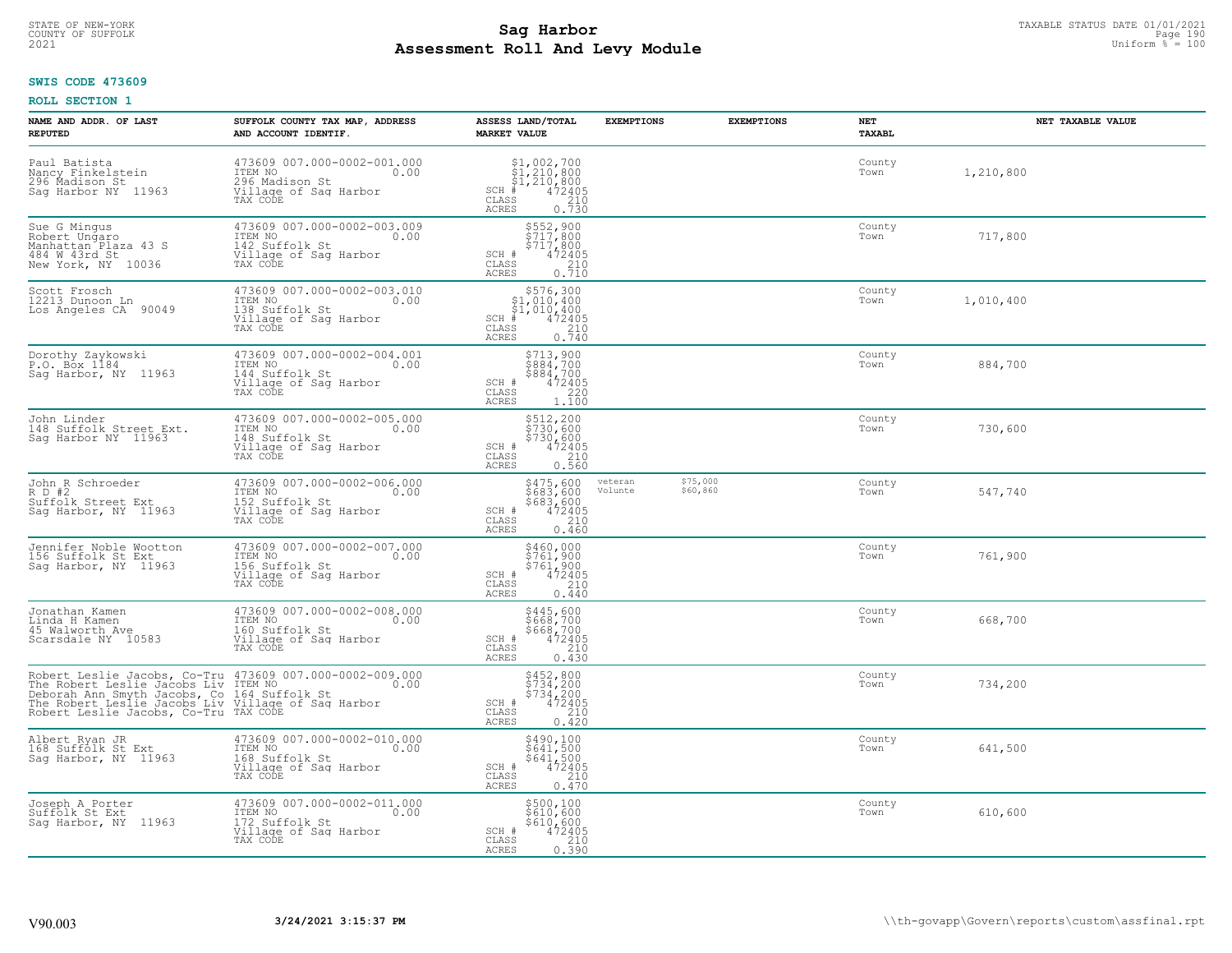# STATE OF NEW-YORK TAXABLE STATUS DATE 01/01/2021<br>COUNTY OF SUFFOLK Page 191 **Assessment Roll And Levy Module Example 2021** Uniform  $\frac{1}{8}$  = 100

#### **SWIS CODE 473609**

| NAME AND ADDR. OF LAST<br><b>REPUTED</b>                                                                                                                                                                                                        | SUFFOLK COUNTY TAX MAP, ADDRESS<br>AND ACCOUNT IDENTIF.                                               | ASSESS LAND/TOTAL<br><b>MARKET VALUE</b>                                                                                                                    | <b>EXEMPTIONS</b>               | <b>EXEMPTIONS</b>    | NET<br><b>TAXABL</b> | NET TAXABLE VALUE |
|-------------------------------------------------------------------------------------------------------------------------------------------------------------------------------------------------------------------------------------------------|-------------------------------------------------------------------------------------------------------|-------------------------------------------------------------------------------------------------------------------------------------------------------------|---------------------------------|----------------------|----------------------|-------------------|
| Jennifer Kelly<br>Robert Patton <sup>7</sup><br>1736 N Stanley Ave<br>Los Angeles CA 90046                                                                                                                                                      | 473609 007.000-0002-012.000<br>TTEM NO 0.00<br>176 Suffolk St<br>Village of Sag Harbor<br>TAX CODE    | \$453,400<br>\$726,600<br>\$726,600<br>\$72405<br>SCH #<br>CLASS<br>210<br><b>ACRES</b><br>0.440                                                            |                                 |                      | County<br>Town       | 726,600           |
| Matthew McAree<br>180 Suffolk St Ext<br>Saq Harbor NY 11963                                                                                                                                                                                     | 473609 007.000-0002-013.000<br>ITEM NO<br>0.00<br>180 Suffolk St<br>Village of Sag Harbor<br>TAX CODE | \$458,900<br>\$680,600<br>\$680,600<br>SCH #<br>$\frac{472405}{210}$<br>CLASS<br>0.350<br><b>ACRES</b>                                                      | veteran<br>Volunte              | \$75,000<br>\$60,560 | County<br>Town       | 545,040           |
| Gregory Thorpe<br>Hayley Thorpe<br>P.O. Box 868<br>Sag Harbor NY 11963                                                                                                                                                                          | 473609 007.000-0002-014.000<br>ITEM NO<br>0.00<br>184 Suffolk St<br>Village of Sag Harbor<br>TAX CODE | \$441,500<br>\$869,600<br>\$869,600<br>472405<br>SCH #<br>CLASS<br>210<br><b>ACRES</b><br>0.430                                                             |                                 |                      | County<br>Town       | 869,600           |
| Susan Thorpe<br>Thomas Thorpe<br>188 Suffolk St Ext<br>Saq Harbor NY 11963                                                                                                                                                                      | 473609 007.000-0002-015.000<br>ITEM NO<br>0.00<br>188 Suffolk St<br>Village of Sag Harbor<br>TAX CODE | \$496,900<br>\$728,500<br>\$728,500<br>SCH #<br>472405<br>CLASS<br>210<br><b>ACRES</b><br>0.480                                                             |                                 |                      | County<br>Town       | 728,500           |
| Jennifer T Giovan<br>Apt 9b<br>60 E 12th St<br>New York, NY 10003                                                                                                                                                                               | 473609 007.000-0002-016.000<br>ITEM NO<br>0.00<br>192 Suffolk St<br>Village of Sag Harbor<br>TAX CODE | \$470,500<br>\$872,200<br>\$872,200<br>472405<br>SCH #<br>CLASS<br>210<br>ACRES<br>0.360                                                                    |                                 |                      | County<br>Town       | 872,200           |
| Peter J DiGirolamo JR (Trust 473609 007.000-0002-017.000<br>Credit Shelter Trust u/w Mar ITEM NO.<br>Peter J DiGirolamo JR (Trust 384 Madison St<br>Peter J DiGirolamo Irrevocab Village of Sag Harbor<br>Dr Jerilyn Rothman (Trustee) TAX CODE |                                                                                                       | $$674, 800$<br>$$833, 200$<br>$$833, 200$<br>$472405$<br>$$210$<br>SCH #<br>CLASS<br><b>ACRES</b><br>0.540                                                  | veteran<br>\$412,013<br>Persons | \$9,175              | County<br>Town       | 412,012           |
| Peter Di Girolamo JR<br>Virginia Di Girolamo<br>Suffolk St Ext<br>Sag Harbor, NY 11963                                                                                                                                                          | 473609 007.000-0002-018.000<br>ITEM NO<br>0.00<br>378 Madison St<br>Village of Sag Harbor<br>TAX CODE | \$696,600<br>$$942,600$<br>$$942,600$<br>SCH #<br>472405<br>210<br>CLASS<br><b>ACRES</b><br>0.460                                                           |                                 |                      | County<br>Town       | 942,600           |
| Vincent Mazzeo<br>Robin Mazzeo<br>Ackerly St<br>Sag Harbor, NY 11963                                                                                                                                                                            | 473609 007.000-0002-019.000<br>ITEM NO<br>0.00<br>366 Madison St<br>Village of Sag Harbor<br>TAX CODE | $$705,700$<br>$$1,024,300$<br>$$1,024,300$<br>$*1,024,300$<br>$*1,02405$<br>$SCH$ #<br>CLASS<br>$\begin{array}{c} 210 \\ 0.550 \end{array}$<br><b>ACRES</b> | veteran<br>Volunte              | \$75,000<br>\$94,930 | County<br>Town       | 854,370           |
| Ellen Wagner<br>360 Madison Ave<br>Saq Harbor, NY 11963                                                                                                                                                                                         | 473609 007.000-0002-020.000<br>ITEM NO<br>0.00<br>360 Madison St<br>Village of Sag Harbor<br>TAX CODE | $\begin{array}{c} $710,000$ \\ $1,020,100$ \\ $1,020,100$ \\ \ast \end{array}$<br>$SCH$ #<br>CLASS<br>210<br><b>ACRES</b><br>0.590                          |                                 |                      | County<br>Town       | 1,020,100         |
| 354 Madison Street LLC<br>203 Brookville Road<br>Brookville NY 11545                                                                                                                                                                            | 473609 007.000-0002-021.000<br>ITEM NO<br>0.00<br>354 Madison St<br>Village of Sag Harbor<br>TAX CODE | $SCH$ #<br>CLASS<br><b>ACRES</b><br>0.920                                                                                                                   |                                 |                      | County<br>Town       | 1,050,400         |
| Lynda P. Mezansky, Trustee<br>The Lynda P. Mezansky Revoca<br>111 M 67th St #32C<br>New York NY 10023                                                                                                                                           | 473609 007.000-0002-022.000<br>ITEM NO<br>0.00<br>346 Madison St<br>Village of Sag Harbor<br>TAX CODE | $$693,500$<br>$$2,057,900$<br>$$2,057,900$<br>$$472405$<br>$SCH$ #<br>CLASS<br>210<br><b>ACRES</b><br>0.400                                                 |                                 |                      | County<br>Town       | 2,057,900         |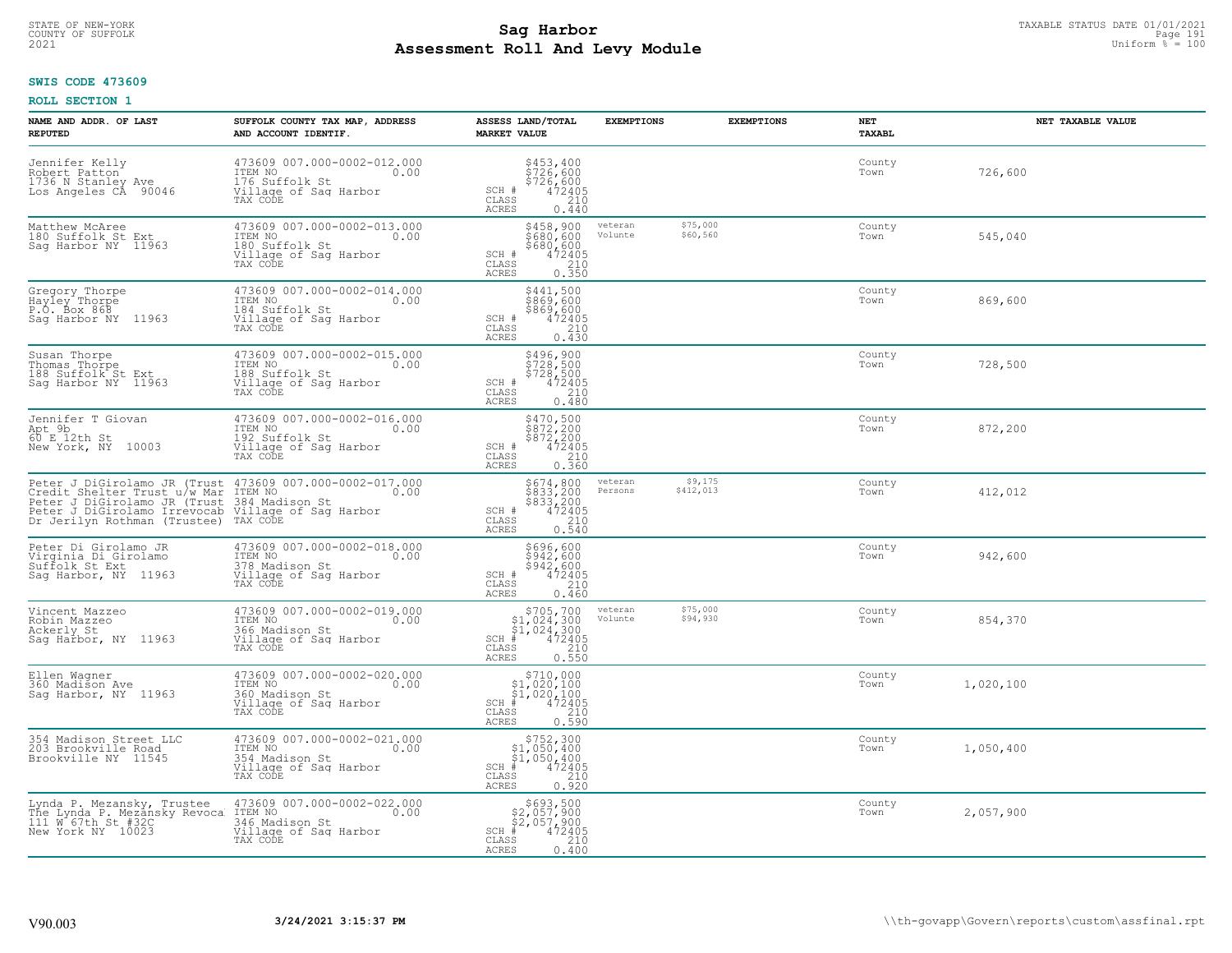# TAXABLE STATUS DATE 01/01/2021<br>COUNTY OF SUFFOLK Page 192 **Assessment Roll And Levy Module Example 2021** Uniform  $\frac{1}{8}$  = 100

#### **SWIS CODE 473609**

| NAME AND ADDR. OF LAST<br><b>REPUTED</b>                                            | SUFFOLK COUNTY TAX MAP, ADDRESS<br>AND ACCOUNT IDENTIF.                                                                                                 | ASSESS LAND/TOTAL<br><b>MARKET VALUE</b>                                                                                             | <b>EXEMPTIONS</b>                           | <b>EXEMPTIONS</b><br>NET<br><b>TAXABL</b> |           | NET TAXABLE VALUE |
|-------------------------------------------------------------------------------------|---------------------------------------------------------------------------------------------------------------------------------------------------------|--------------------------------------------------------------------------------------------------------------------------------------|---------------------------------------------|-------------------------------------------|-----------|-------------------|
| Leonard Rodriguez<br>Marianne Rodriguez<br>Sag Harbor, NY 11963                     | 473609 007.000-0002-023.000<br>TTEM NO 0.00<br>165 Suffolk St<br>Village of Sag Harbor<br>TAX CODE                                                      | \$459,900<br>\$691,100<br>\$691,100<br>472405<br>SCH #<br>CLASS<br>210<br>ACRES<br>0.440                                             | \$75,000<br>veteran<br>\$184,830<br>Persons | County<br>Town                            | 431,270   |                   |
| Trunzo, Mario D (Trustee)<br>Ninfi Trunzo<br>334 Madison St<br>Sag Harbor, NY 11963 | 473609 007.000-0002-025.001<br>ITEM NO<br>0.00<br>334 Madison St<br>Village of Sag Harbor<br>TAX CODE                                                   | $5776, 900$<br>$5924, 500$<br>$5924, 500$<br>$472405$<br>$210$<br>SCH #<br>CLASS<br><b>ACRES</b><br>0.950                            | \$16,796<br>veteran                         | County<br>Town                            | 907,704   |                   |
| William T Porter<br>334 Madison St<br>Sag Harbor, NY 11963                          | 473609 007.000-0002-025.002<br>ITEM NO<br>0.00<br>340 Madison St<br>Village of Sag Harbor<br>TAX CODE                                                   | \$487,900<br>\$487,900<br>\$487,900<br>472405<br>SCH #<br>311<br>CLASS<br>0.580<br>ACRES                                             |                                             | County<br>Town                            | 487,900   |                   |
| PO Box 1034<br>Sag Harbor, NY 11963                                                 | Marty's Family Limited Partn 473609 007.000-0002-026.002<br>334_Madison St ITEM NO<br>151 Suffolk St<br>Village of Sag Harbor<br>TAX CODE               | \$415,400<br>\$415,400<br>\$415,400<br>SCH #<br>472405<br>CLASS<br>311<br><b>ACRES</b><br>0.510                                      |                                             | County<br>Town                            | 415,400   |                   |
| PO Box 1034<br>Sag Harbor, NY 11963                                                 | Marty's Family Limited Partn 473609 007.000-0002-028.004<br>334 Madison St [TEM NO] 0.00<br>326 Madison St<br>Village of Sag Harbor<br>TAX CODE         | \$701,600<br>\$701,600<br>\$701,600<br>SCH #<br>472405<br>CLASS<br>$\frac{311}{0.770}$<br><b>ACRES</b>                               |                                             | County<br>Town                            | 701,600   |                   |
| Jeffrey A_Vaughan<br>P.O. Box 787<br>Saq Harbor, NY 11963                           | 473609 007.000-0002-028.006<br>ITEM NO<br>0.00<br>318 Madison St<br>Village of Sag Harbor<br>TAX CODE                                                   | \$696,000<br>\$957,100<br>\$957,100<br>472405<br>SCH #<br>$\overline{210}$<br>CLASS<br><b>ACRES</b><br>0.540                         | \$125,000<br>veteran                        | County<br>Town                            | 832,100   |                   |
| 710 Rock Ridge Rd<br>Fairfield, CT 06824                                            | Jennifer Gannon Tiernay (Tru 473609 007.000-0002-028.008<br>Veronica Gannon Family Trust ITEM NO<br>312 Madison St<br>Village of Sag Harbor<br>TAX CODE | \$687,000<br>\$913,800<br>\$913,800<br>472405<br>SCH #<br>210<br>CLASS<br>0.470<br><b>ACRES</b>                                      |                                             | County<br>Town                            | 913,800   |                   |
| Carla Goldworm<br>30 East 71st Street<br>New York NY 10021                          | 473609 007.000-0002-029.000<br>TTEM NO 0.00<br>306 Madison St<br>Village of Sag Harbor<br>TAX CODE                                                      | \$738,800<br>\$871,700<br>\$871,700<br>472405<br>SCH #<br>CLASS<br>210<br><b>ACRES</b><br>0.150                                      |                                             | County<br>Town                            | 871,700   |                   |
| Dorothy Zaykowski<br>P.O. Box 1184<br>Madison St<br>Sag Harbor, NY 11963            | 473609 007.000-0002-030.000<br>TTEM NO 0.00<br>300 Madison St<br>Village of Sag Harbor<br>TAX CODE                                                      | \$698,900<br>\$884,400<br>\$884,400<br>SCH #<br>472405<br>CLASS<br>220<br><b>ACRES</b><br>0.140                                      |                                             | County<br>Town                            | 884,400   |                   |
| Daniel Weir<br>Pamela Thur Weir<br>372 Madison St<br>Sag Harbor, NY 11963           | 473609 007.000-0002-031.000<br>ITEM NO<br>0.00<br>372 Madison St<br>Village of Sag Harbor<br>TAX CODE                                                   | \$752,300<br>\$1,016,400<br>$\frac{1}{4}$ , $\frac{016}{4}$ , $\frac{400}{2405}$<br>$SCH$ #<br>CLASS<br>210<br><b>ACRES</b><br>0.920 |                                             | County<br>Town                            | 1,016,400 |                   |
| Luc J Joly<br>Suffolk St Ext<br>PO Box 1331<br>Sag Harobor, NY 11963                | 473609 007.000-0002-032.001<br>ITEM NO<br>0.00<br>145 Suffolk St<br>Village of Sag Harbor<br>TAX CODE                                                   | \$544,900<br>\$934,500<br>\$934,500<br>SCH #<br>472405<br>CLASS<br>210<br><b>ACRES</b><br>0.600                                      |                                             | County<br>Town                            | 934,500   |                   |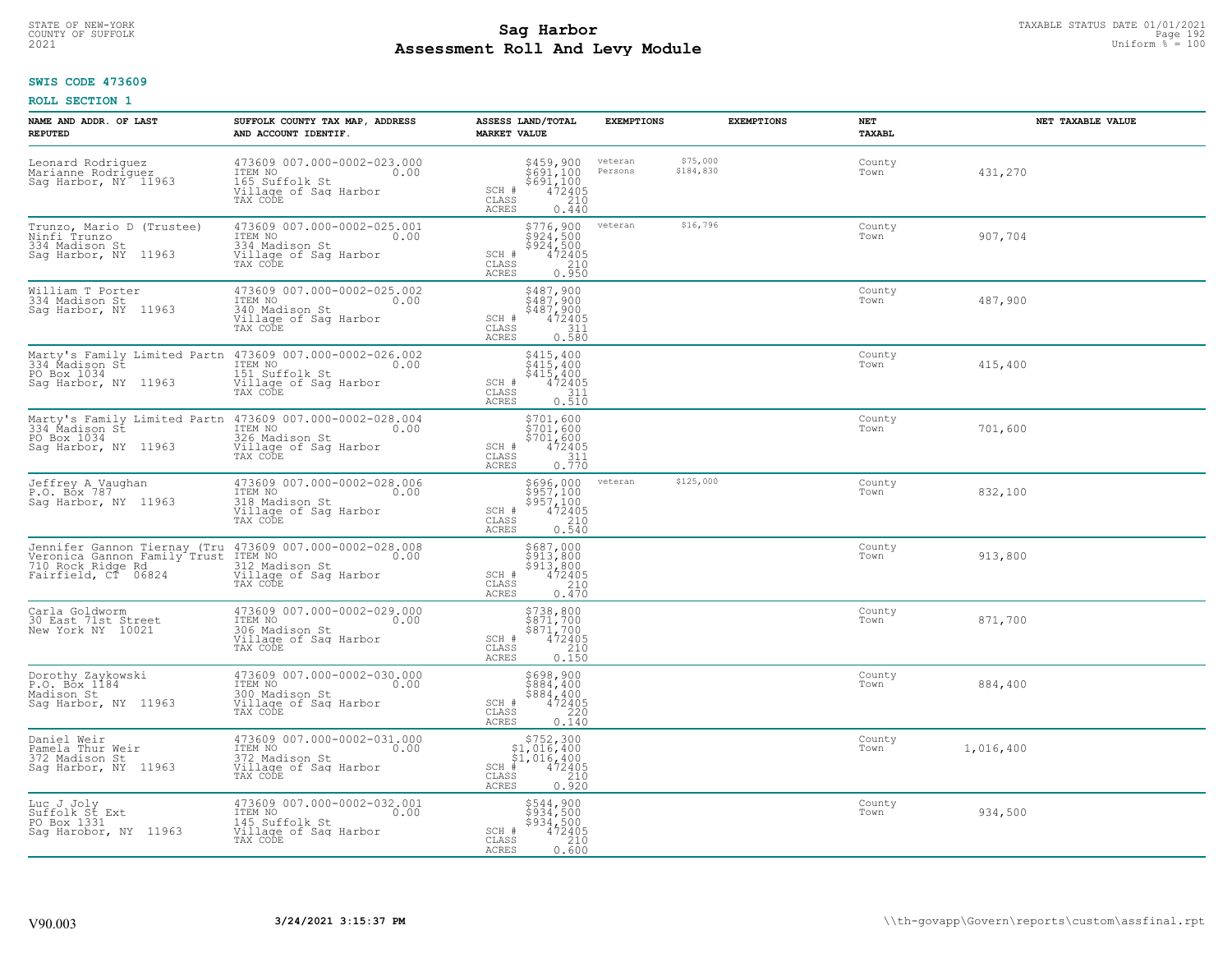# TAXABLE STATUS DATE 01/01/2021<br>COUNTY OF SUFFOLK Page 193 **Assessment Roll And Levy Module Example 2021** Uniform  $\frac{1}{8}$  = 100

#### **SWIS CODE 473609**

| NAME AND ADDR. OF LAST<br><b>REPUTED</b>                                                                                             | SUFFOLK COUNTY TAX MAP, ADDRESS<br>AND ACCOUNT IDENTIF.                                                | ASSESS LAND/TOTAL<br><b>MARKET VALUE</b>                                                                                                                           | <b>EXEMPTIONS</b><br><b>EXEMPTIONS</b> | NET<br>TAXABL  | NET TAXABLE VALUE |
|--------------------------------------------------------------------------------------------------------------------------------------|--------------------------------------------------------------------------------------------------------|--------------------------------------------------------------------------------------------------------------------------------------------------------------------|----------------------------------------|----------------|-------------------|
| Robert I Harwood<br>Suzanne B. Harwood<br>22 Appleton Place<br>Dobbs Ferry NY 10522                                                  | 473609 007.000-0003-001.000<br>TTEM NO 0.00<br>309 Madison St<br>Village of Sag Harbor<br>TAX CODE     | $$685,700$<br>$$1,772,100$<br>$$1,772,100$<br>$472405$<br>$$210$<br>$$210$<br>$SCH$ #<br>CLASS<br>0.230<br>ACRES                                                   |                                        | County<br>Town | 1,772,100         |
| Jill Heller<br>575 West End Avenue<br>New York NY 10024                                                                              | 473609 007.000-0003-002.000<br>ITEM NO<br>0.00<br>8 Harrison St<br>Village of Sag Harbor<br>TAX CODE   | $$822, 200$<br>$$1, 897, 700$<br>$$1, 897, 700$<br>472405<br>$SCH$ #<br>CLASS<br>$\begin{array}{c} 210 \\ 0.300 \end{array}$<br><b>ACRES</b>                       |                                        | County<br>Town | 1,897,700         |
| Keystone Realty LLC<br>P.O. Box 565<br>Bridgehampton NY 11932                                                                        | 473609 007.000-0003-003.000<br>ITEM NO<br>0.00<br>12 Harrison St<br>Village of Sag Harbor<br>TAX CODE  | \$1,029,000<br>\$3,138,700<br>\$3,138,700<br>$SCH$ #<br>472405<br>CLASS<br>$\begin{array}{c} 210 \\ 0.330 \end{array}$<br><b>ACRES</b>                             |                                        | County<br>Town | 3,138,700         |
| Arnold Finkelstein<br>Rhoda Finkelstein<br>26 Harrison St<br>Saq Harbor, NY 11963                                                    | 473609 007.000-0003-005.001<br>ITEM NO<br>0.00<br>26 Harrison St<br>Village of Sag Harbor<br>TAX CODE  | \$1,151,400<br>\$1,953,600<br>\$1,953,600<br>SCH #<br>CLASS<br>472405<br>$\frac{210}{0.700}$<br><b>ACRES</b>                                                       |                                        | County<br>Town | 1,953,600         |
| Jon Vaccari<br>Stephen Fleming<br>26 South Harbor Drive<br>Sag Harbor NY 11963                                                       | 473609 007.000-0003-006.002<br>ITEM NO<br>0.00<br>38 Harrison St<br>Village of Sag Harbor<br>TAX CODE  | $$1, 102, 700$<br>$$1, 291, 200$<br>$$1, 291, 200$<br>$$472405$<br>$SCH$ $#$<br>CLASS<br>210<br><b>ACRES</b><br>0.670                                              |                                        | County<br>Town | 1,291,200         |
| Joseph F Markowski JR<br>Jane <sup>+</sup> B Markowski<br>326 Division St<br>Saq Harbor NY 11963                                     | 473609 007.000-0003-007.003<br>ITEM NO<br>0.00<br>326 Division St<br>Village of Sag Harbor<br>TAX CODE | $$552,900$<br>$$871,900$<br>$$871,900$<br>$$472405$<br>210<br>SCH #<br>CLASS<br><b>ACRES</b><br>0.530                                                              |                                        | County<br>Town | 871,900           |
| BBW Enterprises LLC<br>211 W 18th Street Apt 1<br>New York NY 10011                                                                  | 473609 007.000-0003-008.001<br>ITEM NO<br>0.00<br>23 Forrest St<br>Village of Sag Harbor<br>TAX CODE   | $\begin{array}{c} $715,200 $1,937,000 $1,937,000 # 472405 \end{array}$<br>SCH #<br>$\begin{array}{c} 210 \\ 0.260 \end{array}$<br>$\mathtt{CLASS}$<br><b>ACRES</b> |                                        | County<br>Town | 1,937,000         |
| Charles Sferrazza<br>Kimmarie Sferrazza<br>P.O. Box 2366<br>Saq Harbor NY<br>11963                                                   | 473609 007.000-0003-009.000<br>ITEM NO<br>0.00<br>19 Forrest St<br>Village of Sag Harbor<br>TAX CODE   | $$704,700$<br>$$1,141,400$<br>$\frac{1}{4}$ , 141, 400<br>$\frac{4}{4}$ , 400<br>$SCH$ #<br>CLASS<br>210<br><b>ACRES</b><br>0.460                                  |                                        | County<br>Town | 1,141,400         |
| Nancy S. Burleson<br>& Robert G. Fertig, II as Tr ITEM NO<br>Nancy S. Burleson<br>& Robert G. Fertig, II as Tr Village of Sag Harbor | 473609 007.000-0003-010.000<br>0.00<br>15 Forrest St<br>TAX CODE                                       | \$731,500<br>\$978,100<br>\$978,100<br>472405<br>SCH #<br>CLASS<br>210<br><b>ACRES</b><br>0.480                                                                    | \$75,000<br>veteran                    | County<br>Town | 903,100           |
| Christopher McDonald<br>Daphne S. Theotocatos<br>319 Madison St<br>Sag Harbor NY 11963                                               | 473609 007.000-0003-012.001<br>ITEM NO<br>0.00<br>319 Madison St<br>Village of Sag Harbor<br>TAX CODE  | $$824,100\n$1,873,000\n$1,873,000\n# 472405\n85\n210$<br>$SCH$ #<br>CLASS<br><b>ACRES</b><br>0.730                                                                 |                                        | County<br>Town | 1,873,000         |
| Rossana L Miller<br>64 Denise St<br>Saq Harbor, NY 11963                                                                             | 473609 007.000-0003-013.000<br>ITEM NO<br>0.00<br>331 Madison St<br>Village of Sag Harbor<br>TAX CODE  | \$664,600<br>\$849,900<br>\$849,900<br>472405<br>SCH #<br>210<br>CLASS<br><b>ACRES</b><br>0.510                                                                    |                                        | County<br>Town | 849,900           |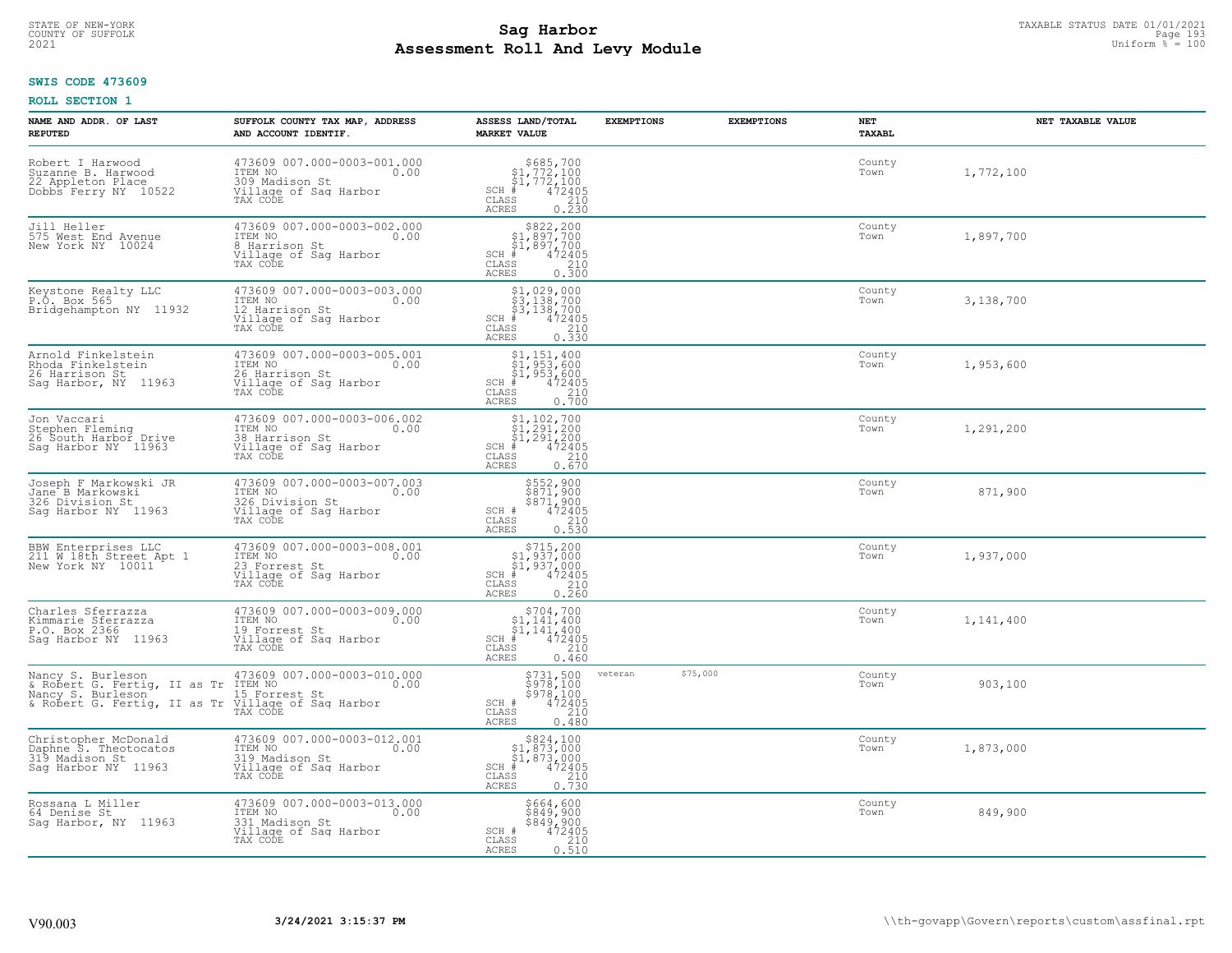# TAXABLE STATUS DATE 01/01/2021<br>COUNTY OF SUFFOLK Page 194 **Assessment Roll And Levy Module Example 2021** Uniform  $\frac{1}{8}$  = 100

# **SWIS CODE 473609**

| NAME AND ADDR. OF LAST<br><b>REPUTED</b>                                                                                                                                                             | SUFFOLK COUNTY TAX MAP, ADDRESS<br>AND ACCOUNT IDENTIF.                                                | ASSESS LAND/TOTAL<br><b>MARKET VALUE</b>                                                                                        | <b>EXEMPTIONS</b> | <b>EXEMPTIONS</b> | NET<br><b>TAXABL</b> | NET TAXABLE VALUE |
|------------------------------------------------------------------------------------------------------------------------------------------------------------------------------------------------------|--------------------------------------------------------------------------------------------------------|---------------------------------------------------------------------------------------------------------------------------------|-------------------|-------------------|----------------------|-------------------|
| Erika Hecht-Wadds<br>8 Forrest St<br>Saq Harbor NY 11963                                                                                                                                             | 473609 007.000-0003-014.000<br>ITEM NO<br>0.00<br>8 Forrest St<br>Village of Sag Harbor<br>TAX CODE    | $$729,800$<br>$$1,082,800$<br>$$1,082,800$<br>$*$<br>$472405$<br>$*$<br>$$210$<br>$SCH$ #<br>$\mathtt{CLASS}$<br>ACRES<br>0.380 |                   |                   | County<br>Town       | 1,082,800         |
| Georgeanne Oberlander<br>George P Oberlander<br>4 Denison Rd<br>Sag Harbor, NY 11963                                                                                                                 | 473609 007.000-0003-015.000<br>ITEM NO<br>0.00<br>4 Denison Rd<br>Village of Sag Harbor<br>TAX CODE    | \$616,300<br>\$792,200<br>\$792,200<br>472405<br>SCH #<br>CLASS<br>210<br>0.450<br><b>ACRES</b>                                 |                   |                   | County<br>Town       | 792,200           |
| Gillian Kluge (Trustee)<br>Gillian Kluge Living Trust<br>John Eric Kluge (Living Trus 3 Denison Rd<br>John Eric Kluge Living Trus 3 Denison Rd<br>John Eric Kluge Living Trust Village of Sag Harbor | 473609 007.000-0003-016.000<br>ITEM NO<br>0.00<br>TAX CODE                                             | \$715,300<br>\$929,500<br>\$929,500<br>472405<br>SCH #<br>CLASS<br>210<br><b>ACRES</b><br>0.490                                 |                   |                   | County<br>Town       | 929,500           |
| James A Renner<br>Freida M Renner<br>Forrest St<br>Sag Harbor, NY 11963                                                                                                                              | 473609 007.000-0003-017.000<br>ITEM NO<br>0.00<br>22 Forrest St<br>Village of Sag Harbor<br>TAX CODE   | \$723,300<br>\$979,200<br>\$979,200<br>SCH #<br>472405<br>210<br>CLASS<br><b>ACRES</b><br>0.400                                 | veteran           | \$75,000          | County<br>Town       | 904,200           |
| Mark Christensen<br>Diane Christensen<br>26 Forrest St<br>Saq Harbor, NY 11963                                                                                                                       | 473609 007.000-0003-018.000<br>ITEM NO<br>0.00<br>The Norrest St<br>Village of Sag Harbor<br>TAX CODE  | \$572,300<br>\$781,800<br>\$781,800<br>SCH #<br>472405<br>210<br>CLASS<br><b>ACRES</b><br>0.500                                 |                   |                   | County<br>Town       | 781,800           |
| Jeannette Lofas<br>333 West End Ave<br>New York, NY 10023                                                                                                                                            | 473609 007.000-0003-019.000<br>0.00<br>ITEM NO<br>334 Division St<br>Village of Sag Harbor<br>TAX CODE | \$546,400<br>\$848,800<br>\$848,800<br>472405<br>SCH #<br>CLASS<br>210<br>0.300<br>ACRES                                        |                   |                   | County<br>Town       | 848,800           |
| Michael H. Ploeger, Trustee<br>Brenda J. Ploeger Irrevocabl<br>13109 N 53rd St<br>Temple Terrace FL 33617                                                                                            | 473609 007.000-0003-021.001<br>ITEM NO 0.00<br>338 Division St<br>Village of Sag Harbor<br>TAX CODE    | \$602,300<br>\$909,600<br>\$909,600<br>\$909,600<br>SCH #<br>CLASS<br>210<br><b>ACRES</b><br>0.600                              | Volunte           | \$90,960          | County<br>Town       | 818,640           |
| Steven C Broggi<br>Linda G Broggi<br>344 Division St<br>Saq Harbor, NY 11963                                                                                                                         | 473609 007.000-0003-022.000<br>ITEM NO 0.00<br>344 Division St<br>Village of Sag Harbor<br>TAX CODE    | \$545,800<br>\$713,600<br>\$713,600<br>SCH #<br>472405<br>CLASS<br>210<br><b>ACRES</b><br>0.300                                 |                   |                   | County<br>Town       | 713,600           |
| Stephen Hugh Channon<br>Molly Blanton Channon<br>1004 Willow Ayenue Apt 4<br>Hoboken NJ 07030                                                                                                        | 473609 007.000-0003-023.001<br>ITEM NO 0.00<br>348 Division St<br>Village of Sag Harbor<br>TAX CODE    | \$573,600<br>\$789,600<br>\$789,600<br>SCH #<br>472405<br>CLASS<br>210<br><b>ACRES</b><br>0.400                                 |                   |                   | County<br>Town       | 789,600           |
| William J Doroski<br>Patricia L Doroski<br>PO Box 2075<br>Sag Harbor, NY 11963                                                                                                                       | 473609 007.000-0003-023.002<br>ITEM NO<br>0.00<br>352 Division St<br>Village of Sag Harbor<br>TAX CODE | \$574,000<br>\$839,100<br>\$839,100<br>SCH #<br>472405<br>CLASS<br>210<br><b>ACRES</b><br>0.400                                 |                   |                   | County<br>Town       | 839,100           |
| John M Leo<br>Miho Mabuchi<br>354 Division St<br>Saq Habror, NY 11963                                                                                                                                | 473609 007.000-0003-024.000<br>ITEM NO<br>0.00<br>354 Division St<br>Village of Sag Harbor<br>TAX CODE | \$574,000<br>\$816,700<br>\$816,700<br>SCH #<br>472405<br>CLASS<br>210<br>0.400<br><b>ACRES</b>                                 |                   |                   | County<br>Town       | 816,700           |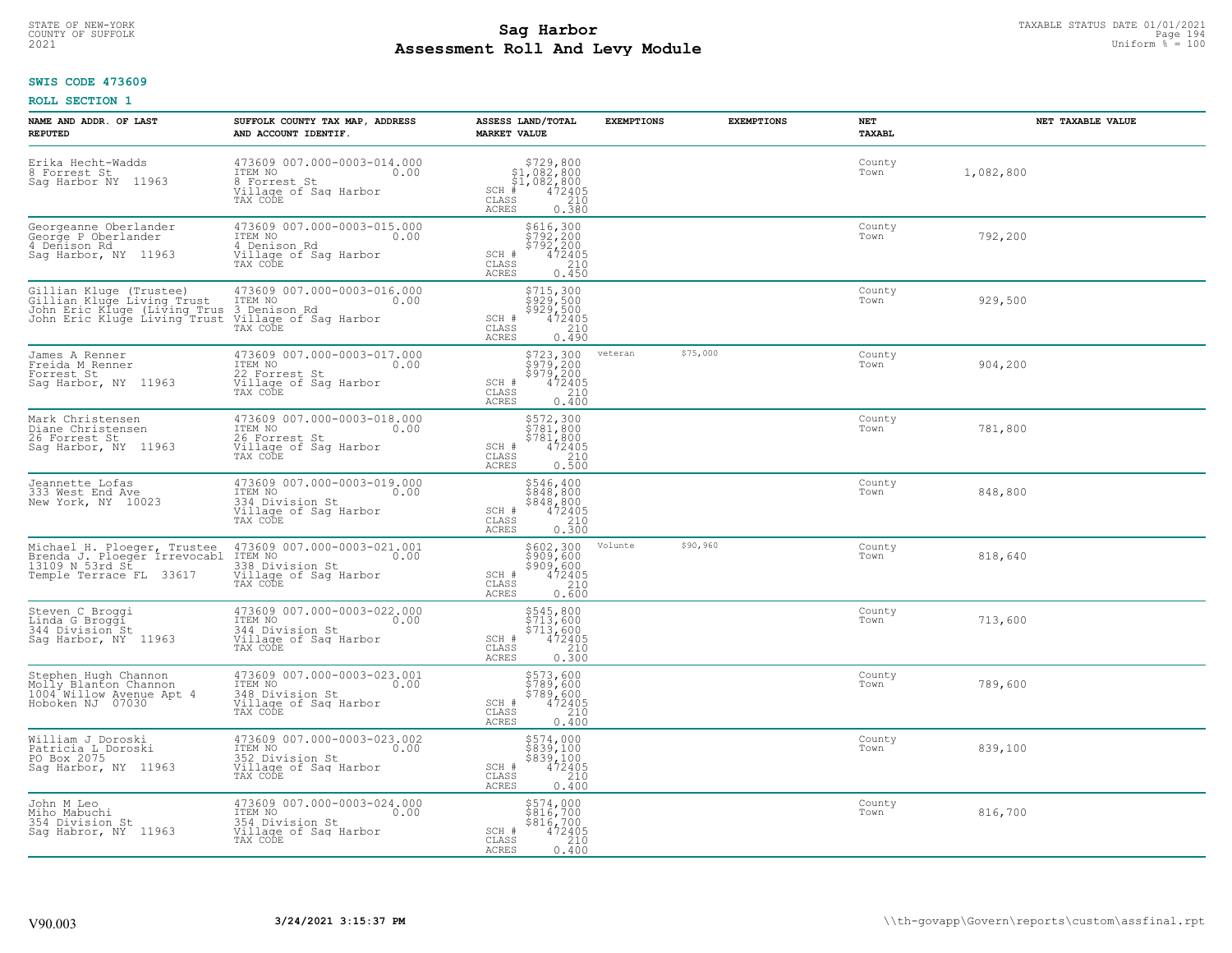# TAXABLE STATUS DATE 01/01/2021<br>COUNTY OF SUFFOLK Page 195 **Assessment Roll And Levy Module Example 2021** Uniform  $\frac{1}{8}$  = 100

#### **SWIS CODE 473609**

| NAME AND ADDR. OF LAST<br><b>REPUTED</b>                                                          | SUFFOLK COUNTY TAX MAP, ADDRESS<br>AND ACCOUNT IDENTIF.                                                     | ASSESS LAND/TOTAL<br><b>MARKET VALUE</b>                                                                           | <b>EXEMPTIONS</b>  | <b>EXEMPTIONS</b>     | NET<br>TAXABL  | NET TAXABLE VALUE |
|---------------------------------------------------------------------------------------------------|-------------------------------------------------------------------------------------------------------------|--------------------------------------------------------------------------------------------------------------------|--------------------|-----------------------|----------------|-------------------|
| John L Pino<br>PO Box 1286<br>Sag Harbor, NY 11963                                                | 473609 007.000-0003-025.000<br>358 Division St<br>Village of Sag Harbor<br>TAX CODE                         | \$574,000<br>\$755,200<br>\$755,200<br>\$755,200<br>SCH #<br>CLASS<br>210<br><b>ACRES</b><br>0.400                 |                    |                       | County<br>Town | 755,200           |
| Jack Prizzi<br>21 W 58th St<br>New York, NY 10019                                                 | 473609 007.000-0003-026.000<br>ITEM NO<br>0.00<br>362 Division St<br>Village of Sag Harbor<br>TAX CODE      | \$574,000<br>\$855,300<br>\$855,300<br>472405<br>SCH #<br>CLASS<br>210<br><b>ACRES</b><br>0.400                    |                    |                       | County<br>Town | 855,300           |
| Patrick McErlean<br>Marie L McErlean<br>Leslie Mc Erlean<br>Leslie Mc Erlean<br>Patrick Mc Erlean | 473609 007.000-0003-027.000<br>ITEM NO<br>0.00<br>366 Division St<br>Village of Sag Harbor<br>TAX CODE      | \$574,000<br>\$759,900<br>\$759,900<br>\$759,900<br>SCH #<br>CLASS<br>210<br><b>ACRES</b><br>0.400                 |                    |                       | County<br>Town | 759,900           |
| John M Schroeder<br>Sandra Schroeder<br>370 Division St<br>Saq Harbor, NY 11963                   | 473609 007.000-0003-028.000<br>ITEM NO<br>0.00<br>370 Division St<br>Village of Sag Harbor<br>TAX CODE      | \$545,300<br>\$762,500<br>\$762,500<br>SCH #<br>CLASS<br>$\frac{472405}{210}$<br>ACRES<br>0.400                    | Volunte            | \$76,250              | County<br>Town | 686,250           |
| Marshall J Garypie JR<br>Anita Garypie<br>P.O. Box 528<br>Sag Harbor, NY 11963                    | 473609 007.000-0003-029.000<br>ITEM NO<br>0.00<br>1217 Middle Line Hwy<br>Village of Sag Harbor<br>TAX CODE | \$550,800<br>\$550,800<br>\$550,800<br>SCH #<br>472405<br>CLASS<br>311<br><b>ACRES</b><br>0.590                    |                    |                       | County<br>Town | 550,800           |
| Marshall J Garypie JR<br>Anita Garypie<br>Anita Garypie<br>P.O. Box 528<br>Sag Harbor, NY 11963   | 473609 007.000-0003-030.000<br>ITEM NO<br>0.00<br>1215 Middle Line Hwy<br>Village of Sag Harbor<br>TAX CODE | $$701, 600$<br>$$913, 500$<br>$$913, 500$<br>$472405$<br>$$210$<br>SCH #<br>CLASS<br>0.430<br>ACRES                | veteran<br>Volunte | \$75,000<br>\$83,850  | County<br>Town | 754,650           |
| Emile J Duchemin JR<br>Marilyn K Duchemin<br>R R 2 Box 896<br>Denison St<br>Sag Harbor, NY 11963  | 473609 007.000-0003-031.000<br>ITEM NO<br>0.00<br>45 Denison Rd<br>Village of Sag Harbor<br>TAX CODE        | \$694,900<br>\$884,100<br>\$884,100<br>472405<br>SCH #<br>210<br>CLASS<br><b>ACRES</b><br>0.480                    | veteran<br>Volunte | \$75,000<br>\$80,910  | County<br>Town | 728,190           |
| Eden H. Sargent<br>Eden H Sargent<br>P.O. Box 1946<br>Sag Harbor, NY 11963                        | 473609 007.000-0003-032.000<br>ITEM NO<br>0.00<br>41 Denison Rd<br>Village of Sag Harbor<br>TAX CODE        | \$730,500<br>\$943,800<br>\$943,800<br>472405<br>SCH #<br>CLASS<br>210<br><b>ACRES</b><br>0.400                    |                    |                       | County<br>Town | 943,800           |
| Yolanda Field<br>37 Denison St<br>Saq Harbor, NY 11963                                            | 473609 007.000-0003-033.000<br>TTEM NO 0.00<br>37 Denison Rd<br>Village of Saq Harbor<br>TAX CODE           | \$626,200<br>\$825,000<br>\$825,000<br>\$210<br>\$210<br>SCH #<br>CLASS<br><b>ACRES</b><br>0.400                   | veteran<br>Persons | \$62,670<br>\$381,165 | County<br>Town | 381,165           |
| Carla-rae Prober<br>33 Denison Rd<br>Sag Harbor NY 11963                                          | 473609 007.000-0003-034.000<br>ITEM NO<br>0.00<br>33 Denison Rd<br>Village of Sag Harbor<br>TAX CODE        | $$730,500$<br>$$1,333,900$<br>$$1,333,900$<br>$*1$<br>$*12405$<br>$SCH$ #<br>210<br>CLASS<br>0.400<br><b>ACRES</b> |                    |                       | County<br>Town | 1,333,900         |
| Lane Berkwit<br>PO Box 1643<br>Saq Harbor, NY 11963                                               | 473609 007.000-0003-035.000<br>ITEM NO<br>0.00<br>29 Denison Rd<br>Village of Sag Harbor<br>TAX CODE        | $$730,500$<br>$$1,020,300$<br>$$1,020,300$<br>$SCH$ #<br>472405<br>CLASS<br>210<br>ACRES<br>0.400                  |                    |                       | County<br>Town | 1,020,300         |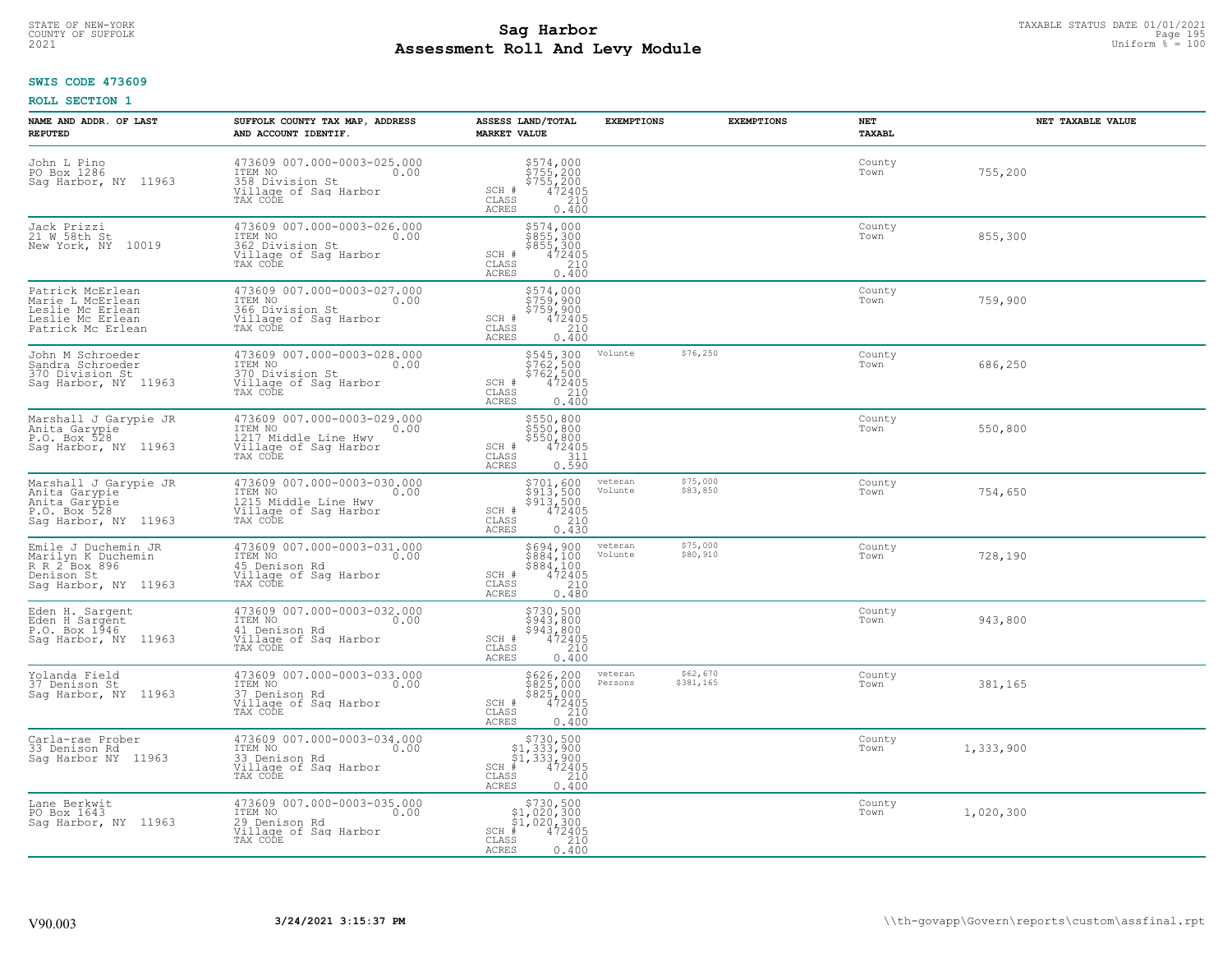# TAXABLE STATUS DATE 01/01/2021<br>COUNTY OF SUFFOLK Page 196 **Assessment Roll And Levy Module Example 2021** Uniform  $\frac{1}{8}$  = 100

#### **SWIS CODE 473609**

| NAME AND ADDR. OF LAST<br><b>REPUTED</b>                                                                                   | SUFFOLK COUNTY TAX MAP, ADDRESS<br>AND ACCOUNT IDENTIF.                                               | ASSESS LAND/TOTAL<br><b>MARKET VALUE</b>                                                                                      | <b>EXEMPTIONS</b>  | <b>EXEMPTIONS</b>     | NET<br>TAXABL  | NET TAXABLE VALUE |
|----------------------------------------------------------------------------------------------------------------------------|-------------------------------------------------------------------------------------------------------|-------------------------------------------------------------------------------------------------------------------------------|--------------------|-----------------------|----------------|-------------------|
| Margaret Toole<br>Denison St<br>Sag Harbor, NY 11963                                                                       | 473609 007.000-0003-036.000<br>ITEM NO<br>0.00<br>25 Denison Rd<br>Village of Sag Harbor<br>TAX CODE  | \$723,200<br>\$849,200<br>\$849,200<br>472405<br>SCH #<br>CLASS<br>210<br><b>ACRES</b><br>0.400                               | veteran<br>Persons | \$75,000<br>\$387,100 | County<br>Town | 387,100           |
| Irene Sallustio<br>Paul Sallustio<br>29 58 167th St<br>Flushing, NY 11358                                                  | 473609 007.000-0003-037.000<br>ITEM NO<br>0.00<br>21 Denison Rd<br>Village of Sag Harbor<br>TAX CODE  | \$730,500<br>\$945,900<br>\$945,900<br>\$945,900<br>SCH #<br>CLASS<br>210<br><b>ACRES</b><br>0.400                            |                    |                       | County<br>Town | 945,900           |
| James R Early<br>19 Denison Râ<br>Saq Harbor, NY 11963                                                                     | 473609 007.000-0003-038.000<br>ITEM NO<br>0.00<br>19 Denison Rd<br>Village of Sag Harbor<br>TAX CODE  | \$690,300<br>\$792,300<br>\$792,300<br>\$472405<br>\$410<br>SCH #<br>CLASS<br>ACRES<br>0.400                                  | Volunte            | \$79,230              | County<br>Town | 713,070           |
| UBER HOUSE LLC<br>15 Denison Rd<br>Sag Harbor NY 11963                                                                     | 473609 007.000-0003-039.000<br>ITEM NO<br>0.00<br>15 Denison Rd<br>Village of Sag Harbor<br>TAX CODE  | $\begin{array}{c} $730,100 \\ $1,496,100 \\ $1,496,100 \end{array}$<br>472405<br>$SCH$ #<br>CLASS<br>210<br>ACRES<br>0.400    |                    |                       | County<br>Town | 1,496,100         |
| Paul Pichardo<br>336 E 87th St<br>New York, NY 10128                                                                       | 473609 007.000-0003-040.000<br>ITEM NO<br>0.00<br>11 Denison Rd<br>Village of Sag Harbor<br>TAX CODE  | \$730,500<br>\$956,600<br>\$956,600<br>472405<br>SCH #<br>CLASS<br>210<br><b>ACRES</b><br>0.400                               |                    |                       | County<br>Town | 956,600           |
| Doris Schiavoni<br>7 Denison Rd<br>Sag Harbor, NY 11963                                                                    | 473609 007.000-0003-041.000<br>ITEM NO<br>0.00<br>7 Denison Rd<br>Village of Sag Harbor<br>TAX CODE   | $$730, 500$<br>$$947, 200$<br>$$947, 200$<br>$472405$<br>$$210$<br>SCH #<br>CLASS<br>ACRES<br>0.400                           | veteran            | \$75,000              | County<br>Town | 872,200           |
| Carol A Kluge<br>8 Denison St<br>Sag Harbor, NY 11963                                                                      | 473609 007.000-0003-042.000<br>ITEM NO<br>0.00<br>8 Denison Rd<br>Village of Sag Harbor<br>TAX CODE   | \$730,500<br>\$941,000<br>$\frac{5941,000}{472405}$<br>SCH #<br>CLASS<br>0.400<br><b>ACRES</b>                                | veteran            | \$75,000              | County<br>Town | 866,000           |
| Madison Susan, LLC<br>333 East 66th Street PH D<br>New York NY 10065                                                       | 473609 007.000-0003-043.000<br>ITEM NO<br>0.00<br>339 Madison St<br>Village of Sag Harbor<br>TAX CODE | \$669,700<br>\$896,500<br>\$896,500<br>472405<br>SCH #<br>CLASS<br>210<br><b>ACRES</b><br>0.460                               |                    |                       | County<br>Town | 896,500           |
| Bonnie Klapper<br>Lonny Schwartz<br>203 Brookville Rd<br>Brookville NY 11545                                               | 473609 007.000-0003-044.000<br>TTEM NO 0.00<br>345 Madison St<br>Village of Sag Harbor<br>TAX CODE    | $$675,000$<br>$$1,524,300$<br>$$1,524,300$<br>$*1,524,300$<br>$*1,472405$<br>$SCH$ #<br>CLASS<br>210<br><b>ACRES</b><br>0.470 |                    |                       | County<br>Town | 1,524,300         |
| James Donoghue<br>Diane C Donoghue<br>22 Nottingham Rd<br>Rockville Centre, NY 11570                                       | 473609 007.000-0003-045.000<br>ITEM NO<br>0.00<br>353 Madison St<br>Village of Sag Harbor<br>TAX CODE | \$667,400<br>\$953,700<br>\$953,700<br>$\frac{472405}{210}$<br>SCH #<br>CLASS<br><b>ACRES</b><br>0.580                        |                    |                       | County<br>Town | 953,700           |
| Suzanne Borget (Trustee)<br>Sylvia Borget Trust<br>Sylvia Borget (Trustee)<br>Sylvia Borget Trust<br>Gêne Koretz (Trustee) | 473609 007.000-0003-046.000<br>ITEM NO<br>0.00<br>7 Susan St<br>Village of Sag Harbor<br>TAX CODE     | \$730,500<br>\$996,400<br>\$996,400<br>SCH #<br>472405<br>CLASS<br>210<br><b>ACRES</b><br>0.400                               |                    |                       | County<br>Town | 996,400           |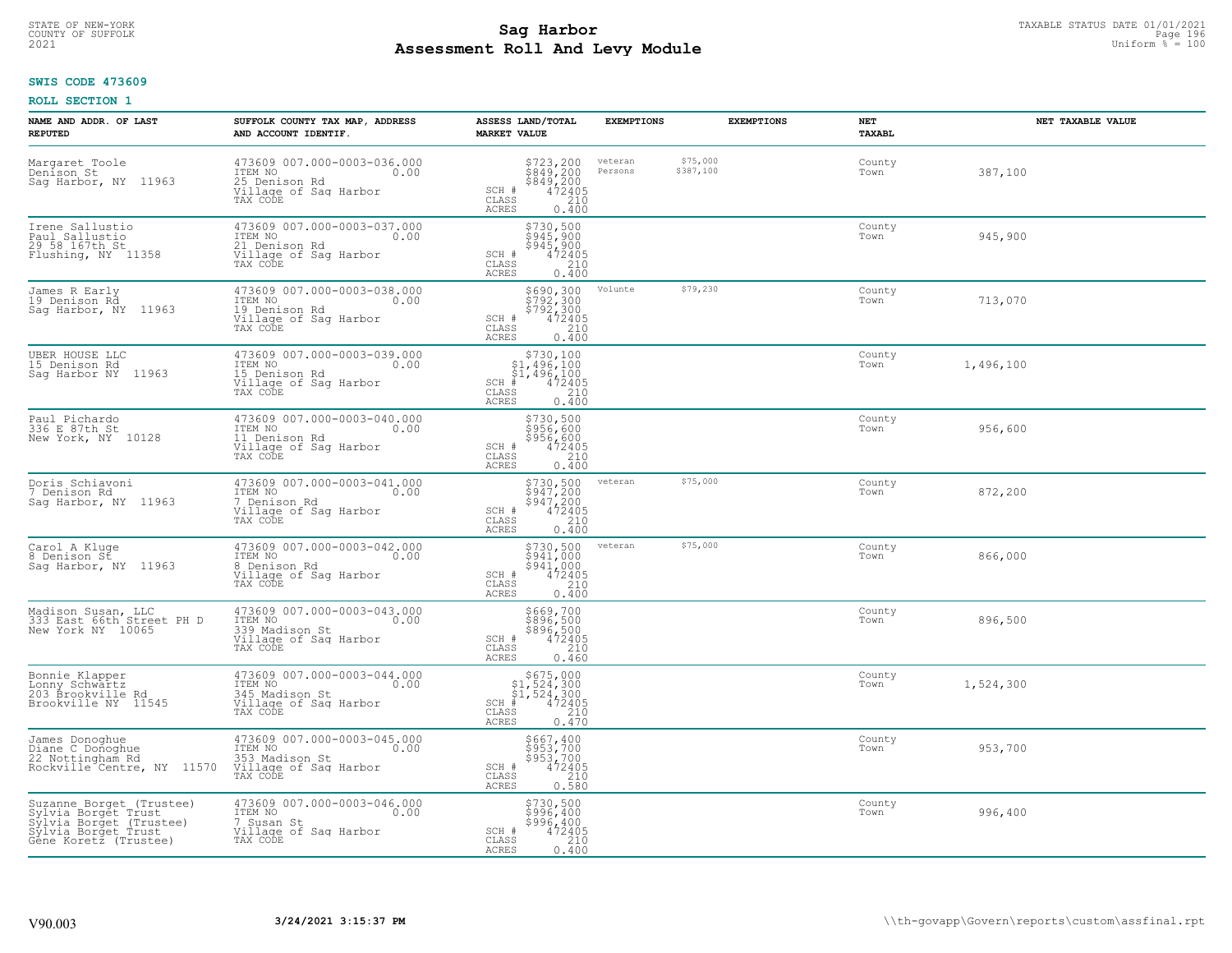# TAXABLE STATUS DATE 01/01/2021<br>COUNTY OF SUFFOLK Page 197 **Assessment Roll And Levy Module Example 2021** Uniform  $\frac{1}{8}$  = 100

### **SWIS CODE 473609**

| NAME AND ADDR. OF LAST<br><b>REPUTED</b>                                                               | SUFFOLK COUNTY TAX MAP, ADDRESS<br>AND ACCOUNT IDENTIF.                                                                     | ASSESS LAND/TOTAL<br><b>MARKET VALUE</b>                                                                                                            | <b>EXEMPTIONS</b>  | <b>EXEMPTIONS</b>     | NET<br>TAXABL  | NET TAXABLE VALUE |
|--------------------------------------------------------------------------------------------------------|-----------------------------------------------------------------------------------------------------------------------------|-----------------------------------------------------------------------------------------------------------------------------------------------------|--------------------|-----------------------|----------------|-------------------|
| Barbara A Gerner<br>12 Denison Rd<br>Saq Harbor NY<br>11963                                            | 473609 007.000-0003-047.000<br>ITEM NO<br>0.00<br>12 Denison Rd<br>Village of Saq Harbor<br>TAX CODE                        | \$730,500<br>\$959,400<br>\$959,400<br>SCH #<br>$\frac{472405}{210}$<br>CLASS<br><b>ACRES</b><br>0.400                                              |                    |                       | County<br>Town | 959,400           |
| Melissa A Mitchell<br>Michael Mitchell<br>Melissa A. Mitchell<br>P.O. Box 3238<br>Sag Harbor, NY 11963 | 473609 007.000-0003-048.000<br>ITEM NO<br>0.00<br>16 Denison Rd<br>Village of Sag Harbor<br>TAX CODE                        | \$789,200<br>$$1,235,600$<br>$$1,235,600$<br>$SCH$ #<br>472405<br>CLASS<br>210<br>ACRES<br>0.660                                                    |                    |                       | County<br>Town | 1,235,600         |
| John Landes<br>Lindsay Landes<br>22 Denison Rd<br>Saq Harbor NY 11963                                  | 473609 007.000-0003-049.000<br>ITEM NO<br>0.00<br>22 Denison Rd<br>Village of Sag Harbor<br>TAX CODE                        | $$789, 200$<br>$$1, 037, 900$<br>$$1, 037, 900$<br>$$1, 037, 900$<br>$SCH$ #<br>472405<br>210<br>CLASS<br><b>ACRES</b><br>0.660                     |                    |                       | County<br>Town | 1,037,900         |
| Mary E Falborn (Life Estate)<br>Craig A Tafoya<br>Mary E Tafoya<br>8 Sūsan St<br>Sag Harbor, NY 11963  | 473609 007.000-0003-050.000<br>ITEM NO<br>0.00<br>8 Susan St<br>Village of Sag Harbor<br>TAX CODE                           | $$730,500$<br>$$914,100$<br>$$914,100$<br>$$914,100$<br>SCH #<br>$\begin{array}{r} 472405 \\ 210 \\ 0.400 \end{array}$<br>CLASS<br><b>ACRES</b>     | veteran            | \$13,161              | County<br>Town | 900,939           |
| Todd Powell<br>Maureen Powell<br>361 Madison St<br>Saq Harbor NY 11963                                 | 473609 007.000-0003-051.000<br>ITEM NO<br>0.00<br>361 Madison St<br>Village of Sag Harbor<br>TAX CODE                       | \$696,700<br>\$4,440,900<br>$\begin{array}{r} 54,440,900 \\ * & 472405 \\ * & 210 \\ * & 210 \\ * & 0.710 \end{array}$<br>$SCH$ #<br>CLASS<br>ACRES | veteran            | \$18,174              | County<br>Town | 4,422,726         |
| Madison Harbor LLC<br>24 Twin Cedar Lane<br>Northport NY 11768                                         | 473609 007.000-0003-052.001<br>ITEM NO<br>0.00<br>369 Madison St<br>Village of Sag Harbor<br>TAX CODE                       | \$563,700<br>\$563,700<br>\$563,700<br>\$563,700<br>SCH #<br>CLASS<br>$\begin{array}{c} 0.211 \\ 0.270 \end{array}$<br><b>ACRES</b>                 |                    |                       | County<br>Town | 563,700           |
| Madison Harbor LLC<br>24 Twin Cedar Lane<br>Northport NY 11768                                         | 473609 007.000-0003-052.002<br>ITEM NO<br>0.00<br>371 Madison St<br>Village of Sag Harbor<br>TAX CODE                       | \$563,700<br>\$563,700<br>\$563,700<br>\$563,700<br>SCH #<br>CLASS<br>$\frac{311}{0.270}$<br>ACRES                                                  |                    |                       | County<br>Town | 563,700           |
| Joseph J Zaykowski<br>Dorothy Zaykowski<br>P.O. Box 1184<br>Sag Harbor, NY 11963                       | 473609 007.000-0003-052.003<br>TTEM NO 0.00<br>375 Madison St<br>Village of Saq Harbor<br>Tillage of Saq Harbor<br>TAX CODE | \$683,700<br>\$817,600<br>\$817,600<br>\$472405<br>\$10<br>SCH #<br>CLASS<br>ACRES<br>0.470                                                         | veteran            | \$62,670              | County<br>Town | 754,930           |
| Evelyn Ramunno<br>Vincent Ramunno<br>381 Madison St<br>Sag Harbor, NY 11963                            | 473609 007.000-0003-053.000<br>TTEM NO 0.00<br>381 Madison St<br>Village of Saq Harbor<br>TAX CODE                          | $\begin{array}{c}\n $629,400 \\  $871,500 \\  $871,500 \\  $472405 \\  210\n \end{array}$<br>SCH #<br>CLASS<br><b>ACRES</b><br>0.320                | veteran<br>Volunte | \$125,000<br>\$74,650 | County<br>Town | 671,850           |
| Arnold Spitz<br>Toby M Spitz<br>385 Madison Street<br>Saq Harbor NY 11963                              | 473609 007.000-0003-054.000<br>ITEM NO<br>0.00<br>385 Madison St<br>Village of Sag Harbor<br>TAX CODE                       | $$625,700$<br>$$1,069,200$<br>$$1,069,200$<br>$*1$<br>$472405$<br>$SCH$ #<br>$\begin{array}{c} 210 \\ 0.380 \end{array}$<br>CLASS<br><b>ACRES</b>   |                    |                       | County<br>Town | 1,069,200         |
| Dorothy Zaykowski<br>P.O. Box 1184<br>Madison St<br>Sag Harbor, NY 11963                               | 473609 007.000-0003-055.000<br>ITEM NO<br>0.00<br>1207 Middle Line Hwy<br>Village of Sag Harbor<br>TAX CODE                 | \$680,800<br>\$680,800<br>\$680,800<br>SCH #<br>472405<br>CLASS<br>311<br>ACRES<br>0.560                                                            |                    |                       | County<br>Town | 680,800           |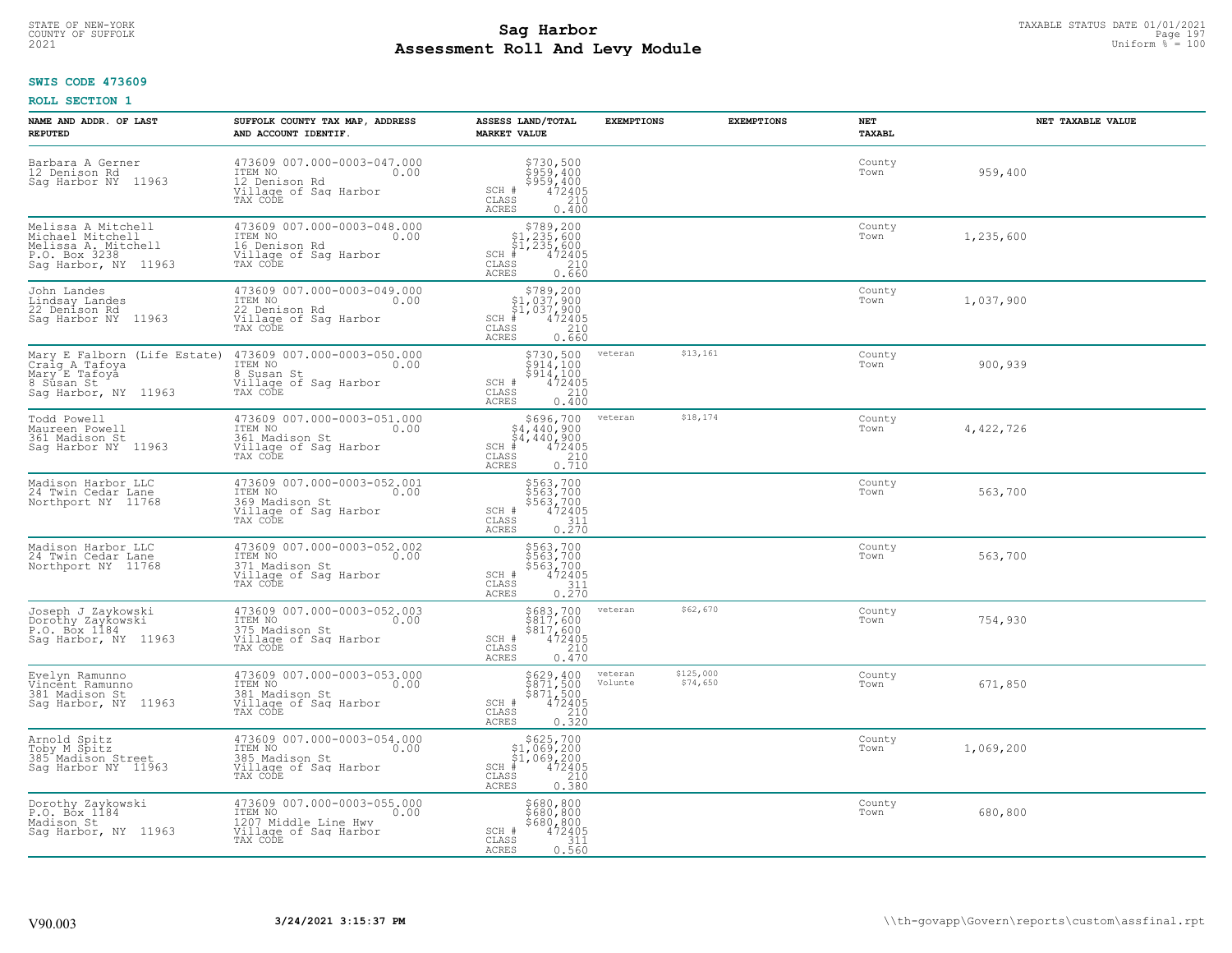# TAXABLE STATUS DATE 01/01/2021<br>COUNTY OF SUFFOLK Page 198 **Assessment Roll And Levy Module Example 2021** Uniform  $\frac{1}{8}$  = 100

# **SWIS CODE 473609**

| NAME AND ADDR. OF LAST<br><b>REPUTED</b>                                           | SUFFOLK COUNTY TAX MAP, ADDRESS<br>AND ACCOUNT IDENTIF.                                             |                                            | ASSESS LAND/TOTAL<br><b>MARKET VALUE</b>                                                                       | <b>EXEMPTIONS</b> | <b>EXEMPTIONS</b><br>NET | TAXABL              | NET TAXABLE VALUE |
|------------------------------------------------------------------------------------|-----------------------------------------------------------------------------------------------------|--------------------------------------------|----------------------------------------------------------------------------------------------------------------|-------------------|--------------------------|---------------------|-------------------|
| Stefan Pentchev<br>Rouska Pentcheva<br>1209 Middle Line Hwy<br>Sag Harbor NY 11963 | 473609 007.000-0003-056.000<br>ITEM NO<br>1209 Middle Line Hwy<br>Village of Sag Harbor<br>TAX CODE | 0.00                                       | \$658,000<br>\$884,100<br>\$884,100<br>SCH #<br>472405<br>CLASS<br>210<br><b>ACRES</b><br>0.610                |                   | Town                     | County<br>884,100   |                   |
| Martin Family Limited Liabil<br>PO Box 1515<br>Sag Harbor, NY 11963                | 473609 007.000-0003-057.000<br>ITEM NO<br>1211 Middle Line Hwy<br>Village of Sag Harbor<br>TAX CODE | 0.00                                       | \$811,200<br>\$958,600<br>\$958,600<br>472405<br>SCH #<br>210<br>CLASS<br>0.740<br>ACRES                       |                   | Town                     | County<br>958,600   |                   |
| Mark Roeloffs<br>Denise Roeloffs<br>698 Hands Creek Rd<br>East Hampton, NY 11937   | 473609 007.000-0003-058.000<br>ITEM NO<br>40 Denison Rd<br>Village of Sag Harbor<br>TAX CODE        | 0.00                                       | $$714,900$<br>$$1,025,200$<br>$$1,025,200$<br>SCH #<br>472405<br>CLASS<br>210<br>0.440<br>ACRES                |                   | Town                     | County<br>1,025,200 |                   |
| John L McMahon III<br>Mary D Mc Mahon<br>36 Ďenison Rd<br>Sag Harbor, NY 11963     | 473609 007.000-0003-059.000<br>ITEM NO<br>36 Denison Rd<br>Village of Saq Harbor<br>TAX CODE        | 0.00                                       | \$720,000<br>\$910,900<br>\$910,900<br>472405<br>SCH #<br>CLASS<br>210<br>ACRES<br>0.570                       |                   | Town                     | County<br>910,900   |                   |
| Joseph Zaykowski<br>P.O. Box 1184<br>Saq Harbor, NY 11963                          | 473609 007.000-0003-061.001<br>ITEM NO<br>379 Madison St<br>Village of Sag Harbor<br>TAX CODE       | 0.00                                       | \$450,800<br>\$527,000<br>$$5\bar{2}7,000$<br>472405<br>SCH #<br>CLASS<br>$\frac{210}{0.280}$<br><b>ACRES</b>  |                   | Town                     | County<br>527,000   |                   |
| Christopher Bauer<br>Laura Bauer<br>30 Denison Rd<br>Sag Harbor, NY 11963          | 473609 007.000-0003-062.001<br>ITEM NO<br>30 Denison Rd<br>Village of Sag Harbor<br>TAX CODE        | 0.00                                       | $$710,000$<br>$$1,013,000$<br>$$1,013,000$<br>SCH<br>472405<br>210<br>CLASS<br>ACRES<br>0.560                  |                   | Town                     | County<br>1,013,000 |                   |
| Jonathan Siegel<br>15A West 73rd St Apt 1<br>New York NY 10023                     | 473609 007.000-0003-062.002<br>ITEM NO<br>32 Denison Rd<br>Village of Sag Harbor<br>TAX CODE        | 0.00                                       | $\begin{array}{c} $701,200 $1,734,100 $1,734,100 $472405 \end{array}$<br>SCH<br>CLASS<br>210<br>0.480<br>ACRES |                   | Town                     | County<br>1,734,100 |                   |
| Catherine A Montaldo<br>Brian N Montaldo<br>Whitney Rd<br>Sag Harbor, NY 11963     | 473609 007.000-0003-063.000<br>ITEM NO<br>9 Forrest St<br>Village of Sag Harbor<br>TAX CODE         | 0.00                                       | \$718,400<br>\$868,400<br>\$868,400<br>SCH #<br>472405<br>CLASS<br>210<br>ACRES<br>0.340                       |                   | Town                     | County<br>868,400   |                   |
| TOTAL FOR ROLL SECTION 1                                                           |                                                                                                     |                                            |                                                                                                                |                   |                          |                     |                   |
| LEVY DESCRIPTION<br>City / Town District                                           | PARCELS                                                                                             | ASSESS LAND                                | ASSESS TOTAL                                                                                                   | EXEMPT AMOUNT     | TAXABLE VALUE            |                     |                   |
| vilsh1 Village-General                                                             | 1,141                                                                                               | \$1,069,471,800                            | 1,887,937,960                                                                                                  | 12,737,581        | 1,875,200,379            |                     |                   |
| TOTAL FOR ROLL SECTION 1                                                           |                                                                                                     |                                            |                                                                                                                |                   |                          |                     |                   |
| EXEMPTION DESCRIPTION<br>41001 Vets Eligible Funds (v1)                            | PARCELS<br>17                                                                                       | CT<br>\$585,655                            |                                                                                                                |                   |                          |                     |                   |
| 41121 Vets Non-combat (v2)                                                         | 28                                                                                                  | \$1,938,540                                |                                                                                                                |                   |                          |                     |                   |
| 41131 Vets Combat (v3)                                                             | 18                                                                                                  | \$2,174,500                                |                                                                                                                |                   |                          |                     |                   |
| 41141 Vets Disability (v4)<br>41161 Vet's Cold War                                 | 3<br>2                                                                                              | \$253,358<br>\$150,000                     |                                                                                                                |                   |                          |                     |                   |
| 41400 Clergy (c1)                                                                  | 1                                                                                                   | \$1,500                                    |                                                                                                                |                   |                          |                     |                   |
| 41691 Volunteer Firefighter<br>41807 Persons over 65 (P1)<br>TOTAL                 | 18<br>15                                                                                            | \$1,851,361<br>\$5,782,667<br>\$12,737,581 |                                                                                                                |                   |                          |                     |                   |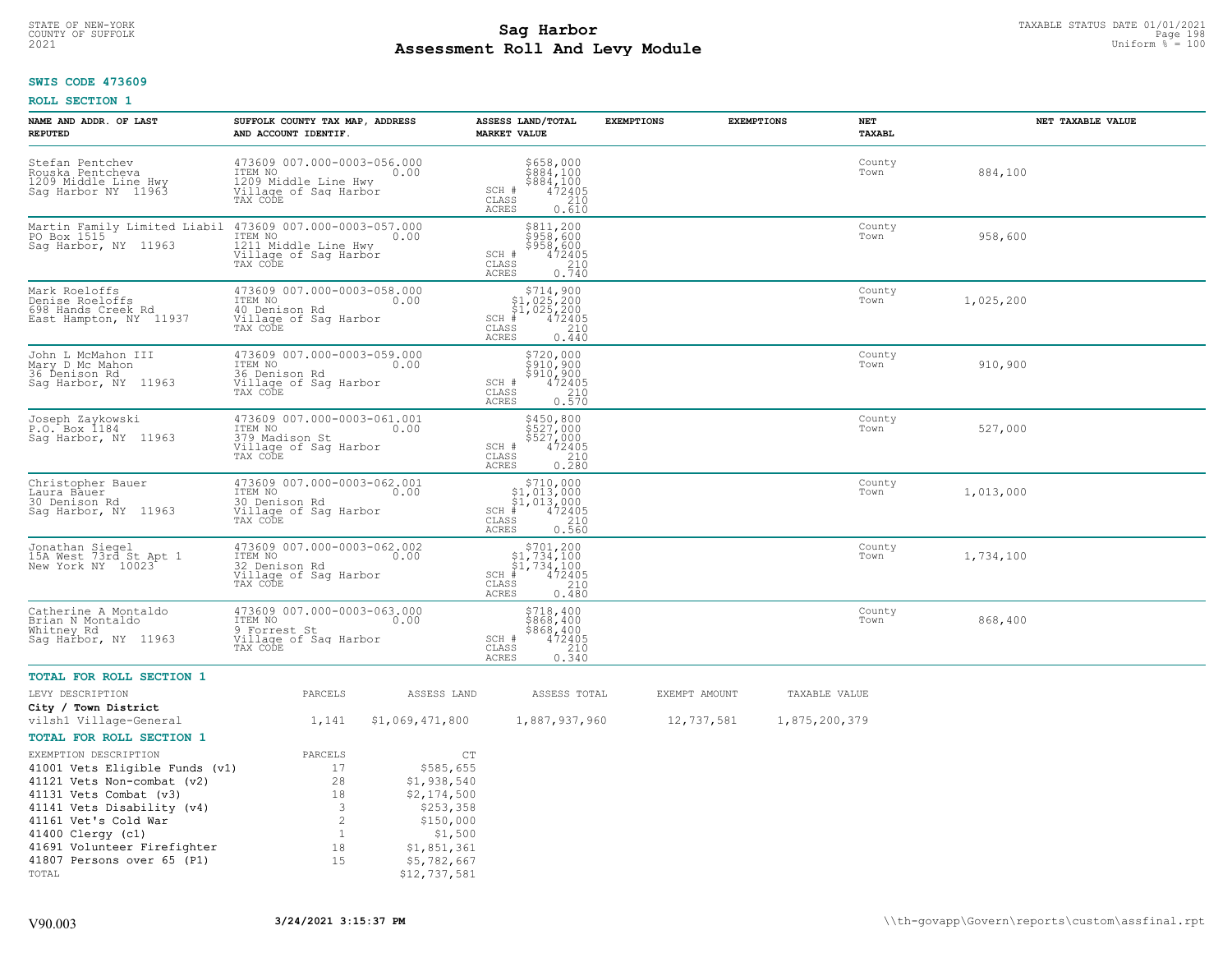### **Sag Harbor**<br>**Poll And Low Module**<br>
Poll And Low Module **Assessment Roll And Levy Module Example 2021** Uniform  $\frac{1}{8}$  = 100 COUNTY OF SUFFOLK Page 199

# **SWIS CODE 473609**

# **ROLL SECTION 5**

| NAME AND ADDR. OF LAST<br><b>REPUTED</b>                                                                                   | SUFFOLK COUNTY TAX MAP, ADDRESS<br>AND ACCOUNT IDENTIF.                                       | ASSESS LAND/TOTAL<br><b>MARKET VALUE</b>                                        | <b>EXEMPTIONS</b> | <b>NET</b><br><b>EXEMPTIONS</b><br>TAXABL | NET TAXABLE VALUE |
|----------------------------------------------------------------------------------------------------------------------------|-----------------------------------------------------------------------------------------------|---------------------------------------------------------------------------------|-------------------|-------------------------------------------|-------------------|
| PSEGLI Property Tax Departme<br>Att Property Tax<br>999 Stewart Ave<br>Bethpage NY 11714                                   | 473609 500.000-0003-018.001<br>ITEM NO<br>0.00<br>Special Franchise<br>Saq Harbor<br>TAX CODE | $$5,149,293$<br>$$5,149,293$<br>$472405$<br>SCH<br>CLASS<br>861<br><b>ACRES</b> |                   | County<br>Town                            | 5, 149, 293       |
| Verizon New York Inc<br>C/O Verizon Property Tax Dep ITEM NO<br>1095 Ave of the Americas Roo Special<br>New York, NY 10036 | 473609 501.000-0001-018.001<br>0.00<br>Special Franchise<br>Sag Harbor<br>TAX CODE            | \$379,297<br>\$379,297<br>472405<br>SCH #<br>CLASS<br>866<br><b>ACRES</b>       |                   | County<br>Town                            | 379,297           |
| Long Island Cablevision<br>Of Southampton<br>1111 Stewart Ave<br>Bethpage, NY 11714                                        | 473609 502.000-0001-010.001<br>ITEM NO<br>0.00<br>Special Franchise<br>Sag Harbor<br>TAX CODE | \$22,106<br>\$22,106<br>472405<br>SCH #<br>CLASS<br>869<br><b>ACRES</b>         |                   | County<br>Town                            | 22,106            |
| KeySpan Energy Corp<br>One Metro Tech Center<br>Attn: Property Tax, 20th Fl<br>Brooklyn, NY 11201-3850                     | 473609 503.000-0003-018.001<br>ITEM NO<br>0.00<br>Special Franchise<br>Saq Harbor<br>TAX CODE | $$3,645,963$<br>$$3,645,963$<br>$472405$<br>SCH<br>CLASS<br>860<br><b>ACRES</b> |                   | County<br>Town                            | 3,645,963         |
| <b>TOTAL FOR ROLL SECTION 5</b>                                                                                            |                                                                                               |                                                                                 |                   |                                           |                   |
| LEVY DESCRIPTION                                                                                                           | PARCELS                                                                                       | ASSESS LAND<br>ASSESS TOTAL                                                     | EXEMPT AMOUNT     | TAXABLE VALUE                             |                   |
| City / Town District<br>vilsh1 Village-General<br>MOMAT ROD DOIT CROMION                                                   | 4                                                                                             | 9,196,659                                                                       |                   | 9,196,659                                 |                   |

# **TOTAL FOR ROLL SECTION**

EXEMPTION DESCRIPTION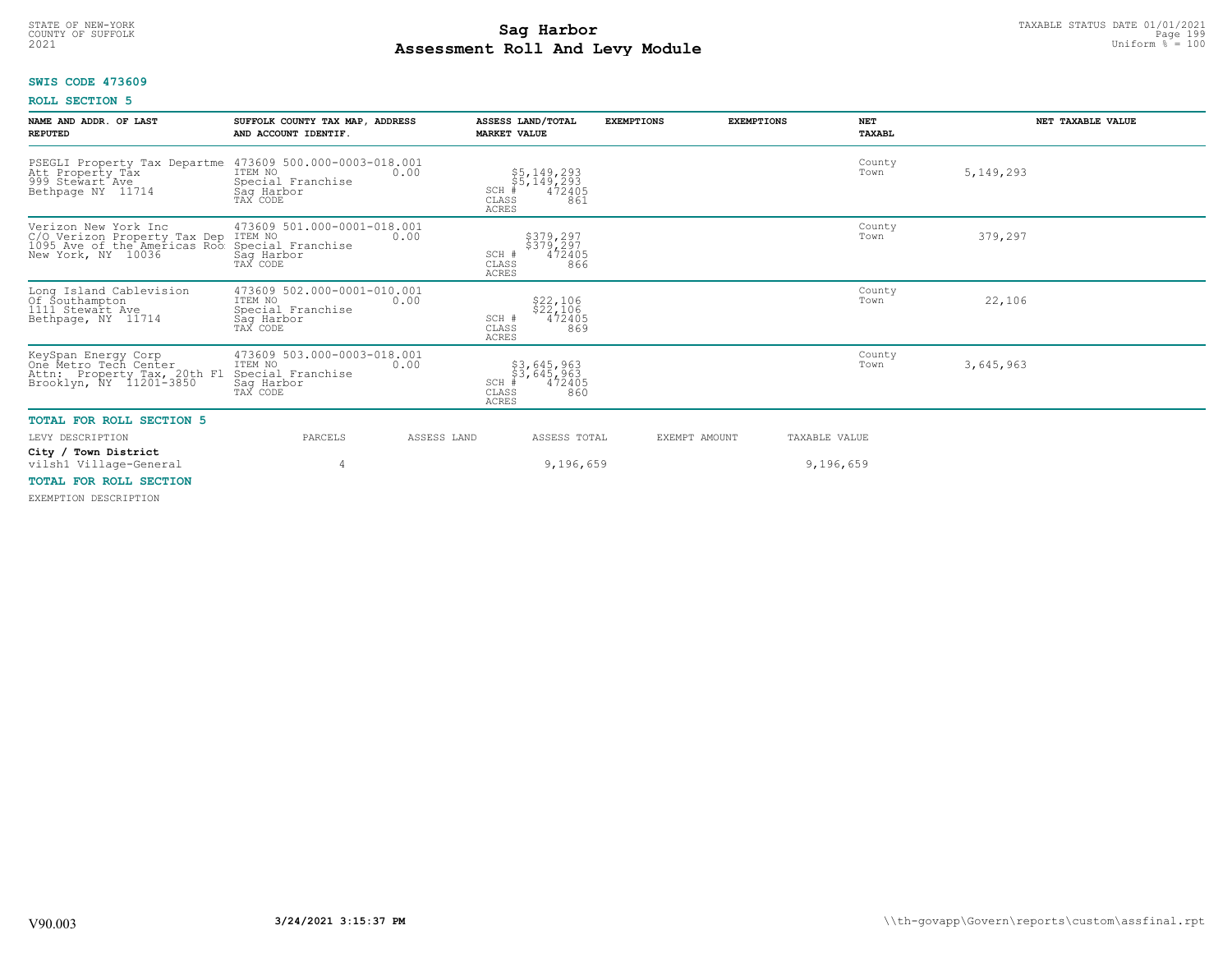# TAXABLE STATUS DATE 01/01/2021<br>COUNTY OF SUFFOLK Page 200 **Assessment Roll And Levy Module Example 2021** Uniform  $\frac{1}{8}$  = 100

# **SWIS CODE 473609**

# **ROLL SECTION 6**

| NAME AND ADDR. OF LAST<br><b>REPUTED</b>                                                                                                                                                                                                                                                                               | SUFFOLK COUNTY TAX MAP, ADDRESS<br>AND ACCOUNT IDENTIF.                          |             | ASSESS LAND/TOTAL<br><b>MARKET VALUE</b>                                                        | <b>EXEMPTIONS</b> | <b>EXEMPTIONS</b> | <b>NET</b><br>TAXABL | NET TAXABLE VALUE |
|------------------------------------------------------------------------------------------------------------------------------------------------------------------------------------------------------------------------------------------------------------------------------------------------------------------------|----------------------------------------------------------------------------------|-------------|-------------------------------------------------------------------------------------------------|-------------------|-------------------|----------------------|-------------------|
| Marketspan Gas Corporation<br>c/o Keyspan Corporation<br>One Metro Tech Center<br>and the section of the section of the section of the section of the section of the section of the section of t<br>Brooklyn, NY 11201-3850 TAX CODE TO THE SECTION OF THE SECTION OF THE SECTION OF THE SECTION OF THE SECTION OF<br> | 473609 002.000-0002-010.000<br>ITEM NO                                           | 0.00        | \$525,000<br>\$548,276<br>\$548,276<br>472405<br>SCH #<br>CLASS<br>873<br><b>ACRES</b><br>0.800 |                   |                   | County<br>Town       | 548,276           |
| PSEGLI Property Tax Departme 473609 600.000-0019-001.000<br>Att Property Tax<br>999 Stewart Ave<br>Bethpage NY 11714                                                                                                                                                                                                   | ITEM NO<br>Utility<br>Saq Harbor<br>TAX CODE                                     | 0.00        | \$54,159<br>\$54,159<br>SCH #<br>472405<br>884<br>CLASS<br><b>ACRES</b>                         |                   |                   | County<br>Town       | 54,159            |
| PSEGLI Property Tax Departme 473609 600.000-0019-002.000<br>Att Property Tax<br>999 Stewart Ave<br>Bethpage NY 11714                                                                                                                                                                                                   | ITEM NO<br>Utility<br>Saq Harbor<br>TAX CODE                                     | 0.00        | \$54,159<br>\$54,159<br>472405<br>SCH #<br>884<br>CLASS<br><b>ACRES</b>                         |                   |                   | County<br>Town       | 54,159            |
| PSEGLI Property Tax Departme 473609 600.000-0019-005.000<br>Att Property Tax ITEM NO 100<br>Att Property Tåx<br>999 Stewart Ave<br>Bethpage NY 11714                                                                                                                                                                   | Utility<br>Saq Harbor<br>TAX CODE                                                |             | $$8,280$<br>$$8,280$<br>472405<br>SCH #<br>CLASS<br>885<br><b>ACRES</b>                         |                   |                   | County<br>Town       | 8,280             |
| Verizon New York<br>$c/O$ Duff & Phelps<br>P.O. Box 2749<br>Addison TX 75001                                                                                                                                                                                                                                           | 473609 636.009-0000-631.900 1881<br>ITEM NO<br>Utility<br>Saq Harbor<br>TAX CODE | 0.00        | \$10,337<br>\$10,337<br>SCH #<br>472405<br>CLASS<br>836<br><b>ACRES</b>                         |                   |                   | County<br>Town       | 10,337            |
| <b>TOTAL FOR ROLL SECTION 6</b>                                                                                                                                                                                                                                                                                        |                                                                                  |             |                                                                                                 |                   |                   |                      |                   |
| LEVY DESCRIPTION                                                                                                                                                                                                                                                                                                       | PARCELS                                                                          | ASSESS LAND | ASSESS TOTAL                                                                                    | EXEMPT AMOUNT     |                   | TAXABLE VALUE        |                   |
| City / Town District<br>vilsh1 Village-General                                                                                                                                                                                                                                                                         | 5                                                                                | \$525,000   | 675,211                                                                                         |                   |                   | 675,211              |                   |
| <b>TOTAL FOR ROLL SECTION</b><br>EVEMBELOM BECOBIBEOM                                                                                                                                                                                                                                                                  |                                                                                  |             |                                                                                                 |                   |                   |                      |                   |

EXEMPTION DESCRIPTION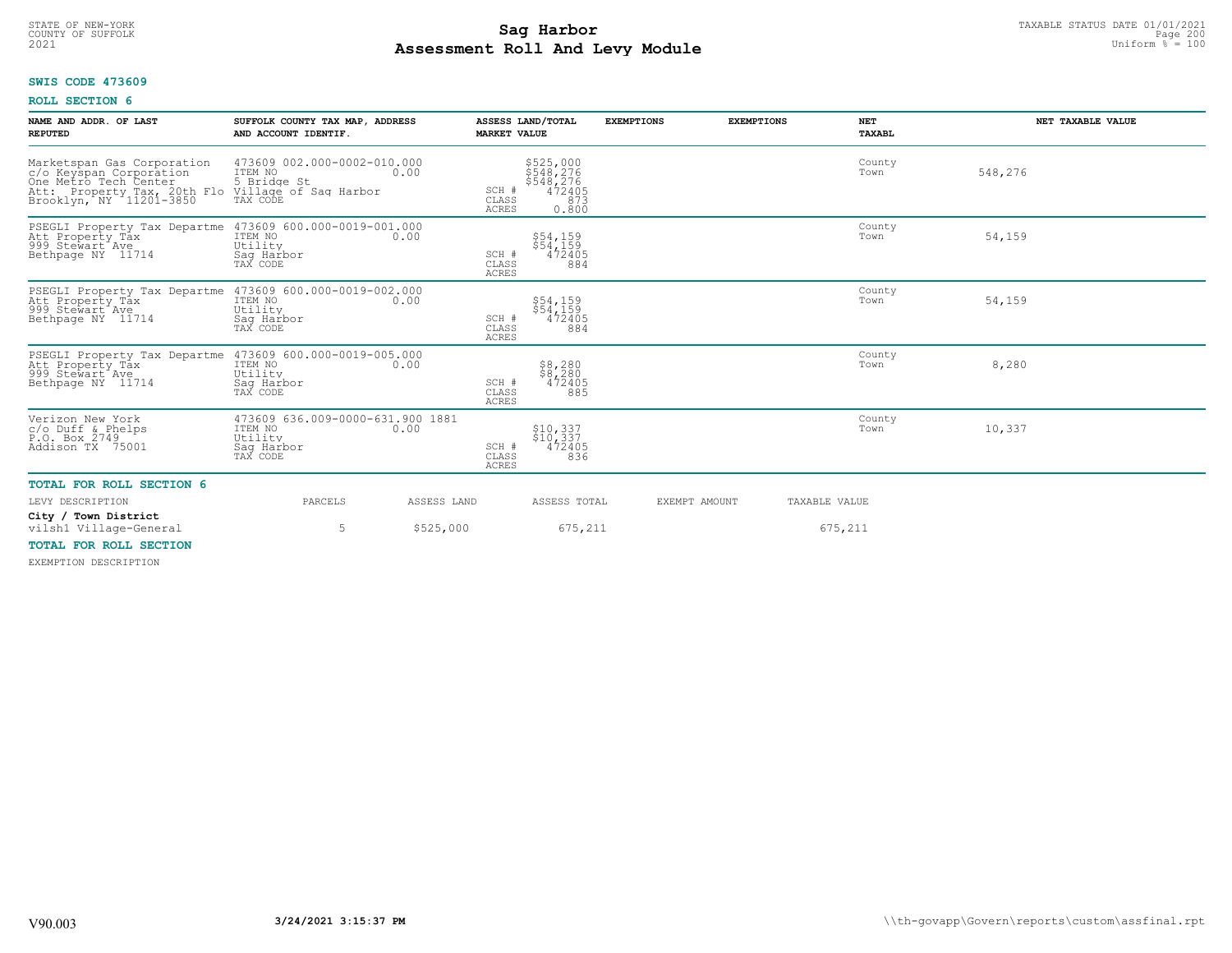# STATE OF NEW-YORK TAXABLE STATUS DATE 01/01/2021<br>COUNTY OF SUFFOLK Page 201 **Assessment Roll And Levy Module Example 2021** Uniform  $\frac{1}{8}$  = 100

# **SWIS CODE 473609**

| NAME AND ADDR. OF LAST<br><b>REPUTED</b>                                                                                                             | SUFFOLK COUNTY TAX MAP, ADDRESS<br>AND ACCOUNT IDENTIF.                                                 | ASSESS LAND/TOTAL<br><b>MARKET VALUE</b>                                                                                         | <b>EXEMPTIONS</b>     | <b>EXEMPTIONS</b><br>NET<br>TAXABL | NET TAXABLE VALUE |
|------------------------------------------------------------------------------------------------------------------------------------------------------|---------------------------------------------------------------------------------------------------------|----------------------------------------------------------------------------------------------------------------------------------|-----------------------|------------------------------------|-------------------|
| Sag Harbor Village<br>P.O. Box 660<br>Sag Harbor, NY 11963                                                                                           | 473609 001.000-0002-015.000<br>TTEM NO 0.00<br>35 Notre Dame Rd<br>Village of Sag Harbor<br>TAX CODE    | $$2,895,400$<br>$$2,895,400$<br>$$472405$<br>$$311W$<br>$SCH$ #<br>CLASS<br>0.530<br>ACRES                                       | \$2,895,400<br>exempt | County<br>Town                     |                   |
| Sag Harbor Village<br>P Ő Box 660<br>Sag Harbor, NY 11963                                                                                            | 473609 001.000-0002-058.003<br>ITEM NO<br>0.00<br>Notre Dame Rd<br>Village of Sag Harbor<br>TAX CODE    | $$9,200$<br>$$9,200$<br>$$9,200$<br>$472405$<br>SCH #<br>$\begin{array}{c} 0.7511 \\ 0.010 \end{array}$<br>CLASS<br><b>ACRES</b> | \$9,200<br>exempt     | County<br>Town                     |                   |
| Sag Harbor Village<br>P.O. Box 660<br>Sag Harbor, NY 11963                                                                                           | 473609 002.000-0001-004.000<br>ITEM NO<br>0.00<br>West Water St<br>Village of Sag Harbor<br>TAX CODE    | \$280,100<br>\$556,700<br>\$556,700<br>472405<br>570W<br>SCH #<br>CLASS<br>0.220<br>ACRES                                        | \$556,700<br>exempt   | County<br>Town                     |                   |
| Sag Harbor Village<br>P.O. Box 660<br>Saq Harbor, NY 11963                                                                                           | 473609 002.000-0001-005.000<br>ITEM NO 0.00<br>11 West Water St<br>Village of Sag Harbor<br>TAX CODE    | \$500<br>\$500<br>\$500<br>SCH #<br>472405<br>CLASS<br>692<br>ACRES<br>0.360                                                     | \$500<br>exempt       | County<br>Town                     |                   |
| Southampton Town<br>Suffolk County<br>Sag Harbor Village<br>116 Hampton Rd<br>Southampton, NY 11968                                                  | 473609 002.000-0001-026.002<br>ITEM NO<br>0.00<br>55 West Water St<br>Village of Sag Harbor<br>TAX CODE | \$161,500 exempt<br>$\frac{1}{3161}$ , 500<br>$\frac{1}{472405}$<br>SCH #<br>$\mathtt{CLASS}$<br>962<br>8.970<br>ACRES           | \$161,500             | County<br>Town                     |                   |
| Incorporated Village of Sag<br>P.O. Box 660<br>Saq Harbor NY 11963                                                                                   | 473609 002.000-0001-051.000<br>ITEM NO<br>0.00<br>50 Spring St<br>Village of Sag Harbor<br>TAX CODE     | \$538,200<br>\$538,200<br>\$538,200<br>\$538,200<br>\$72405<br>\$111<br>\$110.130<br>SCH #<br>CLASS<br><b>ACRES</b>              | \$538,200<br>exempt   | County<br>Town                     |                   |
| New York State<br>Department Of Transportation<br>250 Veterans Memorial Hwy<br>Hauppauge, NY 11788                                                   | 473609 002.000-0002-004.004<br>ITEM NO<br>0.00<br>Main St<br>Village of Sag Harbor<br>TAX CODE          | \$500<br>\$500<br>\$500<br>472405<br>SCH #<br>692<br>CLASS<br>0.020<br>ACRES                                                     | \$500<br>exempt       | County<br>Town                     |                   |
| Sag Harbor Village<br>P.O. Box 660<br>Saq Harbor, NY 11963                                                                                           | 473609 002.000-0002-005.003<br>TTEM NO 0.00<br>7 Ferry Rd/rt 114<br>Village of Sag Harbor<br>TAX CODE   | \$2,021,400<br>\$2,021,400<br>\$2,021,400<br>#472405<br>$SCH$ #<br>CLASS<br>962W<br>0.720<br>ACRES                               | \$2,021,400<br>exempt | County<br>Town                     |                   |
| Sag Harbor Village<br>P.O. Box 660<br>Sag Harbor, NY 11963                                                                                           | 473609 002.000-0002-018.000<br>TTEM NO 0.00<br>51 Meadow St<br>Village of Sag Harbor<br>TAX CODE        | \$481,100<br>\$493,600<br>\$493,600<br>472405<br>SCH #<br>CLASS<br>653<br><b>ACRES</b><br>0.470                                  | \$493,600<br>exempt   | County<br>Town                     |                   |
| Saq Harbor Village<br>P.O. Box 660<br>Sag Harbor, NY 11963                                                                                           | 473609 002.000-0002-046.000<br>ITEM NO<br>0.00<br>15 Rose St<br>Village of Sag Harbor<br>TAX CODE       | \$774,700<br>\$796,200<br>\$796,200<br>472405<br>SCH #<br>653<br>CLASS<br><b>ACRES</b><br>1.100                                  | \$796,200<br>exempt   | County<br>Town                     |                   |
| United States Postal Service 473609 002.000-0002-047.000<br>C/o Ne Region Genreal Post O ITEM NO<br>8th Ave 21 Long Island Ave<br>New York, NY 10098 | 0.00<br>Village of Sag Harbor<br>TAX CODE                                                               | $$523,100$<br>$$1,423,700$<br>$$1,423,700$<br>$SCH$ #<br>472405<br>CLASS<br>652<br>ACRES<br>0.550                                | \$1,423,700<br>exempt | County<br>Town                     |                   |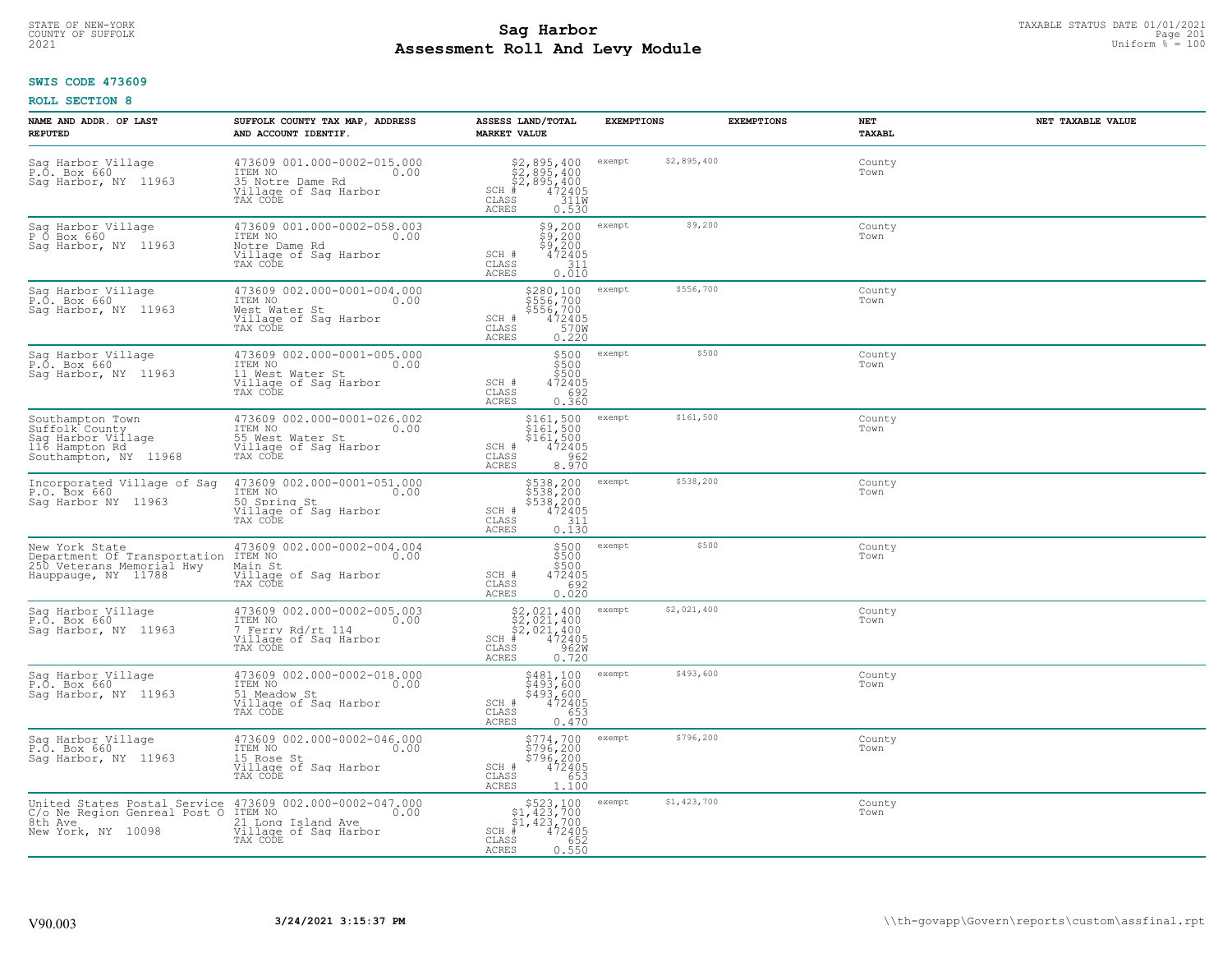# TAXABLE STATUS DATE 01/01/2021<br>COUNTY OF SUFFOLK Page 202 **Assessment Roll And Levy Module Example 2021** Uniform  $\frac{1}{8}$  = 100

# **SWIS CODE 473609**

| NAME AND ADDR. OF LAST<br><b>REPUTED</b>                                                                    | SUFFOLK COUNTY TAX MAP, ADDRESS<br>AND ACCOUNT IDENTIF.                                                  | ASSESS LAND/TOTAL<br><b>MARKET VALUE</b>                                                                                 | <b>EXEMPTIONS</b>     | <b>EXEMPTIONS</b><br>NET<br><b>TAXABL</b> | NET TAXABLE VALUE |
|-------------------------------------------------------------------------------------------------------------|----------------------------------------------------------------------------------------------------------|--------------------------------------------------------------------------------------------------------------------------|-----------------------|-------------------------------------------|-------------------|
| Southampton Town<br>c/o Community Preservation F<br>116 Hampton Rd<br>Southampton NY 11986                  | 473609 002.000-0002-051.002<br>ITEM NO<br>0.00<br>5 Ferry Rd/rt 114<br>Village of Sag Harbor<br>TAX CODE | \$227,200<br>\$227,200<br>\$227,200<br>\$227,200<br>\$330W<br>\$330W<br>\$1.250<br>SCH #<br>CLASS<br>ACRES               | \$227,200<br>exempt   | Town                                      | County            |
| Sag Harbor Village<br>P.O. Box 660<br>Sag Harbor, NY 11963                                                  | 473609 002.000-0003-005.000<br>ITEM NO<br>0.00<br>35 Washington St<br>Village of Sag Harbor<br>TAX CODE  | \$347,800<br>\$352,800<br>\$352,800<br>SCH #<br>$472405$<br>653<br>CLASS<br>ACRES<br>0.260                               | \$352,800<br>exempt   | County<br>Town                            |                   |
| Sag Harbor Village<br>P.O. Box 660<br>Sag Harbor, NY 11963                                                  | 473609 002.000-0003-014.000<br>ITEM NO<br>0.00<br>55 Main St<br>Village of Sag Harbor<br>TAX CODE        | \$464,300<br>\$1,755,600<br>$\frac{1}{31}$ , 755, 600<br>$+$ 472405<br>38 662<br>$SCH$ #<br>CLASS<br>0.440<br>ACRES      | \$1,755,600<br>exempt | County<br>Town                            |                   |
| Incorporated Village of Saq<br>55 Main St<br>P.O. Box 660<br>Sag Harbor NY 11963                            | 473609 002.000-0003-023.001<br>ITEM NO<br>0.00<br>4 Ferry Rd/rt 114<br>Village of Sag Harbor<br>TAX CODE | \$708,800<br>\$764,000<br>\$764,000<br>$\frac{472405}{9620}$<br>SCH #<br>CLASS<br><b>ACRES</b><br>0.300                  | \$764,000<br>exempt   | County<br>Town                            |                   |
| Sag Harbor Village<br>P.O. Box 660<br>Sag Harbor, NY 11963                                                  | 473609 002.000-0003-023.002<br>ITEM NO<br>0.00<br>6 Ferry Rd/rt 114<br>Village of Sag Harbor<br>TAX CODE | \$1,832,900<br>\$1,832,900<br>\$1,832,900<br>#472405<br>\$5,962M<br>$SCH$ #<br>CLASS<br><b>ACRES</b><br>0.580            | \$1,832,900<br>exempt | Town                                      | County            |
| Sag Harbor Village<br>P.O. Box 660<br>Sag Harbor, NY 11963                                                  | 473609 002.000-0003-025.000<br>ITEM NO<br>0.00<br>Main St<br>Village of Sag Harbor<br>TAX CODE           | $\begin{array}{c} 5500 \\ 5500 \\ 5500 \\ \end{array}$<br>SCH #<br>472405<br>692<br>CLASS<br>0.090<br>ACRES              | \$500<br>exempt       | County<br>Town                            |                   |
| Incorporated Village of Sag<br>P.O. Box 660<br>Saq Harbor NY 11963                                          | 473609 002.000-0003-026.000<br>ITEM NO<br>0.00<br>Wharf St<br>Village of Sag Harbor<br>TAX CODE          | \$500<br>\$500<br>\$500<br>472405<br>692<br>SCH #<br>CLASS<br>0.190<br><b>ACRES</b>                                      | \$500<br>exempt       | County<br>Town                            |                   |
| Saq Harbor Village<br>Southampton Town<br>P.O. Box 660<br>Saq Harbor, NY 11963                              | 473609 003.000-0001-109.000<br>ITEM NO<br>0.00<br>63 Howard St<br>Village of Saq Harbor<br>TAX CODE      | $$7,000$<br>$$7,000$<br>$$7,000$<br>$472405$<br>$962$<br>SCH #<br>CLASS<br>ACRES<br>0.410                                | \$7,000<br>exempt     | County<br>Town                            |                   |
| Unknown Owner                                                                                               | 473609 003.000-0001-113.000<br>ITEM NO<br>0.00<br>Landlocked<br>Village of Sag Harbor<br>TAX CODE        | $\frac{50}{50}$<br>SCH #<br>472405<br>CLASS<br>311<br>ACRES                                                              |                       | County<br>Town                            |                   |
| Sag Harbor Whaling & Histori 473609 003.000-0002-017.000<br>Museum<br>P.O. Box 1327<br>Sag Harbor, NY 11963 | ITEM NO<br>0.00<br>200 Main St<br>Village of Sag Harbor<br>TAX CODE                                      | $$749,700$<br>$$1,389,300$<br>$$1,389,300$<br>$472405$<br>$$382$<br>$$632$<br>$SCH$ #<br>CLASS<br>1.000<br>ACRES         | \$1,389,300<br>exempt | County<br>Town                            |                   |
| Society For The Preservation<br>Of Li Antiquities<br>93 N Country Rd<br>Setauket, NY 11733                  | 473609 003.000-0002-031.002<br>ITEM NO<br>0.00<br>192 Main St<br>Village of Sag Harbor<br>TAX CODE       | $$784,100$<br>$$1,291,400$<br>$$1,291,400$<br>$$1,291,400$<br>$SCH$ #<br>$\frac{472405}{681}$<br>CLASS<br>0.950<br>ACRES | \$1,291,400<br>exempt | County<br>Town                            |                   |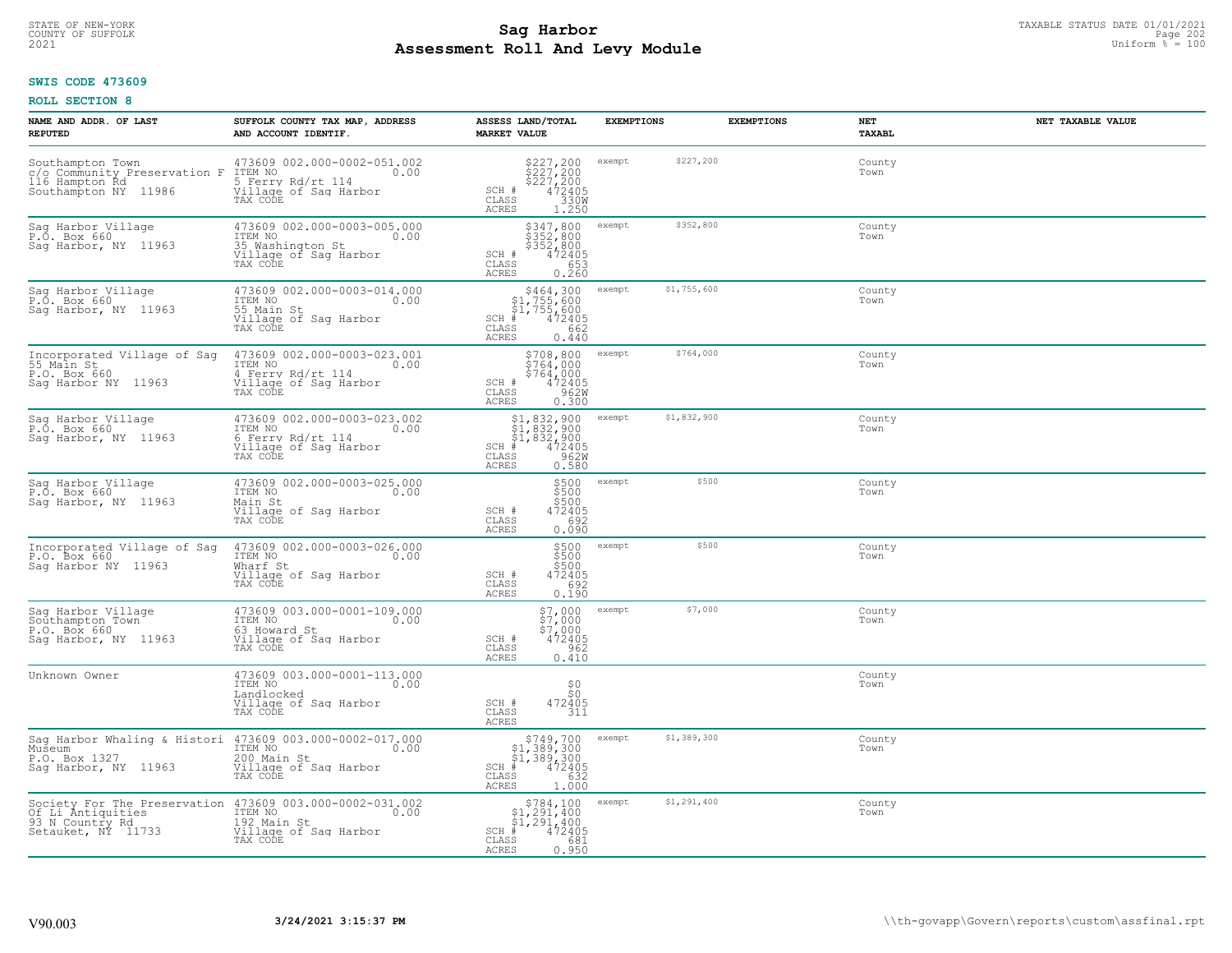# TAXABLE STATUS DATE 01/01/2021<br>COUNTY OF SUFFOLK Page 203 **Assessment Roll And Levy Module Example 2021** Uniform  $\frac{1}{8}$  = 100

# **SWIS CODE 473609**

| NAME AND ADDR. OF LAST<br><b>REPUTED</b>                                                                                                                       | SUFFOLK COUNTY TAX MAP, ADDRESS<br>AND ACCOUNT IDENTIF.                                             | ASSESS LAND/TOTAL<br><b>MARKET VALUE</b>                                                                                            | <b>EXEMPTIONS</b>     | <b>EXEMPTIONS</b><br>NET | NET TAXABLE VALUE<br><b>TAXABL</b> |
|----------------------------------------------------------------------------------------------------------------------------------------------------------------|-----------------------------------------------------------------------------------------------------|-------------------------------------------------------------------------------------------------------------------------------------|-----------------------|--------------------------|------------------------------------|
| Southampton Town<br>116 Hampton Rd<br>Southampton, NY 11968                                                                                                    | 473609 003.000-0002-031.003<br>ITEM NO<br>0.00<br>42 Garden St<br>Village of Sag Harbor<br>TAX CODE | $\begin{array}{l} $81,100 \\ $81,100 \\ $81,100 \\ $472405 \end{array}$<br>SCH #<br>CLASS<br>970<br>ACRES<br>2.050                  | \$81,100<br>exempt    | Town                     | County                             |
| Sag Harbor Historical Societ<br>Po Box 1709<br>Sag Harbor, NY 11963                                                                                            | 473609 003.000-0002-034.000<br>ITEM NO<br>0.00<br>174 Main St<br>Village of Sag Harbor<br>TAX CODE  | $$1, 769, 000$<br>$$1, 917, 500$<br>$$1, 917, 500$<br>$472405$<br>$$210$<br>$SCH$ #<br>CLASS<br>0.240<br>ACRES                      | \$1,917,500<br>exempt | Town                     | County                             |
| Saq Harbor Village<br>P.O. Box 660<br>Sag Harbor, NY 11963                                                                                                     | 473609 003.000-0002-037.000<br>ITEM NO<br>0.00<br>19 Spring St<br>Village of Sag Harbor<br>TAX CODE | \$899,800<br>\$899,800<br>\$899,800<br>472405<br>111<br>SCH #<br>CLASS<br>0.570<br>ACRES                                            | \$899,800<br>exempt   | Town                     | County                             |
| Sag Harbor Historical Societ<br>Po <sup>-</sup> Box 1709<br>Saq Harbor, NY 11963                                                                               | 473609 003.000-0002-060.000<br>ITEM NO<br>0.00<br>Landlocked<br>Village of Sag Harbor<br>TAX CODE   | \$39,800 exempt<br>\$39,800<br>\$39,800<br>SCH #<br>472405<br>CLASS<br>311<br>ACRES<br>0.180                                        | \$39,800              | Town                     | County                             |
| John Jermain Memorial Librar 473609 003.000-0003-070.000<br>Box 569<br>Main St<br>Saq Harbor, NY 11963                                                         | ITEM NO<br>0.00<br>201 Main St<br>Village of Sag Harbor<br>TAX CODE                                 | \$690,100<br>\$5,694,900<br>\$5,694,900<br># 472405<br>$SCH$ $#$<br>CLASS<br>$\begin{array}{c} 611 \\ 0.330 \end{array}$<br>ACRES   | \$5,694,900<br>exempt | Town                     | County                             |
| Sag Harbor Village<br>P.O. Box 660<br>Sag Harbor, NY 11963                                                                                                     | 473609 003.000-0004-012.000<br>ITEM NO<br>0.00<br>46 Church St<br>Village of Sag Harbor<br>TAX CODE | \$436,000<br>\$517,000<br>\$517,000<br>\$62<br>\$62<br>SCH #<br>CLASS<br>ACRES<br>0.040                                             | \$517,000<br>exempt   | Town                     | County                             |
| St Andrews Roman Catholic Ch 473609 003.000-0004-017.000<br>Attn: Michael V. Flanagan,<br>50 N Park Ave<br>PO Box 9023<br>Rockville Centre, NY 11571- TAX CODE | ITEM NO<br>0.00<br>122 Division St<br>Village of Sag Harbor                                         | $$985, 900$<br>$$2, 597, 900$<br>$$2, 597, 900$<br>$$472405$<br>$SCH$ #<br>$\frac{620}{1.700}$<br>CLASS<br>ACRES                    | \$2,597,900<br>exempt | Town                     | County                             |
| Sag Harbor Village<br>P.O. Box 660<br>Saq Harbor, NY 11963                                                                                                     | 473609 003.000-0004-026.000<br>ITEM NO<br>0.00<br>Union St<br>Village of Sag Harbor<br>TAX CODE     | \$222,500<br>\$222,500<br>\$222,500<br>\$224,500<br>SCH #<br>CLASS<br>311<br><b>ACRES</b><br>0.060                                  | \$222,500<br>exempt   | Town                     | County                             |
| Sag Harbor Village<br>P.O. Box 660<br>Saq Harbor, NY 11963                                                                                                     | 473609 003.000-0004-027.000<br>ITEM NO<br>0.00<br>Madison St<br>Village of Sag Harbor<br>TAX CODE   | $$1,025,300$<br>$$1,025,300$<br>$$1,025,300$<br>$*$<br>$*$<br>$*$<br>$*$<br>$*$<br>$*$<br>$SCH$ #<br>CLASS<br>695<br>ACRES<br>0.990 | \$1,025,300<br>exempt | Town                     | County                             |
| Presbyterian Church Of Sag H 473609 003.000-0004-028.000<br>44 Unlon St<br>Sag Harbor, NY 11963                                                                | ITEM NO<br>0.00<br>44 Union St<br>Village of Sag Harbor<br>TAX CODE                                 | $$863,900$<br>$$2,001,700$<br>$$2,001,700$<br>$472405$<br>ss<br>ss<br>ago<br>$SCH$ #<br>CLASS<br>ACRES<br>0.960                     | \$2,001,700<br>exempt | Town                     | County                             |
| Saq Harbor Village<br>P.O. Box 660<br>Saq Harbor, NY 11963                                                                                                     | 473609 003.000-0004-076.000<br>ITEM NO<br>0.00<br>18 Roger St<br>Village of Sag Harbor<br>TAX CODE  | \$468,200<br>\$468,200<br>\$468,200<br>472405<br>SCH #<br>311<br>CLASS<br>ACRES<br>0.130                                            | \$468,200<br>exempt   | Town                     | County                             |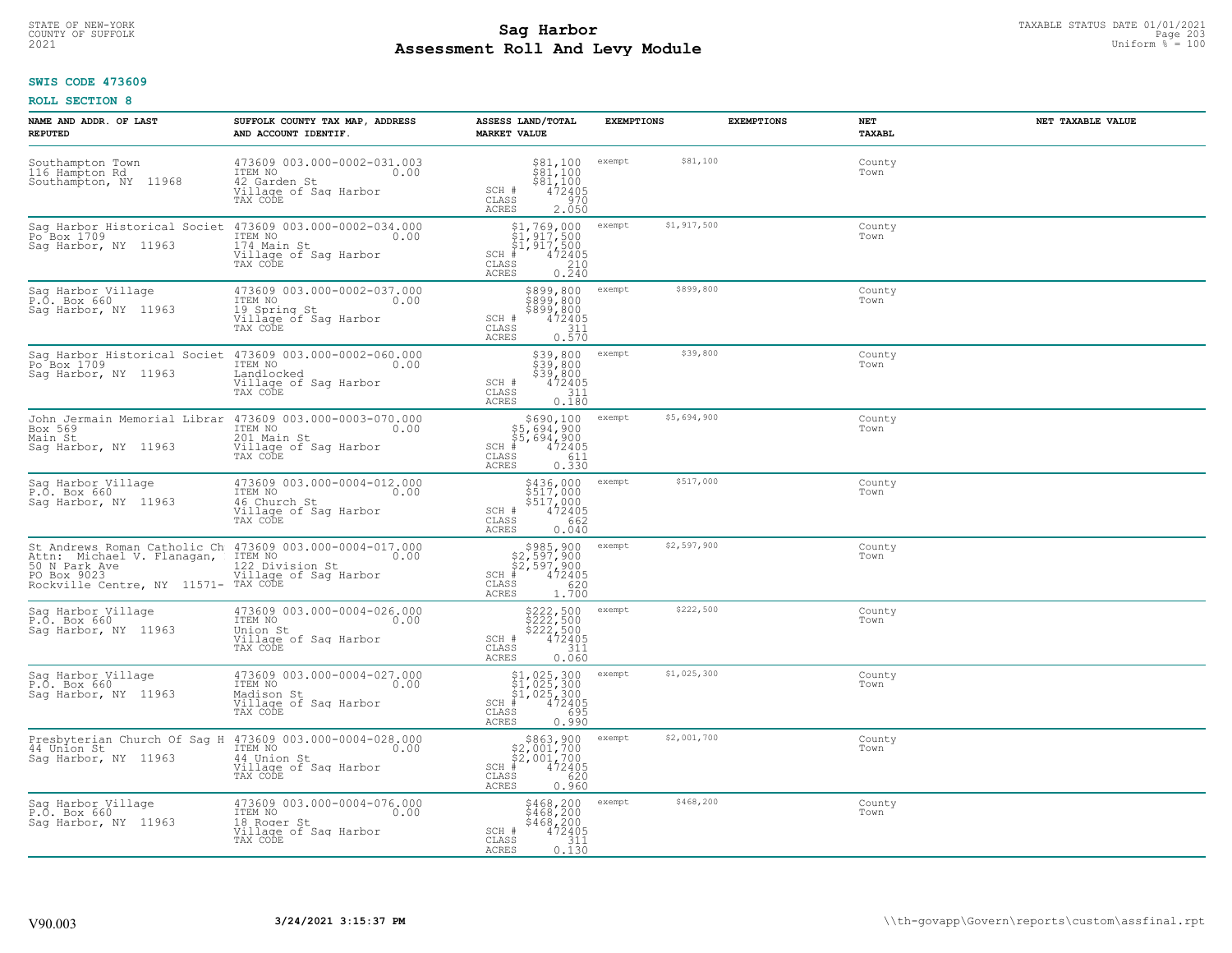# TAXABLE STATUS DATE 01/01/2021<br>COUNTY OF SUFFOLK Page 204 **Assessment Roll And Levy Module Example 2021** Uniform  $\frac{1}{8}$  = 100

# **SWIS CODE 473609**

| NAME AND ADDR. OF LAST<br><b>REPUTED</b>                                                                       | SUFFOLK COUNTY TAX MAP, ADDRESS<br>AND ACCOUNT IDENTIF.                                                   | ASSESS LAND/TOTAL<br><b>MARKET VALUE</b>                                                                                                                                                                                                     | <b>EXEMPTIONS</b>      | <b>EXEMPTIONS</b><br>NET<br><b>TAXABL</b> | NET TAXABLE VALUE |
|----------------------------------------------------------------------------------------------------------------|-----------------------------------------------------------------------------------------------------------|----------------------------------------------------------------------------------------------------------------------------------------------------------------------------------------------------------------------------------------------|------------------------|-------------------------------------------|-------------------|
| Trustees of the Freeholders<br>and Commonalty of Southampto<br>116 Hampton Rd.<br>Southampton, NY 11968        | 473609 004.000-0001-040.001<br>1TEM NO 0.00<br>Underwater Land<br>Village of Sag Harbor<br>TAX CODE       | $\begin{array}{l} $28,500\$28,500\$28,500\n472405\n315 \end{array}$<br>SCH #<br>CLASS<br>ACRES<br>0.570                                                                                                                                      | \$28,500<br>exempt     | County<br>Town                            |                   |
| Sag Harbor Village<br>P.O. Box 660<br>Saq Harbor, NY 11963                                                     | 473609 004.000-0002-031.000<br>TTEM NO<br>1357 Brick Kiln Rd<br>Village of Sag Harbor<br>0.00<br>TAX CODE | $$899, 800$<br>$$2, 515, 300$<br>$$2, 515, 300$<br>$*1472405$<br>$SCH$ #<br>CLASS<br>662<br>ACRES<br>1.600                                                                                                                                   | \$2,515,300<br>exempt  | County<br>Town                            |                   |
| Sag Harbor Village<br>P.O. Box 660<br>Sag Harbor, NY 11963                                                     | 473609 004.000-0002-032.000<br>ITEM NO<br>0.00<br>16 Columbia St<br>Village of Sag Harbor<br>TAX CODE     | \$949,500<br>$$1,187,000$<br>$$1,187,000$<br>$*$ 472405<br>$SCH$ #<br>CLASS<br>660<br>ACRES<br>1,800                                                                                                                                         | \$1,187,000<br>exempt  | County<br>Town                            |                   |
| Sag Harbor Antique Fire Truc 473609 005.000-0001-020.000<br>PO Box 209<br>Saq Harbor, NY 11963                 | ITEM NO<br>0.00<br>426 Main St<br>Village of Sag Harbor<br>TAX CODE                                       | \$206,000<br>\$206,000<br>\$206,000<br>SCH #<br>472405<br>CLASS<br>0.311<br>ACRES                                                                                                                                                            | \$206,000<br>exempt    | County<br>Town                            |                   |
| Sag Harbor Antique Fire Truc 473609 005.000-0001-021.000<br>PO Box 209<br>Sag Harbor, NY 11963                 | ITEM NO<br>0.00<br>432 Main St<br>Village of Sag Harbor<br>TAX CODE                                       | \$131,770 exempt<br>\$131,770<br>\$131,770<br>SCH #<br>$\frac{472405}{311}$<br>CLASS<br>0.340<br><b>ACRES</b>                                                                                                                                | \$131,770              | County<br>Town                            |                   |
| Park & Recreation Associatio 473609 005.000-0002-004.001<br>P.O. Box 1653<br>Saq Harbor, NY 11963              | ITEM NO<br>0.00<br>395 Main St<br>Village of Sag Harbor<br>TAX CODE                                       | \$29,136,000<br>\$29,669,500<br>\$29,669,500<br># 472405<br>ASS 42.200<br>RES 42.200<br>SCH #<br>CLASS<br><b>ACRES</b>                                                                                                                       | \$29,669,500<br>exempt | County<br>Town                            |                   |
| Park & Recreation Associatio 473609 005.000-0002-004.002<br>P.O. Box 1653<br>Saq Harbor, NY 11963              | ITEM NO<br>0.00<br>415 Main St<br>Village of Sag Harbor<br>TAX CODE                                       | \$431,700<br>\$431,700<br>\$431,700<br>SCH #<br>472405<br>590<br>CLASS<br>0.630<br>ACRES                                                                                                                                                     | \$431,700<br>exempt    | County<br>Town                            |                   |
| Park & Recreation Associatio 473609 005.000-0002-008.001<br>P.O. Box 1653 TTEM NO 1000<br>Saq Harbor, NY 11963 | 405 Main St<br>Village of Sag Harbor<br>TAX CODE                                                          | $\begin{array}{l} \mathbf{\$1,362,900} \\ \mathbf{\$1,362,900} \\ \mathbf{\$1,362,900} \\ \mathbf{\$1,362,900} \\ \mathbf{\$1,362,900} \\ \mathbf{\$1,311} \\ \mathbf{\$1.500} \\ \mathbf{\$1.500} \end{array}$<br>$SCH$ #<br>CLASS<br>ACRES | \$1,362,900<br>exempt  | County<br>Town                            |                   |
| Suffolk County<br>330 Center Dr<br>Riverhead, NY 11901                                                         | 473609 005.000-0002-010.000<br>ITEM NO<br>0.00<br>Middle Line Hwy<br>Village of Sag Harbor<br>TAX CODE    | \$628,500<br>\$628,500<br>\$628,500<br>472405<br>311M<br>SCH #<br>CLASS<br><b>ACRES</b><br>0.190                                                                                                                                             | \$628,500<br>exempt    | County<br>Town                            |                   |
| Park & Recreation Associatio 473609 005.000-0002-011.026<br>P.O. Box 1653<br>Sag Harbor, NY 11963              | ITEM NO<br>0.00<br>Open Space<br>Village of Sag Harbor<br>TAX CODE                                        | \$1,019,800<br>\$1,019,800<br>\$1,019,800<br>#472405<br>$SCH$ #<br>963<br>CLASS<br><b>ACRES</b><br>2.620                                                                                                                                     | \$1,019,800<br>exempt  | County<br>Town                            |                   |
| Park & Recreation Associatio 473609 005.000-0002-011.027<br>P.O. Box 1653<br>Saq Harbor, NY 11963              | ITEM NO<br>0.00<br>Open Space<br>Village of Sag Harbor<br>TAX CODE                                        | \$1,939,500<br>\$1,939,500<br>\$1,939,500<br>472405<br>$SCH$ #<br>CLASS<br>963<br>5.980<br>ACRES                                                                                                                                             | \$1,939,500<br>exempt  | County<br>Town                            |                   |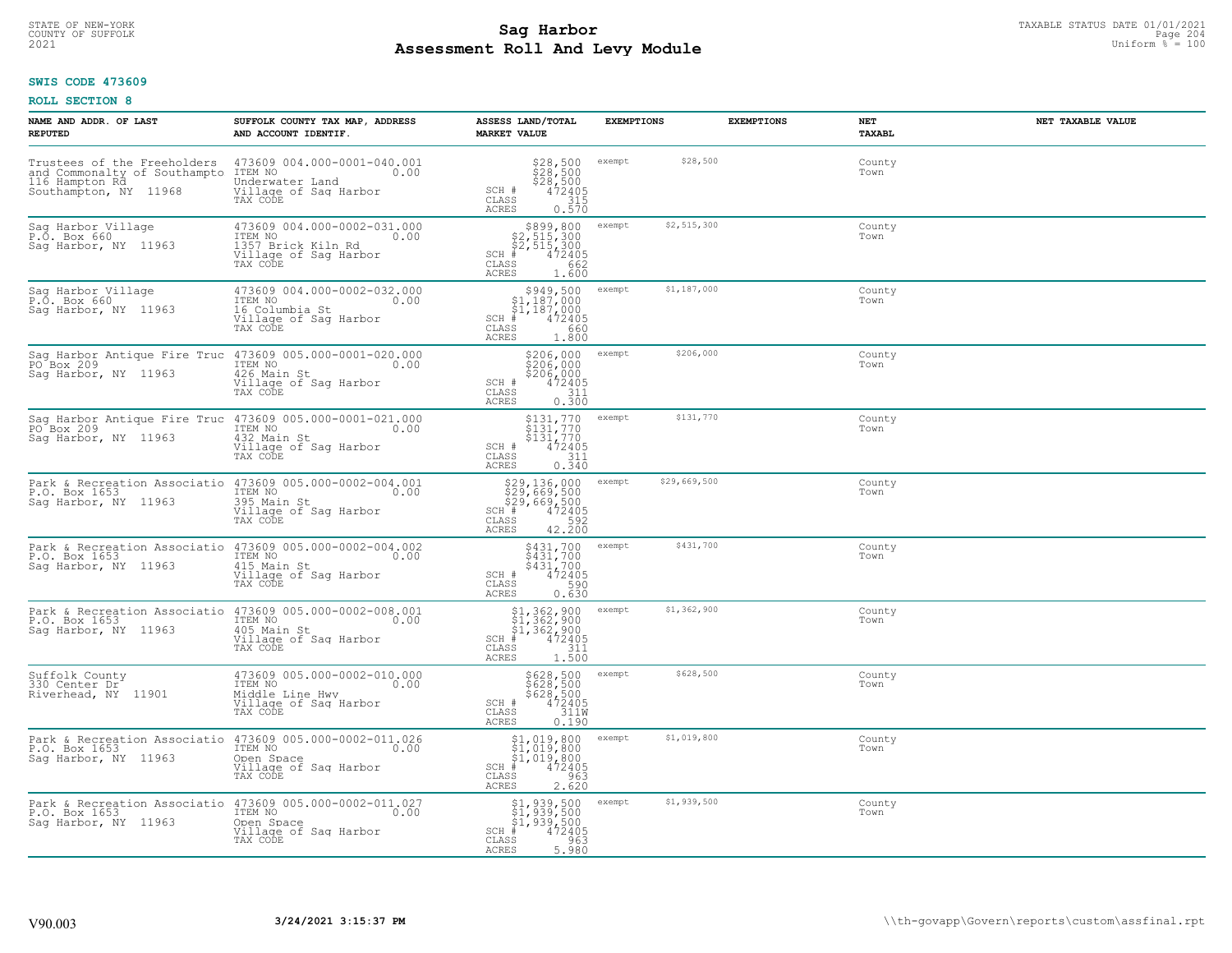# TAXABLE STATUS DATE 01/01/2021<br>COUNTY OF SUFFOLK Page 205 and the state of the state of the state of the state of the state of the state of th<br>Page 205 **Assessment Roll And Levy Module Example 2021** Uniform  $\frac{1}{8}$  = 100

#### **SWIS CODE 473609**

| NAME AND ADDR. OF LAST<br><b>REPUTED</b>                                                                                | SUFFOLK COUNTY TAX MAP, ADDRESS<br>AND ACCOUNT IDENTIF.                                                                      | <b>MARKET VALUE</b>                    | ASSESS LAND/TOTAL                                                                                                                                  | <b>EXEMPTIONS</b> |               | <b>EXEMPTIONS</b> | NET<br><b>TAXABL</b> | NET TAXABLE VALUE |
|-------------------------------------------------------------------------------------------------------------------------|------------------------------------------------------------------------------------------------------------------------------|----------------------------------------|----------------------------------------------------------------------------------------------------------------------------------------------------|-------------------|---------------|-------------------|----------------------|-------------------|
| Sag Harbor Village<br>P.O. Box 660<br>Saq Harbor, NY 11963                                                              | 473609 005.000-0002-011.028<br>ITEM NO<br>Archibald Wav<br>Saq Harbor<br>TAX CODE                                            | 0.00<br>SCH #<br>CLASS<br><b>ACRES</b> | \$500<br>\$500<br>\$500<br>472405<br>692                                                                                                           | exempt            | \$500         |                   | County<br>Town       |                   |
| Suffolk County<br>Dept. Parks, Recreation and<br>PO Box 144<br>West Sayville, NY 00000                                  | 473609 005.000-0002-012.000<br>TTEM NO 0.00<br>ITEM NO<br>Bridgehampton Saq Harbor Tpke<br>Village of Sag Harbor<br>TAX CODE | 0.00<br>SCH #<br>CLASS<br><b>ACRES</b> | \$500<br>\$500<br>\$500<br>472405<br>692<br>0.110                                                                                                  | exempt            | \$500         |                   | County<br>Town       |                   |
| Park & Recreation Associatio 473609 006.000-0001-001.001<br>P.O. Box 1653<br>Saq Harbor, NY 11963                       | ITEM NO<br>Otter Pond<br>Village of Sag Harbor<br>TAX CODE                                                                   | 0.00<br>SCH #<br>CLASS<br>ACRES        | \$565,000<br>$$565,000$<br>$$565,000$<br>$$472405$<br>$$15$<br>11.300                                                                              | exempt            | \$565,000     |                   | County<br>Town       |                   |
| Suffolk County Water Authori 473609 006.000-0001-058.000<br>P.O. Box 37 1TEM NO 100<br>P.O. Box 37<br>Oakdale, NY 11769 | 93 Jermain Ave<br>Village of Sag Harbor<br>TAX CODE                                                                          | SCH #<br>CLASS<br>ACRES                | \$443,900<br>\$443,900<br>\$443,900<br>472405<br>380<br>0.080                                                                                      | exempt            | \$443,900     |                   | County<br>Town       |                   |
| Oakland Cemetery<br>Madison St<br>Saq Harbor, NY 11963                                                                  | 473609 006.000-0002-013.001<br>TTEM NO 0.00<br>90 Jermain Ave<br>Village of Saq Harbor<br>TAX CODE                           | SCH #<br>CLASS<br>ACRES                | $514, 189, 600$ $514, 205, 200$<br>$514, 205, 200$<br>$\phantom{0}472405$<br>$\phantom{0}472405$<br>$\phantom{0}458$<br>$\phantom{0}695$<br>28.400 | exempt            | \$14,205,200  |                   | County<br>Town       |                   |
| Town of Southampton<br>116 Hampton Rd<br>Southampton NY 11968                                                           | 473609 006.000-0003-042.002<br>ITEM NO<br>286 Madison St<br>Village of Sag Harbor<br>TAX CODE                                | 0.00<br>SCH #<br>CLASS<br>ACRES        | \$943,100<br>\$943,100<br>\$943,100<br>472405<br>311<br>1.430                                                                                      | exempt            | \$943,100     |                   | County<br>Town       |                   |
| Trustees of the Freeholders<br>and Commonalty of Southampto<br>116 Hampton Rd<br>Southampton, NY 11968                  | 473609 007.000-0001-011.000<br>ITEM NO<br>Round Pond<br>Village of Sag Harbor<br>TAX CODE                                    | 0.00<br>SCH #<br>CLASS<br><b>ACRES</b> | \$33,000<br>$\frac{333,000}{333,000}$<br>\$33,000<br>315<br>0.660                                                                                  | exempt            | \$33,000      |                   | County<br>Town       |                   |
| Suffolk County<br>330 Center Dr<br>Riverhead, NY 11901                                                                  | 473609 007.000-0001-012.001<br>ITEM NO<br>0.00<br>32 Joels Ln<br>Village of Sag Harbor<br>TAX CODE                           | SCH #<br>CLASS<br>ACRES                | $$17,900$<br>$$17,900$<br>$$17,900$<br>$472405$<br>962<br>0.870                                                                                    | exempt            | \$17,900      |                   | County<br>Town       |                   |
| Southampton Town<br>116 Hampton Rd<br>Southampton, NY 11968                                                             | 473609 007.000-0002-032.003<br>ITEM NO<br>0.00<br>139 Suffolk St<br>Village of Sag Harbor<br>TAX CODE                        | SCH #<br>$\mathtt{CLASS}$<br>ACRES     | \$636,600<br>\$636,600<br>\$636,600<br>472405<br>311<br>0.820                                                                                      | exempt            | \$636,600     |                   | County<br>Town       |                   |
| <b>TOTAL FOR ROLL SECTION 8</b>                                                                                         |                                                                                                                              |                                        |                                                                                                                                                    |                   |               |                   |                      |                   |
| LEVY DESCRIPTION                                                                                                        | PARCELS                                                                                                                      | ASSESS LAND                            | ASSESS TOTAL                                                                                                                                       |                   | EXEMPT AMOUNT |                   | TAXABLE VALUE        |                   |
| City / Town District<br>vilsh1 Village-General                                                                          | 53                                                                                                                           | \$73,854,170                           | 87,949,970                                                                                                                                         |                   | 87,949,970    |                   |                      |                   |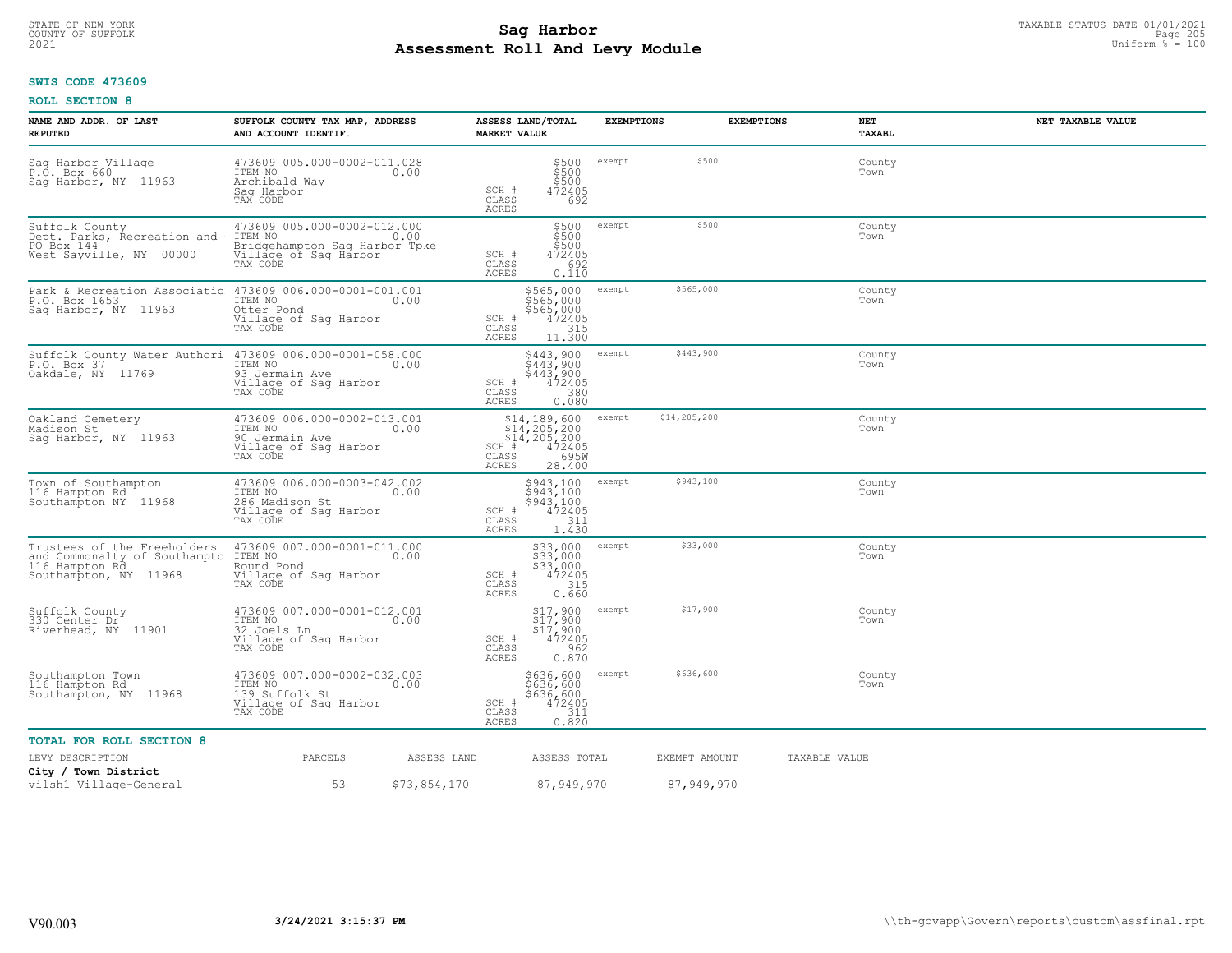# **SWIS CODE 473609**

| PARCELS        | CT                                                                                                                                                                         |                                                                                                                                                                                                                                                                                |                                 |                              |                                |
|----------------|----------------------------------------------------------------------------------------------------------------------------------------------------------------------------|--------------------------------------------------------------------------------------------------------------------------------------------------------------------------------------------------------------------------------------------------------------------------------|---------------------------------|------------------------------|--------------------------------|
| 1              | \$500                                                                                                                                                                      |                                                                                                                                                                                                                                                                                |                                 |                              |                                |
| 4              | \$943,900                                                                                                                                                                  |                                                                                                                                                                                                                                                                                |                                 |                              |                                |
| 6              | \$1,949,500                                                                                                                                                                |                                                                                                                                                                                                                                                                                |                                 |                              |                                |
| 27             |                                                                                                                                                                            |                                                                                                                                                                                                                                                                                |                                 |                              |                                |
| $\overline{1}$ | \$443,900                                                                                                                                                                  |                                                                                                                                                                                                                                                                                |                                 |                              |                                |
| 1              |                                                                                                                                                                            |                                                                                                                                                                                                                                                                                |                                 |                              |                                |
| 2              |                                                                                                                                                                            |                                                                                                                                                                                                                                                                                |                                 |                              |                                |
|                |                                                                                                                                                                            |                                                                                                                                                                                                                                                                                |                                 |                              |                                |
| $\mathbf{3}$   |                                                                                                                                                                            |                                                                                                                                                                                                                                                                                |                                 |                              |                                |
|                |                                                                                                                                                                            |                                                                                                                                                                                                                                                                                |                                 |                              |                                |
|                |                                                                                                                                                                            |                                                                                                                                                                                                                                                                                |                                 |                              |                                |
|                |                                                                                                                                                                            |                                                                                                                                                                                                                                                                                |                                 |                              |                                |
|                |                                                                                                                                                                            |                                                                                                                                                                                                                                                                                |                                 |                              |                                |
|                |                                                                                                                                                                            |                                                                                                                                                                                                                                                                                |                                 |                              |                                |
|                |                                                                                                                                                                            |                                                                                                                                                                                                                                                                                |                                 |                              |                                |
|                |                                                                                                                                                                            |                                                                                                                                                                                                                                                                                |                                 |                              |                                |
|                |                                                                                                                                                                            |                                                                                                                                                                                                                                                                                |                                 |                              |                                |
|                |                                                                                                                                                                            |                                                                                                                                                                                                                                                                                |                                 |                              |                                |
|                |                                                                                                                                                                            |                                                                                                                                                                                                                                                                                |                                 |                              |                                |
|                |                                                                                                                                                                            |                                                                                                                                                                                                                                                                                |                                 |                              |                                |
|                |                                                                                                                                                                            |                                                                                                                                                                                                                                                                                |                                 |                              |                                |
|                |                                                                                                                                                                            |                                                                                                                                                                                                                                                                                |                                 |                              |                                |
|                |                                                                                                                                                                            |                                                                                                                                                                                                                                                                                |                                 |                              |                                |
|                |                                                                                                                                                                            |                                                                                                                                                                                                                                                                                |                                 |                              |                                |
|                |                                                                                                                                                                            |                                                                                                                                                                                                                                                                                |                                 |                              |                                |
|                | \$1,423,700                                                                                                                                                                |                                                                                                                                                                                                                                                                                |                                 |                              |                                |
|                |                                                                                                                                                                            |                                                                                                                                                                                                                                                                                |                                 |                              |                                |
|                | \$6,986,300                                                                                                                                                                |                                                                                                                                                                                                                                                                                |                                 |                              |                                |
|                | \$3,346,600                                                                                                                                                                |                                                                                                                                                                                                                                                                                |                                 |                              |                                |
|                | \$2,093,370                                                                                                                                                                |                                                                                                                                                                                                                                                                                |                                 |                              |                                |
| <sup>1</sup>   | \$14, 205, 200                                                                                                                                                             |                                                                                                                                                                                                                                                                                |                                 |                              |                                |
| $\mathbf{1}$   | \$628,500                                                                                                                                                                  |                                                                                                                                                                                                                                                                                |                                 |                              |                                |
| 17             | \$585,655                                                                                                                                                                  |                                                                                                                                                                                                                                                                                |                                 |                              |                                |
| 28             | \$1,938,540                                                                                                                                                                |                                                                                                                                                                                                                                                                                |                                 |                              |                                |
| 18             | \$2,174,500                                                                                                                                                                |                                                                                                                                                                                                                                                                                |                                 |                              |                                |
| 3              | \$253,358                                                                                                                                                                  |                                                                                                                                                                                                                                                                                |                                 |                              |                                |
| 2              | \$150,000                                                                                                                                                                  |                                                                                                                                                                                                                                                                                |                                 |                              |                                |
| $\overline{1}$ | \$1,500                                                                                                                                                                    |                                                                                                                                                                                                                                                                                |                                 |                              |                                |
| 18             | \$1,851,361                                                                                                                                                                |                                                                                                                                                                                                                                                                                |                                 |                              |                                |
| 15             |                                                                                                                                                                            |                                                                                                                                                                                                                                                                                |                                 |                              |                                |
|                | \$100,687,551                                                                                                                                                              |                                                                                                                                                                                                                                                                                |                                 |                              |                                |
|                |                                                                                                                                                                            |                                                                                                                                                                                                                                                                                |                                 |                              |                                |
|                |                                                                                                                                                                            |                                                                                                                                                                                                                                                                                |                                 |                              |                                |
| PARCELS        | ASSESS LAND                                                                                                                                                                | ASSESS TOTAL                                                                                                                                                                                                                                                                   | COUNTY                          | TOWN                         | SCHOOL                         |
| 1,141          | \$1,069,471,800                                                                                                                                                            | \$1,887,937,960                                                                                                                                                                                                                                                                |                                 | 1,875,200,379                |                                |
| $\overline{4}$ |                                                                                                                                                                            | \$9,196,659                                                                                                                                                                                                                                                                    |                                 | 9,196,659                    |                                |
|                | 2<br>$\mathbf{3}$<br>1<br>$\mathbf{1}$<br>PARCELS<br>1,203<br>PARCELS<br>1<br>$\overline{4}$<br>6<br>27<br><sup>1</sup><br>1<br>$\overline{2}$<br>$\overline{2}$<br>3<br>3 | \$51,328,900<br>\$1,423,700<br>\$4,599,600<br>\$6,986,300<br>\$3,346,600<br>\$2,093,370<br>\$14, 205, 200<br>\$628,500<br>\$87,949,970<br>ASSESS LAND<br>\$1,143,850,970<br>CT<br>\$500<br>\$943,900<br>\$1,949,500<br>\$51,328,900<br>\$443,900<br>\$4,599,600<br>\$5,782,667 | ASSESS TOTAL<br>\$1,985,759,800 | EXEMPT AMOUNT<br>100,687,551 | TAXABLE VALUE<br>1,885,072,249 |

6 5 \$525,000 \$675,211 675,211 675,211

LEVY DESCRIPTION PARCELS ASSESS LAND ASSESS TOTAL EXEMPT AMOUNT TAXABLE VALUE

vilsh1 Village-General 2,182 \$1,816,924,949 \$3,205,716,099 226,956,896 2,978,759,203

vilsh6 Chatfield Hills Water 24 \$10,768,800 \$2,598 \$2,598 2,598

1,203 \$1,143,850,970 \$1,985,759,800 1,885,072,249

**\*\*GRAND TOTALS\*\***

**Water district**

**City / Town District**

8 53 \$73,854,170 \$87,949,970<br>GRAND TOTAL 600 51,203 \$1,143,850,970 \$1,985,759,800